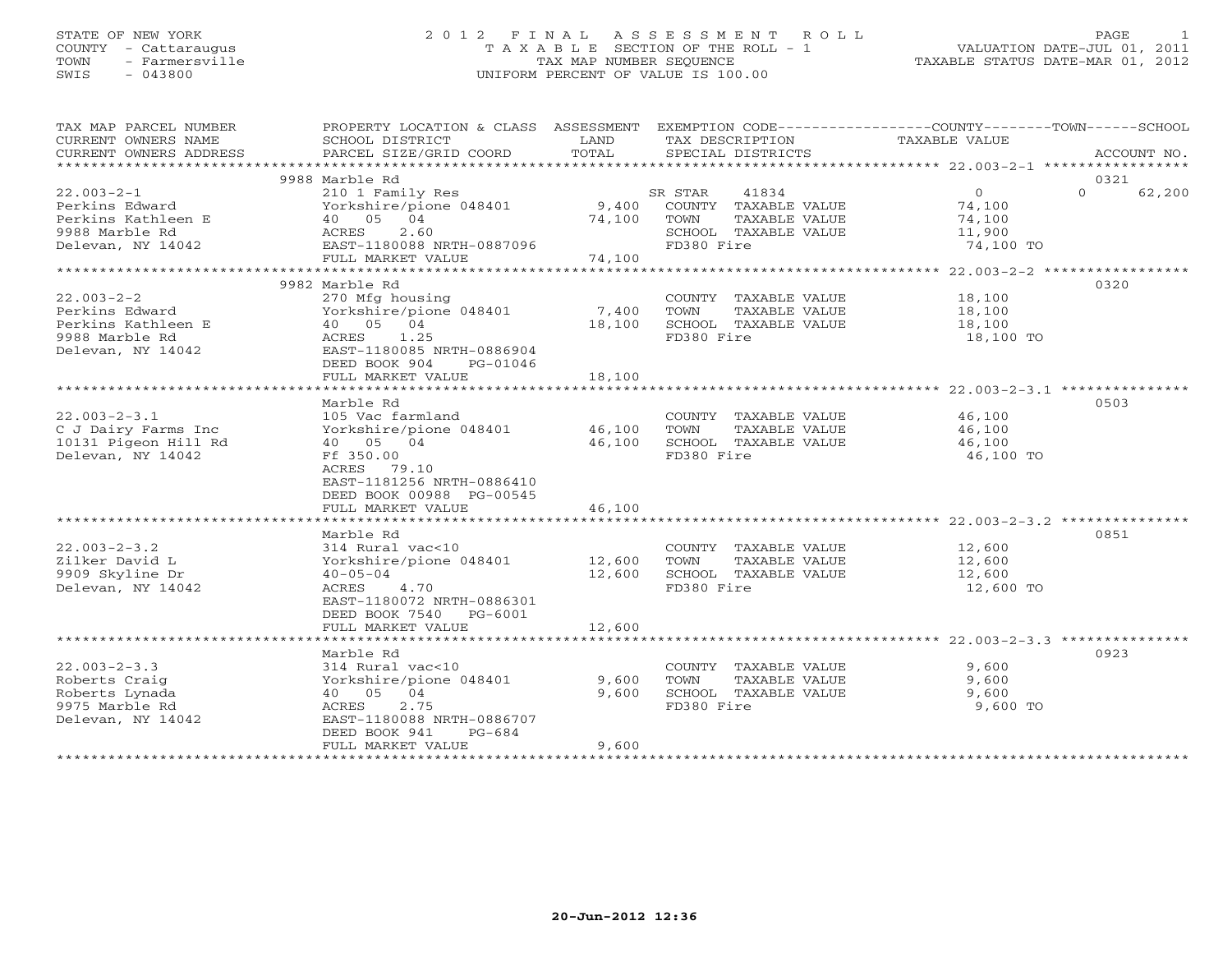# STATE OF NEW YORK 2 0 1 2 F I N A L A S S E S S M E N T R O L L PAGE 2 COUNTY - Cattaraugus T A X A B L E SECTION OF THE ROLL - 1 VALUATION DATE-JUL 01, 2011 TOWN - Farmersville TAX MAP NUMBER SEQUENCE TAXABLE STATUS DATE-MAR 01, 2012 SWIS - 043800 UNIFORM PERCENT OF VALUE IS 100.00UNIFORM PERCENT OF VALUE IS 100.00

| TAX MAP PARCEL NUMBER<br>CURRENT OWNERS NAME<br>CURRENT OWNERS ADDRESS | PROPERTY LOCATION & CLASS ASSESSMENT<br>SCHOOL DISTRICT<br>PARCEL SIZE/GRID COORD | LAND<br>TOTAL                | EXEMPTION CODE-----------------COUNTY-------TOWN-----SCHOOL<br>TAX DESCRIPTION TAXABLE VALUE<br>SPECIAL DISTRICTS |                                                              | ACCOUNT NO.        |
|------------------------------------------------------------------------|-----------------------------------------------------------------------------------|------------------------------|-------------------------------------------------------------------------------------------------------------------|--------------------------------------------------------------|--------------------|
|                                                                        |                                                                                   |                              |                                                                                                                   |                                                              |                    |
|                                                                        | Cutting Rd                                                                        |                              |                                                                                                                   |                                                              | 0475               |
| $22.003 - 2 - 4.1$                                                     | 322 Rural vac>10                                                                  |                              | COUNTY TAXABLE VALUE                                                                                              | 66,800                                                       |                    |
| Tingue Clarence<br>Tingue Betty                                        | Yorkshire/pione 048401<br>40 05 04                                                | 66,800<br>66,800             | TOWN<br>TAXABLE VALUE<br>SCHOOL TAXABLE VALUE                                                                     | 66,800<br>66,800                                             |                    |
| CJ Dairy Farm Inc.                                                     | ACRES 105.52                                                                      |                              | FD380 Fire                                                                                                        | 66,800 TO                                                    |                    |
| 2679 Hooper Rd                                                         | EAST-1183627 NRTH-0886300                                                         |                              |                                                                                                                   |                                                              |                    |
| Delevan, NY 14042                                                      | DEED BOOK 2306 PG-2003                                                            |                              |                                                                                                                   |                                                              |                    |
|                                                                        | FULL MARKET VALUE                                                                 | 66,800                       |                                                                                                                   |                                                              |                    |
| MAY BE SUBJECT TO PAYMENT                                              |                                                                                   |                              |                                                                                                                   |                                                              |                    |
| UNDER AGDIST LAW TIL 2015                                              |                                                                                   |                              |                                                                                                                   |                                                              |                    |
|                                                                        | 2679 Cutting/Hooper Rd                                                            |                              |                                                                                                                   |                                                              | 1104               |
| $22.003 - 2 - 4.2$                                                     | 210 1 Family Res                                                                  |                              | RES STAR 41854                                                                                                    | $\overline{0}$                                               | $\Omega$<br>30,000 |
| Kessler Randy                                                          | Yorkshire/pione 048401 7,400                                                      |                              | COUNTY TAXABLE VALUE                                                                                              | 77,900                                                       |                    |
| Kessler Candy                                                          | 40 05 04                                                                          | 77,900                       | TOWN<br>TAXABLE VALUE                                                                                             | 77,900                                                       |                    |
| CJ Dairy Farm Inc.<br>2679 Hooper Rd                                   | ACRES<br>1.25                                                                     |                              | SCHOOL TAXABLE VALUE                                                                                              | 47,900                                                       |                    |
| 2679 Hooper Rd                                                         | EAST-1184268 NRTH-0886502                                                         |                              | FD380 Fire                                                                                                        | 77,900 TO                                                    |                    |
| Delevan, NY 14042                                                      | DEED BOOK 2306 PG-2003                                                            |                              |                                                                                                                   |                                                              |                    |
|                                                                        | FULL MARKET VALUE                                                                 | 77,900                       |                                                                                                                   |                                                              |                    |
|                                                                        | 2644 Cutting Rd                                                                   |                              |                                                                                                                   |                                                              | 0194               |
| $22.003 - 2 - 5.1$                                                     | 210 1 Family Res                                                                  |                              | RES STAR<br>41854                                                                                                 | $\overline{0}$                                               | $\Omega$<br>30,000 |
| Hudzinski Michael                                                      | Yorkshire/pione 048401                                                            | 7,900                        | COUNTY TAXABLE VALUE                                                                                              | 37,000                                                       |                    |
| 1588 State Rte. 43 #47                                                 | 32 05 04                                                                          | 37,000                       | TOWN<br>TAXABLE VALUE                                                                                             | 37,000                                                       |                    |
| Richmond, OH 43944                                                     | ACRES<br>1.60                                                                     |                              | SCHOOL TAXABLE VALUE                                                                                              | 7,000                                                        |                    |
|                                                                        | EAST-1184844 NRTH-0885956                                                         |                              | FD380 Fire                                                                                                        | 37,000 TO                                                    |                    |
|                                                                        | DEED BOOK 17512 PG-9001                                                           |                              |                                                                                                                   |                                                              |                    |
|                                                                        | FULL MARKET VALUE                                                                 | 37,000                       |                                                                                                                   |                                                              |                    |
|                                                                        | 9759 Gunther/Cutting Rd                                                           |                              |                                                                                                                   |                                                              | 0587               |
| $22.003 - 2 - 5.2$                                                     | 270 Mfg housing                                                                   |                              | COUNTY TAXABLE VALUE                                                                                              | 90,500                                                       |                    |
| Gilbert Allen B                                                        | Yorkshire/pione 048401                                                            | 44,200                       | TOWN<br>TAXABLE VALUE                                                                                             | 90,500                                                       |                    |
| Gilbert Amy                                                            | 32/39/40 05 04                                                                    | 90,500                       | SCHOOL TAXABLE VALUE                                                                                              | 90,500                                                       |                    |
| 282 Broadbay Cir                                                       | ACRES 48.95                                                                       |                              | FD380 Fire                                                                                                        | 90,500 TO                                                    |                    |
| Machias, NY 14101                                                      | EAST-1185037 NRTH-0883692                                                         |                              |                                                                                                                   |                                                              |                    |
|                                                                        | DEED BOOK 1030 PG-96                                                              |                              |                                                                                                                   |                                                              |                    |
|                                                                        | FULL MARKET VALUE<br>****************************                                 | 90,500                       |                                                                                                                   |                                                              |                    |
|                                                                        | 2594 Cutting Rd                                                                   |                              | 33 PCT OF VALUE USED FOR EXEMPTION PURPOSES                                                                       | ******************************* 22.003-2-5.3 *************** | 0852               |
| $22.003 - 2 - 5.3$                                                     | 112 Dairy farm                                                                    |                              | 41121                                                                                                             | 11,296<br>11,296                                             | $\Omega$           |
| Pollard Jack Jr                                                        | Yorkshire/pione 048401                                                            | WVET C/T<br>124,200 RES STAR | 41854                                                                                                             | $\sim$ 0                                                     | $\Omega$<br>30,000 |
| Pollard Rhonda M                                                       | 32/39/40<br>05<br>04                                                              | 228,200                      | COUNTY TAXABLE VALUE                                                                                              | 216,904                                                      |                    |
| 2594 Cutting Rd                                                        | ACRES 195.40                                                                      |                              | TAXABLE VALUE<br>TOWN                                                                                             | 216,904                                                      |                    |
| Delevan, NY 14042                                                      | EAST-1184006 NRTH-0884599                                                         |                              | SCHOOL TAXABLE VALUE                                                                                              | 198,200                                                      |                    |
|                                                                        | DEED BOOK 895<br>PG-00702                                                         |                              | FD380 Fire                                                                                                        | 228,200 TO                                                   |                    |
|                                                                        | FULL MARKET VALUE                                                                 | 228,200                      |                                                                                                                   |                                                              |                    |
|                                                                        |                                                                                   |                              |                                                                                                                   |                                                              |                    |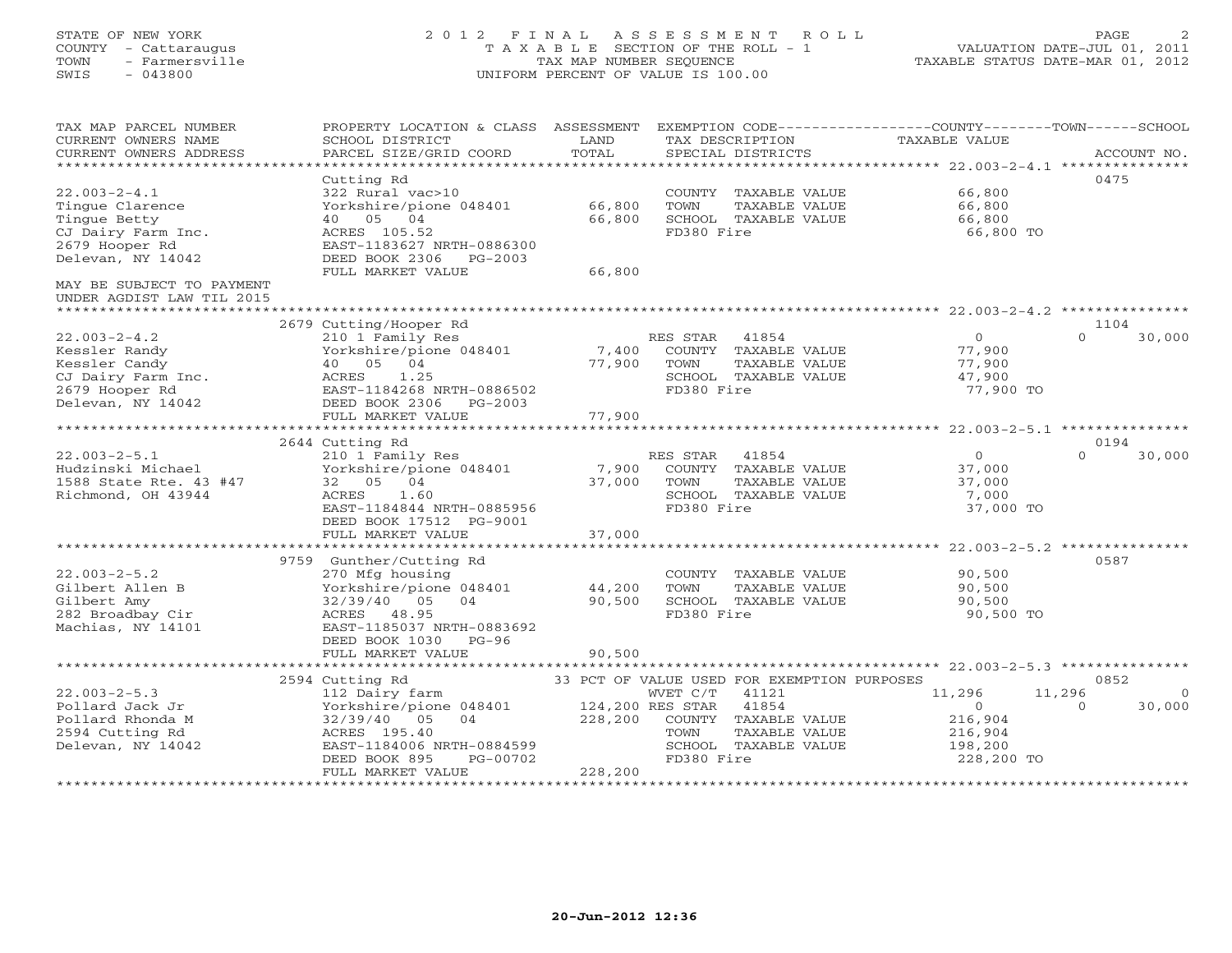# STATE OF NEW YORK 2 0 1 2 F I N A L A S S E S S M E N T R O L L PAGE 3 COUNTY - Cattaraugus T A X A B L E SECTION OF THE ROLL - 1 VALUATION DATE-JUL 01, 2011 TOWN - Farmersville TAX MAP NUMBER SEQUENCE TAXABLE STATUS DATE-MAR 01, 2012 SWIS - 043800 UNIFORM PERCENT OF VALUE IS 100.00UNIFORM PERCENT OF VALUE IS 100.00

| TAX MAP PARCEL NUMBER<br>CURRENT OWNERS NAME              | PROPERTY LOCATION & CLASS ASSESSMENT<br>SCHOOL DISTRICT<br>PARCEL SIZE/GRID COORD        | LAND<br>TOTAL | EXEMPTION CODE-----------------COUNTY-------TOWN------SCHOOL<br>TAX DESCRIPTION | TAXABLE VALUE              |                          |
|-----------------------------------------------------------|------------------------------------------------------------------------------------------|---------------|---------------------------------------------------------------------------------|----------------------------|--------------------------|
| CURRENT OWNERS ADDRESS                                    |                                                                                          |               | SPECIAL DISTRICTS                                                               |                            | ACCOUNT NO.              |
|                                                           | Cutting Rd                                                                               |               |                                                                                 |                            | 0172                     |
| $22.003 - 2 - 6$<br>Sliwinski Daniel<br>Sliwinski Renee W | 322 Rural vac>10<br>Yorkshire/pione 048401 53,600<br>$32 -05 -04$                        | 53,600        | COUNTY TAXABLE VALUE<br>TOWN<br>TAXABLE VALUE<br>SCHOOL TAXABLE VALUE           | 53,600<br>53,600<br>53,600 |                          |
| 3595 Phol Rd<br>Alden, NY 14004                           | ACRES 77.21<br>EAST-1186309 NRTH-0885413<br>DEED BOOK 16639 PG-3002<br>FULL MARKET VALUE | 53,600        | FD380 Fire                                                                      | 53,600 TO                  |                          |
|                                                           |                                                                                          |               |                                                                                 |                            |                          |
|                                                           | 2477 Cutting Rd                                                                          |               |                                                                                 |                            | 0476                     |
| $22.003 - 2 - 8.1$                                        | 270 Mfg housing                                                                          |               | AG DISTOUT 41730                                                                | 22,389                     | 22,389<br>22,389         |
| Schwab Jason E                                            | Yorkshire/pione 048401 70,000 COUNTY TAXABLE VALUE<br>32 05 04 87,900 TOWN TAXABLE VALUE |               |                                                                                 | 65.511                     |                          |
| 10089 Pidgeon Hill Rd<br>Delever November 100             |                                                                                          | 87,900        | TAXABLE VALUE                                                                   | 65,511                     |                          |
| Delevan, NY 14042                                         | ACRES 95.33                                                                              |               | SCHOOL TAXABLE VALUE                                                            | 65,511                     |                          |
|                                                           | EAST-1187408 NRTH-0885608                                                                |               | FD380 Fire                                                                      | 87,900 TO                  |                          |
| MAY BE SUBJECT TO PAYMENT<br>UNDER AGDIST LAW TIL 2019    | DEED BOOK 17609 PG-3001                                                                  |               |                                                                                 |                            |                          |
|                                                           | FULL MARKET VALUE                                                                        | 87,900        |                                                                                 |                            |                          |
|                                                           |                                                                                          |               |                                                                                 |                            |                          |
|                                                           | 2502 Cuting Rd                                                                           |               |                                                                                 |                            | 1039                     |
| $22.003 - 2 - 8.2$                                        |                                                                                          |               |                                                                                 | 1,500                      | 1,500<br>1,500           |
| Fisher David                                              |                                                                                          |               |                                                                                 | $\overline{0}$             | $\overline{0}$<br>30,000 |
| Fisher Teresa                                             | 32 05 04                                                                                 |               | 97,300 COUNTY TAXABLE VALUE                                                     | 95,800                     |                          |
| 2502 Cutting Rd                                           | ACRES 3.40 BANK 032                                                                      |               | TOWN<br>TAXABLE VALUE                                                           | 95,800                     |                          |
| Delevan, NY 14042                                         | EAST-1187118 NRTH-0885220                                                                |               | SCHOOL TAXABLE VALUE                                                            | 65,800                     |                          |
|                                                           | DEED BOOK 998<br>PG-1194                                                                 |               | FD380 Fire                                                                      | 97,300 TO                  |                          |
|                                                           | FULL MARKET VALUE                                                                        | 97,300        |                                                                                 |                            |                          |
|                                                           |                                                                                          |               |                                                                                 |                            |                          |
|                                                           | Cutting Rd                                                                               |               |                                                                                 |                            | 5017                     |
| $22.003 - 2 - 8.3$                                        | 312 Vac w/imprv                                                                          |               | COUNTY TAXABLE VALUE                                                            | 5,100                      |                          |
| Bigham Leslie D                                           | Yorkshire/pione 048401                                                                   | 1,800         | TAXABLE VALUE<br>TOWN                                                           | 5,100                      |                          |
| 2284 Peavy Rd                                             | ACRES 1.22                                                                               | 5,100         | SCHOOL TAXABLE VALUE                                                            | 5,100                      |                          |
| Franklinville, NY 14737                                   | EAST-1187861 NRTH-0884359<br>DEED BOOK 9883 PG-8001                                      |               | FD380 Fire                                                                      | 5,100 TO                   |                          |
|                                                           | FULL MARKET VALUE                                                                        | 5,100         |                                                                                 |                            |                          |
|                                                           |                                                                                          |               |                                                                                 |                            |                          |
|                                                           | Cutting Rd                                                                               |               |                                                                                 |                            | 0032                     |
| $22.003 - 2 - 10$                                         |                                                                                          |               | COUNTY TAXABLE VALUE                                                            | 37,200                     |                          |
| Bialy Mary V                                              | 105 Vac farmland<br>Yorkshire/pione 048401 37,200                                        |               | TOWN<br>TAXABLE VALUE                                                           | 37,200                     |                          |
| Bialy Robert J                                            | 32 05 04                                                                                 | 37,200        | SCHOOL TAXABLE VALUE                                                            | 37,200                     |                          |
| 9863 Pigeon Hill Rd                                       | ACRES 64.21                                                                              |               | FD380 Fire                                                                      | 37,200 TO                  |                          |
| Delevan, NY 14042                                         | EAST-1188437 NRTH-0886223<br>DEED BOOK 670<br>PG-00029                                   |               |                                                                                 |                            |                          |
| MAY BE SUBJECT TO PAYMENT<br>UNDER AGDIST LAW TIL 2012    | FULL MARKET VALUE                                                                        | 37,200        |                                                                                 |                            |                          |
|                                                           |                                                                                          |               |                                                                                 |                            |                          |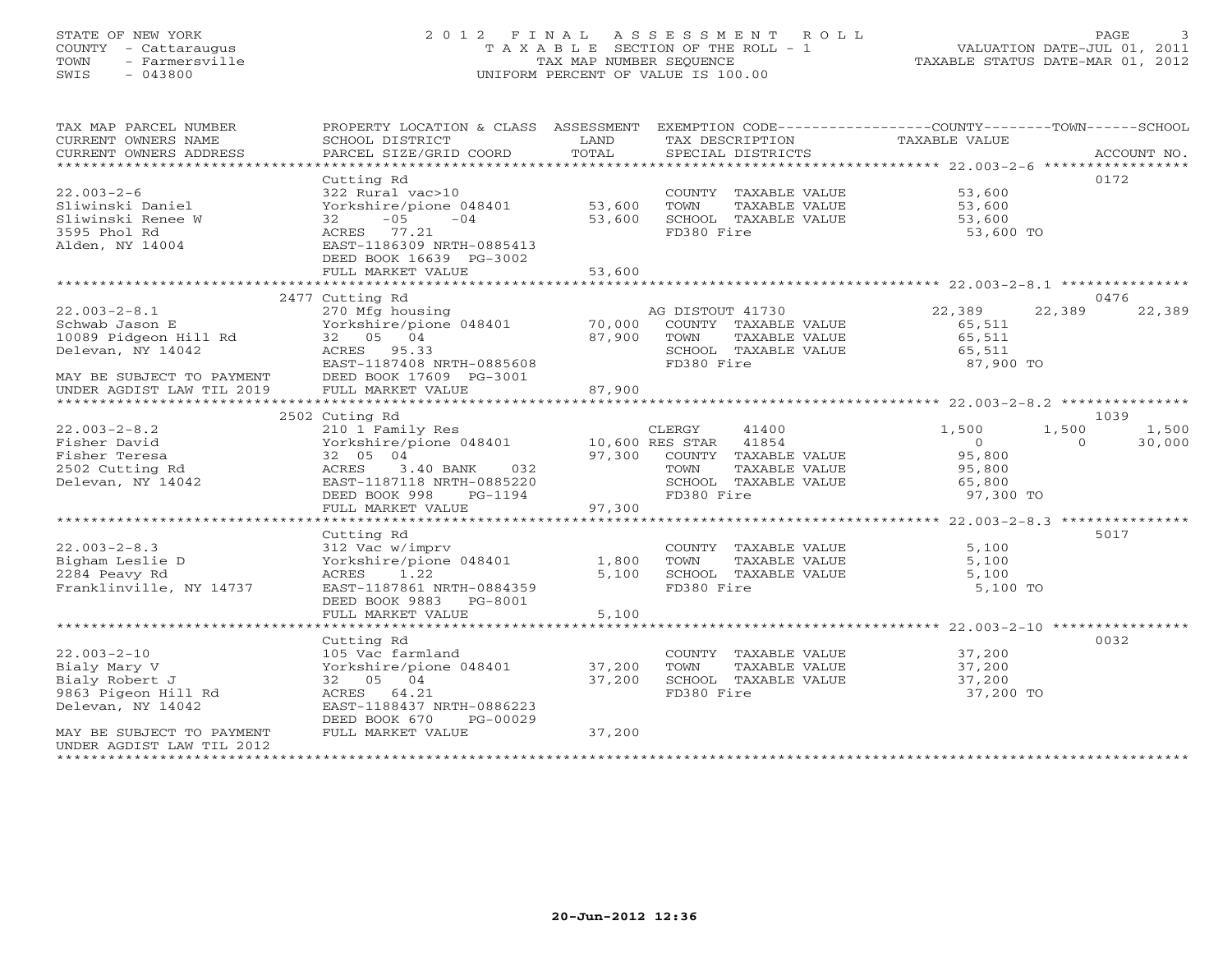# STATE OF NEW YORK 2 0 1 2 F I N A L A S S E S S M E N T R O L L PAGE 4 COUNTY - Cattaraugus T A X A B L E SECTION OF THE ROLL - 1 VALUATION DATE-JUL 01, 2011 TOWN - Farmersville TAX MAP NUMBER SEQUENCE TAXABLE STATUS DATE-MAR 01, 2012 SWIS - 043800 UNIFORM PERCENT OF VALUE IS 100.00UNIFORM PERCENT OF VALUE IS 100.00

| TAX MAP PARCEL NUMBER<br>CURRENT OWNERS NAME<br>CURRENT OWNERS ADDRESS | PROPERTY LOCATION & CLASS ASSESSMENT EXEMPTION CODE----------------COUNTY-------TOWN------SCHOOL<br>SCHOOL DISTRICT<br>PARCEL SIZE/GRID COORD | LAND<br>TOTAL | TAX DESCRIPTION<br>SPECIAL DISTRICTS | TAXABLE VALUE  | ACCOUNT NO.        |
|------------------------------------------------------------------------|-----------------------------------------------------------------------------------------------------------------------------------------------|---------------|--------------------------------------|----------------|--------------------|
|                                                                        |                                                                                                                                               |               |                                      |                |                    |
|                                                                        | Cutting Rd                                                                                                                                    |               |                                      |                | 0431               |
| $22.003 - 2 - 11.1$                                                    | 322 Rural vac>10                                                                                                                              |               | COUNTY TAXABLE VALUE                 | 19,300         |                    |
| Strong Rev Douglas M                                                   | Yorkshire/pione 048401                                                                                                                        | 19,300        | TOWN<br>TAXABLE VALUE                | 19,300         |                    |
| Cindy Strong                                                           | 32 05 04                                                                                                                                      | 19,300        | SCHOOL TAXABLE VALUE                 | 19,300         |                    |
| 3614 12th St W                                                         | ACRES 10.80                                                                                                                                   |               | FD380 Fire                           | 19,300 TO      |                    |
| Seattle, WA 98119                                                      | EAST-1188774 NRTH-0883984                                                                                                                     |               |                                      |                |                    |
|                                                                        | DEED BOOK 872<br>PG-00569                                                                                                                     |               |                                      |                |                    |
|                                                                        | FULL MARKET VALUE                                                                                                                             | 19,300        |                                      |                |                    |
|                                                                        |                                                                                                                                               |               |                                      |                |                    |
|                                                                        | 2429 Cutting Rd                                                                                                                               |               |                                      |                | 0814               |
| $22.003 - 2 - 11.2$                                                    | 240 Rural res                                                                                                                                 |               | WVET $C/T$<br>41121                  | 12,000         | 12,000<br>$\Omega$ |
| Little Timothy C                                                       | Yorkshire/pione 048401 27,500 SR STAR                                                                                                         |               | 41834                                | $\Omega$       | $\Omega$<br>62,200 |
| Little Rita                                                            | 32 05 04                                                                                                                                      | 95,000        | COUNTY TAXABLE VALUE                 | 83,000         |                    |
| 2429 Cutting Rd                                                        | ACRES 23.85                                                                                                                                   |               | TAXABLE VALUE<br>TOWN                | 83,000         |                    |
| Delevan, NY 14042-9624                                                 | EAST-1188420 NRTH-0884408                                                                                                                     |               | SCHOOL TAXABLE VALUE                 | 32,800         |                    |
|                                                                        | DEED BOOK 876<br>PG-00508                                                                                                                     |               | FD380 Fire                           | 95,000 TO      |                    |
|                                                                        | FULL MARKET VALUE                                                                                                                             | 95,000        |                                      |                |                    |
|                                                                        |                                                                                                                                               |               |                                      |                |                    |
|                                                                        | 9667 Guenther Rd                                                                                                                              |               |                                      |                | 0139               |
| $22.003 - 2 - 12$                                                      | 112 Dairy farm                                                                                                                                |               | AG DIST<br>41720                     | 21,272         | 21,272<br>21,272   |
|                                                                        |                                                                                                                                               | 143,900       |                                      |                |                    |
| Guenther Robert                                                        | Yorkshire/pione 048401<br>31 05 04                                                                                                            |               | COUNTY TAXABLE VALUE                 | 171,728        |                    |
| Guenther Roberta                                                       |                                                                                                                                               | 193,000       | TOWN<br>TAXABLE VALUE                | 171,728        |                    |
| 11713 Sparks Rd                                                        | ACRES 265.55                                                                                                                                  |               | SCHOOL TAXABLE VALUE                 | 171,728        |                    |
| Freedom, NY 14065                                                      | EAST-1187375 NRTH-0881030                                                                                                                     |               | FD380 Fire                           | 193,000 TO     |                    |
|                                                                        | DEED BOOK 00986 PG-00873                                                                                                                      |               |                                      |                |                    |
| MAY BE SUBJECT TO PAYMENT                                              | FULL MARKET VALUE                                                                                                                             | 193,000       |                                      |                |                    |
| UNDER AGDIST LAW TIL 2016                                              |                                                                                                                                               |               |                                      |                |                    |
|                                                                        |                                                                                                                                               |               |                                      |                |                    |
|                                                                        | 9753 Guenther Rd                                                                                                                              |               |                                      |                | 0193               |
| $22.003 - 2 - 13.1$                                                    | 240 Rural res                                                                                                                                 |               | RES STAR 41854                       | $\overline{0}$ | $\Omega$<br>30,000 |
| Murphy David                                                           | Yorkshire/pione 048401                                                                                                                        | 18,300        | COUNTY TAXABLE VALUE                 | 65,100         |                    |
| Tharnish Kim J                                                         | 31 05 04                                                                                                                                      | 65,100        | TOWN<br>TAXABLE VALUE                | 65,100         |                    |
| 9753 Guenther Rd                                                       | ACRES<br>9.80 BANK<br>032                                                                                                                     |               | SCHOOL TAXABLE VALUE                 | 35,100         |                    |
| Delevan, NY 14042                                                      | EAST-1185651 NRTH-0883204                                                                                                                     |               | FD380 Fire                           | 65,100 TO      |                    |
|                                                                        | DEED BOOK 00996 PG-00029                                                                                                                      |               |                                      |                |                    |
|                                                                        | FULL MARKET VALUE                                                                                                                             | 65,100        |                                      |                |                    |
|                                                                        | ***************************                                                                                                                   |               |                                      |                |                    |
|                                                                        | 9729 Guenther Rd                                                                                                                              |               |                                      |                | 0837               |
| $22.003 - 2 - 13.2$                                                    | 240 Rural res                                                                                                                                 |               | SR STAR<br>41834                     | $\circ$        | 62,200<br>$\Omega$ |
| Guenther Conrad                                                        | Yorkshire/pione 048401                                                                                                                        | 34,100        | COUNTY TAXABLE VALUE                 | 178,800        |                    |
| Guenther Lyde A                                                        | $31 - 05 - 04$                                                                                                                                | 178,800       | TOWN<br>TAXABLE VALUE                | 178,800        |                    |
| 9729 Guenther Rd                                                       | ACRES 35.00                                                                                                                                   |               | SCHOOL TAXABLE VALUE                 | 116,600        |                    |
| Delevan, NY 14042                                                      | EAST-1186799 NRTH-0882030                                                                                                                     |               | FD380 Fire                           | 178,800 TO     |                    |
|                                                                        | DEED BOOK 888<br>PG-00974                                                                                                                     |               |                                      |                |                    |
|                                                                        | FULL MARKET VALUE                                                                                                                             | 178,800       |                                      |                |                    |
|                                                                        |                                                                                                                                               |               |                                      |                |                    |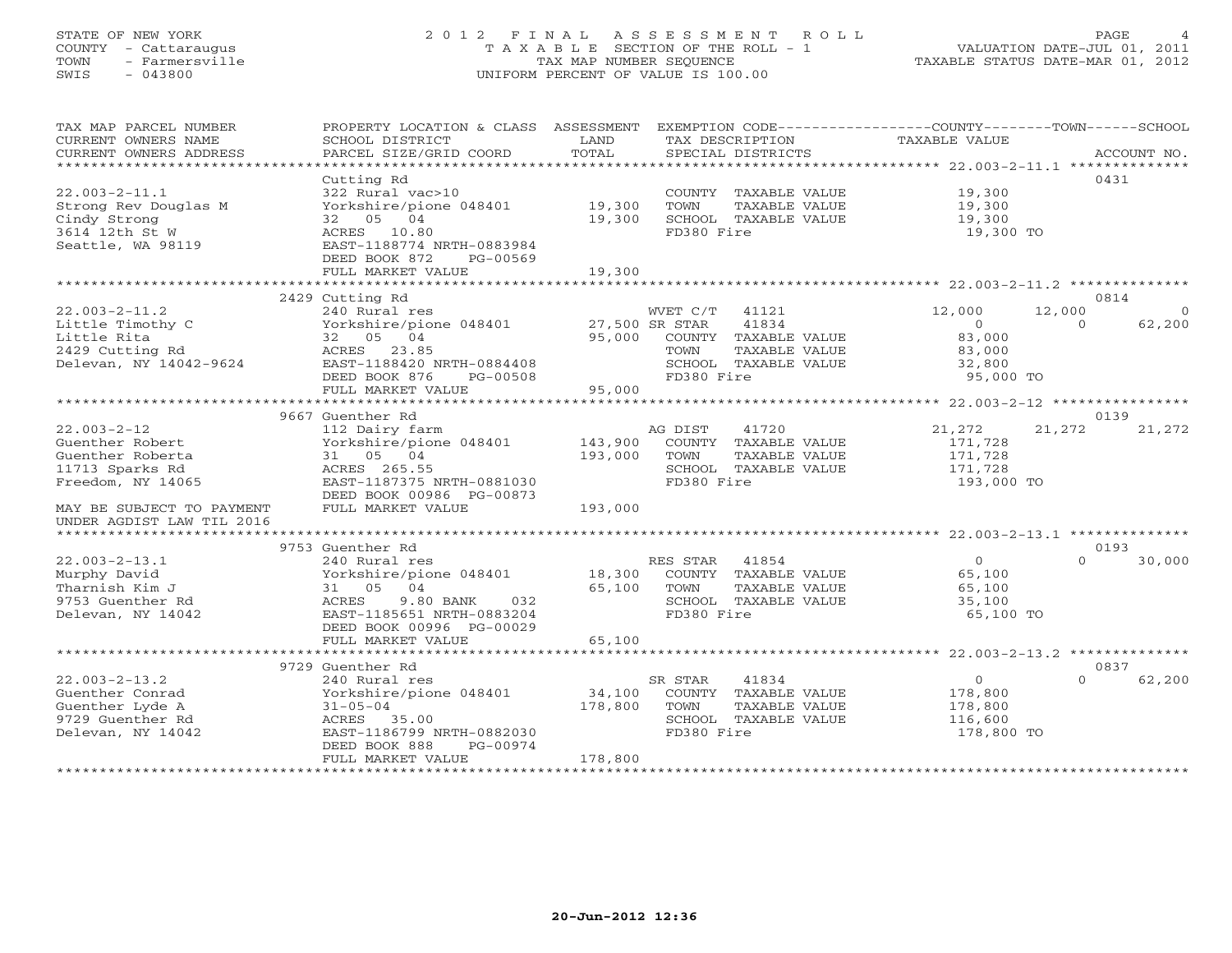# STATE OF NEW YORK 2 0 1 2 F I N A L A S S E S S M E N T R O L L PAGE 5 COUNTY - Cattaraugus T A X A B L E SECTION OF THE ROLL - 1 VALUATION DATE-JUL 01, 2011 TOWN - Farmersville TAX MAP NUMBER SEQUENCE TAXABLE STATUS DATE-MAR 01, 2012 SWIS - 043800 UNIFORM PERCENT OF VALUE IS 100.00UNIFORM PERCENT OF VALUE IS 100.00

| TAX MAP PARCEL NUMBER<br>CURRENT OWNERS NAME<br>CURRENT OWNERS ADDRESS | PROPERTY LOCATION & CLASS ASSESSMENT<br>SCHOOL DISTRICT<br>PARCEL SIZE/GRID COORD | LAND<br>TOTAL | EXEMPTION CODE-----------------COUNTY-------TOWN------SCHOOL<br>TAX DESCRIPTION<br>SPECIAL DISTRICTS | TAXABLE VALUE       | ACCOUNT NO.        |
|------------------------------------------------------------------------|-----------------------------------------------------------------------------------|---------------|------------------------------------------------------------------------------------------------------|---------------------|--------------------|
|                                                                        |                                                                                   |               |                                                                                                      |                     |                    |
|                                                                        | Guenther Rd                                                                       |               |                                                                                                      |                     | 0908               |
| $22.003 - 2 - 13.3$                                                    | 105 Vac farmland                                                                  |               | COUNTY TAXABLE VALUE                                                                                 | 44,900              |                    |
| Murphey David                                                          | Yorkshire/pione 048401                                                            | 44,900        | TOWN<br>TAXABLE VALUE                                                                                | 44,900              |                    |
| 9753 Guenther Rd                                                       | 31 5 4                                                                            | 44,900        | SCHOOL TAXABLE VALUE                                                                                 | 44,900              |                    |
| Delevan, NY 14042                                                      | ACRES 69.15<br>EAST-1185541 NRTH-0882245                                          |               | FD380 Fire                                                                                           | 44,900 TO           |                    |
|                                                                        | DEED BOOK 1010 PG-933                                                             |               |                                                                                                      |                     |                    |
|                                                                        | FULL MARKET VALUE                                                                 | 44,900        |                                                                                                      |                     |                    |
|                                                                        | *******************************                                                   |               |                                                                                                      |                     |                    |
|                                                                        | Guenther Rd                                                                       |               |                                                                                                      |                     | 1037               |
| $22.003 - 2 - 13.4$                                                    | 312 Vac w/imprv                                                                   |               | COUNTY TAXABLE VALUE                                                                                 | 24,300              |                    |
| Owczarek Reet                                                          | Yorkshire/pione 048401                                                            | 24,200        | TAXABLE VALUE<br>TOWN                                                                                | 24,300              |                    |
| Owczarek John T                                                        | 31 05 04                                                                          | 24,300        | SCHOOL TAXABLE VALUE                                                                                 | 24,300              |                    |
| 62 Fountain Pk                                                         | FRNT 1950.00 DPTH                                                                 |               | FD380 Fire                                                                                           | 24,300 TO           |                    |
| Tonawanda, NY 14223                                                    | ACRES 18.45                                                                       |               |                                                                                                      |                     |                    |
|                                                                        | EAST-1186937 NRTH-0883116                                                         |               |                                                                                                      |                     |                    |
|                                                                        | DEED BOOK 4095 PG-8001                                                            |               |                                                                                                      |                     |                    |
|                                                                        | FULL MARKET VALUE                                                                 | 24,300        |                                                                                                      |                     |                    |
|                                                                        | 9602 Marble Rd                                                                    |               |                                                                                                      |                     | 0257               |
| $22.003 - 2 - 14$                                                      | 270 Mfg housing                                                                   |               | COUNTY TAXABLE VALUE                                                                                 | 80,200              |                    |
| Arcese Gary                                                            | Yorkshire/pione 048401                                                            | 75,200        | TAXABLE VALUE<br>TOWN                                                                                | 80,200              |                    |
| 1048 Getman Rd                                                         | 39 05 04                                                                          | 80,200        | SCHOOL TAXABLE VALUE                                                                                 | 80,200              |                    |
| Bennington, NY 14004                                                   | ACRES 135.86                                                                      |               | FD380 Fire                                                                                           | 80,200 TO           |                    |
|                                                                        | EAST-1182800 NRTH-0880897                                                         |               |                                                                                                      |                     |                    |
|                                                                        | DEED BOOK 12639 PG-3001                                                           |               |                                                                                                      |                     |                    |
|                                                                        | FULL MARKET VALUE                                                                 | 80,200        |                                                                                                      |                     |                    |
|                                                                        |                                                                                   |               |                                                                                                      |                     |                    |
|                                                                        | 9582 Marble Rd                                                                    |               |                                                                                                      |                     | 0465               |
| $22.003 - 2 - 15$                                                      | 210 1 Family Res                                                                  |               | 41854<br>RES STAR                                                                                    | $\overline{O}$      | $\Omega$<br>30,000 |
| Souder Donald R                                                        | Yorkshire/pione 048401                                                            | 8,400         | COUNTY TAXABLE VALUE                                                                                 | 54,800              |                    |
| Souder Teresa A                                                        | 39 05 04                                                                          | 54,800        | TAXABLE VALUE<br>TOWN                                                                                | 54,800              |                    |
| 9582 Marble Rd<br>Machias, NY 14101                                    | ACRES<br>1.94 BANK<br>032<br>EAST-1180183 NRTH-0880186                            |               | SCHOOL TAXABLE VALUE<br>FD380 Fire                                                                   | 24,800<br>54,800 TO |                    |
|                                                                        | DEED BOOK 952<br>$PG-938$                                                         |               |                                                                                                      |                     |                    |
|                                                                        | FULL MARKET VALUE                                                                 | 54,800        |                                                                                                      |                     |                    |
|                                                                        |                                                                                   |               |                                                                                                      |                     |                    |
|                                                                        | 9682 Marble Rd                                                                    |               |                                                                                                      |                     | 0021               |
| $22.003 - 2 - 16$                                                      | 270 Mfg housing                                                                   |               | AG DISTOUT 41730                                                                                     | 11,170              | 11,170<br>11,170   |
| NYO Real Estate Investments LL Yorkshire/pione 048401                  |                                                                                   | 86,600        | COUNTY TAXABLE VALUE                                                                                 | 86,430              |                    |
| 130 E Corsicana St Ste 302                                             | 39 05 04                                                                          | 97,600        | TAXABLE VALUE<br>TOWN                                                                                | 86,430              |                    |
| Athens, TX 75701                                                       | ACRES 153.65                                                                      |               | SCHOOL TAXABLE VALUE                                                                                 | 86,430              |                    |
|                                                                        | EAST-1181729 NRTH-0882118                                                         |               | FD380 Fire                                                                                           | 97,600 TO           |                    |
| MAY BE SUBJECT TO PAYMENT                                              | DEED BOOK 16257 PG-4003                                                           |               |                                                                                                      |                     |                    |
| UNDER AGDIST LAW TIL 2019                                              | FULL MARKET VALUE                                                                 | 97,600        |                                                                                                      |                     |                    |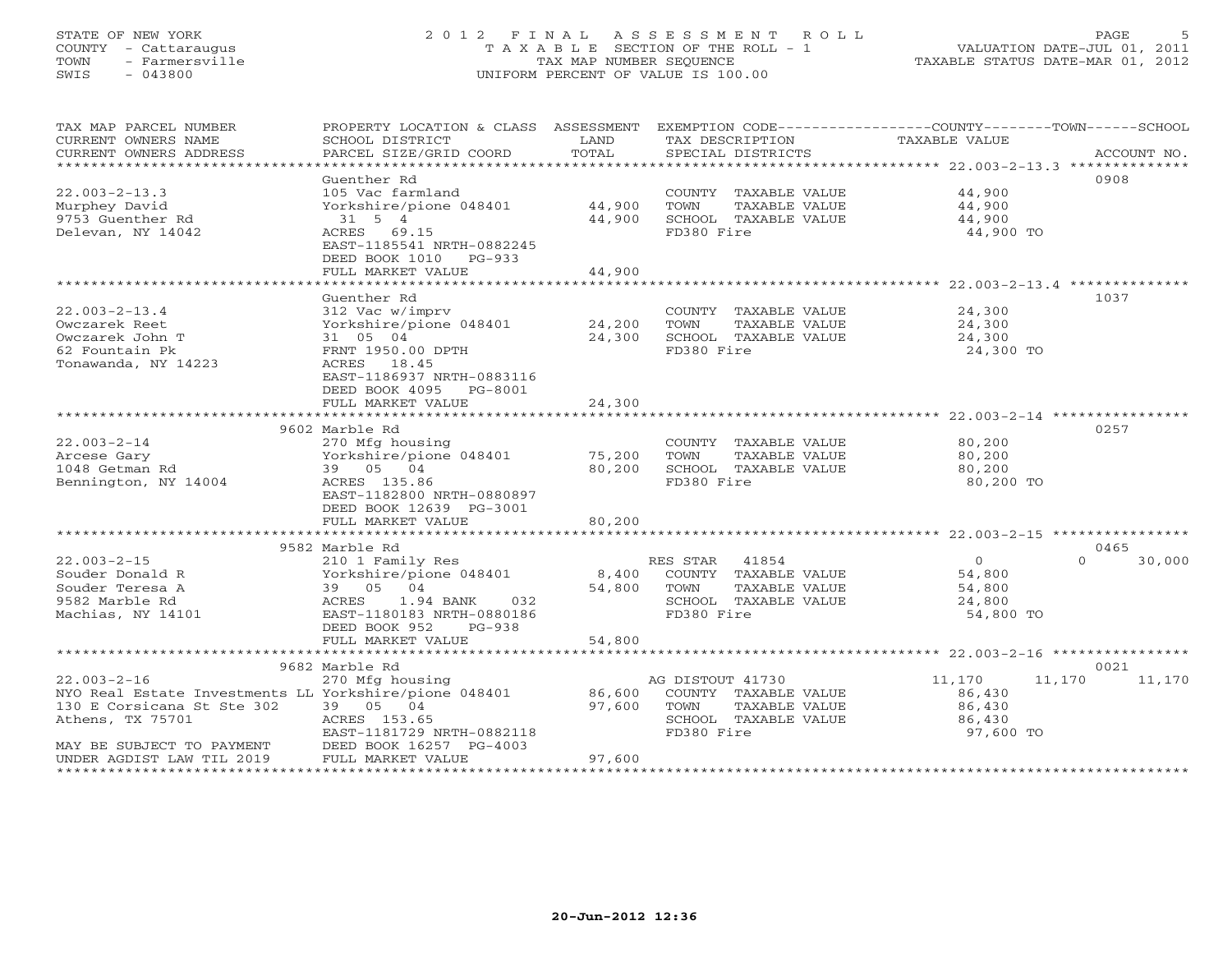# STATE OF NEW YORK 2 0 1 2 F I N A L A S S E S S M E N T R O L L PAGE 6 COUNTY - Cattaraugus T A X A B L E SECTION OF THE ROLL - 1 VALUATION DATE-JUL 01, 2011 TOWN - Farmersville TAX MAP NUMBER SEQUENCE TAXABLE STATUS DATE-MAR 01, 2012 SWIS - 043800 UNIFORM PERCENT OF VALUE IS 100.00UNIFORM PERCENT OF VALUE IS 100.00

| TAX MAP PARCEL NUMBER<br>CURRENT OWNERS NAME<br>CURRENT OWNERS ADDRESS                                                                       | PROPERTY LOCATION & CLASS ASSESSMENT<br>SCHOOL DISTRICT<br>PARCEL SIZE/GRID COORD                                                                                               | LAND<br>TOTAL                |                                      | TAX DESCRIPTION<br>SPECIAL DISTRICTS                                   | EXEMPTION CODE-----------------COUNTY-------TOWN------SCHOOL<br>TAXABLE VALUE |          | ACCOUNT NO.    |
|----------------------------------------------------------------------------------------------------------------------------------------------|---------------------------------------------------------------------------------------------------------------------------------------------------------------------------------|------------------------------|--------------------------------------|------------------------------------------------------------------------|-------------------------------------------------------------------------------|----------|----------------|
|                                                                                                                                              |                                                                                                                                                                                 |                              |                                      |                                                                        |                                                                               |          |                |
| $22.003 - 2 - 17$<br>Lewis Richard<br>Lewis Ellen<br>9766 Marble Rd<br>Machias, NY 14101                                                     | 9766 Marble Rd<br>210 1 Family Res<br>Yorkshire/pione 048401 13,100<br>40 05 04<br>5.09<br>ACRES<br>EAST-1180478 NRTH-0883292<br>DEED BOOK 769<br>PG-00611<br>FULL MARKET VALUE | 97,000<br>97,000             | RES STAR<br>TOWN<br>FD380 Fire       | 41854<br>COUNTY TAXABLE VALUE<br>TAXABLE VALUE<br>SCHOOL TAXABLE VALUE | $\Omega$<br>97,000<br>97,000<br>67,000<br>97,000 TO                           | $\Omega$ | 0401<br>30,000 |
|                                                                                                                                              |                                                                                                                                                                                 |                              |                                      |                                                                        |                                                                               |          |                |
| $22.003 - 2 - 18$<br>Delity Family Trust I (L/U) J Yorkshire/pione 048401 34,100 COUNTY TAXABLE VALUE<br>9782 Marble Rd<br>Machias, NY 14101 | 9782 Marble Rd<br>240 Rural res<br>40 05 04<br>ACRES 35.06<br>EAST-1181345 NRTH-0883633<br>DEED BOOK 16915 PG-9001<br>FULL MARKET VALUE                                         | 144,200<br>144,200           | SR STAR<br>TOWN<br>FD380 Fire        | 41834<br>TAXABLE VALUE<br>SCHOOL TAXABLE VALUE                         | $\overline{0}$<br>144,200<br>144,200<br>82,000<br>144,200 TO                  | $\Omega$ | 0402<br>62,200 |
|                                                                                                                                              |                                                                                                                                                                                 |                              |                                      |                                                                        |                                                                               |          |                |
|                                                                                                                                              | 9780 Marble Rd                                                                                                                                                                  |                              |                                      |                                                                        |                                                                               | 0228     |                |
| $22.003 - 2 - 19$                                                                                                                            |                                                                                                                                                                                 |                              |                                      |                                                                        | 20,000                                                                        | 20,000   | $\Omega$       |
| Sprague Edward III<br>Kevin Haynes<br>9780 Marble Rd<br>Delevan, NY 14042                                                                    | 210 1 Family Res<br>Yorkshire/pione 048401 13,000 RES STAR 41854<br>40 05 04<br>4.97<br>ACRES<br>EAST-1180458 NRTH-0883890<br>DEED BOOK 1001    PG-1062                         |                              | TOWN<br>FD380 Fire                   | 101,900 COUNTY TAXABLE VALUE<br>TAXABLE VALUE<br>SCHOOL TAXABLE VALUE  | $\Omega$<br>81,900<br>81,900<br>71,900<br>101,900 TO                          | $\Omega$ | 30,000         |
|                                                                                                                                              | FULL MARKET VALUE                                                                                                                                                               | 101,900                      |                                      |                                                                        |                                                                               |          |                |
|                                                                                                                                              |                                                                                                                                                                                 |                              |                                      |                                                                        |                                                                               |          |                |
|                                                                                                                                              | 9888 Marble Rd                                                                                                                                                                  |                              |                                      |                                                                        |                                                                               |          | 0921           |
| $22.003 - 2 - 20.2$<br>Sprague Edward<br>9888 Marbel Rd<br>Delevan, NY 14042                                                                 | 240 Rural res<br>Yorkshire/pione 048401<br>40 05 04<br>ACRES 40.90<br>EAST-1181096 NRTH-0885125<br>DEED BOOK 941<br>$PG-40$                                                     | 37,200<br>121,200            | RES STAR 41854<br>TOWN<br>FD380 Fire | COUNTY TAXABLE VALUE<br>TAXABLE VALUE<br>SCHOOL TAXABLE VALUE          | $\overline{O}$<br>121,200<br>121,200<br>91,200<br>121,200 TO                  | $\Omega$ | 30,000         |
|                                                                                                                                              | FULL MARKET VALUE                                                                                                                                                               | 121,200                      |                                      |                                                                        |                                                                               |          |                |
|                                                                                                                                              |                                                                                                                                                                                 |                              |                                      |                                                                        |                                                                               |          |                |
|                                                                                                                                              | 9804 Marble Rd                                                                                                                                                                  |                              |                                      |                                                                        |                                                                               | 0922     |                |
| $22.003 - 2 - 20.3$<br>Russell Jason D<br>Brooks Heather M<br>9804 Marble Rd<br>Machias, NY 14101                                            | 240 Rural res<br>Yorkshire/pione 048401<br>40 05 04<br>ACRES 39.50 BANK<br>065<br>EAST-1180861 NRTH-0884417<br>DEED BOOK 12274 PG-2002<br>FULL MARKET VALUE                     | 36,500<br>139,500<br>139,500 | RES STAR 41854<br>TOWN<br>FD380 Fire | COUNTY TAXABLE VALUE<br>TAXABLE VALUE<br>SCHOOL TAXABLE VALUE          | $\overline{0}$<br>139,500<br>139,500<br>109,500<br>139,500 TO                 | $\cap$   | 30,000         |
|                                                                                                                                              |                                                                                                                                                                                 |                              |                                      |                                                                        |                                                                               |          |                |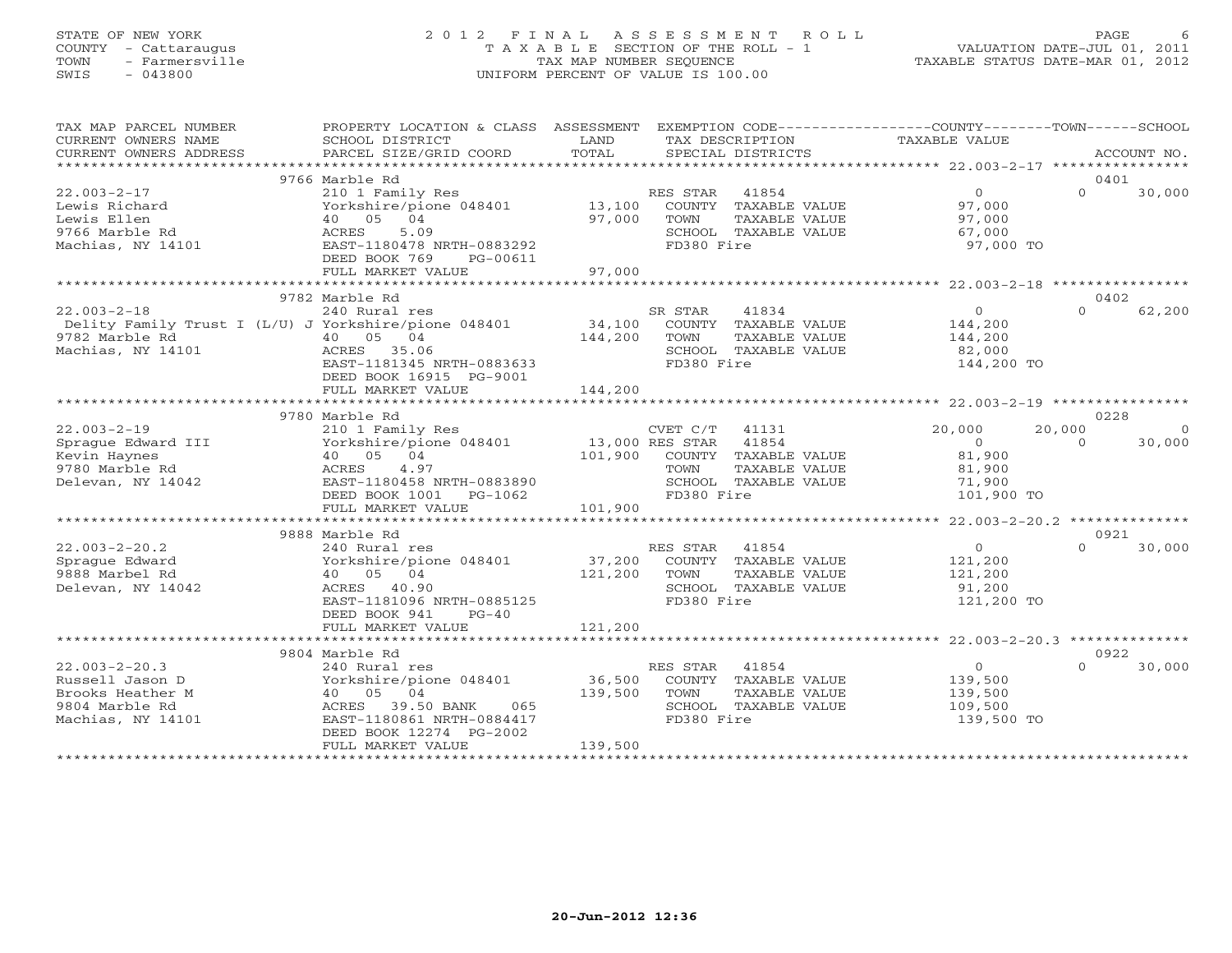# STATE OF NEW YORK 2 0 1 2 F I N A L A S S E S S M E N T R O L L PAGE 7 COUNTY - Cattaraugus T A X A B L E SECTION OF THE ROLL - 1 VALUATION DATE-JUL 01, 2011 TOWN - Farmersville TAX MAP NUMBER SEQUENCE TAXABLE STATUS DATE-MAR 01, 2012 SWIS - 043800 UNIFORM PERCENT OF VALUE IS 100.00UNIFORM PERCENT OF VALUE IS 100.00

| TAX MAP PARCEL NUMBER                                                                                                                                                                                                  | PROPERTY LOCATION & CLASS ASSESSMENT EXEMPTION CODE---------------COUNTY-------TOWN------SCHOOL                                                                      |         |                                |                                                                                                                                                                                                                                                                |          |             |
|------------------------------------------------------------------------------------------------------------------------------------------------------------------------------------------------------------------------|----------------------------------------------------------------------------------------------------------------------------------------------------------------------|---------|--------------------------------|----------------------------------------------------------------------------------------------------------------------------------------------------------------------------------------------------------------------------------------------------------------|----------|-------------|
| CURRENT OWNERS NAME                                                                                                                                                                                                    | SCHOOL DISTRICT                                                                                                                                                      | LAND    | TAX DESCRIPTION                | TAXABLE VALUE                                                                                                                                                                                                                                                  |          |             |
| CURRENT OWNERS ADDRESS                                                                                                                                                                                                 | PARCEL SIZE/GRID COORD                                                                                                                                               | TOTAL   | SPECIAL DISTRICTS              |                                                                                                                                                                                                                                                                |          | ACCOUNT NO. |
|                                                                                                                                                                                                                        |                                                                                                                                                                      |         |                                |                                                                                                                                                                                                                                                                |          |             |
|                                                                                                                                                                                                                        | 9882 Marble Rd                                                                                                                                                       |         |                                |                                                                                                                                                                                                                                                                | 0068     |             |
| $22.003 - 2 - 21$                                                                                                                                                                                                      | $210$ I Family Res<br>Yorkshire/pione 048401 10,900 COUNTY TAXABLE<br>40 05 02                                                                                       |         |                                | $\Omega$                                                                                                                                                                                                                                                       | $\Omega$ | 30,000      |
| Metzger Martin L                                                                                                                                                                                                       |                                                                                                                                                                      |         | COUNTY TAXABLE VALUE 92,900    |                                                                                                                                                                                                                                                                |          |             |
| Metzger Nina M                                                                                                                                                                                                         | $40$ 05 03 92,900<br>$ACRES$ 3.58 BANK 017 92,900<br>$EAST-1180020$ NRTH-0885040                                                                                     |         | TAXABLE VALUE<br>TOWN          | 92,900                                                                                                                                                                                                                                                         |          |             |
| 9882 Marble Rd                                                                                                                                                                                                         |                                                                                                                                                                      |         | SCHOOL TAXABLE VALUE           | 62,900                                                                                                                                                                                                                                                         |          |             |
| Delevan, NY 14042                                                                                                                                                                                                      |                                                                                                                                                                      |         | FD380 Fire                     | 92,900 TO                                                                                                                                                                                                                                                      |          |             |
|                                                                                                                                                                                                                        | DEED BOOK 852<br>PG-00923                                                                                                                                            |         |                                |                                                                                                                                                                                                                                                                |          |             |
|                                                                                                                                                                                                                        |                                                                                                                                                                      |         |                                |                                                                                                                                                                                                                                                                |          |             |
|                                                                                                                                                                                                                        |                                                                                                                                                                      |         |                                |                                                                                                                                                                                                                                                                |          |             |
|                                                                                                                                                                                                                        | Pigeon Hill Rd                                                                                                                                                       |         |                                |                                                                                                                                                                                                                                                                | 0397     |             |
| 22.004-1-1.1<br>105 Vac farmland<br>105 Vac farmland<br>105 Vac farmland<br>19,800 COUNTY<br>19,800 COUNTY<br>19,800 TOWN<br>Delevan, NY 14042<br>24 05 04 19,800 TOWN<br>24 05 04 19,800 TOWN<br>24 05 04 19,800 NORD |                                                                                                                                                                      |         | AG DISTOUT 41730               | 2,173                                                                                                                                                                                                                                                          | 2,173    | 2,173       |
|                                                                                                                                                                                                                        |                                                                                                                                                                      |         | COUNTY TAXABLE VALUE           | 17,627                                                                                                                                                                                                                                                         |          |             |
|                                                                                                                                                                                                                        |                                                                                                                                                                      |         | TAXABLE VALUE                  | 17,627<br>17,627                                                                                                                                                                                                                                               |          |             |
|                                                                                                                                                                                                                        |                                                                                                                                                                      |         | SCHOOL TAXABLE VALUE           |                                                                                                                                                                                                                                                                |          |             |
|                                                                                                                                                                                                                        | EAST-1191206 NRTH-0887370                                                                                                                                            |         | FD380 Fire                     | 19,800 TO                                                                                                                                                                                                                                                      |          |             |
| MAY BE SUBJECT TO PAYMENT<br>UNDER AGDIST LAW TIL 2019 FULL MARKET VALUE                                                                                                                                               |                                                                                                                                                                      |         |                                |                                                                                                                                                                                                                                                                |          |             |
|                                                                                                                                                                                                                        |                                                                                                                                                                      | 19,800  |                                |                                                                                                                                                                                                                                                                |          |             |
|                                                                                                                                                                                                                        |                                                                                                                                                                      |         |                                |                                                                                                                                                                                                                                                                |          |             |
|                                                                                                                                                                                                                        | 9992 Pigeon Hill Rd<br>Pigeon Hill Rd<br>210 1 Family Res<br>Yorkshire/pione 048401 6,900 COUNTY TAXABLE VALUE<br>148,300 TOWN TAXABLE VALUE<br>COUNTY TAXABLE VALUE |         |                                |                                                                                                                                                                                                                                                                | 1038     |             |
| $22.004 - 1 - 1.2$                                                                                                                                                                                                     |                                                                                                                                                                      |         |                                | $\begin{tabular}{cc} \multicolumn{2}{c} \textbf{VALUE} & \multicolumn{2}{c} \textbf{0} \\ \multicolumn{2}{c} \textbf{VALUE} & \multicolumn{2}{c} \textbf{148,300} \\ \multicolumn{2}{c} \textbf{VALUE} & \multicolumn{2}{c} \textbf{148,300} \\ \end{tabular}$ | $\Omega$ | 30,000      |
| Boldt Peter<br>9992 Pigeon Hill Rd                                                                                                                                                                                     |                                                                                                                                                                      |         |                                |                                                                                                                                                                                                                                                                |          |             |
|                                                                                                                                                                                                                        |                                                                                                                                                                      |         |                                |                                                                                                                                                                                                                                                                |          |             |
| Delevan, NY 14042                                                                                                                                                                                                      |                                                                                                                                                                      |         | FD380 Fire                     | 118,300<br>148,300 TO                                                                                                                                                                                                                                          |          |             |
|                                                                                                                                                                                                                        | ACRES<br>0.87                                                                                                                                                        |         |                                |                                                                                                                                                                                                                                                                |          |             |
|                                                                                                                                                                                                                        | EAST-1190339 NRTH-0887388                                                                                                                                            |         |                                |                                                                                                                                                                                                                                                                |          |             |
|                                                                                                                                                                                                                        | DEED BOOK 998<br>PG-890                                                                                                                                              |         |                                |                                                                                                                                                                                                                                                                |          |             |
|                                                                                                                                                                                                                        |                                                                                                                                                                      |         |                                |                                                                                                                                                                                                                                                                |          |             |
|                                                                                                                                                                                                                        | 9863 Pigeon Hill Rd                                                                                                                                                  |         |                                |                                                                                                                                                                                                                                                                | 0031     |             |
| $22.004 - 1 - 2$                                                                                                                                                                                                       | 240 Rural res                                                                                                                                                        |         | 41720<br>AG DIST               | 29,620                                                                                                                                                                                                                                                         | 29,620   | 29,620      |
|                                                                                                                                                                                                                        | Equitariles<br>Yorkshire/pione 048401 143,400 SR STAR                                                                                                                |         | 41834                          | $\overline{0}$                                                                                                                                                                                                                                                 | $\Omega$ | 62,200      |
|                                                                                                                                                                                                                        | 24 05 04                                                                                                                                                             |         | $214,400$ COUNTY TAXABLE VALUE |                                                                                                                                                                                                                                                                |          |             |
|                                                                                                                                                                                                                        | ACRES 222.70                                                                                                                                                         |         | TOWN<br>TAXABLE VALUE          | 184,780<br>184,780                                                                                                                                                                                                                                             |          |             |
| Bialy Mary<br>Bialy Robert V<br>9863 Pigeon Hill Rd<br>Delevan, NY 14042<br>Delevan, NY 14042<br>EAST-1191170 NRTH-0886012                                                                                             |                                                                                                                                                                      |         | SCHOOL TAXABLE VALUE 122,580   |                                                                                                                                                                                                                                                                |          |             |
|                                                                                                                                                                                                                        | DEED BOOK 607 PG-00598                                                                                                                                               |         | FD380 Fire                     | 214,400 TO                                                                                                                                                                                                                                                     |          |             |
| MAY BE SUBJECT TO PAYMENT                                                                                                                                                                                              | FULL MARKET VALUE                                                                                                                                                    | 214,400 |                                |                                                                                                                                                                                                                                                                |          |             |
| UNDER AGDIST LAW TIL 2016                                                                                                                                                                                              |                                                                                                                                                                      |         |                                |                                                                                                                                                                                                                                                                |          |             |
|                                                                                                                                                                                                                        |                                                                                                                                                                      |         |                                |                                                                                                                                                                                                                                                                |          |             |
|                                                                                                                                                                                                                        | 9481 Swanson Hill Rd                                                                                                                                                 |         |                                |                                                                                                                                                                                                                                                                | 0433     |             |
| $22.004 - 1 - 3.1$                                                                                                                                                                                                     | 210 1 Family Res<br>Yorkshire/pione 048401 17,200                                                                                                                    |         | COUNTY TAXABLE VALUE           |                                                                                                                                                                                                                                                                |          |             |
| Wagner Donald Sr                                                                                                                                                                                                       |                                                                                                                                                                      |         | TAXABLE VALUE<br>TOWN          | 117,300<br>117,300                                                                                                                                                                                                                                             |          |             |
|                                                                                                                                                                                                                        |                                                                                                                                                                      | 117,300 | SCHOOL TAXABLE VALUE           | 117,300                                                                                                                                                                                                                                                        |          |             |
|                                                                                                                                                                                                                        |                                                                                                                                                                      |         | FD380 Fire                     | 117,300 TO                                                                                                                                                                                                                                                     |          |             |
|                                                                                                                                                                                                                        |                                                                                                                                                                      |         |                                |                                                                                                                                                                                                                                                                |          |             |
|                                                                                                                                                                                                                        |                                                                                                                                                                      |         |                                |                                                                                                                                                                                                                                                                |          |             |
|                                                                                                                                                                                                                        |                                                                                                                                                                      | 117,300 |                                |                                                                                                                                                                                                                                                                |          |             |
|                                                                                                                                                                                                                        |                                                                                                                                                                      |         |                                |                                                                                                                                                                                                                                                                |          |             |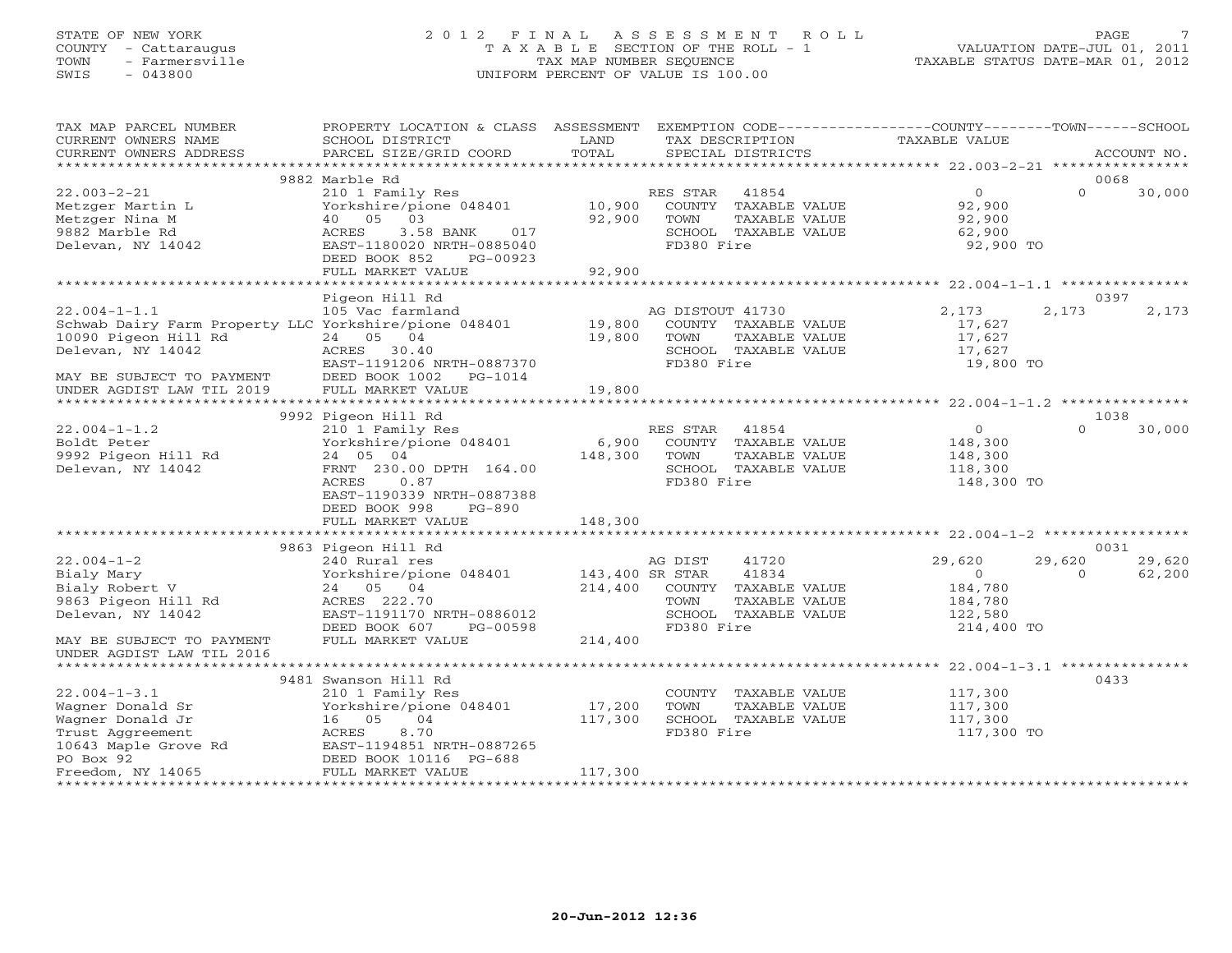# STATE OF NEW YORK 2 0 1 2 F I N A L A S S E S S M E N T R O L L PAGE 8 COUNTY - Cattaraugus T A X A B L E SECTION OF THE ROLL - 1 VALUATION DATE-JUL 01, 2011 TOWN - Farmersville TAX MAP NUMBER SEQUENCE TAXABLE STATUS DATE-MAR 01, 2012 SWIS - 043800 UNIFORM PERCENT OF VALUE IS 100.00UNIFORM PERCENT OF VALUE IS 100.00

| TAX MAP PARCEL NUMBER<br>CURRENT OWNERS NAME<br>CURRENT OWNERS ADDRESS | PROPERTY LOCATION & CLASS ASSESSMENT<br>SCHOOL DISTRICT<br>PARCEL SIZE/GRID COORD | LAND<br>TOTAL | TAX DESCRIPTION<br>SPECIAL DISTRICTS | EXEMPTION CODE-----------------COUNTY-------TOWN------SCHOOL<br>TAXABLE VALUE | ACCOUNT NO.        |
|------------------------------------------------------------------------|-----------------------------------------------------------------------------------|---------------|--------------------------------------|-------------------------------------------------------------------------------|--------------------|
| *************************                                              |                                                                                   |               |                                      |                                                                               |                    |
|                                                                        | 9951 Swanson Hill Rd                                                              |               |                                      |                                                                               | 1042               |
| $22.004 - 1 - 3.2$                                                     | 270 Mfg housing                                                                   |               | COUNTY TAXABLE VALUE                 | 265,200                                                                       |                    |
| Boston Hills Enerprises, LLC Franklinville C 044001                    |                                                                                   | 111,800       | TOWN<br>TAXABLE VALUE                | 265,200                                                                       |                    |
| PO Box 204                                                             | ACRES 144.30                                                                      | 265,200       | SCHOOL TAXABLE VALUE                 | 265,200                                                                       |                    |
| Boston, NY 14025                                                       | EAST-1194156 NRTH-0885646                                                         |               | FD380 Fire                           | 265,200 TO                                                                    |                    |
|                                                                        | DEED BOOK 15211 PG-8003                                                           |               |                                      |                                                                               |                    |
|                                                                        | FULL MARKET VALUE                                                                 | 265,200       |                                      |                                                                               |                    |
|                                                                        |                                                                                   |               |                                      |                                                                               |                    |
|                                                                        | 9952 Swanson Hill Rd                                                              |               |                                      |                                                                               | 0027               |
| $22.004 - 1 - 4$                                                       | 260 Seasonal res                                                                  |               | COUNTY TAXABLE VALUE                 | 57,900                                                                        |                    |
| Begovich Matthew V                                                     | Yorkshire/pione 048401                                                            | 36,400        | TOWN<br>TAXABLE VALUE                | 57,900                                                                        |                    |
| Begovich Patricia                                                      | 16 05 04                                                                          | 57,900        | SCHOOL TAXABLE VALUE                 | 57,900                                                                        |                    |
|                                                                        |                                                                                   |               |                                      |                                                                               |                    |
| 232 Rosemont Ave                                                       | ACRES 39.38                                                                       |               | FD380 Fire                           | 57,900 TO                                                                     |                    |
| Kenmore, NY 14217                                                      | EAST-1195600 NRTH-0885782                                                         |               |                                      |                                                                               |                    |
|                                                                        | DEED BOOK 625<br>PG-00178                                                         |               |                                      |                                                                               |                    |
|                                                                        | FULL MARKET VALUE                                                                 | 57,900        |                                      |                                                                               |                    |
|                                                                        |                                                                                   |               |                                      |                                                                               |                    |
|                                                                        | 9749 Laidlaw-Elton Rd                                                             |               |                                      |                                                                               | 0196               |
| $22.004 - 1 - 5.1$                                                     | 210 1 Family Res                                                                  |               | RES STAR<br>41854                    | $\overline{0}$                                                                | 30,000<br>$\Omega$ |
| Carlson Michael A                                                      | Yorkshire/pione 048401                                                            | 16,100        | COUNTY TAXABLE VALUE                 | 76,900                                                                        |                    |
| Carlson Dawn M                                                         | $16 \quad 5 \quad 4$                                                              | 76,900        | TOWN<br>TAXABLE VALUE                | 76,900                                                                        |                    |
| 9749 Laidlaw-Elton Rd                                                  | ACRES<br>7.60 BANK<br>017                                                         |               | SCHOOL TAXABLE VALUE                 | 46,900                                                                        |                    |
| Franklinville, NY 14737                                                | EAST-1196585 NRTH-0884579                                                         |               | FD380 Fire                           | 76,900 TO                                                                     |                    |
|                                                                        | DEED BOOK 976<br>PG-1070                                                          |               |                                      |                                                                               |                    |
|                                                                        | FULL MARKET VALUE                                                                 | 76,900        |                                      |                                                                               |                    |
|                                                                        |                                                                                   |               |                                      |                                                                               |                    |
|                                                                        | Laidlaw Rd                                                                        |               |                                      |                                                                               | 0010               |
| $22.004 - 1 - 6.1$                                                     | 322 Rural vac>10                                                                  |               | COUNTY TAXABLE VALUE                 | 44,500                                                                        |                    |
| Schwab Dairy Farm Property, LLC Yorkshire/pione 048401                 |                                                                                   | 44,500        | TOWN<br>TAXABLE VALUE                | 44,500                                                                        |                    |
| 10091 Pigeon Hill Rd                                                   | 08/16 05 04                                                                       | 44,500        | SCHOOL TAXABLE VALUE                 | 44,500                                                                        |                    |
| Delevan, NY 14042                                                      | ACRES<br>55.70                                                                    |               | FD380 Fire                           | 44,500 TO                                                                     |                    |
|                                                                        | EAST-1196430 NRTH-0886112                                                         |               |                                      |                                                                               |                    |
|                                                                        | DEED BOOK 17225 PG-2003                                                           |               |                                      |                                                                               |                    |
|                                                                        | FULL MARKET VALUE                                                                 | 44,500        |                                      |                                                                               |                    |
|                                                                        |                                                                                   |               |                                      |                                                                               |                    |
|                                                                        | Laidlaw-Elton Rd                                                                  |               |                                      |                                                                               | 0936               |
| $22.004 - 1 - 6.3$                                                     | 910 Priv forest                                                                   |               | COUNTY TAXABLE VALUE                 | 46,000                                                                        |                    |
| Danzer Forestland Inc                                                  | Yorkshire/pione 048401                                                            | 46,000        | TOWN<br>TAXABLE VALUE                | 46,000                                                                        |                    |
| 119 A.I.D. Dr                                                          | 15/16 05 04                                                                       | 46,000        | SCHOOL TAXABLE VALUE                 | 46,000                                                                        |                    |
|                                                                        |                                                                                   |               |                                      |                                                                               |                    |
| Darlington, PA 16115                                                   | ACRES 98.80                                                                       |               | FD380 Fire                           | 46,000 TO                                                                     |                    |
|                                                                        | EAST-1195240 NRTH-0883612                                                         |               |                                      |                                                                               |                    |
|                                                                        | DEED BOOK 1018<br>$PG-133$                                                        |               |                                      |                                                                               |                    |
|                                                                        | FULL MARKET VALUE                                                                 | 46,000        |                                      |                                                                               |                    |
|                                                                        |                                                                                   |               |                                      |                                                                               |                    |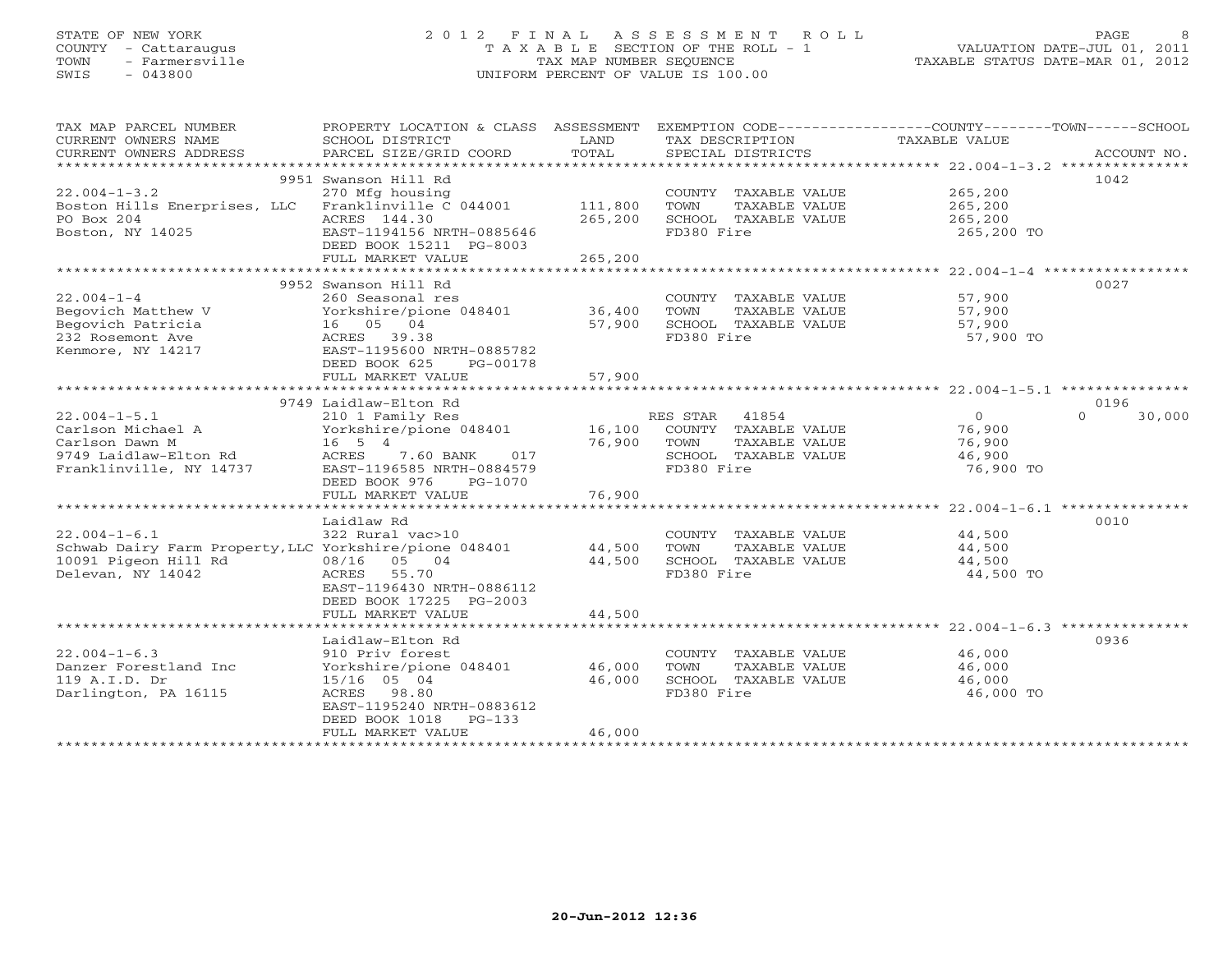## STATE OF NEW YORK 2 0 1 2 F I N A L A S S E S S M E N T R O L L PAGE 9 COUNTY - Cattaraugus T A X A B L E SECTION OF THE ROLL - 1 VALUATION DATE-JUL 01, 2011 TOWN - Farmersville TAX MAP NUMBER SEQUENCE TAXABLE STATUS DATE-MAR 01, 2012 SWIS - 043800 UNIFORM PERCENT OF VALUE IS 100.00UNIFORM PERCENT OF VALUE IS 100.00

| TAX MAP PARCEL NUMBER<br>CURRENT OWNERS NAME<br>CURRENT OWNERS ADDRESS                                     | PROPERTY LOCATION & CLASS ASSESSMENT<br>SCHOOL DISTRICT<br>PARCEL SIZE/GRID COORD                                                                                                                           | LAND<br>TOTAL             | TAX DESCRIPTION<br>SPECIAL DISTRICTS                                                                                               | EXEMPTION CODE-----------------COUNTY-------TOWN------SCHOOL<br><b>TAXABLE VALUE</b> | ACCOUNT NO.                            |
|------------------------------------------------------------------------------------------------------------|-------------------------------------------------------------------------------------------------------------------------------------------------------------------------------------------------------------|---------------------------|------------------------------------------------------------------------------------------------------------------------------------|--------------------------------------------------------------------------------------|----------------------------------------|
| **********************                                                                                     |                                                                                                                                                                                                             |                           |                                                                                                                                    |                                                                                      |                                        |
| $22.004 - 1 - 6.4$<br>Hitchcock Jeffrey L<br>Hitchcock Alvina A<br>1630 Siloam Rd<br>Delevan, NY 14042     | Laidlaw-Elton Rd<br>105 Vac farmland<br>Yorkshire/pione 048401<br>8 & 16 05 04<br>ACRES<br>26.50<br>EAST-1196657 NRTH-0887258<br>DEED BOOK 959<br>PG-899                                                    | 23,900<br>23,900          | 41720<br>AG DIST<br>COUNTY TAXABLE VALUE<br>TOWN<br>TAXABLE VALUE<br>SCHOOL TAXABLE VALUE<br>FD380 Fire                            | 10,876<br>13,024<br>13,024<br>13,024<br>23,900 TO                                    | 0947<br>10,876<br>10,876               |
| MAY BE SUBJECT TO PAYMENT<br>UNDER AGDIST LAW TIL 2016                                                     | FULL MARKET VALUE                                                                                                                                                                                           | 23,900                    |                                                                                                                                    |                                                                                      |                                        |
|                                                                                                            |                                                                                                                                                                                                             |                           |                                                                                                                                    |                                                                                      |                                        |
|                                                                                                            | 1644 Elton Rd                                                                                                                                                                                               |                           |                                                                                                                                    |                                                                                      | 0957                                   |
| $22.004 - 1 - 6.5$<br>George Donald L<br>George Bonnie L<br>1644 Elton Rd<br>Franklinville, NY 14737       | 117 Horse farm<br>Yorkshire/pione 048401<br>8&16 05 04<br>ACRES 120.80<br>EAST-1198151 NRTH-0884870<br>DEED BOOK 965<br>$PG-487$                                                                            | 69,400<br>164,400         | 41854<br>RES STAR<br>COUNTY TAXABLE VALUE<br>TOWN<br>TAXABLE VALUE<br>SCHOOL TAXABLE VALUE<br>FD380 Fire                           | $\Omega$<br>164,400<br>164,400<br>134,400<br>164,400 TO                              | $\Omega$<br>30,000                     |
|                                                                                                            | FULL MARKET VALUE                                                                                                                                                                                           | 164,400                   |                                                                                                                                    |                                                                                      |                                        |
|                                                                                                            | ***************************                                                                                                                                                                                 |                           |                                                                                                                                    |                                                                                      |                                        |
| $22.004 - 1 - 6.6$<br>Danzer Forestland, Inc.<br>119 A.I.D. Dr<br>Darlington, PA 16115                     | Elton/Laidlaw Rd<br>322 Rural vac>10<br>Yorkshire/pione 048401<br>15 05 04<br>ACRES<br>39.60<br>EAST-1196641 NRTH-0883052<br>DEED BOOK 10218 PG-4004                                                        | 36,500<br>36,500          | COUNTY TAXABLE VALUE<br>TOWN<br>TAXABLE VALUE<br>SCHOOL TAXABLE VALUE<br>FD380 Fire                                                | 36,500<br>36,500<br>36,500<br>36,500 TO                                              | 0958                                   |
|                                                                                                            | FULL MARKET VALUE                                                                                                                                                                                           | 36,500                    |                                                                                                                                    |                                                                                      |                                        |
|                                                                                                            |                                                                                                                                                                                                             |                           |                                                                                                                                    |                                                                                      |                                        |
| $22.004 - 1 - 6.7$<br>Hitchcock Jeffrey<br>Hitchcock Alvina<br>1630 Siloam Rd<br>Delevan, NY 14042         | 9996 Swanson Hill Rd<br>210 1 Family Res<br>Yorkshire/pione 048401<br>16 05<br>04<br>FRNT 100.00 DPTH 170.00<br>0.39<br>ACRES<br>EAST-1195418 NRTH-0887531<br>DEED BOOK 00982 PG-01116<br>FULL MARKET VALUE | 6,300<br>66,300<br>66,300 | COUNTY TAXABLE VALUE<br>TOWN<br>TAXABLE VALUE<br>SCHOOL TAXABLE VALUE<br>FD380 Fire                                                | 66,300<br>66,300<br>66,300<br>66,300 TO                                              | 0999                                   |
|                                                                                                            |                                                                                                                                                                                                             |                           |                                                                                                                                    |                                                                                      | 0393                                   |
| $22.004 - 1 - 7$<br>Atwater Jane<br>9946 Laidlaw-Elton Rd<br>Delevan, NY 14042-9679<br>******************* | 9946 Laidlaw-Elton Rd<br>240 Rural res<br>Yorkshire/pione 048401<br>08 05 04<br>ACRES 27.65<br>EAST-1197971 NRTH-0887021<br>DEED BOOK 767<br>PG-00231<br>FULL MARKET VALUE                                  | 90,800<br>90,800          | AGED C/T/S 41800<br>21,700 SR STAR<br>41834<br>COUNTY TAXABLE VALUE<br>TAXABLE VALUE<br>TOWN<br>SCHOOL TAXABLE VALUE<br>FD380 Fire | 45,400<br>$\mathbf{O}$<br>45,400<br>45,400<br>$\circ$<br>90,800 TO                   | 45,400<br>45,400<br>45,400<br>$\Omega$ |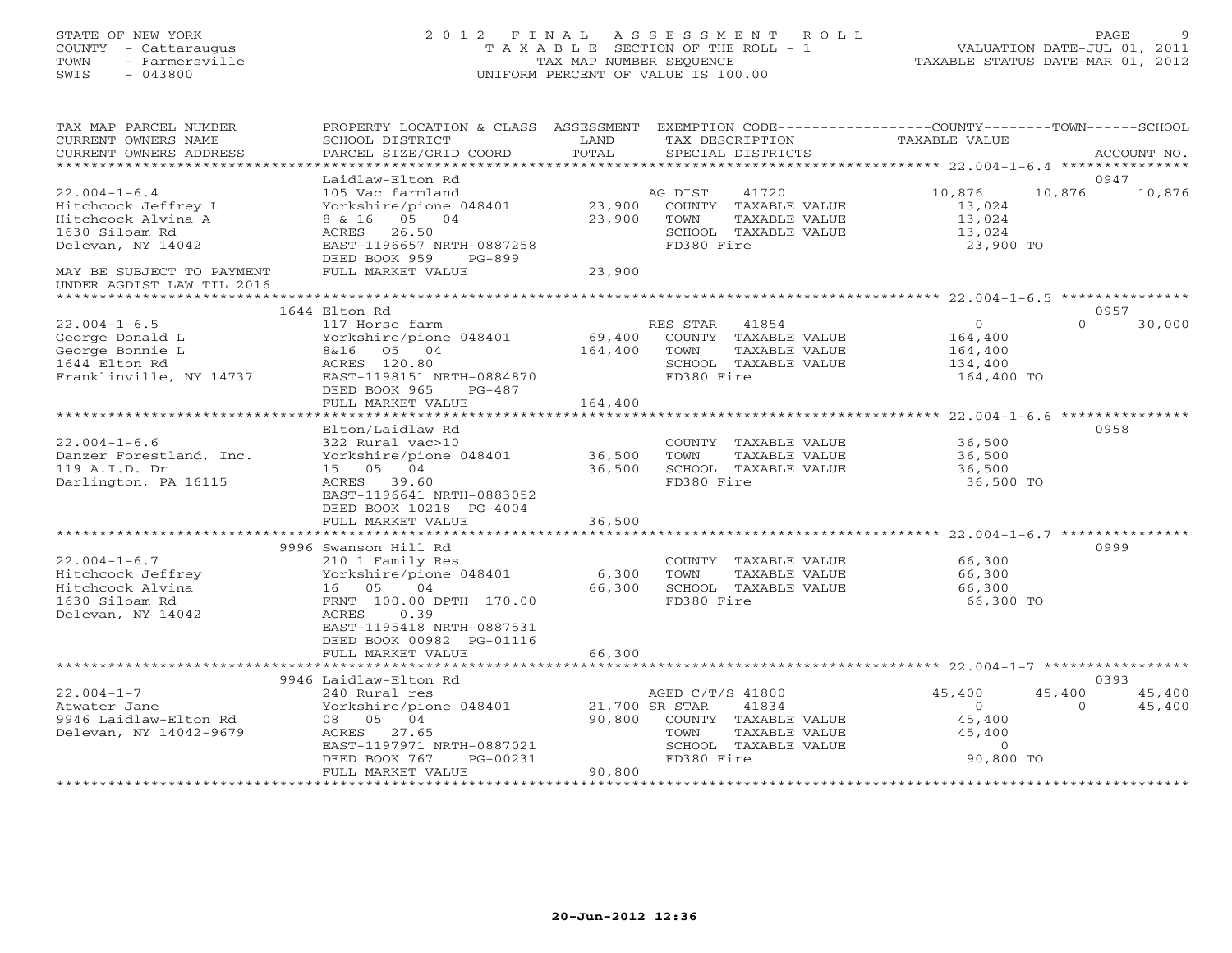# STATE OF NEW YORK 2 0 1 2 F I N A L A S S E S S M E N T R O L L PAGE 10 COUNTY - Cattaraugus T A X A B L E SECTION OF THE ROLL - 1 VALUATION DATE-JUL 01, 2011 TOWN - Farmersville TAX MAP NUMBER SEQUENCE TAXABLE STATUS DATE-MAR 01, 2012 SWIS - 043800 UNIFORM PERCENT OF VALUE IS 100.00UNIFORM PERCENT OF VALUE IS 100.00

| TAX MAP PARCEL NUMBER<br>CURRENT OWNERS NAME<br>CURRENT OWNERS ADDRESS | PROPERTY LOCATION & CLASS ASSESSMENT<br>SCHOOL DISTRICT<br>PARCEL SIZE/GRID COORD | LAND<br>TOTAL   | TAX DESCRIPTION<br>SPECIAL DISTRICTS          | EXEMPTION CODE----------------COUNTY-------TOWN-----SCHOOL<br>TAXABLE VALUE | ACCOUNT NO.        |
|------------------------------------------------------------------------|-----------------------------------------------------------------------------------|-----------------|-----------------------------------------------|-----------------------------------------------------------------------------|--------------------|
| *************************                                              |                                                                                   |                 |                                               |                                                                             |                    |
|                                                                        | $1001$ Blue St                                                                    |                 |                                               |                                                                             | 0352               |
| $22.004 - 1 - 9.1$                                                     | 314 Rural vac<10                                                                  |                 | COUNTY TAXABLE VALUE                          | 3,350                                                                       |                    |
| Hutchison Toma                                                         | Yorkshire/pione 048401                                                            | 3,350           | TOWN<br>TAXABLE VALUE                         | 3,350                                                                       |                    |
| Farnum Brandy                                                          | 05 04<br>08                                                                       | 3,350           | SCHOOL TAXABLE VALUE                          | 3,350                                                                       |                    |
| 10001 Blue St                                                          | FRNT 140.00 DPTH 180.00                                                           |                 | FD380 Fire                                    | 3,350 TO                                                                    |                    |
| Delevan, NY 14042                                                      | $0.58$ BANK<br>ACRES<br>012                                                       |                 |                                               |                                                                             |                    |
|                                                                        | EAST-1201279 NRTH-0887616                                                         |                 |                                               |                                                                             |                    |
|                                                                        | DEED BOOK 16799 PG-2001                                                           |                 |                                               |                                                                             |                    |
|                                                                        | FULL MARKET VALUE<br>********************                                         | 3,350           |                                               | ************************************ 22.004-1-9.2 *****                     |                    |
|                                                                        | 9935 Blue St                                                                      |                 |                                               |                                                                             | 0911               |
| $22.004 - 1 - 9.2$                                                     | 210 1 Family Res                                                                  |                 | RES STAR<br>41854                             | $\circ$                                                                     | $\Omega$<br>30,000 |
| Kanner Thomas E                                                        | Yorkshire/pione 048401                                                            | 14,000          | COUNTY TAXABLE VALUE                          | 84,600                                                                      |                    |
| Kanner Lori A                                                          | 08 05 04                                                                          | 84,600          | TOWN<br>TAXABLE VALUE                         | 84,600                                                                      |                    |
| 9935 Blue St                                                           | ACRES<br>5.65                                                                     |                 | SCHOOL TAXABLE VALUE                          | 54,600                                                                      |                    |
| Franklinville, NY 14737                                                | EAST-1201033 NRTH-0887059                                                         |                 | FD380 Fire                                    | 84,600 TO                                                                   |                    |
|                                                                        | DEED BOOK 939<br>PG-1033                                                          |                 |                                               |                                                                             |                    |
|                                                                        | FULL MARKET VALUE                                                                 | 84,600          |                                               |                                                                             |                    |
|                                                                        | **************************                                                        |                 |                                               |                                                                             |                    |
|                                                                        | Blue St                                                                           |                 |                                               |                                                                             | 0910               |
| $22.004 - 1 - 9.3$                                                     | 120 Field crops                                                                   |                 | AG DIST<br>41720                              | 12,286<br>12,286                                                            | 12,286             |
| Kanner Thomas E                                                        | Yorkshire/pione 048401                                                            | 37,800          | COUNTY TAXABLE VALUE                          | 25,514                                                                      |                    |
| Kanner Lori A                                                          | 08 05 04                                                                          | 37,800          | TAXABLE VALUE<br>TOWN                         | 25,514                                                                      |                    |
| 9935 Blue St                                                           | ACRES 39.65                                                                       |                 | SCHOOL TAXABLE VALUE                          | 25,514                                                                      |                    |
| Franklinville, NY 14737                                                | EAST-1200371 NRTH-0887041                                                         |                 | FD380 Fire                                    | 37,800 TO                                                                   |                    |
|                                                                        | DEED BOOK 939<br>PG-1022                                                          |                 |                                               |                                                                             |                    |
| MAY BE SUBJECT TO PAYMENT                                              | FULL MARKET VALUE                                                                 | 37,800          |                                               |                                                                             |                    |
| UNDER AGDIST LAW TIL 2016                                              |                                                                                   |                 |                                               |                                                                             |                    |
| *************************                                              |                                                                                   |                 |                                               |                                                                             |                    |
|                                                                        | 9913 Blue St                                                                      |                 |                                               | $\Omega$                                                                    | 0912<br>$\Omega$   |
| $22.004 - 1 - 9.4$                                                     | 210 1 Family Res                                                                  |                 | RES STAR 41854                                |                                                                             | 30,000             |
| Kanner Randy B<br>Kanner Karen J                                       | Yorkshire/pione 048401<br>08 05 04                                                | 8,400<br>94,100 | COUNTY TAXABLE VALUE<br>TOWN<br>TAXABLE VALUE | 94,100<br>94,100                                                            |                    |
| 9935 Blue St                                                           | ACRES<br>1.95 BANK<br>017                                                         |                 | SCHOOL TAXABLE VALUE                          | 64,100                                                                      |                    |
| Franklinville, NY 14737                                                | EAST-1201270 NRTH-0886642                                                         |                 | FD380 Fire                                    | 94,100 TO                                                                   |                    |
|                                                                        | DEED BOOK 948<br>$PG-802$                                                         |                 |                                               |                                                                             |                    |
|                                                                        | FULL MARKET VALUE                                                                 | 94,100          |                                               |                                                                             |                    |
|                                                                        |                                                                                   |                 |                                               |                                                                             |                    |
|                                                                        | 1524 Siloam Rd                                                                    |                 |                                               |                                                                             | 0968               |
| $22.004 - 1 - 9.5$                                                     | 312 Vac w/imprv                                                                   |                 | COUNTY TAXABLE VALUE                          | 4,500                                                                       |                    |
| Hitchcock Jeffrey L                                                    | Yorkshire/pione 048401                                                            | 500             | TOWN<br>TAXABLE VALUE                         | 4,500                                                                       |                    |
| 1630 Siloam Rd                                                         | 08 05 04                                                                          | 4,500           | SCHOOL TAXABLE VALUE                          | 4,500                                                                       |                    |
| Delevan, NY 14042                                                      | 0.31<br>ACRES                                                                     |                 | FD380 Fire                                    | 4,500 TO                                                                    |                    |
|                                                                        | EAST-1201082 NRTH-0887643                                                         |                 |                                               |                                                                             |                    |
|                                                                        | DEED BOOK 3935<br>PG-7001                                                         |                 |                                               |                                                                             |                    |
|                                                                        | FULL MARKET VALUE                                                                 | 4,500           |                                               |                                                                             |                    |
|                                                                        |                                                                                   |                 |                                               |                                                                             |                    |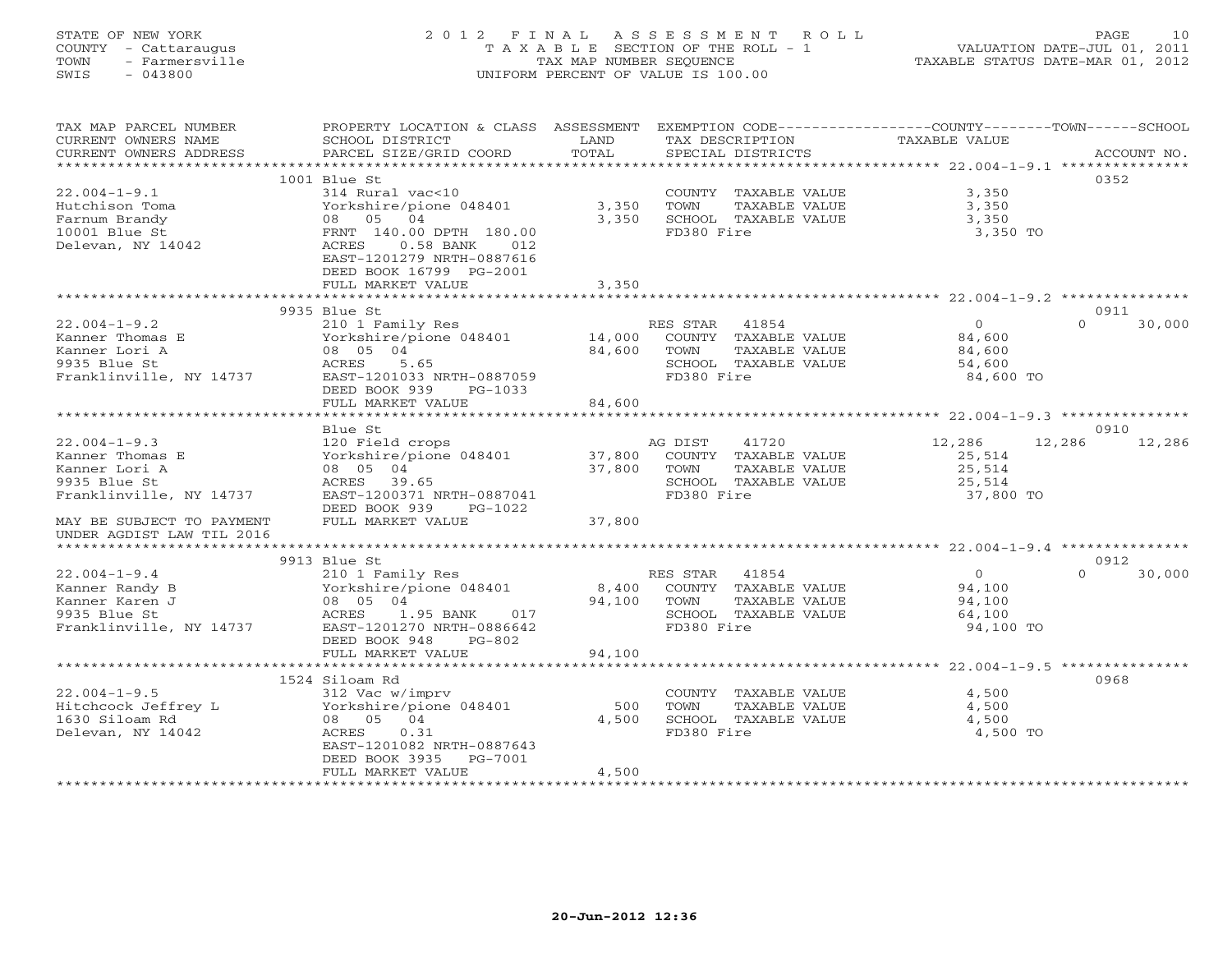# STATE OF NEW YORK 2 0 1 2 F I N A L A S S E S S M E N T R O L L PAGE 11 COUNTY - Cattaraugus T A X A B L E SECTION OF THE ROLL - 1 VALUATION DATE-JUL 01, 2011 TOWN - Farmersville TAX MAP NUMBER SEQUENCE TAXABLE STATUS DATE-MAR 01, 2012 SWIS - 043800 UNIFORM PERCENT OF VALUE IS 100.00UNIFORM PERCENT OF VALUE IS 100.00

| TAX MAP PARCEL NUMBER   | PROPERTY LOCATION & CLASS ASSESSMENT EXEMPTION CODE----------------COUNTY-------TOWN------SCHOOL                                                                                                                                                                                                                                                                                             |                      |                                                       |                     |                    |
|-------------------------|----------------------------------------------------------------------------------------------------------------------------------------------------------------------------------------------------------------------------------------------------------------------------------------------------------------------------------------------------------------------------------------------|----------------------|-------------------------------------------------------|---------------------|--------------------|
| CURRENT OWNERS NAME     | SCHOOL DISTRICT                                                                                                                                                                                                                                                                                                                                                                              | LAND                 | TAX DESCRIPTION                                       | TAXABLE VALUE       |                    |
|                         |                                                                                                                                                                                                                                                                                                                                                                                              |                      |                                                       |                     |                    |
|                         |                                                                                                                                                                                                                                                                                                                                                                                              |                      |                                                       |                     |                    |
|                         | 1525 Elton Rd                                                                                                                                                                                                                                                                                                                                                                                |                      |                                                       |                     | 0353               |
|                         |                                                                                                                                                                                                                                                                                                                                                                                              |                      |                                                       | $\overline{0}$      | $\Omega$<br>30,000 |
|                         |                                                                                                                                                                                                                                                                                                                                                                                              |                      |                                                       | 55,100              |                    |
|                         |                                                                                                                                                                                                                                                                                                                                                                                              |                      |                                                       |                     |                    |
|                         |                                                                                                                                                                                                                                                                                                                                                                                              |                      |                                                       | 55,100<br>25,100    |                    |
|                         | EAST-1200833 NRTH-0883784                                                                                                                                                                                                                                                                                                                                                                    |                      | FD380 Fire                                            | 55,100 TO           |                    |
|                         | DEED BOOK 932<br>PG-342                                                                                                                                                                                                                                                                                                                                                                      |                      |                                                       |                     |                    |
|                         | FULL MARKET VALUE                                                                                                                                                                                                                                                                                                                                                                            | 55,100               |                                                       |                     |                    |
|                         |                                                                                                                                                                                                                                                                                                                                                                                              |                      |                                                       |                     |                    |
|                         | Elton Rd                                                                                                                                                                                                                                                                                                                                                                                     |                      |                                                       |                     | 0214               |
|                         |                                                                                                                                                                                                                                                                                                                                                                                              |                      |                                                       |                     |                    |
| $22.004 - 1 - 14$       | 314 Rural vac<10<br>Yorkshire/pione 048401 200<br>200                                                                                                                                                                                                                                                                                                                                        |                      | COUNTY TAXABLE VALUE                                  | 200                 |                    |
|                         |                                                                                                                                                                                                                                                                                                                                                                                              |                      | TOWN<br>TAXABLE VALUE                                 | 200                 |                    |
|                         |                                                                                                                                                                                                                                                                                                                                                                                              |                      | SCHOOL TAXABLE VALUE                                  | 200                 |                    |
|                         | George Carl J<br>George Barbara D<br>10365 Maple Grove Rd<br>Northern 10.00 DPTH 150.00                                                                                                                                                                                                                                                                                                      |                      | FD380 Fire                                            | 200 TO              |                    |
| Delevan, NY 14042       | ACRES 0.14                                                                                                                                                                                                                                                                                                                                                                                   |                      |                                                       |                     |                    |
|                         | EAST-1201274 NRTH-0883890                                                                                                                                                                                                                                                                                                                                                                    |                      |                                                       |                     |                    |
|                         | DEED BOOK 17286 PG-7001                                                                                                                                                                                                                                                                                                                                                                      |                      |                                                       |                     |                    |
|                         | FULL MARKET VALUE                                                                                                                                                                                                                                                                                                                                                                            | 200                  |                                                       |                     |                    |
|                         |                                                                                                                                                                                                                                                                                                                                                                                              |                      |                                                       |                     |                    |
|                         | 1507 Co Rd 21                                                                                                                                                                                                                                                                                                                                                                                |                      |                                                       |                     | 0125               |
|                         | $\begin{tabular}{lllllllllllll} \multicolumn{3}{c}{\textbf{22.004--1-15}} & \multicolumn{3}{c}{\textbf{21.004--1-15}} & \multicolumn{3}{c}{\textbf{22.004--1-15}} & \multicolumn{3}{c}{\textbf{21.004--1-15}} & \multicolumn{3}{c}{\textbf{22.004--1-15}} & \multicolumn{3}{c}{\textbf{21.004--1-15}} & \multicolumn{3}{c}{\textbf{22.004--1-15}} & \multicolumn{3}{c}{\textbf{23.004--1-15$ |                      | RES STAR 41854                                        | $\overline{0}$      | $\Omega$<br>30,000 |
|                         | 210 and 19 and 19 and 19 and 19 and 19 and 19 and 19 and 19 and 19 and 19 and 19 and 19 and 19 and 19 and 19 a<br>19 and 19 and 19 and 19 and 19 and 19 and 19 and 19 and 19 and 19 and 19 and 19 and 19 and 19 and 19 and 19 an                                                                                                                                                             |                      |                                                       | 30,300              |                    |
|                         |                                                                                                                                                                                                                                                                                                                                                                                              | 30,300 TOWN<br>SCHOO | TOWN       TAXABLE  VALUE<br>SCHOOL    TAXABLE  VALUE | 30,300              |                    |
|                         |                                                                                                                                                                                                                                                                                                                                                                                              |                      |                                                       | 300                 |                    |
|                         |                                                                                                                                                                                                                                                                                                                                                                                              |                      | FD380 Fire                                            | 30,300 TO           |                    |
|                         |                                                                                                                                                                                                                                                                                                                                                                                              |                      |                                                       |                     |                    |
|                         |                                                                                                                                                                                                                                                                                                                                                                                              | 30,300               |                                                       |                     |                    |
|                         |                                                                                                                                                                                                                                                                                                                                                                                              |                      |                                                       |                     |                    |
|                         | 9641 Darling Rd                                                                                                                                                                                                                                                                                                                                                                              |                      |                                                       |                     | 0070               |
| $22.004 - 1 - 16.1$     | $322$ Rural vac > 10                                                                                                                                                                                                                                                                                                                                                                         |                      | COUNTY TAXABLE VALUE 62,000                           |                     |                    |
|                         |                                                                                                                                                                                                                                                                                                                                                                                              |                      | TOWN                                                  |                     |                    |
|                         |                                                                                                                                                                                                                                                                                                                                                                                              |                      |                                                       |                     |                    |
| Franklinville, NY 14737 | ACRES 116.53 BANK 017                                                                                                                                                                                                                                                                                                                                                                        |                      | FD380 Fire                                            | 62,000 TO           |                    |
|                         | EAST-1200587 NRTH-0881112                                                                                                                                                                                                                                                                                                                                                                    |                      |                                                       |                     |                    |
|                         | DEED BOOK 7680 PG-2001                                                                                                                                                                                                                                                                                                                                                                       |                      |                                                       |                     |                    |
|                         | FULL MARKET VALUE                                                                                                                                                                                                                                                                                                                                                                            | 62,000               |                                                       |                     |                    |
|                         |                                                                                                                                                                                                                                                                                                                                                                                              |                      |                                                       |                     |                    |
|                         |                                                                                                                                                                                                                                                                                                                                                                                              |                      |                                                       |                     | 0830               |
|                         | 9652 Darling Rd                                                                                                                                                                                                                                                                                                                                                                              |                      |                                                       |                     |                    |
| $22.004 - 1 - 16.2$     | 240 Rural res                                                                                                                                                                                                                                                                                                                                                                                |                      | 41720<br>AG DIST                                      | 11,565              | 11,565<br>11,565   |
| Baker Michelle M        |                                                                                                                                                                                                                                                                                                                                                                                              |                      |                                                       | $\overline{0}$      | $\Omega$<br>30,000 |
| 9652 Darling Rd         |                                                                                                                                                                                                                                                                                                                                                                                              |                      | 92,400 COUNTY TAXABLE VALUE                           | 80,835<br>80,835    |                    |
| Franklinville, NY 14737 |                                                                                                                                                                                                                                                                                                                                                                                              |                      | TOWN<br>TAXABLE VALUE                                 |                     |                    |
|                         |                                                                                                                                                                                                                                                                                                                                                                                              |                      | SCHOOL TAXABLE VALUE                                  | 50,835<br>92,400 TO |                    |
|                         | MAY BE SUBJECT TO PAYMENT<br>EAST-1200927 NRTH-0883125<br>UNDER AGDIST LAW TIL 2016 FULL MARKET VALUE                                                                                                                                                                                                                                                                                        |                      | FD380 Fire                                            |                     |                    |
|                         |                                                                                                                                                                                                                                                                                                                                                                                              | 92,400               |                                                       |                     |                    |
|                         |                                                                                                                                                                                                                                                                                                                                                                                              |                      |                                                       |                     |                    |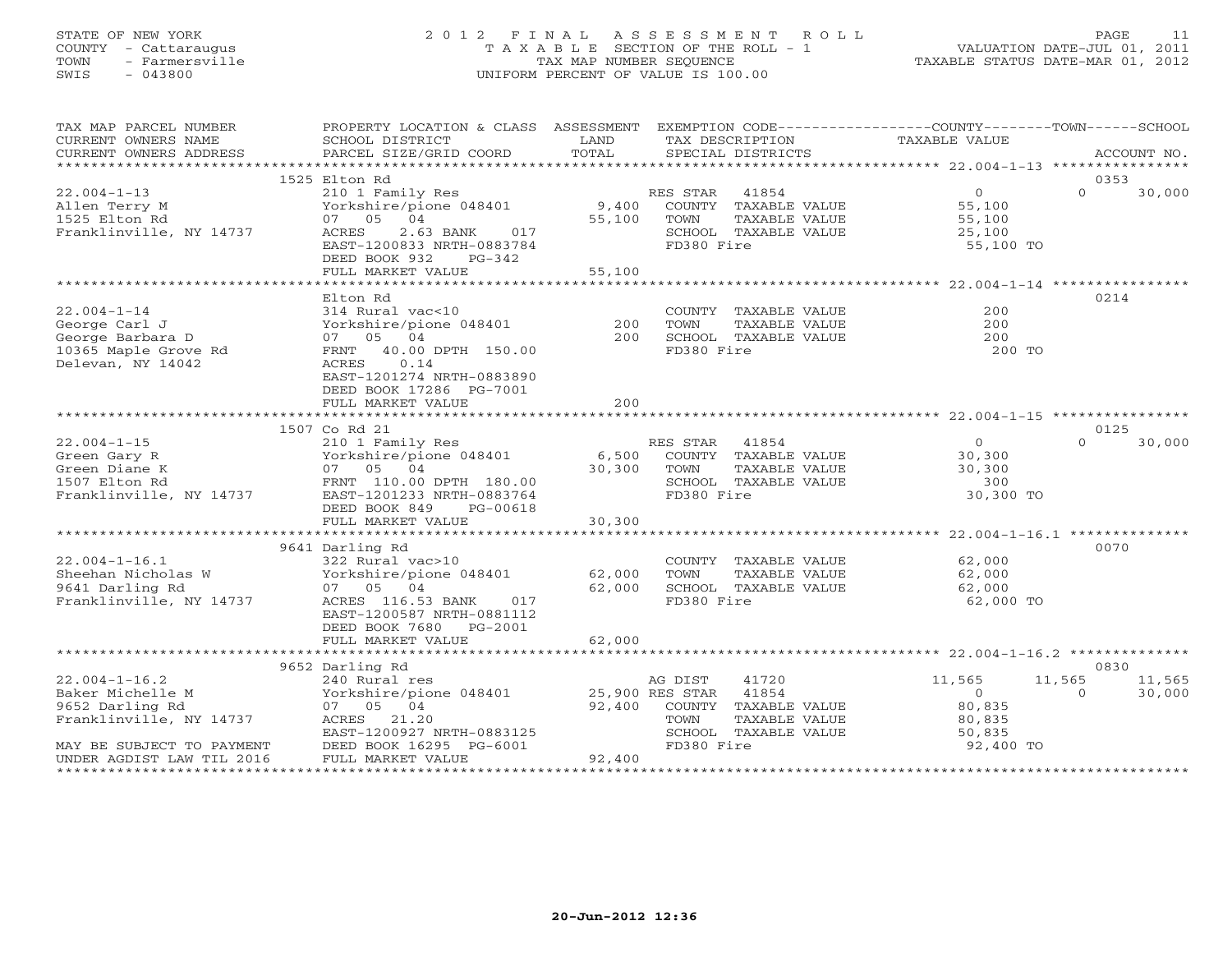# STATE OF NEW YORK 2 0 1 2 F I N A L A S S E S S M E N T R O L L PAGE 12 COUNTY - Cattaraugus T A X A B L E SECTION OF THE ROLL - 1 VALUATION DATE-JUL 01, 2011 TOWN - Farmersville TAX MAP NUMBER SEQUENCE TAXABLE STATUS DATE-MAR 01, 2012 SWIS - 043800 UNIFORM PERCENT OF VALUE IS 100.00UNIFORM PERCENT OF VALUE IS 100.00

| TAX MAP PARCEL NUMBER<br>CURRENT OWNERS NAME<br>CURRENT OWNERS ADDRESS                                                                                         | PROPERTY LOCATION & CLASS ASSESSMENT<br>SCHOOL DISTRICT<br>PARCEL SIZE/GRID COORD                                                                      | LAND<br>TOTAL                | SPECIAL DISTRICTS                                 |                                                                                                   | EXEMPTION CODE-----------------COUNTY-------TOWN------SCHOOL<br>TAX DESCRIPTION TAXABLE VALUE |                            | ACCOUNT NO.                                      |
|----------------------------------------------------------------------------------------------------------------------------------------------------------------|--------------------------------------------------------------------------------------------------------------------------------------------------------|------------------------------|---------------------------------------------------|---------------------------------------------------------------------------------------------------|-----------------------------------------------------------------------------------------------|----------------------------|--------------------------------------------------|
| $22.004 - 1 - 16.3$<br>Jakubowski Richard A<br>33 Zurbick Rd<br>Depew, NY 14043                                                                                | Co Rd 21<br>322 Rural vac>10<br>Yorkshire/pione 048401 27,800<br>07 05 04<br>ACRES 24.25<br>EAST-1200121 NRTH-0883213<br>DEED BOOK 00983 PG-00871      | 27,800                       | TOWN<br>FD380 Fire                                | COUNTY TAXABLE VALUE<br>TAXABLE VALUE<br>SCHOOL TAXABLE VALUE                                     | 27,800<br>27,800<br>27,800<br>27,800 TO                                                       |                            | 0860                                             |
|                                                                                                                                                                | FULL MARKET VALUE                                                                                                                                      | 27,800                       |                                                   |                                                                                                   |                                                                                               |                            |                                                  |
|                                                                                                                                                                | 9641 Darling Rd                                                                                                                                        |                              |                                                   |                                                                                                   |                                                                                               |                            | 1133                                             |
| $22.004 - 1 - 16.4$<br>Sheehan Nicholas W<br>$22.004 - 1 - 17$                                                                                                 | 210 1 Family Res<br>Yorkshire/pione 048401 7,300 DVET C/T<br>07 05 04<br>DEED BOOK 7680 PG-2001<br>FULL MARKET VALUE<br>1635 Elton Rd<br>240 Rural res | 103,400 SR STAR              | CVET C/T<br>TOWN<br>103,400 FD380 Fire<br>AG DIST | 41131<br>41141<br>41834<br>COUNTY TAXABLE VALUE<br>TAXABLE VALUE<br>SCHOOL TAXABLE VALUE<br>41720 | 20,000<br>10,340<br>$\overline{0}$<br>73,060<br>73,060<br>41,200<br>103,400 TO<br>12,399      | 20,000<br>10,340<br>$\cap$ | $\bigcirc$<br>$\cap$<br>62,200<br>0259<br>12,399 |
| Giboo Barry<br>Giboo Krista<br>PO Box 84<br>Farmersville Station, NY 14060 EAST-1199339 NRTH-0882432<br>MAY BE SUBJECT TO PAYMENT<br>UNDER AGDIST LAW TIL 2016 | Yorkshire/pione 048401 37,600 RES STAR<br>07 05 04<br>ACRES 49.49<br>DEED BOOK 1014<br>$PG-166$<br>FULL MARKET VALUE                                   | 221,600<br>221,600           | TOWN<br>FD380 Fire                                | 41854<br>COUNTY TAXABLE VALUE<br>TAXABLE VALUE<br>SCHOOL TAXABLE VALUE                            | $\overline{O}$<br>209,201<br>209,201<br>179,201<br>221,600 TO                                 | 12,399<br>$\Omega$         | 30,000                                           |
|                                                                                                                                                                |                                                                                                                                                        |                              |                                                   |                                                                                                   |                                                                                               |                            |                                                  |
| $22.004 - 1 - 18$<br>Giboo Barry<br>Giboo Krista<br>PO Box 84<br>Farmersville Station, NY 14060 EAST-1198113 NRTH-0881813<br>MAY BE SUBJECT TO PAYMENT         | 1681 Elton Rd<br>240 Rural res<br>Yorkshire/pione 048401<br>07 05 04<br>ACRES 153.94<br>DEED BOOK 1017 PG-166<br>FULL MARKET VALUE                     | 97,100<br>155,500<br>155,500 | AG DIST<br>TOWN<br>FD380 Fire                     | 41720<br>COUNTY TAXABLE VALUE<br>TAXABLE VALUE<br>SCHOOL TAXABLE VALUE                            | 17,231<br>138,269<br>138,269<br>138,269<br>155,500 TO                                         | 17,231                     | 0260<br>17,231                                   |
| UNDER AGDIST LAW TIL 2016<br>*********************                                                                                                             |                                                                                                                                                        |                              |                                                   |                                                                                                   |                                                                                               |                            |                                                  |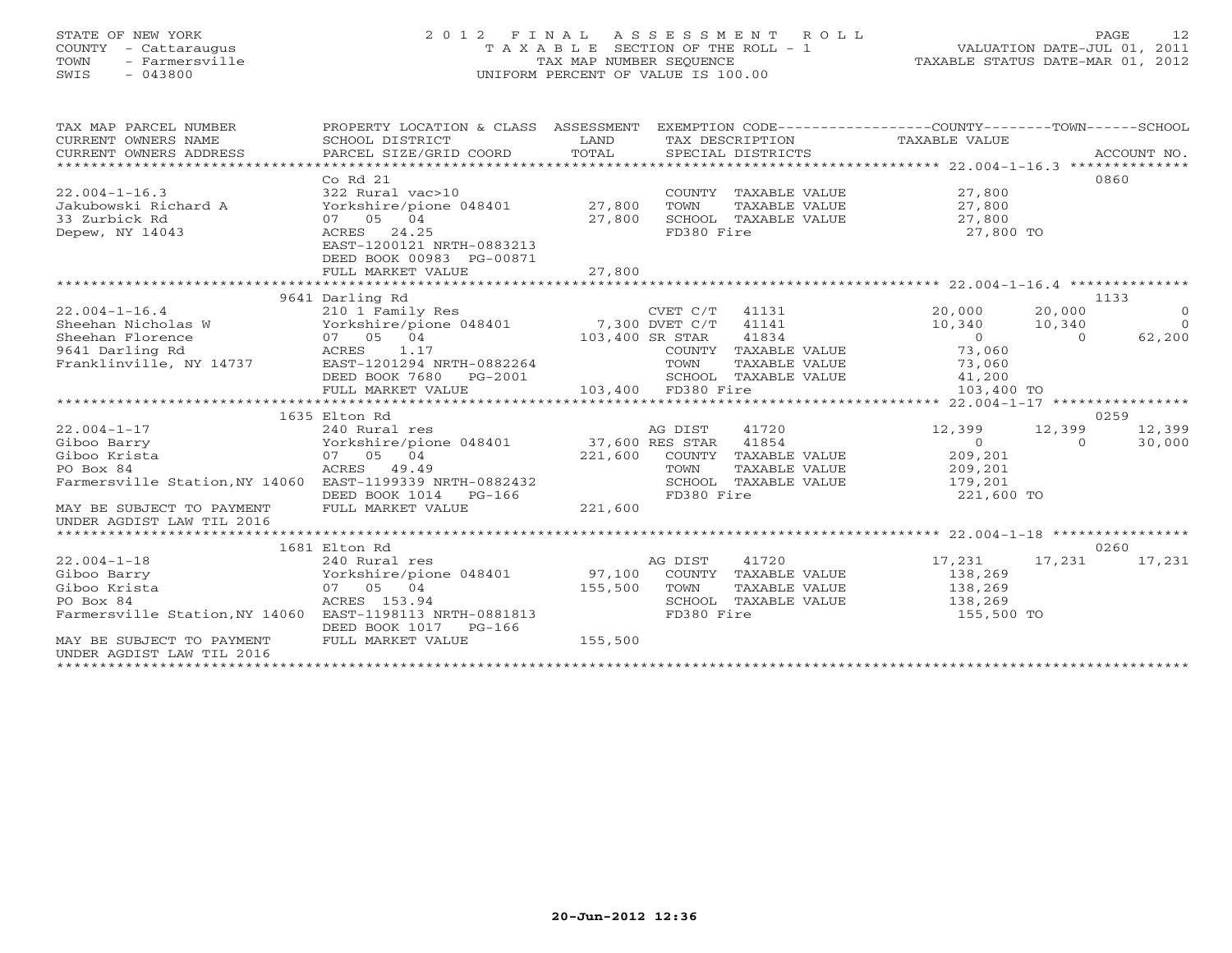#### STATE OF NEW YORK 2 0 1 2 F I N A L A S S E S S M E N T R O L L PAGE 13 COUNTY - Cattaraugus T A X A B L E SECTION OF THE ROLL - 1 VALUATION DATE-JUL 01, 2011 TOWN - Farmersville TAX MAP NUMBER SEQUENCE TAXABLE STATUS DATE-MAR 01, 2012 SWIS - 043800 UNIFORM PERCENT OF VALUE IS 100.00UNIFORM PERCENT OF VALUE IS 100.00

| TAX MAP PARCEL NUMBER<br>CURRENT OWNERS NAME                                              | PROPERTY LOCATION & CLASS ASSESSMENT<br>SCHOOL DISTRICT                                                                                    | LAND            |                 | TAX DESCRIPTION                             | EXEMPTION CODE-----------------COUNTY-------TOWN------SCHOOL<br>TAXABLE VALUE                                                                                                                                                                   |                            |                       |
|-------------------------------------------------------------------------------------------|--------------------------------------------------------------------------------------------------------------------------------------------|-----------------|-----------------|---------------------------------------------|-------------------------------------------------------------------------------------------------------------------------------------------------------------------------------------------------------------------------------------------------|----------------------------|-----------------------|
| CURRENT OWNERS ADDRESS                                                                    | PARCEL SIZE/GRID COORD                                                                                                                     | TOTAL           |                 | SPECIAL DISTRICTS                           |                                                                                                                                                                                                                                                 |                            | ACCOUNT NO.           |
|                                                                                           | 9549 Laidlaw Rd                                                                                                                            |                 |                 |                                             |                                                                                                                                                                                                                                                 |                            | 0218                  |
| $22.004 - 1 - 20$                                                                         |                                                                                                                                            |                 |                 |                                             |                                                                                                                                                                                                                                                 |                            | $\circ$               |
|                                                                                           | 120 Field crops<br>Franklinville C 044001 85,500 DVET C/T                                                                                  |                 | CVET C/T        | 41131                                       | 20,000                                                                                                                                                                                                                                          | 20,000                     | $\overline{0}$        |
| Krotje Deborah A                                                                          |                                                                                                                                            |                 |                 | 41141                                       | 7,174                                                                                                                                                                                                                                           | 7,174                      |                       |
| Krotje Bernard H                                                                          | 15 05 04                                                                                                                                   | 143,800 AG DIST |                 | 41720<br>41801                              | 320                                                                                                                                                                                                                                             | 320                        | 320<br>$\overline{0}$ |
| 9531 Laidlaw Rd                                                                           | ACRES 153.52                                                                                                                               |                 | AGED C/T        |                                             | 58,153<br>$\bigcirc$                                                                                                                                                                                                                            | 58,153                     | 62,200                |
| Franklinville, NY 14737                                                                   | EAST-1195140 NRTH-0881548                                                                                                                  |                 | SR STAR         | 41834                                       | $\overline{0}$                                                                                                                                                                                                                                  | $\overline{0}$<br>$\Omega$ |                       |
|                                                                                           | DEED BOOK 8536 PG-8002                                                                                                                     |                 | RES ST MH 41864 |                                             |                                                                                                                                                                                                                                                 |                            | 30,000                |
| MAY BE SUBJECT TO PAYMENT                                                                 | FULL MARKET VALUE                                                                                                                          |                 |                 | 143,800 COUNTY TAXABLE VALUE                | 58,153                                                                                                                                                                                                                                          |                            |                       |
| UNDER AGDIST LAW TIL 2016                                                                 |                                                                                                                                            |                 | TOWN            | TAXABLE VALUE                               | 58,153<br>51,280                                                                                                                                                                                                                                |                            |                       |
|                                                                                           |                                                                                                                                            |                 | FD380 Fire      | SCHOOL TAXABLE VALUE                        |                                                                                                                                                                                                                                                 |                            |                       |
|                                                                                           |                                                                                                                                            |                 |                 |                                             | 143,800 TO                                                                                                                                                                                                                                      |                            |                       |
|                                                                                           | 9509 Laidlaw Rd                                                                                                                            |                 |                 |                                             |                                                                                                                                                                                                                                                 |                            | 0469                  |
| $22.004 - 1 - 21$                                                                         | 240 Rural res                                                                                                                              |                 | RES STAR        | 41854                                       | $\overline{0}$                                                                                                                                                                                                                                  | $\Omega$                   | 30,000                |
| 22.004-1-21<br>Weber Chris L<br>9509 Laidlaw Rd<br>Franklinville, NY 14737<br>ACRES 42.29 | Franklinville C 044001 33,800 COUNTY TAXABLE VALUE                                                                                         |                 |                 |                                             |                                                                                                                                                                                                                                                 |                            |                       |
|                                                                                           |                                                                                                                                            |                 |                 |                                             | 111,100                                                                                                                                                                                                                                         |                            |                       |
|                                                                                           |                                                                                                                                            | 111,100         | TOWN            | TAXABLE VALUE                               | 111,100                                                                                                                                                                                                                                         |                            |                       |
|                                                                                           |                                                                                                                                            |                 |                 | SCHOOL TAXABLE VALUE                        | 81,100                                                                                                                                                                                                                                          |                            |                       |
|                                                                                           | EAST-1195993 NRTH-0880438<br>PG-00468                                                                                                      |                 | FD380 Fire      |                                             | 111,100 TO                                                                                                                                                                                                                                      |                            |                       |
|                                                                                           | DEED BOOK 827<br>FULL MARKET VALUE                                                                                                         | 111,100         |                 |                                             |                                                                                                                                                                                                                                                 |                            |                       |
|                                                                                           |                                                                                                                                            |                 |                 |                                             |                                                                                                                                                                                                                                                 |                            |                       |
|                                                                                           | 9529 Laidlaw Rd                                                                                                                            |                 |                 |                                             |                                                                                                                                                                                                                                                 |                            | 0116                  |
| $22.004 - 1 - 22$                                                                         |                                                                                                                                            |                 |                 |                                             |                                                                                                                                                                                                                                                 |                            |                       |
|                                                                                           | 260 Seasonal res                                                                                                                           |                 | TOWN            | COUNTY TAXABLE VALUE<br>TAXABLE VALUE       | 40,400                                                                                                                                                                                                                                          |                            |                       |
| Dasaro Janice<br>245 Woodcrest Blvd                                                       | Franklinville C $044001$ 26,300                                                                                                            | 40,400          |                 | SCHOOL TAXABLE VALUE                        | 40,400                                                                                                                                                                                                                                          |                            |                       |
|                                                                                           | ACRES 24.46                                                                                                                                |                 | FD380 Fire      |                                             | 40,400<br>40,400 TO                                                                                                                                                                                                                             |                            |                       |
| Buffalo, NY 14223                                                                         | Franklin<br>14 05 03<br>ACRES 24.4<br>10415!<br>EAST-1194155 NRTH-0880086                                                                  |                 |                 |                                             |                                                                                                                                                                                                                                                 |                            |                       |
|                                                                                           | DEED BOOK 945<br>$PG-108$                                                                                                                  |                 |                 |                                             |                                                                                                                                                                                                                                                 |                            |                       |
|                                                                                           | FULL MARKET VALUE                                                                                                                          | 40,400          |                 |                                             |                                                                                                                                                                                                                                                 |                            |                       |
|                                                                                           |                                                                                                                                            |                 |                 |                                             |                                                                                                                                                                                                                                                 |                            |                       |
|                                                                                           | 9562 Pigeon Hill Rd                                                                                                                        |                 |                 | 30 PCT OF VALUE USED FOR EXEMPTION PURPOSES |                                                                                                                                                                                                                                                 |                            | 0359                  |
| $22.004 - 1 - 23.1$                                                                       |                                                                                                                                            |                 |                 |                                             | 15, 173                                                                                                                                                                                                                                         | 15,173                     | $\overline{0}$        |
| Roblee Deanne E                                                                           |                                                                                                                                            |                 |                 |                                             | 27,197                                                                                                                                                                                                                                          | 27,197                     | 27,197                |
| Roblee Karen                                                                              |                                                                                                                                            |                 |                 | $41720$<br>$41800$                          | 22,759                                                                                                                                                                                                                                          | 22,759                     | 30,345                |
| 9476 Pigeon Hill Rd                                                                       | 112 Dairy farm<br>Franklinville C 044001 (VET C/T 41131<br>23 05 04 202,300 AGED C/T/S 41800<br>ACRES 225.30 SR STAR 41834<br>ACRES 225.30 |                 | SR STAR         | 41834                                       | $\sim$ 0                                                                                                                                                                                                                                        | $\Omega$                   | 62,200                |
| Delevan, NY 14042                                                                         | EAST-1191468 NRTH-0880916                                                                                                                  |                 |                 | COUNTY TAXABLE VALUE                        |                                                                                                                                                                                                                                                 |                            |                       |
|                                                                                           | DEED BOOK 944<br>PG-437                                                                                                                    |                 | TOWN            | TAXABLE VALUE                               | 137,171<br>137,171                                                                                                                                                                                                                              |                            |                       |
| MAY BE SUBJECT TO PAYMENT                                                                 | FULL MARKET VALUE                                                                                                                          |                 |                 | 202,300 SCHOOL TAXABLE VALUE                | 82,558                                                                                                                                                                                                                                          |                            |                       |
| UNDER AGDIST LAW TIL 2016                                                                 |                                                                                                                                            |                 | FD380 Fire      |                                             | and value and value of the same state of the same of the same state of the same state of the same state of the same state $\sim$ 100 $\mu$ s and the same state of the same state of the same state of the same state of the same<br>202,300 TO |                            |                       |
|                                                                                           |                                                                                                                                            |                 |                 |                                             |                                                                                                                                                                                                                                                 |                            |                       |
|                                                                                           | 9530 Pigeon Hill Rd                                                                                                                        |                 |                 |                                             |                                                                                                                                                                                                                                                 |                            | 0593                  |
| $22.004 - 1 - 23.2$                                                                       | 210 1 Family Res                                                                                                                           |                 | RES STAR 41854  |                                             | $\overline{0}$                                                                                                                                                                                                                                  | $\Omega$                   | 30,000                |
| Hittle Darren L                                                                           | Franklinville C 044001 12,700                                                                                                              |                 |                 | COUNTY TAXABLE VALUE                        | 80,800                                                                                                                                                                                                                                          |                            |                       |
| Hittle Kathy L                                                                            | 23 05 04                                                                                                                                   | 80,800          | TOWN            | TAXABLE VALUE                               | 80,800                                                                                                                                                                                                                                          |                            |                       |
|                                                                                           | 4.79 BANK 017<br>ACRES                                                                                                                     |                 |                 | SCHOOL TAXABLE VALUE                        | 50,800                                                                                                                                                                                                                                          |                            |                       |
| Hittle Kathy L<br>9530 Pigeon Hill Rd<br>Delevan, NY 14042<br>Delevan, NY 14042           | EAST-1190721 NRTH-0879825                                                                                                                  |                 | FD380 Fire      |                                             | 80,800 TO                                                                                                                                                                                                                                       |                            |                       |
|                                                                                           | DEED BOOK 977<br>PG-536                                                                                                                    |                 |                 |                                             |                                                                                                                                                                                                                                                 |                            |                       |
|                                                                                           | FULL MARKET VALUE                                                                                                                          | 80,800          |                 |                                             |                                                                                                                                                                                                                                                 |                            |                       |
|                                                                                           |                                                                                                                                            |                 |                 |                                             |                                                                                                                                                                                                                                                 |                            |                       |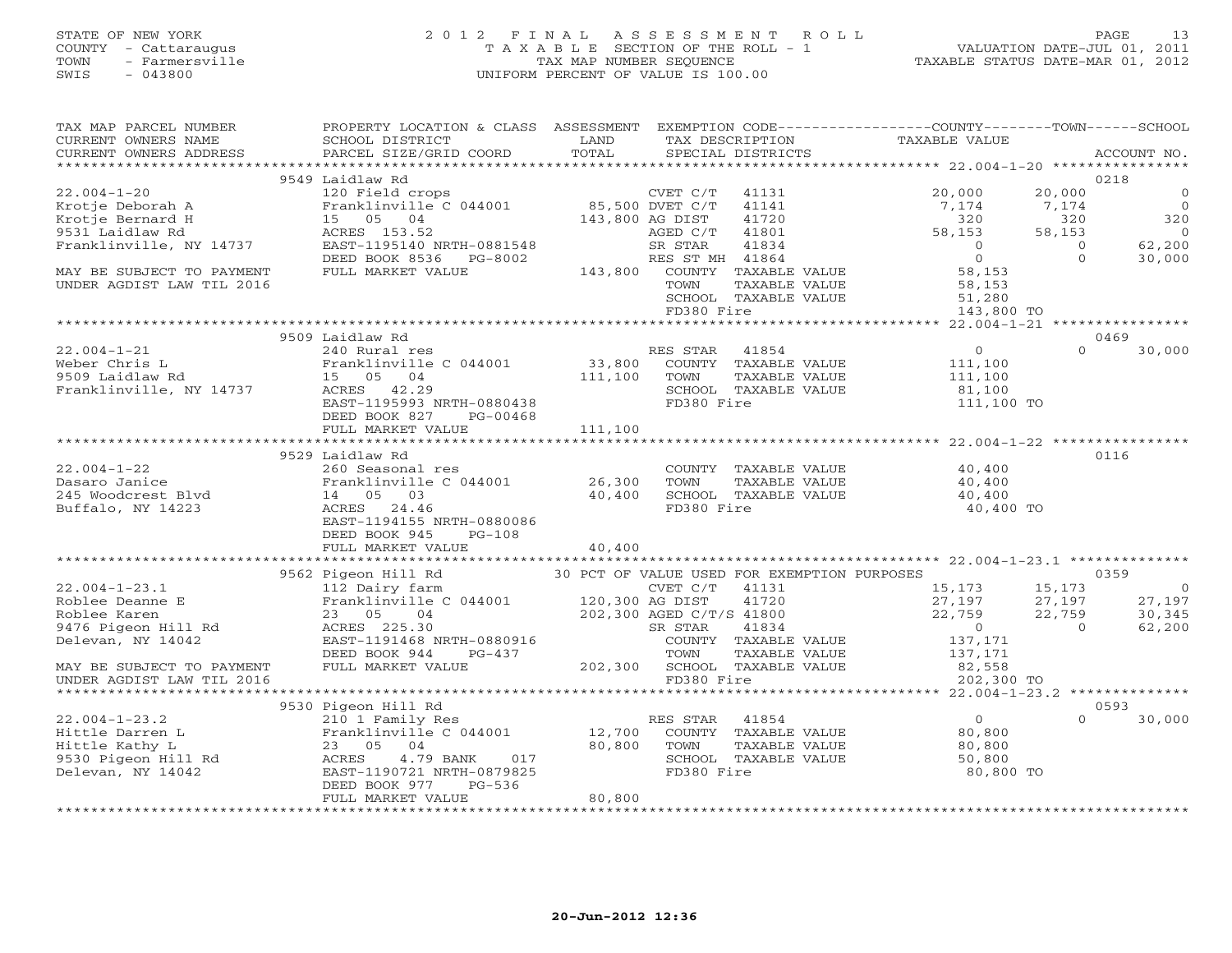# STATE OF NEW YORK 2 0 1 2 F I N A L A S S E S S M E N T R O L L PAGE 14 COUNTY - Cattaraugus T A X A B L E SECTION OF THE ROLL - 1 VALUATION DATE-JUL 01, 2011 TOWN - Farmersville TAX MAP NUMBER SEQUENCE TAXABLE STATUS DATE-MAR 01, 2012 SWIS - 043800 UNIFORM PERCENT OF VALUE IS 100.00UNIFORM PERCENT OF VALUE IS 100.00

| TAX MAP PARCEL NUMBER<br>CURRENT OWNERS NAME<br>CURRENT OWNERS ADDRESS<br>************************ | PROPERTY LOCATION & CLASS ASSESSMENT<br>SCHOOL DISTRICT<br>PARCEL SIZE/GRID COORD                                                                                                                                                                 | LAND<br>TOTAL              | EXEMPTION CODE-----------------COUNTY-------TOWN------SCHOOL<br>TAX DESCRIPTION<br>SPECIAL DISTRICTS  | TAXABLE VALUE                                       | ACCOUNT NO.                |
|----------------------------------------------------------------------------------------------------|---------------------------------------------------------------------------------------------------------------------------------------------------------------------------------------------------------------------------------------------------|----------------------------|-------------------------------------------------------------------------------------------------------|-----------------------------------------------------|----------------------------|
| $22.004 - 1 - 23.3$<br>Overhoff Robert D SR<br>1784 Crittenden Rd<br>Alden, NY 14004               | 9597 Pigeon Hill /Guenther Rd<br>260 Seasonal res<br>Franklinville C 044001<br>23 05 04<br>FRNT 208.70 DPTH 183.70<br>0.86<br>ACRES<br>EAST-1190295 NRTH-0881148<br>DEED BOOK 151<br>PG-6001<br>FULL MARKET VALUE                                 | 6,900<br>45,800<br>45,800  | COUNTY TAXABLE VALUE<br>TOWN<br>TAXABLE VALUE<br>SCHOOL TAXABLE VALUE<br>FD380 Fire                   | 45,800<br>45,800<br>45,800<br>45,800 TO             | 0989                       |
|                                                                                                    |                                                                                                                                                                                                                                                   |                            |                                                                                                       |                                                     |                            |
| $22.004 - 1 - 24$<br>Bigham Jason<br>9595 Pigeon Hill Rd<br>Delevan, NY 14042                      | 9595 Pigeon Hill Rd<br>210 1 Family Res<br>Franklinville C 044001<br>23 05 04<br>Ff 1250.00 Guenther Rd<br>Ff 170.00 Pigeon Hill Rd<br>4.60 BANK<br>ACRES<br>044<br>EAST-1189742 NRTH-0881311<br>DEED BOOK 873<br>$PG-00423$<br>FULL MARKET VALUE | 12,400<br>95,600<br>95,600 | RES STAR 41854<br>COUNTY TAXABLE VALUE<br>TOWN<br>TAXABLE VALUE<br>SCHOOL TAXABLE VALUE<br>FD380 Fire | $\Omega$<br>95,600<br>95,600<br>65,600<br>95,600 TO | 0173<br>$\Omega$<br>30,000 |
|                                                                                                    |                                                                                                                                                                                                                                                   |                            |                                                                                                       |                                                     |                            |
| $22.004 - 1 - 25.2$<br>Drago Frank<br>Drago Deborah<br>49 Chapel Ave<br>Cheektowaga, NY 14225      | 9625 Pigeon Hill Rd<br>312 Vac w/imprv<br>Franklinville C 044001<br>23 05 04<br>Ff 225.00 Guenther Rd<br>Ff 880.00 Pigeon Hill Rd<br>ACRES<br>4.50<br>EAST-1190254 NRTH-0881880<br>DEED BOOK 3451<br>PG-2001                                      | 12,300<br>12,400           | COUNTY TAXABLE VALUE<br>TOWN<br>TAXABLE VALUE<br>SCHOOL TAXABLE VALUE<br>FD380 Fire                   | 12,400<br>12,400<br>12,400<br>12,400 TO             | 0809                       |
|                                                                                                    | FULL MARKET VALUE                                                                                                                                                                                                                                 | 12,400                     |                                                                                                       |                                                     |                            |
|                                                                                                    | Guenther Rd                                                                                                                                                                                                                                       |                            |                                                                                                       |                                                     | 1016                       |
| $22.004 - 1 - 25.3$<br>Menegay Bart H<br>Menegay Lynn M<br>54 Cleveland Dr<br>Tonawanda, NY 14223  | 322 Rural vac>10<br>Franklinville C 044001<br>25 05 04<br>Ff 1025.00<br>ACRES 20.95<br>EAST-1189628 NRTH-0881858<br>DEED BOOK 13737 PG-5001<br>FULL MARKET VALUE                                                                                  | 25,700<br>25,700<br>25,700 | COUNTY TAXABLE VALUE<br>TOWN<br>TAXABLE VALUE<br>SCHOOL TAXABLE VALUE<br>FD380 Fire                   | 25,700<br>25,700<br>25,700<br>25,700 TO             |                            |
|                                                                                                    |                                                                                                                                                                                                                                                   |                            |                                                                                                       |                                                     |                            |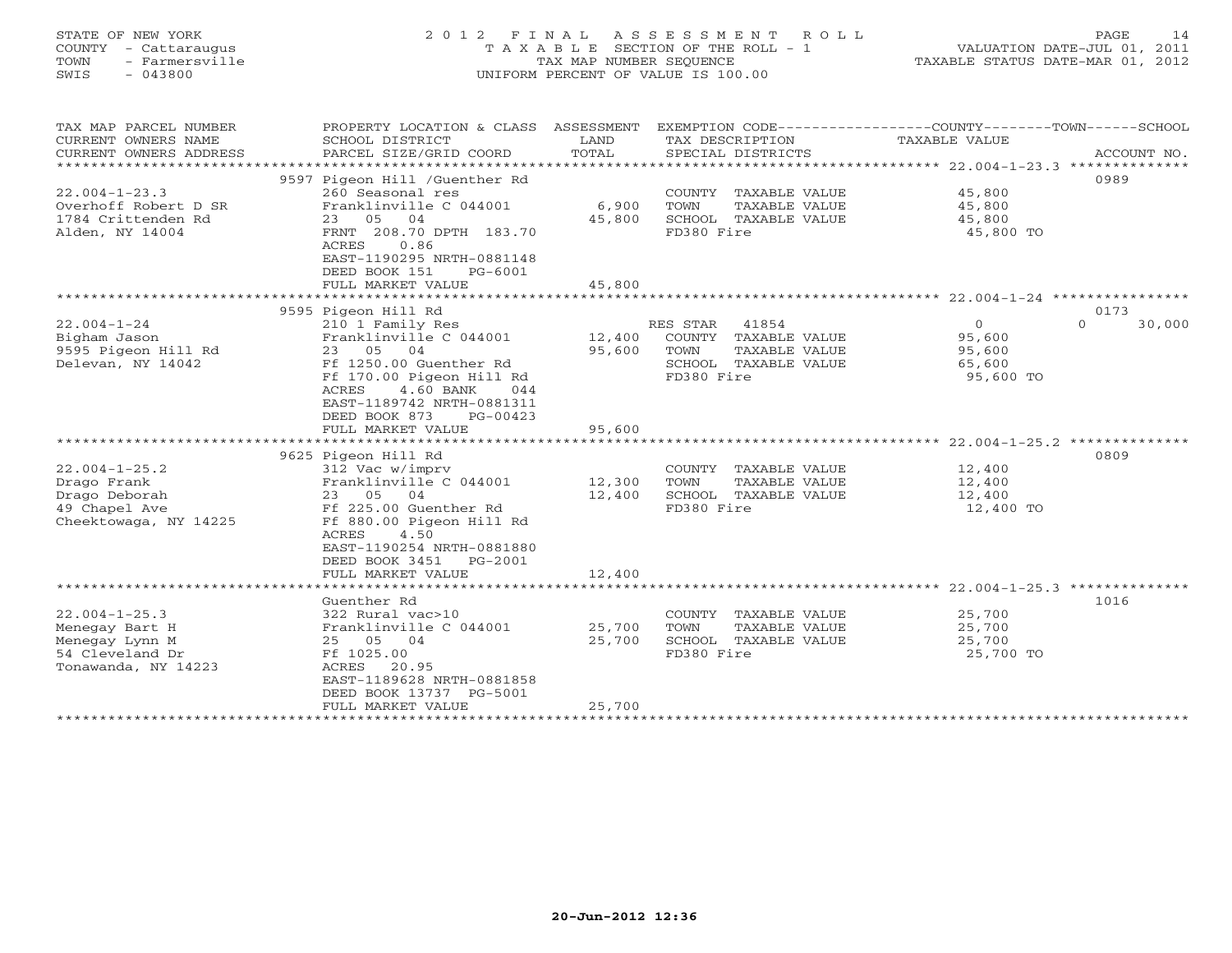#### STATE OF NEW YORK 2 0 1 2 F I N A L A S S E S S M E N T R O L L PAGE 15COUNTY - Cattaraugus T A X A B L E SECTION OF THE ROLL - 1 VALUATION DATE-JUL 01, 2011 TOWN - Farmersville TAX MAP NUMBER SEQUENCE TAXABLE STATUS DATE-MAR 01, 2012<br>SWIS - 043800 - 043800 SWIS - 043800 UNIFORM PERCENT OF VALUE IS 100.00

| TAX MAP PARCEL NUMBER<br>CURRENT OWNERS NAME<br>CURRENT OWNERS ADDRESS                                                                                                             | PROPERTY LOCATION & CLASS ASSESSMENT<br>SCHOOL DISTRICT<br>PARCEL SIZE/GRID COORD                                                                                      | LAND<br>TOTAL              | TAX DESCRIPTION<br>SPECIAL DISTRICTS                                                                    | EXEMPTION CODE-----------------COUNTY-------TOWN------SCHOOL<br>TAXABLE VALUE | ACCOUNT NO.                |
|------------------------------------------------------------------------------------------------------------------------------------------------------------------------------------|------------------------------------------------------------------------------------------------------------------------------------------------------------------------|----------------------------|---------------------------------------------------------------------------------------------------------|-------------------------------------------------------------------------------|----------------------------|
|                                                                                                                                                                                    |                                                                                                                                                                        |                            |                                                                                                         |                                                                               |                            |
| $22.004 - 1 - 26$<br>Hicks Russell R<br>799 Revere Ave<br>North Towanda, NY 14120                                                                                                  | 9657 Pigeon Hill Rd<br>260 Seasonal res<br>Franklinville C 044001<br>23 05 04<br>Ff 144.00<br>ACRES<br>1.10                                                            | 7,200<br>16,560            | COUNTY TAXABLE VALUE<br>TOWN<br>TAXABLE VALUE<br>SCHOOL TAXABLE VALUE<br>FD380 Fire                     | 16,560<br>16,560<br>16,560<br>16,560 TO                                       | 0159                       |
|                                                                                                                                                                                    | EAST-1190179 NRTH-0882388<br>DEED BOOK 761<br>PG-00342<br>FULL MARKET VALUE                                                                                            | 16,560                     |                                                                                                         |                                                                               |                            |
|                                                                                                                                                                                    |                                                                                                                                                                        |                            |                                                                                                         |                                                                               |                            |
| $22.004 - 1 - 27$<br>Kic Antonia<br>Kic John<br>9680 Pigeon Hill Rd<br>Delevan, NY 14042                                                                                           | 9680 Pigeon Hill Rd<br>220 2 Family Res<br>Franklinville C 044001<br>23 05 04<br>Ff 935.00<br>ACRES<br>89.38<br>EAST-1191241 NRTH-0882846<br>DEED BOOK 547<br>PG-00482 | 63,300<br>161,000          | SR STAR<br>41834<br>COUNTY TAXABLE VALUE<br>TOWN<br>TAXABLE VALUE<br>SCHOOL TAXABLE VALUE<br>FD380 Fire | $\circ$<br>161,000<br>161,000<br>98,800<br>161,000 TO                         | 0205<br>$\Omega$<br>62,200 |
|                                                                                                                                                                                    | FULL MARKET VALUE                                                                                                                                                      | 161,000                    |                                                                                                         |                                                                               |                            |
| $22.004 - 1 - 28$                                                                                                                                                                  | Pigeon Hill Rd (Off)<br>105 Vac farmland                                                                                                                               | **********                 | COUNTY TAXABLE VALUE                                                                                    | 31,400                                                                        | 0434                       |
| Boston Hills Enerprises, LLC<br>PO Box 204<br>Boston, NY 14025                                                                                                                     | Franklinville C 044001<br>04<br>24 05<br>ACRES<br>57.00<br>EAST-1193046 NRTH-0883794                                                                                   | 31,400<br>31,400           | TOWN<br>TAXABLE VALUE<br>SCHOOL TAXABLE VALUE<br>FD380 Fire                                             | 31,400<br>31,400<br>31,400 TO                                                 |                            |
|                                                                                                                                                                                    | DEED BOOK 15211 PG-8003<br>FULL MARKET VALUE<br>*************************                                                                                              | 31,400<br>***************  |                                                                                                         |                                                                               |                            |
|                                                                                                                                                                                    | Pigeon Hill Rd                                                                                                                                                         |                            |                                                                                                         |                                                                               | 0435                       |
| $22.004 - 1 - 29.1$<br>Boston Hills Enerprises, LLC<br>8250 Boston Rd<br>PO Box 204<br>Boston, NY 14025                                                                            | 322 Rural vac>10<br>Franklinville C 044001<br>05 04<br>24<br><b>ACRES</b><br>20.40<br>EAST-1191748 NRTH-0884284<br>DEED BOOK 15211 PG-8003                             | 19,000<br>19,000           | COUNTY TAXABLE VALUE<br>TAXABLE VALUE<br>TOWN<br>SCHOOL TAXABLE VALUE<br>FD380 Fire                     | 19,000<br>19,000<br>19,000<br>19,000 TO                                       |                            |
| MAY BE SUBJECT TO PAYMENT<br>UNDER AGDIST LAW TIL 2019                                                                                                                             | FULL MARKET VALUE                                                                                                                                                      | 19,000                     |                                                                                                         |                                                                               |                            |
|                                                                                                                                                                                    | Pigeon Hill Rd                                                                                                                                                         |                            |                                                                                                         |                                                                               | 11811                      |
| $22.004 - 1 - 29.2$<br>Schwab Dairy Farm Prop. LLC<br>10091 Pigeon Hill Rd<br>Delevan, NY 14042<br>MAY BE SUBJECT TO PAYMENT<br>UNDER AGDIST LAW TIL 2019<br>********************* | 312 Vac w/imprv<br>Franklinville C 044001<br>24 05 04<br>ACRES 40.95<br>EAST-1191053 NRTH-0883951<br>DEED BOOK 17408 PG-5002<br>FULL MARKET VALUE                      | 26,600<br>42,700<br>42,700 | AG DISTOUT 41730<br>COUNTY TAXABLE VALUE<br>TOWN<br>TAXABLE VALUE<br>SCHOOL TAXABLE VALUE<br>FD380 Fire | 10,931<br>10,931<br>31,769<br>31,769<br>31,769<br>42,700 TO                   | 10,931                     |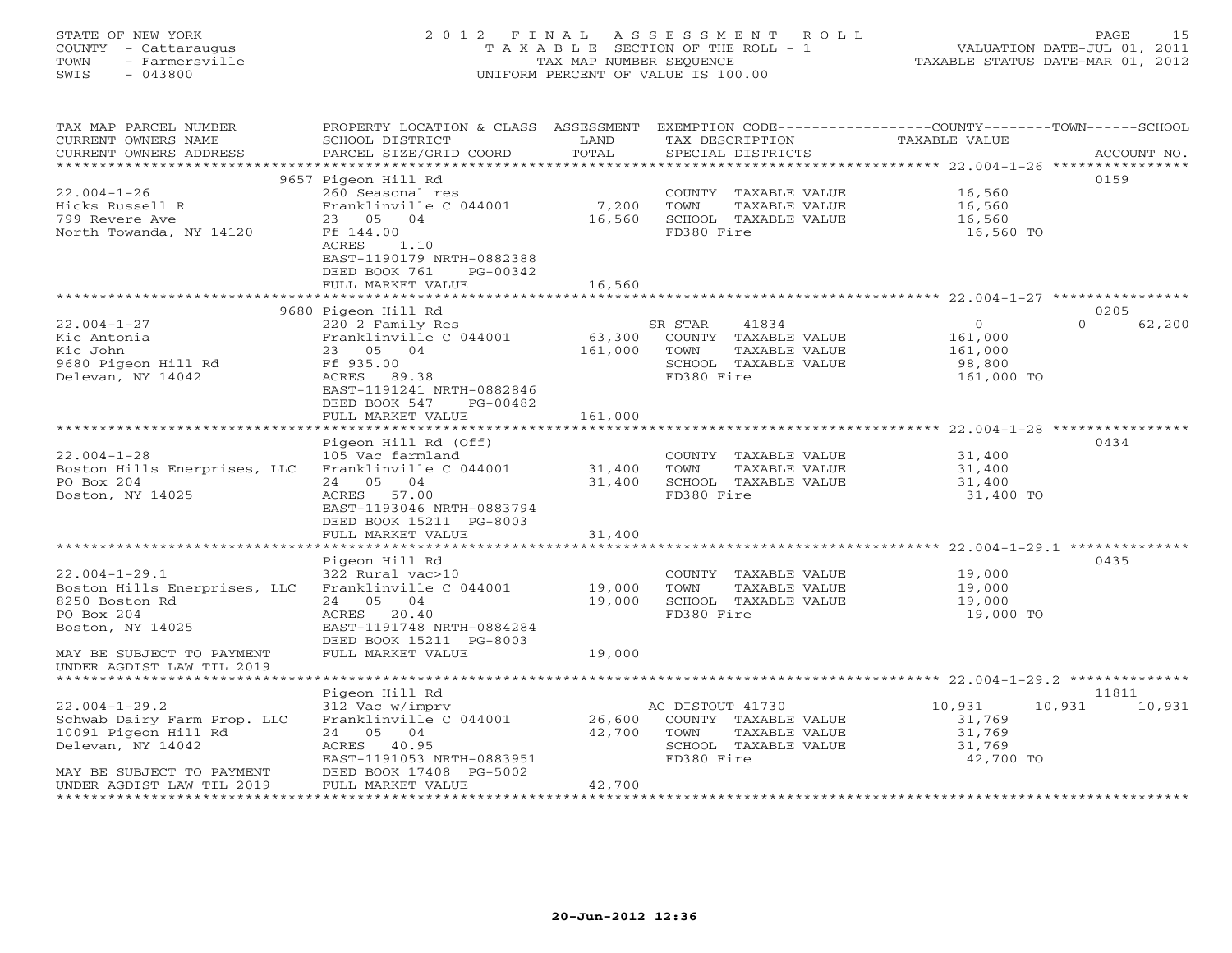# STATE OF NEW YORK 2 0 1 2 F I N A L A S S E S S M E N T R O L L PAGE 16 COUNTY - Cattaraugus T A X A B L E SECTION OF THE ROLL - 1 VALUATION DATE-JUL 01, 2011 TOWN - Farmersville TAX MAP NUMBER SEQUENCE TAXABLE STATUS DATE-MAR 01, 2012 SWIS - 043800 UNIFORM PERCENT OF VALUE IS 100.00UNIFORM PERCENT OF VALUE IS 100.00

| TAX MAP PARCEL NUMBER<br>CURRENT OWNERS NAME<br>CURRENT OWNERS ADDRESS                              | PROPERTY LOCATION & CLASS ASSESSMENT<br>SCHOOL DISTRICT<br>PARCEL SIZE/GRID COORD | LAND<br>TOTAL          | EXEMPTION CODE-----------------COUNTY-------TOWN------SCHOOL<br>TAX DESCRIPTION<br>SPECIAL DISTRICTS | TAXABLE VALUE         | ACCOUNT NO.        |
|-----------------------------------------------------------------------------------------------------|-----------------------------------------------------------------------------------|------------------------|------------------------------------------------------------------------------------------------------|-----------------------|--------------------|
|                                                                                                     |                                                                                   |                        |                                                                                                      |                       |                    |
|                                                                                                     | 9751 Pigeon Hill Rd                                                               |                        |                                                                                                      |                       | 0316               |
| $22.004 - 1 - 30$                                                                                   | 260 Seasonal res                                                                  |                        | COUNTY TAXABLE VALUE                                                                                 | 52,700                |                    |
| Peacock Dwayne A                                                                                    | Franklinville C 044001                                                            | 25,800                 | TOWN<br>TAXABLE VALUE                                                                                | 52,700                |                    |
| Peacock Lynn M                                                                                      | $23/24$ 05 04                                                                     | 52,700                 | SCHOOL TAXABLE VALUE                                                                                 | 52,700                |                    |
| 161 Northwood Dr                                                                                    | ACRES<br>21.12                                                                    |                        | FD380 Fire                                                                                           | 52,700 TO             |                    |
| Tonawanda, NY 14223                                                                                 | EAST-1189692 NRTH-0883601                                                         |                        |                                                                                                      |                       |                    |
|                                                                                                     | DEED BOOK 2404<br>PG-4001                                                         |                        |                                                                                                      |                       |                    |
|                                                                                                     | FULL MARKET VALUE<br>*************************                                    | 52,700<br>************ |                                                                                                      |                       |                    |
|                                                                                                     |                                                                                   |                        |                                                                                                      |                       |                    |
|                                                                                                     | 9771 Pigeon Hill Rd                                                               |                        |                                                                                                      |                       | 0212<br>$\Omega$   |
| $22.004 - 1 - 31.1$                                                                                 | 210 1 Family Res                                                                  |                        | RES STAR<br>41854                                                                                    | $\circ$               | 30,000             |
| Aquino Donald A                                                                                     | Franklinville C 044001                                                            | 7,600                  | COUNTY TAXABLE VALUE                                                                                 | 37,400                |                    |
| Aquino Kaleigh B                                                                                    | 24 05 03                                                                          | 37,400                 | TOWN<br>TAXABLE VALUE                                                                                | 37,400                |                    |
| 9771 Pigeon Hill Rd                                                                                 | ACRES<br>1.40                                                                     |                        | SCHOOL TAXABLE VALUE                                                                                 | 7,400                 |                    |
| Delevan, NY 14042                                                                                   | EAST-1190223 NRTH-0884201                                                         |                        | FD380 Fire                                                                                           | 37,400 TO             |                    |
|                                                                                                     | DEED BOOK 11116 PG-4001                                                           |                        |                                                                                                      |                       |                    |
|                                                                                                     | FULL MARKET VALUE                                                                 | 37,400                 |                                                                                                      |                       |                    |
|                                                                                                     |                                                                                   |                        |                                                                                                      |                       |                    |
|                                                                                                     | 2367 Cutting Rd                                                                   |                        |                                                                                                      |                       | 1099<br>$\Omega$   |
| $22.004 - 1 - 31.2$                                                                                 | 240 Rural res                                                                     |                        | 41834<br>SR STAR                                                                                     | $\circ$               | 62,200             |
| Schenk Lee E                                                                                        | Franklinville C 044001                                                            | 24,300                 | COUNTY TAXABLE VALUE                                                                                 | 184,700               |                    |
| Schenk Marie E                                                                                      | 24 05 03                                                                          | 184,700                | TOWN<br>TAXABLE VALUE                                                                                | 184,700               |                    |
| 2367 Cutting Rd                                                                                     | ACRES 18.60                                                                       |                        | SCHOOL TAXABLE VALUE                                                                                 | 122,500               |                    |
| Delevan, NY 14042                                                                                   | EAST-1189691 NRTH-0884329                                                         |                        | FD380 Fire                                                                                           | 184,700 TO            |                    |
|                                                                                                     | DEED BOOK 1402<br>PG-8002                                                         |                        |                                                                                                      |                       |                    |
|                                                                                                     | FULL MARKET VALUE                                                                 | 184,700                |                                                                                                      |                       |                    |
|                                                                                                     |                                                                                   |                        |                                                                                                      |                       | 0786               |
|                                                                                                     | 9805 Blue St                                                                      |                        |                                                                                                      |                       |                    |
| $22.004 - 1 - 32$                                                                                   | 113 Cattle farm                                                                   |                        | AG DIST<br>41720                                                                                     | 13,115                | 13,115<br>13,115   |
| Cash Revocable Living Trust Ja Yorkshire/pione 048401<br>Cash Revocable Living Trust 01 08/40 05 04 |                                                                                   | 95,500<br>192,700      | COUNTY TAXABLE VALUE                                                                                 | 179,585               |                    |
|                                                                                                     |                                                                                   |                        | TOWN<br>TAXABLE VALUE                                                                                | 179,585               |                    |
| RR1 Box 86<br>Stronghurst, IL 61480                                                                 | ACRES 121.75<br>EAST-1199778 NRTH-0886094                                         |                        | SCHOOL TAXABLE VALUE<br>FD380 Fire                                                                   | 179,585<br>192,700 TO |                    |
|                                                                                                     |                                                                                   |                        |                                                                                                      |                       |                    |
| MAY BE SUBJECT TO PAYMENT                                                                           | DEED BOOK 14451 PG-8002<br>FULL MARKET VALUE                                      | 192,700                |                                                                                                      |                       |                    |
| UNDER AGDIST LAW TIL 2016                                                                           |                                                                                   |                        |                                                                                                      |                       |                    |
|                                                                                                     |                                                                                   |                        |                                                                                                      |                       |                    |
|                                                                                                     | 1442 Siloam Rd                                                                    |                        |                                                                                                      |                       | 0427               |
| $23.003 - 1 - 1.1$                                                                                  | 210 1 Family Res                                                                  |                        | RES STAR<br>41854                                                                                    | $\overline{0}$        | $\Omega$<br>30,000 |
| Haefner Carrie L                                                                                    | Yorkshire/pione 048401                                                            | 11,500                 | COUNTY TAXABLE VALUE                                                                                 | 48,300                |                    |
| 1442 Siloam Rd                                                                                      | 40 05 03                                                                          | 48,300                 | TAXABLE VALUE<br>TOWN                                                                                | 48,300                |                    |
| Delevan, NY 14042                                                                                   | 4.00<br>ACRES                                                                     |                        | SCHOOL TAXABLE VALUE                                                                                 | 18,300                |                    |
|                                                                                                     | EAST-1202370 NRTH-0887487                                                         |                        | FD380 Fire                                                                                           | 48,300 TO             |                    |
|                                                                                                     | DEED BOOK 13371 PG-8001                                                           |                        |                                                                                                      |                       |                    |
|                                                                                                     | FULL MARKET VALUE                                                                 | 48,300                 |                                                                                                      |                       |                    |
|                                                                                                     |                                                                                   |                        |                                                                                                      |                       |                    |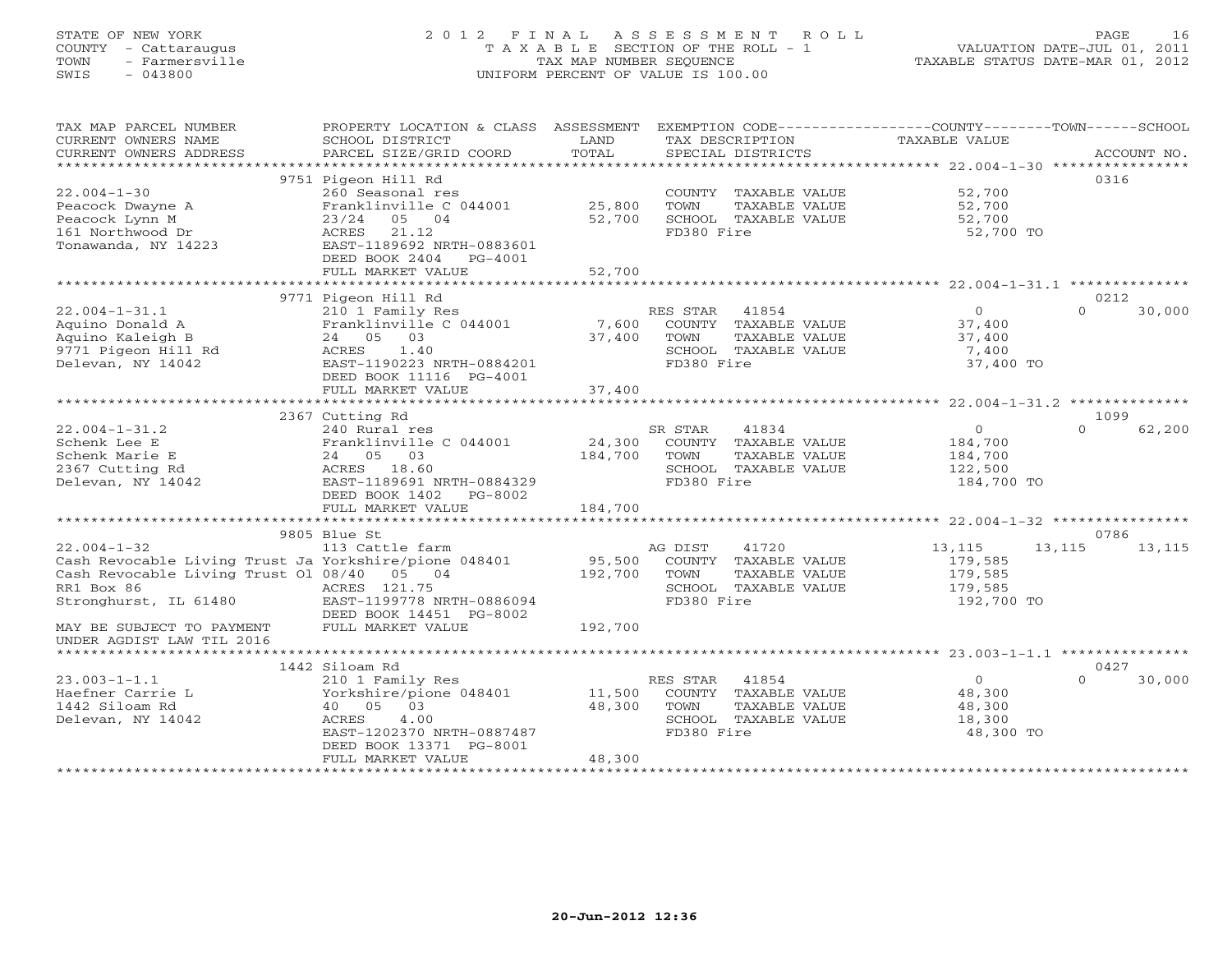# STATE OF NEW YORK 2 0 1 2 F I N A L A S S E S S M E N T R O L L PAGE 17 COUNTY - Cattaraugus T A X A B L E SECTION OF THE ROLL - 1 VALUATION DATE-JUL 01, 2011 TOWN - Farmersville TAX MAP NUMBER SEQUENCE TAXABLE STATUS DATE-MAR 01, 2012 SWIS - 043800 UNIFORM PERCENT OF VALUE IS 100.00

| TAX MAP PARCEL NUMBER<br>CURRENT OWNERS NAME<br>CURRENT OWNERS ADDRESS                                                                                        | PROPERTY LOCATION & CLASS ASSESSMENT<br>SCHOOL DISTRICT<br>PARCEL SIZE/GRID COORD                                                                                   | LAND<br>TOTAL                | TAX DESCRIPTION                | SPECIAL DISTRICTS                                                      | EXEMPTION CODE-----------------COUNTY-------TOWN------SCHOOL<br>TAXABLE VALUE | ACCOUNT NO. |        |
|---------------------------------------------------------------------------------------------------------------------------------------------------------------|---------------------------------------------------------------------------------------------------------------------------------------------------------------------|------------------------------|--------------------------------|------------------------------------------------------------------------|-------------------------------------------------------------------------------|-------------|--------|
|                                                                                                                                                               | Blue St                                                                                                                                                             |                              |                                |                                                                        |                                                                               | 0066        |        |
| $23.003 - 1 - 2.1$<br>Cash Revocable Living Trust Ja Yorkshire/pione 048401<br>Cash Revocable Living Trust 01 40 05 04<br>RR1 Box 86<br>Stronghurst, IL 61480 | 105 Vac farmland<br>ACRES 158.80<br>EAST-1202649 NRTH-0885637<br>DEED BOOK 14451 PG-8001                                                                            | 88,600<br>88,600             | AG DIST<br>TOWN<br>FD380 Fire  | 41720<br>COUNTY TAXABLE VALUE<br>TAXABLE VALUE<br>SCHOOL TAXABLE VALUE | 29,659<br>58,941<br>58,941<br>58,941<br>88,600 TO                             | 29,659      | 29,659 |
| MAY BE SUBJECT TO PAYMENT<br>UNDER AGDIST LAW TIL 2016<br>********************                                                                                | FULL MARKET VALUE                                                                                                                                                   | 88,600                       |                                |                                                                        |                                                                               |             |        |
|                                                                                                                                                               | 1473 Siloam Rd                                                                                                                                                      |                              |                                |                                                                        |                                                                               | 0889        |        |
| $23.003 - 1 - 2.2$<br>Lord Joshua J<br>Brown Erin E<br>1473 Siloam Rd<br>Delevan, NY 14042                                                                    | 210 1 Family Res<br>Yorkshire/pione 048401<br>40 05 03<br>4.85 BANK<br>ACRES<br>023<br>EAST-1201822 NRTH-0887553<br>DEED BOOK 1023<br>$PG-310$                      | 12,800<br>95,600             | RES STAR<br>TOWN<br>FD380 Fire | 41854<br>COUNTY TAXABLE VALUE<br>TAXABLE VALUE<br>SCHOOL TAXABLE VALUE | $\circ$<br>95,600<br>95,600<br>65,600<br>95,600 TO                            | $\Omega$    | 30,000 |
|                                                                                                                                                               | FULL MARKET VALUE                                                                                                                                                   | 95,600                       |                                |                                                                        |                                                                               |             |        |
| $23.003 - 1 - 2.3$<br>Paladino John S<br>Spicola Terry C<br>PO Box 203<br>Farmersville Sta, NY 14060                                                          | 1366 Siloam Rd<br>240 Rural res<br>Yorkshire/pione 048401<br>40 05 03<br>ACRES 17.55<br>EAST-1203260 NRTH-0887368<br>DEED BOOK 2881<br>PG-3001<br>FULL MARKET VALUE | 23,600<br>160,500<br>160,500 | TOWN<br>FD380 Fire             | COUNTY TAXABLE VALUE<br>TAXABLE VALUE<br>SCHOOL TAXABLE VALUE          | 160,500<br>160,500<br>160,500<br>160,500 TO                                   | 0932        |        |
|                                                                                                                                                               |                                                                                                                                                                     |                              |                                |                                                                        |                                                                               |             |        |
| $23.003 - 1 - 3.1$<br>McCluer Samuel<br>1216 Elton Rd<br>PO Box 94<br>Farmersville Station, NY 14060 EAST-1204575 NRTH-0884149                                | Elton Rd<br>322 Rural vac>10<br>Cuba-Rush Cent 024801<br>40 05 03<br>ACRES 25.57<br>DEED BOOK 888<br>PG-00149                                                       | 11,100<br>11,100             | TOWN<br>FD380 Fire             | COUNTY TAXABLE VALUE<br>TAXABLE VALUE<br>SCHOOL TAXABLE VALUE          | 11,100<br>11,100<br>11,100<br>11,100 TO                                       | 0294        |        |
|                                                                                                                                                               | FULL MARKET VALUE                                                                                                                                                   | 11,100                       |                                |                                                                        |                                                                               |             |        |
|                                                                                                                                                               | 1216 Elton Rd                                                                                                                                                       |                              |                                |                                                                        |                                                                               | 0831        |        |
| $23.003 - 1 - 3.2$<br>McCluer Samuel<br>PO Box 94<br>Farmersville Station, NY 14060 ACRES 20.25                                                               | 210 1 Family Res<br>Yorkshire/pione 048401<br>40 05 03<br>EAST-1204654 NRTH-0883392<br>DEED BOOK 888<br>PG-00149<br>FULL MARKET VALUE                               | 25,300<br>80,900<br>80,900   | SR STAR<br>TOWN<br>FD380 Fire  | 41834<br>COUNTY TAXABLE VALUE<br>TAXABLE VALUE<br>SCHOOL TAXABLE VALUE | $\Omega$<br>80,900<br>80,900<br>18,700<br>80,900 TO                           | $\Omega$    | 62,200 |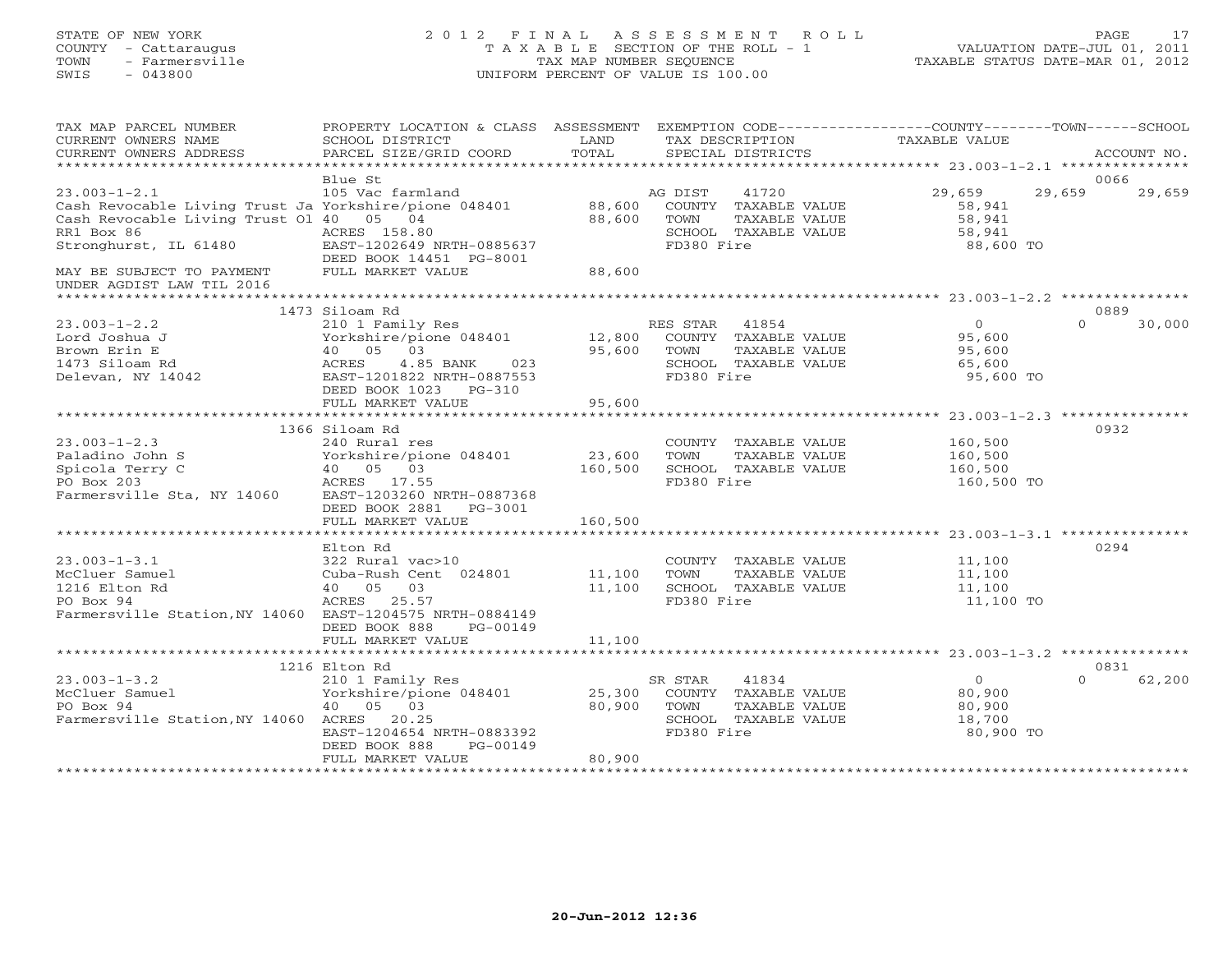| STATE OF NEW YORK<br>COUNTY - Cattaraugus<br>TOWN<br>- Farmersville<br>$-043800$<br>SWIS                                              | 2012 FINAL                                                                                                                                                                       | TAX MAP NUMBER SEQUENCE            | ASSESSMENT<br>ROLL<br>T A X A B L E SECTION OF THE ROLL - 1<br>UNIFORM PERCENT OF VALUE IS 100.00                                       |                                                                                | 18<br>PAGE<br>VALUATION DATE-JUL 01, 2011<br>TAXABLE STATUS DATE-MAR 01, 2012 |
|---------------------------------------------------------------------------------------------------------------------------------------|----------------------------------------------------------------------------------------------------------------------------------------------------------------------------------|------------------------------------|-----------------------------------------------------------------------------------------------------------------------------------------|--------------------------------------------------------------------------------|-------------------------------------------------------------------------------|
| TAX MAP PARCEL NUMBER<br>CURRENT OWNERS NAME<br>CURRENT OWNERS ADDRESS                                                                | PROPERTY LOCATION & CLASS ASSESSMENT EXEMPTION CODE----------------COUNTY-------TOWN------SCHOOL<br>SCHOOL DISTRICT<br>PARCEL SIZE/GRID COORD                                    | LAND<br>TOTAL                      | TAX DESCRIPTION<br>SPECIAL DISTRICTS                                                                                                    | TAXABLE VALUE                                                                  | ACCOUNT NO.                                                                   |
|                                                                                                                                       | 1296 Siloam Rd                                                                                                                                                                   |                                    |                                                                                                                                         |                                                                                | 0147                                                                          |
| $23.003 - 1 - 4$<br>Johnson Walter D<br>Johnnie Mae<br>6171 Clarence Lane N<br>East Amherst, NY 14051-1914                            | 312 Vac w/imprv<br>Cuba-Rush Cent 024801<br>$-05$<br>40<br>$-03$<br>ACRES 144.03<br>EAST-1204814 NRTH-0886160<br>DEED BOOK 941                                                   | 102,300<br>122,800                 | AG DIST<br>41720<br>COUNTY TAXABLE VALUE<br>TOWN<br>TAXABLE VALUE<br>SCHOOL TAXABLE VALUE<br>FD380 Fire                                 | 13,400<br>109,400<br>109,400<br>109,400<br>122,800 TO                          | 13,400<br>13,400                                                              |
| MAY BE SUBJECT TO PAYMENT<br>UNDER AGDIST LAW TIL 2016                                                                                | PG-1111<br>FULL MARKET VALUE                                                                                                                                                     | 122,800                            |                                                                                                                                         |                                                                                |                                                                               |
| $23.003 - 1 - 5.2$<br>Kozak Thomas Sr<br>5110 Lynwood Ave<br>Buffalo, NY 14219                                                        | 1104 Siloam Rd<br>260 Seasonal res<br>Cuba-Rush Cent 024801<br>40 05<br>03<br>FRNT 200.00 DPTH 200.00<br>ACRES<br>0.92<br>EAST-1207163 NRTH-0886158<br>DEED BOOK 756<br>PG-00785 | 7,000<br>34,900                    | COUNTY TAXABLE VALUE<br>TAXABLE VALUE<br>TOWN<br>SCHOOL TAXABLE VALUE<br>FD380 Fire                                                     | ************ 23.003-1-5.2 *********<br>34,900<br>34,900<br>34,900<br>34,900 TO | 0552                                                                          |
|                                                                                                                                       | FULL MARKET VALUE                                                                                                                                                                | 34,900                             |                                                                                                                                         | ************************************* 23.003-1-5.3 **************              |                                                                               |
| $23.003 - 1 - 5.3$<br>Kozak William Jr<br>Kozak Michelle<br>1192 Elton Rd<br>Farmersville Station, NY 14060 EAST-1205345 NRTH-0883454 | 1192 Elton Rd<br>210 1 Family Res<br>Cuba-Rush Cent 024801<br>05<br>03<br>40<br><b>ACRES</b><br>5.22<br>DEED BOOK 936<br>PG-597<br>FULL MARKET VALUE                             | 13,300<br>111,900<br>111,900       | RES STAR<br>41854<br>COUNTY TAXABLE VALUE<br><b>TAXABLE VALUE</b><br>TOWN<br>SCHOOL TAXABLE VALUE<br>FD380 Fire                         | $\circ$<br>111,900<br>111,900<br>81,900<br>111,900 TO                          | 0874<br>$\Omega$<br>30,000                                                    |
|                                                                                                                                       | *****************                                                                                                                                                                | ************                       |                                                                                                                                         | ********************* 23.003-1-5.4                                             | ***************                                                               |
| $23.003 - 1 - 5.4$<br>Schwab Dairy Farm Property, LL Cuba-Rush Cent 024801<br>10090 Pigeon Hill Rd<br>Delevan, NY 14042               | Siloam Rd<br>322 Rural vac>10<br>$32/40$ 05<br>03<br>ACRES<br>52.40<br>EAST-1206538 NRTH-0885350                                                                                 | 43,100<br>43,100                   | AG DISTOUT 41730<br>COUNTY TAXABLE VALUE<br>TOWN<br>TAXABLE VALUE<br>SCHOOL TAXABLE VALUE<br>FD380 Fire                                 | 23,376<br>19,724<br>19,724<br>19,724<br>43,100 TO                              | 1048<br>23,376<br>23,376                                                      |
| MAY BE SUBJECT TO PAYMENT<br>UNDER AGDIST LAW TIL 2019                                                                                | DEED BOOK 17225 PG-2005<br>FULL MARKET VALUE                                                                                                                                     | 43,100                             |                                                                                                                                         |                                                                                |                                                                               |
| $23.003 - 1 - 5.5$<br>Lounsbury Francis L Jr<br>Lounsbury Christina J<br>1194 Siloam Rd<br>Freedom, NY 14065                          | 1194 Siloam Rd<br>240 Rural res<br>Cuba-Rush Cent 024801<br>32/40<br>05 03<br>ACRES<br>29.40<br>EAST-1206597 NRTH-0886710<br>DEED BOOK 4291<br>PG-4002                           | 142,900                            | WVET C/T<br>41121<br>31,000 RES STAR<br>41854<br>COUNTY<br>TAXABLE VALUE<br>TOWN<br>TAXABLE VALUE<br>SCHOOL TAXABLE VALUE<br>FD380 Fire | 12,000<br>$\circ$<br>130,900<br>130,900<br>112,900<br>142,900 TO               | 1117<br>12,000<br>$\overline{0}$<br>30,000<br>$\Omega$                        |
|                                                                                                                                       | FULL MARKET VALUE                                                                                                                                                                | 142,900<br>* * * * * * * * * * * * |                                                                                                                                         |                                                                                |                                                                               |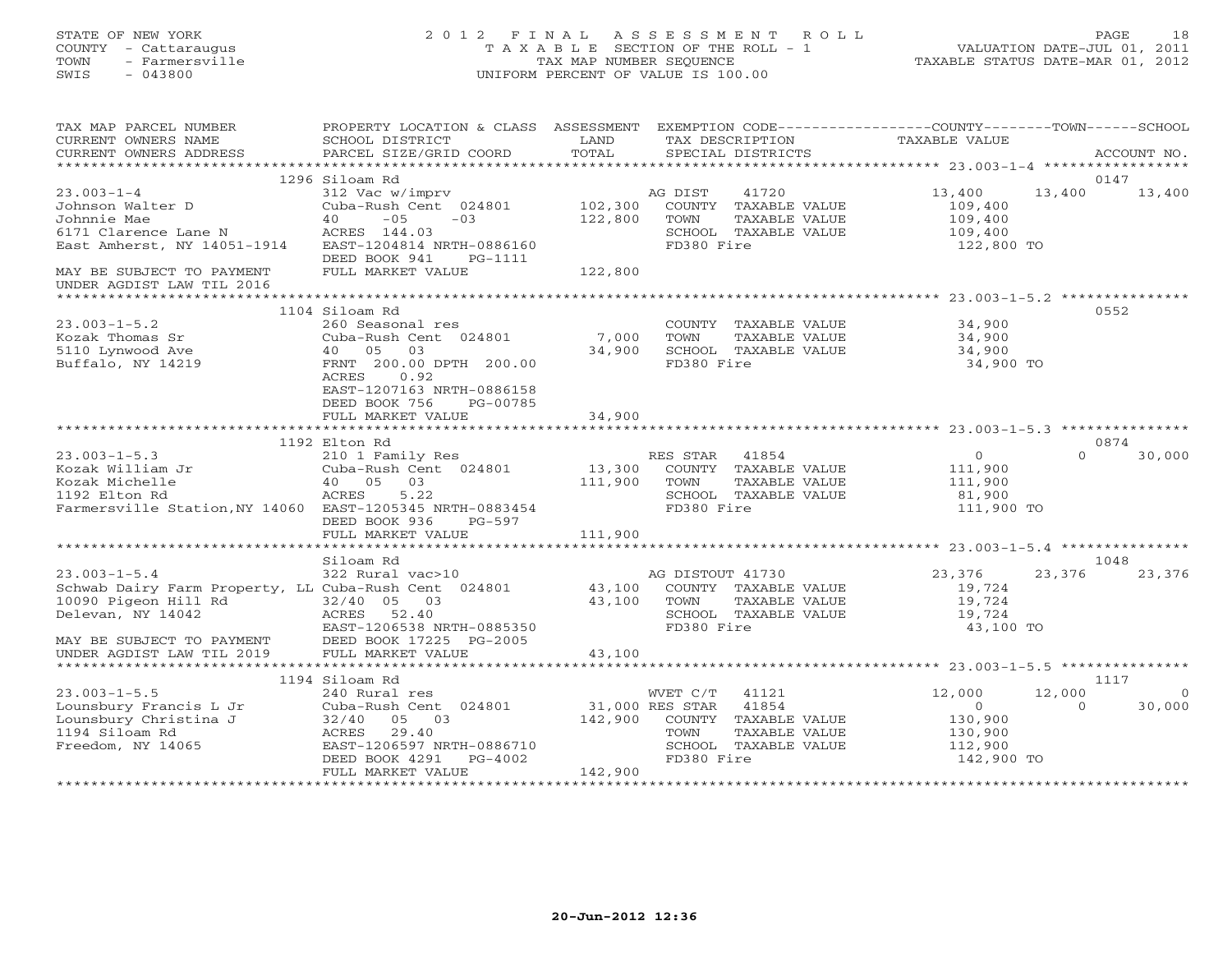# STATE OF NEW YORK 2 0 1 2 F I N A L A S S E S S M E N T R O L L PAGE 19 COUNTY - Cattaraugus T A X A B L E SECTION OF THE ROLL - 1 VALUATION DATE-JUL 01, 2011 TOWN - Farmersville TAX MAP NUMBER SEQUENCE TAXABLE STATUS DATE-MAR 01, 2012 SWIS - 043800 UNIFORM PERCENT OF VALUE IS 100.00UNIFORM PERCENT OF VALUE IS 100.00

| TAX MAP PARCEL NUMBER                                                                                                                                                                                                                                                                                                                                                                                                                                                                                                  | PROPERTY LOCATION & CLASS ASSESSMENT EXEMPTION CODE---------------COUNTY-------TOWN------SCHOOL                                                       |        |                             |                        |                          |
|------------------------------------------------------------------------------------------------------------------------------------------------------------------------------------------------------------------------------------------------------------------------------------------------------------------------------------------------------------------------------------------------------------------------------------------------------------------------------------------------------------------------|-------------------------------------------------------------------------------------------------------------------------------------------------------|--------|-----------------------------|------------------------|--------------------------|
| CURRENT OWNERS NAME                                                                                                                                                                                                                                                                                                                                                                                                                                                                                                    | SCHOOL DISTRICT                                                                                                                                       | LAND   | TAX DESCRIPTION             | TAXABLE VALUE          |                          |
| $\begin{minipage}{.45\textwidth} \begin{minipage}{.45\textwidth} \begin{minipage}{.45\textwidth} \begin{minipage}{.45\textwidth} \begin{minipage}{.45\textwidth} \begin{minipage}{.45\textwidth} \begin{minipage}{.45\textwidth} \begin{minipage}{.45\textwidth} \begin{minipage}{.45\textwidth} \begin{minipage}{.45\textwidth} \begin{minipage}{.45\textwidth} \begin{minipage}{.45\textwidth} \begin{minipage}{.45\textwidth} \begin{minipage}{.45\textwidth} \begin{minipage}{.45\textwidth} \begin{minipage}{.45$ |                                                                                                                                                       |        |                             |                        |                          |
|                                                                                                                                                                                                                                                                                                                                                                                                                                                                                                                        |                                                                                                                                                       |        |                             |                        |                          |
|                                                                                                                                                                                                                                                                                                                                                                                                                                                                                                                        | Sand Bank Rd                                                                                                                                          |        |                             |                        | 1116                     |
| $23.003 - 1 - 5.6$                                                                                                                                                                                                                                                                                                                                                                                                                                                                                                     | 322 Rural vac>10                                                                                                                                      |        | COUNTY TAXABLE VALUE 21,900 |                        |                          |
| Kozak William C                                                                                                                                                                                                                                                                                                                                                                                                                                                                                                        | Cuba-Rush Cent 024801 21,900                                                                                                                          |        | TOWN<br>TAXABLE VALUE       | 21,900                 |                          |
| Kozak Marie E                                                                                                                                                                                                                                                                                                                                                                                                                                                                                                          | 32/40 05 03                                                                                                                                           | 21,900 | SCHOOL TAXABLE VALUE        | 21,900                 |                          |
| PO Box 114                                                                                                                                                                                                                                                                                                                                                                                                                                                                                                             | ACRES 14.85                                                                                                                                           |        | FD380 Fire                  | 21,900 TO              |                          |
| Farmersville Station, NY 14060 EAST-1206651 NRTH-0887488                                                                                                                                                                                                                                                                                                                                                                                                                                                               |                                                                                                                                                       |        |                             |                        |                          |
|                                                                                                                                                                                                                                                                                                                                                                                                                                                                                                                        | DEED BOOK 693<br>$PG-352$                                                                                                                             |        |                             |                        |                          |
|                                                                                                                                                                                                                                                                                                                                                                                                                                                                                                                        | FULL MARKET VALUE                                                                                                                                     | 21,900 |                             |                        |                          |
|                                                                                                                                                                                                                                                                                                                                                                                                                                                                                                                        |                                                                                                                                                       |        |                             |                        |                          |
|                                                                                                                                                                                                                                                                                                                                                                                                                                                                                                                        | 1087 Siloam Rd                                                                                                                                        |        |                             |                        | 0541                     |
| $23.003 - 1 - 6$                                                                                                                                                                                                                                                                                                                                                                                                                                                                                                       | 210 1 Family Res                                                                                                                                      |        | RES STAR 41854              | $\overline{0}$         | 30,000<br>$\cap$         |
| Jackson John C                                                                                                                                                                                                                                                                                                                                                                                                                                                                                                         | Cuba-Rush Cent 024801                                                                                                                                 |        | 8,300 COUNTY TAXABLE VALUE  | $67, 600$<br>$67, 600$ |                          |
| Jackson Barbara J                                                                                                                                                                                                                                                                                                                                                                                                                                                                                                      | 32 05 03                                                                                                                                              | 67,600 | TOWN<br>TAXABLE VALUE       |                        |                          |
| 1087 Siloam Rd                                                                                                                                                                                                                                                                                                                                                                                                                                                                                                         | ACRES 1.86                                                                                                                                            |        | SCHOOL TAXABLE VALUE        | 37,600                 |                          |
| Freedom, NY 14065                                                                                                                                                                                                                                                                                                                                                                                                                                                                                                      | EAST-1207401 NRTH-0885808                                                                                                                             |        | FD380 Fire                  | 67,600 TO              |                          |
|                                                                                                                                                                                                                                                                                                                                                                                                                                                                                                                        | DEED BOOK 802<br>PG-00826                                                                                                                             |        |                             |                        |                          |
|                                                                                                                                                                                                                                                                                                                                                                                                                                                                                                                        | FULL MARKET VALUE                                                                                                                                     | 67,600 |                             |                        |                          |
|                                                                                                                                                                                                                                                                                                                                                                                                                                                                                                                        |                                                                                                                                                       |        |                             |                        |                          |
|                                                                                                                                                                                                                                                                                                                                                                                                                                                                                                                        | Siloam Rd                                                                                                                                             |        |                             |                        | 0276                     |
| $23.003 - 1 - 7.1$                                                                                                                                                                                                                                                                                                                                                                                                                                                                                                     | 322 Rural vac>10                                                                                                                                      |        | COUNTY TAXABLE VALUE        | 35,500                 |                          |
| Owens Elbert C                                                                                                                                                                                                                                                                                                                                                                                                                                                                                                         | Cuba-Rush Cent 024801 35,500                                                                                                                          |        | TOWN<br>TAXABLE VALUE       | 35,500                 |                          |
| Owens Ruth A                                                                                                                                                                                                                                                                                                                                                                                                                                                                                                           | 32 05 03                                                                                                                                              | 35,500 | SCHOOL TAXABLE VALUE        | 35,500                 |                          |
| PO Box 21                                                                                                                                                                                                                                                                                                                                                                                                                                                                                                              | ACRES 37.75                                                                                                                                           |        | FD380 Fire                  | 35,500 TO              |                          |
| Farmersville Station, NY 14060 EAST-1207752 NRTH-0886941                                                                                                                                                                                                                                                                                                                                                                                                                                                               |                                                                                                                                                       |        | LD380 Light                 | 35,500 TO              |                          |
|                                                                                                                                                                                                                                                                                                                                                                                                                                                                                                                        | DEED BOOK 1008 PG-316                                                                                                                                 |        |                             |                        |                          |
|                                                                                                                                                                                                                                                                                                                                                                                                                                                                                                                        | FULL MARKET VALUE                                                                                                                                     | 35,500 |                             |                        |                          |
|                                                                                                                                                                                                                                                                                                                                                                                                                                                                                                                        |                                                                                                                                                       |        |                             |                        |                          |
|                                                                                                                                                                                                                                                                                                                                                                                                                                                                                                                        | 1050 Siloam Rd<br>210 1 Family Res<br>210 1 Family Res<br>Cuba-Rush Cent 024801<br>32 05 03<br>Rd<br>ACRES 1.40 BANK 017<br>EAST-1207759 NRTH-0886055 |        |                             |                        | 0905                     |
| $23.003 - 1 - 7.2$                                                                                                                                                                                                                                                                                                                                                                                                                                                                                                     |                                                                                                                                                       |        |                             | 20,000                 | 20,000<br>$\overline{0}$ |
| Wagner Douglas                                                                                                                                                                                                                                                                                                                                                                                                                                                                                                         |                                                                                                                                                       |        |                             | $\overline{0}$         | $\overline{0}$<br>30,000 |
| Wagner Lisa                                                                                                                                                                                                                                                                                                                                                                                                                                                                                                            |                                                                                                                                                       |        |                             | 74,400                 |                          |
| 1050 Siloam Rd                                                                                                                                                                                                                                                                                                                                                                                                                                                                                                         |                                                                                                                                                       |        |                             | 74,400                 |                          |
| PO Box 51                                                                                                                                                                                                                                                                                                                                                                                                                                                                                                              | EAST-1207759 NRTH-0886055<br>DEED BOOK 937 PG-370                                                                                                     |        |                             | 64,400                 |                          |
| Farmersville Station, NY 14060 DEED BOOK 937 PG-370                                                                                                                                                                                                                                                                                                                                                                                                                                                                    |                                                                                                                                                       |        | FD380 Fire                  | 94,400 TO              |                          |
|                                                                                                                                                                                                                                                                                                                                                                                                                                                                                                                        | FULL MARKET VALUE                                                                                                                                     | 94,400 |                             |                        |                          |
|                                                                                                                                                                                                                                                                                                                                                                                                                                                                                                                        |                                                                                                                                                       |        |                             |                        |                          |
|                                                                                                                                                                                                                                                                                                                                                                                                                                                                                                                        | 1047 Siloam Rd                                                                                                                                        |        |                             |                        | 0996                     |
| $23.003 - 1 - 7.3$                                                                                                                                                                                                                                                                                                                                                                                                                                                                                                     | 210 1 Family Res                                                                                                                                      |        | RES STAR 41854              | $\overline{0}$         | 30,000<br>$\cap$         |
| Vickman Kenneth W Jr                                                                                                                                                                                                                                                                                                                                                                                                                                                                                                   | Cuba-Rush Cent 024801 9,700                                                                                                                           |        | COUNTY TAXABLE VALUE        | 67,700                 |                          |
| Vickman Melissa A                                                                                                                                                                                                                                                                                                                                                                                                                                                                                                      | 32 05 03                                                                                                                                              | 67,700 | TOWN<br>TAXABLE VALUE       | 67,700                 |                          |
| 1047 Siloam Rd                                                                                                                                                                                                                                                                                                                                                                                                                                                                                                         | 2.80<br>ACRES                                                                                                                                         |        | SCHOOL TAXABLE VALUE        | 37,700                 |                          |
| Freedom, NY 14065                                                                                                                                                                                                                                                                                                                                                                                                                                                                                                      | EAST-1207735 NRTH-0885696                                                                                                                             |        | FD380 Fire                  | 67,700 TO              |                          |
|                                                                                                                                                                                                                                                                                                                                                                                                                                                                                                                        | DEED BOOK 977<br>$PG-84$                                                                                                                              |        |                             |                        |                          |
|                                                                                                                                                                                                                                                                                                                                                                                                                                                                                                                        | FULL MARKET VALUE                                                                                                                                     | 67,700 |                             |                        |                          |
|                                                                                                                                                                                                                                                                                                                                                                                                                                                                                                                        |                                                                                                                                                       |        |                             |                        |                          |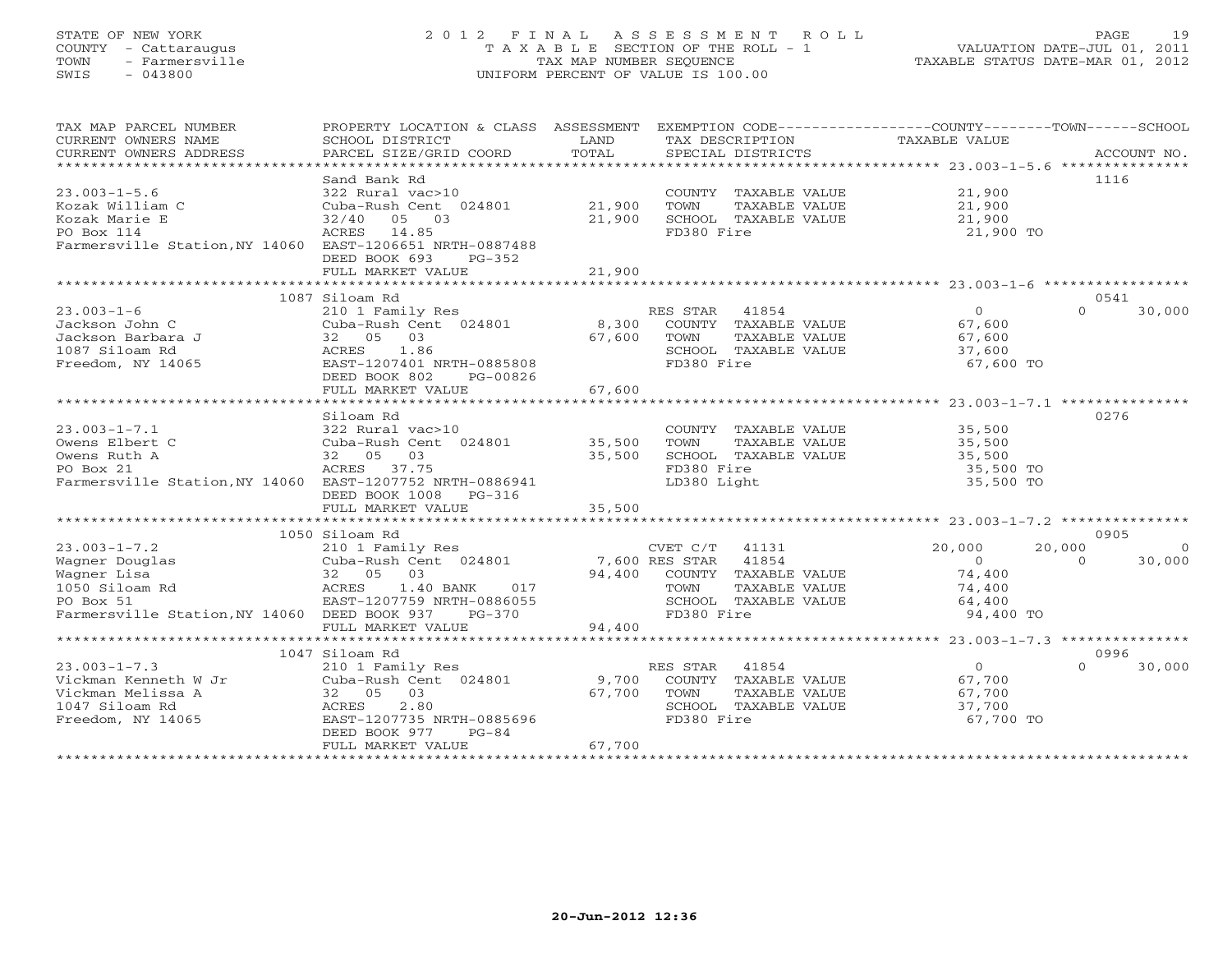# STATE OF NEW YORK 2 0 1 2 F I N A L A S S E S S M E N T R O L L PAGE 20 COUNTY - Cattaraugus T A X A B L E SECTION OF THE ROLL - 1 VALUATION DATE-JUL 01, 2011 TOWN - Farmersville TAX MAP NUMBER SEQUENCE TAXABLE STATUS DATE-MAR 01, 2012 SWIS - 043800 UNIFORM PERCENT OF VALUE IS 100.00UNIFORM PERCENT OF VALUE IS 100.00

| TAX MAP PARCEL NUMBER<br>CURRENT OWNERS NAME<br>CURRENT OWNERS ADDRESS                                                                                     | PROPERTY LOCATION & CLASS ASSESSMENT<br>SCHOOL DISTRICT<br>PARCEL SIZE/GRID COORD                                                                                       | LAND<br>TOTAL                       | EXEMPTION CODE-----------------COUNTY-------TOWN------SCHOOL<br>TAX DESCRIPTION<br>SPECIAL DISTRICTS              | TAXABLE VALUE                                                         |                    | ACCOUNT NO.       |
|------------------------------------------------------------------------------------------------------------------------------------------------------------|-------------------------------------------------------------------------------------------------------------------------------------------------------------------------|-------------------------------------|-------------------------------------------------------------------------------------------------------------------|-----------------------------------------------------------------------|--------------------|-------------------|
|                                                                                                                                                            |                                                                                                                                                                         |                                     |                                                                                                                   |                                                                       |                    |                   |
|                                                                                                                                                            | 1032 Siloam Rd                                                                                                                                                          |                                     |                                                                                                                   |                                                                       | 0997               |                   |
| $23.003 - 1 - 7.4$<br>Owens Elbert C<br>Owens Ruth A<br>9740 Church St<br>PO Box 21<br>Farmersville Station, NY 14060 EAST-1207998 NRTH-0885930            | 210 1 Family Res<br>210 1 Family Res<br>Cuba-Rush Cent 024801<br>32 05<br>03<br>FRNT 285.00 DPTH 133.00<br>ACRES<br>$0.87$ BANK<br>045<br>DEED BOOK 978<br>PG-1132      | 6,900<br>89,100                     | SR STAR<br>41834<br>COUNTY TAXABLE VALUE<br>TOWN<br>TAXABLE VALUE<br>SCHOOL TAXABLE VALUE<br>FD380 Fire           | $\overline{0}$<br>89,100<br>89,100<br>$89,100$<br>26,900<br>89,100 TO | $\Omega$           | 62,200            |
|                                                                                                                                                            | FULL MARKET VALUE                                                                                                                                                       | 89,100                              |                                                                                                                   |                                                                       |                    |                   |
|                                                                                                                                                            |                                                                                                                                                                         |                                     |                                                                                                                   |                                                                       |                    |                   |
| $23.003 - 1 - 7.5$<br>Vickman Kenneth W<br>Vickman Nancy J<br>9809 Church St<br>9809 Church St<br>Farmersville Station, NY 14060 EAST-1208116 NRTH-0885112 | Church St<br>314 Rural vac<10<br>Cuba-Rush Cent 024801<br>03<br>32 05<br>0.65<br>ACRES<br>DEED BOOK 2255 PG-9001                                                        | 3,400<br>3,400                      | COUNTY TAXABLE VALUE<br>TOWN<br>TAXABLE VALUE<br>SCHOOL TAXABLE VALUE<br>FD380 Fire                               | 3,400<br>3,400<br>3,400<br>3,400 TO                                   | 0998               |                   |
|                                                                                                                                                            | FULL MARKET VALUE                                                                                                                                                       | 3,400                               |                                                                                                                   |                                                                       |                    |                   |
|                                                                                                                                                            |                                                                                                                                                                         |                                     |                                                                                                                   |                                                                       |                    |                   |
|                                                                                                                                                            | 9817 Church St                                                                                                                                                          |                                     |                                                                                                                   |                                                                       | 1105               |                   |
| $23.003 - 1 - 7.6$<br>Chmiel Gerald M Jr<br>Chmiel Dawn M<br>9817 Church St<br>Farmersville Station, NY 14060 EAST-1207708 NRTH-0884875                    | 240 Rural res<br>Cuba-Rush Cent 024801<br>32 05<br>03<br>ACRES<br>26.00 BANK<br>017<br>DEED BOOK 2254 PG-2001<br>FULL MARKET VALUE                                      | 28,900 RES STAR<br>89,300<br>89,300 | CVET C/T<br>41131<br>41854<br>COUNTY TAXABLE VALUE<br>TOWN<br>TAXABLE VALUE<br>SCHOOL TAXABLE VALUE<br>FD380 Fire | 20,000<br>$\overline{0}$<br>69,300<br>69,300<br>59,300<br>89,300 TO   | 20,000<br>$\Omega$ | $\circ$<br>30,000 |
|                                                                                                                                                            |                                                                                                                                                                         |                                     |                                                                                                                   |                                                                       |                    |                   |
| $23.003 - 1 - 9$<br>Sampson Ruth<br>812 Tarbell Hill Rd<br>Farmersville Station, NY 14060 See L1033 P 188 Map 2528                                         | 911 NYS Rte 98<br>105 Vac farmland<br>Cuba-Rush Cent 024801<br>32 05<br>03<br>ACRES<br>38.25<br>EAST-1210116 NRTH-0884546<br>DEED BOOK 1033 PG-188                      | 20,500<br>23,000                    | COUNTY TAXABLE VALUE 23,000<br>TOWN<br>TAXABLE VALUE<br>SCHOOL TAXABLE VALUE<br>FD380 Fire<br>LD380 Light         | 23,000<br>$23,000$<br>23,000<br>23,000 TO<br>23,000 TO                | 0381               |                   |
|                                                                                                                                                            | FULL MARKET VALUE                                                                                                                                                       | 23,000                              |                                                                                                                   |                                                                       |                    |                   |
|                                                                                                                                                            |                                                                                                                                                                         |                                     |                                                                                                                   |                                                                       |                    |                   |
|                                                                                                                                                            | 866 Tarbell Rd                                                                                                                                                          |                                     |                                                                                                                   |                                                                       | 0385               |                   |
| $23.003 - 1 - 10$<br>Sampson Carol L<br>Sampson Marvin T<br>866 Tarbell Rd<br>Farmersville Station, NY 14060 ACRES                                         | 210 1 Family Res<br>Cuba-Rush Cent 024801<br>31 05 03<br>FRNT 270.00 DPTH 180.00<br>1.12<br>EAST-1210097 NRTH-0883253<br>DEED BOOK 730<br>PG-00238<br>FULL MARKET VALUE | 7,200 SR STAR<br>64,700<br>64,700   | AGED C/T/S 41800<br>41834<br>COUNTY TAXABLE VALUE<br>TOWN<br>TAXABLE VALUE<br>SCHOOL TAXABLE VALUE<br>FD380 Fire  | 32,350<br>$\overline{0}$<br>32,350<br>32,350<br>$\Omega$<br>64,700 TO | 32,350<br>$\Omega$ | 32,350<br>32,350  |
|                                                                                                                                                            |                                                                                                                                                                         |                                     |                                                                                                                   |                                                                       |                    |                   |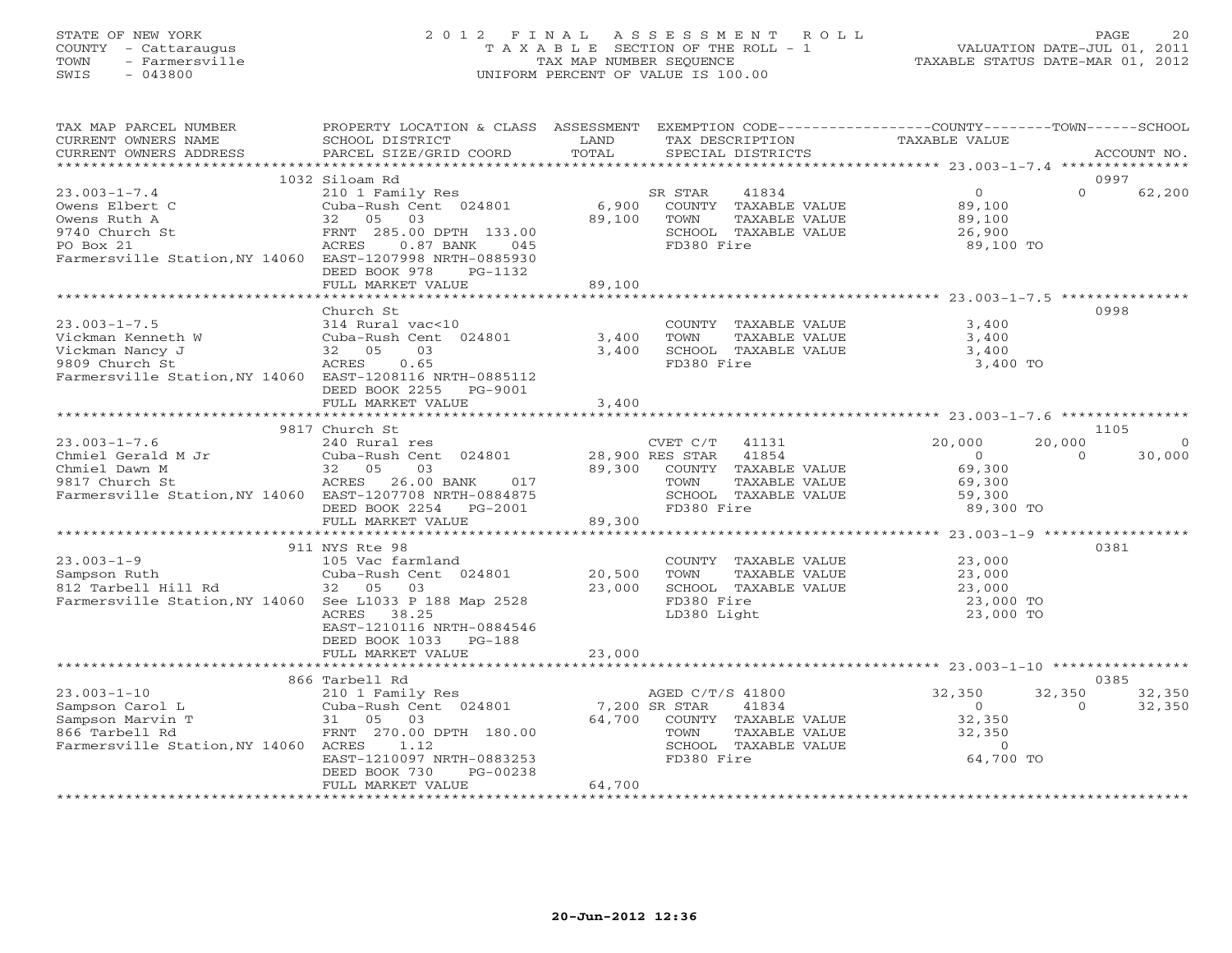## STATE OF NEW YORK 2 0 1 2 F I N A L A S S E S S M E N T R O L L PAGE 21 COUNTY - Cattaraugus T A X A B L E SECTION OF THE ROLL - 1 VALUATION DATE-JUL 01, 2011 TOWN - Farmersville TAX MAP NUMBER SEQUENCE TAXABLE STATUS DATE-MAR 01, 2012 SWIS - 043800 UNIFORM PERCENT OF VALUE IS 100.00UNIFORM PERCENT OF VALUE IS 100.00

| TAX MAP PARCEL NUMBER<br>CURRENT OWNERS NAME<br>CURRENT OWNERS ADDRESS                                  | PROPERTY LOCATION & CLASS ASSESSMENT<br>SCHOOL DISTRICT<br>PARCEL SIZE/GRID COORD                                                                   | LAND<br>TOTAL     | EXEMPTION CODE-----------------COUNTY-------TOWN-----SCHOOL<br>TAX DESCRIPTION<br>SPECIAL DISTRICTS      | TAXABLE VALUE                                                    | ACCOUNT NO.        |
|---------------------------------------------------------------------------------------------------------|-----------------------------------------------------------------------------------------------------------------------------------------------------|-------------------|----------------------------------------------------------------------------------------------------------|------------------------------------------------------------------|--------------------|
|                                                                                                         |                                                                                                                                                     |                   |                                                                                                          |                                                                  |                    |
|                                                                                                         | 9718 NYS Rte 98                                                                                                                                     |                   |                                                                                                          |                                                                  | 0271               |
| $23.003 - 1 - 11.1$<br>Owens Daniel R<br>9718 NYS Rte. 98<br>Franklinville, NY 14737                    | 240 Rural res<br>Cuba-Rush Cent 024801<br>03<br>31 05<br>See L 1033 P 186 Map 2527<br>ACRES 33.20 BANK<br>017                                       | 33,200<br>173,100 | 41854<br>RES STAR<br>COUNTY TAXABLE VALUE<br>TOWN<br>TAXABLE VALUE<br>SCHOOL TAXABLE VALUE<br>FD380 Fire | $\overline{0}$<br>173,100<br>173,100<br>143,100<br>173,100 TO    | $\Omega$<br>30,000 |
|                                                                                                         | EAST-1209261 NRTH-0882407<br>DEED BOOK 1033 PG-186<br>FULL MARKET VALUE                                                                             | 173,100           |                                                                                                          |                                                                  |                    |
|                                                                                                         |                                                                                                                                                     |                   |                                                                                                          |                                                                  |                    |
| $23.003 - 1 - 11.2$<br>Idem Michael<br>226 Commodore Ter<br>Cheektowaga, NY 14225                       | Tarbell Rd<br>210 1 Family Res<br>Cuba-Rush Cent 024801 22,600<br>31 05 03<br>ACRES 16.00<br>EAST-1209359 NRTH-0883226<br>DEED BOOK 908<br>PG-00650 | 86,300            | COUNTY TAXABLE VALUE<br>TOWN<br>TAXABLE VALUE<br>SCHOOL TAXABLE VALUE<br>FD380 Fire<br>LD380 Light       | $86,300$<br>86.300<br>86,300<br>86,300<br>86,300 TO<br>86,300 TO | 0867               |
|                                                                                                         | FULL MARKET VALUE                                                                                                                                   | 86,300            |                                                                                                          |                                                                  |                    |
|                                                                                                         | 888 Tarbell Rd                                                                                                                                      |                   |                                                                                                          |                                                                  | 0868               |
| $23.003 - 1 - 11.3$                                                                                     |                                                                                                                                                     |                   | CVET C/T 41131                                                                                           |                                                                  | 17,500<br>$\Omega$ |
| Szwajda Gregory M                                                                                       | 210 1 Family Res<br>Cuba-Rush Cent 024801 12,700 DVET C/T                                                                                           |                   | 41141                                                                                                    | $17,500$<br>$35,000$                                             | $\Omega$<br>35,000 |
| 9131 Route 98                                                                                           | 31 05 03                                                                                                                                            | 70,000 RES STAR   | 41854                                                                                                    | $\overline{0}$                                                   | $\Omega$<br>30,000 |
| Farmersville Station, NY 14060 ACRES                                                                    | 4.80                                                                                                                                                |                   | COUNTY TAXABLE VALUE                                                                                     | 17,500                                                           |                    |
|                                                                                                         | EAST-1209709 NRTH-0883589                                                                                                                           |                   | TOWN<br>TAXABLE VALUE                                                                                    | 17,500                                                           |                    |
|                                                                                                         | DEED BOOK 13370 PG-8005                                                                                                                             |                   | SCHOOL TAXABLE VALUE                                                                                     | $\frac{1}{40}$ , 000                                             |                    |
|                                                                                                         | FULL MARKET VALUE<br>******************************                                                                                                 |                   | 70,000 FD380 Fire                                                                                        | 70,000 TO                                                        |                    |
|                                                                                                         | 9614 NYS Rte 98                                                                                                                                     |                   |                                                                                                          |                                                                  | 0416               |
| $23.003 - 1 - 12$                                                                                       | 240 Rural res                                                                                                                                       |                   | AG DIST<br>41720                                                                                         | 15,915                                                           | 15,915<br>15,915   |
| Smith Rowena                                                                                            | Cuba-Rush Cent 024801                                                                                                                               |                   | 57,300 AGED C/T/S 41800                                                                                  | 37,543                                                           | 37,543<br>37,543   |
| Smith Rowena<br>Smith Lyle C<br>9614 NYS Rte 98<br>Franklinville, NY 14737<br>EAST-1209071 NRTH-0880743 |                                                                                                                                                     | 91,000 SR STAR    | 41834                                                                                                    | $\overline{0}$                                                   | $\Omega$<br>37,542 |
|                                                                                                         |                                                                                                                                                     |                   | COUNTY TAXABLE VALUE                                                                                     | 37,542                                                           |                    |
|                                                                                                         |                                                                                                                                                     |                   | TAXABLE VALUE<br>TOWN                                                                                    | 37,542                                                           |                    |
|                                                                                                         | DEED BOOK 728<br>PG-00674                                                                                                                           |                   | SCHOOL TAXABLE VALUE                                                                                     | $\circ$                                                          |                    |
| MAY BE SUBJECT TO PAYMENT<br>UNDER AGDIST LAW TIL 2016                                                  | FULL MARKET VALUE                                                                                                                                   |                   | 91,000 FD380 Fire                                                                                        | 91,000 TO                                                        |                    |
|                                                                                                         |                                                                                                                                                     |                   |                                                                                                          |                                                                  |                    |
|                                                                                                         | 9494 NYS Rte 98                                                                                                                                     |                   |                                                                                                          |                                                                  | 0222               |
| $23.003 - 1 - 13$                                                                                       |                                                                                                                                                     |                   | RES STAR<br>41854                                                                                        | $\Omega$                                                         | 30,000<br>$\cap$   |
| Zink Justin S                                                                                           | 270 Mfg housing<br>Cuba-Rush Cent 024801                                                                                                            | 8,200             | COUNTY TAXABLE VALUE                                                                                     | 36,400                                                           |                    |
| 9494 NYS Rte 98                                                                                         | 31 05 03                                                                                                                                            | 36,400            | TOWN<br>TAXABLE VALUE                                                                                    | 36,400                                                           |                    |
| Franklinville, NY 14737                                                                                 | ACRES<br>1.81<br>EAST-1207953 NRTH-0880235                                                                                                          |                   | SCHOOL TAXABLE VALUE<br>FD380 Fire                                                                       | 6,400<br>36,400 TO                                               |                    |
|                                                                                                         | DEED BOOK 10500 PG-3001                                                                                                                             |                   |                                                                                                          |                                                                  |                    |
|                                                                                                         | FULL MARKET VALUE                                                                                                                                   | 36,400            |                                                                                                          |                                                                  |                    |
|                                                                                                         | ***********************                                                                                                                             |                   |                                                                                                          |                                                                  |                    |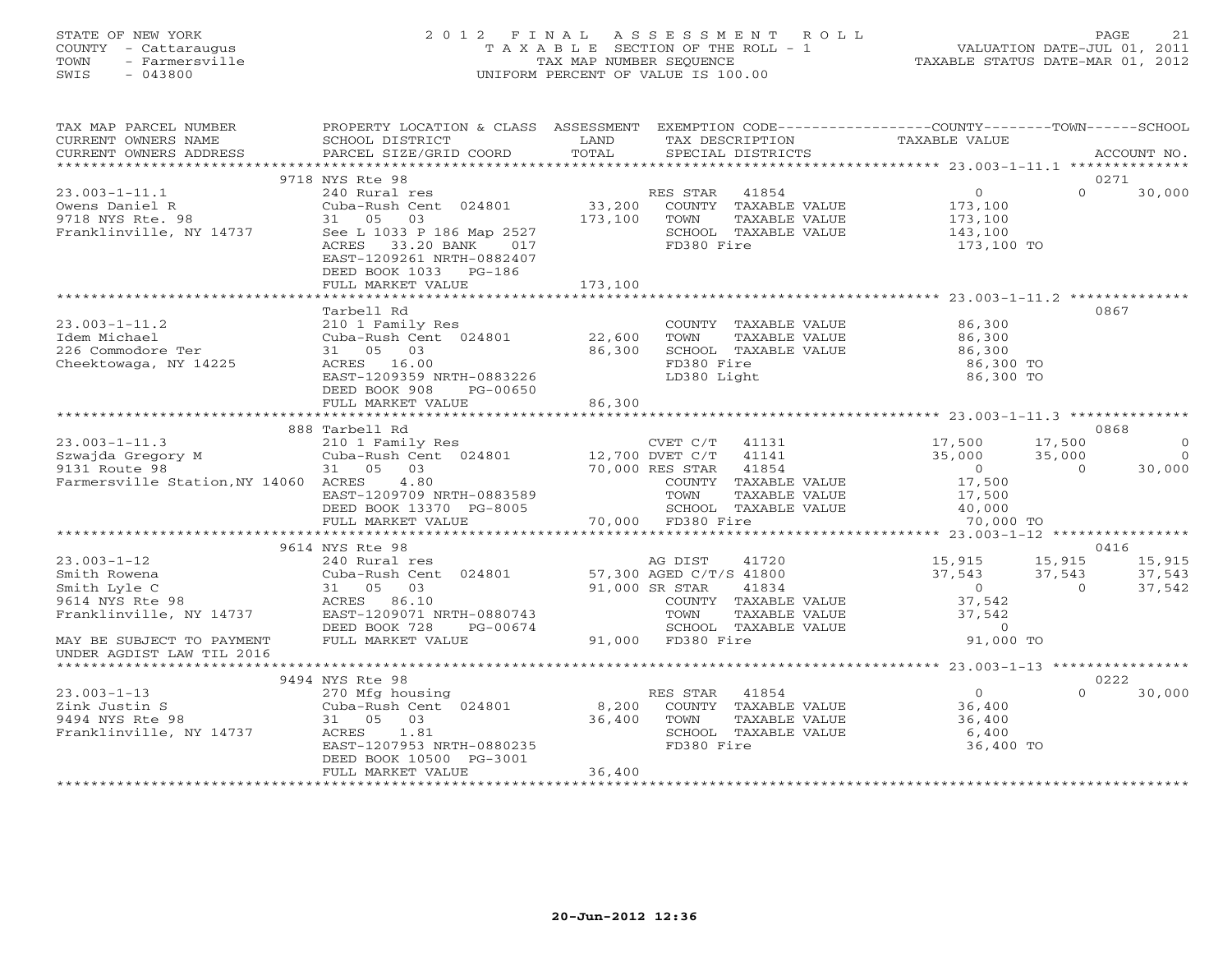# STATE OF NEW YORK 2 0 1 2 F I N A L A S S E S S M E N T R O L L PAGE 22 COUNTY - Cattaraugus T A X A B L E SECTION OF THE ROLL - 1 VALUATION DATE-JUL 01, 2011 TOWN - Farmersville TAX MAP NUMBER SEQUENCE TAXABLE STATUS DATE-MAR 01, 2012 SWIS - 043800 UNIFORM PERCENT OF VALUE IS 100.00UNIFORM PERCENT OF VALUE IS 100.00

| TAX MAP PARCEL NUMBER<br>CURRENT OWNERS NAME<br>CURRENT OWNERS ADDRESS                                          | PROPERTY LOCATION & CLASS ASSESSMENT<br>SCHOOL DISTRICT<br>PARCEL SIZE/GRID COORD                                                                                                                            | LAND<br>TOTAL              | EXEMPTION CODE-----------------COUNTY-------TOWN------SCHOOL<br>TAX DESCRIPTION<br>SPECIAL DISTRICTS                                          | TAXABLE VALUE                                                                  |                               | ACCOUNT NO.                           |
|-----------------------------------------------------------------------------------------------------------------|--------------------------------------------------------------------------------------------------------------------------------------------------------------------------------------------------------------|----------------------------|-----------------------------------------------------------------------------------------------------------------------------------------------|--------------------------------------------------------------------------------|-------------------------------|---------------------------------------|
| *************************                                                                                       |                                                                                                                                                                                                              |                            |                                                                                                                                               |                                                                                |                               |                                       |
| $23.003 - 1 - 14$<br>Cleary Michael<br>Cleary Mary L<br>PO Box 57<br>Farmersville Station, NY 14060 ACRES       | 9475 NYS Rte 98<br>210 1 Family Res<br>Cuba-Rush Cent 024801<br>31 05<br>03<br>See L101 P 8001 Map 2534<br>3.59 BANK<br>017<br>EAST-1207478 NRTH-0880031<br>DEED BOOK 31<br>$PG-5$<br>FULL MARKET VALUE      | 104,400 SR STAR<br>104,400 | CVET C/T<br>41131<br>10,900 DVET C/T<br>41141<br>41834<br>COUNTY TAXABLE VALUE<br>TOWN<br>TAXABLE VALUE<br>SCHOOL TAXABLE VALUE<br>FD380 Fire | 20,000<br>26,100<br>$\overline{O}$<br>58,300<br>58,300<br>42,200<br>104,400 TO | 20,000<br>26,100<br>$\bigcap$ | 0565<br>$\circ$<br>$\Omega$<br>62,200 |
|                                                                                                                 |                                                                                                                                                                                                              |                            |                                                                                                                                               |                                                                                |                               |                                       |
| $23.003 - 1 - 15.1$<br>Slabaugh Sam A<br>Slabaugh Elizabeth<br>9526 Older Hill Rd<br>Franklinville, NY 14737    | NYS Rte 98<br>105 Vac farmland<br>Cuba-Rush Cent 024801<br>03<br>31 05<br>38.25 BANK<br>ACRES<br>017<br>EAST-1207188 NRTH-0880426<br>DEED BOOK 16492 PG-8003                                                 | 21,000<br>21,000           | AG DIST<br>41720<br>COUNTY TAXABLE VALUE<br>TOWN<br>TAXABLE VALUE<br>SCHOOL TAXABLE VALUE<br>FD380 Fire                                       | 1,589<br>19,411<br>19,411<br>19,411<br>21,000 TO                               | 1,589                         | 1181<br>1,589                         |
| MAY BE SUBJECT TO PAYMENT<br>UNDER AGDIST LAW TIL 2016                                                          | FULL MARKET VALUE                                                                                                                                                                                            | 21,000                     |                                                                                                                                               |                                                                                |                               |                                       |
|                                                                                                                 | NYS Rte 98                                                                                                                                                                                                   |                            |                                                                                                                                               |                                                                                |                               | 1180                                  |
| $23.003 - 1 - 15.2$<br>Hershberger Andrew<br>Hershberger Lydia<br>9482 Older Hill Rd<br>Franklinville, NY 14737 | 105 Vac farmland<br>Cuba-Rush Cent 024801<br>31 05 03<br>ACRES 37.54<br>EAST-1207188 NRTH-0880426<br>DEED BOOK 16492 PG-8002                                                                                 | 20,600<br>20,600           | 41720<br>AG DIST<br>COUNTY TAXABLE VALUE<br>TOWN<br>TAXABLE VALUE<br>SCHOOL TAXABLE VALUE<br>FD380 Fire                                       | 714<br>19,886<br>19,886<br>19,886<br>20,600 TO                                 | 714                           | 714                                   |
| MAY BE SUBJECT TO PAYMENT<br>UNDER AGDIST LAW TIL 2016                                                          | FULL MARKET VALUE                                                                                                                                                                                            | 20,600                     |                                                                                                                                               |                                                                                |                               |                                       |
|                                                                                                                 |                                                                                                                                                                                                              |                            |                                                                                                                                               |                                                                                |                               |                                       |
| $23.003 - 1 - 16$<br>Flint Elizabeth S<br>4695 Quarry Rd<br>Warsaw, NY 14569                                    | NYS Rte 98<br>322 Rural vac>10<br>Cuba-Rush Cent 024801<br>$-05$<br>32<br>$-03$<br>See L1033 P 184 Map 2526<br>ACRES<br>81.23<br>EAST-1207580 NRTH-0882766<br>DEED BOOK 731<br>$PG-295$<br>FULL MARKET VALUE | 51,600<br>51,600<br>51,600 | COUNTY TAXABLE VALUE<br>TOWN<br>TAXABLE VALUE<br>SCHOOL TAXABLE VALUE<br>FD380 Fire<br>LD380 Light                                            | 51,600<br>51,600<br>51,600<br>51,600 TO<br>51,600 TO                           |                               | 0110                                  |
|                                                                                                                 |                                                                                                                                                                                                              |                            |                                                                                                                                               |                                                                                |                               |                                       |
| $23.003 - 1 - 17.1$<br>Warner Rick J<br>Warner Victoria C<br>1058 Elton Rd<br>Farmersville, NY 14060            | Co Rd 21<br>312 Vac w/imprv<br>Cuba-Rush Cent 024801<br>$-05$<br>$-03$<br>31<br>5.75<br>ACRES<br>EAST-1206923 NRTH-0883650<br>DEED BOOK 15449 PG-7002<br>FULL MARKET VALUE                                   | 1,700<br>2,600<br>2,600    | COUNTY TAXABLE VALUE<br>TOWN<br>TAXABLE VALUE<br>SCHOOL TAXABLE VALUE<br>FD380 Fire                                                           | 2,600<br>2,600<br>2,600<br>2,600 TO                                            |                               | 0461                                  |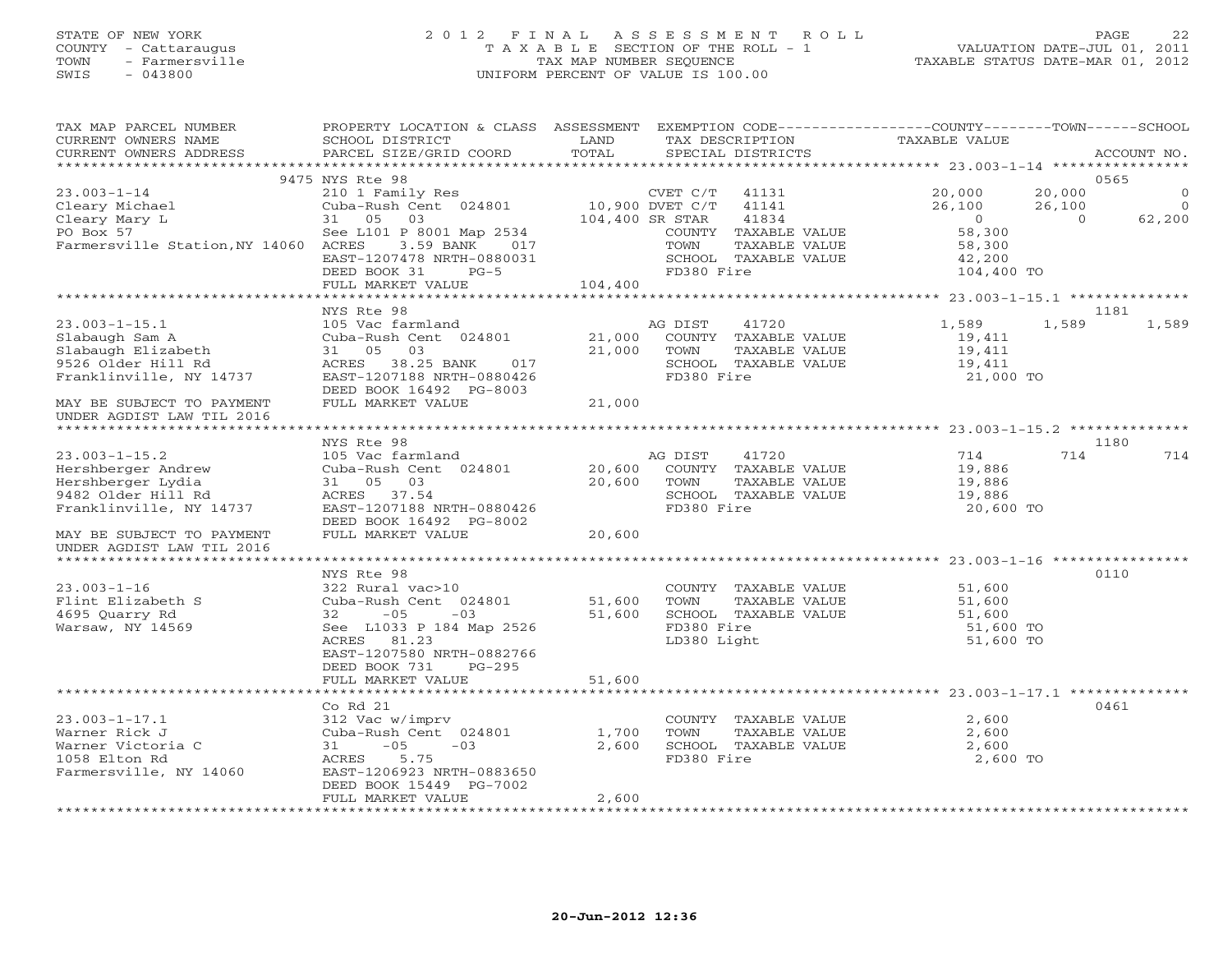# STATE OF NEW YORK 2 0 1 2 F I N A L A S S E S S M E N T R O L L PAGE 23 COUNTY - Cattaraugus T A X A B L E SECTION OF THE ROLL - 1 VALUATION DATE-JUL 01, 2011 TOWN - Farmersville TAX MAP NUMBER SEQUENCE TAXABLE STATUS DATE-MAR 01, 2012 SWIS - 043800 UNIFORM PERCENT OF VALUE IS 100.00UNIFORM PERCENT OF VALUE IS 100.00

| TAX MAP PARCEL NUMBER                                    | PROPERTY LOCATION & CLASS ASSESSMENT         |                | EXEMPTION CODE-----------------COUNTY-------TOWN------SCHOOL |                |                            |
|----------------------------------------------------------|----------------------------------------------|----------------|--------------------------------------------------------------|----------------|----------------------------|
| CURRENT OWNERS NAME                                      | SCHOOL DISTRICT                              | LAND           | TAX DESCRIPTION                                              | TAXABLE VALUE  |                            |
| CURRENT OWNERS ADDRESS                                   | PARCEL SIZE/GRID COORD                       | TOTAL          | SPECIAL DISTRICTS                                            |                | ACCOUNT NO.                |
|                                                          |                                              |                |                                                              |                |                            |
|                                                          | 1124 Co Rd 21                                |                |                                                              |                | 0389                       |
| $23.003 - 1 - 18$                                        | 210 1 Family Res                             |                | COUNTY TAXABLE VALUE 16,800                                  |                |                            |
| Prichard Josie                                           | Cuba-Rush Cent 024801                        | 7,000          | TOWN<br>TAXABLE VALUE                                        | 16,800         |                            |
| Kehl Josie                                               | 32 05 03                                     | 16,800         | SCHOOL TAXABLE VALUE                                         | 16,800         |                            |
| 1124 Elton Rd                                            | 1.01<br>ACRES                                |                | FD380 Fire                                                   | 16,800 TO      |                            |
| Franklinville, NY 14737                                  | EAST-1206563 NRTH-0883431                    |                |                                                              |                |                            |
|                                                          | DEED BOOK 965<br>$PG-325$                    |                |                                                              |                |                            |
|                                                          | FULL MARKET VALUE                            | 16,800         |                                                              |                |                            |
|                                                          |                                              |                |                                                              |                |                            |
|                                                          | 1152 Elton Rd                                |                |                                                              | $\overline{0}$ | 0216<br>$\Omega$<br>30,000 |
| $23.003 - 1 - 20$                                        | 210 1 Family Res                             |                | RES STAR 41854                                               |                |                            |
| Jones Lee R                                              | Cuba-Rush Cent 024801                        | 9,300          | COUNTY TAXABLE VALUE                                         | 55,000         |                            |
| 1152 Elton Rd                                            | 39 05 03                                     | 55,000         | TAXABLE VALUE<br>TOWN                                        | 55,000         |                            |
| Franklinville, NY 14737                                  | 2.51<br>ACRES<br>EAST-1206236 NRTH-0883269   |                | SCHOOL TAXABLE VALUE                                         | 25,000         |                            |
|                                                          |                                              |                | FD380 Fire                                                   | 55,000 TO      |                            |
|                                                          | DEED BOOK 16214 PG-7001<br>FULL MARKET VALUE | 55,000         |                                                              |                |                            |
|                                                          |                                              |                |                                                              |                |                            |
|                                                          | 1164 Co Rd 21                                |                |                                                              |                | 0148                       |
| $23.003 - 1 - 21$                                        | 270 Mfg housing                              |                | COUNTY TAXABLE VALUE                                         | 9,000          |                            |
| Roblee Kevin                                             | Cuba-Rush Cent 024801                        | 7,000          | TAXABLE VALUE<br>TOWN                                        | 9,000          |                            |
| Roblee Frances                                           | 40 05 03                                     | 9,000          | SCHOOL TAXABLE VALUE                                         | 9,000          |                            |
| 10019 Galen Hill Rd                                      | FRNT 208.70 DPTH 208.00                      |                | FD380 Fire                                                   | 9,000 TO       |                            |
| Freedom, NY 14065                                        | 1.00<br>ACRES                                |                |                                                              |                |                            |
|                                                          | EAST-1205898 NRTH-0883129                    |                |                                                              |                |                            |
|                                                          | DEED BOOK 1018<br>PG-1061                    |                |                                                              |                |                            |
|                                                          | FULL MARKET VALUE                            | 9,000          |                                                              |                |                            |
|                                                          |                                              |                |                                                              |                |                            |
|                                                          | 1172 Co Rd 21                                |                |                                                              |                | 0215                       |
| $23.003 - 1 - 22$                                        | 270 Mfg housing                              |                | WVET C/T 41121                                               | 11,265         | 11,265<br>$\Omega$         |
| Kozak William C                                          | Cuba-Rush Cent 024801                        | 39,200 SR STAR | 41834                                                        | $\overline{0}$ | 62,200<br>$\Omega$         |
| Kozak Marie E                                            | $39 - 05 - 03$                               |                | 75,100 COUNTY TAXABLE VALUE                                  | 63,835         |                            |
| PO Box 114                                               | ACRES 50.55                                  |                | TAXABLE VALUE<br>TOWN                                        | 63,835         |                            |
| Farmersville Station, NY 14060 EAST-0120624 NRTH-0883897 |                                              |                | SCHOOL TAXABLE VALUE                                         | 12,900         |                            |
|                                                          | DEED BOOK 976<br>PG-828                      |                | FD380 Fire                                                   | 75,100 TO      |                            |
|                                                          | FULL MARKET VALUE                            | 75,100         |                                                              |                |                            |
|                                                          |                                              |                |                                                              |                |                            |
|                                                          | $Co$ Rd $21$                                 |                |                                                              |                | 0390                       |
| $23.003 - 1 - 24$                                        | 314 Rural vac<10                             |                | COUNTY TAXABLE VALUE                                         | 8,900          |                            |
| Kozak William Jr                                         | Cuba-Rush Cent 024801                        | 8,900          | TAXABLE VALUE<br>TOWN                                        | 8,900          |                            |
| 1192 Elton Rd                                            | $39 - 05 - 03$                               | 8,900          | SCHOOL TAXABLE VALUE                                         | 8,900          |                            |
| PO Box #193                                              | ACRES<br>2.24                                |                | FD380 Fire                                                   | 8,900 TO       |                            |
| Farmersville Station, NY 14060 EAST-1205250 NRTH-0882984 |                                              |                |                                                              |                |                            |
|                                                          | DEED BOOK 951<br>$PG-901$                    |                |                                                              |                |                            |
|                                                          | FULL MARKET VALUE                            | 8,900          |                                                              |                |                            |
|                                                          |                                              |                |                                                              |                |                            |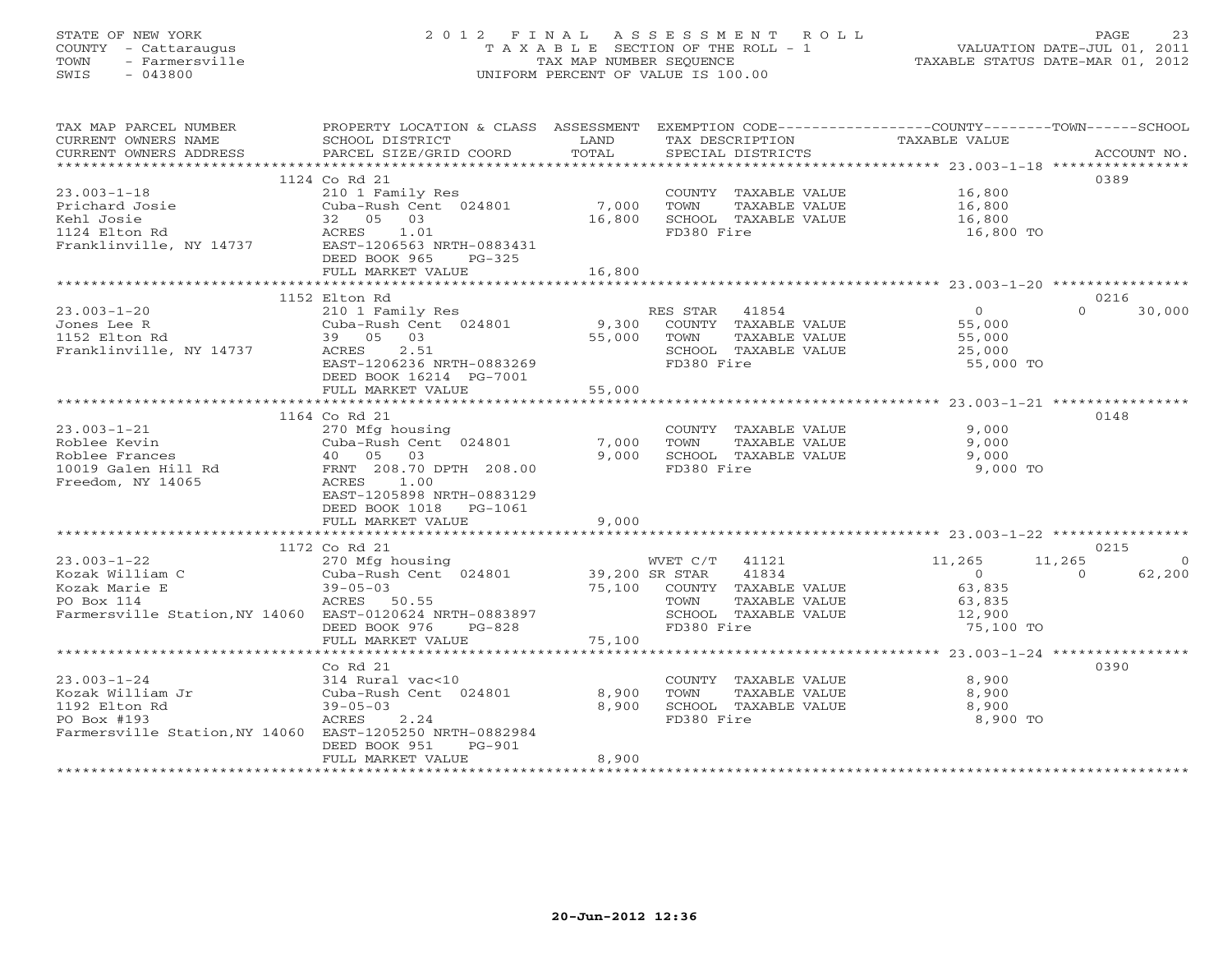# STATE OF NEW YORK 2 0 1 2 F I N A L A S S E S S M E N T R O L L PAGE 24 COUNTY - Cattaraugus T A X A B L E SECTION OF THE ROLL - 1 VALUATION DATE-JUL 01, 2011 TOWN - Farmersville TAX MAP NUMBER SEQUENCE TAXABLE STATUS DATE-MAR 01, 2012 SWIS - 043800 UNIFORM PERCENT OF VALUE IS 100.00UNIFORM PERCENT OF VALUE IS 100.00

| TAX MAP PARCEL NUMBER<br>CURRENT OWNERS NAME<br>CURRENT OWNERS ADDRESS                                                                                                 | PROPERTY LOCATION & CLASS ASSESSMENT<br>SCHOOL DISTRICT<br>PARCEL SIZE/GRID COORD                                                                                                                                               | LAND<br>TOTAL                | TAX DESCRIPTION<br>SPECIAL DISTRICTS                                                                               |               | EXEMPTION CODE----------------COUNTY-------TOWN-----SCHOOL<br>TAXABLE VALUE |                                    | ACCOUNT NO.      |
|------------------------------------------------------------------------------------------------------------------------------------------------------------------------|---------------------------------------------------------------------------------------------------------------------------------------------------------------------------------------------------------------------------------|------------------------------|--------------------------------------------------------------------------------------------------------------------|---------------|-----------------------------------------------------------------------------|------------------------------------|------------------|
| *************************                                                                                                                                              |                                                                                                                                                                                                                                 |                              |                                                                                                                    |               |                                                                             |                                    |                  |
| $23.003 - 1 - 25$<br>Curtis Duane L<br>Curtis Susan M<br>1233 Elton Rd<br>Farmersville Station, NY 14060 EAST-1205187 NRTH-0882536                                     | 1233 Elton Rd<br>210 1 Family Res<br>Yorkshire/pione 048401<br>39 05 03<br>ACRES<br>3.34<br>DEED BOOK 981<br>$PG-213$                                                                                                           | 10,500<br>80,000             | 41854<br>RES STAR<br>COUNTY TAXABLE VALUE<br>TOWN<br>SCHOOL TAXABLE VALUE<br>FD380 Fire                            | TAXABLE VALUE | $\overline{0}$<br>80,000<br>80,000<br>50,000<br>80,000 TO                   | 0563<br>$\Omega$                   | 30,000           |
|                                                                                                                                                                        | FULL MARKET VALUE<br>********************                                                                                                                                                                                       | 80,000                       |                                                                                                                    |               |                                                                             |                                    |                  |
| $23.003 - 1 - 26.1$<br>Reino David<br>9475 Older Hill Rd<br>Franklinville, NY 14737<br>$23.003 - 1 - 26.3$                                                             | 9475 Older Hill Rd<br>210 1 Family Res<br>Yorkshire/pione 048401<br>39 05 03<br>4.25 BANK<br>ACRES<br>017<br>EAST-1204491 NRTH-0880842<br>DEED BOOK 904<br>PG-01097<br>FULL MARKET VALUE<br>9482 Older Hill Rd<br>240 Rural res | 11,900<br>101,500<br>101,500 | RES STAR 41854<br>COUNTY TAXABLE VALUE<br>TOWN<br>SCHOOL TAXABLE VALUE<br>FD380 Fire<br>AG DIST<br>41720           | TAXABLE VALUE | $\circ$<br>101,500<br>101,500<br>71,500<br>101,500 TO<br>41,578             | 0081<br>$\Omega$<br>1178<br>41,578 | 30,000<br>41,578 |
| Hershberger Andrew<br>Hershberger Lydia<br>9482 Older Hill Rd<br>Franklinville, NY 14737<br>MAY BE SUBJECT TO PAYMENT<br>UNDER AGDIST LAW TIL 2016                     | Yorkshire/pione 048401<br>39 05 03<br>ACRES 123.00<br>EAST-1204396 NRTH-0880781<br>DEED BOOK 16492 PG-8002<br>FULL MARKET VALUE                                                                                                 | 177,700<br>177,700           | 104,700 RES STAR<br>41854<br>COUNTY TAXABLE VALUE<br>TOWN<br>SCHOOL TAXABLE VALUE<br>FD380 Fire                    | TAXABLE VALUE | $\overline{0}$<br>136,122<br>136,122<br>106,122<br>177,700 TO               | $\circ$                            | 30,000           |
| *******************                                                                                                                                                    |                                                                                                                                                                                                                                 |                              |                                                                                                                    |               |                                                                             |                                    |                  |
| $23.003 - 1 - 26.4$<br>Slabaugh Sam A<br>Slabaugh Elizabeth<br>9526 Older Hill Rd<br>Franklinville, NY 14737<br>MAY BE SUBJECT TO PAYMENT<br>UNDER AGDIST LAW TIL 2016 | 9526 Older Hill Rd<br>240 Rural res<br>Yorkshire/pione 048401<br>39 05 03<br>ACRES 64.57<br>EAST-1205568 NRTH-0882031<br>DEED BOOK 16492 PG-8003<br>FULL MARKET VALUE                                                           | 100,700<br>100,700           | AG DIST<br>41720<br>61,700 RES STAR<br>41854<br>COUNTY TAXABLE VALUE<br>TOWN<br>SCHOOL TAXABLE VALUE<br>FD380 Fire | TAXABLE VALUE | 19,214<br>$\Omega$<br>81,486<br>81,486<br>51,486<br>100,700 TO              | 0081<br>19,214<br>$\Omega$         | 19,214<br>30,000 |
|                                                                                                                                                                        | 1317 Elton Rd                                                                                                                                                                                                                   |                              |                                                                                                                    |               |                                                                             | 0295                               |                  |
| $23.003 - 1 - 27$<br>Ott Raymond F<br>Ott Wendy L<br>PO Box 95<br>Farmersville, NY 14060                                                                               | 240 Rural res<br>Yorkshire/pione 048401<br>39 05 03<br>ACRES 31.13<br>EAST-1204285 NRTH-0882266<br>DEED BOOK 979<br>$PG-229$<br>FULL MARKET VALUE                                                                               | 32,400<br>131,000<br>131,000 | RES STAR<br>41854<br>COUNTY TAXABLE VALUE<br>TOWN<br>SCHOOL TAXABLE VALUE<br>FD380 Fire                            | TAXABLE VALUE | $\circ$<br>131,000<br>131,000<br>101,000<br>131,000 TO                      | $\Omega$                           | 30,000           |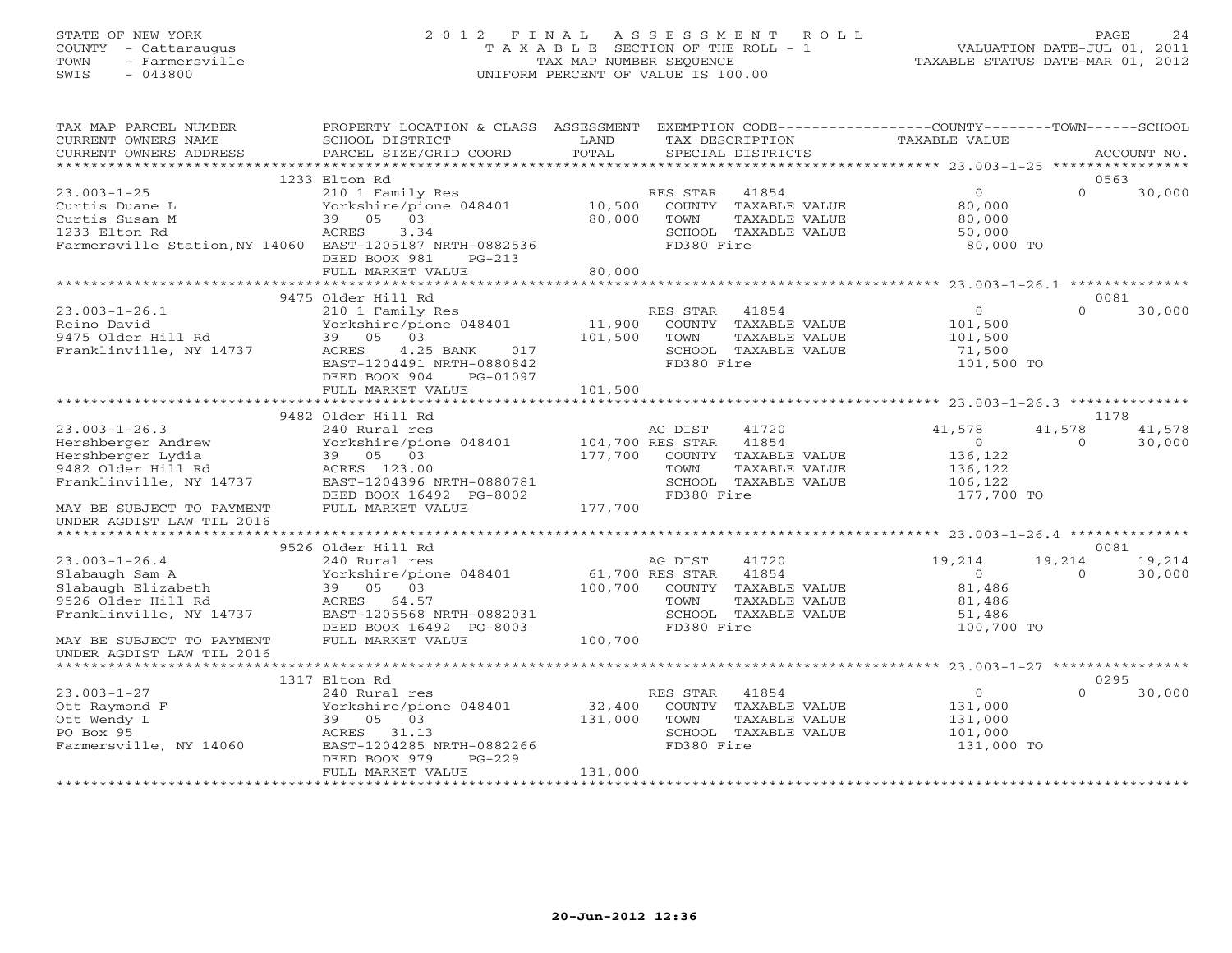# STATE OF NEW YORK 2 0 1 2 F I N A L A S S E S S M E N T R O L L PAGE 25 COUNTY - Cattaraugus T A X A B L E SECTION OF THE ROLL - 1 VALUATION DATE-JUL 01, 2011 TOWN - Farmersville TAX MAP NUMBER SEQUENCE TAXABLE STATUS DATE-MAR 01, 2012 SWIS - 043800 UNIFORM PERCENT OF VALUE IS 100.00UNIFORM PERCENT OF VALUE IS 100.00

| CURRENT OWNERS NAME<br>SCHOOL DISTRICT<br>LAND<br>TAX DESCRIPTION<br>TAXABLE VALUE                                                                                                                                                                                                                                                                             |          |
|----------------------------------------------------------------------------------------------------------------------------------------------------------------------------------------------------------------------------------------------------------------------------------------------------------------------------------------------------------------|----------|
|                                                                                                                                                                                                                                                                                                                                                                |          |
|                                                                                                                                                                                                                                                                                                                                                                |          |
|                                                                                                                                                                                                                                                                                                                                                                |          |
| 0246<br>1379 Elton Rd                                                                                                                                                                                                                                                                                                                                          |          |
| $23.003 - 1 - 28.1$<br>25,000<br>270 Mfg housing<br>COUNTY TAXABLE VALUE                                                                                                                                                                                                                                                                                       |          |
| TOWN<br>TAXABLE VALUE<br>25,000                                                                                                                                                                                                                                                                                                                                |          |
| SCHOOL TAXABLE VALUE<br>25,000                                                                                                                                                                                                                                                                                                                                 |          |
| FD380 Fire<br>25,000 TO                                                                                                                                                                                                                                                                                                                                        |          |
|                                                                                                                                                                                                                                                                                                                                                                |          |
|                                                                                                                                                                                                                                                                                                                                                                |          |
|                                                                                                                                                                                                                                                                                                                                                                |          |
|                                                                                                                                                                                                                                                                                                                                                                |          |
| 1379 Elton Rd<br>1173                                                                                                                                                                                                                                                                                                                                          |          |
| $\cap$<br>$23.003 - 1 - 28.2$<br>240 Rural res<br>41720<br>$\Omega$<br>AG DIST                                                                                                                                                                                                                                                                                 | $\Omega$ |
| Loeb, Bronwen Marylouise Brown Yorkshire/pione 048401 39,700<br>COUNTY TAXABLE VALUE<br>84,700                                                                                                                                                                                                                                                                 |          |
| 84,700<br>TOWN<br>TAXABLE VALUE<br>84,700                                                                                                                                                                                                                                                                                                                      |          |
| SCHOOL TAXABLE VALUE<br>84,700                                                                                                                                                                                                                                                                                                                                 |          |
| FD380 Fire<br>84,700 TO                                                                                                                                                                                                                                                                                                                                        |          |
|                                                                                                                                                                                                                                                                                                                                                                |          |
| Erown Melanie Louise<br>Frown Melanie Louise<br>6329 Greene St<br>Philadelphia, PA 19144<br>MAY BE SUBJECT TO PAYMENT<br>MAY BE SUBJECT TO PAYMENT<br>FULL MARKET VALUE<br>UNDER AGDIST LAW TIL 2016<br>84,700                                                                                                                                                 |          |
|                                                                                                                                                                                                                                                                                                                                                                |          |
|                                                                                                                                                                                                                                                                                                                                                                |          |
| 0103<br>1457 Elton Rd                                                                                                                                                                                                                                                                                                                                          |          |
| $\Omega$<br>RES STAR 41854<br>$\overline{0}$                                                                                                                                                                                                                                                                                                                   | 30,000   |
|                                                                                                                                                                                                                                                                                                                                                                |          |
| Provided at the country of the country of the country of the country of the country of the country of the country of the country of the country of the country of the country of the country of the country of the country of<br>151,800<br>151,800                                                                                                            |          |
| SCHOOL TAXABLE VALUE<br>121,800                                                                                                                                                                                                                                                                                                                                |          |
| FD380 Fire<br>151,800 TO                                                                                                                                                                                                                                                                                                                                       |          |
|                                                                                                                                                                                                                                                                                                                                                                |          |
| $\begin{tabular}{lllllllllll} 23.003-1-29 & & & & & & & & & & \\ 23.003-1-29 & & & & & & & & & & \\ 23.003-1-29 & & & & & & & & & & \\ 23.003-1-29 & & & & & & & & & \\ 23.003-1-29 & & & & & & & & & \\ 23.003-1 & & & & & & & & & \\ 23.003-1 & & & & & & & & & \\ 23.003-1202 & & & & & & & & \\ 23.003-1202 & & & & & & & & \\ 23.003-1202 & &$<br>151,800 |          |
|                                                                                                                                                                                                                                                                                                                                                                |          |
| 1420 Elton Rd<br>0420                                                                                                                                                                                                                                                                                                                                          |          |
| 210 1 Family Res<br>Yorkshire/pione 048401 9,700 RES STAR 41854<br>39 05 03 56,600 COUNTY TAXABLE VALUE<br>ACRES 2.79 TOWN TAXABLE VALUE<br>$23.003 - 1 - 30$<br>14,150<br>14,150                                                                                                                                                                              | $\Omega$ |
| Woolhizer Donald<br>$\overline{0}$<br>$\Omega$                                                                                                                                                                                                                                                                                                                 | 30,000   |
| 42,450<br>Woolhizer Jean L                                                                                                                                                                                                                                                                                                                                     |          |
| 1420 Elton Rd<br>42,450                                                                                                                                                                                                                                                                                                                                        |          |
| SCHOOL TAXABLE VALUE 26,600                                                                                                                                                                                                                                                                                                                                    |          |
| Franklinville, NY 14737 EAST-1202655 NRTH-0883740<br>DEED BOOK 11651 PG-3001<br>FD380 Fire<br>56,600 TO                                                                                                                                                                                                                                                        |          |
| 56,600<br>FULL MARKET VALUE                                                                                                                                                                                                                                                                                                                                    |          |
|                                                                                                                                                                                                                                                                                                                                                                |          |
| 0213<br>9688 Blue St                                                                                                                                                                                                                                                                                                                                           |          |
| $23.003 - 1 - 31.1$<br>$\Omega$<br>240 Rural res<br>AG DIST<br>41720<br>$\Omega$                                                                                                                                                                                                                                                                               | $\Omega$ |
| $\overline{O}$<br>$\Omega$<br>Mead Eric W                                                                                                                                                                                                                                                                                                                      | 30,000   |
| 9688 Blue St<br>84,200                                                                                                                                                                                                                                                                                                                                         |          |
| 240 Rural res<br>Yorkshire/pione 048401 13,500 RES STAR 41854<br>39/40/08 05 03 84,200 COUNTY TAXABLE<br>TAXABLE 1<br>03 84,200 COUNTY TAXABLE VALUE<br>TOWN TAXABLE VALUE<br>Franklinville, NY 14737 ACRES 12.65<br>84,200                                                                                                                                    |          |
| 54,200                                                                                                                                                                                                                                                                                                                                                         |          |
| EAST-1201866 NRTH-0884134<br>TOWN TAARDED<br>SCHOOL TAXABLE VALUE<br>84,200 TO                                                                                                                                                                                                                                                                                 |          |
| MAY BE SUBJECT TO PAYMENT<br>UNDER AGDIST LAW TIL 2016 FULL MARKET VALUE 64,200<br>84,200                                                                                                                                                                                                                                                                      |          |
|                                                                                                                                                                                                                                                                                                                                                                |          |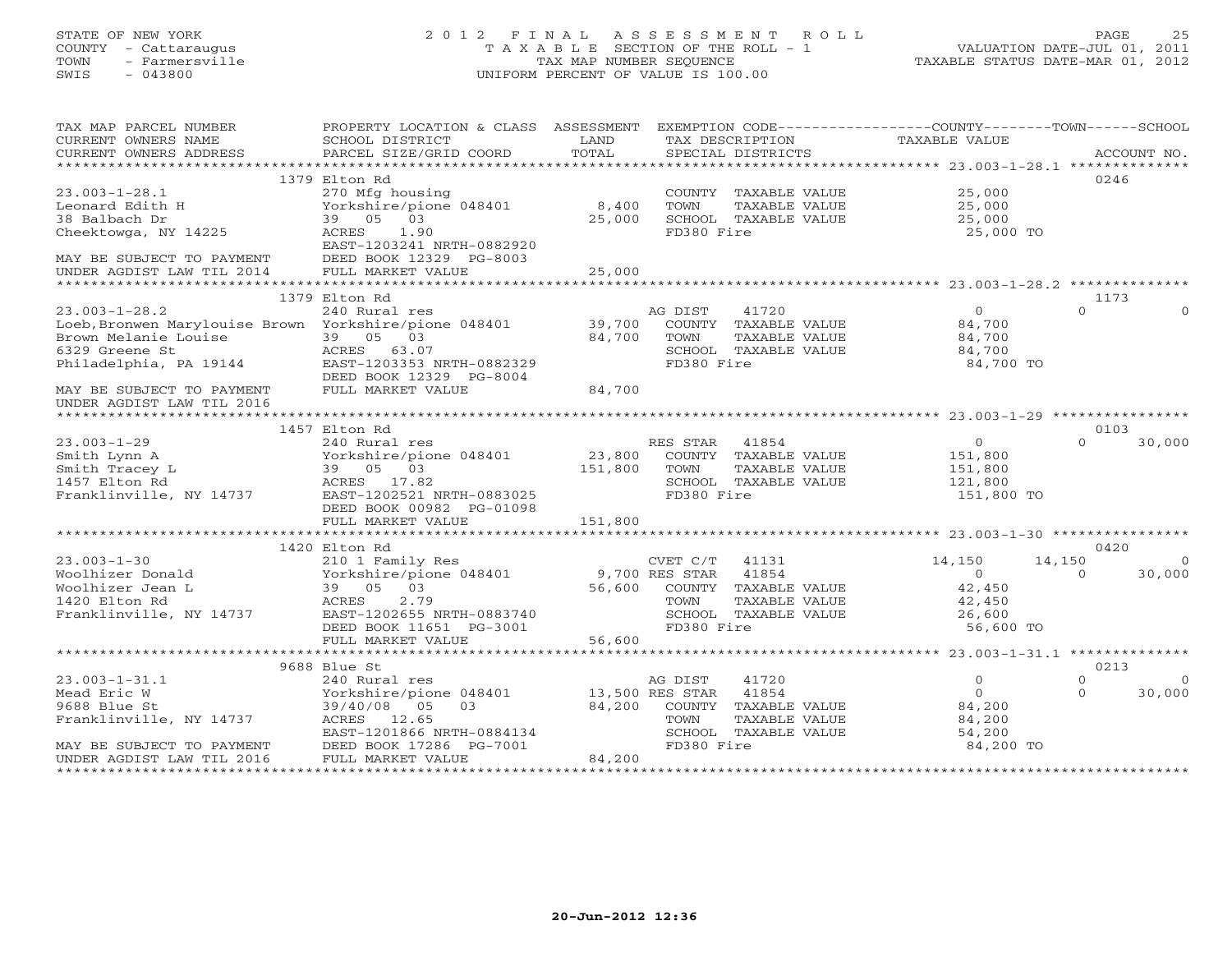#### STATE OF NEW YORK 2 0 1 2 F I N A L A S S E S S M E N T R O L L PAGE 26 COUNTY - Cattaraugus T A X A B L E SECTION OF THE ROLL - 1 VALUATION DATE-JUL 01, 2011 TOWN - Farmersville TAX MAP NUMBER SEQUENCE TAXABLE STATUS DATE-MAR 01, 2012 SWIS - 043800 UNIFORM PERCENT OF VALUE IS 100.00UNIFORM PERCENT OF VALUE IS 100.00

| TAX MAP PARCEL NUMBER<br>CURRENT OWNERS NAME                                                                                               | PROPERTY LOCATION & CLASS ASSESSMENT EXEMPTION CODE---------------COUNTY-------TOWN------SCHOOL<br>SCHOOL DISTRICT                                                | LAND                | TAX DESCRIPTION                                                                                     | TAXABLE VALUE                                                                  |                       |
|--------------------------------------------------------------------------------------------------------------------------------------------|-------------------------------------------------------------------------------------------------------------------------------------------------------------------|---------------------|-----------------------------------------------------------------------------------------------------|--------------------------------------------------------------------------------|-----------------------|
| CURRENT OWNERS ADDRESS                                                                                                                     | PARCEL SIZE/GRID COORD                                                                                                                                            | TOTAL               | SPECIAL DISTRICTS                                                                                   |                                                                                | ACCOUNT NO.           |
|                                                                                                                                            | Blue St                                                                                                                                                           |                     |                                                                                                     |                                                                                | 118070                |
| $23.003 - 1 - 31.3$<br>George Carl J<br>George Barbara D<br>10365 Maple Grove Rd<br>Delevan, NY 14042                                      | 105 Vac farmland<br>Yorkshire/pione 048401 91,200 COUNTY TAXABLE VALUE<br>$39/40/08$ 05 03<br>ACRES 94.60<br>EAST-1201687 NRTH-0882826<br>DEED BOOK 17286 PG-7001 | 91,200              | AG DIST<br>41720<br>TOWN<br>TAXABLE VALUE<br>SCHOOL TAXABLE VALUE<br>FD380 Fire                     | 58,686<br>58,686<br>32,514<br>32,514<br>32,514<br>$91,200$ TO                  | 58,686                |
| MAY BE SUBJECT TO PAYMENT<br>UNDER AGDIST LAW TIL 2016                                                                                     | FULL MARKET VALUE                                                                                                                                                 | 91,200              |                                                                                                     |                                                                                |                       |
|                                                                                                                                            | Blue St                                                                                                                                                           |                     |                                                                                                     |                                                                                | 11808                 |
| $23.003 - 1 - 31.4$<br>Mead Eric W<br>9688 Blue St<br>Franklinville, NY 14737<br>MAY BE SUBJECT TO PAYMENT                                 | 322 Rural vac>10<br>Yorkshire/pione 048401 25,500<br>03<br>39/40/08 05<br>ACRES 20.65<br>EAST-1200132 NRTH-0884376<br>DEED BOOK 1094 PG-7001                      | 25,500              | COUNTY TAXABLE VALUE 25,500<br>TOWN<br>TAXABLE VALUE<br>SCHOOL TAXABLE VALUE<br>FD380 Fire          | 25,500<br>25,500<br>25,500 TO                                                  |                       |
| UNDER AGDIST LAW TIL 2016                                                                                                                  | FULL MARKET VALUE                                                                                                                                                 | 25,500              |                                                                                                     |                                                                                |                       |
|                                                                                                                                            |                                                                                                                                                                   |                     |                                                                                                     |                                                                                |                       |
| $23.004 - 1 - 1.1$<br>Sampson Phillip<br>Sampson Patricia<br>9864 NYS Rte 98 N<br>Farmersville Station, NY 14060 EAST-1210377 NRTH-0887085 | NYS Rte 98<br>105 Vac farmland<br>Cuba-Rush Cent 024801 33,800<br>24/32 05 03<br>ACRES 63.40<br>DEED BOOK 792<br>PG-01137                                         | 33,800              | COUNTY TAXABLE VALUE<br>TOWN<br>TAXABLE VALUE<br>SCHOOL TAXABLE VALUE<br>FD380 Fire                 | 33,800<br>33,800<br>33,800<br>33,800 TO                                        | 0694                  |
|                                                                                                                                            | FULL MARKET VALUE                                                                                                                                                 | 33,800              |                                                                                                     |                                                                                |                       |
|                                                                                                                                            | NYS Rte 98                                                                                                                                                        |                     |                                                                                                     |                                                                                | 0693                  |
| $23.004 - 1 - 1.2$<br>Sampson Ruth M<br>812 Tarbell Hill Rd<br>Farmersville Station, NY 14060 ACRES 73.50                                  | 105 Vac farmland<br>Cuba-Rush Cent 024801 46,100<br>23/24/32<br>05<br>EAST-1211135 NRTH-0884107<br>DEED BOOK 792<br>PG-01143<br>FULL MARKET VALUE                 | 03 60,400<br>60,400 | COUNTY TAXABLE VALUE 60,400<br>TOWN<br>TAXABLE VALUE<br>SCHOOL TAXABLE VALUE<br>FD380 Fire          | 60,400<br>60,400<br>60,400 TO                                                  |                       |
|                                                                                                                                            |                                                                                                                                                                   |                     |                                                                                                     |                                                                                |                       |
|                                                                                                                                            | 812 Tarbell Rd                                                                                                                                                    |                     | AGED C/T/S 41800                                                                                    | 22,250                                                                         | 0380<br>22,250 22,250 |
| Farmersville Station, NY 14060 ACRES                                                                                                       | 1.79<br>EAST-1210755 NRTH-0882909<br>DEED BOOK 792<br>PG-01145<br>FULL MARKET VALUE                                                                               | 44,500              | 41834<br>44,500 COUNTY TAXABLE VALUE<br>TAXABLE VALUE<br>TOWN<br>SCHOOL TAXABLE VALUE<br>FD380 Fire | $\overline{0}$<br>$\overline{0}$<br>22,250<br>22,250<br>VALUE $0$<br>44,500 TO | 22,250                |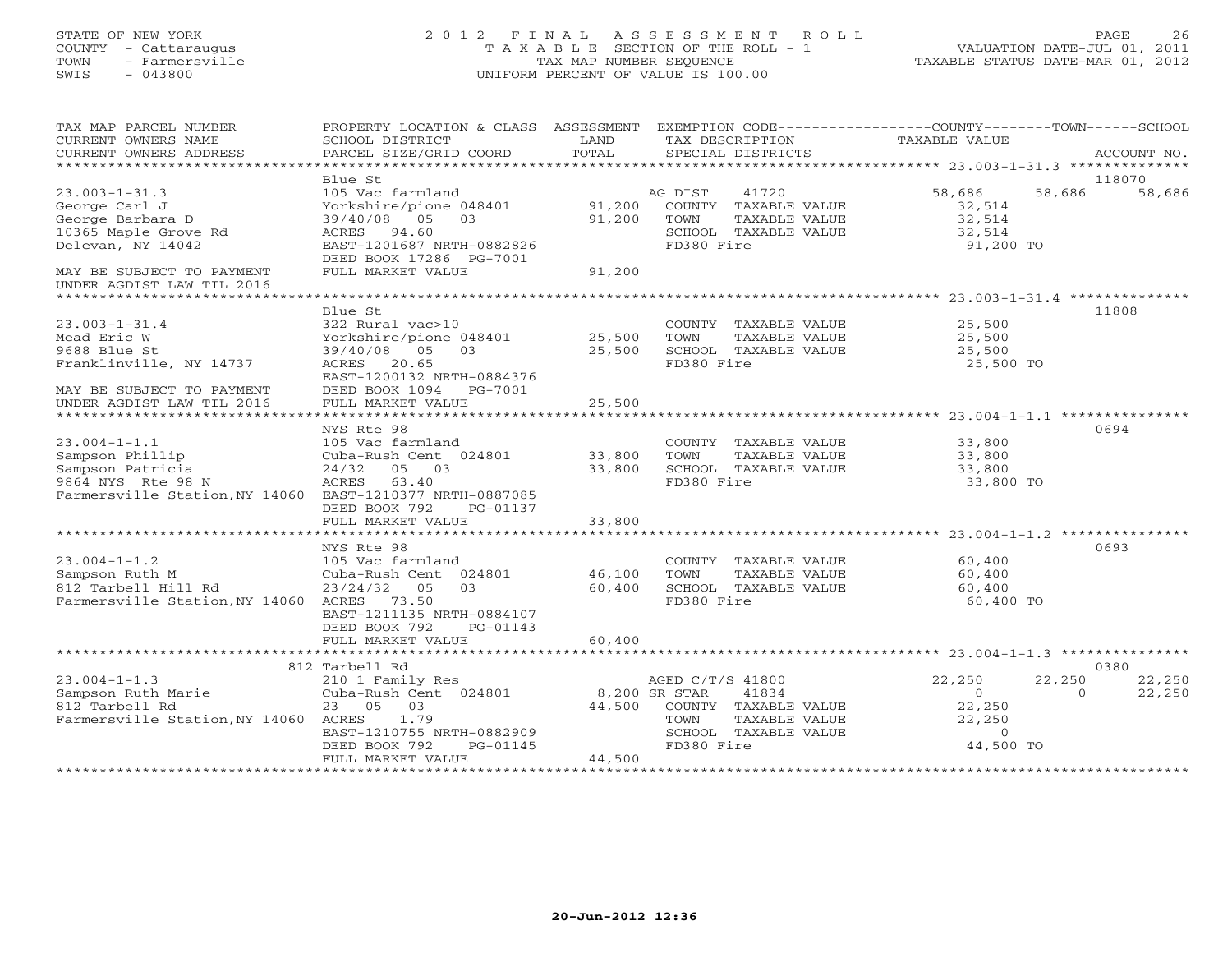#### STATE OF NEW YORK 2 0 1 2 F I N A L A S S E S S M E N T R O L L PAGE 27 COUNTY - Cattaraugus T A X A B L E SECTION OF THE ROLL - 1 VALUATION DATE-JUL 01, 2011 TOWN - Farmersville TAX MAP NUMBER SEQUENCE TAXABLE STATUS DATE-MAR 01, 2012 SWIS - 043800 UNIFORM PERCENT OF VALUE IS 100.00UNIFORM PERCENT OF VALUE IS 100.00

| TAX MAP PARCEL NUMBER<br>CURRENT OWNERS NAME<br>CURRENT OWNERS ADDRESS                                                                                                   | PROPERTY LOCATION & CLASS ASSESSMENT EXEMPTION CODE---------------COUNTY-------TOWN------SCHOOL<br><b>EXAMPLE SERVICE SERVICE SERVICE SERVICE SERVICE SERVICE SERVICE SERVICE SERVICE SERVICE SERVICE SERVICE SERVICE</b><br>SCHOOL DISTRICT<br>PARCEL SIZE/GRID COORD | TOTAL        | TAX DESCRIPTION<br>SPECIAL DISTRICTS                                                                                                                           | TAXABLE VALUE                                                                 |                    | ACCOUNT NO.      |
|--------------------------------------------------------------------------------------------------------------------------------------------------------------------------|------------------------------------------------------------------------------------------------------------------------------------------------------------------------------------------------------------------------------------------------------------------------|--------------|----------------------------------------------------------------------------------------------------------------------------------------------------------------|-------------------------------------------------------------------------------|--------------------|------------------|
|                                                                                                                                                                          |                                                                                                                                                                                                                                                                        |              |                                                                                                                                                                |                                                                               |                    |                  |
| $23.004 - 1 - 1.4$<br>Borer John G<br>10826 Osmun Rd<br>Freedom, NY 14065<br>MAY BE SUBJECT TO PAYMENT<br>UNDER AGDIST LAW TIL 2016                                      | NYS Rte 98<br>105 Vac farmland<br>Cuba-Rush Cent 024801<br>24/32<br>05 03<br>See L 1033 P 190 Map 2529<br>ACRES 103.35<br>EAST-1211932 NRTH-0886565<br>DEED BOOK 938<br>PG-216                                                                                         | 103,400      | AG DIST 41720<br>103,400 COUNTY TAXABLE VALUE<br>TOWN<br>TAXABLE VALUE<br>SCHOOL TAXABLE VALUE<br>FD380 Fire                                                   | 55,431<br>47,969<br>47,969<br>47,969<br>103,400 TO                            | 0909<br>55,431     | 55,431           |
|                                                                                                                                                                          | FULL MARKET VALUE                                                                                                                                                                                                                                                      | 103,400      |                                                                                                                                                                |                                                                               |                    |                  |
|                                                                                                                                                                          | 9850 NYS Rte 98                                                                                                                                                                                                                                                        |              |                                                                                                                                                                |                                                                               | 0920               |                  |
| $23.004 - 1 - 1.5$<br>Ostrowski Robert J Sr<br>9850 Rte. 98<br>9850 Rte. 98<br>Farmersville Station, NY 14060 ACRES                                                      | 210 1 Family Res<br>Cuba-Rush Cent 024801 7,200 COUNTY TAXABLE VALUE<br>24 05 04<br>$62,200$ TOWN<br>ACRES 1.15<br>EAST-1211204 NRTH-0885480<br>DEED BOOK 942<br>$PG-434$                                                                                              |              | TAXABLE VALUE<br>SCHOOL TAXABLE VALUE<br>FD380 Fire                                                                                                            | $\begin{array}{c} 0 \\ 62,200 \end{array}$<br>62,200<br>$\sim$ 0<br>62,200 TO | $\Omega$           | 62,200           |
|                                                                                                                                                                          | FULL MARKET VALUE                                                                                                                                                                                                                                                      | 62,200       |                                                                                                                                                                |                                                                               |                    |                  |
|                                                                                                                                                                          | 9864 NYS Rte 98                                                                                                                                                                                                                                                        |              |                                                                                                                                                                |                                                                               |                    | 0386             |
| 23.004-1-2<br>Sampson Phillip<br>Sampson Patricia<br>9864 NYS Rte 98<br>24 05 03<br>9864 NYS Rte 98<br>2005 2005 2007 2008<br>Farmersville Station, NY 14060 ACRES 78.70 | 240 Rural res<br>Cuba-Rush Cent 024801 53,700 SR STAR<br>See L 1033 P 192 Map 2530<br>EAST-1212491 NRTH-0884814<br>DEED BOOK 614 PG-494                                                                                                                                |              | AGED C/T/S 41800<br>41834<br>101,700 COUNTY TAXABLE VALUE<br>TOWN TAXABLE VALUE<br>COUCOL TAXABLE VALUE<br>TAXABLE VALUE<br>SCHOOL TAXABLE VALUE<br>FD380 Fire | 50,850<br>$\overline{0}$<br>50,850<br>50,850<br>$\overline{0}$<br>101,700 TO  | 50,850<br>$\Omega$ | 50,850<br>50,850 |
|                                                                                                                                                                          | FULL MARKET VALUE                                                                                                                                                                                                                                                      | 101,700      |                                                                                                                                                                |                                                                               |                    |                  |
|                                                                                                                                                                          | 9892 NYS Rte 98                                                                                                                                                                                                                                                        |              |                                                                                                                                                                |                                                                               |                    | 0451             |
| $23.004 - 1 - 3$<br>23.004-1-3<br>Jones Timothy W<br>9892 NYS Route 98<br>Farmersville Station, NY 14060 FRNT 200.00 DPTH 167.00                                         | 210 1 Family Res<br>Cuba-Rush Cent 024801<br>24 05 03<br>ACRES<br>0.78<br>EAST-1212951 NRTH-0885896<br>DEED BOOK 7577 PG-8004                                                                                                                                          | 116,800 TOWN | RES STAR 41854<br>6,900 COUNTY TAXABLE VALUE<br>TAXABLE VALUE<br>SCHOOL TAXABLE VALUE<br>FD380 Fire                                                            | 0<br>116,800<br>116,800<br>86,800<br>116,800 TO                               | $\Omega$           | 30,000           |
|                                                                                                                                                                          | FULL MARKET VALUE                                                                                                                                                                                                                                                      | 116,800      |                                                                                                                                                                |                                                                               |                    |                  |
| $23.004 - 1 - 4$<br>Cox Wayne P<br>Cox Louise M<br>6370 Bunting Rd<br>Orchard Park, NY 14127                                                                             | NYS Rte 98<br>322 Rural vac>10<br>Cuba-Rush Cent 024801<br>$16/24 - 05 - 03$<br>See L1033 P 194 Map 2531<br>ACRES 244.25<br>EAST-1214854 NRTH-0885360<br>DEED BOOK 1033 PG-194                                                                                         | 133,100      | COUNTY TAXABLE VALUE 133,100<br>TOWN TAXABLE VALUE 133,100<br>$133,100$ SCHOOL TAXABLE VALUE<br>FD380 Fire                                                     | 133,100<br>133,100 TO                                                         | 0293               |                  |
|                                                                                                                                                                          | FULL MARKET VALUE                                                                                                                                                                                                                                                      | 133,100      |                                                                                                                                                                |                                                                               |                    |                  |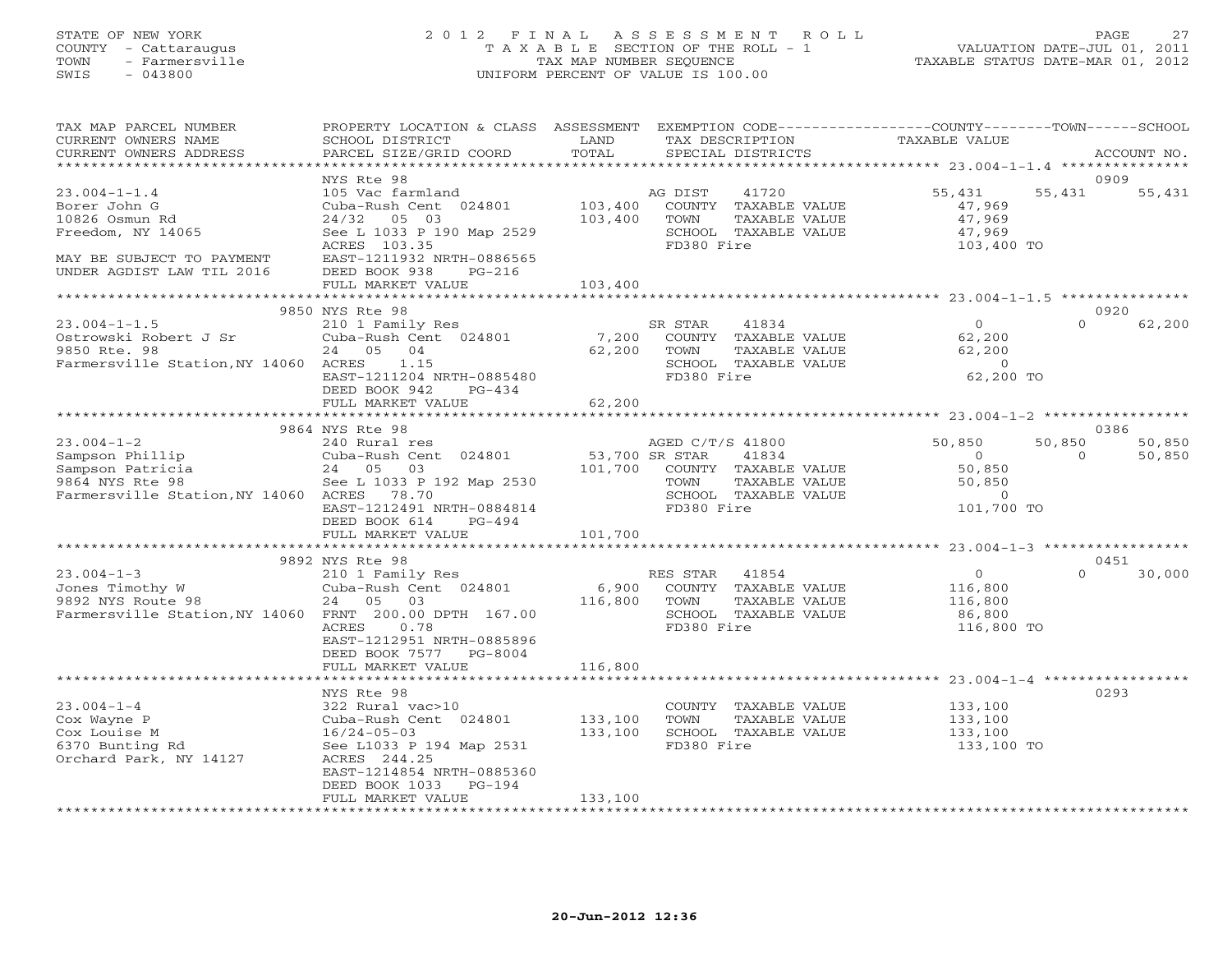### STATE OF NEW YORK 2 0 1 2 F I N A L A S S E S S M E N T R O L L PAGE 28 COUNTY - Cattaraugus T A X A B L E SECTION OF THE ROLL - 1 VALUATION DATE-JUL 01, 2011 TOWN - Farmersville TAX MAP NUMBER SEQUENCE TAXABLE STATUS DATE-MAR 01, 2012 SWIS - 043800 UNIFORM PERCENT OF VALUE IS 100.00UNIFORM PERCENT OF VALUE IS 100.00

| NYS Rte 98<br>0083<br>$23.004 - 1 - 5$<br>41720<br>8,694<br>8,694<br>8,694<br>105 Vac farmland<br>AG DIST<br>63,500<br>Babinski Annette M<br>Cuba-Rush Cent 024801<br>COUNTY TAXABLE VALUE<br>54,806<br>16 05<br>03<br>63,500<br>TAXABLE VALUE<br>54,806<br>Czelusta Peter S<br>TOWN<br>671 Stolle Rd<br>ACRES 114.30<br>SCHOOL TAXABLE VALUE<br>54,806<br>Elma, NY 14059<br>EAST-1216185 NRTH-0886895<br>FD380 Fire<br>63,500 TO<br>DEED BOOK 14358 PG-8001<br>63,500<br>MAY BE SUBJECT TO PAYMENT<br>FULL MARKET VALUE<br>UNDER AGDIST LAW TIL 2016<br>9767 Huyck Rd<br>0485<br>$\circ$<br>$23.004 - 1 - 6.1$<br>240 Rural res<br>RES STAR<br>41854<br>$\Omega$<br>30,000<br>33,900<br>COUNTY TAXABLE VALUE<br>Miller Andrew N<br>Cuba-Rush Cent 024801<br>135,000<br>9767 Huyck Rd<br>TAXABLE VALUE<br>16 05<br>03<br>135,000<br>TOWN<br>135,000<br>Farmersville Station, NY 14060 ACRES 34.65<br>SCHOOL TAXABLE VALUE<br>105,000<br>EAST-1217521 NRTH-0884378<br>FD380 Fire<br>135,000 TO<br>DEED BOOK 6675<br>PG-8002<br>135,000<br>FULL MARKET VALUE<br>0577<br>9775 Huyck Rd<br>$23.004 - 1 - 6.2$<br>RES STAR<br>41854<br>$\Omega$<br>$\Omega$<br>30,000<br>240 Rural res<br>31,100<br>COUNTY TAXABLE VALUE<br>64,500<br>Cuba-Rush Cent 024801<br>08/16 05 03<br>64,500<br>TOWN<br>TAXABLE VALUE<br>64,500<br>44.45<br>9775 Huyck Rd<br>ACRES<br>SCHOOL TAXABLE VALUE<br>34,500<br>FD380 Fire<br>Farmersville Station, NY 14060 EAST-1218011 NRTH-0885088<br>64,500 TO<br>DEED BOOK 00993 PG-00878<br>FULL MARKET VALUE<br>64,500<br>9857 Huyck Rd<br>25 PCT OF VALUE USED FOR EXEMPTION PURPOSES<br>0499<br>41720<br>24,954<br>24,954<br>24,954<br>AG DIST<br>112 Dairy farm<br>Zawadzki Thaddeus S<br>Cuba-Rush Cent 024801<br>89,300 AGED C/T/S 41800<br>17,413<br>17,413<br>17,413<br>08/16 05 03<br>139,300 SR STAR<br>41834<br>$\bigcirc$<br>62,200<br>$\Omega$<br>ACRES 129.60<br>96,933<br>COUNTY TAXABLE VALUE<br>EAST-1219468 NRTH-0887009<br>TOWN<br>TAXABLE VALUE<br>96,933<br>DEED BOOK 6413<br>SCHOOL TAXABLE VALUE<br>PG-4001<br>34,733<br>139,300 FD380 Fire<br>139,300 TO<br>UNDER AGDIST LAW TIL 2016<br>FULL MARKET VALUE<br>0501<br>Huyck Rd<br>$23.004 - 1 - 8$<br>105 Vac farmland<br>COUNTY TAXABLE VALUE<br>8,500<br>Zawadzki Thaddeus<br>Cuba-Rush Cent 024801<br>8,500<br>TOWN<br>TAXABLE VALUE<br>8,500<br>9957 Huyck Rd<br>08 05<br>04<br>8,500<br>SCHOOL TAXABLE VALUE<br>8,500<br>FD380 Fire<br>Farmersville Station, NY 14060<br>ACRES<br>13.09<br>8,500 TO<br>EAST-1221461 NRTH-0887619<br>DEED BOOK 750<br>MAY BE SUBJECT TO PAYMENT<br>PG-8002<br>FULL MARKET VALUE<br>8,500<br>UNDER AGDIST LAW TIL 2015 | TAX MAP PARCEL NUMBER<br>CURRENT OWNERS NAME<br>CURRENT OWNERS ADDRESS | PROPERTY LOCATION & CLASS ASSESSMENT<br>SCHOOL DISTRICT<br>PARCEL SIZE/GRID COORD | LAND<br>TOTAL | TAX DESCRIPTION<br>SPECIAL DISTRICTS | EXEMPTION CODE-----------------COUNTY-------TOWN------SCHOOL<br>TAXABLE VALUE | ACCOUNT NO. |
|-----------------------------------------------------------------------------------------------------------------------------------------------------------------------------------------------------------------------------------------------------------------------------------------------------------------------------------------------------------------------------------------------------------------------------------------------------------------------------------------------------------------------------------------------------------------------------------------------------------------------------------------------------------------------------------------------------------------------------------------------------------------------------------------------------------------------------------------------------------------------------------------------------------------------------------------------------------------------------------------------------------------------------------------------------------------------------------------------------------------------------------------------------------------------------------------------------------------------------------------------------------------------------------------------------------------------------------------------------------------------------------------------------------------------------------------------------------------------------------------------------------------------------------------------------------------------------------------------------------------------------------------------------------------------------------------------------------------------------------------------------------------------------------------------------------------------------------------------------------------------------------------------------------------------------------------------------------------------------------------------------------------------------------------------------------------------------------------------------------------------------------------------------------------------------------------------------------------------------------------------------------------------------------------------------------------------------------------------------------------------------------------------------------------------------------------------------------------------------------------------------------------------------------------------------------------------------------------------------------------------------------------------------|------------------------------------------------------------------------|-----------------------------------------------------------------------------------|---------------|--------------------------------------|-------------------------------------------------------------------------------|-------------|
|                                                                                                                                                                                                                                                                                                                                                                                                                                                                                                                                                                                                                                                                                                                                                                                                                                                                                                                                                                                                                                                                                                                                                                                                                                                                                                                                                                                                                                                                                                                                                                                                                                                                                                                                                                                                                                                                                                                                                                                                                                                                                                                                                                                                                                                                                                                                                                                                                                                                                                                                                                                                                                                     |                                                                        |                                                                                   |               |                                      |                                                                               |             |
|                                                                                                                                                                                                                                                                                                                                                                                                                                                                                                                                                                                                                                                                                                                                                                                                                                                                                                                                                                                                                                                                                                                                                                                                                                                                                                                                                                                                                                                                                                                                                                                                                                                                                                                                                                                                                                                                                                                                                                                                                                                                                                                                                                                                                                                                                                                                                                                                                                                                                                                                                                                                                                                     |                                                                        |                                                                                   |               |                                      |                                                                               |             |
|                                                                                                                                                                                                                                                                                                                                                                                                                                                                                                                                                                                                                                                                                                                                                                                                                                                                                                                                                                                                                                                                                                                                                                                                                                                                                                                                                                                                                                                                                                                                                                                                                                                                                                                                                                                                                                                                                                                                                                                                                                                                                                                                                                                                                                                                                                                                                                                                                                                                                                                                                                                                                                                     |                                                                        |                                                                                   |               |                                      |                                                                               |             |
|                                                                                                                                                                                                                                                                                                                                                                                                                                                                                                                                                                                                                                                                                                                                                                                                                                                                                                                                                                                                                                                                                                                                                                                                                                                                                                                                                                                                                                                                                                                                                                                                                                                                                                                                                                                                                                                                                                                                                                                                                                                                                                                                                                                                                                                                                                                                                                                                                                                                                                                                                                                                                                                     |                                                                        |                                                                                   |               |                                      |                                                                               |             |
|                                                                                                                                                                                                                                                                                                                                                                                                                                                                                                                                                                                                                                                                                                                                                                                                                                                                                                                                                                                                                                                                                                                                                                                                                                                                                                                                                                                                                                                                                                                                                                                                                                                                                                                                                                                                                                                                                                                                                                                                                                                                                                                                                                                                                                                                                                                                                                                                                                                                                                                                                                                                                                                     |                                                                        |                                                                                   |               |                                      |                                                                               |             |
|                                                                                                                                                                                                                                                                                                                                                                                                                                                                                                                                                                                                                                                                                                                                                                                                                                                                                                                                                                                                                                                                                                                                                                                                                                                                                                                                                                                                                                                                                                                                                                                                                                                                                                                                                                                                                                                                                                                                                                                                                                                                                                                                                                                                                                                                                                                                                                                                                                                                                                                                                                                                                                                     |                                                                        |                                                                                   |               |                                      |                                                                               |             |
|                                                                                                                                                                                                                                                                                                                                                                                                                                                                                                                                                                                                                                                                                                                                                                                                                                                                                                                                                                                                                                                                                                                                                                                                                                                                                                                                                                                                                                                                                                                                                                                                                                                                                                                                                                                                                                                                                                                                                                                                                                                                                                                                                                                                                                                                                                                                                                                                                                                                                                                                                                                                                                                     |                                                                        |                                                                                   |               |                                      |                                                                               |             |
|                                                                                                                                                                                                                                                                                                                                                                                                                                                                                                                                                                                                                                                                                                                                                                                                                                                                                                                                                                                                                                                                                                                                                                                                                                                                                                                                                                                                                                                                                                                                                                                                                                                                                                                                                                                                                                                                                                                                                                                                                                                                                                                                                                                                                                                                                                                                                                                                                                                                                                                                                                                                                                                     |                                                                        |                                                                                   |               |                                      |                                                                               |             |
|                                                                                                                                                                                                                                                                                                                                                                                                                                                                                                                                                                                                                                                                                                                                                                                                                                                                                                                                                                                                                                                                                                                                                                                                                                                                                                                                                                                                                                                                                                                                                                                                                                                                                                                                                                                                                                                                                                                                                                                                                                                                                                                                                                                                                                                                                                                                                                                                                                                                                                                                                                                                                                                     |                                                                        |                                                                                   |               |                                      |                                                                               |             |
|                                                                                                                                                                                                                                                                                                                                                                                                                                                                                                                                                                                                                                                                                                                                                                                                                                                                                                                                                                                                                                                                                                                                                                                                                                                                                                                                                                                                                                                                                                                                                                                                                                                                                                                                                                                                                                                                                                                                                                                                                                                                                                                                                                                                                                                                                                                                                                                                                                                                                                                                                                                                                                                     |                                                                        |                                                                                   |               |                                      |                                                                               |             |
|                                                                                                                                                                                                                                                                                                                                                                                                                                                                                                                                                                                                                                                                                                                                                                                                                                                                                                                                                                                                                                                                                                                                                                                                                                                                                                                                                                                                                                                                                                                                                                                                                                                                                                                                                                                                                                                                                                                                                                                                                                                                                                                                                                                                                                                                                                                                                                                                                                                                                                                                                                                                                                                     |                                                                        |                                                                                   |               |                                      |                                                                               |             |
|                                                                                                                                                                                                                                                                                                                                                                                                                                                                                                                                                                                                                                                                                                                                                                                                                                                                                                                                                                                                                                                                                                                                                                                                                                                                                                                                                                                                                                                                                                                                                                                                                                                                                                                                                                                                                                                                                                                                                                                                                                                                                                                                                                                                                                                                                                                                                                                                                                                                                                                                                                                                                                                     |                                                                        |                                                                                   |               |                                      |                                                                               |             |
|                                                                                                                                                                                                                                                                                                                                                                                                                                                                                                                                                                                                                                                                                                                                                                                                                                                                                                                                                                                                                                                                                                                                                                                                                                                                                                                                                                                                                                                                                                                                                                                                                                                                                                                                                                                                                                                                                                                                                                                                                                                                                                                                                                                                                                                                                                                                                                                                                                                                                                                                                                                                                                                     |                                                                        |                                                                                   |               |                                      |                                                                               |             |
|                                                                                                                                                                                                                                                                                                                                                                                                                                                                                                                                                                                                                                                                                                                                                                                                                                                                                                                                                                                                                                                                                                                                                                                                                                                                                                                                                                                                                                                                                                                                                                                                                                                                                                                                                                                                                                                                                                                                                                                                                                                                                                                                                                                                                                                                                                                                                                                                                                                                                                                                                                                                                                                     |                                                                        |                                                                                   |               |                                      |                                                                               |             |
|                                                                                                                                                                                                                                                                                                                                                                                                                                                                                                                                                                                                                                                                                                                                                                                                                                                                                                                                                                                                                                                                                                                                                                                                                                                                                                                                                                                                                                                                                                                                                                                                                                                                                                                                                                                                                                                                                                                                                                                                                                                                                                                                                                                                                                                                                                                                                                                                                                                                                                                                                                                                                                                     |                                                                        |                                                                                   |               |                                      |                                                                               |             |
|                                                                                                                                                                                                                                                                                                                                                                                                                                                                                                                                                                                                                                                                                                                                                                                                                                                                                                                                                                                                                                                                                                                                                                                                                                                                                                                                                                                                                                                                                                                                                                                                                                                                                                                                                                                                                                                                                                                                                                                                                                                                                                                                                                                                                                                                                                                                                                                                                                                                                                                                                                                                                                                     |                                                                        |                                                                                   |               |                                      |                                                                               |             |
|                                                                                                                                                                                                                                                                                                                                                                                                                                                                                                                                                                                                                                                                                                                                                                                                                                                                                                                                                                                                                                                                                                                                                                                                                                                                                                                                                                                                                                                                                                                                                                                                                                                                                                                                                                                                                                                                                                                                                                                                                                                                                                                                                                                                                                                                                                                                                                                                                                                                                                                                                                                                                                                     |                                                                        |                                                                                   |               |                                      |                                                                               |             |
|                                                                                                                                                                                                                                                                                                                                                                                                                                                                                                                                                                                                                                                                                                                                                                                                                                                                                                                                                                                                                                                                                                                                                                                                                                                                                                                                                                                                                                                                                                                                                                                                                                                                                                                                                                                                                                                                                                                                                                                                                                                                                                                                                                                                                                                                                                                                                                                                                                                                                                                                                                                                                                                     |                                                                        |                                                                                   |               |                                      |                                                                               |             |
|                                                                                                                                                                                                                                                                                                                                                                                                                                                                                                                                                                                                                                                                                                                                                                                                                                                                                                                                                                                                                                                                                                                                                                                                                                                                                                                                                                                                                                                                                                                                                                                                                                                                                                                                                                                                                                                                                                                                                                                                                                                                                                                                                                                                                                                                                                                                                                                                                                                                                                                                                                                                                                                     |                                                                        |                                                                                   |               |                                      |                                                                               |             |
|                                                                                                                                                                                                                                                                                                                                                                                                                                                                                                                                                                                                                                                                                                                                                                                                                                                                                                                                                                                                                                                                                                                                                                                                                                                                                                                                                                                                                                                                                                                                                                                                                                                                                                                                                                                                                                                                                                                                                                                                                                                                                                                                                                                                                                                                                                                                                                                                                                                                                                                                                                                                                                                     |                                                                        |                                                                                   |               |                                      |                                                                               |             |
|                                                                                                                                                                                                                                                                                                                                                                                                                                                                                                                                                                                                                                                                                                                                                                                                                                                                                                                                                                                                                                                                                                                                                                                                                                                                                                                                                                                                                                                                                                                                                                                                                                                                                                                                                                                                                                                                                                                                                                                                                                                                                                                                                                                                                                                                                                                                                                                                                                                                                                                                                                                                                                                     |                                                                        |                                                                                   |               |                                      |                                                                               |             |
|                                                                                                                                                                                                                                                                                                                                                                                                                                                                                                                                                                                                                                                                                                                                                                                                                                                                                                                                                                                                                                                                                                                                                                                                                                                                                                                                                                                                                                                                                                                                                                                                                                                                                                                                                                                                                                                                                                                                                                                                                                                                                                                                                                                                                                                                                                                                                                                                                                                                                                                                                                                                                                                     | Monette Robert K                                                       |                                                                                   |               |                                      |                                                                               |             |
|                                                                                                                                                                                                                                                                                                                                                                                                                                                                                                                                                                                                                                                                                                                                                                                                                                                                                                                                                                                                                                                                                                                                                                                                                                                                                                                                                                                                                                                                                                                                                                                                                                                                                                                                                                                                                                                                                                                                                                                                                                                                                                                                                                                                                                                                                                                                                                                                                                                                                                                                                                                                                                                     | Monette Sharon M                                                       |                                                                                   |               |                                      |                                                                               |             |
|                                                                                                                                                                                                                                                                                                                                                                                                                                                                                                                                                                                                                                                                                                                                                                                                                                                                                                                                                                                                                                                                                                                                                                                                                                                                                                                                                                                                                                                                                                                                                                                                                                                                                                                                                                                                                                                                                                                                                                                                                                                                                                                                                                                                                                                                                                                                                                                                                                                                                                                                                                                                                                                     |                                                                        |                                                                                   |               |                                      |                                                                               |             |
|                                                                                                                                                                                                                                                                                                                                                                                                                                                                                                                                                                                                                                                                                                                                                                                                                                                                                                                                                                                                                                                                                                                                                                                                                                                                                                                                                                                                                                                                                                                                                                                                                                                                                                                                                                                                                                                                                                                                                                                                                                                                                                                                                                                                                                                                                                                                                                                                                                                                                                                                                                                                                                                     |                                                                        |                                                                                   |               |                                      |                                                                               |             |
|                                                                                                                                                                                                                                                                                                                                                                                                                                                                                                                                                                                                                                                                                                                                                                                                                                                                                                                                                                                                                                                                                                                                                                                                                                                                                                                                                                                                                                                                                                                                                                                                                                                                                                                                                                                                                                                                                                                                                                                                                                                                                                                                                                                                                                                                                                                                                                                                                                                                                                                                                                                                                                                     |                                                                        |                                                                                   |               |                                      |                                                                               |             |
|                                                                                                                                                                                                                                                                                                                                                                                                                                                                                                                                                                                                                                                                                                                                                                                                                                                                                                                                                                                                                                                                                                                                                                                                                                                                                                                                                                                                                                                                                                                                                                                                                                                                                                                                                                                                                                                                                                                                                                                                                                                                                                                                                                                                                                                                                                                                                                                                                                                                                                                                                                                                                                                     |                                                                        |                                                                                   |               |                                      |                                                                               |             |
|                                                                                                                                                                                                                                                                                                                                                                                                                                                                                                                                                                                                                                                                                                                                                                                                                                                                                                                                                                                                                                                                                                                                                                                                                                                                                                                                                                                                                                                                                                                                                                                                                                                                                                                                                                                                                                                                                                                                                                                                                                                                                                                                                                                                                                                                                                                                                                                                                                                                                                                                                                                                                                                     |                                                                        |                                                                                   |               |                                      |                                                                               |             |
|                                                                                                                                                                                                                                                                                                                                                                                                                                                                                                                                                                                                                                                                                                                                                                                                                                                                                                                                                                                                                                                                                                                                                                                                                                                                                                                                                                                                                                                                                                                                                                                                                                                                                                                                                                                                                                                                                                                                                                                                                                                                                                                                                                                                                                                                                                                                                                                                                                                                                                                                                                                                                                                     |                                                                        |                                                                                   |               |                                      |                                                                               |             |
|                                                                                                                                                                                                                                                                                                                                                                                                                                                                                                                                                                                                                                                                                                                                                                                                                                                                                                                                                                                                                                                                                                                                                                                                                                                                                                                                                                                                                                                                                                                                                                                                                                                                                                                                                                                                                                                                                                                                                                                                                                                                                                                                                                                                                                                                                                                                                                                                                                                                                                                                                                                                                                                     | $23.004 - 1 - 7$                                                       |                                                                                   |               |                                      |                                                                               |             |
|                                                                                                                                                                                                                                                                                                                                                                                                                                                                                                                                                                                                                                                                                                                                                                                                                                                                                                                                                                                                                                                                                                                                                                                                                                                                                                                                                                                                                                                                                                                                                                                                                                                                                                                                                                                                                                                                                                                                                                                                                                                                                                                                                                                                                                                                                                                                                                                                                                                                                                                                                                                                                                                     |                                                                        |                                                                                   |               |                                      |                                                                               |             |
|                                                                                                                                                                                                                                                                                                                                                                                                                                                                                                                                                                                                                                                                                                                                                                                                                                                                                                                                                                                                                                                                                                                                                                                                                                                                                                                                                                                                                                                                                                                                                                                                                                                                                                                                                                                                                                                                                                                                                                                                                                                                                                                                                                                                                                                                                                                                                                                                                                                                                                                                                                                                                                                     | 9957 Huyck Rd                                                          |                                                                                   |               |                                      |                                                                               |             |
|                                                                                                                                                                                                                                                                                                                                                                                                                                                                                                                                                                                                                                                                                                                                                                                                                                                                                                                                                                                                                                                                                                                                                                                                                                                                                                                                                                                                                                                                                                                                                                                                                                                                                                                                                                                                                                                                                                                                                                                                                                                                                                                                                                                                                                                                                                                                                                                                                                                                                                                                                                                                                                                     | Farmersville, NY 14060                                                 |                                                                                   |               |                                      |                                                                               |             |
|                                                                                                                                                                                                                                                                                                                                                                                                                                                                                                                                                                                                                                                                                                                                                                                                                                                                                                                                                                                                                                                                                                                                                                                                                                                                                                                                                                                                                                                                                                                                                                                                                                                                                                                                                                                                                                                                                                                                                                                                                                                                                                                                                                                                                                                                                                                                                                                                                                                                                                                                                                                                                                                     |                                                                        |                                                                                   |               |                                      |                                                                               |             |
|                                                                                                                                                                                                                                                                                                                                                                                                                                                                                                                                                                                                                                                                                                                                                                                                                                                                                                                                                                                                                                                                                                                                                                                                                                                                                                                                                                                                                                                                                                                                                                                                                                                                                                                                                                                                                                                                                                                                                                                                                                                                                                                                                                                                                                                                                                                                                                                                                                                                                                                                                                                                                                                     | MAY BE SUBJECT TO PAYMENT                                              |                                                                                   |               |                                      |                                                                               |             |
|                                                                                                                                                                                                                                                                                                                                                                                                                                                                                                                                                                                                                                                                                                                                                                                                                                                                                                                                                                                                                                                                                                                                                                                                                                                                                                                                                                                                                                                                                                                                                                                                                                                                                                                                                                                                                                                                                                                                                                                                                                                                                                                                                                                                                                                                                                                                                                                                                                                                                                                                                                                                                                                     |                                                                        |                                                                                   |               |                                      |                                                                               |             |
|                                                                                                                                                                                                                                                                                                                                                                                                                                                                                                                                                                                                                                                                                                                                                                                                                                                                                                                                                                                                                                                                                                                                                                                                                                                                                                                                                                                                                                                                                                                                                                                                                                                                                                                                                                                                                                                                                                                                                                                                                                                                                                                                                                                                                                                                                                                                                                                                                                                                                                                                                                                                                                                     |                                                                        |                                                                                   |               |                                      |                                                                               |             |
|                                                                                                                                                                                                                                                                                                                                                                                                                                                                                                                                                                                                                                                                                                                                                                                                                                                                                                                                                                                                                                                                                                                                                                                                                                                                                                                                                                                                                                                                                                                                                                                                                                                                                                                                                                                                                                                                                                                                                                                                                                                                                                                                                                                                                                                                                                                                                                                                                                                                                                                                                                                                                                                     |                                                                        |                                                                                   |               |                                      |                                                                               |             |
|                                                                                                                                                                                                                                                                                                                                                                                                                                                                                                                                                                                                                                                                                                                                                                                                                                                                                                                                                                                                                                                                                                                                                                                                                                                                                                                                                                                                                                                                                                                                                                                                                                                                                                                                                                                                                                                                                                                                                                                                                                                                                                                                                                                                                                                                                                                                                                                                                                                                                                                                                                                                                                                     |                                                                        |                                                                                   |               |                                      |                                                                               |             |
|                                                                                                                                                                                                                                                                                                                                                                                                                                                                                                                                                                                                                                                                                                                                                                                                                                                                                                                                                                                                                                                                                                                                                                                                                                                                                                                                                                                                                                                                                                                                                                                                                                                                                                                                                                                                                                                                                                                                                                                                                                                                                                                                                                                                                                                                                                                                                                                                                                                                                                                                                                                                                                                     |                                                                        |                                                                                   |               |                                      |                                                                               |             |
|                                                                                                                                                                                                                                                                                                                                                                                                                                                                                                                                                                                                                                                                                                                                                                                                                                                                                                                                                                                                                                                                                                                                                                                                                                                                                                                                                                                                                                                                                                                                                                                                                                                                                                                                                                                                                                                                                                                                                                                                                                                                                                                                                                                                                                                                                                                                                                                                                                                                                                                                                                                                                                                     |                                                                        |                                                                                   |               |                                      |                                                                               |             |
|                                                                                                                                                                                                                                                                                                                                                                                                                                                                                                                                                                                                                                                                                                                                                                                                                                                                                                                                                                                                                                                                                                                                                                                                                                                                                                                                                                                                                                                                                                                                                                                                                                                                                                                                                                                                                                                                                                                                                                                                                                                                                                                                                                                                                                                                                                                                                                                                                                                                                                                                                                                                                                                     |                                                                        |                                                                                   |               |                                      |                                                                               |             |
|                                                                                                                                                                                                                                                                                                                                                                                                                                                                                                                                                                                                                                                                                                                                                                                                                                                                                                                                                                                                                                                                                                                                                                                                                                                                                                                                                                                                                                                                                                                                                                                                                                                                                                                                                                                                                                                                                                                                                                                                                                                                                                                                                                                                                                                                                                                                                                                                                                                                                                                                                                                                                                                     |                                                                        |                                                                                   |               |                                      |                                                                               |             |
|                                                                                                                                                                                                                                                                                                                                                                                                                                                                                                                                                                                                                                                                                                                                                                                                                                                                                                                                                                                                                                                                                                                                                                                                                                                                                                                                                                                                                                                                                                                                                                                                                                                                                                                                                                                                                                                                                                                                                                                                                                                                                                                                                                                                                                                                                                                                                                                                                                                                                                                                                                                                                                                     |                                                                        |                                                                                   |               |                                      |                                                                               |             |
|                                                                                                                                                                                                                                                                                                                                                                                                                                                                                                                                                                                                                                                                                                                                                                                                                                                                                                                                                                                                                                                                                                                                                                                                                                                                                                                                                                                                                                                                                                                                                                                                                                                                                                                                                                                                                                                                                                                                                                                                                                                                                                                                                                                                                                                                                                                                                                                                                                                                                                                                                                                                                                                     |                                                                        |                                                                                   |               |                                      |                                                                               |             |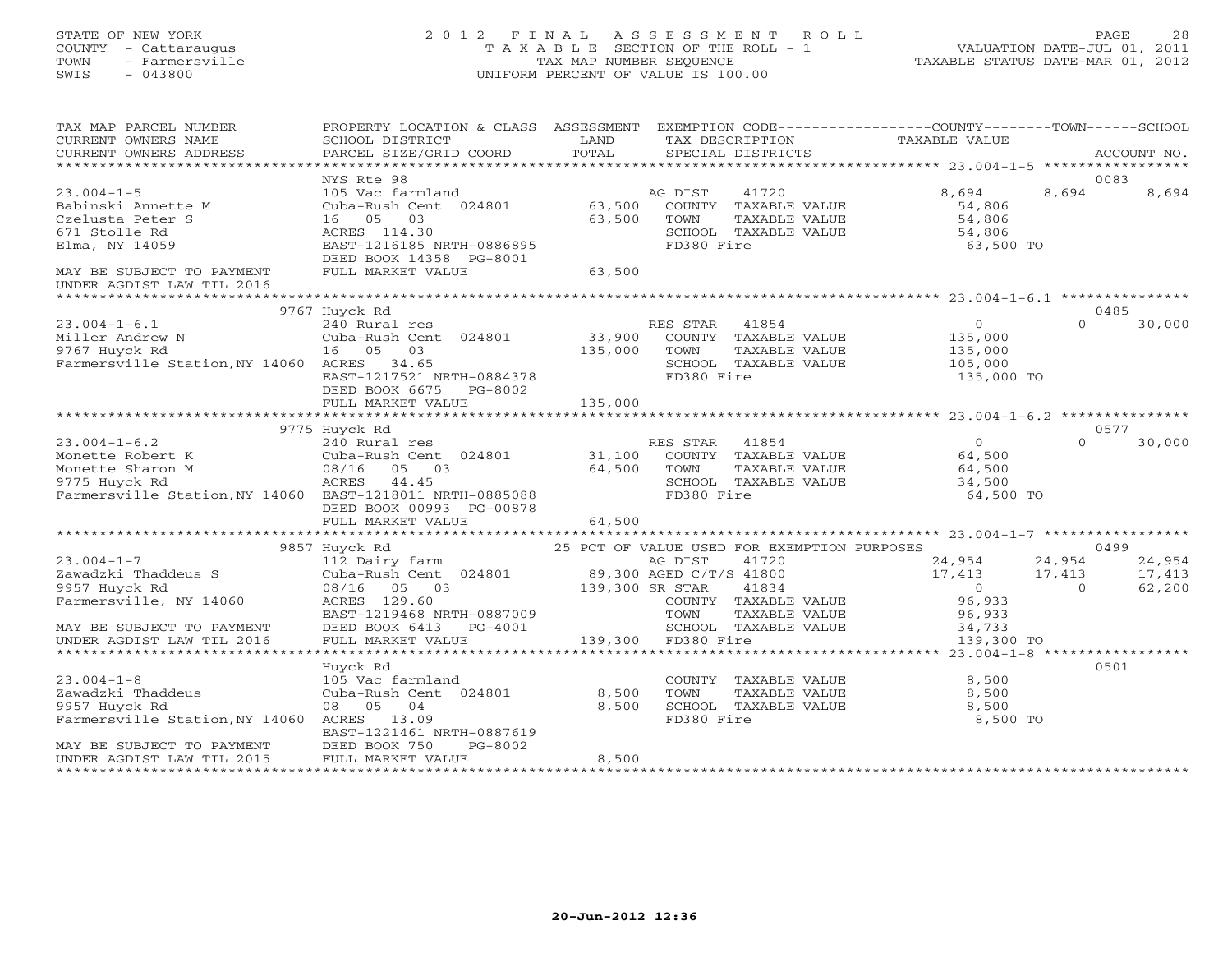# STATE OF NEW YORK 2 0 1 2 F I N A L A S S E S S M E N T R O L L PAGE 29 COUNTY - Cattaraugus T A X A B L E SECTION OF THE ROLL - 1 VALUATION DATE-JUL 01, 2011 TOWN - Farmersville TAX MAP NUMBER SEQUENCE TAXABLE STATUS DATE-MAR 01, 2012 SWIS - 043800 UNIFORM PERCENT OF VALUE IS 100.00UNIFORM PERCENT OF VALUE IS 100.00

| TAX MAP PARCEL NUMBER<br>CURRENT OWNERS NAME<br>CURRENT OWNERS ADDRESS<br>******************************                                       | PROPERTY LOCATION & CLASS ASSESSMENT<br>SCHOOL DISTRICT<br>PARCEL SIZE/GRID COORD                                                                                    | LAND<br>TOTAL              | EXEMPTION CODE-----------------COUNTY-------TOWN------SCHOOL<br>TAX DESCRIPTION<br>SPECIAL DISTRICTS    | TAXABLE VALUE                                     | ACCOUNT NO.      |
|------------------------------------------------------------------------------------------------------------------------------------------------|----------------------------------------------------------------------------------------------------------------------------------------------------------------------|----------------------------|---------------------------------------------------------------------------------------------------------|---------------------------------------------------|------------------|
| $23.004 - 1 - 9.1$<br>Zawadzki Thaddeus S<br>9957 Huyck Rd<br>Farmersville, NY 14060<br>MAY BE SUBJECT TO PAYMENT<br>UNDER AGDIST LAW TIL 2015 | Huyck Rd<br>105 Vac farmland<br>Cuba-Rush Cent 024801<br>08 05 03<br>4.73<br>ACRES<br>EAST-1222051 NRTH-0887509<br>DEED BOOK 6413 PG-4001<br>FULL MARKET VALUE       | 3,100<br>3,100<br>3,100    | COUNTY TAXABLE VALUE<br>TAXABLE VALUE<br>TOWN<br>SCHOOL TAXABLE VALUE<br>FD380 Fire                     | 3,100<br>3,100<br>3,100<br>3,100 TO               | 0498             |
| $23.004 - 1 - 10$<br>Zawadzki Thaddeus S<br>9957 Huyck Rd                                                                                      | Huyck Rd<br>105 Vac farmland<br>Cuba-Rush Cent 024801<br>08 05 03                                                                                                    | 1,000<br>1,000             | COUNTY TAXABLE VALUE<br>TOWN<br>TAXABLE VALUE<br>SCHOOL TAXABLE VALUE                                   | 1,000<br>1,000<br>1,000                           | 0500             |
| Farmersville, NY 14060<br>MAY BE SUBJECT TO PAYMENT<br>UNDER AGDIST LAW TIL 2015                                                               | ACRES 1.36<br>EAST-1221093 NRTH-0886524<br>DEED BOOK 6413 PG-4001<br>FULL MARKET VALUE                                                                               | 1,000                      | FD380 Fire                                                                                              | 1,000 TO                                          |                  |
|                                                                                                                                                | 9957 Huyck Rd                                                                                                                                                        |                            |                                                                                                         |                                                   | 0496             |
| $23.004 - 1 - 11$<br>Zawadzki Thaddeus<br>9957 Huyck Rd<br>Farmersville Station, NY 14060 ACRES 145.61<br>MAY BE SUBJECT TO PAYMENT            | 105 Vac farmland<br>Cuba-Rush Cent 024801<br>08 05 03<br>EAST-1220958 NRTH-0885573<br>DEED BOOK 750<br>PG-8002                                                       | 91,400<br>91,400           | AG DIST<br>41720<br>COUNTY TAXABLE VALUE<br>TOWN<br>TAXABLE VALUE<br>SCHOOL TAXABLE VALUE<br>FD380 Fire | 25,965<br>65,435<br>65,435<br>65,435<br>91,400 TO | 25,965<br>25,965 |
| UNDER AGDIST LAW TIL 2016                                                                                                                      | FULL MARKET VALUE                                                                                                                                                    | 91,400                     |                                                                                                         |                                                   |                  |
| $23.004 - 1 - 12$<br>Bares Charles C<br>7017 Fadale<br>Ellicottville, NY 14731                                                                 | Huyck Rd<br>322 Rural vac>10<br>Cuba-Rush Cent 024801<br>08 05 03<br>ACRES 22.55<br>EAST-1218959 NRTH-0884878<br>DEED BOOK 12887 PG-2002<br>FULL MARKET VALUE        | 26,700<br>26,700<br>26,700 | COUNTY TAXABLE VALUE<br>TOWN<br>TAXABLE VALUE<br>SCHOOL TAXABLE VALUE<br>FD380 Fire                     | 26,700<br>26,700<br>26,700<br>26,700 TO           | 0398             |
| ******************************                                                                                                                 |                                                                                                                                                                      |                            |                                                                                                         |                                                   |                  |
| $23.004 - 1 - 13$<br>O'Reilly Kevin<br>75 South Ln<br>Orchard Park, NY 14127                                                                   | Huyck Rd<br>314 Rural vac<10<br>Cuba-Rush Cent 024801<br>08 05<br>03<br>ACRES<br>1.26<br>EAST-1219427 NRTH-0884769<br>DEED BOOK 3897<br>PG-3001<br>FULL MARKET VALUE | 7,400<br>7,400<br>7,400    | COUNTY TAXABLE VALUE<br>TOWN<br>TAXABLE VALUE<br>SCHOOL TAXABLE VALUE<br>FD380 Fire                     | 7,400<br>7,400<br>7,400<br>7,400 TO               | 0337             |
|                                                                                                                                                |                                                                                                                                                                      |                            |                                                                                                         |                                                   |                  |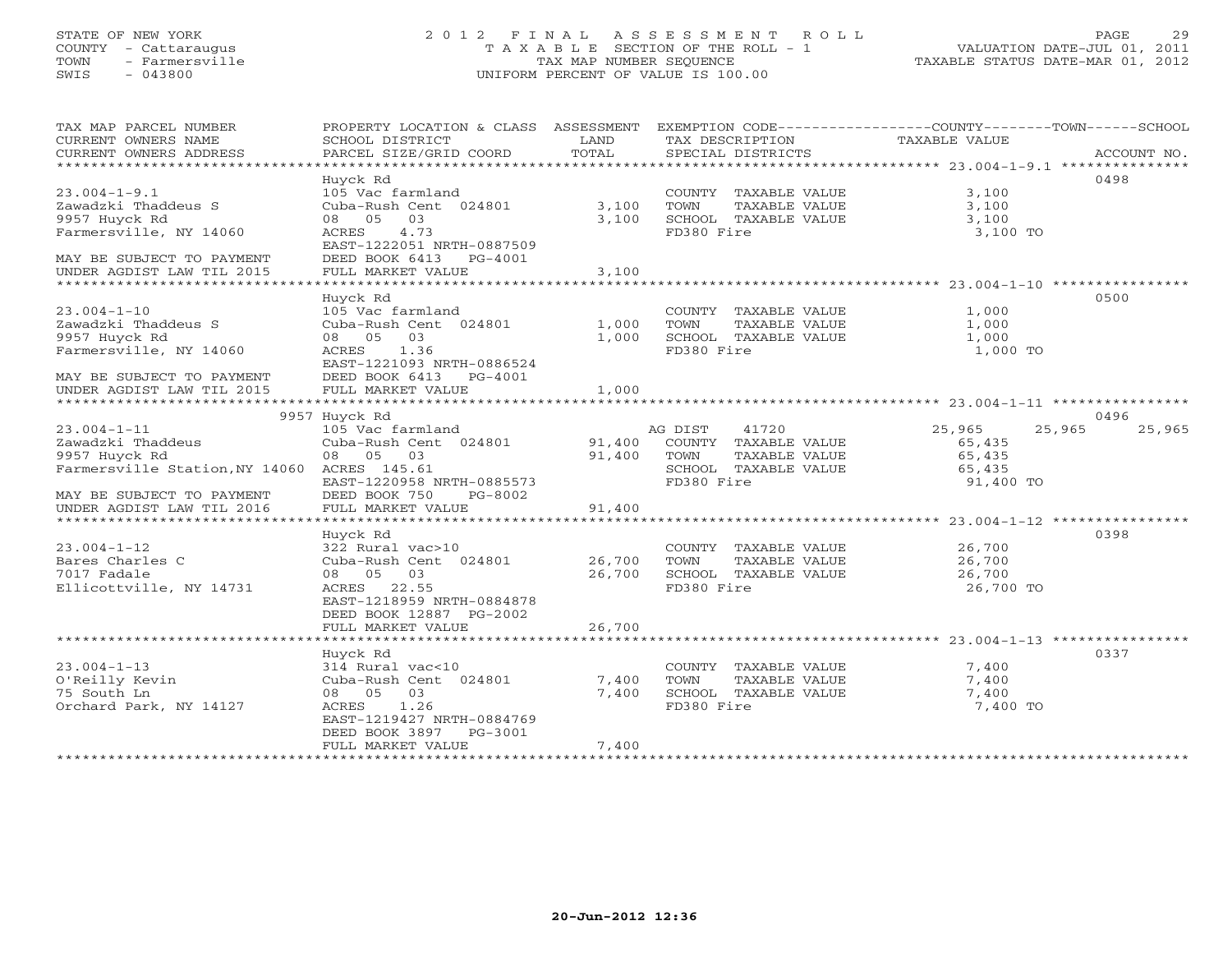## STATE OF NEW YORK 2 0 1 2 F I N A L A S S E S S M E N T R O L L PAGE 30 COUNTY - Cattaraugus T A X A B L E SECTION OF THE ROLL - 1 VALUATION DATE-JUL 01, 2011 TOWN - Farmersville TAX MAP NUMBER SEQUENCE TAXABLE STATUS DATE-MAR 01, 2012 SWIS - 043800 UNIFORM PERCENT OF VALUE IS 100.00UNIFORM PERCENT OF VALUE IS 100.00

| TAX MAP PARCEL NUMBER<br>CURRENT OWNERS NAME<br>CURRENT OWNERS ADDRESS                                                              | PROPERTY LOCATION & CLASS ASSESSMENT EXEMPTION CODE---------------COUNTY-------TOWN------SCHOOL<br>SCHOOL DISTRICT<br>PARCEL SIZE/GRID COORD       | LAND<br>TOTAL             | TAX DESCRIPTION<br>SPECIAL DISTRICTS |                                                                                 | TAXABLE VALUE                                                |                   | ACCOUNT NO.     |
|-------------------------------------------------------------------------------------------------------------------------------------|----------------------------------------------------------------------------------------------------------------------------------------------------|---------------------------|--------------------------------------|---------------------------------------------------------------------------------|--------------------------------------------------------------|-------------------|-----------------|
|                                                                                                                                     |                                                                                                                                                    |                           |                                      |                                                                                 |                                                              |                   |                 |
| $23.004 - 1 - 14$<br>Neamon Karl D<br>Neamon Laurie<br>9828 Huyck Rd<br>Farmersville Station, NY 14060 EAST-1219711 NRTH-0884634    | 9828 Huyck Rd<br>210 1 Family Res<br>Cuba-Rush Cent 024801<br>05<br>03<br>08<br>ACRES<br>1.52<br>DEED BOOK 8915<br>PG-7003<br>FULL MARKET VALUE    | 7,800<br>46,000<br>46,000 | RES STAR<br>TOWN<br>FD380 Fire       | 41854<br>COUNTY TAXABLE VALUE<br>TAXABLE VALUE<br>SCHOOL TAXABLE VALUE          | $\circ$<br>46,000<br>46,000<br>16,000<br>46,000 TO           | $\Omega$          | 0123<br>30,000  |
|                                                                                                                                     |                                                                                                                                                    |                           |                                      |                                                                                 |                                                              |                   |                 |
|                                                                                                                                     | 9849 Huyck Rd                                                                                                                                      |                           |                                      |                                                                                 |                                                              |                   | 0411            |
| $23.004 - 1 - 15$<br>Nichols Norman D<br>Nichols Diane<br>9849 Huyck Rd<br>Farmersville Station, NY 14060 EAST-1220256 NRTH-0884599 | 270 Mfg housing<br>Cuba-Rush Cent 024801<br>08 05<br>03<br>ACRES 73.63<br>DEED BOOK 00992 PG-00838                                                 | 50,900 RES STAR<br>63,700 | AG DIST<br>TOWN<br>FD380 Fire        | 41720<br>41854<br>COUNTY TAXABLE VALUE<br>TAXABLE VALUE<br>SCHOOL TAXABLE VALUE | 7,160<br>$\Omega$<br>56,540<br>56,540<br>26,540<br>63,700 TO | 7,160<br>$\Omega$ | 7,160<br>30,000 |
| MAY BE SUBJECT TO PAYMENT<br>UNDER AGDIST LAW TIL 2016                                                                              | FULL MARKET VALUE                                                                                                                                  | 63,700                    |                                      |                                                                                 |                                                              |                   |                 |
|                                                                                                                                     |                                                                                                                                                    |                           |                                      |                                                                                 |                                                              |                   |                 |
|                                                                                                                                     | 9766 Huyck Rd                                                                                                                                      |                           |                                      |                                                                                 |                                                              |                   | 0466            |
| $23.004 - 1 - 16$<br>Hoeg Jens<br>Weinschreider Charles Sig<br>28 Highland Dr<br>East Aurora, NY 14052                              | 260 Seasonal res<br>Cuba-Rush Cent 024801<br>07/08 05 03<br>ACRES 109.76<br>EAST-1219833 NRTH-0882872<br>DEED BOOK 00925 PG-00037                  | 67,500<br>117,400         | AG DIST<br>TOWN<br>FD380 Fire        | 41720<br>COUNTY TAXABLE VALUE<br>TAXABLE VALUE<br>SCHOOL TAXABLE VALUE          | 13,119<br>104,281<br>104,281<br>104,281<br>117,400 TO        | 13,119            | 13,119          |
| MAY BE SUBJECT TO PAYMENT<br>UNDER AGDIST LAW TIL 2016                                                                              | FULL MARKET VALUE                                                                                                                                  | 117,400                   |                                      |                                                                                 |                                                              |                   |                 |
|                                                                                                                                     |                                                                                                                                                    |                           |                                      |                                                                                 |                                                              |                   |                 |
| $23.004 - 1 - 17.1$<br>Nichols Douglas A<br>Nichols Leland<br>144 Route 243<br>Farmersville Station, NY 14061                       | County Line Rd<br>105 Vac farmland<br>Cuba-Rush Cent 024801<br>07 05 03<br>ACRES 46.45<br>EAST-1221812 NRTH-0882940<br>DEED BOOK 1023<br>$PG-515$  | 29,400<br>29,400          | AG DIST<br>TOWN<br>FD380 Fire        | 41720<br>COUNTY TAXABLE VALUE<br>TAXABLE VALUE<br>SCHOOL TAXABLE VALUE          | 14,043<br>15,357<br>15,357<br>15,357<br>29,400 TO            | 14,043            | 0303<br>14,043  |
| MAY BE SUBJECT TO PAYMENT<br>UNDER AGDIST LAW TIL 2016                                                                              | FULL MARKET VALUE                                                                                                                                  | 29,400                    |                                      |                                                                                 |                                                              |                   |                 |
|                                                                                                                                     |                                                                                                                                                    |                           |                                      |                                                                                 |                                                              |                   |                 |
|                                                                                                                                     | 9717 County Line Rd                                                                                                                                |                           |                                      |                                                                                 |                                                              |                   | 0890            |
| $23.004 - 1 - 17.2$<br>Nichols John A<br>9717 County Line Rd<br>Farmersville Sta, NY 14060                                          | 270 Mfg housing<br>Cuba-Rush Cent 024801<br>07 05 03<br>2.60<br>ACRES<br>EAST-1222317 NRTH-0883150<br>DEED BOOK 13721 PG-3001<br>FULL MARKET VALUE | 9,400<br>40,000<br>40,000 | RES STAR<br>TOWN<br>FD380 Fire       | 41854<br>COUNTY TAXABLE VALUE<br>TAXABLE VALUE<br>SCHOOL TAXABLE VALUE          | $\overline{O}$<br>40,000<br>40,000<br>10,000<br>40,000 TO    | $\cap$            | 30,000          |
|                                                                                                                                     |                                                                                                                                                    |                           |                                      |                                                                                 |                                                              |                   |                 |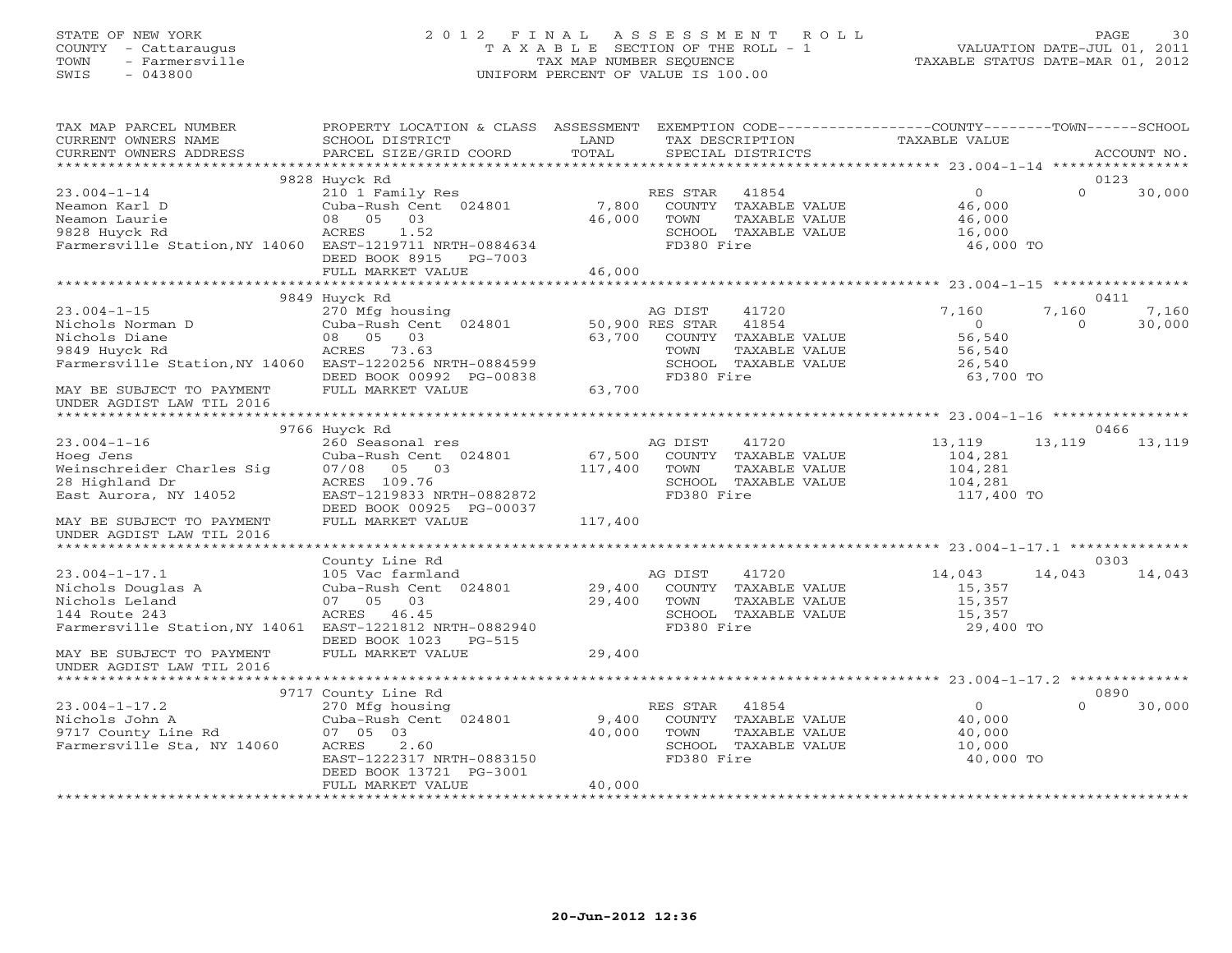# STATE OF NEW YORK 2 0 1 2 F I N A L A S S E S S M E N T R O L L PAGE 31 COUNTY - Cattaraugus T A X A B L E SECTION OF THE ROLL - 1 VALUATION DATE-JUL 01, 2011 TOWN - Farmersville TAX MAP NUMBER SEQUENCE TAXABLE STATUS DATE-MAR 01, 2012 SWIS - 043800 UNIFORM PERCENT OF VALUE IS 100.00UNIFORM PERCENT OF VALUE IS 100.00

| TAX MAP PARCEL NUMBER                         | PROPERTY LOCATION & CLASS ASSESSMENT      |                  |                                               | EXEMPTION CODE-----------------COUNTY-------TOWN------SCHOOL |
|-----------------------------------------------|-------------------------------------------|------------------|-----------------------------------------------|--------------------------------------------------------------|
| CURRENT OWNERS NAME<br>CURRENT OWNERS ADDRESS | SCHOOL DISTRICT<br>PARCEL SIZE/GRID COORD | LAND<br>TOTAL    | TAX DESCRIPTION<br>SPECIAL DISTRICTS          | TAXABLE VALUE<br>ACCOUNT NO.                                 |
| ***********************                       |                                           |                  |                                               |                                                              |
|                                               | 529 Tarbell Rd                            |                  |                                               | 0047                                                         |
| $23.004 - 1 - 20.1$                           | 322 Rural vac>10                          |                  | COUNTY TAXABLE VALUE                          | 57,200                                                       |
| Tweed Shelly Anne                             | Cuba-Rush Cent 024801                     | 57,200           | TOWN<br>TAXABLE VALUE                         | 57,200                                                       |
| 339 South Ave                                 | 05 03<br>15/23                            | 57,200           | SCHOOL TAXABLE VALUE                          | 57,200                                                       |
| N Tonawanda, NY 14120                         | ACRES 110.55                              |                  | FD380 Fire                                    | 57,200 TO                                                    |
|                                               | EAST-1214008 NRTH-0880791                 |                  |                                               |                                                              |
|                                               | DEED BOOK 941<br>$PG-218$                 |                  |                                               |                                                              |
|                                               | FULL MARKET VALUE                         | 57,200           |                                               |                                                              |
|                                               |                                           |                  |                                               |                                                              |
|                                               | 9578 Huyck Rd                             |                  |                                               | 0597                                                         |
| $23.004 - 1 - 20.2$                           | 260 Seasonal res                          |                  | COUNTY TAXABLE VALUE<br>TOWN                  | 30,700                                                       |
| Urban James                                   | Cuba-Rush Cent 024801<br>15 05<br>03      | 17,100           | TAXABLE VALUE                                 | 30,700                                                       |
| 722 Niagara Pwy<br>N. Tonawanda, NY 14120     | ACRES<br>8.63                             | 30,700           | SCHOOL TAXABLE VALUE<br>FD380 Fire            | 30,700<br>30,700 TO                                          |
|                                               | EAST-1215404 NRTH-0880090                 |                  |                                               |                                                              |
|                                               | DEED BOOK 13954 PG-4002                   |                  |                                               |                                                              |
|                                               | FULL MARKET VALUE                         | 30,700           |                                               |                                                              |
|                                               |                                           |                  |                                               |                                                              |
|                                               | 9578 Hyuck Rd                             |                  |                                               | 0767                                                         |
| $23.004 - 1 - 20.3$                           | 260 Seasonal res                          |                  | COUNTY TAXABLE VALUE                          | 27,800                                                       |
| Fritzke William E                             | Cuba-Rush Cent 024801                     | 19,800           | TAXABLE VALUE<br>TOWN                         | 27,800                                                       |
| Fritzke William R                             | 03 03<br>15/23                            | 27,800           | SCHOOL TAXABLE VALUE                          | 27,800                                                       |
| 401 Linwood Ave                               | ACRES<br>11.50                            |                  | FD380 Fire                                    | 27,800 TO                                                    |
| North Tonawanda, NY 14120                     | EAST-1217065 NRTH-0882599                 |                  |                                               |                                                              |
|                                               | DEED BOOK 979<br>$PG-801$                 |                  |                                               |                                                              |
|                                               | FULL MARKET VALUE                         | 27,800           |                                               |                                                              |
|                                               |                                           |                  |                                               |                                                              |
|                                               | 478 Hess Rd                               |                  |                                               | 0787                                                         |
| $23.004 - 1 - 20.4$                           | 260 Seasonal res                          |                  | COUNTY TAXABLE VALUE                          | 63,800                                                       |
| Navel Christopher R<br>75 Middle Ln           | Cuba-Rush Cent 024801<br>15/23 05 03      | 22,500<br>63,800 | TOWN<br>TAXABLE VALUE<br>SCHOOL TAXABLE VALUE | 63,800<br>63,800                                             |
| Angola, NY 14006                              | 15.85<br>ACRES                            |                  | FD380 Fire                                    | 63,800 TO                                                    |
|                                               | EAST-1216274 NRTH-0880899                 |                  |                                               |                                                              |
|                                               | DEED BOOK 854<br>PG-00970                 |                  |                                               |                                                              |
|                                               | FULL MARKET VALUE                         | 63,800           |                                               |                                                              |
|                                               |                                           |                  |                                               |                                                              |
|                                               | Tarbell Rd                                |                  |                                               | 0984                                                         |
| $23.004 - 1 - 20.5$                           | 312 Vac w/imprv                           |                  | COUNTY TAXABLE VALUE                          | 39,800                                                       |
| Armele LaCinda M G                            | Cuba-Rush Cent 024801                     | 24,800           | TOWN<br>TAXABLE VALUE                         | 39,800                                                       |
| 8818 Pear Ave                                 | 15 05<br>03                               | 39,800           | SCHOOL TAXABLE VALUE                          | 39,800                                                       |
| Niagara Falls, NY 14304                       | ACRES 19.50                               |                  | FD380 Fire                                    | 39,800 TO                                                    |
|                                               | EAST-1214996 NRTH-0881988                 |                  |                                               |                                                              |
|                                               | DEED BOOK 13290 PG-5001                   |                  |                                               |                                                              |
|                                               | FULL MARKET VALUE                         | 39,800           |                                               |                                                              |
|                                               |                                           |                  |                                               |                                                              |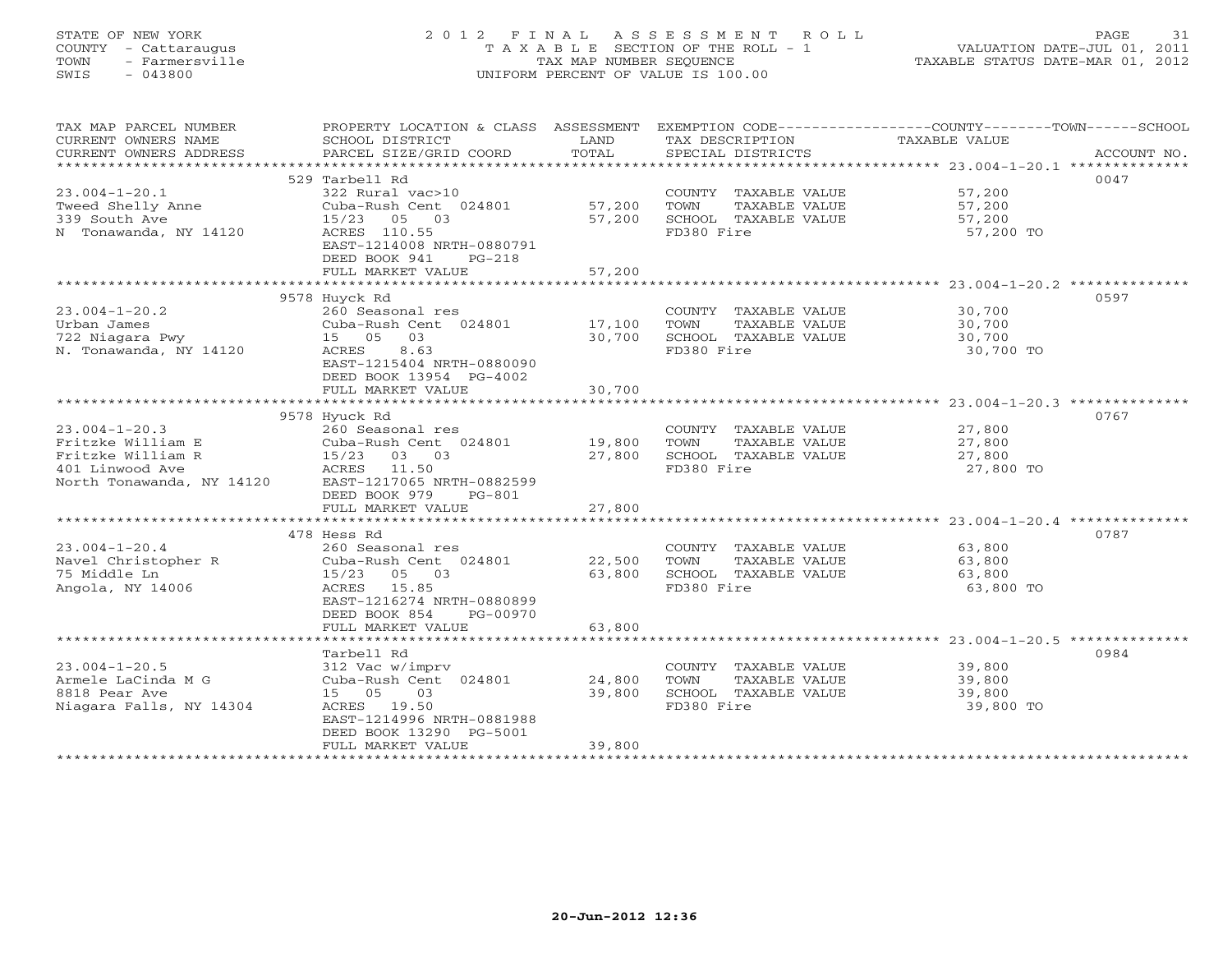## STATE OF NEW YORK 2 0 1 2 F I N A L A S S E S S M E N T R O L L PAGE 32 COUNTY - Cattaraugus T A X A B L E SECTION OF THE ROLL - 1 VALUATION DATE-JUL 01, 2011 TOWN - Farmersville TAX MAP NUMBER SEQUENCE TAXABLE STATUS DATE-MAR 01, 2012 SWIS - 043800 UNIFORM PERCENT OF VALUE IS 100.00UNIFORM PERCENT OF VALUE IS 100.00

| TAX MAP PARCEL NUMBER<br>CURRENT OWNERS NAME<br>CURRENT OWNERS ADDRESS<br>***********************                       | PROPERTY LOCATION & CLASS ASSESSMENT<br>SCHOOL DISTRICT<br>PARCEL SIZE/GRID COORD                                                                                        | LAND<br>TOTAL              | EXEMPTION CODE-----------------COUNTY-------TOWN------SCHOOL<br>TAX DESCRIPTION<br>SPECIAL DISTRICTS                              | TAXABLE VALUE                                                 |                    | ACCOUNT NO.      |
|-------------------------------------------------------------------------------------------------------------------------|--------------------------------------------------------------------------------------------------------------------------------------------------------------------------|----------------------------|-----------------------------------------------------------------------------------------------------------------------------------|---------------------------------------------------------------|--------------------|------------------|
| $23.004 - 1 - 20.6$<br>Walczak Dennis<br>Walczak Donna<br>43 Stutzman Rd<br>Bowmansville, NY 14026                      | Hyuck Rd<br>270 Mfg housing<br>Cuba-Rush Cent 024801<br>05 03<br>15<br>ACRES 36.80<br>EAST-1216036 NRTH-0881898<br>DEED BOOK 12244 PG-3001<br>FULL MARKET VALUE          | 35,000<br>41,200<br>41,200 | COUNTY TAXABLE VALUE<br>TOWN<br>TAXABLE VALUE<br>SCHOOL TAXABLE VALUE<br>FD380 Fire                                               | 41,200<br>41,200<br>41,200<br>41,200 TO                       |                    | 0983             |
|                                                                                                                         | ***********************                                                                                                                                                  |                            |                                                                                                                                   |                                                               |                    |                  |
| $23.004 - 1 - 21$<br>Haney David J<br>6125 Gott Creek Trl<br>East Amherst, NY 14051-1921                                | Tarbell Rd<br>322 Rural vac>10<br>Cuba-Rush Cent 024801<br>23 05 03<br>ACRES<br>29.16<br>EAST-1214252 NRTH-0882740<br>DEED BOOK 972<br>$PG-61$<br>FULL MARKET VALUE      | 30,900<br>30,900<br>30,900 | COUNTY TAXABLE VALUE<br>TAXABLE VALUE<br>TOWN<br>SCHOOL TAXABLE VALUE<br>FD380 Fire                                               | 30,900<br>30,900<br>30,900<br>30,900 TO                       |                    | 0140             |
|                                                                                                                         | *************************                                                                                                                                                |                            |                                                                                                                                   |                                                               |                    |                  |
|                                                                                                                         | 726 Tarbell Rd                                                                                                                                                           |                            |                                                                                                                                   |                                                               |                    | 0379             |
| $23.004 - 1 - 22$<br>Sampson Alvin J<br>Sampson Janice M<br>726 Tarbell Hill Rd<br>Farmersville Station, NY 14060 ACRES | 210 1 Family Res<br>Cuba-Rush Cent 024801<br>23 05 03<br>FRNT 209.00 DPTH 184.00<br>0.88<br>EAST-1212186 NRTH-0882337<br>DEED BOOK 729<br>PG-01120<br>FULL MARKET VALUE  | 50,400<br>50,400           | AGED C/T/S 41800<br>41834<br>7,000 SR STAR<br>COUNTY TAXABLE VALUE<br>TAXABLE VALUE<br>TOWN<br>SCHOOL TAXABLE VALUE<br>FD380 Fire | 25,200<br>$\circ$<br>25,200<br>25,200<br>$\circ$<br>50,400 TO | 25,200<br>$\Omega$ | 25,200<br>25,200 |
|                                                                                                                         |                                                                                                                                                                          |                            |                                                                                                                                   |                                                               |                    |                  |
| $23.004 - 1 - 23$<br>Sampson Alvin J<br>Sampson Janice M<br>726 Tarbell Rd<br>Farmersville Station, NY 14060            | Tarbell Rd<br>105 Vac farmland<br>Cuba-Rush Cent 024801<br>23 05 03<br>ACRES 148.36<br>EAST-1212589 NRTH-0882115<br>DEED BOOK 792<br>PG-00434                            | 83,000<br>95,000           | 41720<br>AG DIST<br>COUNTY TAXABLE VALUE<br>TOWN<br>TAXABLE VALUE<br>SCHOOL TAXABLE VALUE<br>FD380 Fire                           | 10,323<br>84,677<br>84,677<br>84,677<br>95,000 TO             | 10,323             | 0382<br>10,323   |
| MAY BE SUBJECT TO PAYMENT<br>UNDER AGDIST LAW TIL 2016<br>*************************                                     | FULL MARKET VALUE                                                                                                                                                        | 95,000                     |                                                                                                                                   | ***************** 23.004-1-24.1 **************                |                    |                  |
| $23.004 - 1 - 24.1$<br>Sampson Carol L<br>866 Tarbell Rd<br>Farmersville Station, NY 14060                              | Tarbell Rd<br>105 Vac farmland<br>Cuba-Rush Cent 024801<br>23/31<br>05 03<br>ACRES 116.00<br>EAST-1210880 NRTH-0881342<br>DEED BOOK 792<br>PG-01139<br>FULL MARKET VALUE | 63,700<br>83,700<br>83,700 | COUNTY TAXABLE VALUE<br>TOWN<br>TAXABLE VALUE<br>SCHOOL TAXABLE VALUE<br>FD380 Fire                                               | 83,700<br>83,700<br>83,700<br>83,700 TO                       |                    | 0383             |
|                                                                                                                         |                                                                                                                                                                          |                            |                                                                                                                                   |                                                               |                    |                  |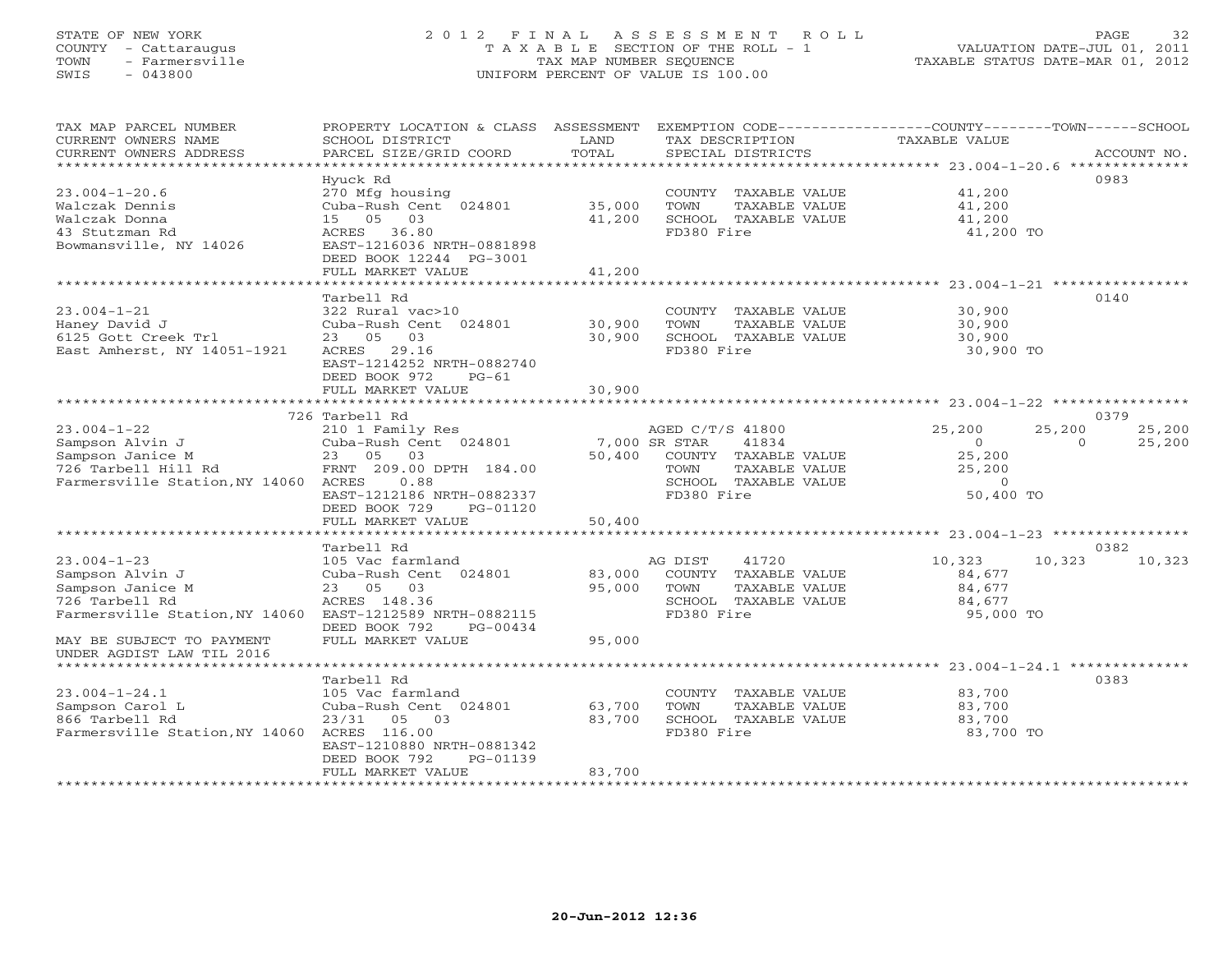# STATE OF NEW YORK 2 0 1 2 F I N A L A S S E S S M E N T R O L L PAGE 33 COUNTY - Cattaraugus T A X A B L E SECTION OF THE ROLL - 1 VALUATION DATE-JUL 01, 2011 TOWN - Farmersville TAX MAP NUMBER SEQUENCE TAXABLE STATUS DATE-MAR 01, 2012 SWIS - 043800 UNIFORM PERCENT OF VALUE IS 100.00UNIFORM PERCENT OF VALUE IS 100.00

| TAX MAP PARCEL NUMBER<br>CURRENT OWNERS NAME<br>CURRENT OWNERS ADDRESS                                                                       | PROPERTY LOCATION & CLASS ASSESSMENT<br>SCHOOL DISTRICT<br>PARCEL SIZE/GRID COORD                                                                                                   | LAND<br>TOTAL             | TAX DESCRIPTION<br>SPECIAL DISTRICTS                                                                                    | EXEMPTION CODE-----------------COUNTY-------TOWN------SCHOOL<br>TAXABLE VALUE | ACCOUNT NO.                |
|----------------------------------------------------------------------------------------------------------------------------------------------|-------------------------------------------------------------------------------------------------------------------------------------------------------------------------------------|---------------------------|-------------------------------------------------------------------------------------------------------------------------|-------------------------------------------------------------------------------|----------------------------|
| **********************                                                                                                                       |                                                                                                                                                                                     |                           |                                                                                                                         |                                                                               |                            |
|                                                                                                                                              | 863 Tarbell Rd                                                                                                                                                                      |                           |                                                                                                                         |                                                                               | 0945                       |
| $23.004 - 1 - 24.2$<br>Martin Rebecca A<br>Martin Roy<br>863 Tarbell Rd<br>Farmersville Station, NY 14060 ACRES                              | 210 1 Family Res<br>Cuba-Rush Cent 024801<br>31 05 03<br>FRNT 230.00 DPTH 240.00<br>0.88<br>EAST-1210080 NRTH-0883040<br>DEED BOOK 4877<br>PG-4002<br>FULL MARKET VALUE             | 7,000<br>89,300<br>89,300 | RES STAR<br>41854<br>COUNTY TAXABLE VALUE<br>TAXABLE VALUE<br>TOWN<br>SCHOOL TAXABLE VALUE<br>FD380 Fire                | $\overline{O}$<br>89,300<br>89,300<br>59,300<br>89,300 TO                     | $\Omega$<br>30,000         |
|                                                                                                                                              |                                                                                                                                                                                     |                           |                                                                                                                         |                                                                               |                            |
| $23.004 - 1 - 24.3$<br>Vanderbilt Mortgage and Financ Cuba-Rush Cent 024801<br>500 Aloca Trl<br>Maryville, TN 37804                          | 831 Tarbell Rd<br>210 1 Family Res<br>23/31<br>05 03<br>1.05<br>ACRES<br>EAST-1210574 NRTH-0882724<br>DEED BOOK 16536 PG-9002                                                       | 7,100<br>57,700           | COUNTY TAXABLE VALUE<br>TAXABLE VALUE<br>TOWN<br>SCHOOL TAXABLE VALUE<br>FD380 Fire                                     | 57,700<br>57,700<br>57,700<br>57,700 TO                                       | 1007                       |
|                                                                                                                                              | FULL MARKET VALUE                                                                                                                                                                   | 57,700                    |                                                                                                                         |                                                                               |                            |
|                                                                                                                                              |                                                                                                                                                                                     |                           |                                                                                                                         |                                                                               |                            |
| $23.004 - 1 - 24.4$<br>Martin Rebecca A<br>Martin Roy<br>863 Tarbell Rd<br>Farmersville Station, NY 14060 ACRES                              | Tarbell Rd<br>314 Rural vac<10<br>Cuba-Rush Cent 024801<br>2nd to last course missin<br>80.00 DPTH 265.00<br>FRNT<br>0.49<br>EAST-1210124 NRTH-0882870<br>DEED BOOK 4877<br>PG-4002 | 700<br>700                | COUNTY TAXABLE VALUE<br>TOWN<br>TAXABLE VALUE<br>SCHOOL TAXABLE VALUE<br>FD380 Fire                                     | 700<br>700<br>700<br>700 TO                                                   | 1123                       |
|                                                                                                                                              | FULL MARKET VALUE                                                                                                                                                                   | 700                       |                                                                                                                         |                                                                               |                            |
|                                                                                                                                              |                                                                                                                                                                                     |                           |                                                                                                                         |                                                                               |                            |
| $23.014 - 1 - 1$<br>Cleveland John J<br>Cleveland Kathleen<br>9933 Galen Hill Rd<br>Farmersville Station, NY 14060 EAST-1208177 NRTH-0886632 | 9933 Galen Hill Rd<br>210 1 Family Res<br>Cuba-Rush Cent 024801<br>32 05 03<br>ACRES<br>1.30<br>DEED BOOK 00985 PG-00617<br>FULL MARKET VALUE                                       | 7,500<br>50,000<br>50,000 | RES STAR<br>41854<br>COUNTY TAXABLE VALUE<br>TOWN<br>TAXABLE VALUE<br>SCHOOL TAXABLE VALUE<br>FD380 Fire<br>LD380 Light | $\circ$<br>50,000<br>50,000<br>20,000<br>50,000 TO<br>50,000 TO               | 0278<br>$\Omega$<br>30,000 |
|                                                                                                                                              | **************************                                                                                                                                                          | *********************     |                                                                                                                         | ******************** 23.014-1-2.2 ***************                             |                            |
| $23.014 - 1 - 2.2$<br>Karcher Robert J<br>9921 Galen Hill Rd<br>Freedom, NY 14065                                                            | 9921 Galen Hill Rd<br>210 1 Family Res<br>Cuba-Rush Cent 024801<br>32 05 03<br>ACRES<br>1.38<br>EAST-1208193 NRTH-0886420<br>DEED BOOK 17408 PG-3002<br>FULL MARKET VALUE           | 7,600<br>38,000<br>38,000 | RES STAR<br>41854<br>COUNTY TAXABLE VALUE<br>TOWN<br>TAXABLE VALUE<br>SCHOOL TAXABLE VALUE<br>FD380 Fire<br>LD380 Light | $\overline{0}$<br>38,000<br>38,000<br>8,000<br>38,000 TO<br>38,000 TO         | 0464<br>$\Omega$<br>30,000 |
|                                                                                                                                              |                                                                                                                                                                                     |                           |                                                                                                                         |                                                                               |                            |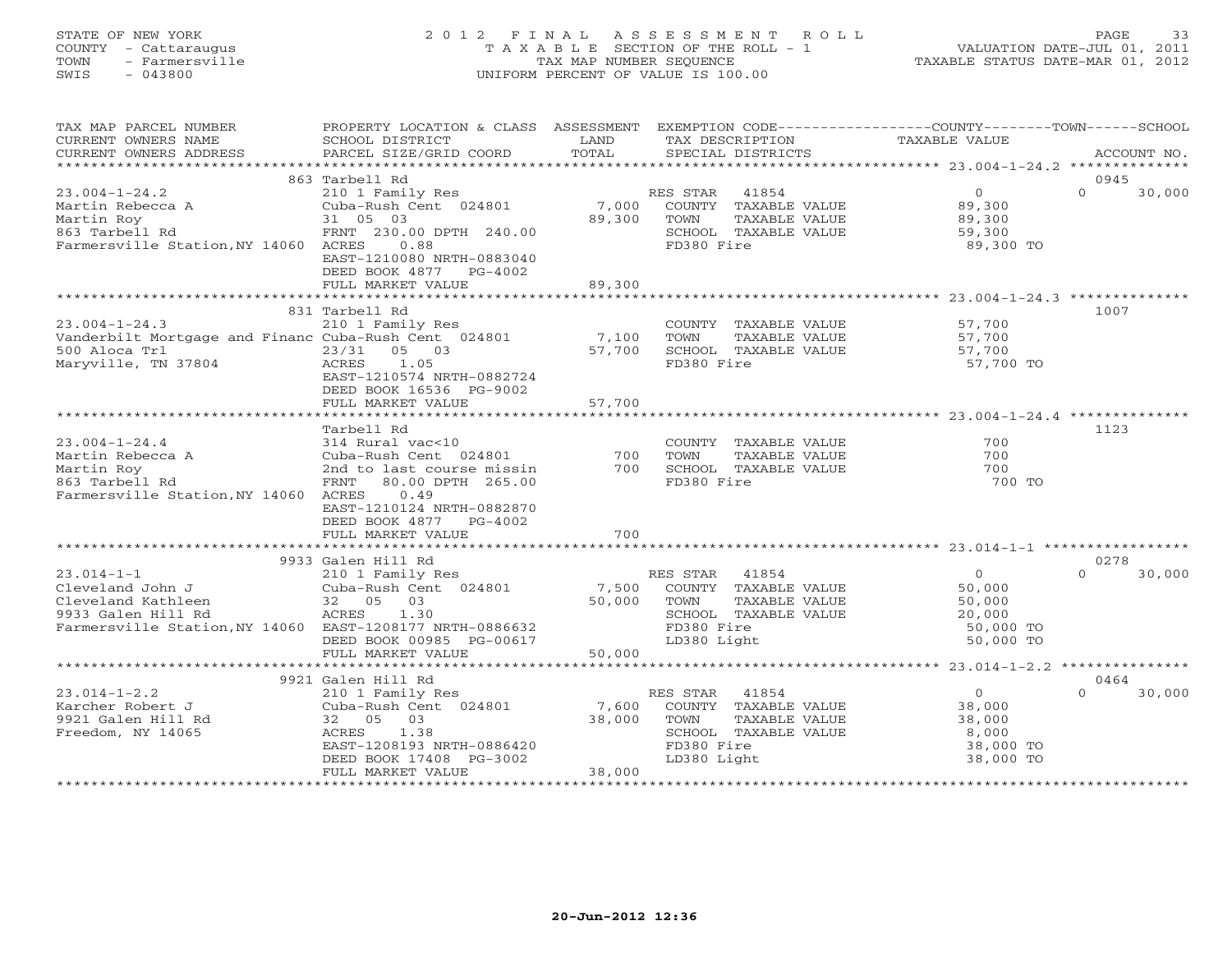# STATE OF NEW YORK 2 0 1 2 F I N A L A S S E S S M E N T R O L L PAGE 34 COUNTY - Cattaraugus T A X A B L E SECTION OF THE ROLL - 1 VALUATION DATE-JUL 01, 2011 TOWN - Farmersville TAX MAP NUMBER SEQUENCE TAXABLE STATUS DATE-MAR 01, 2012 SWIS - 043800 UNIFORM PERCENT OF VALUE IS 100.00UNIFORM PERCENT OF VALUE IS 100.00

| TAX MAP PARCEL NUMBER                                                                                                                                                                                                                     | PROPERTY LOCATION & CLASS ASSESSMENT EXEMPTION CODE---------------COUNTY-------TOWN------SCHOOL |                   |                                                   |               |                                                                                                                                         |          |             |
|-------------------------------------------------------------------------------------------------------------------------------------------------------------------------------------------------------------------------------------------|-------------------------------------------------------------------------------------------------|-------------------|---------------------------------------------------|---------------|-----------------------------------------------------------------------------------------------------------------------------------------|----------|-------------|
| CURRENT OWNERS NAME                                                                                                                                                                                                                       | SCHOOL DISTRICT                                                                                 | LAND              | TAX DESCRIPTION                                   |               | TAXABLE VALUE                                                                                                                           |          |             |
| CURRENT OWNERS ADDRESS                                                                                                                                                                                                                    | PARCEL SIZE/GRID COORD                                                                          | TOTAL             | SPECIAL DISTRICTS                                 |               |                                                                                                                                         |          | ACCOUNT NO. |
|                                                                                                                                                                                                                                           | 9887 Galen Hill Rd                                                                              |                   |                                                   |               |                                                                                                                                         |          | 0832        |
| $23.014 - 1 - 2.3$                                                                                                                                                                                                                        |                                                                                                 |                   |                                                   |               |                                                                                                                                         | $\Omega$ | 30,000      |
|                                                                                                                                                                                                                                           | 210 1 Family Res<br>210 1 Family Res<br>Cuba-Rush Cent 024801 7,000 COUNTY TAXABLE VALUE 86,000 |                   |                                                   |               |                                                                                                                                         |          |             |
|                                                                                                                                                                                                                                           |                                                                                                 | 86,000            | TOWN                                              | TAXABLE VALUE | 86,000                                                                                                                                  |          |             |
|                                                                                                                                                                                                                                           |                                                                                                 |                   | SCHOOL TAXABLE VALUE                              |               | 56,000                                                                                                                                  |          |             |
|                                                                                                                                                                                                                                           |                                                                                                 |                   | FD380 Fire                                        |               | 86,000 TO                                                                                                                               |          |             |
|                                                                                                                                                                                                                                           |                                                                                                 |                   | LD380 Light                                       |               | 86,000 TO                                                                                                                               |          |             |
|                                                                                                                                                                                                                                           |                                                                                                 | 86,000            |                                                   |               |                                                                                                                                         |          |             |
| Norgan Brent L<br>Morgan Lynnsay M<br>9887 Galen Hill Rd<br>Freedom, NY 14065<br>Freedom, NY 14065<br>FULL MARKET VALUE<br>FULL MARKET VALUE                                                                                              |                                                                                                 |                   |                                                   |               |                                                                                                                                         |          |             |
|                                                                                                                                                                                                                                           | 9877 Galen Hill Rd                                                                              |                   |                                                   |               |                                                                                                                                         |          | 0019        |
| $23.014 - 1 - 5.1$                                                                                                                                                                                                                        | 210 1 Family Res                                                                                |                   | RES STAR 41854                                    |               | $\begin{tabular}{cc} \texttt{VALUE} & \texttt{0} \\ \texttt{VALUE} & \texttt{36,900} \\ \texttt{VALUE} & \texttt{36,900} \end{tabular}$ | $\Omega$ | 30,000      |
| Newland Rick                                                                                                                                                                                                                              |                                                                                                 |                   |                                                   |               |                                                                                                                                         |          |             |
| 1201110 NICK<br>9877 Galen Hill Rd                                                                                                                                                                                                        | -<br>Cuba-Rush Cent 024801 6,200 COUNTY TAXABLE VALUE<br>32 05 03 36,900 TOWN TAXABLE VALUE     | 36,900            |                                                   |               |                                                                                                                                         |          |             |
| Freedom, NY 14065                                                                                                                                                                                                                         | ACRES<br>0.34                                                                                   |                   | SCHOOL TAXABLE VALUE                              |               |                                                                                                                                         |          |             |
|                                                                                                                                                                                                                                           | EAST-1208222 NRTH-0886055                                                                       |                   | FD380 Fire                                        |               | 6,900<br>36,900 TO                                                                                                                      |          |             |
|                                                                                                                                                                                                                                           | DEED BOOK 941<br>PG-751                                                                         |                   | LD380 Light                                       |               | 36,900 TO                                                                                                                               |          |             |
|                                                                                                                                                                                                                                           | FULL MARKET VALUE                                                                               | 36,900            |                                                   |               |                                                                                                                                         |          |             |
|                                                                                                                                                                                                                                           |                                                                                                 |                   |                                                   |               |                                                                                                                                         |          |             |
|                                                                                                                                                                                                                                           | Galen Hill Rd                                                                                   |                   |                                                   |               |                                                                                                                                         |          | 1122        |
| $23.014 - 1 - 5.2$                                                                                                                                                                                                                        | 314 Rural vac<10<br>Cuba-Rush Cent 024801<br>32 05 03                                           | $\frac{200}{200}$ | COUNTY TAXABLE VALUE                              |               | 200                                                                                                                                     |          |             |
| Giordano Frank P                                                                                                                                                                                                                          |                                                                                                 |                   | TOWN                                              | TAXABLE VALUE | 200                                                                                                                                     |          |             |
| Giordano Melissa A<br>PO Box 103                                                                                                                                                                                                          |                                                                                                 |                   | SCHOOL TAXABLE VALUE                              |               | $200$                                                                                                                                   |          |             |
| PO Box 103                                                                                                                                                                                                                                | ACRES<br>0.12                                                                                   |                   | FD380 Fire                                        |               | 200 TO                                                                                                                                  |          |             |
| Farmersville Station, NY 14060 EAST-1208235 NRTH-0885999                                                                                                                                                                                  |                                                                                                 |                   | LD380 Light                                       |               | 200 TO                                                                                                                                  |          |             |
|                                                                                                                                                                                                                                           | DEED BOOK 4607 PG-3001                                                                          |                   |                                                   |               |                                                                                                                                         |          |             |
|                                                                                                                                                                                                                                           | FULL MARKET VALUE                                                                               | 200               |                                                   |               |                                                                                                                                         |          |             |
|                                                                                                                                                                                                                                           |                                                                                                 |                   |                                                   |               |                                                                                                                                         |          |             |
|                                                                                                                                                                                                                                           | 9871 Galen Hill Rd                                                                              |                   |                                                   |               |                                                                                                                                         |          | 0155        |
|                                                                                                                                                                                                                                           |                                                                                                 |                   | RES STAR<br>ES STAR 41854<br>COUNTY TAXABLE VALUE |               | $\overline{O}$                                                                                                                          | $\cap$   | 30,000      |
|                                                                                                                                                                                                                                           |                                                                                                 |                   |                                                   |               | 73,300                                                                                                                                  |          |             |
| Giordano Melissa A anno 2020 - 2020 - 2020 - 2030 - 2030 - 2030 - 2030 - 2030 - 2030 - 2030 - 2030 - 2030 - 20<br>PO Box 103                                                                                                              |                                                                                                 | 73,300            | TOWN                                              | TAXABLE VALUE | 73,300                                                                                                                                  |          |             |
| PO Box 103                                                                                                                                                                                                                                | ACRES<br>0.30                                                                                   |                   | SCHOOL TAXABLE VALUE                              |               | 43,300                                                                                                                                  |          |             |
| Farmersville Station, NY 14060 EAST-1208225 NRTH-0885958                                                                                                                                                                                  |                                                                                                 |                   | FD380 Fire                                        |               | 73,300 TO                                                                                                                               |          |             |
|                                                                                                                                                                                                                                           | DEED BOOK 4607 PG-3001                                                                          |                   | LD380 Light                                       |               | 73,300 TO                                                                                                                               |          |             |
|                                                                                                                                                                                                                                           | FULL MARKET VALUE                                                                               | 73,300            |                                                   |               |                                                                                                                                         |          |             |
|                                                                                                                                                                                                                                           |                                                                                                 |                   |                                                   |               |                                                                                                                                         |          |             |
|                                                                                                                                                                                                                                           | 9861 Galen Hill Rd                                                                              |                   |                                                   |               |                                                                                                                                         | $\cap$   | 0156        |
| CONTROLL IN THE SERVICE OF SUBARUST OWN ARE SUBARUSH OWNER SUBARUSH ON SUBARUSH ON THE SUBARUSH ON THE SUBARUS<br>19861 Galen Hill Rd<br>19861 Galen Hill Rd<br>19861 Galen Hill Rd<br>19861 Galen Hill Rd<br>19861 Galen Hill Rd<br>1986 |                                                                                                 |                   | RES STAR 41854                                    |               | $\overline{O}$<br>COUNTY TAXABLE VALUE 94,900                                                                                           |          | 30,000      |
|                                                                                                                                                                                                                                           |                                                                                                 | 6,700             |                                                   |               |                                                                                                                                         |          |             |
|                                                                                                                                                                                                                                           |                                                                                                 | 94,900            | TOWN                                              | TAXABLE VALUE | 94,900<br>64,900                                                                                                                        |          |             |
|                                                                                                                                                                                                                                           | EAST-1208229 NRTH-0885865                                                                       |                   |                                                   |               | 94,900 TO                                                                                                                               |          |             |
| Farmersville Station, NY 14060 DEED BOOK 14909 PG-2001                                                                                                                                                                                    |                                                                                                 |                   | SCHOOL TAXABLE VALUE<br>FD380 Fire<br>LD380 Light |               | 94,900 TO                                                                                                                               |          |             |
|                                                                                                                                                                                                                                           | FULL MARKET VALUE                                                                               | 94,900            |                                                   |               |                                                                                                                                         |          |             |
|                                                                                                                                                                                                                                           |                                                                                                 |                   |                                                   |               |                                                                                                                                         |          |             |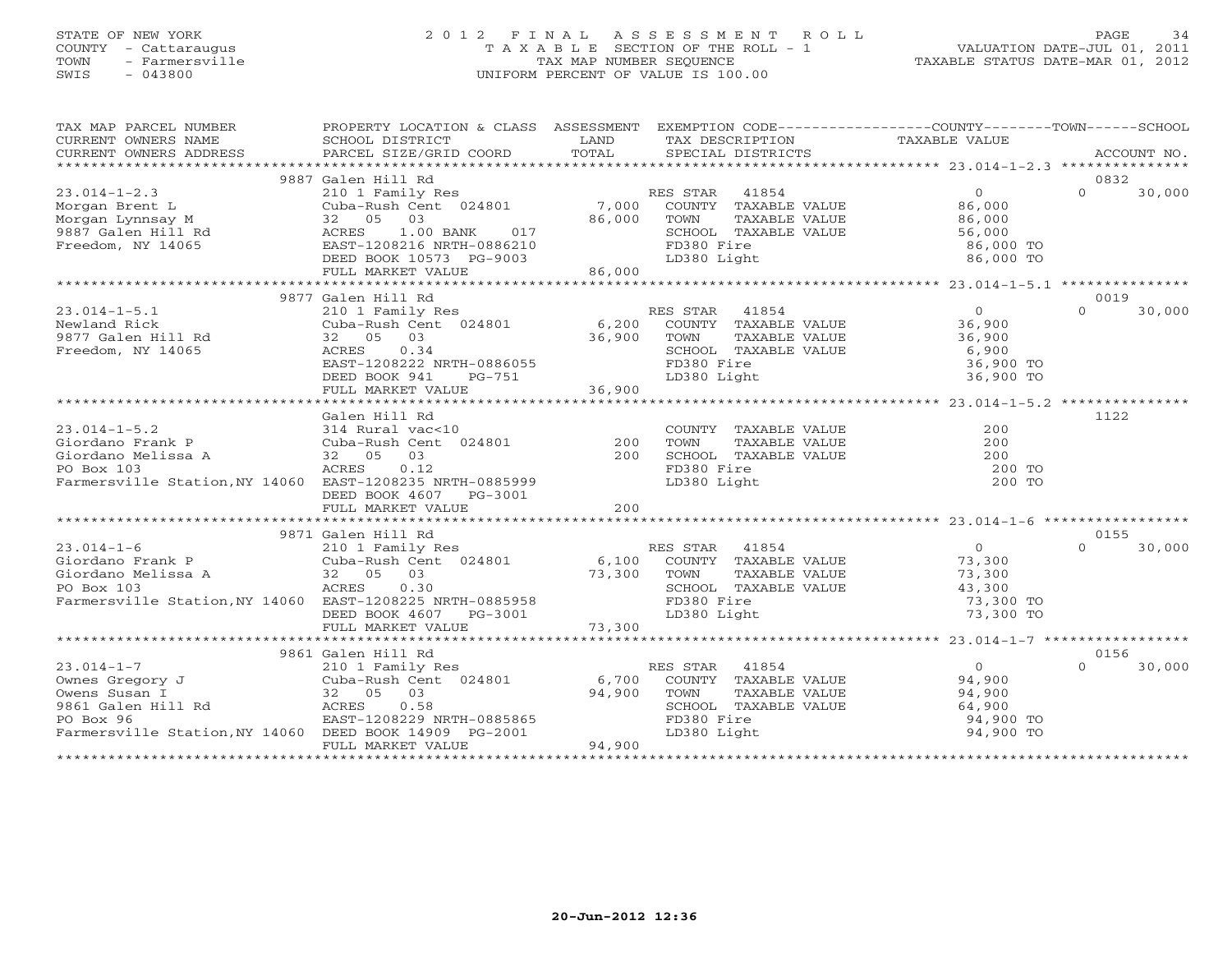# STATE OF NEW YORK 2 0 1 2 F I N A L A S S E S S M E N T R O L L PAGE 35 COUNTY - Cattaraugus T A X A B L E SECTION OF THE ROLL - 1 VALUATION DATE-JUL 01, 2011 TOWN - Farmersville TAX MAP NUMBER SEQUENCE TAXABLE STATUS DATE-MAR 01, 2012 SWIS - 043800 UNIFORM PERCENT OF VALUE IS 100.00UNIFORM PERCENT OF VALUE IS 100.00

| TAX MAP PARCEL NUMBER                                                                                                                                                                   | PROPERTY LOCATION & CLASS ASSESSMENT EXEMPTION CODE----------------COUNTY-------TOWN------SCHOOL |         |                                                                                                               |                |                    |
|-----------------------------------------------------------------------------------------------------------------------------------------------------------------------------------------|--------------------------------------------------------------------------------------------------|---------|---------------------------------------------------------------------------------------------------------------|----------------|--------------------|
|                                                                                                                                                                                         |                                                                                                  |         | LAND TAX DESCRIPTION TAXABLE VALUE COORD TOTAL SPECIAL DISTRICTS                                              |                |                    |
| CURRENT OWNERS ADDRESS                                                                                                                                                                  |                                                                                                  |         |                                                                                                               |                |                    |
|                                                                                                                                                                                         |                                                                                                  |         |                                                                                                               |                |                    |
|                                                                                                                                                                                         | 9890 Galen Hill Rd                                                                               |         |                                                                                                               |                | 0392               |
| $23.014 - 1 - 8$                                                                                                                                                                        |                                                                                                  |         |                                                                                                               |                | $\Omega$<br>30,000 |
|                                                                                                                                                                                         |                                                                                                  |         |                                                                                                               |                |                    |
|                                                                                                                                                                                         |                                                                                                  |         |                                                                                                               |                |                    |
|                                                                                                                                                                                         |                                                                                                  |         |                                                                                                               | 47,700         |                    |
| Farmersville Station, NY 14060 EAST-1208618 NRTH-0886308                                                                                                                                |                                                                                                  |         | FD380 Fire                                                                                                    | 77,700 TO      |                    |
|                                                                                                                                                                                         |                                                                                                  |         |                                                                                                               |                |                    |
|                                                                                                                                                                                         |                                                                                                  |         |                                                                                                               |                |                    |
|                                                                                                                                                                                         |                                                                                                  |         |                                                                                                               |                |                    |
|                                                                                                                                                                                         | 918 Back St                                                                                      |         |                                                                                                               |                | 0107               |
| $23.014 - 1 - 9.1$                                                                                                                                                                      | 270 Mfg housing<br>Cuba-Rush Cent  024801             28,600                                     |         | COUNTY TAXABLE VALUE 38,700                                                                                   |                |                    |
| Finch Thomas R<br>930 Elton Rd<br>Farmous 11                                                                                                                                            |                                                                                                  |         |                                                                                                               |                |                    |
|                                                                                                                                                                                         | 32 05 03                                                                                         | 38,700  |                                                                                                               |                |                    |
| Farmersville Station, NY 14060 ACRES 43.04                                                                                                                                              |                                                                                                  |         | FD380 Fire                                                                                                    | $38,700$ TO    |                    |
|                                                                                                                                                                                         | EAST-1208924 NRTH-0886806                                                                        |         | LD380 Light                                                                                                   | 38,700 TO      |                    |
|                                                                                                                                                                                         | DEED BOOK 14880 PG-6001                                                                          |         |                                                                                                               |                |                    |
|                                                                                                                                                                                         | FULL MARKET VALUE                                                                                | 38,700  |                                                                                                               |                |                    |
|                                                                                                                                                                                         |                                                                                                  |         |                                                                                                               |                |                    |
|                                                                                                                                                                                         | 948 Back St                                                                                      |         |                                                                                                               |                | 0684               |
|                                                                                                                                                                                         |                                                                                                  |         |                                                                                                               |                |                    |
|                                                                                                                                                                                         |                                                                                                  |         |                                                                                                               |                |                    |
| PO Box 157                                                                                                                                                                              | 32 05 03                                                                                         | 131,200 | COUNTY TAXABLE VALUE $131,200$<br>TOWN TAXABLE VALUE $131,200$<br>SCHOOL TAXABLE VALUE $131,200$<br>$131,200$ |                |                    |
| Farmersville Station, NY 14060 ACRES 3.30                                                                                                                                               |                                                                                                  |         | FD380 Fire                                                                                                    | 131,200 TO     |                    |
|                                                                                                                                                                                         | EAST-1208802 NRTH-0885681                                                                        |         | LD380 Light                                                                                                   | 131,200 TO     |                    |
|                                                                                                                                                                                         | DEED BOOK 15966 PG-5001                                                                          |         |                                                                                                               |                |                    |
|                                                                                                                                                                                         |                                                                                                  |         |                                                                                                               |                |                    |
|                                                                                                                                                                                         |                                                                                                  |         |                                                                                                               |                |                    |
|                                                                                                                                                                                         |                                                                                                  |         |                                                                                                               |                | 0407               |
|                                                                                                                                                                                         |                                                                                                  |         |                                                                                                               |                | $\Omega$<br>30,000 |
|                                                                                                                                                                                         |                                                                                                  |         |                                                                                                               |                |                    |
|                                                                                                                                                                                         |                                                                                                  |         |                                                                                                               |                |                    |
|                                                                                                                                                                                         |                                                                                                  |         |                                                                                                               |                |                    |
|                                                                                                                                                                                         |                                                                                                  |         |                                                                                                               | 88,600 TO      |                    |
| Farmersville Station, NY 14060 EAST-1209080 NRTH-0885715<br>DEED BOOK 15966 PG-5001                                                                                                     |                                                                                                  |         | TOWN TAXABLE VALUE<br>SCHOOL TAXABLE VALUE<br>FD380 Fire<br>LD380 Light                                       | 88,600 TO      |                    |
|                                                                                                                                                                                         |                                                                                                  |         |                                                                                                               |                |                    |
|                                                                                                                                                                                         |                                                                                                  |         |                                                                                                               |                |                    |
|                                                                                                                                                                                         |                                                                                                  |         |                                                                                                               |                | 0285               |
| $23.014 - 1 - 11$                                                                                                                                                                       |                                                                                                  |         | RES STAR 41854                                                                                                | $\overline{0}$ | $\Omega$<br>30,000 |
| Titus Brian J                                                                                                                                                                           | 210 1 Family Res<br>Cuba-Rush Cent 024801 8,400<br>32 05 03<br>ACRES 203                         |         | COUNTY TAXABLE VALUE 70,600                                                                                   |                |                    |
|                                                                                                                                                                                         |                                                                                                  |         |                                                                                                               |                |                    |
|                                                                                                                                                                                         |                                                                                                  |         |                                                                                                               |                |                    |
|                                                                                                                                                                                         |                                                                                                  |         |                                                                                                               | 70,600 TO      |                    |
|                                                                                                                                                                                         |                                                                                                  |         | VU, 600<br>SCHOOL TAXABLE VALUE 70,600<br>FD380 Fire 70,600<br>LD380 Light 70,600<br>70,600<br>70,600         | 70,600 TO      |                    |
| Titus Karen E<br>Published and the CRES<br>22 05 03<br>908 Back St<br>Farmersville Station, NY 14060 EAST-1209369 NRTH-0885829<br>DEED BOOK 844 PG-00994<br>FULL MARKET VALUE<br>70,600 |                                                                                                  |         |                                                                                                               |                |                    |
|                                                                                                                                                                                         |                                                                                                  |         |                                                                                                               |                |                    |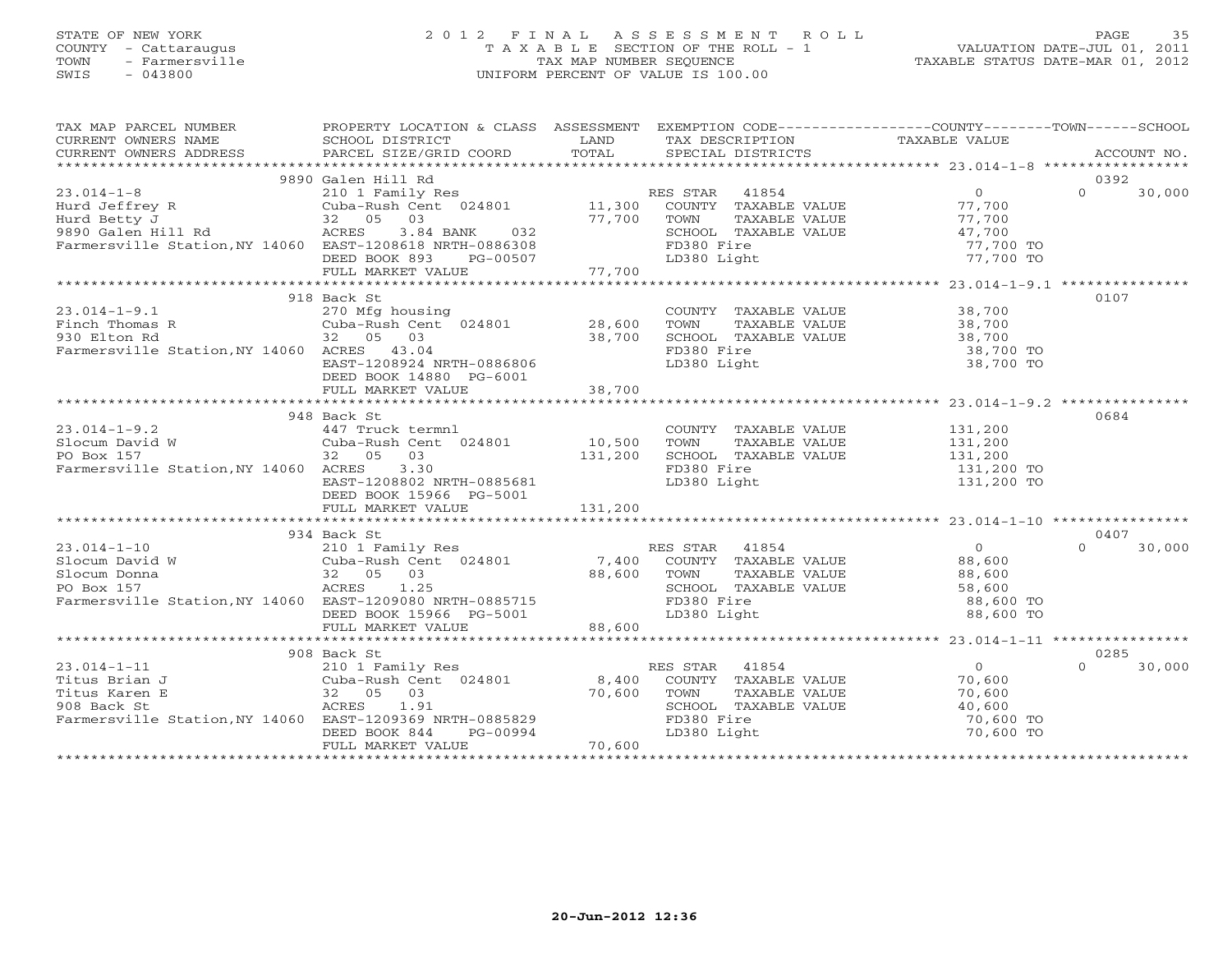# STATE OF NEW YORK 2 0 1 2 F I N A L A S S E S S M E N T R O L L PAGE 36 COUNTY - Cattaraugus T A X A B L E SECTION OF THE ROLL - 1 VALUATION DATE-JUL 01, 2011 TOWN - Farmersville TAX MAP NUMBER SEQUENCE TAXABLE STATUS DATE-MAR 01, 2012 SWIS - 043800 UNIFORM PERCENT OF VALUE IS 100.00UNIFORM PERCENT OF VALUE IS 100.00

| TAX MAP PARCEL NUMBER                                    | PROPERTY LOCATION & CLASS ASSESSMENT |        | EXEMPTION CODE-----------------COUNTY-------TOWN------SCHOOL |                                                        |          |             |
|----------------------------------------------------------|--------------------------------------|--------|--------------------------------------------------------------|--------------------------------------------------------|----------|-------------|
| CURRENT OWNERS NAME                                      | SCHOOL DISTRICT                      | LAND   | TAX DESCRIPTION                                              | TAXABLE VALUE                                          |          |             |
| CURRENT OWNERS ADDRESS                                   | PARCEL SIZE/GRID COORD               | TOTAL  | SPECIAL DISTRICTS                                            |                                                        |          | ACCOUNT NO. |
|                                                          |                                      |        |                                                              |                                                        |          |             |
|                                                          | 922 Elton Rd                         |        |                                                              |                                                        |          | 0387        |
| $23.014 - 1 - 12$                                        | 210 1 Family Res                     |        | CW_15_VET/ 41161                                             | 12,000                                                 | 12,000   |             |
| Sanders George                                           | Cuba-Rush Cent 024801 12,600 SR STAR |        | 41834                                                        | $\overline{0}$                                         | $\Omega$ | 62,200      |
| Sanders Theodora                                         | 32 05<br>03                          | 81,900 | COUNTY TAXABLE VALUE                                         | 69,900                                                 |          |             |
| 922 Elton Rd                                             | ACRES<br>4.71                        |        | TAXABLE VALUE<br>TOWN                                        | 69,900                                                 |          |             |
| Farmersville Station, NY 14060 EAST-1209598 NRTH-0885873 |                                      |        | SCHOOL TAXABLE VALUE                                         |                                                        |          |             |
|                                                          | DEED BOOK 697<br>PG-01039            |        | FD380 Fire<br>81,900 LD380 Light                             |                                                        |          |             |
|                                                          | FULL MARKET VALUE                    |        |                                                              | JUE<br>31,900 TO<br>81,900 TO<br>81,900 TO<br>114-1-13 |          |             |
|                                                          | ******************************       |        |                                                              |                                                        |          |             |
|                                                          | 902 Back St                          |        |                                                              |                                                        | 0226     |             |
| $23.014 - 1 - 13$                                        | 210 1 Family Res                     |        | SR STAR<br>41834                                             | $\Omega$                                               | $\Omega$ | 42,200      |
| Kurdziel Donald                                          | Cuba-Rush Cent 024801                |        | 7,500 COUNTY TAXABLE VALUE                                   | 42,200                                                 |          |             |
| PO Box 10                                                | 32 05<br>03                          | 42,200 | TOWN<br>TAXABLE VALUE                                        | 42,200                                                 |          |             |
| Farmersville Station, NY 14060 ACRES                     | 1.31                                 |        | SCHOOL TAXABLE VALUE                                         | $\overline{0}$                                         |          |             |
|                                                          | EAST-1209877 NRTH-0885600            |        | FD380 Fire                                                   | 42,200 TO                                              |          |             |
|                                                          | DEED BOOK 3897 PG-3001               |        | LD380 Light                                                  | 42,200 TO                                              |          |             |
|                                                          | FULL MARKET VALUE                    | 42,200 |                                                              |                                                        |          |             |
|                                                          |                                      |        |                                                              |                                                        |          |             |
|                                                          | 915 Back St                          |        |                                                              |                                                        | 0038     |             |
| $23.014 - 1 - 14$                                        | 210 1 Family Res                     |        | RES STAR<br>41854                                            | $\overline{0}$                                         | $\cap$   | 22,600      |
| Blakeslee Orley J                                        | Cuba-Rush Cent 024801                | 6,600  | COUNTY TAXABLE VALUE                                         | 22,600                                                 |          |             |
| PO Box 48                                                | 32 05 03                             | 22,600 | TAXABLE VALUE<br>TOWN                                        | 22,600                                                 |          |             |
| Farmersville Station, NY 14060 ACRES                     | 0.49                                 |        | SCHOOL TAXABLE VALUE                                         | $\overline{0}$                                         |          |             |
|                                                          | EAST-1209549 NRTH-0885365            |        | FD380 Fire                                                   | 22,600 TO                                              |          |             |
|                                                          | DEED BOOK 1011    PG-1132            |        | LD380 Light                                                  | 22,600 TO                                              |          |             |
|                                                          | FULL MARKET VALUE                    | 22,600 |                                                              |                                                        |          |             |
|                                                          |                                      |        |                                                              |                                                        |          |             |
|                                                          | 930 Elton Rd                         |        |                                                              |                                                        |          | 0104        |
| $23.014 - 1 - 15$                                        | 210 1 Family Res                     |        | RES STAR 41854                                               | $\overline{0}$                                         | $\Omega$ | 30,000      |
| Finch Thomas                                             | Cuba-Rush Cent 024801                | 6,500  | COUNTY TAXABLE VALUE                                         | 30,100                                                 |          |             |
| Finch Lorraine                                           | 32 05 03                             | 30,100 | TAXABLE VALUE<br>TOWN                                        | 30,100                                                 |          |             |
| 930 Elton Rd                                             | ACRES<br>0.46                        |        | SCHOOL TAXABLE VALUE                                         | 100                                                    |          |             |
| Farmersville Station, NY 14060 EAST-1209251 NRTH-0885418 |                                      |        | FD380 Fire                                                   | 30,100 TO                                              |          |             |
|                                                          | DEED BOOK 00984 PG-00199             |        | LD380 Light                                                  | 30,100 TO                                              |          |             |
|                                                          | FULL MARKET VALUE                    | 30,100 |                                                              |                                                        |          |             |
|                                                          |                                      |        |                                                              |                                                        |          |             |
|                                                          | 944 Elton Rd                         |        |                                                              |                                                        |          | 0206        |
| $23.014 - 1 - 16$                                        | 210 1 Family Res                     |        | SR STAR<br>41834                                             | $\overline{O}$                                         | $\cap$   | 47,900      |
|                                                          | Cuba-Rush Cent 024801                | 6,900  | COUNTY TAXABLE VALUE                                         | 47,900                                                 |          |             |
| Fitzpatrick Carol<br>Johnson David A<br>944 Elton Rd     | 32 05<br>03                          | 47,900 | TOWN<br>TAXABLE VALUE                                        | 47,900                                                 |          |             |
| 944 Elton Rd                                             | 0.73<br>ACRES                        |        | SCHOOL TAXABLE VALUE                                         | $\Omega$                                               |          |             |
| Farmersville Station, NY 14065 EAST-1209113 NRTH-0885340 |                                      |        | FD380 Fire                                                   | 47,900 TO                                              |          |             |
|                                                          | DEED BOOK 15147 PG-5001              |        | LD380 Light                                                  | 47,900 TO                                              |          |             |
|                                                          | FULL MARKET VALUE                    | 47,900 |                                                              |                                                        |          |             |
|                                                          |                                      |        |                                                              |                                                        |          |             |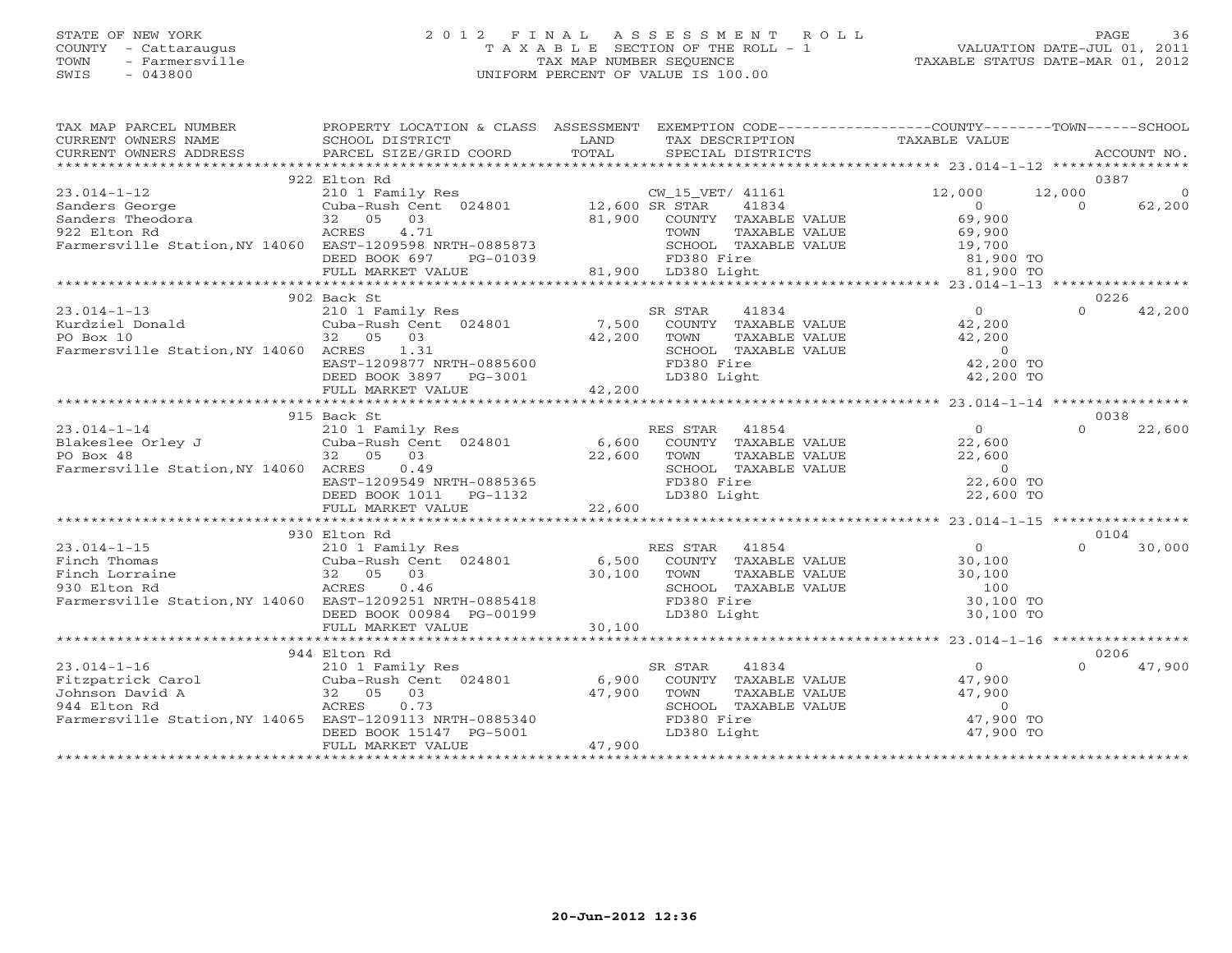# STATE OF NEW YORK 2 0 1 2 F I N A L A S S E S S M E N T R O L L PAGE 37 COUNTY - Cattaraugus T A X A B L E SECTION OF THE ROLL - 1 VALUATION DATE-JUL 01, 2011 TOWN - Farmersville TAX MAP NUMBER SEQUENCE TAXABLE STATUS DATE-MAR 01, 2012 SWIS - 043800 UNIFORM PERCENT OF VALUE IS 100.00

| TAX MAP PARCEL NUMBER<br>CURRENT OWNERS NAME                                                                                                                                                                                                                                                                                                                                                                                                                              | PROPERTY LOCATION & CLASS ASSESSMENT<br>SCHOOL DISTRICT                                                                                                                                                                                     | <b>LAND</b>               | EXEMPTION CODE-----------------COUNTY-------TOWN------SCHOOL<br>TAX DESCRIPTION                                            | TAXABLE VALUE          |                    |
|---------------------------------------------------------------------------------------------------------------------------------------------------------------------------------------------------------------------------------------------------------------------------------------------------------------------------------------------------------------------------------------------------------------------------------------------------------------------------|---------------------------------------------------------------------------------------------------------------------------------------------------------------------------------------------------------------------------------------------|---------------------------|----------------------------------------------------------------------------------------------------------------------------|------------------------|--------------------|
|                                                                                                                                                                                                                                                                                                                                                                                                                                                                           |                                                                                                                                                                                                                                             |                           |                                                                                                                            |                        |                    |
|                                                                                                                                                                                                                                                                                                                                                                                                                                                                           | 939 Back St                                                                                                                                                                                                                                 |                           |                                                                                                                            |                        | 0131               |
| $\begin{tabular}{lllllllllllll} \multicolumn{3}{c}{\begin{tabular}{l}c@{}} \multicolumn{3}{c}{\begin{tabular}{l}c@{}} \multicolumn{3}{c}{\begin{tabular}{l}c@{}} \multicolumn{3}{c}{\begin{tabular}{l}c@{}} \multicolumn{3}{c}{\begin{tabular}{l}c@{}} \multicolumn{3}{c}{\begin{tabular}{l}c@{}} \multicolumn{3}{c}{\begin{tabular}{l}c@{}} \multicolumn{3}{c}{\begin{tabular}{l}c@{}} \multicolumn{3}{c}{\begin{tabular}{l}c@{}} \multicolumn{3}{c}{\begin{tabular}{l}$ |                                                                                                                                                                                                                                             |                           |                                                                                                                            |                        | $\Omega$<br>30,000 |
|                                                                                                                                                                                                                                                                                                                                                                                                                                                                           |                                                                                                                                                                                                                                             |                           |                                                                                                                            |                        |                    |
|                                                                                                                                                                                                                                                                                                                                                                                                                                                                           | 949 Back St                                                                                                                                                                                                                                 |                           |                                                                                                                            |                        | 0133               |
| $23.014 - 1 - 18$<br>Slocum David W Inc<br>948 Back St (1994 Back of 2018)<br>948 Back St (1994 Back of 2018)<br>96,400<br>97 Box 157<br>Farmersville Station W 14060 Back of 200000 Back of 200000 Back of 200000 Back of 200000 Back of 200000 Back of 2000<br>Farmersville StationNY 14060 EAST-1208922 NRTH-0885400                                                                                                                                                   | 447 Truck termnl<br>DEED BOOK 771<br>PG-00322                                                                                                                                                                                               |                           | COUNTY TAXABLE VALUE $88,400$<br>TOWN TAXABLE VALUE $88,400$<br>SCHOOL TAXABLE VALUE $88,400$<br>FD380 Fire<br>LD380 Light | 88,400 TO<br>88,400 TO |                    |
|                                                                                                                                                                                                                                                                                                                                                                                                                                                                           | FULL MARKET VALUE                                                                                                                                                                                                                           | 88,400                    |                                                                                                                            |                        |                    |
|                                                                                                                                                                                                                                                                                                                                                                                                                                                                           | **************************                                                                                                                                                                                                                  | * * * * * * * * * * * * * |                                                                                                                            |                        |                    |
|                                                                                                                                                                                                                                                                                                                                                                                                                                                                           | 959 Back St                                                                                                                                                                                                                                 |                           |                                                                                                                            |                        | 0174               |
|                                                                                                                                                                                                                                                                                                                                                                                                                                                                           |                                                                                                                                                                                                                                             |                           | COUNTY TAXABLE VALUE 58,000<br>TOWN TAXABLE VALUE 58,000<br>SCHOOL TAXABLE VALUE 58,000<br>FD380 Fire 58,000 TO            |                        |                    |
|                                                                                                                                                                                                                                                                                                                                                                                                                                                                           |                                                                                                                                                                                                                                             |                           |                                                                                                                            |                        |                    |
|                                                                                                                                                                                                                                                                                                                                                                                                                                                                           |                                                                                                                                                                                                                                             |                           |                                                                                                                            |                        |                    |
|                                                                                                                                                                                                                                                                                                                                                                                                                                                                           |                                                                                                                                                                                                                                             |                           |                                                                                                                            |                        |                    |
| 23.014-1-19<br>Hooper Duane M<br>Hooper Linda L<br>32 05 03 58,000<br>952 Elton Rd<br>Farmersville Station, NY 14060 EAST-1208825 NRTH-0885241                                                                                                                                                                                                                                                                                                                            | DEED BOOK 828<br>PG-00452<br>FULL MARKET VALUE                                                                                                                                                                                              | 58,000                    | LD380 Light                                                                                                                | 58,000 TO              |                    |
|                                                                                                                                                                                                                                                                                                                                                                                                                                                                           |                                                                                                                                                                                                                                             |                           |                                                                                                                            |                        |                    |
|                                                                                                                                                                                                                                                                                                                                                                                                                                                                           |                                                                                                                                                                                                                                             |                           |                                                                                                                            |                        | 0174               |
|                                                                                                                                                                                                                                                                                                                                                                                                                                                                           |                                                                                                                                                                                                                                             |                           | GED C 41802 5,145 0<br>GED T 41803 0 7,350<br>GED S 41804 0 0 0<br>R STAR 41834 0 0 0<br>COUNTY TAXABLE VALUE 9,555        |                        | $\circ$            |
|                                                                                                                                                                                                                                                                                                                                                                                                                                                                           |                                                                                                                                                                                                                                             |                           |                                                                                                                            |                        | $\overline{0}$     |
|                                                                                                                                                                                                                                                                                                                                                                                                                                                                           |                                                                                                                                                                                                                                             |                           |                                                                                                                            |                        | 3,675              |
|                                                                                                                                                                                                                                                                                                                                                                                                                                                                           |                                                                                                                                                                                                                                             |                           |                                                                                                                            |                        | 11,025             |
|                                                                                                                                                                                                                                                                                                                                                                                                                                                                           |                                                                                                                                                                                                                                             |                           |                                                                                                                            |                        |                    |
|                                                                                                                                                                                                                                                                                                                                                                                                                                                                           |                                                                                                                                                                                                                                             |                           |                                                                                                                            |                        |                    |
|                                                                                                                                                                                                                                                                                                                                                                                                                                                                           |                                                                                                                                                                                                                                             |                           |                                                                                                                            |                        |                    |
|                                                                                                                                                                                                                                                                                                                                                                                                                                                                           |                                                                                                                                                                                                                                             |                           |                                                                                                                            |                        |                    |
|                                                                                                                                                                                                                                                                                                                                                                                                                                                                           |                                                                                                                                                                                                                                             |                           |                                                                                                                            |                        |                    |
|                                                                                                                                                                                                                                                                                                                                                                                                                                                                           |                                                                                                                                                                                                                                             |                           |                                                                                                                            |                        |                    |
|                                                                                                                                                                                                                                                                                                                                                                                                                                                                           |                                                                                                                                                                                                                                             |                           |                                                                                                                            |                        | 0452               |
| $23.014 - 1 - 20$                                                                                                                                                                                                                                                                                                                                                                                                                                                         |                                                                                                                                                                                                                                             |                           |                                                                                                                            |                        | $\Omega$<br>54,200 |
| Vickman Donna M                                                                                                                                                                                                                                                                                                                                                                                                                                                           |                                                                                                                                                                                                                                             |                           |                                                                                                                            |                        |                    |
| Vickman Robert D<br>971 Back St                                                                                                                                                                                                                                                                                                                                                                                                                                           | 971 Back St<br>210 1 Family Res<br>Cuba-Rush Cent 024801 6,400 COUNTY TAXABLE VALUE<br>32 05 03 54,200 TOWN TAXABLE VALUE<br>FRNT 120.00 DPTH 152.00 54,200 SCHOOL TAXABLE VALUE<br>FRNT 120.00 DPTH 152.00 FD380 Fire<br>FD380 Fire<br>54, |                           |                                                                                                                            |                        |                    |
| Farmersville Station, NY 14060 ACRES                                                                                                                                                                                                                                                                                                                                                                                                                                      |                                                                                                                                                                                                                                             |                           |                                                                                                                            |                        |                    |
|                                                                                                                                                                                                                                                                                                                                                                                                                                                                           | EAST-1208686 NRTH-0885404                                                                                                                                                                                                                   |                           | LD380 Light                                                                                                                | 54,200 TO              |                    |
|                                                                                                                                                                                                                                                                                                                                                                                                                                                                           | DEED BOOK 742<br>PG-00905                                                                                                                                                                                                                   |                           |                                                                                                                            |                        |                    |
|                                                                                                                                                                                                                                                                                                                                                                                                                                                                           | FULL MARKET VALUE                                                                                                                                                                                                                           | 54,200                    |                                                                                                                            |                        |                    |
|                                                                                                                                                                                                                                                                                                                                                                                                                                                                           |                                                                                                                                                                                                                                             |                           |                                                                                                                            |                        |                    |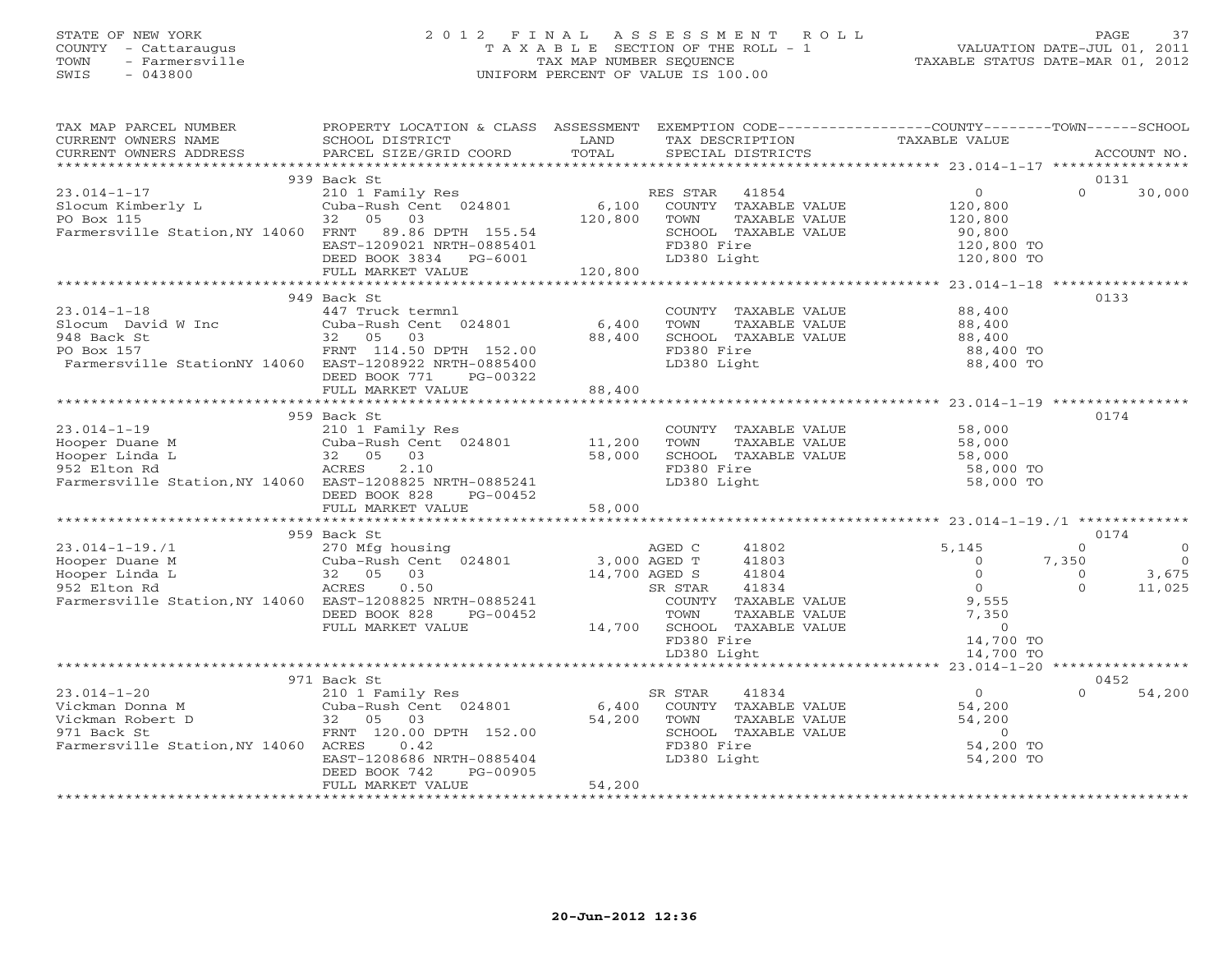#### STATE OF NEW YORK 2 0 1 2 F I N A L A S S E S S M E N T R O L L PAGE 38 COUNTY - Cattaraugus T A X A B L E SECTION OF THE ROLL - 1 VALUATION DATE-JUL 01, 2011 TOWN - Farmersville TAX MAP NUMBER SEQUENCE TAXABLE STATUS DATE-MAR 01, 2012 SWIS - 043800 UNIFORM PERCENT OF VALUE IS 100.00UNIFORM PERCENT OF VALUE IS 100.00

| 979 Back St<br>0009<br>$\begin{array}{lllllllllllllllllll} \text{23.014-1-21} & \text{979 Back St} & \text{210 1 Family Res} & \text{RES STAR} & 41854 & 0 & 30,000 \\ \text{Tingue Barry D} & \text{Cuba-Rush Cent} & 024801 & 6,700 & \text{COUNTY TAXABLE VALUE} & 52,700 & 0 & 30,000 \\ \text{Tingue Karen J} & 32 & 05 & 03 & 52,700 & \text{TOMN} & \text{TAXABLE VALUE} & 52,700 \\ \text{ATARSE VALUE} & \text{ACEES} & 0.58 &$<br>30,000<br>0157<br>983 Back St<br>COUNTY TAXABLE VALUE 3,000<br>$23.014 - 1 - 22$<br>314 Rural vac<10<br>Cuba-Rush Cent 024801 3,000<br>TAXABLE VALUE 3,000<br>TOWN<br>TOWN TAXABLE VALUE 3,000<br>SCHOOL TAXABLE VALUE 3,000 TO<br>3,000<br>0.26<br>Farmersville Station, NY 14060 ACRES<br>LD380 Light<br>3,000 TO<br>EAST-1208525 NRTH-0885392<br>DEED BOOK 00993 PG-01030<br>0300<br>9826 Church St<br>30,000<br>0161<br>9816 Church St<br>33.014-1-24<br>33.014-1-24<br>Hitchcock Jeffrey<br>Hitchcock Alvina A<br>32 05 03<br>1630 Siloam Rd<br>Delevan, NY 14042<br>200 EAST-12084801<br>200 51,200<br>200 51,200<br>200 51,200<br>200 51,200<br>200 51,200<br>200 51,200<br>200 FD380 Eire<br>2010<br>9808 Church St<br>0493<br>ES STAR 41854<br>COUNTY TAXABLE VALUE 50,900<br>23.014-1-25<br>Haefner Paul E 210 1 Family Res<br>Haefner Carrie A 32 05 03 50,900<br>PO Box 75 ACRES 0.65<br>RES STAR 41854<br>$\Omega$<br>30,000<br>$\begin{tabular}{l l l l} \texttt{Haefner Paul E} & \texttt{Cuba-Rush Cent} & \texttt{U24801} & \texttt{U}, \texttt{0000} & \texttt{00001} \\ \texttt{Haefner Carrie A} & 32 & 05 & 03 & 50,900 & T0WN \\ \texttt{PO Box 75} & \texttt{ACRES} & 0.65 & \texttt{SCHOC} \\ \texttt{Farmersville Station, NY 14060} & \texttt{EAST-1208464 NRTH-0885174} & \texttt{FD380} \\ & \texttt{DEED B00K 882} & \texttt{PG$<br>TOWN TAXABLE VALUE<br>TOWN TAXABLE VALUE<br>SO, 900<br>SCHOOL TAXABLE VALUE<br>20, 900<br>FD380 Light<br>50, 900<br>50, 900<br>50, 900<br>50,900 TO<br>50,900 TO | TAX MAP PARCEL NUMBER | PROPERTY LOCATION & CLASS ASSESSMENT EXEMPTION CODE----------------COUNTY-------TOWN------SCHOOL |  |  |
|-------------------------------------------------------------------------------------------------------------------------------------------------------------------------------------------------------------------------------------------------------------------------------------------------------------------------------------------------------------------------------------------------------------------------------------------------------------------------------------------------------------------------------------------------------------------------------------------------------------------------------------------------------------------------------------------------------------------------------------------------------------------------------------------------------------------------------------------------------------------------------------------------------------------------------------------------------------------------------------------------------------------------------------------------------------------------------------------------------------------------------------------------------------------------------------------------------------------------------------------------------------------------------------------------------------------------------------------------------------------------------------------------------------------------------------------------------------------------------------------------------------------------------------------------------------------------------------------------------------------------------------------------------------------------------------------------------------------------------------------------------------------------------------------------------------------------------------------------------------------------------------------------------------------------------------------------------------------------------|-----------------------|--------------------------------------------------------------------------------------------------|--|--|
|                                                                                                                                                                                                                                                                                                                                                                                                                                                                                                                                                                                                                                                                                                                                                                                                                                                                                                                                                                                                                                                                                                                                                                                                                                                                                                                                                                                                                                                                                                                                                                                                                                                                                                                                                                                                                                                                                                                                                                               |                       |                                                                                                  |  |  |
|                                                                                                                                                                                                                                                                                                                                                                                                                                                                                                                                                                                                                                                                                                                                                                                                                                                                                                                                                                                                                                                                                                                                                                                                                                                                                                                                                                                                                                                                                                                                                                                                                                                                                                                                                                                                                                                                                                                                                                               |                       |                                                                                                  |  |  |
|                                                                                                                                                                                                                                                                                                                                                                                                                                                                                                                                                                                                                                                                                                                                                                                                                                                                                                                                                                                                                                                                                                                                                                                                                                                                                                                                                                                                                                                                                                                                                                                                                                                                                                                                                                                                                                                                                                                                                                               |                       |                                                                                                  |  |  |
|                                                                                                                                                                                                                                                                                                                                                                                                                                                                                                                                                                                                                                                                                                                                                                                                                                                                                                                                                                                                                                                                                                                                                                                                                                                                                                                                                                                                                                                                                                                                                                                                                                                                                                                                                                                                                                                                                                                                                                               |                       |                                                                                                  |  |  |
|                                                                                                                                                                                                                                                                                                                                                                                                                                                                                                                                                                                                                                                                                                                                                                                                                                                                                                                                                                                                                                                                                                                                                                                                                                                                                                                                                                                                                                                                                                                                                                                                                                                                                                                                                                                                                                                                                                                                                                               |                       |                                                                                                  |  |  |
|                                                                                                                                                                                                                                                                                                                                                                                                                                                                                                                                                                                                                                                                                                                                                                                                                                                                                                                                                                                                                                                                                                                                                                                                                                                                                                                                                                                                                                                                                                                                                                                                                                                                                                                                                                                                                                                                                                                                                                               |                       |                                                                                                  |  |  |
|                                                                                                                                                                                                                                                                                                                                                                                                                                                                                                                                                                                                                                                                                                                                                                                                                                                                                                                                                                                                                                                                                                                                                                                                                                                                                                                                                                                                                                                                                                                                                                                                                                                                                                                                                                                                                                                                                                                                                                               |                       |                                                                                                  |  |  |
|                                                                                                                                                                                                                                                                                                                                                                                                                                                                                                                                                                                                                                                                                                                                                                                                                                                                                                                                                                                                                                                                                                                                                                                                                                                                                                                                                                                                                                                                                                                                                                                                                                                                                                                                                                                                                                                                                                                                                                               |                       |                                                                                                  |  |  |
|                                                                                                                                                                                                                                                                                                                                                                                                                                                                                                                                                                                                                                                                                                                                                                                                                                                                                                                                                                                                                                                                                                                                                                                                                                                                                                                                                                                                                                                                                                                                                                                                                                                                                                                                                                                                                                                                                                                                                                               |                       |                                                                                                  |  |  |
|                                                                                                                                                                                                                                                                                                                                                                                                                                                                                                                                                                                                                                                                                                                                                                                                                                                                                                                                                                                                                                                                                                                                                                                                                                                                                                                                                                                                                                                                                                                                                                                                                                                                                                                                                                                                                                                                                                                                                                               |                       |                                                                                                  |  |  |
|                                                                                                                                                                                                                                                                                                                                                                                                                                                                                                                                                                                                                                                                                                                                                                                                                                                                                                                                                                                                                                                                                                                                                                                                                                                                                                                                                                                                                                                                                                                                                                                                                                                                                                                                                                                                                                                                                                                                                                               |                       |                                                                                                  |  |  |
|                                                                                                                                                                                                                                                                                                                                                                                                                                                                                                                                                                                                                                                                                                                                                                                                                                                                                                                                                                                                                                                                                                                                                                                                                                                                                                                                                                                                                                                                                                                                                                                                                                                                                                                                                                                                                                                                                                                                                                               |                       |                                                                                                  |  |  |
|                                                                                                                                                                                                                                                                                                                                                                                                                                                                                                                                                                                                                                                                                                                                                                                                                                                                                                                                                                                                                                                                                                                                                                                                                                                                                                                                                                                                                                                                                                                                                                                                                                                                                                                                                                                                                                                                                                                                                                               |                       |                                                                                                  |  |  |
|                                                                                                                                                                                                                                                                                                                                                                                                                                                                                                                                                                                                                                                                                                                                                                                                                                                                                                                                                                                                                                                                                                                                                                                                                                                                                                                                                                                                                                                                                                                                                                                                                                                                                                                                                                                                                                                                                                                                                                               |                       |                                                                                                  |  |  |
|                                                                                                                                                                                                                                                                                                                                                                                                                                                                                                                                                                                                                                                                                                                                                                                                                                                                                                                                                                                                                                                                                                                                                                                                                                                                                                                                                                                                                                                                                                                                                                                                                                                                                                                                                                                                                                                                                                                                                                               |                       |                                                                                                  |  |  |
|                                                                                                                                                                                                                                                                                                                                                                                                                                                                                                                                                                                                                                                                                                                                                                                                                                                                                                                                                                                                                                                                                                                                                                                                                                                                                                                                                                                                                                                                                                                                                                                                                                                                                                                                                                                                                                                                                                                                                                               |                       |                                                                                                  |  |  |
|                                                                                                                                                                                                                                                                                                                                                                                                                                                                                                                                                                                                                                                                                                                                                                                                                                                                                                                                                                                                                                                                                                                                                                                                                                                                                                                                                                                                                                                                                                                                                                                                                                                                                                                                                                                                                                                                                                                                                                               |                       |                                                                                                  |  |  |
|                                                                                                                                                                                                                                                                                                                                                                                                                                                                                                                                                                                                                                                                                                                                                                                                                                                                                                                                                                                                                                                                                                                                                                                                                                                                                                                                                                                                                                                                                                                                                                                                                                                                                                                                                                                                                                                                                                                                                                               |                       |                                                                                                  |  |  |
|                                                                                                                                                                                                                                                                                                                                                                                                                                                                                                                                                                                                                                                                                                                                                                                                                                                                                                                                                                                                                                                                                                                                                                                                                                                                                                                                                                                                                                                                                                                                                                                                                                                                                                                                                                                                                                                                                                                                                                               |                       |                                                                                                  |  |  |
|                                                                                                                                                                                                                                                                                                                                                                                                                                                                                                                                                                                                                                                                                                                                                                                                                                                                                                                                                                                                                                                                                                                                                                                                                                                                                                                                                                                                                                                                                                                                                                                                                                                                                                                                                                                                                                                                                                                                                                               |                       |                                                                                                  |  |  |
|                                                                                                                                                                                                                                                                                                                                                                                                                                                                                                                                                                                                                                                                                                                                                                                                                                                                                                                                                                                                                                                                                                                                                                                                                                                                                                                                                                                                                                                                                                                                                                                                                                                                                                                                                                                                                                                                                                                                                                               |                       |                                                                                                  |  |  |
|                                                                                                                                                                                                                                                                                                                                                                                                                                                                                                                                                                                                                                                                                                                                                                                                                                                                                                                                                                                                                                                                                                                                                                                                                                                                                                                                                                                                                                                                                                                                                                                                                                                                                                                                                                                                                                                                                                                                                                               |                       |                                                                                                  |  |  |
|                                                                                                                                                                                                                                                                                                                                                                                                                                                                                                                                                                                                                                                                                                                                                                                                                                                                                                                                                                                                                                                                                                                                                                                                                                                                                                                                                                                                                                                                                                                                                                                                                                                                                                                                                                                                                                                                                                                                                                               |                       |                                                                                                  |  |  |
|                                                                                                                                                                                                                                                                                                                                                                                                                                                                                                                                                                                                                                                                                                                                                                                                                                                                                                                                                                                                                                                                                                                                                                                                                                                                                                                                                                                                                                                                                                                                                                                                                                                                                                                                                                                                                                                                                                                                                                               |                       |                                                                                                  |  |  |
|                                                                                                                                                                                                                                                                                                                                                                                                                                                                                                                                                                                                                                                                                                                                                                                                                                                                                                                                                                                                                                                                                                                                                                                                                                                                                                                                                                                                                                                                                                                                                                                                                                                                                                                                                                                                                                                                                                                                                                               |                       |                                                                                                  |  |  |
|                                                                                                                                                                                                                                                                                                                                                                                                                                                                                                                                                                                                                                                                                                                                                                                                                                                                                                                                                                                                                                                                                                                                                                                                                                                                                                                                                                                                                                                                                                                                                                                                                                                                                                                                                                                                                                                                                                                                                                               |                       |                                                                                                  |  |  |
|                                                                                                                                                                                                                                                                                                                                                                                                                                                                                                                                                                                                                                                                                                                                                                                                                                                                                                                                                                                                                                                                                                                                                                                                                                                                                                                                                                                                                                                                                                                                                                                                                                                                                                                                                                                                                                                                                                                                                                               |                       |                                                                                                  |  |  |
|                                                                                                                                                                                                                                                                                                                                                                                                                                                                                                                                                                                                                                                                                                                                                                                                                                                                                                                                                                                                                                                                                                                                                                                                                                                                                                                                                                                                                                                                                                                                                                                                                                                                                                                                                                                                                                                                                                                                                                               |                       |                                                                                                  |  |  |
|                                                                                                                                                                                                                                                                                                                                                                                                                                                                                                                                                                                                                                                                                                                                                                                                                                                                                                                                                                                                                                                                                                                                                                                                                                                                                                                                                                                                                                                                                                                                                                                                                                                                                                                                                                                                                                                                                                                                                                               |                       |                                                                                                  |  |  |
|                                                                                                                                                                                                                                                                                                                                                                                                                                                                                                                                                                                                                                                                                                                                                                                                                                                                                                                                                                                                                                                                                                                                                                                                                                                                                                                                                                                                                                                                                                                                                                                                                                                                                                                                                                                                                                                                                                                                                                               |                       |                                                                                                  |  |  |
|                                                                                                                                                                                                                                                                                                                                                                                                                                                                                                                                                                                                                                                                                                                                                                                                                                                                                                                                                                                                                                                                                                                                                                                                                                                                                                                                                                                                                                                                                                                                                                                                                                                                                                                                                                                                                                                                                                                                                                               |                       |                                                                                                  |  |  |
|                                                                                                                                                                                                                                                                                                                                                                                                                                                                                                                                                                                                                                                                                                                                                                                                                                                                                                                                                                                                                                                                                                                                                                                                                                                                                                                                                                                                                                                                                                                                                                                                                                                                                                                                                                                                                                                                                                                                                                               |                       |                                                                                                  |  |  |
|                                                                                                                                                                                                                                                                                                                                                                                                                                                                                                                                                                                                                                                                                                                                                                                                                                                                                                                                                                                                                                                                                                                                                                                                                                                                                                                                                                                                                                                                                                                                                                                                                                                                                                                                                                                                                                                                                                                                                                               |                       |                                                                                                  |  |  |
|                                                                                                                                                                                                                                                                                                                                                                                                                                                                                                                                                                                                                                                                                                                                                                                                                                                                                                                                                                                                                                                                                                                                                                                                                                                                                                                                                                                                                                                                                                                                                                                                                                                                                                                                                                                                                                                                                                                                                                               |                       |                                                                                                  |  |  |
|                                                                                                                                                                                                                                                                                                                                                                                                                                                                                                                                                                                                                                                                                                                                                                                                                                                                                                                                                                                                                                                                                                                                                                                                                                                                                                                                                                                                                                                                                                                                                                                                                                                                                                                                                                                                                                                                                                                                                                               |                       |                                                                                                  |  |  |
|                                                                                                                                                                                                                                                                                                                                                                                                                                                                                                                                                                                                                                                                                                                                                                                                                                                                                                                                                                                                                                                                                                                                                                                                                                                                                                                                                                                                                                                                                                                                                                                                                                                                                                                                                                                                                                                                                                                                                                               |                       |                                                                                                  |  |  |
|                                                                                                                                                                                                                                                                                                                                                                                                                                                                                                                                                                                                                                                                                                                                                                                                                                                                                                                                                                                                                                                                                                                                                                                                                                                                                                                                                                                                                                                                                                                                                                                                                                                                                                                                                                                                                                                                                                                                                                               |                       |                                                                                                  |  |  |
|                                                                                                                                                                                                                                                                                                                                                                                                                                                                                                                                                                                                                                                                                                                                                                                                                                                                                                                                                                                                                                                                                                                                                                                                                                                                                                                                                                                                                                                                                                                                                                                                                                                                                                                                                                                                                                                                                                                                                                               |                       |                                                                                                  |  |  |
|                                                                                                                                                                                                                                                                                                                                                                                                                                                                                                                                                                                                                                                                                                                                                                                                                                                                                                                                                                                                                                                                                                                                                                                                                                                                                                                                                                                                                                                                                                                                                                                                                                                                                                                                                                                                                                                                                                                                                                               |                       |                                                                                                  |  |  |
|                                                                                                                                                                                                                                                                                                                                                                                                                                                                                                                                                                                                                                                                                                                                                                                                                                                                                                                                                                                                                                                                                                                                                                                                                                                                                                                                                                                                                                                                                                                                                                                                                                                                                                                                                                                                                                                                                                                                                                               |                       |                                                                                                  |  |  |
|                                                                                                                                                                                                                                                                                                                                                                                                                                                                                                                                                                                                                                                                                                                                                                                                                                                                                                                                                                                                                                                                                                                                                                                                                                                                                                                                                                                                                                                                                                                                                                                                                                                                                                                                                                                                                                                                                                                                                                               |                       |                                                                                                  |  |  |
|                                                                                                                                                                                                                                                                                                                                                                                                                                                                                                                                                                                                                                                                                                                                                                                                                                                                                                                                                                                                                                                                                                                                                                                                                                                                                                                                                                                                                                                                                                                                                                                                                                                                                                                                                                                                                                                                                                                                                                               |                       |                                                                                                  |  |  |
|                                                                                                                                                                                                                                                                                                                                                                                                                                                                                                                                                                                                                                                                                                                                                                                                                                                                                                                                                                                                                                                                                                                                                                                                                                                                                                                                                                                                                                                                                                                                                                                                                                                                                                                                                                                                                                                                                                                                                                               |                       |                                                                                                  |  |  |
|                                                                                                                                                                                                                                                                                                                                                                                                                                                                                                                                                                                                                                                                                                                                                                                                                                                                                                                                                                                                                                                                                                                                                                                                                                                                                                                                                                                                                                                                                                                                                                                                                                                                                                                                                                                                                                                                                                                                                                               |                       |                                                                                                  |  |  |
|                                                                                                                                                                                                                                                                                                                                                                                                                                                                                                                                                                                                                                                                                                                                                                                                                                                                                                                                                                                                                                                                                                                                                                                                                                                                                                                                                                                                                                                                                                                                                                                                                                                                                                                                                                                                                                                                                                                                                                               |                       |                                                                                                  |  |  |
|                                                                                                                                                                                                                                                                                                                                                                                                                                                                                                                                                                                                                                                                                                                                                                                                                                                                                                                                                                                                                                                                                                                                                                                                                                                                                                                                                                                                                                                                                                                                                                                                                                                                                                                                                                                                                                                                                                                                                                               |                       |                                                                                                  |  |  |
|                                                                                                                                                                                                                                                                                                                                                                                                                                                                                                                                                                                                                                                                                                                                                                                                                                                                                                                                                                                                                                                                                                                                                                                                                                                                                                                                                                                                                                                                                                                                                                                                                                                                                                                                                                                                                                                                                                                                                                               |                       |                                                                                                  |  |  |
|                                                                                                                                                                                                                                                                                                                                                                                                                                                                                                                                                                                                                                                                                                                                                                                                                                                                                                                                                                                                                                                                                                                                                                                                                                                                                                                                                                                                                                                                                                                                                                                                                                                                                                                                                                                                                                                                                                                                                                               |                       |                                                                                                  |  |  |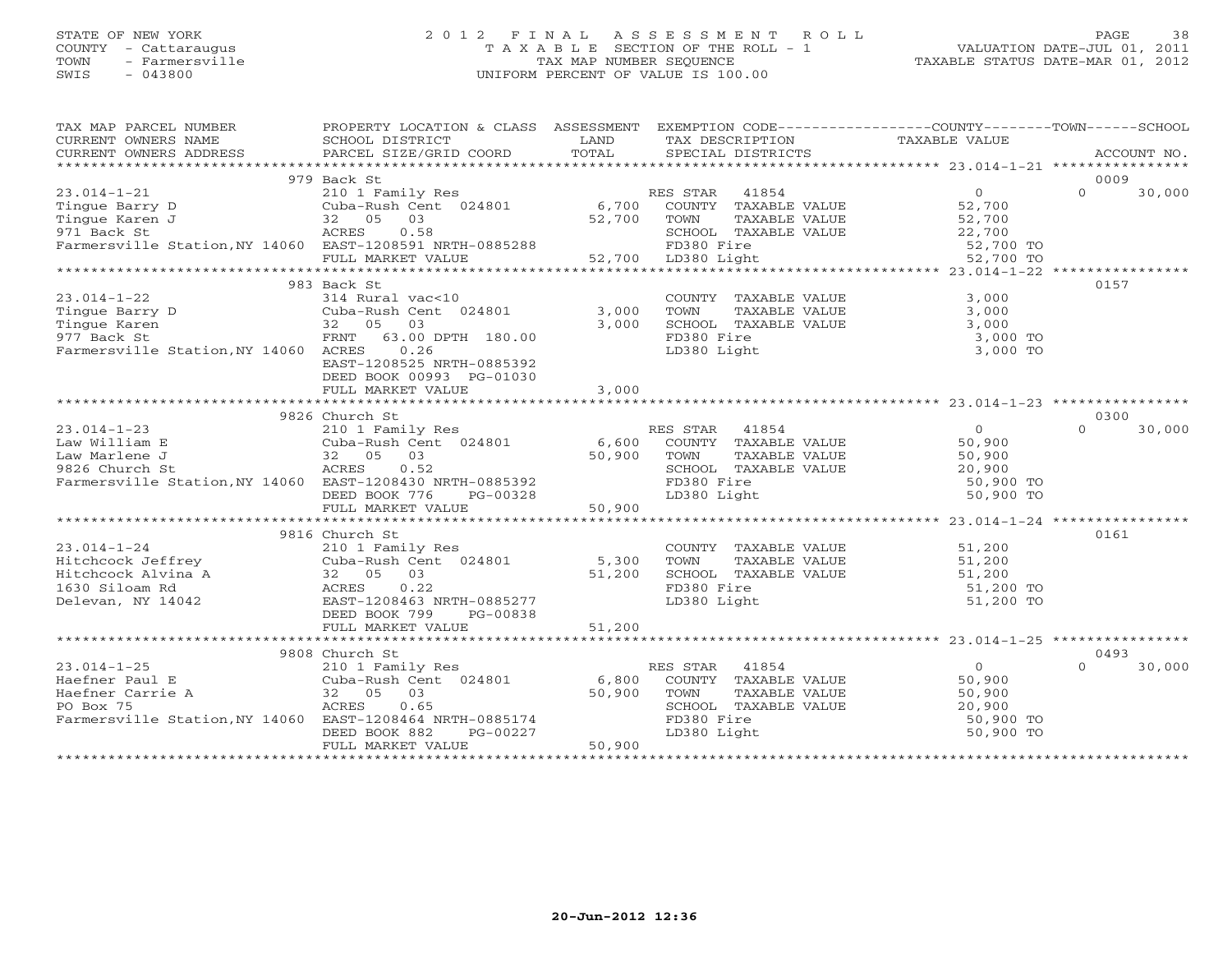#### STATE OF NEW YORK 2 0 1 2 F I N A L A S S E S S M E N T R O L L PAGE 39 COUNTY - Cattaraugus T A X A B L E SECTION OF THE ROLL - 1 VALUATION DATE-JUL 01, 2011 TOWN - Farmersville TAX MAP NUMBER SEQUENCE TAXABLE STATUS DATE-MAR 01, 2012 SWIS - 043800 UNIFORM PERCENT OF VALUE IS 100.00

| TAX MAP PARCEL NUMBER                                                                                                                                     | PROPERTY LOCATION & CLASS ASSESSMENT EXEMPTION CODE----------------COUNTY-------TOWN------SCHOOL                                                                                                                           |               |             |                                                   |                                                                                                                         |                                        |                      |                    |
|-----------------------------------------------------------------------------------------------------------------------------------------------------------|----------------------------------------------------------------------------------------------------------------------------------------------------------------------------------------------------------------------------|---------------|-------------|---------------------------------------------------|-------------------------------------------------------------------------------------------------------------------------|----------------------------------------|----------------------|--------------------|
|                                                                                                                                                           |                                                                                                                                                                                                                            |               |             |                                                   |                                                                                                                         |                                        |                      |                    |
|                                                                                                                                                           |                                                                                                                                                                                                                            |               |             |                                                   |                                                                                                                         |                                        |                      |                    |
|                                                                                                                                                           |                                                                                                                                                                                                                            |               |             |                                                   |                                                                                                                         |                                        |                      |                    |
|                                                                                                                                                           | 9800 Church St                                                                                                                                                                                                             |               |             |                                                   |                                                                                                                         |                                        | 0454                 |                    |
| $23.014-1-26$<br>$210 1 Family ResVoshurg (L/U) Vernon MCuba-Rush Cent 024801 5,000 AGED TVeshus (L/U) Vernon MCuba-Rush Cent 024801 5,000 AGED T$        |                                                                                                                                                                                                                            |               |             | 41802                                             |                                                                                                                         | 14,375                                 | $\Omega$             | $\overline{0}$     |
|                                                                                                                                                           |                                                                                                                                                                                                                            |               |             | 41803                                             |                                                                                                                         | $\bigcirc$                             | 28,750               | $\frac{0}{11,500}$ |
| Vosburg Gary                                                                                                                                              |                                                                                                                                                                                                                            | 57,500 AGED S |             | 41804                                             |                                                                                                                         | $\circ$                                | $\Omega$<br>$\Omega$ |                    |
| Veron Vosburg                                                                                                                                             |                                                                                                                                                                                                                            |               | SR STAR     |                                                   | 322 J 31004<br>R STAR 41834 (OUNTY TAXABLE VALUE 43,125                                                                 |                                        |                      | 46,000             |
| 9800 Church St<br>Farmersville Sta., NY 14060 DEED BOOK 16443 PG-8001                                                                                     |                                                                                                                                                                                                                            |               |             |                                                   |                                                                                                                         |                                        |                      |                    |
|                                                                                                                                                           | FULL MARKET VALUE                                                                                                                                                                                                          |               |             |                                                   |                                                                                                                         |                                        |                      |                    |
|                                                                                                                                                           |                                                                                                                                                                                                                            |               |             |                                                   |                                                                                                                         |                                        |                      |                    |
|                                                                                                                                                           |                                                                                                                                                                                                                            |               |             |                                                   | 3-8001 TOWN TAXABLE VALUE 28,750<br>57,500 SCHOOL TAXABLE VALUE 28,750<br>FD380 Fire 57,500 TO<br>LD380 Light 57,500 TO |                                        |                      |                    |
|                                                                                                                                                           |                                                                                                                                                                                                                            |               |             |                                                   |                                                                                                                         |                                        |                      |                    |
|                                                                                                                                                           | 9796 Church St                                                                                                                                                                                                             |               |             |                                                   |                                                                                                                         |                                        | 0313                 |                    |
| $23.014 - 1 - 27$                                                                                                                                         | 210 1 Family Res                                                                                                                                                                                                           |               |             |                                                   | COUNTY TAXABLE VALUE 60,000                                                                                             |                                        |                      |                    |
|                                                                                                                                                           |                                                                                                                                                                                                                            |               |             |                                                   |                                                                                                                         | 60,000                                 |                      |                    |
|                                                                                                                                                           |                                                                                                                                                                                                                            |               |             | TOWN      TAXABLE VALUE<br>SCHOOL   TAXABLE VALUE |                                                                                                                         | 60,000                                 |                      |                    |
|                                                                                                                                                           | Cuba-Rush Cent 024801 4,800<br>32 05 03 60,000<br>ACRES 0.20                                                                                                                                                               |               | FD380 Fire  |                                                   |                                                                                                                         | 60,000 TO                              |                      |                    |
| 0 Wens Leo K Cuba-Rush Cent 024801 4,800<br>0 Wens Anna J 32 05 03 60,000<br>9718 Rte. 98 ACRES 0.20<br>Franklinville, NY 14737 EAST-1208425 NRTH-0884979 |                                                                                                                                                                                                                            |               | LD380 Light |                                                   |                                                                                                                         | 60,000 TO                              |                      |                    |
|                                                                                                                                                           | DEED BOOK 714 PG-00240                                                                                                                                                                                                     |               |             |                                                   |                                                                                                                         |                                        |                      |                    |
|                                                                                                                                                           | FULL MARKET VALUE 60,000                                                                                                                                                                                                   |               |             |                                                   |                                                                                                                         |                                        |                      |                    |
|                                                                                                                                                           |                                                                                                                                                                                                                            |               |             |                                                   |                                                                                                                         |                                        |                      |                    |
|                                                                                                                                                           | 9790 Church St                                                                                                                                                                                                             |               |             |                                                   |                                                                                                                         |                                        | 0207                 |                    |
|                                                                                                                                                           |                                                                                                                                                                                                                            |               |             |                                                   |                                                                                                                         |                                        |                      |                    |
|                                                                                                                                                           |                                                                                                                                                                                                                            |               |             |                                                   |                                                                                                                         |                                        |                      |                    |
|                                                                                                                                                           |                                                                                                                                                                                                                            |               |             |                                                   |                                                                                                                         |                                        |                      |                    |
|                                                                                                                                                           |                                                                                                                                                                                                                            |               |             |                                                   |                                                                                                                         |                                        |                      |                    |
|                                                                                                                                                           |                                                                                                                                                                                                                            |               |             |                                                   |                                                                                                                         |                                        |                      |                    |
|                                                                                                                                                           |                                                                                                                                                                                                                            |               |             |                                                   |                                                                                                                         |                                        |                      |                    |
|                                                                                                                                                           |                                                                                                                                                                                                                            |               |             |                                                   |                                                                                                                         |                                        |                      |                    |
|                                                                                                                                                           |                                                                                                                                                                                                                            |               |             |                                                   |                                                                                                                         |                                        |                      |                    |
|                                                                                                                                                           | 984 Elton Rd                                                                                                                                                                                                               |               |             |                                                   |                                                                                                                         |                                        | 0037                 |                    |
|                                                                                                                                                           |                                                                                                                                                                                                                            |               |             |                                                   | COUNTY TAXABLE VALUE 55,000<br>TOWN TAXABLE VALUE 55,000<br>SCHOOL TAXABLE VALUE 55,000<br>FD380 Fire 55,000            |                                        |                      |                    |
|                                                                                                                                                           |                                                                                                                                                                                                                            |               |             |                                                   |                                                                                                                         |                                        |                      |                    |
|                                                                                                                                                           |                                                                                                                                                                                                                            |               |             |                                                   |                                                                                                                         |                                        |                      |                    |
|                                                                                                                                                           |                                                                                                                                                                                                                            |               | FD380 Fire  |                                                   |                                                                                                                         | 55,000 TO                              |                      |                    |
|                                                                                                                                                           | ACRES<br>$0.15$ BANK<br>012                                                                                                                                                                                                |               | LD380 Light |                                                   |                                                                                                                         | 55,000 TO                              |                      |                    |
|                                                                                                                                                           | EAST-1208545 NRTH-0884785                                                                                                                                                                                                  |               |             |                                                   |                                                                                                                         |                                        |                      |                    |
|                                                                                                                                                           | DEED BOOK 00993 PG-00022                                                                                                                                                                                                   |               |             |                                                   |                                                                                                                         |                                        |                      |                    |
|                                                                                                                                                           | FULL MARKET VALUE                                                                                                                                                                                                          | 55,000        |             |                                                   |                                                                                                                         |                                        |                      |                    |
|                                                                                                                                                           |                                                                                                                                                                                                                            |               |             |                                                   |                                                                                                                         |                                        |                      |                    |
|                                                                                                                                                           | 968 Elton Rd                                                                                                                                                                                                               |               |             |                                                   |                                                                                                                         |                                        | 0467                 |                    |
| $23.014 - 1 - 33$                                                                                                                                         |                                                                                                                                                                                                                            |               |             |                                                   | 19,975<br>11,985                                                                                                        |                                        | 19,975               | $\overline{0}$     |
| Hess Daniel                                                                                                                                               |                                                                                                                                                                                                                            |               |             |                                                   |                                                                                                                         |                                        | 11,985               | $\overline{0}$     |
| Hess Susan L                                                                                                                                              | Elton ka<br>210 1 Family Res<br>Cuba-Rush Cent 024801 6,200 DVET C/T 41141<br>32 05 03 79,900 SR STAR 41834<br>FRNT 66.00 DPTH 220.00 79,900 SR STAR 41834<br>TOWN TAXABLE<br>TOWN TAXABLE<br>TOWN TAXABLE<br>TOWN TAXABLE |               |             |                                                   |                                                                                                                         | $\begin{array}{c}0\\47,940\end{array}$ | $\overline{0}$       | 62,200             |
| 968 Elton Rd                                                                                                                                              |                                                                                                                                                                                                                            |               |             | COUNTY TAXABLE VALUE                              |                                                                                                                         |                                        |                      |                    |
| PO Box 56                                                                                                                                                 |                                                                                                                                                                                                                            |               |             |                                                   |                                                                                                                         |                                        |                      |                    |
|                                                                                                                                                           |                                                                                                                                                                                                                            |               |             |                                                   |                                                                                                                         |                                        |                      |                    |
| Farmersville Station, NY 14060 EAST-1208727 NRTH-0885023 SCHOOL TAXE<br>DEED BOOK 901 PG-00684 PD380 Fire<br>FULL MARKET VALUE 79,900 LD380 Light         |                                                                                                                                                                                                                            |               |             |                                                   | TOWN TAXABLE VALUE 47,940<br>SCHOOL TAXABLE VALUE 17,700<br>FD380 Fire 79,900 TO<br>LD380 Light 79,900 TO               |                                        |                      |                    |
|                                                                                                                                                           |                                                                                                                                                                                                                            |               |             |                                                   |                                                                                                                         |                                        |                      |                    |
|                                                                                                                                                           |                                                                                                                                                                                                                            |               |             |                                                   |                                                                                                                         |                                        |                      |                    |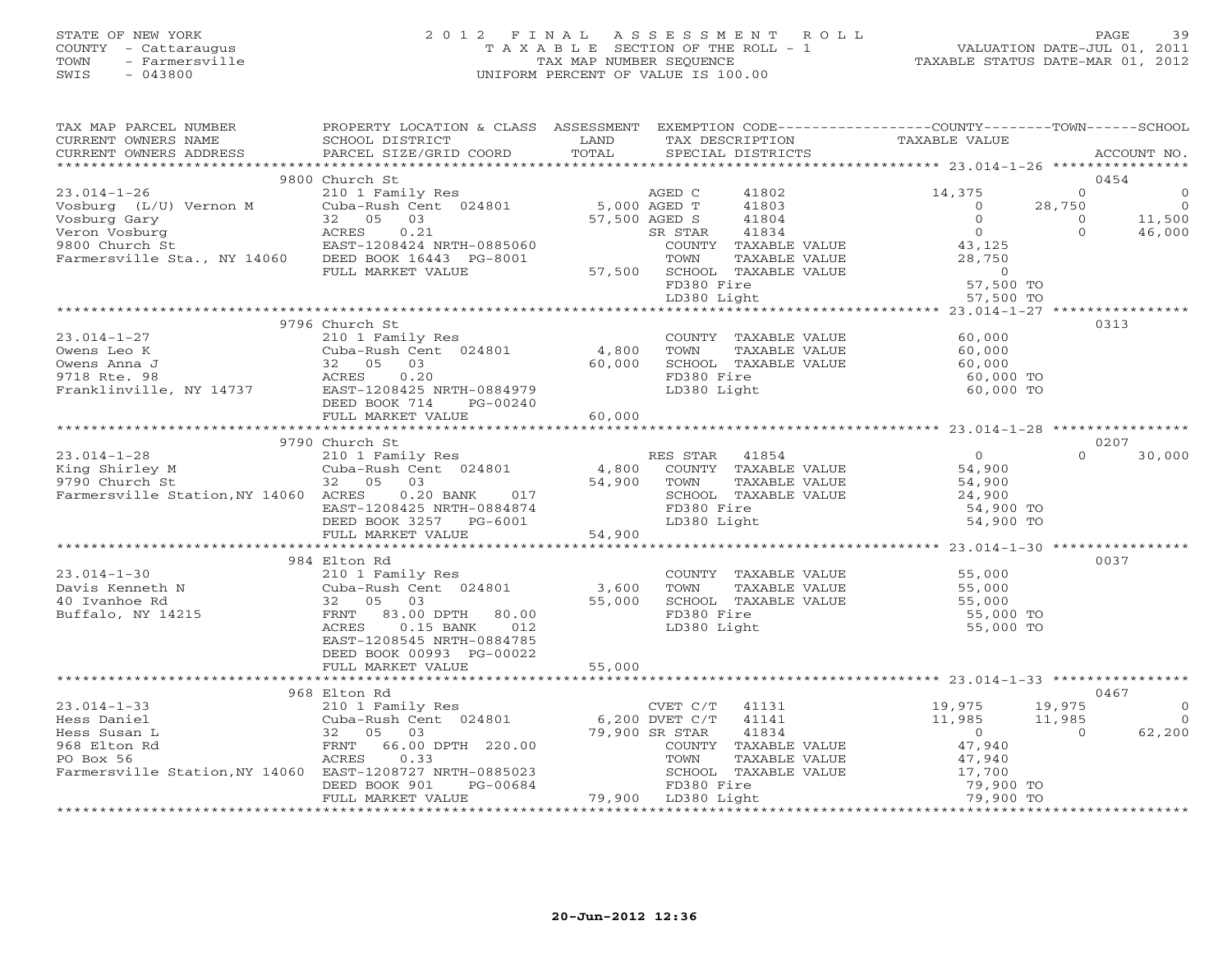# STATE OF NEW YORK 2 0 1 2 F I N A L A S S E S S M E N T R O L L PAGE 40 COUNTY - Cattaraugus T A X A B L E SECTION OF THE ROLL - 1 VALUATION DATE-JUL 01, 2011 TOWN - Farmersville TAX MAP NUMBER SEQUENCE TAXABLE STATUS DATE-MAR 01, 2012 SWIS - 043800 UNIFORM PERCENT OF VALUE IS 100.00UNIFORM PERCENT OF VALUE IS 100.00

| TAX MAP PARCEL NUMBER                                                                     | PROPERTY LOCATION & CLASS ASSESSMENT EXEMPTION CODE---------------COUNTY-------TOWN------SCHOOL |                         |                       |                |                    |
|-------------------------------------------------------------------------------------------|-------------------------------------------------------------------------------------------------|-------------------------|-----------------------|----------------|--------------------|
| CURRENT OWNERS NAME                                                                       | SCHOOL DISTRICT                                                                                 | LAND                    | TAX DESCRIPTION       | TAXABLE VALUE  |                    |
| CURRENT OWNERS ADDRESS                                                                    | PARCEL SIZE/GRID COORD                                                                          | TOTAL                   | SPECIAL DISTRICTS     |                | ACCOUNT NO.        |
|                                                                                           |                                                                                                 |                         |                       |                |                    |
|                                                                                           | 964 Co Rd 21                                                                                    |                         |                       |                | 0455               |
| $23.014 - 1 - 34$                                                                         | 312 Vac w/imprv                                                                                 |                         | COUNTY TAXABLE VALUE  | 1,500          |                    |
| Slocum David                                                                              | Cuba-Rush Cent 024801 1,000                                                                     |                         | TOWN<br>TAXABLE VALUE | 1,500          |                    |
| 948 Back St                                                                               | 32 05<br>03                                                                                     | 1,500                   | SCHOOL TAXABLE VALUE  | 1,500          |                    |
| Farmersville Station, NY 14060 FRNT 173.00 DPTH 162.00                                    |                                                                                                 |                         | FD380 Fire            | 1,500 TO       |                    |
|                                                                                           | 0.64<br>ACRES                                                                                   |                         | LD380 Light           | 1,500 TO       |                    |
|                                                                                           | EAST-1208830 NRTH-0885053                                                                       |                         |                       |                |                    |
|                                                                                           | DEED BOOK 6608<br>PG-7001                                                                       |                         |                       |                |                    |
|                                                                                           | FULL MARKET VALUE                                                                               | 1,500                   |                       |                |                    |
|                                                                                           |                                                                                                 |                         |                       |                |                    |
|                                                                                           | Church St                                                                                       |                         |                       |                | 0310               |
| $23.014 - 1 - 35$                                                                         | 322 Rural vac>10                                                                                |                         | COUNTY TAXABLE VALUE  | 3,500          |                    |
| Davidson Kenneth R                                                                        | Cuba-Rush Cent 024801                                                                           | 3,500                   | TOWN<br>TAXABLE VALUE | 3,500          |                    |
| Davidson Linda L                                                                          | $-03$                                                                                           | 3,500                   | SCHOOL TAXABLE VALUE  | 3,500          |                    |
| 9732 Church St                                                                            | - --<br>,<br>32 - 05<br>ACRES 11.65                                                             |                         | FD380 Fire            | 3,500 TO       |                    |
| Farmersville Station, NY 14060 EAST-1209144 NRTH-0884599                                  |                                                                                                 |                         | LD380 Light           | 3,500 TO       |                    |
|                                                                                           | DEED BOOK 1026 PG-631                                                                           |                         |                       |                |                    |
|                                                                                           |                                                                                                 |                         |                       |                |                    |
|                                                                                           | FULL MARKET VALUE<br>*************************                                                  | 3,500<br>************** |                       |                |                    |
|                                                                                           |                                                                                                 |                         |                       |                |                    |
|                                                                                           | 969 Elton Rd                                                                                    |                         |                       |                | 0250               |
| $23.014 - 1 - 36$                                                                         | 314 Rural vac<10                                                                                |                         | COUNTY TAXABLE VALUE  | 6,900          |                    |
|                                                                                           | Cuba-Rush Cent 024801                                                                           | 6,900                   | TAXABLE VALUE<br>TOWN | 6,900          |                    |
| Tingue Barry<br>Back St 32 05 03<br>No Boy 5 12 129.72                                    |                                                                                                 | 6,900                   | SCHOOL TAXABLE VALUE  | 6,900          |                    |
|                                                                                           | FRNT 229.72 DPTH 153.12                                                                         |                         | FD380 Fire            | 6,900 TO       |                    |
| Farmersville Station, NY 14060 ACRES                                                      | 0.80                                                                                            |                         | LD380 Light           | 6,900 TO       |                    |
|                                                                                           | EAST-1208901 NRTH-0884755                                                                       |                         |                       |                |                    |
|                                                                                           | DEED BOOK 941<br>$PG-269$                                                                       |                         |                       |                |                    |
|                                                                                           | FULL MARKET VALUE                                                                               | 6,900                   |                       |                |                    |
|                                                                                           |                                                                                                 |                         |                       |                |                    |
| -urch<br>210 1 F,<br>210 1 F,<br>Cuba-Rus.<br>32 65<br>ACRE.com<br>32 ACRE.com            | 9744 Church St                                                                                  |                         |                       |                | 0184               |
| $23.014 - 1 - 38$                                                                         | 210 1 Family Res                                                                                |                         | 41854<br>RES STAR     | $\overline{0}$ | 30,000<br>$\Omega$ |
| Peters Lori J                                                                             | Cuba-Rush Cent 024801                                                                           | 8,900                   | COUNTY TAXABLE VALUE  | 54,500         |                    |
| Morgan Daniel J                                                                           | 03                                                                                              | 54,500 TOWN             | TAXABLE VALUE         | 54,500         |                    |
| 9744 Church St                                                                            | 2.25 BANK<br>017                                                                                |                         | SCHOOL TAXABLE VALUE  | 24,500         |                    |
| PO Box 182                                                                                | EAST-1208684 NRTH-0884482                                                                       |                         | FD380 Fire            | 54,500 TO      |                    |
| Farmersville Station, NY 14060 DEED BOOK 10739 PG-9002                                    |                                                                                                 |                         | LD380 Light           | 54,500 TO      |                    |
|                                                                                           | FULL MARKET VALUE                                                                               | 54,500                  |                       |                |                    |
|                                                                                           |                                                                                                 |                         |                       |                |                    |
|                                                                                           | 9732 Church St                                                                                  |                         |                       |                | 0160               |
| $23.014 - 1 - 39$                                                                         | 210 1 Family Res                                                                                |                         | 41854<br>RES STAR     | $\overline{0}$ | $\cap$<br>30,000   |
| Davidson Kenneth R<br>Davidson Linda L<br>9732 Church St<br>9732 Church St<br>FRNT 127.70 | Cuba-Rush Cent 024801                                                                           | 6,800                   | COUNTY TAXABLE VALUE  | 50,500         |                    |
|                                                                                           |                                                                                                 | 50,500 TOWN             | TAXABLE VALUE         | 50,500         |                    |
|                                                                                           | FRNT 127.70 DPTH 238.00                                                                         |                         | SCHOOL TAXABLE VALUE  | 20,500         |                    |
| Farmersville Station, NY 14060 ACRES                                                      | $0.69$ BANK<br>044                                                                              |                         | FD380 Fire            | 50,500 TO      |                    |
|                                                                                           | EAST-1208807 NRTH-0884280                                                                       |                         | LD380 Light           | 50,500 TO      |                    |
|                                                                                           | DEED BOOK 1026<br>$PG-634$                                                                      |                         |                       |                |                    |
|                                                                                           | FULL MARKET VALUE                                                                               | 50,500                  |                       |                |                    |
|                                                                                           |                                                                                                 |                         |                       |                |                    |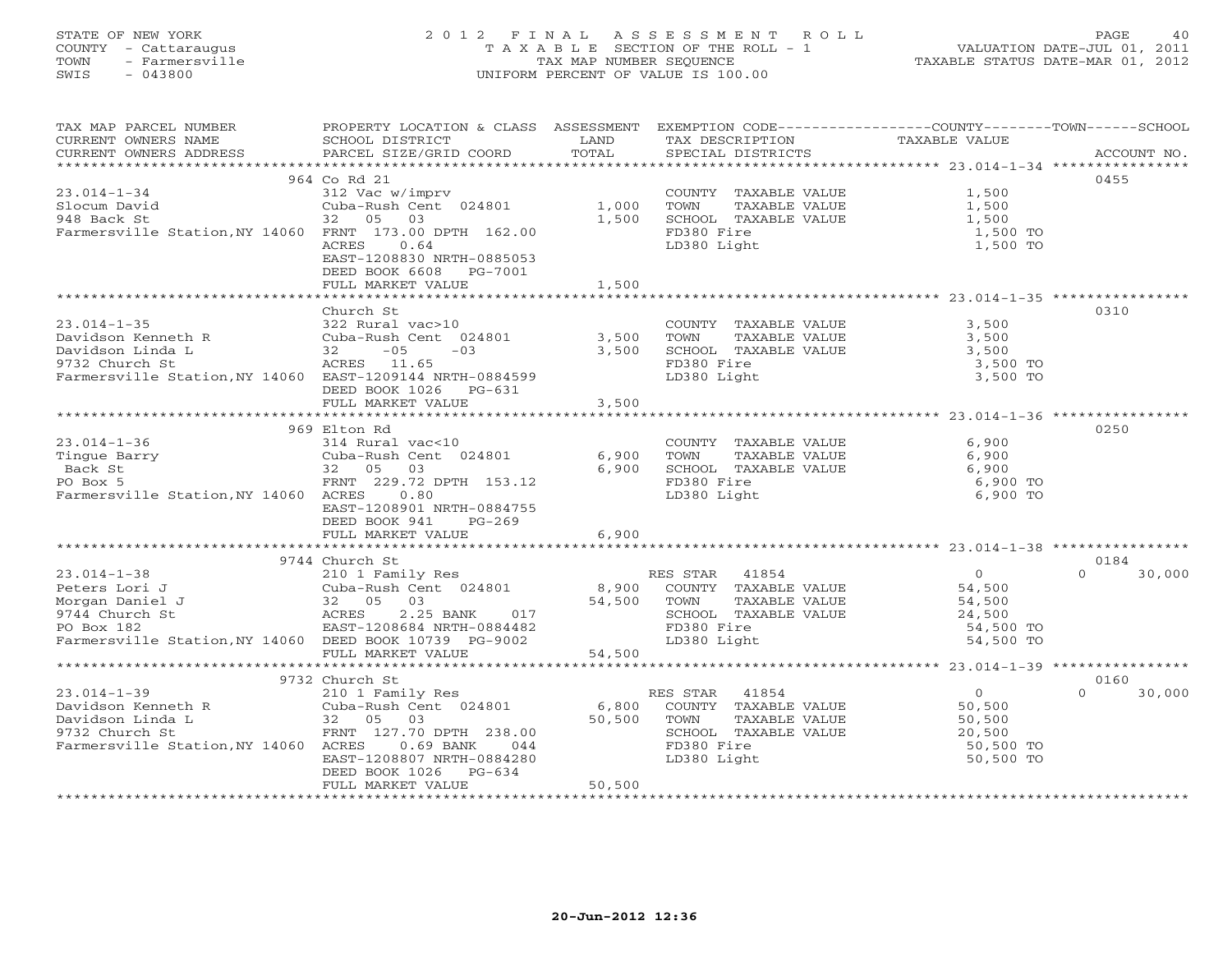# STATE OF NEW YORK 2 0 1 2 F I N A L A S S E S S M E N T R O L L PAGE 41 COUNTY - Cattaraugus T A X A B L E SECTION OF THE ROLL - 1 VALUATION DATE-JUL 01, 2011 TOWN - Farmersville TAX MAP NUMBER SEQUENCE TAXABLE STATUS DATE-MAR 01, 2012 SWIS - 043800 UNIFORM PERCENT OF VALUE IS 100.00UNIFORM PERCENT OF VALUE IS 100.00

| TAX MAP PARCEL NUMBER                | PROPERTY LOCATION & CLASS ASSESSMENT                     |        | EXEMPTION CODE----------------COUNTY-------TOWN------SCHOOL |                        |                    |
|--------------------------------------|----------------------------------------------------------|--------|-------------------------------------------------------------|------------------------|--------------------|
| CURRENT OWNERS NAME                  | SCHOOL DISTRICT                                          | LAND   | TAX DESCRIPTION                                             | <b>TAXABLE VALUE</b>   |                    |
| CURRENT OWNERS ADDRESS               | PARCEL SIZE/GRID COORD                                   | TOTAL  | SPECIAL DISTRICTS                                           |                        | ACCOUNT NO.        |
| *********************                | ******************************                           |        |                                                             |                        |                    |
|                                      | 9781 NYS Rte 98                                          |        |                                                             |                        | 0132               |
| $23.014 - 1 - 40$                    | 210 1 Family Res                                         |        | COUNTY TAXABLE VALUE                                        | 25,500                 |                    |
| Nazzaro Joseph                       | Cuba-Rush Cent 024801                                    | 6,000  | TOWN<br>TAXABLE VALUE                                       | 25,500                 |                    |
| 3349 Hazelmere Ave                   | 32 05<br>03                                              | 25,500 | SCHOOL TAXABLE VALUE                                        | 25,500                 |                    |
| Machias, NY 14101                    | 90.00 DPTH 125.00<br>FRNT<br>ACRES<br>0.26               |        | FD380 Fire<br>LD380 Light                                   | 25,500 TO<br>25,500 TO |                    |
|                                      | EAST-1209020 NRTH-0883998                                |        |                                                             |                        |                    |
|                                      | DEED BOOK 1086<br>PG-9001                                |        |                                                             |                        |                    |
|                                      | FULL MARKET VALUE                                        | 25,500 |                                                             |                        |                    |
|                                      |                                                          |        |                                                             |                        |                    |
|                                      | 9795 NYS Rte 98                                          |        |                                                             |                        | 0544               |
| $23.014 - 1 - 41$                    | 270 Mfg housing                                          |        | COUNTY TAXABLE VALUE                                        | 19,000                 |                    |
| Vosburg Gary                         | Cuba-Rush Cent 024801 5,000                              |        | TOWN<br>TAXABLE VALUE                                       | 19,000                 |                    |
| Vosburg Sheila                       | 32 05 03                                                 | 19,000 | SCHOOL TAXABLE VALUE                                        | 19,000                 |                    |
| 10587 Marble Springs Rd              | 0.21                                                     |        | FD380 Fire                                                  | 19,000 TO              |                    |
| Delevan, NY 14042-9641               | ACRES<br>EAST-1<br>EAST-1209330 NRTH-0884371             |        | LD380 Light                                                 | 19,000 TO              |                    |
|                                      | DEED BOOK 808<br>PG-00560                                |        |                                                             |                        |                    |
|                                      | FULL MARKET VALUE                                        | 19,000 |                                                             |                        |                    |
|                                      |                                                          |        |                                                             |                        |                    |
|                                      | 9790 NYS Rte 98                                          |        |                                                             |                        | 0429               |
| $23.014 - 1 - 42$                    | 210 1 Family Res                                         |        | COUNTY TAXABLE VALUE                                        | 37,500                 |                    |
| Felser Douglas W Jr                  | Cuba-Rush Cent $024801$ 6,900                            |        | TOWN<br>TAXABLE VALUE                                       | 37,500                 |                    |
| 9790 Route 98                        | 32 05 03                                                 | 37,500 | SCHOOL TAXABLE VALUE                                        | 37,500                 |                    |
| Farmersville, NY 14060               | $0.74$ BANK<br>ACRES<br>017<br>EAST-1209372 NRTH-0884151 |        | FD380 Fire                                                  | 37,500 TO              |                    |
|                                      | DEED BOOK 14277 PG-8001                                  |        |                                                             |                        |                    |
|                                      | FULL MARKET VALUE                                        | 37,500 |                                                             |                        |                    |
|                                      |                                                          |        |                                                             |                        |                    |
|                                      | 9786 NYS Rte 98                                          |        |                                                             |                        | 0071               |
| $23.014 - 1 - 43$                    | 210 1 Family Res                                         |        | RES STAR<br>41854                                           | $\overline{0}$         | 30,000<br>$\Omega$ |
| Silsby Dianna                        | Cuba-Rush Cent 024801                                    | 8,600  | COUNTY TAXABLE VALUE                                        | 75,200                 |                    |
| 9786 Rte 98                          | 32 05<br>03                                              | 75,200 | TOWN<br>TAXABLE VALUE                                       | 75,200                 |                    |
| Farmersville Station, NY 14060 ACRES | 2.07                                                     |        | SCHOOL TAXABLE VALUE                                        | 45,200                 |                    |
|                                      | EAST-1209280 NRTH-0883910                                |        | FD380 Fire                                                  | 75,200 TO              |                    |
|                                      | DEED BOOK 936<br>PG-800                                  |        |                                                             |                        |                    |
|                                      | FULL MARKET VALUE                                        | 75,200 |                                                             |                        |                    |
|                                      |                                                          |        |                                                             |                        |                    |
|                                      | NYS Rte 98                                               |        |                                                             |                        | 0272               |
| $23.014 - 1 - 44$                    | 314 Rural vac<10                                         |        | COUNTY TAXABLE VALUE                                        | 6,900                  |                    |
| Idem Michael                         | Cuba-Rush Cent 024801                                    | 6,900  | TOWN<br>TAXABLE VALUE                                       | 6,900                  |                    |
| 226 Commodore Ter                    | 31/32<br>05<br>03                                        | 6,900  | SCHOOL TAXABLE VALUE                                        | 6,900                  |                    |
| Cheektowaga, NY 14225                | FRNT 297.00 DPTH 106.00                                  |        | FD380 Fire                                                  | 6,900 TO               |                    |
|                                      | 0.72<br>ACRES<br>EAST-1209111 NRTH-0883700               |        | LD380 Light                                                 | 6,900 TO               |                    |
|                                      | DEED BOOK 908<br>PG-00650                                |        |                                                             |                        |                    |
|                                      | FULL MARKET VALUE                                        | 6,900  |                                                             |                        |                    |
|                                      |                                                          |        |                                                             |                        |                    |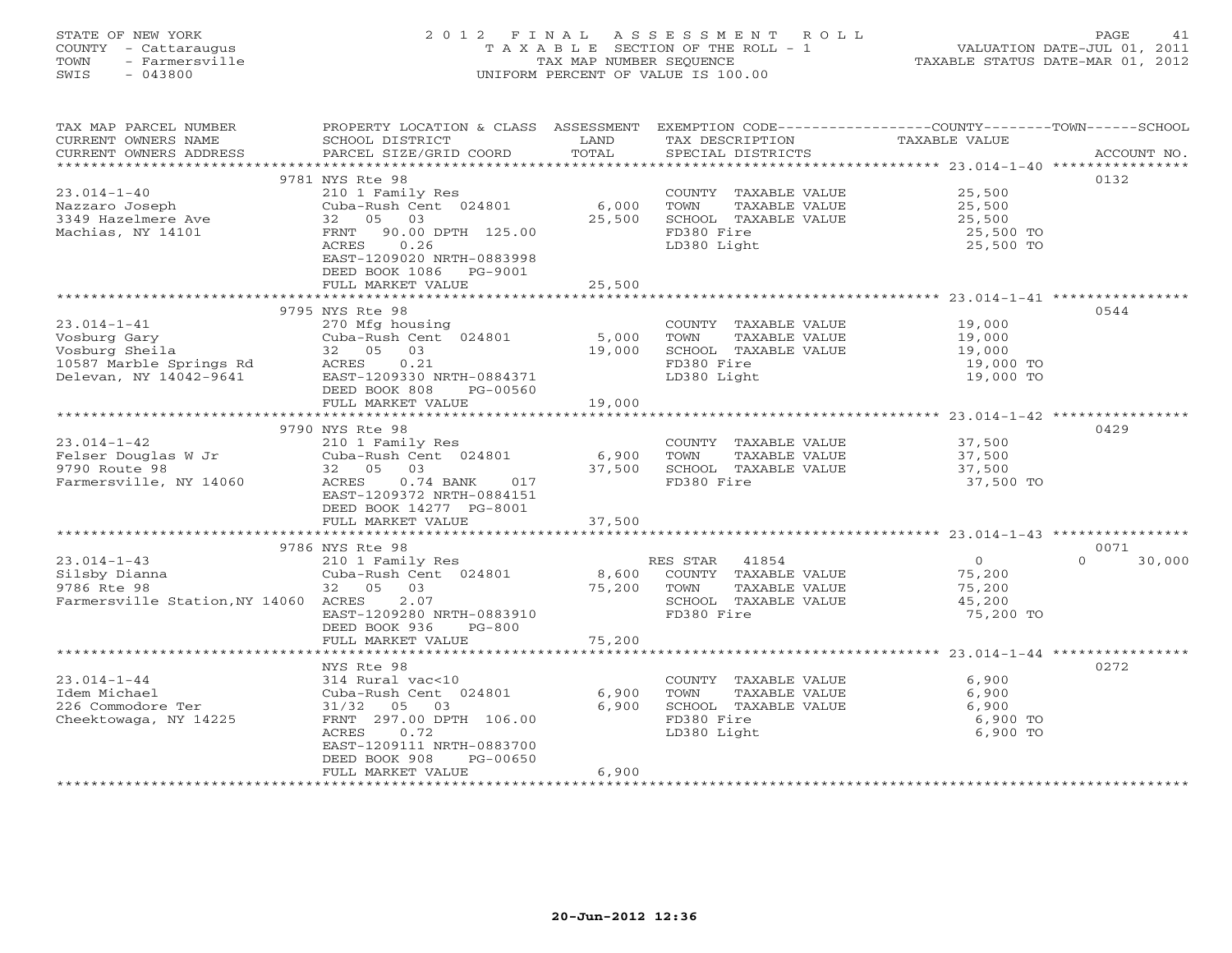# STATE OF NEW YORK 2 0 1 2 F I N A L A S S E S S M E N T R O L L PAGE 42 COUNTY - Cattaraugus T A X A B L E SECTION OF THE ROLL - 1 VALUATION DATE-JUL 01, 2011 TOWN - Farmersville TAX MAP NUMBER SEQUENCE TAXABLE STATUS DATE-MAR 01, 2012 SWIS - 043800 UNIFORM PERCENT OF VALUE IS 100.00UNIFORM PERCENT OF VALUE IS 100.00

| TAXABLE VALUE<br>SCHOOL DISTRICT<br>LAND<br>TAX DESCRIPTION<br>NYS Rte 98<br>0080<br>314 Rural vac<10<br>COUNTY TAXABLE VALUE<br>3,400<br>3,400<br>Cuba-Rush Cent 024801<br>TOWN<br>TAXABLE VALUE<br>3,400<br>32 05<br>04<br>3,400<br>SCHOOL TAXABLE VALUE<br>3,400<br>Farmersville Station, NY 14060 ACRES<br>0.68<br>FD380 Fire<br>3,400 TO<br>EAST-1208674 NRTH-0883518<br>LD380 Light<br>3,400 TO<br>DEED BOOK 00984 PG-00180<br>FULL MARKET VALUE<br>3,400<br>9740 School St<br>0244<br>$23.014 - 1 - 47$<br>$\overline{O}$<br>$\Omega$<br>210 1 Family Res<br>RES STAR 41854<br>30,000<br>8,100<br>Kamrowski Chris<br>Cuba-Rush Cent 024801<br>COUNTY TAXABLE VALUE<br>88,600<br>Kamrowski Renee<br>32 05 03<br>88,600<br>TOWN<br>TAXABLE VALUE<br>88,600<br>$\mathcal{L}^{\text{max}}_{\text{max}}$<br>Inc. $23.014 - 1 - 46$<br>SCHOOL TAXABLE VALUE<br>58,600<br>9740 School St<br>Farmersville Station, NY 14060 ACRES<br>1.75<br>FD380 Fire<br>88,600 TO<br>LD380 Light<br>EAST-1208459 NRTH-0884016<br>88,600 TO<br>DEED BOOK 756<br>PG-2001<br>FULL MARKET VALUE<br>88,600<br>9744 School St<br>0249<br>59,900<br>$23.014 - 1 - 48$<br>210 1 Family Res<br>COUNTY TAXABLE VALUE<br>Cuba-Rush Cent 024801 6,900<br>59,900<br>Duggan John James<br>PO Box 93<br>TOWN<br>TAXABLE VALUE<br>59,900<br>PO Box 93<br>32 05<br>0.3<br>59,900<br>SCHOOL TAXABLE VALUE<br>Farmersville Station, NY 14060 ACRES<br>0.79<br>FD380 Fire<br>59,900 TO<br>EAST-1208468 NRTH-0884177<br>LD380 Light<br>59,900 TO<br>DEED BOOK 891<br>PG-00165<br>59,900<br>FULL MARKET VALUE<br>9749 Church St<br>0363<br>210 1 Family Res<br>Cuba-Rush Cent 024801 6,800<br>$23.014 - 1 - 49$<br>RES STAR<br>41854<br>$\overline{0}$<br>$\Omega$<br>30,000<br>Stang Andrew J<br>COUNTY TAXABLE VALUE<br>57,700<br>57,700<br>57,700<br>Stang Amanda K<br>32 05<br>03<br>TAXABLE VALUE<br>TOWN<br>ACRES<br>0.70<br>SCHOOL TAXABLE VALUE<br>27,700<br>9749 Church St<br>Farmersville Station, NY 14060 EAST-1208424 NRTH-0884310<br>FD380 Fire<br>57,700 TO<br>LD380 Light<br>57,700 TO<br>DEED BOOK 10178 PG-8002<br>57,700<br>FULL MARKET VALUE<br>0277<br>9730 School St<br>$\overline{0}$<br>$23.014 - 1 - 50$<br>$\Omega$<br>30,000<br>210 1 Family Res<br>RES STAR<br>41854<br>78,500<br>Cuba-Rush Cent 024801<br>Prutsman John<br>9,000<br>COUNTY TAXABLE VALUE<br>9730 School St<br>32 05 03<br>78,500<br>TOWN<br>TAXABLE VALUE<br>78,500<br>Farmersville Station, NY 14060 ACRES<br>2.32 BANK<br>017<br>SCHOOL TAXABLE VALUE<br>48,500<br>EAST-1208251 NRTH-0884006<br>FD380 Fire<br>78,500 TO<br>78,500 TO<br>DEED BOOK 4277 PG-9001<br>LD380 Light<br>78,500<br>FULL MARKET VALUE | TAX MAP PARCEL NUMBER  | PROPERTY LOCATION & CLASS ASSESSMENT | EXEMPTION CODE-----------------COUNTY-------TOWN------SCHOOL |  |
|-------------------------------------------------------------------------------------------------------------------------------------------------------------------------------------------------------------------------------------------------------------------------------------------------------------------------------------------------------------------------------------------------------------------------------------------------------------------------------------------------------------------------------------------------------------------------------------------------------------------------------------------------------------------------------------------------------------------------------------------------------------------------------------------------------------------------------------------------------------------------------------------------------------------------------------------------------------------------------------------------------------------------------------------------------------------------------------------------------------------------------------------------------------------------------------------------------------------------------------------------------------------------------------------------------------------------------------------------------------------------------------------------------------------------------------------------------------------------------------------------------------------------------------------------------------------------------------------------------------------------------------------------------------------------------------------------------------------------------------------------------------------------------------------------------------------------------------------------------------------------------------------------------------------------------------------------------------------------------------------------------------------------------------------------------------------------------------------------------------------------------------------------------------------------------------------------------------------------------------------------------------------------------------------------------------------------------------------------------------------------------------------------------------------------------------------------------------------------------------------------------------------------------------------------------------------------------------------------------------------------------------------------------------------------|------------------------|--------------------------------------|--------------------------------------------------------------|--|
|                                                                                                                                                                                                                                                                                                                                                                                                                                                                                                                                                                                                                                                                                                                                                                                                                                                                                                                                                                                                                                                                                                                                                                                                                                                                                                                                                                                                                                                                                                                                                                                                                                                                                                                                                                                                                                                                                                                                                                                                                                                                                                                                                                                                                                                                                                                                                                                                                                                                                                                                                                                                                                                                         | CURRENT OWNERS NAME    |                                      |                                                              |  |
|                                                                                                                                                                                                                                                                                                                                                                                                                                                                                                                                                                                                                                                                                                                                                                                                                                                                                                                                                                                                                                                                                                                                                                                                                                                                                                                                                                                                                                                                                                                                                                                                                                                                                                                                                                                                                                                                                                                                                                                                                                                                                                                                                                                                                                                                                                                                                                                                                                                                                                                                                                                                                                                                         | CURRENT OWNERS ADDRESS |                                      |                                                              |  |
|                                                                                                                                                                                                                                                                                                                                                                                                                                                                                                                                                                                                                                                                                                                                                                                                                                                                                                                                                                                                                                                                                                                                                                                                                                                                                                                                                                                                                                                                                                                                                                                                                                                                                                                                                                                                                                                                                                                                                                                                                                                                                                                                                                                                                                                                                                                                                                                                                                                                                                                                                                                                                                                                         |                        |                                      |                                                              |  |
|                                                                                                                                                                                                                                                                                                                                                                                                                                                                                                                                                                                                                                                                                                                                                                                                                                                                                                                                                                                                                                                                                                                                                                                                                                                                                                                                                                                                                                                                                                                                                                                                                                                                                                                                                                                                                                                                                                                                                                                                                                                                                                                                                                                                                                                                                                                                                                                                                                                                                                                                                                                                                                                                         |                        |                                      |                                                              |  |
|                                                                                                                                                                                                                                                                                                                                                                                                                                                                                                                                                                                                                                                                                                                                                                                                                                                                                                                                                                                                                                                                                                                                                                                                                                                                                                                                                                                                                                                                                                                                                                                                                                                                                                                                                                                                                                                                                                                                                                                                                                                                                                                                                                                                                                                                                                                                                                                                                                                                                                                                                                                                                                                                         | $23.014 - 1 - 45$      |                                      |                                                              |  |
|                                                                                                                                                                                                                                                                                                                                                                                                                                                                                                                                                                                                                                                                                                                                                                                                                                                                                                                                                                                                                                                                                                                                                                                                                                                                                                                                                                                                                                                                                                                                                                                                                                                                                                                                                                                                                                                                                                                                                                                                                                                                                                                                                                                                                                                                                                                                                                                                                                                                                                                                                                                                                                                                         | Duggan Cherith E       |                                      |                                                              |  |
|                                                                                                                                                                                                                                                                                                                                                                                                                                                                                                                                                                                                                                                                                                                                                                                                                                                                                                                                                                                                                                                                                                                                                                                                                                                                                                                                                                                                                                                                                                                                                                                                                                                                                                                                                                                                                                                                                                                                                                                                                                                                                                                                                                                                                                                                                                                                                                                                                                                                                                                                                                                                                                                                         | PO Box 93              |                                      |                                                              |  |
|                                                                                                                                                                                                                                                                                                                                                                                                                                                                                                                                                                                                                                                                                                                                                                                                                                                                                                                                                                                                                                                                                                                                                                                                                                                                                                                                                                                                                                                                                                                                                                                                                                                                                                                                                                                                                                                                                                                                                                                                                                                                                                                                                                                                                                                                                                                                                                                                                                                                                                                                                                                                                                                                         |                        |                                      |                                                              |  |
|                                                                                                                                                                                                                                                                                                                                                                                                                                                                                                                                                                                                                                                                                                                                                                                                                                                                                                                                                                                                                                                                                                                                                                                                                                                                                                                                                                                                                                                                                                                                                                                                                                                                                                                                                                                                                                                                                                                                                                                                                                                                                                                                                                                                                                                                                                                                                                                                                                                                                                                                                                                                                                                                         |                        |                                      |                                                              |  |
|                                                                                                                                                                                                                                                                                                                                                                                                                                                                                                                                                                                                                                                                                                                                                                                                                                                                                                                                                                                                                                                                                                                                                                                                                                                                                                                                                                                                                                                                                                                                                                                                                                                                                                                                                                                                                                                                                                                                                                                                                                                                                                                                                                                                                                                                                                                                                                                                                                                                                                                                                                                                                                                                         |                        |                                      |                                                              |  |
|                                                                                                                                                                                                                                                                                                                                                                                                                                                                                                                                                                                                                                                                                                                                                                                                                                                                                                                                                                                                                                                                                                                                                                                                                                                                                                                                                                                                                                                                                                                                                                                                                                                                                                                                                                                                                                                                                                                                                                                                                                                                                                                                                                                                                                                                                                                                                                                                                                                                                                                                                                                                                                                                         |                        |                                      |                                                              |  |
|                                                                                                                                                                                                                                                                                                                                                                                                                                                                                                                                                                                                                                                                                                                                                                                                                                                                                                                                                                                                                                                                                                                                                                                                                                                                                                                                                                                                                                                                                                                                                                                                                                                                                                                                                                                                                                                                                                                                                                                                                                                                                                                                                                                                                                                                                                                                                                                                                                                                                                                                                                                                                                                                         |                        |                                      |                                                              |  |
|                                                                                                                                                                                                                                                                                                                                                                                                                                                                                                                                                                                                                                                                                                                                                                                                                                                                                                                                                                                                                                                                                                                                                                                                                                                                                                                                                                                                                                                                                                                                                                                                                                                                                                                                                                                                                                                                                                                                                                                                                                                                                                                                                                                                                                                                                                                                                                                                                                                                                                                                                                                                                                                                         |                        |                                      |                                                              |  |
|                                                                                                                                                                                                                                                                                                                                                                                                                                                                                                                                                                                                                                                                                                                                                                                                                                                                                                                                                                                                                                                                                                                                                                                                                                                                                                                                                                                                                                                                                                                                                                                                                                                                                                                                                                                                                                                                                                                                                                                                                                                                                                                                                                                                                                                                                                                                                                                                                                                                                                                                                                                                                                                                         |                        |                                      |                                                              |  |
|                                                                                                                                                                                                                                                                                                                                                                                                                                                                                                                                                                                                                                                                                                                                                                                                                                                                                                                                                                                                                                                                                                                                                                                                                                                                                                                                                                                                                                                                                                                                                                                                                                                                                                                                                                                                                                                                                                                                                                                                                                                                                                                                                                                                                                                                                                                                                                                                                                                                                                                                                                                                                                                                         |                        |                                      |                                                              |  |
|                                                                                                                                                                                                                                                                                                                                                                                                                                                                                                                                                                                                                                                                                                                                                                                                                                                                                                                                                                                                                                                                                                                                                                                                                                                                                                                                                                                                                                                                                                                                                                                                                                                                                                                                                                                                                                                                                                                                                                                                                                                                                                                                                                                                                                                                                                                                                                                                                                                                                                                                                                                                                                                                         |                        |                                      |                                                              |  |
|                                                                                                                                                                                                                                                                                                                                                                                                                                                                                                                                                                                                                                                                                                                                                                                                                                                                                                                                                                                                                                                                                                                                                                                                                                                                                                                                                                                                                                                                                                                                                                                                                                                                                                                                                                                                                                                                                                                                                                                                                                                                                                                                                                                                                                                                                                                                                                                                                                                                                                                                                                                                                                                                         |                        |                                      |                                                              |  |
|                                                                                                                                                                                                                                                                                                                                                                                                                                                                                                                                                                                                                                                                                                                                                                                                                                                                                                                                                                                                                                                                                                                                                                                                                                                                                                                                                                                                                                                                                                                                                                                                                                                                                                                                                                                                                                                                                                                                                                                                                                                                                                                                                                                                                                                                                                                                                                                                                                                                                                                                                                                                                                                                         |                        |                                      |                                                              |  |
|                                                                                                                                                                                                                                                                                                                                                                                                                                                                                                                                                                                                                                                                                                                                                                                                                                                                                                                                                                                                                                                                                                                                                                                                                                                                                                                                                                                                                                                                                                                                                                                                                                                                                                                                                                                                                                                                                                                                                                                                                                                                                                                                                                                                                                                                                                                                                                                                                                                                                                                                                                                                                                                                         |                        |                                      |                                                              |  |
|                                                                                                                                                                                                                                                                                                                                                                                                                                                                                                                                                                                                                                                                                                                                                                                                                                                                                                                                                                                                                                                                                                                                                                                                                                                                                                                                                                                                                                                                                                                                                                                                                                                                                                                                                                                                                                                                                                                                                                                                                                                                                                                                                                                                                                                                                                                                                                                                                                                                                                                                                                                                                                                                         |                        |                                      |                                                              |  |
|                                                                                                                                                                                                                                                                                                                                                                                                                                                                                                                                                                                                                                                                                                                                                                                                                                                                                                                                                                                                                                                                                                                                                                                                                                                                                                                                                                                                                                                                                                                                                                                                                                                                                                                                                                                                                                                                                                                                                                                                                                                                                                                                                                                                                                                                                                                                                                                                                                                                                                                                                                                                                                                                         |                        |                                      |                                                              |  |
|                                                                                                                                                                                                                                                                                                                                                                                                                                                                                                                                                                                                                                                                                                                                                                                                                                                                                                                                                                                                                                                                                                                                                                                                                                                                                                                                                                                                                                                                                                                                                                                                                                                                                                                                                                                                                                                                                                                                                                                                                                                                                                                                                                                                                                                                                                                                                                                                                                                                                                                                                                                                                                                                         |                        |                                      |                                                              |  |
|                                                                                                                                                                                                                                                                                                                                                                                                                                                                                                                                                                                                                                                                                                                                                                                                                                                                                                                                                                                                                                                                                                                                                                                                                                                                                                                                                                                                                                                                                                                                                                                                                                                                                                                                                                                                                                                                                                                                                                                                                                                                                                                                                                                                                                                                                                                                                                                                                                                                                                                                                                                                                                                                         |                        |                                      |                                                              |  |
|                                                                                                                                                                                                                                                                                                                                                                                                                                                                                                                                                                                                                                                                                                                                                                                                                                                                                                                                                                                                                                                                                                                                                                                                                                                                                                                                                                                                                                                                                                                                                                                                                                                                                                                                                                                                                                                                                                                                                                                                                                                                                                                                                                                                                                                                                                                                                                                                                                                                                                                                                                                                                                                                         |                        |                                      |                                                              |  |
|                                                                                                                                                                                                                                                                                                                                                                                                                                                                                                                                                                                                                                                                                                                                                                                                                                                                                                                                                                                                                                                                                                                                                                                                                                                                                                                                                                                                                                                                                                                                                                                                                                                                                                                                                                                                                                                                                                                                                                                                                                                                                                                                                                                                                                                                                                                                                                                                                                                                                                                                                                                                                                                                         |                        |                                      |                                                              |  |
|                                                                                                                                                                                                                                                                                                                                                                                                                                                                                                                                                                                                                                                                                                                                                                                                                                                                                                                                                                                                                                                                                                                                                                                                                                                                                                                                                                                                                                                                                                                                                                                                                                                                                                                                                                                                                                                                                                                                                                                                                                                                                                                                                                                                                                                                                                                                                                                                                                                                                                                                                                                                                                                                         |                        |                                      |                                                              |  |
|                                                                                                                                                                                                                                                                                                                                                                                                                                                                                                                                                                                                                                                                                                                                                                                                                                                                                                                                                                                                                                                                                                                                                                                                                                                                                                                                                                                                                                                                                                                                                                                                                                                                                                                                                                                                                                                                                                                                                                                                                                                                                                                                                                                                                                                                                                                                                                                                                                                                                                                                                                                                                                                                         |                        |                                      |                                                              |  |
|                                                                                                                                                                                                                                                                                                                                                                                                                                                                                                                                                                                                                                                                                                                                                                                                                                                                                                                                                                                                                                                                                                                                                                                                                                                                                                                                                                                                                                                                                                                                                                                                                                                                                                                                                                                                                                                                                                                                                                                                                                                                                                                                                                                                                                                                                                                                                                                                                                                                                                                                                                                                                                                                         |                        |                                      |                                                              |  |
|                                                                                                                                                                                                                                                                                                                                                                                                                                                                                                                                                                                                                                                                                                                                                                                                                                                                                                                                                                                                                                                                                                                                                                                                                                                                                                                                                                                                                                                                                                                                                                                                                                                                                                                                                                                                                                                                                                                                                                                                                                                                                                                                                                                                                                                                                                                                                                                                                                                                                                                                                                                                                                                                         |                        |                                      |                                                              |  |
|                                                                                                                                                                                                                                                                                                                                                                                                                                                                                                                                                                                                                                                                                                                                                                                                                                                                                                                                                                                                                                                                                                                                                                                                                                                                                                                                                                                                                                                                                                                                                                                                                                                                                                                                                                                                                                                                                                                                                                                                                                                                                                                                                                                                                                                                                                                                                                                                                                                                                                                                                                                                                                                                         |                        |                                      |                                                              |  |
|                                                                                                                                                                                                                                                                                                                                                                                                                                                                                                                                                                                                                                                                                                                                                                                                                                                                                                                                                                                                                                                                                                                                                                                                                                                                                                                                                                                                                                                                                                                                                                                                                                                                                                                                                                                                                                                                                                                                                                                                                                                                                                                                                                                                                                                                                                                                                                                                                                                                                                                                                                                                                                                                         |                        |                                      |                                                              |  |
|                                                                                                                                                                                                                                                                                                                                                                                                                                                                                                                                                                                                                                                                                                                                                                                                                                                                                                                                                                                                                                                                                                                                                                                                                                                                                                                                                                                                                                                                                                                                                                                                                                                                                                                                                                                                                                                                                                                                                                                                                                                                                                                                                                                                                                                                                                                                                                                                                                                                                                                                                                                                                                                                         |                        |                                      |                                                              |  |
|                                                                                                                                                                                                                                                                                                                                                                                                                                                                                                                                                                                                                                                                                                                                                                                                                                                                                                                                                                                                                                                                                                                                                                                                                                                                                                                                                                                                                                                                                                                                                                                                                                                                                                                                                                                                                                                                                                                                                                                                                                                                                                                                                                                                                                                                                                                                                                                                                                                                                                                                                                                                                                                                         |                        |                                      |                                                              |  |
|                                                                                                                                                                                                                                                                                                                                                                                                                                                                                                                                                                                                                                                                                                                                                                                                                                                                                                                                                                                                                                                                                                                                                                                                                                                                                                                                                                                                                                                                                                                                                                                                                                                                                                                                                                                                                                                                                                                                                                                                                                                                                                                                                                                                                                                                                                                                                                                                                                                                                                                                                                                                                                                                         |                        |                                      |                                                              |  |
|                                                                                                                                                                                                                                                                                                                                                                                                                                                                                                                                                                                                                                                                                                                                                                                                                                                                                                                                                                                                                                                                                                                                                                                                                                                                                                                                                                                                                                                                                                                                                                                                                                                                                                                                                                                                                                                                                                                                                                                                                                                                                                                                                                                                                                                                                                                                                                                                                                                                                                                                                                                                                                                                         |                        |                                      |                                                              |  |
|                                                                                                                                                                                                                                                                                                                                                                                                                                                                                                                                                                                                                                                                                                                                                                                                                                                                                                                                                                                                                                                                                                                                                                                                                                                                                                                                                                                                                                                                                                                                                                                                                                                                                                                                                                                                                                                                                                                                                                                                                                                                                                                                                                                                                                                                                                                                                                                                                                                                                                                                                                                                                                                                         |                        |                                      |                                                              |  |
|                                                                                                                                                                                                                                                                                                                                                                                                                                                                                                                                                                                                                                                                                                                                                                                                                                                                                                                                                                                                                                                                                                                                                                                                                                                                                                                                                                                                                                                                                                                                                                                                                                                                                                                                                                                                                                                                                                                                                                                                                                                                                                                                                                                                                                                                                                                                                                                                                                                                                                                                                                                                                                                                         |                        |                                      |                                                              |  |
|                                                                                                                                                                                                                                                                                                                                                                                                                                                                                                                                                                                                                                                                                                                                                                                                                                                                                                                                                                                                                                                                                                                                                                                                                                                                                                                                                                                                                                                                                                                                                                                                                                                                                                                                                                                                                                                                                                                                                                                                                                                                                                                                                                                                                                                                                                                                                                                                                                                                                                                                                                                                                                                                         |                        |                                      |                                                              |  |
|                                                                                                                                                                                                                                                                                                                                                                                                                                                                                                                                                                                                                                                                                                                                                                                                                                                                                                                                                                                                                                                                                                                                                                                                                                                                                                                                                                                                                                                                                                                                                                                                                                                                                                                                                                                                                                                                                                                                                                                                                                                                                                                                                                                                                                                                                                                                                                                                                                                                                                                                                                                                                                                                         |                        |                                      |                                                              |  |
|                                                                                                                                                                                                                                                                                                                                                                                                                                                                                                                                                                                                                                                                                                                                                                                                                                                                                                                                                                                                                                                                                                                                                                                                                                                                                                                                                                                                                                                                                                                                                                                                                                                                                                                                                                                                                                                                                                                                                                                                                                                                                                                                                                                                                                                                                                                                                                                                                                                                                                                                                                                                                                                                         |                        |                                      |                                                              |  |
|                                                                                                                                                                                                                                                                                                                                                                                                                                                                                                                                                                                                                                                                                                                                                                                                                                                                                                                                                                                                                                                                                                                                                                                                                                                                                                                                                                                                                                                                                                                                                                                                                                                                                                                                                                                                                                                                                                                                                                                                                                                                                                                                                                                                                                                                                                                                                                                                                                                                                                                                                                                                                                                                         |                        |                                      |                                                              |  |
|                                                                                                                                                                                                                                                                                                                                                                                                                                                                                                                                                                                                                                                                                                                                                                                                                                                                                                                                                                                                                                                                                                                                                                                                                                                                                                                                                                                                                                                                                                                                                                                                                                                                                                                                                                                                                                                                                                                                                                                                                                                                                                                                                                                                                                                                                                                                                                                                                                                                                                                                                                                                                                                                         |                        |                                      |                                                              |  |
|                                                                                                                                                                                                                                                                                                                                                                                                                                                                                                                                                                                                                                                                                                                                                                                                                                                                                                                                                                                                                                                                                                                                                                                                                                                                                                                                                                                                                                                                                                                                                                                                                                                                                                                                                                                                                                                                                                                                                                                                                                                                                                                                                                                                                                                                                                                                                                                                                                                                                                                                                                                                                                                                         |                        |                                      |                                                              |  |
|                                                                                                                                                                                                                                                                                                                                                                                                                                                                                                                                                                                                                                                                                                                                                                                                                                                                                                                                                                                                                                                                                                                                                                                                                                                                                                                                                                                                                                                                                                                                                                                                                                                                                                                                                                                                                                                                                                                                                                                                                                                                                                                                                                                                                                                                                                                                                                                                                                                                                                                                                                                                                                                                         |                        |                                      |                                                              |  |
|                                                                                                                                                                                                                                                                                                                                                                                                                                                                                                                                                                                                                                                                                                                                                                                                                                                                                                                                                                                                                                                                                                                                                                                                                                                                                                                                                                                                                                                                                                                                                                                                                                                                                                                                                                                                                                                                                                                                                                                                                                                                                                                                                                                                                                                                                                                                                                                                                                                                                                                                                                                                                                                                         |                        |                                      |                                                              |  |
|                                                                                                                                                                                                                                                                                                                                                                                                                                                                                                                                                                                                                                                                                                                                                                                                                                                                                                                                                                                                                                                                                                                                                                                                                                                                                                                                                                                                                                                                                                                                                                                                                                                                                                                                                                                                                                                                                                                                                                                                                                                                                                                                                                                                                                                                                                                                                                                                                                                                                                                                                                                                                                                                         |                        |                                      |                                                              |  |
|                                                                                                                                                                                                                                                                                                                                                                                                                                                                                                                                                                                                                                                                                                                                                                                                                                                                                                                                                                                                                                                                                                                                                                                                                                                                                                                                                                                                                                                                                                                                                                                                                                                                                                                                                                                                                                                                                                                                                                                                                                                                                                                                                                                                                                                                                                                                                                                                                                                                                                                                                                                                                                                                         |                        |                                      |                                                              |  |
|                                                                                                                                                                                                                                                                                                                                                                                                                                                                                                                                                                                                                                                                                                                                                                                                                                                                                                                                                                                                                                                                                                                                                                                                                                                                                                                                                                                                                                                                                                                                                                                                                                                                                                                                                                                                                                                                                                                                                                                                                                                                                                                                                                                                                                                                                                                                                                                                                                                                                                                                                                                                                                                                         |                        |                                      |                                                              |  |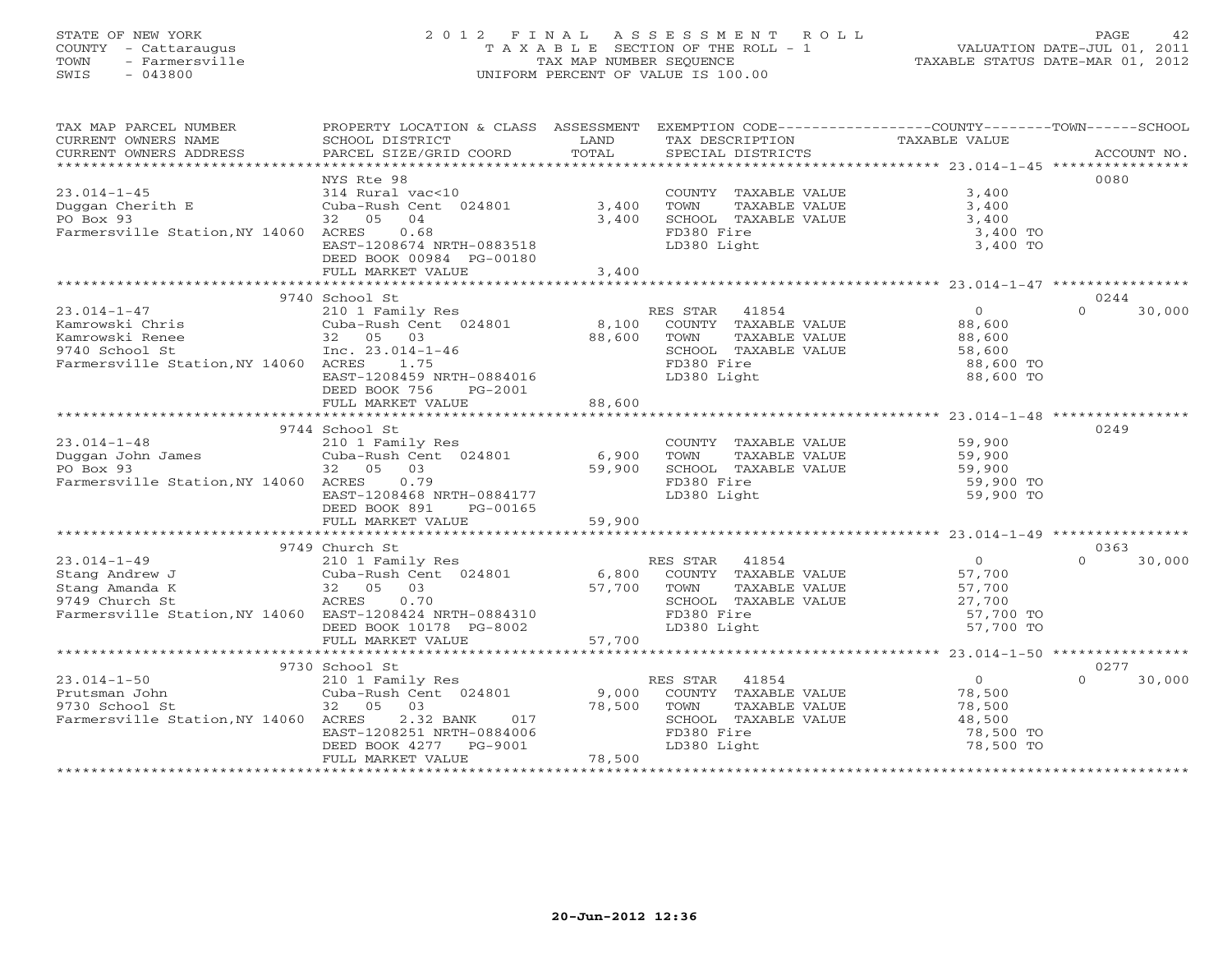#### STATE OF NEW YORK 2 0 1 2 F I N A L A S S E S S M E N T R O L L PAGE 43COUNTY - Cattaraugus T A X A B L E SECTION OF THE ROLL - 1 VALUATION DATE-JUL 01, 2011 TOWN - Farmersville TAX MAP NUMBER SEQUENCE TAXABLE STATUS DATE-MAR 01, 2012<br>SWIS - 043800 - 043800 SWIS - 043800 UNIFORM PERCENT OF VALUE IS 100.00

| TAX MAP PARCEL NUMBER<br>CURRENT OWNERS NAME<br>CURRENT OWNERS ADDRESS                                                                             | PROPERTY LOCATION & CLASS ASSESSMENT<br>SCHOOL DISTRICT<br>PARCEL SIZE/GRID COORD                                                                                                             | LAND<br>TOTAL             | EXEMPTION CODE----------------COUNTY-------TOWN------SCHOOL<br>TAX DESCRIPTION<br>SPECIAL DISTRICTS                     | TAXABLE VALUE                                                          | ACCOUNT NO.        |
|----------------------------------------------------------------------------------------------------------------------------------------------------|-----------------------------------------------------------------------------------------------------------------------------------------------------------------------------------------------|---------------------------|-------------------------------------------------------------------------------------------------------------------------|------------------------------------------------------------------------|--------------------|
| *****************                                                                                                                                  |                                                                                                                                                                                               | ************              |                                                                                                                         |                                                                        |                    |
|                                                                                                                                                    | Co <sub>Rd</sub> 21                                                                                                                                                                           |                           |                                                                                                                         |                                                                        | 0413               |
| $23.014 - 1 - 51$<br>Smith Dean L<br>1024 Elton Rd<br>PO Box 1                                                                                     | 314 Rural vac<10<br>Cuba-Rush Cent 024801<br>05<br>03<br>32<br>0.44<br>ACRES                                                                                                                  | 3,200<br>3,200            | COUNTY TAXABLE VALUE<br>TOWN<br>TAXABLE VALUE<br>SCHOOL TAXABLE VALUE<br>FD380 Fire                                     | 3,200<br>3,200<br>3,200<br>3,200 TO                                    |                    |
| Farmersville Station, NY 14060 EAST-1207785 NRTH-0883806                                                                                           | DEED BOOK 00994 PG-00827<br>FULL MARKET VALUE                                                                                                                                                 | 3,200                     | LD380 Light                                                                                                             | 3,200 TO                                                               |                    |
|                                                                                                                                                    |                                                                                                                                                                                               |                           |                                                                                                                         |                                                                        |                    |
|                                                                                                                                                    | 1054 Co Rd 21                                                                                                                                                                                 |                           |                                                                                                                         |                                                                        | 0463               |
| $23.014 - 1 - 53.1$<br>Hoxie Stephen<br>PO Box 106<br>Farmersville Sta., NY 14060                                                                  | 210 1 Family Res<br>Cuba-Rush Cent 024801<br>32<br>05<br>03<br>82.50 DPTH 140.00<br>FRNT<br>ACRES<br>0.24<br>EAST-1207592 NRTH-0883989<br>DEED BOOK 12385 PG-7001                             | 5,800<br>52,400           | RES STAR<br>41854<br>COUNTY TAXABLE VALUE<br>TAXABLE VALUE<br>TOWN<br>SCHOOL TAXABLE VALUE<br>FD380 Fire<br>LD380 Light | $\overline{0}$<br>52,400<br>52,400<br>22,400<br>52,400 TO<br>52,400 TO | $\Omega$<br>30,000 |
|                                                                                                                                                    | FULL MARKET VALUE                                                                                                                                                                             | 52,400                    |                                                                                                                         |                                                                        |                    |
|                                                                                                                                                    |                                                                                                                                                                                               |                           |                                                                                                                         |                                                                        |                    |
|                                                                                                                                                    | 1058 Co Rd 21                                                                                                                                                                                 |                           |                                                                                                                         |                                                                        | 0462               |
| $23.014 - 1 - 53.2$<br>Warner Rick J<br>Warner Victoria C<br>1058 Elton Rd<br>Farmersville Station, NY 14060 ACRES                                 | 210 1 Family Res<br>Cuba-Rush Cent 024801<br>05<br>03<br>32<br>FRNT<br>97.00 DPTH 135.00<br>$0.30$ BANK<br>017<br>EAST-1207534 NRTH-0883928<br>DEED BOOK 953<br>$PG-449$<br>FULL MARKET VALUE | 6,100<br>74,800<br>74,800 | RES STAR<br>41854<br>COUNTY TAXABLE VALUE<br>TOWN<br>TAXABLE VALUE<br>SCHOOL TAXABLE VALUE<br>FD380 Fire<br>LD380 Light | $\overline{O}$<br>74,800<br>74,800<br>44,800<br>74,800 TO<br>74,800 TO | $\Omega$<br>30,000 |
|                                                                                                                                                    |                                                                                                                                                                                               |                           |                                                                                                                         |                                                                        |                    |
|                                                                                                                                                    | 1044 Co Rd 21                                                                                                                                                                                 |                           |                                                                                                                         |                                                                        | 0460               |
| $23.014 - 1 - 54$<br>Warner Nelson J<br>Warner Sharon L<br>1044 Co Rd 21<br>PO Box 194<br>Farmersville Station, NY 14060 EAST-1207648 NRTH-0884037 | 210 1 Family Res<br>Cuba-Rush Cent 024801<br>32<br>05 03<br>FRNT<br>66.00 DPTH 135.00<br>ACRES<br>0.20<br>DEED BOOK 1028<br>$PG-1$                                                            | 4,800<br>61,100           | 41834<br>SR STAR<br>COUNTY TAXABLE VALUE<br>TOWN<br>TAXABLE VALUE<br>SCHOOL TAXABLE VALUE<br>FD380 Fire<br>LD380 Light  | $\circ$<br>61,100<br>61,100<br>$\circ$<br>61,100 TO<br>61,100 TO       | $\Omega$<br>61,100 |
|                                                                                                                                                    | FULL MARKET VALUE                                                                                                                                                                             | 61,100                    |                                                                                                                         |                                                                        |                    |
|                                                                                                                                                    |                                                                                                                                                                                               |                           |                                                                                                                         |                                                                        |                    |
|                                                                                                                                                    | 1046 Co Rd 21                                                                                                                                                                                 |                           |                                                                                                                         |                                                                        | 0318               |
| $23.014 - 1 - 55.1$<br>Dick Kathy L<br>1046 County Rd. 21<br>Franklinville, NY 14737                                                               | 210 1 Family Res<br>Cuba-Rush Cent 024801<br>05<br>03<br>32<br>FRNT<br>66.00 DPTH 350.00<br>ACRES<br>0.53<br>EAST-1207628 NRTH-0884163<br>DEED BOOK 13903 PG-4008                             | 6,600<br>37,100           | 41854<br>RES STAR<br>COUNTY TAXABLE VALUE<br>TOWN<br>TAXABLE VALUE<br>SCHOOL TAXABLE VALUE<br>FD380 Fire<br>LD380 Light | $\overline{0}$<br>37,100<br>37,100<br>7,100<br>37,100 TO<br>37,100 TO  | $\Omega$<br>30,000 |
|                                                                                                                                                    | FULL MARKET VALUE                                                                                                                                                                             | 37,100                    |                                                                                                                         |                                                                        |                    |
|                                                                                                                                                    |                                                                                                                                                                                               |                           |                                                                                                                         |                                                                        |                    |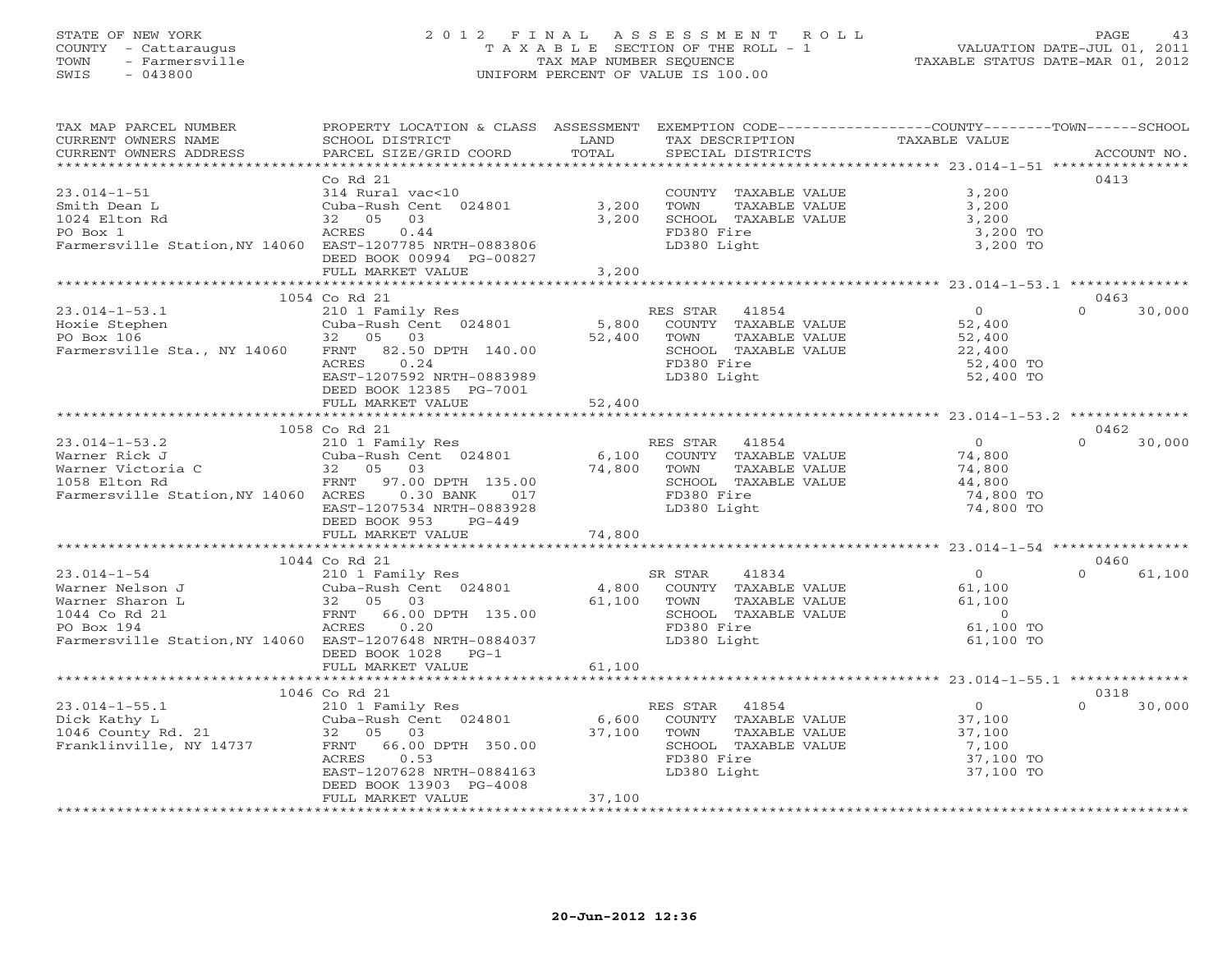#### STATE OF NEW YORK 2 0 1 2 F I N A L A S S E S S M E N T R O L L PAGE 44 COUNTY - Cattaraugus T A X A B L E SECTION OF THE ROLL - 1 VALUATION DATE-JUL 01, 2011 TOWN - Farmersville TAX MAP NUMBER SEQUENCE TAXABLE STATUS DATE-MAR 01, 2012 SWIS - 043800 UNIFORM PERCENT OF VALUE IS 100.00UNIFORM PERCENT OF VALUE IS 100.00

| TAX MAP PARCEL NUMBER<br>CURRENT OWNERS NAME<br>CURRENT OWNERS ADDRESS                                                                                                                                                                                                                                                 | PROPERTY LOCATION & CLASS ASSESSMENT<br>SCHOOL DISTRICT<br>PARCEL SIZE/GRID COORD                                                                                                                 | LAND<br>TOTAL             | TAX DESCRIPTION<br>SPECIAL DISTRICTS                                                                                          | EXEMPTION CODE-----------------COUNTY-------TOWN------SCHOOL<br>TAXABLE VALUE  | ACCOUNT NO.                |
|------------------------------------------------------------------------------------------------------------------------------------------------------------------------------------------------------------------------------------------------------------------------------------------------------------------------|---------------------------------------------------------------------------------------------------------------------------------------------------------------------------------------------------|---------------------------|-------------------------------------------------------------------------------------------------------------------------------|--------------------------------------------------------------------------------|----------------------------|
| **********************<br>$23.014 - 1 - 55.2$<br>Warner Rick J<br>Warner Victoria C<br>1058 Elton Rd<br>Farmersville, NY 14060                                                                                                                                                                                         | ************************<br>Co Rd 21<br>314 Rural vac<10<br>Cuba-Rush Cent 024801<br>$32 - 05 - 03$<br>2.30<br>ACRES<br>EAST-1207390 NRTH-0884052<br>DEED BOOK 15449 PG-7002<br>FULL MARKET VALUE | 2,800<br>2,800<br>2,800   | COUNTY TAXABLE VALUE<br>TOWN<br>TAXABLE VALUE<br>SCHOOL TAXABLE VALUE<br>FD380 Fire<br>LD380 Light                            | 2,800<br>2,800<br>2,800<br>2,800 TO<br>2,800 TO                                | 0768                       |
|                                                                                                                                                                                                                                                                                                                        |                                                                                                                                                                                                   |                           |                                                                                                                               |                                                                                |                            |
| $23.014 - 1 - 56$<br>Smith Howard R L<br>PO Box 233<br>Holland, NY 14080                                                                                                                                                                                                                                               | 1042 Co Rd 21<br>210 1 Family Res<br>Cuba-Rush Cent $024801$ 6,600<br>32 05 03<br>FRNT 66.00 DPTH 350.00<br>ACRES<br>0.53<br>EAST-1207679 NRTH-0884208<br>DEED BOOK 1003<br>PG-1148               | 47,500                    | COUNTY TAXABLE VALUE<br>TOWN<br>TAXABLE VALUE<br>SCHOOL TAXABLE VALUE<br>FD380 Fire<br>LD380 Light                            | 47,500<br>47,500<br>47,500<br>47,500 TO<br>47,500 TO                           | 0412                       |
|                                                                                                                                                                                                                                                                                                                        | FULL MARKET VALUE                                                                                                                                                                                 | 47,500                    |                                                                                                                               |                                                                                |                            |
|                                                                                                                                                                                                                                                                                                                        | 1038 Elton Rd                                                                                                                                                                                     |                           |                                                                                                                               |                                                                                | 0195                       |
| $23.014 - 1 - 57$<br>Exercise of the cubal cubality<br>Richardson Brian Cuba-Rush Cent 024801 6,500 COUNTY TAXABLE VALUE<br>Richardson Loretta F 32 05 03 26,300 TOWN TAXABLE VALUE<br>1036 Elton Rd FRNT 66.00 DPTH 305.00 SCHOOL TAXABLE VALUE<br>PO Box<br>Farmersville Station, NY 14060 EAST-1207747 NRTH-0884233 | 270 Mfg housing<br>DEED BOOK 931<br>PG-01028<br>FULL MARKET VALUE                                                                                                                                 | 26,300                    | RES STAR 41854<br>LD380 Light                                                                                                 | $\overline{0}$<br>26,300<br>26,300<br>$\circ$<br>26,300 TO<br>26,300 TO        | $\Omega$<br>26,300         |
|                                                                                                                                                                                                                                                                                                                        |                                                                                                                                                                                                   |                           |                                                                                                                               |                                                                                |                            |
| $23.014 - 1 - 58$<br>Smith Dean L<br>1020 Elton Rd<br>Farmersville Station, NY 14060 FRNT 66.00 DPTH 206.00                                                                                                                                                                                                            | 1024 Co Rd 21<br>210 1 Family Res<br>Cuba-Rush Cent 024801<br>32 05 03<br>ACRES<br>0.31<br>EAST-1207988 NRTH-0884380<br>DEED BOOK 00994 PG-00827                                                  | 47,300                    | RES STAR<br>41854<br>6,100 COUNTY TAXABLE VALUE<br>TOWN<br>TAXABLE VALUE<br>SCHOOL TAXABLE VALUE<br>FD380 Fire<br>LD380 Light | $\Omega$<br>47,300<br>47,300<br>17,300<br>47,300 TO<br>47,300 TO               | 0414<br>$\Omega$<br>30,000 |
|                                                                                                                                                                                                                                                                                                                        | FULL MARKET VALUE                                                                                                                                                                                 | 47,300                    |                                                                                                                               |                                                                                |                            |
|                                                                                                                                                                                                                                                                                                                        | 1018 Co Rd 21                                                                                                                                                                                     |                           |                                                                                                                               |                                                                                | 0484                       |
| Wixon Rose Etta<br>Wixon Charles Jr<br>Wixon Charles Jr<br>1018 Elcom Rd<br>FRNT 70.70 Practice Carpenter Control Communication Rd<br>FRNT 70.70 Practice Carpenter Control Control Control Control Control Control Control Control Cont<br>Farmersville Station, NY 14060 ACRES                                       | 0.37<br>EAST-1208042 NRTH-0884423<br>DEED BOOK 967<br>PG-1132<br>FULL MARKET VALUE                                                                                                                | 6,300<br>33,900<br>33,900 | SR STAR<br>41834<br>COUNTY TAXABLE VALUE<br>TOWN<br>TAXABLE VALUE<br>SCHOOL TAXABLE VALUE<br>FD380 Fire<br>LD380 Light        | $\overline{0}$<br>33,900<br>33,900<br>$\overline{0}$<br>33,900 TO<br>33,900 TO | 33,900<br>$\Omega$         |
|                                                                                                                                                                                                                                                                                                                        |                                                                                                                                                                                                   |                           |                                                                                                                               |                                                                                |                            |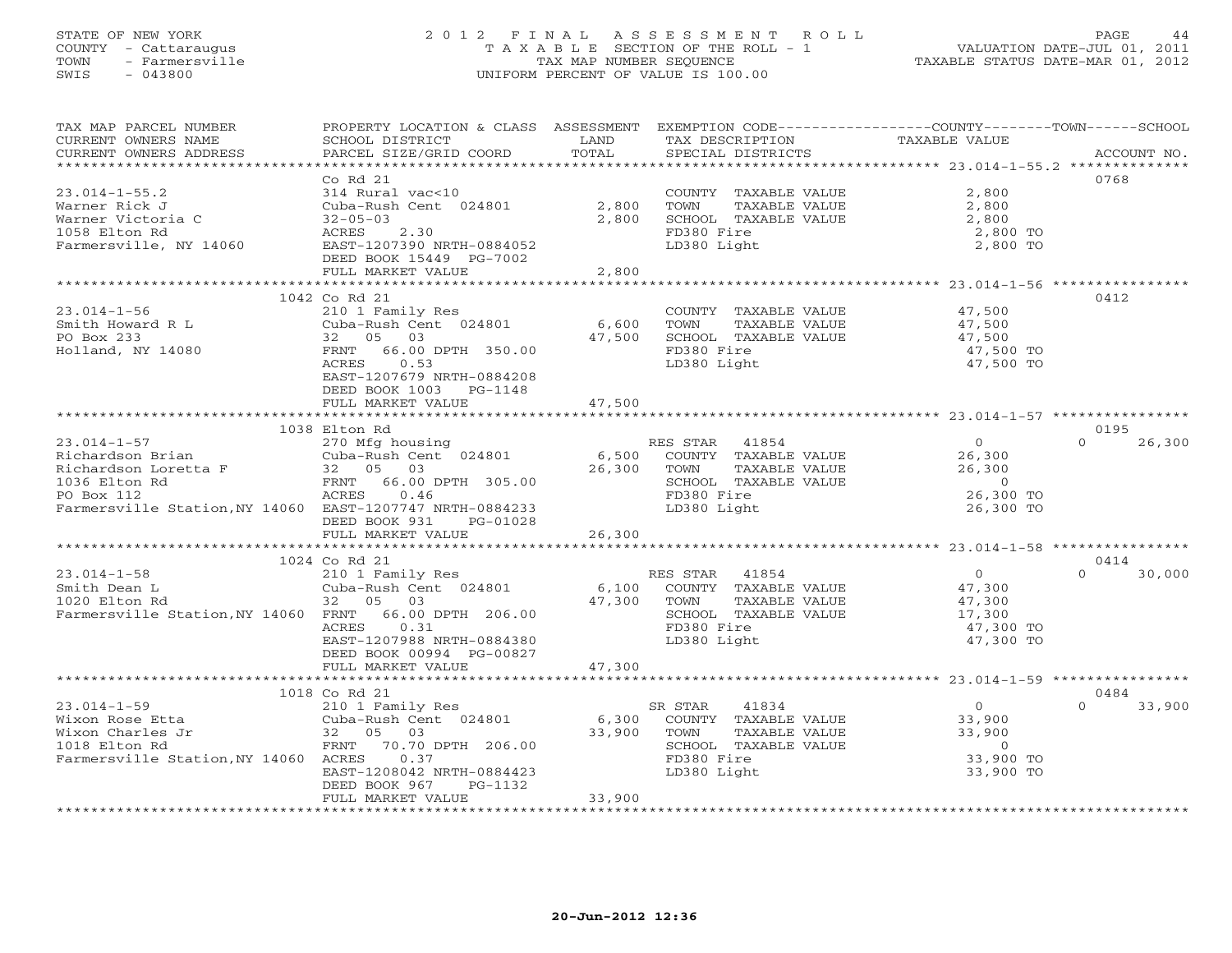# STATE OF NEW YORK 2 0 1 2 F I N A L A S S E S S M E N T R O L L PAGE 45 COUNTY - Cattaraugus T A X A B L E SECTION OF THE ROLL - 1 VALUATION DATE-JUL 01, 2011 TOWN - Farmersville TAX MAP NUMBER SEQUENCE TAXABLE STATUS DATE-MAR 01, 2012 SWIS - 043800 UNIFORM PERCENT OF VALUE IS 100.00UNIFORM PERCENT OF VALUE IS 100.00

| TAX MAP PARCEL NUMBER                                                                                                                                                                                                                                    | PROPERTY LOCATION & CLASS ASSESSMENT EXEMPTION CODE----------------COUNTY-------TOWN------SCHOOL                            |                           |                                                                                                                                                                                                                                                                                                                                                                                                                                                                                                     |                                                                                                                                  |                                            |
|----------------------------------------------------------------------------------------------------------------------------------------------------------------------------------------------------------------------------------------------------------|-----------------------------------------------------------------------------------------------------------------------------|---------------------------|-----------------------------------------------------------------------------------------------------------------------------------------------------------------------------------------------------------------------------------------------------------------------------------------------------------------------------------------------------------------------------------------------------------------------------------------------------------------------------------------------------|----------------------------------------------------------------------------------------------------------------------------------|--------------------------------------------|
| TA PIE TAND TRINITY AND TRINITY IN THE TAXING TRINITY OF THE TAXING THE TAXING CURRENT OWNERS NAME SCHOOL DISTRICT TO LAND TAXING TAXING TRINITY TAXABLE VALUE<br>CURRENT OWNERS ADDRESS PARCEL SIZE/GRID COORD TOTAL SPECIAL DIS<br>CURRENT OWNERS NAME |                                                                                                                             |                           |                                                                                                                                                                                                                                                                                                                                                                                                                                                                                                     |                                                                                                                                  |                                            |
| CURRENT OWNERS ADDRESS                                                                                                                                                                                                                                   |                                                                                                                             |                           |                                                                                                                                                                                                                                                                                                                                                                                                                                                                                                     |                                                                                                                                  |                                            |
|                                                                                                                                                                                                                                                          |                                                                                                                             |                           |                                                                                                                                                                                                                                                                                                                                                                                                                                                                                                     |                                                                                                                                  |                                            |
|                                                                                                                                                                                                                                                          | 1014 Elton Rd                                                                                                               |                           |                                                                                                                                                                                                                                                                                                                                                                                                                                                                                                     |                                                                                                                                  | 0029                                       |
| $23.014 - 1 - 60$                                                                                                                                                                                                                                        | 210 1 Family Res                                                                                                            |                           | RES STAR 41854                                                                                                                                                                                                                                                                                                                                                                                                                                                                                      | $\overline{O}$                                                                                                                   | $\Omega$<br>30,000                         |
|                                                                                                                                                                                                                                                          |                                                                                                                             |                           |                                                                                                                                                                                                                                                                                                                                                                                                                                                                                                     |                                                                                                                                  |                                            |
|                                                                                                                                                                                                                                                          |                                                                                                                             |                           |                                                                                                                                                                                                                                                                                                                                                                                                                                                                                                     |                                                                                                                                  |                                            |
| Jones Michael Cuba-Rush Cent 024801 6,400<br>1932 05 03 77,700<br>20 Box 30 FRNT 77.56 DPTH 206.00                                                                                                                                                       |                                                                                                                             | $77,700$<br>206.00<br>017 | ES STAR 41854<br>COUNTY TAXABLE VALUE 77,700<br>TOWN TAXABLE VALUE 77,700<br>COUNTI TAXABLE VALUE 47,700<br>CONTROL TAXABLE VALUE (17,700<br>SCHOOL TAXABLE VALUE 47,700<br>FD380 Fight                                                                                                                                                                                                                                                                                                             |                                                                                                                                  |                                            |
| Farmersville Station, NY 14060 ACRES                                                                                                                                                                                                                     | $0.41$ BANK                                                                                                                 |                           |                                                                                                                                                                                                                                                                                                                                                                                                                                                                                                     |                                                                                                                                  |                                            |
|                                                                                                                                                                                                                                                          | EAST-1208096 NRTH-0884472                                                                                                   |                           | LD380 Light                                                                                                                                                                                                                                                                                                                                                                                                                                                                                         | 77,700 TO                                                                                                                        |                                            |
|                                                                                                                                                                                                                                                          | DEED BOOK 00987 PG-00659                                                                                                    |                           |                                                                                                                                                                                                                                                                                                                                                                                                                                                                                                     |                                                                                                                                  |                                            |
|                                                                                                                                                                                                                                                          | FULL MARKET VALUE                                                                                                           | 77,700                    |                                                                                                                                                                                                                                                                                                                                                                                                                                                                                                     |                                                                                                                                  |                                            |
|                                                                                                                                                                                                                                                          |                                                                                                                             |                           |                                                                                                                                                                                                                                                                                                                                                                                                                                                                                                     |                                                                                                                                  |                                            |
|                                                                                                                                                                                                                                                          | 1010 Co Rd 21                                                                                                               |                           |                                                                                                                                                                                                                                                                                                                                                                                                                                                                                                     |                                                                                                                                  | 0111                                       |
| $23.014 - 1 - 61$                                                                                                                                                                                                                                        | 210 1 Family Res                                                                                                            |                           | RES STAR 41854                                                                                                                                                                                                                                                                                                                                                                                                                                                                                      | $\overline{0}$                                                                                                                   | 30,000<br>$\Omega$                         |
| Gardner James G                                                                                                                                                                                                                                          |                                                                                                                             |                           |                                                                                                                                                                                                                                                                                                                                                                                                                                                                                                     |                                                                                                                                  |                                            |
| PO Box 97 32 05 03<br>Farmersville Sta., NY 14060 ACRES 1.00 BANK 017 57,500 TOWN<br>EAST-1208095 NRTH-0884623 FD380                                                                                                                                     |                                                                                                                             |                           | TOWN TAXABLE VALUE 57,500<br>SCHOOL TAXABLE VALUE 27,500<br>FD380 Fire 57,500 TO                                                                                                                                                                                                                                                                                                                                                                                                                    |                                                                                                                                  |                                            |
|                                                                                                                                                                                                                                                          |                                                                                                                             |                           |                                                                                                                                                                                                                                                                                                                                                                                                                                                                                                     |                                                                                                                                  |                                            |
|                                                                                                                                                                                                                                                          |                                                                                                                             |                           |                                                                                                                                                                                                                                                                                                                                                                                                                                                                                                     | 57,500 TO<br>57,500 TO                                                                                                           |                                            |
|                                                                                                                                                                                                                                                          |                                                                                                                             |                           |                                                                                                                                                                                                                                                                                                                                                                                                                                                                                                     |                                                                                                                                  |                                            |
|                                                                                                                                                                                                                                                          |                                                                                                                             |                           |                                                                                                                                                                                                                                                                                                                                                                                                                                                                                                     |                                                                                                                                  |                                            |
|                                                                                                                                                                                                                                                          | 1004 Elton Rd & Church St                                                                                                   |                           |                                                                                                                                                                                                                                                                                                                                                                                                                                                                                                     |                                                                                                                                  |                                            |
| $23.014 - 1 - 62$                                                                                                                                                                                                                                        |                                                                                                                             |                           |                                                                                                                                                                                                                                                                                                                                                                                                                                                                                                     |                                                                                                                                  | 0248                                       |
| Broderick Gary Jon                                                                                                                                                                                                                                       | 210 1 Family Res<br>Cuba-Rush Cent 024801 6,800                                                                             |                           | $\begin{tabular}{llllll} \multicolumn{2}{l}{{\small\texttt{COUNTY}}} & \multicolumn{2}{l}{\small\texttt{TAXABLE} } & \multicolumn{2}{l}{\small\texttt{VALUE}} & \multicolumn{2}{l}{\small\texttt{46,100}} \\ \multicolumn{2}{l}{\small\texttt{TOWN}} & \multicolumn{2}{l}{\small\texttt{TAXABLE} } & \multicolumn{2}{l}{\small\texttt{VALUE}} & \multicolumn{2}{l}{\small\texttt{46,100}} \\ \multicolumn{2}{l}{\small\texttt{TOWN}} & \multicolumn{2}{l}{\small\texttt{TAXABLE} } & \multicolumn{$ |                                                                                                                                  |                                            |
| Broderick Gary Jon<br>Broderick Suzette Noelle<br>5785 West St<br>32 05 03<br>5785 West St<br>32 05 03<br>See 1073/3001 deed<br>FRNT 95.00 DPTH                                                                                                          |                                                                                                                             | 46,100                    | SCHOOL TAXABLE VALUE                                                                                                                                                                                                                                                                                                                                                                                                                                                                                | 46,100                                                                                                                           |                                            |
|                                                                                                                                                                                                                                                          |                                                                                                                             |                           | FD380 Fire                                                                                                                                                                                                                                                                                                                                                                                                                                                                                          | 46,100 TO                                                                                                                        |                                            |
|                                                                                                                                                                                                                                                          | FRNT 95.00 DPTH 184.00                                                                                                      |                           | LD380 Light                                                                                                                                                                                                                                                                                                                                                                                                                                                                                         | 46,100 TO                                                                                                                        |                                            |
|                                                                                                                                                                                                                                                          | ACRES 0.64 BANK<br>017                                                                                                      |                           |                                                                                                                                                                                                                                                                                                                                                                                                                                                                                                     |                                                                                                                                  |                                            |
|                                                                                                                                                                                                                                                          | EAST-1208232 NRTH-0884585                                                                                                   |                           |                                                                                                                                                                                                                                                                                                                                                                                                                                                                                                     |                                                                                                                                  |                                            |
|                                                                                                                                                                                                                                                          | DEED BOOK 2377 PG-2001                                                                                                      |                           |                                                                                                                                                                                                                                                                                                                                                                                                                                                                                                     |                                                                                                                                  |                                            |
|                                                                                                                                                                                                                                                          | FULL MARKET VALUE                                                                                                           | 46,100                    |                                                                                                                                                                                                                                                                                                                                                                                                                                                                                                     |                                                                                                                                  |                                            |
|                                                                                                                                                                                                                                                          |                                                                                                                             |                           |                                                                                                                                                                                                                                                                                                                                                                                                                                                                                                     |                                                                                                                                  |                                            |
|                                                                                                                                                                                                                                                          | 9775 Church St                                                                                                              |                           |                                                                                                                                                                                                                                                                                                                                                                                                                                                                                                     |                                                                                                                                  | 0364                                       |
| $23.014 - 1 - 64$                                                                                                                                                                                                                                        | 210 1 Family Res                                                                                                            |                           |                                                                                                                                                                                                                                                                                                                                                                                                                                                                                                     |                                                                                                                                  | 12,000                                     |
| Roblee William                                                                                                                                                                                                                                           | Cuba-Rush Cent 024801 10,200 CW_DISBLD_41171                                                                                |                           | CW_15_VET/ 41161 12,000<br>CW_DISBLD_ 41171 40,000                                                                                                                                                                                                                                                                                                                                                                                                                                                  |                                                                                                                                  | $\begin{matrix}0\\0\end{matrix}$<br>40,000 |
| Roblee Cheryl                                                                                                                                                                                                                                            |                                                                                                                             |                           | 82,000 SR STAR 41834                                                                                                                                                                                                                                                                                                                                                                                                                                                                                |                                                                                                                                  | 62,200<br>$\sim$ 0                         |
| 9775 Church St                                                                                                                                                                                                                                           |                                                                                                                             |                           |                                                                                                                                                                                                                                                                                                                                                                                                                                                                                                     |                                                                                                                                  |                                            |
| Farmersville, NY 14060                                                                                                                                                                                                                                   | $\begin{array}{cccc} 32 & 05 & 03 \\ \text{FRNT} & 174.00 \text{ DPTH} & 210.00 \\ 14060 & \text{ACRES} & 0.88 \end{array}$ |                           | COUNTY TAXABLE VALUE<br>TOWN     TAXABLE VALUE                                                                                                                                                                                                                                                                                                                                                                                                                                                      | $\begin{array}{ccc}\n & 40,000 \\ \hline\n\text{LE} & 0 \\  & 30,000 \\  & \text{S0,000} \\  & 30,000 \\  & 30,000\n\end{array}$ |                                            |
|                                                                                                                                                                                                                                                          | EAST-1208205 NRTH-0884748                                                                                                   |                           | SCHOOL TAXABLE VALUE                                                                                                                                                                                                                                                                                                                                                                                                                                                                                | 19,800                                                                                                                           |                                            |
|                                                                                                                                                                                                                                                          | DEED BOOK 911<br>PG-1131                                                                                                    |                           |                                                                                                                                                                                                                                                                                                                                                                                                                                                                                                     |                                                                                                                                  |                                            |
|                                                                                                                                                                                                                                                          | FULL MARKET VALUE                                                                                                           |                           | 131 FD380 Fire<br>82,000 LD380 Light                                                                                                                                                                                                                                                                                                                                                                                                                                                                | $\frac{2}{82}$ , 000 TO                                                                                                          |                                            |
|                                                                                                                                                                                                                                                          |                                                                                                                             |                           |                                                                                                                                                                                                                                                                                                                                                                                                                                                                                                     |                                                                                                                                  |                                            |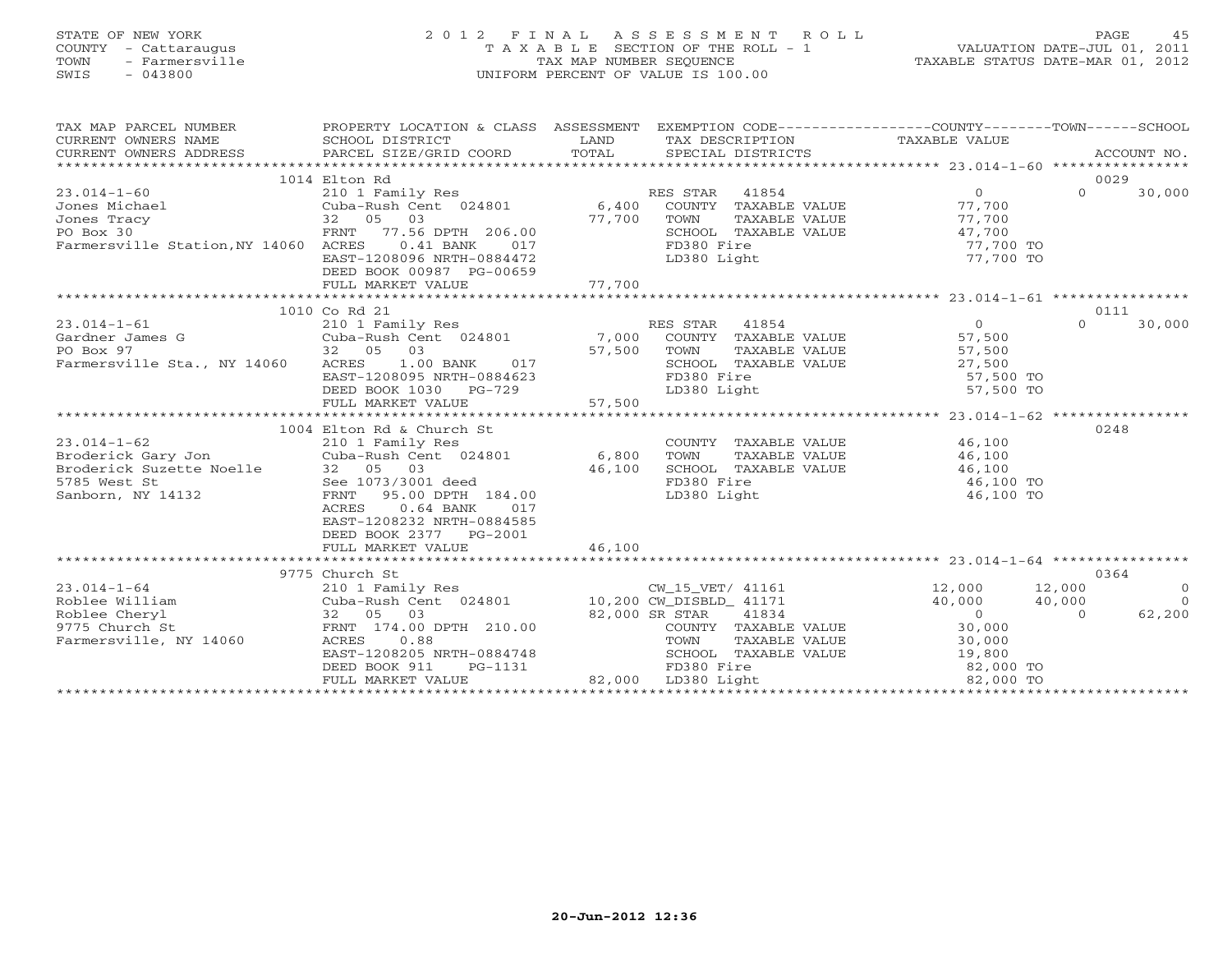# STATE OF NEW YORK 2 0 1 2 F I N A L A S S E S S M E N T R O L L PAGE 46 COUNTY - Cattaraugus T A X A B L E SECTION OF THE ROLL - 1 VALUATION DATE-JUL 01, 2011 TOWN - Farmersville TAX MAP NUMBER SEQUENCE TAXABLE STATUS DATE-MAR 01, 2012 SWIS - 043800 UNIFORM PERCENT OF VALUE IS 100.00UNIFORM PERCENT OF VALUE IS 100.00

| TAX MAP PARCEL NUMBER<br>CURRENT OWNERS NAME<br>$\begin{minipage}{.45\textwidth} \begin{minipage}{.45\textwidth} \begin{minipage}{.45\textwidth} \begin{minipage}{.45\textwidth} \begin{minipage}{.45\textwidth} \begin{minipage}{.45\textwidth} \begin{minipage}{.45\textwidth} \begin{minipage}{.45\textwidth} \begin{minipage}{.45\textwidth} \begin{minipage}{.45\textwidth} \begin{minipage}{.45\textwidth} \begin{minipage}{.45\textwidth} \begin{minipage}{.45\textwidth} \begin{minipage}{.45\textwidth} \begin{minipage}{.45\textwidth} \begin{minipage}{.45$ | PROPERTY LOCATION & CLASS ASSESSMENT EXEMPTION CODE---------------COUNTY-------TOWN------SCHOOL<br>SCHOOL DISTRICT                                                                                                                                                                                  | LAND             | TAX DESCRIPTION                                                                                                      | TAXABLE VALUE                                                                              |                                 |
|------------------------------------------------------------------------------------------------------------------------------------------------------------------------------------------------------------------------------------------------------------------------------------------------------------------------------------------------------------------------------------------------------------------------------------------------------------------------------------------------------------------------------------------------------------------------|-----------------------------------------------------------------------------------------------------------------------------------------------------------------------------------------------------------------------------------------------------------------------------------------------------|------------------|----------------------------------------------------------------------------------------------------------------------|--------------------------------------------------------------------------------------------|---------------------------------|
|                                                                                                                                                                                                                                                                                                                                                                                                                                                                                                                                                                        |                                                                                                                                                                                                                                                                                                     |                  |                                                                                                                      |                                                                                            |                                 |
| $23.014 - 1 - 68.2$<br>Green Susan M<br>9787 Church St<br>Farmersville Station, NY 14060 FRNT 51.00 DPTH 175.00                                                                                                                                                                                                                                                                                                                                                                                                                                                        | 9787 Church St<br>210 1 Family Res<br>Cuba-Rush Cent 024801 (a) 4,800 COUNTY TAXABLE VALUE<br>32 05 03 33,600 TOWN TAXABLE VALUE 33,600<br>FRNT 51.00 DPTH 175.00 (SCHOOL TAXABLE VALUE 3,600 33,600<br>ACRES<br>0.20<br>EAST-1208227 NRTH-0884851<br>DEED BOOK 00989 PG-00514<br>FULL MARKET VALUE | 33,600           | FD380 Fire<br>LD380 Light                                                                                            | 33,600 TO<br>33,600 TO                                                                     | 1017<br>$\Omega$<br>30,000      |
|                                                                                                                                                                                                                                                                                                                                                                                                                                                                                                                                                                        |                                                                                                                                                                                                                                                                                                     |                  |                                                                                                                      |                                                                                            |                                 |
| $23.014 - 1 - 69$<br>Vickman Nancy<br>Vickman Kenneth<br>9809 Church St<br>9809 Church St<br>FRNT 180.00<br>Farmersville Station, NY 14060 ACRES                                                                                                                                                                                                                                                                                                                                                                                                                       | 9809 Church St<br>FRNT 180.00 DPTH 125.00<br>0.52<br>EAST-1208254 NRTH-0885117<br>DEED BOOK 713<br>PG-00570                                                                                                                                                                                         | 66,200           | SCHOOL TAXABLE VALUE<br>FD380 Fire<br>LD380 Light                                                                    | 4,000<br>66,200 TO<br>66,200 TO                                                            | 0450<br>$\Omega$<br>62,200      |
|                                                                                                                                                                                                                                                                                                                                                                                                                                                                                                                                                                        |                                                                                                                                                                                                                                                                                                     |                  |                                                                                                                      |                                                                                            |                                 |
|                                                                                                                                                                                                                                                                                                                                                                                                                                                                                                                                                                        |                                                                                                                                                                                                                                                                                                     |                  |                                                                                                                      |                                                                                            |                                 |
| 3.014-1-70<br>210 1 Family Res<br>210 1 Family Res<br>210 1 Family Res<br>210 1 Family Res<br>210 1 Family Res<br>210 1 Family Res<br>210 1 Family Res<br>210 1 Family Res<br>210 6,700 SR STAR<br>41834<br>6,700 SR STAR<br>41834<br>205 03<br>205 03<br>20                                                                                                                                                                                                                                                                                                           | EAST-1208254 NRTH-0885308<br>DEED BOOK 659 PG-00079                                                                                                                                                                                                                                                 |                  | TAXABLE VALUE<br>SCHOOL TAXABLE VALUE<br>FD380 Fire<br>LD380 Light                                                   | 11,025<br>11,025<br>$\overline{0}$<br>62,475<br>62,475<br>11,300<br>73,500 TO<br>73,500 TO | 0054<br>റ<br>62,200<br>$\Omega$ |
|                                                                                                                                                                                                                                                                                                                                                                                                                                                                                                                                                                        | 9829 Church St                                                                                                                                                                                                                                                                                      |                  |                                                                                                                      |                                                                                            | 0409                            |
| $23.014 - 1 - 71$<br>Claus Mark J<br>Claus Kelly A<br>PO Box 75<br>Farmersville Station, NY 14060 EAST-1208169 NRTH-0885515                                                                                                                                                                                                                                                                                                                                                                                                                                            | Church St<br>210 1 Family Res<br>Cuba-Rush Cent 024801<br>32 05 03<br>ACRES 1.43 BANK 017<br>EAST-1208169 NRTH-0885515<br>FD380 Fire<br>LD380 Light<br>CHOOL TAXABLE VALUE<br>EAST-1208169 NRTH-0885515<br>FD380 Fire<br>LD380 Light<br>FULL MARKET VALUE                                           | 80,100           | SCHOOL TAXABLE VALUE                                                                                                 | $\overline{0}$<br>80,100<br>80,100<br>50,100<br>80,100 TO<br>80,100 TO                     | 30,000<br>$\Omega$              |
|                                                                                                                                                                                                                                                                                                                                                                                                                                                                                                                                                                        |                                                                                                                                                                                                                                                                                                     |                  |                                                                                                                      |                                                                                            |                                 |
| $23.014 - 1 - 73$<br>Duggan John James<br>PO Box 93<br>Farmersville Sta, NY 14060                                                                                                                                                                                                                                                                                                                                                                                                                                                                                      | Church/School St<br>314 Rural vac<10<br>Cuba-Rush Cent 024801 11,900<br>$31 - 05 - 03$<br>ACRES 4.27<br>EAST-1208749 NRTH-0883875<br>DEED BOOK 905<br>PG-00477<br>FULL MARKET VALUE                                                                                                                 | 11,900<br>11,900 | COUNTY TAXABLE VALUE 11,900<br>TOWN TAXABLE VALUE 11,900<br>SCHOOL TAXABLE VALUE 11,900<br>FD380 Fire<br>LD380 Light | 11,900 TO<br>11,900 TO                                                                     | 0862                            |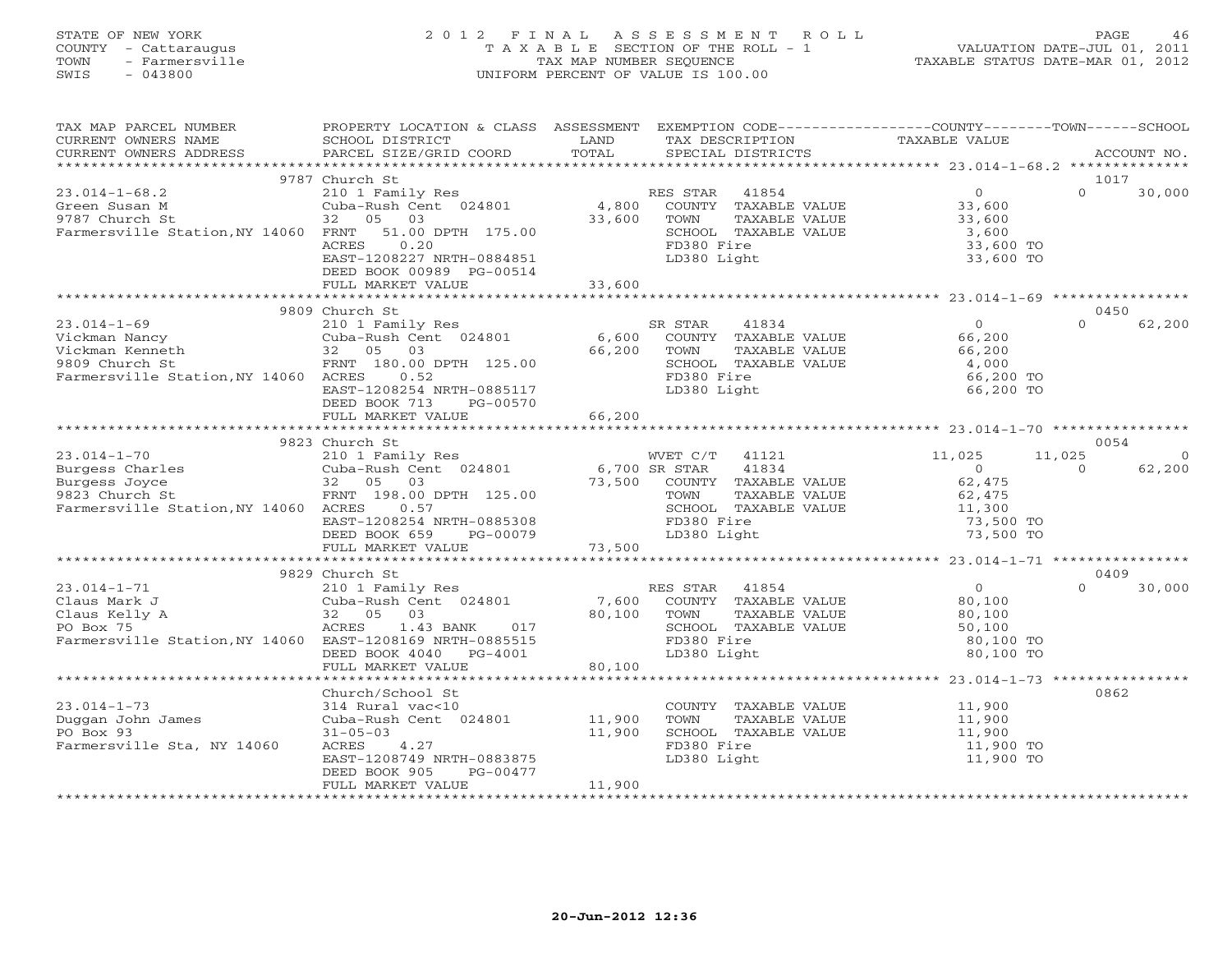## STATE OF NEW YORK 2 0 1 2 F I N A L A S S E S S M E N T R O L L PAGE 47 COUNTY - Cattaraugus T A X A B L E SECTION OF THE ROLL - 1 VALUATION DATE-JUL 01, 2011 TOWN - Farmersville TAX MAP NUMBER SEQUENCE TAXABLE STATUS DATE-MAR 01, 2012 SWIS - 043800 UNIFORM PERCENT OF VALUE IS 100.00UNIFORM PERCENT OF VALUE IS 100.00

| TAX MAP PARCEL NUMBER<br>CURRENT OWNERS NAME<br>CURRENT OWNERS ADDRESS                                       | PROPERTY LOCATION & CLASS ASSESSMENT EXEMPTION CODE---------------COUNTY-------TOWN------SCHOOL<br>SCHOOL DISTRICT<br>PARCEL SIZE/GRID COORD                        | LAND<br>TOTAL              |                               | TAX DESCRIPTION<br>SPECIAL DISTRICTS                                          | TAXABLE VALUE                                     |        | ACCOUNT NO. |
|--------------------------------------------------------------------------------------------------------------|---------------------------------------------------------------------------------------------------------------------------------------------------------------------|----------------------------|-------------------------------|-------------------------------------------------------------------------------|---------------------------------------------------|--------|-------------|
|                                                                                                              |                                                                                                                                                                     |                            |                               |                                                                               |                                                   |        |             |
|                                                                                                              | 9524 Marble Rd                                                                                                                                                      |                            |                               |                                                                               |                                                   |        | 0022        |
| $31.001 - 2 - 1$<br>Ponter Edward R<br>Ponter Joan E<br>9659 Chamberlain Rd                                  | 240 Rural res<br>Yorkshire/pione 048401<br>38 05 04<br>ACRES 22.47                                                                                                  | 112,000                    | AG DIST<br>TOWN               | 41720<br>20,400 COUNTY TAXABLE VALUE<br>TAXABLE VALUE<br>SCHOOL TAXABLE VALUE | 2,154<br>109,846<br>109,846<br>109,846            | 2,154  | 2,154       |
| Twinsburg, OH 44087<br>MAY BE SUBJECT TO PAYMENT                                                             | EAST-1180557 NRTH-0879686<br>DEED BOOK 1198 PG-8001<br>FULL MARKET VALUE                                                                                            | 112,000                    | FD380 Fire                    |                                                                               | 112,000 TO                                        |        |             |
| UNDER AGDIST LAW TIL 2016                                                                                    |                                                                                                                                                                     |                            |                               |                                                                               |                                                   |        |             |
|                                                                                                              | Marble Rd                                                                                                                                                           |                            |                               |                                                                               |                                                   |        | 0020        |
| $31.001 - 2 - 2$<br>Ponter Edward R<br>Ponter Joan E<br>9659 Chaimberlain Rd<br>Twinsburg, OH 44087          | 105 Vac farmland<br>Yorkshire/pione 048401 84,600<br>38 05 04<br>ACRES 170.23<br>EAST-1182753 NRTH-0879227<br>DEED BOOK 10760 PG-9002                               | 84,600                     | AG DIST<br>TOWN<br>FD380 Fire | 41720<br>COUNTY TAXABLE VALUE<br>TAXABLE VALUE<br>SCHOOL TAXABLE VALUE        | 10,532<br>74,068<br>74,068<br>74,068<br>84,600 TO | 10,532 | 10,532      |
| MAY BE SUBJECT TO PAYMENT                                                                                    | FULL MARKET VALUE                                                                                                                                                   | 84,600                     |                               |                                                                               |                                                   |        |             |
| UNDER AGDIST LAW TIL 2016                                                                                    |                                                                                                                                                                     |                            |                               |                                                                               |                                                   |        |             |
|                                                                                                              | Marble Rd                                                                                                                                                           |                            |                               |                                                                               |                                                   |        | 0023        |
| $31.001 - 2 - 3$<br>Brown George P<br>Brown Diane M<br>3085 Beamer Rd<br>Machias, NY 14101                   | 105 Vac farmland<br>Yorkshire/pione 048401<br>38 05 04<br>ACRES 81.34<br>EAST-1182537 NRTH-0878035<br>DEED BOOK 10760 PG-9001                                       | 41,000<br>41,000           | AG DIST<br>TOWN<br>FD380 Fire | 41720<br>COUNTY TAXABLE VALUE<br>TAXABLE VALUE<br>SCHOOL TAXABLE VALUE        | 12,849<br>28,151<br>28,151<br>28,151<br>41,000 TO | 12,849 | 12,849      |
| MAY BE SUBJECT TO PAYMENT<br>UNDER AGDIST LAW TIL 2016                                                       | FULL MARKET VALUE                                                                                                                                                   | 41,000                     |                               |                                                                               |                                                   |        |             |
|                                                                                                              |                                                                                                                                                                     |                            |                               |                                                                               |                                                   |        |             |
| $31.001 - 2 - 4.1$<br>McNamara Francis R<br>McNamara Tabitha<br>114 Brandywine Ave<br>Grand Island, NY 14072 | Machias Jct Rd<br>322 Rural vac>10<br>Yorkshire/pione 048401<br>38 05 04<br>ACRES 42.05<br>EAST-1182525 NRTH-0877099<br>DEED BOOK 9619 PG-3001<br>FULL MARKET VALUE | 31,300<br>31,300<br>31,300 | TOWN<br>FD380 Fire            | COUNTY TAXABLE VALUE<br>TAXABLE VALUE<br>SCHOOL TAXABLE VALUE                 | 31,300<br>31,300<br>31,300<br>31,300 TO           |        | 0044        |
|                                                                                                              |                                                                                                                                                                     |                            |                               |                                                                               |                                                   |        |             |
|                                                                                                              | Machias Jct (Off) Rd                                                                                                                                                |                            |                               |                                                                               |                                                   |        | 1006        |
| $31.001 - 2 - 4.2$<br>Brown George P Jr<br>3085 Beamer Rd<br>Machias, NY 14101<br>MAY BE SUBJECT TO PAYMENT  | 105 Vac farmland<br>Yorkshire/pione 048401 19,700<br>38 05 04<br>ACRES 42.05<br>EAST-1182521 NRTH-0877478<br>DEED BOOK 10352 PG-5001                                | 19,700                     | AG DIST<br>TOWN<br>FD380 Fire | 41720<br>COUNTY TAXABLE VALUE<br>TAXABLE VALUE<br>SCHOOL TAXABLE VALUE        | 5,480<br>14,220<br>14,220<br>14,220<br>19,700 TO  | 5,480  | 5,480       |
| UNDER AGDIST LAW TIL 2016                                                                                    | FULL MARKET VALUE                                                                                                                                                   | 19,700                     |                               |                                                                               |                                                   |        |             |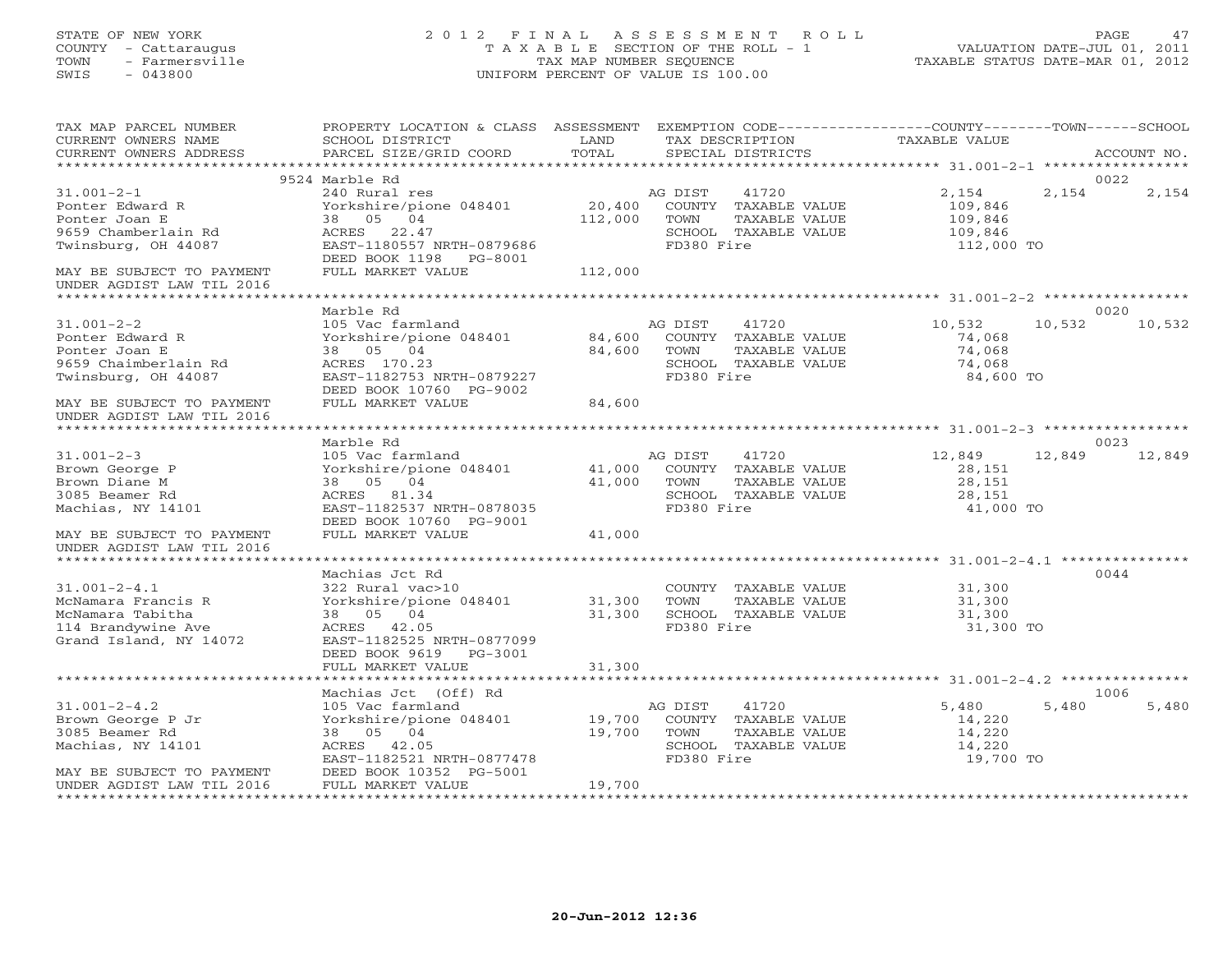#### STATE OF NEW YORK 2 0 1 2 F I N A L A S S E S S M E N T R O L L PAGE 48 COUNTY - Cattaraugus T A X A B L E SECTION OF THE ROLL - 1 VALUATION DATE-JUL 01, 2011 TOWN - Farmersville TAX MAP NUMBER SEQUENCE TAXABLE STATUS DATE-MAR 01, 2012 SWIS - 043800 UNIFORM PERCENT OF VALUE IS 100.00UNIFORM PERCENT OF VALUE IS 100.00

| 2800 Reynolds Rd<br>0572<br>$\circ$<br>$\Omega$<br>$31.001 - 2 - 5$<br>240 Rural res<br>RES STAR 41854<br>30,000<br>Yorkshire/pione 048401 31,000<br>COUNTY TAXABLE VALUE<br>100,600<br>Isaman Peter D<br>38 05 04<br>2515 Reynolds Rd<br>100,600 TOWN<br>TAXABLE VALUE<br>100,600<br>Franklinville, NY 14737<br>ACRES 29.35 BANK<br>017<br>SCHOOL TAXABLE VALUE<br>70,600<br>FD380 Fire<br>EAST-1183923 NRTH-0876157<br>100,600 TO<br>DEED BOOK 1560 PG-5002<br>FULL MARKET VALUE<br>100,600<br>0458<br>Reynolds Rd<br>322 Rural vac>10<br>COUNTY TAXABLE VALUE 27,800<br>$31.001 - 2 - 6$<br>Franklinville C $0.44001$ 27,800<br>Domino Daniel A<br>TOWN<br>Domino Jerome<br>$38 - 05$<br>$-04$<br>27,800<br>SCHOOL TAXABLE VALUE<br>37 Fox Hunt Rd<br>FD380 Fire<br>27,800 TO<br>ACRES 24.24<br>Lancaster, NY 14086<br>EAST-1184656 NRTH-0876182<br>DEED BOOK 799<br>PG-00102<br>FULL MARKET VALUE<br>27,800<br>0093<br>2756 Reynolds Rd<br>260 Seasonal res<br>COUNTY TAXABLE VALUE 92,000<br>$31.001 - 2 - 7$<br>Franklinville C 044001 41,100<br>TAXABLE VALUE<br>92,000<br>Domino Daniel<br>TOWN<br>92,000<br>Domino Jerome<br>30 05 04<br>92,000<br>SCHOOL TAXABLE VALUE<br>37 Fox Hunt Rd<br>ACRES 48.39<br>FD380 Fire<br>92,000 TO<br>Lancaster, NY 14086<br>EAST-1185236 NRTH-0877386<br>DEED BOOK 742<br>PG-00185<br>FULL MARKET VALUE<br>92,000<br>0076<br>2644 Reynolds Rd<br>$31.001 - 2 - 8$<br>14,095<br>240 Rural res<br>AG DIST<br>41720<br>14,095<br>14,095<br>Westfall Richard M Franklinville C 044001 76,500 SR ST MH 41844<br>$\overline{0}$<br>$\Omega$<br>30,000<br>2658 Reynolds Rd<br>30 05 04<br>183,700 COUNTY TAXABLE VALUE<br>169,605<br>Franklinville, NY 14737<br>ACRES 99.40<br>TOWN<br>TAXABLE VALUE<br>169,605<br>EAST-1186058 NRTH-0877421<br>SCHOOL TAXABLE VALUE<br>139,605<br>MAY BE SUBJECT TO PAYMENT<br>FD380 Fire<br>DEED BOOK 982<br>PG-832<br>183,700 TO<br>UNDER AGDIST LAW TIL 2016<br>FULL MARKET VALUE<br>183,700<br>0190<br>2596 Reynolds Rd<br>$31.001 - 2 - 10$<br>260 Seasonal res<br>98,600<br>COUNTY TAXABLE VALUE<br>Franklinville C 044001 84,000<br>Jessome Alexander A<br>TAXABLE VALUE<br>98,600<br>TOWN<br>Jessome Maureen<br>30 05 04<br>98,600<br>SCHOOL TAXABLE VALUE<br>98,600<br>FD380 Fire<br>98,600 TO<br>9357 Lake Shore Rd<br>ACRES 149.05<br>Angola, NY 14006<br>EAST-1187429 NRTH-0877489<br>DEED BOOK 728<br>PG-00179<br>FULL MARKET VALUE<br>98,600 | TAX MAP PARCEL NUMBER<br>CURRENT OWNERS NAME<br>CURRENT OWNERS ADDRESS | PROPERTY LOCATION & CLASS ASSESSMENT EXEMPTION CODE---------------COUNTY-------TOWN------SCHOOL<br>SCHOOL DISTRICT<br>PARCEL SIZE/GRID COORD | <b>EXAMPLE DESCRIPTION OF A LAND</b><br>TOTAL | TAX DESCRIPTION<br>SPECIAL DISTRICTS | TAXABLE VALUE | ACCOUNT NO. |
|---------------------------------------------------------------------------------------------------------------------------------------------------------------------------------------------------------------------------------------------------------------------------------------------------------------------------------------------------------------------------------------------------------------------------------------------------------------------------------------------------------------------------------------------------------------------------------------------------------------------------------------------------------------------------------------------------------------------------------------------------------------------------------------------------------------------------------------------------------------------------------------------------------------------------------------------------------------------------------------------------------------------------------------------------------------------------------------------------------------------------------------------------------------------------------------------------------------------------------------------------------------------------------------------------------------------------------------------------------------------------------------------------------------------------------------------------------------------------------------------------------------------------------------------------------------------------------------------------------------------------------------------------------------------------------------------------------------------------------------------------------------------------------------------------------------------------------------------------------------------------------------------------------------------------------------------------------------------------------------------------------------------------------------------------------------------------------------------------------------------------------------------------------------------------------------------------------------------------------------------------------------------------------------------------------------------------------------------------------------------------------------------------------------------------------|------------------------------------------------------------------------|----------------------------------------------------------------------------------------------------------------------------------------------|-----------------------------------------------|--------------------------------------|---------------|-------------|
|                                                                                                                                                                                                                                                                                                                                                                                                                                                                                                                                                                                                                                                                                                                                                                                                                                                                                                                                                                                                                                                                                                                                                                                                                                                                                                                                                                                                                                                                                                                                                                                                                                                                                                                                                                                                                                                                                                                                                                                                                                                                                                                                                                                                                                                                                                                                                                                                                                 |                                                                        |                                                                                                                                              |                                               |                                      |               |             |
|                                                                                                                                                                                                                                                                                                                                                                                                                                                                                                                                                                                                                                                                                                                                                                                                                                                                                                                                                                                                                                                                                                                                                                                                                                                                                                                                                                                                                                                                                                                                                                                                                                                                                                                                                                                                                                                                                                                                                                                                                                                                                                                                                                                                                                                                                                                                                                                                                                 |                                                                        |                                                                                                                                              |                                               |                                      |               |             |
|                                                                                                                                                                                                                                                                                                                                                                                                                                                                                                                                                                                                                                                                                                                                                                                                                                                                                                                                                                                                                                                                                                                                                                                                                                                                                                                                                                                                                                                                                                                                                                                                                                                                                                                                                                                                                                                                                                                                                                                                                                                                                                                                                                                                                                                                                                                                                                                                                                 |                                                                        |                                                                                                                                              |                                               |                                      |               |             |
|                                                                                                                                                                                                                                                                                                                                                                                                                                                                                                                                                                                                                                                                                                                                                                                                                                                                                                                                                                                                                                                                                                                                                                                                                                                                                                                                                                                                                                                                                                                                                                                                                                                                                                                                                                                                                                                                                                                                                                                                                                                                                                                                                                                                                                                                                                                                                                                                                                 |                                                                        |                                                                                                                                              |                                               |                                      |               |             |
|                                                                                                                                                                                                                                                                                                                                                                                                                                                                                                                                                                                                                                                                                                                                                                                                                                                                                                                                                                                                                                                                                                                                                                                                                                                                                                                                                                                                                                                                                                                                                                                                                                                                                                                                                                                                                                                                                                                                                                                                                                                                                                                                                                                                                                                                                                                                                                                                                                 |                                                                        |                                                                                                                                              |                                               |                                      |               |             |
|                                                                                                                                                                                                                                                                                                                                                                                                                                                                                                                                                                                                                                                                                                                                                                                                                                                                                                                                                                                                                                                                                                                                                                                                                                                                                                                                                                                                                                                                                                                                                                                                                                                                                                                                                                                                                                                                                                                                                                                                                                                                                                                                                                                                                                                                                                                                                                                                                                 |                                                                        |                                                                                                                                              |                                               |                                      |               |             |
|                                                                                                                                                                                                                                                                                                                                                                                                                                                                                                                                                                                                                                                                                                                                                                                                                                                                                                                                                                                                                                                                                                                                                                                                                                                                                                                                                                                                                                                                                                                                                                                                                                                                                                                                                                                                                                                                                                                                                                                                                                                                                                                                                                                                                                                                                                                                                                                                                                 |                                                                        |                                                                                                                                              |                                               |                                      |               |             |
|                                                                                                                                                                                                                                                                                                                                                                                                                                                                                                                                                                                                                                                                                                                                                                                                                                                                                                                                                                                                                                                                                                                                                                                                                                                                                                                                                                                                                                                                                                                                                                                                                                                                                                                                                                                                                                                                                                                                                                                                                                                                                                                                                                                                                                                                                                                                                                                                                                 |                                                                        |                                                                                                                                              |                                               |                                      |               |             |
|                                                                                                                                                                                                                                                                                                                                                                                                                                                                                                                                                                                                                                                                                                                                                                                                                                                                                                                                                                                                                                                                                                                                                                                                                                                                                                                                                                                                                                                                                                                                                                                                                                                                                                                                                                                                                                                                                                                                                                                                                                                                                                                                                                                                                                                                                                                                                                                                                                 |                                                                        |                                                                                                                                              |                                               |                                      |               |             |
|                                                                                                                                                                                                                                                                                                                                                                                                                                                                                                                                                                                                                                                                                                                                                                                                                                                                                                                                                                                                                                                                                                                                                                                                                                                                                                                                                                                                                                                                                                                                                                                                                                                                                                                                                                                                                                                                                                                                                                                                                                                                                                                                                                                                                                                                                                                                                                                                                                 |                                                                        |                                                                                                                                              |                                               |                                      |               |             |
|                                                                                                                                                                                                                                                                                                                                                                                                                                                                                                                                                                                                                                                                                                                                                                                                                                                                                                                                                                                                                                                                                                                                                                                                                                                                                                                                                                                                                                                                                                                                                                                                                                                                                                                                                                                                                                                                                                                                                                                                                                                                                                                                                                                                                                                                                                                                                                                                                                 |                                                                        |                                                                                                                                              |                                               |                                      |               |             |
|                                                                                                                                                                                                                                                                                                                                                                                                                                                                                                                                                                                                                                                                                                                                                                                                                                                                                                                                                                                                                                                                                                                                                                                                                                                                                                                                                                                                                                                                                                                                                                                                                                                                                                                                                                                                                                                                                                                                                                                                                                                                                                                                                                                                                                                                                                                                                                                                                                 |                                                                        |                                                                                                                                              |                                               |                                      |               |             |
|                                                                                                                                                                                                                                                                                                                                                                                                                                                                                                                                                                                                                                                                                                                                                                                                                                                                                                                                                                                                                                                                                                                                                                                                                                                                                                                                                                                                                                                                                                                                                                                                                                                                                                                                                                                                                                                                                                                                                                                                                                                                                                                                                                                                                                                                                                                                                                                                                                 |                                                                        |                                                                                                                                              |                                               |                                      |               |             |
|                                                                                                                                                                                                                                                                                                                                                                                                                                                                                                                                                                                                                                                                                                                                                                                                                                                                                                                                                                                                                                                                                                                                                                                                                                                                                                                                                                                                                                                                                                                                                                                                                                                                                                                                                                                                                                                                                                                                                                                                                                                                                                                                                                                                                                                                                                                                                                                                                                 |                                                                        |                                                                                                                                              |                                               |                                      |               |             |
|                                                                                                                                                                                                                                                                                                                                                                                                                                                                                                                                                                                                                                                                                                                                                                                                                                                                                                                                                                                                                                                                                                                                                                                                                                                                                                                                                                                                                                                                                                                                                                                                                                                                                                                                                                                                                                                                                                                                                                                                                                                                                                                                                                                                                                                                                                                                                                                                                                 |                                                                        |                                                                                                                                              |                                               |                                      |               |             |
|                                                                                                                                                                                                                                                                                                                                                                                                                                                                                                                                                                                                                                                                                                                                                                                                                                                                                                                                                                                                                                                                                                                                                                                                                                                                                                                                                                                                                                                                                                                                                                                                                                                                                                                                                                                                                                                                                                                                                                                                                                                                                                                                                                                                                                                                                                                                                                                                                                 |                                                                        |                                                                                                                                              |                                               |                                      |               |             |
|                                                                                                                                                                                                                                                                                                                                                                                                                                                                                                                                                                                                                                                                                                                                                                                                                                                                                                                                                                                                                                                                                                                                                                                                                                                                                                                                                                                                                                                                                                                                                                                                                                                                                                                                                                                                                                                                                                                                                                                                                                                                                                                                                                                                                                                                                                                                                                                                                                 |                                                                        |                                                                                                                                              |                                               |                                      |               |             |
|                                                                                                                                                                                                                                                                                                                                                                                                                                                                                                                                                                                                                                                                                                                                                                                                                                                                                                                                                                                                                                                                                                                                                                                                                                                                                                                                                                                                                                                                                                                                                                                                                                                                                                                                                                                                                                                                                                                                                                                                                                                                                                                                                                                                                                                                                                                                                                                                                                 |                                                                        |                                                                                                                                              |                                               |                                      |               |             |
|                                                                                                                                                                                                                                                                                                                                                                                                                                                                                                                                                                                                                                                                                                                                                                                                                                                                                                                                                                                                                                                                                                                                                                                                                                                                                                                                                                                                                                                                                                                                                                                                                                                                                                                                                                                                                                                                                                                                                                                                                                                                                                                                                                                                                                                                                                                                                                                                                                 |                                                                        |                                                                                                                                              |                                               |                                      |               |             |
|                                                                                                                                                                                                                                                                                                                                                                                                                                                                                                                                                                                                                                                                                                                                                                                                                                                                                                                                                                                                                                                                                                                                                                                                                                                                                                                                                                                                                                                                                                                                                                                                                                                                                                                                                                                                                                                                                                                                                                                                                                                                                                                                                                                                                                                                                                                                                                                                                                 |                                                                        |                                                                                                                                              |                                               |                                      |               |             |
|                                                                                                                                                                                                                                                                                                                                                                                                                                                                                                                                                                                                                                                                                                                                                                                                                                                                                                                                                                                                                                                                                                                                                                                                                                                                                                                                                                                                                                                                                                                                                                                                                                                                                                                                                                                                                                                                                                                                                                                                                                                                                                                                                                                                                                                                                                                                                                                                                                 |                                                                        |                                                                                                                                              |                                               |                                      |               |             |
|                                                                                                                                                                                                                                                                                                                                                                                                                                                                                                                                                                                                                                                                                                                                                                                                                                                                                                                                                                                                                                                                                                                                                                                                                                                                                                                                                                                                                                                                                                                                                                                                                                                                                                                                                                                                                                                                                                                                                                                                                                                                                                                                                                                                                                                                                                                                                                                                                                 |                                                                        |                                                                                                                                              |                                               |                                      |               |             |
|                                                                                                                                                                                                                                                                                                                                                                                                                                                                                                                                                                                                                                                                                                                                                                                                                                                                                                                                                                                                                                                                                                                                                                                                                                                                                                                                                                                                                                                                                                                                                                                                                                                                                                                                                                                                                                                                                                                                                                                                                                                                                                                                                                                                                                                                                                                                                                                                                                 |                                                                        |                                                                                                                                              |                                               |                                      |               |             |
|                                                                                                                                                                                                                                                                                                                                                                                                                                                                                                                                                                                                                                                                                                                                                                                                                                                                                                                                                                                                                                                                                                                                                                                                                                                                                                                                                                                                                                                                                                                                                                                                                                                                                                                                                                                                                                                                                                                                                                                                                                                                                                                                                                                                                                                                                                                                                                                                                                 |                                                                        |                                                                                                                                              |                                               |                                      |               |             |
|                                                                                                                                                                                                                                                                                                                                                                                                                                                                                                                                                                                                                                                                                                                                                                                                                                                                                                                                                                                                                                                                                                                                                                                                                                                                                                                                                                                                                                                                                                                                                                                                                                                                                                                                                                                                                                                                                                                                                                                                                                                                                                                                                                                                                                                                                                                                                                                                                                 |                                                                        |                                                                                                                                              |                                               |                                      |               |             |
|                                                                                                                                                                                                                                                                                                                                                                                                                                                                                                                                                                                                                                                                                                                                                                                                                                                                                                                                                                                                                                                                                                                                                                                                                                                                                                                                                                                                                                                                                                                                                                                                                                                                                                                                                                                                                                                                                                                                                                                                                                                                                                                                                                                                                                                                                                                                                                                                                                 |                                                                        |                                                                                                                                              |                                               |                                      |               |             |
|                                                                                                                                                                                                                                                                                                                                                                                                                                                                                                                                                                                                                                                                                                                                                                                                                                                                                                                                                                                                                                                                                                                                                                                                                                                                                                                                                                                                                                                                                                                                                                                                                                                                                                                                                                                                                                                                                                                                                                                                                                                                                                                                                                                                                                                                                                                                                                                                                                 |                                                                        |                                                                                                                                              |                                               |                                      |               |             |
|                                                                                                                                                                                                                                                                                                                                                                                                                                                                                                                                                                                                                                                                                                                                                                                                                                                                                                                                                                                                                                                                                                                                                                                                                                                                                                                                                                                                                                                                                                                                                                                                                                                                                                                                                                                                                                                                                                                                                                                                                                                                                                                                                                                                                                                                                                                                                                                                                                 |                                                                        |                                                                                                                                              |                                               |                                      |               |             |
|                                                                                                                                                                                                                                                                                                                                                                                                                                                                                                                                                                                                                                                                                                                                                                                                                                                                                                                                                                                                                                                                                                                                                                                                                                                                                                                                                                                                                                                                                                                                                                                                                                                                                                                                                                                                                                                                                                                                                                                                                                                                                                                                                                                                                                                                                                                                                                                                                                 |                                                                        |                                                                                                                                              |                                               |                                      |               |             |
|                                                                                                                                                                                                                                                                                                                                                                                                                                                                                                                                                                                                                                                                                                                                                                                                                                                                                                                                                                                                                                                                                                                                                                                                                                                                                                                                                                                                                                                                                                                                                                                                                                                                                                                                                                                                                                                                                                                                                                                                                                                                                                                                                                                                                                                                                                                                                                                                                                 |                                                                        |                                                                                                                                              |                                               |                                      |               |             |
|                                                                                                                                                                                                                                                                                                                                                                                                                                                                                                                                                                                                                                                                                                                                                                                                                                                                                                                                                                                                                                                                                                                                                                                                                                                                                                                                                                                                                                                                                                                                                                                                                                                                                                                                                                                                                                                                                                                                                                                                                                                                                                                                                                                                                                                                                                                                                                                                                                 |                                                                        |                                                                                                                                              |                                               |                                      |               |             |
|                                                                                                                                                                                                                                                                                                                                                                                                                                                                                                                                                                                                                                                                                                                                                                                                                                                                                                                                                                                                                                                                                                                                                                                                                                                                                                                                                                                                                                                                                                                                                                                                                                                                                                                                                                                                                                                                                                                                                                                                                                                                                                                                                                                                                                                                                                                                                                                                                                 |                                                                        |                                                                                                                                              |                                               |                                      |               |             |
|                                                                                                                                                                                                                                                                                                                                                                                                                                                                                                                                                                                                                                                                                                                                                                                                                                                                                                                                                                                                                                                                                                                                                                                                                                                                                                                                                                                                                                                                                                                                                                                                                                                                                                                                                                                                                                                                                                                                                                                                                                                                                                                                                                                                                                                                                                                                                                                                                                 |                                                                        |                                                                                                                                              |                                               |                                      |               |             |
|                                                                                                                                                                                                                                                                                                                                                                                                                                                                                                                                                                                                                                                                                                                                                                                                                                                                                                                                                                                                                                                                                                                                                                                                                                                                                                                                                                                                                                                                                                                                                                                                                                                                                                                                                                                                                                                                                                                                                                                                                                                                                                                                                                                                                                                                                                                                                                                                                                 |                                                                        |                                                                                                                                              |                                               |                                      |               |             |
|                                                                                                                                                                                                                                                                                                                                                                                                                                                                                                                                                                                                                                                                                                                                                                                                                                                                                                                                                                                                                                                                                                                                                                                                                                                                                                                                                                                                                                                                                                                                                                                                                                                                                                                                                                                                                                                                                                                                                                                                                                                                                                                                                                                                                                                                                                                                                                                                                                 |                                                                        |                                                                                                                                              |                                               |                                      |               |             |
|                                                                                                                                                                                                                                                                                                                                                                                                                                                                                                                                                                                                                                                                                                                                                                                                                                                                                                                                                                                                                                                                                                                                                                                                                                                                                                                                                                                                                                                                                                                                                                                                                                                                                                                                                                                                                                                                                                                                                                                                                                                                                                                                                                                                                                                                                                                                                                                                                                 |                                                                        |                                                                                                                                              |                                               |                                      |               |             |
|                                                                                                                                                                                                                                                                                                                                                                                                                                                                                                                                                                                                                                                                                                                                                                                                                                                                                                                                                                                                                                                                                                                                                                                                                                                                                                                                                                                                                                                                                                                                                                                                                                                                                                                                                                                                                                                                                                                                                                                                                                                                                                                                                                                                                                                                                                                                                                                                                                 |                                                                        |                                                                                                                                              |                                               |                                      |               |             |
|                                                                                                                                                                                                                                                                                                                                                                                                                                                                                                                                                                                                                                                                                                                                                                                                                                                                                                                                                                                                                                                                                                                                                                                                                                                                                                                                                                                                                                                                                                                                                                                                                                                                                                                                                                                                                                                                                                                                                                                                                                                                                                                                                                                                                                                                                                                                                                                                                                 |                                                                        |                                                                                                                                              |                                               |                                      |               |             |
|                                                                                                                                                                                                                                                                                                                                                                                                                                                                                                                                                                                                                                                                                                                                                                                                                                                                                                                                                                                                                                                                                                                                                                                                                                                                                                                                                                                                                                                                                                                                                                                                                                                                                                                                                                                                                                                                                                                                                                                                                                                                                                                                                                                                                                                                                                                                                                                                                                 |                                                                        |                                                                                                                                              |                                               |                                      |               |             |
|                                                                                                                                                                                                                                                                                                                                                                                                                                                                                                                                                                                                                                                                                                                                                                                                                                                                                                                                                                                                                                                                                                                                                                                                                                                                                                                                                                                                                                                                                                                                                                                                                                                                                                                                                                                                                                                                                                                                                                                                                                                                                                                                                                                                                                                                                                                                                                                                                                 |                                                                        |                                                                                                                                              |                                               |                                      |               |             |
|                                                                                                                                                                                                                                                                                                                                                                                                                                                                                                                                                                                                                                                                                                                                                                                                                                                                                                                                                                                                                                                                                                                                                                                                                                                                                                                                                                                                                                                                                                                                                                                                                                                                                                                                                                                                                                                                                                                                                                                                                                                                                                                                                                                                                                                                                                                                                                                                                                 |                                                                        |                                                                                                                                              |                                               |                                      |               |             |
|                                                                                                                                                                                                                                                                                                                                                                                                                                                                                                                                                                                                                                                                                                                                                                                                                                                                                                                                                                                                                                                                                                                                                                                                                                                                                                                                                                                                                                                                                                                                                                                                                                                                                                                                                                                                                                                                                                                                                                                                                                                                                                                                                                                                                                                                                                                                                                                                                                 |                                                                        |                                                                                                                                              |                                               |                                      |               |             |
|                                                                                                                                                                                                                                                                                                                                                                                                                                                                                                                                                                                                                                                                                                                                                                                                                                                                                                                                                                                                                                                                                                                                                                                                                                                                                                                                                                                                                                                                                                                                                                                                                                                                                                                                                                                                                                                                                                                                                                                                                                                                                                                                                                                                                                                                                                                                                                                                                                 |                                                                        |                                                                                                                                              |                                               |                                      |               |             |
|                                                                                                                                                                                                                                                                                                                                                                                                                                                                                                                                                                                                                                                                                                                                                                                                                                                                                                                                                                                                                                                                                                                                                                                                                                                                                                                                                                                                                                                                                                                                                                                                                                                                                                                                                                                                                                                                                                                                                                                                                                                                                                                                                                                                                                                                                                                                                                                                                                 |                                                                        |                                                                                                                                              |                                               |                                      |               |             |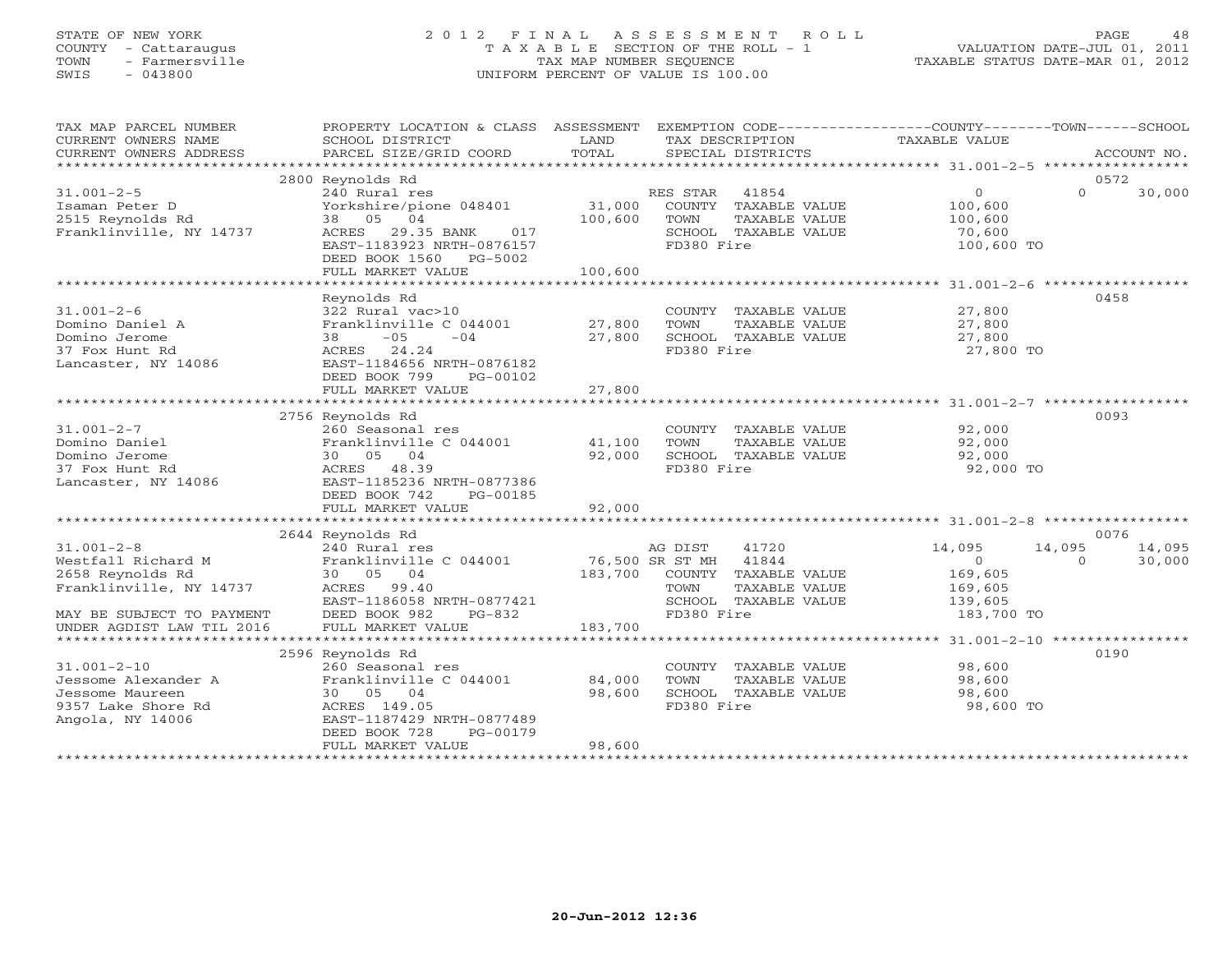# STATE OF NEW YORK 2 0 1 2 F I N A L A S S E S S M E N T R O L L PAGE 49 COUNTY - Cattaraugus T A X A B L E SECTION OF THE ROLL - 1 VALUATION DATE-JUL 01, 2011 TOWN - Farmersville TAX MAP NUMBER SEQUENCE TAXABLE STATUS DATE-MAR 01, 2012 SWIS - 043800 UNIFORM PERCENT OF VALUE IS 100.00UNIFORM PERCENT OF VALUE IS 100.00

| TAX MAP PARCEL NUMBER<br>CURRENT OWNERS NAME<br>CURRENT OWNERS ADDRESS<br>*************************      | PROPERTY LOCATION & CLASS ASSESSMENT<br>SCHOOL DISTRICT<br>PARCEL SIZE/GRID COORD                                                                                                   | LAND<br>TOTAL              | EXEMPTION CODE----------------COUNTY-------TOWN------SCHOOL<br>TAX DESCRIPTION<br>SPECIAL DISTRICTS   | TAXABLE VALUE                                             | ACCOUNT NO.        |
|----------------------------------------------------------------------------------------------------------|-------------------------------------------------------------------------------------------------------------------------------------------------------------------------------------|----------------------------|-------------------------------------------------------------------------------------------------------|-----------------------------------------------------------|--------------------|
|                                                                                                          | 2515 Reynolds Rd                                                                                                                                                                    |                            |                                                                                                       |                                                           | 0349               |
| $31.001 - 2 - 12$<br>Isaman Thomas D<br>Isaman Donna S<br>2515 Reynolds Rd<br>Franklinville, NY 14737    | 210 1 Family Res<br>Franklinville C 044001<br>29 05 04<br>ACRES 13.79<br>EAST-1188207 NRTH-0874964                                                                                  | 21,200<br>95,700           | RES STAR 41854<br>COUNTY TAXABLE VALUE<br>TOWN<br>TAXABLE VALUE<br>SCHOOL TAXABLE VALUE<br>FD380 Fire | $\overline{0}$<br>95,700<br>95,700<br>65,700<br>95,700 TO | $\Omega$<br>30,000 |
|                                                                                                          | FULL MARKET VALUE                                                                                                                                                                   | 95,700                     |                                                                                                       |                                                           |                    |
|                                                                                                          |                                                                                                                                                                                     |                            |                                                                                                       |                                                           |                    |
| $31.001 - 2 - 13$<br>Carr David A<br>Carr Marcia F<br>355 Randwood Dr<br>Williamsville, NY 14221         | 2561 Reynolds Rd<br>260 Seasonal res<br>Franklinville C 044001<br>29 05 04<br>ACRES 12.90<br>EAST-1187641 NRTH-0874943<br>DEED BOOK 7661<br>PG-6001                                 | 20,700<br>62,300           | COUNTY TAXABLE VALUE<br>TOWN<br>TAXABLE VALUE<br>SCHOOL TAXABLE VALUE<br>FD380 Fire                   | 62,300<br>62,300<br>62,300<br>62,300 TO                   | 0574               |
|                                                                                                          | FULL MARKET VALUE                                                                                                                                                                   | 62,300                     |                                                                                                       |                                                           |                    |
| $31.001 - 2 - 14$<br>Krull Dale R<br>Krull Linda M<br>887 Pioneer Dr<br>North Tonawanda, NY 14120        | 2574 Reynolds Rd<br>260 Seasonal res<br>Franklinville C 044001<br>29 05 04<br>ACRES 25.80<br>EAST-1187271 NRTH-0874347                                                              | 28,800<br>53,500           | COUNTY TAXABLE VALUE<br>TOWN<br>TAXABLE VALUE<br>SCHOOL TAXABLE VALUE<br>FD380 Fire                   | 53,500<br>53,500<br>53,500<br>53,500 TO                   | 0576               |
|                                                                                                          | DEED BOOK 760<br>PG-00771<br>FULL MARKET VALUE<br>***********************                                                                                                           | 53,500<br>**************   |                                                                                                       |                                                           |                    |
|                                                                                                          | Pigeon Hill Rd                                                                                                                                                                      |                            |                                                                                                       |                                                           | 0035               |
| $31.001 - 2 - 15.1$<br>Penn-York Resources, Inc<br>1716 Honeoye Rd<br>Shinglehouse, PA 16748             | 910 Priv forest<br>Franklinville C 044001<br>21 05 04<br>ACRES<br>52.40<br>EAST-0118002 NRTH-8733045<br>DEED BOOK 439<br>PG-8004<br>FULL MARKET VALUE                               | 24,300<br>24,300<br>24,300 | COUNTY TAXABLE VALUE<br>TOWN<br>TAXABLE VALUE<br>SCHOOL TAXABLE VALUE<br>FD380 Fire                   | 24,300<br>24,300<br>24,300<br>24,300 TO                   |                    |
|                                                                                                          |                                                                                                                                                                                     |                            |                                                                                                       |                                                           |                    |
| $31.001 - 2 - 15.3$<br>Vosburg Andrew<br>Vosburg Sarah<br>9062 Pigeon Hill Rd<br>Franklinville, NY 14737 | 9062 Pigeon Hill Rd<br>210 1 Family Res<br>Franklinville C 044001<br>21 05<br>04<br>Includes 31.002-1-26.3<br>ACRES<br>9.20<br>EAST-1189343 NRTH-0872933<br>DEED BOOK 15729 PG-7001 | 18,100<br>161,700          | COUNTY TAXABLE VALUE<br>TOWN<br>TAXABLE VALUE<br>SCHOOL TAXABLE VALUE<br>FD380 Fire                   | 161,700<br>161,700<br>161,700<br>161,700 TO               | 1130               |
|                                                                                                          | FULL MARKET VALUE                                                                                                                                                                   | 161,700                    |                                                                                                       |                                                           |                    |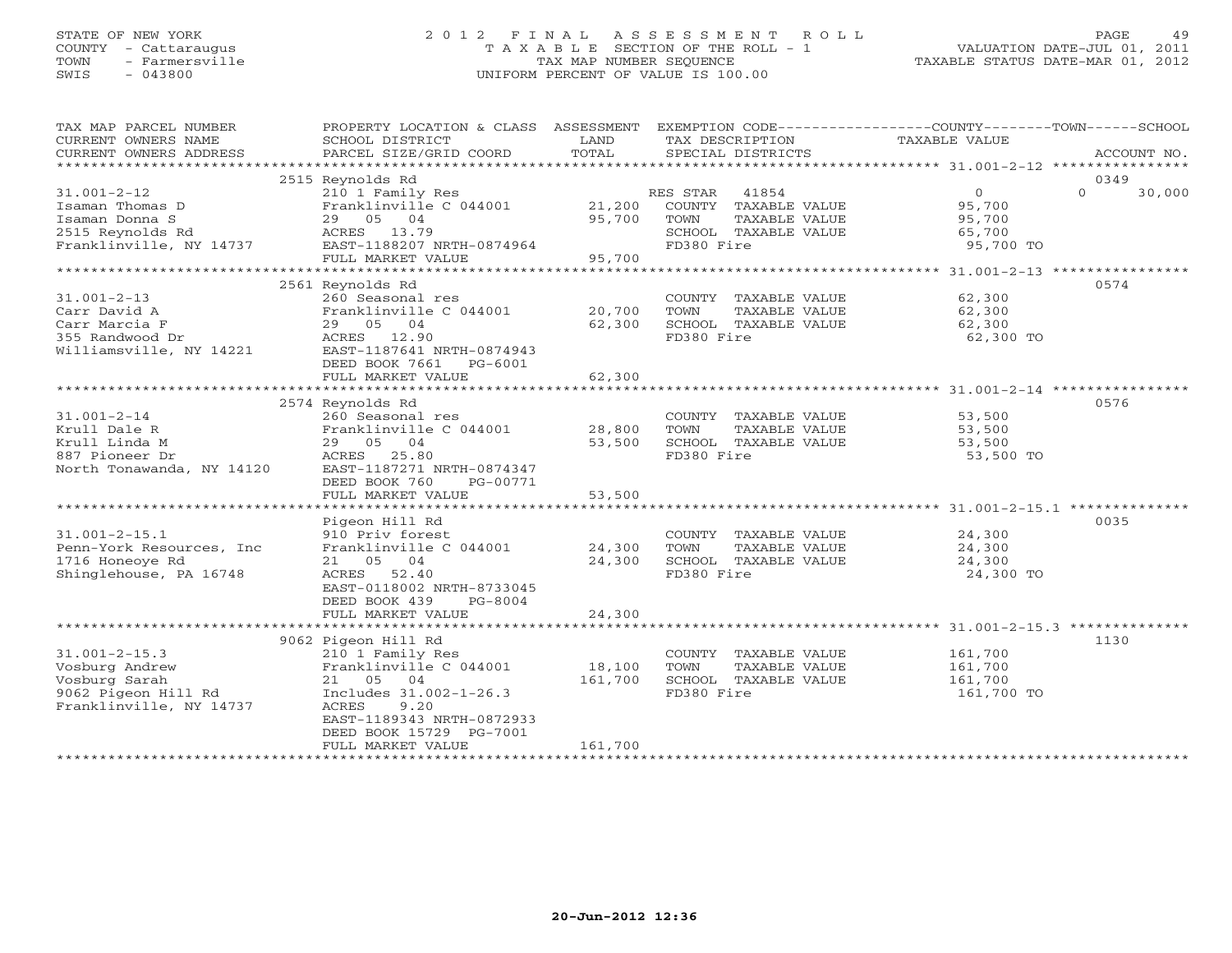# STATE OF NEW YORK 2 0 1 2 F I N A L A S S E S S M E N T R O L L PAGE 50 COUNTY - Cattaraugus T A X A B L E SECTION OF THE ROLL - 1 VALUATION DATE-JUL 01, 2011 TOWN - Farmersville TAX MAP NUMBER SEQUENCE TAXABLE STATUS DATE-MAR 01, 2012 SWIS - 043800 UNIFORM PERCENT OF VALUE IS 100.00UNIFORM PERCENT OF VALUE IS 100.00

| TAX MAP PARCEL NUMBER<br>CURRENT OWNERS NAME<br>CURRENT OWNERS ADDRESS                      | PROPERTY LOCATION & CLASS ASSESSMENT<br>SCHOOL DISTRICT<br>PARCEL SIZE/GRID COORD                           | LAND<br>TOTAL           | TAX DESCRIPTION<br>SPECIAL DISTRICTS                                                   | EXEMPTION CODE----------------COUNTY-------TOWN-----SCHOOL<br><b>TAXABLE VALUE</b> | ACCOUNT NO.        |
|---------------------------------------------------------------------------------------------|-------------------------------------------------------------------------------------------------------------|-------------------------|----------------------------------------------------------------------------------------|------------------------------------------------------------------------------------|--------------------|
| ************************                                                                    |                                                                                                             |                         |                                                                                        |                                                                                    |                    |
| $31.001 - 2 - 15.4$<br>Hadden Dennis P                                                      | 9081 Pigeon Hill Rd<br>260 Seasonal res<br>Franklinville C 044001                                           | 26,800                  | COUNTY TAXABLE VALUE<br>TOWN<br>TAXABLE VALUE                                          | 49,200<br>49,200                                                                   | 1140               |
| Hadden Wendy A<br>4425 N Ridge Rd<br>Lockport, NY 14094                                     | 22.65<br>ACRES<br>EAST-1187878 NRTH-0872997<br>DEED BOOK 8351<br>PG-9001                                    | 49,200                  | SCHOOL TAXABLE VALUE<br>FD380 Fire                                                     | 49,200<br>49,200 TO                                                                |                    |
|                                                                                             | FULL MARKET VALUE<br>**************************                                                             | 49,200<br>************* |                                                                                        |                                                                                    |                    |
|                                                                                             | 9097 Pigeon Hill Rd                                                                                         |                         |                                                                                        | ********************** 31.001-2-15.5 **************                                | 1154               |
| $31.001 - 2 - 15.5$<br>Yax William F<br>Yax Mary B<br>254 Boncroft Dr<br>W Seneca, NY 14224 | 260 Seasonal res<br>Franklinville C 044001<br>05<br>04<br>21<br>ACRES<br>50.00<br>EAST-1187984 NRTH-0873744 | 42,000<br>67,000        | COUNTY<br>TAXABLE VALUE<br>TOWN<br>TAXABLE VALUE<br>SCHOOL TAXABLE VALUE<br>FD380 Fire | 67,000<br>67,000<br>67,000<br>67,000 TO                                            |                    |
|                                                                                             | DEED BOOK 10956 PG-2003                                                                                     |                         |                                                                                        |                                                                                    |                    |
|                                                                                             | FULL MARKET VALUE<br>******************                                                                     | 67,000<br>************  |                                                                                        |                                                                                    |                    |
|                                                                                             | Reynolds Rd                                                                                                 |                         |                                                                                        |                                                                                    | 0410               |
| $31.001 - 2 - 16.1$                                                                         | 322 Rural vac>10                                                                                            |                         | COUNTY TAXABLE VALUE                                                                   | 35,700                                                                             |                    |
| Jackson Robert                                                                              | Franklinville C 044001                                                                                      | 35,700                  | TOWN<br>TAXABLE VALUE                                                                  | 35,700                                                                             |                    |
| Jackson Diane                                                                               | 05 04<br>29/37                                                                                              | 35,700                  | SCHOOL TAXABLE VALUE                                                                   | 35,700                                                                             |                    |
| 79 Wakefield Ave                                                                            | 38.00<br>ACRES                                                                                              |                         | FD380 Fire                                                                             | 35,700 TO                                                                          |                    |
| Buffalo, NY 14214                                                                           | EAST-1184584 NRTH-0874069                                                                                   |                         |                                                                                        |                                                                                    |                    |
|                                                                                             | DEED BOOK 855<br>PG-00697                                                                                   |                         |                                                                                        |                                                                                    |                    |
|                                                                                             | FULL MARKET VALUE                                                                                           | 35,700                  |                                                                                        |                                                                                    |                    |
|                                                                                             | 2741 Reynolds Rd                                                                                            |                         |                                                                                        |                                                                                    | 0617               |
| $31.001 - 2 - 16.2$                                                                         | 210 1 Family Res                                                                                            |                         | RES STAR<br>41854                                                                      | $\circ$                                                                            | $\Omega$<br>30,000 |
| Rutledge David                                                                              | Franklinville C 044001                                                                                      | 14,200                  | COUNTY TAXABLE VALUE                                                                   | 93,300                                                                             |                    |
| 2741 Reynolds Rd                                                                            | 37 05<br>04                                                                                                 | 93,300                  | TOWN<br>TAXABLE VALUE                                                                  | 93,300                                                                             |                    |
| Franklinville, NY 14737                                                                     | Inc. $31.001 - 2 - 16.7$                                                                                    |                         | SCHOOL TAXABLE VALUE                                                                   | 63,300                                                                             |                    |
|                                                                                             | *781/162 834/975<br>5.80 BANK<br>ACRES<br>005<br>EAST-1184543 NRTH-0875082<br>DEED BOOK 6330<br>PG-9003     |                         | FD380 Fire                                                                             | 93,300 TO                                                                          |                    |
|                                                                                             | FULL MARKET VALUE<br>******************                                                                     | 93,300                  |                                                                                        |                                                                                    |                    |
|                                                                                             | Reynolds Rd                                                                                                 |                         |                                                                                        |                                                                                    | 0651               |
| $31.001 - 2 - 16.3$                                                                         | 270 Mfg housing                                                                                             |                         | COUNTY TAXABLE VALUE                                                                   | 23,200                                                                             |                    |
| Winker Christopher K                                                                        | Franklinville C 044001                                                                                      | 18,000                  | TOWN<br>TAXABLE VALUE                                                                  | 23,200                                                                             |                    |
| Insalaco Michael                                                                            | $29/37 - 05 - 04$                                                                                           | 23,200                  | SCHOOL TAXABLE VALUE                                                                   | 23,200                                                                             |                    |
| Costa Joseph                                                                                | 9.50<br>ACRES                                                                                               |                         | FD380 Fire                                                                             | 23,200 TO                                                                          |                    |
| 186 68th St                                                                                 | EAST-1185145 NRTH-0874667                                                                                   |                         |                                                                                        |                                                                                    |                    |
| Niagara Falls, NY 14304                                                                     | DEED BOOK 891<br>PG-00124                                                                                   |                         |                                                                                        |                                                                                    |                    |
|                                                                                             | FULL MARKET VALUE                                                                                           | 23,200                  |                                                                                        |                                                                                    |                    |
|                                                                                             | ********************                                                                                        |                         |                                                                                        |                                                                                    |                    |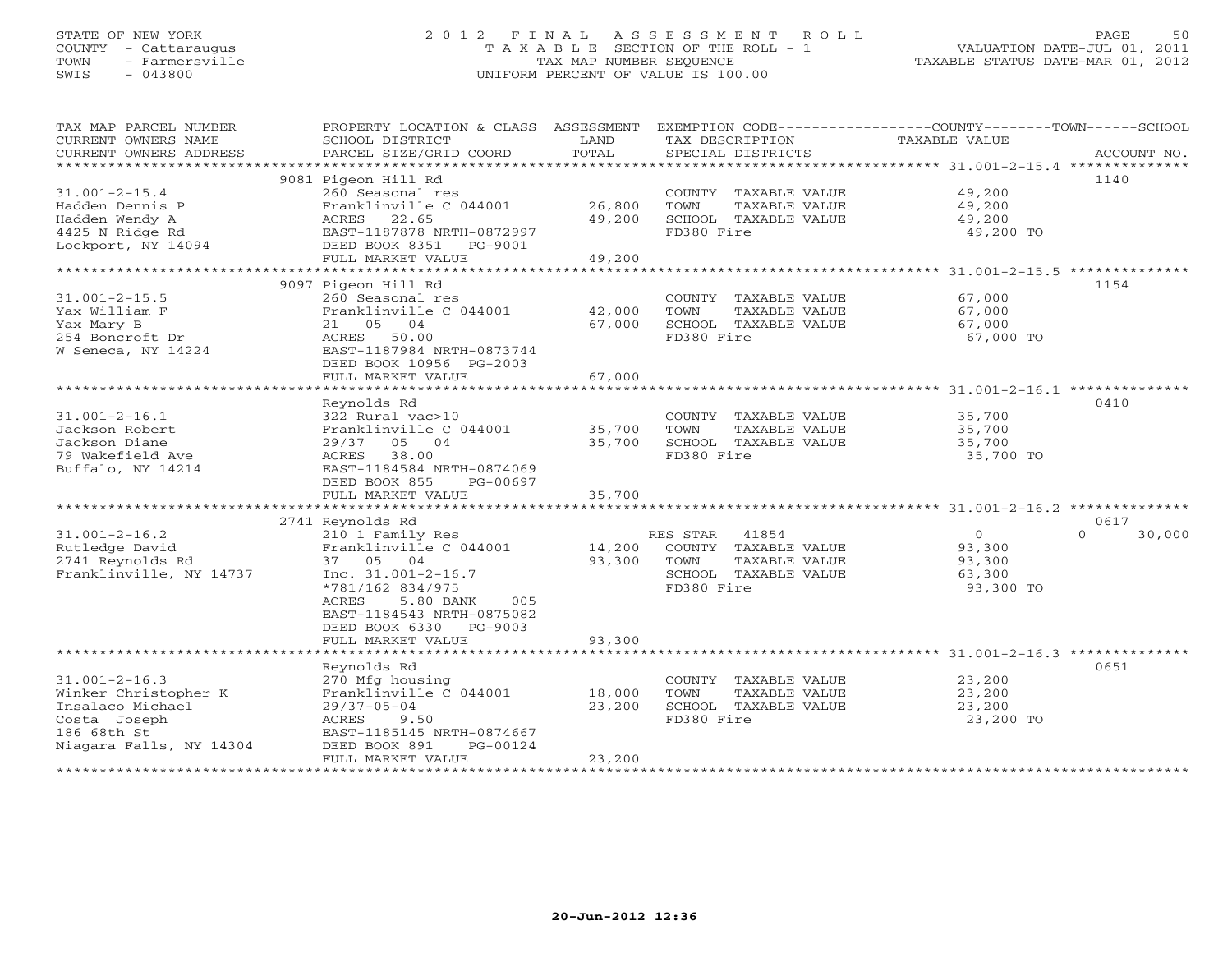#### STATE OF NEW YORK 2 0 1 2 F I N A L A S S E S S M E N T R O L L PAGE 51 COUNTY - Cattaraugus T A X A B L E SECTION OF THE ROLL - 1 VALUATION DATE-JUL 01, 2011 TOWN - Farmersville TAX MAP NUMBER SEQUENCE TAXABLE STATUS DATE-MAR 01, 2012 SWIS - 043800 UNIFORM PERCENT OF VALUE IS 100.00UNIFORM PERCENT OF VALUE IS 100.00

| TAX MAP PARCEL NUMBER<br>CURRENT OWNERS NAME<br>CURRENT OWNERS ADDRESS | PROPERTY LOCATION & CLASS ASSESSMENT<br>SCHOOL DISTRICT<br>PARCEL SIZE/GRID COORD | LAND<br>TOTAL | TAX DESCRIPTION<br>SPECIAL DISTRICTS          | EXEMPTION CODE----------------COUNTY-------TOWN------SCHOOL<br>TAXABLE VALUE | ACCOUNT NO.              |
|------------------------------------------------------------------------|-----------------------------------------------------------------------------------|---------------|-----------------------------------------------|------------------------------------------------------------------------------|--------------------------|
| *************************                                              |                                                                                   |               |                                               |                                                                              |                          |
|                                                                        | 9246 Reynolds Rd                                                                  |               |                                               |                                                                              | 0681                     |
| $31.001 - 2 - 16.4$                                                    | 270 Mfg housing                                                                   |               | COUNTY TAXABLE VALUE                          | 58,900                                                                       |                          |
| Pastorius Waylon                                                       | Franklinville C 044001                                                            | 10,300        | TOWN<br>TAXABLE VALUE                         | 58,900                                                                       |                          |
| 31 Folger St                                                           | 37 05<br>04                                                                       | 58,900        | SCHOOL TAXABLE VALUE                          | 58,900                                                                       |                          |
| Buffalo, NY 14220                                                      | ACRES<br>1.95<br>EAST-1183824 NRTH-0873827                                        |               | FD380 Fire                                    | 58,900 TO                                                                    |                          |
|                                                                        | DEED BOOK 10386 PG-4001                                                           |               |                                               |                                                                              |                          |
|                                                                        | FULL MARKET VALUE                                                                 | 58,900        |                                               |                                                                              |                          |
|                                                                        |                                                                                   |               |                                               |                                                                              |                          |
|                                                                        | 9284 Reynolds Rd                                                                  |               |                                               |                                                                              | 0734                     |
| $31.001 - 2 - 16.5$                                                    | 270 Mfg housing                                                                   |               | CVET C/T<br>41131                             | 20,000                                                                       | 20,000<br>$\circ$        |
| McCown Patricia                                                        | Franklinville C 044001                                                            |               | 41141<br>14,500 DVET C/T                      | 24,330                                                                       | 24,330<br>$\overline{0}$ |
| 9284 Reynolds Rd                                                       | 37 05 04                                                                          |               | 81,100 RES STAR<br>41854                      | $\bigcirc$                                                                   | 30,000<br>$\Omega$       |
| Franklinville, NY 14737-9746                                           | 4.80<br>ACRES<br>EAST-1184160 NRTH-0874709                                        |               | COUNTY TAXABLE VALUE<br>TOWN<br>TAXABLE VALUE | 36,770<br>36,770                                                             |                          |
|                                                                        | DEED BOOK 976<br>$PG-440$                                                         |               | SCHOOL TAXABLE VALUE                          | 51,100                                                                       |                          |
|                                                                        | FULL MARKET VALUE                                                                 |               | 81,100 FD380 Fire                             | 81,100 TO                                                                    |                          |
|                                                                        |                                                                                   |               |                                               |                                                                              |                          |
|                                                                        | 9216 Reynolds Rd                                                                  |               |                                               |                                                                              | 0747                     |
| $31.001 - 2 - 16.6$                                                    | 240 Rural res                                                                     |               | RES STAR<br>41854                             | $\circ$                                                                      | $\Omega$<br>30,000       |
| Everett Mark W                                                         | Franklinville C 044001                                                            | 36,400        | COUNTY TAXABLE VALUE                          | 139,800                                                                      |                          |
| 9216 Reynolds Rd                                                       | 37 05 04                                                                          | 139,800       | TOWN<br>TAXABLE VALUE                         | 139,800                                                                      |                          |
| Franklinville, NY 14737                                                | Ff 320.00                                                                         |               | SCHOOL TAXABLE VALUE<br>FD380 Fire            | 109,800                                                                      |                          |
|                                                                        | ACRES 39.45<br>EAST-1184353 NRTH-0871862                                          |               |                                               | 139,800 TO                                                                   |                          |
|                                                                        | DEED BOOK 15115 PG-6001                                                           |               |                                               |                                                                              |                          |
|                                                                        | FULL MARKET VALUE                                                                 | 139,800       |                                               |                                                                              |                          |
|                                                                        |                                                                                   |               |                                               |                                                                              |                          |
|                                                                        | 2599 Reynolds Rd                                                                  |               |                                               |                                                                              | 0749                     |
| $31.001 - 2 - 16.8$                                                    | 240 Rural res                                                                     |               | RES STAR<br>41854                             | $\Omega$                                                                     | 30,000<br>$\Omega$       |
| Cronk Steven C                                                         | Franklinville C 044001                                                            | 39,400        | COUNTY TAXABLE VALUE                          | 135,300                                                                      |                          |
| Cronk Patricia M                                                       | 29 05 04                                                                          | 135,300       | TOWN<br>TAXABLE VALUE                         | 135,300                                                                      |                          |
| 2599 Reynolds Rd<br>Franklinville, NY 14737                            | ACRES 45.00 BANK<br>017<br>EAST-1186016 NRTH-0874327                              |               | SCHOOL TAXABLE VALUE<br>FD380 Fire            | 105,300<br>135,300 TO                                                        |                          |
|                                                                        | DEED BOOK 00989 PG-00770                                                          |               |                                               |                                                                              |                          |
|                                                                        | FULL MARKET VALUE                                                                 | 135,300       |                                               |                                                                              |                          |
|                                                                        |                                                                                   |               |                                               |                                                                              |                          |
|                                                                        | Reynolds Rd                                                                       |               |                                               |                                                                              | 0990                     |
| $31.001 - 2 - 16.9$                                                    | 270 Mfg housing                                                                   |               | COUNTY TAXABLE VALUE                          | 38,600                                                                       |                          |
| Cronk Steven C                                                         | Franklinville C 044001                                                            | 12,600        | TOWN<br>TAXABLE VALUE                         | 38,600                                                                       |                          |
| Cronk Patricia                                                         | 29 05 04                                                                          | 38,600        | SCHOOL TAXABLE VALUE                          | 38,600                                                                       |                          |
| 2599 Reynolds Rd<br>Franklinville, NY 14737                            | ACRES<br>4.70 BANK<br>017<br>EAST-1186498 NRTH-0875203                            |               | FD380 Fire                                    | 38,600 TO                                                                    |                          |
|                                                                        | DEED BOOK 973<br>$PG-746$                                                         |               |                                               |                                                                              |                          |
|                                                                        | FULL MARKET VALUE                                                                 | 38,600        |                                               |                                                                              |                          |
|                                                                        |                                                                                   |               |                                               |                                                                              |                          |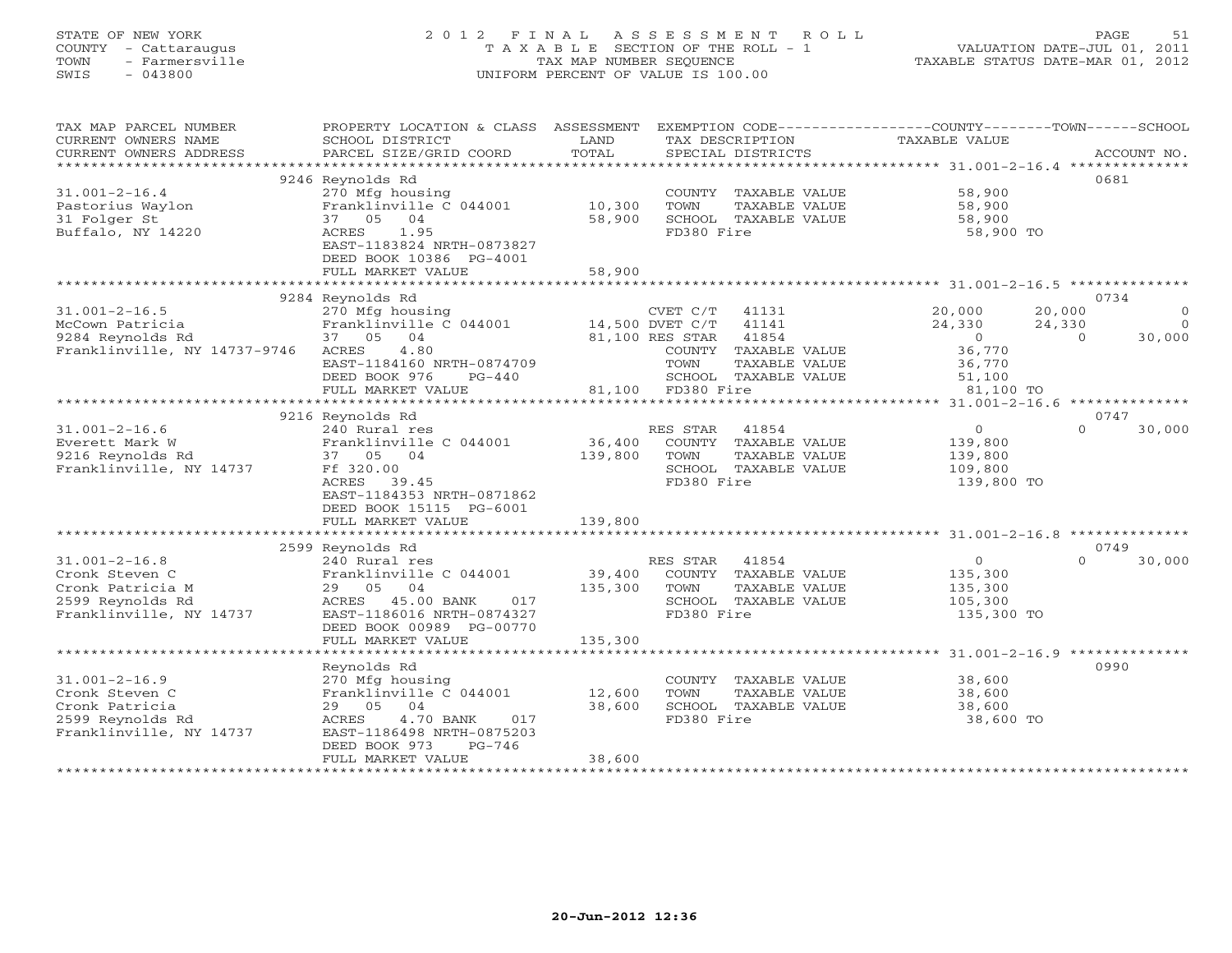# STATE OF NEW YORK 2 0 1 2 F I N A L A S S E S S M E N T R O L L PAGE 52 COUNTY - Cattaraugus T A X A B L E SECTION OF THE ROLL - 1 VALUATION DATE-JUL 01, 2011 TOWN - Farmersville TAX MAP NUMBER SEQUENCE TAXABLE STATUS DATE-MAR 01, 2012 SWIS - 043800 UNIFORM PERCENT OF VALUE IS 100.00UNIFORM PERCENT OF VALUE IS 100.00

| TAX MAP PARCEL NUMBER<br>CURRENT OWNERS NAME<br>CURRENT OWNERS ADDRESS | PROPERTY LOCATION & CLASS ASSESSMENT<br>SCHOOL DISTRICT<br>PARCEL SIZE/GRID COORD | LAND<br>TOTAL | TAX DESCRIPTION<br>SPECIAL DISTRICTS | EXEMPTION CODE-----------------COUNTY-------TOWN------SCHOOL<br>TAXABLE VALUE<br>ACCOUNT NO. |
|------------------------------------------------------------------------|-----------------------------------------------------------------------------------|---------------|--------------------------------------|----------------------------------------------------------------------------------------------|
|                                                                        |                                                                                   |               |                                      |                                                                                              |
|                                                                        | Reynolds Rd                                                                       |               |                                      | 1072                                                                                         |
| $31.001 - 2 - 16.10$                                                   | $314$ Rural vac<10                                                                |               | COUNTY TAXABLE VALUE                 | 13,000                                                                                       |
| Cronk Steven                                                           | Franklinville C 044001                                                            | 13,000        | TOWN<br>TAXABLE VALUE                | 13,000                                                                                       |
| Cronk Patracia                                                         | 5.00<br>ACRES                                                                     | 13,000        | SCHOOL TAXABLE VALUE                 | 13,000                                                                                       |
| 2599 Reynolds Rd                                                       | EAST-1186660 NRTH-0874710                                                         |               | FD380 Fire                           | 13,000 TO                                                                                    |
| Franklinville, NY 14737                                                | DEED BOOK 1016 PG-497                                                             |               |                                      |                                                                                              |
|                                                                        | FULL MARKET VALUE                                                                 | 13,000        |                                      |                                                                                              |
|                                                                        | **************************                                                        | ************  |                                      | ******************** 31.001-2-16.11 *************                                            |
|                                                                        | Reynolds Rd                                                                       |               |                                      | 1071                                                                                         |
| $31.001 - 2 - 16.11$                                                   | 270 Mfg housing                                                                   |               | COUNTY TAXABLE VALUE                 | 20,900                                                                                       |
| Button Linda L                                                         | Franklinville C 044001                                                            | 12,900        | TOWN<br>TAXABLE VALUE                | 20,900                                                                                       |
| Szymczak Kenneth H                                                     | 4.90<br>ACRES                                                                     | 20,900        | SCHOOL TAXABLE VALUE                 | 20,900                                                                                       |
| 42 Barrymore                                                           | EAST-1186008 NRTH-0875010                                                         |               | FD380 Fire                           | 20,900 TO                                                                                    |
| Cheektowaga, NY 14225                                                  | DEED BOOK 7169 PG-9001                                                            |               |                                      |                                                                                              |
|                                                                        | FULL MARKET VALUE                                                                 | 20,900        |                                      |                                                                                              |
| **********************                                                 |                                                                                   |               |                                      |                                                                                              |
|                                                                        | 9218 Reynolds Rd                                                                  |               |                                      | 1097                                                                                         |
| $31.001 - 2 - 16.12$                                                   | 312 Vac w/imprv                                                                   |               | COUNTY TAXABLE VALUE                 | 37,900                                                                                       |
| Everett William G                                                      | Franklinville C 044001                                                            | 36,400        | TOWN<br>TAXABLE VALUE                | 37,900                                                                                       |
| Everett Dorothy J                                                      | ACRES 39.35                                                                       | 37,900        | SCHOOL TAXABLE VALUE                 | 37,900                                                                                       |
| 9038 Reynolds Rd                                                       | EAST-1184430 NRTH-0873018                                                         |               | FD380 Fire                           | 37,900 TO                                                                                    |
| Franklinville, NY 14737                                                | DEED BOOK 4820 PG-6001                                                            |               |                                      |                                                                                              |
|                                                                        | FULL MARKET VALUE                                                                 | 37,900        |                                      |                                                                                              |
|                                                                        |                                                                                   |               |                                      |                                                                                              |
|                                                                        | Reynolds Rd                                                                       |               |                                      | 0557                                                                                         |
| $31.001 - 2 - 17$                                                      | 314 Rural vac<10                                                                  |               | COUNTY TAXABLE VALUE                 | 9,800                                                                                        |
| Domino Daniel A                                                        | Franklinville C 044001                                                            | 9,800         | TOWN<br>TAXABLE VALUE                | 9,800                                                                                        |
| Domino Jerome P                                                        | $-05$<br>$-04$<br>35                                                              | 9,800         | SCHOOL TAXABLE VALUE                 | 9,800                                                                                        |
| 37 Fox Hunt Rd                                                         | 2.85<br>ACRES                                                                     |               | FD380 Fire                           | 9,800 TO                                                                                     |
| Lancaster, NY 14086                                                    | EAST-1185100 NRTH-0875178                                                         |               |                                      |                                                                                              |
|                                                                        | DEED BOOK 871<br>PG-00882                                                         |               |                                      |                                                                                              |
|                                                                        | FULL MARKET VALUE                                                                 | 9,800         |                                      |                                                                                              |
|                                                                        |                                                                                   |               |                                      |                                                                                              |
|                                                                        | 9298 Reynolds Rd                                                                  |               |                                      | 0311                                                                                         |
| $31.001 - 2 - 18$                                                      | 270 Mfg housing                                                                   |               | COUNTY TAXABLE VALUE                 | 22,700                                                                                       |
| Woodin Larry R                                                         | Franklinville C 044001                                                            | 17,200        | TOWN<br>TAXABLE VALUE                | 22,700                                                                                       |
| 5660 Tonawanda Creek Rd                                                | 37 05 04                                                                          | 22,700        | SCHOOL TAXABLE VALUE                 | 22,700                                                                                       |
| Lockport, NY 14094                                                     | ACRES<br>8.66                                                                     |               | FD380 Fire                           | 22,700 TO                                                                                    |
|                                                                        | EAST-1184014 NRTH-0875069                                                         |               |                                      |                                                                                              |
|                                                                        | DEED BOOK 10189 PG-4002                                                           |               |                                      |                                                                                              |
|                                                                        | FULL MARKET VALUE                                                                 | 22,700        |                                      |                                                                                              |
|                                                                        |                                                                                   |               |                                      |                                                                                              |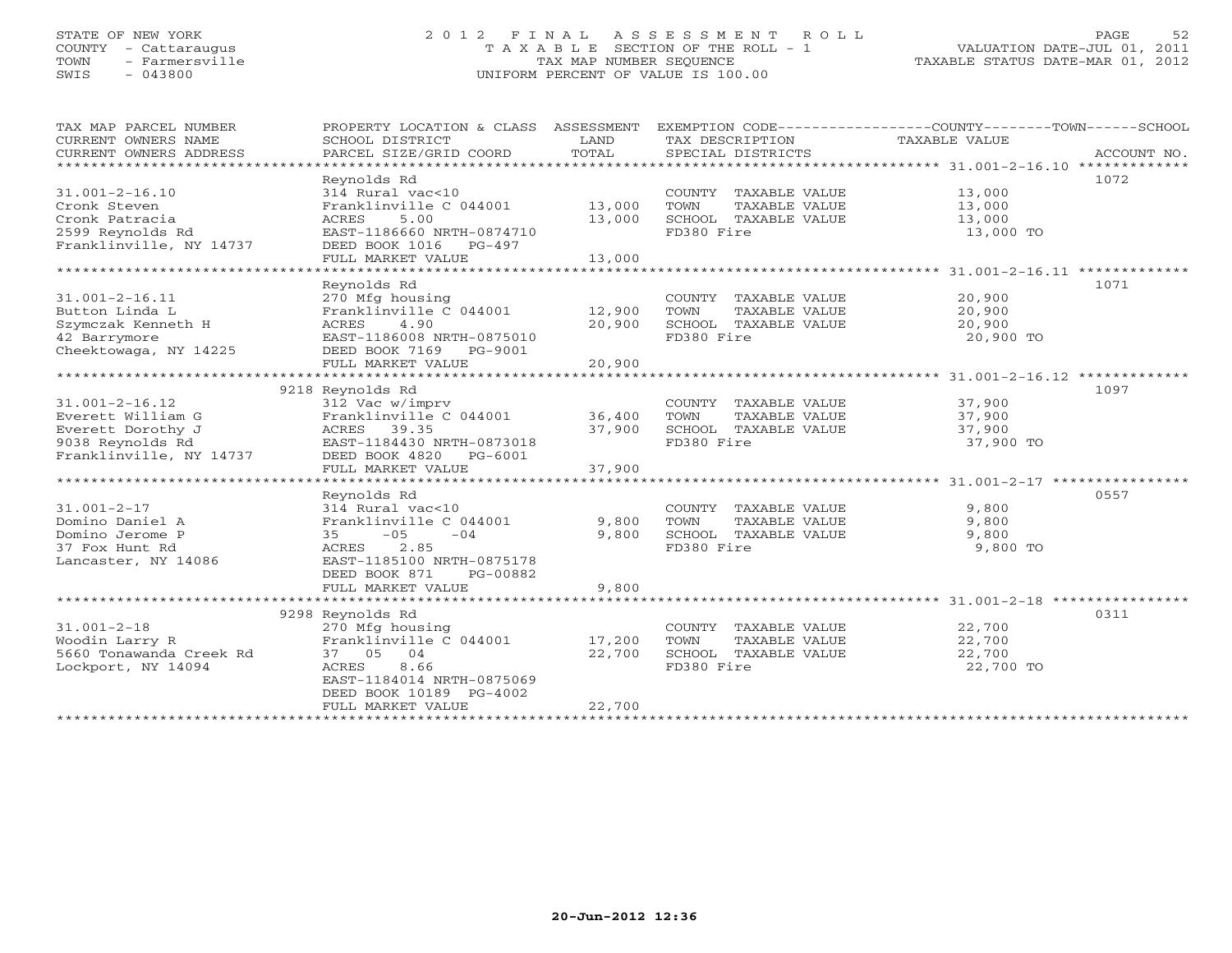# STATE OF NEW YORK 2 0 1 2 F I N A L A S S E S S M E N T R O L L PAGE 53 COUNTY - Cattaraugus T A X A B L E SECTION OF THE ROLL - 1 VALUATION DATE-JUL 01, 2011 TOWN - Farmersville TAX MAP NUMBER SEQUENCE TAXABLE STATUS DATE-MAR 01, 2012 SWIS - 043800 UNIFORM PERCENT OF VALUE IS 100.00UNIFORM PERCENT OF VALUE IS 100.00

| TAX MAP PARCEL NUMBER<br>CURRENT OWNERS NAME<br>CURRENT OWNERS ADDRESS                                    | PROPERTY LOCATION & CLASS ASSESSMENT<br>SCHOOL DISTRICT<br>PARCEL SIZE/GRID COORD                                                         | LAND<br>TOTAL    | TAX DESCRIPTION                | EXEMPTION CODE-----------------COUNTY-------TOWN------SCHOOL<br>SPECIAL DISTRICTS | <b>TAXABLE VALUE</b> |                                                    |          | ACCOUNT NO.    |
|-----------------------------------------------------------------------------------------------------------|-------------------------------------------------------------------------------------------------------------------------------------------|------------------|--------------------------------|-----------------------------------------------------------------------------------|----------------------|----------------------------------------------------|----------|----------------|
| *******************                                                                                       |                                                                                                                                           |                  |                                |                                                                                   |                      |                                                    |          |                |
|                                                                                                           | 9190 Reynolds Rd                                                                                                                          |                  |                                |                                                                                   |                      |                                                    | 0592     |                |
| $31.001 - 2 - 19.2$<br>Lafferty Dale<br>Lafferty Kathleen<br>9190 Reynolds Rd<br>Franklinville, NY 14737  | 240 Rural res<br>Franklinville C 044001<br>37 05 04<br>Ff 300.00<br>ACRES 25.75<br>EAST-1183290 NRTH-0872078<br>DEED BOOK 764<br>PG-01135 | 28,700<br>65,700 | RES STAR<br>TOWN<br>FD380 Fire | 41854<br>COUNTY TAXABLE VALUE<br>TAXABLE VALUE<br>SCHOOL TAXABLE VALUE            |                      | $\circ$<br>65,700<br>65,700<br>35,700<br>65,700 TO | $\Omega$ | 30,000         |
|                                                                                                           | FULL MARKET VALUE                                                                                                                         | 65,700           |                                |                                                                                   |                      |                                                    |          |                |
|                                                                                                           | 9162 Reynolds Rd                                                                                                                          |                  |                                |                                                                                   |                      |                                                    | 0590     |                |
| $31.001 - 2 - 19.3$<br>Everett William A<br>Everett Tamera<br>9162 Reynolds Rd<br>Franklinville, NY 14737 | 240 Rural res<br>Franklinville C 044001<br>37 05 04<br>ACRES 19.55<br>EAST-1182621 NRTH-0871909<br>DEED BOOK 975<br>$PG-354$              | 27,500<br>92,300 | RES STAR<br>TOWN<br>FD380 Fire | 41854<br>COUNTY TAXABLE VALUE<br>TAXABLE VALUE<br>SCHOOL TAXABLE VALUE            |                      | $\circ$<br>92,300<br>92,300<br>62,300<br>92,300 TO | $\Omega$ | 30,000         |
|                                                                                                           | FULL MARKET VALUE                                                                                                                         | 92,300           |                                |                                                                                   |                      |                                                    |          |                |
|                                                                                                           | ******************************                                                                                                            |                  |                                |                                                                                   |                      |                                                    |          | ************** |
|                                                                                                           | 9068 Reynolds Rd                                                                                                                          |                  |                                |                                                                                   |                      |                                                    | 0614     |                |
| $31.001 - 2 - 19.4$<br>Wright Charles R<br>9068 Reynolds Rd<br>Franklinville, NY 14737                    | 270 Mfg housing<br>Franklinville C 044001<br>37 05 04<br>ACRES 11.84<br>EAST-1182015 NRTH-0871645<br>DEED BOOK 1014 PG-557                | 27,000<br>35,000 | RES STAR<br>TOWN<br>FD380 Fire | 41854<br>COUNTY TAXABLE VALUE<br>TAXABLE VALUE<br>SCHOOL TAXABLE VALUE            |                      | $\circ$<br>35,000<br>35,000<br>5,000<br>35,000 TO  | $\Omega$ | 30,000         |
|                                                                                                           | FULL MARKET VALUE                                                                                                                         | 35,000           |                                |                                                                                   |                      |                                                    |          |                |
|                                                                                                           |                                                                                                                                           |                  |                                |                                                                                   |                      |                                                    |          |                |
|                                                                                                           | Reynolds Rd                                                                                                                               |                  |                                |                                                                                   |                      |                                                    | 0571     |                |
| $31.001 - 2 - 20$<br>Domino Daniel A<br>Domino Jerome P<br>37 Fox Hunt Rd<br>Lancaster, NY 14086          | 322 Rural vac>10<br>Franklinville C 044001<br>37 05 04<br>ACRES 17.01<br>EAST-1181949 NRTH-0872527<br>DEED BOOK 759<br>PG-00888           | 23,300<br>23,300 | TOWN<br>FD380 Fire             | COUNTY TAXABLE VALUE<br>TAXABLE VALUE<br>SCHOOL TAXABLE VALUE                     |                      | 23,300<br>23,300<br>23,300<br>23,300 TO            |          |                |
|                                                                                                           | FULL MARKET VALUE                                                                                                                         | 23,300           |                                |                                                                                   |                      |                                                    |          |                |
|                                                                                                           | ************************                                                                                                                  |                  |                                |                                                                                   |                      |                                                    |          |                |
| $31.001 - 2 - 21$<br>Lafferty Dale L<br>Lafferty Kathleen<br>9190 Reynolds Rd<br>Franklinville, NY 14737  | Reynolds Rd<br>314 Rural vac<10<br>Franklinville C 044001<br>37 05 04<br>Ff 670.00<br>ACRES<br>3.16<br>EAST-1183452 NRTH-0873031          | 10,200<br>10,200 | TOWN<br>FD380 Fire             | COUNTY TAXABLE VALUE<br>TAXABLE VALUE<br>SCHOOL TAXABLE VALUE                     |                      | 10,200<br>10,200<br>10,200<br>10,200 TO            | 0869     |                |
|                                                                                                           | DEED BOOK 00984 PG-00914<br>FULL MARKET VALUE                                                                                             | 10,200           |                                |                                                                                   |                      |                                                    |          |                |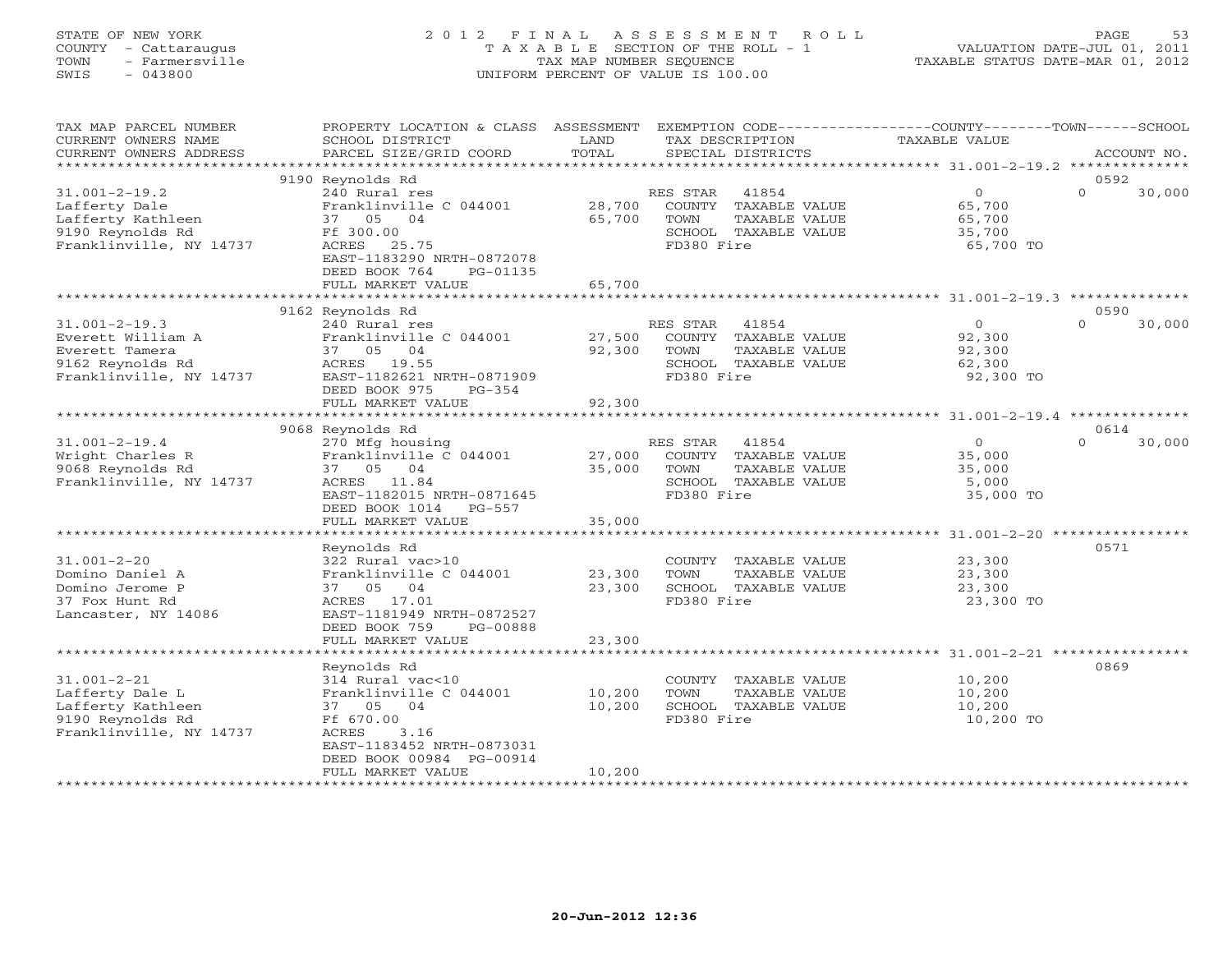# STATE OF NEW YORK 2 0 1 2 F I N A L A S S E S S M E N T R O L L PAGE 54 COUNTY - Cattaraugus T A X A B L E SECTION OF THE ROLL - 1 VALUATION DATE-JUL 01, 2011 TOWN - Farmersville TAX MAP NUMBER SEQUENCE TAXABLE STATUS DATE-MAR 01, 2012 SWIS - 043800 UNIFORM PERCENT OF VALUE IS 100.00UNIFORM PERCENT OF VALUE IS 100.00

| TAX MAP PARCEL NUMBER<br>CURRENT OWNERS NAME | PROPERTY LOCATION & CLASS ASSESSMENT<br>SCHOOL DISTRICT | LAND                   | EXEMPTION CODE----------------COUNTY-------TOWN------SCHOOL<br>TAX DESCRIPTION | TAXABLE VALUE  |                    |
|----------------------------------------------|---------------------------------------------------------|------------------------|--------------------------------------------------------------------------------|----------------|--------------------|
| CURRENT OWNERS ADDRESS                       | PARCEL SIZE/GRID COORD                                  | TOTAL                  | SPECIAL DISTRICTS                                                              |                | ACCOUNT NO.        |
|                                              | Reynolds Rd                                             |                        |                                                                                |                | 0180               |
| $31.001 - 2 - 22$                            | 314 Rural vac<10                                        |                        | COUNTY TAXABLE VALUE                                                           | 17,500         |                    |
| Isaman Fred A III                            | Franklinville C 044001                                  | 17,500                 | TOWN<br>TAXABLE VALUE                                                          | 17,500         |                    |
| Isaman Doris                                 | $37 - 05$<br>$-04$                                      | 17,500                 | SCHOOL TAXABLE VALUE                                                           | 17,500         |                    |
| 16 Hunter Creek Rd                           | ACRES 8.96                                              |                        | FD380 Fire                                                                     | 17,500 TO      |                    |
| Holland, NY 14080                            | EAST-1182846 NRTH-0873101                               |                        |                                                                                |                |                    |
|                                              | FULL MARKET VALUE                                       | 17,500                 |                                                                                |                |                    |
|                                              |                                                         |                        |                                                                                |                |                    |
|                                              | Reynolds Rd                                             |                        |                                                                                |                | 0182               |
| $31.001 - 2 - 23$                            | 314 Rural vac<10                                        |                        | COUNTY TAXABLE VALUE                                                           | 15,500         |                    |
| Isaman Fred A III                            | Franklinville C 044001 15,500                           |                        | TAXABLE VALUE<br>TOWN                                                          | 15,500         |                    |
| Isaman Doris                                 | $-05$<br>$-04$<br>37                                    | 15,500                 | SCHOOL TAXABLE VALUE                                                           | 15,500         |                    |
| 16 Hunter Creek Rd                           | ACRES 7.02                                              |                        | FD380 Fire                                                                     | 15,500 TO      |                    |
| Holland, NY 14080                            | EAST-1182924 NRTH-0873420                               |                        |                                                                                |                |                    |
|                                              | DEED BOOK 759<br>PG-00279                               |                        |                                                                                |                |                    |
|                                              | FULL MARKET VALUE                                       | 15,500                 |                                                                                |                |                    |
|                                              |                                                         |                        |                                                                                |                |                    |
|                                              | 9251 Reynolds Rd                                        |                        |                                                                                |                | 0181               |
| $31.001 - 2 - 24.1$                          | 240 Rural res                                           |                        | WVET C/T 41121                                                                 | 7,005          | 7,005<br>$\circ$   |
| Isaman Jerry A                               | Franklinville C 044001 19,100 RES STAR 41854            |                        |                                                                                | $\circ$        | $\Omega$<br>30,000 |
| 9251 Reynolds Rd                             | 37 05 04                                                | 46,700                 | COUNTY TAXABLE VALUE                                                           | 39,695         |                    |
| Franklinville, NY 14737                      | ACRES 10.62 BANK<br>017                                 |                        | TAXABLE VALUE<br>TOWN                                                          | 39,695         |                    |
|                                              | EAST-1183131 NRTH-0873805                               |                        | SCHOOL TAXABLE VALUE                                                           | 16,700         |                    |
|                                              | DEED BOOK 802<br>PG-00313                               |                        | FD380 Fire                                                                     | 46,700 TO      |                    |
|                                              | FULL MARKET VALUE<br>*************************          | 46,700<br>************ |                                                                                |                |                    |
|                                              |                                                         |                        |                                                                                |                | 0584               |
|                                              | Reynolds Rd                                             |                        |                                                                                |                |                    |
| $31.001 - 2 - 24.2$<br>Isaman Fred A III     | 314 Rural vac<10<br>Franklinville C 044001              | 7,600                  | COUNTY TAXABLE VALUE<br>TOWN<br>TAXABLE VALUE                                  | 7,600<br>7,600 |                    |
| Isaman Doris                                 | $-00$<br>$-00$<br>00                                    | 7,600                  | SCHOOL TAXABLE VALUE                                                           | 7,600          |                    |
| 16 Hunter Creek Rd                           | ACRES<br>5.10                                           |                        | FD380 Fire                                                                     | 7,600 TO       |                    |
| Holland, NY 14080                            | EAST-1182474 NRTH-0873775                               |                        |                                                                                |                |                    |
|                                              | FULL MARKET VALUE                                       | 7,600                  |                                                                                |                |                    |
|                                              |                                                         |                        |                                                                                |                |                    |
|                                              | 9271 Reynolds Rd                                        |                        |                                                                                |                | 0179               |
| $31.001 - 2 - 25.1$                          | 210 1 Family Res                                        |                        | 41834<br>SR STAR                                                               | $\Omega$       | $\Omega$<br>62,200 |
| Isaman Elaine R                              | Franklinville C 044001                                  | 10,800                 | COUNTY TAXABLE VALUE                                                           | 72,800         |                    |
| 9271 Reynolds Rd                             | 37 05 04                                                | 72,800                 | TOWN<br>TAXABLE VALUE                                                          | 72,800         |                    |
| Franklinville, NY 14737                      | ACRES<br>3.55                                           |                        | SCHOOL TAXABLE VALUE                                                           | 10,600         |                    |
|                                              | EAST-1183326 NRTH-0874274                               |                        | FD380 Fire                                                                     | 72,800 TO      |                    |
|                                              | DEED BOOK 13140 PG-9001                                 |                        |                                                                                |                |                    |
|                                              | FULL MARKET VALUE                                       | 72,800                 |                                                                                |                |                    |
|                                              | ************************                                |                        |                                                                                |                |                    |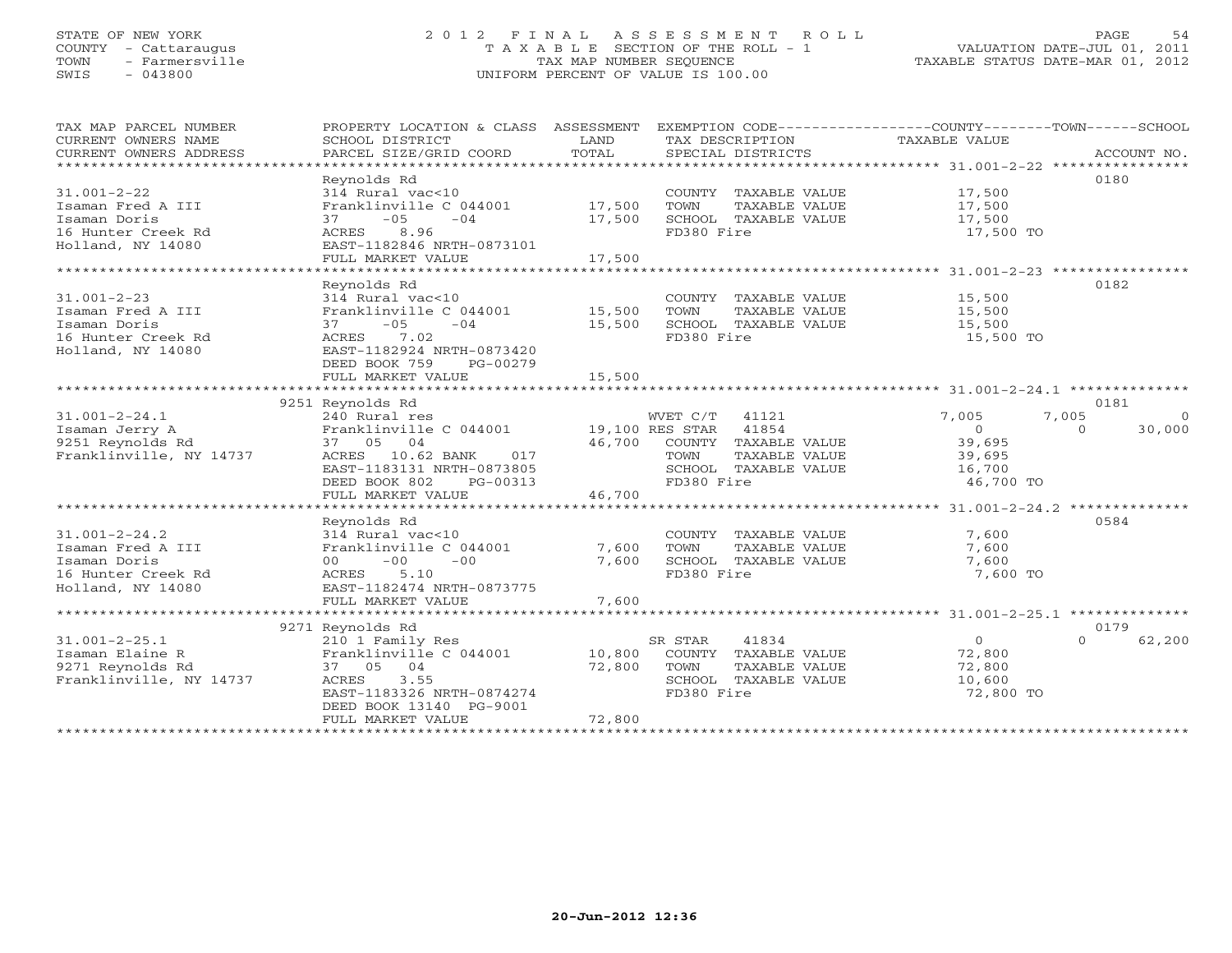# STATE OF NEW YORK 2 0 1 2 F I N A L A S S E S S M E N T R O L L PAGE 55 COUNTY - Cattaraugus T A X A B L E SECTION OF THE ROLL - 1 VALUATION DATE-JUL 01, 2011 TOWN - Farmersville TAX MAP NUMBER SEQUENCE TAXABLE STATUS DATE-MAR 01, 2012 SWIS - 043800 UNIFORM PERCENT OF VALUE IS 100.00UNIFORM PERCENT OF VALUE IS 100.00

| TAX MAP PARCEL NUMBER<br>CURRENT OWNERS NAME<br>CURRENT OWNERS ADDRESS<br>************************            | PROPERTY LOCATION & CLASS ASSESSMENT<br>SCHOOL DISTRICT<br>PARCEL SIZE/GRID COORD                                                                                                             | LAND<br>TOTAL              | TAX DESCRIPTION<br>SPECIAL DISTRICTS                                                | EXEMPTION CODE-----------------COUNTY-------TOWN-----SCHOOL<br>TAXABLE VALUE<br>ACCOUNT NO. |
|---------------------------------------------------------------------------------------------------------------|-----------------------------------------------------------------------------------------------------------------------------------------------------------------------------------------------|----------------------------|-------------------------------------------------------------------------------------|---------------------------------------------------------------------------------------------|
| $31.001 - 2 - 25.2$<br>Isaman Fredric III<br>Isaman Doris<br>Hunters Creek Mobile Lot 16<br>Holland, NY 14080 | Reynolds Rd (Off)<br>314 Rural vac<10<br>Franklinville C 044001<br>37 05 04<br>6.00<br>ACRES<br>EAST-1182693 NRTH-0874221<br>DEED BOOK 998<br>$PG-10$<br>FULL MARKET VALUE                    | 8,500<br>8,500<br>8,500    | COUNTY TAXABLE VALUE<br>TOWN<br>TAXABLE VALUE<br>SCHOOL TAXABLE VALUE<br>FD380 Fire | 1036<br>8,500<br>8,500<br>8,500<br>8,500 TO                                                 |
|                                                                                                               |                                                                                                                                                                                               |                            |                                                                                     |                                                                                             |
| $31.001 - 2 - 25.3$<br>Isaman Fredric A III<br>Isaman Doris<br>Hunters Creek Mobile # 16<br>Holland, NY 14080 | Reynolds Rd<br>314 Rural vac<10<br>Franklinville C 044001<br>37 05 04<br>FRNT<br>40.00 DPTH 492.00<br>EAST-1183326 NRTH-0874090<br>DEED BOOK 13140 PG-9001<br>FULL MARKET VALUE               | 700<br>700<br>700          | COUNTY TAXABLE VALUE<br>TOWN<br>TAXABLE VALUE<br>SCHOOL TAXABLE VALUE<br>FD380 Fire | 1166<br>700<br>700<br>700<br>700 TO                                                         |
|                                                                                                               | ************************************                                                                                                                                                          | ***************            |                                                                                     | ********** 31.001-2-26.1 ********                                                           |
|                                                                                                               | 9179 Reynolds Rd                                                                                                                                                                              |                            |                                                                                     | 0073                                                                                        |
| $31.001 - 2 - 26.1$<br>Miller David E<br>Miller Janice L<br>4671 Creek Rd<br>Lewiston, NY 14092               | 322 Rural vac>10<br>Franklinville C 044001<br>37 05 04<br>ACRES 36.14<br>EAST-1181432 NRTH-0873920<br>DEED BOOK 10022 PG-6001<br>FULL MARKET VALUE                                            | 28,200<br>28,200<br>28,200 | COUNTY TAXABLE VALUE<br>TOWN<br>TAXABLE VALUE<br>SCHOOL TAXABLE VALUE<br>FD380 Fire | 28,200<br>28,200<br>28,200<br>28,200 TO                                                     |
|                                                                                                               |                                                                                                                                                                                               |                            |                                                                                     |                                                                                             |
| $31.001 - 2 - 26.2$<br>Miller David E<br>Miller Janice L<br>4671 Creek Rd<br>Lewiston, NY 14092               | 9179 Reynolds Rd<br>260 Seasonal res<br>Franklinville C 044001<br>37 05 04<br>ACRES 38.78<br>EAST-1181033 NRTH-0873225<br>DEED BOOK 10022 PG-6001                                             | 36,100<br>67,900           | COUNTY TAXABLE VALUE<br>TOWN<br>TAXABLE VALUE<br>SCHOOL TAXABLE VALUE<br>FD380 Fire | 0965<br>67,900<br>67,900<br>67,900<br>67,900 TO                                             |
|                                                                                                               | FULL MARKET VALUE                                                                                                                                                                             | 67,900                     |                                                                                     |                                                                                             |
|                                                                                                               |                                                                                                                                                                                               |                            |                                                                                     |                                                                                             |
| $31.001 - 2 - 27.1$<br>Zastrow Amy K<br>110 Linwood Ave<br>Albion, NY 14411                                   | Machias Jct Rd<br>314 Rural vac<10<br>Yorkshire/pione 048401<br>37/37 05 04<br>Ff 452.00<br><b>ACRES</b><br>8.60<br>EAST-1181809 NRTH-0874817<br>DEED BOOK 15300 PG-4001<br>FULL MARKET VALUE | 17,100<br>17,100<br>17,100 | COUNTY TAXABLE VALUE<br>TOWN<br>TAXABLE VALUE<br>SCHOOL TAXABLE VALUE<br>FD380 Fire | 0261<br>17,100<br>17,100<br>17,100<br>17,100 TO                                             |
|                                                                                                               |                                                                                                                                                                                               |                            |                                                                                     |                                                                                             |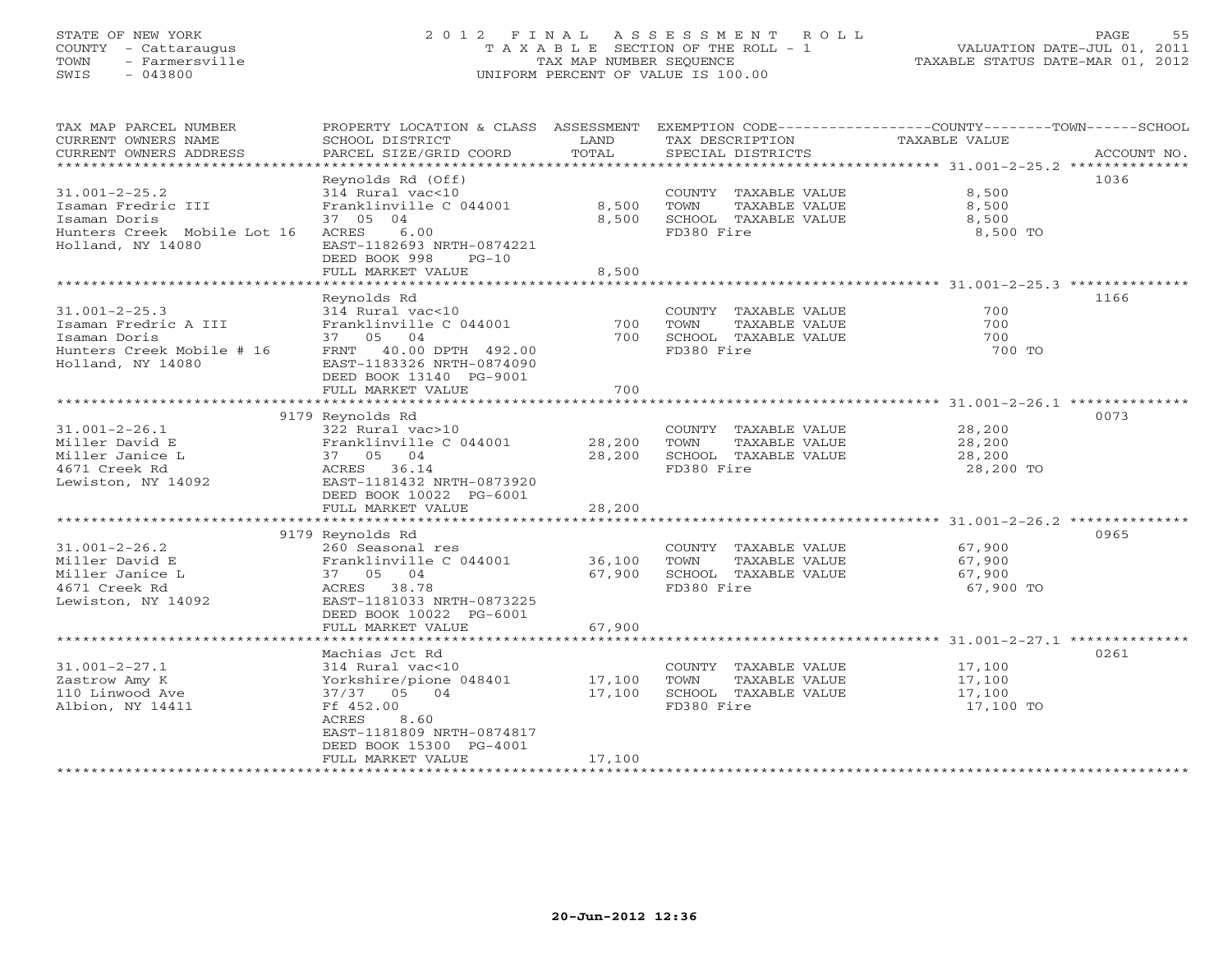| STATE OF NEW YORK<br>- Cattaraugus<br>COUNTY<br>- Farmersville<br>TOWN<br>SWIS<br>- 043800 |                                                                        |                             | 2012 FINAL ASSESSMENT ROLL<br>T A X A B L E SECTION OF THE ROLL - 1<br>TAX MAP NUMBER SEQUENCE<br>UNIFORM PERCENT OF VALUE IS 100.00 | 56<br>PAGE<br>VALUATION DATE-JUL 01, 2011<br>TAXABLE STATUS DATE-MAR 01, 2012                        |
|--------------------------------------------------------------------------------------------|------------------------------------------------------------------------|-----------------------------|--------------------------------------------------------------------------------------------------------------------------------------|------------------------------------------------------------------------------------------------------|
| TAX MAP PARCEL NUMBER<br>CURRENT OWNERS NAME<br>CURRENT OWNERS ADDRESS                     | PROPERTY LOCATION & CLASS<br>SCHOOL DISTRICT<br>PARCEL SIZE/GRID COORD | ASSESSMENT<br>LAND<br>TOTAL | TAX DESCRIPTION<br>SPECIAL DISTRICTS                                                                                                 | EXEMPTION $CODE--------------COUNTY------$<br>$--TOWN---$<br>-SCHOOL<br>TAXABLE VALUE<br>ACCOUNT NO. |

31.001-2-27.2 210 1 Family Res RES STAR 41854 0 0 30,000

\*\*\*\*\*\*\*\*\*\*\*\*\*\*\*\*\*\*\*\*\*\*\*\*\*\*\*\*\*\*\*\*\*\*\*\*\*\*\*\*\*\*\*\*\*\*\*\*\*\*\*\*\*\*\*\*\*\*\*\*\*\*\*\*\*\*\*\*\*\*\*\*\*\*\*\*\*\*\*\*\*\*\*\*\*\*\*\*\*\*\*\*\*\*\*\*\*\*\*\*\*\*\* 31.001-2-27.3 \*\*\*\*\*\*\*\*\*\*\*\*\*\*

\*\*\*\*\*\*\*\*\*\*\*\*\*\*\*\*\*\*\*\*\*\*\*\*\*\*\*\*\*\*\*\*\*\*\*\*\*\*\*\*\*\*\*\*\*\*\*\*\*\*\*\*\*\*\*\*\*\*\*\*\*\*\*\*\*\*\*\*\*\*\*\*\*\*\*\*\*\*\*\*\*\*\*\*\*\*\*\*\*\*\*\*\*\*\*\*\*\*\*\*\*\*\* 31.001-2-27.4 \*\*\*\*\*\*\*\*\*\*\*\*\*\*

\*\*\*\*\*\*\*\*\*\*\*\*\*\*\*\*\*\*\*\*\*\*\*\*\*\*\*\*\*\*\*\*\*\*\*\*\*\*\*\*\*\*\*\*\*\*\*\*\*\*\*\*\*\*\*\*\*\*\*\*\*\*\*\*\*\*\*\*\*\*\*\*\*\*\*\*\*\*\*\*\*\*\*\*\*\*\*\*\*\*\*\*\*\*\*\*\*\*\*\*\*\*\* 31.001-2-27.5 \*\*\*\*\*\*\*\*\*\*\*\*\*\*2937 Machias Jct Rd 1012

\*\*\*\*\*\*\*\*\*\*\*\*\*\*\*\*\*\*\*\*\*\*\*\*\*\*\*\*\*\*\*\*\*\*\*\*\*\*\*\*\*\*\*\*\*\*\*\*\*\*\*\*\*\*\*\*\*\*\*\*\*\*\*\*\*\*\*\*\*\*\*\*\*\*\*\*\*\*\*\*\*\*\*\*\*\*\*\*\*\*\*\*\*\*\*\*\*\*\*\*\*\*\* 31.001-2-27.6 \*\*\*\*\*\*\*\*\*\*\*\*\*\*

31.001-2-27.6 240 Rural res RES STAR 41854 0 0 30,000

 $0 \t 30,000$ 

2879 Machias Jct Rd 1018

9238 Reynolds Rd 0933

2829 Machias Jct 0948

2915 Machias Jct Rd 1011

Crooks Jeffery W Yorkshire/pione 048401 12,900 COUNTY TAXABLE VALUE 58,100 9283 Reynolds Rd 05 04 37 58,100 TOWN TAXABLE VALUE 58,100 Franklinville, NY 14737 Ff 380.00 SCHOOL TAXABLE VALUE 28,100 ACRES 4.90 FD380 Fire 58,100 TO EAST-1183349 NRTH-0874637

31.001-2-27.3 210 1 Family Res COUNTY TAXABLE VALUE 91,800 McCarthy -Colley Lynn M Yorkshire/pione 048401 18,100 TOWN TAXABLE VALUE 91,800 155 Boxwood Cir 37 05 04 91,800 SCHOOL TAXABLE VALUE 91,800 Hamburg, NY 14075 Ff 748.80 FD380 Fire 91,800 TO ACRES 9.60 EAST-1183142 NRTH-0874972

31.001-2-27.4 260 Seasonal res COUNTY TAXABLE VALUE 78,900 Zastrow Amy K Yorkshire/pione 048401 15,200 TOWN TAXABLE VALUE 78,900 110 Linwood Ave 37/38 05 04 78,900 SCHOOL TAXABLE VALUE 78,900 Albion, NY 14411 Ff 304.51 FD380 Fire 78,900 TO ACRES 6.70

31.001-2-27.5 260 Seasonal res COUNTY TAXABLE VALUE 55,400 Lind Charles Yorkshire/pione 048401 19,100 TOWN TAXABLE VALUE 55,400 Lind Michele 37/38 05 04 55,400 SCHOOL TAXABLE VALUE 55,400 143 Collins Ave ACRES 10.60 FD380 Fire 55,400 TO

Pinter Steven Yorkshire/pione 048401 19,400 COUNTY TAXABLE VALUE 122,500 PO Box 914 37 05 04 122,500 TOWN TAXABLE VALUE 122,500 Arcade, NY 14009 Ff 549.00 SCHOOL TAXABLE VALUE 92,500 ACRES 10.90 BANK 017 FD380 Fire 122,500 TO EAST-1182292 NRTH-0874820 DEED BOOK 1032 PG-257

EAST-1181452 NRTH-0874858

DEED BOOK 950 PG-93

FULL MARKET VALUE 58,100

DEED BOOK 961 PG-64 FULL MARKET VALUE 91,800

DEED BOOK 6897 PG-3003 FULL MARKET VALUE 78,900

West Seneca, NY 14224 EAST-1181079 NRTH-0874882 DEED BOOK 5550 PG-8001 FULL MARKET VALUE 55,400

FULL MARKET VALUE 122,500

| $20 - Jun - 2012$ 12:36 |  |
|-------------------------|--|

\*\*\*\*\*\*\*\*\*\*\*\*\*\*\*\*\*\*\*\*\*\*\*\*\*\*\*\*\*\*\*\*\*\*\*\*\*\*\*\*\*\*\*\*\*\*\*\*\*\*\*\*\*\*\*\*\*\*\*\*\*\*\*\*\*\*\*\*\*\*\*\*\*\*\*\*\*\*\*\*\*\*\*\*\*\*\*\*\*\*\*\*\*\*\*\*\*\*\*\*\*\*\*\*\*\*\*\*\*\*\*\*\*\*\*\*\*\*\*\*\*\*\*\*\*\*\*\*\*\*\*\*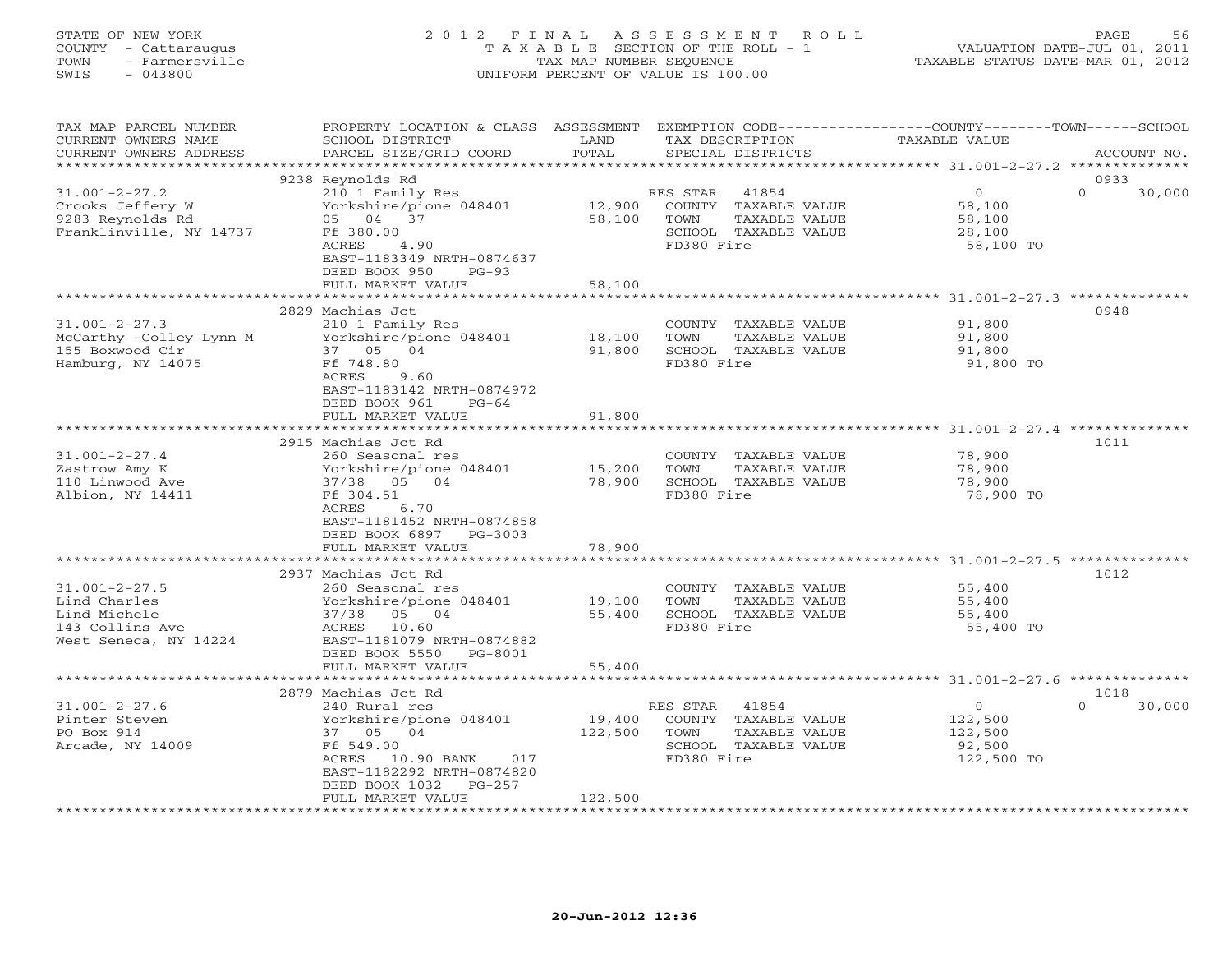# STATE OF NEW YORK 2 0 1 2 F I N A L A S S E S S M E N T R O L L PAGE 57 COUNTY - Cattaraugus T A X A B L E SECTION OF THE ROLL - 1 VALUATION DATE-JUL 01, 2011 TOWN - Farmersville TAX MAP NUMBER SEQUENCE TAXABLE STATUS DATE-MAR 01, 2012 SWIS - 043800 UNIFORM PERCENT OF VALUE IS 100.00UNIFORM PERCENT OF VALUE IS 100.00

| TAX MAP PARCEL NUMBER       |                               |                         |                             | PROPERTY LOCATION & CLASS ASSESSMENT EXEMPTION CODE----------------COUNTY-------TOWN------SCHOOL |
|-----------------------------|-------------------------------|-------------------------|-----------------------------|--------------------------------------------------------------------------------------------------|
| CURRENT OWNERS NAME         | SCHOOL DISTRICT               | LAND                    | TAX DESCRIPTION             | TAXABLE VALUE                                                                                    |
| CURRENT OWNERS ADDRESS      | PARCEL SIZE/GRID COORD        | TOTAL                   | SPECIAL DISTRICTS           | ACCOUNT NO.                                                                                      |
|                             |                               |                         |                             |                                                                                                  |
|                             | 2851 Machias Jct Rd           |                         |                             | 1019                                                                                             |
| $31.001 - 2 - 27.7$         | 312 Vac w/imprv               |                         | COUNTY TAXABLE VALUE        | 13,000                                                                                           |
| Fleming Robert              | Yorkshire/pione 048401        | 12,900                  | TOWN<br>TAXABLE VALUE       | 13,000                                                                                           |
| Taylor Valerie              |                               | 13,000                  | SCHOOL TAXABLE VALUE        |                                                                                                  |
|                             | 37 05 04                      |                         |                             | 13,000                                                                                           |
| 666 Dunn Ave                | Ff 240.00                     |                         | FD380 Fire                  | 13,000 TO                                                                                        |
| Hamilton, Ontario L8HCanada | ACRES<br>4.90                 |                         |                             |                                                                                                  |
|                             | EAST-1182703 NRTH-0874834     |                         |                             |                                                                                                  |
|                             | DEED BOOK 10705 PG-6001       |                         |                             |                                                                                                  |
|                             | FULL MARKET VALUE             | 13,000                  |                             |                                                                                                  |
|                             | *************************     | * * * * * * * * * * * * |                             |                                                                                                  |
|                             | 2979 Machias Jct Rd           |                         |                             | 1035                                                                                             |
| $31.001 - 2 - 27.8$         | 312 Vac w/imprv               |                         | COUNTY TAXABLE VALUE        | 30,800                                                                                           |
| Scrivani Robert A           | Yorkshire/pione 048401        | 25,100                  | TOWN<br>TAXABLE VALUE       | 30,800                                                                                           |
| 3061 Brown Hill Rd          | 37/38 05 04                   | 30,800                  | SCHOOL TAXABLE VALUE        | 30,800                                                                                           |
| Machias, NY 14101           | FRNT 755.00 DPTH              |                         | FD380 Fire                  | 30,800 TO                                                                                        |
|                             | ACRES 19.90                   |                         |                             |                                                                                                  |
|                             |                               |                         |                             |                                                                                                  |
|                             | EAST-1180480 NRTH-0874894     |                         |                             |                                                                                                  |
|                             | DEED BOOK 997<br>$PG-403$     |                         |                             |                                                                                                  |
|                             | FULL MARKET VALUE             | 30,800                  |                             |                                                                                                  |
|                             |                               |                         |                             |                                                                                                  |
|                             | Machias Jct Rd                |                         |                             | 0043                                                                                             |
| $31.001 - 2 - 28.1$         | 322 Rural vac>10              |                         | 41720<br>AG DIST            | 36,167<br>36,167<br>36,167                                                                       |
| Brown George P Jr           | Yorkshire/pione 048401        |                         | 60,100 COUNTY TAXABLE VALUE | 23,933                                                                                           |
| Brown Diane                 | 38 05 04                      | 60,100                  | TOWN<br>TAXABLE VALUE       | 23,933                                                                                           |
| 3085 Beamer Rd              | ACRES 60.65                   |                         | SCHOOL TAXABLE VALUE        | 23,933                                                                                           |
| Machias, NY 14101           | EAST-1181026 NRTH-0876154     |                         | FD380 Fire                  | 60,100 TO                                                                                        |
|                             | DEED BOOK 15269 PG-2001       |                         |                             |                                                                                                  |
| MAY BE SUBJECT TO PAYMENT   | FULL MARKET VALUE             | 60,100                  |                             |                                                                                                  |
| UNDER AGDIST LAW TIL 2016   |                               |                         |                             |                                                                                                  |
| *************************   |                               |                         |                             |                                                                                                  |
|                             |                               |                         |                             |                                                                                                  |
|                             | Machias Jct Rd                |                         |                             | 1073                                                                                             |
| $31.001 - 2 - 28.2$         | 322 Rural vac>10              |                         | COUNTY TAXABLE VALUE        | 25,000<br>25,000<br>25,000                                                                       |
| Isaman Thomas               | Yorkshire/pione 048401 25,000 |                         | TAXABLE VALUE<br>TOWN       |                                                                                                  |
| Isaman Donna                | 38 05 04                      | 25,000                  | SCHOOL TAXABLE VALUE        | 25,000                                                                                           |
| 2515 Reynolds Rd            | ACRES 19.80                   |                         | FD380 Fire                  | 25,000 TO                                                                                        |
| Franklinville, NY 14737     | EAST-1182715 NRTH-0876117     |                         |                             |                                                                                                  |
|                             | DEED BOOK 1017 PG-398         |                         |                             |                                                                                                  |
|                             | FULL MARKET VALUE             | 25,000                  |                             |                                                                                                  |
|                             | ************************      | *************           |                             | ***********************************31.001-2-28.3 ***************                                 |
|                             | Machias Jct Rd                |                         |                             | 1070                                                                                             |
| $31.001 - 2 - 28.3$         | 322 Rural vac>10              |                         | COUNTY TAXABLE VALUE        | 25,000                                                                                           |
| Isaman Peter                | Yorkshire/pione 048401        | 25,000                  | TOWN<br>TAXABLE VALUE       | 25,000                                                                                           |
| Isaman Rachel               | 38 05 04                      | 25,000                  | SCHOOL TAXABLE VALUE        | 25,000                                                                                           |
| 2515 Reynolds Rd            |                               |                         | FD380 Fire                  | 25,000 TO                                                                                        |
|                             | ACRES 19.80                   |                         |                             |                                                                                                  |
| Franklinville, NY 14737     | EAST-1183255 NRTH-0876135     |                         |                             |                                                                                                  |
|                             | DEED BOOK 1017<br>$PG-400$    |                         |                             |                                                                                                  |
|                             | FULL MARKET VALUE             | 25,000                  |                             |                                                                                                  |
|                             |                               |                         |                             |                                                                                                  |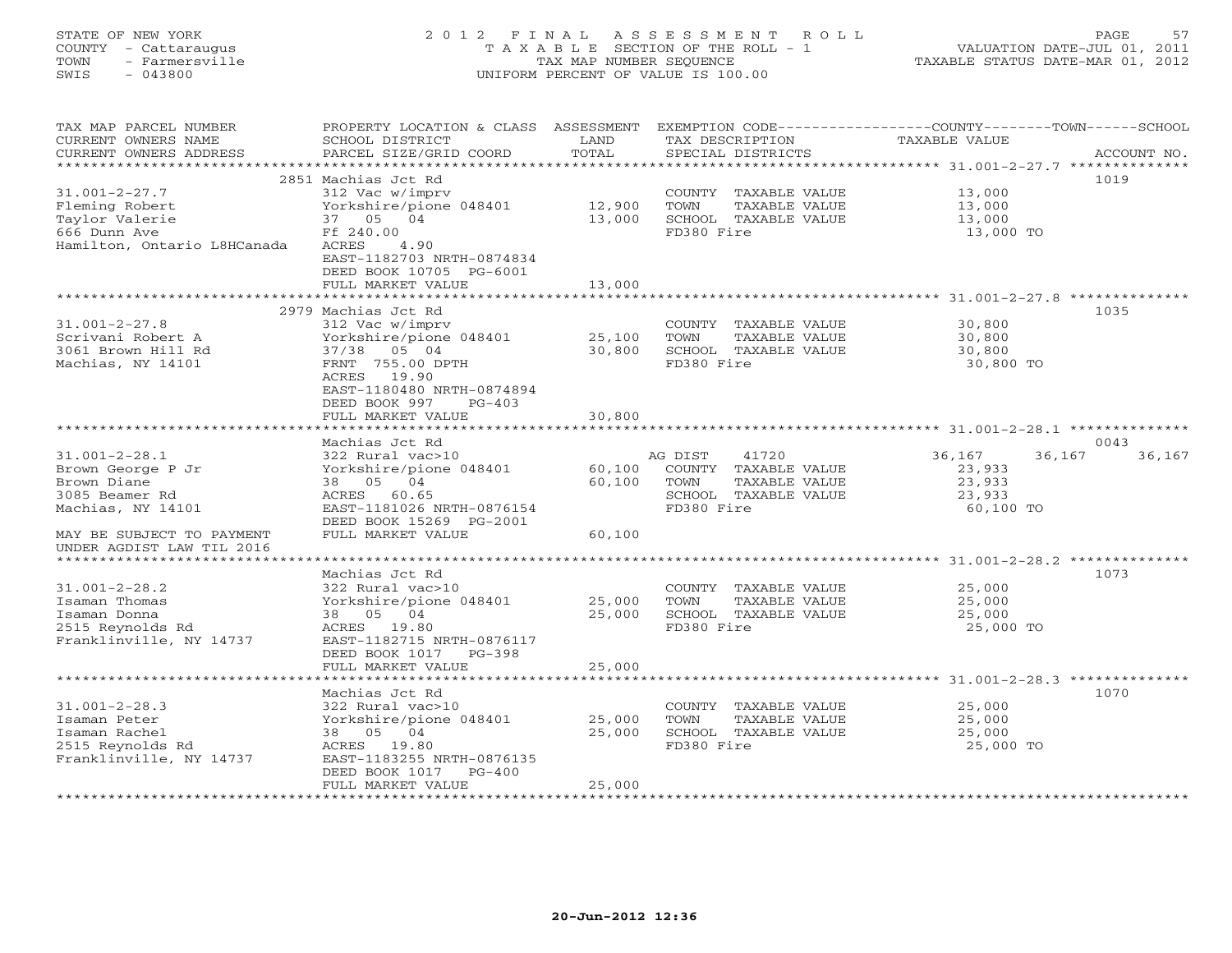#### STATE OF NEW YORK 2 0 1 2 F I N A L A S S E S S M E N T R O L L PAGE 58 COUNTY - Cattaraugus T A X A B L E SECTION OF THE ROLL - 1 VALUATION DATE-JUL 01, 2011 TOWN - Farmersville TAX MAP NUMBER SEQUENCE TAXABLE STATUS DATE-MAR 01, 2012 SWIS - 043800 UNIFORM PERCENT OF VALUE IS 100.00UNIFORM PERCENT OF VALUE IS 100.00

| TAX MAP PARCEL NUMBER                    | PROPERTY LOCATION & CLASS ASSESSMENT                      |         |                               | EXEMPTION CODE-----------------COUNTY-------TOWN------SCHOOL |                    |
|------------------------------------------|-----------------------------------------------------------|---------|-------------------------------|--------------------------------------------------------------|--------------------|
| CURRENT OWNERS NAME                      | SCHOOL DISTRICT                                           | LAND    | TAX DESCRIPTION TAXABLE VALUE |                                                              |                    |
| CURRENT OWNERS ADDRESS                   | PARCEL SIZE/GRID COORD                                    | TOTAL   | SPECIAL DISTRICTS             |                                                              | ACCOUNT NO.        |
| ******************************           |                                                           |         |                               |                                                              |                    |
|                                          | Machias Jct Rd                                            |         |                               |                                                              | 1075               |
| $31.001 - 2 - 28.4$                      | 322 Rural vac>10                                          |         | COUNTY TAXABLE VALUE          | 25,000                                                       |                    |
| Kowalik Timothy                          | Yorkshire/pione 048401                                    | 25,000  | TAXABLE VALUE<br>TOWN         | 25,000                                                       |                    |
|                                          | 38 05 04                                                  |         |                               | 25,000                                                       |                    |
| PO Box 544                               |                                                           | 25,000  | SCHOOL TAXABLE VALUE          |                                                              |                    |
| Sanborn, NY 14132                        | ACRES 19.75                                               |         | FD380 Fire                    | 25,000 TO                                                    |                    |
|                                          | EAST-1182173 NRTH-0876099                                 |         |                               |                                                              |                    |
|                                          | DEED BOOK 1019 PG-1073                                    |         |                               |                                                              |                    |
|                                          | FULL MARKET VALUE                                         | 25,000  |                               |                                                              |                    |
|                                          |                                                           |         |                               |                                                              |                    |
|                                          | Pigeon Hill Rd                                            |         |                               |                                                              | 0548               |
| $31.002 - 1 - 1.1$                       | 322 Rural vac>10                                          |         | COUNTY TAXABLE VALUE          | 19,200                                                       |                    |
| King Eldon III                           | Franklinville C 044001                                    | 19,200  | TAXABLE VALUE<br>TOWN         | 19,200                                                       |                    |
| King Eldon Jr                            | 22 05 04                                                  | 19,200  | SCHOOL TAXABLE VALUE          | 19,200                                                       |                    |
| 11939 Route 98                           | ACRES 10.67                                               |         | FD380 Fire                    | 19,200 TO                                                    |                    |
| Arcade, NY 14009                         | EAST-0541404 NRTH-0879271                                 |         |                               |                                                              |                    |
|                                          | DEED BOOK 10736 PG-5001                                   |         |                               |                                                              |                    |
|                                          | FULL MARKET VALUE                                         | 19,200  |                               |                                                              |                    |
|                                          |                                                           |         |                               |                                                              |                    |
|                                          | 9497 Pigeon Hill Rd                                       |         |                               |                                                              | 1047               |
|                                          |                                                           |         |                               |                                                              | $\Omega$           |
| $31.002 - 1 - 1.2$                       | 210 1 Family Res                                          |         | 41854<br>RES STAR             | $\overline{0}$                                               | 30,000             |
| Hill Charles R                           | Franklinville C 044001 10,000                             |         | COUNTY TAXABLE VALUE          | 105,500                                                      |                    |
| Hill Cathy L                             | ACRES<br>3.00                                             | 105,500 | TAXABLE VALUE<br>TOWN         | 105,500                                                      |                    |
| 9497 Pigeon Hill Rd<br>Delevan, NY 14042 |                                                           |         | SCHOOL TAXABLE VALUE          | 75,500<br>105,500 TO                                         |                    |
|                                          | EAST-1190324 NRTH-0879389<br>DEED BOOK 1026 PG-1013       |         | FD380 Fire                    |                                                              |                    |
|                                          | FULL MARKET VALUE                                         | 105,500 |                               |                                                              |                    |
|                                          |                                                           |         |                               |                                                              |                    |
|                                          | 9477 Pigeon Hill Rd                                       |         |                               |                                                              | 0448               |
| $31.002 - 1 - 2$                         | 270 Mfg housing<br>Franklinville C 044001 21,700          |         | RES STAR<br>41854             | $\overline{0}$                                               | $\Omega$<br>30,000 |
| Vacanti Kenneth                          |                                                           |         | COUNTY TAXABLE VALUE          | 46,000                                                       |                    |
| 9477 Pigeon Hill Rd                      | 22 05 04                                                  | 46,000  | TAXABLE VALUE<br>TOWN         | 46,000                                                       |                    |
| Delevan, NY 14042                        | ACRES 14.48                                               |         | SCHOOL TAXABLE VALUE          | 16,000                                                       |                    |
|                                          | EAST-1189811 NRTH-0878809                                 |         | FD380 Fire                    | 46,000 TO                                                    |                    |
|                                          | DEED BOOK 956<br>PG-493                                   |         |                               |                                                              |                    |
|                                          | FULL MARKET VALUE                                         | 46,000  |                               |                                                              |                    |
|                                          |                                                           |         |                               |                                                              |                    |
|                                          | 9476 Pigeon Hill Rd                                       |         |                               |                                                              | 0059               |
|                                          |                                                           |         |                               |                                                              |                    |
| $31.002 - 1 - 3.1$                       | 113 Cattle farm<br>Franklinville C 044001 59,900 RES STAR |         | AG DIST<br>41720              | 17,798                                                       | 17,798<br>17,798   |
| Roblee Deanne E                          |                                                           |         | 41854                         | $\overline{0}$                                               | 30,000<br>$\circ$  |
| 9476 Pigeon Hill Rd                      | 22 05 04                                                  |         | 140,700 TMP GHOUSE 42120      | 30,000                                                       | 30,000<br>30,000   |
| Delevan, NY 14042                        | ACRES<br>88.16                                            |         | COUNTY TAXABLE VALUE          | 92,902                                                       |                    |
|                                          | EAST-1191926 NRTH-0878868                                 |         | TOWN<br>TAXABLE VALUE         | 92,902<br>92,902<br>62,902                                   |                    |
| MAY BE SUBJECT TO PAYMENT                | DEED BOOK 792<br>PG-01169                                 |         | SCHOOL TAXABLE VALUE          |                                                              |                    |
| UNDER AGDIST LAW TIL 2016                | FULL MARKET VALUE                                         |         | 140,700 FD380 Fire            | 140,700 TO                                                   |                    |
|                                          |                                                           |         |                               |                                                              |                    |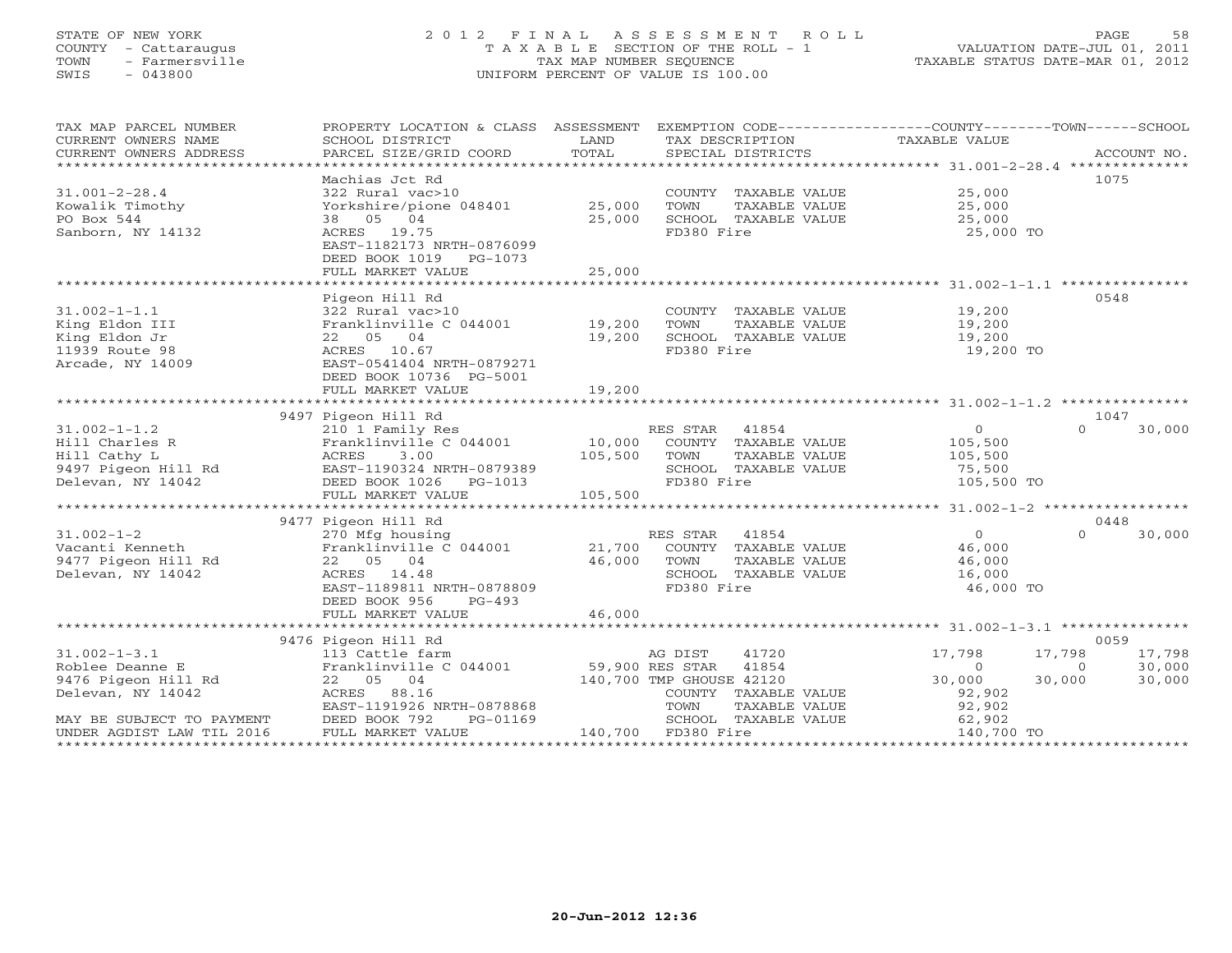# STATE OF NEW YORK 2 0 1 2 F I N A L A S S E S S M E N T R O L L PAGE 59 COUNTY - Cattaraugus T A X A B L E SECTION OF THE ROLL - 1 VALUATION DATE-JUL 01, 2011 TOWN - Farmersville TAX MAP NUMBER SEQUENCE TAXABLE STATUS DATE-MAR 01, 2012 SWIS - 043800 UNIFORM PERCENT OF VALUE IS 100.00

| TAX MAP PARCEL NUMBER<br>CURRENT OWNERS NAME<br>CURRENT OWNERS ADDRESS | PROPERTY LOCATION & CLASS ASSESSMENT<br>SCHOOL DISTRICT<br>PARCEL SIZE/GRID COORD | LAND<br>TOTAL |                   | TAX DESCRIPTION<br>SPECIAL DISTRICTS | EXEMPTION CODE-----------------COUNTY-------TOWN------SCHOOL<br>TAXABLE VALUE |          | ACCOUNT NO.      |
|------------------------------------------------------------------------|-----------------------------------------------------------------------------------|---------------|-------------------|--------------------------------------|-------------------------------------------------------------------------------|----------|------------------|
| ***********************                                                |                                                                                   |               |                   |                                      |                                                                               |          |                  |
| $31.002 - 1 - 3.2$                                                     | 9461 Pigeon Hill Rd<br>210 1 Family Res                                           |               | AGED C            | 41802                                | 4,760                                                                         | $\Omega$ | 0564<br>$\Omega$ |
| Harvey Judith M                                                        | Franklinville C 044001                                                            | 13,200 AGED T |                   | 41803                                | $\Omega$                                                                      | 11,900   | $\Omega$         |
| 9461 Pigeon Hill Rd                                                    | 22 05 04                                                                          |               | 23,800 SR STAR    | 41834                                | $\Omega$                                                                      | $\Omega$ | 23,800           |
| Franklinville, NY 14737                                                | 5.14<br>ACRES                                                                     |               |                   | COUNTY TAXABLE VALUE                 | 19,040                                                                        |          |                  |
|                                                                        | EAST-1189990 NRTH-0878463                                                         |               | TOWN              | TAXABLE VALUE                        | 11,900                                                                        |          |                  |
|                                                                        | DEED BOOK 1032<br>$PG-928$                                                        |               |                   | SCHOOL TAXABLE VALUE                 | $\circ$                                                                       |          |                  |
|                                                                        | FULL MARKET VALUE                                                                 |               | 23,800 FD380 Fire |                                      | 23,800 TO                                                                     |          |                  |
|                                                                        |                                                                                   |               |                   |                                      |                                                                               |          |                  |
| $31.002 - 1 - 3.3$                                                     | 9443 Pigeon Hill Rd<br>240 Rural res                                              |               | RES STAR          | 41854                                | $\circ$                                                                       | $\Omega$ | 0604<br>30,000   |
| Phillippi Mark                                                         | Franklinville C 044001                                                            | 20,200        |                   | COUNTY TAXABLE VALUE                 | 140,600                                                                       |          |                  |
| 9443 Pigeon Hill Rd                                                    | 22 05 04                                                                          | 140,600       | TOWN              | TAXABLE VALUE                        | 140,600                                                                       |          |                  |
| Franklinville, NY 14737                                                | ACRES 12.06                                                                       |               |                   | SCHOOL TAXABLE VALUE                 | 110,600                                                                       |          |                  |
|                                                                        | EAST-1189735 NRTH-0878193                                                         |               | FD380 Fire        |                                      | 140,600 TO                                                                    |          |                  |
|                                                                        | DEED BOOK 9279<br>PG-5002                                                         |               |                   |                                      |                                                                               |          |                  |
|                                                                        | FULL MARKET VALUE                                                                 | 140,600       |                   |                                      |                                                                               |          |                  |
|                                                                        |                                                                                   |               |                   |                                      |                                                                               |          |                  |
|                                                                        | 9501 Laidlaw Rd                                                                   |               |                   |                                      |                                                                               |          | 0292             |
| $31.002 - 1 - 4$                                                       | 240 Rural res                                                                     |               |                   | COUNTY TAXABLE VALUE                 | 119,380                                                                       |          |                  |
| Mitchell William M                                                     | Franklinville C 044001                                                            | 54,100        | TOWN              | TAXABLE VALUE                        | 119,380                                                                       |          |                  |
| 22 Canal Dr<br>Poquoson, VA 23662                                      | 14 05 04<br>ACRES 78.25                                                           | 119,380       | FD380 Fire        | SCHOOL TAXABLE VALUE                 | 119,380<br>119,380 TO                                                         |          |                  |
|                                                                        | EAST-1194290 NRTH-0878843                                                         |               |                   |                                      |                                                                               |          |                  |
|                                                                        | DEED BOOK 806<br>PG-00991                                                         |               |                   |                                      |                                                                               |          |                  |
|                                                                        | FULL MARKET VALUE                                                                 | 119,380       |                   |                                      |                                                                               |          |                  |
|                                                                        |                                                                                   |               |                   |                                      |                                                                               |          |                  |
|                                                                        | 9440 Laidlaw Rd                                                                   |               |                   |                                      |                                                                               |          | 0219             |
| $31.002 - 1 - 5.1$                                                     | 240 Rural res                                                                     |               | RES STAR          | 41854                                | $\circ$                                                                       | $\Omega$ | 30,000           |
| Bennet Keith                                                           | Franklinville C 044001                                                            | 21,100        |                   | COUNTY TAXABLE VALUE                 | 140,100                                                                       |          |                  |
| Bennet Stephanie                                                       | 14 05 03                                                                          | 140,100       | TOWN              | TAXABLE VALUE                        | 140,100                                                                       |          |                  |
| 9440 Laidlaw Rd                                                        | ACRES 13.55                                                                       |               |                   | SCHOOL TAXABLE VALUE                 | 110,100                                                                       |          |                  |
| Franklinville, NY 14737                                                | EAST-1196762 NRTH-0878908<br>DEED BOOK 16947 PG-7001                              |               | FD380 Fire        |                                      | 140,100 TO                                                                    |          |                  |
|                                                                        | FULL MARKET VALUE                                                                 | 140,100       |                   |                                      |                                                                               |          |                  |
|                                                                        |                                                                                   |               |                   |                                      |                                                                               |          |                  |
|                                                                        | 9479 Laidlaw Rd                                                                   |               |                   |                                      |                                                                               |          | 1032             |
| $31.002 - 1 - 5.2$                                                     | 270 Mfg housing                                                                   |               | RES STAR          | 41854                                | $\circ$                                                                       | $\Omega$ | 30,000           |
| Kelley Rachele                                                         | Franklinville C 044001                                                            | 9,400         |                   | COUNTY TAXABLE VALUE                 | 33,600                                                                        |          |                  |
| 9479 Laidlaw Rd                                                        | $14/15$ 05 04                                                                     | 33,600        | TOWN              | TAXABLE VALUE                        | 33,600                                                                        |          |                  |
| Franklinville, NY 14737                                                | 2.60<br>ACRES                                                                     |               |                   | SCHOOL TAXABLE VALUE                 | 3,600                                                                         |          |                  |
|                                                                        | EAST-1195363 NRTH-0879436                                                         |               | FD380 Fire        |                                      | 33,600 TO                                                                     |          |                  |
|                                                                        | DEED BOOK 4707<br>PG-3001                                                         | 33,600        |                   |                                      |                                                                               |          |                  |
|                                                                        | FULL MARKET VALUE                                                                 |               |                   |                                      |                                                                               |          |                  |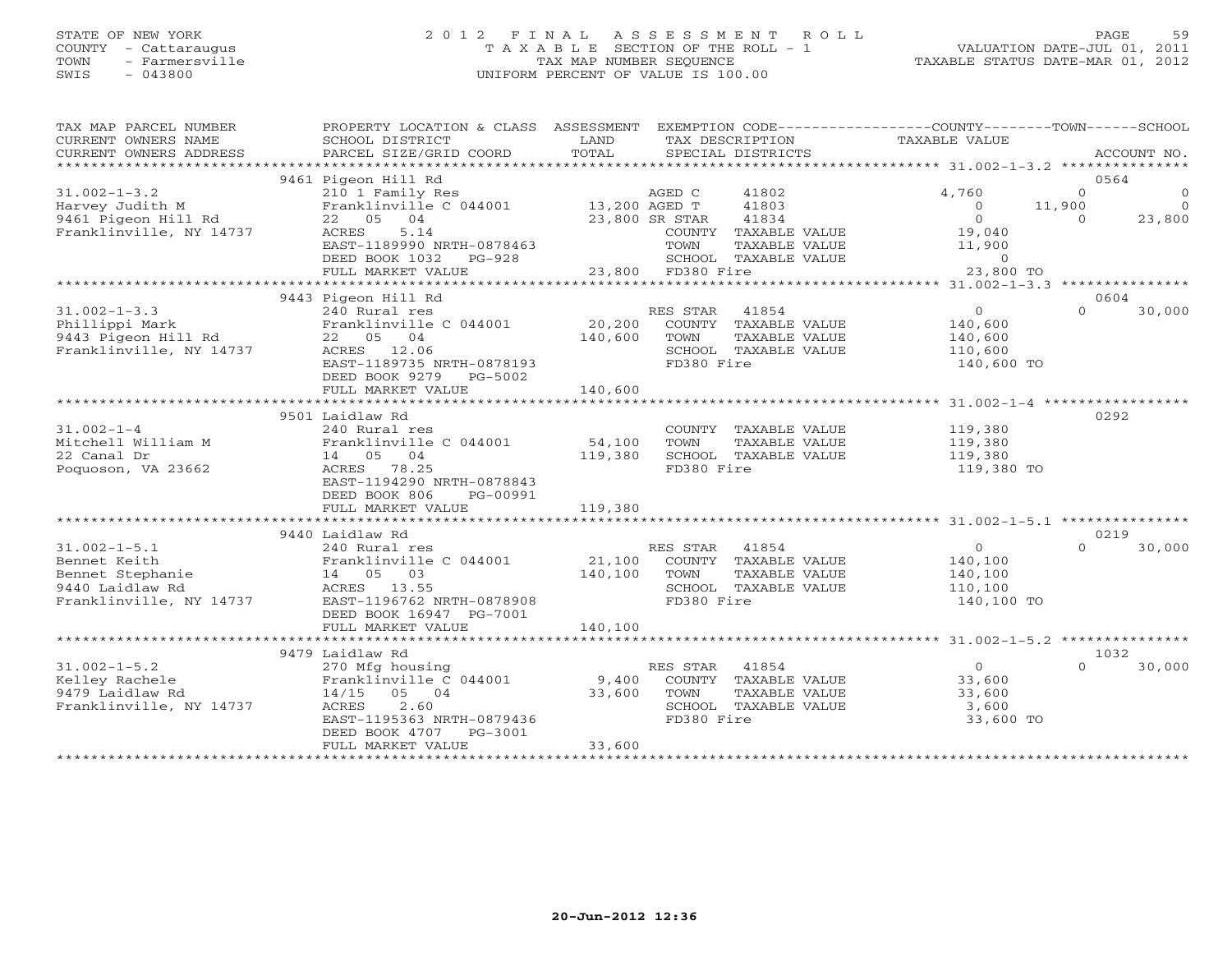# STATE OF NEW YORK 2 0 1 2 F I N A L A S S E S S M E N T R O L L PAGE 60 COUNTY - Cattaraugus T A X A B L E SECTION OF THE ROLL - 1 VALUATION DATE-JUL 01, 2011 TOWN - Farmersville TAX MAP NUMBER SEQUENCE TAXABLE STATUS DATE-MAR 01, 2012 SWIS - 043800 UNIFORM PERCENT OF VALUE IS 100.00UNIFORM PERCENT OF VALUE IS 100.00

| CURRENT OWNERS NAME<br>SCHOOL DISTRICT<br>LAND<br>TAX DESCRIPTION<br>TAXABLE VALUE<br>TOTAL<br>PARCEL SIZE/GRID COORD<br>CURRENT OWNERS ADDRESS<br>SPECIAL DISTRICTS<br>ACCOUNT NO.<br>***********************<br>9446 Laidlaw Rd<br>1034<br>$\overline{O}$<br>$31.002 - 1 - 5.3$<br>$\Omega$<br>210 1 Family Res<br>RES STAR 41854<br>30,000<br>8,500 COUNTY TAXABLE VALUE<br>42,700<br>Krotje Shane P<br>Franklinville C 044001<br>Krotje Anne M<br>14 05 03<br>42,700<br>42,700<br>TOWN<br>TAXABLE VALUE<br>ACRES 2.00<br>9470 Laidlaw Rd<br>SCHOOL TAXABLE VALUE<br>12,700<br>Franklinville, NY 14737<br>EAST-1195643 NRTH-0879466<br>FD380 Fire<br>42,700 TO<br>DEED BOOK 997 PG-1014<br>FULL MARKET VALUE<br>42,700<br>Laidlaw Rd<br>1157<br>$31.002 - 1 - 5.4$<br>312 Vac w/imprv<br>COUNTY TAXABLE VALUE<br>22,000<br>17,500<br>Krotje Tamera K<br>Franklinville C 044001<br>TOWN<br>TAXABLE VALUE<br>22,000<br>10329 Rte. 240<br>14 05 03<br>22,000<br>SCHOOL TAXABLE VALUE<br>22,000<br>W.Valley, NY 14171<br>ACRES<br>9.00<br>FD380 Fire<br>22,000 TO<br>EAST-0119554 NRTH-0878920<br>DEED BOOK 11977 PG-4001<br>22,000<br>FULL MARKET VALUE<br>9444 Laidlaw Rd<br>1172<br>$31.002 - 1 - 5.5$<br>312 Vac w/imprv<br>COUNTY TAXABLE VALUE<br>75,000<br>Bond Eric<br>Franklinville C 044001<br>32,700<br>TOWN<br>TAXABLE VALUE<br>75,000<br>75,000 SCHOOL TAXABLE VALUE<br>104 Shellridge Rd<br>14 05 03<br>75,000<br>E. Amherst, NY 14051<br>ACRES 32.35<br>FD380 Fire<br>75,000 TO<br>EAST-1196745 NRTH-0879732<br>DEED BOOK 13917 PG-3004<br>FULL MARKET VALUE<br>75,000<br>9440 Laidlaw Rd<br>1171<br>314 Rural vac<10<br>9,700<br>$31.002 - 1 - 5.6$<br>COUNTY TAXABLE VALUE<br>Krotje Shane P<br>Franklinville C 044001<br>9,700<br>9,700<br>TOWN<br>TAXABLE VALUE<br>Krotje Anne M<br>9,700<br>SCHOOL TAXABLE VALUE<br>9,700<br>14 05 03<br>9470 Laidlaw Rd<br>ACRES 7.15<br>FD380 Fire<br>9,700 TO<br>EAST-1196004 NRTH-0879520<br>Franklinville, NY 14737<br>DEED BOOK 14192 PG-5001<br>9,700<br>FULL MARKET VALUE<br>0573<br>Laidlaw Rd<br>$31.002 - 1 - 6$<br>3,500<br>314 Rural vac<10<br>COUNTY TAXABLE VALUE<br>3,500<br>3,500<br>Holmes Lawrence<br>Franklinville C 044001<br>TOWN<br>TAXABLE VALUE<br>3,500<br>Holmes Marjorie<br>SCHOOL TAXABLE VALUE<br>3,500<br>14 05 04<br>16 Franklin St<br>FD380 Fire<br>3,500 TO<br>FRNT 132.00 DPTH 305.00<br>Franklinville, NY 14737<br>ACRES<br>0.92<br>EAST-1195932 NRTH-0878547<br>DEED BOOK 760<br>PG-00192<br>3,500<br>FULL MARKET VALUE | TAX MAP PARCEL NUMBER | PROPERTY LOCATION & CLASS ASSESSMENT EXEMPTION CODE---------------COUNTY-------TOWN------SCHOOL |  |  |
|-----------------------------------------------------------------------------------------------------------------------------------------------------------------------------------------------------------------------------------------------------------------------------------------------------------------------------------------------------------------------------------------------------------------------------------------------------------------------------------------------------------------------------------------------------------------------------------------------------------------------------------------------------------------------------------------------------------------------------------------------------------------------------------------------------------------------------------------------------------------------------------------------------------------------------------------------------------------------------------------------------------------------------------------------------------------------------------------------------------------------------------------------------------------------------------------------------------------------------------------------------------------------------------------------------------------------------------------------------------------------------------------------------------------------------------------------------------------------------------------------------------------------------------------------------------------------------------------------------------------------------------------------------------------------------------------------------------------------------------------------------------------------------------------------------------------------------------------------------------------------------------------------------------------------------------------------------------------------------------------------------------------------------------------------------------------------------------------------------------------------------------------------------------------------------------------------------------------------------------------------------------------------------------------------------------------------------------------------------------------------------------------------------------------------------------------------------------------------------------------------------------------|-----------------------|-------------------------------------------------------------------------------------------------|--|--|
|                                                                                                                                                                                                                                                                                                                                                                                                                                                                                                                                                                                                                                                                                                                                                                                                                                                                                                                                                                                                                                                                                                                                                                                                                                                                                                                                                                                                                                                                                                                                                                                                                                                                                                                                                                                                                                                                                                                                                                                                                                                                                                                                                                                                                                                                                                                                                                                                                                                                                                                 |                       |                                                                                                 |  |  |
|                                                                                                                                                                                                                                                                                                                                                                                                                                                                                                                                                                                                                                                                                                                                                                                                                                                                                                                                                                                                                                                                                                                                                                                                                                                                                                                                                                                                                                                                                                                                                                                                                                                                                                                                                                                                                                                                                                                                                                                                                                                                                                                                                                                                                                                                                                                                                                                                                                                                                                                 |                       |                                                                                                 |  |  |
|                                                                                                                                                                                                                                                                                                                                                                                                                                                                                                                                                                                                                                                                                                                                                                                                                                                                                                                                                                                                                                                                                                                                                                                                                                                                                                                                                                                                                                                                                                                                                                                                                                                                                                                                                                                                                                                                                                                                                                                                                                                                                                                                                                                                                                                                                                                                                                                                                                                                                                                 |                       |                                                                                                 |  |  |
|                                                                                                                                                                                                                                                                                                                                                                                                                                                                                                                                                                                                                                                                                                                                                                                                                                                                                                                                                                                                                                                                                                                                                                                                                                                                                                                                                                                                                                                                                                                                                                                                                                                                                                                                                                                                                                                                                                                                                                                                                                                                                                                                                                                                                                                                                                                                                                                                                                                                                                                 |                       |                                                                                                 |  |  |
|                                                                                                                                                                                                                                                                                                                                                                                                                                                                                                                                                                                                                                                                                                                                                                                                                                                                                                                                                                                                                                                                                                                                                                                                                                                                                                                                                                                                                                                                                                                                                                                                                                                                                                                                                                                                                                                                                                                                                                                                                                                                                                                                                                                                                                                                                                                                                                                                                                                                                                                 |                       |                                                                                                 |  |  |
|                                                                                                                                                                                                                                                                                                                                                                                                                                                                                                                                                                                                                                                                                                                                                                                                                                                                                                                                                                                                                                                                                                                                                                                                                                                                                                                                                                                                                                                                                                                                                                                                                                                                                                                                                                                                                                                                                                                                                                                                                                                                                                                                                                                                                                                                                                                                                                                                                                                                                                                 |                       |                                                                                                 |  |  |
|                                                                                                                                                                                                                                                                                                                                                                                                                                                                                                                                                                                                                                                                                                                                                                                                                                                                                                                                                                                                                                                                                                                                                                                                                                                                                                                                                                                                                                                                                                                                                                                                                                                                                                                                                                                                                                                                                                                                                                                                                                                                                                                                                                                                                                                                                                                                                                                                                                                                                                                 |                       |                                                                                                 |  |  |
|                                                                                                                                                                                                                                                                                                                                                                                                                                                                                                                                                                                                                                                                                                                                                                                                                                                                                                                                                                                                                                                                                                                                                                                                                                                                                                                                                                                                                                                                                                                                                                                                                                                                                                                                                                                                                                                                                                                                                                                                                                                                                                                                                                                                                                                                                                                                                                                                                                                                                                                 |                       |                                                                                                 |  |  |
|                                                                                                                                                                                                                                                                                                                                                                                                                                                                                                                                                                                                                                                                                                                                                                                                                                                                                                                                                                                                                                                                                                                                                                                                                                                                                                                                                                                                                                                                                                                                                                                                                                                                                                                                                                                                                                                                                                                                                                                                                                                                                                                                                                                                                                                                                                                                                                                                                                                                                                                 |                       |                                                                                                 |  |  |
|                                                                                                                                                                                                                                                                                                                                                                                                                                                                                                                                                                                                                                                                                                                                                                                                                                                                                                                                                                                                                                                                                                                                                                                                                                                                                                                                                                                                                                                                                                                                                                                                                                                                                                                                                                                                                                                                                                                                                                                                                                                                                                                                                                                                                                                                                                                                                                                                                                                                                                                 |                       |                                                                                                 |  |  |
|                                                                                                                                                                                                                                                                                                                                                                                                                                                                                                                                                                                                                                                                                                                                                                                                                                                                                                                                                                                                                                                                                                                                                                                                                                                                                                                                                                                                                                                                                                                                                                                                                                                                                                                                                                                                                                                                                                                                                                                                                                                                                                                                                                                                                                                                                                                                                                                                                                                                                                                 |                       |                                                                                                 |  |  |
|                                                                                                                                                                                                                                                                                                                                                                                                                                                                                                                                                                                                                                                                                                                                                                                                                                                                                                                                                                                                                                                                                                                                                                                                                                                                                                                                                                                                                                                                                                                                                                                                                                                                                                                                                                                                                                                                                                                                                                                                                                                                                                                                                                                                                                                                                                                                                                                                                                                                                                                 |                       |                                                                                                 |  |  |
|                                                                                                                                                                                                                                                                                                                                                                                                                                                                                                                                                                                                                                                                                                                                                                                                                                                                                                                                                                                                                                                                                                                                                                                                                                                                                                                                                                                                                                                                                                                                                                                                                                                                                                                                                                                                                                                                                                                                                                                                                                                                                                                                                                                                                                                                                                                                                                                                                                                                                                                 |                       |                                                                                                 |  |  |
|                                                                                                                                                                                                                                                                                                                                                                                                                                                                                                                                                                                                                                                                                                                                                                                                                                                                                                                                                                                                                                                                                                                                                                                                                                                                                                                                                                                                                                                                                                                                                                                                                                                                                                                                                                                                                                                                                                                                                                                                                                                                                                                                                                                                                                                                                                                                                                                                                                                                                                                 |                       |                                                                                                 |  |  |
|                                                                                                                                                                                                                                                                                                                                                                                                                                                                                                                                                                                                                                                                                                                                                                                                                                                                                                                                                                                                                                                                                                                                                                                                                                                                                                                                                                                                                                                                                                                                                                                                                                                                                                                                                                                                                                                                                                                                                                                                                                                                                                                                                                                                                                                                                                                                                                                                                                                                                                                 |                       |                                                                                                 |  |  |
|                                                                                                                                                                                                                                                                                                                                                                                                                                                                                                                                                                                                                                                                                                                                                                                                                                                                                                                                                                                                                                                                                                                                                                                                                                                                                                                                                                                                                                                                                                                                                                                                                                                                                                                                                                                                                                                                                                                                                                                                                                                                                                                                                                                                                                                                                                                                                                                                                                                                                                                 |                       |                                                                                                 |  |  |
|                                                                                                                                                                                                                                                                                                                                                                                                                                                                                                                                                                                                                                                                                                                                                                                                                                                                                                                                                                                                                                                                                                                                                                                                                                                                                                                                                                                                                                                                                                                                                                                                                                                                                                                                                                                                                                                                                                                                                                                                                                                                                                                                                                                                                                                                                                                                                                                                                                                                                                                 |                       |                                                                                                 |  |  |
|                                                                                                                                                                                                                                                                                                                                                                                                                                                                                                                                                                                                                                                                                                                                                                                                                                                                                                                                                                                                                                                                                                                                                                                                                                                                                                                                                                                                                                                                                                                                                                                                                                                                                                                                                                                                                                                                                                                                                                                                                                                                                                                                                                                                                                                                                                                                                                                                                                                                                                                 |                       |                                                                                                 |  |  |
|                                                                                                                                                                                                                                                                                                                                                                                                                                                                                                                                                                                                                                                                                                                                                                                                                                                                                                                                                                                                                                                                                                                                                                                                                                                                                                                                                                                                                                                                                                                                                                                                                                                                                                                                                                                                                                                                                                                                                                                                                                                                                                                                                                                                                                                                                                                                                                                                                                                                                                                 |                       |                                                                                                 |  |  |
|                                                                                                                                                                                                                                                                                                                                                                                                                                                                                                                                                                                                                                                                                                                                                                                                                                                                                                                                                                                                                                                                                                                                                                                                                                                                                                                                                                                                                                                                                                                                                                                                                                                                                                                                                                                                                                                                                                                                                                                                                                                                                                                                                                                                                                                                                                                                                                                                                                                                                                                 |                       |                                                                                                 |  |  |
|                                                                                                                                                                                                                                                                                                                                                                                                                                                                                                                                                                                                                                                                                                                                                                                                                                                                                                                                                                                                                                                                                                                                                                                                                                                                                                                                                                                                                                                                                                                                                                                                                                                                                                                                                                                                                                                                                                                                                                                                                                                                                                                                                                                                                                                                                                                                                                                                                                                                                                                 |                       |                                                                                                 |  |  |
|                                                                                                                                                                                                                                                                                                                                                                                                                                                                                                                                                                                                                                                                                                                                                                                                                                                                                                                                                                                                                                                                                                                                                                                                                                                                                                                                                                                                                                                                                                                                                                                                                                                                                                                                                                                                                                                                                                                                                                                                                                                                                                                                                                                                                                                                                                                                                                                                                                                                                                                 |                       |                                                                                                 |  |  |
|                                                                                                                                                                                                                                                                                                                                                                                                                                                                                                                                                                                                                                                                                                                                                                                                                                                                                                                                                                                                                                                                                                                                                                                                                                                                                                                                                                                                                                                                                                                                                                                                                                                                                                                                                                                                                                                                                                                                                                                                                                                                                                                                                                                                                                                                                                                                                                                                                                                                                                                 |                       |                                                                                                 |  |  |
|                                                                                                                                                                                                                                                                                                                                                                                                                                                                                                                                                                                                                                                                                                                                                                                                                                                                                                                                                                                                                                                                                                                                                                                                                                                                                                                                                                                                                                                                                                                                                                                                                                                                                                                                                                                                                                                                                                                                                                                                                                                                                                                                                                                                                                                                                                                                                                                                                                                                                                                 |                       |                                                                                                 |  |  |
|                                                                                                                                                                                                                                                                                                                                                                                                                                                                                                                                                                                                                                                                                                                                                                                                                                                                                                                                                                                                                                                                                                                                                                                                                                                                                                                                                                                                                                                                                                                                                                                                                                                                                                                                                                                                                                                                                                                                                                                                                                                                                                                                                                                                                                                                                                                                                                                                                                                                                                                 |                       |                                                                                                 |  |  |
|                                                                                                                                                                                                                                                                                                                                                                                                                                                                                                                                                                                                                                                                                                                                                                                                                                                                                                                                                                                                                                                                                                                                                                                                                                                                                                                                                                                                                                                                                                                                                                                                                                                                                                                                                                                                                                                                                                                                                                                                                                                                                                                                                                                                                                                                                                                                                                                                                                                                                                                 |                       |                                                                                                 |  |  |
|                                                                                                                                                                                                                                                                                                                                                                                                                                                                                                                                                                                                                                                                                                                                                                                                                                                                                                                                                                                                                                                                                                                                                                                                                                                                                                                                                                                                                                                                                                                                                                                                                                                                                                                                                                                                                                                                                                                                                                                                                                                                                                                                                                                                                                                                                                                                                                                                                                                                                                                 |                       |                                                                                                 |  |  |
|                                                                                                                                                                                                                                                                                                                                                                                                                                                                                                                                                                                                                                                                                                                                                                                                                                                                                                                                                                                                                                                                                                                                                                                                                                                                                                                                                                                                                                                                                                                                                                                                                                                                                                                                                                                                                                                                                                                                                                                                                                                                                                                                                                                                                                                                                                                                                                                                                                                                                                                 |                       |                                                                                                 |  |  |
|                                                                                                                                                                                                                                                                                                                                                                                                                                                                                                                                                                                                                                                                                                                                                                                                                                                                                                                                                                                                                                                                                                                                                                                                                                                                                                                                                                                                                                                                                                                                                                                                                                                                                                                                                                                                                                                                                                                                                                                                                                                                                                                                                                                                                                                                                                                                                                                                                                                                                                                 |                       |                                                                                                 |  |  |
|                                                                                                                                                                                                                                                                                                                                                                                                                                                                                                                                                                                                                                                                                                                                                                                                                                                                                                                                                                                                                                                                                                                                                                                                                                                                                                                                                                                                                                                                                                                                                                                                                                                                                                                                                                                                                                                                                                                                                                                                                                                                                                                                                                                                                                                                                                                                                                                                                                                                                                                 |                       |                                                                                                 |  |  |
|                                                                                                                                                                                                                                                                                                                                                                                                                                                                                                                                                                                                                                                                                                                                                                                                                                                                                                                                                                                                                                                                                                                                                                                                                                                                                                                                                                                                                                                                                                                                                                                                                                                                                                                                                                                                                                                                                                                                                                                                                                                                                                                                                                                                                                                                                                                                                                                                                                                                                                                 |                       |                                                                                                 |  |  |
|                                                                                                                                                                                                                                                                                                                                                                                                                                                                                                                                                                                                                                                                                                                                                                                                                                                                                                                                                                                                                                                                                                                                                                                                                                                                                                                                                                                                                                                                                                                                                                                                                                                                                                                                                                                                                                                                                                                                                                                                                                                                                                                                                                                                                                                                                                                                                                                                                                                                                                                 |                       |                                                                                                 |  |  |
|                                                                                                                                                                                                                                                                                                                                                                                                                                                                                                                                                                                                                                                                                                                                                                                                                                                                                                                                                                                                                                                                                                                                                                                                                                                                                                                                                                                                                                                                                                                                                                                                                                                                                                                                                                                                                                                                                                                                                                                                                                                                                                                                                                                                                                                                                                                                                                                                                                                                                                                 |                       |                                                                                                 |  |  |
|                                                                                                                                                                                                                                                                                                                                                                                                                                                                                                                                                                                                                                                                                                                                                                                                                                                                                                                                                                                                                                                                                                                                                                                                                                                                                                                                                                                                                                                                                                                                                                                                                                                                                                                                                                                                                                                                                                                                                                                                                                                                                                                                                                                                                                                                                                                                                                                                                                                                                                                 |                       |                                                                                                 |  |  |
|                                                                                                                                                                                                                                                                                                                                                                                                                                                                                                                                                                                                                                                                                                                                                                                                                                                                                                                                                                                                                                                                                                                                                                                                                                                                                                                                                                                                                                                                                                                                                                                                                                                                                                                                                                                                                                                                                                                                                                                                                                                                                                                                                                                                                                                                                                                                                                                                                                                                                                                 |                       |                                                                                                 |  |  |
|                                                                                                                                                                                                                                                                                                                                                                                                                                                                                                                                                                                                                                                                                                                                                                                                                                                                                                                                                                                                                                                                                                                                                                                                                                                                                                                                                                                                                                                                                                                                                                                                                                                                                                                                                                                                                                                                                                                                                                                                                                                                                                                                                                                                                                                                                                                                                                                                                                                                                                                 |                       |                                                                                                 |  |  |
|                                                                                                                                                                                                                                                                                                                                                                                                                                                                                                                                                                                                                                                                                                                                                                                                                                                                                                                                                                                                                                                                                                                                                                                                                                                                                                                                                                                                                                                                                                                                                                                                                                                                                                                                                                                                                                                                                                                                                                                                                                                                                                                                                                                                                                                                                                                                                                                                                                                                                                                 |                       |                                                                                                 |  |  |
|                                                                                                                                                                                                                                                                                                                                                                                                                                                                                                                                                                                                                                                                                                                                                                                                                                                                                                                                                                                                                                                                                                                                                                                                                                                                                                                                                                                                                                                                                                                                                                                                                                                                                                                                                                                                                                                                                                                                                                                                                                                                                                                                                                                                                                                                                                                                                                                                                                                                                                                 |                       |                                                                                                 |  |  |
|                                                                                                                                                                                                                                                                                                                                                                                                                                                                                                                                                                                                                                                                                                                                                                                                                                                                                                                                                                                                                                                                                                                                                                                                                                                                                                                                                                                                                                                                                                                                                                                                                                                                                                                                                                                                                                                                                                                                                                                                                                                                                                                                                                                                                                                                                                                                                                                                                                                                                                                 |                       |                                                                                                 |  |  |
|                                                                                                                                                                                                                                                                                                                                                                                                                                                                                                                                                                                                                                                                                                                                                                                                                                                                                                                                                                                                                                                                                                                                                                                                                                                                                                                                                                                                                                                                                                                                                                                                                                                                                                                                                                                                                                                                                                                                                                                                                                                                                                                                                                                                                                                                                                                                                                                                                                                                                                                 |                       |                                                                                                 |  |  |
|                                                                                                                                                                                                                                                                                                                                                                                                                                                                                                                                                                                                                                                                                                                                                                                                                                                                                                                                                                                                                                                                                                                                                                                                                                                                                                                                                                                                                                                                                                                                                                                                                                                                                                                                                                                                                                                                                                                                                                                                                                                                                                                                                                                                                                                                                                                                                                                                                                                                                                                 |                       |                                                                                                 |  |  |
|                                                                                                                                                                                                                                                                                                                                                                                                                                                                                                                                                                                                                                                                                                                                                                                                                                                                                                                                                                                                                                                                                                                                                                                                                                                                                                                                                                                                                                                                                                                                                                                                                                                                                                                                                                                                                                                                                                                                                                                                                                                                                                                                                                                                                                                                                                                                                                                                                                                                                                                 |                       |                                                                                                 |  |  |
|                                                                                                                                                                                                                                                                                                                                                                                                                                                                                                                                                                                                                                                                                                                                                                                                                                                                                                                                                                                                                                                                                                                                                                                                                                                                                                                                                                                                                                                                                                                                                                                                                                                                                                                                                                                                                                                                                                                                                                                                                                                                                                                                                                                                                                                                                                                                                                                                                                                                                                                 |                       |                                                                                                 |  |  |
|                                                                                                                                                                                                                                                                                                                                                                                                                                                                                                                                                                                                                                                                                                                                                                                                                                                                                                                                                                                                                                                                                                                                                                                                                                                                                                                                                                                                                                                                                                                                                                                                                                                                                                                                                                                                                                                                                                                                                                                                                                                                                                                                                                                                                                                                                                                                                                                                                                                                                                                 |                       |                                                                                                 |  |  |
|                                                                                                                                                                                                                                                                                                                                                                                                                                                                                                                                                                                                                                                                                                                                                                                                                                                                                                                                                                                                                                                                                                                                                                                                                                                                                                                                                                                                                                                                                                                                                                                                                                                                                                                                                                                                                                                                                                                                                                                                                                                                                                                                                                                                                                                                                                                                                                                                                                                                                                                 |                       |                                                                                                 |  |  |
|                                                                                                                                                                                                                                                                                                                                                                                                                                                                                                                                                                                                                                                                                                                                                                                                                                                                                                                                                                                                                                                                                                                                                                                                                                                                                                                                                                                                                                                                                                                                                                                                                                                                                                                                                                                                                                                                                                                                                                                                                                                                                                                                                                                                                                                                                                                                                                                                                                                                                                                 |                       |                                                                                                 |  |  |
|                                                                                                                                                                                                                                                                                                                                                                                                                                                                                                                                                                                                                                                                                                                                                                                                                                                                                                                                                                                                                                                                                                                                                                                                                                                                                                                                                                                                                                                                                                                                                                                                                                                                                                                                                                                                                                                                                                                                                                                                                                                                                                                                                                                                                                                                                                                                                                                                                                                                                                                 |                       |                                                                                                 |  |  |
|                                                                                                                                                                                                                                                                                                                                                                                                                                                                                                                                                                                                                                                                                                                                                                                                                                                                                                                                                                                                                                                                                                                                                                                                                                                                                                                                                                                                                                                                                                                                                                                                                                                                                                                                                                                                                                                                                                                                                                                                                                                                                                                                                                                                                                                                                                                                                                                                                                                                                                                 |                       |                                                                                                 |  |  |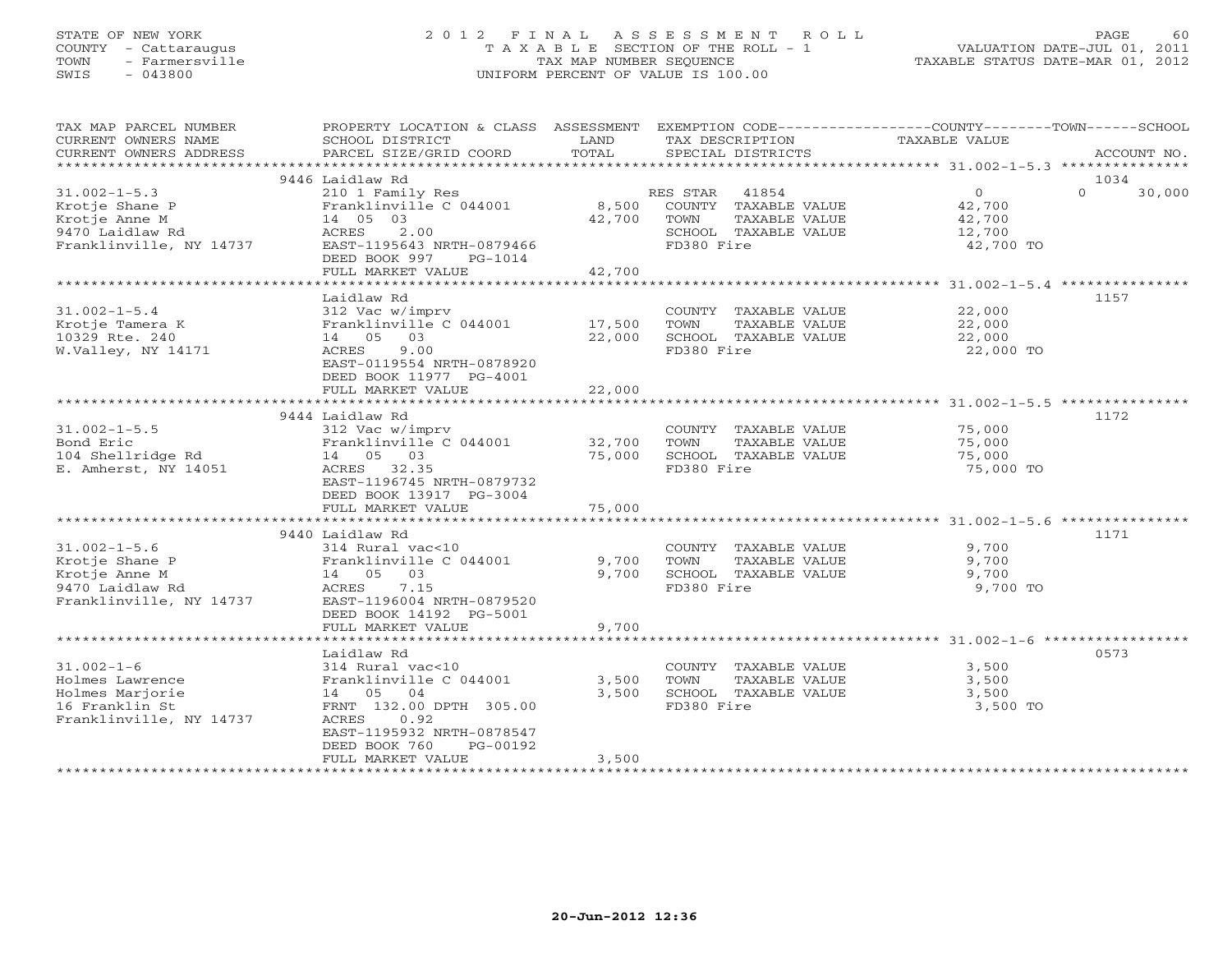STATE OF NEW YORK 2 0 1 2 F I N A L A S S E S S M E N T R O L L PAGE 61 COUNTY - Cattaraugus T A X A B L E SECTION OF THE ROLL - 1 VALUATION DATE-JUL 01, 2011 TOWN - Farmersville TAX MAP NUMBER SEQUENCE TAXABLE STATUS DATE-MAR 01, 2012 SWIS - 043800 UNIFORM PERCENT OF VALUE IS 100.00 TAX MAP PARCEL NUMBER PROPERTY LOCATION & CLASS ASSESSMENT EXEMPTION CODE-----------------COUNTY-------TOWN------SCHOOL CURRENT OWNERS NAME SCHOOL DISTRICT LAND TAX DESCRIPTION TAXABLE VALUE CURRENT OWNERS ADDRESS PARCEL SIZE/GRID COORD TOTAL SPECIAL DISTRICTS ACCOUNT NO. \*\*\*\*\*\*\*\*\*\*\*\*\*\*\*\*\*\*\*\*\*\*\*\*\*\*\*\*\*\*\*\*\*\*\*\*\*\*\*\*\*\*\*\*\*\*\*\*\*\*\*\*\*\*\*\*\*\*\*\*\*\*\*\*\*\*\*\*\*\*\*\*\*\*\*\*\*\*\*\*\*\*\*\*\*\*\*\*\*\*\*\*\*\*\*\*\*\*\*\*\*\*\* 31.002-1-8 \*\*\*\*\*\*\*\*\*\*\*\*\*\*\*\*\* 9400 Laidlaw Rd 004529,912 29,912 31.002-1-8 271 Mfg housings AG DIST 41720 29,912 29,912 29,912 Brown Millard Franklinville C 044001 83,800 COUNTY TAXABLE VALUE 83,888

\*\*\*\*\*\*\*\*\*\*\*\*\*\*\*\*\*\*\*\*\*\*\*\*\*\*\*\*\*\*\*\*\*\*\*\*\*\*\*\*\*\*\*\*\*\*\*\*\*\*\*\*\*\*\*\*\*\*\*\*\*\*\*\*\*\*\*\*\*\*\*\*\*\*\*\*\*\*\*\*\*\*\*\*\*\*\*\*\*\*\*\*\*\*\*\*\*\*\*\*\*\*\* 31.002-1-9 \*\*\*\*\*\*\*\*\*\*\*\*\*\*\*\*\*

31.002-1-9 210 1 Family Res RES STAR 41854 0 0 30,000

 $0 \t30,000$ 

9412 Laidlaw Rd 0394

Brown Patricia M 14 05 03 64,000 TOWN TAXABLE VALUE 64,000 9412 Laidlaw Rd FRNT 125.00 DPTH 325.00 SCHOOL TAXABLE VALUE 34,000 Franklinville, NY 14737 ACRES 1.00 FD380 Fire 64,000 TO EAST-1196418 NRTH-0878094 DEED BOOK 1008 PG-596 FULL MARKET VALUE 64,000 \*\*\*\*\*\*\*\*\*\*\*\*\*\*\*\*\*\*\*\*\*\*\*\*\*\*\*\*\*\*\*\*\*\*\*\*\*\*\*\*\*\*\*\*\*\*\*\*\*\*\*\*\*\*\*\*\*\*\*\*\*\*\*\*\*\*\*\*\*\*\*\*\*\*\*\*\*\*\*\*\*\*\*\*\*\*\*\*\*\*\*\*\*\*\*\*\*\*\*\*\*\*\* 31.002-1-10 \*\*\*\*\*\*\*\*\*\*\*\*\*\*\*\* 9362 Laidlaw Rd 004631.002-1-10 240 Rural res WVET C/T 41121 9,972 9,972 0 Brown Millard Franklinville C 044001 21,200 AG DIST 41720 6,117 6,117 6,117 Brown Viola 14 05 03 72,600 SR STAR 41834 0 0 62,200 9362 Laidlaw Rd ACRES 13.68 COUNTY TAXABLE VALUE 56,511 Franklinville, NY 14737 EAST-1196765 NRTH-0877240 TOWN TAXABLE VALUE 56,511 DEED BOOK 720 PG-00153 SCHOOL TAXABLE VALUE 4,283 MAY BE SUBJECT TO PAYMENT FULL MARKET VALUE 72,600 FD380 Fire 72,600 TO<br>UNDER AGDIST LAW TIL 2016 \*\*\*\*\*\*\*\*\*\*\*\*\*\*\*\*\*\*\*\*\*\*\*\*\*\*\*\*\*\*\*\*\*\*\*\*\*\*\*\*\*\*\*\*\*\*\*\*\*\*\*\*\*\*\*\*\*\*\*\*\*\*\*\*\*\*\*\*\*\*\*\*\*\*\*\*\*\*\*\*\*\*\*\*\*\*\*\*\*\*\*\*\*\*\*\*\*\*\*\*\*\*\* 31.002-1-11.1 \*\*\*\*\*\*\*\*\*\*\*\*\*\* Laidlaw Rd 0490 $0490$ <br>3,628 3,628 31.002-1-11.1 105 Vac farmland AG DIST 41720 3 ,628 3 ,628 3 ,628 Wright Farms Inc Franklinville C 044001 25,900 COUNTY TAXABLE VALUE 22,272 1855 Rogers Rd 14 05 04 25,900 TOWN TAXABLE VALUE 22,272

Brown Viola 14 05 03 113,800 TOWN TAXABLE VALUE 83,888 9362 Laidlaw Rd ACRES 108.19 SCHOOL TAXABLE VALUE 83,888

Brown Kevin W Franklinville C 044001 7,000 COUNTY TAXABLE VALUE 64,000

Franklinville, NY 14737 EAST-1195327 NRTH-0877663 FD380 Fire 113,800 TO DEED BOOK 760 PG-00207 MAY BE SUBJECT TO PAYMENT FULL MARKET VALUE 113,800 UNDER AGDIST LAW TIL 2016

| Franklinville, NY 14737   | 42.30<br>ACRES            |        | SCHOOL     | TAXABLE VALUE | 22, 272   |      |                |
|---------------------------|---------------------------|--------|------------|---------------|-----------|------|----------------|
|                           | EAST-1196328 NRTH-0876348 |        | FD380 Fire |               | 25,900 TO |      |                |
| MAY BE SUBJECT TO PAYMENT | DEED BOOK 768<br>PG-00274 |        |            |               |           |      |                |
| UNDER AGDIST LAW TIL 2016 | FULL MARKET VALUE         | 25,900 |            |               |           |      |                |
|                           |                           |        |            |               |           |      | ************** |
|                           | 9310 Laidlaw Rd           |        |            |               |           | 0978 |                |
| $31.002 - 1 - 11.2$       | 210 1 Family Res          |        | RES STAR   | 41854         |           | 0    | 30,000         |
| Wright Richard            | Franklinville C 044001    | 8,900  | COUNTY     | TAXABLE VALUE | 89,900    |      |                |
| Wright Carmen             | 14 05<br>- 04             | 89,900 | TOWN       | TAXABLE VALUE | 89,900    |      |                |
| 9310 Laidlaw Rd           | 2.25<br>ACRES             |        | SCHOOL     | TAXABLE VALUE | 59,900    |      |                |
| Franklinville, NY 14737   | EAST-1196515 NRTH-0876049 |        | FD380 Fire |               | 89,900 TO |      |                |
|                           | DEED BOOK 937<br>PG-535   |        |            |               |           |      |                |
|                           | FULL MARKET VALUE         | 89,900 |            |               |           |      |                |
|                           |                           |        |            |               |           |      |                |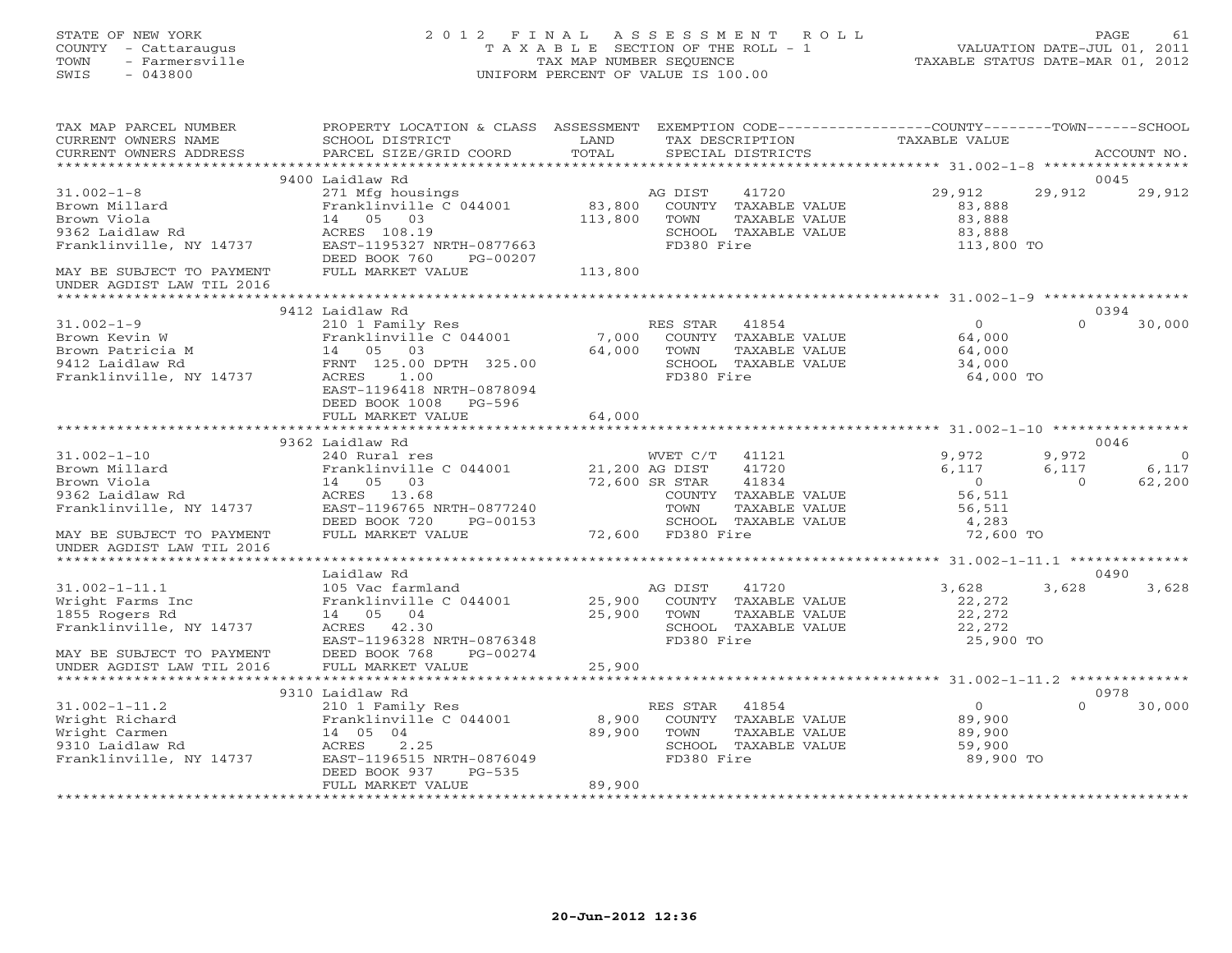#### STATE OF NEW YORK 2 0 1 2 F I N A L A S S E S S M E N T R O L L PAGE 62 COUNTY - Cattaraugus T A X A B L E SECTION OF THE ROLL - 1 VALUATION DATE-JUL 01, 2011 TOWN - Farmersville TAX MAP NUMBER SEQUENCE TAXABLE STATUS DATE-MAR 01, 2012 SWIS - 043800 UNIFORM PERCENT OF VALUE IS 100.00UNIFORM PERCENT OF VALUE IS 100.00

| TAX MAP PARCEL NUMBER<br>CURRENT OWNERS NAME<br>CURRENT OWNERS ADDRESS                                             | PROPERTY LOCATION & CLASS ASSESSMENT<br>SCHOOL DISTRICT<br>PARCEL SIZE/GRID COORD                                                                                        | LAND<br>TOTAL             |                                | TAX DESCRIPTION<br>SPECIAL DISTRICTS                                   | EXEMPTION CODE-----------------COUNTY-------TOWN------SCHOOL<br>TAXABLE VALUE |          | ACCOUNT NO.    |
|--------------------------------------------------------------------------------------------------------------------|--------------------------------------------------------------------------------------------------------------------------------------------------------------------------|---------------------------|--------------------------------|------------------------------------------------------------------------|-------------------------------------------------------------------------------|----------|----------------|
| *************************                                                                                          |                                                                                                                                                                          |                           |                                |                                                                        |                                                                               |          |                |
| $31.002 - 1 - 12.1$<br>Wright Farms Inc<br>1855 Rogers Rd<br>Franklinville, NY 14737<br>MAY BE SUBJECT TO PAYMENT  | $Co$ $Rd$ $80$<br>105 Vac farmland<br>Yorkshire/pione 048401<br>06 05 04<br>ACRES 132.00<br>EAST-1198555 NRTH-0878423<br>DEED BOOK 768<br>PG-00274                       | 49,300<br>49,300          | AG DIST<br>TOWN<br>FD380 Fire  | 41720<br>COUNTY TAXABLE VALUE<br>TAXABLE VALUE<br>SCHOOL TAXABLE VALUE | 2,057<br>47,243<br>47,243<br>47,243<br>49,300 TO                              | 2,057    | 0491<br>2,057  |
| UNDER AGDIST LAW TIL 2016                                                                                          | FULL MARKET VALUE                                                                                                                                                        | 49,300                    |                                |                                                                        |                                                                               |          |                |
| *********************                                                                                              |                                                                                                                                                                          |                           |                                |                                                                        |                                                                               |          |                |
| $31.002 - 1 - 12.2$<br>Swartzentruber Eli M<br>Swartzentruber Verna<br>9210 Co. Rd. 77<br>Fredericksburg, OH 44627 | Older Hill Rd<br>105 Vac farmland<br>Yorkshire/pione 048401<br>06 05 04<br>ACRES 125.21<br>EAST-1200775 NRTH-0878937<br>DEED BOOK 16492 PG-8001                          | 96,100<br>96,100          | AG DIST<br>TOWN<br>FD380 Fire  | 41720<br>COUNTY TAXABLE VALUE<br>TAXABLE VALUE<br>SCHOOL TAXABLE VALUE | 48,872<br>47,228<br>47,228<br>47,228<br>96,100 TO                             | 48,872   | 0756<br>48,872 |
| MAY BE SUBJECT TO PAYMENT<br>UNDER AGDIST LAW TIL 2016<br>*********************                                    | FULL MARKET VALUE                                                                                                                                                        | 96,100                    |                                |                                                                        |                                                                               |          |                |
|                                                                                                                    | 9269 Rogers/Eichler Rd                                                                                                                                                   |                           |                                |                                                                        |                                                                               |          | 0314           |
| $31.002 - 1 - 13$<br>Eichler Donald L<br>Eichler Eunice M<br>9269 Rogers Rd<br>Franklinville, NY 14737             | 240 Rural res<br>Yorkshire/pione 048401<br>05 03<br>05/06<br>98.45<br>ACRES<br>EAST-1200335 NRTH-0875985<br>DEED BOOK 912<br>PG-01065                                    | 62,700<br>107,300         | SR STAR<br>TOWN<br>FD380 Fire  | 41834<br>COUNTY TAXABLE VALUE<br>TAXABLE VALUE<br>SCHOOL TAXABLE VALUE | $\circ$<br>107,300<br>107,300<br>45,100<br>107,300 TO                         | $\Omega$ | 62,200         |
|                                                                                                                    | FULL MARKET VALUE                                                                                                                                                        | 107,300                   |                                |                                                                        |                                                                               |          |                |
|                                                                                                                    | 1528 Rogers Rd                                                                                                                                                           |                           |                                |                                                                        |                                                                               |          | 0792           |
| $31.002 - 1 - 14.1$<br>Lynch Frederick J Sr.<br>394 Dearborn St<br>Buffalo, NY 14207                               | 312 Vac w/imprv<br>Franklinville C 044001<br>05 05 04<br>Ff 750.0<br>25.60<br>ACRES<br>EAST-1200356 NRTH-0874059<br>DEED BOOK 10885 PG-6003                              | 28,600<br>29,800          | TOWN<br>FD380 Fire             | COUNTY TAXABLE VALUE<br>TAXABLE VALUE<br>SCHOOL TAXABLE VALUE          | 29,800<br>29,800<br>29,800<br>29,800 TO                                       |          |                |
|                                                                                                                    | FULL MARKET VALUE                                                                                                                                                        | 29,800                    |                                |                                                                        |                                                                               |          |                |
|                                                                                                                    |                                                                                                                                                                          | *********                 |                                |                                                                        | ***************************** 31.002-1-14.2 **************                    |          |                |
| $31.002 - 1 - 14.2$<br>Bigham Timothy D<br>Bigham Deborah<br>1616 Rogers Rd<br>Franklinville, NY 14737             | 1616 Rogers Rd<br>210 1 Family Res<br>Franklinville C 044001<br>05 05 04<br>1.85<br>ACRES<br>EAST-1199950 NRTH-0873544<br>DEED BOOK 935<br>$PG-288$<br>FULL MARKET VALUE | 8,300<br>52,400<br>52,400 | RES STAR<br>TOWN<br>FD380 Fire | 41854<br>COUNTY TAXABLE VALUE<br>TAXABLE VALUE<br>SCHOOL TAXABLE VALUE | $\circ$<br>52,400<br>52,400<br>22,400<br>52,400 TO                            | $\Omega$ | 0340<br>30,000 |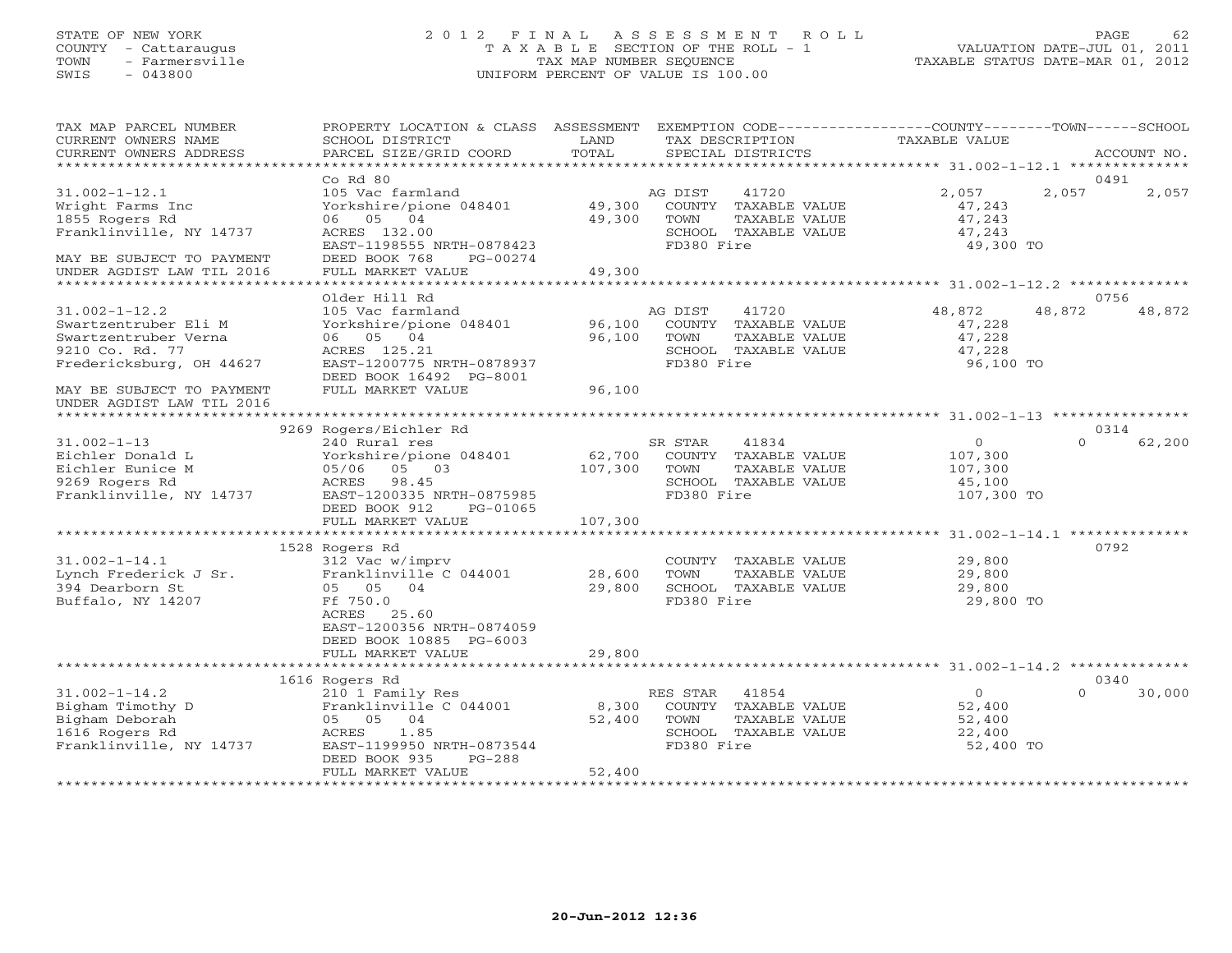# STATE OF NEW YORK 2 0 1 2 F I N A L A S S E S S M E N T R O L L PAGE 63 COUNTY - Cattaraugus T A X A B L E SECTION OF THE ROLL - 1 VALUATION DATE-JUL 01, 2011 TOWN - Farmersville TAX MAP NUMBER SEQUENCE TAXABLE STATUS DATE-MAR 01, 2012 SWIS - 043800 UNIFORM PERCENT OF VALUE IS 100.00UNIFORM PERCENT OF VALUE IS 100.00

| TAX MAP PARCEL NUMBER<br>CURRENT OWNERS NAME<br>CURRENT OWNERS ADDRESS                                           | PROPERTY LOCATION & CLASS ASSESSMENT<br>SCHOOL DISTRICT<br>PARCEL SIZE/GRID COORD                                                                                                  | LAND<br>TOTAL                | TAX DESCRIPTION<br>SPECIAL DISTRICTS                                                                     | EXEMPTION CODE----------------COUNTY-------TOWN-----SCHOOL<br>TAXABLE VALUE | ACCOUNT NO.                |
|------------------------------------------------------------------------------------------------------------------|------------------------------------------------------------------------------------------------------------------------------------------------------------------------------------|------------------------------|----------------------------------------------------------------------------------------------------------|-----------------------------------------------------------------------------|----------------------------|
| ***********************                                                                                          |                                                                                                                                                                                    |                              |                                                                                                          |                                                                             |                            |
| $31.002 - 1 - 14.3$<br>Krzeminski Genevieve E<br>Krzeminski David S<br>1528 Rogers Rd<br>Franklinville, NY 14737 | 1528 Rogers Rd<br>240 Rural res<br>Franklinville C 044001<br>05 05<br>04<br>Ff 443.00<br>ACRES 11.75<br>EAST-1201052 NRTH-0874052<br>DEED BOOK 15873 PG-4001<br>FULL MARKET VALUE  | 20,000<br>72,000<br>72,000   | 41854<br>RES STAR<br>COUNTY TAXABLE VALUE<br>TOWN<br>TAXABLE VALUE<br>SCHOOL TAXABLE VALUE<br>FD380 Fire | $\overline{0}$<br>72,000<br>72,000<br>42,000<br>72,000 TO                   | 1013<br>$\Omega$<br>30,000 |
|                                                                                                                  |                                                                                                                                                                                    |                              |                                                                                                          |                                                                             |                            |
| $31.002 - 1 - 15$<br>Krotje Henry Jr<br>Krotje Dorothy<br>9160 Krotje Rd<br>Franklinville, NY 14737-9544         | 1529 Rogers Rd<br>112 Dairy farm<br>Franklinville C 044001<br>05 05 04<br>ACRES 89.77<br>EAST-1201163 NRTH-0873307<br>DEED BOOK 640<br>PG-00452                                    | 59,600<br>124,700            | AG DIST<br>41720<br>COUNTY TAXABLE VALUE<br>TOWN<br>TAXABLE VALUE<br>SCHOOL TAXABLE VALUE<br>FD380 Fire  | 20,270<br>104,430<br>104,430<br>104,430<br>124,700 TO                       | 0221<br>20,270<br>20,270   |
| MAY BE SUBJECT TO PAYMENT<br>UNDER AGDIST LAW TIL 2016                                                           | FULL MARKET VALUE                                                                                                                                                                  | 124,700                      |                                                                                                          |                                                                             |                            |
| $31.002 - 1 - 16$<br>Putney Dennis J<br>1844 Snydersburg Rd<br>Westminister, MD 21157                            | 1644 Rogers Rd<br>270 Mfg housing<br>Franklinville C 044001<br>05 05 04<br>ACRES<br>70.20<br>EAST-1199519 NRTH-0873746<br>DEED BOOK 1026<br>PG-622<br>FULL MARKET VALUE            | 50,700<br>60,200<br>60,200   | COUNTY TAXABLE VALUE<br>TOWN<br>TAXABLE VALUE<br>SCHOOL TAXABLE VALUE<br>FD380 Fire                      | 60,200<br>60,200<br>60,200<br>60,200 TO                                     | 0339                       |
|                                                                                                                  |                                                                                                                                                                                    |                              |                                                                                                          |                                                                             |                            |
| $31.002 - 1 - 17$<br>Schroder Ginger D<br>766 Ellicott St<br>Buffalo, NY 14203                                   | 1671 Rogers Rd<br>210 1 Family Res<br>Franklinville C 044001<br>05 05 04<br>7.90 BANK<br>ACRES<br>017<br>EAST-1198918 NRTH-0873820<br>DEED BOOK 12568 PG-6003<br>FULL MARKET VALUE | 16,000<br>123,800<br>123,800 | COUNTY TAXABLE VALUE<br>TAXABLE VALUE<br>TOWN<br>SCHOOL TAXABLE VALUE<br>FD380 Fire                      | 123,800<br>123,800<br>123,800<br>123,800 TO                                 | 0287                       |
|                                                                                                                  | **********************                                                                                                                                                             | **********                   |                                                                                                          | ************************** 31.002-1-18.1 ************                       |                            |
| $31.002 - 1 - 18.1$<br>Clapsadle Kevin<br>Clapsadle Elizabeth<br>5381 Oalwood Dr<br>North Tonawanda, NY 14120    | 1731 Rogers Rd<br>260 Seasonal res<br>Franklinville C 044001<br>04/05/06<br>04<br>05<br>ACRES 152.65<br>EAST-1198172 NRTH-0875444<br>DEED BOOK 16247 PG-6001<br>FULL MARKET VALUE  | 85,700<br>148,200<br>148,200 | COUNTY TAXABLE VALUE<br>TOWN<br>TAXABLE VALUE<br>SCHOOL TAXABLE VALUE<br>FD380 Fire                      | 148,200<br>148,200<br>148,200<br>148,200 TO                                 | 0063                       |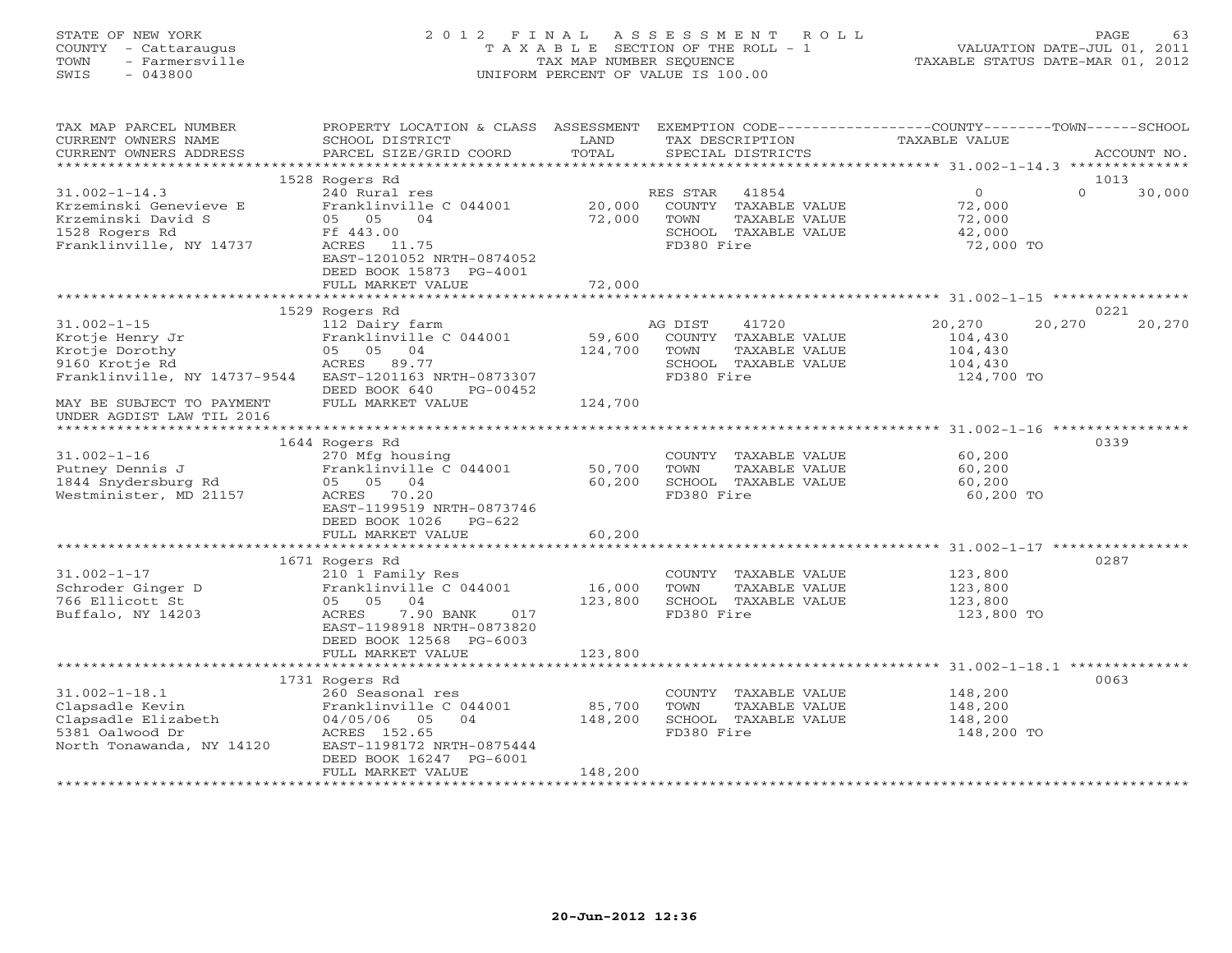# STATE OF NEW YORK 2 0 1 2 F I N A L A S S E S S M E N T R O L L PAGE 64 COUNTY - Cattaraugus T A X A B L E SECTION OF THE ROLL - 1 VALUATION DATE-JUL 01, 2011 TOWN - Farmersville TAX MAP NUMBER SEQUENCE TAXABLE STATUS DATE-MAR 01, 2012 SWIS - 043800 UNIFORM PERCENT OF VALUE IS 100.00UNIFORM PERCENT OF VALUE IS 100.00

| TAX MAP PARCEL NUMBER<br>CURRENT OWNERS NAME<br>CURRENT OWNERS ADDRESS | PROPERTY LOCATION & CLASS ASSESSMENT<br>SCHOOL DISTRICT<br>PARCEL SIZE/GRID COORD | LAND<br>TOTAL    | TAX DESCRIPTION<br>SPECIAL DISTRICTS          | EXEMPTION CODE-----------------COUNTY-------TOWN------SCHOOL<br>TAXABLE VALUE<br>ACCOUNT NO. |
|------------------------------------------------------------------------|-----------------------------------------------------------------------------------|------------------|-----------------------------------------------|----------------------------------------------------------------------------------------------|
|                                                                        |                                                                                   |                  |                                               |                                                                                              |
| $31.002 - 1 - 18.2$                                                    | 1709 Rogers Rd<br>270 Mfg housing                                                 |                  | COUNTY TAXABLE VALUE                          | 0953<br>38,000                                                                               |
| Gleason Richard Jr                                                     | Franklinville C 044001                                                            | 29,000           | TOWN<br>TAXABLE VALUE                         | 38,000                                                                                       |
| Gleason Jamie                                                          | $4&5$ 05 04                                                                       | 38,000           | SCHOOL TAXABLE VALUE                          | 38,000                                                                                       |
| 3392 Warner Rd                                                         | ACRES 26.20                                                                       |                  | FD380 Fire                                    | 38,000 TO                                                                                    |
| Grand Island, NY 14072                                                 | EAST-1198603 NRTH-0871753<br>DEED BOOK 965<br>$PG-398$                            |                  |                                               |                                                                                              |
|                                                                        | FULL MARKET VALUE                                                                 | 38,000           |                                               |                                                                                              |
|                                                                        |                                                                                   |                  |                                               |                                                                                              |
|                                                                        | 1701 Rogers Rd                                                                    |                  |                                               | 0954                                                                                         |
| $31.002 - 1 - 18.3$                                                    | 270 Mfg housing                                                                   |                  | COUNTY TAXABLE VALUE                          | 48,500                                                                                       |
| Mack Daniel L                                                          | Franklinville C 044001                                                            | 29,100           | TOWN<br>TAXABLE VALUE                         | 48,500                                                                                       |
| 27 Dekalb St<br>Tonawanda, NY 14150                                    | 4&5 05 04<br>ACRES 26.30                                                          | 48,500           | SCHOOL TAXABLE VALUE<br>FD380 Fire            | 48,500<br>48,500 TO                                                                          |
|                                                                        | EAST-1198924 NRTH-0871691                                                         |                  |                                               |                                                                                              |
|                                                                        | DEED BOOK 00990 PG-00592                                                          |                  |                                               |                                                                                              |
|                                                                        | FULL MARKET VALUE                                                                 | 48,500           |                                               |                                                                                              |
|                                                                        |                                                                                   |                  |                                               |                                                                                              |
|                                                                        | 1731 Rogers Rd                                                                    |                  |                                               | 0988                                                                                         |
| $31.002 - 1 - 18.5$<br>Sledziewski Christopher R                       | 270 Mfg housing                                                                   |                  | COUNTY TAXABLE VALUE                          | 43,900                                                                                       |
| 4 Gettysburg Ave                                                       | Franklinville C 044001<br>05 05 04                                                | 39,000<br>43,900 | TOWN<br>TAXABLE VALUE<br>SCHOOL TAXABLE VALUE | 43,900<br>43,900                                                                             |
| Tonawanda, NY 14223-1607                                               | ACRES 44.40                                                                       |                  | FD380 Fire                                    | 43,900 TO                                                                                    |
|                                                                        | EAST-1197853 NRTH-0872653                                                         |                  |                                               |                                                                                              |
|                                                                        | DEED BOOK 975<br>$PG-85$                                                          |                  |                                               |                                                                                              |
|                                                                        | FULL MARKET VALUE                                                                 | 43,900           |                                               |                                                                                              |
|                                                                        |                                                                                   |                  |                                               |                                                                                              |
| $31.002 - 1 - 18.6$                                                    | Rogers Rd<br>314 Rural vac<10                                                     |                  | COUNTY TAXABLE VALUE                          | 1175<br>11,400                                                                               |
| Yavener Barry R                                                        | Franklinville C 044001                                                            | 11,400           | TOWN<br>TAXABLE VALUE                         | 11,400                                                                                       |
| 41 Newcastle Dr                                                        | 05<br>04<br>04/05/06                                                              | 11,400           | SCHOOL TAXABLE VALUE                          | 11,400                                                                                       |
| Williamsville, NY 14221                                                | ACRES<br>3.90                                                                     |                  | FD380 Fire                                    | 11,400 TO                                                                                    |
|                                                                        | EAST-1197432 NRTH-0873722                                                         |                  |                                               |                                                                                              |
|                                                                        | DEED BOOK 16195 PG-6001                                                           |                  |                                               |                                                                                              |
|                                                                        | FULL MARKET VALUE                                                                 | 11,400           |                                               |                                                                                              |
|                                                                        | Laidlaw Rd                                                                        |                  |                                               | 0489                                                                                         |
| $31.002 - 1 - 19.1$                                                    | 105 Vac farmland                                                                  |                  | AG DIST<br>41720                              | 36,483<br>36,483<br>36,483                                                                   |
| Wright Farms Inc                                                       | Franklinville C 044001                                                            | 100,400          | COUNTY TAXABLE VALUE                          | 67,617                                                                                       |
| 1855 Rogers Rd                                                         | 13 05 04                                                                          | 104,100          | TOWN<br>TAXABLE VALUE                         | 67,617                                                                                       |
| Franklinville, NY 14737                                                | ACRES 179.80                                                                      |                  | SCHOOL TAXABLE VALUE                          | 67,617                                                                                       |
|                                                                        | EAST-1196297 NRTH-0874108                                                         |                  | FD380 Fire                                    | 104,100 TO                                                                                   |
| MAY BE SUBJECT TO PAYMENT                                              | DEED BOOK 768<br>PG-00274                                                         |                  |                                               |                                                                                              |
| UNDER AGDIST LAW TIL 2016                                              | FULL MARKET VALUE                                                                 | 104,100          |                                               |                                                                                              |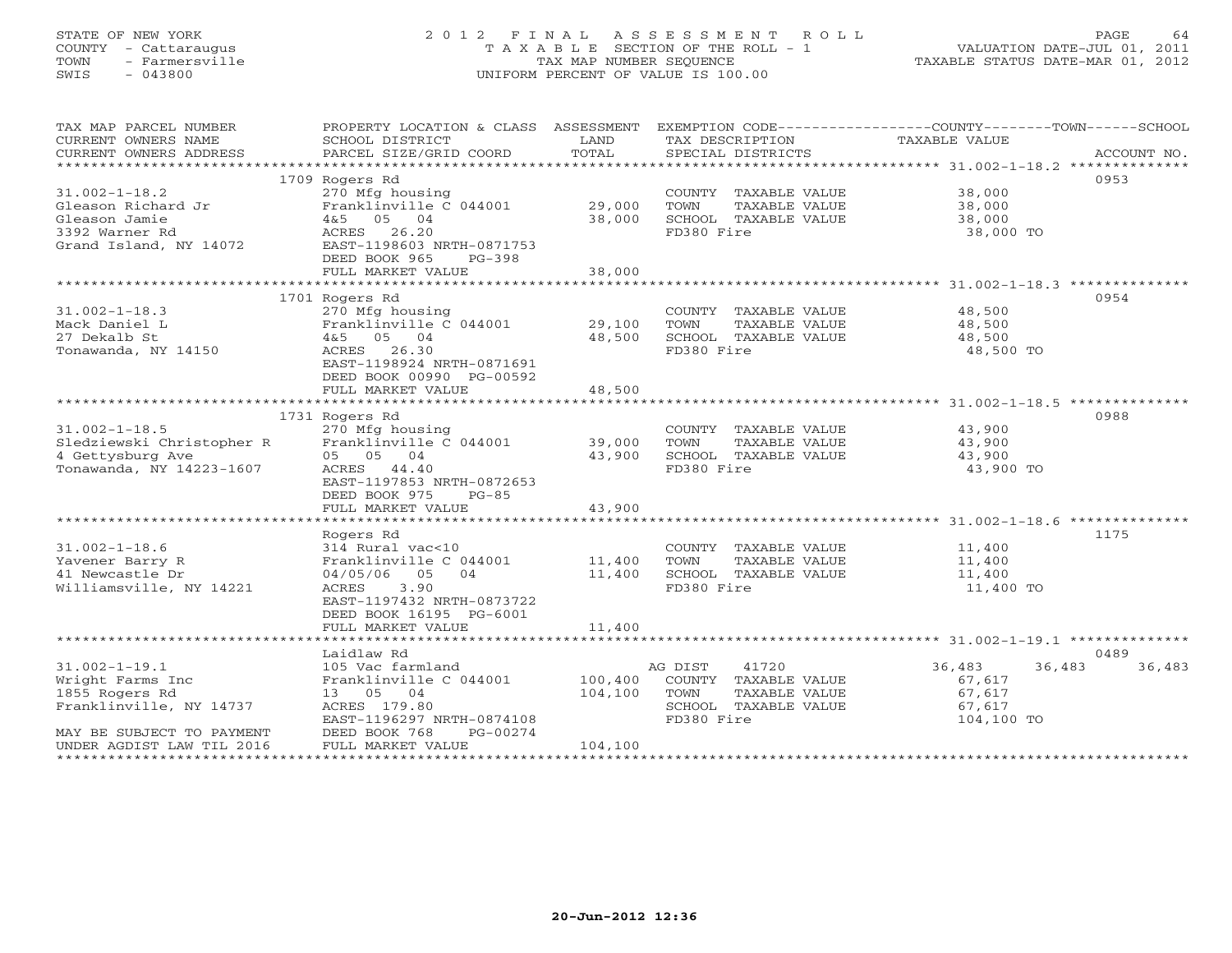# STATE OF NEW YORK 2 0 1 2 F I N A L A S S E S S M E N T R O L L PAGE 65 COUNTY - Cattaraugus T A X A B L E SECTION OF THE ROLL - 1 VALUATION DATE-JUL 01, 2011 TOWN - Farmersville TAX MAP NUMBER SEQUENCE TAXABLE STATUS DATE-MAR 01, 2012 SWIS - 043800 UNIFORM PERCENT OF VALUE IS 100.00UNIFORM PERCENT OF VALUE IS 100.00

| TAX MAP PARCEL NUMBER                     | PROPERTY LOCATION & CLASS ASSESSMENT   |               |                  |                             | EXEMPTION CODE----------------COUNTY-------TOWN------SCHOOL |          |                |
|-------------------------------------------|----------------------------------------|---------------|------------------|-----------------------------|-------------------------------------------------------------|----------|----------------|
| CURRENT OWNERS NAME                       | SCHOOL DISTRICT                        | LAND          |                  | TAX DESCRIPTION             | TAXABLE VALUE                                               |          |                |
| CURRENT OWNERS ADDRESS                    | PARCEL SIZE/GRID COORD                 | TOTAL         |                  | SPECIAL DISTRICTS           |                                                             |          | ACCOUNT NO.    |
|                                           |                                        |               |                  |                             |                                                             |          |                |
|                                           | 9285 Laidlaw Rd                        |               |                  |                             |                                                             |          | 0793           |
| $31.002 - 1 - 19.2$                       | 260 Seasonal res                       |               |                  | COUNTY TAXABLE VALUE        | 42,500                                                      |          |                |
| Kester Dale W                             | Franklinville C 044001                 | 11,100        | TOWN             | TAXABLE VALUE               | 42,500                                                      |          |                |
| Dailey Terry J                            | 13 05 04                               | 42,500        |                  | SCHOOL TAXABLE VALUE        | 42,500                                                      |          |                |
| Terry Dailey                              | ACRES<br>3.75                          |               | FD380 Fire       |                             | 42,500 TO                                                   |          |                |
| 12 Lovell Ave                             | EAST-1195992 NRTH-0875558              |               |                  |                             |                                                             |          |                |
| Jamestown, NY 14701                       | DEED BOOK 960<br>PG-5001               |               |                  |                             |                                                             |          |                |
|                                           | FULL MARKET VALUE                      | 42,500        |                  |                             |                                                             |          |                |
|                                           |                                        |               |                  |                             |                                                             |          |                |
|                                           | 1786 Rogers Rd                         |               |                  |                             |                                                             |          | 1090           |
| $31.002 - 1 - 19.3$                       | 210 1 Family Res                       |               | RES STAR 41854   |                             | $\circ$                                                     | $\cap$   | 30,000         |
| Wright Cathy J                            | Franklinville C 044001                 | 9,000         |                  | COUNTY TAXABLE VALUE        | 122,800                                                     |          |                |
| 1786 Rogers Rd                            | 13 05 04                               | 122,800       | TOWN             | TAXABLE VALUE               | 122,800                                                     |          |                |
| Franklinville, NY 14737                   | 2.30<br>ACRES                          |               |                  | SCHOOL TAXABLE VALUE        | 92,800                                                      |          |                |
|                                           | EAST-1197142 NRTH-0873716              |               | FD380 Fire       |                             | 122,800 TO                                                  |          |                |
|                                           | DEED BOOK 1725 PG-3002                 |               |                  |                             |                                                             |          |                |
|                                           | FULL MARKET VALUE                      | 122,800       |                  |                             |                                                             |          |                |
|                                           |                                        |               |                  |                             |                                                             |          |                |
|                                           | 1855 Rogers Rd                         |               |                  |                             |                                                             |          | 0492           |
|                                           |                                        |               |                  |                             |                                                             |          |                |
| $31.002 - 1 - 20$                         | 210 1 Family Res                       |               | CVET C/T         | 41131                       | 16,500                                                      | 16,500   | $\Omega$       |
| Wright Alice                              | Franklinville C 044001                 | 6,500 SR STAR |                  | 41834                       | $\Omega$                                                    | $\Omega$ | 62,200         |
| Wright Robert                             | 13 05 03                               | 66,000        |                  | COUNTY TAXABLE VALUE        | 49,500                                                      |          |                |
| 1855 Rogers Rd<br>Franklinville, NY 14737 | FRNT 200.00 DPTH 100.00                |               | TOWN             | TAXABLE VALUE               | 49,500                                                      |          |                |
|                                           | EAST-1196096 NRTH-0873402              |               |                  | SCHOOL TAXABLE VALUE        | 3,800                                                       |          |                |
|                                           | DEED BOOK 8562 PG-7002                 |               | FD380 Fire       |                             | 66,000 TO                                                   |          |                |
|                                           | FULL MARKET VALUE                      | 66,000        |                  |                             |                                                             |          |                |
|                                           |                                        |               |                  |                             |                                                             |          |                |
|                                           | 9166 Laidlaw Rd                        |               |                  |                             |                                                             |          | 0488           |
| $31.002 - 1 - 21$                         | 112 Dairy farm                         |               | AG DIST          | 41720                       | 294                                                         | 294      | 294            |
| Wright Farms Inc                          | Franklinville C 044001 27,500 RES STAR |               |                  | 41854                       | $\bigcirc$                                                  | $\Omega$ | 30,000         |
| 1855 Rogers Rd                            | 13 05 04                               |               |                  | 76,100 COUNTY TAXABLE VALUE | 75,806                                                      |          |                |
| Franklinville, NY 14737                   | ACRES 39.85                            |               | TOWN             | TAXABLE VALUE               | 75,806                                                      |          |                |
|                                           | EAST-1194499 NRTH-0872912              |               |                  | SCHOOL TAXABLE VALUE        | 45,806                                                      |          |                |
| MAY BE SUBJECT TO PAYMENT                 | DEED BOOK 768<br>PG-00274              |               | FD380 Fire       |                             | 76,100 TO                                                   |          |                |
| UNDER AGDIST LAW TIL 2016                 | FULL MARKET VALUE                      | 76,100        |                  |                             |                                                             |          |                |
|                                           |                                        |               |                  |                             |                                                             |          |                |
|                                           | 1967 Peavy Rd                          |               |                  |                             |                                                             |          | 0486           |
| $31.002 - 1 - 22$                         | 210 1 Family Res                       |               | $CVET C/T$ 41131 |                             | 20,000                                                      | 20,000   | $\overline{0}$ |
| Seiwert Gerald L                          | Franklinville C 044001                 |               | 6,900 DVET C/T   | 41141                       | 40,000                                                      | 40,000   | $\overline{0}$ |
| 1967 Peavy Rd                             | 13 05 04                               |               | 88,100 RES STAR  | 41854                       | $\overline{0}$                                              | $\Omega$ | 30,000         |
| Franklinville, NY 14737                   | FRNT 290.00 DPTH 125.00                |               |                  | COUNTY TAXABLE VALUE        | 28,100                                                      |          |                |
|                                           | ACRES<br>0.83                          |               | TOWN             | TAXABLE VALUE               | 28,100                                                      |          |                |
|                                           | EAST-1194435 NRTH-0873606              |               |                  | SCHOOL TAXABLE VALUE        | 58,100                                                      |          |                |
|                                           | DEED BOOK 959<br>$PG-215$              |               | FD380 Fire       |                             | 88,100 TO                                                   |          |                |
|                                           | FULL MARKET VALUE                      | 88,100        |                  |                             |                                                             |          |                |
|                                           |                                        |               |                  |                             |                                                             |          |                |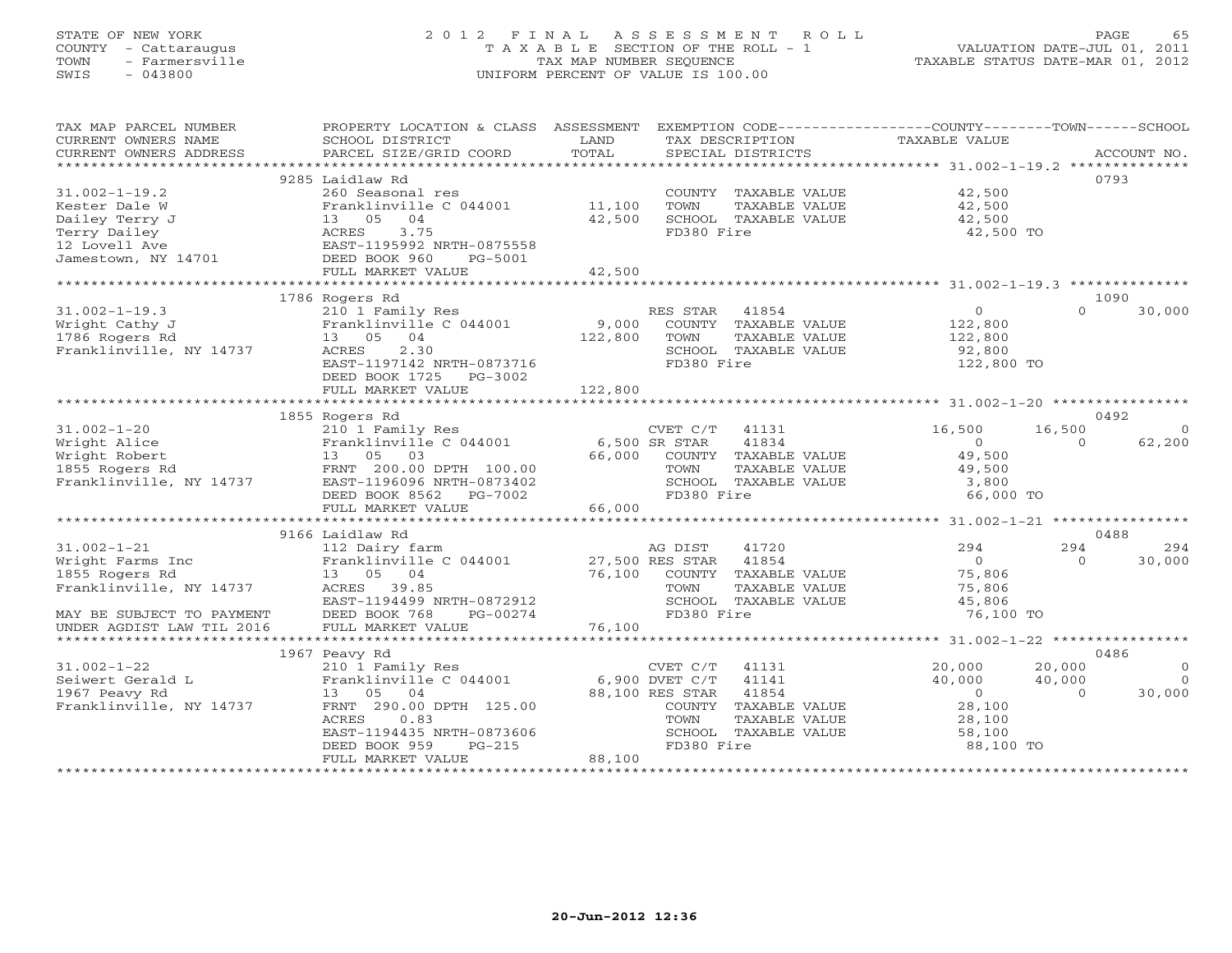# STATE OF NEW YORK 2 0 1 2 F I N A L A S S E S S M E N T R O L L PAGE 66 COUNTY - Cattaraugus T A X A B L E SECTION OF THE ROLL - 1 VALUATION DATE-JUL 01, 2011 TOWN - Farmersville TAX MAP NUMBER SEQUENCE TAXABLE STATUS DATE-MAR 01, 2012 SWIS - 043800 UNIFORM PERCENT OF VALUE IS 100.00UNIFORM PERCENT OF VALUE IS 100.00

| TAX MAP PARCEL NUMBER<br>CURRENT OWNERS NAME<br>CURRENT OWNERS ADDRESS                                                                         | PROPERTY LOCATION & CLASS ASSESSMENT EXEMPTION CODE---------------COUNTY-------TOWN------SCHOOL<br>SCHOOL DISTRICT<br>PARCEL SIZE/GRID COORD                                        | LAND<br>TOTAL                | TAX DESCRIPTION<br>SPECIAL DISTRICTS                                                                        | TAXABLE VALUE                                                | ACCOUNT NO.                |
|------------------------------------------------------------------------------------------------------------------------------------------------|-------------------------------------------------------------------------------------------------------------------------------------------------------------------------------------|------------------------------|-------------------------------------------------------------------------------------------------------------|--------------------------------------------------------------|----------------------------|
|                                                                                                                                                |                                                                                                                                                                                     |                              |                                                                                                             |                                                              |                            |
| $31.002 - 1 - 23.1$<br>Wright Farms Inc<br>1855 Rogers Rd<br>Franklinville, NY 14737<br>MAY BE SUBJECT TO PAYMENT<br>UNDER AGDIST LAW TIL 2016 | Peavy Rd<br>105 Vac farmland<br>Franklinville C 044001 56,200<br>13 05 03<br>ACRES 82.75<br>EAST-1193064 NRTH-0874056<br>DEED BOOK 682<br>PG-00108<br>FULL MARKET VALUE             | 56,200<br>56,200             | 41720<br>AG DIST<br>COUNTY TAXABLE VALUE<br>TOWN<br>TAXABLE VALUE<br>SCHOOL TAXABLE VALUE<br>FD380 Fire     | 7,813<br>48,387<br>48,387<br>48,387<br>56,200 TO             | 0487<br>7,813<br>7,813     |
|                                                                                                                                                |                                                                                                                                                                                     |                              |                                                                                                             |                                                              |                            |
| $31.002 - 1 - 23.2$<br>Webber Gary C<br>Webber Dianne<br>2093 Peavy Rd<br>Franklinville, NY 14737                                              | 2093 Peavy Rd<br>210 1 Family Res<br>Franklinville C 044001<br>21 05<br>04<br>ACRES<br>7.41 BANK 012<br>EAST-1192451 NRTH-0874187<br>DEED BOOK 833<br>PG-00623<br>FULL MARKET VALUE | 18,200<br>100,900<br>100,900 | RES STAR 41854<br>COUNTY TAXABLE VALUE<br>TOWN<br>TAXABLE VALUE<br>SCHOOL TAXABLE VALUE<br>FD380 Fire       | $\overline{0}$<br>100,900<br>100,900<br>70,900<br>100,900 TO | 0618<br>$\Omega$<br>30,000 |
|                                                                                                                                                |                                                                                                                                                                                     |                              |                                                                                                             |                                                              |                            |
|                                                                                                                                                | 2058 Peavy Rd                                                                                                                                                                       |                              |                                                                                                             |                                                              | 0870                       |
| $31.002 - 1 - 23.3$<br>Vincent Lyle<br>Vincent Ruth<br>2058 Peavy Rd<br>Franklinville, NY 14737                                                | 210 1 Family Res<br>Franklinville C 044001<br>21 05 04<br>6.15<br>ACRES<br>EAST-1193080 NRTH-0874033<br>DEED BOOK 00909 PG-00379                                                    | 103,700                      | SR STAR 41834<br>14,700 COUNTY TAXABLE VALUE<br>TOWN<br>TAXABLE VALUE<br>SCHOOL TAXABLE VALUE<br>FD380 Fire | 0<br>103,700<br>103,700<br>41,500<br>103,700 TO              | $\Omega$<br>62,200         |
|                                                                                                                                                | FULL MARKET VALUE                                                                                                                                                                   | 103,700                      |                                                                                                             |                                                              |                            |
|                                                                                                                                                |                                                                                                                                                                                     |                              |                                                                                                             |                                                              |                            |
| $31.002 - 1 - 24$<br>Wright Robert L<br>Wright Joan M<br>9053 Laidlaw Rd<br>Franklinville, NY 14737                                            | 9053 Laidlaw Rd<br>240 Rural res<br>Franklinville C 044001<br>13/21 05 04<br>ACRES 37.43 BANK<br>017<br>EAST-1193272 NRTH-0872192<br>DEED BOOK 939<br>$PG-146$                      | 21,900<br>133,000            | RES STAR 41854<br>COUNTY TAXABLE VALUE<br>TOWN<br>TAXABLE VALUE<br>SCHOOL TAXABLE VALUE<br>FD380 Fire       | $\circ$<br>133,000<br>133,000<br>103,000<br>133,000 TO       | 0291<br>$\Omega$<br>30,000 |
|                                                                                                                                                | FULL MARKET VALUE                                                                                                                                                                   | 133,000                      |                                                                                                             |                                                              |                            |
| $31.002 - 1 - 25$<br>Fitzpatrick & Weller Inc<br>PO Box 490<br>Ellicottville, NY 14731                                                         | Pigeon Hill Rd<br>322 Rural vac>10<br>Franklinville C 044001<br>21 05 04<br>ACRES 55.79<br>EAST-1191643 NRTH-0872621<br>PG-00326<br>DEED BOOK 610<br>FULL MARKET VALUE              | 25,400<br>25,400<br>25,400   | COUNTY TAXABLE VALUE<br>TOWN<br>TAXABLE VALUE<br>SCHOOL TAXABLE VALUE<br>FD380 Fire                         | 25,400<br>25,400<br>25,400<br>25,400 TO                      | 0108                       |
|                                                                                                                                                |                                                                                                                                                                                     |                              |                                                                                                             |                                                              |                            |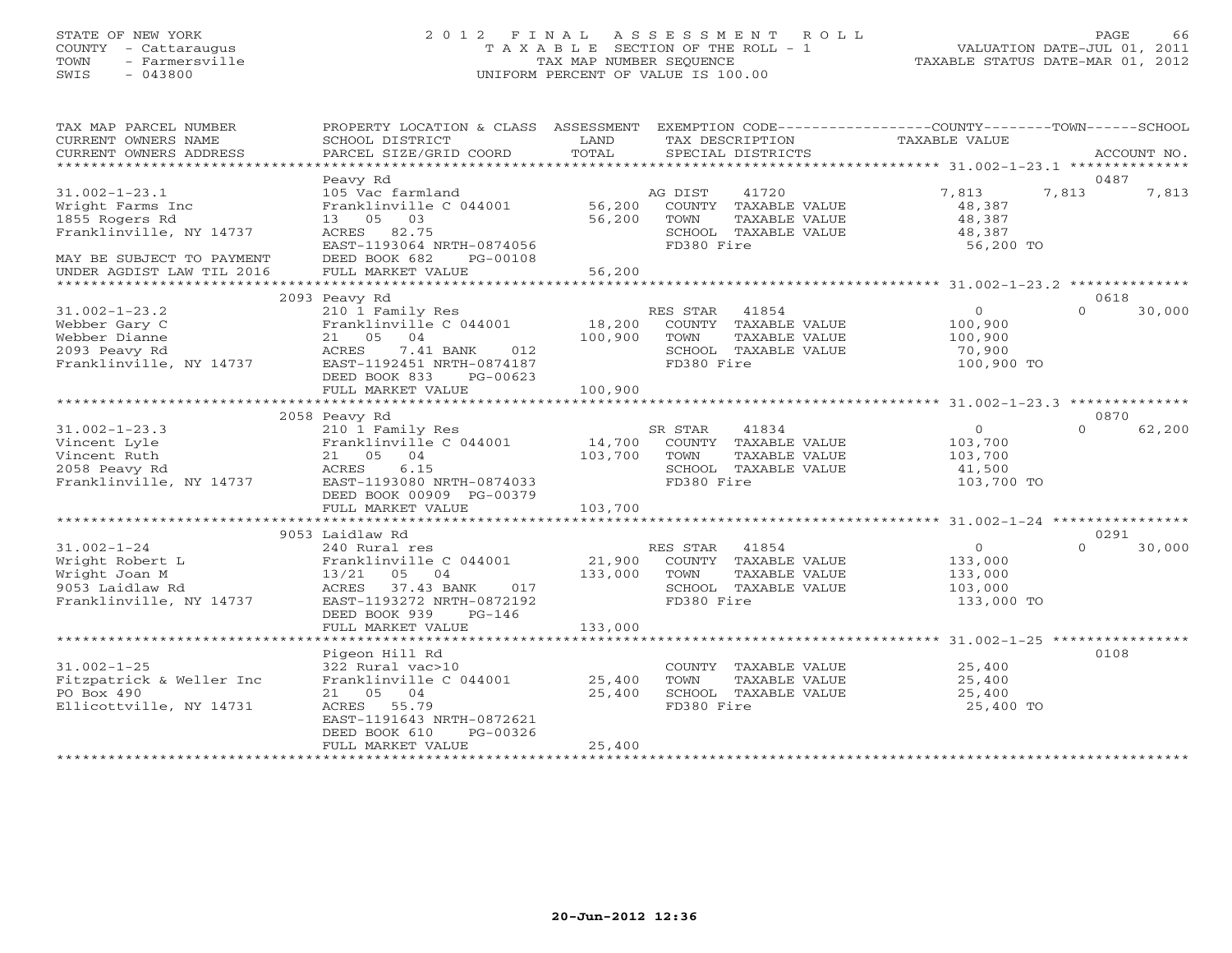#### STATE OF NEW YORK 2 0 1 2 F I N A L A S S E S S M E N T R O L L PAGE 67 COUNTY - Cattaraugus T A X A B L E SECTION OF THE ROLL - 1 VALUATION DATE-JUL 01, 2011 TOWN - Farmersville TAX MAP NUMBER SEQUENCE TAXABLE STATUS DATE-MAR 01, 2012 SWIS - 043800 UNIFORM PERCENT OF VALUE IS 100.00UNIFORM PERCENT OF VALUE IS 100.00

| TAX MAP PARCEL NUMBER<br>CURRENT OWNERS NAME<br>CURRENT OWNERS ADDRESS<br>************************* | PROPERTY LOCATION & CLASS ASSESSMENT<br>SCHOOL DISTRICT<br>PARCEL SIZE/GRID COORD                                                                                           | LAND<br>TOTAL                      | TAX DESCRIPTION<br>SPECIAL DISTRICTS                                                                             | EXEMPTION CODE-----------------COUNTY-------TOWN------SCHOOL<br>TAXABLE VALUE<br>ACCOUNT NO.                     |
|-----------------------------------------------------------------------------------------------------|-----------------------------------------------------------------------------------------------------------------------------------------------------------------------------|------------------------------------|------------------------------------------------------------------------------------------------------------------|------------------------------------------------------------------------------------------------------------------|
|                                                                                                     |                                                                                                                                                                             |                                    |                                                                                                                  | 0036                                                                                                             |
| $31.002 - 1 - 26.1$<br>Penn York Resources Inc<br>1716 Honeove Rd<br>Shinglehouse, PA 16748         | Pigeon Hill Rd<br>910 Priv forest<br>Franklinville C 044001<br>21 05 04<br>78.77<br>ACRES<br>EAST-1190257 NRTH-0872874<br>DEED BOOK 7028<br>$PG-4002$                       | 39,500<br>39,500                   | COUNTY TAXABLE VALUE<br>TOWN<br>TAXABLE VALUE<br>SCHOOL TAXABLE VALUE<br>FD380 Fire                              | 39,500<br>39,500<br>39,500<br>39,500 TO                                                                          |
|                                                                                                     | FULL MARKET VALUE                                                                                                                                                           | 39,500                             |                                                                                                                  |                                                                                                                  |
|                                                                                                     |                                                                                                                                                                             |                                    |                                                                                                                  |                                                                                                                  |
| $31.002 - 1 - 26.4$<br>Keicher Albert Jr.<br>143 Dundee St<br>Buffalo, NY 14220                     | 9152 Pigeon Hill Rd<br>312 Vac w/imprv<br>Franklinville C 044001<br>21 05 04<br>ACRES 23.10<br>EAST-1189795 NRTH-0873797<br>DEED BOOK 10430 PG-5004                         | 27,100<br>29,000                   | COUNTY TAXABLE VALUE<br>TOWN<br>TAXABLE VALUE<br>SCHOOL TAXABLE VALUE<br>FD380 Fire                              | 1150<br>29,000<br>29,000<br>29,000<br>29,000 TO                                                                  |
|                                                                                                     | FULL MARKET VALUE                                                                                                                                                           | 29,000                             |                                                                                                                  |                                                                                                                  |
|                                                                                                     | ************************                                                                                                                                                    | ************                       |                                                                                                                  | ********************* 31.002-1-27 ***********                                                                    |
|                                                                                                     | 9151 Pigeon Hill Rd                                                                                                                                                         |                                    |                                                                                                                  | 0209                                                                                                             |
| $31.002 - 1 - 27$<br>Gibson Darlene<br>395 Jersey St<br>Buffalo, NY 14213                           | 210 1 Family Res<br>Franklinville C 044001<br>05 04<br>21/29<br>7.85<br>ACRES<br>EAST-1189115 NRTH-0873993                                                                  | 16,400<br>68,100                   | COUNTY TAXABLE VALUE<br>TOWN<br>TAXABLE VALUE<br>SCHOOL TAXABLE VALUE<br>FD380 Fire                              | 68,100<br>68,100<br>68,100<br>68,100 TO                                                                          |
|                                                                                                     | DEED BOOK 2353 PG-3002                                                                                                                                                      |                                    |                                                                                                                  |                                                                                                                  |
|                                                                                                     | FULL MARKET VALUE                                                                                                                                                           | 68,100                             |                                                                                                                  |                                                                                                                  |
|                                                                                                     | 9228 Pigeon Hill Rd                                                                                                                                                         |                                    |                                                                                                                  | 0540                                                                                                             |
| $31.002 - 1 - 28$<br>O'Donnell Timothy M<br>9228 Pigeon Hill Rd<br>Franklinville, NY 14737          | 210 1 Family Res<br>Franklinville C 044001<br>21 05 04<br>4.66 BANK<br>ACRES<br>017<br>EAST-1189993 NRTH-0874640<br>DEED BOOK 11125 PG-8002                                 | 12,500<br>75,100                   | RES STAR 41854<br>COUNTY TAXABLE VALUE<br>TOWN<br>TAXABLE VALUE<br>SCHOOL TAXABLE VALUE<br>FD380 Fire            | $\circ$<br>30,000<br>$\Omega$<br>75,100<br>75,100<br>45,100<br>75,100 TO                                         |
|                                                                                                     | FULL MARKET VALUE                                                                                                                                                           | 75,100                             |                                                                                                                  |                                                                                                                  |
|                                                                                                     |                                                                                                                                                                             |                                    |                                                                                                                  |                                                                                                                  |
| $31.002 - 1 - 29.1$<br>Pawlak Thomas F<br>9276 Pigion Hill Rd<br>Franklinville, NY 14737            | 9276 Pigeon Hill Rd<br>240 Rural res<br>Franklinville C 044001<br>21 05 04<br>ACRES<br>28.10<br>EAST-1190531 NRTH-0875054<br>DEED BOOK 768<br>PG-00364<br>FULL MARKET VALUE | 27,600 SR STAR<br>99,800<br>99,800 | AGED C/T/S 41800<br>41834<br>COUNTY TAXABLE VALUE<br>TOWN<br>TAXABLE VALUE<br>SCHOOL TAXABLE VALUE<br>FD380 Fire | 0350<br>49,900<br>49,900<br>49,900<br>49,900<br>$\Omega$<br>$\Omega$<br>49,900<br>49,900<br>$\circ$<br>99,800 TO |
|                                                                                                     | **********************                                                                                                                                                      |                                    |                                                                                                                  |                                                                                                                  |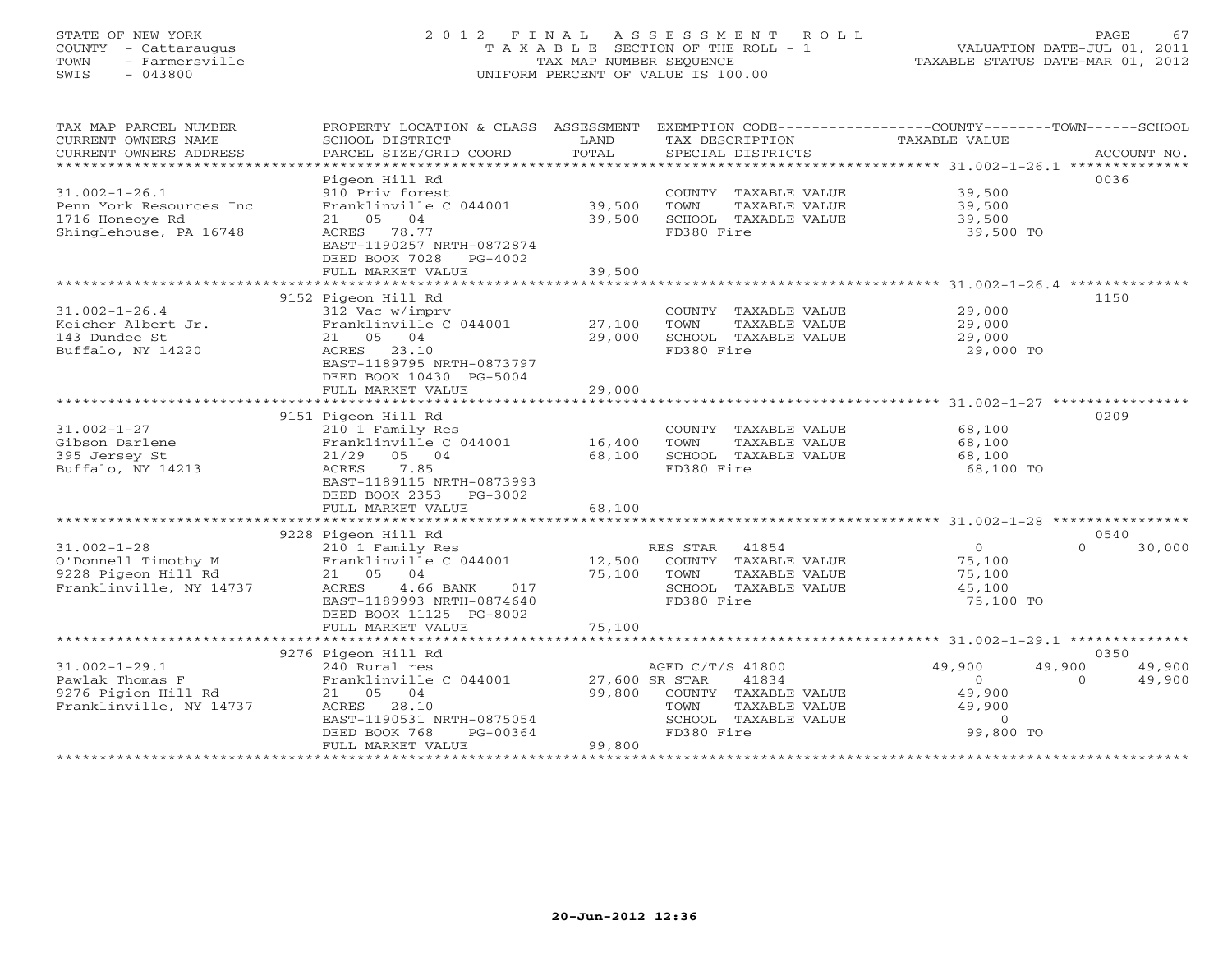# STATE OF NEW YORK 2 0 1 2 F I N A L A S S E S S M E N T R O L L PAGE 68 COUNTY - Cattaraugus T A X A B L E SECTION OF THE ROLL - 1 VALUATION DATE-JUL 01, 2011 TOWN - Farmersville TAX MAP NUMBER SEQUENCE TAXABLE STATUS DATE-MAR 01, 2012 SWIS - 043800 UNIFORM PERCENT OF VALUE IS 100.00UNIFORM PERCENT OF VALUE IS 100.00

| TAX MAP PARCEL NUMBER<br>CURRENT OWNERS NAME<br>CURRENT OWNERS ADDRESS                                | PROPERTY LOCATION & CLASS ASSESSMENT<br>SCHOOL DISTRICT<br>PARCEL SIZE/GRID COORD                                                                                              | LAND<br>TOTAL              | EXEMPTION CODE----------------COUNTY-------TOWN------SCHOOL<br>TAX DESCRIPTION<br>SPECIAL DISTRICTS      | TAXABLE VALUE                                             | ACCOUNT NO.                |
|-------------------------------------------------------------------------------------------------------|--------------------------------------------------------------------------------------------------------------------------------------------------------------------------------|----------------------------|----------------------------------------------------------------------------------------------------------|-----------------------------------------------------------|----------------------------|
|                                                                                                       |                                                                                                                                                                                |                            |                                                                                                          |                                                           |                            |
| $31.002 - 1 - 29.2$<br>Myers Todd A                                                                   | 2491 Reynolds Rd<br>240 Rural res<br>Franklinville C 044001                                                                                                                    | 32,400                     | 41854<br>RES STAR<br>COUNTY TAXABLE VALUE                                                                | $\overline{0}$<br>257,300                                 | 0575<br>$\Omega$<br>30,000 |
| Myers Kristina<br>2491 Reynolds Rd<br>Franklinville, NY 14737                                         | 21,29 05 04<br>ACRES 31.70<br>EAST-1189174 NRTH-0875026                                                                                                                        | 257,300                    | TOWN<br>TAXABLE VALUE<br>SCHOOL TAXABLE VALUE<br>FD380 Fire                                              | 257,300<br>227,300<br>257,300 TO                          |                            |
|                                                                                                       | DEED BOOK 5714 PG-6001<br>FULL MARKET VALUE<br>*******************                                                                                                             | 257,300<br>************    |                                                                                                          |                                                           |                            |
|                                                                                                       | Peavy Rd                                                                                                                                                                       |                            |                                                                                                          | ******************* 31.002-1-31.1 ***************         | 0198                       |
| $31.002 - 1 - 31.1$<br>Pawlak James K                                                                 | 260 Seasonal res<br>Franklinville C 044001                                                                                                                                     | 41,800                     | COUNTY TAXABLE VALUE<br>TOWN<br>TAXABLE VALUE                                                            | 66,800<br>66,800                                          |                            |
| Pawlak Kelly L<br>6760 Goodrich Rd<br>Clarence Center, NY 14032                                       | 21<br>$-05$<br>$-04$<br>ACRES 49.60<br>EAST-1191572 NRTH-0874371<br>DEED BOOK 1032 PG-807                                                                                      | 66,800                     | SCHOOL TAXABLE VALUE<br>FD380 Fire                                                                       | 66,800<br>66,800 TO                                       |                            |
|                                                                                                       | FULL MARKET VALUE                                                                                                                                                              | 66,800                     |                                                                                                          |                                                           |                            |
|                                                                                                       | 2171 Peavy Rd                                                                                                                                                                  |                            |                                                                                                          |                                                           | 0835                       |
| $31.002 - 1 - 31.2$<br>Laahs Rick L<br>2219 Peavy Rd<br>Franklinvillle, NY 14737                      | 210 1 Family Res<br>Franklinville C 044001<br>21 05 04<br>FRNT 200.00 DPTH 192.00<br>ACRES<br>$0.88$ BANK<br>017<br>EAST-1192013 NRTH-0875073<br>DEED BOOK 979<br>$PG-967$     | 7,000<br>86,400            | RES STAR<br>41854<br>COUNTY TAXABLE VALUE<br>TOWN<br>TAXABLE VALUE<br>SCHOOL TAXABLE VALUE<br>FD380 Fire | $\Omega$<br>86,400<br>86,400<br>56,400<br>86,400 TO       | $\Omega$<br>30,000         |
|                                                                                                       | FULL MARKET VALUE                                                                                                                                                              | 86,400                     |                                                                                                          |                                                           |                            |
|                                                                                                       |                                                                                                                                                                                |                            |                                                                                                          |                                                           | 0447                       |
| $31.002 - 1 - 32$<br>Spencer Robert L<br>Spencer Brenda G<br>2200 Peavy Rd<br>Franklinville, NY 14737 | 2200 Peavy Rd<br>210 1 Family Res<br>Franklinville C 044001<br>21/22<br>05 04<br>4.88<br>ACRES<br>EAST-1192117 NRTH-0875471                                                    | 12,800<br>63,300           | RES STAR<br>41854<br>COUNTY TAXABLE VALUE<br>TAXABLE VALUE<br>TOWN<br>SCHOOL TAXABLE VALUE<br>FD380 Fire | $\overline{0}$<br>63,300<br>63,300<br>33,300<br>63,300 TO | 30,000<br>$\Omega$         |
|                                                                                                       | DEED BOOK 773<br>PG-01085<br>FULL MARKET VALUE                                                                                                                                 | 63,300                     |                                                                                                          |                                                           |                            |
|                                                                                                       |                                                                                                                                                                                |                            |                                                                                                          |                                                           | 0987                       |
| $31.002 - 1 - 33.1$<br>Steiner Michelle L<br>2223 Peavy Rd<br>Franklinville, NY 14737                 | Peavy Rd<br>314 Rural vac<10<br>Franklinville C 044001<br>22 05 04<br>ACRES<br>7.10 BANK<br>017<br>EAST-1191273 NRTH-0875920<br>DEED BOOK 973<br>$PG-372$<br>FULL MARKET VALUE | 15,600<br>15,600<br>15,600 | COUNTY TAXABLE VALUE<br>TOWN<br>TAXABLE VALUE<br>SCHOOL TAXABLE VALUE<br>FD380 Fire                      | 15,600<br>15,600<br>15,600<br>15,600 TO                   |                            |
|                                                                                                       |                                                                                                                                                                                |                            |                                                                                                          |                                                           |                            |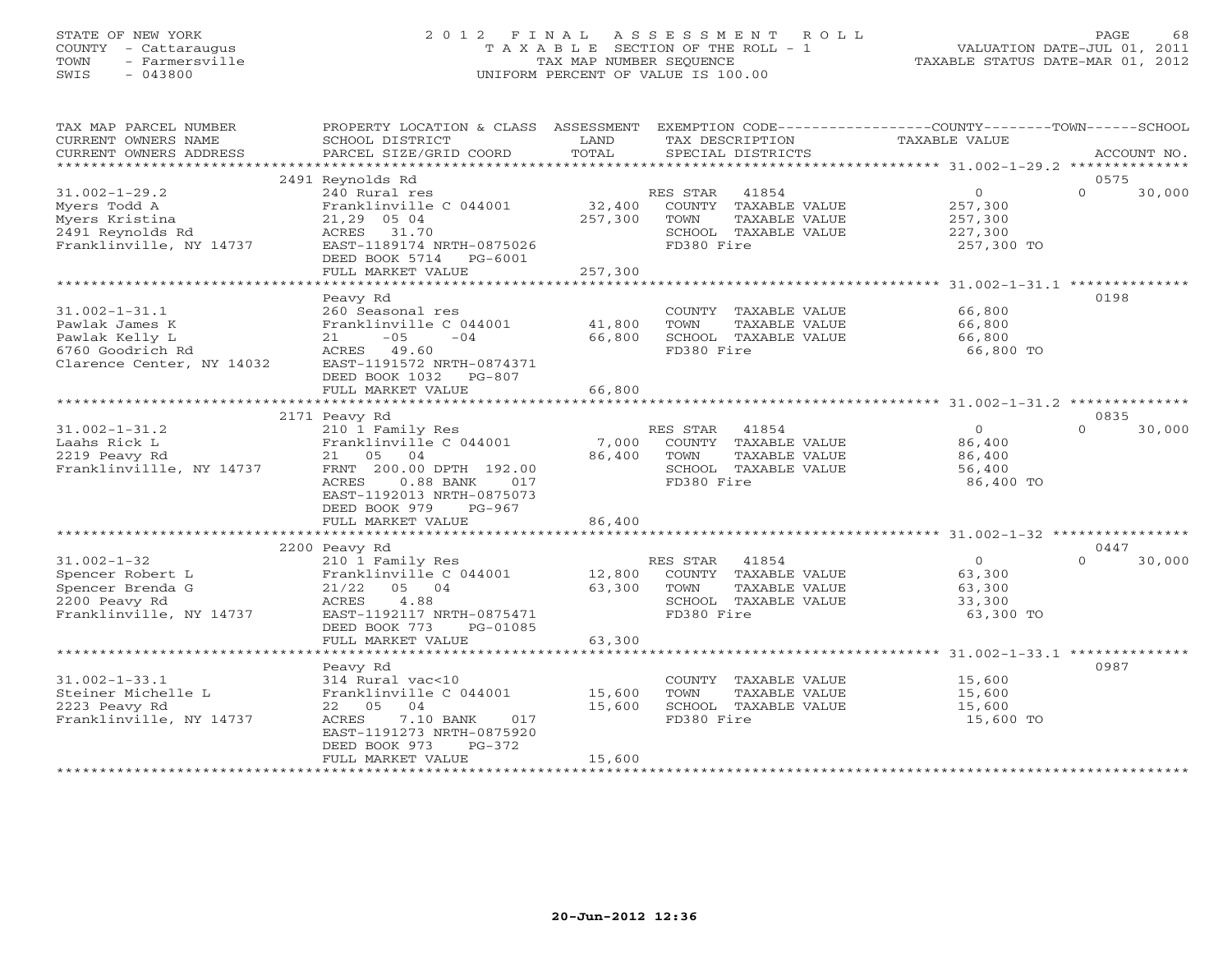# STATE OF NEW YORK 2 0 1 2 F I N A L A S S E S S M E N T R O L L PAGE 69 COUNTY - Cattaraugus T A X A B L E SECTION OF THE ROLL - 1 VALUATION DATE-JUL 01, 2011 TOWN - Farmersville TAX MAP NUMBER SEQUENCE TAXABLE STATUS DATE-MAR 01, 2012 SWIS - 043800 UNIFORM PERCENT OF VALUE IS 100.00UNIFORM PERCENT OF VALUE IS 100.00

| TAX MAP PARCEL NUMBER                                 | PROPERTY LOCATION & CLASS ASSESSMENT EXEMPTION CODE----------------COUNTY-------TOWN------SCHOOL |         |                                       |                  |                    |
|-------------------------------------------------------|--------------------------------------------------------------------------------------------------|---------|---------------------------------------|------------------|--------------------|
| CURRENT OWNERS NAME                                   | SCHOOL DISTRICT                                                                                  | LAND    | TAX DESCRIPTION                       | TAXABLE VALUE    |                    |
| CURRENT OWNERS ADDRESS                                | PARCEL SIZE/GRID COORD                                                                           | TOTAL   | SPECIAL DISTRICTS                     |                  | ACCOUNT NO.        |
|                                                       |                                                                                                  |         |                                       |                  |                    |
|                                                       | 2231 Peavy Rd                                                                                    |         |                                       |                  | 0088               |
| $31.002 - 1 - 33.2$                                   | 210 1 Family Res                                                                                 |         | RES STAR 41854                        | $\overline{0}$   | $\Omega$<br>30,000 |
| Steiner Michelle L                                    | Franklinville C 044001                                                                           |         | 13,000 COUNTY TAXABLE VALUE           | 109,900          |                    |
| 2231 Peavy Rd                                         | 21/22<br>05 04                                                                                   | 109,900 | TOWN<br>TAXABLE VALUE                 | 109,900          |                    |
| Franklinville, NY 14737                               | ACRES<br>5.00 BANK<br>017                                                                        |         | SCHOOL TAXABLE VALUE                  | 79,900           |                    |
|                                                       | EAST-1191458 NRTH-0875531                                                                        |         | FD380 Fire                            | 109,900 TO       |                    |
|                                                       | DEED BOOK 00973 PG-00374                                                                         |         |                                       |                  |                    |
|                                                       | FULL MARKET VALUE                                                                                | 109,900 |                                       |                  |                    |
|                                                       |                                                                                                  |         |                                       |                  |                    |
|                                                       | 9326 Pigeon Hill Rd                                                                              |         |                                       |                  | 0089               |
| $31.002 - 1 - 34.1$                                   | 210 1 Family Res                                                                                 |         | SR STAR<br>41834                      | 0                | 62,200<br>$\Omega$ |
| Zentz Donald W<br>9326 Pigeon Hill Rd                 | Franklinville C 044001 13,700 COUNTY TAXABLE VALUE                                               |         |                                       | 75,000           |                    |
|                                                       | 22 05 04                                                                                         | 75,000  | TOWN<br>TAXABLE VALUE                 | 75,000           |                    |
| Franklinville, NY 14737                               | 5.45<br>ACRES                                                                                    |         | SCHOOL TAXABLE VALUE                  | 12,800           |                    |
|                                                       | EAST-1190570 NRTH-0875710                                                                        |         | FD380 Fire                            | 75,000 TO        |                    |
|                                                       | DEED BOOK 14838 PG-7001                                                                          |         |                                       |                  |                    |
|                                                       | FULL MARKET VALUE                                                                                | 75,000  |                                       |                  |                    |
|                                                       |                                                                                                  |         |                                       |                  |                    |
|                                                       | Pigeon Hill Rd                                                                                   |         |                                       |                  | 0891               |
| $31.002 - 1 - 34.2$                                   | 314 Rural vac<10<br>314 Rural vac<10<br>Franklinville C 044001 13,800                            |         | COUNTY TAXABLE VALUE                  | 13,800           |                    |
| Beek Kimberly M                                       |                                                                                                  |         | TOWN<br>TAXABLE VALUE                 | 13,800           |                    |
| 12 Thornwood Dr                                       | 22 05 04                                                                                         | 13,800  | SCHOOL TAXABLE VALUE                  | 13,800           |                    |
| Cheektowaga, NY 14227                                 | ACRES 5.50                                                                                       |         | FD380 Fire                            | 13,800 TO        |                    |
|                                                       | EAST-1190615 NRTH-0875976                                                                        |         |                                       |                  |                    |
|                                                       | DEED BOOK 00985 PG-00015                                                                         |         |                                       |                  |                    |
|                                                       | FULL MARKET VALUE                                                                                | 13,800  |                                       |                  |                    |
|                                                       |                                                                                                  |         |                                       |                  | 0210               |
|                                                       | 2274 Peavy Rd                                                                                    |         |                                       |                  |                    |
| $31.002 - 1 - 35$                                     | 260 Seasonal res                                                                                 |         | COUNTY TAXABLE VALUE<br>TOWN          | 79,100           |                    |
| Rogers Mark                                           | Franklinville C 044001 40,600<br>22 05 04                                                        | 79,100  | TAXABLE VALUE<br>SCHOOL TAXABLE VALUE | 79,100<br>79,100 |                    |
| Kaus-Rogers Karin<br>6518 Errick Rd<br>6518 Errick Rd | ACRES 47.37                                                                                      |         | FD380 Fire                            | 79,100 TO        |                    |
| No. Tonawanda, NY 14120                               | EAST-1192626 NRTH-0876334                                                                        |         |                                       |                  |                    |
|                                                       | DEED BOOK 4429 PG-5001                                                                           |         |                                       |                  |                    |
|                                                       | FULL MARKET VALUE                                                                                | 79,100  |                                       |                  |                    |
|                                                       |                                                                                                  |         |                                       |                  |                    |
|                                                       | 2284 Peavy Rd                                                                                    |         |                                       |                  | 0034               |
| $31.002 - 1 - 36$                                     | 210 1 Family Res                                                                                 |         | RES STAR 41854                        | $\overline{0}$   | $\Omega$<br>30,000 |
| Bigham Leslie D                                       | Franklinville C 044001                                                                           | 7,800   | COUNTY TAXABLE VALUE                  | 95,400           |                    |
| Bigham Joan M                                         | 22 05 04                                                                                         | 95,400  | TOWN<br>TAXABLE VALUE                 | 95,400           |                    |
| 2284 Peavy Rd                                         | 1.55<br>ACRES                                                                                    |         | SCHOOL TAXABLE VALUE                  | 65,400           |                    |
| Franklinville, NY 14737                               | EAST-1191454 NRTH-0876437                                                                        |         | FD380 Fire                            | 95,400 TO        |                    |
|                                                       | DEED BOOK 731<br>PG-00552                                                                        |         |                                       |                  |                    |
|                                                       | FULL MARKET VALUE                                                                                | 95,400  |                                       |                  |                    |
|                                                       |                                                                                                  |         |                                       |                  |                    |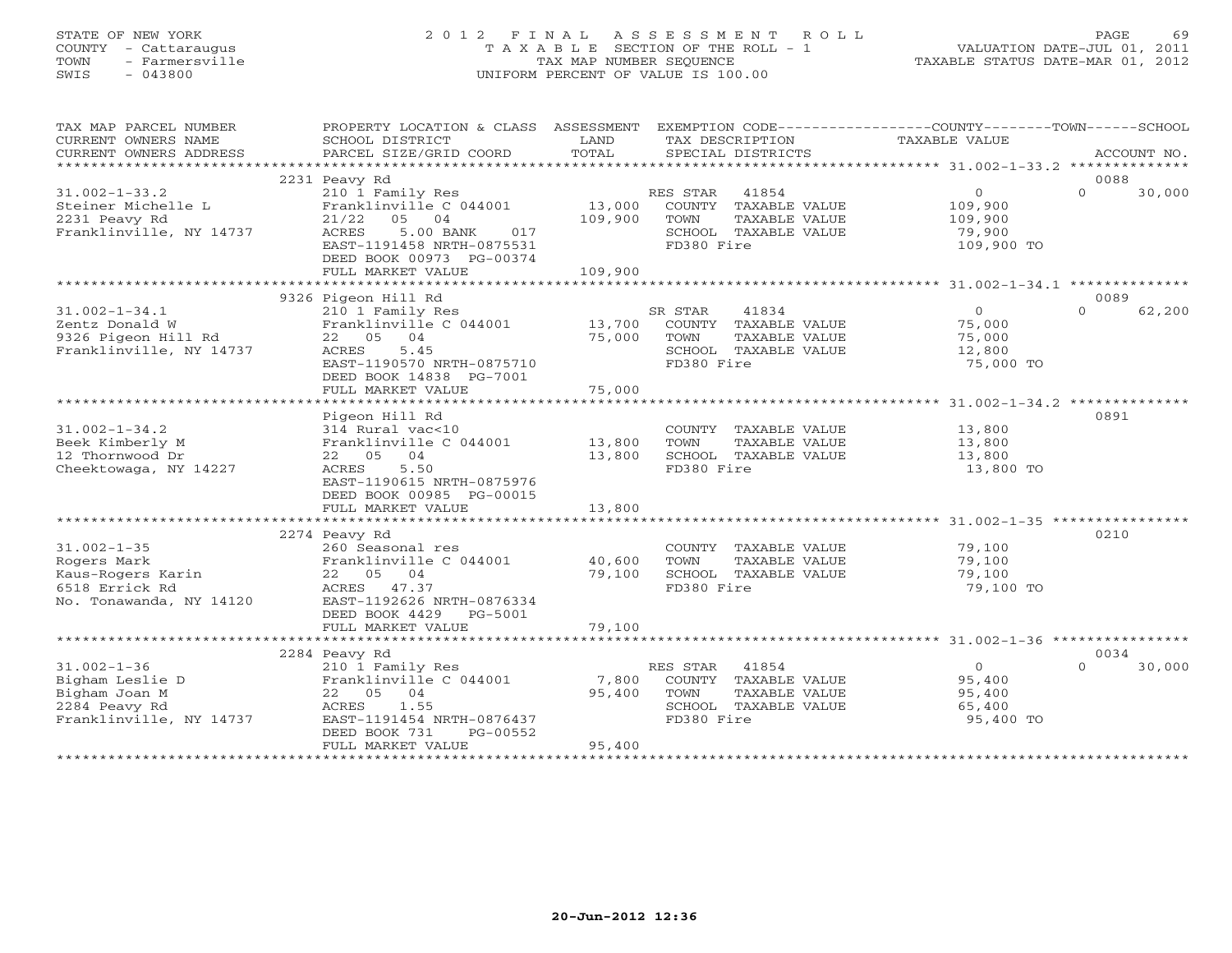# STATE OF NEW YORK 2 0 1 2 F I N A L A S S E S S M E N T R O L L PAGE 70 COUNTY - Cattaraugus T A X A B L E SECTION OF THE ROLL - 1 VALUATION DATE-JUL 01, 2011 TOWN - Farmersville TAX MAP NUMBER SEQUENCE TAXABLE STATUS DATE-MAR 01, 2012 SWIS - 043800 UNIFORM PERCENT OF VALUE IS 100.00

| TAX MAP PARCEL NUMBER<br>CURRENT OWNERS NAME<br>CURRENT OWNERS ADDRESS                                                     | PROPERTY LOCATION & CLASS ASSESSMENT<br>SCHOOL DISTRICT<br>PARCEL SIZE/GRID COORD                                                                                            | LAND<br>TOTAL              | TAX DESCRIPTION<br>SPECIAL DISTRICTS                                                | EXEMPTION CODE-----------------COUNTY-------TOWN------SCHOOL<br>TAXABLE VALUE | ACCOUNT NO.                |
|----------------------------------------------------------------------------------------------------------------------------|------------------------------------------------------------------------------------------------------------------------------------------------------------------------------|----------------------------|-------------------------------------------------------------------------------------|-------------------------------------------------------------------------------|----------------------------|
| $31.002 - 1 - 37$<br>Lockwood-Edmunds Trust Evelyn Franklinville C 044001<br>14541 Kelmscol Dr<br>Silver Springs, MD 20906 | Peavy Rd<br>322 Rural vac>10<br>$-05$<br>22<br>$-04$<br>ACRES 14.70<br>EAST-1192081 NRTH-0876900<br>DEED BOOK 16729 PG-7001                                                  | 21,800<br>21,800           | COUNTY TAXABLE VALUE<br>TOWN<br>TAXABLE VALUE<br>SCHOOL TAXABLE VALUE<br>FD380 Fire | 21,800<br>21,800<br>21,800<br>21,800 TO                                       | 0105                       |
|                                                                                                                            | FULL MARKET VALUE                                                                                                                                                            | 21,800                     |                                                                                     |                                                                               |                            |
| $31.002 - 1 - 38$<br>Jackson Richard L<br>Jackson George<br>137 Azalea Dr<br>Deptford, NJ 08096                            | Peavy Rd<br>314 Rural vac<10<br>Franklinville C 044001<br>22<br>$-05$<br>$-04$<br>ACRES<br>5.50<br>EAST-1191561 NRTH-0876947<br>DEED BOOK 1003 PG-278<br>FULL MARKET VALUE   | 13,800<br>13,800<br>13,800 | COUNTY TAXABLE VALUE<br>TOWN<br>TAXABLE VALUE<br>SCHOOL TAXABLE VALUE<br>FD380 Fire | 13,800<br>13,800<br>13,800<br>13,800 TO                                       | 0186                       |
|                                                                                                                            |                                                                                                                                                                              |                            |                                                                                     |                                                                               |                            |
| $31.002 - 1 - 39$<br>Lockwood-Edmunds Trust Evelyn Franklinville C 044001<br>14541 Kelmscol Dr<br>Silver Springs, MD 20906 | Peavy Rd<br>314 Rural vac<10<br>$22 - 05$<br>$-04$<br>4.05<br>ACRES<br>EAST-1191288 NRTH-0876998<br>DEED BOOK 16729 PG-7001                                                  | 11,600<br>11,600           | COUNTY TAXABLE VALUE<br>TOWN<br>TAXABLE VALUE<br>SCHOOL TAXABLE VALUE<br>FD380 Fire | 11,600<br>11,600<br>11,600<br>11,600 TO                                       | 0255                       |
|                                                                                                                            | FULL MARKET VALUE                                                                                                                                                            | 11,600                     |                                                                                     |                                                                               |                            |
| $31.002 - 1 - 40$<br>Brant Arthur P II                                                                                     | 2340 Peavy Rd<br>210 1 Family Res<br>Franklinville C 044001                                                                                                                  | 10,600                     | RES STAR 41854<br>COUNTY TAXABLE VALUE                                              | $\overline{O}$<br>28,600                                                      | 0256<br>$\Omega$<br>28,600 |
| 2340 Peavy Rd<br>Farmersville, NY 14737                                                                                    | 22 05 04<br>3.40<br>ACRES<br>EAST-1191012 NRTH-0877050<br>DEED BOOK 304<br>PG-7001                                                                                           | 28,600                     | TOWN<br>TAXABLE VALUE<br>SCHOOL TAXABLE VALUE<br>FD380 Fire                         | 28,600<br>$\circ$<br>28,600 TO                                                |                            |
|                                                                                                                            | FULL MARKET VALUE                                                                                                                                                            | 28,600                     |                                                                                     |                                                                               |                            |
| $31.002 - 1 - 41$<br>Groomes Judith M<br>20738 Nectarine Pl<br>Land O'Lake, FL 34639                                       | Peavy Rd<br>314 Rural vac<10<br>Franklinville C 044001<br>$22 - 05$<br>$-04$<br>3.80<br>ACRES<br>EAST-1190659 NRTH-0877118<br>DEED BOOK 708<br>PG-00766<br>FULL MARKET VALUE | 11,200<br>11,200<br>11,200 | COUNTY TAXABLE VALUE<br>TOWN<br>TAXABLE VALUE<br>SCHOOL TAXABLE VALUE<br>FD380 Fire | 11,200<br>11,200<br>11,200<br>11,200 TO                                       | 0137                       |
|                                                                                                                            |                                                                                                                                                                              |                            |                                                                                     |                                                                               |                            |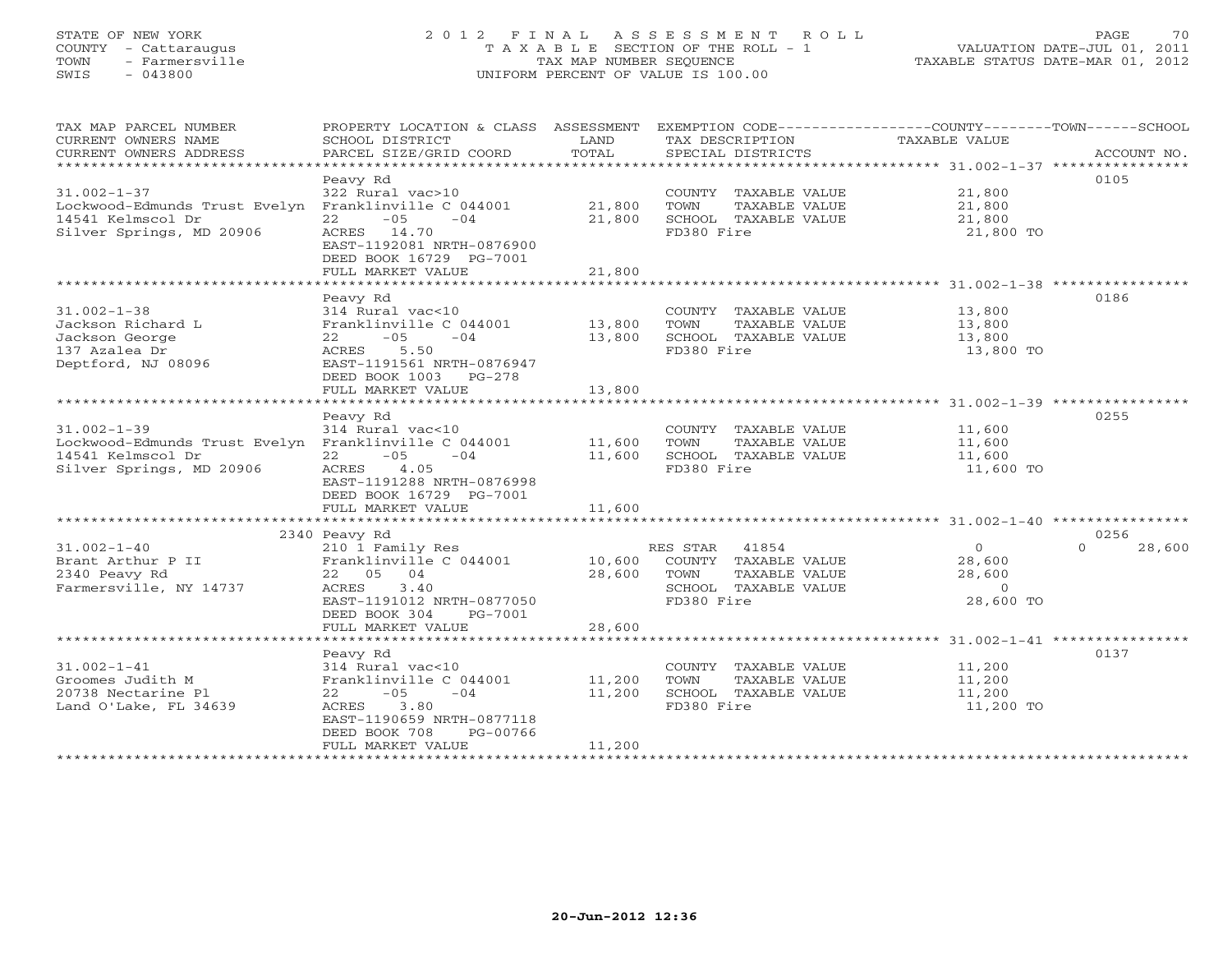# STATE OF NEW YORK 2 0 1 2 F I N A L A S S E S S M E N T R O L L PAGE 71 COUNTY - Cattaraugus T A X A B L E SECTION OF THE ROLL - 1 VALUATION DATE-JUL 01, 2011 TOWN - Farmersville TAX MAP NUMBER SEQUENCE TAXABLE STATUS DATE-MAR 01, 2012 SWIS - 043800 UNIFORM PERCENT OF VALUE IS 100.00

| TAX MAP PARCEL NUMBER<br>CURRENT OWNERS NAME | PROPERTY LOCATION & CLASS ASSESSMENT<br>SCHOOL DISTRICT | LAND                   |            | TAX DESCRIPTION      | EXEMPTION CODE-----------------COUNTY-------TOWN------SCHOOL<br>TAXABLE VALUE |                    |
|----------------------------------------------|---------------------------------------------------------|------------------------|------------|----------------------|-------------------------------------------------------------------------------|--------------------|
| CURRENT OWNERS ADDRESS                       | PARCEL SIZE/GRID COORD                                  | TOTAL                  |            | SPECIAL DISTRICTS    |                                                                               | ACCOUNT NO.        |
| ***********************                      |                                                         |                        |            |                      |                                                                               |                    |
| $31.002 - 1 - 42$                            | 2289 Peavy Rd<br>260 Seasonal res                       |                        |            | COUNTY TAXABLE VALUE | 6,900                                                                         | 0332               |
|                                              | Franklinville C 044001                                  | 6,400                  | TOWN       | TAXABLE VALUE        | 6,900                                                                         |                    |
| Pinto Lagotta<br>319 Siegfried Terr          | 22 05 04                                                | 6,900                  |            | SCHOOL TAXABLE VALUE | 6,900                                                                         |                    |
| Williamsville, NY 14221                      | FRNT 145.00 DPTH 130.00                                 |                        | FD380 Fire |                      | 6,900 TO                                                                      |                    |
|                                              | 0.43<br>ACRES                                           |                        |            |                      |                                                                               |                    |
|                                              | EAST-1191334 NRTH-0876243                               |                        |            |                      |                                                                               |                    |
|                                              | DEED BOOK 547<br>PG-00478                               |                        |            |                      |                                                                               |                    |
|                                              | FULL MARKET VALUE                                       | 6,900                  |            |                      |                                                                               |                    |
|                                              |                                                         |                        |            |                      |                                                                               |                    |
|                                              | 9360 Pigeon Hill Rd                                     |                        |            |                      |                                                                               | 0143               |
| $31.002 - 1 - 43$                            | 210 1 Family Res                                        |                        | RES STAR   | 41854                | $\Omega$                                                                      | $\Omega$<br>30,000 |
| Moranski David M Jr                          | Franklinville C 044001                                  | 21,400                 |            | COUNTY TAXABLE VALUE | 109,400                                                                       |                    |
| 9360 Pigeon Hill Rd                          | 22 05 04                                                | 109,400                | TOWN       | TAXABLE VALUE        | 109,400                                                                       |                    |
| Franklinville, NY 14737                      | 14.08 BANK<br>017<br>ACRES                              |                        |            | SCHOOL TAXABLE VALUE | 79,400                                                                        |                    |
|                                              | EAST-1190639 NRTH-0876430                               |                        | FD380 Fire |                      | 109,400 TO                                                                    |                    |
|                                              | DEED BOOK 1014<br>$PG-189$                              |                        |            |                      |                                                                               |                    |
|                                              | FULL MARKET VALUE<br>***********************            | 109,400<br>*********** |            |                      | **************** 31.002-1-44 *****************                                |                    |
|                                              | 9403 Pigeon Hill Rd                                     |                        |            |                      |                                                                               | 0301               |
| $31.002 - 1 - 44$                            | 260 Seasonal res                                        |                        |            | COUNTY TAXABLE VALUE | 103,300                                                                       |                    |
| Neal Timothy                                 | Franklinville C 044001                                  | 80,500                 | TOWN       | TAXABLE VALUE        | 103,300                                                                       |                    |
| Neal Elizabeth                               | 30 05 04                                                | 103,300                |            | SCHOOL TAXABLE VALUE | 103,300                                                                       |                    |
| 187 N Union Rd                               | Lot 22                                                  |                        | FD380 Fire |                      | 103,300 TO                                                                    |                    |
| Buffalo, NY 14221                            | ACRES 129.42                                            |                        |            |                      |                                                                               |                    |
|                                              | EAST-1189124 NRTH-0877264                               |                        |            |                      |                                                                               |                    |
|                                              | DEED BOOK 15811 PG-7001                                 |                        |            |                      |                                                                               |                    |
|                                              | FULL MARKET VALUE                                       | 103,300                |            |                      |                                                                               |                    |
|                                              |                                                         |                        |            |                      |                                                                               |                    |
|                                              | Pigeon Hill Rd                                          |                        |            |                      |                                                                               | 0109               |
| $31.002 - 1 - 45$                            | 322 Rural vac>10                                        |                        |            | COUNTY TAXABLE VALUE | 46,400                                                                        |                    |
| Fitzpatrick & Weller Inc                     | Franklinville C 044001                                  | 46,400                 | TOWN       | TAXABLE VALUE        | 46,400                                                                        |                    |
| PO Box 490                                   | 22 05 04                                                | 46,400                 |            | SCHOOL TAXABLE VALUE | 46,400                                                                        |                    |
| Ellicottville, NY 14731                      | ACRES 60.21                                             |                        | FD380 Fire |                      | 46,400 TO                                                                     |                    |
|                                              | EAST-1191916 NRTH-0877682                               |                        |            |                      |                                                                               |                    |
|                                              | DEED BOOK 610<br>PG-00329<br>FULL MARKET VALUE          | 46,400                 |            |                      |                                                                               |                    |
|                                              | *************************                               | ***********            |            |                      | **************************************602-1-46 ****************               |                    |
|                                              | Co Rd 80                                                |                        |            |                      |                                                                               | 0788               |
| $31.002 - 1 - 46$                            | 322 Rural vac>10                                        |                        |            | COUNTY TAXABLE VALUE | 49,200                                                                        |                    |
| Fitzpatrick & Weller Inc                     | Franklinville C 044001                                  | 49,200                 | TOWN       | TAXABLE VALUE        | 49,200                                                                        |                    |
| PO Box 490                                   | 13/14 05 04                                             | 49,200                 |            | SCHOOL TAXABLE VALUE | 49,200                                                                        |                    |
| Ellicottville, NY 14731                      | ACRES 109.90                                            |                        | FD380 Fire |                      | 49,200 TO                                                                     |                    |
|                                              | EAST-1194476 NRTH-0875731                               |                        |            |                      |                                                                               |                    |
|                                              | DEED BOOK 857<br>PG-00594                               |                        |            |                      |                                                                               |                    |
|                                              | FULL MARKET VALUE                                       | 49,200                 |            |                      |                                                                               |                    |
|                                              |                                                         |                        |            |                      |                                                                               |                    |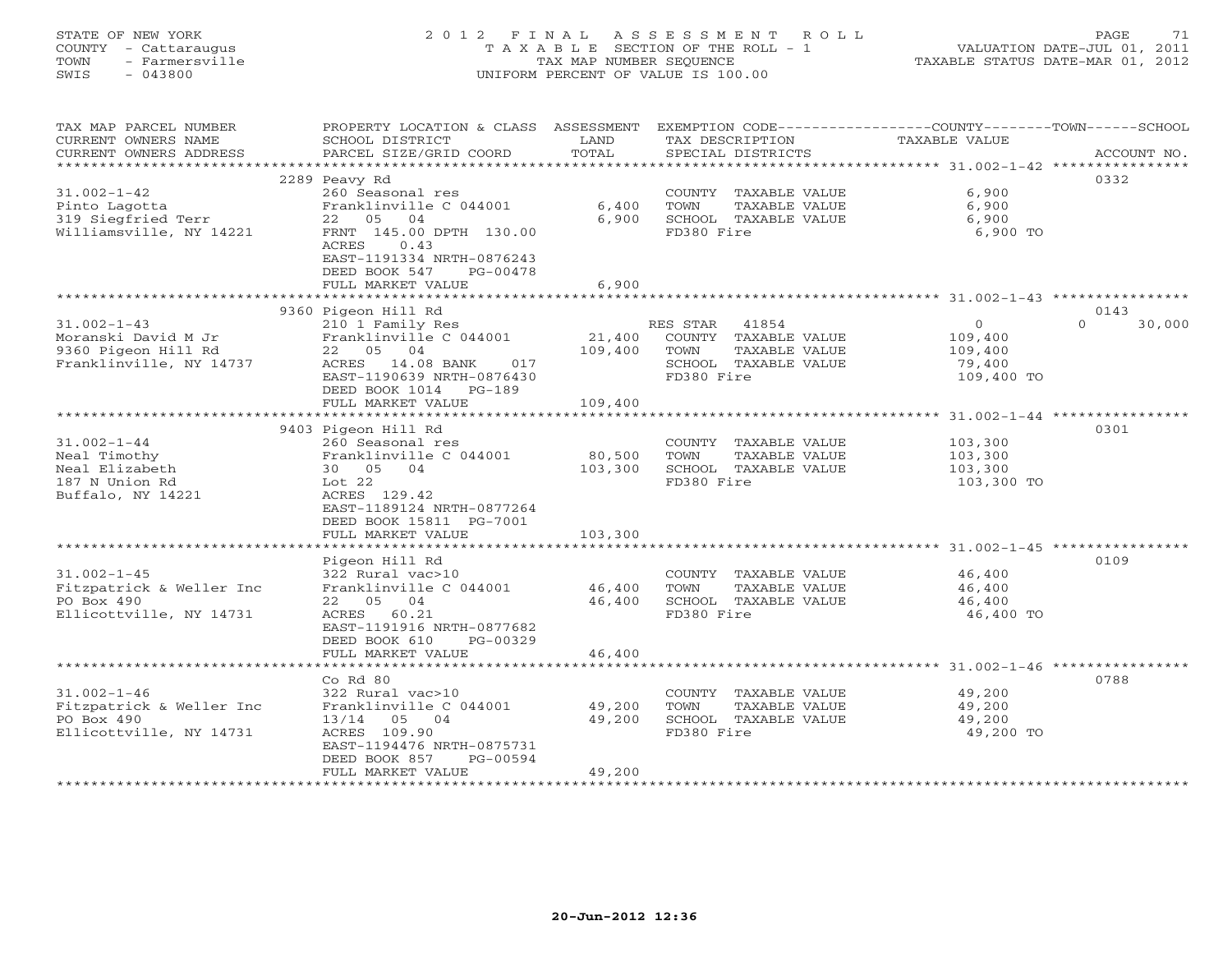# STATE OF NEW YORK 2 0 1 2 F I N A L A S S E S S M E N T R O L L PAGE 72 COUNTY - Cattaraugus T A X A B L E SECTION OF THE ROLL - 1 VALUATION DATE-JUL 01, 2011 TOWN - Farmersville TAX MAP NUMBER SEQUENCE TAXABLE STATUS DATE-MAR 01, 2012 SWIS - 043800 UNIFORM PERCENT OF VALUE IS 100.00

| TAX MAP PARCEL NUMBER<br>CURRENT OWNERS NAME<br>CURRENT OWNERS ADDRESS<br>******************************            | PROPERTY LOCATION & CLASS ASSESSMENT<br>SCHOOL DISTRICT<br>PARCEL SIZE/GRID COORD                                                                                                       | LAND<br>TOTAL              | TAX DESCRIPTION<br>SPECIAL DISTRICTS                                                                                              | EXEMPTION CODE-----------------COUNTY-------TOWN------SCHOOL<br>TAXABLE VALUE | ACCOUNT NO.                                      |
|---------------------------------------------------------------------------------------------------------------------|-----------------------------------------------------------------------------------------------------------------------------------------------------------------------------------------|----------------------------|-----------------------------------------------------------------------------------------------------------------------------------|-------------------------------------------------------------------------------|--------------------------------------------------|
| $31.003 - 2 - 1.1$<br>Tinque Gene<br>10731 Route 16<br>Delevan, NY 14042                                            | Pigeon Hill Rd<br>322 Rural vac>10<br>Franklinville C 044001<br>28/29<br>05 04<br>ACRES 39.15<br>EAST-1186853 NRTH-0871975<br>DEED BOOK 3790 PG-4001                                    | 36,300<br>36,300           | COUNTY TAXABLE VALUE<br>TOWN<br>TAXABLE VALUE<br>SCHOOL TAXABLE VALUE<br>FD380 Fire                                               | 36,300<br>36,300<br>36,300<br>36,300 TO                                       | 0494                                             |
|                                                                                                                     | FULL MARKET VALUE                                                                                                                                                                       | 36,300                     |                                                                                                                                   |                                                                               |                                                  |
| **************************<br>8913 Pigeon Hill Rd<br>1096                                                           |                                                                                                                                                                                         |                            |                                                                                                                                   |                                                                               |                                                  |
| $31.003 - 2 - 1.2$<br>Maryanski Robert C<br>Maryanski Evelyn J<br>8913 Pigeon Hill Rd<br>Franklinville, NY 14737    | 240 Rural res<br>Franklinville C 044001<br>28/29<br>05 04<br>ACRES<br>29.00<br>EAST-1187686 NRTH-0871900<br>DEED BOOK 1217<br>PG-2002<br>FULL MARKET VALUE                              | 30,800<br>99,200<br>99,200 | RES STAR<br>41854<br>COUNTY TAXABLE VALUE<br>TOWN<br>TAXABLE VALUE<br>SCHOOL TAXABLE VALUE<br>FD380 Fire                          | $\Omega$<br>99,200<br>99,200<br>69,200<br>99,200 TO                           | $\Omega$<br>30,000                               |
| *******************************31.003-2-1.3 ****************                                                        |                                                                                                                                                                                         |                            |                                                                                                                                   |                                                                               |                                                  |
| $31.003 - 2 - 1.3$<br>Knolhoff Bradley W<br>George William<br>92 Pamela Dr<br>Depew, NY 14043                       | Pigeon Hill Rd<br>322 Rural vac>10<br>Franklinville C 044001<br>28/29<br>05 04<br>20.00<br>ACRES<br>EAST-1186301 NRTH-0871883<br>DEED BOOK 3790<br>PG-4002                              | 25,100<br>25,100           | COUNTY TAXABLE VALUE<br>TOWN<br>TAXABLE VALUE<br>SCHOOL TAXABLE VALUE<br>FD380 Fire                                               | 25,100<br>25,100<br>25,100<br>25,100 TO                                       | 1114                                             |
|                                                                                                                     | FULL MARKET VALUE                                                                                                                                                                       | 25,100                     |                                                                                                                                   |                                                                               |                                                  |
| $31.003 - 2 - 2.1$<br>Neilson Timothy C<br>1372 Underhill Rd<br>E. Aurora, NY 14052                                 | Pigeon Hill Rd<br>322 Rural vac>10<br>Franklinville C 044001<br>28/29/36<br>05<br>03<br>ACRES 36.90<br>EAST-1186224 NRTH-0870552<br>DEED BOOK 13512 PG-9001                             | 35,100<br>35,100<br>35,100 | COUNTY TAXABLE VALUE<br>TOWN<br>TAXABLE VALUE<br>SCHOOL TAXABLE VALUE<br>FD380 Fire                                               | 35,100<br>35,100<br>35,100<br>35,100 TO                                       | 0495                                             |
| FULL MARKET VALUE                                                                                                   |                                                                                                                                                                                         |                            |                                                                                                                                   |                                                                               |                                                  |
| $31.003 - 2 - 2.2$<br>Saddleson Nicholas D<br>Saddleson Jessica B<br>8805 Pigeon Hill Rd<br>Franklinville, NY 14737 | 8805 Pigeon Hill Rd<br>240 Rural res<br>Franklinville C 044001<br>28 05<br>03<br>ACRES 19.70 BANK<br>017<br>EAST-1186555 NRTH-0869963<br>DEED BOOK 8021<br>PG-9001<br>FULL MARKET VALUE | 139,200<br>139,200         | WVET C/T<br>41121<br>24,900 RES STAR 41854<br>COUNTY TAXABLE VALUE<br>TAXABLE VALUE<br>TOWN<br>SCHOOL TAXABLE VALUE<br>FD380 Fire | 12,000<br>$\Omega$<br>127,200<br>127,200<br>109,200<br>139,200 TO             | 0864<br>12,000<br>$\Omega$<br>$\Omega$<br>30,000 |
| ******************                                                                                                  |                                                                                                                                                                                         |                            |                                                                                                                                   |                                                                               |                                                  |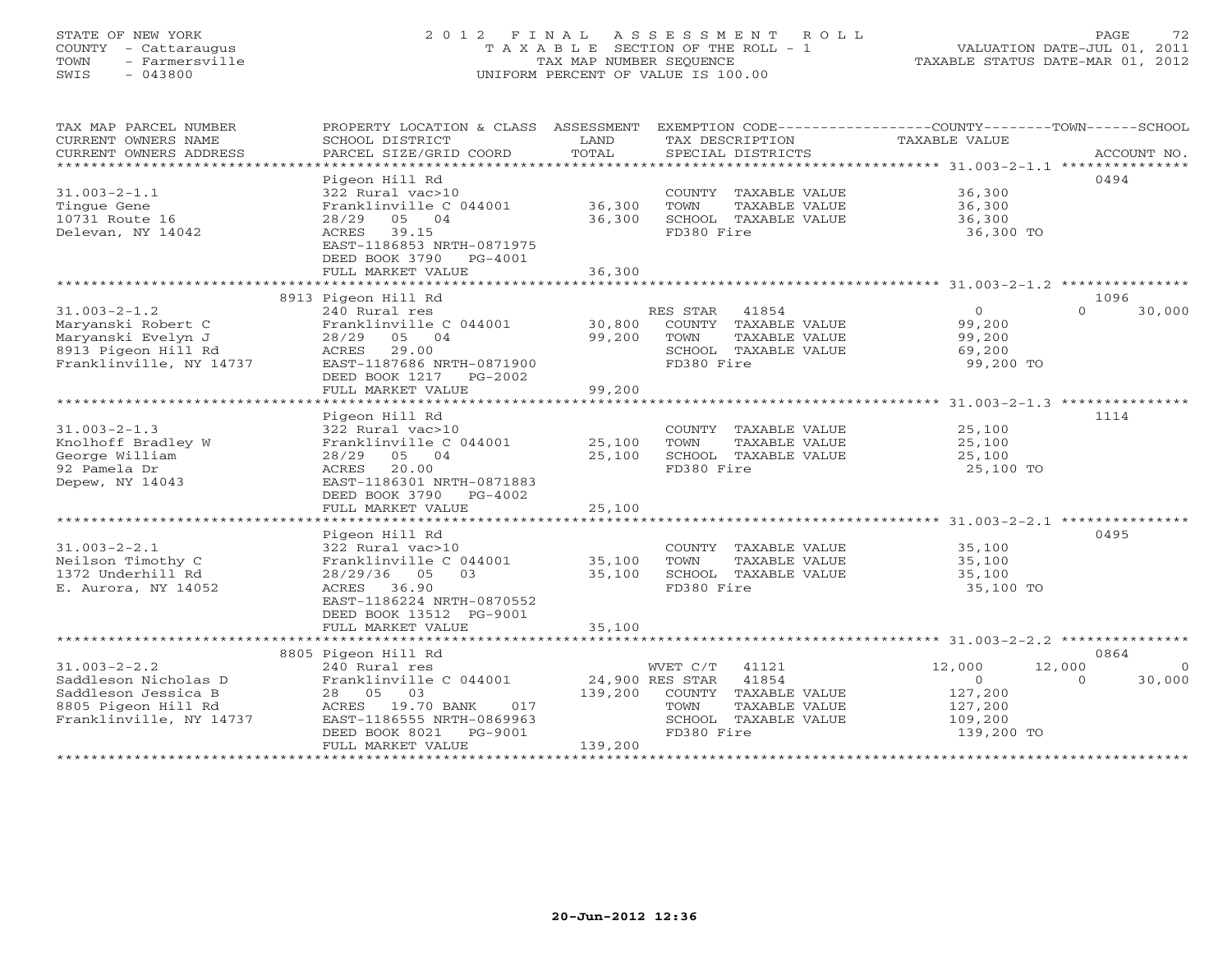## STATE OF NEW YORK 2 0 1 2 F I N A L A S S E S S M E N T R O L L PAGE 73 COUNTY - Cattaraugus T A X A B L E SECTION OF THE ROLL - 1 VALUATION DATE-JUL 01, 2011 TOWN - Farmersville TAX MAP NUMBER SEQUENCE TAXABLE STATUS DATE-MAR 01, 2012 SWIS - 043800 UNIFORM PERCENT OF VALUE IS 100.00

| TAX MAP PARCEL NUMBER<br>CURRENT OWNERS NAME<br>CURRENT OWNERS ADDRESS<br>*************************                 | SCHOOL DISTRICT<br>PARCEL SIZE/GRID COORD                                                                                                                                          | LAND<br>TOTAL                                        | TAX DESCRIPTION<br>SPECIAL DISTRICTS                                                                  | PROPERTY LOCATION & CLASS ASSESSMENT EXEMPTION CODE---------------COUNTY-------TOWN------SCHOOL<br>TAXABLE VALUE | ACCOUNT NO. |
|---------------------------------------------------------------------------------------------------------------------|------------------------------------------------------------------------------------------------------------------------------------------------------------------------------------|------------------------------------------------------|-------------------------------------------------------------------------------------------------------|------------------------------------------------------------------------------------------------------------------|-------------|
| $31.003 - 2 - 2.3$<br>Sparks Frederick R<br>Sparks Carol A<br>70 Steiner Ave<br>Tonawanda, NY 14150                 | 9020 Pigeon Hill Rd<br>312 Vac w/imprv<br>Franklinville C 044001<br>29/5/4<br>5.85<br>ACRES<br>EAST-1188957 NRTH-0872296<br>DEED BOOK 412<br>PG-6001<br>FULL MARKET VALUE          | 14,300<br>15,300<br>15,300                           | COUNTY TAXABLE VALUE<br>TOWN<br>TAXABLE VALUE<br>SCHOOL TAXABLE VALUE<br>FD380 Fire                   | 1093<br>15,300<br>15,300<br>15,300<br>15,300 TO                                                                  |             |
| $31.003 - 2 - 2.4$<br>Duncan George F<br>Duncan Susan E<br>8778 Pigeon Hill Rd<br>Franklinville, NY 14737           | 8778 Pigeon Hill Rd<br>210 1 Family Res<br>Franklinville C 044001<br>ACRES<br>10.00<br>EAST-1188316 NRTH-0869935<br>DEED BOOK 8713<br>PG-9003<br>FULL MARKET VALUE                 | 18,500<br>45,000<br>45,000                           | COUNTY TAXABLE VALUE<br>TOWN<br>TAXABLE VALUE<br>SCHOOL TAXABLE VALUE<br>FD380 Fire                   | 1100<br>45,000<br>45,000<br>45,000<br>45,000 TO                                                                  |             |
| *************************                                                                                           |                                                                                                                                                                                    |                                                      |                                                                                                       |                                                                                                                  |             |
| $31.003 - 2 - 2.5$<br>Brisky Jeffrey<br>Brisky Kathleen<br>PO Box 186<br>Franklinville, NY 14737                    | 8890 Pigeon Hill Rd<br>210 1 Family Res<br>Franklinville C 044001<br>ACRES<br>55.65<br>EAST-1188686 NRTH-0870967<br>DEED BOOK 1656<br>PG-5001<br>FULL MARKET VALUE                 | 42,500<br>201,500<br>201,500                         | RES STAR 41854<br>COUNTY TAXABLE VALUE<br>TAXABLE VALUE<br>TOWN<br>SCHOOL TAXABLE VALUE<br>FD380 Fire | 1101<br>$\Omega$<br>$\Omega$<br>201,500<br>201,500<br>171,500<br>201,500 TO                                      | 30,000      |
|                                                                                                                     | Pigeon Hill Rd                                                                                                                                                                     |                                                      |                                                                                                       | ******************** 31.003-2-2.6 ****************<br>1112                                                       |             |
| $31.003 - 2 - 2.6$<br>Neilson Timothy C<br>1372 Underhill Rd<br>East Aurora, NY 14052                               | 322 Rural vac>10<br>Franklinville C 044001<br>ACRES<br>73.65<br>EAST-1186043 NRTH-0871070<br>DEED BOOK 16860 PG-8002                                                               | 53,100<br>53,100                                     | COUNTY TAXABLE VALUE<br>TOWN<br>TAXABLE VALUE<br>SCHOOL TAXABLE VALUE<br>FD380 Fire                   | 53,100<br>53,100<br>53,100<br>53,100 TO                                                                          |             |
|                                                                                                                     | FULL MARKET VALUE<br>***************************                                                                                                                                   | 53,100                                               |                                                                                                       |                                                                                                                  |             |
| $31.003 - 2 - 2.7$<br>Saddleson Nicholas D<br>Saddleson Jessica B<br>8805 Pigeon Hill Rd<br>Franklinville, NY 14737 | Pigeon Hill Rd<br>314 Rural vac<10<br>Franklinville C 044001<br>03<br>28/29/36<br>05<br>7.95<br>ACRES<br>EAST-1186325 NRTH-0870230<br>DEED BOOK 10161 PG-4001<br>FULL MARKET VALUE | **********************<br>16,500<br>16,500<br>16,500 | COUNTY TAXABLE VALUE<br>TOWN<br>TAXABLE VALUE<br>SCHOOL TAXABLE VALUE<br>FD380 Fire                   | ************************* 31.003-2-2.7 ****************<br>1149<br>16,500<br>16,500<br>16,500<br>16,500 TO       |             |
|                                                                                                                     |                                                                                                                                                                                    |                                                      |                                                                                                       |                                                                                                                  |             |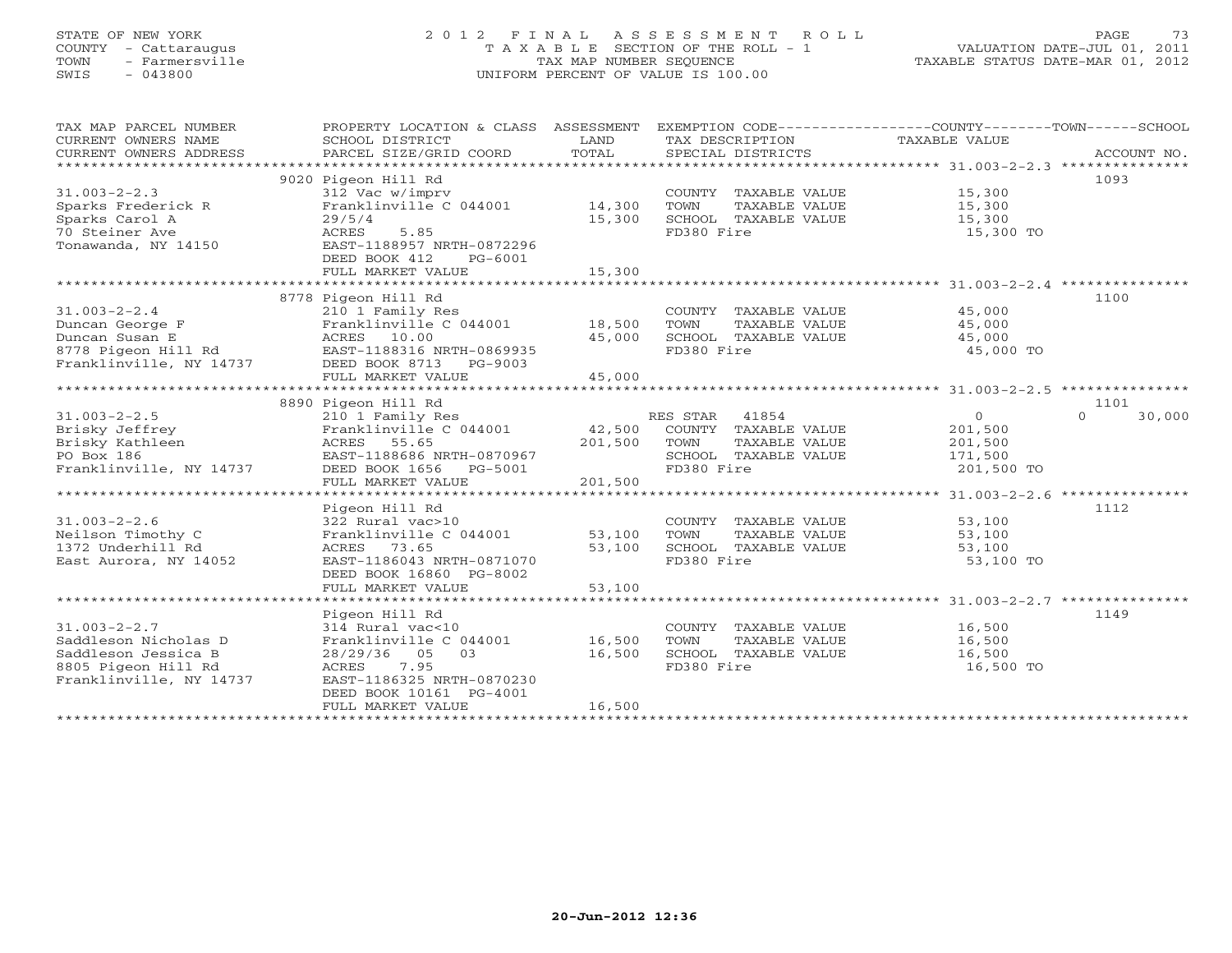## STATE OF NEW YORK 2 0 1 2 F I N A L A S S E S S M E N T R O L L PAGE 74 COUNTY - Cattaraugus T A X A B L E SECTION OF THE ROLL - 1 VALUATION DATE-JUL 01, 2011 TOWN - Farmersville TAX MAP NUMBER SEQUENCE TAXABLE STATUS DATE-MAR 01, 2012 SWIS - 043800 UNIFORM PERCENT OF VALUE IS 100.00UNIFORM PERCENT OF VALUE IS 100.00

| TAX MAP PARCEL NUMBER<br>CURRENT OWNERS NAME<br>CURRENT OWNERS ADDRESS<br>*************************                                                 | PROPERTY LOCATION & CLASS ASSESSMENT<br>SCHOOL DISTRICT<br>PARCEL SIZE/GRID COORD                                                                                                 | LAND<br>TOTAL                | EXEMPTION CODE-----------------COUNTY-------TOWN------SCHOOL<br>TAX DESCRIPTION<br>SPECIAL DISTRICTS     | TAXABLE VALUE                                                | ACCOUNT NO.                |
|-----------------------------------------------------------------------------------------------------------------------------------------------------|-----------------------------------------------------------------------------------------------------------------------------------------------------------------------------------|------------------------------|----------------------------------------------------------------------------------------------------------|--------------------------------------------------------------|----------------------------|
| $31.003 - 2 - 3.1$<br>Winiarczyk Walter<br>Schnobrick Kathleen M<br>1906 Emerald Lake Dr<br>Fort Mohave, AZ 86426                                   | Pigeon Hill Rd<br>322 Rural vac>10<br>Franklinville C 044001<br>28/36 05 04<br>ACRES 206.60<br>EAST-1186336 NRTH-0868755                                                          | 105,900<br>105,900           | COUNTY TAXABLE VALUE<br>TOWN<br>TAXABLE VALUE<br>SCHOOL TAXABLE VALUE<br>FD380 Fire                      | 105,900<br>105,900<br>105,900<br>105,900 TO                  | 0480                       |
|                                                                                                                                                     | DEED BOOK 708<br>PG-00018<br>FULL MARKET VALUE<br>***************************                                                                                                     | 105,900                      |                                                                                                          |                                                              |                            |
| $31.003 - 2 - 3.2$<br>Paduano Theresa A<br>Paduano Joseph<br>8579 Pigeon Hill Rd<br>Franklinville, NY 14737                                         | 8579 Pigeon Hill Rd<br>210 1 Family Res<br>Franklinville C 044001<br>28 05 04<br>8.11 BANK<br>ACRES<br>017<br>EAST-1185815 NRTH-0867539<br>DEED BOOK 4096    PG-3001              | RE<br>16,600<br>123,900      | RES STAR<br>41854<br>COUNTY TAXABLE VALUE<br>TOWN<br>TAXABLE VALUE<br>SCHOOL TAXABLE VALUE<br>FD380 Fire | $\overline{O}$<br>123,900<br>123,900<br>93,900<br>123,900 TO | 0711<br>$\Omega$<br>30,000 |
|                                                                                                                                                     | FULL MARKET VALUE                                                                                                                                                                 | 123,900                      |                                                                                                          |                                                              |                            |
| $31.003 - 2 - 4$<br>Beechler Bonnie<br>Beechler Michael John<br>8611 Laidlaw Rd<br>Franklinville, NY 14737                                          | 8611 Laidlaw Rd<br>240 Rural res<br>Franklinville C 044001<br>$28-27$ 05 04<br>ACRES 47.68<br>EAST-1188560 NRTH-0867853<br>DEED BOOK 971<br>$PG-669$<br>FULL MARKET VALUE         | 40,800<br>135,400<br>135,400 | RES STAR 41854<br>COUNTY TAXABLE VALUE<br>TOWN<br>TAXABLE VALUE<br>SCHOOL TAXABLE VALUE<br>FD380 Fire    | $\circ$<br>135,400<br>135,400<br>105,400<br>135,400 TO       | 0142<br>$\Omega$<br>30,000 |
|                                                                                                                                                     |                                                                                                                                                                                   |                              |                                                                                                          |                                                              | 0456                       |
| $31.003 - 2 - 5.1$<br>Buffalo Crushed Stone, Inc.<br>2544 Clinton St<br>Buffalo, NY 14224<br>MAY BE SUBJECT TO PAYMENT<br>UNDER AGDIST LAW TIL 2016 | 8417 Laidlaw Rd<br>312 Vac w/imprv<br>Franklinville C 044001<br>27 05 04<br>See L 1033 P 200 Map 2534<br>ACRES 252.30<br>EAST-1186532 NRTH-0864739<br>DEED BOOK 945<br>$PG-279-0$ | 150,100<br>155,100           | 41720<br>AG DIST<br>COUNTY TAXABLE VALUE<br>TOWN<br>TAXABLE VALUE<br>SCHOOL TAXABLE VALUE<br>FD380 Fire  | 7,572<br>147,528<br>147,528<br>147,528<br>155,100 TO         | 7,572<br>7,572             |
|                                                                                                                                                     | FULL MARKET VALUE                                                                                                                                                                 | 155,100                      |                                                                                                          |                                                              |                            |
|                                                                                                                                                     | 8543 Laidlaw Rd                                                                                                                                                                   |                              |                                                                                                          |                                                              | 0609                       |
| $31.003 - 2 - 5.2$<br>Wagner Jack F<br>Wagner Donna M<br>1530 Dodge Rd<br>East Amherst, NY 14051                                                    | 260 Seasonal res<br>Franklinville C 044001<br>27/28<br>05 04<br>ACRES<br>31.65<br>EAST-1187595 NRTH-0867631<br>DEED BOOK 959<br>$PG-165$                                          | 32,500<br>44,700             | COUNTY TAXABLE VALUE<br>TOWN<br>TAXABLE VALUE<br>SCHOOL TAXABLE VALUE<br>FD380 Fire                      | 44,700<br>44,700<br>44,700<br>44,700 TO                      |                            |
|                                                                                                                                                     | FULL MARKET VALUE                                                                                                                                                                 | 44,700                       |                                                                                                          |                                                              |                            |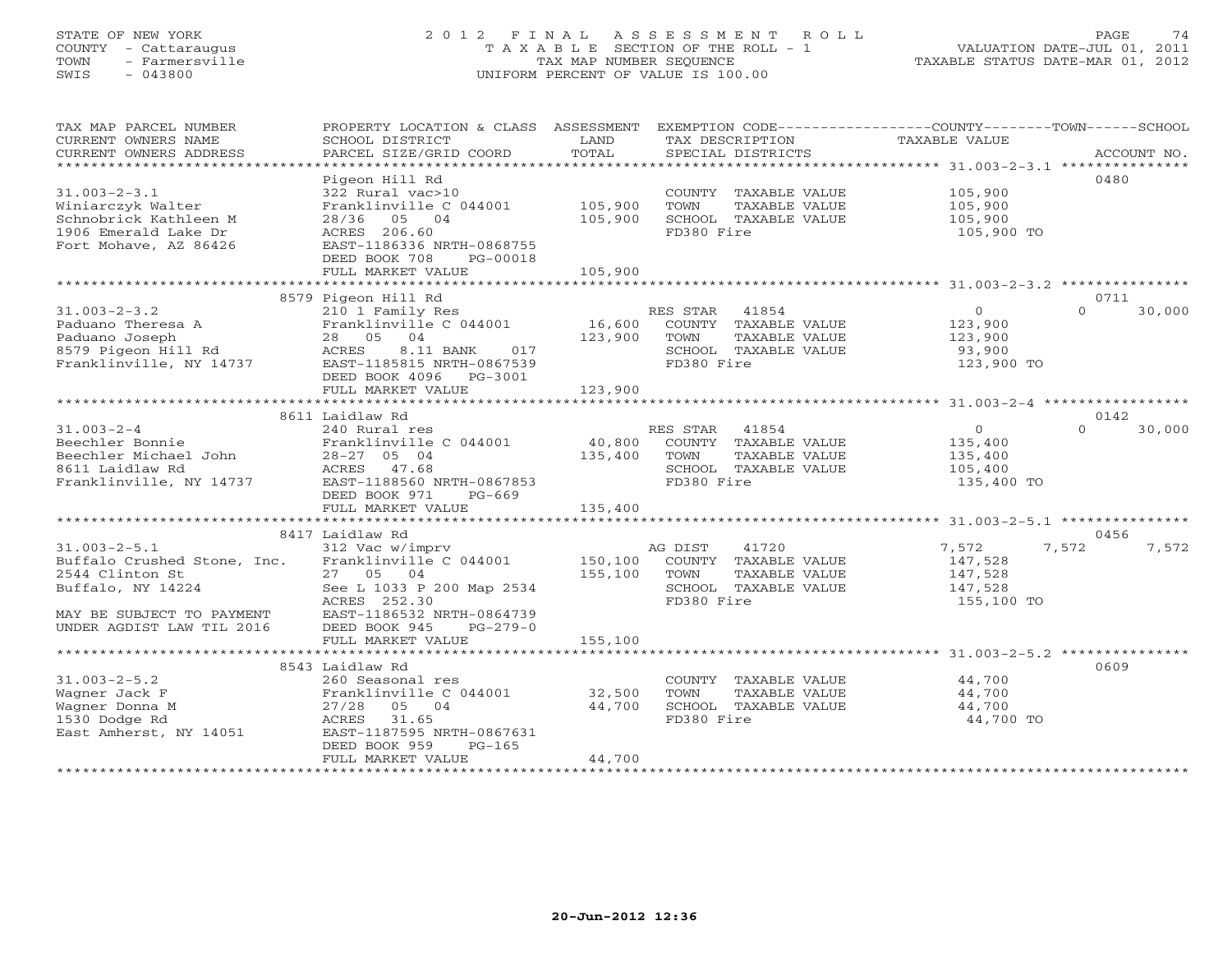# STATE OF NEW YORK 2 0 1 2 F I N A L A S S E S S M E N T R O L L PAGE 75 COUNTY - Cattaraugus T A X A B L E SECTION OF THE ROLL - 1 VALUATION DATE-JUL 01, 2011 TOWN - Farmersville TAX MAP NUMBER SEQUENCE TAXABLE STATUS DATE-MAR 01, 2012 SWIS - 043800 UNIFORM PERCENT OF VALUE IS 100.00

| TAX MAP PARCEL NUMBER<br>CURRENT OWNERS NAME<br>CURRENT OWNERS ADDRESS | PROPERTY LOCATION & CLASS ASSESSMENT<br>SCHOOL DISTRICT<br>PARCEL SIZE/GRID COORD | LAND<br>TOTAL  | TAX DESCRIPTION<br>SPECIAL DISTRICTS | EXEMPTION CODE----------------COUNTY-------TOWN------SCHOOL<br>TAXABLE VALUE<br>ACCOUNT NO. |
|------------------------------------------------------------------------|-----------------------------------------------------------------------------------|----------------|--------------------------------------|---------------------------------------------------------------------------------------------|
|                                                                        |                                                                                   |                |                                      |                                                                                             |
|                                                                        | 8525 Laidlaw Rd                                                                   |                |                                      | 0695                                                                                        |
| $31.003 - 2 - 5.3$                                                     | 314 Rural vac<10                                                                  |                | COUNTY TAXABLE VALUE                 | 10,100                                                                                      |
| Buffalo Crushed Stone, Inc.                                            | Franklinville C 044001                                                            | 10,100         | TOWN<br>TAXABLE VALUE                | 10,100                                                                                      |
| 2544 Clinton St                                                        | 27 05<br>05                                                                       | 10,100         | SCHOOL TAXABLE VALUE                 | 10,100                                                                                      |
| Buffalo, NY 14224                                                      | 3.05<br>ACRES<br>EAST-1187190 NRTH-0866705                                        |                | FD380 Fire                           | 10,100 TO                                                                                   |
|                                                                        | DEED BOOK 1006<br>PG-237                                                          |                |                                      |                                                                                             |
|                                                                        | FULL MARKET VALUE                                                                 | 10,100         |                                      |                                                                                             |
|                                                                        |                                                                                   |                |                                      |                                                                                             |
|                                                                        | 8436 Laidlaw Rd                                                                   |                |                                      | 0727                                                                                        |
| $31.003 - 2 - 5.4$                                                     | 210 1 Family Res                                                                  |                | COUNTY TAXABLE VALUE                 | 90,500                                                                                      |
| Buffalo Crushed Stone Inc                                              | Franklinville C 044001                                                            | 7,500          | TOWN<br>TAXABLE VALUE                | 90,500                                                                                      |
| 2544 Clinton St                                                        | 27 05 04                                                                          | 90,500         | SCHOOL TAXABLE VALUE                 | 90,500                                                                                      |
| Buffalo, NY 14224                                                      | ACRES<br>1.30<br>EAST-1186126 NRTH-0865816                                        |                | FD380 Fire                           | 90,500 TO                                                                                   |
|                                                                        | DEED BOOK 989<br>$PG-1039$                                                        |                |                                      |                                                                                             |
|                                                                        | FULL MARKET VALUE                                                                 | 90,500         |                                      |                                                                                             |
|                                                                        |                                                                                   |                |                                      |                                                                                             |
|                                                                        | 8555 Pigeon Hill Rd                                                               |                |                                      | 0764                                                                                        |
| $31.003 - 2 - 5.5$                                                     | 314 Rural vac<10                                                                  |                | COUNTY TAXABLE VALUE                 | 6,900                                                                                       |
| Genovese David A                                                       | Franklinville C 044001                                                            | 6,900          | TOWN<br>TAXABLE VALUE                | 6,900                                                                                       |
| 823 The Circle                                                         | 04<br>27 05                                                                       | 6,900          | SCHOOL TAXABLE VALUE                 | 6,900                                                                                       |
| Lewiston, NY 14092                                                     | 0.72<br>ACRES<br>EAST-1186244 NRTH-0867364                                        |                | FD380 Fire                           | 6,900 TO                                                                                    |
|                                                                        | DEED BOOK 12601 PG-4001                                                           |                |                                      |                                                                                             |
|                                                                        | FULL MARKET VALUE                                                                 | 6,900          |                                      |                                                                                             |
|                                                                        |                                                                                   |                |                                      |                                                                                             |
|                                                                        | 8544 Pigeon Hill Rd                                                               |                |                                      | 0765                                                                                        |
| $31.003 - 2 - 5.6$                                                     | 312 Vac w/imprv                                                                   |                | COUNTY TAXABLE VALUE                 | 20,700                                                                                      |
| Cwiklinski Charles                                                     | Franklinville C 044001                                                            | 18,200         | TAXABLE VALUE<br>TOWN                | 20,700                                                                                      |
| 40 Audet Dr                                                            | 27 05 04                                                                          | 20,700         | SCHOOL TAXABLE VALUE                 | 20,700                                                                                      |
| Cheektowaga, NY 14227                                                  | 9.70<br>ACRES<br>EAST-1186822 NRTH-0867184                                        |                | FD380 Fire                           | 20,700 TO                                                                                   |
|                                                                        | DEED BOOK 974<br>$PG-417$                                                         |                |                                      |                                                                                             |
|                                                                        | FULL MARKET VALUE                                                                 | 20,700         |                                      |                                                                                             |
|                                                                        | ********************************                                                  | ************** |                                      |                                                                                             |
|                                                                        | 8500 Laidlaw Rd                                                                   |                |                                      | 0819                                                                                        |
| $31.003 - 2 - 5.7$                                                     | 210 1 Family Res                                                                  |                | COUNTY TAXABLE VALUE                 | 60,200                                                                                      |
| Buffalo Crushed Stone Inc                                              | Franklinville C 044001                                                            | 7,000          | TOWN<br>TAXABLE VALUE                | 60,200                                                                                      |
| 2544 Clinton St                                                        | 27 05 04                                                                          | 60,200         | SCHOOL TAXABLE VALUE                 | 60,200                                                                                      |
| Buffalo, NY 14224                                                      | FRNT 148.10 DPTH 260.80<br>ACRES<br>0.92                                          |                | FD380 Fire                           | 60,200 TO                                                                                   |
|                                                                        | EAST-1186796 NRTH-0866166                                                         |                |                                      |                                                                                             |
|                                                                        | DEED BOOK 1011<br>$PG-203$                                                        |                |                                      |                                                                                             |
|                                                                        | FULL MARKET VALUE                                                                 | 60,200         |                                      |                                                                                             |
|                                                                        |                                                                                   |                |                                      |                                                                                             |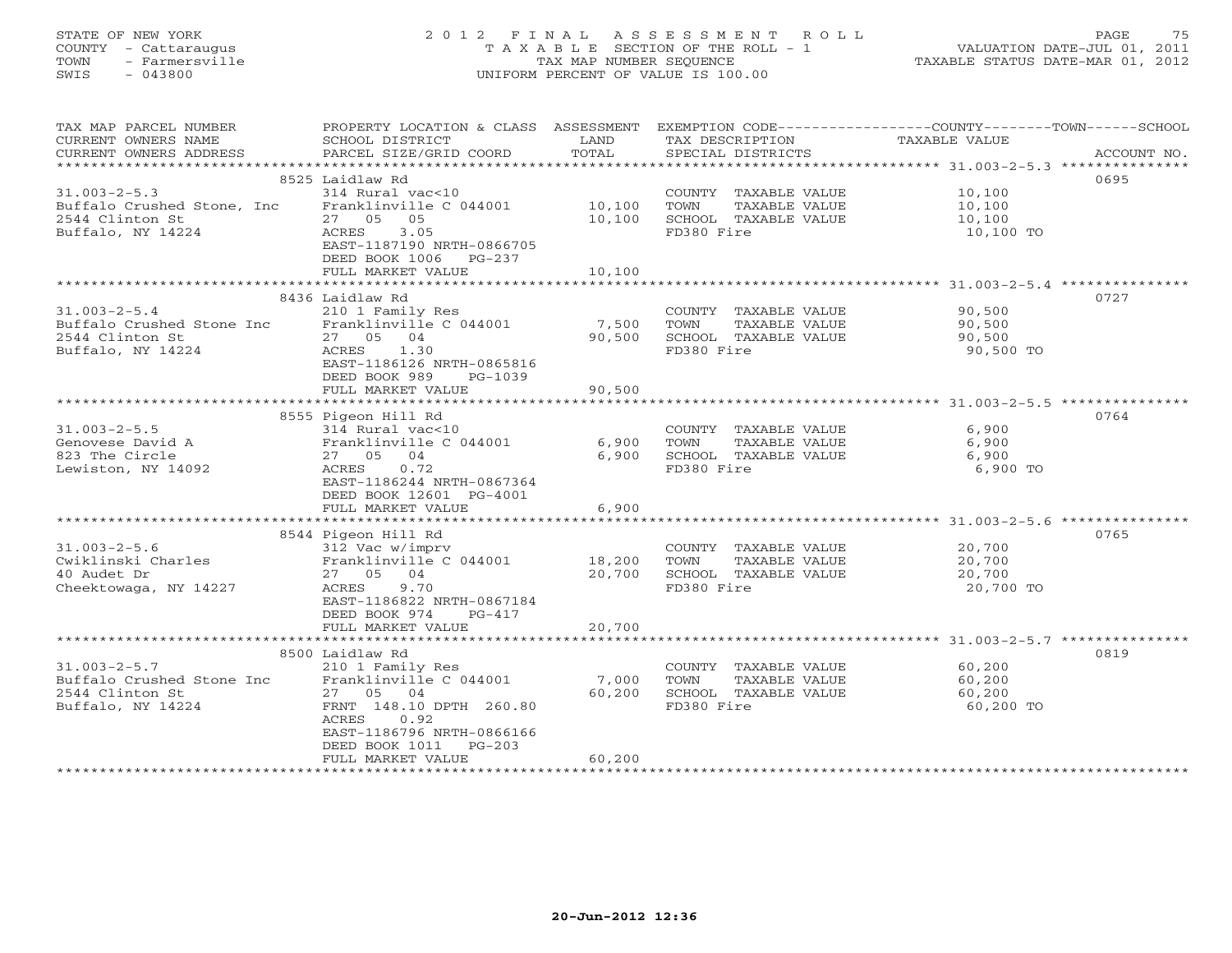## STATE OF NEW YORK 2 0 1 2 F I N A L A S S E S S M E N T R O L L PAGE 76 COUNTY - Cattaraugus T A X A B L E SECTION OF THE ROLL - 1 VALUATION DATE-JUL 01, 2011 TOWN - Farmersville TAX MAP NUMBER SEQUENCE TAXABLE STATUS DATE-MAR 01, 2012 SWIS - 043800 UNIFORM PERCENT OF VALUE IS 100.00UNIFORM PERCENT OF VALUE IS 100.00

| TAX MAP PARCEL NUMBER<br>CURRENT OWNERS NAME<br>CURRENT OWNERS ADDRESS | PROPERTY LOCATION & CLASS ASSESSMENT EXEMPTION CODE----------------COUNTY-------TOWN------SCHOOL<br>SCHOOL DISTRICT<br>PARCEL SIZE/GRID COORD | LAND<br>TOTAL | TAX DESCRIPTION<br>SPECIAL DISTRICTS          | TAXABLE VALUE                                              | ACCOUNT NO.              |
|------------------------------------------------------------------------|-----------------------------------------------------------------------------------------------------------------------------------------------|---------------|-----------------------------------------------|------------------------------------------------------------|--------------------------|
|                                                                        |                                                                                                                                               |               |                                               |                                                            |                          |
| $31.003 - 2 - 6$                                                       | NYS Rte 98<br>314 Rural vac<10                                                                                                                |               |                                               | 500                                                        | 0558                     |
| Buffaol Crushed Stone Inc                                              | Franklinville C 044001                                                                                                                        | 500           | COUNTY TAXABLE VALUE<br>TOWN<br>TAXABLE VALUE | 500                                                        |                          |
| 2544 Clinton St                                                        | 27 05 04                                                                                                                                      | 500           | SCHOOL TAXABLE VALUE                          | 500                                                        |                          |
| PO Box 710                                                             | FRNT 130.00 DPTH 114.40                                                                                                                       |               | FD380 Fire                                    | 500 TO                                                     |                          |
| Buffalo, NY 14224                                                      | ACRES<br>0.34                                                                                                                                 |               |                                               |                                                            |                          |
|                                                                        | EAST-1186523 NRTH-0864757                                                                                                                     |               |                                               |                                                            |                          |
|                                                                        | DEED BOOK 00988 PG-00159                                                                                                                      |               |                                               |                                                            |                          |
|                                                                        | FULL MARKET VALUE                                                                                                                             | 500           |                                               |                                                            |                          |
|                                                                        | ***********************                                                                                                                       |               |                                               |                                                            |                          |
|                                                                        | 8339 Rte 98                                                                                                                                   |               |                                               |                                                            | 0265                     |
| $31.003 - 2 - 8$                                                       | 120 Field crops                                                                                                                               |               | AG DIST<br>41720                              | $\circ$                                                    | $\Omega$<br>$\mathbf{O}$ |
| Buffalo Crushed Stone, Inc.                                            | Franklinville C 044001                                                                                                                        | 219,200       | COUNTY TAXABLE VALUE                          | 379,000                                                    |                          |
| 2544 Clinton St                                                        | 35/36 05 04                                                                                                                                   | 379,000       | TOWN<br>TAXABLE VALUE                         | 379,000                                                    |                          |
| Buffalo, NY 14224                                                      | See L 1033 P 188 Map 2533                                                                                                                     |               | SCHOOL TAXABLE VALUE                          | 379,000                                                    |                          |
|                                                                        | ACRES 424.78                                                                                                                                  |               | FD380 Fire                                    | 379,000 TO                                                 |                          |
| MAY BE SUBJECT TO PAYMENT                                              | EAST-1183536 NRTH-0866301                                                                                                                     |               |                                               |                                                            |                          |
| UNDER AGDIST LAW TIL 2016                                              | DEED BOOK 981<br>$PG-810-0$                                                                                                                   |               |                                               |                                                            |                          |
| **********************                                                 | FULL MARKET VALUE                                                                                                                             | 379,000       |                                               |                                                            |                          |
|                                                                        | NYS Rt 16                                                                                                                                     |               |                                               |                                                            | 0405                     |
| $31.003 - 2 - 9.1$                                                     | 340 Vacant indus                                                                                                                              |               | COUNTY TAXABLE VALUE                          | 43,200                                                     |                          |
| Three Lakes, LLC                                                       | Franklinville C 044001                                                                                                                        | 43,200        | TOWN<br>TAXABLE VALUE                         | 43,200                                                     |                          |
| 3556 Lakeshore Rd                                                      | 35 05 04                                                                                                                                      | 43,200        | SCHOOL TAXABLE VALUE                          | 43,200                                                     |                          |
| Buffalo, NY 14219                                                      | ACRES 52.65                                                                                                                                   |               | FD380 Fire                                    | 43,200 TO                                                  |                          |
|                                                                        | EAST-1181199 NRTH-0864168                                                                                                                     |               |                                               |                                                            |                          |
|                                                                        | DEED BOOK 16776 PG-8001                                                                                                                       |               |                                               |                                                            |                          |
|                                                                        | FULL MARKET VALUE                                                                                                                             | 43,200        |                                               |                                                            |                          |
|                                                                        | *********************                                                                                                                         | **********    |                                               | ****************************** 31.003-2-9.2 ************** |                          |
|                                                                        | Rte 16                                                                                                                                        |               |                                               |                                                            | 1049                     |
| $31.003 - 2 - 9.2$                                                     | 105 Vac farmland                                                                                                                              |               | COUNTY TAXABLE VALUE                          | 4,200                                                      |                          |
| Buffalo Crush Stone                                                    | Franklinville C 044001                                                                                                                        | 4,200         | TOWN<br>TAXABLE VALUE                         | 4,200                                                      |                          |
| 2544 Clinton St                                                        | 35 05 04                                                                                                                                      | 4,200         | SCHOOL TAXABLE VALUE                          | 4,200                                                      |                          |
| Buffalo, NY 14224                                                      | ACRES 4.70                                                                                                                                    |               | FD380 Fire                                    | 4,200 TO                                                   |                          |
|                                                                        | EAST-1180465 NRTH-0864580                                                                                                                     |               |                                               |                                                            |                          |
| MAY BE SUBJECT TO PAYMENT<br>UNDER AGDIST LAW TIL 2015                 | DEED BOOK 995<br>$PG-283$<br>FULL MARKET VALUE                                                                                                | 4,200         |                                               |                                                            |                          |
|                                                                        |                                                                                                                                               |               |                                               |                                                            |                          |
|                                                                        | 8486 Mapes Rd                                                                                                                                 |               |                                               |                                                            | 0267                     |
| $31.003 - 2 - 10$                                                      | 210 1 Family Res                                                                                                                              |               | 41834<br>SR STAR                              | $\circ$                                                    | $\Omega$<br>45,100       |
| Mapes Norman                                                           | Franklinville C 044001                                                                                                                        | 13,000        | COUNTY TAXABLE VALUE                          | 45,100                                                     |                          |
| PO Box 245                                                             | 35 05 04                                                                                                                                      | 45,100        | TOWN<br>TAXABLE VALUE                         | 45,100                                                     |                          |
| Franklinville, NY 14737                                                | ACRES<br>5.00                                                                                                                                 |               | SCHOOL TAXABLE VALUE                          | $\circ$                                                    |                          |
|                                                                        | EAST-1180478 NRTH-0863004                                                                                                                     |               | FD380 Fire                                    | 45,100 TO                                                  |                          |
|                                                                        | FULL MARKET VALUE                                                                                                                             | 45,100        |                                               |                                                            |                          |
|                                                                        |                                                                                                                                               |               |                                               |                                                            |                          |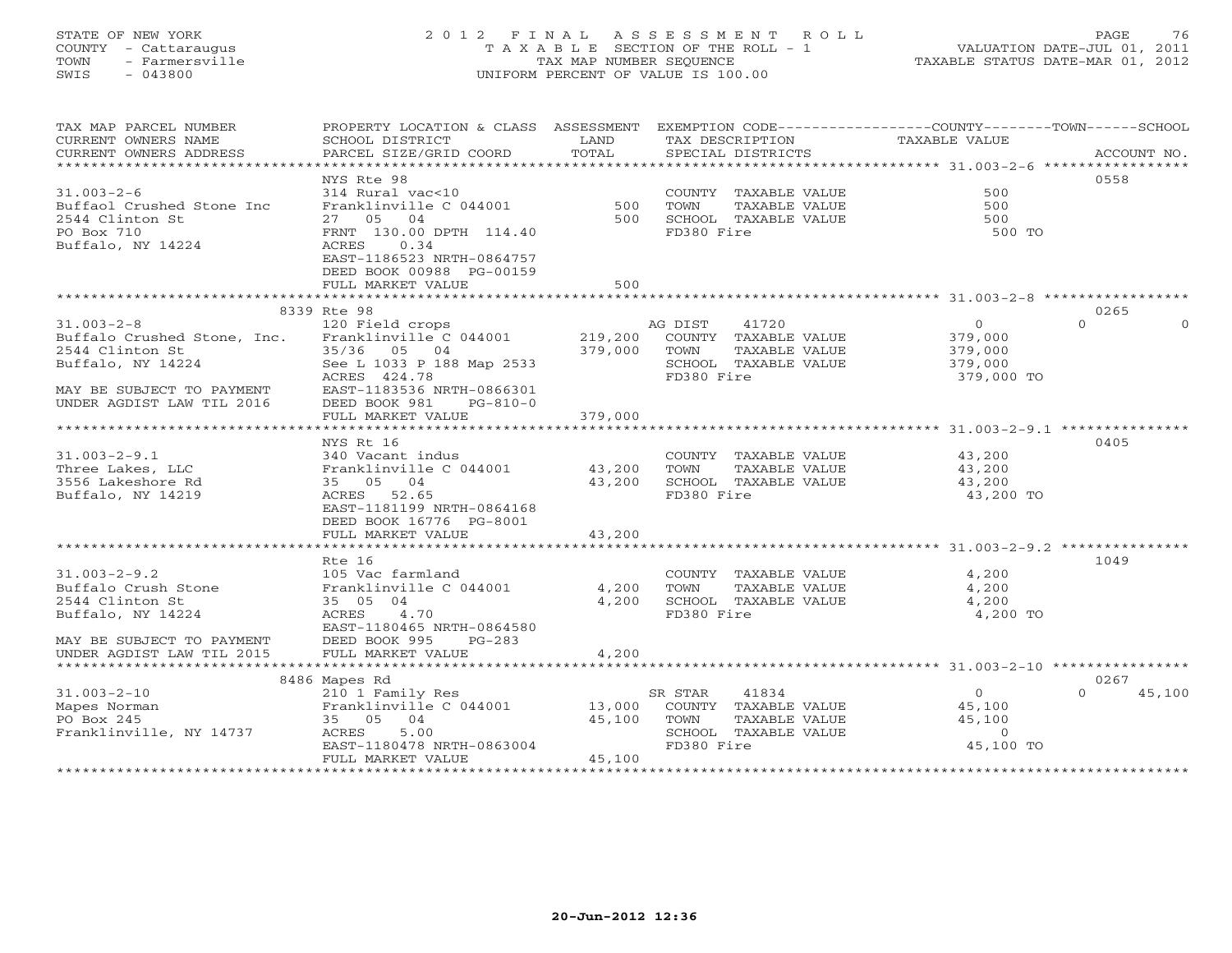## STATE OF NEW YORK 2 0 1 2 F I N A L A S S E S S M E N T R O L L PAGE 77 COUNTY - Cattaraugus T A X A B L E SECTION OF THE ROLL - 1 VALUATION DATE-JUL 01, 2011 TOWN - Farmersville TAX MAP NUMBER SEQUENCE TAXABLE STATUS DATE-MAR 01, 2012 SWIS - 043800 UNIFORM PERCENT OF VALUE IS 100.00UNIFORM PERCENT OF VALUE IS 100.00

| TAX MAP PARCEL NUMBER     | PROPERTY LOCATION & CLASS ASSESSMENT |        |                       | EXEMPTION CODE-----------------COUNTY-------TOWN------SCHOOL |
|---------------------------|--------------------------------------|--------|-----------------------|--------------------------------------------------------------|
| CURRENT OWNERS NAME       | SCHOOL DISTRICT                      | LAND   | TAX DESCRIPTION       | TAXABLE VALUE                                                |
| CURRENT OWNERS ADDRESS    | PARCEL SIZE/GRID COORD               | TOTAL  | SPECIAL DISTRICTS     | ACCOUNT NO.                                                  |
| **********************    |                                      |        |                       |                                                              |
|                           | NYS Rte 16                           |        |                       | 0266                                                         |
| $31.003 - 2 - 11.1$       | 314 Rural vac<10                     |        | COUNTY TAXABLE VALUE  | 2,400                                                        |
| Mapes Norman              | Franklinville C 044001               | 2,400  | TOWN<br>TAXABLE VALUE | 2,400                                                        |
| Robert Lambert            | 35 05 04                             | 2,400  | SCHOOL TAXABLE VALUE  | 2,400                                                        |
| 8546 NYS Rt. 16           | ACRES<br>1.58                        |        | FD380 Fire            | 2,400 TO                                                     |
| Franklinville, NY 14737   | EAST-1180398 NRTH-0863630            |        |                       |                                                              |
|                           | DEED BOOK 479<br>PG-00127            |        |                       |                                                              |
|                           | FULL MARKET VALUE                    | 2,400  |                       |                                                              |
|                           |                                      |        |                       |                                                              |
|                           | NYS Rte 16                           |        |                       | 0769                                                         |
| $31.003 - 2 - 11.2$       | 314 Rural vac<10                     |        | COUNTY TAXABLE VALUE  | 800                                                          |
| Lambert Michael B         | Franklinville C 044001               | 800    | TOWN<br>TAXABLE VALUE | 800                                                          |
| 8729 Rte 16               | 35 05 04                             | 800    | SCHOOL TAXABLE VALUE  | 800                                                          |
| Franklinville, NY 14737   | ACRES 0.50                           |        | FD380 Fire            | 800 TO                                                       |
|                           | EAST-1180340 NRTH-0864091            |        |                       |                                                              |
|                           | DEED BOOK 8687 PG-8003               |        |                       |                                                              |
|                           | FULL MARKET VALUE                    | 800    |                       |                                                              |
|                           |                                      |        |                       |                                                              |
|                           | Reynolds Rd (Off)                    |        |                       | 0052                                                         |
| $31.003 - 2 - 12.1$       | 340 Vacant indus                     |        | COUNTY TAXABLE VALUE  | 23,500                                                       |
| Three Lakes, LLC          | Franklinville C 044001               | 23,500 | TAXABLE VALUE<br>TOWN | 23,500                                                       |
| 3556 Lakeshore Rd         | 30 05 04                             | 23,500 | SCHOOL TAXABLE VALUE  | 23,500                                                       |
| Buffalo, NY 14219         | ACRES 22.00                          |        | FD380 Fire            | 23,500 TO                                                    |
|                           | EAST-1181161 NRTH-0865515            |        |                       |                                                              |
|                           | DEED BOOK 16776 PG-8001              |        |                       |                                                              |
|                           | FULL MARKET VALUE                    | 23,500 |                       |                                                              |
|                           |                                      |        |                       |                                                              |
|                           | Rynolds Rd (Off)                     |        |                       | 1050                                                         |
| $31.003 - 2 - 12.2$       | 105 Vac farmland                     |        | COUNTY TAXABLE VALUE  | 5,000                                                        |
| Buffalo Crushed Stone     | Franklinville C 044001               | 5,000  | TOWN<br>TAXABLE VALUE | 5,000                                                        |
| 2544 Clinton St           | ACRES<br>5.50                        | 5,000  | SCHOOL TAXABLE VALUE  | 5,000                                                        |
| Buffalo, NY 14224         | EAST-1180425 NRTH-0865427            |        | FD380 Fire            | 5,000 TO                                                     |
|                           | DEED BOOK 995<br>PG-283              |        |                       |                                                              |
| MAY BE SUBJECT TO PAYMENT | FULL MARKET VALUE                    | 5,000  |                       |                                                              |
| UNDER AGDIST LAW TIL 2015 |                                      |        |                       |                                                              |
|                           |                                      |        |                       |                                                              |
|                           | Reynolds Rd (Off)                    |        |                       | 0051                                                         |
| $31.003 - 2 - 13.1$       | 340 Vacant indus                     |        | COUNTY TAXABLE VALUE  | 35,500                                                       |
| Three Lakes, LLC          | Franklinville C 044001               | 35,500 | TAXABLE VALUE<br>TOWN | 35,500                                                       |
| 3556 Lakeshore Rd         | 35 05 04                             | 35,500 | SCHOOL TAXABLE VALUE  | 35,500                                                       |
| Buffalo, NY 14219         | ACRES 37.65                          |        | FD380 Fire            | 35,500 TO                                                    |
|                           | EAST-1181128 NRTH-0866598            |        |                       |                                                              |
|                           | DEED BOOK 16776 PG-8001              |        |                       |                                                              |
|                           | FULL MARKET VALUE                    | 35,500 |                       |                                                              |
|                           | ***********************              |        |                       |                                                              |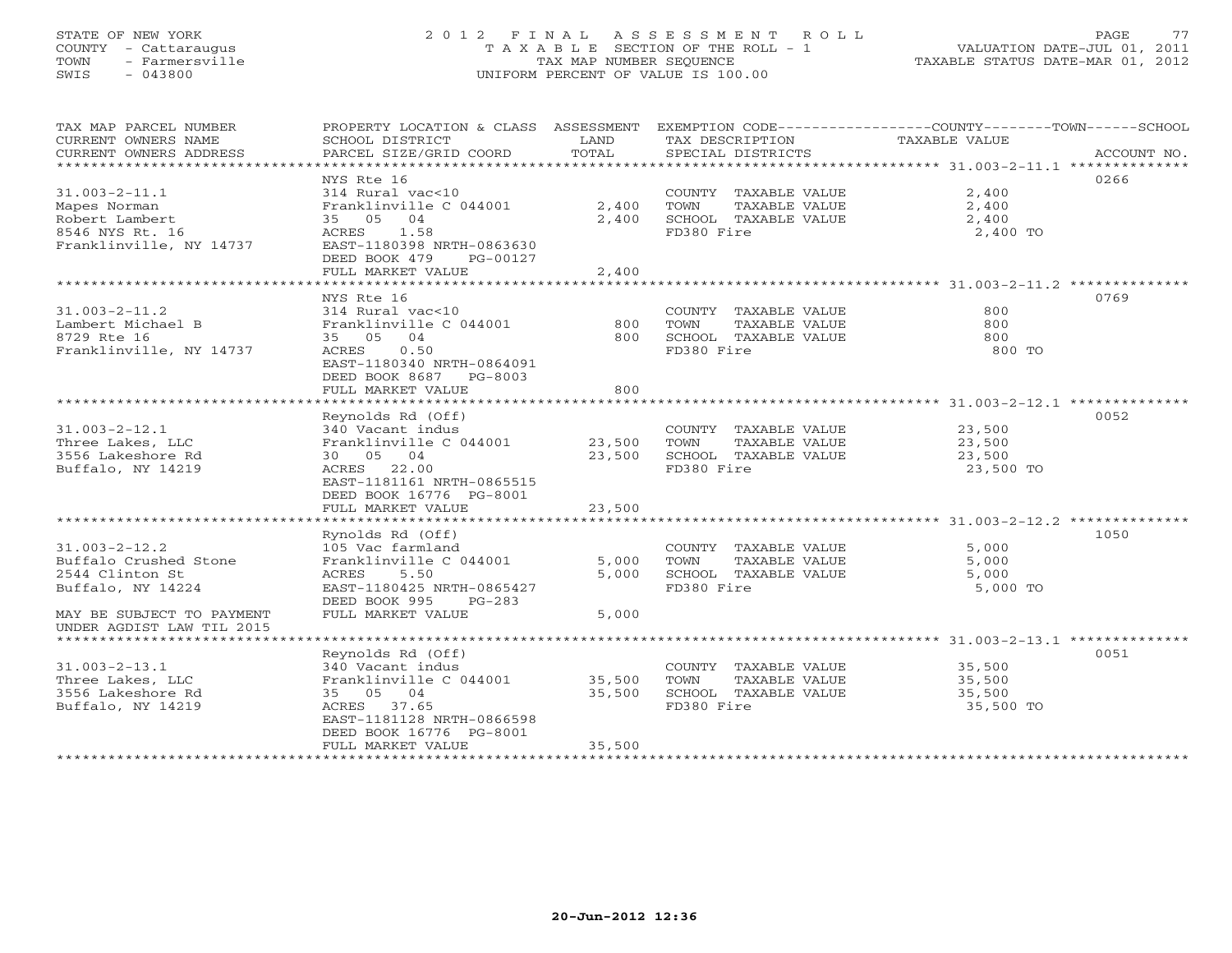## STATE OF NEW YORK 2 0 1 2 F I N A L A S S E S S M E N T R O L L PAGE 78 COUNTY - Cattaraugus T A X A B L E SECTION OF THE ROLL - 1 VALUATION DATE-JUL 01, 2011 TOWN - Farmersville TAX MAP NUMBER SEQUENCE TAXABLE STATUS DATE-MAR 01, 2012 SWIS - 043800 UNIFORM PERCENT OF VALUE IS 100.00

| TAX MAP PARCEL NUMBER<br>CURRENT OWNERS NAME<br>CURRENT OWNERS ADDRESS                                       | PROPERTY LOCATION & CLASS ASSESSMENT<br>SCHOOL DISTRICT<br>PARCEL SIZE/GRID COORD                                                                                           | LAND<br>TOTAL                        | TAX DESCRIPTION<br>SPECIAL DISTRICTS                                                                             | EXEMPTION CODE-----------------COUNTY-------TOWN------SCHOOL<br>TAXABLE VALUE   | ACCOUNT NO.                  |
|--------------------------------------------------------------------------------------------------------------|-----------------------------------------------------------------------------------------------------------------------------------------------------------------------------|--------------------------------------|------------------------------------------------------------------------------------------------------------------|---------------------------------------------------------------------------------|------------------------------|
| $31.003 - 2 - 13.2$<br>Buffalo Crushed Stone<br>2544 Clinton<br>Buffalo, NY 14224                            | Reynolds Rd (Off)<br>340 Vacant indus<br>Franklinville C 044001<br>35 05 04<br>ACRES<br>5.75<br>EAST-1180405 NRTH-0866437<br>DEED BOOK 995<br>$PG-283$<br>FULL MARKET VALUE | 8,300<br>8,300<br>8,300              | COUNTY TAXABLE VALUE<br>TOWN<br>TAXABLE VALUE<br>SCHOOL TAXABLE VALUE<br>FD380 Fire                              | 8,300<br>8,300<br>8,300<br>8,300 TO                                             | 1051                         |
|                                                                                                              | Revnolds Rd                                                                                                                                                                 |                                      |                                                                                                                  |                                                                                 | 0570                         |
| $31.003 - 2 - 14.2$<br>Three Lakes, LLC<br>3556 Lakeshore Rd<br>Buffalo, NY 14219                            | 340 Vacant indus<br>Franklinville C 044001<br>36 05 04<br>ACRES 50.50<br>EAST-1181833 NRTH-0867698<br>DEED BOOK 16776 PG-8001<br>FULL MARKET VALUE                          | 42,200<br>42,200<br>42,200           | COUNTY TAXABLE VALUE<br>TOWN<br>TAXABLE VALUE<br>SCHOOL TAXABLE VALUE<br>FD380 Fire                              | 42,200<br>42,200<br>42,200<br>42,200 TO                                         |                              |
|                                                                                                              |                                                                                                                                                                             | ***********                          |                                                                                                                  | ********************* 31.003-2-14.3 **********                                  |                              |
| $31.003 - 2 - 14.3$<br>Lancaster Outdoor<br>Aaron Golding<br>579 Grover Rd<br>East Aurora, NY 14052          | 8924 Reynolds Rd<br>270 Mfg housing<br>Franklinville C 044001<br>$-05$<br>36<br>$-04$<br>28.67<br>ACRES<br>EAST-1182055 NRTH-0868508<br>DEED BOOK 869<br>PG-00828           | 30,500<br>42,300                     | COUNTY TAXABLE VALUE<br>TOWN<br>TAXABLE VALUE<br>SCHOOL TAXABLE VALUE<br>FD380 Fire                              | 42,300<br>42,300<br>42,300<br>42,300 TO                                         | 0591                         |
|                                                                                                              | FULL MARKET VALUE                                                                                                                                                           | 42,300                               |                                                                                                                  |                                                                                 |                              |
|                                                                                                              | 9039 Reynolds Rd                                                                                                                                                            |                                      |                                                                                                                  |                                                                                 | 0348                         |
| $31.003 - 2 - 15.1$<br>Ainsworth Earl T<br>9039 Reynolds Rd<br>Franklinville, NY 14737                       | 113 Cattle farm<br>Franklinville C 044001<br>36/37<br>05 04<br>97.10<br>ACRES<br>EAST-1180759 NRTH-0870873<br>DEED BOOK 771<br>PG-00636<br>FULL MARKET VALUE                | 74,900 SR STAR<br>105,500<br>105,500 | AGED C/T/S 41800<br>41834<br>COUNTY TAXABLE VALUE<br>TAXABLE VALUE<br>TOWN<br>SCHOOL TAXABLE VALUE<br>FD380 Fire | 52,750<br>52,750<br>$\overline{0}$<br>52,750<br>52,750<br>$\circ$<br>105,500 TO | 52,750<br>$\Omega$<br>52,750 |
|                                                                                                              |                                                                                                                                                                             |                                      |                                                                                                                  |                                                                                 |                              |
| $31.003 - 2 - 15.2$<br>Schreiber Peter P<br>Schreiber Linda H<br>9014 Reynolds Rd<br>Franklinville, NY 14737 | 9014 Reynolds Rd<br>210 1 Family Res<br>Franklinville C 044001<br>36 05 04<br>ACRES 22.78<br>EAST-1182165 NRTH-0870172<br>DEED BOOK 859<br>PG-00469<br>FULL MARKET VALUE    | 26,900<br>70,700<br>70,700           | RES STAR<br>41854<br>COUNTY TAXABLE VALUE<br>TOWN<br>TAXABLE VALUE<br>SCHOOL TAXABLE VALUE<br>FD380 Fire         | $\circ$<br>70,700<br>70,700<br>40,700<br>70,700 TO                              | 0594<br>30,000<br>$\Omega$   |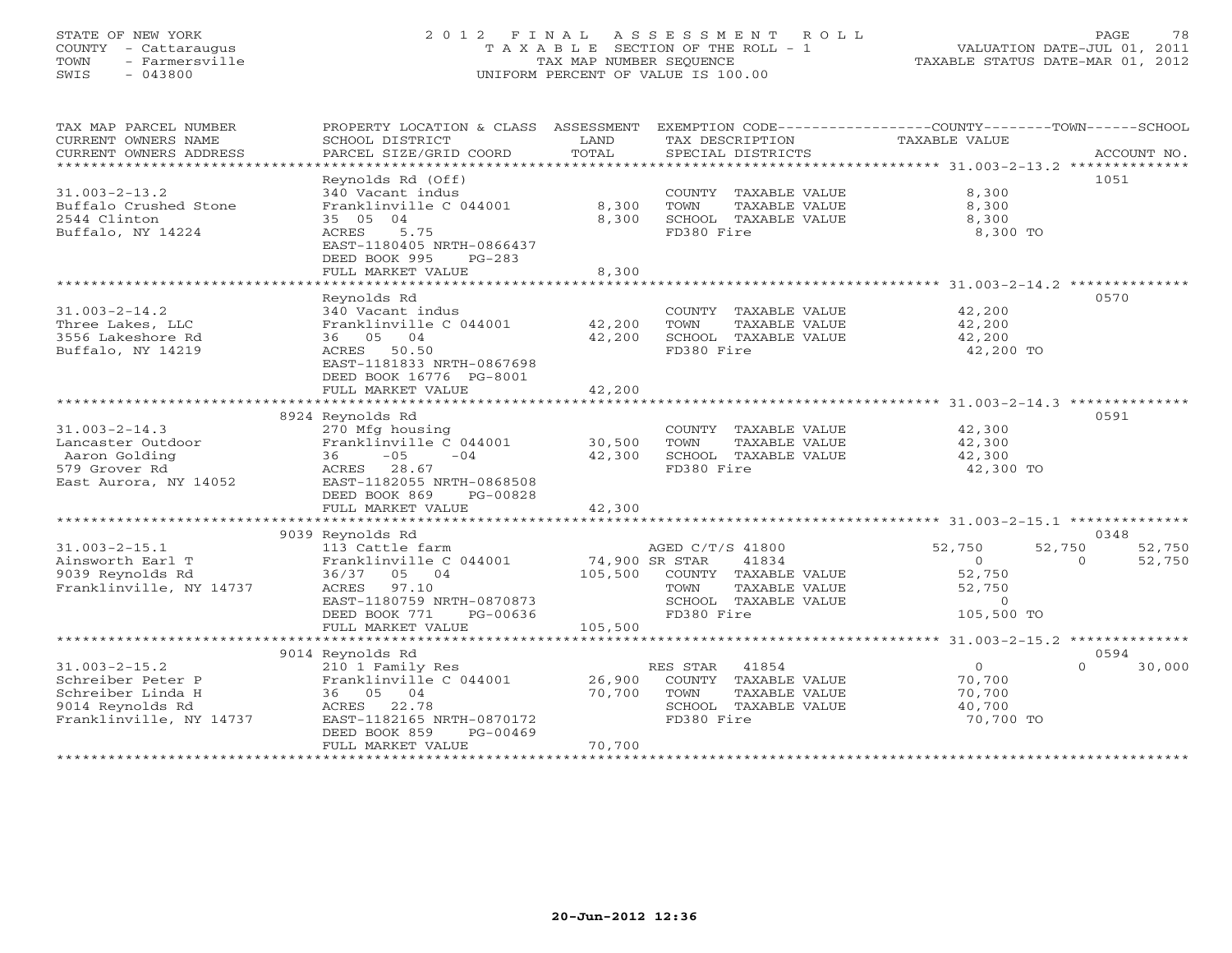# STATE OF NEW YORK 2 0 1 2 F I N A L A S S E S S M E N T R O L L PAGE 79 COUNTY - Cattaraugus T A X A B L E SECTION OF THE ROLL - 1 VALUATION DATE-JUL 01, 2011 TOWN - Farmersville TAX MAP NUMBER SEQUENCE TAXABLE STATUS DATE-MAR 01, 2012 SWIS - 043800 UNIFORM PERCENT OF VALUE IS 100.00

| TAX MAP PARCEL NUMBER<br>CURRENT OWNERS NAME | PROPERTY LOCATION & CLASS ASSESSMENT<br>SCHOOL DISTRICT | LAND   | TAX DESCRIPTION                               | EXEMPTION CODE-----------------COUNTY-------TOWN------SCHOOL<br><b>TAXABLE VALUE</b> |                            |
|----------------------------------------------|---------------------------------------------------------|--------|-----------------------------------------------|--------------------------------------------------------------------------------------|----------------------------|
| CURRENT OWNERS ADDRESS                       | PARCEL SIZE/GRID COORD                                  | TOTAL  | SPECIAL DISTRICTS                             |                                                                                      | ACCOUNT NO.                |
|                                              |                                                         |        |                                               |                                                                                      |                            |
|                                              | 8995 Reynolds Rd                                        |        |                                               |                                                                                      | 0598                       |
| $31.003 - 2 - 15.3$                          | 210 1 Family Res                                        |        | 41854<br>RES STAR                             | $\Omega$                                                                             | $\Omega$<br>30,000         |
| Herman Gregory P                             | Franklinville C 044001                                  | 11,200 | COUNTY TAXABLE VALUE                          | 38,500                                                                               |                            |
| 8979 Reynolds Rd                             | 36 05 04                                                | 38,500 | TOWN<br>TAXABLE VALUE                         | 38,500                                                                               |                            |
| Franklinville, NY 14737                      | ACRES<br>3.81                                           |        | SCHOOL TAXABLE VALUE                          | 8,500                                                                                |                            |
|                                              | EAST-1181172 NRTH-0870178                               |        | FD380 Fire                                    | 38,500 TO                                                                            |                            |
|                                              | DEED BOOK 967<br>$PG-608$                               |        |                                               |                                                                                      |                            |
|                                              | FULL MARKET VALUE                                       | 38,500 |                                               |                                                                                      |                            |
|                                              |                                                         |        |                                               |                                                                                      | 0589                       |
| $31.003 - 2 - 15.4$                          | 8972 Reynolds Rd                                        |        |                                               |                                                                                      |                            |
| Graham Ronald D                              | 210 1 Family Res<br>Franklinville C 044001              | 43,100 | COUNTY TAXABLE VALUE<br>TOWN<br>TAXABLE VALUE | 53,100<br>53,100                                                                     |                            |
| 529 Adam St                                  | 36 05 04                                                | 53,100 | SCHOOL TAXABLE VALUE                          | 53,100                                                                               |                            |
| Buffalo, NY 14211                            | ACRES 52.46                                             |        | FD380 Fire                                    | 53,100 TO                                                                            |                            |
|                                              | EAST-1181854 NRTH-0869219                               |        |                                               |                                                                                      |                            |
|                                              | DEED BOOK 770<br>PG-01096                               |        |                                               |                                                                                      |                            |
|                                              | FULL MARKET VALUE                                       | 53,100 |                                               |                                                                                      |                            |
|                                              |                                                         |        |                                               |                                                                                      |                            |
|                                              | 8955 Reynolds Rd                                        |        |                                               |                                                                                      | 0986                       |
| $31.003 - 2 - 15.5$                          | 270 Mfg housing                                         |        | COUNTY TAXABLE VALUE                          | 31,900                                                                               |                            |
| Everett William G                            | Franklinville C 044001                                  | 13,200 | TAXABLE VALUE<br>TOWN                         | 31,900                                                                               |                            |
| Everett Dorothy J                            | 36 05 04                                                | 31,900 | SCHOOL TAXABLE VALUE                          | 31,900                                                                               |                            |
| 9038 Reynolds Rd                             | 5.10<br>ACRES                                           |        | FD380 Fire                                    | 31,900 TO                                                                            |                            |
| Franklinville, NY 14737                      | EAST-1180869 NRTH-0869253                               |        |                                               |                                                                                      |                            |
|                                              | DEED BOOK 8779 PG-3001                                  |        |                                               |                                                                                      |                            |
|                                              | FULL MARKET VALUE                                       | 31,900 |                                               |                                                                                      |                            |
|                                              |                                                         |        |                                               |                                                                                      |                            |
| $31.003 - 2 - 16.2$                          | 9038 Reynolds Rd<br>240 Rural res                       |        | 41834<br>SR STAR                              | $\Omega$                                                                             | 0588<br>$\Omega$<br>62,200 |
| Everett William G                            | Franklinville C 044001                                  | 18,300 | COUNTY TAXABLE VALUE                          | 81,400                                                                               |                            |
| Everett Dorothy                              | 36 05 04                                                | 81,400 | TOWN<br>TAXABLE VALUE                         | 81,400                                                                               |                            |
| 9038 Reynolds Rd                             | ACRES 25.71                                             |        | SCHOOL TAXABLE VALUE                          | 19,200                                                                               |                            |
| Franklinville, NY 14737                      | EAST-1182236 NRTH-0870890                               |        | FD380 Fire                                    | 81,400 TO                                                                            |                            |
|                                              | DEED BOOK 772<br>PG-00139                               |        |                                               |                                                                                      |                            |
|                                              | FULL MARKET VALUE                                       | 81,400 |                                               |                                                                                      |                            |
|                                              |                                                         |        |                                               |                                                                                      |                            |
|                                              | Reynolds Rd                                             |        |                                               |                                                                                      | 0050                       |
| $31.003 - 2 - 17$                            | 314 Rural vac<10                                        |        | COUNTY TAXABLE VALUE                          | 10,300                                                                               |                            |
| Three Lakes, LLC                             | Franklinville C 044001                                  | 10,300 | TOWN<br>TAXABLE VALUE                         | 10,300                                                                               |                            |
| 3556 Lakeshore Rd                            | 36 05 04                                                | 10,300 | SCHOOL TAXABLE VALUE                          | 10,300                                                                               |                            |
| Buffalo, NY 14219                            | 3.23<br>ACRES                                           |        | FD380 Fire                                    | 10,300 TO                                                                            |                            |
|                                              | EAST-1180446 NRTH-0867375                               |        |                                               |                                                                                      |                            |
|                                              | DEED BOOK 16776 PG-8001                                 |        |                                               |                                                                                      |                            |
|                                              | FULL MARKET VALUE                                       | 10,300 |                                               |                                                                                      |                            |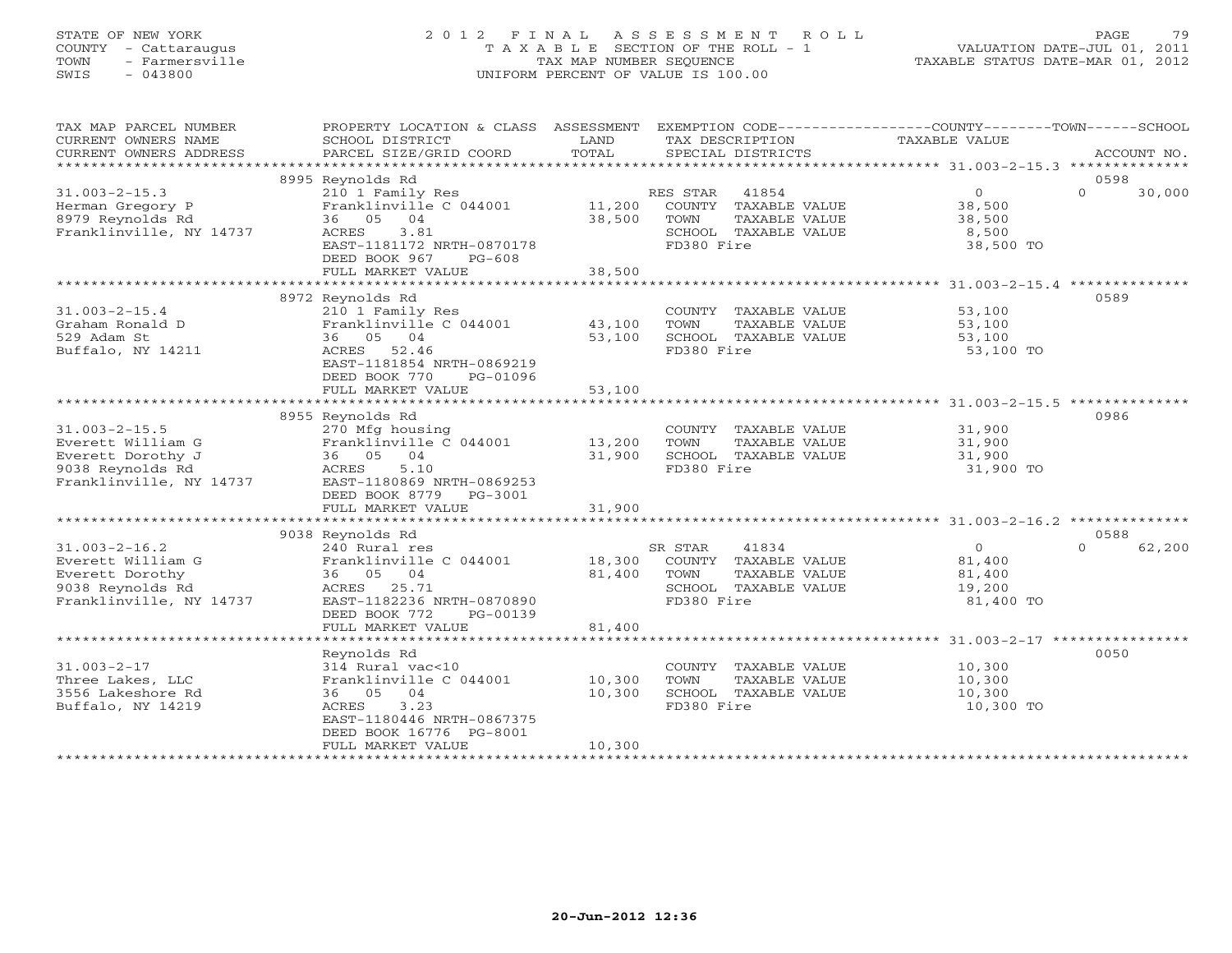## STATE OF NEW YORK 2 0 1 2 F I N A L A S S E S S M E N T R O L L PAGE 80 COUNTY - Cattaraugus T A X A B L E SECTION OF THE ROLL - 1 VALUATION DATE-JUL 01, 2011 TOWN - Farmersville TAX MAP NUMBER SEQUENCE TAXABLE STATUS DATE-MAR 01, 2012 SWIS - 043800 UNIFORM PERCENT OF VALUE IS 100.00UNIFORM PERCENT OF VALUE IS 100.00

| TAX MAP PARCEL NUMBER<br>CURRENT OWNERS NAME<br>CURRENT OWNERS ADDRESS                                                                                  | SCHOOL DISTRICT<br>PARCEL SIZE/GRID COORD                                                                                        | LAND<br>TOTAL | TAX DESCRIPTION<br>SPECIAL DISTRICTS | PROPERTY LOCATION & CLASS ASSESSMENT EXEMPTION CODE---------------COUNTY-------TOWN------SCHOOL<br>TAXABLE VALUE<br>ACCOUNT NO. |
|---------------------------------------------------------------------------------------------------------------------------------------------------------|----------------------------------------------------------------------------------------------------------------------------------|---------------|--------------------------------------|---------------------------------------------------------------------------------------------------------------------------------|
|                                                                                                                                                         |                                                                                                                                  |               |                                      |                                                                                                                                 |
|                                                                                                                                                         | 9033 Laidlaw Rd                                                                                                                  |               |                                      | 0449                                                                                                                            |
| $31.004 - 1 - 1.1$                                                                                                                                      | 260 Seasonal res                                                                                                                 |               | COUNTY TAXABLE VALUE 32,200          |                                                                                                                                 |
| Wright Alice                                                                                                                                            | Franklinville C 044001 21,400                                                                                                    |               | TOWN<br>TAXABLE VALUE                | 32,200                                                                                                                          |
| Wright Robert                                                                                                                                           | 20  05  04                                                                                                                       | 32,200        | SCHOOL TAXABLE VALUE                 | 32,200                                                                                                                          |
| 1855 Rogers Rd                                                                                                                                          | ACRES 14.09                                                                                                                      |               | FD380 Fire                           | 32,200 TO                                                                                                                       |
| Franklinville, NY 14737                                                                                                                                 | EAST-1192770 NRTH-0871413                                                                                                        |               |                                      |                                                                                                                                 |
|                                                                                                                                                         | DEED BOOK 8562<br>PG-7002                                                                                                        |               |                                      |                                                                                                                                 |
|                                                                                                                                                         | FULL MARKET VALUE                                                                                                                | 32,200        |                                      |                                                                                                                                 |
|                                                                                                                                                         |                                                                                                                                  |               |                                      |                                                                                                                                 |
|                                                                                                                                                         | Co Rd $80$ (Off)                                                                                                                 |               |                                      | 0848                                                                                                                            |
| $31.004 - 1 - 1.2$                                                                                                                                      | 322 Rural vac>10                                                                                                                 |               | COUNTY TAXABLE VALUE 16,800          |                                                                                                                                 |
| Fitzpatrick & Weller Inc                                                                                                                                | Franklinville C 044001 16,800                                                                                                    |               | TOWN<br>TAXABLE VALUE                |                                                                                                                                 |
| PO Box 490                                                                                                                                              | 20 05 04                                                                                                                         | 16,800        | SCHOOL TAXABLE VALUE                 | 16,800<br>16,800                                                                                                                |
| Ellicottville, NY 14731                                                                                                                                 | ACRES 35.00                                                                                                                      |               | FD380 Fire                           | 16,800 TO                                                                                                                       |
|                                                                                                                                                         | EAST-1190712 NRTH-0871341                                                                                                        |               |                                      |                                                                                                                                 |
|                                                                                                                                                         | DEED BOOK 893<br>PG-00435                                                                                                        |               |                                      |                                                                                                                                 |
|                                                                                                                                                         | FULL MARKET VALUE                                                                                                                | 16,800        |                                      |                                                                                                                                 |
|                                                                                                                                                         |                                                                                                                                  |               |                                      |                                                                                                                                 |
|                                                                                                                                                         | 8966 Laidlaw Rd                                                                                                                  |               |                                      | 0296                                                                                                                            |
| $31.004 - 1 - 2$                                                                                                                                        |                                                                                                                                  |               |                                      | 106,400                                                                                                                         |
|                                                                                                                                                         | 240 Rural res                                                                                                                    | 48,600        | COUNTY TAXABLE VALUE                 |                                                                                                                                 |
|                                                                                                                                                         | Franklinville C 044001                                                                                                           |               | TOWN<br>TAXABLE VALUE                | 106,400<br>106,400                                                                                                              |
| Green Cole M<br>Green Danette L<br>8966 Laidlaw Rd<br>Franklinville C 044001<br>8966 Laidlaw Rd<br>Franklinville, NY 14737<br>EAST-1191318 NRTH-0870665 |                                                                                                                                  | 106,400       | SCHOOL TAXABLE VALUE                 |                                                                                                                                 |
|                                                                                                                                                         |                                                                                                                                  |               | FD380 Fire                           | 106,400 TO                                                                                                                      |
|                                                                                                                                                         |                                                                                                                                  |               |                                      |                                                                                                                                 |
|                                                                                                                                                         | DEED BOOK 16734 PG-3001                                                                                                          |               |                                      |                                                                                                                                 |
|                                                                                                                                                         | FULL MARKET VALUE                                                                                                                | 106,400       |                                      |                                                                                                                                 |
|                                                                                                                                                         |                                                                                                                                  |               |                                      |                                                                                                                                 |
|                                                                                                                                                         | 9032 Laidlaw Rd                                                                                                                  |               |                                      | 0129                                                                                                                            |
| $31.004 - 1 - 3$                                                                                                                                        | 240 Rural res                                                                                                                    |               | CVET C/T 41131                       | 20,000<br>20,000<br>$\overline{0}$                                                                                              |
| Serwon Edward W                                                                                                                                         |                                                                                                                                  |               |                                      | $\overline{0}$<br>$\Omega$<br>30,000                                                                                            |
| Serwon Joseph E                                                                                                                                         |                                                                                                                                  |               | 102,100 COUNTY TAXABLE VALUE         | 82,100                                                                                                                          |
| 9032 Laidlaw Rd                                                                                                                                         | 240 Rural res<br>Franklinville C 044001 65,000 RES STAR 41854<br>52/13 05 04 102,100 COUNTY TAXABLE<br>ACRES 103.98 TOWN TAXABLE |               | TAXABLE VALUE                        | 82,100                                                                                                                          |
|                                                                                                                                                         | Franklinville, NY 14737 EAST-1194020 NRTH-0869765                                                                                |               | SCHOOL TAXABLE VALUE                 | 72,100                                                                                                                          |
|                                                                                                                                                         | DEED BOOK 10076 PG-9001                                                                                                          |               | FD380 Fire                           | 102,100 TO                                                                                                                      |
|                                                                                                                                                         | FULL MARKET VALUE                                                                                                                | 102,100       |                                      |                                                                                                                                 |
|                                                                                                                                                         |                                                                                                                                  |               |                                      |                                                                                                                                 |
|                                                                                                                                                         | Rogers Rd                                                                                                                        |               |                                      | 0062                                                                                                                            |
| $31.004 - 1 - 4.1$                                                                                                                                      | 910 Priv forest                                                                                                                  |               | COUNTY TAXABLE VALUE                 | 51,400                                                                                                                          |
|                                                                                                                                                         | Danzer Forestland, Inc. Franklinville C 044001 51,400                                                                            |               | TOWN<br>TAXABLE VALUE                | 51,400                                                                                                                          |
| 119 A.I.D. Dr                                                                                                                                           | $04/12$ 05 04                                                                                                                    | 51,400        | SCHOOL TAXABLE VALUE                 | 51,400                                                                                                                          |
| Darlington, PA 16115                                                                                                                                    | ACRES 142.35                                                                                                                     |               | FD380 Fire                           | 51,400 TO                                                                                                                       |
|                                                                                                                                                         | EAST-1196983 NRTH-0870821                                                                                                        |               |                                      |                                                                                                                                 |
|                                                                                                                                                         | DEED BOOK 1018 PG-133                                                                                                            |               |                                      |                                                                                                                                 |
|                                                                                                                                                         | FULL MARKET VALUE                                                                                                                | 51,400        |                                      |                                                                                                                                 |
|                                                                                                                                                         |                                                                                                                                  |               |                                      |                                                                                                                                 |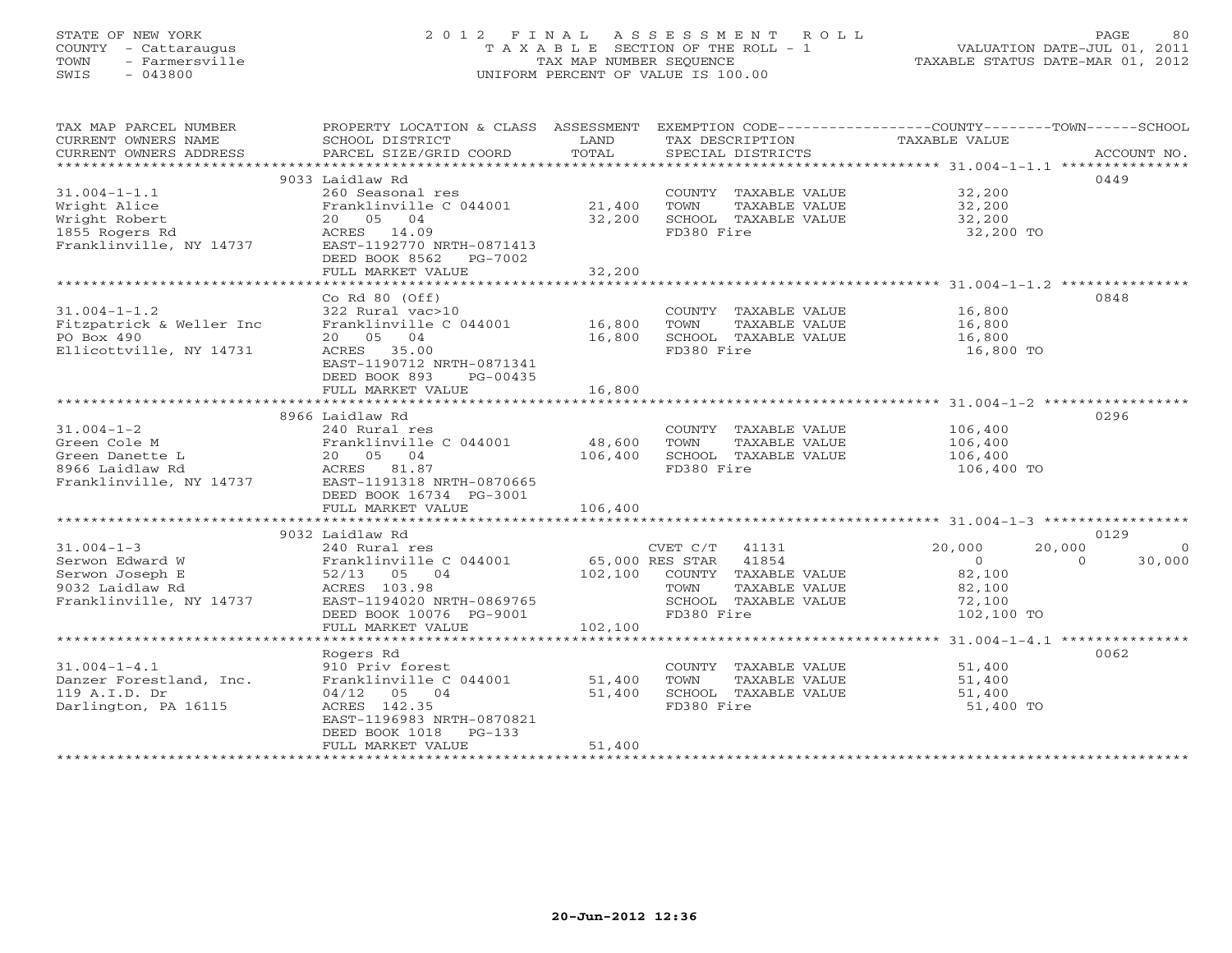## STATE OF NEW YORK 2 0 1 2 F I N A L A S S E S S M E N T R O L L PAGE 81 COUNTY - Cattaraugus T A X A B L E SECTION OF THE ROLL - 1 VALUATION DATE-JUL 01, 2011 TOWN - Farmersville TAX MAP NUMBER SEQUENCE TAXABLE STATUS DATE-MAR 01, 2012 SWIS - 043800 UNIFORM PERCENT OF VALUE IS 100.00UNIFORM PERCENT OF VALUE IS 100.00

| TAX MAP PARCEL NUMBER<br>CURRENT OWNERS NAME  | PROPERTY LOCATION & CLASS ASSESSMENT EXEMPTION CODE---------------COUNTY-------TOWN------SCHOOL<br>SCHOOL DISTRICT | LAND             | TAX DESCRIPTION                               | TAXABLE VALUE    |                    |
|-----------------------------------------------|--------------------------------------------------------------------------------------------------------------------|------------------|-----------------------------------------------|------------------|--------------------|
| CURRENT OWNERS ADDRESS                        | PARCEL SIZE/GRID COORD                                                                                             | TOTAL            | SPECIAL DISTRICTS                             |                  | ACCOUNT NO.        |
|                                               |                                                                                                                    |                  |                                               |                  |                    |
|                                               | 8751 NYS Rte 98                                                                                                    |                  |                                               |                  | 0556               |
| $31.004 - 1 - 4.2$                            | 270 Mfg housing                                                                                                    |                  | COUNTY TAXABLE VALUE 89,400                   |                  |                    |
| Schichtel Gerald N                            | Franklinville C 044001                                                                                             | 83,400           | TOWN<br>TAXABLE VALUE                         | 89,400           |                    |
| Schichtel Marianne                            | 03/04/12 05 04                                                                                                     | 89,400           | SCHOOL TAXABLE VALUE                          | 89,400           |                    |
| 3077 Bakerstand Rd<br>Franklinville, NY 14737 | ACRES 14/.20<br>FAST-1197939 NRTH-0868280                                                                          |                  | FD380 Fire                                    | 89,400 TO        |                    |
|                                               | DEED BOOK 890<br>PG-00792                                                                                          |                  |                                               |                  |                    |
|                                               | FULL MARKET VALUE                                                                                                  | 89,400           |                                               |                  |                    |
|                                               |                                                                                                                    |                  |                                               |                  |                    |
|                                               | 8763 NYS Rte 98                                                                                                    |                  |                                               |                  | 1000               |
| $31.004 - 1 - 4.3$                            | 210 1 Family Res                                                                                                   |                  | RES STAR 41854                                | $\overline{0}$   | $\Omega$<br>30,000 |
| Stephan Randall                               | Franklinville C 044001                                                                                             |                  | 8,200 COUNTY TAXABLE VALUE                    | 54,000           |                    |
| 8763 NYS Rte 98                               | 03 04 05                                                                                                           | 54,000           | TAXABLE VALUE<br>TOWN                         | 54,000           |                    |
| Franklinville, NY 14737                       | 1.80 BANK 017<br>ACRES                                                                                             |                  | SCHOOL TAXABLE VALUE                          | 24,000           |                    |
|                                               | EAST-1199880 NRTH-0866754                                                                                          |                  | FD380 Fire                                    | 54,000 TO        |                    |
|                                               | DEED BOOK 976<br>PG-817                                                                                            |                  |                                               |                  |                    |
|                                               | FULL MARKET VALUE                                                                                                  | 54,000           |                                               |                  |                    |
|                                               | 8806 NYS Rte 98                                                                                                    |                  |                                               |                  | 0839               |
| $31.004 - 1 - 5.2$                            | 314 Rural vac<10                                                                                                   |                  | COUNTY TAXABLE VALUE                          | 1,200            |                    |
| Galioto Michael                               | Franklinville C 044001                                                                                             | 1,200            | TOWN<br>TAXABLE VALUE                         | 1,200            |                    |
| Angela Gebauer                                | 04 05 04                                                                                                           | 1,200            | SCHOOL TAXABLE VALUE                          | 1,200            |                    |
| PO Box 227                                    | ACRES<br>0.80                                                                                                      |                  | FD380 Fire                                    | 1,200 TO         |                    |
| Yorkshire, NY 14173                           | EAST-1200565 NRTH-0868133                                                                                          |                  |                                               |                  |                    |
|                                               | DEED BOOK 00984 PG-00823                                                                                           |                  |                                               |                  |                    |
|                                               | FULL MARKET VALUE                                                                                                  | 1,200            |                                               |                  |                    |
|                                               |                                                                                                                    |                  |                                               |                  |                    |
|                                               | NYS Rte 98 (Off)                                                                                                   |                  |                                               |                  | 1008               |
| $31.004 - 1 - 5.3$                            | 322 Rural vac>10                                                                                                   |                  | COUNTY TAXABLE VALUE                          | 21,900           |                    |
| Galioto Vada<br>PO Box 59                     | Franklinville C 044001<br>04 05 04                                                                                 | 21,900<br>21,900 | TOWN<br>TAXABLE VALUE<br>SCHOOL TAXABLE VALUE | 21,900<br>21,900 |                    |
| Jave Village, NY 14083                        | ACRES 25.00                                                                                                        |                  | FD380 Fire                                    | 21,900 TO        |                    |
|                                               | EAST-1199865 NRTH-0868742                                                                                          |                  |                                               |                  |                    |
|                                               | DEED BOOK 00984 PG-00819                                                                                           |                  |                                               |                  |                    |
|                                               | FULL MARKET VALUE                                                                                                  | 21,900           |                                               |                  |                    |
|                                               |                                                                                                                    |                  |                                               |                  |                    |
|                                               | 8845 Rte 98 (Off)                                                                                                  |                  |                                               |                  | 1009               |
| $31.004 - 1 - 5.4$                            | 260 Seasonal res                                                                                                   |                  | COUNTY TAXABLE VALUE 37,800                   |                  |                    |
| Gebauer Angela                                | Franklinville C 044001                                                                                             | 28,300           | TOWN<br>TAXABLE VALUE                         | 37,800           |                    |
| PO Box 227                                    | 04 05 04                                                                                                           | 37,800           | SCHOOL TAXABLE VALUE                          | 37,800           |                    |
| Yorkshire, NY 14173                           | ACRES 25.00<br>EAST-1199863 NRTH-0868362                                                                           |                  | FD380 Fire                                    | 37,800 TO        |                    |
|                                               | DEED BOOK 1028<br>PG-1009                                                                                          |                  |                                               |                  |                    |
|                                               | FULL MARKET VALUE                                                                                                  | 37,800           |                                               |                  |                    |
|                                               | **********************                                                                                             | ************     |                                               |                  |                    |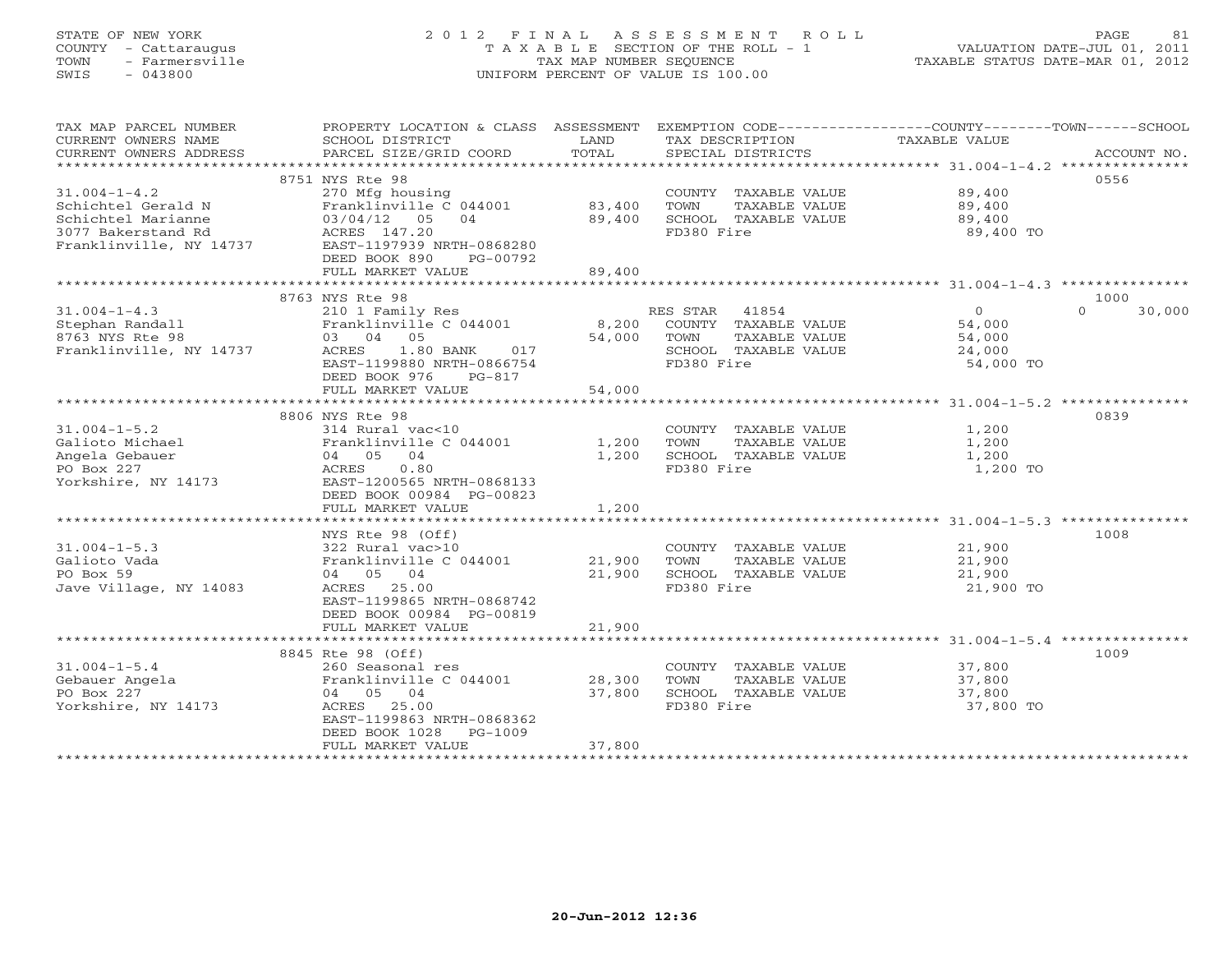## STATE OF NEW YORK 2 0 1 2 F I N A L A S S E S S M E N T R O L L PAGE 82 COUNTY - Cattaraugus T A X A B L E SECTION OF THE ROLL - 1 VALUATION DATE-JUL 01, 2011 TOWN - Farmersville TAX MAP NUMBER SEQUENCE TAXABLE STATUS DATE-MAR 01, 2012 SWIS - 043800 UNIFORM PERCENT OF VALUE IS 100.00UNIFORM PERCENT OF VALUE IS 100.00

| TAX MAP PARCEL NUMBER     | PROPERTY LOCATION & CLASS ASSESSMENT |                             |                       | EXEMPTION CODE-----------------COUNTY-------TOWN------SCHOOL |             |
|---------------------------|--------------------------------------|-----------------------------|-----------------------|--------------------------------------------------------------|-------------|
| CURRENT OWNERS NAME       | SCHOOL DISTRICT                      | LAND                        | TAX DESCRIPTION       | TAXABLE VALUE                                                |             |
| CURRENT OWNERS ADDRESS    | PARCEL SIZE/GRID COORD               | TOTAL                       | SPECIAL DISTRICTS     |                                                              | ACCOUNT NO. |
| ***********************   |                                      |                             |                       |                                                              |             |
|                           | St. Rte.98                           |                             |                       |                                                              | 1106        |
| $31.004 - 1 - 5.5$        | 312 Vac w/imprv                      |                             | COUNTY TAXABLE VALUE  | 30,200                                                       |             |
| Sperduti Louis A          | Franklinville C 044001               | 27,800                      | TOWN<br>TAXABLE VALUE | 30,200                                                       |             |
| Sperduti Cheryl M         | ACRES 24.20                          | 30,200                      | SCHOOL TAXABLE VALUE  | 30,200                                                       |             |
| 3484 S Bethford Dr        | EAST-1199809 NRTH-0867990            |                             | FD380 Fire            | 30,200 TO                                                    |             |
| Blasdell, NY 14219        | DEED BOOK 2835 PG-8002               |                             |                       |                                                              |             |
|                           | FULL MARKET VALUE                    | 30,200                      |                       |                                                              |             |
|                           | ************************             |                             |                       |                                                              |             |
|                           | 8835 NYS Rte 98                      |                             |                       |                                                              | 0428        |
| $31.004 - 1 - 6$          | 270 Mfg housing                      |                             | SR STAR<br>41834      | $\overline{0}$<br>$\Omega$                                   | 32,000      |
| Frazier Clifford L        | Franklinville C 044001               | 10,200                      | COUNTY TAXABLE VALUE  | 32,000                                                       |             |
| Frazier Lucille M         | 03 05 04                             | 32,000                      | TOWN<br>TAXABLE VALUE | 32,000                                                       |             |
| 8835 Route 98 N           | 3.15<br>ACRES                        |                             | SCHOOL TAXABLE VALUE  | $\overline{0}$                                               |             |
| Franklinville, NY 14737   | EAST-1201002 NRTH-0867639            |                             | FD380 Fire            | 32,000 TO                                                    |             |
|                           | DEED BOOK 965<br>$PG-103$            |                             |                       |                                                              |             |
|                           | FULL MARKET VALUE                    | 32,000                      |                       |                                                              |             |
|                           |                                      |                             |                       |                                                              |             |
|                           | 8799 NYS Rte 98                      |                             |                       |                                                              | 0553        |
| $31.004 - 1 - 7.1$        | 312 Vac w/imprv                      |                             | COUNTY TAXABLE VALUE  | 16,500                                                       |             |
| Bevelock Patsy J Jr       | Franklinville C 044001               | 16,300                      | TAXABLE VALUE<br>TOWN | 16,500                                                       |             |
| 73 Vanderbilt St          | 35 05 04                             | 16,500                      | SCHOOL TAXABLE VALUE  | 16,500                                                       |             |
| Buffalo, NY 14206         | ACRES<br>7.80                        |                             | FD380 Fire            | 16,500 TO                                                    |             |
|                           | EAST-1200273 NRTH-0867354            |                             |                       |                                                              |             |
|                           | DEED BOOK 1028 PG-205                |                             |                       |                                                              |             |
|                           | FULL MARKET VALUE                    | 16,500                      |                       |                                                              |             |
|                           |                                      | ***************             |                       |                                                              |             |
|                           | 8785 Nys Rte 98                      |                             |                       |                                                              | 1064        |
| $31.004 - 1 - 7.2$        | 312 Vac w/imprv                      |                             | COUNTY TAXABLE VALUE  | 14,000                                                       |             |
| Hagar Richard             | Franklinville C 044001               | 10,100                      | TOWN<br>TAXABLE VALUE | 14,000                                                       |             |
| Scott Richard             | 35 05 04                             | 14,000                      | SCHOOL TAXABLE VALUE  | 14,000                                                       |             |
| 3907 Wildwing Dr          | ACRES<br>3.05                        |                             | FD380 Fire            | 14,000 TO                                                    |             |
| North Tonawanda, NY 14120 | EAST-1200054 NRTH-0867078            |                             |                       |                                                              |             |
|                           | DEED BOOK 1012<br>PG-1162            |                             |                       |                                                              |             |
|                           | FULL MARKET VALUE                    | 14,000                      |                       |                                                              |             |
|                           | *******************                  | * * * * * * * * * * * * * * |                       |                                                              |             |
|                           | NYS Rte 98                           |                             |                       |                                                              | 1081        |
| $31.004 - 1 - 7.3$        | 314 Rural vac<10                     |                             | COUNTY TAXABLE VALUE  | 9,700                                                        |             |
| Peters George N           | Franklinville C 044001               | 9,700                       | TOWN<br>TAXABLE VALUE | 9,700                                                        |             |
| 23 Park Pl                | 35 05 04                             | 9,700                       | SCHOOL TAXABLE VALUE  | 9,700                                                        |             |
| Cheektowaga, NY 14227     | 2.80<br>ACRES                        |                             | FD380 Fire            | 9,700 TO                                                     |             |
|                           | EAST-1200522 NRTH-0867476            |                             |                       |                                                              |             |
|                           | DEED BOOK 7604<br>PG-5001            |                             |                       |                                                              |             |
|                           | FULL MARKET VALUE                    | 9,700                       |                       |                                                              |             |
|                           |                                      |                             |                       |                                                              |             |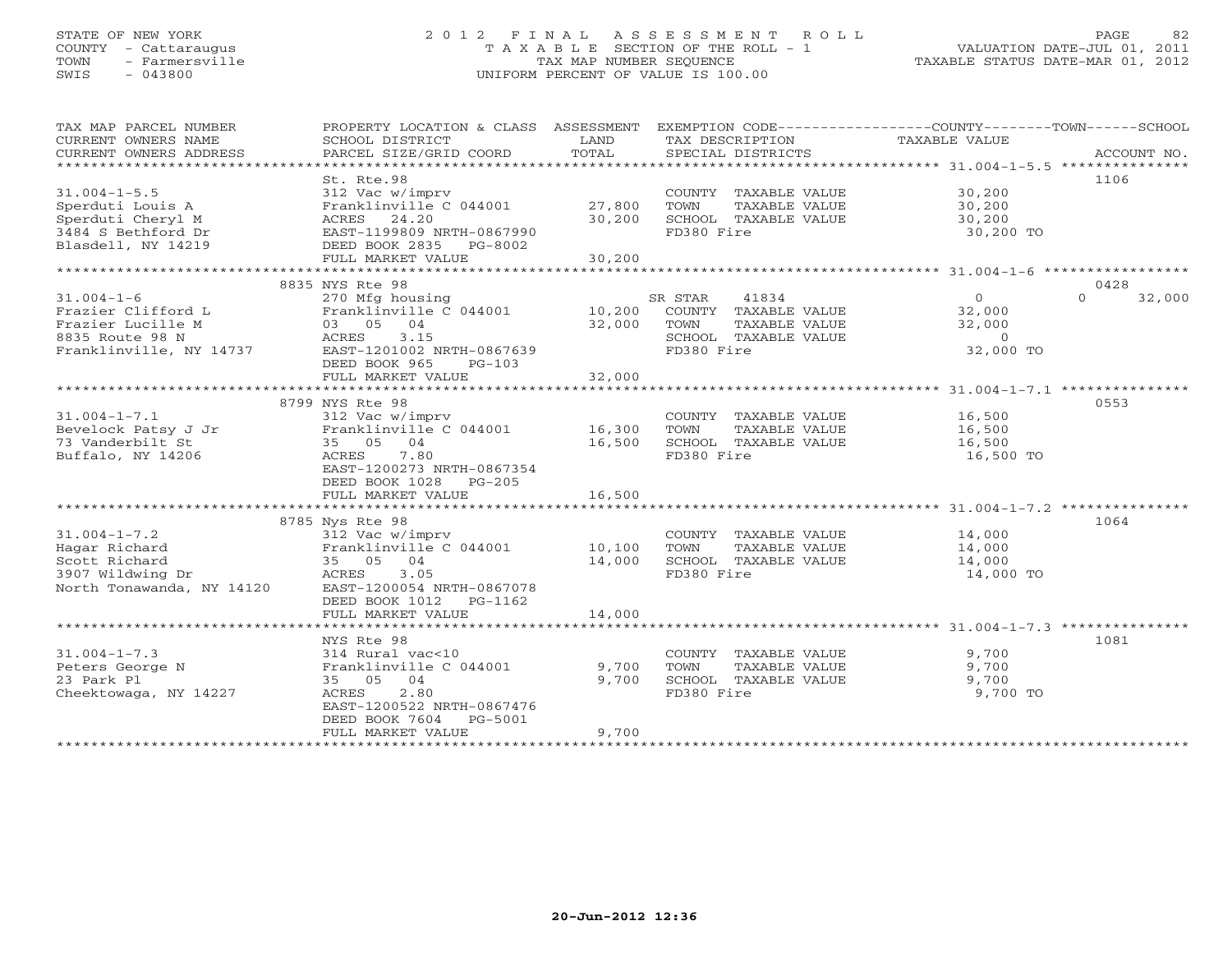## STATE OF NEW YORK 2 0 1 2 F I N A L A S S E S S M E N T R O L L PAGE 83 COUNTY - Cattaraugus T A X A B L E SECTION OF THE ROLL - 1 VALUATION DATE-JUL 01, 2011 TOWN - Farmersville TAX MAP NUMBER SEQUENCE TAXABLE STATUS DATE-MAR 01, 2012 SWIS - 043800 UNIFORM PERCENT OF VALUE IS 100.00UNIFORM PERCENT OF VALUE IS 100.00

| TOTAL<br>SPECIAL DISTRICTS<br>CURRENT OWNERS ADDRESS<br>PARCEL SIZE/GRID COORD<br>ACCOUNT NO.<br>8814 NYS Rte 98<br>1082<br>210 1 Family Res<br>$31.004 - 1 - 7.4$<br>RES STAR 41854<br>$\overline{0}$<br>$\Omega$<br>30,000<br>Franklinville C 044001 9,900 COUNTY TAXABLE VALUE<br>Silvestri Lois Marie<br>77,000<br>35 05 04<br>8814 Nys Rte 98<br>77,000<br>TOWN<br>TAXABLE VALUE<br>77,000<br>Franklinville, NY 14737 ACRES<br>2.90 BANK<br>017<br>SCHOOL TAXABLE VALUE<br>47,000<br>EAST-1200715 NRTH-0867564<br>FD380 Fire<br>77,000 TO<br>DEED BOOK 1028 PG-531<br>77,000<br>FULL MARKET VALUE<br>8764 NYSRte 98<br>0040<br>582 Camping park<br>$31.004 - 1 - 8$<br>5,000<br>5,000<br>AG BLDG<br>41700<br>5,000<br>70,300 BUS C/T/S 47610<br>182,000 COUNTY TAXABLE VALUE<br>JKO Enterprises, LLC<br>Franklinville C 044001<br>03 -05 -04<br>40,000<br>40,000<br>40,000<br>27 Clyde Ave<br>137,000<br>Buffalo, NY 14215<br>ACRES 105.35<br>TOWN<br>TAXABLE VALUE<br>137,000<br>137,000<br>EAST-1199665 NRTH-0864265<br>SCHOOL TAXABLE VALUE<br>MAY BE SUBJECT TO PAYMENT<br>UNDER RPTL483 UNTIL 2020<br>182,000<br>FD380 Fire<br>DEED BOOK 11242 PG-4001<br>182,000 TO<br>FULL MARKET VALUE<br>8712 NYS Rte 98<br>0474<br>43,200<br>$31.004 - 1 - 9.1$<br>210 1 Family Res<br>Franklinville C 044001 10,000<br>COUNTY TAXABLE VALUE<br>TOWN<br>TAXABLE VALUE<br>43,200<br>Mercier Robert<br>03 05 04<br>43,200<br>SCHOOL TAXABLE VALUE<br>43,200<br>44 Chestnut St<br>Franklinville, NY 14737<br>3.00<br>FD380 Fire<br>ACRES<br>43,200 TO<br>EAST-1198780 NRTH-0865342<br>DEED BOOK 8309 PG-3001<br>43,200<br>FULL MARKET VALUE<br>0735<br>NYS Rte 98<br>$31.004 - 1 - 9.2$<br>COUNTY TAXABLE VALUE<br>20,200<br>260 Seasonal res<br>Franklinville C 044001 10,700<br>Coulter Robert<br>TOWN<br>TAXABLE VALUE<br>20,200<br>03 05 04<br>20,200<br>SCHOOL TAXABLE VALUE<br>Coulter Kathryn<br>20,200<br>3.45<br>923 Elliott Dr<br>FD380 Fire<br>20,200 TO<br>ACRES<br>Lewiston, NY 14092<br>EAST-1198742 NRTH-0864874<br>DEED BOOK 859<br>PG-00465<br>20,200<br>FULL MARKET VALUE<br>8709 NYS Rte 98<br>0028<br>$31.004 - 1 - 10.1$<br>240 Rural res<br>88,700<br>COUNTY TAXABLE VALUE<br>Franklinville C 044001 28,000<br>Benjamin John C<br>TOWN<br>TAXABLE VALUE<br>88,700<br>03 05 04<br>Benjamin Tammie<br>88,700<br>SCHOOL TAXABLE VALUE<br>88,700<br>6610 Slayton Settlement<br>FD380 Fire<br>88,700 TO<br>ACRES 24.60<br>Lockport, NY 14094<br>EAST-0119812 NRTH-0866525<br>DEED BOOK 10159 PG-6002<br>88,700<br>FULL MARKET VALUE | TAX MAP PARCEL NUMBER<br>CURRENT OWNERS NAME | PROPERTY LOCATION & CLASS ASSESSMENT EXEMPTION CODE---------------COUNTY-------TOWN------SCHOOL<br>SCHOOL DISTRICT | LAND | TAX DESCRIPTION | TAXABLE VALUE |  |
|--------------------------------------------------------------------------------------------------------------------------------------------------------------------------------------------------------------------------------------------------------------------------------------------------------------------------------------------------------------------------------------------------------------------------------------------------------------------------------------------------------------------------------------------------------------------------------------------------------------------------------------------------------------------------------------------------------------------------------------------------------------------------------------------------------------------------------------------------------------------------------------------------------------------------------------------------------------------------------------------------------------------------------------------------------------------------------------------------------------------------------------------------------------------------------------------------------------------------------------------------------------------------------------------------------------------------------------------------------------------------------------------------------------------------------------------------------------------------------------------------------------------------------------------------------------------------------------------------------------------------------------------------------------------------------------------------------------------------------------------------------------------------------------------------------------------------------------------------------------------------------------------------------------------------------------------------------------------------------------------------------------------------------------------------------------------------------------------------------------------------------------------------------------------------------------------------------------------------------------------------------------------------------------------------------------------------------------------------------------------------------------------------------------------------------------------------------------------------------------------------------------------------------------------------|----------------------------------------------|--------------------------------------------------------------------------------------------------------------------|------|-----------------|---------------|--|
|                                                                                                                                                                                                                                                                                                                                                                                                                                                                                                                                                                                                                                                                                                                                                                                                                                                                                                                                                                                                                                                                                                                                                                                                                                                                                                                                                                                                                                                                                                                                                                                                                                                                                                                                                                                                                                                                                                                                                                                                                                                                                                                                                                                                                                                                                                                                                                                                                                                                                                                                                  |                                              |                                                                                                                    |      |                 |               |  |
|                                                                                                                                                                                                                                                                                                                                                                                                                                                                                                                                                                                                                                                                                                                                                                                                                                                                                                                                                                                                                                                                                                                                                                                                                                                                                                                                                                                                                                                                                                                                                                                                                                                                                                                                                                                                                                                                                                                                                                                                                                                                                                                                                                                                                                                                                                                                                                                                                                                                                                                                                  |                                              |                                                                                                                    |      |                 |               |  |
|                                                                                                                                                                                                                                                                                                                                                                                                                                                                                                                                                                                                                                                                                                                                                                                                                                                                                                                                                                                                                                                                                                                                                                                                                                                                                                                                                                                                                                                                                                                                                                                                                                                                                                                                                                                                                                                                                                                                                                                                                                                                                                                                                                                                                                                                                                                                                                                                                                                                                                                                                  |                                              |                                                                                                                    |      |                 |               |  |
|                                                                                                                                                                                                                                                                                                                                                                                                                                                                                                                                                                                                                                                                                                                                                                                                                                                                                                                                                                                                                                                                                                                                                                                                                                                                                                                                                                                                                                                                                                                                                                                                                                                                                                                                                                                                                                                                                                                                                                                                                                                                                                                                                                                                                                                                                                                                                                                                                                                                                                                                                  |                                              |                                                                                                                    |      |                 |               |  |
|                                                                                                                                                                                                                                                                                                                                                                                                                                                                                                                                                                                                                                                                                                                                                                                                                                                                                                                                                                                                                                                                                                                                                                                                                                                                                                                                                                                                                                                                                                                                                                                                                                                                                                                                                                                                                                                                                                                                                                                                                                                                                                                                                                                                                                                                                                                                                                                                                                                                                                                                                  |                                              |                                                                                                                    |      |                 |               |  |
|                                                                                                                                                                                                                                                                                                                                                                                                                                                                                                                                                                                                                                                                                                                                                                                                                                                                                                                                                                                                                                                                                                                                                                                                                                                                                                                                                                                                                                                                                                                                                                                                                                                                                                                                                                                                                                                                                                                                                                                                                                                                                                                                                                                                                                                                                                                                                                                                                                                                                                                                                  |                                              |                                                                                                                    |      |                 |               |  |
|                                                                                                                                                                                                                                                                                                                                                                                                                                                                                                                                                                                                                                                                                                                                                                                                                                                                                                                                                                                                                                                                                                                                                                                                                                                                                                                                                                                                                                                                                                                                                                                                                                                                                                                                                                                                                                                                                                                                                                                                                                                                                                                                                                                                                                                                                                                                                                                                                                                                                                                                                  |                                              |                                                                                                                    |      |                 |               |  |
|                                                                                                                                                                                                                                                                                                                                                                                                                                                                                                                                                                                                                                                                                                                                                                                                                                                                                                                                                                                                                                                                                                                                                                                                                                                                                                                                                                                                                                                                                                                                                                                                                                                                                                                                                                                                                                                                                                                                                                                                                                                                                                                                                                                                                                                                                                                                                                                                                                                                                                                                                  |                                              |                                                                                                                    |      |                 |               |  |
|                                                                                                                                                                                                                                                                                                                                                                                                                                                                                                                                                                                                                                                                                                                                                                                                                                                                                                                                                                                                                                                                                                                                                                                                                                                                                                                                                                                                                                                                                                                                                                                                                                                                                                                                                                                                                                                                                                                                                                                                                                                                                                                                                                                                                                                                                                                                                                                                                                                                                                                                                  |                                              |                                                                                                                    |      |                 |               |  |
|                                                                                                                                                                                                                                                                                                                                                                                                                                                                                                                                                                                                                                                                                                                                                                                                                                                                                                                                                                                                                                                                                                                                                                                                                                                                                                                                                                                                                                                                                                                                                                                                                                                                                                                                                                                                                                                                                                                                                                                                                                                                                                                                                                                                                                                                                                                                                                                                                                                                                                                                                  |                                              |                                                                                                                    |      |                 |               |  |
|                                                                                                                                                                                                                                                                                                                                                                                                                                                                                                                                                                                                                                                                                                                                                                                                                                                                                                                                                                                                                                                                                                                                                                                                                                                                                                                                                                                                                                                                                                                                                                                                                                                                                                                                                                                                                                                                                                                                                                                                                                                                                                                                                                                                                                                                                                                                                                                                                                                                                                                                                  |                                              |                                                                                                                    |      |                 |               |  |
|                                                                                                                                                                                                                                                                                                                                                                                                                                                                                                                                                                                                                                                                                                                                                                                                                                                                                                                                                                                                                                                                                                                                                                                                                                                                                                                                                                                                                                                                                                                                                                                                                                                                                                                                                                                                                                                                                                                                                                                                                                                                                                                                                                                                                                                                                                                                                                                                                                                                                                                                                  |                                              |                                                                                                                    |      |                 |               |  |
|                                                                                                                                                                                                                                                                                                                                                                                                                                                                                                                                                                                                                                                                                                                                                                                                                                                                                                                                                                                                                                                                                                                                                                                                                                                                                                                                                                                                                                                                                                                                                                                                                                                                                                                                                                                                                                                                                                                                                                                                                                                                                                                                                                                                                                                                                                                                                                                                                                                                                                                                                  |                                              |                                                                                                                    |      |                 |               |  |
|                                                                                                                                                                                                                                                                                                                                                                                                                                                                                                                                                                                                                                                                                                                                                                                                                                                                                                                                                                                                                                                                                                                                                                                                                                                                                                                                                                                                                                                                                                                                                                                                                                                                                                                                                                                                                                                                                                                                                                                                                                                                                                                                                                                                                                                                                                                                                                                                                                                                                                                                                  |                                              |                                                                                                                    |      |                 |               |  |
|                                                                                                                                                                                                                                                                                                                                                                                                                                                                                                                                                                                                                                                                                                                                                                                                                                                                                                                                                                                                                                                                                                                                                                                                                                                                                                                                                                                                                                                                                                                                                                                                                                                                                                                                                                                                                                                                                                                                                                                                                                                                                                                                                                                                                                                                                                                                                                                                                                                                                                                                                  |                                              |                                                                                                                    |      |                 |               |  |
|                                                                                                                                                                                                                                                                                                                                                                                                                                                                                                                                                                                                                                                                                                                                                                                                                                                                                                                                                                                                                                                                                                                                                                                                                                                                                                                                                                                                                                                                                                                                                                                                                                                                                                                                                                                                                                                                                                                                                                                                                                                                                                                                                                                                                                                                                                                                                                                                                                                                                                                                                  |                                              |                                                                                                                    |      |                 |               |  |
|                                                                                                                                                                                                                                                                                                                                                                                                                                                                                                                                                                                                                                                                                                                                                                                                                                                                                                                                                                                                                                                                                                                                                                                                                                                                                                                                                                                                                                                                                                                                                                                                                                                                                                                                                                                                                                                                                                                                                                                                                                                                                                                                                                                                                                                                                                                                                                                                                                                                                                                                                  |                                              |                                                                                                                    |      |                 |               |  |
|                                                                                                                                                                                                                                                                                                                                                                                                                                                                                                                                                                                                                                                                                                                                                                                                                                                                                                                                                                                                                                                                                                                                                                                                                                                                                                                                                                                                                                                                                                                                                                                                                                                                                                                                                                                                                                                                                                                                                                                                                                                                                                                                                                                                                                                                                                                                                                                                                                                                                                                                                  |                                              |                                                                                                                    |      |                 |               |  |
|                                                                                                                                                                                                                                                                                                                                                                                                                                                                                                                                                                                                                                                                                                                                                                                                                                                                                                                                                                                                                                                                                                                                                                                                                                                                                                                                                                                                                                                                                                                                                                                                                                                                                                                                                                                                                                                                                                                                                                                                                                                                                                                                                                                                                                                                                                                                                                                                                                                                                                                                                  |                                              |                                                                                                                    |      |                 |               |  |
|                                                                                                                                                                                                                                                                                                                                                                                                                                                                                                                                                                                                                                                                                                                                                                                                                                                                                                                                                                                                                                                                                                                                                                                                                                                                                                                                                                                                                                                                                                                                                                                                                                                                                                                                                                                                                                                                                                                                                                                                                                                                                                                                                                                                                                                                                                                                                                                                                                                                                                                                                  |                                              |                                                                                                                    |      |                 |               |  |
|                                                                                                                                                                                                                                                                                                                                                                                                                                                                                                                                                                                                                                                                                                                                                                                                                                                                                                                                                                                                                                                                                                                                                                                                                                                                                                                                                                                                                                                                                                                                                                                                                                                                                                                                                                                                                                                                                                                                                                                                                                                                                                                                                                                                                                                                                                                                                                                                                                                                                                                                                  |                                              |                                                                                                                    |      |                 |               |  |
|                                                                                                                                                                                                                                                                                                                                                                                                                                                                                                                                                                                                                                                                                                                                                                                                                                                                                                                                                                                                                                                                                                                                                                                                                                                                                                                                                                                                                                                                                                                                                                                                                                                                                                                                                                                                                                                                                                                                                                                                                                                                                                                                                                                                                                                                                                                                                                                                                                                                                                                                                  |                                              |                                                                                                                    |      |                 |               |  |
|                                                                                                                                                                                                                                                                                                                                                                                                                                                                                                                                                                                                                                                                                                                                                                                                                                                                                                                                                                                                                                                                                                                                                                                                                                                                                                                                                                                                                                                                                                                                                                                                                                                                                                                                                                                                                                                                                                                                                                                                                                                                                                                                                                                                                                                                                                                                                                                                                                                                                                                                                  |                                              |                                                                                                                    |      |                 |               |  |
|                                                                                                                                                                                                                                                                                                                                                                                                                                                                                                                                                                                                                                                                                                                                                                                                                                                                                                                                                                                                                                                                                                                                                                                                                                                                                                                                                                                                                                                                                                                                                                                                                                                                                                                                                                                                                                                                                                                                                                                                                                                                                                                                                                                                                                                                                                                                                                                                                                                                                                                                                  |                                              |                                                                                                                    |      |                 |               |  |
|                                                                                                                                                                                                                                                                                                                                                                                                                                                                                                                                                                                                                                                                                                                                                                                                                                                                                                                                                                                                                                                                                                                                                                                                                                                                                                                                                                                                                                                                                                                                                                                                                                                                                                                                                                                                                                                                                                                                                                                                                                                                                                                                                                                                                                                                                                                                                                                                                                                                                                                                                  |                                              |                                                                                                                    |      |                 |               |  |
|                                                                                                                                                                                                                                                                                                                                                                                                                                                                                                                                                                                                                                                                                                                                                                                                                                                                                                                                                                                                                                                                                                                                                                                                                                                                                                                                                                                                                                                                                                                                                                                                                                                                                                                                                                                                                                                                                                                                                                                                                                                                                                                                                                                                                                                                                                                                                                                                                                                                                                                                                  |                                              |                                                                                                                    |      |                 |               |  |
|                                                                                                                                                                                                                                                                                                                                                                                                                                                                                                                                                                                                                                                                                                                                                                                                                                                                                                                                                                                                                                                                                                                                                                                                                                                                                                                                                                                                                                                                                                                                                                                                                                                                                                                                                                                                                                                                                                                                                                                                                                                                                                                                                                                                                                                                                                                                                                                                                                                                                                                                                  |                                              |                                                                                                                    |      |                 |               |  |
|                                                                                                                                                                                                                                                                                                                                                                                                                                                                                                                                                                                                                                                                                                                                                                                                                                                                                                                                                                                                                                                                                                                                                                                                                                                                                                                                                                                                                                                                                                                                                                                                                                                                                                                                                                                                                                                                                                                                                                                                                                                                                                                                                                                                                                                                                                                                                                                                                                                                                                                                                  |                                              |                                                                                                                    |      |                 |               |  |
|                                                                                                                                                                                                                                                                                                                                                                                                                                                                                                                                                                                                                                                                                                                                                                                                                                                                                                                                                                                                                                                                                                                                                                                                                                                                                                                                                                                                                                                                                                                                                                                                                                                                                                                                                                                                                                                                                                                                                                                                                                                                                                                                                                                                                                                                                                                                                                                                                                                                                                                                                  |                                              |                                                                                                                    |      |                 |               |  |
|                                                                                                                                                                                                                                                                                                                                                                                                                                                                                                                                                                                                                                                                                                                                                                                                                                                                                                                                                                                                                                                                                                                                                                                                                                                                                                                                                                                                                                                                                                                                                                                                                                                                                                                                                                                                                                                                                                                                                                                                                                                                                                                                                                                                                                                                                                                                                                                                                                                                                                                                                  |                                              |                                                                                                                    |      |                 |               |  |
|                                                                                                                                                                                                                                                                                                                                                                                                                                                                                                                                                                                                                                                                                                                                                                                                                                                                                                                                                                                                                                                                                                                                                                                                                                                                                                                                                                                                                                                                                                                                                                                                                                                                                                                                                                                                                                                                                                                                                                                                                                                                                                                                                                                                                                                                                                                                                                                                                                                                                                                                                  |                                              |                                                                                                                    |      |                 |               |  |
|                                                                                                                                                                                                                                                                                                                                                                                                                                                                                                                                                                                                                                                                                                                                                                                                                                                                                                                                                                                                                                                                                                                                                                                                                                                                                                                                                                                                                                                                                                                                                                                                                                                                                                                                                                                                                                                                                                                                                                                                                                                                                                                                                                                                                                                                                                                                                                                                                                                                                                                                                  |                                              |                                                                                                                    |      |                 |               |  |
|                                                                                                                                                                                                                                                                                                                                                                                                                                                                                                                                                                                                                                                                                                                                                                                                                                                                                                                                                                                                                                                                                                                                                                                                                                                                                                                                                                                                                                                                                                                                                                                                                                                                                                                                                                                                                                                                                                                                                                                                                                                                                                                                                                                                                                                                                                                                                                                                                                                                                                                                                  |                                              |                                                                                                                    |      |                 |               |  |
|                                                                                                                                                                                                                                                                                                                                                                                                                                                                                                                                                                                                                                                                                                                                                                                                                                                                                                                                                                                                                                                                                                                                                                                                                                                                                                                                                                                                                                                                                                                                                                                                                                                                                                                                                                                                                                                                                                                                                                                                                                                                                                                                                                                                                                                                                                                                                                                                                                                                                                                                                  |                                              |                                                                                                                    |      |                 |               |  |
|                                                                                                                                                                                                                                                                                                                                                                                                                                                                                                                                                                                                                                                                                                                                                                                                                                                                                                                                                                                                                                                                                                                                                                                                                                                                                                                                                                                                                                                                                                                                                                                                                                                                                                                                                                                                                                                                                                                                                                                                                                                                                                                                                                                                                                                                                                                                                                                                                                                                                                                                                  |                                              |                                                                                                                    |      |                 |               |  |
|                                                                                                                                                                                                                                                                                                                                                                                                                                                                                                                                                                                                                                                                                                                                                                                                                                                                                                                                                                                                                                                                                                                                                                                                                                                                                                                                                                                                                                                                                                                                                                                                                                                                                                                                                                                                                                                                                                                                                                                                                                                                                                                                                                                                                                                                                                                                                                                                                                                                                                                                                  |                                              |                                                                                                                    |      |                 |               |  |
|                                                                                                                                                                                                                                                                                                                                                                                                                                                                                                                                                                                                                                                                                                                                                                                                                                                                                                                                                                                                                                                                                                                                                                                                                                                                                                                                                                                                                                                                                                                                                                                                                                                                                                                                                                                                                                                                                                                                                                                                                                                                                                                                                                                                                                                                                                                                                                                                                                                                                                                                                  |                                              |                                                                                                                    |      |                 |               |  |
|                                                                                                                                                                                                                                                                                                                                                                                                                                                                                                                                                                                                                                                                                                                                                                                                                                                                                                                                                                                                                                                                                                                                                                                                                                                                                                                                                                                                                                                                                                                                                                                                                                                                                                                                                                                                                                                                                                                                                                                                                                                                                                                                                                                                                                                                                                                                                                                                                                                                                                                                                  |                                              |                                                                                                                    |      |                 |               |  |
|                                                                                                                                                                                                                                                                                                                                                                                                                                                                                                                                                                                                                                                                                                                                                                                                                                                                                                                                                                                                                                                                                                                                                                                                                                                                                                                                                                                                                                                                                                                                                                                                                                                                                                                                                                                                                                                                                                                                                                                                                                                                                                                                                                                                                                                                                                                                                                                                                                                                                                                                                  |                                              |                                                                                                                    |      |                 |               |  |
|                                                                                                                                                                                                                                                                                                                                                                                                                                                                                                                                                                                                                                                                                                                                                                                                                                                                                                                                                                                                                                                                                                                                                                                                                                                                                                                                                                                                                                                                                                                                                                                                                                                                                                                                                                                                                                                                                                                                                                                                                                                                                                                                                                                                                                                                                                                                                                                                                                                                                                                                                  |                                              |                                                                                                                    |      |                 |               |  |
|                                                                                                                                                                                                                                                                                                                                                                                                                                                                                                                                                                                                                                                                                                                                                                                                                                                                                                                                                                                                                                                                                                                                                                                                                                                                                                                                                                                                                                                                                                                                                                                                                                                                                                                                                                                                                                                                                                                                                                                                                                                                                                                                                                                                                                                                                                                                                                                                                                                                                                                                                  |                                              |                                                                                                                    |      |                 |               |  |
|                                                                                                                                                                                                                                                                                                                                                                                                                                                                                                                                                                                                                                                                                                                                                                                                                                                                                                                                                                                                                                                                                                                                                                                                                                                                                                                                                                                                                                                                                                                                                                                                                                                                                                                                                                                                                                                                                                                                                                                                                                                                                                                                                                                                                                                                                                                                                                                                                                                                                                                                                  |                                              |                                                                                                                    |      |                 |               |  |
|                                                                                                                                                                                                                                                                                                                                                                                                                                                                                                                                                                                                                                                                                                                                                                                                                                                                                                                                                                                                                                                                                                                                                                                                                                                                                                                                                                                                                                                                                                                                                                                                                                                                                                                                                                                                                                                                                                                                                                                                                                                                                                                                                                                                                                                                                                                                                                                                                                                                                                                                                  |                                              |                                                                                                                    |      |                 |               |  |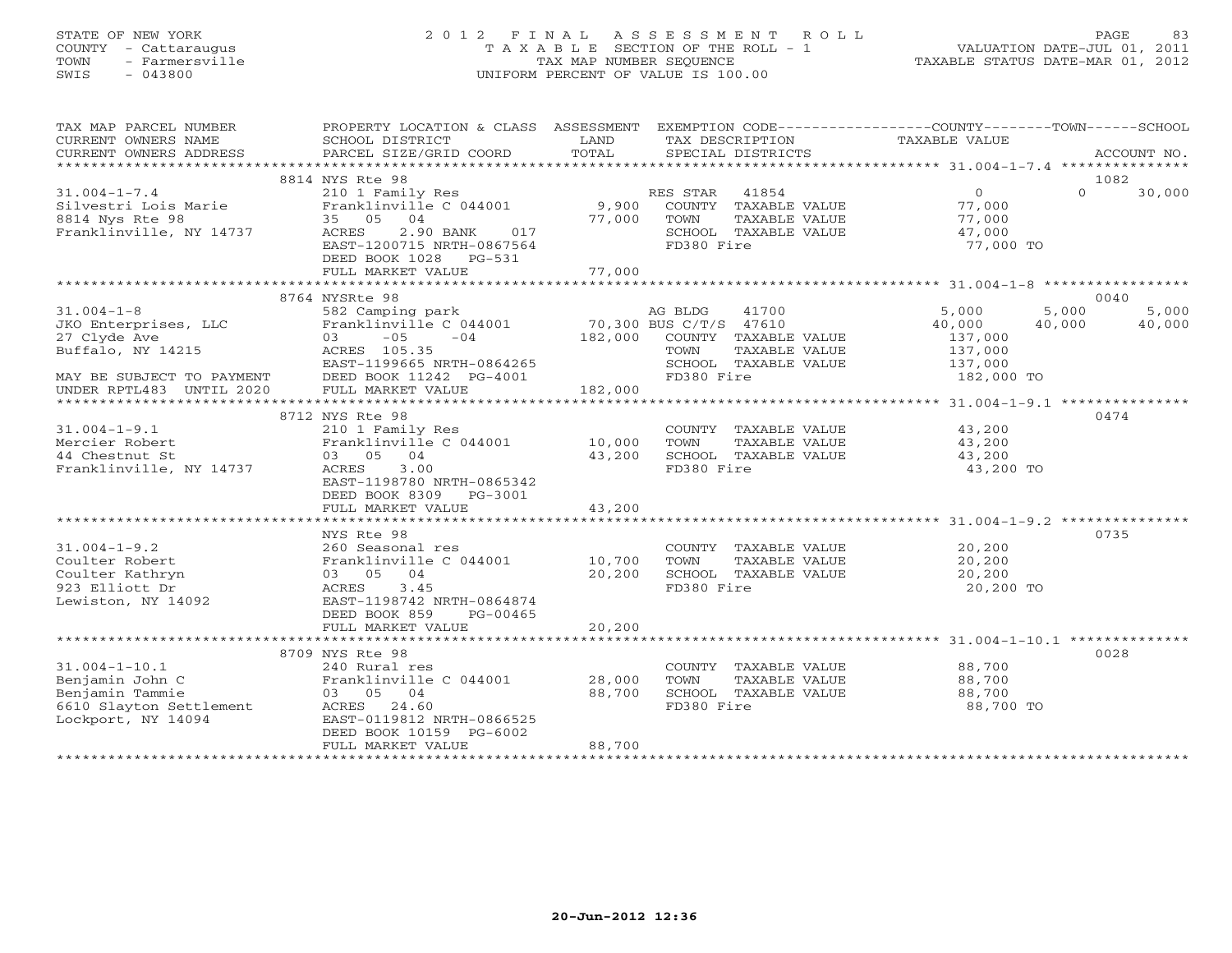#### STATE OF NEW YORK 2 0 1 2 F I N A L A S S E S S M E N T R O L L PAGE 84 COUNTY - Cattaraugus T A X A B L E SECTION OF THE ROLL - 1 VALUATION DATE-JUL 01, 2011 TOWN - Farmersville TAX MAP NUMBER SEQUENCE TAXABLE STATUS DATE-MAR 01, 2012 SWIS - 043800 UNIFORM PERCENT OF VALUE IS 100.00UNIFORM PERCENT OF VALUE IS 100.00

| TAX MAP PARCEL NUMBER<br>CURRENT OWNERS NAME<br>CURRENT OWNERS ADDRESS | PROPERTY LOCATION & CLASS ASSESSMENT<br>SCHOOL DISTRICT<br>PARCEL SIZE/GRID COORD | LAND<br>TOTAL | EXEMPTION CODE-----------------COUNTY-------TOWN------SCHOOL<br>TAX DESCRIPTION<br>SPECIAL DISTRICTS | <b>TAXABLE VALUE</b> | ACCOUNT NO.        |
|------------------------------------------------------------------------|-----------------------------------------------------------------------------------|---------------|------------------------------------------------------------------------------------------------------|----------------------|--------------------|
| * * * * * * * * * * * * * * * * * * * *                                |                                                                                   |               |                                                                                                      |                      |                    |
|                                                                        | 8709 NYS Rte 98                                                                   |               |                                                                                                      |                      | 1115               |
| $31.004 - 1 - 10.2$                                                    | 210 1 Family Res                                                                  |               | 41854<br>RES STAR                                                                                    | $\circ$              | $\Omega$<br>30,000 |
| Rea Randie A                                                           | Franklinville C 044001                                                            | 6,900         | COUNTY TAXABLE VALUE                                                                                 | 85,000               |                    |
| Rea Lynne R                                                            | 03 05 04                                                                          | 85,000        | TAXABLE VALUE<br>TOWN                                                                                | 85,000               |                    |
| 8709 NYS Route 98                                                      | ACRES<br>$0.73$ BANK<br>023                                                       |               | SCHOOL TAXABLE VALUE                                                                                 | 55,000               |                    |
| Franklinville, NY 14737                                                | EAST-1198327 NRTH-0865551                                                         |               | FD380 Fire                                                                                           | 85,000 TO            |                    |
|                                                                        | DEED BOOK 10159 PG-6001                                                           |               |                                                                                                      |                      |                    |
|                                                                        | FULL MARKET VALUE                                                                 | 85,000        |                                                                                                      |                      |                    |
|                                                                        | 8681 NYS Rte 98                                                                   |               |                                                                                                      |                      | 0534               |
| $31.004 - 1 - 11$                                                      | 270 Mfg housing                                                                   |               | 41834<br>SR STAR                                                                                     | $\circ$              | $\Omega$<br>55,100 |
| Harbeck Marrianne                                                      | Franklinville C 044001                                                            | 17,500        | COUNTY TAXABLE VALUE                                                                                 | 55,100               |                    |
| Goodemote Donald R                                                     | 03 05 04                                                                          | 55,100        | TOWN<br>TAXABLE VALUE                                                                                | 55,100               |                    |
| 8681 Rte.98                                                            | See L 1033 P 206 Map 2537                                                         |               | SCHOOL TAXABLE VALUE                                                                                 | $\circ$              |                    |
| Franklinville, NY 14737                                                | ACRES<br>8.98                                                                     |               | FD380 Fire                                                                                           | 55,100 TO            |                    |
|                                                                        | EAST-1197986 NRTH-0865539                                                         |               |                                                                                                      |                      |                    |
|                                                                        | DEED BOOK 16184 PG-3002                                                           |               |                                                                                                      |                      |                    |
|                                                                        | FULL MARKET VALUE                                                                 | 55,100        |                                                                                                      |                      |                    |
|                                                                        |                                                                                   |               |                                                                                                      |                      |                    |
|                                                                        | Burlingame Sub Div                                                                |               |                                                                                                      |                      | 0606               |
| $31.004 - 1 - 12.2$                                                    | 314 Rural vac<10                                                                  |               | COUNTY TAXABLE VALUE                                                                                 | 8,100                |                    |
| Chou Patricia                                                          | Franklinville C 044001                                                            | 8,100         | TOWN<br>TAXABLE VALUE                                                                                | 8,100                |                    |
| 13630 Mills Farm Rd                                                    | $-05$<br>$-04$<br>03                                                              | 8,100         | SCHOOL TAXABLE VALUE                                                                                 | 8,100                |                    |
| Rockville, MD 20850                                                    | see L1033 P 196 Map 2532                                                          |               | FD380 Fire                                                                                           | 8,100 TO             |                    |
|                                                                        | ACRES<br>1.72<br>EAST-1197577 NRTH-0865004                                        |               |                                                                                                      |                      |                    |
|                                                                        | DEED BOOK 7250 PG-8001                                                            |               |                                                                                                      |                      |                    |
|                                                                        | FULL MARKET VALUE                                                                 | 8,100         |                                                                                                      |                      |                    |
|                                                                        | ********************************                                                  |               |                                                                                                      |                      |                    |
|                                                                        | 8661 Burlingame Sub Div                                                           |               |                                                                                                      |                      | 0655               |
| $31.004 - 1 - 12.3$                                                    | 210 1 Family Res                                                                  |               | RES STAR<br>41854                                                                                    | $\overline{0}$       | $\Omega$<br>30,000 |
| Bandinelli Anthony J                                                   | Franklinville C 044001                                                            | 7,200         | COUNTY TAXABLE VALUE                                                                                 | 72,100               |                    |
| Bandinelli Nancy K                                                     | $-05$<br>03<br>$-04$                                                              | 72,100        | TOWN<br>TAXABLE VALUE                                                                                | 72,100               |                    |
| 8661 Nys Rte 98                                                        | ACRES<br>2.33 BANK<br>017                                                         |               | SCHOOL TAXABLE VALUE                                                                                 | 42,100               |                    |
| Frankinville, NY 14737                                                 | EAST-1197587 NRTH-0865454                                                         |               | FD380 Fire                                                                                           | 72,100 TO            |                    |
|                                                                        | DEED BOOK 969<br>$PG-196$                                                         |               |                                                                                                      |                      |                    |
|                                                                        | FULL MARKET VALUE                                                                 | 72,100        |                                                                                                      |                      |                    |
|                                                                        |                                                                                   |               |                                                                                                      |                      |                    |
| $31.004 - 1 - 12.4$                                                    | 8751 Burlingame Sub Div                                                           |               | COUNTY TAXABLE VALUE                                                                                 | 42,800               | 0671               |
| Vogel Douglas L                                                        | 270 Mfg housing<br>Franklinville C 044001                                         | 12,900        | TAXABLE VALUE<br>TOWN                                                                                | 42,800               |                    |
| PO Box 294                                                             | 03 05 04                                                                          | 42,800        | SCHOOL TAXABLE VALUE                                                                                 | 42,800               |                    |
| Machias, NY 14101                                                      | Lot 1                                                                             |               | FD380 Fire                                                                                           | 42,800 TO            |                    |
|                                                                        | ACRES<br>6.14                                                                     |               |                                                                                                      |                      |                    |
|                                                                        | EAST-1197573 NRTH-0865887                                                         |               |                                                                                                      |                      |                    |
|                                                                        | DEED BOOK 1001<br>$PG-395$                                                        |               |                                                                                                      |                      |                    |
|                                                                        | FULL MARKET VALUE                                                                 | 42,800        |                                                                                                      |                      |                    |
|                                                                        |                                                                                   |               |                                                                                                      |                      |                    |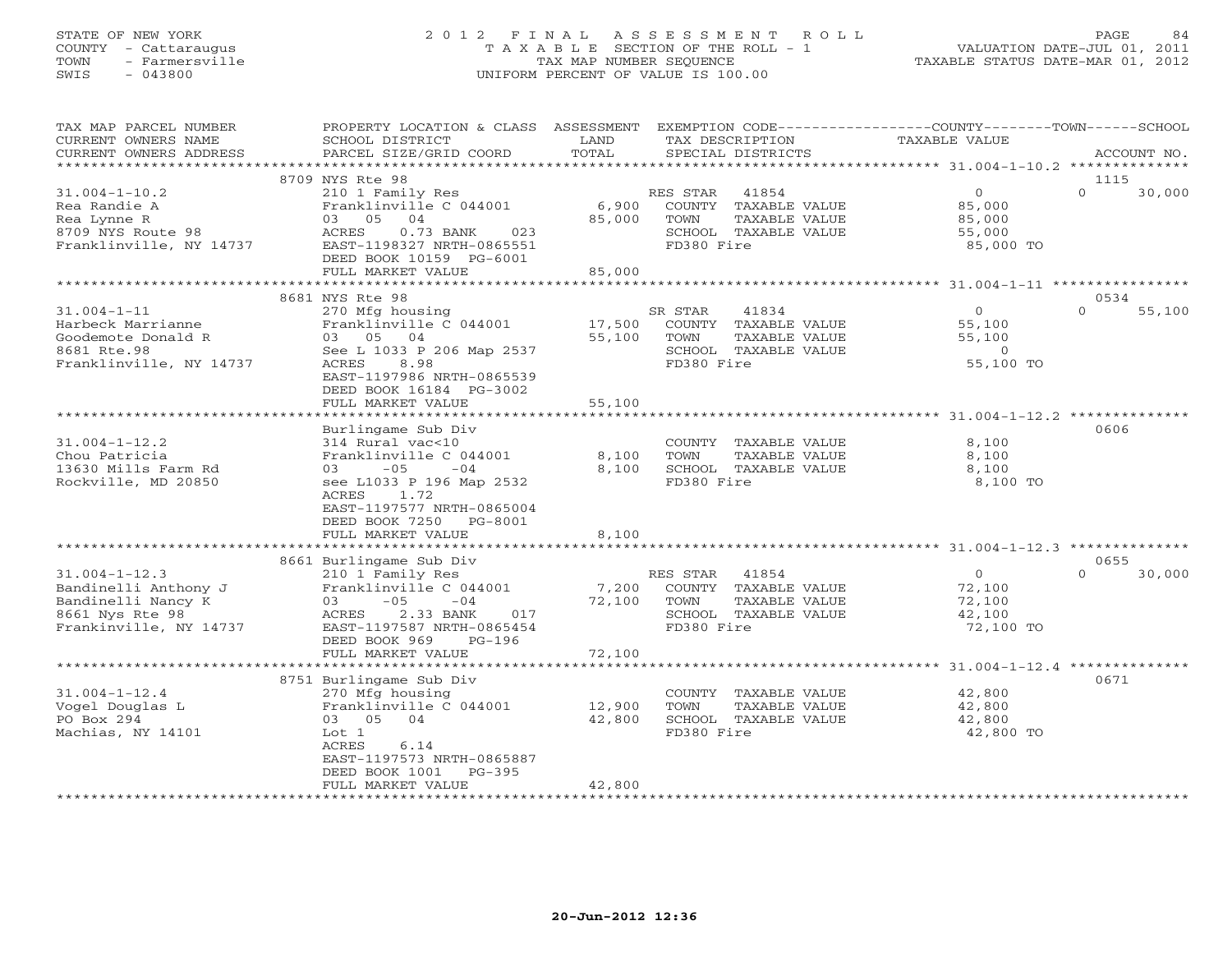## STATE OF NEW YORK 2 0 1 2 F I N A L A S S E S S M E N T R O L L PAGE 85 COUNTY - Cattaraugus T A X A B L E SECTION OF THE ROLL - 1 VALUATION DATE-JUL 01, 2011 TOWN - Farmersville TAX MAP NUMBER SEQUENCE TAXABLE STATUS DATE-MAR 01, 2012 SWIS - 043800 UNIFORM PERCENT OF VALUE IS 100.00UNIFORM PERCENT OF VALUE IS 100.00

| TAX MAP PARCEL NUMBER<br>CURRENT OWNERS NAME<br>CURRENT OWNERS ADDRESS | PROPERTY LOCATION & CLASS ASSESSMENT<br>SCHOOL DISTRICT<br>PARCEL SIZE/GRID COORD                     | LAND<br>TOTAL          | TAX DESCRIPTION<br>SPECIAL DISTRICTS                                  | EXEMPTION CODE-----------------COUNTY-------TOWN------SCHOOL<br>TAXABLE VALUE<br>ACCOUNT NO. |
|------------------------------------------------------------------------|-------------------------------------------------------------------------------------------------------|------------------------|-----------------------------------------------------------------------|----------------------------------------------------------------------------------------------|
| ********************                                                   |                                                                                                       |                        |                                                                       | ************************************** 31.004-1-12.5 **************                          |
| $31.004 - 1 - 12.5$<br>Forma David E                                   | Burlingame Sub Div<br>270 Mfg housing<br>Franklinville C 044001                                       | 10,600                 | COUNTY<br>TAXABLE VALUE<br>TOWN<br>TAXABLE VALUE                      | 0672<br>32,700<br>32,700                                                                     |
| 8375 Morse Rd<br>East Concord, NY 14055                                | 03 05 04<br>Lot 3<br>ACRES<br>4.59<br>EAST-1197958 NRTH-0866482<br>DEED BOOK 00926 PG-00240           | 32,700                 | SCHOOL TAXABLE VALUE<br>FD380 Fire                                    | 32,700<br>32,700 TO                                                                          |
|                                                                        | FULL MARKET VALUE                                                                                     | 32,700                 |                                                                       |                                                                                              |
|                                                                        |                                                                                                       | * * * * * * * ·        |                                                                       | **************** 31.004-1-12.6 **********                                                    |
| $31.004 - 1 - 12.6$<br>Fotus John W<br>1046 85th St                    | Burlingame Sub Div<br>270 Mfg housing<br>Franklinville C 044001<br>03 05 04                           | 10,100<br>17,100       | COUNTY TAXABLE VALUE<br>TAXABLE VALUE<br>TOWN<br>SCHOOL TAXABLE VALUE | 0673<br>17,100<br>17,100<br>17,100                                                           |
| Niagara Flls, NY 14304                                                 | Lot 5<br>ACRES<br>5.01<br>EAST-1197908 NRTH-0866997<br>DEED BOOK 1001<br>PG-1011<br>FULL MARKET VALUE | 17,100                 | FD380 Fire                                                            | 17,100 TO                                                                                    |
|                                                                        | *****************                                                                                     | ***********            |                                                                       | ********************* 31.004-1-12.7 **************                                           |
|                                                                        | Burlingame Sub Div                                                                                    |                        |                                                                       | 0674                                                                                         |
| $31.004 - 1 - 12.7$                                                    | 314 Rural vac<10                                                                                      |                        | COUNTY TAXABLE VALUE                                                  | 10,400                                                                                       |
| Fotus John W<br>1046 85th St                                           | Franklinville C 044001<br>03 05<br>04                                                                 | 10,400<br>10,400       | TOWN<br>TAXABLE VALUE<br>SCHOOL TAXABLE VALUE                         | 10,400<br>10,400                                                                             |
| Niagara Falls, NY 14304                                                | Lot 7<br>ACRES<br>5.33<br>EAST-1197820 NRTH-0867347<br>DEED BOOK 1001<br>PG-1011                      |                        | FD380 Fire                                                            | 10,400 TO                                                                                    |
|                                                                        | FULL MARKET VALUE                                                                                     | 10,400                 |                                                                       |                                                                                              |
|                                                                        | ******************                                                                                    |                        |                                                                       | 0664                                                                                         |
| $31.004 - 1 - 12.8$                                                    | Burlingame Sub Div<br>314 Rural vac<10                                                                |                        | COUNTY TAXABLE VALUE                                                  | 6,000                                                                                        |
| Orcutt John E                                                          | Franklinville C 044001                                                                                | 6,000                  | TOWN<br>TAXABLE VALUE                                                 | 6,000                                                                                        |
| Beland Sean                                                            | 05 04<br>03/04                                                                                        | 6,000                  | SCHOOL TAXABLE VALUE                                                  | 6,000                                                                                        |
| 8661 Route 98<br>Franklinville, NY 14737                               | Lot <sub>9</sub><br>ACRES<br>5.57<br>EAST-1197676 NRTH-0867604<br>DEED BOOK 8771 PG-4001              |                        | FD380 Fire                                                            | 6,000 TO                                                                                     |
|                                                                        | FULL MARKET VALUE                                                                                     | 6,000<br>************* |                                                                       | ************************************* 31.004-1-12.9 **************                           |
|                                                                        | Burlingame Sub Div                                                                                    |                        |                                                                       | 0661                                                                                         |
| $31.004 - 1 - 12.9$                                                    | 270 Mfg housing                                                                                       |                        | COUNTY<br>TAXABLE VALUE                                               | 19,300                                                                                       |
| Degrasse Robert                                                        | Franklinville C 044001                                                                                | 11,200                 | TAXABLE VALUE<br>TOWN                                                 | 19,300                                                                                       |
| 151 Virgil Ave<br>Buffalo, NY 14216                                    | 05 04<br>04/12<br>Lot $13$<br>ACRES<br>4.97<br>EAST-1197417 NRTH-0867959                              | 19,300                 | SCHOOL TAXABLE VALUE<br>FD380 Fire                                    | 19,300<br>19,300 TO                                                                          |
|                                                                        | DEED BOOK 968<br>$PG-971$<br>FULL MARKET VALUE                                                        | 19,300                 |                                                                       |                                                                                              |
|                                                                        |                                                                                                       |                        |                                                                       |                                                                                              |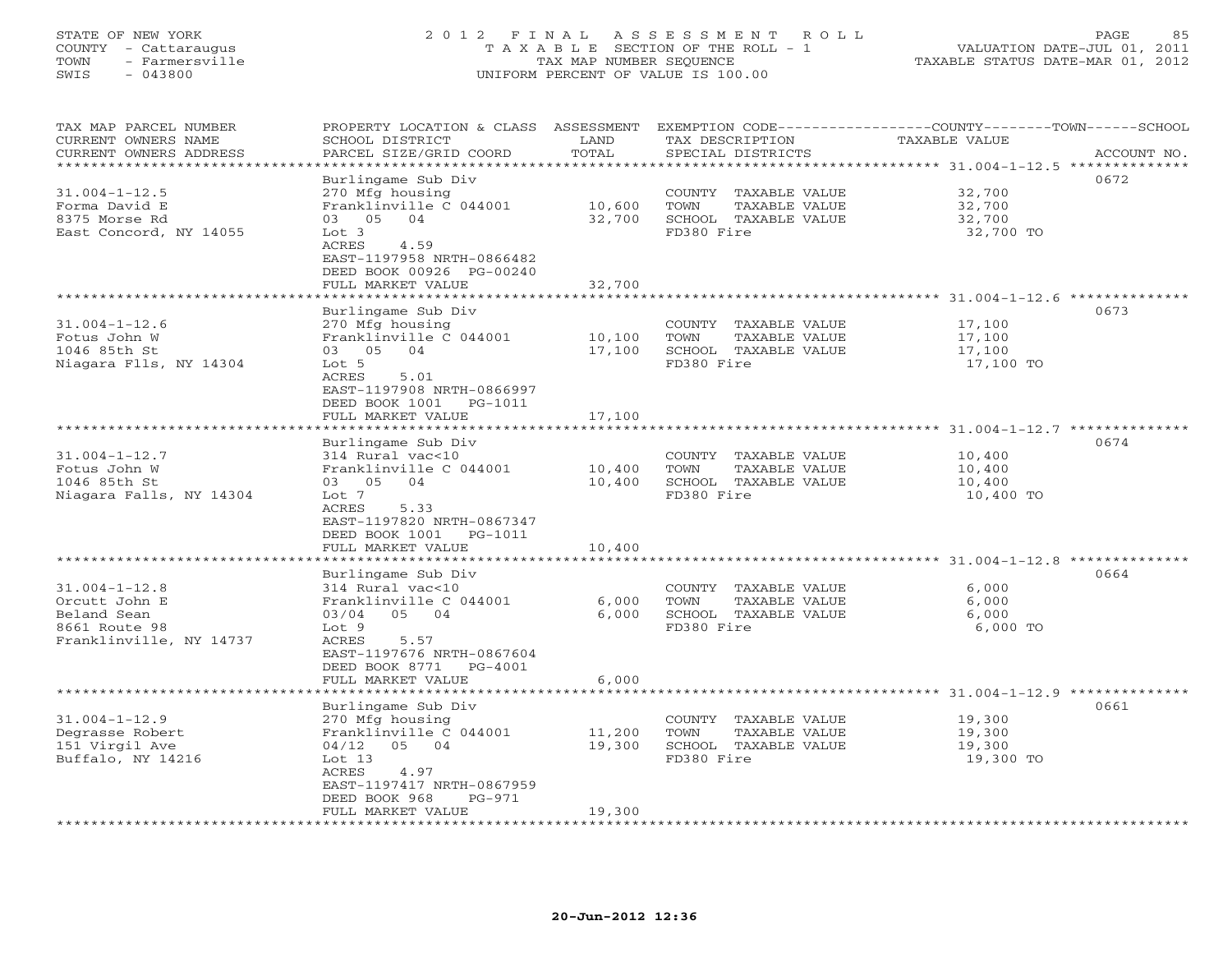#### STATE OF NEW YORK 2 0 1 2 F I N A L A S S E S S M E N T R O L L PAGE 86 COUNTY - Cattaraugus T A X A B L E SECTION OF THE ROLL - 1 VALUATION DATE-JUL 01, 2011 TOWN - Farmersville TAX MAP NUMBER SEQUENCE TAXABLE STATUS DATE-MAR 01, 2012 SWIS - 043800 UNIFORM PERCENT OF VALUE IS 100.00UNIFORM PERCENT OF VALUE IS 100.00

| TAX MAP PARCEL NUMBER<br>CURRENT OWNERS NAME<br>CURRENT OWNERS ADDRESS         | PROPERTY LOCATION & CLASS ASSESSMENT<br>SCHOOL DISTRICT<br>PARCEL SIZE/GRID COORD             | LAND<br>TOTAL           | EXEMPTION CODE-----------------COUNTY-------TOWN-----SCHOOL<br>TAX DESCRIPTION<br>SPECIAL DISTRICTS | TAXABLE VALUE                                         | ACCOUNT NO. |
|--------------------------------------------------------------------------------|-----------------------------------------------------------------------------------------------|-------------------------|-----------------------------------------------------------------------------------------------------|-------------------------------------------------------|-------------|
| *********************                                                          |                                                                                               |                         |                                                                                                     |                                                       |             |
| $31.004 - 1 - 12.10$<br>Degrasse Robert                                        | Burlingame Sub Div<br>314 Rural vac<10<br>Franklinville C 044001                              | 13,300                  | COUNTY TAXABLE VALUE<br>TOWN<br>TAXABLE VALUE                                                       | 13,300<br>13,300                                      | 0675        |
| 151 Virgil Ave<br>Buffalo, NY 14216                                            | 04/12<br>05 04<br>Lot $17$<br>ACRES<br>6.58<br>EAST-1197396 NRTH-0868464                      | 13,300                  | SCHOOL TAXABLE VALUE<br>FD380 Fire                                                                  | 13,300<br>13,300 TO                                   |             |
|                                                                                | DEED BOOK 1007 PG-970<br>FULL MARKET VALUE<br>***********************                         | 13,300<br>************* |                                                                                                     |                                                       |             |
|                                                                                | Burlingame Sub Div                                                                            |                         |                                                                                                     |                                                       | 0676        |
| $31.004 - 1 - 12.11$<br>Degrasse Robert<br>151 Virgil Ave<br>Buffalo, NY 14216 | 314 Rural vac<10<br>Franklinville C 044001<br>12 05<br>04<br>Lot 16                           | 10,800<br>10,800        | COUNTY TAXABLE VALUE<br>TOWN<br>TAXABLE VALUE<br>SCHOOL TAXABLE VALUE<br>FD380 Fire                 | 10,800<br>10,800<br>10,800<br>10,800 TO               |             |
|                                                                                | ACRES<br>4.69<br>EAST-1196934 NRTH-0868503<br>DEED BOOK 1007<br>$PG-970$<br>FULL MARKET VALUE | 10,800                  |                                                                                                     |                                                       |             |
|                                                                                |                                                                                               |                         |                                                                                                     |                                                       |             |
|                                                                                | Burlingame Sub Div                                                                            |                         |                                                                                                     |                                                       | 0677        |
| $31.004 - 1 - 12.12$                                                           | 314 Rural vac<10                                                                              |                         | COUNTY TAXABLE VALUE                                                                                | 6,800                                                 |             |
| Fedeson Mark H<br>290 Drake Dr                                                 | Franklinville C 044001<br>12 05<br>04                                                         | 6,800<br>6,800          | TOWN<br>TAXABLE VALUE<br>SCHOOL TAXABLE VALUE                                                       | 6,800<br>6,800                                        |             |
| North Tonawanda, NY 14120                                                      | Lot 15<br>ACRES<br>5.95<br>EAST-1196441 NRTH-0868481<br>DEED BOOK 00985 PG-00754              |                         | FD380 Fire                                                                                          | 6,800 TO                                              |             |
|                                                                                | FULL MARKET VALUE<br>**************************************                                   | 6,800                   |                                                                                                     |                                                       |             |
|                                                                                | Burlingame Sub Div                                                                            |                         |                                                                                                     | ************************ 31.004-1-12.13 ************* | 0678        |
| $31.004 - 1 - 12.13$<br>Pilgrims Trust U/T/D 7/28/2011 Franklinville C 044001  | 314 Rural vac<10                                                                              |                         | COUNTY TAXABLE VALUE<br>TOWN                                                                        | 14,400                                                |             |
| 9522 Utley Rd                                                                  | 12 05<br>04                                                                                   | 14,400<br>14,400        | TAXABLE VALUE<br>SCHOOL TAXABLE VALUE                                                               | 14,400<br>14,400                                      |             |
| East Otto, NY 14729                                                            | Lot $14$<br>ACRES<br>7.65<br>EAST-1195879 NRTH-0868428<br>DEED BOOK 16340 PG-803              |                         | FD380 Fire                                                                                          | 14,400 TO                                             |             |
|                                                                                | FULL MARKET VALUE                                                                             | 14,400                  |                                                                                                     |                                                       |             |
|                                                                                | Burlingame Sub Div                                                                            |                         |                                                                                                     | ***************** 31.004-1-12.15 **                   | 0680        |
| $31.004 - 1 - 12.15$                                                           | 314 Rural vac<10                                                                              |                         | COUNTY TAXABLE VALUE                                                                                | 12,300                                                |             |
| Pilgrims Trust U/T/D 7/28/2011 Franklinville C 044001                          |                                                                                               | 12,300                  | TOWN<br>TAXABLE VALUE                                                                               | 12,300                                                |             |
| 9522 Utley Rd<br>East Otto, NY 14729                                           | 12  05  04<br>Lot 10<br>ACRES<br>5.72<br>EAST-1195883 NRTH-0867918                            | 12,300                  | SCHOOL TAXABLE VALUE<br>FD380 Fire                                                                  | 12,300<br>12,300 TO                                   |             |
|                                                                                | DEED BOOK 16340 PG-803<br>FULL MARKET VALUE                                                   | 12,300                  |                                                                                                     |                                                       |             |
|                                                                                |                                                                                               |                         |                                                                                                     |                                                       |             |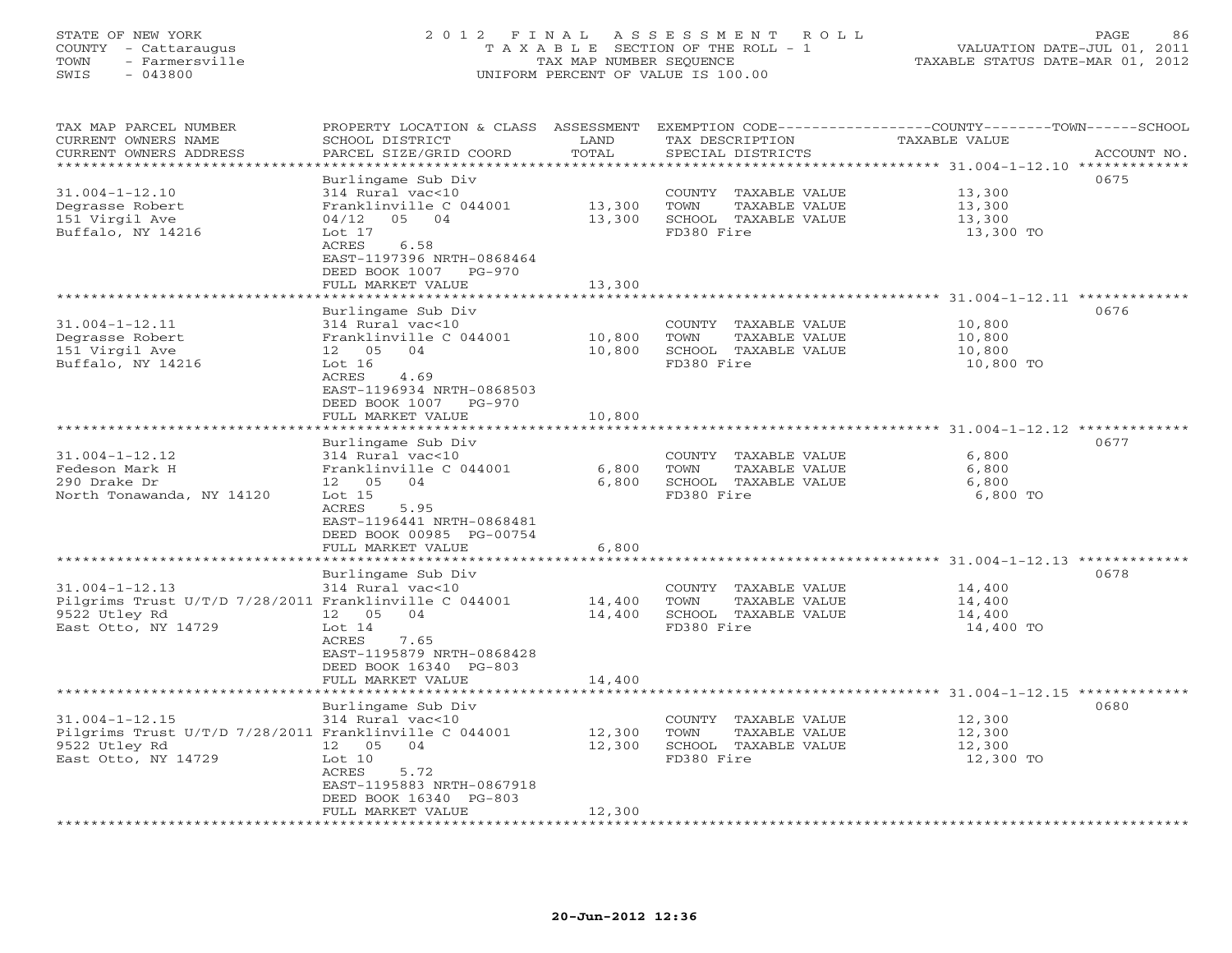# STATE OF NEW YORK 2 0 1 2 F I N A L A S S E S S M E N T R O L L PAGE 87 COUNTY - Cattaraugus T A X A B L E SECTION OF THE ROLL - 1 VALUATION DATE-JUL 01, 2011 TOWN - Farmersville TAX MAP NUMBER SEQUENCE TAXABLE STATUS DATE-MAR 01, 2012 SWIS - 043800 UNIFORM PERCENT OF VALUE IS 100.00

| TAX MAP PARCEL NUMBER<br>CURRENT OWNERS NAME<br>CURRENT OWNERS ADDRESS | PROPERTY LOCATION & CLASS ASSESSMENT<br>SCHOOL DISTRICT<br>PARCEL SIZE/GRID COORD | LAND<br>TOTAL | TAX DESCRIPTION<br>SPECIAL DISTRICTS | EXEMPTION CODE-----------------COUNTY-------TOWN------SCHOOL<br><b>TAXABLE VALUE</b> | ACCOUNT NO.        |
|------------------------------------------------------------------------|-----------------------------------------------------------------------------------|---------------|--------------------------------------|--------------------------------------------------------------------------------------|--------------------|
| ********************                                                   |                                                                                   |               |                                      |                                                                                      |                    |
|                                                                        | Burlingame Sub Div                                                                |               |                                      |                                                                                      | 0653               |
| $31.004 - 1 - 12.16$                                                   | 260 Seasonal res                                                                  |               | COUNTY TAXABLE VALUE                 | 21,100                                                                               |                    |
| Fedeson Mark H                                                         | Franklinville C 044001                                                            | 10,600        | TOWN<br>TAXABLE VALUE                | 21,100                                                                               |                    |
| 290 Drake Dr                                                           | 04<br>12 05                                                                       | 21,100        | SCHOOL TAXABLE VALUE                 | 21,100                                                                               |                    |
| North Tonawanda, NY 14120                                              | Lot 11                                                                            |               | FD380 Fire                           | 21,100 TO                                                                            |                    |
|                                                                        | 5.42<br>ACRES                                                                     |               |                                      |                                                                                      |                    |
|                                                                        | EAST-1196452 NRTH-0867943                                                         |               |                                      |                                                                                      |                    |
|                                                                        | DEED BOOK 937<br>$PG-528$                                                         |               |                                      |                                                                                      |                    |
|                                                                        | FULL MARKET VALUE                                                                 | 21,100        |                                      |                                                                                      |                    |
|                                                                        |                                                                                   |               |                                      |                                                                                      |                    |
|                                                                        | 8843 Burlingame Sub Div                                                           |               |                                      |                                                                                      | 0652               |
| $31.004 - 1 - 12.19$                                                   | 240 Rural res                                                                     |               | 41854<br>RES STAR                    | $\Omega$                                                                             | $\Omega$<br>30,000 |
| Orcutt John                                                            | Franklinville C 044001                                                            | 20,300        | COUNTY TAXABLE VALUE                 | 72,900                                                                               |                    |
| 8861 Rt. 98                                                            | 03 05 04                                                                          | 72,900        | TOWN<br>TAXABLE VALUE                | 72,900                                                                               |                    |
| Franklinville, NY 14737                                                | Lot 6                                                                             |               | SCHOOL TAXABLE VALUE                 | 42,900                                                                               |                    |
|                                                                        | ACRES 15.07                                                                       |               | FD380 Fire                           | 72,900 TO                                                                            |                    |
|                                                                        | EAST-1196931 NRTH-0867541                                                         |               |                                      |                                                                                      |                    |
|                                                                        | DEED BOOK 960<br>$PG-431$                                                         | 72,900        |                                      |                                                                                      |                    |
|                                                                        | FULL MARKET VALUE                                                                 |               |                                      |                                                                                      |                    |
|                                                                        | 8803 Burlingame Sub Div                                                           |               |                                      |                                                                                      | 0660               |
| $31.004 - 1 - 12.20$                                                   | 270 Mfg housing                                                                   |               | COUNTY TAXABLE VALUE                 | 20,100                                                                               |                    |
| Nardolillo Carmen                                                      | Franklinville C 044001                                                            | 10,900        | TOWN<br>TAXABLE VALUE                | 20,100                                                                               |                    |
| 5004 Chestnut Ridge Rd                                                 | 03/11 05 04                                                                       | 20,100        | SCHOOL TAXABLE VALUE                 | 20,100                                                                               |                    |
| Orchard Park, NY 14127                                                 | 4.79<br>ACRES                                                                     |               | FD380 Fire                           | 20,100 TO                                                                            |                    |
|                                                                        | EAST-1197220 NRTH-0866887                                                         |               |                                      |                                                                                      |                    |
|                                                                        | DEED BOOK 4264<br>PG-3001                                                         |               |                                      |                                                                                      |                    |
|                                                                        | FULL MARKET VALUE                                                                 | 20,100        |                                      |                                                                                      |                    |
|                                                                        |                                                                                   |               |                                      | ************************** 31.004-1-12.21 *************                              |                    |
|                                                                        | Burlingame Sub Div                                                                |               |                                      |                                                                                      | 0685               |
| $31.004 - 1 - 12.21$                                                   | 270 Mfg housing                                                                   |               | COUNTY TAXABLE VALUE                 | 32,200                                                                               |                    |
| Weiskopff Michael R                                                    | Franklinville C 044001                                                            | 12,900        | TOWN<br>TAXABLE VALUE                | 32,200                                                                               |                    |
| 162 Lakeview Ave                                                       | 03 05 04                                                                          | 32,200        | SCHOOL TAXABLE VALUE                 | 32,200                                                                               |                    |
| Orchard Park, NY 14127                                                 | Lot 2                                                                             |               | FD380 Fire                           | 32,200 TO                                                                            |                    |
|                                                                        | ACRES<br>6.14                                                                     |               |                                      |                                                                                      |                    |
|                                                                        | EAST-1197479 NRTH-0866420                                                         |               |                                      |                                                                                      |                    |
|                                                                        | DEED BOOK 4801<br>PG-3001<br>FULL MARKET VALUE                                    | 32,200        |                                      |                                                                                      |                    |
|                                                                        | *****************************                                                     |               |                                      |                                                                                      |                    |
|                                                                        | NYS Rte 98                                                                        |               |                                      |                                                                                      | 0752               |
| $31.004 - 1 - 12.22$                                                   | 314 Rural vac<10                                                                  |               | COUNTY TAXABLE VALUE                 | 12,900                                                                               |                    |
| Tingue Darel D                                                         | Franklinville C 044001                                                            | 12,900        | TOWN<br>TAXABLE VALUE                | 12,900                                                                               |                    |
| 8383 Kingsbury Hill Rd                                                 | 11 05<br>04                                                                       | 12,900        | SCHOOL TAXABLE VALUE                 | 12,900                                                                               |                    |
| Franklinville, NY 14737                                                | 4.90<br>ACRES                                                                     |               | FD380 Fire                           | 12,900 TO                                                                            |                    |
|                                                                        | EAST-1197022 NRTH-0864412                                                         |               |                                      |                                                                                      |                    |
|                                                                        | DEED BOOK 7724<br>$PG-9003$                                                       |               |                                      |                                                                                      |                    |
|                                                                        | FULL MARKET VALUE                                                                 | 12,900        |                                      |                                                                                      |                    |
| ************************                                               |                                                                                   |               |                                      |                                                                                      |                    |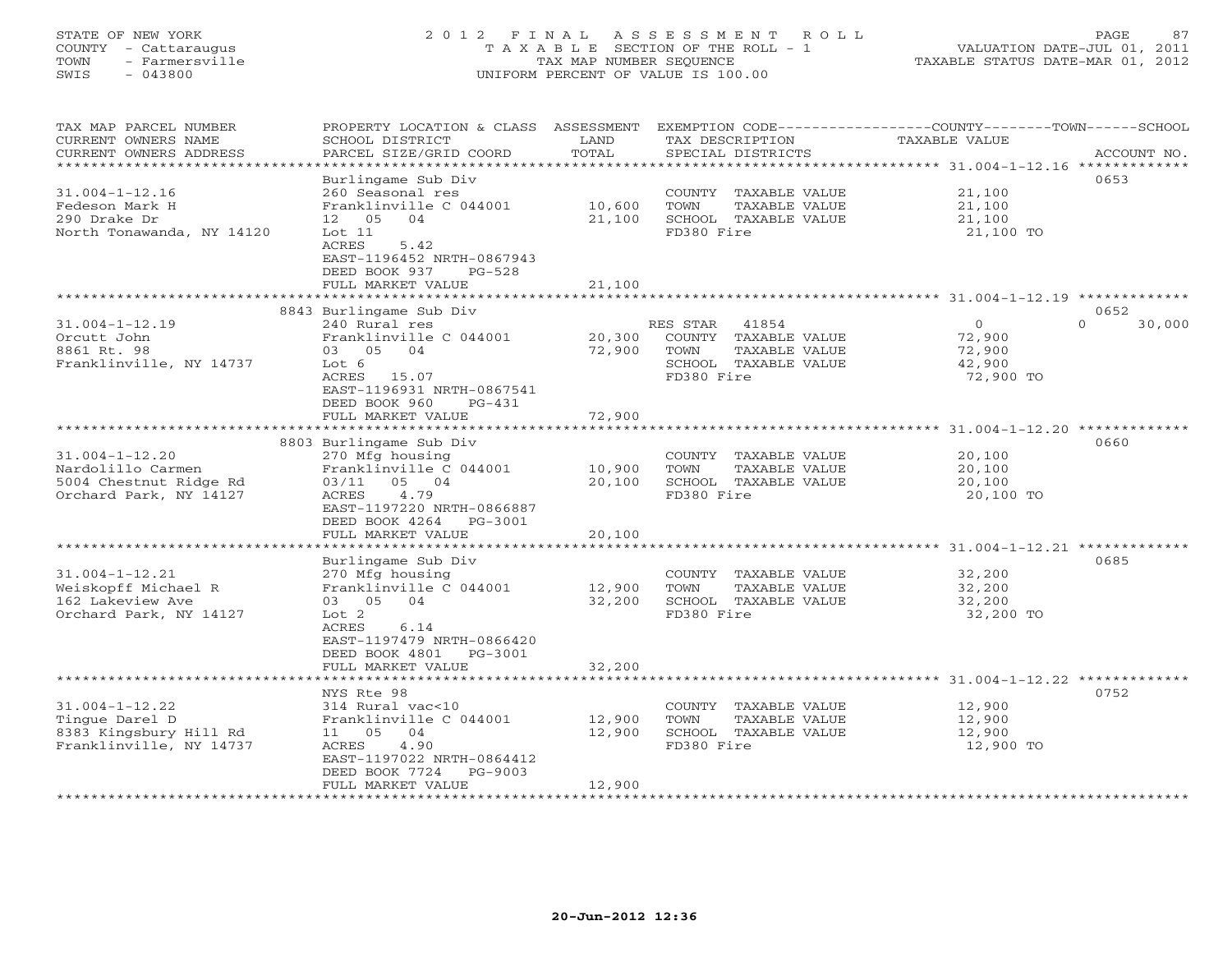## STATE OF NEW YORK 2 0 1 2 F I N A L A S S E S S M E N T R O L L PAGE 88 COUNTY - Cattaraugus T A X A B L E SECTION OF THE ROLL - 1 VALUATION DATE-JUL 01, 2011 TOWN - Farmersville TAX MAP NUMBER SEQUENCE TAXABLE STATUS DATE-MAR 01, 2012 SWIS - 043800 UNIFORM PERCENT OF VALUE IS 100.00UNIFORM PERCENT OF VALUE IS 100.00

| TAX MAP PARCEL NUMBER       | PROPERTY LOCATION & CLASS ASSESSMENT |        | EXEMPTION CODE----------------COUNTY-------TOWN------SCHOOL |                |                    |
|-----------------------------|--------------------------------------|--------|-------------------------------------------------------------|----------------|--------------------|
| CURRENT OWNERS NAME         | SCHOOL DISTRICT                      | LAND   | TAX DESCRIPTION                                             | TAXABLE VALUE  |                    |
| CURRENT OWNERS ADDRESS      | PARCEL SIZE/GRID COORD               | TOTAL  | SPECIAL DISTRICTS                                           |                | ACCOUNT NO.        |
|                             |                                      |        |                                                             |                |                    |
|                             | 8654 NYS Rte 98                      |        |                                                             |                | 0270               |
| $31.004 - 1 - 13$           | 210 1 Family Res                     |        | COUNTY TAXABLE VALUE                                        | 31,700         |                    |
| Klos Joseph                 | Franklinville C 044001               | 6,100  | TOWN<br>TAXABLE VALUE                                       | 31,700         |                    |
| 4220 Seneca St              | 03 05 04                             | 31,700 | SCHOOL TAXABLE VALUE                                        | 31,700         |                    |
| West Seneca, NY 14224       | FRNT 140.00 DPTH 90.00               |        | FD380 Fire                                                  | 31,700 TO      |                    |
|                             | ACRES<br>0.29                        |        |                                                             |                |                    |
|                             | EAST-1197508 NRTH-0864678            |        |                                                             |                |                    |
|                             | DEED BOOK 4671<br>PG-6001            |        |                                                             |                |                    |
|                             | FULL MARKET VALUE                    | 31,700 |                                                             |                |                    |
|                             |                                      |        |                                                             |                |                    |
|                             | Kingsbury Hill Rd                    |        |                                                             |                | 0542               |
| $31.004 - 1 - 14$           | 314 Rural vac<10                     |        | COUNTY TAXABLE VALUE                                        | 1,800          |                    |
| Tinque Darel D              | Franklinville C 044001               | 1,800  | TAXABLE VALUE<br>TOWN                                       | 1,800          |                    |
| 8383 Kingsbury Hill Rd      | 11 05 04                             | 1,800  | SCHOOL TAXABLE VALUE                                        | 1,800          |                    |
| Franklinville, NY 14737     | ACRES 1.17                           |        | FD380 Fire                                                  | 1,800 TO       |                    |
|                             | EAST-1196779 NRTH-0864077            |        |                                                             |                |                    |
|                             | DEED BOOK 12157 PG-7001              |        |                                                             |                |                    |
|                             | FULL MARKET VALUE                    | 1,800  |                                                             |                |                    |
|                             |                                      |        |                                                             |                |                    |
|                             | 8610 Kingsbury Hill Rd               |        |                                                             |                | 0092               |
| $31.004 - 1 - 15.1$         | 270 Mfg housing                      |        | COUNTY TAXABLE VALUE 16,600                                 |                |                    |
| Doberstein Samantha Jo      | Franklinville C 044001               | 7,000  | TOWN<br>TAXABLE VALUE                                       | 16,600         |                    |
| Doberstein Heath            | 10 05 03                             | 16,600 | SCHOOL TAXABLE VALUE                                        | 16,600         |                    |
| 8610 Kingsbury Hill Rd      | 0.98<br>ACRES                        |        | FD380 Fire                                                  | 16,600 TO      |                    |
| Franklinville, NY 14737     | EAST-1197046 NRTH-0863896            |        |                                                             |                |                    |
|                             | DEED BOOK 17307 PG-8001              |        |                                                             |                |                    |
|                             | FULL MARKET VALUE                    | 16,600 |                                                             |                |                    |
|                             |                                      |        |                                                             |                |                    |
|                             | 8616 Kingsbury Hill Rd               |        |                                                             |                | 0290               |
| $31.004 - 1 - 15.2$         | 270 Mfg housing                      |        | COUNTY TAXABLE VALUE                                        | 17,200         |                    |
| Perry Jon R                 | Franklinville C 044001 7,700         |        | TOWN<br>TAXABLE VALUE                                       | 17,200         |                    |
| Perry Jennifer L            | 11 05 04                             | 17,200 | SCHOOL TAXABLE VALUE                                        | 17,200         |                    |
| 209 Fredericka St           | ACRES 1.46                           |        | FD380 Fire                                                  | 17,200 TO      |                    |
| No. Tonawanda, NY 14120     | EAST-1197143 NRTH-0864026            |        |                                                             |                |                    |
|                             | DEED BOOK 5797 PG-5001               |        |                                                             |                |                    |
|                             | FULL MARKET VALUE                    | 17,200 |                                                             |                |                    |
|                             |                                      |        |                                                             |                |                    |
|                             | 8602 Kingsbury Hill Rd               |        |                                                             |                | 1127               |
| $31.004 - 1 - 15.3$         | 210 1 Family Res                     |        | RES STAR 41854                                              | $\overline{0}$ | $\Omega$<br>30,000 |
| Zimolag-Pieczonka Sebastian | Franklinville C 044001               | 8,700  | COUNTY TAXABLE VALUE                                        | 46,200         |                    |
| Greg Cartier                | 10 05 03                             | 46,200 | TOWN<br>TAXABLE VALUE                                       | 46,200         |                    |
| 8950 Lake Ave               | ACRES<br>2.15 BANK<br>017            |        | SCHOOL TAXABLE VALUE                                        | 16,200         |                    |
| Franklinville, NY 14737     | EAST-1196869 NRTH-0863810            |        | FD380 Fire                                                  | 46,200 TO      |                    |
|                             | DEED BOOK 5867 PG-6002               |        |                                                             |                |                    |
|                             | FULL MARKET VALUE                    | 46,200 |                                                             |                |                    |
|                             |                                      |        |                                                             |                |                    |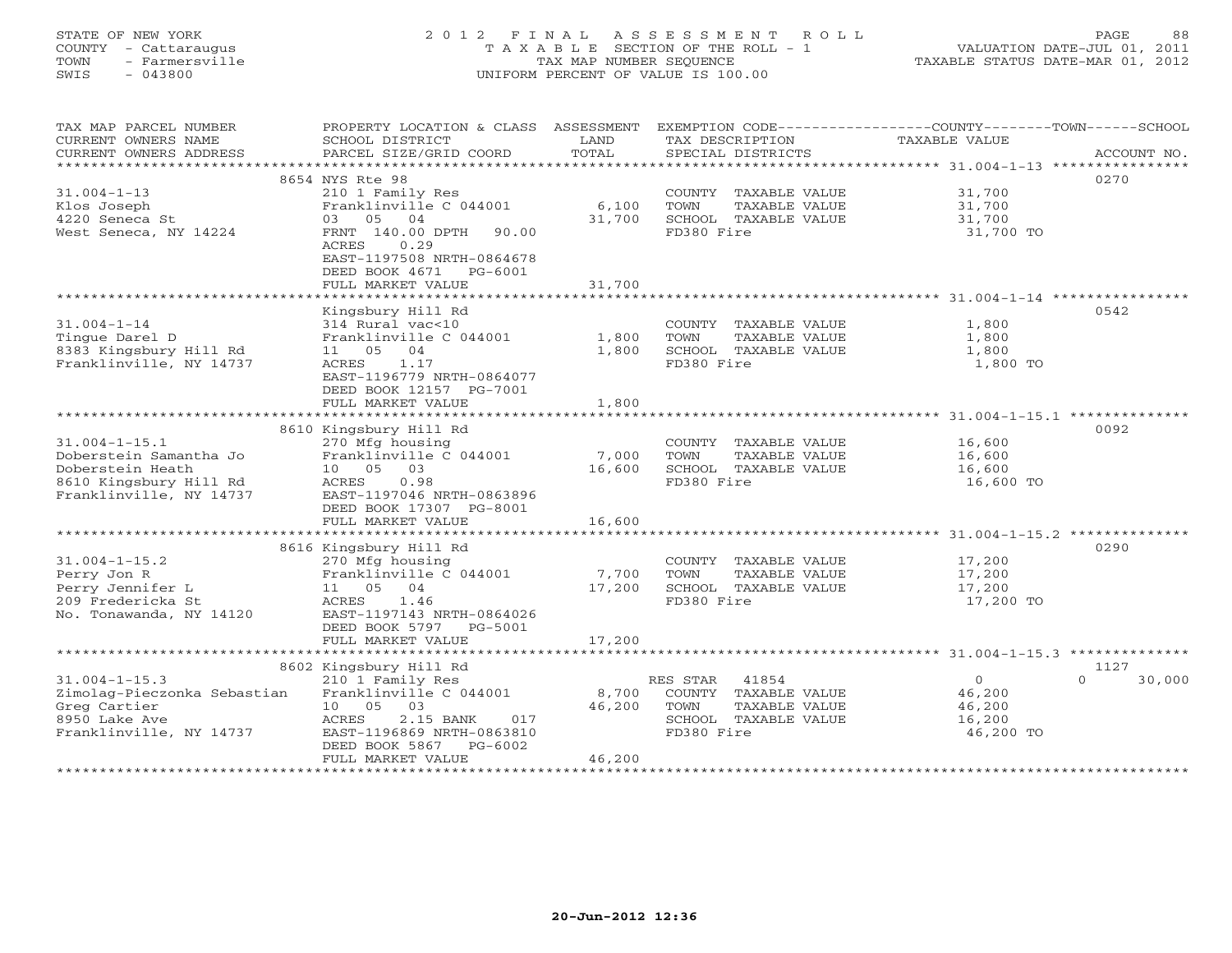## STATE OF NEW YORK 2 0 1 2 F I N A L A S S E S S M E N T R O L L PAGE 89 COUNTY - Cattaraugus T A X A B L E SECTION OF THE ROLL - 1 VALUATION DATE-JUL 01, 2011 TOWN - Farmersville TAX MAP NUMBER SEQUENCE TAXABLE STATUS DATE-MAR 01, 2012 SWIS - 043800 UNIFORM PERCENT OF VALUE IS 100.00UNIFORM PERCENT OF VALUE IS 100.00

| TAX MAP PARCEL NUMBER<br>CURRENT OWNERS NAME          | PROPERTY LOCATION & CLASS ASSESSMENT<br>SCHOOL DISTRICT                              | LAND          | TAX DESCRIPTION                    | EXEMPTION CODE-----------------COUNTY-------TOWN------SCHOOL<br>TAXABLE VALUE |             |
|-------------------------------------------------------|--------------------------------------------------------------------------------------|---------------|------------------------------------|-------------------------------------------------------------------------------|-------------|
| CURRENT OWNERS ADDRESS                                | PARCEL SIZE/GRID COORD                                                               | TOTAL         | SPECIAL DISTRICTS                  |                                                                               | ACCOUNT NO. |
| *********************                                 |                                                                                      |               |                                    |                                                                               |             |
|                                                       | NYS Rte 98                                                                           |               |                                    | 0286                                                                          |             |
| $31.004 - 1 - 19$                                     | 314 Rural vac<10                                                                     |               | COUNTY TAXABLE VALUE               | 9,700                                                                         |             |
| Heitzenrater William                                  | Franklinville C 044001                                                               | 9,700         | TOWN<br>TAXABLE VALUE              | 9,700                                                                         |             |
| 14665 Marsh Island Ln                                 | 11 05<br>04                                                                          | 9,700         | SCHOOL TAXABLE VALUE               | 9,700                                                                         |             |
| Jacksonville, FL 32250                                | See L 1033 P 204 Map 2536<br>Ff 250.00<br>2.82<br>ACRES<br>EAST-1193630 NRTH-0863801 |               | FD380 Fire                         | 9,700 TO                                                                      |             |
|                                                       | DEED BOOK 1033<br>$PG-204$                                                           |               |                                    |                                                                               |             |
|                                                       | FULL MARKET VALUE                                                                    | 9,700         |                                    |                                                                               |             |
|                                                       | ****************************                                                         |               |                                    |                                                                               |             |
|                                                       | NYS Rte 98                                                                           |               |                                    | 0169                                                                          |             |
| $31.004 - 1 - 20.1$                                   | 314 Rural vac<10                                                                     |               | COUNTY TAXABLE VALUE               | 16,400                                                                        |             |
| Souther Tier Wast Services Inc Franklinville C 044001 |                                                                                      | 16,400        | TOWN<br>TAXABLE VALUE              | 16,400                                                                        |             |
| 7815 Buffalo Ave                                      | 19 05<br>04                                                                          | 16,400        | SCHOOL TAXABLE VALUE               | 16,400                                                                        |             |
| Niagara Falls, NY 14304                               | ACRES<br>7.85                                                                        |               | FD380 Fire                         | 16,400 TO                                                                     |             |
|                                                       | EAST-1193114 NRTH-0863745                                                            |               |                                    |                                                                               |             |
|                                                       | DEED BOOK 00916 PG-00316                                                             |               |                                    |                                                                               |             |
|                                                       | FULL MARKET VALUE                                                                    | 16,400        |                                    |                                                                               |             |
|                                                       |                                                                                      |               |                                    |                                                                               |             |
|                                                       | 8542 NYS Rte 98                                                                      |               |                                    | 0766                                                                          |             |
| $31.004 - 1 - 20.2$                                   | 210 1 Family Res                                                                     |               | 41854<br>RES STAR                  | $\circ$<br>$\Omega$                                                           | 30,000      |
| Bunk Phillip J                                        | Franklinville C 044001                                                               | 7,900         | COUNTY TAXABLE VALUE               | 38,600                                                                        |             |
| 8542 NYS Route 98                                     | 11 05 04                                                                             | 38,600        | TOWN<br>TAXABLE VALUE              | 38,600                                                                        |             |
| Franklinville, NY 14737                               | 1.60 BANK<br>ACRES<br>032<br>EAST-1192578 NRTH-0863695                               |               | SCHOOL TAXABLE VALUE<br>FD380 Fire | 8,600<br>38,600 TO                                                            |             |
|                                                       | DEED BOOK 11300 PG-5001                                                              |               |                                    |                                                                               |             |
|                                                       | FULL MARKET VALUE                                                                    | 38,600        |                                    |                                                                               |             |
|                                                       |                                                                                      |               |                                    | ****************************** 31.004-1-21 ****************                   |             |
|                                                       | 8534 NYS Rte 98                                                                      |               |                                    | 0203                                                                          |             |
| $31.004 - 1 - 21$                                     | 210 1 Family Res                                                                     |               | RES STAR<br>41854                  | $\Omega$<br>$\Omega$                                                          | 30,000      |
| Heintz Leanne J                                       | Franklinville C 044001                                                               | 9,400         | COUNTY TAXABLE VALUE               | 90,000                                                                        |             |
| 8534 NYS Rte 98                                       | 04<br>19 05                                                                          | 90,000        | TOWN<br>TAXABLE VALUE              | 90,000                                                                        |             |
| Franklinville, NY 14737                               | 2.60<br>ACRES                                                                        |               | SCHOOL TAXABLE VALUE               | 60,000                                                                        |             |
|                                                       | EAST-1192272 NRTH-0863696                                                            |               | FD380 Fire                         | 90,000 TO                                                                     |             |
|                                                       | DEED BOOK 1022<br>$PG-119$                                                           |               |                                    |                                                                               |             |
|                                                       | FULL MARKET VALUE                                                                    | 90,000        |                                    |                                                                               |             |
|                                                       | *************************                                                            | ************* |                                    | ************************************* 31.004-1-23 ****************            |             |
|                                                       | 8510 Nys Rte 98                                                                      |               |                                    | 0153                                                                          |             |
| $31.004 - 1 - 23$                                     | 312 Vac w/imprv                                                                      |               | COUNTY TAXABLE VALUE               | 9,700                                                                         |             |
| Phillips James                                        | Franklinville C 044001                                                               | 8,400         | TOWN<br>TAXABLE VALUE              | 9,700                                                                         |             |
| Phillips Laurel<br>107 Gordon Ave                     | 19  05  04<br>1.95<br>ACRES                                                          | 9,700         | SCHOOL TAXABLE VALUE<br>FD380 Fire | 9,700<br>9,700 TO                                                             |             |
| W. Seneca, NY 14224                                   | EAST-1191455 NRTH-0863606                                                            |               |                                    |                                                                               |             |
|                                                       | DEED BOOK 13048 PG-4001                                                              |               |                                    |                                                                               |             |
|                                                       | FULL MARKET VALUE                                                                    | 9,700         |                                    |                                                                               |             |
|                                                       |                                                                                      |               |                                    |                                                                               |             |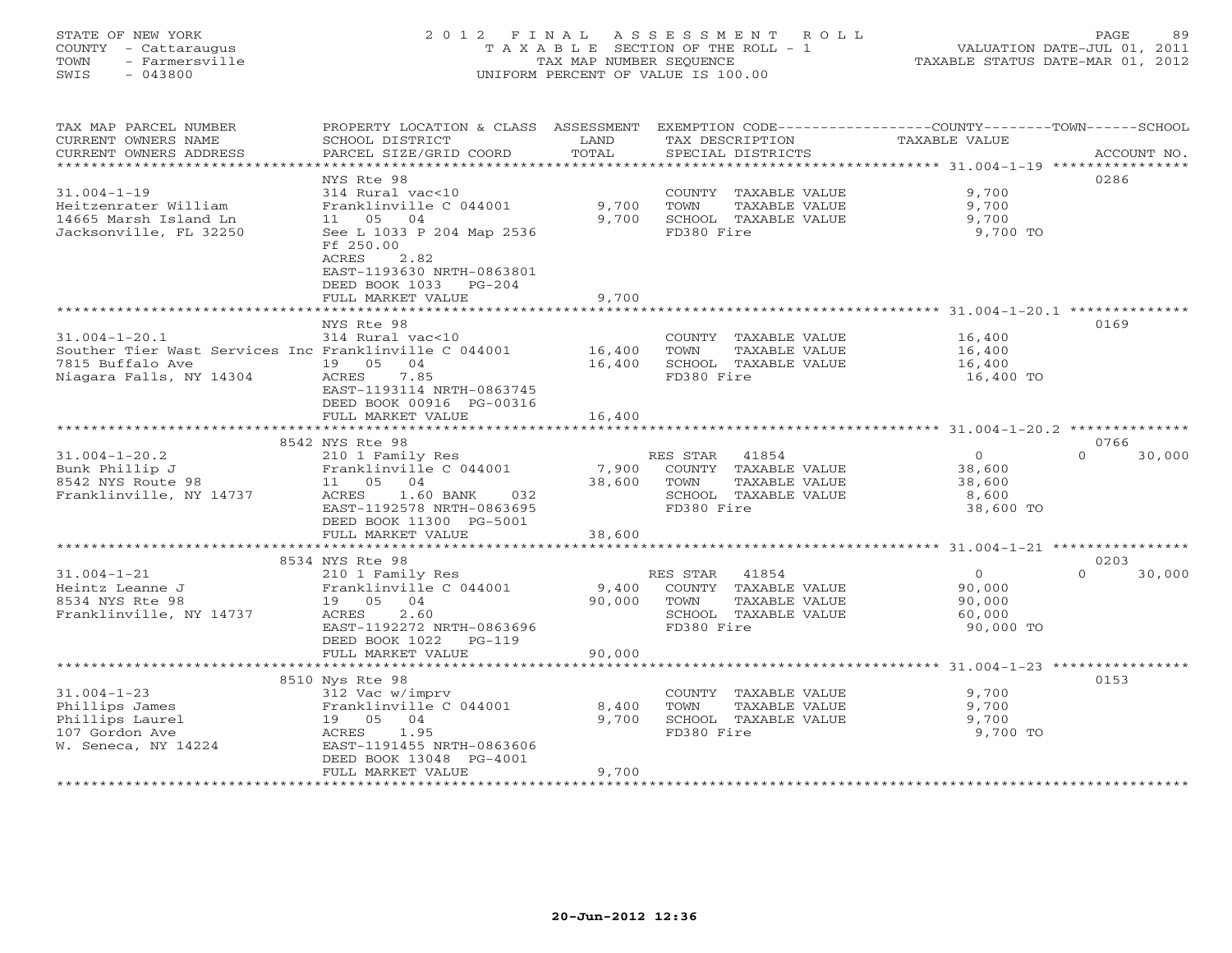## STATE OF NEW YORK 2 0 1 2 F I N A L A S S E S S M E N T R O L L PAGE 90 COUNTY - Cattaraugus T A X A B L E SECTION OF THE ROLL - 1 VALUATION DATE-JUL 01, 2011 TOWN - Farmersville TAX MAP NUMBER SEQUENCE TAXABLE STATUS DATE-MAR 01, 2012 SWIS - 043800 UNIFORM PERCENT OF VALUE IS 100.00UNIFORM PERCENT OF VALUE IS 100.00

| TAX MAP PARCEL NUMBER                             | PROPERTY LOCATION & CLASS ASSESSMENT EXEMPTION CODE---------------COUNTY-------TOWN-----SCHOOL |             |                                               |                       |                    |
|---------------------------------------------------|------------------------------------------------------------------------------------------------|-------------|-----------------------------------------------|-----------------------|--------------------|
| CURRENT OWNERS NAME                               | SCHOOL DISTRICT                                                                                | LAND        | TAX DESCRIPTION                               | TAXABLE VALUE         |                    |
| CURRENT OWNERS ADDRESS                            | PARCEL SIZE/GRID COORD                                                                         | TOTAL       | SPECIAL DISTRICTS                             |                       | ACCOUNT NO.        |
|                                                   |                                                                                                |             |                                               |                       |                    |
|                                                   | 8443 NYS Rte 98                                                                                |             |                                               |                       | 0322               |
| $31.004 - 1 - 26.1$                               | 210 1 Family Res                                                                               |             |                                               | $\overline{0}$        | $\Omega$<br>30,000 |
| Peterson Margaretta                               | Franklinville C 044001                                                                         |             | RES STAR 41854<br>13,100 COUNTY TAXABLE VALUE | 97,100                |                    |
| Roth Timothy D                                    |                                                                                                | 97,100 TOWN | TAXABLE VALUE                                 | 97,100                |                    |
| 8443 NYS Route 98                                 | 19/27  05  04<br>ACRES  5.05  BA<br>5.05 BANK 017                                              |             | SCHOOL TAXABLE VALUE                          |                       |                    |
| Franklinville, NY 14737 EAST-1188520 NRTH-0864500 |                                                                                                |             |                                               | 67,100                |                    |
|                                                   |                                                                                                |             | FD380 Fire                                    | 97,100 TO             |                    |
|                                                   | DEED BOOK 3079 PG-5002                                                                         |             |                                               |                       |                    |
|                                                   | FULL MARKET VALUE                                                                              | 97,100      |                                               |                       |                    |
|                                                   |                                                                                                |             |                                               |                       |                    |
|                                                   | 8668 Laidlaw Rd                                                                                |             |                                               |                       | 0615               |
| $31.004 - 1 - 26.2$                               | 240 Rural res                                                                                  |             | COUNTY TAXABLE VALUE                          | 125,100               |                    |
| Perkins Roderick L                                |                                                                                                | 19,000      | TOWN<br>TAXABLE VALUE                         | $\frac{1}{125}$ , 100 |                    |
| 3027 Bearcreek Rd                                 |                                                                                                | 125,100     | SCHOOL TAXABLE VALUE                          | 125,100               |                    |
| Franklinville, NY 14737                           | 240 Autor 100<br>Franklinville C 044001<br>19 05 04<br>ACRES 10.50<br>10.50                    |             | FD380 Fire                                    | 125,100 TO            |                    |
|                                                   | EAST-1190625 NRTH-0867212                                                                      |             |                                               |                       |                    |
|                                                   | DEED BOOK 3405 PG-8002                                                                         |             |                                               |                       |                    |
|                                                   | FULL MARKET VALUE                                                                              | 125,100     |                                               |                       |                    |
|                                                   |                                                                                                |             |                                               |                       |                    |
|                                                   |                                                                                                |             |                                               |                       | 0682               |
|                                                   | 8477 NYS Rte 98                                                                                |             |                                               |                       |                    |
| $31.004 - 1 - 26.3$                               | 270 Mfg housing                                                                                |             | COUNTY TAXABLE VALUE                          | 25,600                |                    |
| Mazur Kenneth M                                   |                                                                                                | 6,900       | TAXABLE VALUE<br>TOWN                         | 25,600                |                    |
| Manzuk Theresa M                                  | Franklinville C 044001<br>19 05 04<br>e FRNT 203.00 DPTH 152.00                                | 25,600      | SCHOOL TAXABLE VALUE                          | 25,600                |                    |
| 3627 S Horton Ave                                 |                                                                                                |             | FD380 Fire                                    | 25,600 TO             |                    |
| Blasdell, NY 14219                                | EAST-1189863 NRTH-0864075                                                                      |             |                                               |                       |                    |
|                                                   | DEED BOOK 10003 PG-5002                                                                        |             |                                               |                       |                    |
|                                                   | FULL MARKET VALUE                                                                              | 25,600      |                                               |                       |                    |
|                                                   |                                                                                                |             |                                               |                       |                    |
|                                                   | Co Rd 80                                                                                       |             |                                               |                       | 0665               |
| $31.004 - 1 - 26.4$                               | 322 Rural vac>10                                                                               |             | COUNTY TAXABLE VALUE                          | 35,600                |                    |
|                                                   |                                                                                                | 35,600      | TOWN<br>TAXABLE VALUE                         | 35,600                |                    |
|                                                   |                                                                                                | 35,600      | SCHOOL TAXABLE VALUE                          | 35,600                |                    |
| Franklinville, NY 14737                           | ACRES 50.33                                                                                    |             | FD380 Fire                                    | 35,600 TO             |                    |
|                                                   | EAST-1191545 NRTH-0866674                                                                      |             |                                               |                       |                    |
|                                                   | DEED BOOK 3405 PG-8002                                                                         |             |                                               |                       |                    |
|                                                   |                                                                                                |             |                                               |                       |                    |
|                                                   | FULL MARKET VALUE                                                                              | 35,600      |                                               |                       |                    |
|                                                   |                                                                                                |             |                                               |                       |                    |
|                                                   | 8646 Laidlaw Rd                                                                                |             |                                               |                       | 0666               |
| $31.004 - 1 - 26.5$                               | 271 Mfg housings                                                                               |             | RES STAR 41854                                | $\overline{0}$        | $0 \t 19,700$      |
|                                                   |                                                                                                | 9,200       | COUNTY TAXABLE VALUE                          | 19,700                |                    |
|                                                   |                                                                                                | 19,700      | TOWN<br>TAXABLE VALUE                         | 19,700                |                    |
|                                                   |                                                                                                |             | SCHOOL TAXABLE VALUE                          | $\sim$ 0              |                    |
|                                                   | EAST-1188899 NRTH-0867048                                                                      |             | FD380 Fire                                    | 19,700 TO             |                    |
|                                                   | DEED BOOK 882<br>PG-00025                                                                      |             |                                               |                       |                    |
|                                                   | FULL MARKET VALUE                                                                              | 19,700      |                                               |                       |                    |
|                                                   |                                                                                                |             |                                               |                       |                    |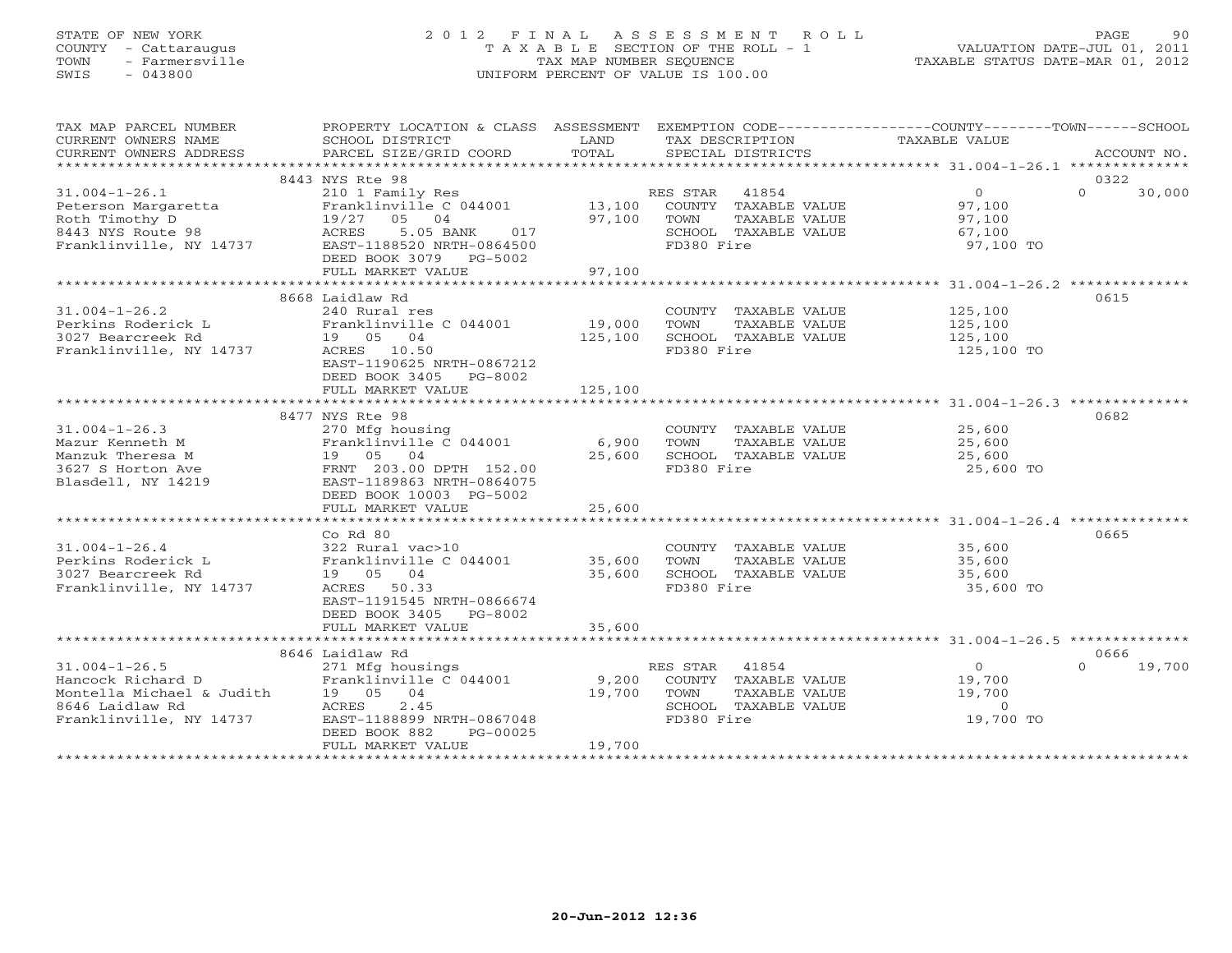## STATE OF NEW YORK 2 0 1 2 F I N A L A S S E S S M E N T R O L L PAGE 91 COUNTY - Cattaraugus T A X A B L E SECTION OF THE ROLL - 1 VALUATION DATE-JUL 01, 2011 TOWN - Farmersville TAX MAP NUMBER SEQUENCE TAXABLE STATUS DATE-MAR 01, 2012 SWIS - 043800 UNIFORM PERCENT OF VALUE IS 100.00UNIFORM PERCENT OF VALUE IS 100.00

| TAX MAP PARCEL NUMBER<br>CURRENT OWNERS NAME<br>CURRENT OWNERS ADDRESS                          | PROPERTY LOCATION & CLASS ASSESSMENT<br>SCHOOL DISTRICT<br>PARCEL SIZE/GRID COORD                                                                                         | LAND<br>TOTAL    | EXEMPTION CODE-----------------COUNTY-------TOWN------SCHOOL<br>TAX DESCRIPTION<br>SPECIAL DISTRICTS  | <b>TAXABLE VALUE</b>                                                                       | ACCOUNT NO.                                 |
|-------------------------------------------------------------------------------------------------|---------------------------------------------------------------------------------------------------------------------------------------------------------------------------|------------------|-------------------------------------------------------------------------------------------------------|--------------------------------------------------------------------------------------------|---------------------------------------------|
|                                                                                                 |                                                                                                                                                                           |                  |                                                                                                       |                                                                                            |                                             |
|                                                                                                 | 8483 NYS Rte 98                                                                                                                                                           |                  |                                                                                                       |                                                                                            | 0712                                        |
| $31.004 - 1 - 26.6$<br>Abbott William R<br>8483 Rte. 98<br>Franklinville, NY 14737              | 270 Mfg housing<br>Franklinville C 044001<br>27 05 04<br>Lot 19<br>ACRES<br>2.85                                                                                          | 9,800<br>41,900  | RES STAR 41854<br>COUNTY TAXABLE VALUE<br>TAXABLE VALUE<br>TOWN<br>SCHOOL TAXABLE VALUE<br>FD380 Fire | $\overline{0}$<br>41,900<br>41,900<br>11,900<br>41,900 TO                                  | $\Omega$<br>30,000                          |
|                                                                                                 | EAST-1190112 NRTH-0864229<br>DEED BOOK 10702 PG-3001<br>FULL MARKET VALUE                                                                                                 | 41,900           |                                                                                                       |                                                                                            |                                             |
|                                                                                                 |                                                                                                                                                                           |                  |                                                                                                       |                                                                                            |                                             |
|                                                                                                 | 8519 NYS Rte 98                                                                                                                                                           |                  |                                                                                                       |                                                                                            | 0723                                        |
| $31.004 - 1 - 26.7$<br>Huber Douglas<br>Huber Leslie<br>5980 Clinton St                         | 312 Vac w/imprv<br>Franklinville C 044001<br>Franklinville<br>19 05 04<br>2005 1191601<br>2007 1191601<br>8.30                                                            | 16,800<br>18,200 | COUNTY TAXABLE VALUE<br>TOWN<br>TAXABLE VALUE<br>SCHOOL TAXABLE VALUE<br>FD380 Fire                   | 18,200<br>18,200<br>18,200<br>18,200 TO                                                    |                                             |
| Elma, NY 14059                                                                                  | EAST-1191601 NRTH-0864253                                                                                                                                                 |                  |                                                                                                       |                                                                                            |                                             |
|                                                                                                 | FULL MARKET VALUE                                                                                                                                                         | 18,200           |                                                                                                       |                                                                                            |                                             |
|                                                                                                 | 8525 NYS Rte 98                                                                                                                                                           |                  |                                                                                                       |                                                                                            | 0724                                        |
| $31.004 - 1 - 26.8$<br>Goodemote David C<br>8525 NYS Rt 98 N<br>Franklinville, NY 14737         | 210 1 Family Res<br>Franklinville C 044001<br>19 05 04<br>ACRES<br>8.30 BANK<br>017                                                                                       | 16,800<br>84,900 | RES STAR 41854<br>COUNTY TAXABLE VALUE<br>TAXABLE VALUE<br>TOWN<br>SCHOOL TAXABLE VALUE               | $\Omega$<br>84,900<br>84,900<br>54,900                                                     | $\Omega$<br>30,000                          |
|                                                                                                 | EAST-1191983 NRTH-0864309<br>DEED BOOK 00918 PG-00689<br>FULL MARKET VALUE                                                                                                | 84,900           | FD380 Fire                                                                                            | 84,900 TO                                                                                  |                                             |
|                                                                                                 |                                                                                                                                                                           |                  |                                                                                                       |                                                                                            |                                             |
| $31.004 - 1 - 26.9$<br>Huber Leslie G<br>Huber Douglas D<br>5980 Clinton St<br>Elma, NY 14059   | NYS Rte 98<br>314 Rural vac<10<br>Franklinville C 044001<br>19/27 05 04<br>See L1033 p202 Map 2535<br>ACRES<br>8.30<br>EAST-1191221 NRTH-0864220<br>DEED BOOK 1033 PG-202 | 16,800<br>16,800 | COUNTY TAXABLE VALUE<br>TOWN<br>TAXABLE VALUE<br>SCHOOL TAXABLE VALUE<br>FD380 Fire                   | 16,800<br>16,800<br>16,800<br>16,800 TO                                                    | 0744                                        |
|                                                                                                 | FULL MARKET VALUE                                                                                                                                                         | 16,800           |                                                                                                       |                                                                                            |                                             |
|                                                                                                 |                                                                                                                                                                           |                  |                                                                                                       |                                                                                            |                                             |
|                                                                                                 | 8491 NYS Rte 98                                                                                                                                                           |                  |                                                                                                       |                                                                                            | 0801                                        |
| $31.004 - 1 - 26.10$<br>Doty Walter F<br>Ruth Ann<br>8491 NYS Rte 98<br>Franklinville, NY 14737 | 240 Rural res<br>Franklinville C 044001 19,900 DVET C/T 41141<br>19  05  04<br>ACRES 11.65<br>EAST-1190745 NRTH-0864222<br>DEED BOOK 865<br>PG-00941                      | 84,600 SR STAR   | WVET C/T 41121<br>41834<br>COUNTY TAXABLE VALUE<br>TOWN<br>TAXABLE VALUE<br>SCHOOL TAXABLE VALUE      | 12,000<br>12,000<br>8,460<br>8,460<br>$\overline{0}$<br>64,140<br>$64,140$<br>64,140<br>22 | $\circ$<br>$\bigcirc$<br>62,200<br>$\Omega$ |
|                                                                                                 | FULL MARKET VALUE                                                                                                                                                         |                  | 84,600 FD380 Fire                                                                                     | 84,600 TO                                                                                  |                                             |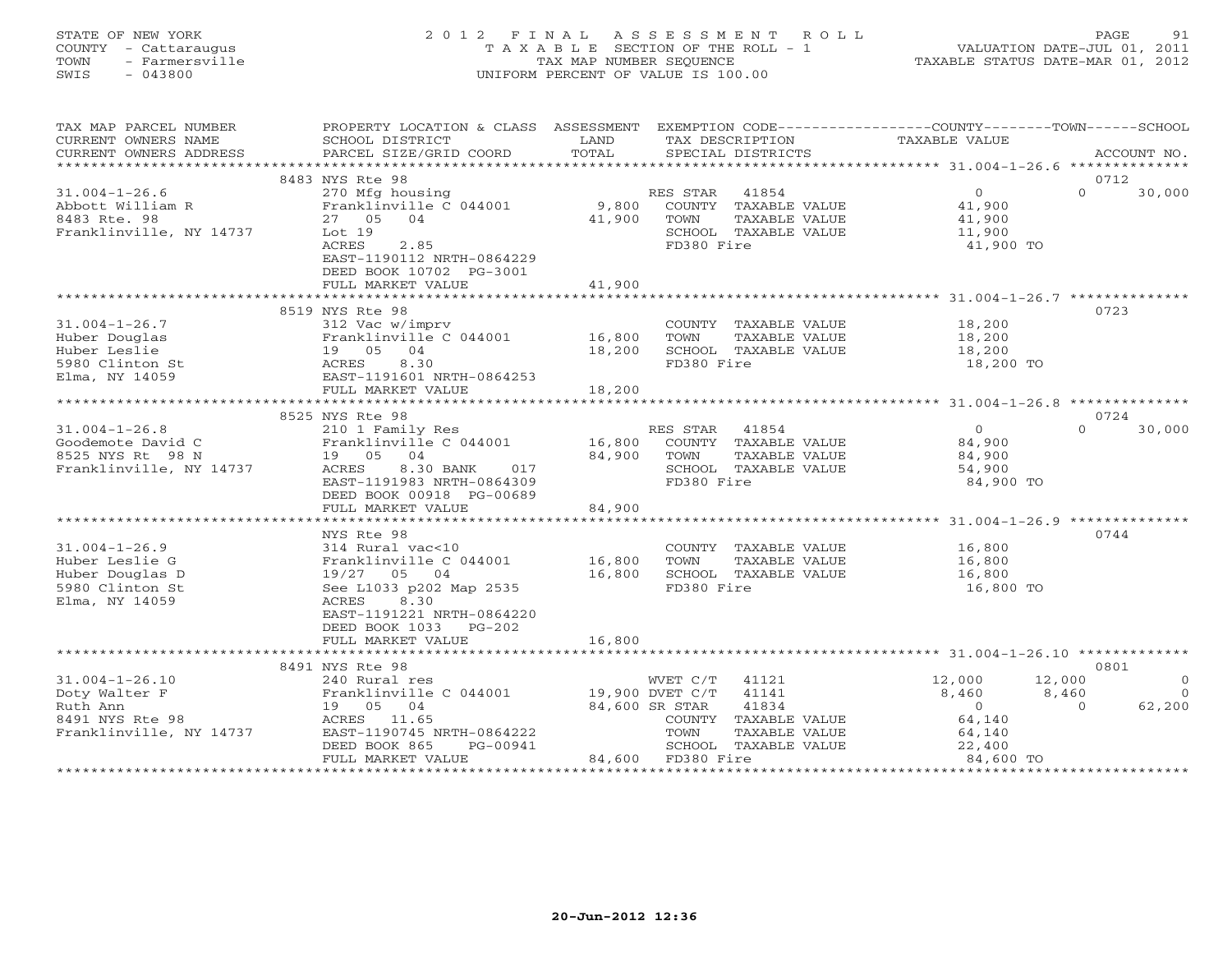## STATE OF NEW YORK 2 0 1 2 F I N A L A S S E S S M E N T R O L L PAGE 92 COUNTY - Cattaraugus T A X A B L E SECTION OF THE ROLL - 1 VALUATION DATE-JUL 01, 2011 TOWN - Farmersville TAX MAP NUMBER SEQUENCE TAXABLE STATUS DATE-MAR 01, 2012 SWIS - 043800 UNIFORM PERCENT OF VALUE IS 100.00UNIFORM PERCENT OF VALUE IS 100.00

| TAX MAP PARCEL NUMBER<br>CURRENT OWNERS NAME<br>CURRENT OWNERS ADDRESS                                     | PROPERTY LOCATION & CLASS ASSESSMENT<br>SCHOOL DISTRICT<br>PARCEL SIZE/GRID COORD                                                                                          | LAND<br>TOTAL                | TAX DESCRIPTION TAXABLE VALUE<br>SPECIAL DISTRICTS                                                                                   | EXEMPTION CODE-----------------COUNTY-------TOWN------SCHOOL                  | ACCOUNT NO.                           |
|------------------------------------------------------------------------------------------------------------|----------------------------------------------------------------------------------------------------------------------------------------------------------------------------|------------------------------|--------------------------------------------------------------------------------------------------------------------------------------|-------------------------------------------------------------------------------|---------------------------------------|
| $31.004 - 1 - 26.11$<br>Lafarge Corp<br>Land Department<br>12735 Morris Rd Ste 300<br>Alpharetta, GA 30004 | NYS Rte 98<br>340 Vacant indus<br>Franklinville C 044001 160,300<br>19/27 05 04<br>ACRES 192.95<br>EAST-1189810 NRTH-0865699<br>DEED BOOK 1000 PG-519<br>FULL MARKET VALUE | 160,300<br>160,300           | COUNTY TAXABLE VALUE<br>TOWN<br>TAXABLE VALUE<br>SCHOOL TAXABLE VALUE<br>FD380 Fire                                                  | 160,300<br>160,300<br>160,300<br>160,300 TO                                   | 0871                                  |
|                                                                                                            | 8447 NYS Rt 98 (Off)                                                                                                                                                       |                              |                                                                                                                                      |                                                                               | 0872                                  |
| $31.004 - 1 - 26.12$<br>Perkins Roderick L<br>3027 Bear Creek Rd<br>Franklinville, NY 14737                | 240 Rural res<br>Franklinville C 044001<br>19/27 05 04<br>ACRES 15.24<br>EAST-1189514 NRTH-0865538<br>DEED BOOK 17615 PG-6001<br>FULL MARKET VALUE                         | 22,200<br>141,400<br>141,400 | RES STAR 41854<br>COUNTY TAXABLE VALUE<br>TAXABLE VALUE<br>TOWN<br>SCHOOL TAXABLE VALUE<br>FD380 Fire                                | $\overline{0}$<br>141,400<br>141,400<br>111,400<br>141,400 TO                 | $\Omega$<br>30,000                    |
|                                                                                                            |                                                                                                                                                                            |                              |                                                                                                                                      |                                                                               |                                       |
|                                                                                                            | 8439 NYS Rte 98                                                                                                                                                            |                              |                                                                                                                                      |                                                                               | 0943<br>$\Omega$                      |
| $31.004 - 1 - 26.13$<br>Peterson Brian J<br>Peterson Deborah<br>8439 Rte 98 N<br>Franklinville, NY 14737   | 19/27 05 04<br>ACRES<br>3.70<br>EAST-1188132 NRTH-0864585<br>DEED BOOK 955<br>PG-311                                                                                       | 85,500                       | TOWN<br>TAXABLE VALUE<br>SCHOOL TAXABLE VALUE<br>FD380 Fire                                                                          | $\overline{O}$<br>85,500<br>85,500<br>55,500<br>85,500 TO                     | 30,000                                |
|                                                                                                            | FULL MARKET VALUE                                                                                                                                                          | 85,500                       |                                                                                                                                      |                                                                               |                                       |
|                                                                                                            |                                                                                                                                                                            |                              |                                                                                                                                      |                                                                               |                                       |
| $31.004 - 1 - 26.15$<br>Perkins Matthew R<br>Yates Heather A<br>1037 Perkins Ln<br>Franklinville, NY 14737 | 1037 Perkins Ln<br>210 1 Family Res<br>Franklinville C 044001<br>19 05 04<br>017<br>$2.00$ BANK<br>ACRES<br>EAST-1191560 NRTH-0867419<br>DEED BOOK 12654 PG-6002           |                              | WVET C/T 41121<br>6,800 RES STAR 41854<br>90,000 COUNTY TAXABLE VALUE<br>TAXABLE VALUE<br>TOWN<br>SCHOOL TAXABLE VALUE<br>FD380 Fire | 12,000<br>12,000<br>$\overline{0}$<br>78,000<br>78,000<br>60,000<br>90,000 TO | 1158<br>$\circ$<br>$\Omega$<br>30,000 |
|                                                                                                            | FULL MARKET VALUE                                                                                                                                                          | 90,000                       |                                                                                                                                      |                                                                               |                                       |
|                                                                                                            |                                                                                                                                                                            |                              |                                                                                                                                      |                                                                               |                                       |
| $31.004 - 1 - 27$<br>Mix Jennie M<br>1338 S Bolivar Rd<br>Bolivar, NY 14715                                | 8693 Laidlaw Rd<br>312 Vac w/imprv<br>Franklinville C 044001<br>03 05 04<br>ACRES 1.44<br>EAST-1189379 NRTH-0867798<br>DEED BOOK 960<br>PG-870<br>FULL MARKET VALUE        | 7,700<br>8,400<br>8,400      | COUNTY TAXABLE VALUE<br>TOWN<br>TAXABLE VALUE<br>SCHOOL TAXABLE VALUE<br>FD380 Fire                                                  | 8,400<br>8,400<br>8,400<br>8,400 TO                                           | 0167                                  |
| **********************                                                                                     | ******************************                                                                                                                                             |                              |                                                                                                                                      |                                                                               |                                       |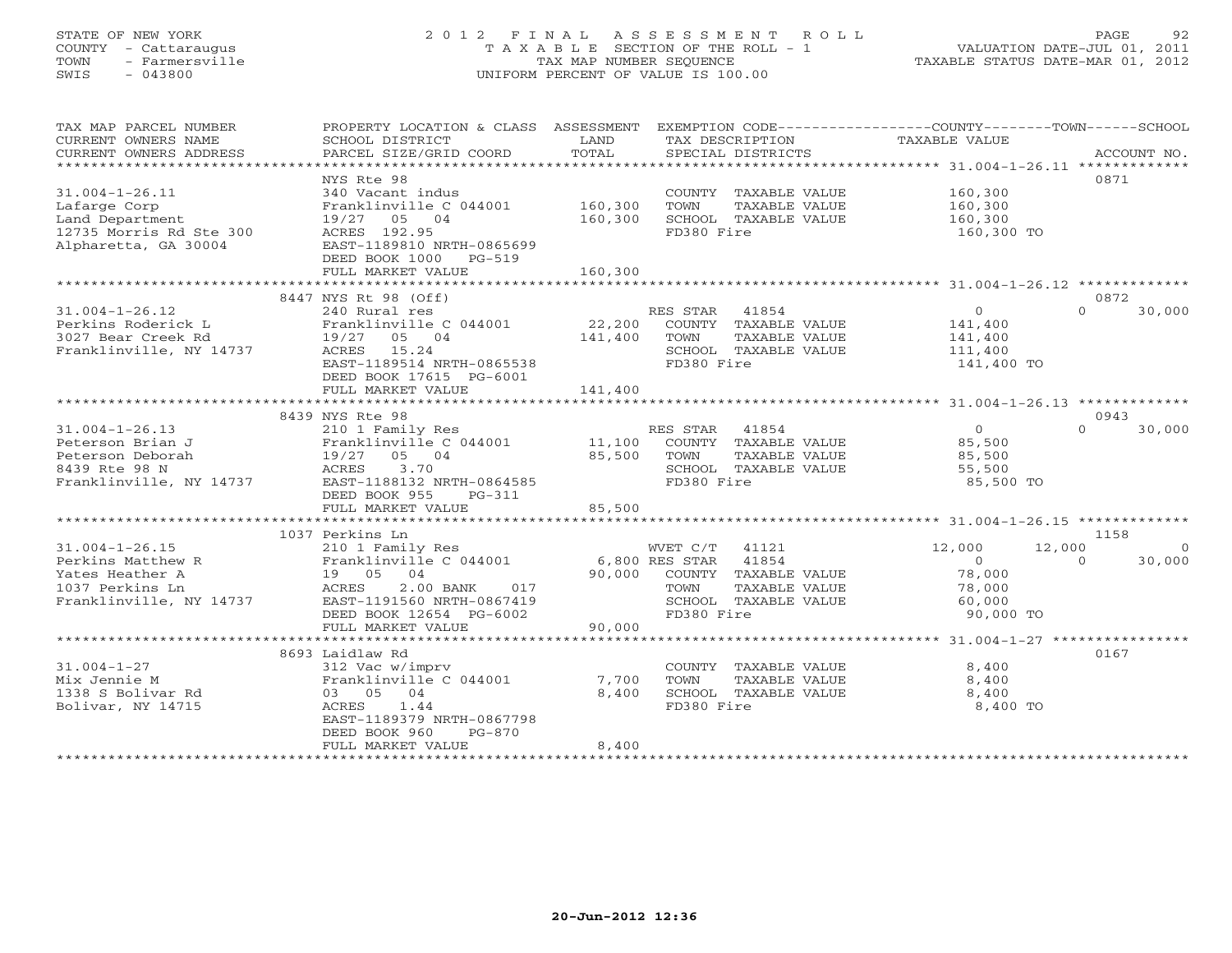## STATE OF NEW YORK 2 0 1 2 F I N A L A S S E S S M E N T R O L L PAGE 93 COUNTY - Cattaraugus T A X A B L E SECTION OF THE ROLL - 1 VALUATION DATE-JUL 01, 2011 TOWN - Farmersville TAX MAP NUMBER SEQUENCE TAXABLE STATUS DATE-MAR 01, 2012 SWIS - 043800 UNIFORM PERCENT OF VALUE IS 100.00UNIFORM PERCENT OF VALUE IS 100.00

| TAX MAP PARCEL NUMBER<br>CURRENT OWNERS NAME<br>CURRENT OWNERS ADDRESS | PROPERTY LOCATION & CLASS ASSESSMENT EXEMPTION CODE---------------COUNTY-------TOWN------SCHOOL<br>SCHOOL DISTRICT<br>PARCEL SIZE/GRID COORD | LAND<br>TOTAL | TAX DESCRIPTION<br>SPECIAL DISTRICTS          | TAXABLE VALUE    | ACCOUNT NO.        |
|------------------------------------------------------------------------|----------------------------------------------------------------------------------------------------------------------------------------------|---------------|-----------------------------------------------|------------------|--------------------|
|                                                                        |                                                                                                                                              |               |                                               |                  |                    |
|                                                                        | Laidlaw Rd                                                                                                                                   |               |                                               |                  | 0166               |
| $31.004 - 1 - 28.1$                                                    | 322 Rural vac>10                                                                                                                             |               | COUNTY TAXABLE VALUE                          | 52,400           |                    |
| Paul Dianne                                                            | Franklinville C 044001 52,400                                                                                                                |               | TOWN<br>TAXABLE VALUE                         | 52,400           |                    |
| Seeley Ross P                                                          | 20 05 04                                                                                                                                     | 52,400        | SCHOOL TAXABLE VALUE                          | 52,400           |                    |
| 12249 Townsend Rd                                                      | ACRES 74.35                                                                                                                                  |               | FD380 Fire                                    | 52,400 TO        |                    |
| Springville, NY 14141                                                  | EAST-1190134 NRTH-0869419                                                                                                                    |               |                                               |                  |                    |
|                                                                        | DEED BOOK 6395 PG-4001                                                                                                                       |               |                                               |                  |                    |
|                                                                        | FULL MARKET VALUE                                                                                                                            | 52,400        |                                               |                  |                    |
|                                                                        |                                                                                                                                              |               |                                               |                  |                    |
|                                                                        | 8797 Co Rd 80                                                                                                                                |               |                                               |                  | 1022               |
| $31.004 - 1 - 28.2$                                                    | 270 Mfg housing                                                                                                                              |               | COUNTY TAXABLE VALUE                          | 18,700           |                    |
| Kelley Allen Sr                                                        | Franklinville C 044001                                                                                                                       | 10,700        | TOWN<br>TAXABLE VALUE                         | 18,700           |                    |
| 7318 Rte. 16                                                           | 20 05 04                                                                                                                                     | 18,700        | SCHOOL TAXABLE VALUE                          | 18,700           |                    |
| Franklinville, NY 14737                                                | ACRES<br>3.45                                                                                                                                |               | FD380 Fire                                    | 18,700 TO        |                    |
|                                                                        | EAST-1190665 NRTH-0869015                                                                                                                    |               |                                               |                  |                    |
|                                                                        | DEED BOOK 4151 PG-2001                                                                                                                       |               |                                               |                  |                    |
|                                                                        | FULL MARKET VALUE                                                                                                                            | 18,700        |                                               |                  |                    |
|                                                                        | 8699 Laidlaw Rd                                                                                                                              |               |                                               |                  | 1052               |
| $31.004 - 1 - 28.3$                                                    | 270 Mfg housing                                                                                                                              |               | RES STAR 41854                                | $\Omega$         | 30,000<br>$\Omega$ |
| Kelley Allen                                                           | Franklinville C 044001                                                                                                                       | 16,600        | COUNTY TAXABLE VALUE                          | 33,900           |                    |
| Kelley Jeanette                                                        | ACRES<br>8.10                                                                                                                                | 33,900        | TAXABLE VALUE<br>TOWN                         | 33,900           |                    |
| 8699 Laidlaw Rd                                                        | EAST-1189565 NRTH-0868193                                                                                                                    |               | SCHOOL TAXABLE VALUE                          | 3,900            |                    |
| Franklinville, NY 14737                                                | DEED BOOK 1005 PG-395                                                                                                                        |               | FD380 Fire                                    | 33,900 TO        |                    |
|                                                                        | FULL MARKET VALUE                                                                                                                            | 33,900        |                                               |                  |                    |
|                                                                        |                                                                                                                                              |               |                                               |                  |                    |
|                                                                        | Laidlaw Rd                                                                                                                                   |               |                                               |                  | 1068               |
| $31.004 - 1 - 28.5$                                                    | 314 Rural vac<10                                                                                                                             |               | COUNTY TAXABLE VALUE                          | 3,000            |                    |
| LaBarron Angela M                                                      | Franklinville C 044001                                                                                                                       | 3,000         | TOWN<br>TAXABLE VALUE                         | 3,000            |                    |
| 7930 Rte. 16 Lot 40                                                    | ACRES<br>3.00                                                                                                                                | 3,000         | SCHOOL TAXABLE VALUE                          | 3,000            |                    |
| Franklinville, NY 14737                                                | EAST-1190296 NRTH-0868017                                                                                                                    |               | FD380 Fire                                    | 3,000 TO         |                    |
|                                                                        | DEED BOOK 1015 PG-1181                                                                                                                       |               |                                               |                  |                    |
|                                                                        | FULL MARKET VALUE                                                                                                                            | 3,000         |                                               |                  |                    |
|                                                                        |                                                                                                                                              |               |                                               |                  |                    |
|                                                                        | 8823 Laidlaw Rd                                                                                                                              |               |                                               |                  | 1080               |
| $31.004 - 1 - 28.6$                                                    | 210 1 Family Res                                                                                                                             |               | RES STAR 41854                                | $\overline{O}$   | $\Omega$<br>30,000 |
| Gowanlock Robert R                                                     | Franklinville C 044001 9,900                                                                                                                 |               | COUNTY TAXABLE VALUE                          | 51,300           |                    |
| Gowanlock Saymme D<br>8823 Laidlaw Rd                                  | 20  05  04<br>2.95<br>ACRES                                                                                                                  | 51,300        | TOWN<br>TAXABLE VALUE<br>SCHOOL TAXABLE VALUE | 51,300<br>21,300 |                    |
| Franklinville, NY 14737                                                | EAST-1190915 NRTH-0869279                                                                                                                    |               | FD380 Fire                                    | 51,300 TO        |                    |
|                                                                        | DEED BOOK 1024 PG-1105                                                                                                                       |               |                                               |                  |                    |
|                                                                        | FULL MARKET VALUE                                                                                                                            | 51,300        |                                               |                  |                    |
|                                                                        |                                                                                                                                              |               |                                               |                  |                    |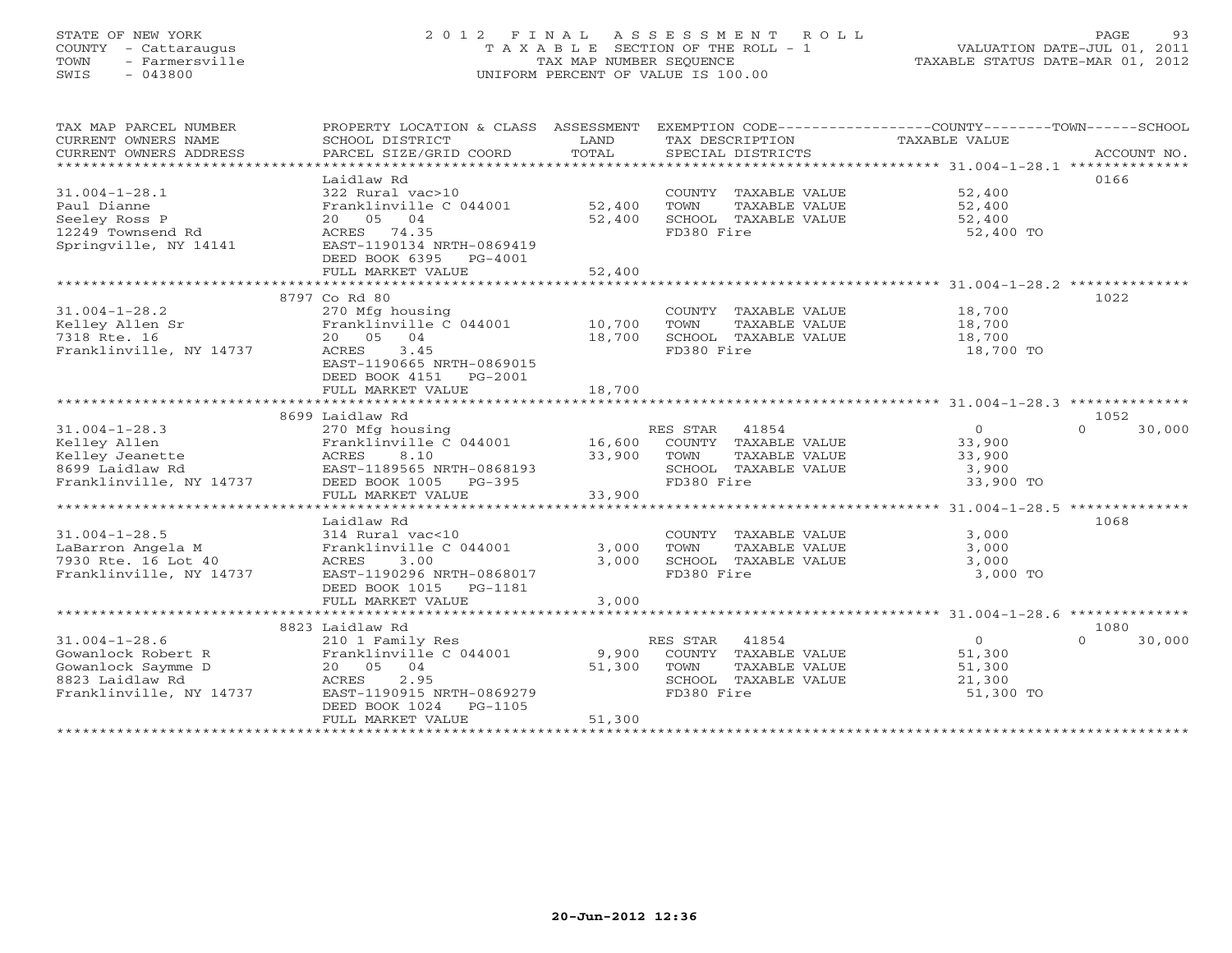## STATE OF NEW YORK 2 0 1 2 F I N A L A S S E S S M E N T R O L L PAGE 94 COUNTY - Cattaraugus T A X A B L E SECTION OF THE ROLL - 1 VALUATION DATE-JUL 01, 2011 TOWN - Farmersville TAX MAP NUMBER SEQUENCE TAXABLE STATUS DATE-MAR 01, 2012 SWIS - 043800 UNIFORM PERCENT OF VALUE IS 100.00UNIFORM PERCENT OF VALUE IS 100.00

| TAX MAP PARCEL NUMBER                         | PROPERTY LOCATION & CLASS ASSESSMENT EXEMPTION CODE----------------COUNTY-------TOWN------SCHOOL |               |                                      |                           |             |
|-----------------------------------------------|--------------------------------------------------------------------------------------------------|---------------|--------------------------------------|---------------------------|-------------|
| CURRENT OWNERS NAME<br>CURRENT OWNERS ADDRESS | SCHOOL DISTRICT<br>PARCEL SIZE/GRID COORD                                                        | LAND<br>TOTAL | TAX DESCRIPTION<br>SPECIAL DISTRICTS | TAXABLE VALUE             | ACCOUNT NO. |
|                                               |                                                                                                  |               |                                      |                           |             |
|                                               | 8834 Laidlaw Rd                                                                                  |               |                                      |                           | 1089        |
| $31.004 - 1 - 28.7$                           | 322 Rural vac>10                                                                                 |               | COUNTY TAXABLE VALUE                 | 72,100                    |             |
| Morcelle Michell M                            | Franklinville C 044001                                                                           | 72,100        | TOWN<br>TAXABLE VALUE                | 72,100                    |             |
| Morcelle Leah                                 | 20 05 04                                                                                         | 72,100        | SCHOOL TAXABLE VALUE                 | 72,100                    |             |
| 154 Muegel Rd                                 | ACRES 101.20                                                                                     |               | FD380 Fire                           | 72,100 TO                 |             |
| East Amherst, NY 14051                        | EAST-1192485 NRTH-0869081                                                                        |               |                                      |                           |             |
|                                               | DEED BOOK 130<br>PG-3001                                                                         |               |                                      |                           |             |
|                                               | FULL MARKET VALUE                                                                                | 72,100        |                                      |                           |             |
|                                               |                                                                                                  |               |                                      |                           |             |
| $31.004 - 1 - 28.8$                           | 1074 Perkins Ln<br>260 Seasonal res                                                              |               | COUNTY TAXABLE VALUE                 | 103,800                   | 1125        |
| Wendt Douglas R                               | Franklinville C 044001                                                                           | 41,700        | TOWN<br>TAXABLE VALUE                | 103,800                   |             |
| 5522 Irish Rd                                 | 20 05 04                                                                                         | 103,800       | SCHOOL TAXABLE VALUE                 | 103,800                   |             |
| N. Tonawanda, NY 14120                        | ACRES 53.30                                                                                      |               | FD380 Fire                           | 103,800 TO                |             |
|                                               | EAST-1191096 NRTH-0868112                                                                        |               |                                      |                           |             |
|                                               | DEED BOOK 4152 PG-2001                                                                           |               |                                      |                           |             |
|                                               | FULL MARKET VALUE                                                                                | 103,800       |                                      |                           |             |
|                                               |                                                                                                  |               |                                      |                           |             |
|                                               | Laidlaw Rd                                                                                       |               |                                      |                           | 0608        |
| $31.004 - 1 - 29.1$                           | 322 Rural vac>10                                                                                 |               | COUNTY TAXABLE VALUE                 | 32,400                    |             |
| Kutcher Ruth L                                | Franklinville C 044001                                                                           | 32,400        | TAXABLE VALUE<br>TOWN                | 32,400                    |             |
| Kutcher Family Trust                          | $12/13$ 05 04                                                                                    | 32,400        | SCHOOL TAXABLE VALUE                 | 32,400                    |             |
| 333 E Brookshire Ave                          | ACRES 44.05                                                                                      |               | FD380 Fire                           | 32,400 TO                 |             |
| Orange, CA 92665                              | EAST-1195001 NRTH-0870857<br>DEED BOOK 8528 PG-9002                                              |               |                                      |                           |             |
|                                               | FULL MARKET VALUE                                                                                | 32,400        |                                      |                           |             |
|                                               |                                                                                                  |               |                                      |                           |             |
|                                               | Co Rd $80$ (Off)                                                                                 |               |                                      |                           | 0985        |
| $31.004 - 1 - 29.2$                           | 322 Rural vac>10                                                                                 |               | COUNTY TAXABLE VALUE                 | 27,200                    |             |
| Fitzpatrick & Weller Inc                      | Franklinville C 044001 27,200                                                                    |               | TOWN<br>TAXABLE VALUE                | 27,200                    |             |
| PO Box 490                                    | $12/13$ 05 04                                                                                    | 27,200        | SCHOOL TAXABLE VALUE                 | 27,200                    |             |
| Ellicottville, NY 14731                       | ACRES 43.70                                                                                      |               | FD380 Fire                           | 27,200 TO                 |             |
|                                               | EAST-1195082 NRTH-0868708                                                                        |               |                                      |                           |             |
|                                               | DEED BOOK 973<br>$PG-1023$                                                                       |               |                                      |                           |             |
|                                               | FULL MARKET VALUE                                                                                | 27,200        |                                      |                           |             |
|                                               | Older Hill Rd                                                                                    |               |                                      |                           | 0471        |
| $32.001 - 1 - 1.1$                            | 312 Vac w/imprv                                                                                  |               | 41720<br>AG DIST                     | 6,960<br>6,960            | 6,960       |
| Miller Mose S                                 | Yorkshire/pione 048401                                                                           |               | 44,300 RES STAR 41854                | $\overline{0}$<br>$\circ$ | 30,000      |
| Miller Katie                                  | 38 05 03                                                                                         | 89,300        | COUNTY TAXABLE VALUE                 | 82,340                    |             |
| Older Hill Rd                                 | Life Use                                                                                         |               | TOWN<br>TAXABLE VALUE                | 82,340                    |             |
| Franklinville, NY 14737                       | ACRES 58.45                                                                                      |               | SCHOOL TAXABLE VALUE                 | 52,340                    |             |
|                                               | EAST-1205346 NRTH-0879106                                                                        |               | FD380 Fire                           | 89,300 TO                 |             |
| MAY BE SUBJECT TO PAYMENT                     | DEED BOOK 16492 PG-8005                                                                          |               |                                      |                           |             |
| UNDER AGDIST LAW TIL 2016                     | FULL MARKET VALUE                                                                                | 89,300        |                                      |                           |             |
|                                               |                                                                                                  |               |                                      |                           |             |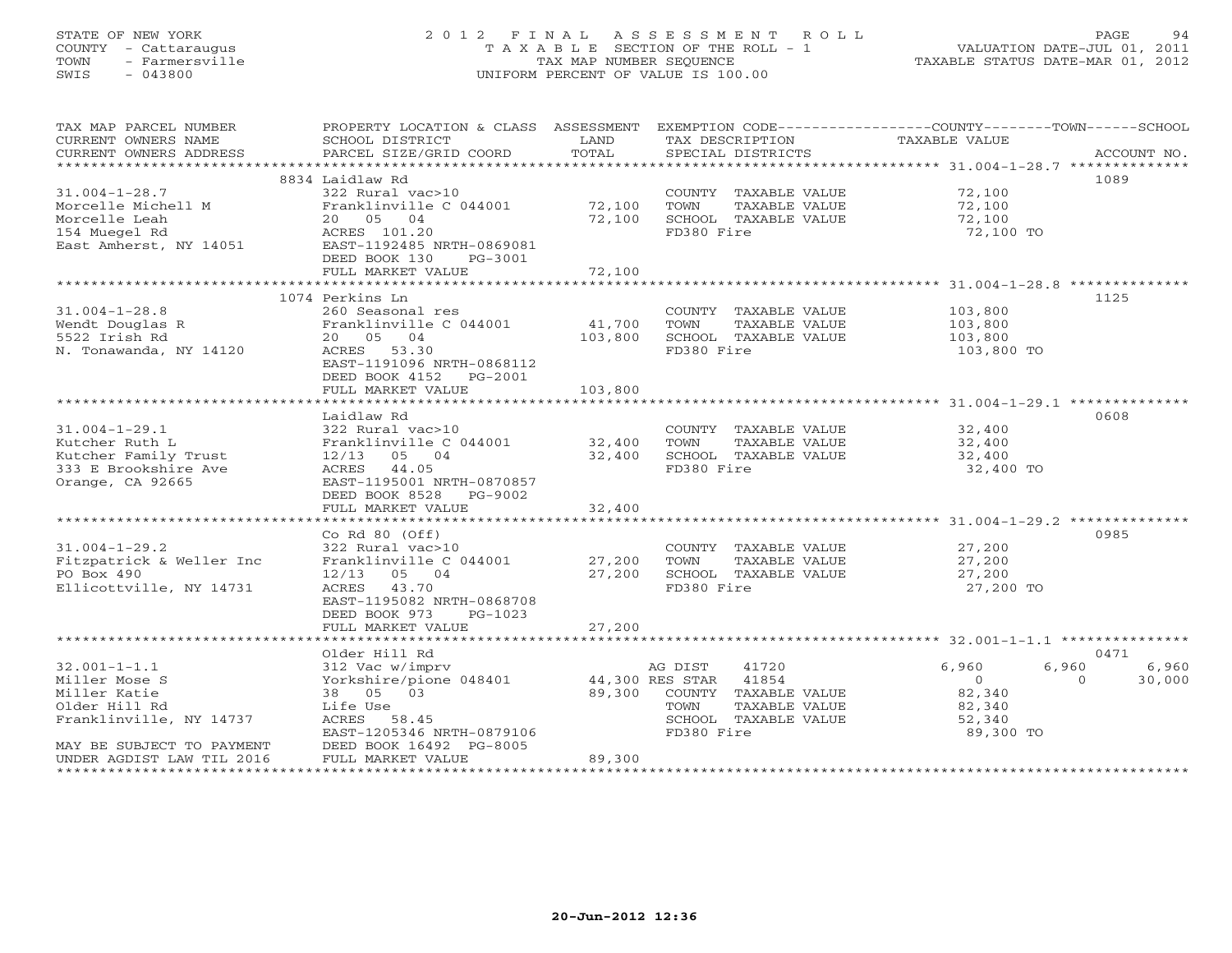#### STATE OF NEW YORK 2 0 1 2 F I N A L A S S E S S M E N T R O L L PAGE 95 COUNTY - Cattaraugus T A X A B L E SECTION OF THE ROLL - 1 VALUATION DATE-JUL 01, 2011 TOWN - Farmersville TAX MAP NUMBER SEQUENCE TAXABLE STATUS DATE-MAR 01, 2012 SWIS - 043800 UNIFORM PERCENT OF VALUE IS 100.00UNIFORM PERCENT OF VALUE IS 100.00

| TAX MAP PARCEL NUMBER<br>CURRENT OWNERS NAME<br>CURRENT OWNERS ADDRESS                                                                    | PROPERTY LOCATION & CLASS ASSESSMENT<br>SCHOOL DISTRICT<br>PARCEL SIZE/GRID COORD                                                                                  | LAND<br>TOTAL     | TAX DESCRIPTION<br>SPECIAL DISTRICTS                                                                                | EXEMPTION CODE-----------------COUNTY-------TOWN------SCHOOL<br>TAXABLE VALUE | ACCOUNT NO.                            |
|-------------------------------------------------------------------------------------------------------------------------------------------|--------------------------------------------------------------------------------------------------------------------------------------------------------------------|-------------------|---------------------------------------------------------------------------------------------------------------------|-------------------------------------------------------------------------------|----------------------------------------|
| *************************                                                                                                                 |                                                                                                                                                                    |                   |                                                                                                                     |                                                                               |                                        |
|                                                                                                                                           | 9407 Older Hill Rd                                                                                                                                                 |                   |                                                                                                                     |                                                                               | 1185                                   |
| $32.001 - 1 - 1.2$<br>Miller Henry S<br>Miller Lizzie<br>244 County Rd. 500<br>West Salem, OH 44287<br>MAY BE SUBJECT TO PAYMENT          | 240 Rural res<br>Yorkshire/pione 048401 74,600 RES STAR<br>03<br>38 05<br>ACRES 90.70<br>EAST-1202880 NRTH-0879081<br>DEED BOOK 16492 PG-8004<br>FULL MARKET VALUE | 93,100<br>93,100  | AG DIST<br>41720<br>41854<br>COUNTY<br>TAXABLE VALUE<br>TOWN<br>TAXABLE VALUE<br>SCHOOL TAXABLE VALUE<br>FD380 Fire | 33,524<br>$\circ$<br>59,576<br>59,576<br>29,576<br>93,100 TO                  | 33,524<br>33,524<br>30,000<br>$\Omega$ |
| UNDER AGDIST LAW TIL 2016                                                                                                                 |                                                                                                                                                                    |                   |                                                                                                                     |                                                                               |                                        |
|                                                                                                                                           | 9460 NYS Rte 98                                                                                                                                                    |                   |                                                                                                                     |                                                                               | 0127                                   |
| $32.001 - 1 - 2$<br>Goehler June M<br>8285 Boston State Rd<br>Hamburg, NY 14075<br>MAY BE SUBJECT TO PAYMENT<br>UNDER AGDIST LAW TIL 2016 | 240 Rural res<br>Cuba-Rush Cent 024801<br>30 31 05<br>03<br>see L1033 P 182 Map 2525<br>ACRES 138.06<br>EAST-1208878 NRTH-0878900<br>DEED BOOK 103<br>$PG-182$     | 80,900<br>155,700 | AG DIST<br>41720<br>COUNTY TAXABLE VALUE<br>TOWN<br>TAXABLE VALUE<br>SCHOOL TAXABLE VALUE<br>FD380 Fire             | $\circ$<br>155,700<br>155,700<br>155,700<br>155,700 TO                        | $\Omega$<br>$\Omega$                   |
|                                                                                                                                           | FULL MARKET VALUE                                                                                                                                                  | 155,700           |                                                                                                                     |                                                                               |                                        |
|                                                                                                                                           |                                                                                                                                                                    | ***************** |                                                                                                                     |                                                                               |                                        |
| $32.001 - 1 - 3$<br>Goehler June M<br>8285 Boston State Rd<br>Hamburg, NY 14075                                                           | NYS Rte 98<br>105 Vac farmland<br>Cuba-Rush Cent 024801<br>$30 - 05 - 03$<br>ACRES 31.20<br>EAST-1207303 NRTH-0878484                                              | 28,600<br>28,600  | 41720<br>AG DIST<br>COUNTY TAXABLE VALUE<br>TOWN<br>TAXABLE VALUE<br>SCHOOL TAXABLE VALUE<br>FD380 Fire             | 20<br>28,580<br>28,580<br>28,580<br>28,600 TO                                 | 0128<br>2.0<br>20                      |
| MAY BE SUBJECT TO PAYMENT<br>UNDER AGDIST LAW TIL 2016                                                                                    | DEED BOOK 709<br>PG-00938<br>FULL MARKET VALUE                                                                                                                     | 28,600            |                                                                                                                     |                                                                               |                                        |
|                                                                                                                                           |                                                                                                                                                                    | *************     |                                                                                                                     |                                                                               |                                        |
|                                                                                                                                           | 9389 NYS Rte 98                                                                                                                                                    |                   |                                                                                                                     |                                                                               | 0204                                   |
| $32.001 - 1 - 4$<br>Carson Richard<br>Carson Kelley<br>9389 Rt 98 N<br>Franklinville, NY 14737                                            | 210 1 Family Res<br>Cuba-Rush Cent 024801<br>30 05 03<br>ACRES<br>3.37 BANK<br>017<br>EAST-1207208 NRTH-0877983<br>DEED BOOK 00927 PG-927                          | 10,600<br>62,600  | RES STAR 41854<br>COUNTY TAXABLE VALUE<br>TOWN<br>TAXABLE VALUE<br>SCHOOL TAXABLE VALUE<br>FD380 Fire               | $\overline{0}$<br>62,600<br>62,600<br>32,600<br>62,600 TO                     | $\Omega$<br>30,000                     |
|                                                                                                                                           | FULL MARKET VALUE                                                                                                                                                  | 62,600            |                                                                                                                     |                                                                               |                                        |
|                                                                                                                                           | 9335 NYS Rte 98                                                                                                                                                    |                   |                                                                                                                     |                                                                               | 0432                                   |
| $32.001 - 1 - 5.1$<br>Ressman David<br>Ressman Barbara<br>720 Gardenwood<br>Lockport, NY 14094                                            | 312 Vac w/imprv<br>Cuba-Rush Cent 024801<br>30 05 03<br>See L 1033 P 178 Map 2523<br>ACRES 37.40<br>EAST-1206900 NRTH-0876504<br>DEED BOOK 1033<br>$PG-178$        | 35,400<br>40,900  | COUNTY TAXABLE VALUE<br>TOWN<br>TAXABLE VALUE<br>SCHOOL TAXABLE VALUE<br>FD380 Fire                                 | 40,900<br>40,900<br>40,900<br>40,900 TO                                       |                                        |
|                                                                                                                                           | FULL MARKET VALUE                                                                                                                                                  | 40,900            | **************************                                                                                          |                                                                               |                                        |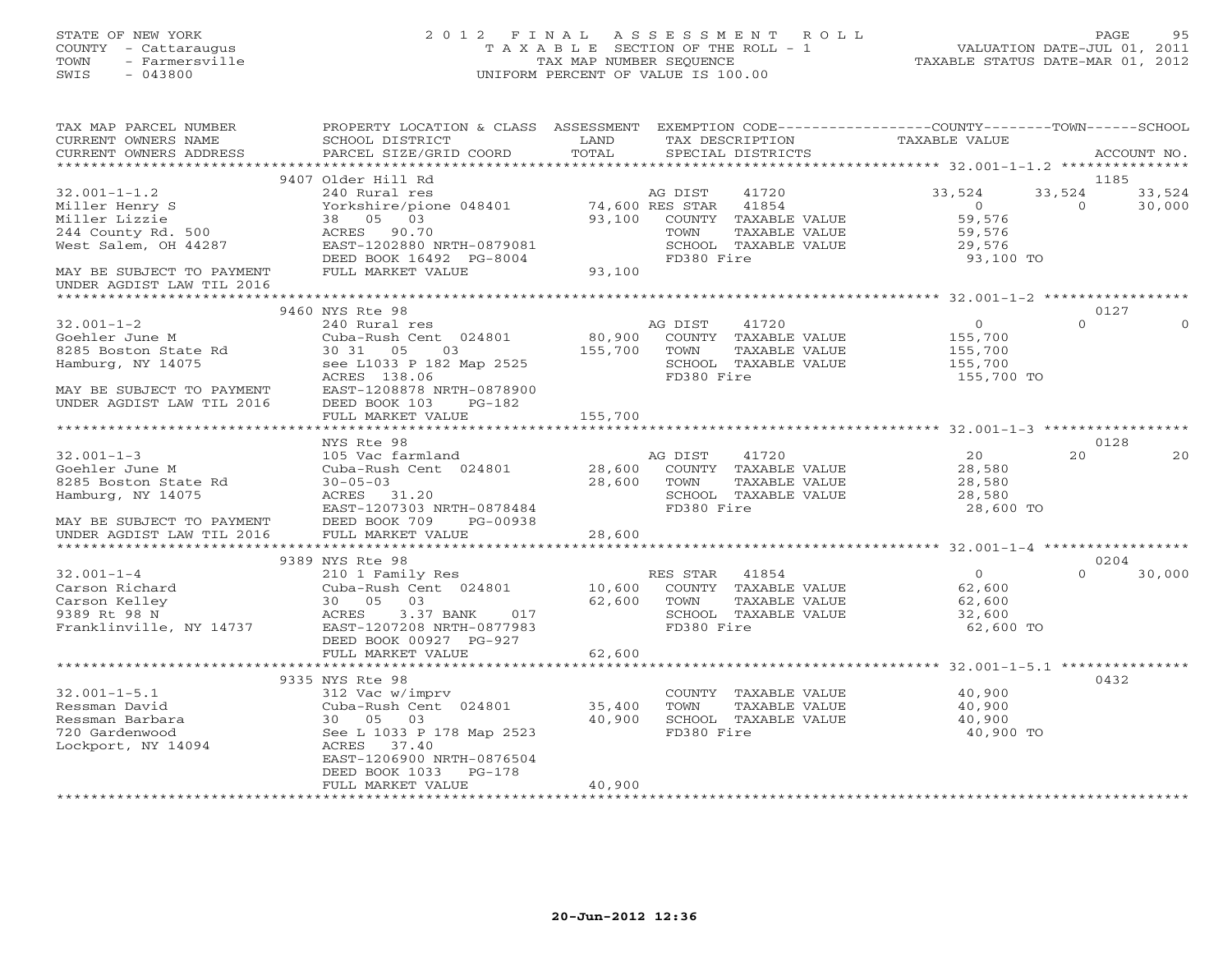## STATE OF NEW YORK 2 0 1 2 F I N A L A S S E S S M E N T R O L L PAGE 96 COUNTY - Cattaraugus T A X A B L E SECTION OF THE ROLL - 1 VALUATION DATE-JUL 01, 2011 TOWN - Farmersville TAX MAP NUMBER SEQUENCE TAXABLE STATUS DATE-MAR 01, 2012 SWIS - 043800 UNIFORM PERCENT OF VALUE IS 100.00UNIFORM PERCENT OF VALUE IS 100.00

| TAX MAP PARCEL NUMBER        | PROPERTY LOCATION & CLASS ASSESSMENT            |              | EXEMPTION CODE-----------------COUNTY-------TOWN------SCHOOL |                                                     |                    |
|------------------------------|-------------------------------------------------|--------------|--------------------------------------------------------------|-----------------------------------------------------|--------------------|
| CURRENT OWNERS NAME          | SCHOOL DISTRICT                                 | LAND         | TAX DESCRIPTION                                              | TAXABLE VALUE                                       |                    |
| CURRENT OWNERS ADDRESS       | PARCEL SIZE/GRID COORD                          | TOTAL        | SPECIAL DISTRICTS                                            |                                                     | ACCOUNT NO.        |
| **********************       |                                                 |              |                                                              |                                                     |                    |
|                              | Nys Rte 98                                      |              |                                                              |                                                     | 0770               |
| $32.001 - 1 - 5.2$           | 260 Seasonal res                                |              | COUNTY TAXABLE VALUE                                         | 37,900                                              |                    |
| Bowers John F                | Cuba-Rush Cent 024801                           | 24,900       | TOWN<br>TAXABLE VALUE                                        | 37,900                                              |                    |
| 7207 Hunters Creek Rd Lot 48 | 30 05<br>03                                     | 37,900       | SCHOOL TAXABLE VALUE                                         | 37,900                                              |                    |
| Holland, NY 14080            | See L 1033 P 180 Map 2524                       |              | FD380 Fire                                                   | 37,900 TO                                           |                    |
|                              | ACRES 19.70                                     |              |                                                              |                                                     |                    |
|                              | EAST-1206849 NRTH-0877669                       |              |                                                              |                                                     |                    |
|                              | DEED BOOK 841<br>PG-01032                       |              |                                                              |                                                     |                    |
|                              | FULL MARKET VALUE                               | 37,900       |                                                              |                                                     |                    |
|                              |                                                 |              |                                                              |                                                     |                    |
|                              | 9322 NYS Rte 98                                 |              |                                                              |                                                     | 0273               |
|                              |                                                 |              |                                                              |                                                     |                    |
| $32.001 - 1 - 6$             | 312 Vac w/imprv<br>Cuba-Rush Cent 024801 24,400 |              | COUNTY TAXABLE VALUE                                         | 36,800<br>36,800                                    |                    |
| Marzec Angeline L            |                                                 |              | TOWN<br>TAXABLE VALUE                                        |                                                     |                    |
|                              |                                                 | 36,800       | SCHOOL TAXABLE VALUE                                         | 36,800                                              |                    |
| 413 Koons Ave                | ACRES 18.80                                     |              | FD380 Fire                                                   | 36,800 TO                                           |                    |
| Buffalo, NY 14211            | EAST-1207752 NRTH-0876771                       |              |                                                              |                                                     |                    |
|                              | DEED BOOK 4386 PG-2001                          |              |                                                              |                                                     |                    |
|                              | FULL MARKET VALUE                               | 36,800       |                                                              |                                                     |                    |
|                              |                                                 |              |                                                              |                                                     |                    |
|                              | 9296 NYS Rte 98                                 |              |                                                              | $\begin{array}{c} 0 \\ 50,300 \\ 50,32 \end{array}$ | 0441               |
| $32.001 - 1 - 7$             | 210 1 Family Res                                |              | RES STAR 41854                                               |                                                     | $\cap$<br>30,000   |
| Spittler Matthew             | Cuba-Rush Cent $024801$                         |              | 6,700 COUNTY TAXABLE VALUE                                   |                                                     |                    |
| Lehere Cortney               | 30 05 03                                        | 50,300 TOWN  | TAXABLE VALUE                                                |                                                     |                    |
| 9296 NYS Rte 98              | 0.58<br>ACRES                                   |              | SCHOOL TAXABLE VALUE                                         | 20,300                                              |                    |
| Franklinville, NY 14737      | EAST-1207618 NRTH-0875822                       |              | FD380 Fire                                                   | 50,300 TO                                           |                    |
|                              | DEED BOOK 8311 PG-9002                          |              |                                                              |                                                     |                    |
|                              | FULL MARKET VALUE                               | 50,300       |                                                              |                                                     |                    |
|                              |                                                 |              |                                                              |                                                     |                    |
|                              | 9395 Hicks Rd                                   |              |                                                              |                                                     | 0072               |
| $32.001 - 1 - 8$             | 240 Rural res                                   |              | SR STAR<br>41834                                             | $\overline{0}$                                      | $\Omega$<br>62,200 |
| Krizan Ferdinand E           | Franklinville C 044001                          |              | 45,500 COUNTY TAXABLE VALUE                                  | 200,000                                             |                    |
| 9395 Hicks Rd                | 30 05 03                                        | 200,000 TOWN | TAXABLE VALUE                                                | 200,000                                             |                    |
| Franklinville, NY 14737      | ACRES 58.06                                     |              | SCHOOL TAXABLE VALUE                                         | 137,800                                             |                    |
|                              | EAST-1209095 NRTH-0877191                       |              | FD380 Fire                                                   | 200,000 TO                                          |                    |
|                              | DEED BOOK 1077 PG-6002                          |              |                                                              |                                                     |                    |
|                              | FULL MARKET VALUE                               | 200,000      |                                                              |                                                     |                    |
|                              |                                                 |              |                                                              |                                                     |                    |
|                              | 9363 Hicks Rd                                   |              |                                                              |                                                     | 0280               |
| $32.001 - 1 - 9$             | 210 1 Family Res                                |              | RES STAR 41854                                               | $\overline{0}$                                      | $\Omega$<br>30,000 |
| Meacham Bonnie               | Franklinville C 044001                          |              | 7,700 COUNTY TAXABLE VALUE                                   |                                                     |                    |
| 9363 Hicks Rd                | 29 05 03                                        | 65,700       | TOWN<br>TAXABLE VALUE                                        | 65,700<br>65.700<br>65,700                          |                    |
| Franklinville, NY 14737      | ACRES 1.47                                      |              | SCHOOL TAXABLE VALUE                                         | 35,700                                              |                    |
|                              | EAST-1210377 NRTH-0876502                       |              | FD380 Fire                                                   | 65,700 TO                                           |                    |
|                              |                                                 |              |                                                              |                                                     |                    |
|                              | DEED BOOK 702<br>PG-01023                       | 65,700       |                                                              |                                                     |                    |
|                              | FULL MARKET VALUE<br>************************   |              |                                                              |                                                     |                    |
|                              |                                                 |              |                                                              |                                                     |                    |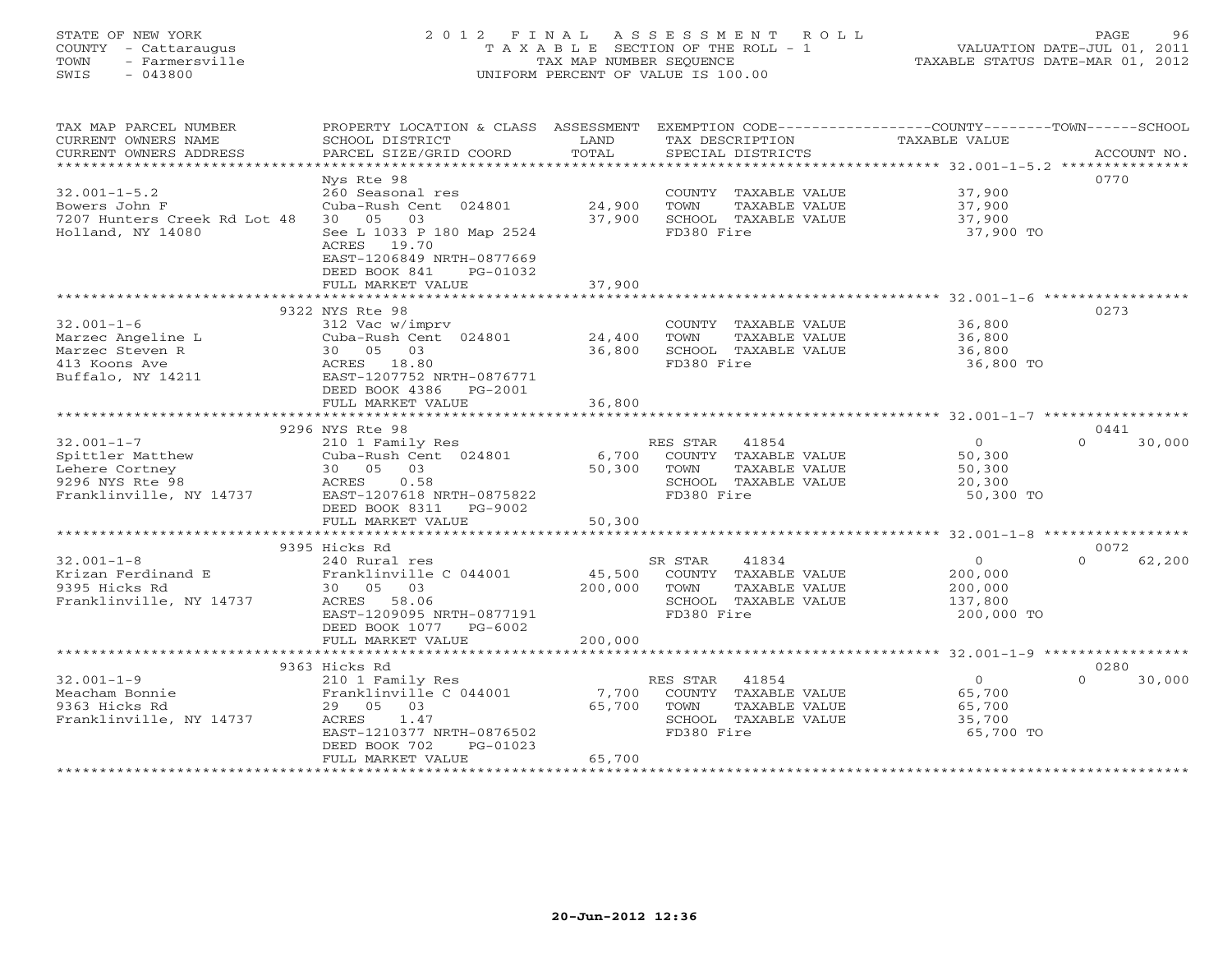# STATE OF NEW YORK 2 0 1 2 F I N A L A S S E S S M E N T R O L L PAGE 97 COUNTY - Cattaraugus T A X A B L E SECTION OF THE ROLL - 1 VALUATION DATE-JUL 01, 2011 TOWN - Farmersville TAX MAP NUMBER SEQUENCE TAXABLE STATUS DATE-MAR 01, 2012 SWIS - 043800 UNIFORM PERCENT OF VALUE IS 100.00

| TAX MAP PARCEL NUMBER   | PROPERTY LOCATION & CLASS ASSESSMENT                   |         | EXEMPTION CODE-----------------COUNTY-------TOWN------SCHOOL |               |                    |
|-------------------------|--------------------------------------------------------|---------|--------------------------------------------------------------|---------------|--------------------|
| CURRENT OWNERS NAME     | SCHOOL DISTRICT                                        | LAND    | TAX DESCRIPTION                                              | TAXABLE VALUE |                    |
| CURRENT OWNERS ADDRESS  | PARCEL SIZE/GRID COORD                                 | TOTAL   | SPECIAL DISTRICTS                                            |               | ACCOUNT NO.        |
| ********************    | ***********************                                |         |                                                              |               |                    |
|                         | Hicks Rd                                               |         |                                                              |               | 0282               |
| $32.001 - 1 - 10$       | 314 Rural vac<10                                       |         | COUNTY TAXABLE VALUE                                         | 1,600         |                    |
| Meacham Maynard H       | Franklinville C 044001                                 | 1,600   | TOWN<br>TAXABLE VALUE                                        | 1,600         |                    |
| 9363 Hicks Rd           | 29<br>05<br>03                                         | 1,600   | SCHOOL TAXABLE VALUE                                         | 1,600         |                    |
| Franklinville, NY 14737 | FRNT 110.00 DPTH<br>50.00                              |         | FD380 Fire                                                   | 1,600 TO      |                    |
|                         | 0.13<br>ACRES                                          |         |                                                              |               |                    |
|                         | EAST-1210485 NRTH-0876396                              |         |                                                              |               |                    |
|                         | DEED BOOK 702<br>PG-01023                              |         |                                                              |               |                    |
|                         | FULL MARKET VALUE<br>*********************             | 1,600   |                                                              |               |                    |
|                         | 9323 Huyck Rd                                          |         |                                                              |               | 0281               |
| $32.001 - 1 - 11$       | 270 Mfg housing                                        |         | COUNTY TAXABLE VALUE                                         | 24,300        |                    |
| Meacham Thomas C        | Franklinville C 044001                                 | 8,400   | TOWN<br>TAXABLE VALUE                                        | 24,300        |                    |
| Meacham Cinda L         | 29 05 03                                               | 24,300  | SCHOOL TAXABLE VALUE                                         | 24,300        |                    |
| 795 West Branch Rd      | ACRES<br>1.93                                          |         | FD380 Fire                                                   | 24,300 TO     |                    |
| Franklinville, NY 14737 | EAST-1210435 NRTH-0875656                              |         |                                                              |               |                    |
|                         | DEED BOOK 714<br>PG-00349                              |         |                                                              |               |                    |
|                         | FULL MARKET VALUE                                      | 24,300  |                                                              |               |                    |
|                         |                                                        |         |                                                              |               |                    |
|                         | 9285 Huyck Rd                                          |         |                                                              |               | 0090               |
| $32.001 - 1 - 12$       | 260 Seasonal res                                       |         | COUNTY TAXABLE VALUE                                         | 114,400       |                    |
| Vladuti Georgirene V    | Franklinville C 044001                                 | 55,700  | TOWN<br>TAXABLE VALUE                                        | 114,400       |                    |
| Vladutiu Catherine J    | 29 05<br>03                                            | 114,400 | SCHOOL TAXABLE VALUE                                         | 114,400       |                    |
| 80 Oakview Dr           | ACRES 81.99                                            |         | FD380 Fire                                                   | 114,400 TO    |                    |
| Williamsville, NY 14221 | EAST-1209349 NRTH-0875780                              |         |                                                              |               |                    |
|                         | DEED BOOK 14760 PG-9001                                |         |                                                              |               |                    |
|                         | FULL MARKET VALUE                                      | 114,400 |                                                              |               |                    |
|                         |                                                        |         |                                                              |               |                    |
|                         | 9262 Huyck Rd                                          |         |                                                              |               | 0691               |
| $32.001 - 1 - 13.2$     | 270 Mfg housing                                        |         | RES STAR<br>41854                                            | $\circ$       | $\Omega$<br>26,600 |
| Tinque Duane D Sr       | Franklinville C 044001                                 | 10,000  | COUNTY TAXABLE VALUE                                         | 26,600        |                    |
| 10707 Delevan Elton Rd  | 29 05<br>03                                            | 26,600  | TOWN<br>TAXABLE VALUE                                        | 26,600        |                    |
| Delevan, NY 14042       | 3.00<br>ACRES                                          |         | SCHOOL TAXABLE VALUE                                         | $\circ$       |                    |
|                         | EAST-1209539 NRTH-0874188                              |         | FD380 Fire                                                   | 26,600 TO     |                    |
|                         | DEED BOOK 353<br>PG-8002                               |         |                                                              |               |                    |
|                         | FULL MARKET VALUE                                      | 26,600  |                                                              |               |                    |
|                         |                                                        |         |                                                              |               |                    |
|                         | Huyck Rd                                               |         |                                                              |               | 0810               |
| $32.001 - 1 - 13.3$     | 260 Seasonal res                                       |         | COUNTY TAXABLE VALUE                                         | 20,900        |                    |
| Pataye Clinton W        | Franklinville C 044001                                 | 17,200  | TOWN<br>TAXABLE VALUE                                        | 20,900        |                    |
| 14 Mount Pleasant       | 29 05<br>03                                            | 20,900  | SCHOOL TAXABLE VALUE                                         | 20,900        |                    |
| Franklinville, NY 14737 | 8.65<br>ACRES                                          |         | FD380 Fire                                                   | 20,900 TO     |                    |
|                         | EAST-1209801 NRTH-0873850<br>DEED BOOK 874<br>PG-00221 |         |                                                              |               |                    |
|                         | FULL MARKET VALUE                                      | 20,900  |                                                              |               |                    |
|                         |                                                        |         |                                                              |               |                    |
|                         |                                                        |         |                                                              |               |                    |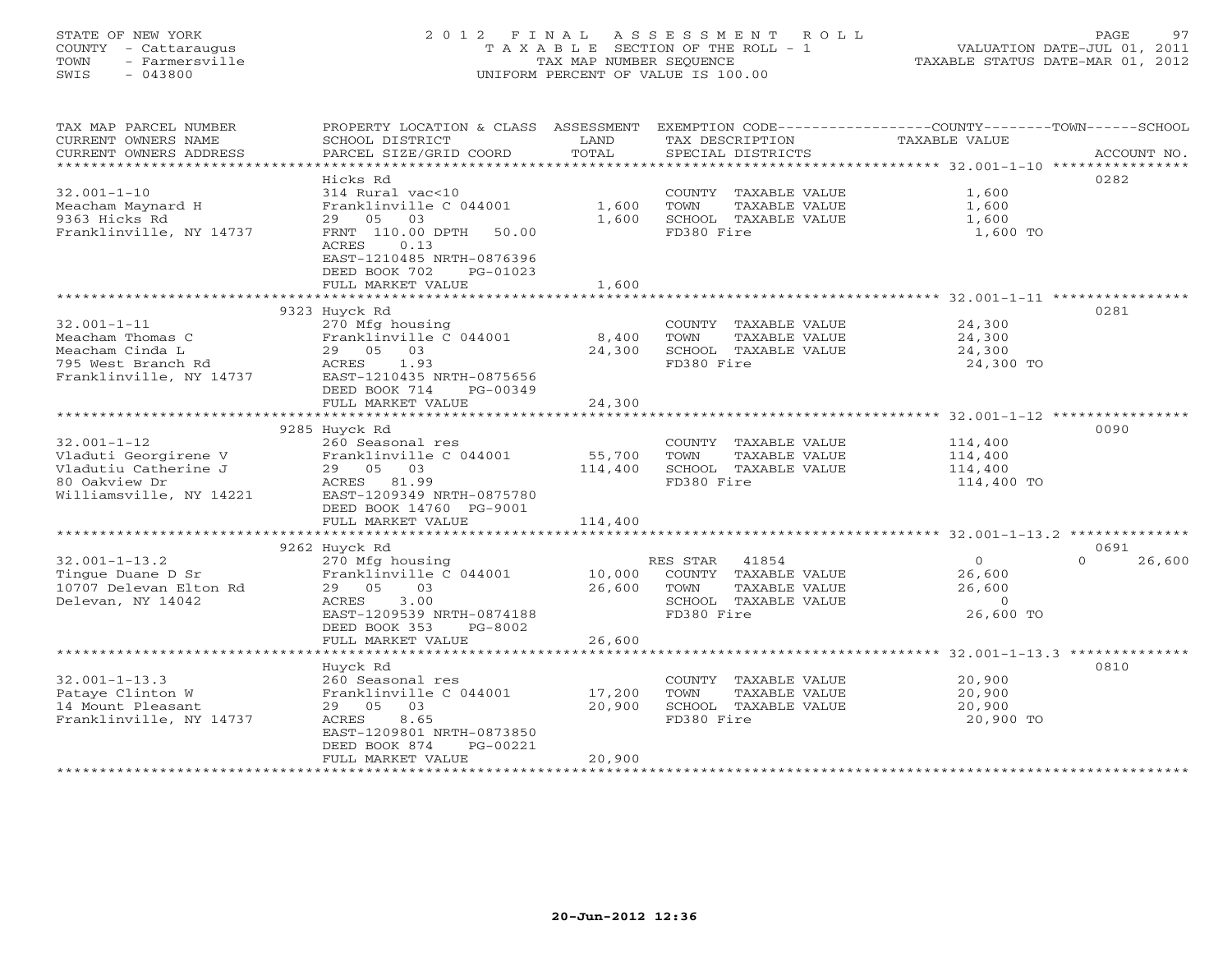## STATE OF NEW YORK 2 0 1 2 F I N A L A S S E S S M E N T R O L L PAGE 98 COUNTY - Cattaraugus T A X A B L E SECTION OF THE ROLL - 1 VALUATION DATE-JUL 01, 2011 TOWN - Farmersville TAX MAP NUMBER SEQUENCE TAXABLE STATUS DATE-MAR 01, 2012 SWIS - 043800 UNIFORM PERCENT OF VALUE IS 100.00UNIFORM PERCENT OF VALUE IS 100.00

| TAX MAP PARCEL NUMBER      | PROPERTY LOCATION & CLASS                  | ASSESSMENT |            |                      | EXEMPTION CODE-----------------COUNTY-------TOWN-----SCHOOL |                    |
|----------------------------|--------------------------------------------|------------|------------|----------------------|-------------------------------------------------------------|--------------------|
| CURRENT OWNERS NAME        | SCHOOL DISTRICT                            | LAND       |            | TAX DESCRIPTION      | TAXABLE VALUE                                               |                    |
| CURRENT OWNERS ADDRESS     | PARCEL SIZE/GRID COORD                     | TOTAL      |            | SPECIAL DISTRICTS    |                                                             | ACCOUNT NO.        |
| ****************           |                                            |            |            |                      |                                                             |                    |
|                            | Huyck Rd                                   |            |            |                      |                                                             | 1076               |
| $32.001 - 1 - 13.4$        | 314 Rural vac<10                           |            |            | COUNTY TAXABLE VALUE | 7,200                                                       |                    |
| Pataye Clinton             | Franklinville C 044001                     | 7,200      | TOWN       | TAXABLE VALUE        | 7,200                                                       |                    |
| 14 Mount Pleasant Ave      | ACRES<br>1.10                              | 7,200      |            | SCHOOL TAXABLE VALUE | 7,200                                                       |                    |
| Franklinville, NY 14737    | EAST-1209324 NRTH-0873969                  |            | FD380 Fire |                      | 7,200 TO                                                    |                    |
|                            | DEED BOOK 1020<br>PG-971                   |            |            |                      |                                                             |                    |
|                            | FULL MARKET VALUE                          | 7,200      |            |                      |                                                             |                    |
|                            |                                            |            |            |                      |                                                             |                    |
|                            | 9242 Huyck Rd                              |            |            |                      |                                                             | 0001               |
| $32.001 - 1 - 14$          | 240 Rural res                              |            | SR STAR    | 41834                | $\Omega$                                                    | $\Omega$<br>62,200 |
| Dingman Jerad              |                                            | 25,000     |            |                      |                                                             |                    |
|                            | Franklinville C 044001                     |            |            | COUNTY TAXABLE VALUE | 127,000                                                     |                    |
| Dingman Sharon             | 29 05<br>03                                | 127,000    | TOWN       | TAXABLE VALUE        | 127,000                                                     |                    |
| 9242 Huyck Rd              | ACRES 15.54                                |            |            | SCHOOL TAXABLE VALUE | 64,800                                                      |                    |
| Franklinville, NY 14737    | EAST-1210209 NRTH-0874530                  |            | FD380 Fire |                      | 127,000 TO                                                  |                    |
|                            | FULL MARKET VALUE                          | 127,000    |            |                      |                                                             |                    |
|                            | *********************                      |            |            |                      |                                                             |                    |
|                            | Huyck Rd                                   |            |            |                      |                                                             | 0319               |
| $32.001 - 1 - 15$          | 314 Rural vac<10                           |            |            | COUNTY TAXABLE VALUE | 1,500                                                       |                    |
| Dingman Jerad              | Franklinville C 044001                     | 1,500      | TOWN       | TAXABLE VALUE        | 1,500                                                       |                    |
| 9242 Huyck Rd              | 03<br>05<br>29                             | 1,500      |            | SCHOOL TAXABLE VALUE | 1,500                                                       |                    |
| Franklinville, NY 14737    | 90.00 DPTH 142.00<br>FRNT                  |            | FD380 Fire |                      | 1,500 TO                                                    |                    |
|                            | <b>ACRES</b><br>0.29                       |            |            |                      |                                                             |                    |
|                            |                                            |            |            |                      |                                                             |                    |
|                            | EAST-1209790 NRTH-0874554                  |            |            |                      |                                                             |                    |
|                            | FULL MARKET VALUE                          | 1,500      |            |                      |                                                             |                    |
|                            |                                            |            |            |                      |                                                             |                    |
|                            | 9278 Huyck Rd                              |            |            |                      |                                                             | 0324               |
| $32.001 - 1 - 16$          | 270 Mfg housing                            |            |            | COUNTY TAXABLE VALUE | 19,300                                                      |                    |
| Knobloch James             | Franklinville C 044001                     | 7,200      | TOWN       | TAXABLE VALUE        | 19,300                                                      |                    |
| Knobloch Danielle          | 29 05 03                                   | 19,300     |            | SCHOOL TAXABLE VALUE | 19,300                                                      |                    |
| 9278 Huyck Rd              | 1.15<br>ACRES                              |            | FD380 Fire |                      | 19,300 TO                                                   |                    |
| Farmersville Sta, NY 14731 | EAST-1209765 NRTH-0874385                  |            |            |                      |                                                             |                    |
|                            | DEED BOOK 17419 PG-8004                    |            |            |                      |                                                             |                    |
|                            | FULL MARKET VALUE                          | 19,300     |            |                      |                                                             |                    |
|                            | **************************                 |            |            |                      |                                                             |                    |
|                            | 9266 NYS Rte 98                            |            |            |                      |                                                             | 0006               |
|                            |                                            |            |            |                      |                                                             |                    |
| $32.001 - 1 - 17$          | 322 Rural vac>10                           |            |            | COUNTY TAXABLE VALUE | 24,900                                                      |                    |
| Lotempio Ronald Jr         | Franklinville C 044001                     | 24,900     | TOWN       | TAXABLE VALUE        | 24,900                                                      |                    |
| Lotempio Shawn             | 29 05 03                                   | 24,900     |            | SCHOOL TAXABLE VALUE | 24,900                                                      |                    |
| 1807 Reed Rd               | ACRES<br>19.60                             |            | FD380 Fire |                      | 24,900 TO                                                   |                    |
| Arcade, NY 14009           | EAST-1208539 NRTH-0875359                  |            |            |                      |                                                             |                    |
|                            | DEED BOOK 13921 PG-7001                    |            |            |                      |                                                             |                    |
|                            | FULL MARKET VALUE                          | 24,900     |            |                      |                                                             |                    |
|                            | <b>. * * * * * * * * * * * * * * * *</b> * |            |            |                      |                                                             |                    |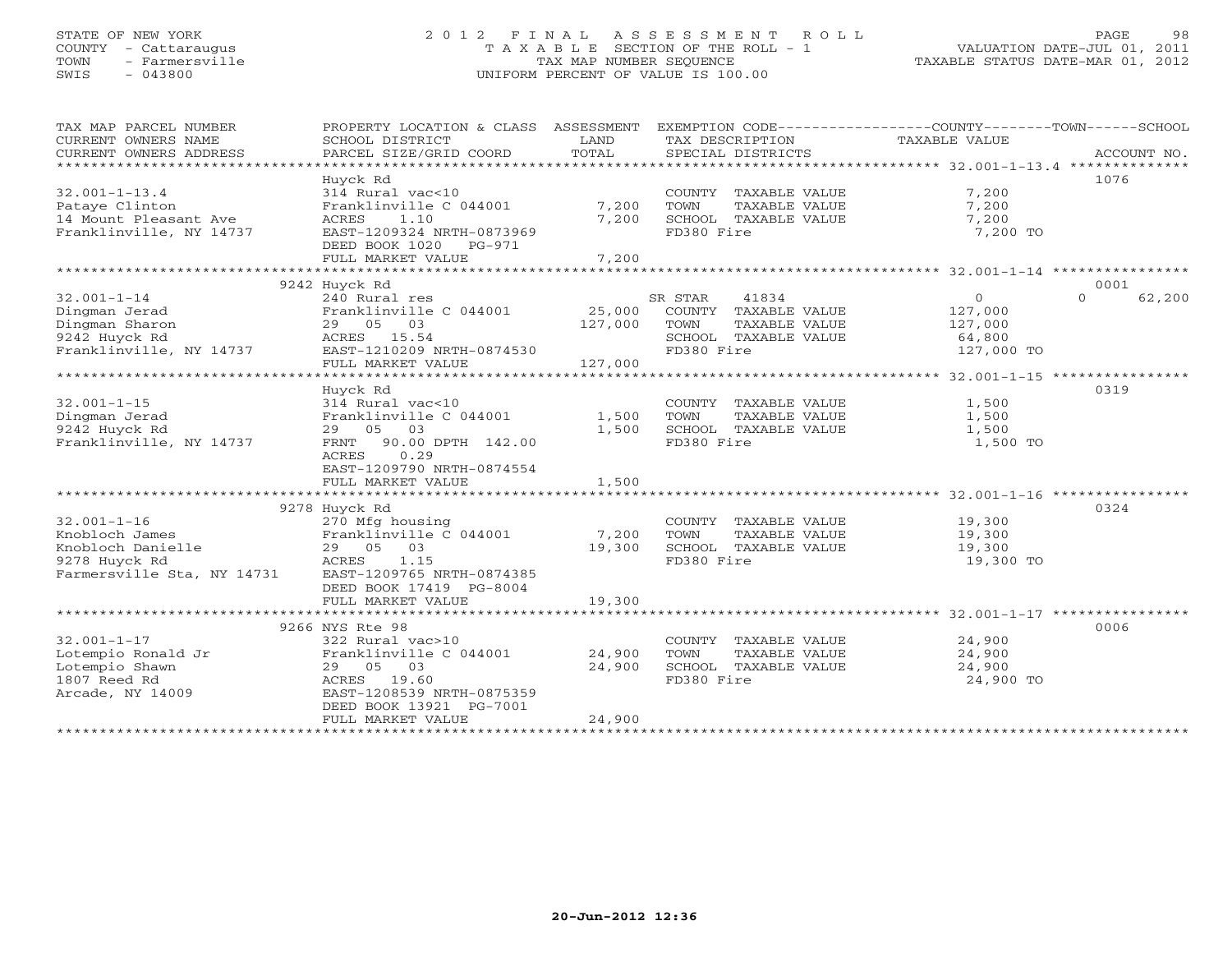### STATE OF NEW YORK 2 0 1 2 F I N A L A S S E S S M E N T R O L L PAGE 99 COUNTY - Cattaraugus T A X A B L E SECTION OF THE ROLL - 1 VALUATION DATE-JUL 01, 2011 TOWN - Farmersville TAX MAP NUMBER SEQUENCE TAXABLE STATUS DATE-MAR 01, 2012 SWIS - 043800 UNIFORM PERCENT OF VALUE IS 100.00UNIFORM PERCENT OF VALUE IS 100.00

| TAX MAP PARCEL NUMBER<br>CURRENT OWNERS NAME                                                                                                                                           | PROPERTY LOCATION & CLASS ASSESSMENT EXEMPTION CODE----------------COUNTY-------TOWN------SCHOOL<br>SCHOOL DISTRICT | LAND   | TAX DESCRIPTION TAXABLE VALUE                 |                |                      |
|----------------------------------------------------------------------------------------------------------------------------------------------------------------------------------------|---------------------------------------------------------------------------------------------------------------------|--------|-----------------------------------------------|----------------|----------------------|
| CURRENT OWNERS ADDRESS                                                                                                                                                                 | PARCEL SIZE/GRID COORD                                                                                              | TOTAL  | SPECIAL DISTRICTS                             |                | ACCOUNT NO.          |
|                                                                                                                                                                                        |                                                                                                                     |        |                                               |                |                      |
|                                                                                                                                                                                        | Huyck Rd                                                                                                            |        |                                               |                | 0400                 |
| $32.001 - 1 - 18.1$                                                                                                                                                                    | 314 Rural vac<10                                                                                                    |        | COUNTY TAXABLE VALUE                          | 7,600          |                      |
| Reynolds April J                                                                                                                                                                       | Franklinville C 044001                                                                                              | 7,600  | TOWN<br>TAXABLE VALUE                         | 7,600          |                      |
| 1380 Rte 394                                                                                                                                                                           | 29 05 03                                                                                                            | 7,600  | SCHOOL TAXABLE VALUE                          | 7,600          |                      |
| Falconer, NY 14733                                                                                                                                                                     | 5.10<br>ACRES                                                                                                       |        | FD380 Fire                                    | 7,600 TO       |                      |
|                                                                                                                                                                                        | EAST-1207944 NRTH-0873653                                                                                           |        |                                               |                |                      |
|                                                                                                                                                                                        | DEED BOOK 939<br>PG-551                                                                                             |        |                                               |                |                      |
|                                                                                                                                                                                        | FULL MARKET VALUE                                                                                                   | 7,600  |                                               |                |                      |
|                                                                                                                                                                                        |                                                                                                                     |        |                                               |                |                      |
|                                                                                                                                                                                        | 9251 Huyck Rd                                                                                                       |        |                                               |                | 0601                 |
| $32.001 - 1 - 18.2$                                                                                                                                                                    |                                                                                                                     |        |                                               | $\overline{0}$ | 40,800<br>$\Omega$   |
| Karaszewski Leonard                                                                                                                                                                    |                                                                                                                     |        |                                               | 40,800         |                      |
| Karaszewski Patricia                                                                                                                                                                   | 29 05 03                                                                                                            | 40,800 | TAXABLE VALUE<br>TOWN                         | 40,800         |                      |
| 9251 Huyck Rd                                                                                                                                                                          | ACRES<br>8.31                                                                                                       |        | SCHOOL TAXABLE VALUE                          | $\Omega$       |                      |
| Franklinville, NY 14737                                                                                                                                                                | EAST-1208880 NRTH-0874384                                                                                           |        | FD380 Fire                                    | 40,800 TO      |                      |
|                                                                                                                                                                                        | DEED BOOK 852<br>PG-00550                                                                                           |        |                                               |                |                      |
|                                                                                                                                                                                        | FULL MARKET VALUE                                                                                                   | 40,800 |                                               |                |                      |
|                                                                                                                                                                                        |                                                                                                                     |        |                                               |                |                      |
|                                                                                                                                                                                        | 9272 NYS Rte 98                                                                                                     |        |                                               |                | 0670                 |
| $32.001 - 1 - 18.3$                                                                                                                                                                    | 270 Mfg housing                                                                                                     |        | COUNTY TAXABLE VALUE                          | 28,600         |                      |
| Amrhein Dean                                                                                                                                                                           | Franklinville C 044001 15,600                                                                                       |        | TOWN<br>TAXABLE VALUE                         | 28,600         |                      |
| 580 Beach Rd                                                                                                                                                                           | 29 05 03                                                                                                            | 28,600 | SCHOOL TAXABLE VALUE                          | 28,600         |                      |
| Cheekttowaga, NY 14225                                                                                                                                                                 | ACRES 7.11                                                                                                          |        | FD380 Fire                                    | 28,600 TO      |                      |
|                                                                                                                                                                                        | EAST-1207741 NRTH-0875419                                                                                           |        |                                               |                |                      |
|                                                                                                                                                                                        | DEED BOOK 17336 PG-7002                                                                                             |        |                                               |                |                      |
|                                                                                                                                                                                        | FULL MARKET VALUE                                                                                                   | 28,600 |                                               |                |                      |
|                                                                                                                                                                                        |                                                                                                                     |        |                                               |                |                      |
|                                                                                                                                                                                        | 92526 NYS Rte 98                                                                                                    |        |                                               |                | 0836                 |
| $32.001 - 1 - 18.4$                                                                                                                                                                    | 210 1 Family Res                                                                                                    |        | 41700<br>AG BLDG                              | 3,200          | 3,200<br>3,200       |
|                                                                                                                                                                                        | Franklinville C 044001                                                                                              |        |                                               | $\overline{0}$ | $\Omega$<br>$\Omega$ |
|                                                                                                                                                                                        |                                                                                                                     |        | 12,400 AG DIST<br>73,200 COUNTY TAXABLE VALUE | 70,000         |                      |
|                                                                                                                                                                                        |                                                                                                                     |        | TOWN<br>TAXABLE VALUE                         | 70,000         |                      |
| Scurr Dale E<br>Franklinville C 044001<br>Scurr Emilene<br>9254 Rte 98<br>Franklinville, NY 14737<br>EAST-1207697 NRTH-0874853<br>Franklinville, NY 14737<br>EAST-1207697 NRTH-0874853 |                                                                                                                     |        | SCHOOL TAXABLE VALUE                          | 70,000         |                      |
|                                                                                                                                                                                        | DEED BOOK 887 PG-01127                                                                                              |        | FD380 Fire                                    | 73,200 TO      |                      |
| MAY BE SUBJECT TO PAYMENT                                                                                                                                                              | FULL MARKET VALUE                                                                                                   | 73,200 |                                               |                |                      |
| UNDER AGDIST LAW TIL 2022                                                                                                                                                              |                                                                                                                     |        |                                               |                |                      |
|                                                                                                                                                                                        |                                                                                                                     |        |                                               |                |                      |
|                                                                                                                                                                                        | 9244 NYS Rte 98                                                                                                     |        |                                               |                | 0878                 |
| $32.001 - 1 - 18.5$                                                                                                                                                                    | 240 Rural res                                                                                                       |        | CW 15 VET/ 41161                              | 7,050          | 7,050<br>$\Omega$    |
| Scurr Dale E                                                                                                                                                                           | Franklinville C 044001 22,300 AG DIST 41720                                                                         |        |                                               | $\Omega$       | $\Omega$<br>$\Omega$ |
| 9254 Rte 98                                                                                                                                                                            | 29 05 03                                                                                                            |        | 47,000 RES STAR 41854                         | $\overline{0}$ | $\Omega$<br>30,000   |
| Franklinville, NY 14737                                                                                                                                                                | ACRES 19.65                                                                                                         |        | COUNTY TAXABLE VALUE                          | 39,950         |                      |
|                                                                                                                                                                                        | EAST-1208173 NRTH-0874553                                                                                           |        | TOWN<br>TAXABLE VALUE                         | 39,950         |                      |
| MAY BE SUBJECT TO PAYMENT                                                                                                                                                              | DEED BOOK 00915 PG-00801                                                                                            |        | SCHOOL TAXABLE VALUE                          | 17,000         |                      |
| UNDER AGDIST LAW TIL 2016                                                                                                                                                              | FULL MARKET VALUE                                                                                                   |        | 47,000 FD380 Fire                             | 47,000 TO      |                      |
|                                                                                                                                                                                        |                                                                                                                     |        |                                               |                |                      |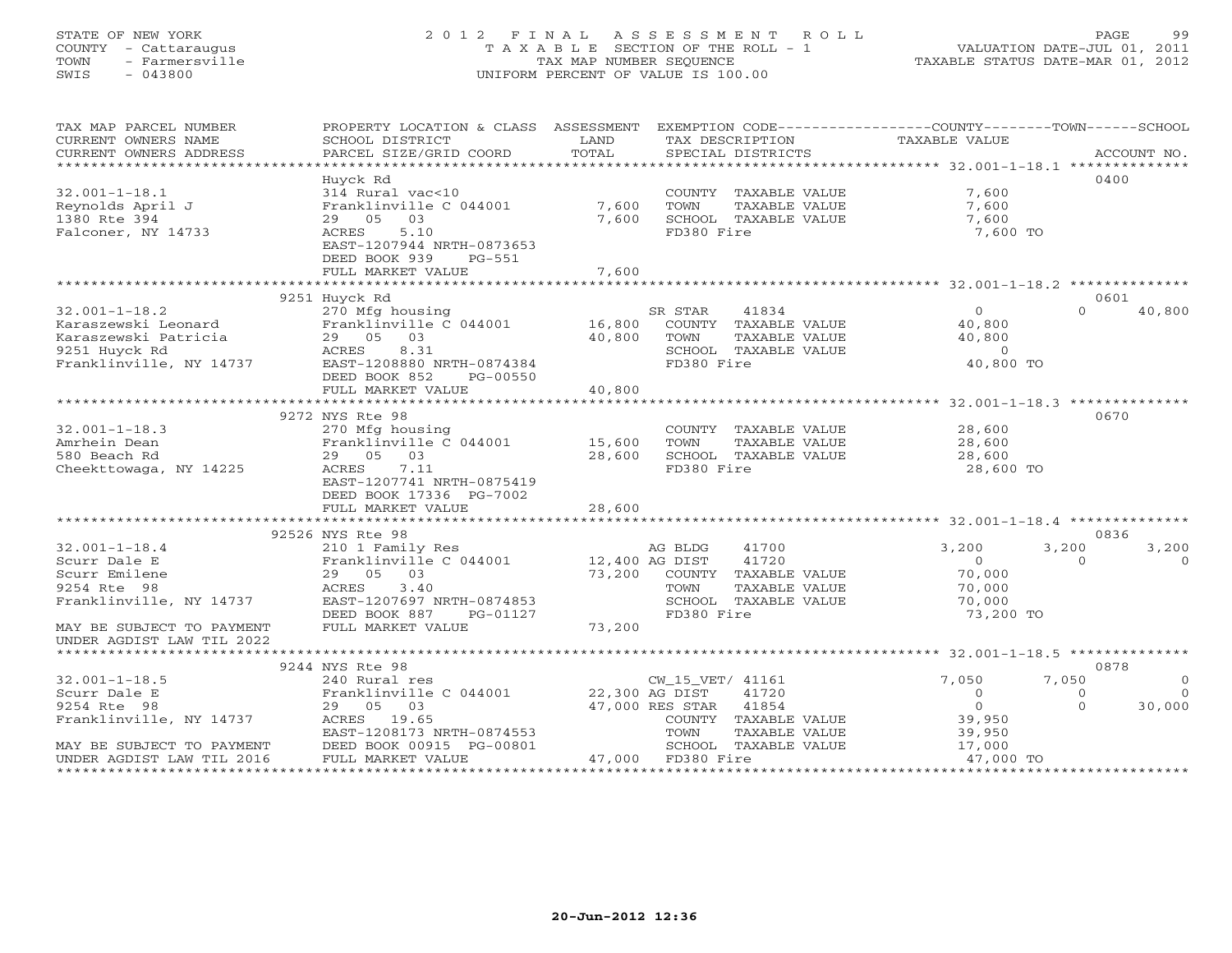#### STATE OF NEW YORK 2 0 1 2 F I N A L A S S E S S M E N T R O L L PAGE 100 COUNTY - Cattaraugus T A X A B L E SECTION OF THE ROLL - 1 VALUATION DATE-JUL 01, 2011 TOWN - Farmersville TAX MAP NUMBER SEQUENCE TAXABLE STATUS DATE-MAR 01, 2012 SWIS - 043800 UNIFORM PERCENT OF VALUE IS 100.00UNIFORM PERCENT OF VALUE IS 100.00

| TAX MAP PARCEL NUMBER<br>CURRENT OWNERS NAME<br>CURRENT OWNERS ADDRESS | PROPERTY LOCATION & CLASS ASSESSMENT EXEMPTION CODE----------------COUNTY-------TOWN------SCHOOL<br>SCHOOL DISTRICT<br>PARCEL SIZE/GRID COORD | LAND<br>TOTAL | TAX DESCRIPTION<br>SPECIAL DISTRICTS |                                       | TAXABLE VALUE                                                |       | ACCOUNT NO.   |
|------------------------------------------------------------------------|-----------------------------------------------------------------------------------------------------------------------------------------------|---------------|--------------------------------------|---------------------------------------|--------------------------------------------------------------|-------|---------------|
|                                                                        |                                                                                                                                               |               |                                      |                                       |                                                              |       |               |
| $32.001 - 1 - 18.6$                                                    | NYS Rte 98<br>322 Rural vac>10                                                                                                                |               | AG DIST                              | 41720                                 | 3,092                                                        | 3,092 | 1098<br>3,092 |
| Scurr Dale E<br>9254 Rt. 98                                            | Franklinville C 044001 12,150 AG DISTOUT 41730<br>ACRES 20.15                                                                                 |               |                                      | 12,150 COUNTY TAXABLE VALUE           | 3,092<br>5,966                                               | 3,092 | 3,092         |
| Franklinville, NY 14737                                                | EAST-1208096 NRTH-0873542<br>DEED BOOK 1238 PG-7001                                                                                           |               | TOWN                                 | TAXABLE VALUE<br>SCHOOL TAXABLE VALUE | 5,966<br>5,966                                               |       |               |
| MAY BE SUBJECT TO PAYMENT<br>UNDER AGDIST LAW TIL 2019                 | FULL MARKET VALUE                                                                                                                             |               | 12,150 FD380 Fire                    |                                       | 12,150 TO                                                    |       |               |
|                                                                        |                                                                                                                                               |               |                                      |                                       |                                                              |       |               |
|                                                                        | 9218 Huyck Rd                                                                                                                                 |               |                                      |                                       |                                                              |       | 0122          |
| $32.001 - 1 - 19$                                                      | 210 1 Family Res                                                                                                                              | 9,100         | TOWN                                 |                                       | COUNTY TAXABLE VALUE 28,000                                  |       |               |
| Wiese Paul W<br>19205 Empire Dr                                        | Franklinville C 044001<br>29 05 03                                                                                                            | 28,000        |                                      | TAXABLE VALUE<br>SCHOOL TAXABLE VALUE | $\begin{array}{c} 28\, , \, 000 \ 28\, , \, 000 \end{array}$ |       |               |
| Linneus, MO 64653                                                      | ACRES<br>2.43                                                                                                                                 |               | FD380 Fire                           |                                       | 28,000 TO                                                    |       |               |
|                                                                        | EAST-1208480 NRTH-0873278<br>DEED BOOK 3097 PG-3001                                                                                           |               |                                      |                                       |                                                              |       |               |
|                                                                        | FULL MARKET VALUE                                                                                                                             | 28,000        |                                      |                                       |                                                              |       |               |
|                                                                        |                                                                                                                                               |               |                                      |                                       |                                                              |       |               |
|                                                                        | 9234 Huyck Rd                                                                                                                                 |               |                                      |                                       |                                                              |       | 0146          |
| $32.001 - 1 - 20.1$                                                    | 260 Seasonal res                                                                                                                              | 60,200        |                                      |                                       | COUNTY TAXABLE VALUE 101,500                                 |       |               |
|                                                                        | Franklinville C 044001                                                                                                                        | 101,500       | TOWN                                 | TAXABLE VALUE<br>SCHOOL TAXABLE VALUE | 101,500<br>101,500                                           |       |               |
|                                                                        |                                                                                                                                               |               | FD380 Fire                           |                                       | 101,500 TO                                                   |       |               |
|                                                                        |                                                                                                                                               |               |                                      |                                       |                                                              |       |               |
|                                                                        | DEED BOOK 4718 PG-7005                                                                                                                        |               |                                      |                                       |                                                              |       |               |
|                                                                        | FULL MARKET VALUE                                                                                                                             | 101,500       |                                      |                                       |                                                              |       |               |
|                                                                        |                                                                                                                                               |               |                                      |                                       |                                                              |       |               |
|                                                                        | NYS Rte 98                                                                                                                                    |               |                                      |                                       |                                                              |       | 0699          |
| $32.001 - 1 - 20.2$                                                    | 314 Rural vac<10<br>Franklinville C 044001 10,400                                                                                             |               |                                      | COUNTY TAXABLE VALUE                  | 10,400                                                       |       |               |
| Webb Helen J                                                           |                                                                                                                                               |               | TOWN                                 | TAXABLE VALUE                         | 10,400                                                       |       |               |
| 1098 101st St                                                          | 29 05 03                                                                                                                                      | 10,400        |                                      | SCHOOL TAXABLE VALUE                  | 10,400                                                       |       |               |
| Niagara Falls, NY 14304-3030                                           | ACRES 3.29<br>EAST-1206806 NRTH-0871929<br>DEED BOOK 946<br>PG-290                                                                            |               | FD380 Fire                           |                                       | 10,400 TO                                                    |       |               |
|                                                                        | FULL MARKET VALUE                                                                                                                             | 10,400        |                                      |                                       |                                                              |       |               |
|                                                                        |                                                                                                                                               |               |                                      |                                       |                                                              |       |               |
|                                                                        | 9146 Lorenzetti Dr                                                                                                                            |               |                                      |                                       |                                                              |       | 0725          |
| $32.001 - 1 - 20.3$                                                    | 260 Seasonal res                                                                                                                              |               |                                      | COUNTY TAXABLE VALUE                  | 54,900                                                       |       |               |
| Lorenzetti Louis B                                                     | Franklinville C 044001 18,000                                                                                                                 |               | TOWN                                 | TAXABLE VALUE                         | 54,900                                                       |       |               |
|                                                                        | 29 05 03                                                                                                                                      | 54,900        |                                      | SCHOOL TAXABLE VALUE                  | 54,900                                                       |       |               |
| Lorenzetti Dolores M<br>80 E Carriage Pkwy<br>West Seneca, NY 14224    | 9.45<br>ACRES                                                                                                                                 |               | FD380 Fire                           |                                       | 54,900 TO                                                    |       |               |
|                                                                        | EAST-1207403 NRTH-0871819<br>DEED BOOK 583<br>PG-7001                                                                                         |               |                                      |                                       |                                                              |       |               |
|                                                                        | FULL MARKET VALUE                                                                                                                             | 54,900        |                                      |                                       |                                                              |       |               |
|                                                                        |                                                                                                                                               |               |                                      |                                       |                                                              |       |               |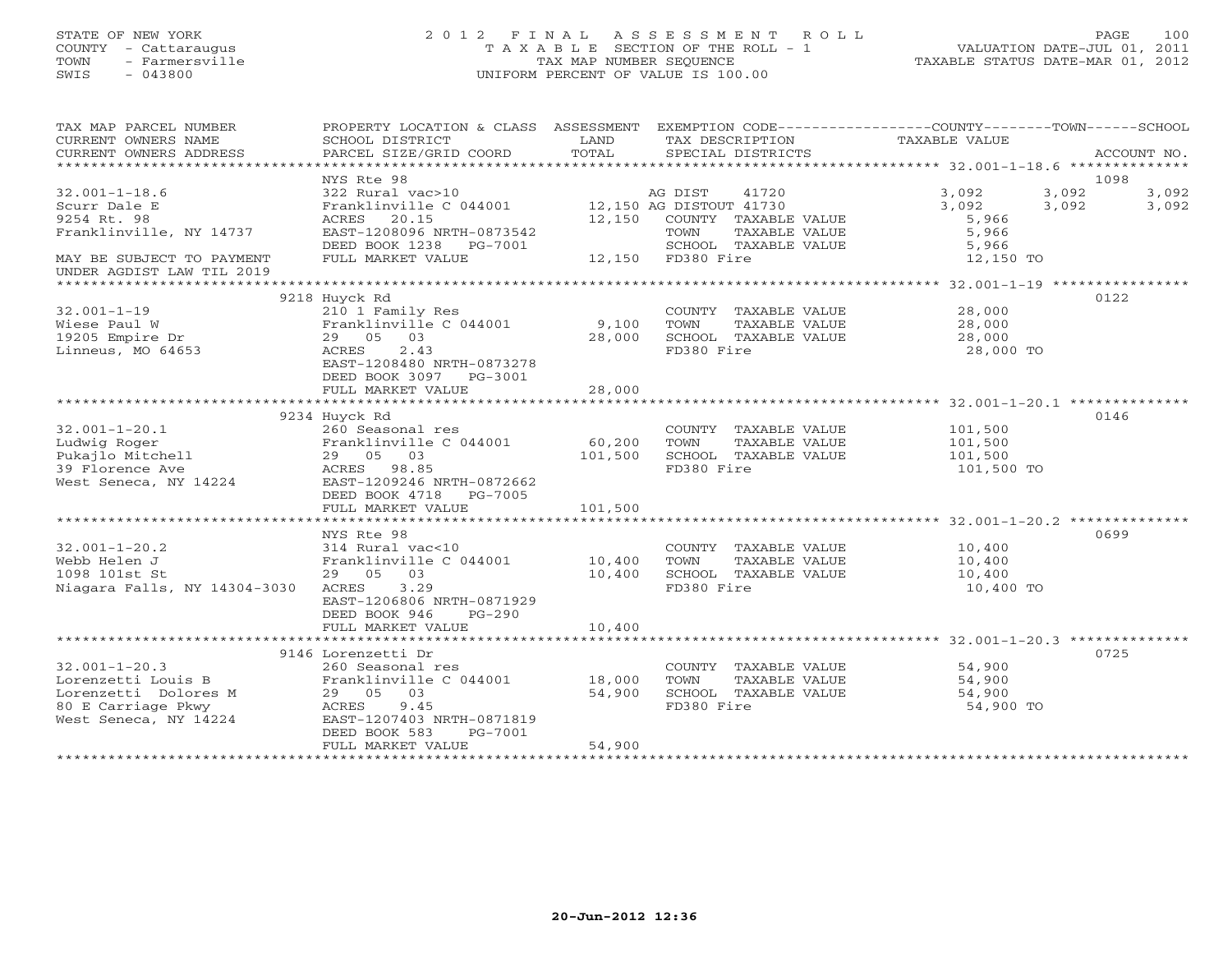## STATE OF NEW YORK 2 0 1 2 F I N A L A S S E S S M E N T R O L L PAGE 101 COUNTY - Cattaraugus T A X A B L E SECTION OF THE ROLL - 1 VALUATION DATE-JUL 01, 2011 TOWN - Farmersville TAX MAP NUMBER SEQUENCE TAXABLE STATUS DATE-MAR 01, 2012 SWIS - 043800 UNIFORM PERCENT OF VALUE IS 100.00UNIFORM PERCENT OF VALUE IS 100.00

| TAX MAP PARCEL NUMBER<br>CURRENT OWNERS NAME<br>CURRENT OWNERS ADDRESS<br>**********************   | PROPERTY LOCATION & CLASS ASSESSMENT<br>SCHOOL DISTRICT<br>PARCEL SIZE/GRID COORD                                                                                     | LAND<br>TOTAL              | TAX DESCRIPTION<br>SPECIAL DISTRICTS                                                | EXEMPTION CODE----------------COUNTY-------TOWN-----SCHOOL<br>TAXABLE VALUE<br>ACCOUNT NO. |
|----------------------------------------------------------------------------------------------------|-----------------------------------------------------------------------------------------------------------------------------------------------------------------------|----------------------------|-------------------------------------------------------------------------------------|--------------------------------------------------------------------------------------------|
| $32.001 - 1 - 20.4$<br>Kenny Thomas J<br>587 Aberdeen Run<br>The Villages, FL 32162                | Huyck Rd<br>314 Rural vac<10<br>Franklinville C 044001<br>29 05<br>03<br>8.00<br>ACRES<br>EAST-1209609 NRTH-0872787<br>DEED BOOK 854<br>PG-01178<br>FULL MARKET VALUE | 13,000<br>13,000<br>13,000 | COUNTY TAXABLE VALUE<br>TOWN<br>TAXABLE VALUE<br>SCHOOL TAXABLE VALUE<br>FD380 Fire | 0784<br>13,000<br>13,000<br>13,000<br>13,000 TO                                            |
|                                                                                                    |                                                                                                                                                                       |                            |                                                                                     |                                                                                            |
| $32.001 - 1 - 20.5$<br>Paolini Titus T<br>Paolini Mary Ann<br>90 Sandra Dr<br>Lackawanna, NY 14218 | 1049 Lorenzetti Dr<br>260 Seasonal res<br>Franklinville C 044001<br>29 05 03<br>6.00<br>ACRES<br>EAST-1207755 NRTH-0872030<br>DEED BOOK 888<br>PG-01042               | 14,500<br>48,300           | COUNTY TAXABLE VALUE<br>TAXABLE VALUE<br>TOWN<br>SCHOOL TAXABLE VALUE<br>FD380 Fire | 0840<br>48,300<br>48,300<br>48,300<br>48,300 TO                                            |
|                                                                                                    | FULL MARKET VALUE                                                                                                                                                     | 48,300                     |                                                                                     |                                                                                            |
|                                                                                                    | **************************                                                                                                                                            |                            |                                                                                     |                                                                                            |
| $32.001 - 1 - 20.6$<br>Krone Robert D<br>Krone Marianne<br>75 Gilbert<br>Blasdell, NY 14219        | 9152 NYS Rte 98<br>260 Seasonal res<br>Franklinville C 044001<br>29 05<br>03<br>6.30<br>ACRES<br>EAST-1207659 NRTH-0872287<br>DEED BOOK 888<br>PG-01046               | 14,800<br>61,500           | COUNTY TAXABLE VALUE<br>TOWN<br>TAXABLE VALUE<br>SCHOOL TAXABLE VALUE<br>FD380 Fire | 0841<br>61,500<br>61,500<br>61,500<br>61,500 TO                                            |
|                                                                                                    | FULL MARKET VALUE                                                                                                                                                     | 61,500                     |                                                                                     |                                                                                            |
|                                                                                                    | 9115 NYS Rte 98                                                                                                                                                       |                            |                                                                                     | 0403                                                                                       |
| $32.001 - 1 - 21$<br>Sarama Mark A<br>166 Argus<br>Depew, NY 14043                                 | 314 Rural vac<10<br>Franklinville C 044001<br>29 05<br>03<br>FRNT 148.00 DPTH 115.00<br>EAST-1206363 NRTH-0871895<br>DEED BOOK 00993 PG-00503<br>FULL MARKET VALUE    | 600<br>600<br>600          | COUNTY TAXABLE VALUE<br>TOWN<br>TAXABLE VALUE<br>SCHOOL TAXABLE VALUE<br>FD380 Fire | 600<br>600<br>600<br>600 TO                                                                |
|                                                                                                    |                                                                                                                                                                       |                            |                                                                                     |                                                                                            |
| $32.001 - 1 - 23.1$<br>Riethmiller Wanda L<br>9245 NYS Rte 98<br>Franklinville, NY 14737           | NYS Rte 98<br>314 Rural vac<10<br>Franklinville C 044001<br>29 05 03<br>5.00<br>ACRES<br>EAST-1207260 NRTH-0874145<br>DEED BOOK 898<br>PG-00066<br>FULL MARKET VALUE  | 13,000<br>13,000<br>13,000 | COUNTY TAXABLE VALUE<br>TAXABLE VALUE<br>TOWN<br>SCHOOL TAXABLE VALUE<br>FD380 Fire | 0399<br>13,000<br>13,000<br>13,000<br>13,000 TO                                            |
|                                                                                                    |                                                                                                                                                                       |                            |                                                                                     |                                                                                            |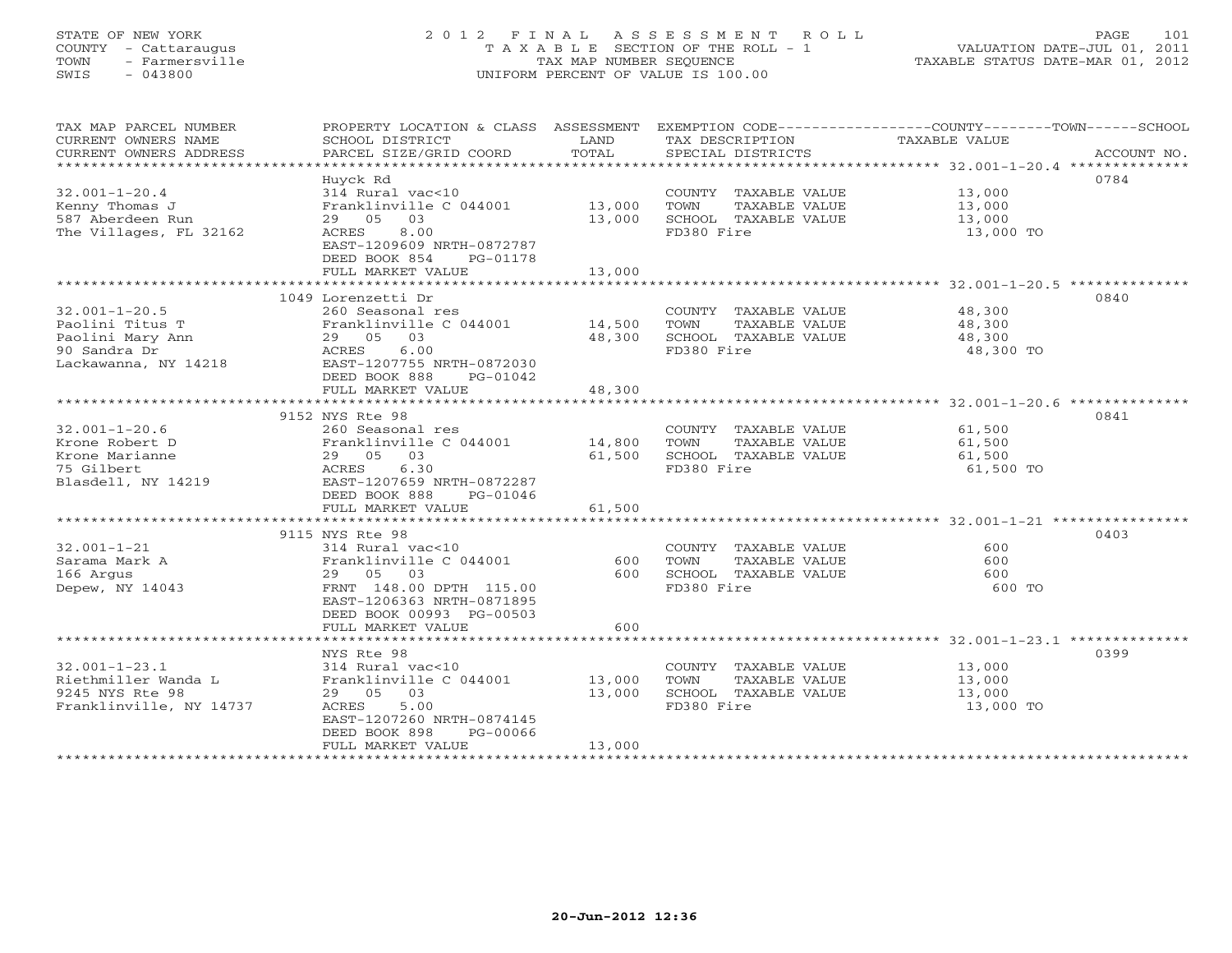## STATE OF NEW YORK 2 0 1 2 F I N A L A S S E S S M E N T R O L L PAGE 102 COUNTY - Cattaraugus T A X A B L E SECTION OF THE ROLL - 1 VALUATION DATE-JUL 01, 2011 TOWN - Farmersville TAX MAP NUMBER SEQUENCE TAXABLE STATUS DATE-MAR 01, 2012 SWIS - 043800 UNIFORM PERCENT OF VALUE IS 100.00UNIFORM PERCENT OF VALUE IS 100.00

| TAX MAP PARCEL NUMBER<br>CURRENT OWNERS NAME<br>CURRENT OWNERS ADDRESS | PROPERTY LOCATION & CLASS ASSESSMENT EXEMPTION CODE---------------COUNTY-------TOWN------SCHOOL<br>SCHOOL DISTRICT<br>PARCEL SIZE/GRID COORD | LAND<br>TOTAL | TAX DESCRIPTION<br>SPECIAL DISTRICTS | TAXABLE VALUE  | ACCOUNT NO.      |
|------------------------------------------------------------------------|----------------------------------------------------------------------------------------------------------------------------------------------|---------------|--------------------------------------|----------------|------------------|
|                                                                        |                                                                                                                                              |               |                                      |                |                  |
|                                                                        | 9147 NYS Rte 98                                                                                                                              |               |                                      |                | 0714             |
| $32.001 - 1 - 23.2$                                                    | 270 Mfg housing                                                                                                                              |               | COUNTY TAXABLE VALUE                 | 33,000         |                  |
| Reynolds Barry                                                         | Franklinville C 044001                                                                                                                       | 10,400        | TOWN<br>TAXABLE VALUE                | 33,000         |                  |
| Reynolds April                                                         | 29 05 03                                                                                                                                     | 33,000        | SCHOOL TAXABLE VALUE                 | 33,000         |                  |
| 1380 Rte 394                                                           | 3.25<br>ACRES                                                                                                                                |               | FD380 Fire                           | 33,000 TO      |                  |
| Falconer, NY 14733                                                     | EAST-1206720 NRTH-0872514                                                                                                                    |               |                                      |                |                  |
|                                                                        | DEED BOOK 808<br>PG-00087                                                                                                                    |               |                                      |                |                  |
|                                                                        | FULL MARKET VALUE                                                                                                                            | 33,000        |                                      |                |                  |
|                                                                        |                                                                                                                                              |               |                                      |                |                  |
|                                                                        | 9131 NYS Rte 98                                                                                                                              |               |                                      |                | 0713             |
| $32.001 - 1 - 23.3$                                                    | 270 Mfg housing                                                                                                                              |               | COUNTY TAXABLE VALUE                 | 28,000         |                  |
| Jeffery David B                                                        | Franklinville C 044001                                                                                                                       | 9,600         | TOWN<br>TAXABLE VALUE                | 28,000         |                  |
| 37 Harding Ave                                                         | 29 05<br>03                                                                                                                                  | 28,000        | SCHOOL TAXABLE VALUE                 | 28,000         |                  |
| Buffalo, NY 14217                                                      | 2.75<br>ACRES                                                                                                                                |               | FD380 Fire                           | 28,000 TO      |                  |
|                                                                        | EAST-1206583 NRTH-0872368                                                                                                                    |               |                                      |                |                  |
|                                                                        | DEED BOOK 13681 PG-8001                                                                                                                      |               |                                      |                |                  |
|                                                                        | FULL MARKET VALUE                                                                                                                            | 28,000        |                                      |                |                  |
|                                                                        |                                                                                                                                              |               |                                      |                |                  |
|                                                                        | 9287 NYS Rte 98                                                                                                                              |               |                                      |                | 0808             |
| $32.001 - 1 - 23.4$                                                    | 314 Rural vac<10                                                                                                                             |               | COUNTY TAXABLE VALUE                 | 8,700          |                  |
| Sarama Chester H                                                       | Franklinville C 044001                                                                                                                       | 8,700         | TOWN<br>TAXABLE VALUE                | 8,700          |                  |
| Sarama Donna R                                                         | 29 05 03                                                                                                                                     | 8,700         | SCHOOL TAXABLE VALUE                 | 8,700          |                  |
| 550 Borden Rd                                                          | ACRES<br>2.15                                                                                                                                |               | FD380 Fire                           | 8,700 TO       |                  |
| Cheetkowaga, NY 14227                                                  | EAST-1207076 NRTH-0875604                                                                                                                    |               |                                      |                |                  |
|                                                                        | DEED BOOK 11590 PG-7001                                                                                                                      |               |                                      |                |                  |
|                                                                        | FULL MARKET VALUE                                                                                                                            | 8,700         |                                      |                |                  |
|                                                                        |                                                                                                                                              |               |                                      |                |                  |
|                                                                        | 9245 NYS Rte 98                                                                                                                              |               |                                      |                | 0853             |
| $32.001 - 1 - 23.6$                                                    | 210 1 Family Res                                                                                                                             |               | RES STAR 41854                       | $\overline{0}$ | $\cap$<br>30,000 |
| Riethmiller Wanda L                                                    | Franklinville C 044001                                                                                                                       | 12,600        | COUNTY TAXABLE VALUE                 | 68,200         |                  |
| 9245 NYS Rte 98                                                        | 29 05 03                                                                                                                                     | 68,200        | TOWN<br>TAXABLE VALUE                | 68,200         |                  |
| Franklinville, NY 14737                                                | 3.50<br>ACRES                                                                                                                                |               | SCHOOL TAXABLE VALUE                 | 38,200         |                  |
|                                                                        | EAST-1207225 NRTH-0874595                                                                                                                    |               | FD380 Fire                           | 68,200 TO      |                  |
|                                                                        | DEED BOOK 937<br>PG-1035                                                                                                                     |               |                                      |                |                  |
|                                                                        | FULL MARKET VALUE                                                                                                                            | 68,200        |                                      |                |                  |
|                                                                        |                                                                                                                                              |               |                                      |                |                  |
|                                                                        | 9151 NYS Rte 98                                                                                                                              |               |                                      |                | 0854             |
| $32.001 - 1 - 23.7$                                                    | 270 Mfg housing                                                                                                                              |               | RES STAR<br>41854                    | $\overline{0}$ | 30,000<br>$\cap$ |
| Langdon Dan Jr                                                         | Franklinville C 044001                                                                                                                       | 18,900        | COUNTY TAXABLE VALUE                 | 58,900         |                  |
| 9151 Route 98 N                                                        | 29 05 03                                                                                                                                     | 58,900        | TOWN<br>TAXABLE VALUE                | 58,900         |                  |
| Franklinville, NY 14737                                                | ACRES 10.35                                                                                                                                  |               | SCHOOL TAXABLE VALUE                 | 28,900         |                  |
|                                                                        | EAST-1206766 NRTH-0872830                                                                                                                    |               | FD380 Fire                           | 58,900 TO      |                  |
|                                                                        | DEED BOOK 980<br>$PG-700$                                                                                                                    |               |                                      |                |                  |
|                                                                        | FULL MARKET VALUE                                                                                                                            | 58,900        |                                      |                |                  |
|                                                                        |                                                                                                                                              |               |                                      |                |                  |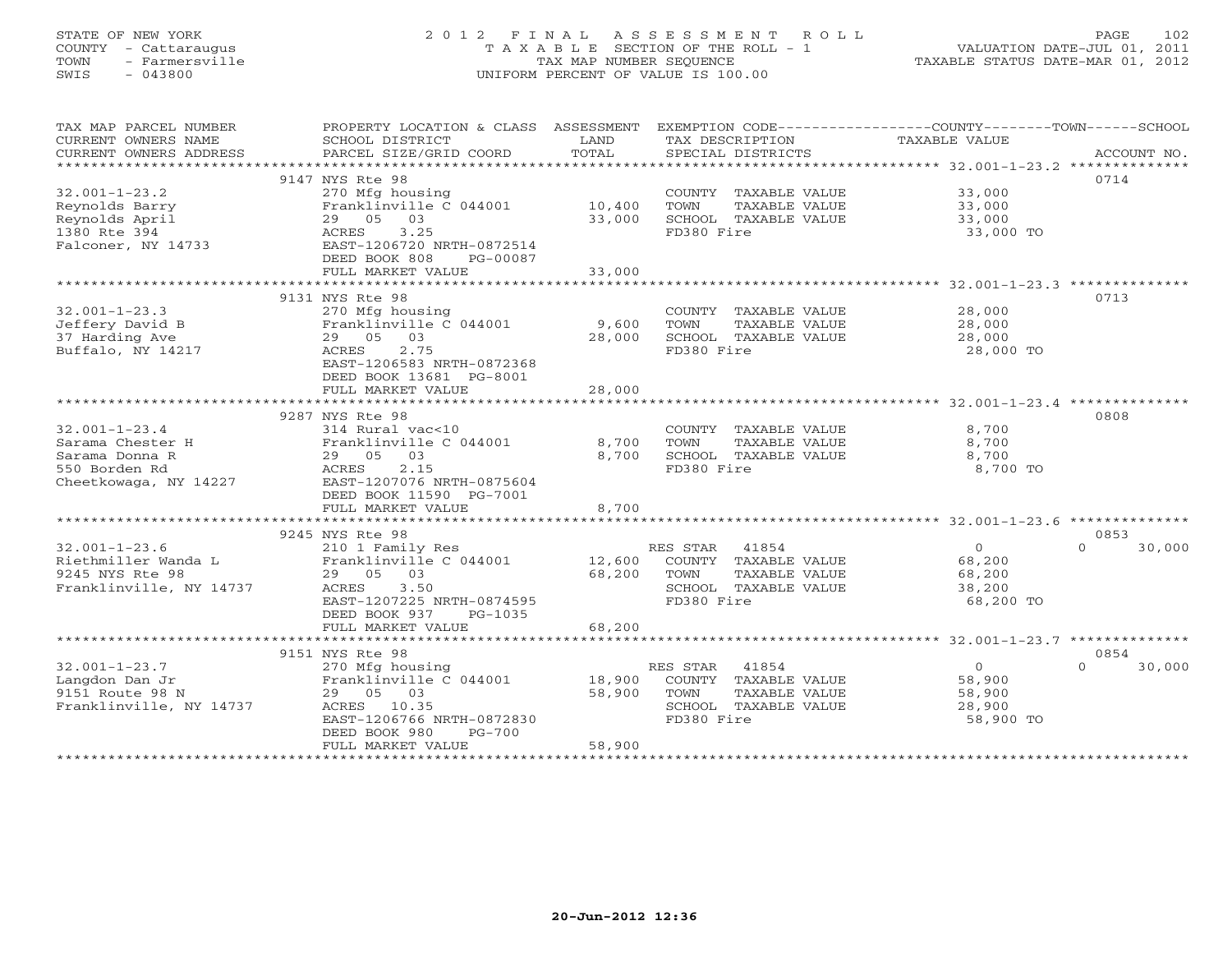## STATE OF NEW YORK 2 0 1 2 F I N A L A S S E S S M E N T R O L L PAGE 103 COUNTY - Cattaraugus T A X A B L E SECTION OF THE ROLL - 1 VALUATION DATE-JUL 01, 2011 TOWN - Farmersville TAX MAP NUMBER SEQUENCE TAXABLE STATUS DATE-MAR 01, 2012 SWIS - 043800 UNIFORM PERCENT OF VALUE IS 100.00UNIFORM PERCENT OF VALUE IS 100.00

| TAX MAP PARCEL NUMBER<br>CURRENT OWNERS NAME<br>CURRENT OWNERS ADDRESS | PROPERTY LOCATION & CLASS ASSESSMENT EXEMPTION CODE---------------COUNTY-------TOWN-----SCHOOL<br>SCHOOL DISTRICT<br><b>EXAMPLE EXAMPLE EXAMPLE EXAMPLE EXAMPLE EXAMPLE EXAMPLE EXAMPLE EXAMPLE EXAMPLE EXAMPLE EXAMPLE EXAMPLE EXAMPLE EXAMPLE EXAMPLE EXAMPLE EXAMPLE EXAMPLE EXAMPLE EXAMPLE EXAMPLE EXAMPLE E</b><br>PARCEL SIZE/GRID COORD                                                      | TOTAL             | TAX DESCRIPTION<br>SPECIAL DISTRICTS                                                                             | TAXABLE VALUE                                          | ACCOUNT NO.                                                  |
|------------------------------------------------------------------------|------------------------------------------------------------------------------------------------------------------------------------------------------------------------------------------------------------------------------------------------------------------------------------------------------------------------------------------------------------------------------------------------------|-------------------|------------------------------------------------------------------------------------------------------------------|--------------------------------------------------------|--------------------------------------------------------------|
|                                                                        |                                                                                                                                                                                                                                                                                                                                                                                                      |                   |                                                                                                                  |                                                        |                                                              |
| $32.001 - 1 - 23.8$                                                    | 9259 NYS Rte 98<br>210 1 Family Res                                                                                                                                                                                                                                                                                                                                                                  |                   | WVET C/T 41121                                                                                                   | 12,000                                                 | 0894<br>12,000<br>$\overline{0}$                             |
| Furnari Teddy<br>9259 NYS Rte 98<br>Franklinville, NY 14737 ACRES      | Franklinville C 044001 20,500 RES STAR 41854<br>29 05 03<br>9.70<br>EAST-1207178 NRTH-0875166                                                                                                                                                                                                                                                                                                        |                   | 119,300 COUNTY TAXABLE VALUE<br>TAXABLE VALUE<br>TOWN<br>SCHOOL TAXABLE VALUE                                    | $\Omega$<br>107,300<br>107,300<br>89,300<br>119,300 TO | 30,000<br>$\Omega$                                           |
|                                                                        | DEED BOOK 928<br>FULL MARKET VALUE                                                                                                                                                                                                                                                                                                                                                                   | PG-509<br>119,300 | FD380 Fire                                                                                                       |                                                        |                                                              |
|                                                                        | 9207 NYS Rte 98                                                                                                                                                                                                                                                                                                                                                                                      |                   |                                                                                                                  |                                                        | 0913                                                         |
| $32.001 - 1 - 23.10$                                                   | 270 Mfg housing<br>Schwertfeger David<br>Schwertfeger Mary C 29 5 3 30,400<br>9207 Nys Rt 98 207 ACRES 5.80<br>Franklinville, NY 14737 EAST-1206939 NRTH-0873701<br>DEED BOOK 936<br>PG-589                                                                                                                                                                                                          |                   | RES STAR 41854<br>COUNTY TAXABLE VALUE 30,400<br>TOWN TAXABLE VALUE 30,400<br>SCHOOL TAXABLE VALUE<br>FD380 Fire | $\overline{0}$<br>400<br>30,400 TO                     | $\Omega$<br>30,000                                           |
|                                                                        | FULL MARKET VALUE                                                                                                                                                                                                                                                                                                                                                                                    | 30,400            |                                                                                                                  |                                                        |                                                              |
|                                                                        | 9177 NYS Rte 98                                                                                                                                                                                                                                                                                                                                                                                      |                   |                                                                                                                  |                                                        | 0914                                                         |
| $32.001 - 1 - 23.11$                                                   | $\begin{tabular}{lllllllllll} 32.001-1-23.11 & 270\ \texttt{Mfg housing} \\ 0' \texttt{Connor Ronald D} & \texttt{Franklinville C 044001} \\ 59 \ \texttt{Hilldale Ave} & 29 & 5 & 3 \\ 59 \ \texttt{Milldale Ave} & \texttt{ACRES} & 7.90 \\ 100 \ \texttt{West Seneca, NY 14224} & \texttt{EAST-1206873_NRTH-0873166} \end{tabular}$<br>Franklinville $C$ 044001 16,400<br>DEED BOOK 940<br>PG-935 | 48,400            | COUNTY TAXABLE VALUE 48,400<br>TAXABLE VALUE<br>TOWN<br>SCHOOL TAXABLE VALUE<br>FD380 Fire                       | 48,400<br>48,400<br>48,400 TO                          |                                                              |
|                                                                        | FULL MARKET VALUE                                                                                                                                                                                                                                                                                                                                                                                    | 48,400            |                                                                                                                  |                                                        |                                                              |
|                                                                        |                                                                                                                                                                                                                                                                                                                                                                                                      |                   |                                                                                                                  |                                                        |                                                              |
| $32.001 - 1 - 23.12$<br>Swift John W                                   | 9195 NYS Rte 98<br>270 Mfg housing<br>Franklinville C 044001 16,600 SR STAR<br>29 5 2                                                                                                                                                                                                                                                                                                                |                   | WVET $C/T$ 41121<br>41834                                                                                        | 11,145<br>$\bigcirc$                                   | 0915<br>11,145<br>$\overline{0}$<br>62,200<br>$\overline{0}$ |
| PO Box 34<br>Farmersville, NY 14060                                    | 29 5 3<br>8.05<br>ACRES<br>EAST-1206891 NRTH-0873445<br>DEED BOOK 1379 PG-8004                                                                                                                                                                                                                                                                                                                       | 74,300            | 74,300 COUNTY TAXABLE VALUE<br>TAXABLE VALUE<br>TOWN<br>SCHOOL TAXABLE VALUE<br>FD380 Fire                       | 63,155<br>63,155<br>12,100<br>74,300 TO                |                                                              |
|                                                                        | FULL MARKET VALUE                                                                                                                                                                                                                                                                                                                                                                                    |                   |                                                                                                                  |                                                        |                                                              |
| Cheektowaga, NY 14227                                                  | 9287 NYS Rte 98<br>$32.001-1-24$<br>$32.001-1-24$<br>$31,500$<br>$31,500$<br>$31,500$<br>$31,500$<br>$31,500$<br>$31,500$<br>$31,500$<br>$31,500$<br>$31,500$<br>$31,500$<br>$31,500$<br>$31,500$<br>$31,500$<br>$31,500$<br>$31,500$<br>$31,500$<br>$31,500$<br>EAST-1206669 NRTH-0874735<br>DEED BOOK 11590 PG-7001                                                                                |                   | COUNTY TAXABLE VALUE 64,000<br>TOWN<br>SCHOOL TAXABLE VALUE<br>FD380 Fire                                        | TAXABLE VALUE 64,000<br>64,000<br>64,000 TO            | 0388                                                         |
|                                                                        | FULL MARKET VALUE                                                                                                                                                                                                                                                                                                                                                                                    | 64,000            |                                                                                                                  |                                                        |                                                              |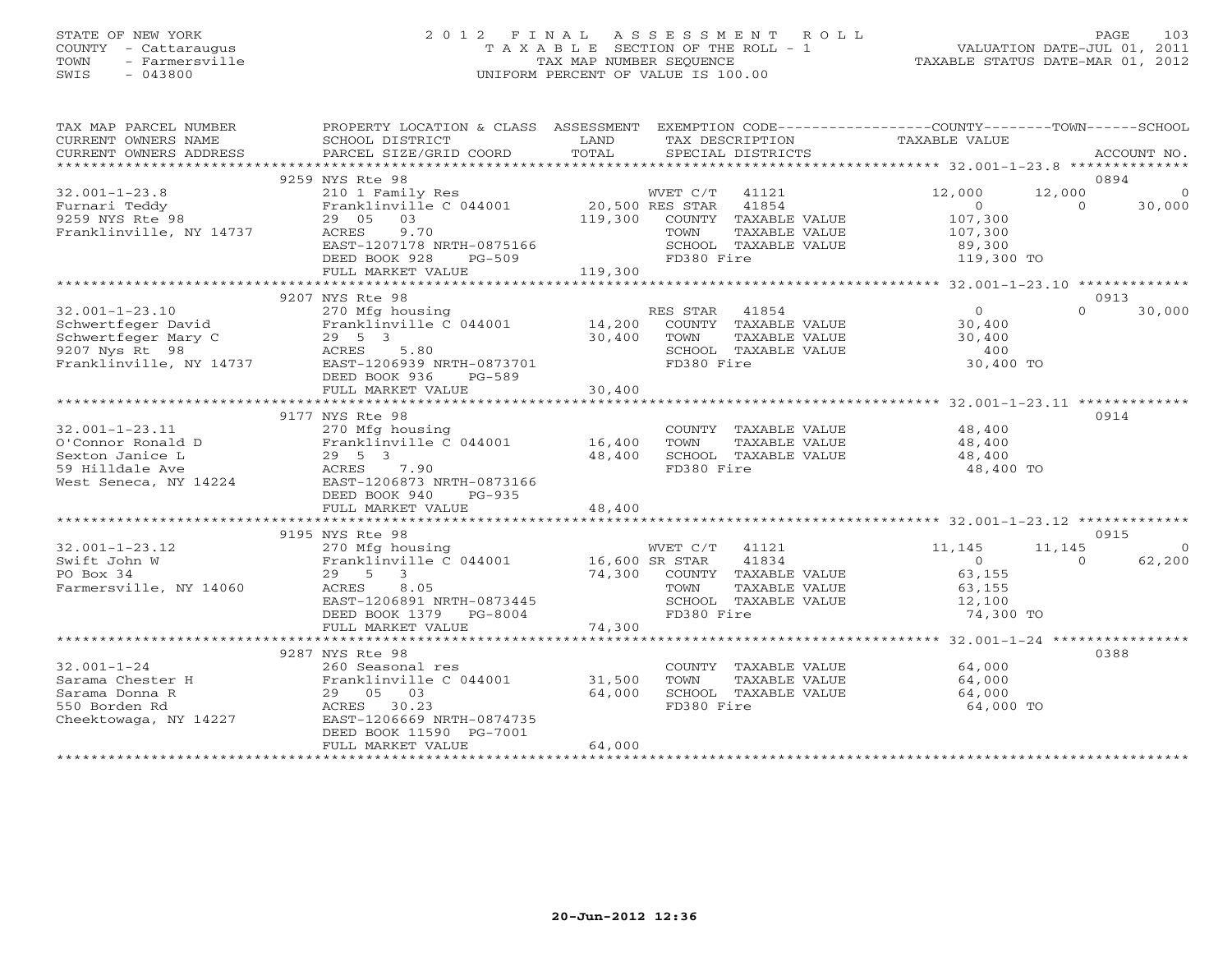## STATE OF NEW YORK 2 0 1 2 F I N A L A S S E S S M E N T R O L L PAGE 104 COUNTY - Cattaraugus T A X A B L E SECTION OF THE ROLL - 1 VALUATION DATE-JUL 01, 2011 TOWN - Farmersville TAX MAP NUMBER SEQUENCE TAXABLE STATUS DATE-MAR 01, 2012 SWIS - 043800 UNIFORM PERCENT OF VALUE IS 100.00UNIFORM PERCENT OF VALUE IS 100.00

| TAX MAP PARCEL NUMBER<br>CURRENT OWNERS NAME<br>CURRENT OWNERS ADDRESS | SCHOOL DISTRICT<br>PARCEL SIZE/GRID COORD | LAND<br>TOTAL | TAX DESCRIPTION<br>SPECIAL DISTRICTS | PROPERTY LOCATION & CLASS ASSESSMENT EXEMPTION CODE----------------COUNTY-------TOWN------SCHOOL<br><b>TAXABLE VALUE</b><br>ACCOUNT NO. |
|------------------------------------------------------------------------|-------------------------------------------|---------------|--------------------------------------|-----------------------------------------------------------------------------------------------------------------------------------------|
|                                                                        |                                           |               |                                      |                                                                                                                                         |
|                                                                        | NYS Rte 98                                |               |                                      | 0004                                                                                                                                    |
| $32.001 - 1 - 25.1$                                                    | 322 Rural vac>10                          |               | COUNTY TAXABLE VALUE                 | 54,300                                                                                                                                  |
| Silvis Jerry W                                                         | Franklinville C 044001                    | 54,300        | TAXABLE VALUE<br>TOWN                | 54,300                                                                                                                                  |
| 175 School St                                                          | 37 05 03                                  | 54,300        | SCHOOL TAXABLE VALUE                 | 54,300                                                                                                                                  |
|                                                                        |                                           |               |                                      |                                                                                                                                         |
| Tonawanda, NY 14217                                                    | ACRES 89.80                               |               | FD380 Fire                           | 54,300 TO                                                                                                                               |
|                                                                        | EAST-1205733 NRTH-0873966                 |               |                                      |                                                                                                                                         |
|                                                                        | DEED BOOK 969<br>PG-1113                  |               |                                      |                                                                                                                                         |
|                                                                        | FULL MARKET VALUE                         | 54,300        |                                      |                                                                                                                                         |
|                                                                        | **************************                |               |                                      |                                                                                                                                         |
|                                                                        | 9081 NYS Rte 98                           |               |                                      | 0607                                                                                                                                    |
| $32.001 - 1 - 25.2$                                                    | 260 Seasonal res                          |               | COUNTY TAXABLE VALUE                 | 27,900                                                                                                                                  |
| Fridman Roger L                                                        | Franklinville C 044001                    | 10,300        | TOWN<br>TAXABLE VALUE                | 27,900                                                                                                                                  |
| Fridman Patricia A                                                     | 36/37 05 03                               | 27,900        | SCHOOL TAXABLE VALUE                 | 27,900                                                                                                                                  |
|                                                                        |                                           |               |                                      |                                                                                                                                         |
| 9069 Nys Rte 98                                                        | 3.20<br>ACRES                             |               | FD380 Fire                           | 27,900 TO                                                                                                                               |
| Franklinville, NY 14737                                                | EAST-1205642 NRTH-0871614                 |               |                                      |                                                                                                                                         |
|                                                                        | DEED BOOK 1029<br>$PG-424$                |               |                                      |                                                                                                                                         |
|                                                                        | FULL MARKET VALUE                         | 27,900        |                                      |                                                                                                                                         |
|                                                                        |                                           |               |                                      |                                                                                                                                         |
|                                                                        | NYS Rte 98                                |               |                                      | 0613                                                                                                                                    |
| $32.001 - 1 - 25.3$                                                    | 314 Rural vac<10                          |               | COUNTY TAXABLE VALUE                 | 3,600                                                                                                                                   |
| Silvis Jerry W                                                         | Franklinville C 044001                    | 3,600         | TOWN<br>TAXABLE VALUE                | 3,600                                                                                                                                   |
| 175 School St                                                          | 36/37<br>05 03                            | 3,600         | SCHOOL TAXABLE VALUE                 | 3,600                                                                                                                                   |
|                                                                        |                                           |               |                                      |                                                                                                                                         |
| Kenmore, NY 14217                                                      | 2.40<br><b>ACRES</b>                      |               | FD380 Fire                           | 3,600 TO                                                                                                                                |
|                                                                        | EAST-1206154 NRTH-0872293                 |               |                                      |                                                                                                                                         |
|                                                                        | DEED BOOK 13869 PG-7001                   |               |                                      |                                                                                                                                         |
|                                                                        | FULL MARKET VALUE                         | 3,600         |                                      |                                                                                                                                         |
|                                                                        |                                           |               |                                      |                                                                                                                                         |
|                                                                        | 9091 NYS Rte 98                           |               |                                      | 0974                                                                                                                                    |
| $32.001 - 1 - 25.4$                                                    | 210 1 Family Res                          |               | RES STAR<br>41854                    | $\circ$<br>30,000<br>$\Omega$                                                                                                           |
| Cooper Brandy R                                                        | Franklinville C 044001                    | 18,300        | COUNTY TAXABLE VALUE                 | 94,300                                                                                                                                  |
| Osgood Chad M                                                          | 05 03<br>36/37                            | 94,300        | TAXABLE VALUE<br>TOWN                | 94,300                                                                                                                                  |
| 9091 Nys Rte 98                                                        | ACRES<br>9.80 BANK<br>017                 |               | SCHOOL TAXABLE VALUE                 | 64,300                                                                                                                                  |
| Franklinville, NY 14737                                                |                                           |               |                                      |                                                                                                                                         |
|                                                                        | EAST-1205568 NRTH-0871953                 |               | FD380 Fire                           | 94,300 TO                                                                                                                               |
|                                                                        | DEED BOOK 1713 PG-2001                    |               |                                      |                                                                                                                                         |
|                                                                        | FULL MARKET VALUE                         | 94,300        |                                      |                                                                                                                                         |
|                                                                        |                                           |               |                                      |                                                                                                                                         |
|                                                                        | 9109 NYS Rte 98                           |               |                                      | 1170                                                                                                                                    |
| $32.001 - 1 - 25.5$                                                    | 270 Mfg housing                           |               | COUNTY TAXABLE VALUE                 | 24,500                                                                                                                                  |
| Langdon Krista                                                         | Franklinville C 044001                    | 7,000         | TOWN<br>TAXABLE VALUE                | 24,500                                                                                                                                  |
| Beutler Michael A                                                      | 05 03<br>36/37                            | 24,500        | SCHOOL TAXABLE VALUE                 | 24,500                                                                                                                                  |
| 9109 Route 98                                                          | ACRES<br>0.94                             |               | FD380 Fire                           | 24,500 TO                                                                                                                               |
| Franklinville, NY 14737                                                | EAST-1206190 NRTH-0871856                 |               |                                      |                                                                                                                                         |
|                                                                        | DEED BOOK 13869 PG-7001                   |               |                                      |                                                                                                                                         |
|                                                                        |                                           |               |                                      |                                                                                                                                         |
|                                                                        | FULL MARKET VALUE                         | 24,500        |                                      |                                                                                                                                         |
|                                                                        |                                           |               |                                      |                                                                                                                                         |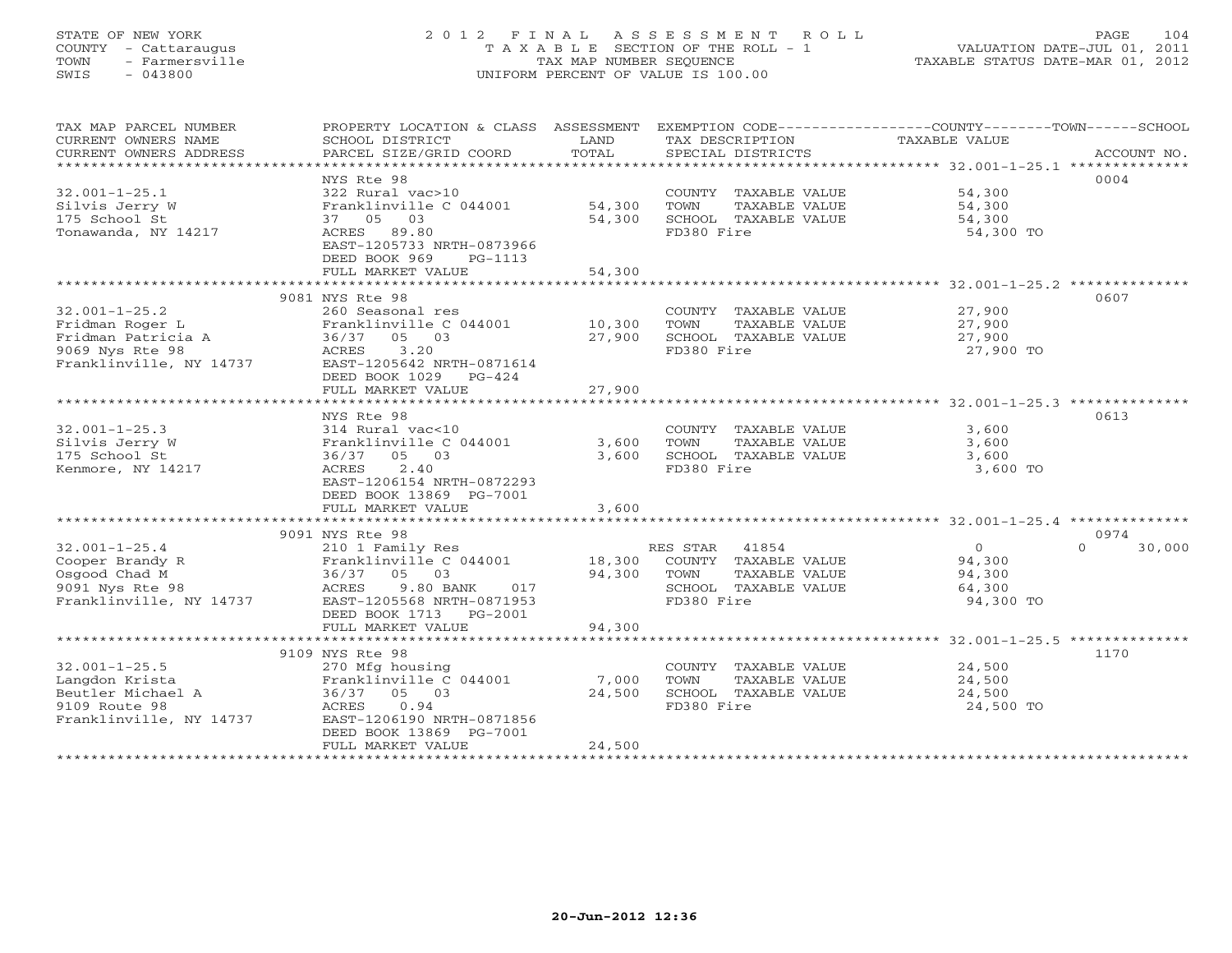## STATE OF NEW YORK 2 0 1 2 F I N A L A S S E S S M E N T R O L L PAGE 105 COUNTY - Cattaraugus T A X A B L E SECTION OF THE ROLL - 1 VALUATION DATE-JUL 01, 2011 TOWN - Farmersville TAX MAP NUMBER SEQUENCE TAXABLE STATUS DATE-MAR 01, 2012 SWIS - 043800 UNIFORM PERCENT OF VALUE IS 100.00UNIFORM PERCENT OF VALUE IS 100.00

| TAX MAP PARCEL NUMBER<br>CURRENT OWNERS NAME | PROPERTY LOCATION & CLASS ASSESSMENT<br>SCHOOL DISTRICT | LAND               | EXEMPTION CODE----------------COUNTY-------TOWN-----SCHOOL<br>TAX DESCRIPTION | <b>TAXABLE VALUE</b>                              |                    |
|----------------------------------------------|---------------------------------------------------------|--------------------|-------------------------------------------------------------------------------|---------------------------------------------------|--------------------|
| CURRENT OWNERS ADDRESS                       | PARCEL SIZE/GRID COORD                                  | TOTAL              | SPECIAL DISTRICTS                                                             |                                                   | ACCOUNT NO.        |
| ***********************                      |                                                         |                    |                                                                               |                                                   |                    |
|                                              | 9122 Older Hill Rd                                      |                    |                                                                               |                                                   | 0419               |
| $32.001 - 1 - 26.1$                          | 312 Vac w/imprv<br>Franklinville C 044001               | 27,200             | COUNTY TAXABLE VALUE<br>TOWN                                                  | 35,200<br>35,200                                  |                    |
| Silvis Jerry W<br>175 School St              | 04<br>37 05                                             | 35,200             | TAXABLE VALUE<br>SCHOOL TAXABLE VALUE                                         | 35,200                                            |                    |
| Kenmore, NY 14217                            | ACRES 25.91                                             |                    | FD380 Fire                                                                    | 35,200 TO                                         |                    |
|                                              | EAST-1204599 NRTH-0872273                               |                    |                                                                               |                                                   |                    |
|                                              | DEED BOOK 11552 PG-2002                                 |                    |                                                                               |                                                   |                    |
|                                              | FULL MARKET VALUE                                       | 35,200             |                                                                               |                                                   |                    |
|                                              | ************************                                |                    |                                                                               |                                                   |                    |
|                                              | 9182 Older Hill Rd                                      |                    |                                                                               |                                                   | 1058               |
| $32.001 - 1 - 26.2$                          | 270 Mfg housing                                         |                    | RES STAR<br>41854                                                             | $\circ$                                           | $\cap$<br>30,000   |
| Moore Teresa                                 | Franklinville C 044001                                  | 33,600             | COUNTY TAXABLE VALUE                                                          | 83,100                                            |                    |
| 9182 Older Hill Rd                           | 37 05 04                                                | 83,100             | TOWN<br>TAXABLE VALUE                                                         | 83,100                                            |                    |
| Franklinville, NY 14737                      | ACRES 16.45                                             |                    | SCHOOL TAXABLE VALUE                                                          | 53,100                                            |                    |
|                                              | EAST-1204618 NRTH-0873114                               |                    | FD380 Fire                                                                    | 83,100 TO                                         |                    |
|                                              | DEED BOOK 13939 PG-5001                                 |                    |                                                                               |                                                   |                    |
|                                              | FULL MARKET VALUE                                       | 83,100             |                                                                               |                                                   |                    |
|                                              | ********************                                    | ****************** |                                                                               |                                                   |                    |
|                                              | Older Hill Rd                                           |                    |                                                                               |                                                   | 1059               |
| $32.001 - 1 - 26.3$                          | 323 Vacant rural                                        |                    | COUNTY TAXABLE VALUE                                                          | 2,900                                             |                    |
| Putney David                                 | Franklinville C 044001                                  | 2,900              | TOWN<br>TAXABLE VALUE                                                         | 2,900                                             |                    |
| Putney Delores                               | 37 05<br>04                                             | 2,900              | SCHOOL TAXABLE VALUE                                                          | 2,900                                             |                    |
| 9224 Older Hill Rd                           | 9.75<br>ACRES                                           |                    | FD380 Fire                                                                    | 2,900 TO                                          |                    |
| Franklinville, NY 14737                      | EAST-1204610 NRTH-0873645<br>DEED BOOK 1008<br>$PG-670$ |                    |                                                                               |                                                   |                    |
|                                              | FULL MARKET VALUE                                       | 2,900              |                                                                               |                                                   |                    |
|                                              |                                                         |                    |                                                                               |                                                   |                    |
|                                              | 9224 Older Hill Rd                                      |                    |                                                                               |                                                   | 0341               |
| $32.001 - 1 - 27$                            | 240 Rural res                                           |                    | RES STAR 41854                                                                | $\circ$                                           | $\Omega$<br>30,000 |
| Putney David                                 | Franklinville C 044001                                  | 40,500             | COUNTY TAXABLE VALUE                                                          | 95,600                                            |                    |
| Putney Dolores                               | 37 05 04                                                | 95,600             | TOWN<br>TAXABLE VALUE                                                         | 95,600                                            |                    |
| 9224 Older Hill Rd                           | ACRES 47.12                                             |                    | SCHOOL TAXABLE VALUE                                                          | 65,600                                            |                    |
| Franklinville, 14737                         | EAST-1204650 NRTH-0874795                               |                    | FD380 Fire                                                                    | 95,600 TO                                         |                    |
|                                              | DEED BOOK 1013<br>$PG-563$                              |                    |                                                                               |                                                   |                    |
|                                              | FULL MARKET VALUE                                       | 95,600             |                                                                               |                                                   |                    |
|                                              | ********************                                    | ************       |                                                                               | ******************** 32.001-1-28.1 ************** |                    |
|                                              | Rogers Rd                                               |                    |                                                                               |                                                   | 0229               |
| $32.001 - 1 - 28.1$                          | 105 Vac farmland                                        |                    | 41720<br>AG DIST                                                              | 8,174                                             | 8,174<br>8,174     |
| Lane John B                                  | Franklinville C 044001                                  | 29,100             | COUNTY TAXABLE VALUE                                                          | 20,926                                            |                    |
| Lane Lois J<br>9316 Older Hill Rd            | 37 05 03                                                | 29,100             | TOWN<br>TAXABLE VALUE                                                         | 20,926                                            |                    |
| Franklinville, NY 14737                      | ACRES 56.04<br>EAST-1203523 NRTH-0874618                |                    | SCHOOL TAXABLE VALUE<br>FD380 Fire                                            | 20,926<br>29,100 TO                               |                    |
|                                              | DEED BOOK 00916 PG-00170                                |                    |                                                                               |                                                   |                    |
| MAY BE SUBJECT TO PAYMENT                    | FULL MARKET VALUE                                       | 29,100             |                                                                               |                                                   |                    |
| UNDER AGDIST LAW TIL 2016                    |                                                         |                    |                                                                               |                                                   |                    |
|                                              |                                                         |                    |                                                                               |                                                   |                    |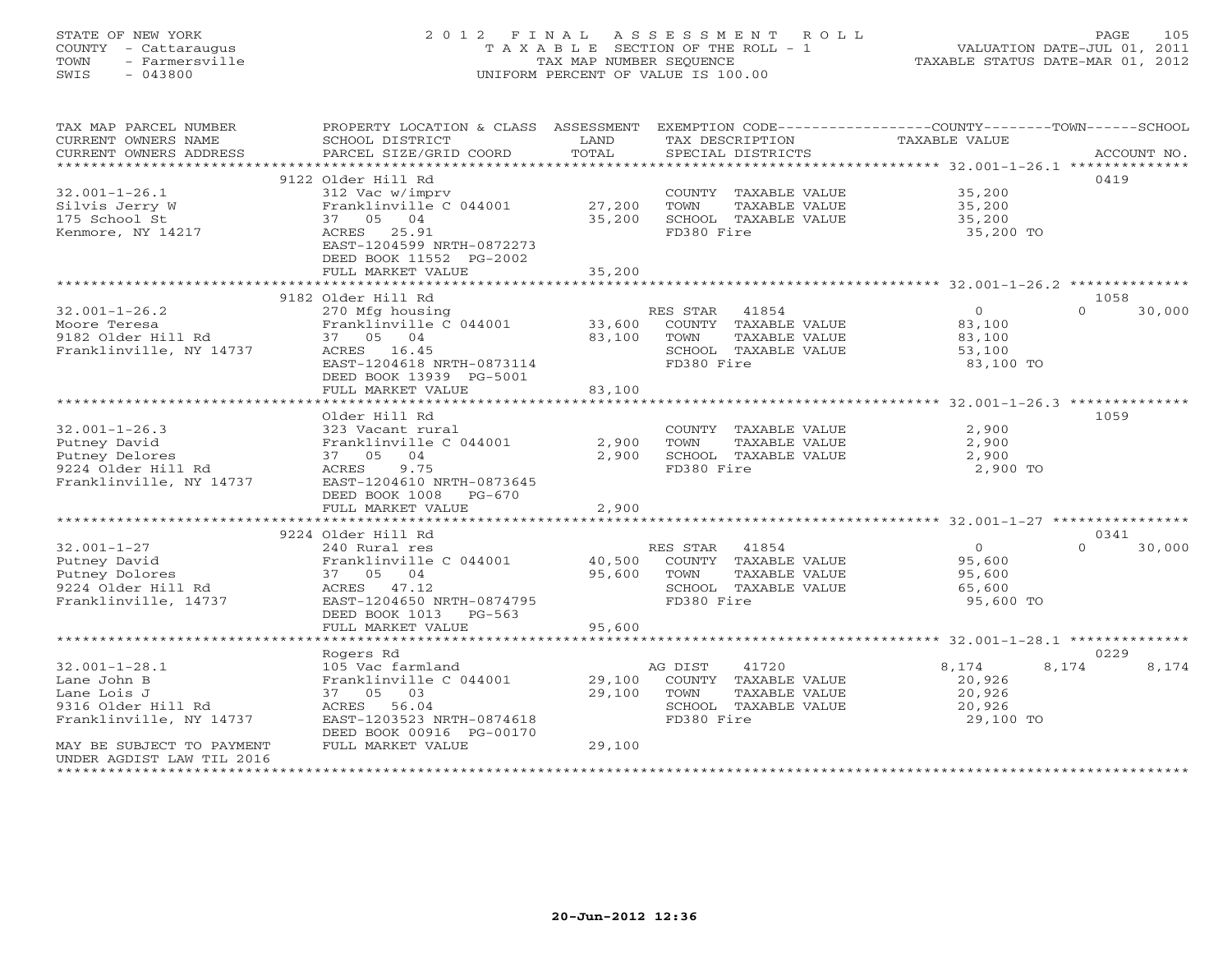## STATE OF NEW YORK 2 0 1 2 F I N A L A S S E S S M E N T R O L L PAGE 106 COUNTY - Cattaraugus T A X A B L E SECTION OF THE ROLL - 1 VALUATION DATE-JUL 01, 2011 TOWN - Farmersville TAX MAP NUMBER SEQUENCE TAXABLE STATUS DATE-MAR 01, 2012 SWIS - 043800 UNIFORM PERCENT OF VALUE IS 100.00UNIFORM PERCENT OF VALUE IS 100.00

| TAX MAP PARCEL NUMBER<br>CURRENT OWNERS NAME<br>CURRENT OWNERS ADDRESS                                                                                          | PROPERTY LOCATION & CLASS ASSESSMENT<br>SCHOOL DISTRICT<br>PARCEL SIZE/GRID COORD                                                                                                                | LAND<br>TOTAL                                   | TAX DESCRIPTION<br>SPECIAL DISTRICTS                                                                                                             | EXEMPTION CODE----------------COUNTY-------TOWN-----SCHOOL<br>TAXABLE VALUE                                                    | ACCOUNT NO.                              |
|-----------------------------------------------------------------------------------------------------------------------------------------------------------------|--------------------------------------------------------------------------------------------------------------------------------------------------------------------------------------------------|-------------------------------------------------|--------------------------------------------------------------------------------------------------------------------------------------------------|--------------------------------------------------------------------------------------------------------------------------------|------------------------------------------|
| *************************                                                                                                                                       |                                                                                                                                                                                                  |                                                 |                                                                                                                                                  |                                                                                                                                |                                          |
| $32.001 - 1 - 28.2$<br>Smith Robert W<br>9135 Older Hill Rd<br>Franklinville, NY 14737                                                                          | 9135 Older Hill Rd<br>210 1 Family Res<br>Franklinville C 044001<br>37 05 03<br>ACRES 10.33<br>EAST-1203490 NRTH-0872405<br>DEED BOOK 16201 PG-4001                                              | 19,300<br>45,800                                | 41854<br>RES STAR<br>COUNTY TAXABLE VALUE<br>TAXABLE VALUE<br>TOWN<br>SCHOOL TAXABLE VALUE<br>FD380 Fire                                         | 0612<br>$\overline{0}$<br>$\Omega$<br>45,800<br>45,800<br>15,800<br>45,800 TO                                                  | 30,000                                   |
|                                                                                                                                                                 | FULL MARKET VALUE<br>************************                                                                                                                                                    | 45,800<br>*************                         |                                                                                                                                                  | ******************** 32.001-1-28.3 **************                                                                              |                                          |
| $32.001 - 1 - 28.3$<br>Morris John H<br>Morris Nellie J<br>Deborah Thompson<br>86 Cascade Dr<br>Amherst, NY 14228                                               | 9115 Older Hill Rd<br>260 Seasonal res<br>Franklinville C 044001<br>37 05 03<br>ACRES 10.33<br>EAST-1203480 NRTH-0871973<br>DEED BOOK 13903 PG-4009<br>FULL MARKET VALUE<br>******************** | 18,800<br>80,900<br>80,900<br>***************** | COUNTY TAXABLE VALUE<br>TOWN<br>TAXABLE VALUE<br>SCHOOL TAXABLE VALUE<br>FD380 Fire                                                              | 0610<br>80,900<br>80,900<br>80,900<br>80,900 TO                                                                                |                                          |
|                                                                                                                                                                 | Older Hill Rd                                                                                                                                                                                    |                                                 |                                                                                                                                                  | 0605                                                                                                                           |                                          |
| $32.001 - 1 - 28.4$<br>Glebe David<br>708 Edgewater<br>Amherst, NY 14228                                                                                        | 314 Rural vac<10<br>Franklinville C 044001<br>$-05$<br>$-03$<br>37<br>10.35<br>ACRES<br>EAST-1203498 NRTH-0872842<br>DEED BOOK 781<br>PG-01009<br>FULL MARKET VALUE                              | 18,900<br>18,900<br>18,900                      | COUNTY TAXABLE VALUE<br>TOWN<br>TAXABLE VALUE<br>SCHOOL TAXABLE VALUE<br>FD380 Fire                                                              | 18,900<br>18,900<br>18,900<br>18,900 TO                                                                                        |                                          |
|                                                                                                                                                                 |                                                                                                                                                                                                  |                                                 |                                                                                                                                                  |                                                                                                                                |                                          |
| $32.001 - 1 - 28.5$<br>Lawless William Francis<br>Lawless Claudia<br>1367 Rogers Rd<br>Franklinville, NY 14737                                                  | 1367 Rogers Rd<br>210 1 Family Res<br>Franklinville C 044001<br>37 05 03<br>ACRES<br>9.47<br>EAST-1203514 NRTH-0873257<br>DEED BOOK 793<br>PG-00395                                              | 18,000<br>126,200                               | RES STAR<br>41854<br>COUNTY TAXABLE VALUE<br>TOWN<br>TAXABLE VALUE<br>SCHOOL TAXABLE VALUE<br>FD380 Fire                                         | 0687<br>$\overline{0}$<br>$\Omega$<br>126,200<br>126,200<br>96,200<br>126,200 TO                                               | 30,000                                   |
|                                                                                                                                                                 | FULL MARKET VALUE<br>**************************                                                                                                                                                  | 126,200                                         |                                                                                                                                                  |                                                                                                                                |                                          |
|                                                                                                                                                                 | 1479 Rogers Rd                                                                                                                                                                                   |                                                 |                                                                                                                                                  | 0220                                                                                                                           |                                          |
| $32.001 - 1 - 29$<br>Krotje Henry<br>Krotje Dorothy<br>9160 Krotje Rd<br>Franklinville, NY 14737-9544<br>MAY BE SUBJECT TO PAYMENT<br>UNDER AGDIST LAW TIL 2016 | 112 Dairy farm<br>Franklinville C 044001<br>37 05 03<br>ACRES 104.37<br>EAST-1202416 NRTH-0873746<br>DEED BOOK 720<br>PG-00542<br>FULL MARKET VALUE                                              | 63,000 AGED C<br>122,000 AGED T<br>122,000      | AG DIST<br>41720<br>41802<br>41803<br>41834<br>SR STAR<br>COUNTY<br>TAXABLE VALUE<br>TOWN<br>TAXABLE VALUE<br>SCHOOL TAXABLE VALUE<br>FD380 Fire | 18,959<br>18,959<br>41,216<br>$\circ$<br>$\Omega$<br>51,521<br>$\circ$<br>$\Omega$<br>61,825<br>51,520<br>40,841<br>122,000 TO | 18,959<br>$\Omega$<br>$\Omega$<br>62,200 |
| ********************                                                                                                                                            |                                                                                                                                                                                                  |                                                 |                                                                                                                                                  |                                                                                                                                |                                          |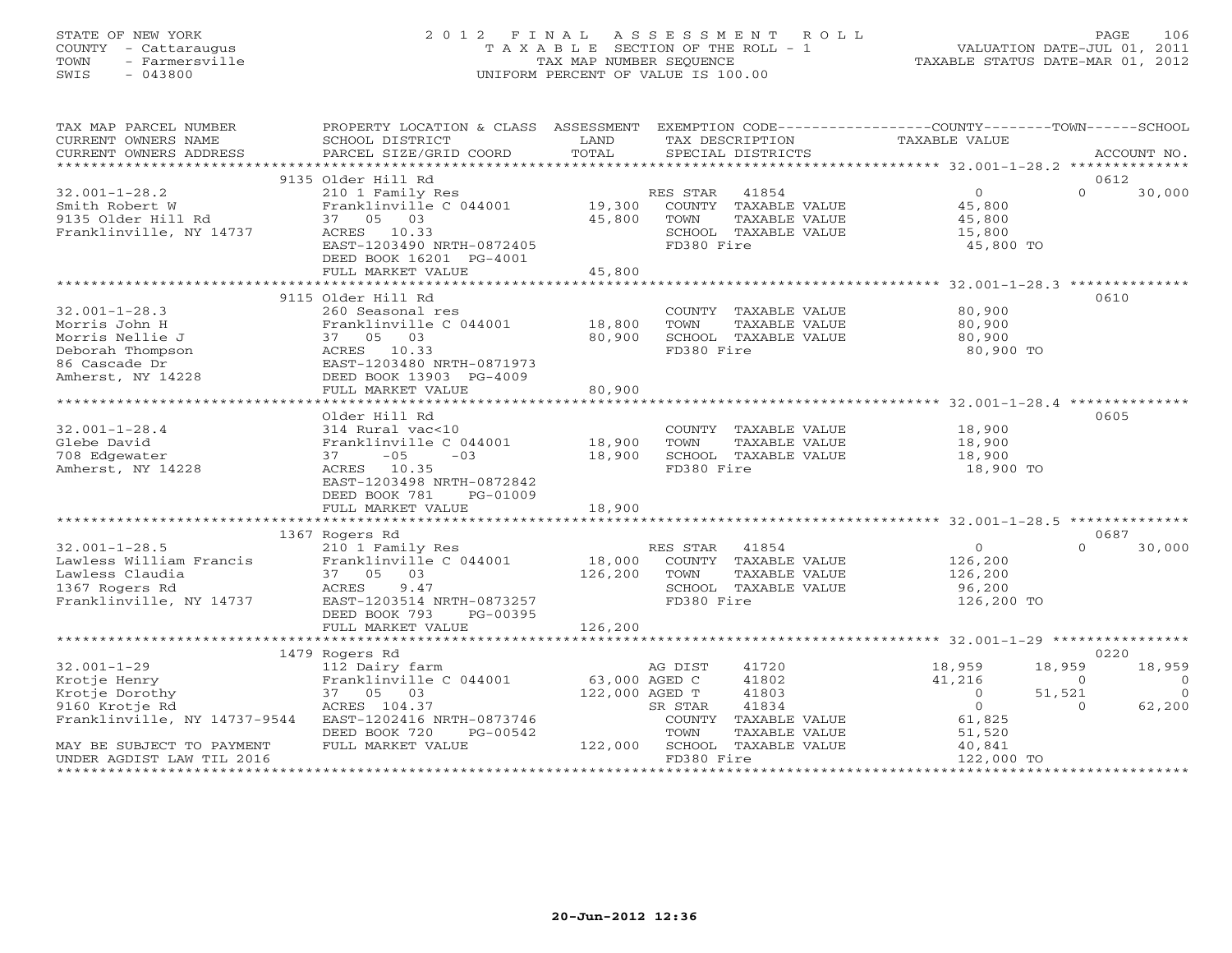## STATE OF NEW YORK 2 0 1 2 F I N A L A S S E S S M E N T R O L L PAGE 107 COUNTY - Cattaraugus T A X A B L E SECTION OF THE ROLL - 1 VALUATION DATE-JUL 01, 2011 TOWN - Farmersville TAX MAP NUMBER SEQUENCE TAXABLE STATUS DATE-MAR 01, 2012 SWIS - 043800 UNIFORM PERCENT OF VALUE IS 100.00UNIFORM PERCENT OF VALUE IS 100.00

| TAX MAP PARCEL NUMBER<br>CURRENT OWNERS NAME<br>CURRENT OWNERS ADDRESS | PROPERTY LOCATION & CLASS ASSESSMENT<br>SCHOOL DISTRICT<br>PARCEL SIZE/GRID COORD | LAND<br>TOTAL   | TAX DESCRIPTION<br>SPECIAL DISTRICTS |                      | EXEMPTION CODE-----------------COUNTY-------TOWN------SCHOOL<br>TAXABLE VALUE |          | ACCOUNT NO. |
|------------------------------------------------------------------------|-----------------------------------------------------------------------------------|-----------------|--------------------------------------|----------------------|-------------------------------------------------------------------------------|----------|-------------|
|                                                                        |                                                                                   |                 |                                      |                      |                                                                               |          |             |
|                                                                        | 9316 Older Hill Rd                                                                |                 |                                      |                      |                                                                               |          | 0230        |
| $32.001 - 1 - 30$                                                      | 112 Dairy farm                                                                    |                 | AG DIST                              | 41720                | 29,881                                                                        | 29,881   | 29,881      |
| Lane John B                                                            | Franklinville C 044001                                                            | 94,200 RES STAR |                                      | 41854                | $\overline{0}$                                                                | $\Omega$ | 30,000      |
| Lane Lois J                                                            | 38 05 03                                                                          | 144,200         |                                      | COUNTY TAXABLE VALUE | 114,319                                                                       |          |             |
| 9316 Older Hill Rd                                                     | ACRES 151.10                                                                      |                 | TOWN                                 | TAXABLE VALUE        | 114,319                                                                       |          |             |
| Franklinville, NY 14737                                                | EAST-1203813 NRTH-0876388                                                         |                 |                                      | SCHOOL TAXABLE VALUE | 84,319                                                                        |          |             |
|                                                                        | DEED BOOK 00916 PG-00170                                                          |                 | FD380 Fire                           |                      | 144,200 TO                                                                    |          |             |
| MAY BE SUBJECT TO PAYMENT                                              | FULL MARKET VALUE                                                                 | 144,200         |                                      |                      |                                                                               |          |             |
| UNDER AGDIST LAW TIL 2016                                              |                                                                                   |                 |                                      |                      |                                                                               |          |             |
| *********************                                                  |                                                                                   |                 |                                      |                      |                                                                               |          |             |
|                                                                        | 9365 Older Hill Rd                                                                |                 |                                      |                      |                                                                               |          | 1005        |
| $32.001 - 1 - 31.1$                                                    | 270 Mfg housing                                                                   |                 |                                      | COUNTY TAXABLE VALUE | 42,000                                                                        |          |             |
| Cleveland Kirk J                                                       | Franklinville C 044001                                                            | 8,100           | TOWN                                 | TAXABLE VALUE        | 42,000                                                                        |          |             |
| 9365 Older Rd                                                          | 38 05 03                                                                          | 42,000          |                                      | SCHOOL TAXABLE VALUE | 42,000                                                                        |          |             |
| Franklinville, NY 14737                                                | ACRES<br>1.75                                                                     |                 | FD380 Fire                           |                      | 42,000 TO                                                                     |          |             |
|                                                                        | EAST-1203941 NRTH-0877770                                                         |                 |                                      |                      |                                                                               |          |             |
|                                                                        | DEED BOOK 13629 PG-5001                                                           |                 |                                      |                      |                                                                               |          |             |
|                                                                        |                                                                                   |                 |                                      |                      |                                                                               |          |             |
|                                                                        | FULL MARKET VALUE                                                                 | 42,000          |                                      |                      |                                                                               |          |             |
|                                                                        |                                                                                   |                 |                                      |                      |                                                                               |          |             |
|                                                                        | Older Hill Rd                                                                     |                 |                                      |                      |                                                                               |          | 1003        |
| $32.001 - 1 - 31.2$                                                    | 105 Vac farmland                                                                  |                 | AG DIST                              | 41720                | 17,158                                                                        | 17,158   | 17,158      |
| Miller Henry S                                                         | Franklinville C 044001                                                            | 46,400          |                                      | COUNTY TAXABLE VALUE | 29,242                                                                        |          |             |
| Miller Lizzie                                                          | 38 05 03                                                                          | 46,400          | TOWN                                 | TAXABLE VALUE        | 29,242                                                                        |          |             |
| 244 County Rd. 500                                                     | ACRES 82.30                                                                       |                 |                                      | SCHOOL TAXABLE VALUE | 29,242                                                                        |          |             |
| West Salem, OH 44289                                                   | EAST-1203836 NRTH-0877757                                                         |                 | FD380 Fire                           |                      | 46,400 TO                                                                     |          |             |
|                                                                        | DEED BOOK 16492 PG-8004                                                           |                 |                                      |                      |                                                                               |          |             |
| MAY BE SUBJECT TO PAYMENT                                              | FULL MARKET VALUE                                                                 | 46,400          |                                      |                      |                                                                               |          |             |
| UNDER AGDIST LAW TIL 2016                                              |                                                                                   |                 |                                      |                      |                                                                               |          |             |
|                                                                        |                                                                                   |                 |                                      |                      |                                                                               |          |             |
|                                                                        | 9361 Older Hill Rd                                                                |                 |                                      |                      |                                                                               |          | 0017        |
| $32.001 - 1 - 31.3$                                                    | 210 1 Family Res                                                                  |                 | RES STAR                             | 41854                | $\Omega$                                                                      | $\Omega$ | 30,000      |
| Lovell David L                                                         | Franklinville C 044001                                                            | 8,400           |                                      | COUNTY TAXABLE VALUE | 82,700                                                                        |          |             |
| 9361 Older Hill Rd                                                     | 38 05 03                                                                          | 82,700          | TOWN                                 | TAXABLE VALUE        | 82,700                                                                        |          |             |
| Franklinville, NY 14737                                                | ACRES<br>1.95                                                                     |                 |                                      | SCHOOL TAXABLE VALUE | 52,700                                                                        |          |             |
|                                                                        | EAST-1203920 NRTH-0877556                                                         |                 | FD380 Fire                           |                      | 82,700 TO                                                                     |          |             |
|                                                                        | DEED BOOK 00990 PG-01103                                                          |                 |                                      |                      |                                                                               |          |             |
|                                                                        | FULL MARKET VALUE                                                                 | 82,700          |                                      |                      |                                                                               |          |             |
|                                                                        |                                                                                   | *************   |                                      |                      |                                                                               |          |             |
|                                                                        | 93530 Older Hill Rd                                                               |                 |                                      |                      |                                                                               |          | 1004        |
| $32.001 - 1 - 31.4$                                                    | 270 Mfg housing                                                                   |                 | RES STAR                             | 41854                | $\overline{0}$                                                                | $\Omega$ | 19,500      |
| Gerwitz Stephen P                                                      | Franklinville C 044001                                                            | 8,000           |                                      | COUNTY TAXABLE VALUE | 19,500                                                                        |          |             |
| Lester Gerwitz                                                         | 38 05 03                                                                          | 19,500          | TOWN                                 | TAXABLE VALUE        | 19,500                                                                        |          |             |
| 6918 West Hill Rd                                                      | ACRES<br>1.65                                                                     |                 |                                      | SCHOOL TAXABLE VALUE | $\circ$                                                                       |          |             |
| Little Valley, NY 14755                                                | EAST-1203937 NRTH-0877331                                                         |                 | FD380 Fire                           |                      | 19,500 TO                                                                     |          |             |
|                                                                        | DEED BOOK 00990 PG-01106                                                          |                 |                                      |                      |                                                                               |          |             |
|                                                                        | FULL MARKET VALUE                                                                 | 19,500          |                                      |                      |                                                                               |          |             |
|                                                                        |                                                                                   |                 |                                      |                      |                                                                               |          |             |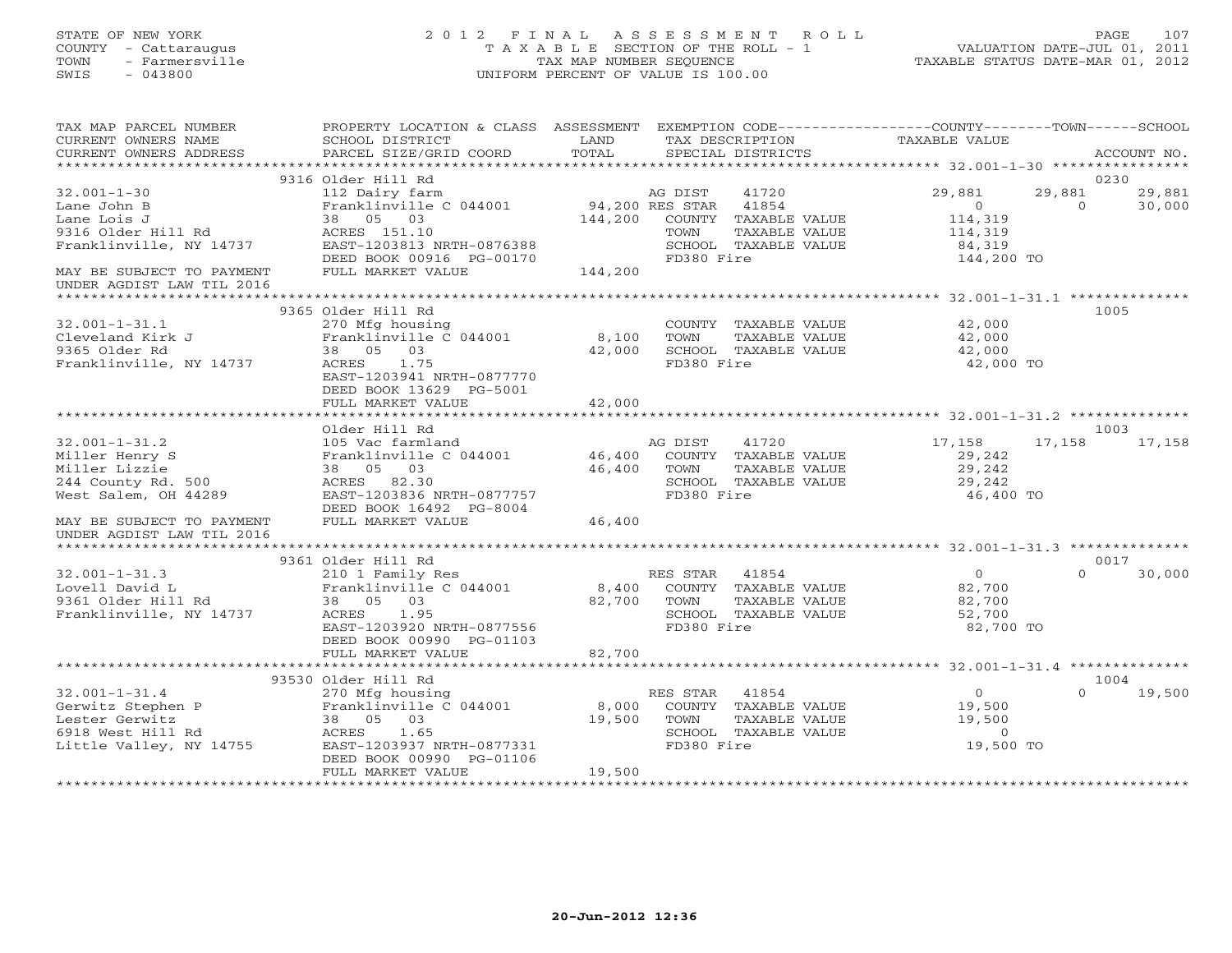## STATE OF NEW YORK 2 0 1 2 F I N A L A S S E S S M E N T R O L L PAGE 108 COUNTY - Cattaraugus T A X A B L E SECTION OF THE ROLL - 1 VALUATION DATE-JUL 01, 2011 TOWN - Farmersville TAX MAP NUMBER SEQUENCE TAXABLE STATUS DATE-MAR 01, 2012 SWIS - 043800 UNIFORM PERCENT OF VALUE IS 100.00UNIFORM PERCENT OF VALUE IS 100.00

| TAX MAP PARCEL NUMBER<br>CURRENT OWNERS NAME<br>CURRENT OWNERS ADDRESS                                                                            | PROPERTY LOCATION & CLASS ASSESSMENT<br>SCHOOL DISTRICT<br>PARCEL SIZE/GRID COORD                                                                       | LAND<br>TOTAL                | TAX DESCRIPTION<br>SPECIAL DISTRICTS                                                                    | EXEMPTION CODE----------------COUNTY-------TOWN-----SCHOOL<br><b>TAXABLE VALUE</b> | ACCOUNT NO.    |
|---------------------------------------------------------------------------------------------------------------------------------------------------|---------------------------------------------------------------------------------------------------------------------------------------------------------|------------------------------|---------------------------------------------------------------------------------------------------------|------------------------------------------------------------------------------------|----------------|
|                                                                                                                                                   |                                                                                                                                                         |                              |                                                                                                         |                                                                                    |                |
| $32.001 - 1 - 31.5$<br>Miller Mose S<br>Miller Katie<br>383 County Rd<br>Sullivan, OH 44880                                                       | Older Hill Rd<br>322 Rural vac>10<br>Franklinville C 044001<br>05<br>03<br>38<br>ACRES<br>71.00<br>EAST-1205311 NRTH-0877742<br>DEED BOOK 16492 PG-8005 | 62,000<br>62,000             | 41720<br>AG DIST<br>COUNTY TAXABLE VALUE<br>TAXABLE VALUE<br>TOWN<br>SCHOOL TAXABLE VALUE<br>FD380 Fire | 30,337<br>30,337<br>31,663<br>31,663<br>31,663<br>62,000 TO                        | 1184<br>30,337 |
| MAY BE SUBJECT TO PAYMENT<br>UNDER AGDIST LAW TIL 2016                                                                                            | FULL MARKET VALUE                                                                                                                                       | 62,000                       |                                                                                                         |                                                                                    |                |
|                                                                                                                                                   | 9472 Huyck Rd                                                                                                                                           |                              |                                                                                                         |                                                                                    | 0165           |
| $32.002 - 1 - 1.1$<br>Holmes Dairy Farm<br>Dean Holmes<br>9464 Huyck Rd<br>Franklinville, NY 14737                                                | 112 Dairy farm<br>Franklinville C 044001<br>22 05 03<br>Will<br>ACRES 287.65<br>EAST-1212416 NRTH-0878183                                               | 155,400<br>194,400           | 41720<br>AG DIST<br>COUNTY TAXABLE VALUE<br>TOWN<br>TAXABLE VALUE<br>SCHOOL TAXABLE VALUE<br>FD380 Fire | 53,242<br>53,242<br>141,158<br>141,158<br>141,158<br>194,400 TO                    | 53,242         |
| MAY BE SUBJECT TO PAYMENT<br>UNDER AGDIST LAW TIL 2016<br>*****************                                                                       | DEED BOOK 714<br>PG-01138<br>FULL MARKET VALUE<br>**********************                                                                                | 194,400<br>***************** |                                                                                                         |                                                                                    |                |
|                                                                                                                                                   | 9464 Huyck Rd                                                                                                                                           |                              |                                                                                                         |                                                                                    | 0896           |
| $32.002 - 1 - 1.2$<br>Holmes (L/U) Dean<br>Holmes (L/U) Susan E<br>9464 Huyck Rd<br>Franklinville, NY 14737                                       | 210 1 Family Res<br>Franklinville C 044001<br>22<br>05 03<br>ACRES<br>0.48<br>EAST-1213200 NRTH-0878090<br>DEED BOOK 16385 PG-5001                      | 6,600<br>50,400              | SR STAR<br>41834<br>COUNTY TAXABLE VALUE<br>TOWN<br>TAXABLE VALUE<br>SCHOOL TAXABLE VALUE<br>FD380 Fire | $\Omega$<br>$\Omega$<br>50,400<br>50,400<br>$\Omega$<br>50,400 TO                  | 50,400         |
|                                                                                                                                                   | FULL MARKET VALUE<br>************************                                                                                                           | 50,400                       |                                                                                                         |                                                                                    |                |
|                                                                                                                                                   | 331 Hess Rd                                                                                                                                             |                              |                                                                                                         |                                                                                    | 0158           |
| $32.002 - 1 - 3$<br>Benz Patricia J<br>Benz Richard B<br>331 Hess Rd<br>Farmersville Station, NY 14060 EAST-1218067 NRTH-0877863                  | 240 Rural res<br>Cuba-Rush Cent 024801<br>03<br>14 05<br>ACRES<br>99.69<br>DEED BOOK 00990 PG-00859                                                     | 63,200<br>105,900            | SR STAR<br>41834<br>COUNTY TAXABLE VALUE<br>TOWN<br>TAXABLE VALUE<br>SCHOOL TAXABLE VALUE<br>FD380 Fire | $\Omega$<br>$\Omega$<br>105,900<br>105,900<br>43,700<br>105,900 TO                 | 62,200         |
|                                                                                                                                                   | FULL MARKET VALUE                                                                                                                                       | 105,900                      |                                                                                                         |                                                                                    |                |
|                                                                                                                                                   | Hess Rd                                                                                                                                                 |                              |                                                                                                         |                                                                                    | 0254           |
| $32.002 - 1 - 4.1$<br>Henneberger David L<br>Henneberger Kerri L<br>249 Pleasant Ave N<br>Ridgeway, Ontario, Canada LOS EAST-1221958 NRTH-0878939 | 322 Rural vac>10<br>Cuba-Rush Cent 024801<br>06 05<br>03<br>ACRES<br>28.65                                                                              | 30,500<br>30,500             | COUNTY TAXABLE VALUE<br>TOWN<br>TAXABLE VALUE<br>SCHOOL TAXABLE VALUE<br>FD380 Fire                     | 30,500<br>30,500<br>30,500<br>30,500 TO                                            |                |
|                                                                                                                                                   | DEED BOOK 10818 PG-4001<br>FULL MARKET VALUE                                                                                                            | 30,500                       |                                                                                                         |                                                                                    |                |
|                                                                                                                                                   |                                                                                                                                                         |                              |                                                                                                         |                                                                                    |                |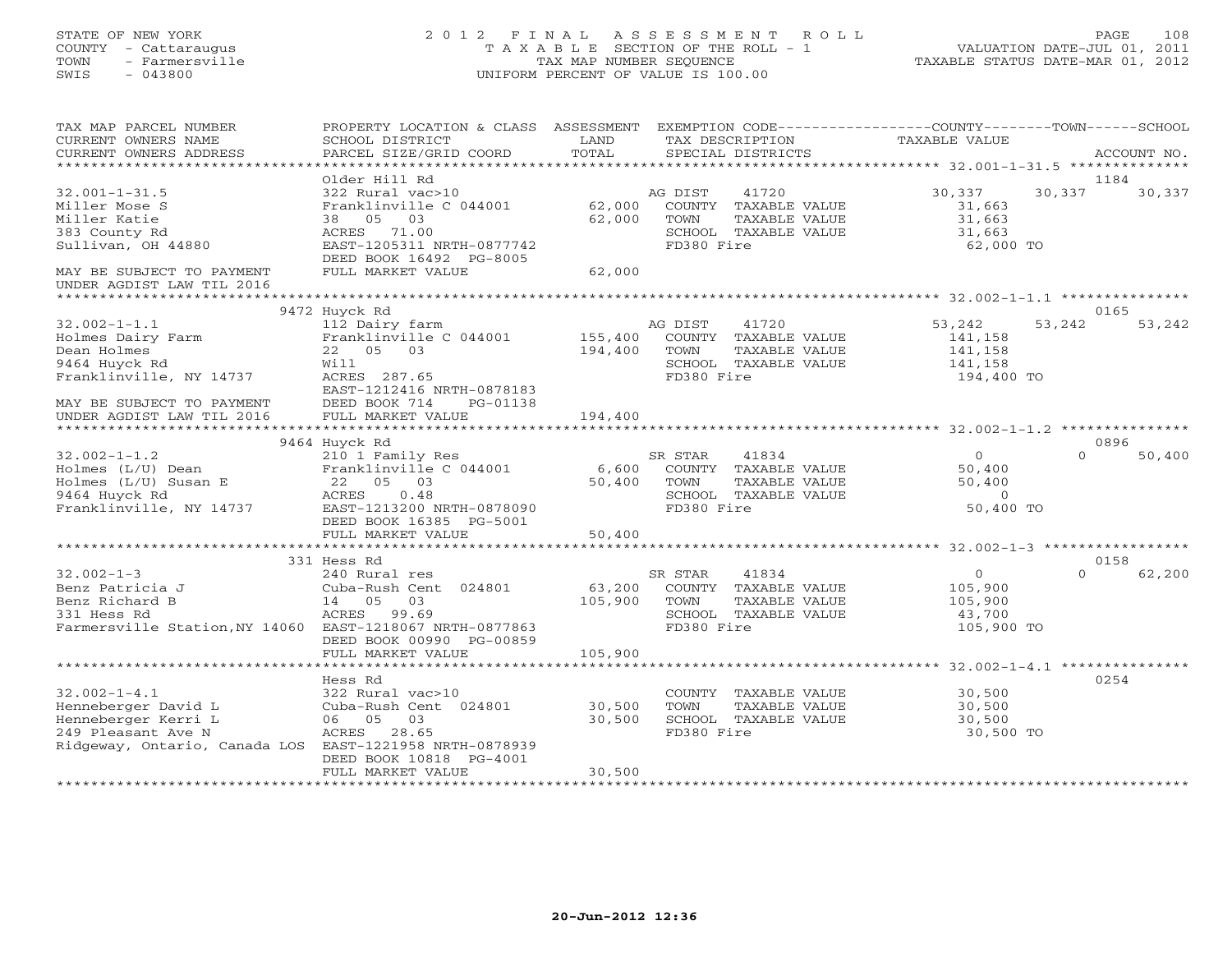# STATE OF NEW YORK 2 0 1 2 F I N A L A S S E S S M E N T R O L L PAGE 109 COUNTY - Cattaraugus T A X A B L E SECTION OF THE ROLL - 1 VALUATION DATE-JUL 01, 2011 TOWN - Farmersville TAX MAP NUMBER SEQUENCE TAXABLE STATUS DATE-MAR 01, 2012 SWIS - 043800 UNIFORM PERCENT OF VALUE IS 100.00UNIFORM PERCENT OF VALUE IS 100.00

| TAX MAP PARCEL NUMBER<br>CURRENT OWNERS NAME<br>CURRENT OWNERS ADDRESS | PROPERTY LOCATION & CLASS ASSESSMENT<br>SCHOOL DISTRICT<br>PARCEL SIZE/GRID COORD | LAND<br>TOTAL       | EXEMPTION CODE-----------------COUNTY-------TOWN------SCHOOL<br>TAX DESCRIPTION<br>SPECIAL DISTRICTS | <b>TAXABLE VALUE</b>                                  | ACCOUNT NO.        |
|------------------------------------------------------------------------|-----------------------------------------------------------------------------------|---------------------|------------------------------------------------------------------------------------------------------|-------------------------------------------------------|--------------------|
| *************************                                              |                                                                                   |                     |                                                                                                      |                                                       |                    |
|                                                                        | 9567 Co Line Rd                                                                   |                     |                                                                                                      |                                                       | 0603               |
| $32.002 - 1 - 4.2$                                                     | 322 Rural vac>10                                                                  |                     | COUNTY TAXABLE VALUE                                                                                 | 20,600                                                |                    |
| Kulakowski Dennis                                                      | Cuba-Rush Cent 024801                                                             | 20,600              | TOWN<br>TAXABLE VALUE                                                                                | 20,600                                                |                    |
| Kulakowski Jacqueline                                                  | 03<br>07 05                                                                       | 20,600              | SCHOOL TAXABLE VALUE                                                                                 | 20,600                                                |                    |
| 56 Deer Chase Rd                                                       | ACRES 12.73                                                                       |                     | FD380 Fire                                                                                           | 20,600 TO                                             |                    |
| West Seneca, NY 14224                                                  | EAST-1221994 NRTH-0880376                                                         |                     |                                                                                                      |                                                       |                    |
|                                                                        | DEED BOOK 795<br>PG-00336                                                         |                     |                                                                                                      |                                                       |                    |
|                                                                        | FULL MARKET VALUE                                                                 | 20,600              |                                                                                                      |                                                       |                    |
|                                                                        | 42 Hess Rd                                                                        |                     |                                                                                                      |                                                       | 0686               |
| $32.002 - 1 - 4.3$                                                     | 210 1 Family Res                                                                  |                     | SR STAR<br>41834                                                                                     | $\circ$                                               | 62,200<br>$\Omega$ |
| Chader Norman                                                          | Cuba-Rush Cent 024801                                                             | 20,600              | COUNTY TAXABLE VALUE                                                                                 | 140,000                                               |                    |
| 42 Hess Rd                                                             | 07 06 03                                                                          | 140,000             | TOWN<br>TAXABLE VALUE                                                                                | 140,000                                               |                    |
| Farmersville Station, NY 14060 ACRES 12.73                             |                                                                                   |                     | SCHOOL TAXABLE VALUE                                                                                 | 77,800                                                |                    |
|                                                                        | EAST-1222011 NRTH-0879840                                                         |                     | FD380 Fire                                                                                           | 140,000 TO                                            |                    |
|                                                                        | FULL MARKET VALUE                                                                 | 140,000             |                                                                                                      |                                                       |                    |
|                                                                        |                                                                                   |                     |                                                                                                      |                                                       |                    |
|                                                                        | 9243 Co Line Rd                                                                   |                     |                                                                                                      |                                                       | 0263               |
| $32.002 - 1 - 5$                                                       | 260 Seasonal res                                                                  |                     | COUNTY TAXABLE VALUE                                                                                 | 97,900                                                |                    |
| Donner Gary F                                                          | Cuba-Rush Cent 024801                                                             | 78,600              | TOWN<br>TAXABLE VALUE                                                                                | 97,900                                                |                    |
| Donner Roger J                                                         | 05 05 03                                                                          | 97,900              | SCHOOL TAXABLE VALUE                                                                                 | 97,900                                                |                    |
| 5279 Fiegel Rd                                                         | ACRES 132.91                                                                      |                     | FD380 Fire                                                                                           | 97,900 TO                                             |                    |
| Lockport, NY 14094                                                     | EAST-1220561 NRTH-0875145                                                         |                     |                                                                                                      |                                                       |                    |
|                                                                        | DEED BOOK 824<br>PG-00797                                                         |                     |                                                                                                      |                                                       |                    |
|                                                                        | FULL MARKET VALUE                                                                 | 97,900              |                                                                                                      |                                                       |                    |
|                                                                        | ********************                                                              | ***********         |                                                                                                      | *********************** 32.002-1-6 ****************** |                    |
|                                                                        | Co Line Rd                                                                        |                     |                                                                                                      |                                                       | 0126               |
| $32.002 - 1 - 6$                                                       | 322 Rural vac>10                                                                  |                     | COUNTY TAXABLE VALUE                                                                                 | 47,700                                                |                    |
| The Giorgini Partnership                                               | Cuba-Rush Cent 024801                                                             | 47,700              | TOWN<br>TAXABLE VALUE                                                                                | 47,700                                                |                    |
| 10500 Bergtald Rd Apt 213                                              | $-05$<br>$-03$<br>05                                                              | 47,700              | SCHOOL TAXABLE VALUE                                                                                 | 47,700                                                |                    |
| Clarence, NY 14031                                                     | ACRES<br>63.25                                                                    |                     | FD380 Fire                                                                                           | 47,700 TO                                             |                    |
|                                                                        | EAST-1221713 NRTH-0873603                                                         |                     |                                                                                                      |                                                       |                    |
|                                                                        | DEED BOOK 1027 PG-349                                                             |                     |                                                                                                      |                                                       |                    |
|                                                                        | FULL MARKET VALUE                                                                 | 47,700<br>********* |                                                                                                      |                                                       |                    |
|                                                                        | 9017 Co Line Rd                                                                   |                     |                                                                                                      |                                                       | 0061               |
| $32.002 - 1 - 7$                                                       | 260 Seasonal res                                                                  |                     | 41720<br>AG DIST                                                                                     | 37,325                                                | 37,325<br>37,325   |
| Phillips Paul A                                                        | Cuba-Rush Cent 024801                                                             | 130,400             | COUNTY TAXABLE VALUE                                                                                 | 121,775                                               |                    |
| Crumley Jonathan                                                       | 05 05 03                                                                          | 159,100             | TOWN<br>TAXABLE VALUE                                                                                | 121,775                                               |                    |
| 33 Summertime Trl                                                      | ACRES 146.29                                                                      |                     | SCHOOL TAXABLE VALUE                                                                                 | 121,775                                               |                    |
| Hilton, NY 14468                                                       | EAST-1220339 NRTH-0872959                                                         |                     | FD380 Fire                                                                                           | 159,100 TO                                            |                    |
|                                                                        | DEED BOOK 14470 PG-6001                                                           |                     |                                                                                                      |                                                       |                    |
| MAY BE SUBJECT TO PAYMENT                                              | FULL MARKET VALUE                                                                 | 159,100             |                                                                                                      |                                                       |                    |
| UNDER AGDIST LAW TIL 2016                                              |                                                                                   |                     |                                                                                                      |                                                       |                    |
|                                                                        |                                                                                   |                     |                                                                                                      |                                                       |                    |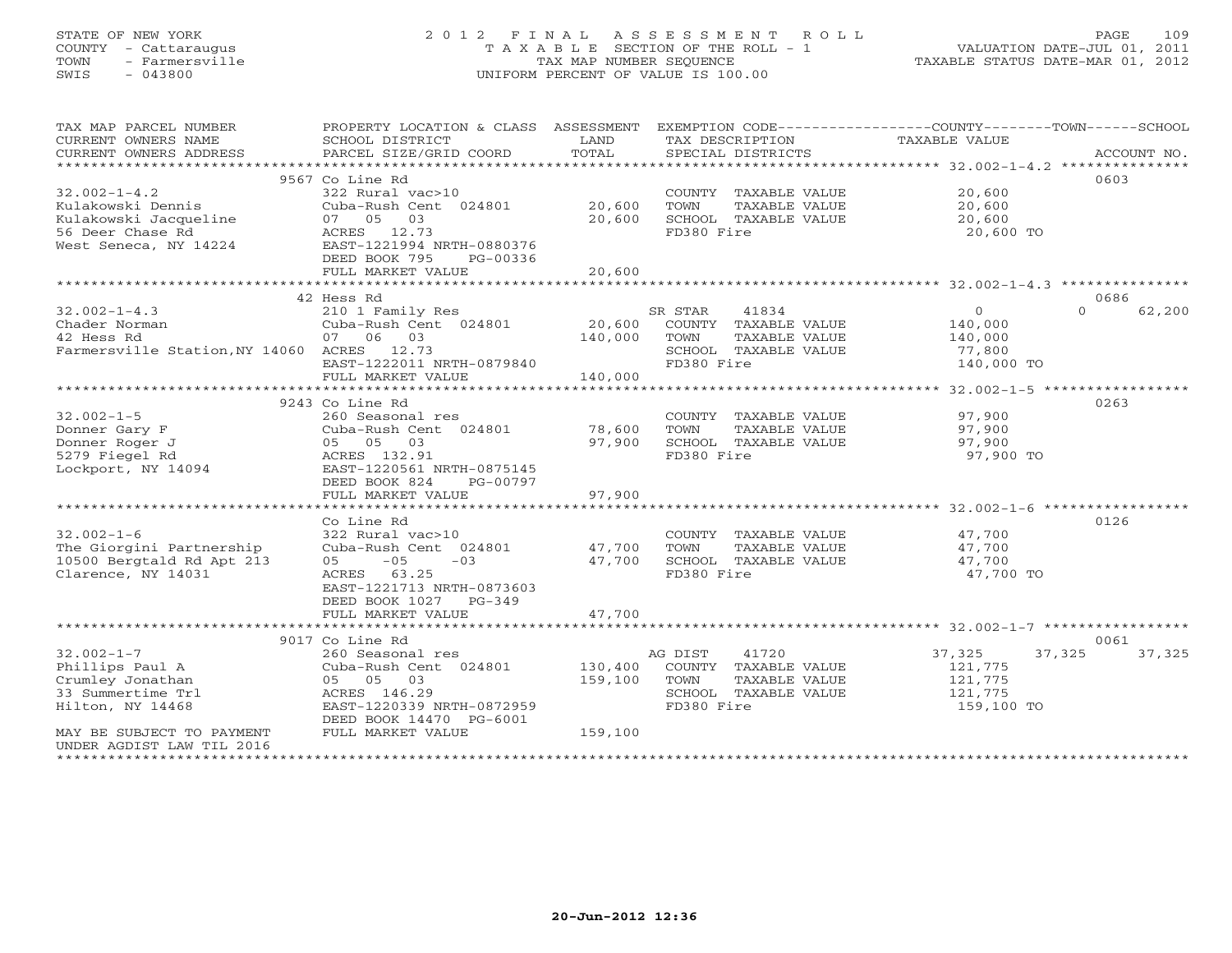## STATE OF NEW YORK 2 0 1 2 F I N A L A S S E S S M E N T R O L L PAGE 110 COUNTY - Cattaraugus T A X A B L E SECTION OF THE ROLL - 1 VALUATION DATE-JUL 01, 2011 TOWN - Farmersville TAX MAP NUMBER SEQUENCE TAXABLE STATUS DATE-MAR 01, 2012 SWIS - 043800 UNIFORM PERCENT OF VALUE IS 100.00UNIFORM PERCENT OF VALUE IS 100.00

| TAX MAP PARCEL NUMBER   | PROPERTY LOCATION & CLASS ASSESSMENT |        |                       | EXEMPTION CODE-----------------COUNTY-------TOWN------SCHOOL |
|-------------------------|--------------------------------------|--------|-----------------------|--------------------------------------------------------------|
| CURRENT OWNERS NAME     | SCHOOL DISTRICT                      | LAND   | TAX DESCRIPTION       | TAXABLE VALUE                                                |
| CURRENT OWNERS ADDRESS  | PARCEL SIZE/GRID COORD               | TOTAL  | SPECIAL DISTRICTS     | ACCOUNT NO.                                                  |
| *********************** |                                      |        |                       |                                                              |
|                         | West Branch Rd                       |        |                       | 0124                                                         |
| $32.002 - 1 - 9$        | 322 Rural vac>10                     |        | COUNTY TAXABLE VALUE  | 77,700                                                       |
| Furniss Ed              | Cuba-Rush Cent 024801                | 77,700 | TOWN<br>TAXABLE VALUE | 77,700                                                       |
| Attn: Philo Urniss      | 13 05<br>03                          | 77,700 | SCHOOL TAXABLE VALUE  | 77,700                                                       |
| RD 1-7723 Rt 243        | ACRES 133.77                         |        | FD380 Fire            | 77,700 TO                                                    |
| Rushford, NY 14777      | EAST-1216635 NRTH-0873762            |        |                       |                                                              |
|                         | DEED BOOK 312<br>PG-00088            |        |                       |                                                              |
|                         | FULL MARKET VALUE                    | 77,700 |                       |                                                              |
|                         |                                      |        |                       |                                                              |
|                         | 522 Bush Hill Rd                     |        |                       | 0003                                                         |
| $32.002 - 1 - 10$       | 270 Mfg housing                      |        | COUNTY TAXABLE VALUE  | 12,400                                                       |
| Lynch Robert E          | Cuba-Rush Cent 024801                | 8,400  | TOWN<br>TAXABLE VALUE | 12,400                                                       |
| 3743 Ridge Rd           | $12 - 05$<br>$-03$                   | 12,400 | SCHOOL TAXABLE VALUE  | 12,400                                                       |
| Lockport, NY 14094      | 1.94<br>ACRES                        |        | FD380 Fire            | 12,400 TO                                                    |
|                         | EAST-1215047 NRTH-0871579            |        |                       |                                                              |
|                         | DEED BOOK 3003 PG-3004               |        |                       |                                                              |
|                         | FULL MARKET VALUE                    | 12,400 |                       |                                                              |
|                         |                                      |        |                       |                                                              |
|                         | 544 West Branch Rd                   |        |                       | 0375                                                         |
| $32.002 - 1 - 11.1$     | 260 Seasonal res                     |        | COUNTY TAXABLE VALUE  | 72,700                                                       |
| Oddo Jeffery            | Cuba-Rush Cent 024801                | 28,100 | TOWN<br>TAXABLE VALUE | 72,700                                                       |
| Oddo Kimberly           | $12/13/21$ 05<br>03                  | 72,700 | SCHOOL TAXABLE VALUE  | 72,700                                                       |
| 63 Martinique Dr        | ACRES 24.70                          |        | FD380 Fire            | 72,700 TO                                                    |
| Cheektowaga, NY 14227   | EAST-1215284 NRTH-0874571            |        |                       |                                                              |
|                         | DEED BOOK 15858 PG-6003              |        |                       |                                                              |
|                         | FULL MARKET VALUE                    | 72,700 |                       |                                                              |
|                         | 572 West Branch Rd                   |        |                       | 0599                                                         |
| $32.002 - 1 - 11.2$     | 271 Mfg housings                     |        | COUNTY TAXABLE VALUE  | 14,500                                                       |
| Raslawsky Amanda        | Cuba-Rush Cent 024801                | 7,500  | TOWN<br>TAXABLE VALUE | 14,500                                                       |
| Raslawsky Tracy A       | 21 05 03                             | 14,500 | SCHOOL TAXABLE VALUE  | 14,500                                                       |
| 35 W Toulon Dr          | Ff 300.00                            |        | FD380 Fire            | 14,500 TO                                                    |
| Cheektowaga, NY 14227   | ACRES<br>1.32                        |        |                       |                                                              |
|                         | EAST-1214200 NRTH-0874016            |        |                       |                                                              |
|                         | DEED BOOK 12177 PG-4001              |        |                       |                                                              |
|                         | FULL MARKET VALUE                    | 14,500 |                       |                                                              |
|                         |                                      |        |                       |                                                              |
|                         | 9079 Stebbins Rd                     |        |                       | 0887                                                         |
| $32.002 - 1 - 11.3$     | 260 Seasonal res                     |        | COUNTY TAXABLE VALUE  | 36,800                                                       |
| Lewandowski Gary        | Cuba-Rush Cent 024801                | 16,000 | TOWN<br>TAXABLE VALUE | 36,800                                                       |
| Lewandowski Jeanette    | 21 05 03                             | 36,800 | SCHOOL TAXABLE VALUE  | 36,800                                                       |
| 501 Pleasantville Dr    | 7.45<br>ACRES                        |        | FD380 Fire            | 36,800 TO                                                    |
| Lancaster, NY 14086     | EAST-1213999 NRTH-0871945            |        |                       |                                                              |
|                         | DEED BOOK 00925 PG-01048             |        |                       |                                                              |
|                         | FULL MARKET VALUE                    | 36,800 |                       |                                                              |
|                         |                                      |        |                       |                                                              |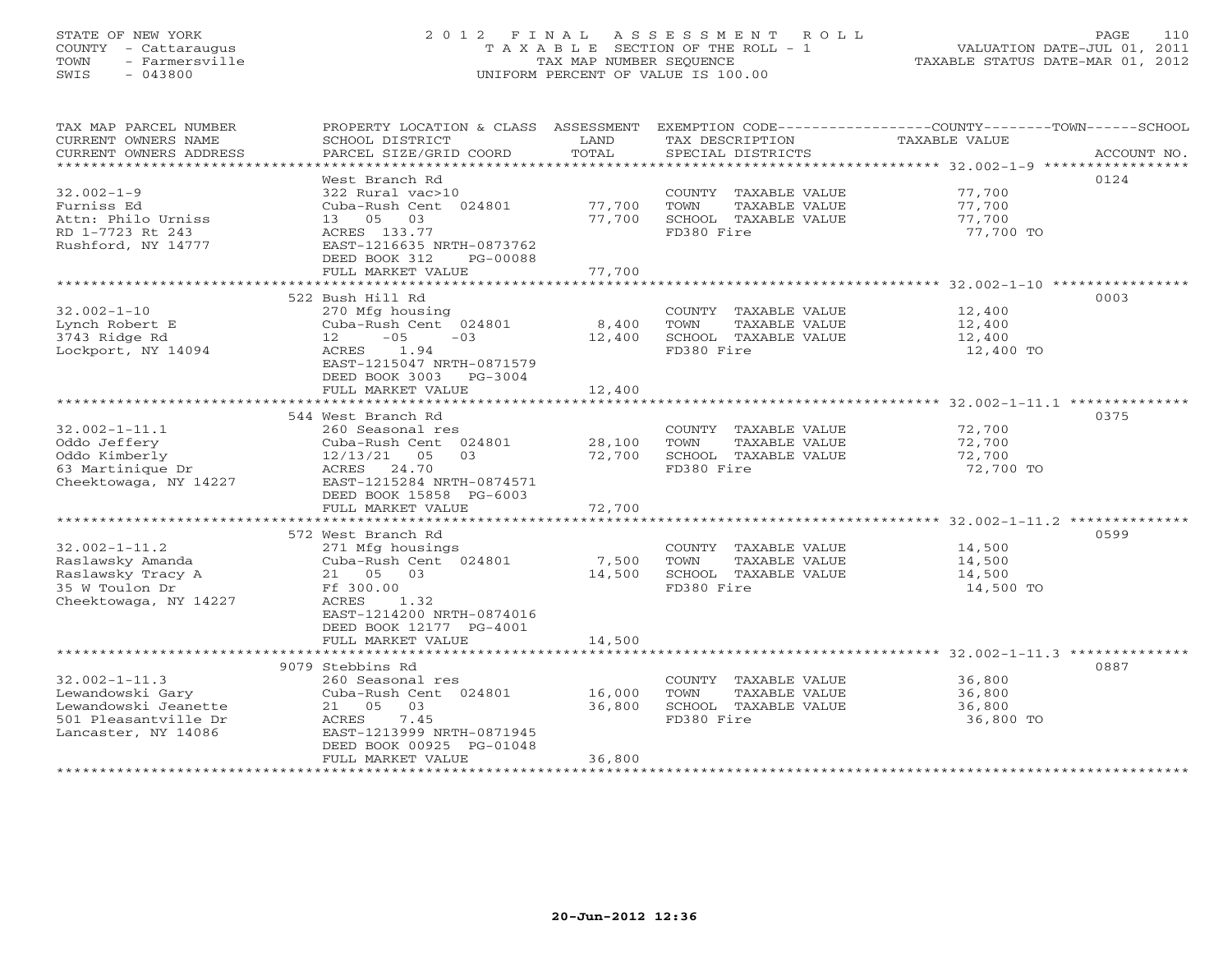# STATE OF NEW YORK 2 0 1 2 F I N A L A S S E S S M E N T R O L L PAGE 111 COUNTY - Cattaraugus T A X A B L E SECTION OF THE ROLL - 1 VALUATION DATE-JUL 01, 2011 TOWN - Farmersville TAX MAP NUMBER SEQUENCE TAXABLE STATUS DATE-MAR 01, 2012 SWIS - 043800 UNIFORM PERCENT OF VALUE IS 100.00UNIFORM PERCENT OF VALUE IS 100.00

| TAX MAP PARCEL NUMBER<br>CURRENT OWNERS NAME<br>CURRENT OWNERS ADDRESS                            | PROPERTY LOCATION & CLASS ASSESSMENT<br>SCHOOL DISTRICT<br>PARCEL SIZE/GRID COORD                                                                                         | LAND<br>TAX DESCRIPTION<br>TOTAL<br>SPECIAL DISTRICTS                                                                                      | EXEMPTION CODE-----------------COUNTY-------TOWN------SCHOOL<br><b>TAXABLE VALUE</b><br>ACCOUNT NO.        |
|---------------------------------------------------------------------------------------------------|---------------------------------------------------------------------------------------------------------------------------------------------------------------------------|--------------------------------------------------------------------------------------------------------------------------------------------|------------------------------------------------------------------------------------------------------------|
|                                                                                                   |                                                                                                                                                                           |                                                                                                                                            |                                                                                                            |
|                                                                                                   | 594 West Branch Rd                                                                                                                                                        |                                                                                                                                            | 0893                                                                                                       |
| $32.002 - 1 - 11.4$<br>Karaszewski James P<br>594 West Branch Rd<br>Franklinville, NY 14737       | 240 Rural res<br>Cuba-Rush Cent 024801<br>21 05 03<br>Ff 250.00<br>ACRES 17.85<br>EAST-1213737 NRTH-0875053<br>DEED BOOK 00983 PG-00593                                   | RES STAR 41854<br>23,800 BUS C/T/S 47610<br>136,900<br>COUNTY TAXABLE VALUE<br>TAXABLE VALUE<br>TOWN<br>SCHOOL TAXABLE VALUE<br>FD380 Fire | 30,000<br>$\Omega$<br>$\Omega$<br>12,800<br>12,800<br>12,800<br>124,100<br>124,100<br>94,100<br>136,900 TO |
|                                                                                                   | FULL MARKET VALUE                                                                                                                                                         | 136,900                                                                                                                                    |                                                                                                            |
|                                                                                                   |                                                                                                                                                                           |                                                                                                                                            |                                                                                                            |
| $32.002 - 1 - 11.5$<br>O'Shei Gary P<br>9123 Stebbins Rd<br>Franklinville, NY 14737               | 9119 Stebbins Rd<br>270 Mfg housing<br>Cuba-Rush Cent 024801<br>21 05 03<br>ACRES<br>4.90<br>EAST-1213997 NRTH-0872293<br>DEED BOOK 9798<br>PG-3001<br>FULL MARKET VALUE  | COUNTY TAXABLE VALUE<br>12,900<br>TOWN<br>TAXABLE VALUE<br>31,200<br>SCHOOL TAXABLE VALUE<br>FD380 Fire<br>31,200                          | 0928<br>31,200<br>31,200<br>31,200<br>31,200 TO                                                            |
|                                                                                                   |                                                                                                                                                                           |                                                                                                                                            |                                                                                                            |
| $32.002 - 1 - 11.5/1$<br>O'Shei Gary P<br>9123 Stebbins Rd<br>Franklinville, NY 14737             | 9123 Stebbins Rd<br>210 1 Family Res<br>Cuba-Rush Cent 024801<br>21 05 03<br>4.90<br>ACRES<br>EAST-1213997 NRTH-0872293<br>DEED BOOK 9798<br>PG-3001<br>FULL MARKET VALUE | 41854<br>RES STAR<br>12,900<br>COUNTY TAXABLE VALUE<br>103,400<br>TAXABLE VALUE<br>TOWN<br>SCHOOL TAXABLE VALUE<br>FD380 Fire<br>103,400   | 1091<br>$\Omega$<br>$\Omega$<br>30,000<br>103,400<br>103,400<br>73,400<br>103,400 TO                       |
|                                                                                                   |                                                                                                                                                                           |                                                                                                                                            |                                                                                                            |
| $32.002 - 1 - 11.6$<br>Bray Lyle<br>Bray Deborah<br>563 West Branch Rd<br>Franklinville, NY 14737 | 563 West Branch Rd<br>210 1 Family Res<br>Cuba-Rush Cent 024801<br>03<br>21 05<br>ACRES<br>3.55 BANK<br>017<br>EAST-1214193 NRTH-0873721<br>DEED BOOK 998<br>$PG-244$     | 41854<br>RES STAR<br>10,800<br>COUNTY TAXABLE VALUE<br>50,900<br>TAXABLE VALUE<br>TOWN<br>SCHOOL TAXABLE VALUE<br>FD380 Fire               | 0916<br>30,000<br>$\Omega$<br>$\Omega$<br>50,900<br>50,900<br>20,900<br>50,900 TO                          |
|                                                                                                   | FULL MARKET VALUE                                                                                                                                                         | 50,900                                                                                                                                     |                                                                                                            |
|                                                                                                   |                                                                                                                                                                           |                                                                                                                                            |                                                                                                            |
| $32.002 - 1 - 11.7$<br>McCarthy Jeanie M<br>9157 Stebbins Rd<br>Franklinville, NY 14737           | Stebbins Rd<br>314 Rural vac<10<br>Cuba-Rush Cent 024801<br>21 05<br>03<br>9.85<br>ACRES<br>EAST-1213995 NRTH-0872701<br>DEED BOOK 1014<br>PG-406<br>FULL MARKET VALUE    | COUNTY TAXABLE VALUE<br>18,500<br>TOWN<br>TAXABLE VALUE<br>18,500<br>SCHOOL TAXABLE VALUE<br>FD380 Fire<br>18,500                          | 1002<br>18,500<br>18,500<br>18,500<br>18,500 TO                                                            |
| **********************                                                                            |                                                                                                                                                                           |                                                                                                                                            |                                                                                                            |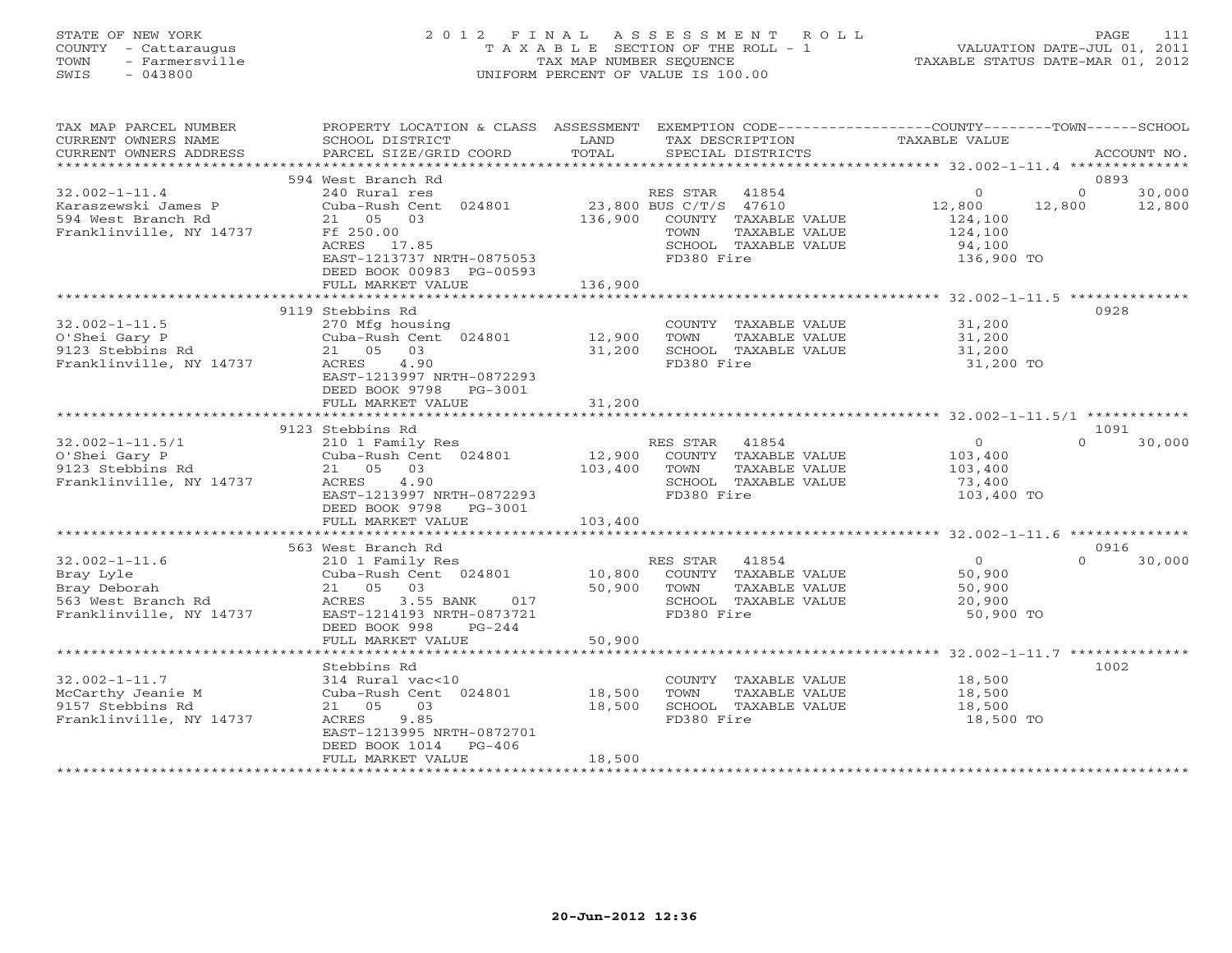#### STATE OF NEW YORK 2 0 1 2 F I N A L A S S E S S M E N T R O L L PAGE 112 COUNTY - Cattaraugus T A X A B L E SECTION OF THE ROLL - 1 VALUATION DATE-JUL 01, 2011 TOWN - Farmersville TAX MAP NUMBER SEQUENCE TAXABLE STATUS DATE-MAR 01, 2012 SWIS - 043800 UNIFORM PERCENT OF VALUE IS 100.00UNIFORM PERCENT OF VALUE IS 100.00

| TAX MAP PARCEL NUMBER<br>CURRENT OWNERS NAME<br>CURRENT OWNERS ADDRESS | PROPERTY LOCATION & CLASS ASSESSMENT<br>SCHOOL DISTRICT<br>PARCEL SIZE/GRID COORD | LAND<br>TOTAL     | TAX DESCRIPTION<br>SPECIAL DISTRICTS          | EXEMPTION CODE----------------COUNTY-------TOWN-----SCHOOL<br>TAXABLE VALUE<br>ACCOUNT NO. |
|------------------------------------------------------------------------|-----------------------------------------------------------------------------------|-------------------|-----------------------------------------------|--------------------------------------------------------------------------------------------|
|                                                                        |                                                                                   | * * * * * * * * * |                                               |                                                                                            |
| $32.002 - 1 - 11.8$                                                    | West Branch Rd<br>260 Seasonal res                                                |                   | COUNTY TAXABLE VALUE                          | 1020<br>66,300                                                                             |
| Frame Brian B                                                          | Cuba-Rush Cent 024801                                                             | 19,400            | TOWN<br>TAXABLE VALUE                         | 66,300                                                                                     |
| Frame Andrea L                                                         | 03<br>13 05                                                                       | 66,300            | SCHOOL TAXABLE VALUE                          | 66,300                                                                                     |
| 205 59th St                                                            | Ff 785.00                                                                         |                   | FD380 Fire                                    | 66,300 TO                                                                                  |
| Niagara Falls, NY 14304                                                | ACRES 10.85<br>EAST-1215537 NRTH-0872735                                          |                   |                                               |                                                                                            |
|                                                                        | DEED BOOK 00989 PG-00776                                                          |                   |                                               |                                                                                            |
|                                                                        | FULL MARKET VALUE                                                                 | 66,300            |                                               |                                                                                            |
|                                                                        |                                                                                   | ******            |                                               | ***************** 32.002-1-11.9 *********                                                  |
|                                                                        | West Branch Rd                                                                    |                   |                                               | 1021                                                                                       |
| $32.002 - 1 - 11.9$                                                    | 322 Rural vac>10                                                                  |                   | COUNTY TAXABLE VALUE                          | 28,100                                                                                     |
| Rufe Rodney                                                            | Cuba-Rush Cent 024801                                                             | 28,100            | TOWN<br>TAXABLE VALUE                         | 28,100                                                                                     |
| 141 Gallery Ln                                                         | 13 05<br>03                                                                       | 28,100            | SCHOOL TAXABLE VALUE                          | 28,100                                                                                     |
| Mount Bethel, PA 18360                                                 | Ff 470.00                                                                         |                   | FD380 Fire                                    | 28,100 TO                                                                                  |
|                                                                        | ACRES<br>24.70<br>EAST-1215700 NRTH-0874432                                       |                   |                                               |                                                                                            |
|                                                                        | DEED BOOK 980<br>$PG-105$                                                         |                   |                                               |                                                                                            |
|                                                                        | FULL MARKET VALUE                                                                 | 28,100            |                                               |                                                                                            |
|                                                                        |                                                                                   |                   |                                               |                                                                                            |
|                                                                        | 593 West Branch Rd                                                                |                   |                                               | 1023                                                                                       |
| $32.002 - 1 - 11.10$                                                   | 270 Mfg housing                                                                   |                   | COUNTY TAXABLE VALUE                          | 33,900                                                                                     |
| Pasternak Martin A                                                     | Cuba-Rush Cent 024801                                                             | 16,400            | TOWN<br>TAXABLE VALUE                         | 33,900                                                                                     |
| Pasternak Mary J                                                       | 21 05 03                                                                          | 33,900            | SCHOOL TAXABLE VALUE                          | 33,900                                                                                     |
| 480 N Ivyhurst Rd                                                      | Ff 510.00                                                                         |                   | FD380 Fire                                    | 33,900 TO                                                                                  |
| Amherst, NY 14226                                                      | ACRES<br>7.85                                                                     |                   |                                               |                                                                                            |
|                                                                        | EAST-1213689 NRTH-0873660                                                         |                   |                                               |                                                                                            |
|                                                                        | DEED BOOK 14504 PG-3001                                                           |                   |                                               |                                                                                            |
|                                                                        | FULL MARKET VALUE                                                                 | 33,900            |                                               |                                                                                            |
|                                                                        |                                                                                   |                   |                                               |                                                                                            |
| $32.002 - 1 - 11.11$                                                   | West Branch Rd                                                                    |                   |                                               | 1024                                                                                       |
| Colburn Darrell                                                        | 322 Rural vac>10<br>Cuba-Rush Cent 024801                                         | 27,500            | COUNTY TAXABLE VALUE<br>TOWN<br>TAXABLE VALUE | 27,500<br>27,500                                                                           |
| Colburn Bonnalyn                                                       | 03<br>13 05                                                                       | 27,500            | SCHOOL TAXABLE VALUE                          | 27,500                                                                                     |
| 12505 Bullis Rd                                                        | Ff 550.00                                                                         |                   | FD380 Fire                                    | 27,500 TO                                                                                  |
| East Aurora, NY 14052                                                  | ACRES 23.85                                                                       |                   |                                               |                                                                                            |
|                                                                        | EAST-1214812 NRTH-0874722                                                         |                   |                                               |                                                                                            |
|                                                                        | DEED BOOK 1003<br>$PG-23$                                                         |                   |                                               |                                                                                            |
|                                                                        | FULL MARKET VALUE                                                                 | 27,500            |                                               |                                                                                            |
|                                                                        | * * * * * * * * * * * * * * * * * * *                                             | *************     |                                               |                                                                                            |
|                                                                        | 552 West Branch Rd                                                                |                   |                                               | 1025                                                                                       |
| $32.002 - 1 - 11.12$                                                   | 270 Mfg housing                                                                   |                   | COUNTY TAXABLE VALUE                          | 35,600                                                                                     |
| Fiala Peter                                                            | Cuba-Rush Cent 024801                                                             | 1,500             | TOWN<br>TAXABLE VALUE                         | 35,600                                                                                     |
| Fiala Karen                                                            | 13 05 03                                                                          | 35,600            | SCHOOL TAXABLE VALUE                          | 35,600                                                                                     |
| 954 Castlebar Dr                                                       | Ff 340.00                                                                         |                   | FD380 Fire                                    | 35,600 TO                                                                                  |
| No. Tonawanda, NY 14120                                                | ACRES 24.70<br>EAST-1214262 NRTH-0874937                                          |                   |                                               |                                                                                            |
|                                                                        | DEED BOOK 4808<br>PG-8001                                                         |                   |                                               |                                                                                            |
|                                                                        | FULL MARKET VALUE                                                                 | 35,600            |                                               |                                                                                            |
|                                                                        |                                                                                   |                   |                                               |                                                                                            |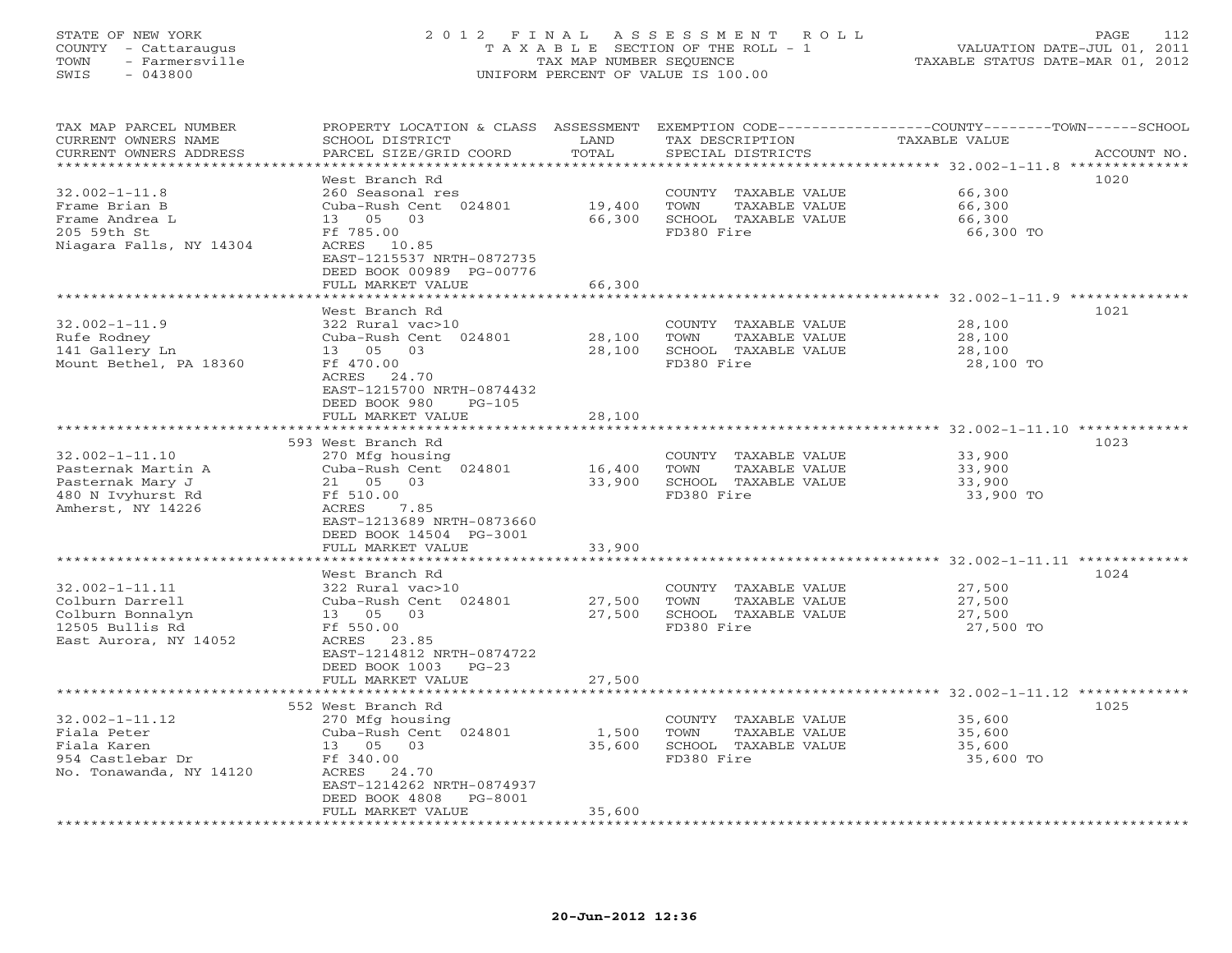# STATE OF NEW YORK 2 0 1 2 F I N A L A S S E S S M E N T R O L L PAGE 113 COUNTY - Cattaraugus T A X A B L E SECTION OF THE ROLL - 1 VALUATION DATE-JUL 01, 2011 TOWN - Farmersville TAX MAP NUMBER SEQUENCE TAXABLE STATUS DATE-MAR 01, 2012 SWIS - 043800 UNIFORM PERCENT OF VALUE IS 100.00UNIFORM PERCENT OF VALUE IS 100.00

| TAX MAP PARCEL NUMBER<br>CURRENT OWNERS NAME<br>CURRENT OWNERS ADDRESS | PROPERTY LOCATION & CLASS ASSESSMENT<br>SCHOOL DISTRICT<br>PARCEL SIZE/GRID COORD | LAND<br>TOTAL | EXEMPTION CODE-----------------COUNTY-------TOWN------SCHOOL<br>TAX DESCRIPTION TAXABLE VALUE<br>SPECIAL DISTRICTS |                  | ACCOUNT NO.        |
|------------------------------------------------------------------------|-----------------------------------------------------------------------------------|---------------|--------------------------------------------------------------------------------------------------------------------|------------------|--------------------|
|                                                                        |                                                                                   |               |                                                                                                                    |                  |                    |
|                                                                        | 9181 Stebbins Rd                                                                  |               |                                                                                                                    |                  | 1030               |
| $32.002 - 1 - 11.13$                                                   | 270 Mfg housing                                                                   |               | 41854<br>RES STAR                                                                                                  | $\overline{O}$   | $\Omega$<br>30,000 |
| Rivera Peter A                                                         | Cuba-Rush Cent 024801                                                             | 11,300        | COUNTY TAXABLE VALUE                                                                                               | 40,700           |                    |
| Rivera Terrida A                                                       | 21 05<br>03                                                                       | 40,700        | TOWN<br>TAXABLE VALUE                                                                                              | 40,700           |                    |
| 9181 Stebbins Rd                                                       | ACRES<br>3.85                                                                     |               | SCHOOL TAXABLE VALUE                                                                                               | 10,700           |                    |
| Franklinville, NY 14737                                                | EAST-1214241 NRTH-0873442                                                         |               | FD380 Fire                                                                                                         | 40,700 TO        |                    |
|                                                                        | DEED BOOK 00996 PG-00031                                                          |               |                                                                                                                    |                  |                    |
|                                                                        | FULL MARKET VALUE                                                                 | 40,700        |                                                                                                                    |                  |                    |
|                                                                        |                                                                                   |               |                                                                                                                    |                  |                    |
|                                                                        | 9157 Stebbins Rd                                                                  |               |                                                                                                                    |                  | 1031               |
| $32.002 - 1 - 11.14$                                                   | 270 Mfg housing                                                                   |               | RES STAR<br>41854                                                                                                  | $\overline{0}$   | $\Omega$<br>30,000 |
| McCarthy Jeanie M                                                      | Cuba-Rush Cent 024801                                                             | 18,400        | COUNTY TAXABLE VALUE                                                                                               | 44,900           |                    |
| 9157 Stebbins Rd                                                       | 03<br>21 05                                                                       | 44,900        | TOWN<br>TAXABLE VALUE                                                                                              | 44,900           |                    |
| Franklinville, NY 14737                                                | ACRES<br>9.85                                                                     |               | SCHOOL TAXABLE VALUE                                                                                               | 14,900           |                    |
|                                                                        | EAST-1214001 NRTH-0873106                                                         |               | FD380 Fire                                                                                                         | 44,900 TO        |                    |
|                                                                        | DEED BOOK 00996 PG-00331                                                          |               |                                                                                                                    |                  |                    |
|                                                                        | FULL MARKET VALUE                                                                 | 44,900        |                                                                                                                    |                  |                    |
|                                                                        |                                                                                   |               |                                                                                                                    |                  |                    |
|                                                                        |                                                                                   |               |                                                                                                                    |                  |                    |
|                                                                        | 488 Bush Hill Rd                                                                  |               |                                                                                                                    |                  | 1033               |
| $32.002 - 1 - 11.15$                                                   | 210 1 Family Res                                                                  |               | CVET C/T 41131<br>20,200 DVET C/T 41141                                                                            | 20,000           | 20,000<br>$\Omega$ |
| Farris Suzanne E                                                       | Cuba-Rush Cent 024801                                                             |               |                                                                                                                    | 40,000<br>40,000 | $\Omega$           |
| 488 Bush Hill Rd                                                       | 27 05 03                                                                          |               | 106,900 RES STAR 41854                                                                                             | $\overline{0}$   | 30,000<br>$\Omega$ |
| Franklinville, NY 14737                                                | ACRES 12.05 BANK<br>017                                                           |               | COUNTY TAXABLE VALUE                                                                                               | 46,900           |                    |
|                                                                        | EAST-1215575 NRTH-0871945                                                         |               | TOWN<br>TAXABLE VALUE                                                                                              | 46,900           |                    |
|                                                                        | DEED BOOK 15327 PG-7001                                                           |               | SCHOOL TAXABLE VALUE                                                                                               | 76,900           |                    |
|                                                                        | FULL MARKET VALUE                                                                 |               | 106,900 FD380 Fire                                                                                                 | 106,900 TO       |                    |
|                                                                        |                                                                                   |               |                                                                                                                    |                  |                    |
|                                                                        | 537 West Branch Rd                                                                |               |                                                                                                                    |                  | 1043               |
| $32.002 - 1 - 11.16$                                                   | 312 Vac w/imprv                                                                   |               | COUNTY<br>TAXABLE VALUE                                                                                            | 18,100           |                    |
| Brown Ronald                                                           | Cuba-Rush Cent 024801                                                             | 17,700        | TOWN<br>TAXABLE VALUE                                                                                              | 18,100           |                    |
| Brown Vietta                                                           | $13 \quad 5 \quad 3$                                                              | 18,100        | SCHOOL TAXABLE VALUE                                                                                               | 18,100           |                    |
| 42 W Water St                                                          | ACRES<br>9.15                                                                     |               | FD380 Fire                                                                                                         | 18,100 TO        |                    |
| Friendship, NY 14739                                                   | EAST-1214884 NRTH-0873178                                                         |               |                                                                                                                    |                  |                    |
|                                                                        | DEED BOOK 16280 PG-4001                                                           |               |                                                                                                                    |                  |                    |
|                                                                        | FULL MARKET VALUE                                                                 | 18,100        |                                                                                                                    |                  |                    |
|                                                                        |                                                                                   |               |                                                                                                                    |                  |                    |
|                                                                        | Stebbins & Bush Rd                                                                |               |                                                                                                                    |                  | 1054               |
| $32.002 - 1 - 11.17$                                                   | 314 Rural vac<10                                                                  |               | COUNTY TAXABLE VALUE                                                                                               | 15,200           |                    |
| Tatar John                                                             | Cuba-Rush Cent 024801 15,200                                                      |               | TAXABLE VALUE<br>TOWN                                                                                              | 15,200           |                    |
| Tatar Patricia                                                         | 9.43<br>ACRES                                                                     | 15,200        | SCHOOL TAXABLE VALUE                                                                                               | 15,200           |                    |
| 9644 Main St                                                           | EAST-1214897 NRTH-0871869                                                         |               | FD380 Fire                                                                                                         | 15,200 TO        |                    |
| Machias, NY 14101                                                      |                                                                                   |               |                                                                                                                    |                  |                    |
|                                                                        | DEED BOOK 1005 PG-135                                                             | 15,200        |                                                                                                                    |                  |                    |
|                                                                        | FULL MARKET VALUE                                                                 |               |                                                                                                                    |                  |                    |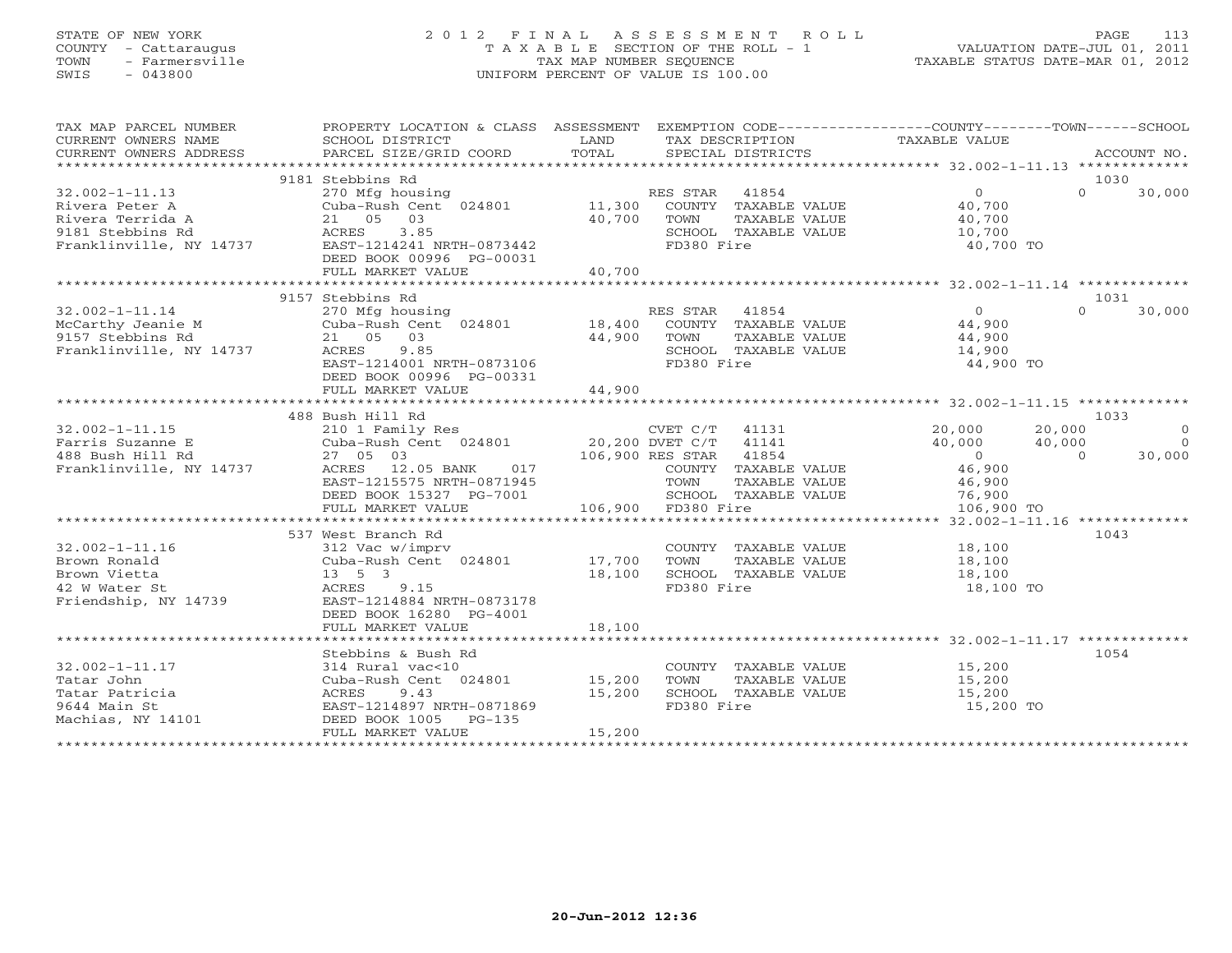#### STATE OF NEW YORK 2 0 1 2 F I N A L A S S E S S M E N T R O L L PAGE 114 COUNTY - Cattaraugus T A X A B L E SECTION OF THE ROLL - 1 VALUATION DATE-JUL 01, 2011 TOWN - Farmersville TAX MAP NUMBER SEQUENCE TAXABLE STATUS DATE-MAR 01, 2012 SWIS - 043800 UNIFORM PERCENT OF VALUE IS 100.00UNIFORM PERCENT OF VALUE IS 100.00

| TAX MAP PARCEL NUMBER<br>CURRENT OWNERS NAME<br>CURRENT OWNERS ADDRESS | PROPERTY LOCATION & CLASS ASSESSMENT<br>SCHOOL DISTRICT<br>PARCEL SIZE/GRID COORD | LAND<br>TOTAL     | TAX DESCRIPTION<br>SPECIAL DISTRICTS  | EXEMPTION CODE-----------------COUNTY-------TOWN------SCHOOL<br><b>TAXABLE VALUE</b><br>ACCOUNT NO. |
|------------------------------------------------------------------------|-----------------------------------------------------------------------------------|-------------------|---------------------------------------|-----------------------------------------------------------------------------------------------------|
| ************************                                               |                                                                                   |                   |                                       |                                                                                                     |
|                                                                        | Stebbins Rd                                                                       |                   |                                       | 1066                                                                                                |
| $32.002 - 1 - 11.18$                                                   | 322 Rural vac>10                                                                  |                   | COUNTY TAXABLE VALUE                  | 14,400                                                                                              |
| Hughes David M                                                         | Cuba-Rush Cent 024801                                                             | 14,400            | TOWN<br>TAXABLE VALUE                 | 14,400                                                                                              |
| Cammelleri Jessica P                                                   | ACRES<br>10.15                                                                    | 14,400            | SCHOOL TAXABLE VALUE                  | 14,400                                                                                              |
| 709 Linwood Ave                                                        | EAST-1214905 NRTH-0872502                                                         |                   | FD380 Fire                            | 14,400 TO                                                                                           |
| Buffalo, NY 14209                                                      | DEED BOOK 16786 PG-8001<br>FULL MARKET VALUE                                      | 14,400            |                                       |                                                                                                     |
|                                                                        | *************************                                                         | ***************** |                                       | ****************** 32.002-1-12 ****************                                                     |
|                                                                        | 608 West Branch Rd                                                                |                   |                                       | 0058                                                                                                |
| $32.002 - 1 - 12$                                                      | 260 Seasonal res                                                                  |                   | COUNTY TAXABLE VALUE                  | 40,900                                                                                              |
| Brodka Edward F                                                        | Cuba-Rush Cent 024801                                                             | 9,800             | TOWN<br>TAXABLE VALUE                 | 40,900                                                                                              |
| Brodka Judith                                                          | 21 05<br>03                                                                       | 40,900            | SCHOOL<br>TAXABLE VALUE               | 40,900                                                                                              |
| 397 Agonne Dr                                                          | Ff 273.00                                                                         |                   | FD380 Fire                            | 40,900 TO                                                                                           |
| Kenmore, NY 14217                                                      | ACRES<br>2.85                                                                     |                   |                                       |                                                                                                     |
|                                                                        | EAST-1213618 NRTH-0874314                                                         |                   |                                       |                                                                                                     |
|                                                                        | DEED BOOK 985<br>PG-7002                                                          |                   |                                       |                                                                                                     |
|                                                                        | FULL MARKET VALUE                                                                 | 40,900            |                                       | ********************* 32.002-1-13 *****************                                                 |
|                                                                        | 636 West Branch Rd                                                                |                   |                                       | 0275                                                                                                |
| $32.002 - 1 - 13$                                                      | 270 Mfg housing                                                                   |                   | COUNTY TAXABLE VALUE                  | 18,000                                                                                              |
| Dailey Bill & Marylou                                                  | Cuba-Rush Cent 024801                                                             | 8,500             | TOWN<br>TAXABLE VALUE                 | 18,000                                                                                              |
| Bramer Cynthia, Dick, Susan                                            | 21<br>05<br>03                                                                    | 18,000            | SCHOOL TAXABLE VALUE                  | 18,000                                                                                              |
| 8801 E Moonrise Ln Lot 50                                              | Ff 360.00                                                                         |                   | FD380 Fire                            | 18,000 TO                                                                                           |
| Floral City, FL 34436                                                  | 2.01<br>ACRES                                                                     |                   |                                       |                                                                                                     |
|                                                                        | EAST-1213344 NRTH-0874380                                                         |                   |                                       |                                                                                                     |
|                                                                        | DEED BOOK 12729 PG-9001                                                           |                   |                                       |                                                                                                     |
|                                                                        | FULL MARKET VALUE                                                                 | 18,000            |                                       |                                                                                                     |
|                                                                        |                                                                                   |                   |                                       |                                                                                                     |
|                                                                        | 644 West Branch Rd                                                                |                   |                                       | 0537                                                                                                |
| $32.002 - 1 - 14$                                                      | 270 Mfg housing                                                                   |                   | RES STAR<br>41854                     | $\Omega$<br>$\circ$<br>30,000                                                                       |
| Kotlowski JoAnn<br>644 West Branch Rd                                  | Cuba-Rush Cent 024801<br>21<br>05<br>04                                           | 10,000<br>57,000  | COUNTY TAXABLE VALUE<br>TOWN          | 57,000                                                                                              |
| Franklinville, NY 14737                                                | Ff 280.00                                                                         |                   | TAXABLE VALUE<br>SCHOOL TAXABLE VALUE | 57,000<br>27,000                                                                                    |
|                                                                        | ACRES<br>3.00 BANK<br>017                                                         |                   | FD380 Fire                            | 57,000 TO                                                                                           |
|                                                                        | EAST-1213124 NRTH-0874573                                                         |                   |                                       |                                                                                                     |
|                                                                        | DEED BOOK 118<br>PG-6001                                                          |                   |                                       |                                                                                                     |
|                                                                        | FULL MARKET VALUE                                                                 | 57,000            |                                       |                                                                                                     |
|                                                                        |                                                                                   |                   |                                       | ******** 32.002-1-15.1 **                                                                           |
|                                                                        | 686 West Branch Rd                                                                |                   |                                       | 0370                                                                                                |
| $32.002 - 1 - 15.1$                                                    | 240 Rural res                                                                     |                   | COUNTY TAXABLE VALUE                  | 90,600                                                                                              |
| Rose Stephen                                                           | Cuba-Rush Cent 024801                                                             | 42,900            | TOWN<br>TAXABLE VALUE                 | 90,600                                                                                              |
| Rose Bondalyn                                                          | 05 03<br>21                                                                       | 90,600            | SCHOOL TAXABLE VALUE                  | 90,600                                                                                              |
| 195 Spruce St                                                          | Ff 1245.00                                                                        |                   | FD380 Fire                            | 90,600 TO                                                                                           |
| New Smyrna Beach, FL 32168                                             | ACRES<br>42.15                                                                    |                   |                                       |                                                                                                     |
|                                                                        | EAST-1212625 NRTH-0875261<br>DEED BOOK 784<br>PG-00876                            |                   |                                       |                                                                                                     |
|                                                                        | FULL MARKET VALUE                                                                 | 90,600            |                                       |                                                                                                     |
| * * * * * * * * * * * * * * * * * * * *                                |                                                                                   | **************    |                                       |                                                                                                     |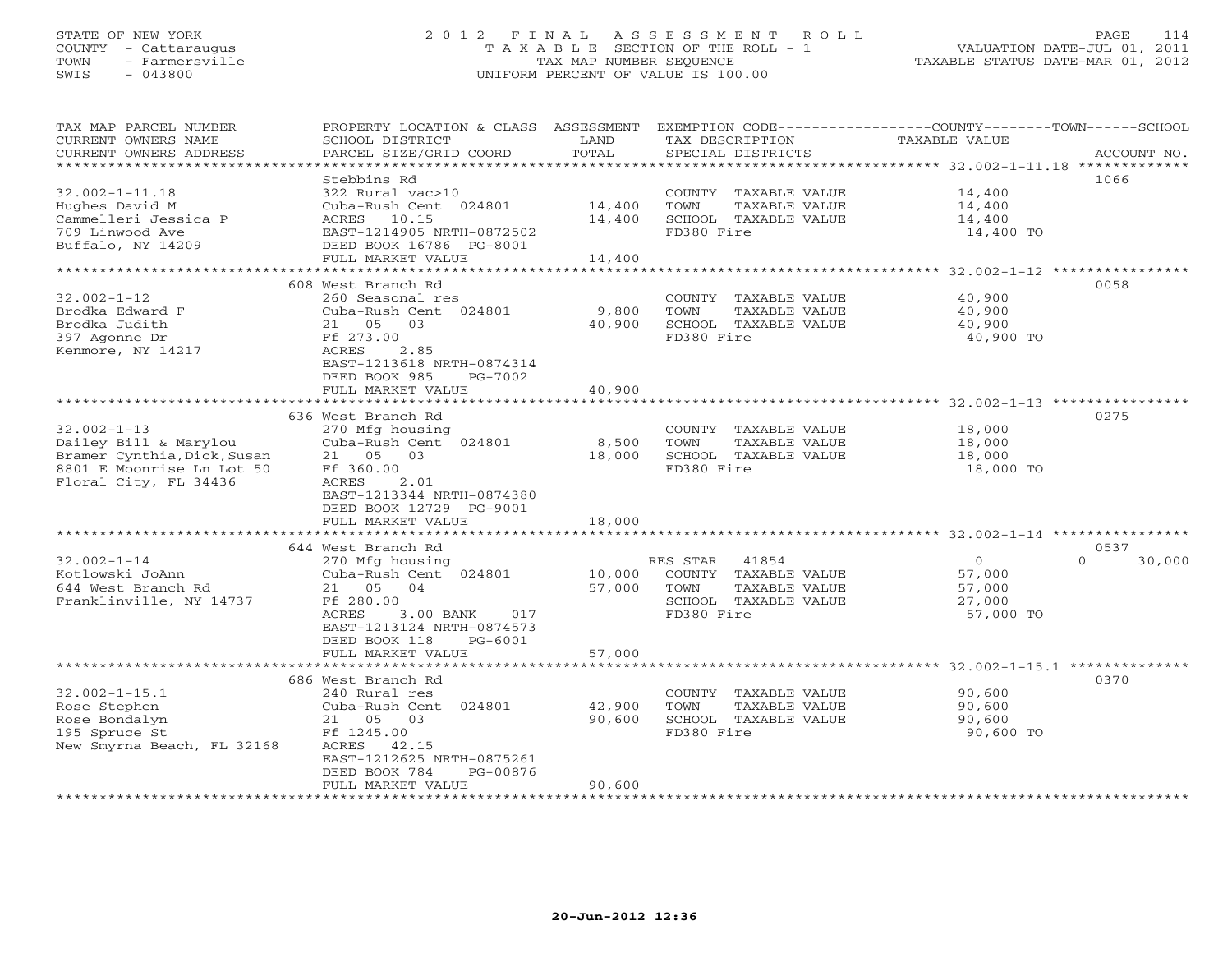# STATE OF NEW YORK 2 0 1 2 F I N A L A S S E S S M E N T R O L L PAGE 115 COUNTY - Cattaraugus T A X A B L E SECTION OF THE ROLL - 1 VALUATION DATE-JUL 01, 2011 TOWN - Farmersville TAX MAP NUMBER SEQUENCE TAXABLE STATUS DATE-MAR 01, 2012 SWIS - 043800 UNIFORM PERCENT OF VALUE IS 100.00UNIFORM PERCENT OF VALUE IS 100.00

| EXEMPTION CODE----------------COUNTY-------TOWN-----SCHOOL<br>CURRENT OWNERS NAME<br>SCHOOL DISTRICT<br>LAND<br>TAXABLE VALUE<br>TAX DESCRIPTION<br>TOTAL<br>CURRENT OWNERS ADDRESS<br>PARCEL SIZE/GRID COORD<br>SPECIAL DISTRICTS<br>ACCOUNT NO.<br>***********************<br>1014<br>West Branch Rd<br>$32.002 - 1 - 15.2$<br>260 Seasonal res<br>COUNTY TAXABLE VALUE<br>89,200<br>Gould Paul H<br>Cuba-Rush Cent 024801<br>52,400<br>TOWN<br>TAXABLE VALUE<br>89,200<br>78 Shearer<br>21 05<br>03<br>89,200<br>SCHOOL TAXABLE VALUE<br>89,200<br>FD380 Fire<br>East Aurora, NY 14052<br>Ff 2060.00<br>89,200 TO<br>ACRES 118.10<br>EAST-1212482 NRTH-0873185<br>DEED BOOK 00988 PG-00538<br>FULL MARKET VALUE<br>89,200<br>**********************************32.002-1-15.3 **************<br>*****************<br>732 West Branch Rd<br>1015<br>$32.002 - 1 - 15.3$<br>314 Rural vac<10<br>7,000<br>COUNTY TAXABLE VALUE<br>Jadlowski Andrew J<br>Cuba-Rush Cent 024801<br>7,000<br>TAXABLE VALUE<br>7,000<br>TOWN<br>Jadlowski Timothy A<br>7,000<br>SCHOOL TAXABLE VALUE<br>21 05<br>03<br>7,000<br>3195 State Park Ave<br>FRNT 225.00 DPTH 200.00<br>FD380 Fire<br>7,000 TO<br>1.00<br>Salamanca, NY 14779<br>ACRES<br>EAST-1211720 NRTH-0875153<br>DEED BOOK 14106 PG-7001<br>7,000<br>FULL MARKET VALUE<br>Huyck Rd<br>0367<br>$32.002 - 1 - 16.1$<br>105 Vac farmland<br>COUNTY TAXABLE VALUE<br>42,100<br>Meacham Thomas C<br>Franklinville C 044001<br>TAXABLE VALUE<br>42,100<br>42,100<br>TOWN<br>42,100<br>Meacham Cinda L<br>21 05 03<br>SCHOOL TAXABLE VALUE<br>42,100<br>795 West Branch Rd<br>ACRES 82.15<br>FD380 Fire<br>42,100 TO<br>Franklinville, NY 14737<br>EAST-1211069 NRTH-0873390<br>DEED BOOK 933<br>$PG-134$<br>FULL MARKET VALUE<br>42,100<br>*****************************<br>0824<br>795 West Branch Rd<br>$32.002 - 1 - 16.2$<br>CVET C/T<br>41131<br>210 1 Family Res<br>17,950<br>17,950<br>$\Omega$<br>Meacham Thomas C<br>Franklinville C 044001<br>18,100 DVET C/T<br>41141<br>16,155<br>16,155<br>$\overline{0}$<br>Meacham Cinda L<br>21 05 03<br>71,800 RES STAR<br>41854<br>$\overline{0}$<br>30,000<br>$\Omega$<br>795 West Branch Rd<br>9.60 BANK<br>37,695<br>ACRES<br>017<br>COUNTY TAXABLE VALUE<br>Franklinville, NY 14737<br>EAST-1210783 NRTH-0875125<br>TOWN<br>TAXABLE VALUE<br>37,695<br>FULL MARKET VALUE<br>SCHOOL TAXABLE VALUE<br>71,800<br>41,800<br>FD380 Fire<br>71,800 TO<br>*************************************<br>772 West Branch Rd<br>0192<br>$32.002 - 1 - 17$<br>$\overline{O}$<br>RES STAR<br>41854<br>30,000<br>210 1 Family Res<br>$\Omega$<br>Franklinville C 044001<br>16,200<br>Czekaj Kenneth<br>COUNTY TAXABLE VALUE<br>65,200<br>Czekaj Carol<br>21 05 03<br>65,200<br>TOWN<br>TAXABLE VALUE<br>65,200<br>772 West Branch Rd<br>Ff 1000.00<br>SCHOOL TAXABLE VALUE<br>35,200<br>Franklinville, NY 14737<br>ACRES<br>FD380 Fire<br>65,200 TO<br>7.65<br>EAST-1211271 NRTH-0875547<br>DEED BOOK 2106<br>PG-3001<br>FULL MARKET VALUE<br>65,200<br>*********************** | TAX MAP PARCEL NUMBER | PROPERTY LOCATION & CLASS ASSESSMENT |  |  |
|-----------------------------------------------------------------------------------------------------------------------------------------------------------------------------------------------------------------------------------------------------------------------------------------------------------------------------------------------------------------------------------------------------------------------------------------------------------------------------------------------------------------------------------------------------------------------------------------------------------------------------------------------------------------------------------------------------------------------------------------------------------------------------------------------------------------------------------------------------------------------------------------------------------------------------------------------------------------------------------------------------------------------------------------------------------------------------------------------------------------------------------------------------------------------------------------------------------------------------------------------------------------------------------------------------------------------------------------------------------------------------------------------------------------------------------------------------------------------------------------------------------------------------------------------------------------------------------------------------------------------------------------------------------------------------------------------------------------------------------------------------------------------------------------------------------------------------------------------------------------------------------------------------------------------------------------------------------------------------------------------------------------------------------------------------------------------------------------------------------------------------------------------------------------------------------------------------------------------------------------------------------------------------------------------------------------------------------------------------------------------------------------------------------------------------------------------------------------------------------------------------------------------------------------------------------------------------------------------------------------------------------------------------------------------------------------------------------------------------------------------------------------------------------------------------------------------------------------------------------------------------------------------------------------------------------------------------------------------------------------------------------------------------------------------------------|-----------------------|--------------------------------------|--|--|
|                                                                                                                                                                                                                                                                                                                                                                                                                                                                                                                                                                                                                                                                                                                                                                                                                                                                                                                                                                                                                                                                                                                                                                                                                                                                                                                                                                                                                                                                                                                                                                                                                                                                                                                                                                                                                                                                                                                                                                                                                                                                                                                                                                                                                                                                                                                                                                                                                                                                                                                                                                                                                                                                                                                                                                                                                                                                                                                                                                                                                                                           |                       |                                      |  |  |
|                                                                                                                                                                                                                                                                                                                                                                                                                                                                                                                                                                                                                                                                                                                                                                                                                                                                                                                                                                                                                                                                                                                                                                                                                                                                                                                                                                                                                                                                                                                                                                                                                                                                                                                                                                                                                                                                                                                                                                                                                                                                                                                                                                                                                                                                                                                                                                                                                                                                                                                                                                                                                                                                                                                                                                                                                                                                                                                                                                                                                                                           |                       |                                      |  |  |
|                                                                                                                                                                                                                                                                                                                                                                                                                                                                                                                                                                                                                                                                                                                                                                                                                                                                                                                                                                                                                                                                                                                                                                                                                                                                                                                                                                                                                                                                                                                                                                                                                                                                                                                                                                                                                                                                                                                                                                                                                                                                                                                                                                                                                                                                                                                                                                                                                                                                                                                                                                                                                                                                                                                                                                                                                                                                                                                                                                                                                                                           |                       |                                      |  |  |
|                                                                                                                                                                                                                                                                                                                                                                                                                                                                                                                                                                                                                                                                                                                                                                                                                                                                                                                                                                                                                                                                                                                                                                                                                                                                                                                                                                                                                                                                                                                                                                                                                                                                                                                                                                                                                                                                                                                                                                                                                                                                                                                                                                                                                                                                                                                                                                                                                                                                                                                                                                                                                                                                                                                                                                                                                                                                                                                                                                                                                                                           |                       |                                      |  |  |
|                                                                                                                                                                                                                                                                                                                                                                                                                                                                                                                                                                                                                                                                                                                                                                                                                                                                                                                                                                                                                                                                                                                                                                                                                                                                                                                                                                                                                                                                                                                                                                                                                                                                                                                                                                                                                                                                                                                                                                                                                                                                                                                                                                                                                                                                                                                                                                                                                                                                                                                                                                                                                                                                                                                                                                                                                                                                                                                                                                                                                                                           |                       |                                      |  |  |
|                                                                                                                                                                                                                                                                                                                                                                                                                                                                                                                                                                                                                                                                                                                                                                                                                                                                                                                                                                                                                                                                                                                                                                                                                                                                                                                                                                                                                                                                                                                                                                                                                                                                                                                                                                                                                                                                                                                                                                                                                                                                                                                                                                                                                                                                                                                                                                                                                                                                                                                                                                                                                                                                                                                                                                                                                                                                                                                                                                                                                                                           |                       |                                      |  |  |
|                                                                                                                                                                                                                                                                                                                                                                                                                                                                                                                                                                                                                                                                                                                                                                                                                                                                                                                                                                                                                                                                                                                                                                                                                                                                                                                                                                                                                                                                                                                                                                                                                                                                                                                                                                                                                                                                                                                                                                                                                                                                                                                                                                                                                                                                                                                                                                                                                                                                                                                                                                                                                                                                                                                                                                                                                                                                                                                                                                                                                                                           |                       |                                      |  |  |
|                                                                                                                                                                                                                                                                                                                                                                                                                                                                                                                                                                                                                                                                                                                                                                                                                                                                                                                                                                                                                                                                                                                                                                                                                                                                                                                                                                                                                                                                                                                                                                                                                                                                                                                                                                                                                                                                                                                                                                                                                                                                                                                                                                                                                                                                                                                                                                                                                                                                                                                                                                                                                                                                                                                                                                                                                                                                                                                                                                                                                                                           |                       |                                      |  |  |
|                                                                                                                                                                                                                                                                                                                                                                                                                                                                                                                                                                                                                                                                                                                                                                                                                                                                                                                                                                                                                                                                                                                                                                                                                                                                                                                                                                                                                                                                                                                                                                                                                                                                                                                                                                                                                                                                                                                                                                                                                                                                                                                                                                                                                                                                                                                                                                                                                                                                                                                                                                                                                                                                                                                                                                                                                                                                                                                                                                                                                                                           |                       |                                      |  |  |
|                                                                                                                                                                                                                                                                                                                                                                                                                                                                                                                                                                                                                                                                                                                                                                                                                                                                                                                                                                                                                                                                                                                                                                                                                                                                                                                                                                                                                                                                                                                                                                                                                                                                                                                                                                                                                                                                                                                                                                                                                                                                                                                                                                                                                                                                                                                                                                                                                                                                                                                                                                                                                                                                                                                                                                                                                                                                                                                                                                                                                                                           |                       |                                      |  |  |
|                                                                                                                                                                                                                                                                                                                                                                                                                                                                                                                                                                                                                                                                                                                                                                                                                                                                                                                                                                                                                                                                                                                                                                                                                                                                                                                                                                                                                                                                                                                                                                                                                                                                                                                                                                                                                                                                                                                                                                                                                                                                                                                                                                                                                                                                                                                                                                                                                                                                                                                                                                                                                                                                                                                                                                                                                                                                                                                                                                                                                                                           |                       |                                      |  |  |
|                                                                                                                                                                                                                                                                                                                                                                                                                                                                                                                                                                                                                                                                                                                                                                                                                                                                                                                                                                                                                                                                                                                                                                                                                                                                                                                                                                                                                                                                                                                                                                                                                                                                                                                                                                                                                                                                                                                                                                                                                                                                                                                                                                                                                                                                                                                                                                                                                                                                                                                                                                                                                                                                                                                                                                                                                                                                                                                                                                                                                                                           |                       |                                      |  |  |
|                                                                                                                                                                                                                                                                                                                                                                                                                                                                                                                                                                                                                                                                                                                                                                                                                                                                                                                                                                                                                                                                                                                                                                                                                                                                                                                                                                                                                                                                                                                                                                                                                                                                                                                                                                                                                                                                                                                                                                                                                                                                                                                                                                                                                                                                                                                                                                                                                                                                                                                                                                                                                                                                                                                                                                                                                                                                                                                                                                                                                                                           |                       |                                      |  |  |
|                                                                                                                                                                                                                                                                                                                                                                                                                                                                                                                                                                                                                                                                                                                                                                                                                                                                                                                                                                                                                                                                                                                                                                                                                                                                                                                                                                                                                                                                                                                                                                                                                                                                                                                                                                                                                                                                                                                                                                                                                                                                                                                                                                                                                                                                                                                                                                                                                                                                                                                                                                                                                                                                                                                                                                                                                                                                                                                                                                                                                                                           |                       |                                      |  |  |
|                                                                                                                                                                                                                                                                                                                                                                                                                                                                                                                                                                                                                                                                                                                                                                                                                                                                                                                                                                                                                                                                                                                                                                                                                                                                                                                                                                                                                                                                                                                                                                                                                                                                                                                                                                                                                                                                                                                                                                                                                                                                                                                                                                                                                                                                                                                                                                                                                                                                                                                                                                                                                                                                                                                                                                                                                                                                                                                                                                                                                                                           |                       |                                      |  |  |
|                                                                                                                                                                                                                                                                                                                                                                                                                                                                                                                                                                                                                                                                                                                                                                                                                                                                                                                                                                                                                                                                                                                                                                                                                                                                                                                                                                                                                                                                                                                                                                                                                                                                                                                                                                                                                                                                                                                                                                                                                                                                                                                                                                                                                                                                                                                                                                                                                                                                                                                                                                                                                                                                                                                                                                                                                                                                                                                                                                                                                                                           |                       |                                      |  |  |
|                                                                                                                                                                                                                                                                                                                                                                                                                                                                                                                                                                                                                                                                                                                                                                                                                                                                                                                                                                                                                                                                                                                                                                                                                                                                                                                                                                                                                                                                                                                                                                                                                                                                                                                                                                                                                                                                                                                                                                                                                                                                                                                                                                                                                                                                                                                                                                                                                                                                                                                                                                                                                                                                                                                                                                                                                                                                                                                                                                                                                                                           |                       |                                      |  |  |
|                                                                                                                                                                                                                                                                                                                                                                                                                                                                                                                                                                                                                                                                                                                                                                                                                                                                                                                                                                                                                                                                                                                                                                                                                                                                                                                                                                                                                                                                                                                                                                                                                                                                                                                                                                                                                                                                                                                                                                                                                                                                                                                                                                                                                                                                                                                                                                                                                                                                                                                                                                                                                                                                                                                                                                                                                                                                                                                                                                                                                                                           |                       |                                      |  |  |
|                                                                                                                                                                                                                                                                                                                                                                                                                                                                                                                                                                                                                                                                                                                                                                                                                                                                                                                                                                                                                                                                                                                                                                                                                                                                                                                                                                                                                                                                                                                                                                                                                                                                                                                                                                                                                                                                                                                                                                                                                                                                                                                                                                                                                                                                                                                                                                                                                                                                                                                                                                                                                                                                                                                                                                                                                                                                                                                                                                                                                                                           |                       |                                      |  |  |
|                                                                                                                                                                                                                                                                                                                                                                                                                                                                                                                                                                                                                                                                                                                                                                                                                                                                                                                                                                                                                                                                                                                                                                                                                                                                                                                                                                                                                                                                                                                                                                                                                                                                                                                                                                                                                                                                                                                                                                                                                                                                                                                                                                                                                                                                                                                                                                                                                                                                                                                                                                                                                                                                                                                                                                                                                                                                                                                                                                                                                                                           |                       |                                      |  |  |
|                                                                                                                                                                                                                                                                                                                                                                                                                                                                                                                                                                                                                                                                                                                                                                                                                                                                                                                                                                                                                                                                                                                                                                                                                                                                                                                                                                                                                                                                                                                                                                                                                                                                                                                                                                                                                                                                                                                                                                                                                                                                                                                                                                                                                                                                                                                                                                                                                                                                                                                                                                                                                                                                                                                                                                                                                                                                                                                                                                                                                                                           |                       |                                      |  |  |
|                                                                                                                                                                                                                                                                                                                                                                                                                                                                                                                                                                                                                                                                                                                                                                                                                                                                                                                                                                                                                                                                                                                                                                                                                                                                                                                                                                                                                                                                                                                                                                                                                                                                                                                                                                                                                                                                                                                                                                                                                                                                                                                                                                                                                                                                                                                                                                                                                                                                                                                                                                                                                                                                                                                                                                                                                                                                                                                                                                                                                                                           |                       |                                      |  |  |
|                                                                                                                                                                                                                                                                                                                                                                                                                                                                                                                                                                                                                                                                                                                                                                                                                                                                                                                                                                                                                                                                                                                                                                                                                                                                                                                                                                                                                                                                                                                                                                                                                                                                                                                                                                                                                                                                                                                                                                                                                                                                                                                                                                                                                                                                                                                                                                                                                                                                                                                                                                                                                                                                                                                                                                                                                                                                                                                                                                                                                                                           |                       |                                      |  |  |
|                                                                                                                                                                                                                                                                                                                                                                                                                                                                                                                                                                                                                                                                                                                                                                                                                                                                                                                                                                                                                                                                                                                                                                                                                                                                                                                                                                                                                                                                                                                                                                                                                                                                                                                                                                                                                                                                                                                                                                                                                                                                                                                                                                                                                                                                                                                                                                                                                                                                                                                                                                                                                                                                                                                                                                                                                                                                                                                                                                                                                                                           |                       |                                      |  |  |
|                                                                                                                                                                                                                                                                                                                                                                                                                                                                                                                                                                                                                                                                                                                                                                                                                                                                                                                                                                                                                                                                                                                                                                                                                                                                                                                                                                                                                                                                                                                                                                                                                                                                                                                                                                                                                                                                                                                                                                                                                                                                                                                                                                                                                                                                                                                                                                                                                                                                                                                                                                                                                                                                                                                                                                                                                                                                                                                                                                                                                                                           |                       |                                      |  |  |
|                                                                                                                                                                                                                                                                                                                                                                                                                                                                                                                                                                                                                                                                                                                                                                                                                                                                                                                                                                                                                                                                                                                                                                                                                                                                                                                                                                                                                                                                                                                                                                                                                                                                                                                                                                                                                                                                                                                                                                                                                                                                                                                                                                                                                                                                                                                                                                                                                                                                                                                                                                                                                                                                                                                                                                                                                                                                                                                                                                                                                                                           |                       |                                      |  |  |
|                                                                                                                                                                                                                                                                                                                                                                                                                                                                                                                                                                                                                                                                                                                                                                                                                                                                                                                                                                                                                                                                                                                                                                                                                                                                                                                                                                                                                                                                                                                                                                                                                                                                                                                                                                                                                                                                                                                                                                                                                                                                                                                                                                                                                                                                                                                                                                                                                                                                                                                                                                                                                                                                                                                                                                                                                                                                                                                                                                                                                                                           |                       |                                      |  |  |
|                                                                                                                                                                                                                                                                                                                                                                                                                                                                                                                                                                                                                                                                                                                                                                                                                                                                                                                                                                                                                                                                                                                                                                                                                                                                                                                                                                                                                                                                                                                                                                                                                                                                                                                                                                                                                                                                                                                                                                                                                                                                                                                                                                                                                                                                                                                                                                                                                                                                                                                                                                                                                                                                                                                                                                                                                                                                                                                                                                                                                                                           |                       |                                      |  |  |
|                                                                                                                                                                                                                                                                                                                                                                                                                                                                                                                                                                                                                                                                                                                                                                                                                                                                                                                                                                                                                                                                                                                                                                                                                                                                                                                                                                                                                                                                                                                                                                                                                                                                                                                                                                                                                                                                                                                                                                                                                                                                                                                                                                                                                                                                                                                                                                                                                                                                                                                                                                                                                                                                                                                                                                                                                                                                                                                                                                                                                                                           |                       |                                      |  |  |
|                                                                                                                                                                                                                                                                                                                                                                                                                                                                                                                                                                                                                                                                                                                                                                                                                                                                                                                                                                                                                                                                                                                                                                                                                                                                                                                                                                                                                                                                                                                                                                                                                                                                                                                                                                                                                                                                                                                                                                                                                                                                                                                                                                                                                                                                                                                                                                                                                                                                                                                                                                                                                                                                                                                                                                                                                                                                                                                                                                                                                                                           |                       |                                      |  |  |
|                                                                                                                                                                                                                                                                                                                                                                                                                                                                                                                                                                                                                                                                                                                                                                                                                                                                                                                                                                                                                                                                                                                                                                                                                                                                                                                                                                                                                                                                                                                                                                                                                                                                                                                                                                                                                                                                                                                                                                                                                                                                                                                                                                                                                                                                                                                                                                                                                                                                                                                                                                                                                                                                                                                                                                                                                                                                                                                                                                                                                                                           |                       |                                      |  |  |
|                                                                                                                                                                                                                                                                                                                                                                                                                                                                                                                                                                                                                                                                                                                                                                                                                                                                                                                                                                                                                                                                                                                                                                                                                                                                                                                                                                                                                                                                                                                                                                                                                                                                                                                                                                                                                                                                                                                                                                                                                                                                                                                                                                                                                                                                                                                                                                                                                                                                                                                                                                                                                                                                                                                                                                                                                                                                                                                                                                                                                                                           |                       |                                      |  |  |
|                                                                                                                                                                                                                                                                                                                                                                                                                                                                                                                                                                                                                                                                                                                                                                                                                                                                                                                                                                                                                                                                                                                                                                                                                                                                                                                                                                                                                                                                                                                                                                                                                                                                                                                                                                                                                                                                                                                                                                                                                                                                                                                                                                                                                                                                                                                                                                                                                                                                                                                                                                                                                                                                                                                                                                                                                                                                                                                                                                                                                                                           |                       |                                      |  |  |
|                                                                                                                                                                                                                                                                                                                                                                                                                                                                                                                                                                                                                                                                                                                                                                                                                                                                                                                                                                                                                                                                                                                                                                                                                                                                                                                                                                                                                                                                                                                                                                                                                                                                                                                                                                                                                                                                                                                                                                                                                                                                                                                                                                                                                                                                                                                                                                                                                                                                                                                                                                                                                                                                                                                                                                                                                                                                                                                                                                                                                                                           |                       |                                      |  |  |
|                                                                                                                                                                                                                                                                                                                                                                                                                                                                                                                                                                                                                                                                                                                                                                                                                                                                                                                                                                                                                                                                                                                                                                                                                                                                                                                                                                                                                                                                                                                                                                                                                                                                                                                                                                                                                                                                                                                                                                                                                                                                                                                                                                                                                                                                                                                                                                                                                                                                                                                                                                                                                                                                                                                                                                                                                                                                                                                                                                                                                                                           |                       |                                      |  |  |
|                                                                                                                                                                                                                                                                                                                                                                                                                                                                                                                                                                                                                                                                                                                                                                                                                                                                                                                                                                                                                                                                                                                                                                                                                                                                                                                                                                                                                                                                                                                                                                                                                                                                                                                                                                                                                                                                                                                                                                                                                                                                                                                                                                                                                                                                                                                                                                                                                                                                                                                                                                                                                                                                                                                                                                                                                                                                                                                                                                                                                                                           |                       |                                      |  |  |
|                                                                                                                                                                                                                                                                                                                                                                                                                                                                                                                                                                                                                                                                                                                                                                                                                                                                                                                                                                                                                                                                                                                                                                                                                                                                                                                                                                                                                                                                                                                                                                                                                                                                                                                                                                                                                                                                                                                                                                                                                                                                                                                                                                                                                                                                                                                                                                                                                                                                                                                                                                                                                                                                                                                                                                                                                                                                                                                                                                                                                                                           |                       |                                      |  |  |
|                                                                                                                                                                                                                                                                                                                                                                                                                                                                                                                                                                                                                                                                                                                                                                                                                                                                                                                                                                                                                                                                                                                                                                                                                                                                                                                                                                                                                                                                                                                                                                                                                                                                                                                                                                                                                                                                                                                                                                                                                                                                                                                                                                                                                                                                                                                                                                                                                                                                                                                                                                                                                                                                                                                                                                                                                                                                                                                                                                                                                                                           |                       |                                      |  |  |
|                                                                                                                                                                                                                                                                                                                                                                                                                                                                                                                                                                                                                                                                                                                                                                                                                                                                                                                                                                                                                                                                                                                                                                                                                                                                                                                                                                                                                                                                                                                                                                                                                                                                                                                                                                                                                                                                                                                                                                                                                                                                                                                                                                                                                                                                                                                                                                                                                                                                                                                                                                                                                                                                                                                                                                                                                                                                                                                                                                                                                                                           |                       |                                      |  |  |
|                                                                                                                                                                                                                                                                                                                                                                                                                                                                                                                                                                                                                                                                                                                                                                                                                                                                                                                                                                                                                                                                                                                                                                                                                                                                                                                                                                                                                                                                                                                                                                                                                                                                                                                                                                                                                                                                                                                                                                                                                                                                                                                                                                                                                                                                                                                                                                                                                                                                                                                                                                                                                                                                                                                                                                                                                                                                                                                                                                                                                                                           |                       |                                      |  |  |
|                                                                                                                                                                                                                                                                                                                                                                                                                                                                                                                                                                                                                                                                                                                                                                                                                                                                                                                                                                                                                                                                                                                                                                                                                                                                                                                                                                                                                                                                                                                                                                                                                                                                                                                                                                                                                                                                                                                                                                                                                                                                                                                                                                                                                                                                                                                                                                                                                                                                                                                                                                                                                                                                                                                                                                                                                                                                                                                                                                                                                                                           |                       |                                      |  |  |
|                                                                                                                                                                                                                                                                                                                                                                                                                                                                                                                                                                                                                                                                                                                                                                                                                                                                                                                                                                                                                                                                                                                                                                                                                                                                                                                                                                                                                                                                                                                                                                                                                                                                                                                                                                                                                                                                                                                                                                                                                                                                                                                                                                                                                                                                                                                                                                                                                                                                                                                                                                                                                                                                                                                                                                                                                                                                                                                                                                                                                                                           |                       |                                      |  |  |
|                                                                                                                                                                                                                                                                                                                                                                                                                                                                                                                                                                                                                                                                                                                                                                                                                                                                                                                                                                                                                                                                                                                                                                                                                                                                                                                                                                                                                                                                                                                                                                                                                                                                                                                                                                                                                                                                                                                                                                                                                                                                                                                                                                                                                                                                                                                                                                                                                                                                                                                                                                                                                                                                                                                                                                                                                                                                                                                                                                                                                                                           |                       |                                      |  |  |
|                                                                                                                                                                                                                                                                                                                                                                                                                                                                                                                                                                                                                                                                                                                                                                                                                                                                                                                                                                                                                                                                                                                                                                                                                                                                                                                                                                                                                                                                                                                                                                                                                                                                                                                                                                                                                                                                                                                                                                                                                                                                                                                                                                                                                                                                                                                                                                                                                                                                                                                                                                                                                                                                                                                                                                                                                                                                                                                                                                                                                                                           |                       |                                      |  |  |
|                                                                                                                                                                                                                                                                                                                                                                                                                                                                                                                                                                                                                                                                                                                                                                                                                                                                                                                                                                                                                                                                                                                                                                                                                                                                                                                                                                                                                                                                                                                                                                                                                                                                                                                                                                                                                                                                                                                                                                                                                                                                                                                                                                                                                                                                                                                                                                                                                                                                                                                                                                                                                                                                                                                                                                                                                                                                                                                                                                                                                                                           |                       |                                      |  |  |
|                                                                                                                                                                                                                                                                                                                                                                                                                                                                                                                                                                                                                                                                                                                                                                                                                                                                                                                                                                                                                                                                                                                                                                                                                                                                                                                                                                                                                                                                                                                                                                                                                                                                                                                                                                                                                                                                                                                                                                                                                                                                                                                                                                                                                                                                                                                                                                                                                                                                                                                                                                                                                                                                                                                                                                                                                                                                                                                                                                                                                                                           |                       |                                      |  |  |
|                                                                                                                                                                                                                                                                                                                                                                                                                                                                                                                                                                                                                                                                                                                                                                                                                                                                                                                                                                                                                                                                                                                                                                                                                                                                                                                                                                                                                                                                                                                                                                                                                                                                                                                                                                                                                                                                                                                                                                                                                                                                                                                                                                                                                                                                                                                                                                                                                                                                                                                                                                                                                                                                                                                                                                                                                                                                                                                                                                                                                                                           |                       |                                      |  |  |
|                                                                                                                                                                                                                                                                                                                                                                                                                                                                                                                                                                                                                                                                                                                                                                                                                                                                                                                                                                                                                                                                                                                                                                                                                                                                                                                                                                                                                                                                                                                                                                                                                                                                                                                                                                                                                                                                                                                                                                                                                                                                                                                                                                                                                                                                                                                                                                                                                                                                                                                                                                                                                                                                                                                                                                                                                                                                                                                                                                                                                                                           |                       |                                      |  |  |
|                                                                                                                                                                                                                                                                                                                                                                                                                                                                                                                                                                                                                                                                                                                                                                                                                                                                                                                                                                                                                                                                                                                                                                                                                                                                                                                                                                                                                                                                                                                                                                                                                                                                                                                                                                                                                                                                                                                                                                                                                                                                                                                                                                                                                                                                                                                                                                                                                                                                                                                                                                                                                                                                                                                                                                                                                                                                                                                                                                                                                                                           |                       |                                      |  |  |
|                                                                                                                                                                                                                                                                                                                                                                                                                                                                                                                                                                                                                                                                                                                                                                                                                                                                                                                                                                                                                                                                                                                                                                                                                                                                                                                                                                                                                                                                                                                                                                                                                                                                                                                                                                                                                                                                                                                                                                                                                                                                                                                                                                                                                                                                                                                                                                                                                                                                                                                                                                                                                                                                                                                                                                                                                                                                                                                                                                                                                                                           |                       |                                      |  |  |
|                                                                                                                                                                                                                                                                                                                                                                                                                                                                                                                                                                                                                                                                                                                                                                                                                                                                                                                                                                                                                                                                                                                                                                                                                                                                                                                                                                                                                                                                                                                                                                                                                                                                                                                                                                                                                                                                                                                                                                                                                                                                                                                                                                                                                                                                                                                                                                                                                                                                                                                                                                                                                                                                                                                                                                                                                                                                                                                                                                                                                                                           |                       |                                      |  |  |
|                                                                                                                                                                                                                                                                                                                                                                                                                                                                                                                                                                                                                                                                                                                                                                                                                                                                                                                                                                                                                                                                                                                                                                                                                                                                                                                                                                                                                                                                                                                                                                                                                                                                                                                                                                                                                                                                                                                                                                                                                                                                                                                                                                                                                                                                                                                                                                                                                                                                                                                                                                                                                                                                                                                                                                                                                                                                                                                                                                                                                                                           |                       |                                      |  |  |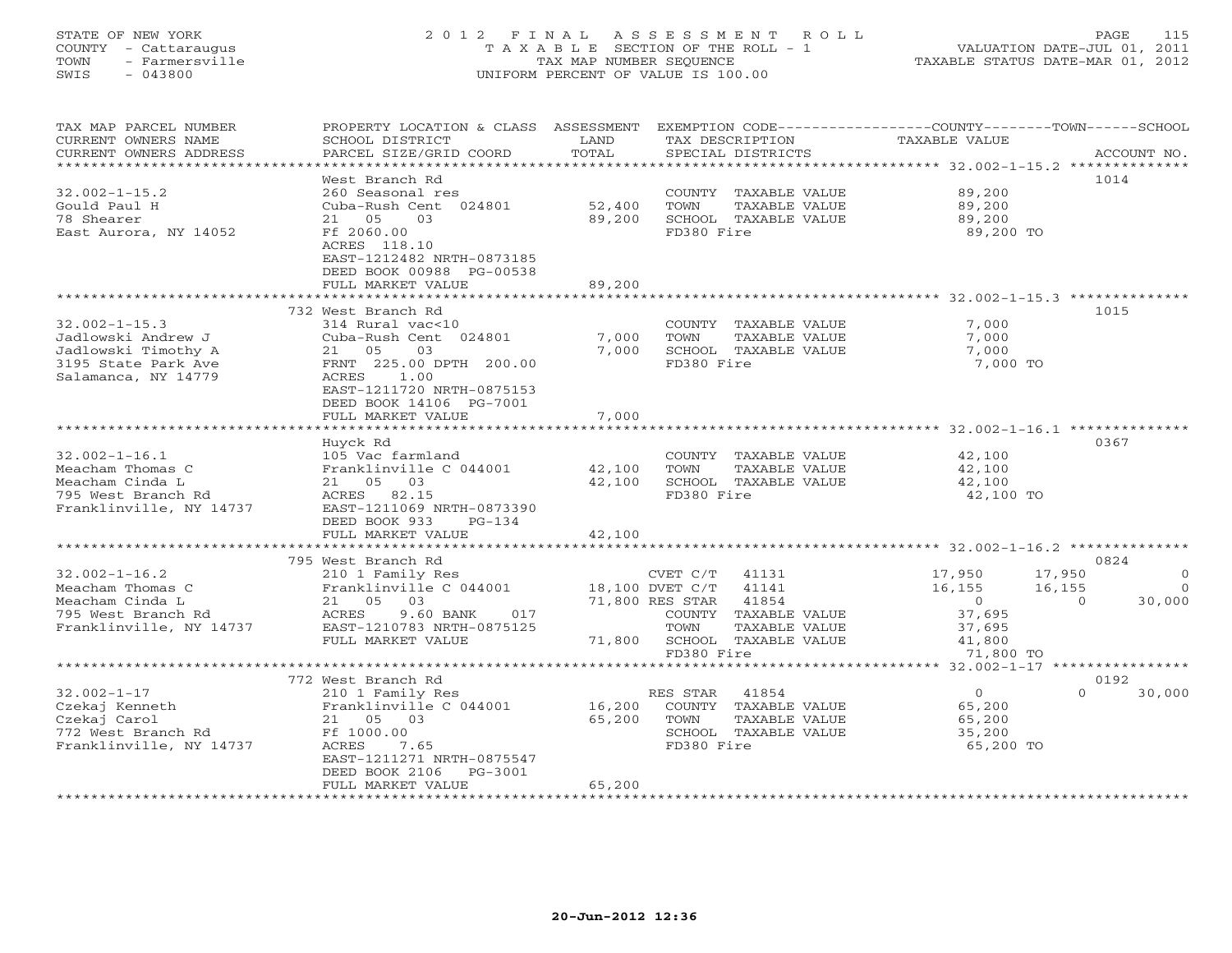# STATE OF NEW YORK 2 0 1 2 F I N A L A S S E S S M E N T R O L L PAGE 116 COUNTY - Cattaraugus T A X A B L E SECTION OF THE ROLL - 1 VALUATION DATE-JUL 01, 2011 TOWN - Farmersville TAX MAP NUMBER SEQUENCE TAXABLE STATUS DATE-MAR 01, 2012 SWIS - 043800 UNIFORM PERCENT OF VALUE IS 100.00

| TAX MAP PARCEL NUMBER                                                                            | PROPERTY LOCATION & CLASS ASSESSMENT EXEMPTION CODE---------------COUNTY-------TOWN------SCHOOL |               |                                                      |                |                    |
|--------------------------------------------------------------------------------------------------|-------------------------------------------------------------------------------------------------|---------------|------------------------------------------------------|----------------|--------------------|
| CURRENT OWNERS NAME<br>CURRENT OWNERS ADDRESS                                                    | SCHOOL DISTRICT<br>PARCEL SIZE/GRID COORD                                                       | LAND<br>TOTAL | TAX DESCRIPTION<br>SPECIAL DISTRICTS                 | TAXABLE VALUE  | ACCOUNT NO.        |
|                                                                                                  |                                                                                                 |               |                                                      |                |                    |
|                                                                                                  | 9345 Huyck Rd                                                                                   |               |                                                      |                | 0163               |
| $32.002 - 1 - 18$                                                                                | 210 1 Family Res                                                                                |               | RES STAR 41854                                       | $\overline{0}$ | $\Omega$<br>30,000 |
| Holmes Jennifer S                                                                                | Franklinville C 044001                                                                          |               | 7,000 COUNTY TAXABLE VALUE                           | 37,100         |                    |
| Holmes Bridget                                                                                   | 22  05  03                                                                                      | 37,100        | TOWN<br>TAXABLE VALUE                                | 37,100         |                    |
| 9464 Huyck Rd                                                                                    | ACRES 1.01                                                                                      |               | SCHOOL TAXABLE VALUE                                 | 7,100          |                    |
| Franklinville, NY 14737                                                                          | EAST-1210607 NRTH-0875663                                                                       |               | FD380 Fire                                           | 37,100 TO      |                    |
|                                                                                                  | DEED BOOK 00997 PG-00024                                                                        |               |                                                      |                |                    |
|                                                                                                  | FULL MARKET VALUE                                                                               | 37,100        |                                                      |                |                    |
|                                                                                                  |                                                                                                 |               |                                                      |                |                    |
| $32.002 - 1 - 19$                                                                                | Huyck Rd<br>322 Rural vac>10                                                                    |               |                                                      |                | 0369               |
| NYO Real Estate Investments LL Franklinville C 044001 53,500                                     |                                                                                                 |               | COUNTY TAXABLE VALUE 53,500<br>TAXABLE VALUE<br>TOWN | 53,500         |                    |
| 130 E Corsica St Ste 302                                                                         | 22 05<br>03                                                                                     | 53,500        | SCHOOL TAXABLE VALUE                                 | 53,500         |                    |
| Athens, TX 75751                                                                                 | ACRES 77.10                                                                                     |               | FD380 Fire                                           | 53,500 TO      |                    |
|                                                                                                  | EAST-1212920 NRTH-0876312                                                                       |               |                                                      |                |                    |
|                                                                                                  | DEED BOOK 16256 PG-8002                                                                         |               |                                                      |                |                    |
|                                                                                                  | FULL MARKET VALUE                                                                               | 53,500        |                                                      |                |                    |
|                                                                                                  |                                                                                                 |               |                                                      |                |                    |
|                                                                                                  | 877 NYS Rte 98                                                                                  |               |                                                      |                | 0233               |
| $32.003 - 1 - 1$                                                                                 | 270 Mfg housing                                                                                 |               | COUNTY TAXABLE VALUE                                 | 34,700         |                    |
| Laratonda Nicholas D                                                                             | Franklinville $C$ 044001 22,300                                                                 |               | TOWN<br>TAXABLE VALUE                                | 34,700         |                    |
| 21 Apple Blossom Blvd                                                                            | 36 05 04                                                                                        | 34,700        | SCHOOL TAXABLE VALUE                                 | 34,700         |                    |
| Lancaster, NY 14086                                                                              | ACRES 15.40                                                                                     |               | FD380 Fire                                           | 34,700 TO      |                    |
|                                                                                                  | EAST-1201873 NRTH-0868713<br>DEED BOOK 4845 PG-8002                                             |               |                                                      |                |                    |
|                                                                                                  | FULL MARKET VALUE                                                                               | 34,700        |                                                      |                |                    |
|                                                                                                  |                                                                                                 |               |                                                      |                |                    |
|                                                                                                  | NYS Rte 98                                                                                      |               |                                                      |                | 0473               |
| $32.003 - 1 - 2.1$                                                                               | 270 Mfg housing                                                                                 |               | COUNTY TAXABLE VALUE                                 | 31,500         |                    |
| Mullen William L                                                                                 | Franklinville C 044001 16,600                                                                   |               | TAXABLE VALUE<br>TOWN                                | 31,500         |                    |
| 7586 Lincoln Ave Ext                                                                             | 36 05 03                                                                                        | 31,500        | SCHOOL TAXABLE VALUE                                 | 31,500         |                    |
| Lockport, NY 14094-9086                                                                          | ACRES<br>8.05                                                                                   |               | FD380 Fire                                           | 31,500 TO      |                    |
|                                                                                                  | EAST-1201667 NRTH-0869144                                                                       |               |                                                      |                |                    |
|                                                                                                  | DEED BOOK 892<br>PG-01119                                                                       |               |                                                      |                |                    |
|                                                                                                  | FULL MARKET VALUE                                                                               | 31,500        |                                                      |                |                    |
|                                                                                                  |                                                                                                 |               |                                                      |                |                    |
|                                                                                                  | 9000 NYS Rte 98                                                                                 |               | RES STAR 41854                                       | $\overline{0}$ | 0842<br>$\Omega$   |
| $32.003 - 1 - 2.2$<br>Brennan Howard & Donald                                                    | 210 1 Family Res                                                                                | 18,700        | COUNTY TAXABLE VALUE                                 | 82,000         | 30,000             |
| Brennan Barry                                                                                    | Franklinville C 044001<br>$04/36$ 05 03                                                         | 82,000        | TOWN<br>TAXABLE VALUE                                | 82,000         |                    |
|                                                                                                  |                                                                                                 |               | SCHOOL TAXABLE VALUE                                 | 52,000         |                    |
|                                                                                                  | EAST-1202085 NRTH-0869713                                                                       |               | FD380 Fire                                           | 82,000 TO      |                    |
| Brennan Barry<br>Brennan Donald<br>9000 Brennan Hill Rd<br>Franklinville, NY 14737 DEED BOOK 930 | $PG-43$                                                                                         |               |                                                      |                |                    |
|                                                                                                  | FULL MARKET VALUE                                                                               | 82,000        |                                                      |                |                    |
|                                                                                                  |                                                                                                 |               |                                                      |                |                    |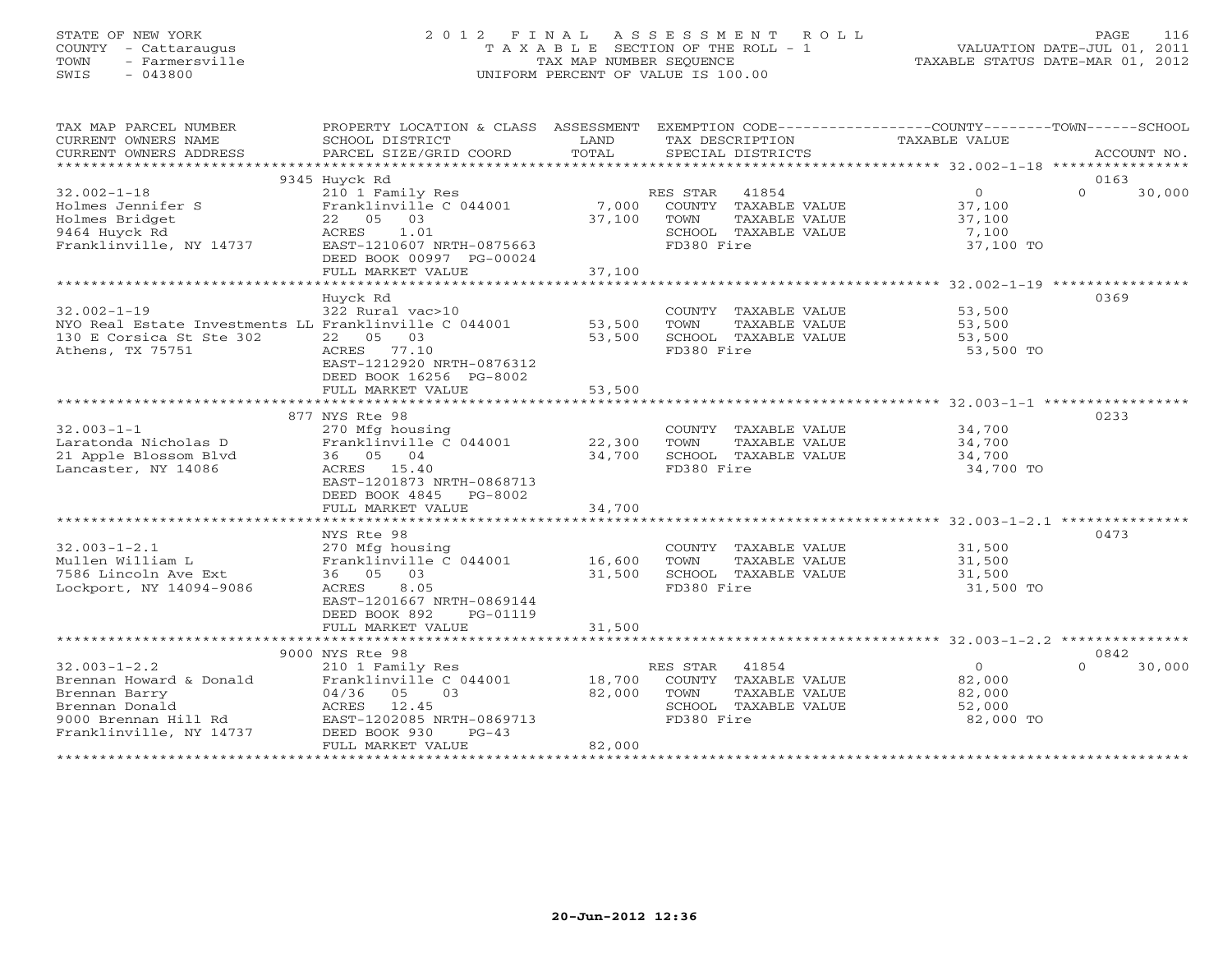# STATE OF NEW YORK 2 0 1 2 F I N A L A S S E S S M E N T R O L L PAGE 117 COUNTY - Cattaraugus T A X A B L E SECTION OF THE ROLL - 1 VALUATION DATE-JUL 01, 2011 TOWN - Farmersville TAX MAP NUMBER SEQUENCE TAXABLE STATUS DATE-MAR 01, 2012 SWIS - 043800 UNIFORM PERCENT OF VALUE IS 100.00UNIFORM PERCENT OF VALUE IS 100.00

| TAX MAP PARCEL NUMBER<br>CURRENT OWNERS NAME<br>CURRENT OWNERS ADDRESS                                                              | PROPERTY LOCATION & CLASS ASSESSMENT<br>SCHOOL DISTRICT<br>PARCEL SIZE/GRID COORD                                                                                           | LAND<br>TOTAL             | TAX DESCRIPTION<br>SPECIAL DISTRICTS                                                                             | EXEMPTION CODE-----------------COUNTY-------TOWN------SCHOOL<br>TAXABLE VALUE<br>ACCOUNT NO.              |
|-------------------------------------------------------------------------------------------------------------------------------------|-----------------------------------------------------------------------------------------------------------------------------------------------------------------------------|---------------------------|------------------------------------------------------------------------------------------------------------------|-----------------------------------------------------------------------------------------------------------|
| $32.003 - 1 - 2.2/1$<br>Brennan Barry<br>Brenna Howard & Donald<br>1350 Tanglewood Dr<br>N. Tonawanda, NY 14120                     | NYS Rte 98<br>270 Mfg housing<br>Franklinville C 044001 18,700<br>04/36 05<br>03<br>ACRES 12.45<br>EAST-1202085 NRTH-0869713<br>DEED BOOK 6068 PG-6001<br>FULL MARKET VALUE | 22,500<br>22,500          | COUNTY TAXABLE VALUE<br>TOWN<br>TAXABLE VALUE<br>SCHOOL TAXABLE VALUE<br>FD380 Fire                              | 1135<br>22,500<br>22,500<br>22,500<br>22,500 TO                                                           |
|                                                                                                                                     | NYS Rte 98                                                                                                                                                                  |                           |                                                                                                                  | 1136                                                                                                      |
| $32.003 - 1 - 2.2/2$<br>Brennan Howard & Donald<br>Brennan Barry<br>Brennan Howard<br>1252 Mt. Vernon Way<br>The Villages, FL 32162 | 210 1 Family Res<br>Franklinville C 044001 18,700<br>04/36 05<br>03<br>ACRES 12.45<br>EAST-1202085 NRTH-0869713<br>DEED BOOK 6068<br>PG-6001<br>FULL MARKET VALUE           | 77,000<br>77,000          | COUNTY TAXABLE VALUE<br>TOWN<br>TAXABLE VALUE<br>SCHOOL TAXABLE VALUE<br>FD380 Fire                              | 77,000<br>77,000<br>77,000<br>77,000 TO                                                                   |
|                                                                                                                                     |                                                                                                                                                                             |                           |                                                                                                                  |                                                                                                           |
| $32.003 - 1 - 2.3$<br>Brennan Howard & Donald<br>Brennan Barry<br>9000 Brennan Hill Rd<br>Franklinville, NY 14737                   | NYS Rte 98<br>322 Rural vac>10<br>Franklinville C 044001<br>04/36 05<br>03<br>ACRES 196.35<br>EAST-1200806 NRTH-0870551<br>DEED BOOK 6068 PG-6001                           | 102,500<br>102,500        | COUNTY TAXABLE VALUE<br>TOWN<br>TAXABLE VALUE<br>SCHOOL TAXABLE VALUE<br>FD380 Fire                              | 1128<br>102,500<br>102,500<br>102,500<br>102,500 TO                                                       |
|                                                                                                                                     | FULL MARKET VALUE                                                                                                                                                           | 102,500                   |                                                                                                                  |                                                                                                           |
|                                                                                                                                     | 8947 NYS Rte 98                                                                                                                                                             |                           |                                                                                                                  | 0096                                                                                                      |
| $32.003 - 1 - 3$<br>Root Thomas<br>Root Jacqueline<br>8947 Nys Rte 98<br>Franklinville, NY 14737                                    | 240 Rural res<br>Franklinville C 044001<br>36 05 03<br>ACRES 64.09 BANK<br>012<br>EAST-1203196 NRTH-0870408<br>DEED BOOK 769<br>PG-01137                                    | 48,100 SR STAR<br>76,900  | $CVET C/T$ 41131<br>41834<br>COUNTY TAXABLE VALUE<br>TAXABLE VALUE<br>TOWN<br>SCHOOL TAXABLE VALUE<br>FD380 Fire | 19,225<br>19,225<br>$\Omega$<br>$\Omega$<br>62,200<br>$\Omega$<br>57,675<br>57,675<br>14,700<br>76,900 TO |
|                                                                                                                                     | FULL MARKET VALUE                                                                                                                                                           | 76,900                    |                                                                                                                  |                                                                                                           |
| $32.003 - 1 - 4$<br>Danser Jean L<br>Jackie Danser<br>8977 Rte. 98<br>Franklinville, NY 14737                                       | 8977 NYS Rte 98<br>210 1 Family Res<br>Franklinville C 044001<br>36 05 03<br>1.89<br>ACRES<br>EAST-1203854 NRTH-0869912<br>DEED BOOK 903<br>PG-00752<br>FULL MARKET VALUE   | 8,300<br>20,300<br>20,300 | COUNTY TAXABLE VALUE<br>TOWN<br>TAXABLE VALUE<br>SCHOOL TAXABLE VALUE<br>FD380 Fire                              | 0299<br>20,300<br>20,300<br>20,300<br>20,300 TO                                                           |
|                                                                                                                                     |                                                                                                                                                                             |                           |                                                                                                                  |                                                                                                           |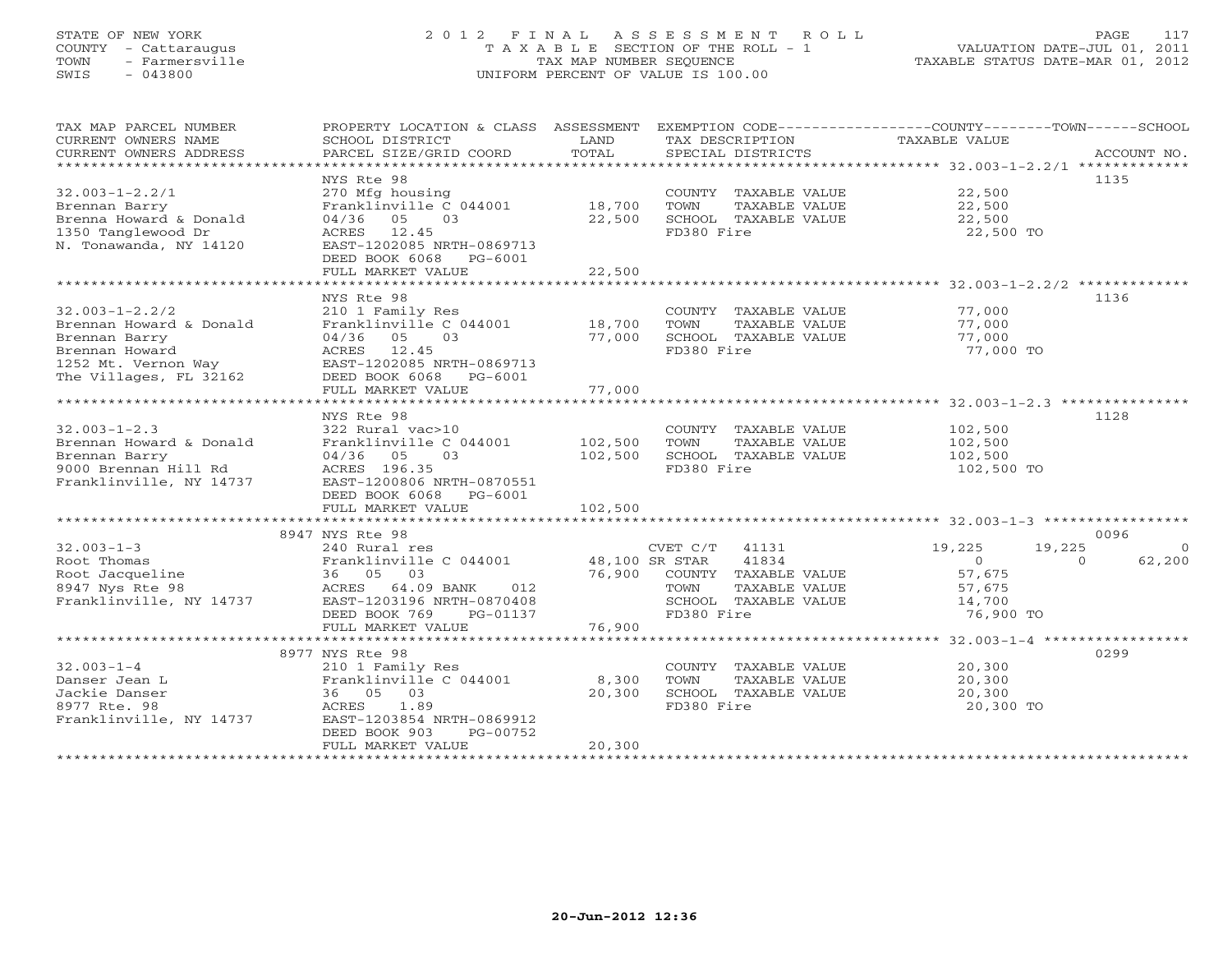# STATE OF NEW YORK 2 0 1 2 F I N A L A S S E S S M E N T R O L L PAGE 118 COUNTY - Cattaraugus T A X A B L E SECTION OF THE ROLL - 1 VALUATION DATE-JUL 01, 2011 TOWN - Farmersville TAX MAP NUMBER SEQUENCE TAXABLE STATUS DATE-MAR 01, 2012 SWIS - 043800 UNIFORM PERCENT OF VALUE IS 100.00UNIFORM PERCENT OF VALUE IS 100.00

| TAX MAP PARCEL NUMBER<br>CURRENT OWNERS NAME<br>CURRENT OWNERS ADDRESS | PROPERTY LOCATION & CLASS ASSESSMENT<br>SCHOOL DISTRICT<br>PARCEL SIZE/GRID COORD | LAND<br>TOTAL | EXEMPTION CODE-----------------COUNTY-------TOWN------SCHOOL<br>TAX DESCRIPTION TAXABLE VALUE<br>SPECIAL DISTRICTS |                | ACCOUNT NO.          |
|------------------------------------------------------------------------|-----------------------------------------------------------------------------------|---------------|--------------------------------------------------------------------------------------------------------------------|----------------|----------------------|
|                                                                        |                                                                                   |               |                                                                                                                    |                |                      |
|                                                                        | 9095 Older Hill Rd                                                                |               |                                                                                                                    |                | 0335                 |
| $32.003 - 1 - 5$                                                       | 260 Seasonal res                                                                  |               | COUNTY TAXABLE VALUE                                                                                               | 90,100         |                      |
| O'Neill Gary                                                           | Franklinville C 044001                                                            | 17,700        | TOWN<br>TAXABLE VALUE                                                                                              | 90,100         |                      |
| O'Neill Audrey                                                         | 36 05 03                                                                          | 90,100        | SCHOOL TAXABLE VALUE                                                                                               | 90,100         |                      |
| 86 Eaglewood Ave                                                       | 9.17<br>ACRES                                                                     |               | FD380 Fire                                                                                                         | 90,100 TO      |                      |
| Buffalo, NY 14220                                                      | EAST-1203404 NRTH-0871586                                                         |               |                                                                                                                    |                |                      |
|                                                                        | DEED BOOK 9266<br>PG-4001                                                         |               |                                                                                                                    |                |                      |
|                                                                        | FULL MARKET VALUE                                                                 | 90,100        |                                                                                                                    |                |                      |
|                                                                        |                                                                                   |               |                                                                                                                    |                |                      |
|                                                                        | Older Hill Rd                                                                     |               |                                                                                                                    |                | 0178                 |
| $32.003 - 1 - 6$                                                       | 322 Rural vac>10                                                                  |               | COUNTY TAXABLE VALUE 19,700                                                                                        |                |                      |
| Hunt William                                                           | Franklinville C 044001                                                            | 19,700        | TAXABLE VALUE<br>TOWN                                                                                              | 19,700         |                      |
| Hunt Maxine                                                            | $-05$<br>36<br>$-03$                                                              | 19,700        | SCHOOL TAXABLE VALUE                                                                                               | 19,700         |                      |
| 17 Washburn Ave                                                        | ACRES 11.30                                                                       |               | FD380 Fire                                                                                                         | 19,700 TO      |                      |
| Franklinville, NY 14737                                                | EAST-1204295 NRTH-0871280                                                         |               |                                                                                                                    |                |                      |
|                                                                        | DEED BOOK 654<br>PG-00365                                                         |               |                                                                                                                    |                |                      |
|                                                                        | FULL MARKET VALUE                                                                 | 19,700        |                                                                                                                    |                |                      |
|                                                                        |                                                                                   |               |                                                                                                                    |                |                      |
|                                                                        | 9051 NYS Rte 98                                                                   |               |                                                                                                                    |                | 0117                 |
| $32.003 - 1 - 7$                                                       |                                                                                   |               |                                                                                                                    |                |                      |
|                                                                        | 314 Rural vac<10                                                                  |               | COUNTY TAXABLE VALUE                                                                                               | 11,100         |                      |
| Freeman Gladys                                                         | Franklinville C 044001 11,100                                                     |               | TOWN<br>TAXABLE VALUE<br>SCHOOL TAXABLE VALUE                                                                      | 11,100         |                      |
| 24501 Welsh Rd                                                         | 36 05 03                                                                          | 11,100        |                                                                                                                    | 11,100         |                      |
| Gaithersburg, MD 20882                                                 | ACRES<br>3.70                                                                     |               | FD380 Fire                                                                                                         | 11,100 TO      |                      |
|                                                                        | EAST-1204360 NRTH-0870615                                                         |               |                                                                                                                    |                |                      |
|                                                                        | DEED BOOK 8594 PG-9001                                                            |               |                                                                                                                    |                |                      |
|                                                                        | FULL MARKET VALUE                                                                 | 11,100        |                                                                                                                    |                |                      |
|                                                                        |                                                                                   |               |                                                                                                                    |                |                      |
|                                                                        | 9009 NYS Rte 98                                                                   |               |                                                                                                                    |                | 0444                 |
| $32.003 - 1 - 8$                                                       | 270 Mfg housing                                                                   |               | RES STAR<br>41854                                                                                                  | $\overline{0}$ | 30,000<br>$\Omega$   |
| Tingue Duane Jr                                                        | Franklinville C 044001 9,800                                                      |               | COUNTY TAXABLE VALUE                                                                                               | 41,800         |                      |
| Cherri Tingue                                                          | 36 05 03                                                                          | 41,800        | TOWN<br>TAXABLE VALUE                                                                                              | 41,800         |                      |
| 11341 McKinstry Rd                                                     | 2.84<br>ACRES                                                                     |               | SCHOOL TAXABLE VALUE                                                                                               | 11,800         |                      |
| Delevan, NY 14042                                                      | EAST-1204099 NRTH-0870278                                                         |               | FD380 Fire                                                                                                         | 41,800 TO      |                      |
|                                                                        | DEED BOOK 944<br>PG-841                                                           |               |                                                                                                                    |                |                      |
|                                                                        | FULL MARKET VALUE                                                                 | 41,800        |                                                                                                                    |                |                      |
|                                                                        |                                                                                   |               |                                                                                                                    |                |                      |
|                                                                        | 9003 NYS Rte 98                                                                   |               |                                                                                                                    |                | 0309                 |
| $32.003 - 1 - 9$                                                       | 210 1 Family Res                                                                  |               | $CVET C/T$ 41131                                                                                                   | 11,925         | 11,925<br>$\circ$    |
| Mansfield Harold                                                       | Franklinville C 044001 6,900 AGED C                                               |               | 41802                                                                                                              | 12,521         | $\Omega$<br>$\Omega$ |
| 9003 NYS Route 98                                                      | 36 05 03                                                                          | 47,700 AGED T | 41803                                                                                                              | $\circ$        | 17,888<br>$\Omega$   |
| Franklinville, NY 14737                                                | FRNT 200.00 DPTH 180.00                                                           |               | 41834<br>SR STAR                                                                                                   | $\overline{0}$ | 47,700<br>$\Omega$   |
|                                                                        | 0.83<br>ACRES                                                                     |               | COUNTY TAXABLE VALUE                                                                                               | 23,254         |                      |
|                                                                        | EAST-1204375 NRTH-0870293                                                         |               | TOWN<br>TAXABLE VALUE                                                                                              | 17,887         |                      |
|                                                                        | DEED BOOK 12256 PG-7001                                                           |               | SCHOOL TAXABLE VALUE                                                                                               | $\Omega$       |                      |
|                                                                        | FULL MARKET VALUE                                                                 |               | 47,700 FD380 Fire                                                                                                  | 47,700 TO      |                      |
|                                                                        |                                                                                   |               |                                                                                                                    |                |                      |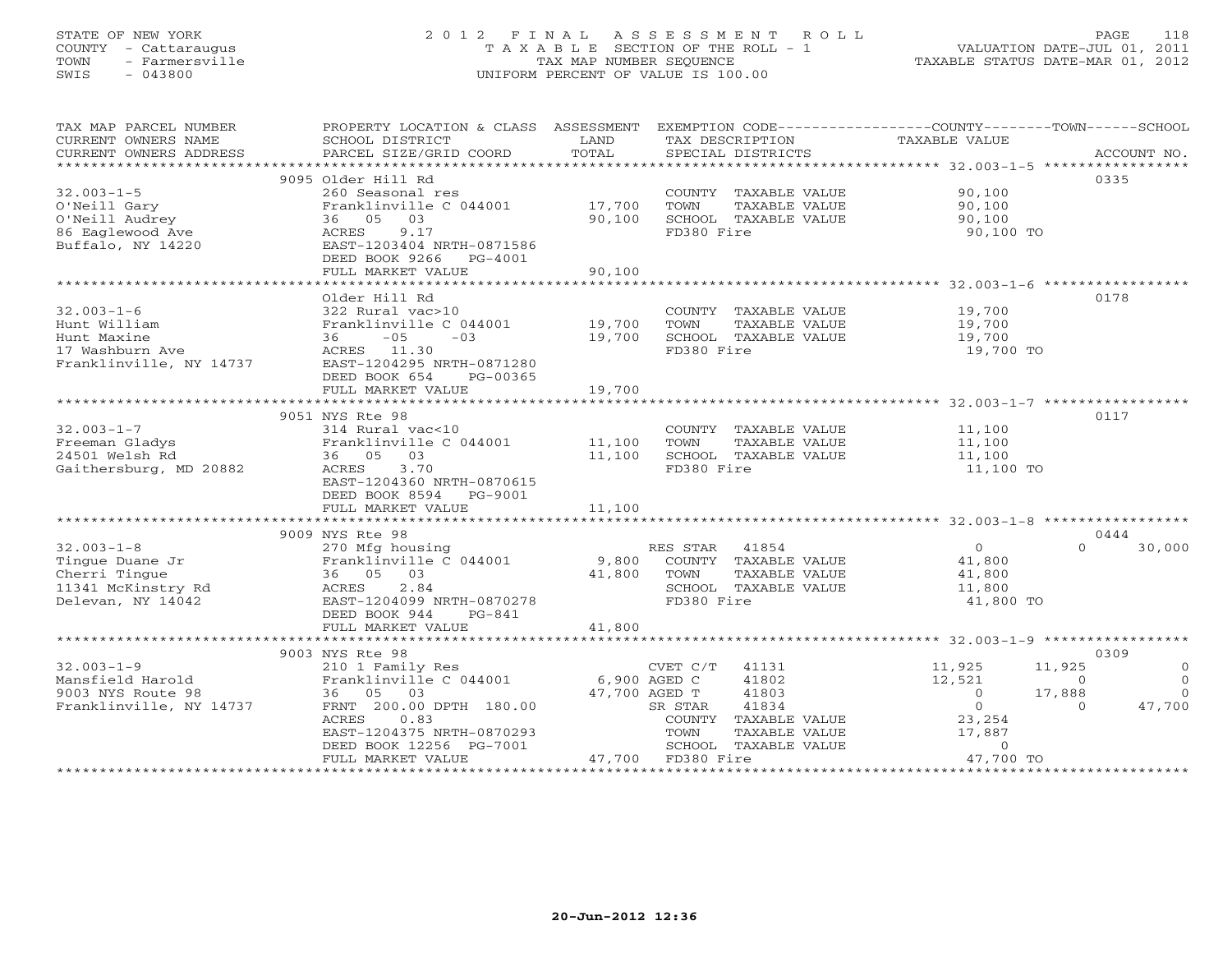# STATE OF NEW YORK 2 0 1 2 F I N A L A S S E S S M E N T R O L L PAGE 119 COUNTY - Cattaraugus T A X A B L E SECTION OF THE ROLL - 1 VALUATION DATE-JUL 01, 2011 TOWN - Farmersville TAX MAP NUMBER SEQUENCE TAXABLE STATUS DATE-MAR 01, 2012 SWIS - 043800 UNIFORM PERCENT OF VALUE IS 100.00UNIFORM PERCENT OF VALUE IS 100.00

| TAX MAP PARCEL NUMBER<br>CURRENT OWNERS NAME<br>CURRENT OWNERS ADDRESS                                   | PROPERTY LOCATION & CLASS ASSESSMENT EXEMPTION CODE---------------COUNTY-------TOWN------SCHOOL<br>SCHOOL DISTRICT<br>PARCEL SIZE/GRID COORD                                                                                                                 | LAND<br>TOTAL     | TAX DESCRIPTION<br>SPECIAL DISTRICTS                                                        |                                                               | TAXABLE VALUE                                                      |                           | ACCOUNT NO.        |
|----------------------------------------------------------------------------------------------------------|--------------------------------------------------------------------------------------------------------------------------------------------------------------------------------------------------------------------------------------------------------------|-------------------|---------------------------------------------------------------------------------------------|---------------------------------------------------------------|--------------------------------------------------------------------|---------------------------|--------------------|
|                                                                                                          |                                                                                                                                                                                                                                                              |                   |                                                                                             |                                                               |                                                                    |                           |                    |
| $32.003 - 1 - 10$<br>Russell David<br>9011 Rte 98 N<br>Franklinville, NY 14737                           | 9011 NYS Rte 98<br>210 1 Family Res<br>Franklinville C 044001<br>36 05 03<br>FRNT 250.00 DPTH 140.00<br>0.80<br>ACRES<br>EAST-1204554 NRTH-0870436<br>DEED BOOK 00917 PG-00530                                                                               |                   | CVET C/T 41131<br>6,900 RES STAR 41854<br>37,100 COUNTY TAXABLE VALUE<br>TOWN<br>FD380 Fire | TAXABLE VALUE<br>SCHOOL TAXABLE VALUE                         | 9,275<br>$\overline{0}$<br>27,825<br>27,825<br>7,100<br>37,100 TO  | 0284<br>9,275<br>$\Omega$ | 30,000             |
|                                                                                                          | FULL MARKET VALUE                                                                                                                                                                                                                                            | 37,100            |                                                                                             |                                                               |                                                                    |                           |                    |
| $32.003 - 1 - 11$<br>Mason Richard G<br>Mason Darlene M<br>Box 175<br>10795 Rte 19<br>Fillmore, NY 14735 | NYS Rte 98<br>314 Rural vac<10<br>Franklinville C 044001 3,200<br>anklinvill<br>36 05 03<br>FRNT <sup>150</sup><br>FRNT 150.00 DPTH 115.50<br>0.40<br>ACRES<br>EAST-1204725 NRTH-0870558                                                                     | 3,200             | TOWN<br>FD380 Fire                                                                          | COUNTY TAXABLE VALUE<br>TAXABLE VALUE<br>SCHOOL TAXABLE VALUE | 3,200<br>3,200<br>3,200<br>3,200 TO                                |                           | 5015               |
|                                                                                                          | DEED BOOK 848<br>PG-00120                                                                                                                                                                                                                                    |                   |                                                                                             |                                                               |                                                                    |                           |                    |
|                                                                                                          | FULL MARKET VALUE                                                                                                                                                                                                                                            | 3,200             |                                                                                             |                                                               |                                                                    |                           |                    |
| $32.003 - 1 - 12.2$<br>Little Patricia<br>170 Autum View Dr<br>Arcade, NY 14009                          | 9029 NYS Rte 98<br>312 Vac w/imprv<br>Franklinville C 044001<br>Franklinville C 044001<br>Inc. 32.003-1-12.1<br>EPALE 230.00 DPEH 112.00<br>FRNT 230.00 DPTH 412.00<br>ACRES 1.10<br>EAST-1204867 NRTH-0870755<br>DEED BOOK 1003 PG-342<br>FULL MARKET VALUE | 7,200<br>7,200    | TOWN<br>7,200 SCHOOL TAXABLE VALUE<br>FD380 Fire                                            | COUNTY TAXABLE VALUE<br>TAXABLE VALUE                         | 7,200<br>7,200<br>7,200<br>7,200 TO                                | 1044                      |                    |
|                                                                                                          | 9051 NYS Rte 98                                                                                                                                                                                                                                              |                   |                                                                                             |                                                               |                                                                    | 0119                      |                    |
| $32.003 - 1 - 13$<br>Freeman Gladys<br>24501 Welsh Rd<br>Gaithersburg, MD 20882                          | 210 1 Family Res<br>Franklinville C 044001<br>36 05 03<br>ACRES 14.30<br>EAST-1204851 NRTH-0871214<br>DEED BOOK 8594 PG-9002                                                                                                                                 | 21,600<br>143,900 | TOWN<br>FD380 Fire                                                                          | COUNTY TAXABLE VALUE<br>TAXABLE VALUE<br>SCHOOL TAXABLE VALUE | 143,900<br>143,900<br>143,900<br>143,900 TO                        |                           |                    |
|                                                                                                          | FULL MARKET VALUE                                                                                                                                                                                                                                            | 143,900           |                                                                                             |                                                               |                                                                    |                           |                    |
|                                                                                                          | 9057 NYS Rte 98                                                                                                                                                                                                                                              |                   |                                                                                             |                                                               |                                                                    |                           | 0121               |
| $32.003 - 1 - 14.1$<br>Fridman Carl<br>Fridman Gloria<br>9057 Rt 98 N<br>Franklinville, NY 14737         | 210 1 Family Res<br>Franklinville C 044001<br>36 05 03<br>2.00<br>ACRES<br>EAST-1205249 NRTH-0871231<br>DEED BOOK 951<br>PG-497<br>FULL MARKET VALUE                                                                                                         | 79,500            | VET C/T<br>8,500 SR STAR     41834<br>79,500   COUNTY   TAXABLE VALUE<br>TOWN<br>FD380 Fire | 41101<br>41834<br>TAXABLE VALUE<br>SCHOOL TAXABLE VALUE       | 1,800<br>$\overline{0}$<br>77,700<br>77,700<br>17,300<br>79,500 TO | 1,800<br>$\Omega$         | $\Omega$<br>62,200 |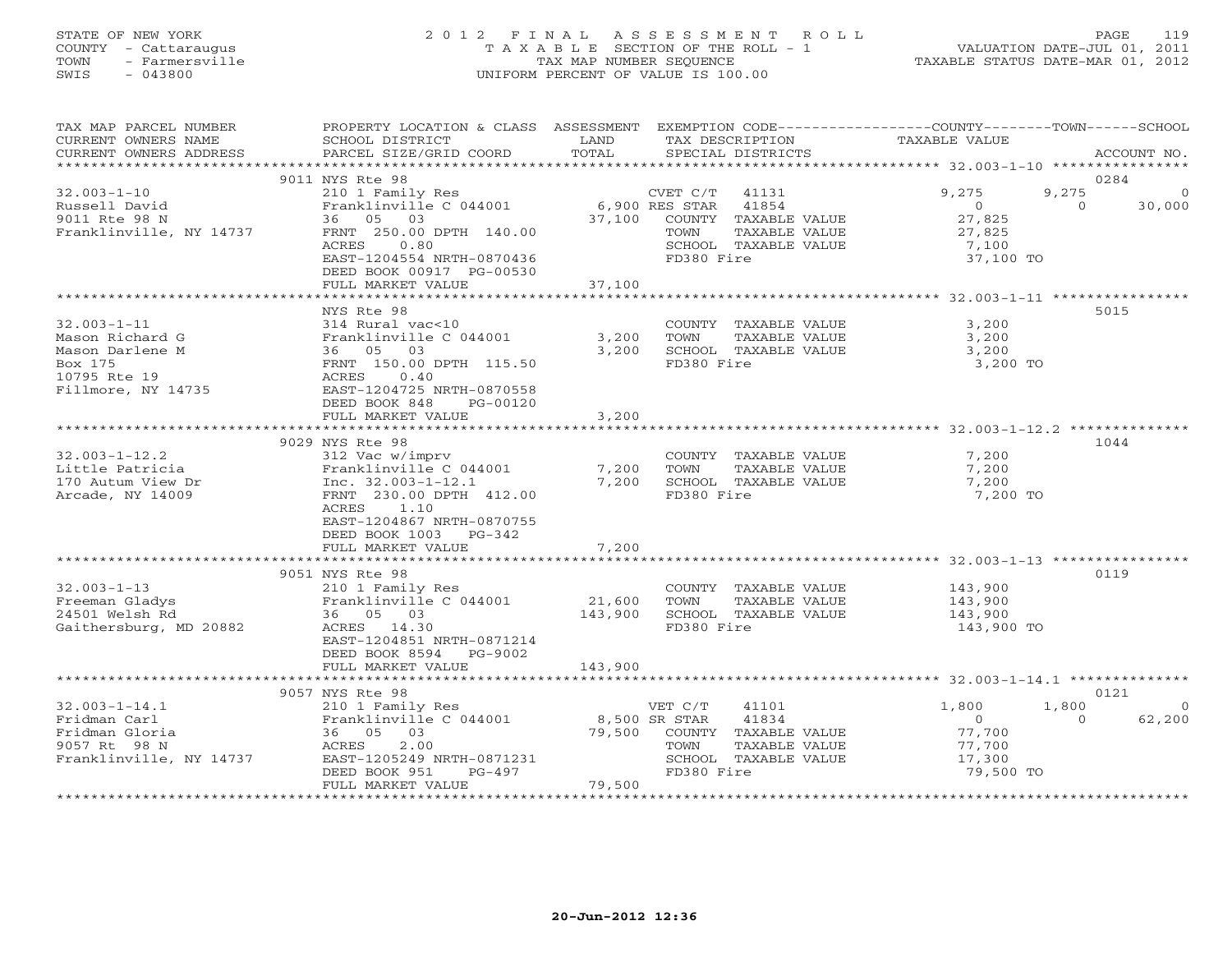## STATE OF NEW YORK 2 0 1 2 F I N A L A S S E S S M E N T R O L L PAGE 120 COUNTY - Cattaraugus T A X A B L E SECTION OF THE ROLL - 1 VALUATION DATE-JUL 01, 2011 TOWN - Farmersville TAX MAP NUMBER SEQUENCE TAXABLE STATUS DATE-MAR 01, 2012 SWIS - 043800 UNIFORM PERCENT OF VALUE IS 100.00UNIFORM PERCENT OF VALUE IS 100.00

| TAX MAP PARCEL NUMBER                          | PROPERTY LOCATION & CLASS                                | ASSESSMENT  | EXEMPTION CODE-----------------COUNTY-------TOWN------SCHOOL |                                                       |          |             |
|------------------------------------------------|----------------------------------------------------------|-------------|--------------------------------------------------------------|-------------------------------------------------------|----------|-------------|
| CURRENT OWNERS NAME                            | SCHOOL DISTRICT                                          | LAND        | TAX DESCRIPTION                                              | <b>TAXABLE VALUE</b>                                  |          |             |
| CURRENT OWNERS ADDRESS<br>******************** | PARCEL SIZE/GRID COORD                                   | TOTAL       | SPECIAL DISTRICTS                                            |                                                       |          | ACCOUNT NO. |
|                                                | 9069 NYS Rte 98                                          |             |                                                              |                                                       | 1095     |             |
| $32.003 - 1 - 14.2$                            | 210 1 Family Res                                         |             | CW_15_VET/ 41161                                             | 10,335                                                | 10,335   | $\Omega$    |
| Fridman Roger L                                | Franklinville C 044001                                   |             | 13,300 RES STAR<br>41854                                     | $\circ$                                               | $\Omega$ | 30,000      |
| Fridman Patracia A                             | 36 05 03                                                 | 68,900      | COUNTY TAXABLE VALUE                                         | 58,565                                                |          |             |
| 9069 Nys Rte 98                                | 5.20<br>ACRES                                            |             | TOWN<br>TAXABLE VALUE                                        | 58,565                                                |          |             |
| Franklinville, NY 14737                        | EAST-1205381 NRTH-0871493                                |             | SCHOOL TAXABLE VALUE                                         | 38,900                                                |          |             |
|                                                | DEED BOOK 1029<br>$PG-420$                               |             | FD380 Fire                                                   | 68,900 TO                                             |          |             |
|                                                | FULL MARKET VALUE                                        | 68,900      |                                                              |                                                       |          |             |
|                                                | 1284 Bush Hill Rd                                        |             |                                                              |                                                       | 0235     |             |
| $32.003 - 1 - 15$                              | 270 Mfg housing                                          |             | RES STAR<br>41854                                            | $\overline{0}$                                        | $\Omega$ | 29,500      |
| Miller Robert G                                | Franklinville C 044001                                   | 6,800       | COUNTY TAXABLE VALUE                                         | 29,500                                                |          |             |
| 1284 Bush Hill Rd                              | 36 05 03                                                 | 29,500      | TOWN<br>TAXABLE VALUE                                        | 29,500                                                |          |             |
| Franklinville, NY 14737                        | Replott/Surv.                                            |             | SCHOOL TAXABLE VALUE                                         | $\Omega$                                              |          |             |
|                                                | FRNT 225.00 DPTH 110.00                                  |             | FD380 Fire                                                   | 29,500 TO                                             |          |             |
|                                                | <b>ACRES</b><br>$0.70$ BANK<br>017                       |             |                                                              |                                                       |          |             |
|                                                | EAST-1204601 NRTH-0870228<br>DEED BOOK 1395<br>$PG-4002$ |             |                                                              |                                                       |          |             |
|                                                | FULL MARKET VALUE                                        | 29,500      |                                                              |                                                       |          |             |
|                                                |                                                          | *********** |                                                              | *********************** 32.003-1-16 ***************** |          |             |
|                                                | 1272 Bush Hill Rd                                        |             |                                                              |                                                       | 0056     |             |
| $32.003 - 1 - 16$                              | 270 Mfg housing                                          |             | RES STAR<br>41854                                            | $\overline{0}$                                        | $\Omega$ | 24,800      |
| Burrell Paul L                                 | Franklinville C 044001                                   | 6,500       | COUNTY TAXABLE VALUE                                         | 24,800                                                |          |             |
| 1272 Bush Hill Rd                              | 36 05 03                                                 | 24,800      | TAXABLE VALUE<br>TOWN                                        | 24,800                                                |          |             |
| Franklinville, NY 14737                        | FRNT 102.00 DPTH 190.00                                  |             | SCHOOL TAXABLE VALUE                                         | $\overline{0}$                                        |          |             |
|                                                | 0.44<br>ACRES                                            |             | FD380 Fire                                                   | 24,800 TO                                             |          |             |
|                                                | EAST-1204711 NRTH-0870261<br>DEED BOOK 885<br>PG-00850   |             |                                                              |                                                       |          |             |
|                                                | FULL MARKET VALUE                                        | 24,800      |                                                              |                                                       |          |             |
|                                                |                                                          |             |                                                              |                                                       |          |             |
|                                                | 1266 Bush Hill Rd                                        |             |                                                              |                                                       | 0757     |             |
| $32.003 - 1 - 17$                              | 210 1 Family Res                                         |             | RES STAR<br>41854                                            | $\Omega$                                              | $\Omega$ | 30,000      |
| Zink Richard                                   | Franklinville C 044001                                   | 6,300       | COUNTY TAXABLE VALUE                                         | 50,800                                                |          |             |
| Zink Angel                                     | 36 05 03                                                 | 50,800      | TOWN<br>TAXABLE VALUE                                        | 50,800                                                |          |             |
| 1266 Bush Hill Rd                              | FRNT 144.54 DPTH 113.00<br>ACRES                         |             | SCHOOL TAXABLE VALUE                                         | 20,800                                                |          |             |
| Franklinville, NY 14737                        | $0.37$ BANK<br>005<br>EAST-1204855 NRTH-0870241          |             | FD380 Fire                                                   | 50,800 TO                                             |          |             |
|                                                | DEED BOOK 3888<br>$PG-2001$                              |             |                                                              |                                                       |          |             |
|                                                | FULL MARKET VALUE                                        | 50,800      |                                                              |                                                       |          |             |
|                                                | ****************************                             |             |                                                              |                                                       |          |             |
|                                                | Bush Hill Rd                                             |             |                                                              |                                                       | 0239     |             |
| $32.003 - 1 - 18.1$                            | 322 Rural vac>10                                         |             | COUNTY TAXABLE VALUE                                         | 36,100                                                |          |             |
| Jemiolo Robert                                 | Franklinville C 044001                                   | 36,100      | TOWN<br>TAXABLE VALUE                                        | 36,100                                                |          |             |
| 2924 Shenandoah Dr                             | 36 05 03                                                 | 36,100      | SCHOOL TAXABLE VALUE                                         | 36,100                                                |          |             |
| Hamburg, NY 14075                              | ACRES 38.85<br>EAST-1207996 NRTH-0870966                 |             | FD380 Fire                                                   | 36,100 TO                                             |          |             |
|                                                | DEED BOOK 17485 PG-5004                                  |             |                                                              |                                                       |          |             |
|                                                | FULL MARKET VALUE                                        | 36,100      |                                                              |                                                       |          |             |
|                                                | *********************                                    |             |                                                              |                                                       |          |             |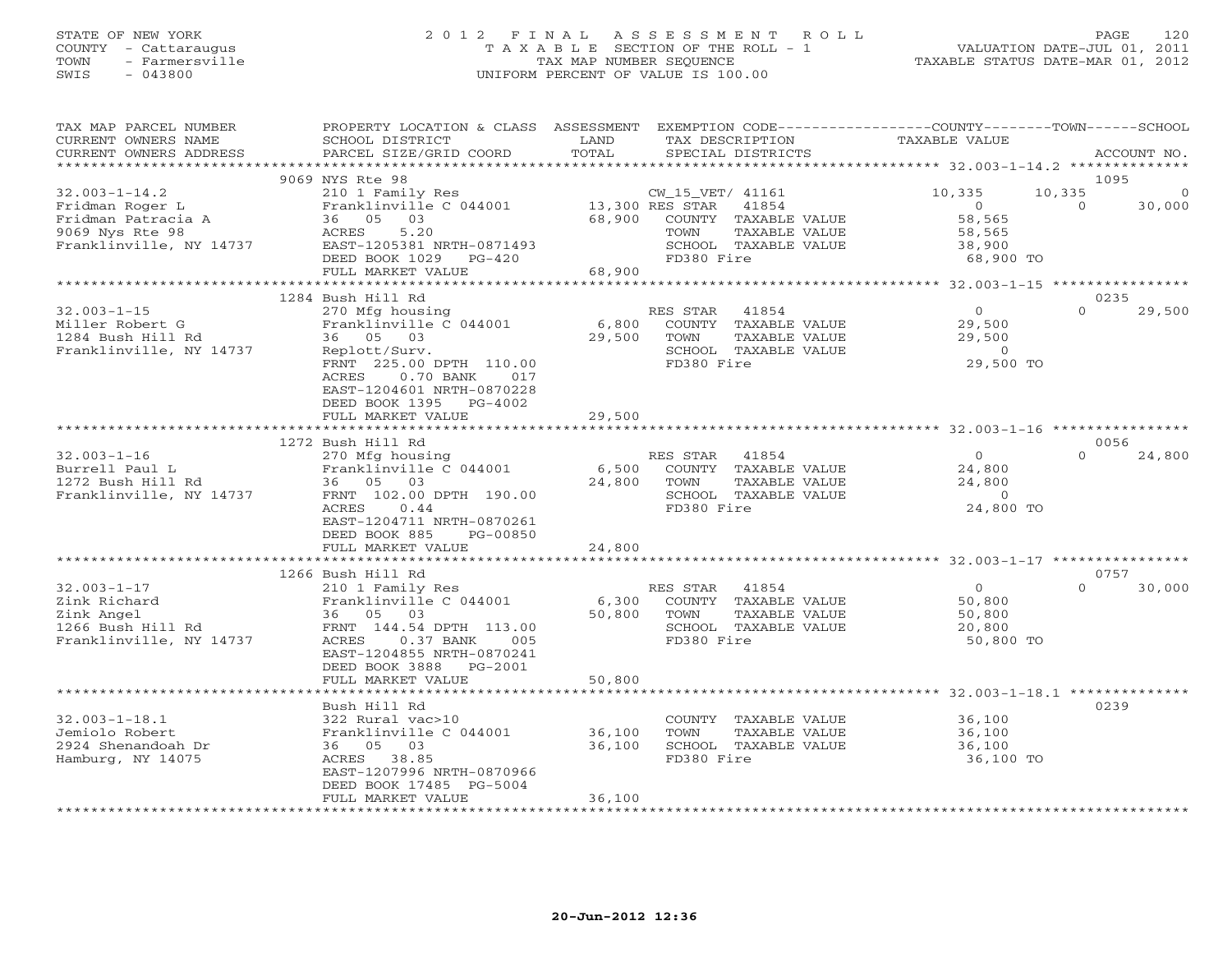# STATE OF NEW YORK 2 0 1 2 F I N A L A S S E S S M E N T R O L L PAGE 121 COUNTY - Cattaraugus T A X A B L E SECTION OF THE ROLL - 1 VALUATION DATE-JUL 01, 2011 TOWN - Farmersville TAX MAP NUMBER SEQUENCE TAXABLE STATUS DATE-MAR 01, 2012 SWIS - 043800 UNIFORM PERCENT OF VALUE IS 100.00UNIFORM PERCENT OF VALUE IS 100.00

| TAX MAP PARCEL NUMBER<br>CURRENT OWNERS NAME                                                                  | PROPERTY LOCATION & CLASS ASSESSMENT<br>SCHOOL DISTRICT                                                                                                           | LAND<br>TOTAL                        | TAX DESCRIPTION                                                                                                   | EXEMPTION CODE-----------------COUNTY-------TOWN------SCHOOL<br>TAXABLE VALUE          |                    |
|---------------------------------------------------------------------------------------------------------------|-------------------------------------------------------------------------------------------------------------------------------------------------------------------|--------------------------------------|-------------------------------------------------------------------------------------------------------------------|----------------------------------------------------------------------------------------|--------------------|
| CURRENT OWNERS ADDRESS                                                                                        | PARCEL SIZE/GRID COORD                                                                                                                                            |                                      | SPECIAL DISTRICTS                                                                                                 |                                                                                        | ACCOUNT NO.        |
|                                                                                                               | Bush Hill & Rt 98                                                                                                                                                 |                                      |                                                                                                                   |                                                                                        | 0930               |
| $32.003 - 1 - 18.5$<br>Zink Richard                                                                           | 314 Rural vac<10<br>Franklinville C 044001                                                                                                                        | 7,200                                | COUNTY TAXABLE VALUE<br>TOWN<br>TAXABLE VALUE                                                                     | 7,200<br>7,200                                                                         |                    |
| Zink Angel<br>1266 Bush Hill Rd<br>Franklinville, NY 14737                                                    | 36 5 3<br>1.10 BANK<br>ACRES<br>005<br>EAST-1204873 NRTH-0870368<br>DEED BOOK 3888 PG-2001<br>FULL MARKET VALUE                                                   | 7,200<br>7,200                       | SCHOOL TAXABLE VALUE<br>FD380 Fire                                                                                | 7,200<br>7,200 TO                                                                      |                    |
|                                                                                                               |                                                                                                                                                                   |                                      |                                                                                                                   |                                                                                        |                    |
|                                                                                                               | 9066 Rte 98                                                                                                                                                       |                                      |                                                                                                                   |                                                                                        | 1040               |
| $32.003 - 1 - 18.6$<br>Pudlewski Dennis L<br>Pudlewski Patricia<br>9066 Rte 98<br>Franklinville, NY 14737     | 240 Rural res<br>Franklinville C 044001<br>36 05 03<br>ACRES 16.50<br>EAST-1205847 NRTH-0870781<br>DEED BOOK 13591 PG-6002<br>FULL MARKET VALUE                   | 22,900 SR STAR<br>169,200<br>169,200 | WVET C/T<br>41121<br>41834<br>COUNTY TAXABLE VALUE<br>TOWN<br>TAXABLE VALUE<br>SCHOOL TAXABLE VALUE<br>FD380 Fire | 12,000<br>12,000<br>$\circ$<br>$\Omega$<br>157,200<br>157,200<br>107,000<br>169,200 TO | $\Omega$<br>62,200 |
|                                                                                                               |                                                                                                                                                                   |                                      |                                                                                                                   |                                                                                        |                    |
| $32.003 - 1 - 18.8$<br>Kinney Jan M<br>1063 Bush Hill Rd<br>Franklinville, NY 14737                           | Bush Hill Rd<br>314 Rural vac<10<br>Franklinville C 044001<br>2.80<br>ACRES<br>EAST-1208080 NRTH-0869828<br>DEED BOOK 16754 PG-9001<br>FULL MARKET VALUE          | 9,700<br>9,700<br>9,700              | COUNTY TAXABLE VALUE<br>TOWN<br>TAXABLE VALUE<br>SCHOOL TAXABLE VALUE<br>FD380 Fire                               | 9,700<br>9,700<br>9,700<br>9,700 TO                                                    | 1088               |
|                                                                                                               |                                                                                                                                                                   |                                      |                                                                                                                   |                                                                                        |                    |
| $32.003 - 1 - 18.9$<br>Ryckman Larry F<br>Ryckman Lyvonne M<br>27871 Leatherwood Cir<br>Punta Gorda, FL 33950 | Bush Hill Rd<br>314 Rural vac<10<br>Franklinville C 044001<br>36 05 03<br>ACRES<br>1.70<br>EAST-1207689 NRTH-0870226<br>DEED BOOK 10761 PG-8001                   | 8,100<br>8,100                       | COUNTY TAXABLE VALUE<br>TOWN<br>TAXABLE VALUE<br>SCHOOL TAXABLE VALUE<br>FD380 Fire                               | 8,100<br>8,100<br>8,100<br>8,100 TO                                                    | 1153               |
|                                                                                                               | FULL MARKET VALUE                                                                                                                                                 | 8,100                                |                                                                                                                   |                                                                                        |                    |
| $32.003 - 1 - 18.10$<br>Thompson Gregory J<br>11190 5th Ave<br>Hesperia, CA 92345                             | Bush Hill Rd<br>312 Vac w/imprv<br>Franklinville C 044001<br>36 05 03<br>ACRES 29.00<br>EAST-0120677 NRTH-0870362<br>DEED BOOK 12896 PG-7002<br>FULL MARKET VALUE | 30,800<br>45,500<br>45,500           | COUNTY TAXABLE VALUE<br>TOWN<br>TAXABLE VALUE<br>SCHOOL TAXABLE VALUE<br>FD380 Fire                               | 45,500<br>45,500<br>45,500<br>45,500 TO                                                | 1164               |
|                                                                                                               |                                                                                                                                                                   |                                      |                                                                                                                   |                                                                                        |                    |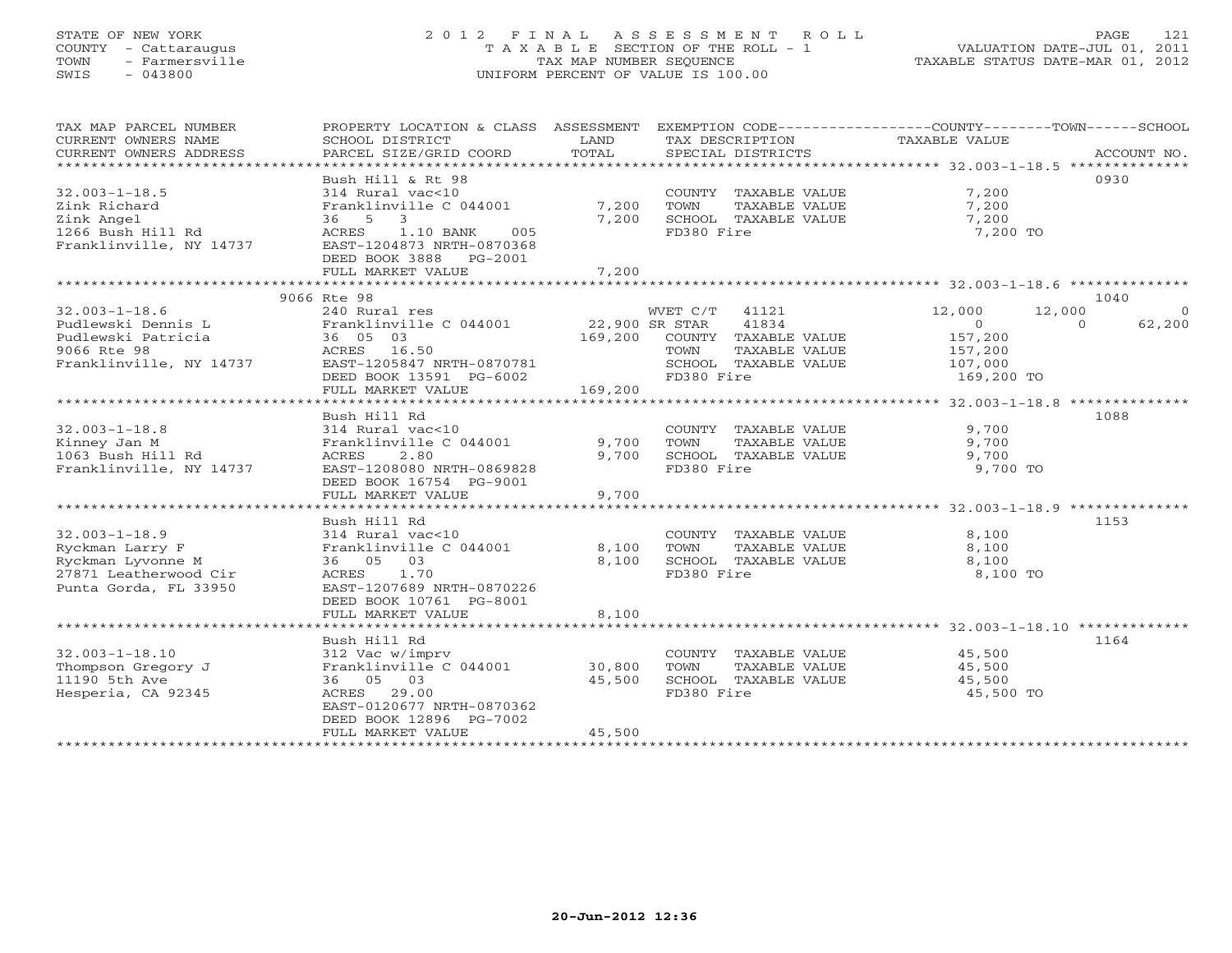# STATE OF NEW YORK 2 0 1 2 F I N A L A S S E S S M E N T R O L L PAGE 122 COUNTY - Cattaraugus T A X A B L E SECTION OF THE ROLL - 1 VALUATION DATE-JUL 01, 2011 TOWN - Farmersville TAX MAP NUMBER SEQUENCE TAXABLE STATUS DATE-MAR 01, 2012 SWIS - 043800 UNIFORM PERCENT OF VALUE IS 100.00UNIFORM PERCENT OF VALUE IS 100.00

| TAX MAP PARCEL NUMBER   | PROPERTY LOCATION & CLASS ASSESSMENT EXEMPTION CODE----------------COUNTY-------TOWN------SCHOOL |                |                       |                                                      |             |
|-------------------------|--------------------------------------------------------------------------------------------------|----------------|-----------------------|------------------------------------------------------|-------------|
| CURRENT OWNERS NAME     | SCHOOL DISTRICT                                                                                  | LAND           | TAX DESCRIPTION       | TAXABLE VALUE                                        |             |
| CURRENT OWNERS ADDRESS  | PARCEL SIZE/GRID COORD                                                                           | TOTAL          | SPECIAL DISTRICTS     |                                                      | ACCOUNT NO. |
|                         |                                                                                                  |                |                       |                                                      |             |
|                         | 1187 Bush Hill Rd                                                                                |                |                       |                                                      | 0940        |
| $32.003 - 1 - 20.2$     | 210 1 Family Res                                                                                 |                | COUNTY TAXABLE VALUE  | 100,000                                              |             |
| Law Jennie A            | Franklinville C 044001                                                                           | 11,400         | TOWN<br>TAXABLE VALUE | 100,000                                              |             |
| Law Leonard             | 05 03 36                                                                                         | 100,000        | SCHOOL TAXABLE VALUE  | 100,000                                              |             |
| 45 South View Dr        | ACRES 3.95                                                                                       |                | FD380 Fire            | 100,000 TO                                           |             |
| Arcade, NY 14009        | EAST-1205809 NRTH-0869742                                                                        |                |                       |                                                      |             |
|                         | DEED BOOK 954<br>$PG-290$                                                                        |                |                       |                                                      |             |
|                         | FULL MARKET VALUE                                                                                | 100,000        |                       |                                                      |             |
|                         |                                                                                                  |                |                       |                                                      |             |
|                         | 1143 Bush Hill Rd                                                                                |                |                       |                                                      | 0963        |
|                         |                                                                                                  |                |                       |                                                      |             |
| $32.003 - 1 - 20.3$     | 240 Rural res                                                                                    |                | COUNTY TAXABLE VALUE  | 87,300                                               |             |
| Thompson Sean           | Franklinville C 044001                                                                           | 31,200         | TOWN<br>TAXABLE VALUE | 87,300                                               |             |
| 4589 Salem Rd           | 28 & 36 05<br>03                                                                                 | 87,300         | SCHOOL TAXABLE VALUE  | 87,300                                               |             |
| Blasdell, NY 14219      | ACRES 29.75                                                                                      |                | FD380 Fire            | 87,300 TO                                            |             |
|                         | EAST-1206275 NRTH-0868945                                                                        |                |                       |                                                      |             |
|                         | DEED BOOK 8898<br>PG-9001                                                                        |                |                       |                                                      |             |
|                         | FULL MARKET VALUE                                                                                | 87,300         |                       |                                                      |             |
|                         |                                                                                                  |                |                       |                                                      |             |
|                         | Bush Hill Rd                                                                                     |                |                       |                                                      | 0966        |
| $32.003 - 1 - 20.4$     | 322 Rural vac>10                                                                                 |                | COUNTY TAXABLE VALUE  | 6,900                                                |             |
| Thompson Gregory J      | Franklinville C 044001                                                                           | 6,900          | TAXABLE VALUE<br>TOWN | 6,900                                                |             |
| 11190 5th Ave           | 36 05 03                                                                                         | 6,900          | SCHOOL TAXABLE VALUE  | 6,900                                                |             |
| Hesperia, CA 92345      | ACRES 12.05                                                                                      |                | FD380 Fire            | 6,900 TO                                             |             |
|                         | EAST-1205788 NRTH-0868659                                                                        |                |                       |                                                      |             |
|                         | DEED BOOK 12896 PG-7002                                                                          |                |                       |                                                      |             |
|                         | FULL MARKET VALUE                                                                                | 6,900          |                       |                                                      |             |
|                         | ****************************                                                                     | ************** |                       | *********************** 32.003-1-20.5 ************** |             |
|                         | 1097 Bush Hill Rd                                                                                |                |                       |                                                      | 0971        |
| $32.003 - 1 - 20.5$     | 270 Mfg housing                                                                                  |                | COUNTY TAXABLE VALUE  | 97,000                                               |             |
| Tupis Chaney L          | Franklinville C 044001                                                                           | 32,100         | TOWN<br>TAXABLE VALUE | 97,000                                               |             |
| 3235 Nash Rd            | 28 05 03                                                                                         | 97,000         | SCHOOL TAXABLE VALUE  | 97,000                                               |             |
| Hamburg, NY 14075       | ACRES 31.25                                                                                      |                | FD380 Fire            | 97,000 TO                                            |             |
|                         | EAST-1206939 NRTH-0868755                                                                        |                |                       |                                                      |             |
|                         | DEED BOOK 8724 PG-6001                                                                           |                |                       |                                                      |             |
|                         |                                                                                                  | 97,000         |                       |                                                      |             |
|                         | FULL MARKET VALUE                                                                                |                |                       |                                                      |             |
|                         |                                                                                                  |                |                       |                                                      |             |
|                         | 1063 Bush Hill Rd                                                                                |                |                       | $\Omega$                                             | 0847        |
| $32.003 - 1 - 21.2$     | 210 1 Family Res                                                                                 |                | RES STAR<br>41854     | $\overline{O}$                                       | 30,000      |
| Kinney Jan M            | Franklinville C 044001                                                                           | 6,800          | COUNTY TAXABLE VALUE  | 55,500                                               |             |
| 1063 Bush Hill Rd       | 28 05 03                                                                                         | 55,500         | TOWN<br>TAXABLE VALUE | 55,500                                               |             |
| Franklinville, NY 14737 | FRNT 120.00 DPTH 240.00                                                                          |                | SCHOOL TAXABLE VALUE  | 25,500                                               |             |
|                         | ACRES<br>0.66                                                                                    |                | FD380 Fire            | 55,500 TO                                            |             |
|                         | EAST-1207861 NRTH-0869890                                                                        |                |                       |                                                      |             |
|                         | DEED BOOK 16754 PG-9001                                                                          |                |                       |                                                      |             |
|                         | FULL MARKET VALUE                                                                                | 55,500         |                       |                                                      |             |
|                         |                                                                                                  |                |                       |                                                      |             |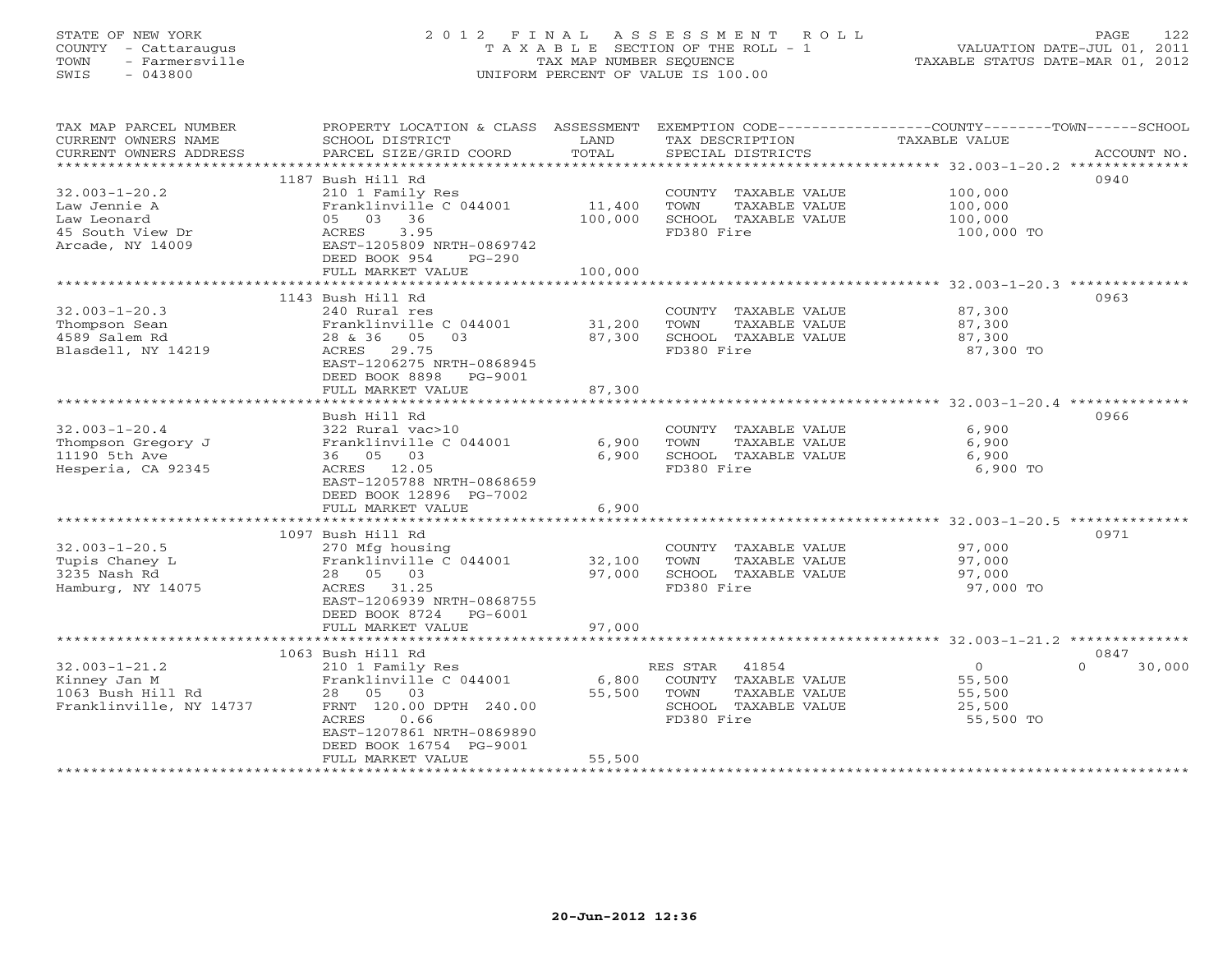# STATE OF NEW YORK 2 0 1 2 F I N A L A S S E S S M E N T R O L L PAGE 123 COUNTY - Cattaraugus T A X A B L E SECTION OF THE ROLL - 1 VALUATION DATE-JUL 01, 2011 TOWN - Farmersville TAX MAP NUMBER SEQUENCE TAXABLE STATUS DATE-MAR 01, 2012 SWIS - 043800 UNIFORM PERCENT OF VALUE IS 100.00UNIFORM PERCENT OF VALUE IS 100.00

| TAX MAP PARCEL NUMBER   | PROPERTY LOCATION & CLASS ASSESSMENT |        |                       | EXEMPTION CODE-----------------COUNTY-------TOWN------SCHOOL |
|-------------------------|--------------------------------------|--------|-----------------------|--------------------------------------------------------------|
| CURRENT OWNERS NAME     | SCHOOL DISTRICT                      | LAND   | TAX DESCRIPTION       | TAXABLE VALUE                                                |
| CURRENT OWNERS ADDRESS  |                                      | TOTAL  |                       |                                                              |
| *********************** |                                      |        |                       |                                                              |
|                         | 953 Bush Hill Rd                     |        |                       | 0934                                                         |
| $32.003 - 1 - 21.3$     | 312 Vac w/imprv                      |        | COUNTY TAXABLE VALUE  | 38,700                                                       |
| Bochiechio Assoc. LLC   | Franklinville C 044001               | 38,200 | TOWN<br>TAXABLE VALUE | 38,700                                                       |
| 5 Cid Del Way           | 28 05 03                             | 38,700 | SCHOOL TAXABLE VALUE  | 38,700                                                       |
| Williamsville, NY 14221 | ACRES 42.80                          |        | FD380 Fire            | 38,700 TO                                                    |
|                         | EAST-1209082 NRTH-0869132            |        |                       |                                                              |
|                         | DEED BOOK 12698 PG-5002              |        |                       |                                                              |
|                         | FULL MARKET VALUE                    | 38,700 |                       |                                                              |
|                         |                                      |        |                       |                                                              |
|                         | 993 Bush Hill Rd                     |        |                       | 0955                                                         |
| $32.003 - 1 - 21.4$     | 260 Seasonal res                     |        | COUNTY TAXABLE VALUE  | 66,500                                                       |
| Pilecki Brian J         | Franklinville C 044001 34,700        |        | TOWN<br>TAXABLE VALUE | 66,500                                                       |
| Kubiak Michael          | 28 05<br>$\overline{03}$             | 66,500 | SCHOOL TAXABLE VALUE  | 66,500                                                       |
| 25 Cobblestone Ct       | ACRES 36.20                          |        | FD380 Fire            | 66,500 TO                                                    |
| Lancaster, NY 14086     | EAST-1208359 NRTH-0868936            |        |                       |                                                              |
|                         | DEED BOOK 00996 PG-00915             |        |                       |                                                              |
|                         | FULL MARKET VALUE                    | 66,500 |                       |                                                              |
|                         |                                      |        |                       |                                                              |
|                         | 1075 Bush Hill Rd                    |        |                       | 0980                                                         |
| $32.003 - 1 - 21.5$     | 260 Seasonal res                     |        | COUNTY TAXABLE VALUE  | 63,000                                                       |
| Miller Robert F         | Franklinville C 044001               | 32,100 | TOWN<br>TAXABLE VALUE | 63,000                                                       |
| Miller William J        | 28 05 03                             | 63,000 | SCHOOL TAXABLE VALUE  | 63,000                                                       |
| Miller Sandra A         | ACRES 31.20                          |        | FD380 Fire            | 63,000 TO                                                    |
| 1484 Folsomdale Rd      | EAST-1207625 NRTH-0868863            |        |                       |                                                              |
| Cowlesville, NY 14037   | DEED BOOK 966<br>PG-662              |        |                       |                                                              |
|                         | FULL MARKET VALUE                    | 63,000 |                       |                                                              |
|                         |                                      |        |                       |                                                              |
|                         | NYS Rte 98                           |        |                       | 0982                                                         |
| $32.003 - 1 - 21.6$     | 322 Rural vac>10                     |        | COUNTY TAXABLE VALUE  | 24,700                                                       |
| Mowry Gerald R          | Franklinville C 044001               | 24,700 | TOWN<br>TAXABLE VALUE | 24,700                                                       |
| 4296 Shimerville Rd     | 28&36<br>$5^{\circ}$<br>3            | 24,700 | SCHOOL TAXABLE VALUE  | 24,700                                                       |
| Clarence, NY 14031      | ACRES 19.25                          |        | FD380 Fire            | 24,700 TO                                                    |
|                         | EAST-1206947 NRTH-0871340            |        |                       |                                                              |
|                         | DEED BOOK 980<br>$PG-485$            |        |                       |                                                              |
|                         | FULL MARKET VALUE                    | 24,700 |                       |                                                              |
|                         |                                      |        |                       |                                                              |
|                         | Bush Hill Rd                         |        |                       | 1010                                                         |
| $32.003 - 1 - 21.7$     | 270 Mfg housing                      |        | COUNTY TAXABLE VALUE  | 31,300                                                       |
| Dinger Richard P        | Franklinville C 044001               | 29,800 | TAXABLE VALUE<br>TOWN | 31,300                                                       |
| 467 D Cayuga Vlg        | 28 05 03                             | 31,300 | SCHOOL TAXABLE VALUE  | 31,300                                                       |
| Niagara Falls, NY 14304 | ACRES 27.45                          |        | FD380 Fire            | 31,300 TO                                                    |
|                         | EAST-1208979 NRTH-0871092            |        |                       |                                                              |
|                         | DEED BOOK 00981 PG-00755             |        |                       |                                                              |
|                         | FULL MARKET VALUE                    | 31,300 |                       |                                                              |
|                         |                                      |        |                       |                                                              |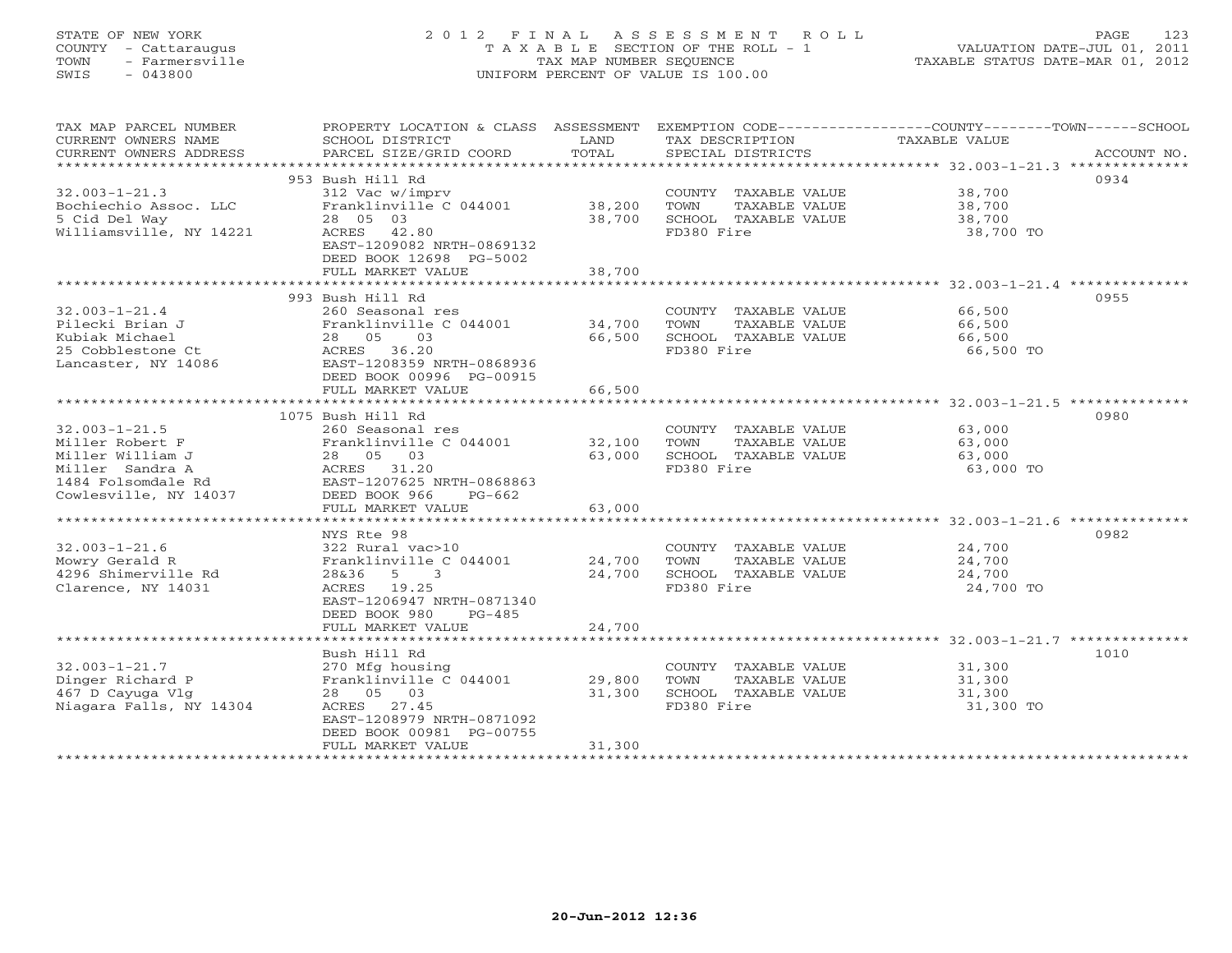# STATE OF NEW YORK 2 0 1 2 F I N A L A S S E S S M E N T R O L L PAGE 124 COUNTY - Cattaraugus T A X A B L E SECTION OF THE ROLL - 1 VALUATION DATE-JUL 01, 2011 TOWN - Farmersville TAX MAP NUMBER SEQUENCE TAXABLE STATUS DATE-MAR 01, 2012 SWIS - 043800 UNIFORM PERCENT OF VALUE IS 100.00UNIFORM PERCENT OF VALUE IS 100.00

| TAX MAP PARCEL NUMBER<br>CURRENT OWNERS NAME<br>CURRENT OWNERS ADDRESS                                | PROPERTY LOCATION & CLASS ASSESSMENT EXEMPTION CODE----------------COUNTY-------TOWN------SCHOOL<br>SCHOOL DISTRICT<br>PARCEL SIZE/GRID COORD                                                                   | LAND<br>TOTAL              | TAX DESCRIPTION<br>SPECIAL DISTRICTS                                                                     | TAXABLE VALUE                                                         | ACCOUNT NO.        |
|-------------------------------------------------------------------------------------------------------|-----------------------------------------------------------------------------------------------------------------------------------------------------------------------------------------------------------------|----------------------------|----------------------------------------------------------------------------------------------------------|-----------------------------------------------------------------------|--------------------|
|                                                                                                       |                                                                                                                                                                                                                 |                            |                                                                                                          |                                                                       |                    |
|                                                                                                       | 8956 Lake Ave                                                                                                                                                                                                   |                            |                                                                                                          |                                                                       | 0279               |
| $32.003 - 1 - 27$<br>Koch Daniel H<br>Koch Tina M<br>8956 Lake Ave<br>Franklinville, NY 14737         | 210 1 Family Res<br>zio i family Res<br>Franklinville C 044001<br>36 05 03<br>FRNT 136.40 DPTH 131.00<br>ACRES<br>$0.40$ BANK<br>017<br>EAST-1204070 NRTH-0869373<br>DEED BOOK 1003 PG-894<br>FULL MARKET VALUE | 6,400<br>53,500<br>53,500  | RES STAR<br>41854<br>COUNTY TAXABLE VALUE<br>TOWN<br>TAXABLE VALUE<br>SCHOOL TAXABLE VALUE<br>FD380 Fire | $0 \qquad \qquad$<br>53,500<br>53,500<br>23,500<br>53,500 TO          | 30,000<br>$\Omega$ |
|                                                                                                       |                                                                                                                                                                                                                 |                            |                                                                                                          |                                                                       |                    |
|                                                                                                       | 8998 NYS Rte 98                                                                                                                                                                                                 |                            |                                                                                                          |                                                                       | 0372               |
| $32.003 - 1 - 28$<br>Cornerstone Homes Inc<br>11801 Harrington Dr<br>Corning, NY 14830                | 210 1 Family Res<br>Franklinville C 044001 7,000<br>36 05 03<br>FRNT 135.00 DPTH 295.00<br>0.91<br>ACRES<br>EAST-1204350 NRTH-0869961<br>DEED BOOK 11443 PG-4001                                                | 65,400                     | RES STAR 41854<br>COUNTY TAXABLE VALUE<br>TOWN<br>TAXABLE VALUE<br>SCHOOL TAXABLE VALUE<br>FD380 Fire    | $\Omega$<br>65,400<br>65,400<br>35,400<br>65,400 TO                   | $\Omega$<br>30,000 |
|                                                                                                       | FULL MARKET VALUE<br>**************************                                                                                                                                                                 | 65,400                     |                                                                                                          |                                                                       |                    |
|                                                                                                       | 8966 Lake Ave                                                                                                                                                                                                   |                            |                                                                                                          |                                                                       | 0307               |
| $32.003 - 1 - 29.1$<br>Danser Michael P<br>Danser Mabel J<br>8966 Lake Ave<br>Franklinville, NY 14737 | 270 Mfg housing<br>270 Franklinville C 044001<br>Franklinville C 044001<br>36 05 03<br>ACRES 9.60<br>EAST-1204443 NRTH-0869648<br>DEED BOOK 7664 PG-9001<br>FULL MARKET VALUE                                   | 18,100<br>26,200<br>26,200 | RES STAR 41854<br>COUNTY TAXABLE VALUE<br>TOWN<br>TAXABLE VALUE<br>SCHOOL TAXABLE VALUE<br>FD380 Fire    | $\Omega$<br>26,200<br>26.200<br>26,200<br>$\overline{0}$<br>26,200 TO | $\cap$<br>26,200   |
|                                                                                                       |                                                                                                                                                                                                                 |                            |                                                                                                          |                                                                       |                    |
|                                                                                                       | 8950 Lake Ave                                                                                                                                                                                                   |                            |                                                                                                          |                                                                       | 0716               |
| $32.003 - 1 - 29.2$<br>Hunter Ludmila Aniela<br>8950 Lake Ave<br>Franklinville, NY 14737              | 210 1 Family Res<br>Franklinville $C$ 044001 13,300<br>36 05 03<br>ACRES<br>3.50<br>EAST-1204437 NRTH-0869273<br>DEED BOOK 00982 PG-00087<br>FULL MARKET VALUE                                                  | 89,200<br>89,200           | RES STAR 41854<br>COUNTY TAXABLE VALUE<br>TOWN<br>TAXABLE VALUE<br>SCHOOL TAXABLE VALUE<br>FD380 Fire    | $0 \qquad \qquad$<br>89,200<br>89,200<br>59,200<br>89,200 TO          | $\Omega$<br>30,000 |
|                                                                                                       |                                                                                                                                                                                                                 |                            |                                                                                                          |                                                                       |                    |
|                                                                                                       | 9004 NYS Rte 98                                                                                                                                                                                                 |                            |                                                                                                          |                                                                       | 0371               |
| $32.003 - 1 - 30.1$<br>Rose Thomas M<br>Rose Carol L<br>9004 Rt 98<br>Franklinville, NY 14737         | 210 1 Family Res<br>Franklinville C 044001<br>36 05 03<br>2.45<br>ACRES<br>EAST-1204557 NRTH-0869964<br>DEED BOOK 267<br>PG-6002<br>FULL MARKET VALUE                                                           | 11,000<br>39,200<br>39,200 | RES STAR<br>41854<br>COUNTY TAXABLE VALUE<br>TAXABLE VALUE<br>TOWN<br>SCHOOL TAXABLE VALUE<br>FD380 Fire | 0<br>39,200<br>39,200<br>9,200<br>39,200 TO                           | 30,000<br>$\cap$   |
|                                                                                                       |                                                                                                                                                                                                                 |                            |                                                                                                          |                                                                       |                    |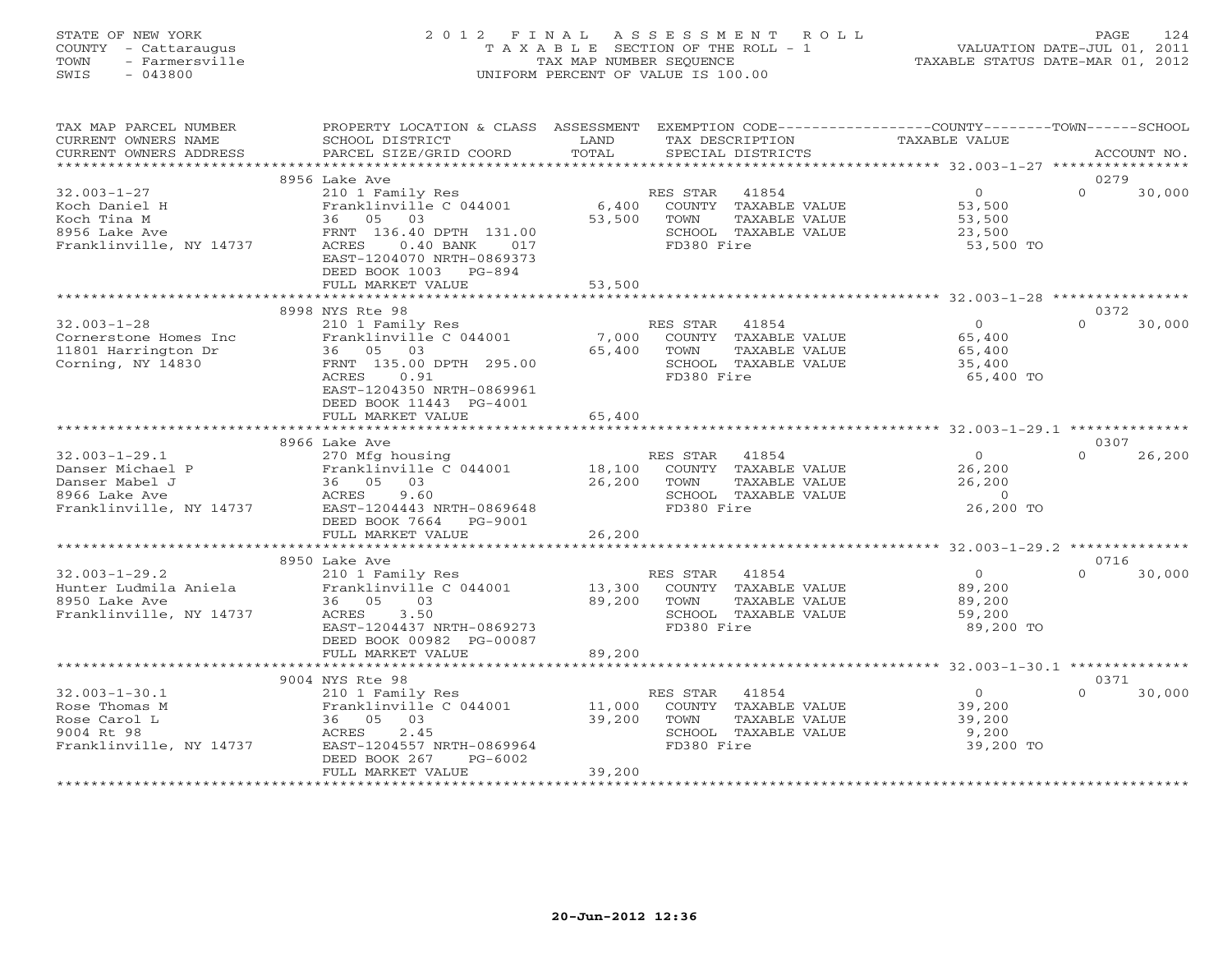# STATE OF NEW YORK 2 0 1 2 F I N A L A S S E S S M E N T R O L L PAGE 125 COUNTY - Cattaraugus T A X A B L E SECTION OF THE ROLL - 1 VALUATION DATE-JUL 01, 2011 TOWN - Farmersville TAX MAP NUMBER SEQUENCE TAXABLE STATUS DATE-MAR 01, 2012 SWIS - 043800 UNIFORM PERCENT OF VALUE IS 100.00UNIFORM PERCENT OF VALUE IS 100.00

| TAX MAP PARCEL NUMBER<br>CURRENT OWNERS NAME<br>CURRENT OWNERS ADDRESS                                 | PROPERTY LOCATION & CLASS ASSESSMENT<br>SCHOOL DISTRICT<br>PARCEL SIZE/GRID COORD                                                                                                                                    | LAND<br>TOTAL             | EXEMPTION CODE-----------------COUNTY-------TOWN------SCHOOL<br>TAX DESCRIPTION<br>SPECIAL DISTRICTS     | TAXABLE VALUE                                             | ACCOUNT NO.                |
|--------------------------------------------------------------------------------------------------------|----------------------------------------------------------------------------------------------------------------------------------------------------------------------------------------------------------------------|---------------------------|----------------------------------------------------------------------------------------------------------|-----------------------------------------------------------|----------------------------|
| ***********************                                                                                |                                                                                                                                                                                                                      |                           |                                                                                                          |                                                           |                            |
| $32.003 - 1 - 31$<br>Wing Thomas<br>Wing Rose<br>1273 Bush Hill Rd<br>Franklinville, NY 14737          | 1273 Bush Hill Rd<br>210 1 Family Res<br>Franklinville C 044001<br>36 05 03<br>FRNT 180.00 DPTH 173.00<br>ACRES<br>$0.63$ BANK<br>017<br>EAST-1204755 NRTH-0870033<br>DEED BOOK 946<br>PG-1151<br>FULL MARKET VALUE  | 6,800<br>55,500<br>55,500 | RES STAR<br>41854<br>COUNTY TAXABLE VALUE<br>TOWN<br>TAXABLE VALUE<br>SCHOOL TAXABLE VALUE<br>FD380 Fire | $\overline{O}$<br>55,500<br>55,500<br>25,500<br>55,500 TO | 0795<br>$\Omega$<br>30,000 |
|                                                                                                        |                                                                                                                                                                                                                      |                           |                                                                                                          |                                                           |                            |
| $32.003 - 1 - 32$<br>Anderson Gary<br>Anderson Julie A<br>1265 Bush Hill Rd<br>Franklinville, NY 14737 | 1265 Bush Hill Rd<br>210 1 Family Res<br>Franklinville C 044001<br>36 05 03<br>FRNT 106.00 DPTH 174.00<br>ACRES<br>$0.42$ BANK<br>032<br>EAST-1204882 NRTH-0870052<br>DEED BOOK 8778<br>PG-9001<br>FULL MARKET VALUE | 6,400<br>54,200<br>54,200 | RES STAR 41854<br>COUNTY TAXABLE VALUE<br>TOWN<br>TAXABLE VALUE<br>SCHOOL TAXABLE VALUE<br>FD380 Fire    | $\overline{0}$<br>54,200<br>54,200<br>24,200<br>54,200 TO | 0338<br>30,000<br>$\Omega$ |
|                                                                                                        |                                                                                                                                                                                                                      |                           |                                                                                                          |                                                           |                            |
| $32.003 - 1 - 33$<br>Zink Richard<br>Zink Angel<br>1266 Bush Hill Rd<br>Franklinville, NY 14737        | Bush Hill Rd<br>312 Vac w/imprv<br>Franklinville C 044001<br>36 05 03<br>FRNT 200.00 DPTH 174.00<br>ACRES<br>$0.34$ BANK<br>005<br>EAST-1205006 NRTH-0870059<br>DEED BOOK 3888<br>PG-2001<br>FULL MARKET VALUE       | 6,200<br>12,700<br>12,700 | COUNTY TAXABLE VALUE<br>TAXABLE VALUE<br>TOWN<br>SCHOOL TAXABLE VALUE<br>FD380 Fire                      | 12,700<br>12,700<br>12,700<br>12,700 TO                   | 0298                       |
|                                                                                                        | 8877 NYS Rte 98                                                                                                                                                                                                      |                           |                                                                                                          |                                                           | 0820                       |
| $32.003 - 1 - 34.1$<br>Jarnot Kenneth R<br>8853 Nys Rte 98<br>Franklinville, NY 14737                  | 312 Vac w/imprv<br>Franklinville C 044001<br>36 05 04<br>ACRES<br>3.45<br>EAST-1201344 NRTH-0868303<br>DEED BOOK 00920 PG-00768                                                                                      | 10,700<br>11,200          | COUNTY TAXABLE VALUE<br>TOWN<br>TAXABLE VALUE<br>SCHOOL TAXABLE VALUE<br>FD380 Fire                      | 11,200<br>11,200<br>11,200<br>11,200 TO                   |                            |
|                                                                                                        | FULL MARKET VALUE<br>*************************                                                                                                                                                                       | 11,200<br>*************   | ******************************* 32.003-1-34.2 *************                                              |                                                           |                            |
|                                                                                                        | 8853 NYS Rte 98                                                                                                                                                                                                      |                           |                                                                                                          |                                                           | 0833                       |
| $32.003 - 1 - 34.2$<br>Jarnot Kenneth R<br>8853 NYS Rte 98<br>Franklinville, NY 14737                  | 210 1 Family Res<br>Franklinville C 044001<br>36 05 04<br>4.45<br>ACRES<br>EAST-1201541 NRTH-0868091<br>DEED BOOK 886<br>PG-00980                                                                                    | 12,200<br>62,200          | COUNTY TAXABLE VALUE<br>TOWN<br>TAXABLE VALUE<br>SCHOOL TAXABLE VALUE<br>FD380 Fire                      | 62,200<br>62,200<br>62,200<br>62,200 TO                   |                            |
|                                                                                                        | FULL MARKET VALUE                                                                                                                                                                                                    | 62,200                    |                                                                                                          |                                                           |                            |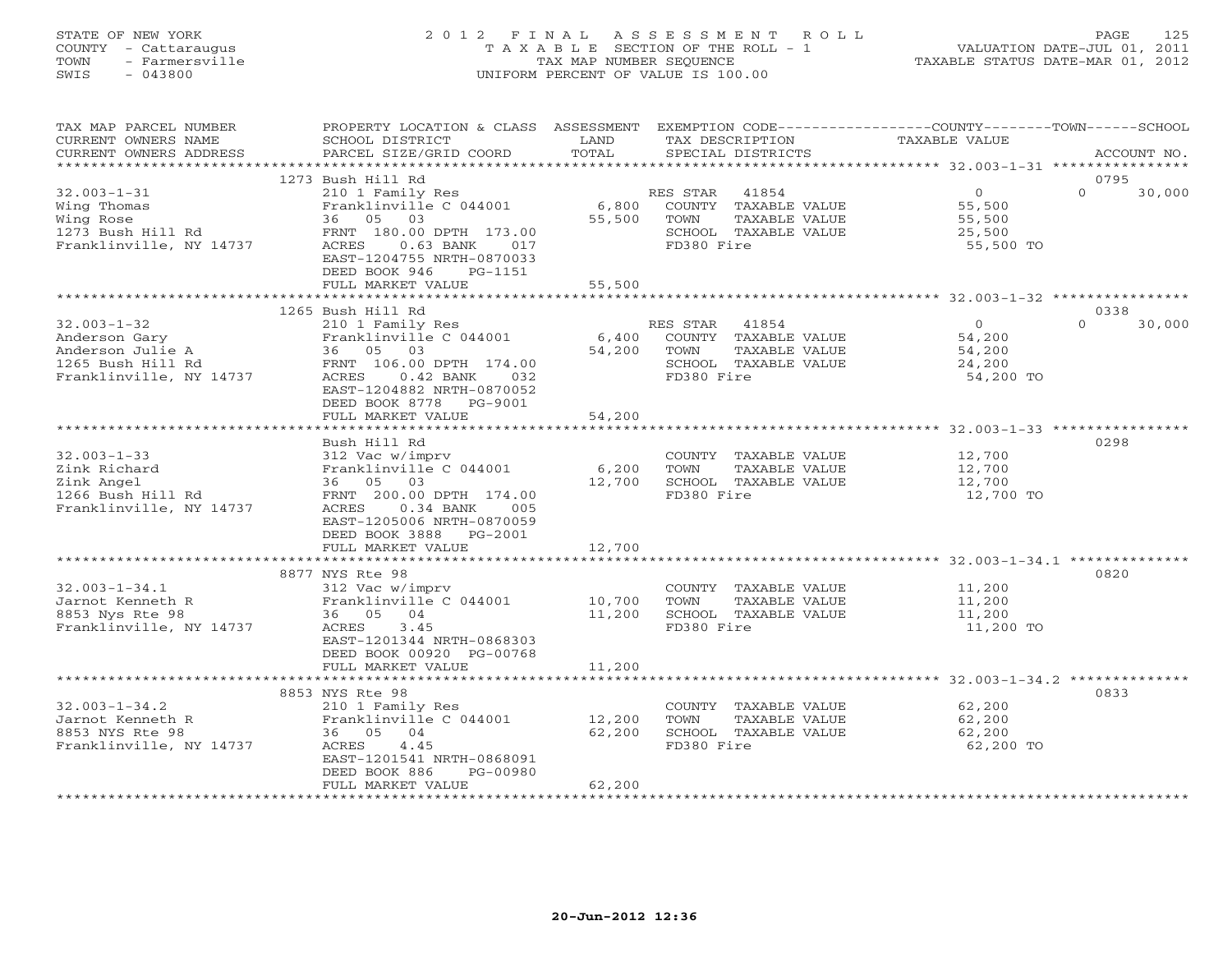# STATE OF NEW YORK 2 0 1 2 F I N A L A S S E S S M E N T R O L L PAGE 126 COUNTY - Cattaraugus T A X A B L E SECTION OF THE ROLL - 1 VALUATION DATE-JUL 01, 2011 TOWN - Farmersville TAX MAP NUMBER SEQUENCE TAXABLE STATUS DATE-MAR 01, 2012 SWIS - 043800 UNIFORM PERCENT OF VALUE IS 100.00UNIFORM PERCENT OF VALUE IS 100.00

| CURRENT OWNERS NAME<br>SCHOOL DISTRICT<br>LAND<br>TAX DESCRIPTION<br>TAXABLE VALUE<br>TOTAL<br>SPECIAL DISTRICTS<br>CURRENT OWNERS ADDRESS<br>PARCEL SIZE/GRID COORD<br>ACCOUNT NO.<br>0077<br>840 Bush Hill Rd<br>$32.004 - 1 - 1$<br>270 Mfg housing<br>COUNTY TAXABLE VALUE 22,000<br>Cuba-Rush Cent 024801<br>15,200<br>TOWN<br>Tyczka Robert<br>TAXABLE VALUE<br>22,000<br>22,000<br>20 05 03<br>SCHOOL TAXABLE VALUE<br>Tyczka Mildred<br>22,000<br>37 Sunbriar Dr<br>ACRES<br>6.67<br>FD380 Fire<br>22,000 TO<br>EAST-1210628 NRTH-0871296<br>W. Seneca, NY 14224<br>DEED BOOK 10664 PG-6003<br>22,000<br>FULL MARKET VALUE<br>**********************************32.004-1-2 ******************<br>*******************************<br>******************<br>0262<br>804 Bush Hill Rd<br>$32.004 - 1 - 2$<br>37,700<br>260 Seasonal res<br>COUNTY TAXABLE VALUE<br>Cuba-Rush Cent 024801 16,700<br>TOWN<br>TAXABLE VALUE<br>37,700<br>Borman Fred<br>20 05<br>08<br>37,700<br>SCHOOL TAXABLE VALUE<br>37,700<br>Borman Cathye<br>Borman Cathye<br>721 Modena Country Club<br>2011 Martin 11252<br>FD380 Fire<br>ACRES<br>8.16<br>37,700 TO<br>Gardiner, NY 14252<br>EAST-1210981 NRTH-0871329<br>DEED BOOK 1021<br>PG-1146<br>37,700<br>FULL MARKET VALUE<br>771 Bush Hill Rd<br>0134<br>$32.004 - 1 - 3.1$<br>WVET C/T 41121<br>10,440<br>10,440<br>210 1 Family Res<br>$\Omega$<br>Cuba-Rush Cent 024801<br>9,200 RES STAR 41854<br>$\overline{0}$<br>30,000<br>Pasternak Michael T<br>$\Omega$<br>20  05  03<br>69,600<br>COUNTY TAXABLE VALUE<br>59,160<br>771 Bush Hill Rd<br>Franklinville, NY 14737<br>2.45 BANK<br>017<br>TAXABLE VALUE<br>ACRES<br>TOWN<br>59,160<br>SCHOOL TAXABLE VALUE<br>EAST-1211649 NRTH-0870788<br>39,600<br>FD380 Fire<br>DEED BOOK 8120 PG-5002<br>69,600 TO<br>69,600<br>FULL MARKET VALUE<br>0569<br>787 Bush Hill Rd<br>$32.004 - 1 - 3.2$<br>210 1 Family Res<br>COUNTY TAXABLE VALUE<br>97,400<br>97,400<br>8,700<br>Dynabrade Inc<br>Cuba-Rush Cent 024801<br>TAXABLE VALUE<br>TOWN<br>8989 Sheridan Dr<br>20  05  03<br>97,400<br>SCHOOL TAXABLE VALUE<br>97,400<br>FD380 Fire<br>Clarence, NY 14031<br>ACRES<br>2.11<br>97,400 TO<br>EAST-1211317 NRTH-0870734<br>DEED BOOK 961<br>PG-795<br>97,400<br>FULL MARKET VALUE<br>Bush Hill Rd<br>1083<br>$32.004 - 1 - 3.3$<br>65,100<br>322 Rural vac>10<br>COUNTY TAXABLE VALUE<br>Balcom Jeffery M<br>Cuba-Rush Cent 024801<br>65,100<br>TOWN<br>TAXABLE VALUE<br>65,100<br>58 Stevenson Blvd<br>20 05 03<br>65,100<br>SCHOOL TAXABLE VALUE<br>65,100<br>FD380 Fire<br>Amherst, NY 14226<br>ACRES 99.27<br>65,100 TO<br>EAST-1211824 NRTH-0869752<br>DEED BOOK 1027<br>$PG-724$<br>65,100<br>FULL MARKET VALUE | TAX MAP PARCEL NUMBER    | PROPERTY LOCATION & CLASS ASSESSMENT |  | EXEMPTION CODE----------------COUNTY-------TOWN------SCHOOL |  |
|-------------------------------------------------------------------------------------------------------------------------------------------------------------------------------------------------------------------------------------------------------------------------------------------------------------------------------------------------------------------------------------------------------------------------------------------------------------------------------------------------------------------------------------------------------------------------------------------------------------------------------------------------------------------------------------------------------------------------------------------------------------------------------------------------------------------------------------------------------------------------------------------------------------------------------------------------------------------------------------------------------------------------------------------------------------------------------------------------------------------------------------------------------------------------------------------------------------------------------------------------------------------------------------------------------------------------------------------------------------------------------------------------------------------------------------------------------------------------------------------------------------------------------------------------------------------------------------------------------------------------------------------------------------------------------------------------------------------------------------------------------------------------------------------------------------------------------------------------------------------------------------------------------------------------------------------------------------------------------------------------------------------------------------------------------------------------------------------------------------------------------------------------------------------------------------------------------------------------------------------------------------------------------------------------------------------------------------------------------------------------------------------------------------------------------------------------------------------------------------------------------------------------------------------------------------------------------------------------------------------------------------------------------------------------------------------------------------|--------------------------|--------------------------------------|--|-------------------------------------------------------------|--|
|                                                                                                                                                                                                                                                                                                                                                                                                                                                                                                                                                                                                                                                                                                                                                                                                                                                                                                                                                                                                                                                                                                                                                                                                                                                                                                                                                                                                                                                                                                                                                                                                                                                                                                                                                                                                                                                                                                                                                                                                                                                                                                                                                                                                                                                                                                                                                                                                                                                                                                                                                                                                                                                                                                             |                          |                                      |  |                                                             |  |
|                                                                                                                                                                                                                                                                                                                                                                                                                                                                                                                                                                                                                                                                                                                                                                                                                                                                                                                                                                                                                                                                                                                                                                                                                                                                                                                                                                                                                                                                                                                                                                                                                                                                                                                                                                                                                                                                                                                                                                                                                                                                                                                                                                                                                                                                                                                                                                                                                                                                                                                                                                                                                                                                                                             |                          |                                      |  |                                                             |  |
|                                                                                                                                                                                                                                                                                                                                                                                                                                                                                                                                                                                                                                                                                                                                                                                                                                                                                                                                                                                                                                                                                                                                                                                                                                                                                                                                                                                                                                                                                                                                                                                                                                                                                                                                                                                                                                                                                                                                                                                                                                                                                                                                                                                                                                                                                                                                                                                                                                                                                                                                                                                                                                                                                                             |                          |                                      |  |                                                             |  |
|                                                                                                                                                                                                                                                                                                                                                                                                                                                                                                                                                                                                                                                                                                                                                                                                                                                                                                                                                                                                                                                                                                                                                                                                                                                                                                                                                                                                                                                                                                                                                                                                                                                                                                                                                                                                                                                                                                                                                                                                                                                                                                                                                                                                                                                                                                                                                                                                                                                                                                                                                                                                                                                                                                             |                          |                                      |  |                                                             |  |
|                                                                                                                                                                                                                                                                                                                                                                                                                                                                                                                                                                                                                                                                                                                                                                                                                                                                                                                                                                                                                                                                                                                                                                                                                                                                                                                                                                                                                                                                                                                                                                                                                                                                                                                                                                                                                                                                                                                                                                                                                                                                                                                                                                                                                                                                                                                                                                                                                                                                                                                                                                                                                                                                                                             |                          |                                      |  |                                                             |  |
|                                                                                                                                                                                                                                                                                                                                                                                                                                                                                                                                                                                                                                                                                                                                                                                                                                                                                                                                                                                                                                                                                                                                                                                                                                                                                                                                                                                                                                                                                                                                                                                                                                                                                                                                                                                                                                                                                                                                                                                                                                                                                                                                                                                                                                                                                                                                                                                                                                                                                                                                                                                                                                                                                                             |                          |                                      |  |                                                             |  |
|                                                                                                                                                                                                                                                                                                                                                                                                                                                                                                                                                                                                                                                                                                                                                                                                                                                                                                                                                                                                                                                                                                                                                                                                                                                                                                                                                                                                                                                                                                                                                                                                                                                                                                                                                                                                                                                                                                                                                                                                                                                                                                                                                                                                                                                                                                                                                                                                                                                                                                                                                                                                                                                                                                             |                          |                                      |  |                                                             |  |
|                                                                                                                                                                                                                                                                                                                                                                                                                                                                                                                                                                                                                                                                                                                                                                                                                                                                                                                                                                                                                                                                                                                                                                                                                                                                                                                                                                                                                                                                                                                                                                                                                                                                                                                                                                                                                                                                                                                                                                                                                                                                                                                                                                                                                                                                                                                                                                                                                                                                                                                                                                                                                                                                                                             |                          |                                      |  |                                                             |  |
|                                                                                                                                                                                                                                                                                                                                                                                                                                                                                                                                                                                                                                                                                                                                                                                                                                                                                                                                                                                                                                                                                                                                                                                                                                                                                                                                                                                                                                                                                                                                                                                                                                                                                                                                                                                                                                                                                                                                                                                                                                                                                                                                                                                                                                                                                                                                                                                                                                                                                                                                                                                                                                                                                                             |                          |                                      |  |                                                             |  |
|                                                                                                                                                                                                                                                                                                                                                                                                                                                                                                                                                                                                                                                                                                                                                                                                                                                                                                                                                                                                                                                                                                                                                                                                                                                                                                                                                                                                                                                                                                                                                                                                                                                                                                                                                                                                                                                                                                                                                                                                                                                                                                                                                                                                                                                                                                                                                                                                                                                                                                                                                                                                                                                                                                             |                          |                                      |  |                                                             |  |
|                                                                                                                                                                                                                                                                                                                                                                                                                                                                                                                                                                                                                                                                                                                                                                                                                                                                                                                                                                                                                                                                                                                                                                                                                                                                                                                                                                                                                                                                                                                                                                                                                                                                                                                                                                                                                                                                                                                                                                                                                                                                                                                                                                                                                                                                                                                                                                                                                                                                                                                                                                                                                                                                                                             |                          |                                      |  |                                                             |  |
|                                                                                                                                                                                                                                                                                                                                                                                                                                                                                                                                                                                                                                                                                                                                                                                                                                                                                                                                                                                                                                                                                                                                                                                                                                                                                                                                                                                                                                                                                                                                                                                                                                                                                                                                                                                                                                                                                                                                                                                                                                                                                                                                                                                                                                                                                                                                                                                                                                                                                                                                                                                                                                                                                                             |                          |                                      |  |                                                             |  |
|                                                                                                                                                                                                                                                                                                                                                                                                                                                                                                                                                                                                                                                                                                                                                                                                                                                                                                                                                                                                                                                                                                                                                                                                                                                                                                                                                                                                                                                                                                                                                                                                                                                                                                                                                                                                                                                                                                                                                                                                                                                                                                                                                                                                                                                                                                                                                                                                                                                                                                                                                                                                                                                                                                             |                          |                                      |  |                                                             |  |
|                                                                                                                                                                                                                                                                                                                                                                                                                                                                                                                                                                                                                                                                                                                                                                                                                                                                                                                                                                                                                                                                                                                                                                                                                                                                                                                                                                                                                                                                                                                                                                                                                                                                                                                                                                                                                                                                                                                                                                                                                                                                                                                                                                                                                                                                                                                                                                                                                                                                                                                                                                                                                                                                                                             |                          |                                      |  |                                                             |  |
|                                                                                                                                                                                                                                                                                                                                                                                                                                                                                                                                                                                                                                                                                                                                                                                                                                                                                                                                                                                                                                                                                                                                                                                                                                                                                                                                                                                                                                                                                                                                                                                                                                                                                                                                                                                                                                                                                                                                                                                                                                                                                                                                                                                                                                                                                                                                                                                                                                                                                                                                                                                                                                                                                                             |                          |                                      |  |                                                             |  |
|                                                                                                                                                                                                                                                                                                                                                                                                                                                                                                                                                                                                                                                                                                                                                                                                                                                                                                                                                                                                                                                                                                                                                                                                                                                                                                                                                                                                                                                                                                                                                                                                                                                                                                                                                                                                                                                                                                                                                                                                                                                                                                                                                                                                                                                                                                                                                                                                                                                                                                                                                                                                                                                                                                             |                          |                                      |  |                                                             |  |
|                                                                                                                                                                                                                                                                                                                                                                                                                                                                                                                                                                                                                                                                                                                                                                                                                                                                                                                                                                                                                                                                                                                                                                                                                                                                                                                                                                                                                                                                                                                                                                                                                                                                                                                                                                                                                                                                                                                                                                                                                                                                                                                                                                                                                                                                                                                                                                                                                                                                                                                                                                                                                                                                                                             |                          |                                      |  |                                                             |  |
|                                                                                                                                                                                                                                                                                                                                                                                                                                                                                                                                                                                                                                                                                                                                                                                                                                                                                                                                                                                                                                                                                                                                                                                                                                                                                                                                                                                                                                                                                                                                                                                                                                                                                                                                                                                                                                                                                                                                                                                                                                                                                                                                                                                                                                                                                                                                                                                                                                                                                                                                                                                                                                                                                                             |                          |                                      |  |                                                             |  |
|                                                                                                                                                                                                                                                                                                                                                                                                                                                                                                                                                                                                                                                                                                                                                                                                                                                                                                                                                                                                                                                                                                                                                                                                                                                                                                                                                                                                                                                                                                                                                                                                                                                                                                                                                                                                                                                                                                                                                                                                                                                                                                                                                                                                                                                                                                                                                                                                                                                                                                                                                                                                                                                                                                             |                          |                                      |  |                                                             |  |
|                                                                                                                                                                                                                                                                                                                                                                                                                                                                                                                                                                                                                                                                                                                                                                                                                                                                                                                                                                                                                                                                                                                                                                                                                                                                                                                                                                                                                                                                                                                                                                                                                                                                                                                                                                                                                                                                                                                                                                                                                                                                                                                                                                                                                                                                                                                                                                                                                                                                                                                                                                                                                                                                                                             |                          |                                      |  |                                                             |  |
|                                                                                                                                                                                                                                                                                                                                                                                                                                                                                                                                                                                                                                                                                                                                                                                                                                                                                                                                                                                                                                                                                                                                                                                                                                                                                                                                                                                                                                                                                                                                                                                                                                                                                                                                                                                                                                                                                                                                                                                                                                                                                                                                                                                                                                                                                                                                                                                                                                                                                                                                                                                                                                                                                                             |                          |                                      |  |                                                             |  |
|                                                                                                                                                                                                                                                                                                                                                                                                                                                                                                                                                                                                                                                                                                                                                                                                                                                                                                                                                                                                                                                                                                                                                                                                                                                                                                                                                                                                                                                                                                                                                                                                                                                                                                                                                                                                                                                                                                                                                                                                                                                                                                                                                                                                                                                                                                                                                                                                                                                                                                                                                                                                                                                                                                             |                          |                                      |  |                                                             |  |
|                                                                                                                                                                                                                                                                                                                                                                                                                                                                                                                                                                                                                                                                                                                                                                                                                                                                                                                                                                                                                                                                                                                                                                                                                                                                                                                                                                                                                                                                                                                                                                                                                                                                                                                                                                                                                                                                                                                                                                                                                                                                                                                                                                                                                                                                                                                                                                                                                                                                                                                                                                                                                                                                                                             |                          |                                      |  |                                                             |  |
|                                                                                                                                                                                                                                                                                                                                                                                                                                                                                                                                                                                                                                                                                                                                                                                                                                                                                                                                                                                                                                                                                                                                                                                                                                                                                                                                                                                                                                                                                                                                                                                                                                                                                                                                                                                                                                                                                                                                                                                                                                                                                                                                                                                                                                                                                                                                                                                                                                                                                                                                                                                                                                                                                                             |                          |                                      |  |                                                             |  |
|                                                                                                                                                                                                                                                                                                                                                                                                                                                                                                                                                                                                                                                                                                                                                                                                                                                                                                                                                                                                                                                                                                                                                                                                                                                                                                                                                                                                                                                                                                                                                                                                                                                                                                                                                                                                                                                                                                                                                                                                                                                                                                                                                                                                                                                                                                                                                                                                                                                                                                                                                                                                                                                                                                             |                          |                                      |  |                                                             |  |
|                                                                                                                                                                                                                                                                                                                                                                                                                                                                                                                                                                                                                                                                                                                                                                                                                                                                                                                                                                                                                                                                                                                                                                                                                                                                                                                                                                                                                                                                                                                                                                                                                                                                                                                                                                                                                                                                                                                                                                                                                                                                                                                                                                                                                                                                                                                                                                                                                                                                                                                                                                                                                                                                                                             |                          |                                      |  |                                                             |  |
|                                                                                                                                                                                                                                                                                                                                                                                                                                                                                                                                                                                                                                                                                                                                                                                                                                                                                                                                                                                                                                                                                                                                                                                                                                                                                                                                                                                                                                                                                                                                                                                                                                                                                                                                                                                                                                                                                                                                                                                                                                                                                                                                                                                                                                                                                                                                                                                                                                                                                                                                                                                                                                                                                                             |                          |                                      |  |                                                             |  |
|                                                                                                                                                                                                                                                                                                                                                                                                                                                                                                                                                                                                                                                                                                                                                                                                                                                                                                                                                                                                                                                                                                                                                                                                                                                                                                                                                                                                                                                                                                                                                                                                                                                                                                                                                                                                                                                                                                                                                                                                                                                                                                                                                                                                                                                                                                                                                                                                                                                                                                                                                                                                                                                                                                             |                          |                                      |  |                                                             |  |
|                                                                                                                                                                                                                                                                                                                                                                                                                                                                                                                                                                                                                                                                                                                                                                                                                                                                                                                                                                                                                                                                                                                                                                                                                                                                                                                                                                                                                                                                                                                                                                                                                                                                                                                                                                                                                                                                                                                                                                                                                                                                                                                                                                                                                                                                                                                                                                                                                                                                                                                                                                                                                                                                                                             |                          |                                      |  |                                                             |  |
|                                                                                                                                                                                                                                                                                                                                                                                                                                                                                                                                                                                                                                                                                                                                                                                                                                                                                                                                                                                                                                                                                                                                                                                                                                                                                                                                                                                                                                                                                                                                                                                                                                                                                                                                                                                                                                                                                                                                                                                                                                                                                                                                                                                                                                                                                                                                                                                                                                                                                                                                                                                                                                                                                                             |                          |                                      |  |                                                             |  |
|                                                                                                                                                                                                                                                                                                                                                                                                                                                                                                                                                                                                                                                                                                                                                                                                                                                                                                                                                                                                                                                                                                                                                                                                                                                                                                                                                                                                                                                                                                                                                                                                                                                                                                                                                                                                                                                                                                                                                                                                                                                                                                                                                                                                                                                                                                                                                                                                                                                                                                                                                                                                                                                                                                             |                          |                                      |  |                                                             |  |
|                                                                                                                                                                                                                                                                                                                                                                                                                                                                                                                                                                                                                                                                                                                                                                                                                                                                                                                                                                                                                                                                                                                                                                                                                                                                                                                                                                                                                                                                                                                                                                                                                                                                                                                                                                                                                                                                                                                                                                                                                                                                                                                                                                                                                                                                                                                                                                                                                                                                                                                                                                                                                                                                                                             |                          |                                      |  |                                                             |  |
|                                                                                                                                                                                                                                                                                                                                                                                                                                                                                                                                                                                                                                                                                                                                                                                                                                                                                                                                                                                                                                                                                                                                                                                                                                                                                                                                                                                                                                                                                                                                                                                                                                                                                                                                                                                                                                                                                                                                                                                                                                                                                                                                                                                                                                                                                                                                                                                                                                                                                                                                                                                                                                                                                                             |                          |                                      |  |                                                             |  |
|                                                                                                                                                                                                                                                                                                                                                                                                                                                                                                                                                                                                                                                                                                                                                                                                                                                                                                                                                                                                                                                                                                                                                                                                                                                                                                                                                                                                                                                                                                                                                                                                                                                                                                                                                                                                                                                                                                                                                                                                                                                                                                                                                                                                                                                                                                                                                                                                                                                                                                                                                                                                                                                                                                             |                          |                                      |  |                                                             |  |
|                                                                                                                                                                                                                                                                                                                                                                                                                                                                                                                                                                                                                                                                                                                                                                                                                                                                                                                                                                                                                                                                                                                                                                                                                                                                                                                                                                                                                                                                                                                                                                                                                                                                                                                                                                                                                                                                                                                                                                                                                                                                                                                                                                                                                                                                                                                                                                                                                                                                                                                                                                                                                                                                                                             |                          |                                      |  |                                                             |  |
|                                                                                                                                                                                                                                                                                                                                                                                                                                                                                                                                                                                                                                                                                                                                                                                                                                                                                                                                                                                                                                                                                                                                                                                                                                                                                                                                                                                                                                                                                                                                                                                                                                                                                                                                                                                                                                                                                                                                                                                                                                                                                                                                                                                                                                                                                                                                                                                                                                                                                                                                                                                                                                                                                                             |                          |                                      |  |                                                             |  |
|                                                                                                                                                                                                                                                                                                                                                                                                                                                                                                                                                                                                                                                                                                                                                                                                                                                                                                                                                                                                                                                                                                                                                                                                                                                                                                                                                                                                                                                                                                                                                                                                                                                                                                                                                                                                                                                                                                                                                                                                                                                                                                                                                                                                                                                                                                                                                                                                                                                                                                                                                                                                                                                                                                             |                          |                                      |  |                                                             |  |
|                                                                                                                                                                                                                                                                                                                                                                                                                                                                                                                                                                                                                                                                                                                                                                                                                                                                                                                                                                                                                                                                                                                                                                                                                                                                                                                                                                                                                                                                                                                                                                                                                                                                                                                                                                                                                                                                                                                                                                                                                                                                                                                                                                                                                                                                                                                                                                                                                                                                                                                                                                                                                                                                                                             |                          |                                      |  |                                                             |  |
|                                                                                                                                                                                                                                                                                                                                                                                                                                                                                                                                                                                                                                                                                                                                                                                                                                                                                                                                                                                                                                                                                                                                                                                                                                                                                                                                                                                                                                                                                                                                                                                                                                                                                                                                                                                                                                                                                                                                                                                                                                                                                                                                                                                                                                                                                                                                                                                                                                                                                                                                                                                                                                                                                                             |                          |                                      |  |                                                             |  |
|                                                                                                                                                                                                                                                                                                                                                                                                                                                                                                                                                                                                                                                                                                                                                                                                                                                                                                                                                                                                                                                                                                                                                                                                                                                                                                                                                                                                                                                                                                                                                                                                                                                                                                                                                                                                                                                                                                                                                                                                                                                                                                                                                                                                                                                                                                                                                                                                                                                                                                                                                                                                                                                                                                             |                          |                                      |  |                                                             |  |
|                                                                                                                                                                                                                                                                                                                                                                                                                                                                                                                                                                                                                                                                                                                                                                                                                                                                                                                                                                                                                                                                                                                                                                                                                                                                                                                                                                                                                                                                                                                                                                                                                                                                                                                                                                                                                                                                                                                                                                                                                                                                                                                                                                                                                                                                                                                                                                                                                                                                                                                                                                                                                                                                                                             |                          |                                      |  |                                                             |  |
|                                                                                                                                                                                                                                                                                                                                                                                                                                                                                                                                                                                                                                                                                                                                                                                                                                                                                                                                                                                                                                                                                                                                                                                                                                                                                                                                                                                                                                                                                                                                                                                                                                                                                                                                                                                                                                                                                                                                                                                                                                                                                                                                                                                                                                                                                                                                                                                                                                                                                                                                                                                                                                                                                                             |                          |                                      |  |                                                             |  |
|                                                                                                                                                                                                                                                                                                                                                                                                                                                                                                                                                                                                                                                                                                                                                                                                                                                                                                                                                                                                                                                                                                                                                                                                                                                                                                                                                                                                                                                                                                                                                                                                                                                                                                                                                                                                                                                                                                                                                                                                                                                                                                                                                                                                                                                                                                                                                                                                                                                                                                                                                                                                                                                                                                             |                          |                                      |  |                                                             |  |
|                                                                                                                                                                                                                                                                                                                                                                                                                                                                                                                                                                                                                                                                                                                                                                                                                                                                                                                                                                                                                                                                                                                                                                                                                                                                                                                                                                                                                                                                                                                                                                                                                                                                                                                                                                                                                                                                                                                                                                                                                                                                                                                                                                                                                                                                                                                                                                                                                                                                                                                                                                                                                                                                                                             |                          |                                      |  |                                                             |  |
|                                                                                                                                                                                                                                                                                                                                                                                                                                                                                                                                                                                                                                                                                                                                                                                                                                                                                                                                                                                                                                                                                                                                                                                                                                                                                                                                                                                                                                                                                                                                                                                                                                                                                                                                                                                                                                                                                                                                                                                                                                                                                                                                                                                                                                                                                                                                                                                                                                                                                                                                                                                                                                                                                                             |                          |                                      |  |                                                             |  |
|                                                                                                                                                                                                                                                                                                                                                                                                                                                                                                                                                                                                                                                                                                                                                                                                                                                                                                                                                                                                                                                                                                                                                                                                                                                                                                                                                                                                                                                                                                                                                                                                                                                                                                                                                                                                                                                                                                                                                                                                                                                                                                                                                                                                                                                                                                                                                                                                                                                                                                                                                                                                                                                                                                             |                          |                                      |  |                                                             |  |
|                                                                                                                                                                                                                                                                                                                                                                                                                                                                                                                                                                                                                                                                                                                                                                                                                                                                                                                                                                                                                                                                                                                                                                                                                                                                                                                                                                                                                                                                                                                                                                                                                                                                                                                                                                                                                                                                                                                                                                                                                                                                                                                                                                                                                                                                                                                                                                                                                                                                                                                                                                                                                                                                                                             | ************************ |                                      |  |                                                             |  |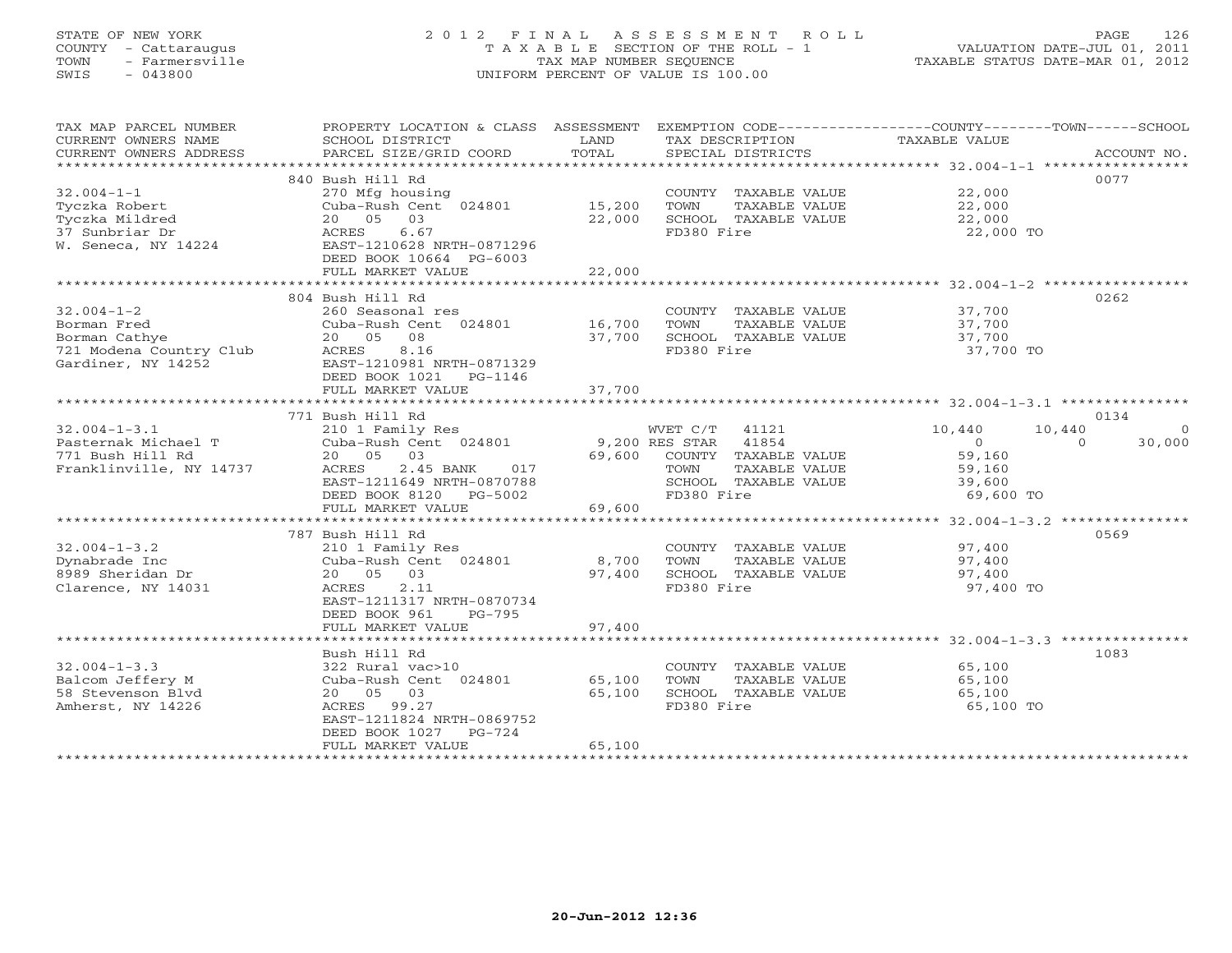# STATE OF NEW YORK 2 0 1 2 F I N A L A S S E S S M E N T R O L L PAGE 127 COUNTY - Cattaraugus T A X A B L E SECTION OF THE ROLL - 1 VALUATION DATE-JUL 01, 2011 TOWN - Farmersville TAX MAP NUMBER SEQUENCE TAXABLE STATUS DATE-MAR 01, 2012 SWIS - 043800 UNIFORM PERCENT OF VALUE IS 100.00UNIFORM PERCENT OF VALUE IS 100.00

| TAX MAP PARCEL NUMBER<br>CURRENT OWNERS NAME<br>CURRENT OWNERS ADDRESS | PROPERTY LOCATION & CLASS ASSESSMENT EXEMPTION CODE---------------COUNTY-------TOWN------SCHOOL<br>SCHOOL DISTRICT<br>PARCEL SIZE/GRID COORD | LAND<br>TOTAL | TAX DESCRIPTION<br>SPECIAL DISTRICTS                      | TAXABLE VALUE                    | ACCOUNT NO.    |
|------------------------------------------------------------------------|----------------------------------------------------------------------------------------------------------------------------------------------|---------------|-----------------------------------------------------------|----------------------------------|----------------|
|                                                                        |                                                                                                                                              |               |                                                           |                                  |                |
| $32.004 - 1 - 4.1$                                                     | 680 Bush Hill Rd<br>260 Seasonal res                                                                                                         |               | COUNTY TAXABLE VALUE 30,700                               |                                  | 0162           |
| Dellavalle James<br>PO Box 28                                          | Cuba-Rush Cent 024801 10,200<br>$20 -05 -03$                                                                                                 | 30,700        | TOWN<br>TAXABLE VALUE<br>TOWN FIRE - SCHOOL TAXABLE VALUE | 30,700<br>30,700                 |                |
| Marshall Creek, PA 18335                                               | ACRES 3.11<br>EAST-1212836 NRTH-0871488<br>DEED BOOK 9392 PG-3001                                                                            |               | FD380 Fire                                                | 30,700 TO                        |                |
|                                                                        | FULL MARKET VALUE                                                                                                                            | 30,700        |                                                           |                                  |                |
|                                                                        |                                                                                                                                              |               |                                                           |                                  |                |
|                                                                        | 710 Bush Hill Rd                                                                                                                             |               |                                                           |                                  | 0654           |
| $32.004 - 1 - 4.2$                                                     | 210 1 Family Res                                                                                                                             |               | CVET C/T 41131 20,000                                     | 20,000                           | $\overline{0}$ |
|                                                                        | Cuba-Rush Cent 024801 14,700 DVET C/T 41141<br>20 05 03 118,000 RES STAR 41854                                                               |               |                                                           | 40,000<br>40,000                 | $\overline{0}$ |
|                                                                        |                                                                                                                                              |               |                                                           | $\overline{0}$<br>$\overline{a}$ | 30,000         |
|                                                                        |                                                                                                                                              |               | COUNTY TAXABLE VALUE                                      | $58,000$<br>$58,000$             |                |
|                                                                        |                                                                                                                                              |               | TOWN<br>TAXABLE VALUE                                     |                                  |                |
|                                                                        | DEED BOOK 3334 PG-2001                                                                                                                       |               | SCHOOL TAY<br>118,000 FD380 Fire<br>SCHOOL TAXABLE VALUE  | 88,000                           |                |
|                                                                        | FULL MARKET VALUE                                                                                                                            |               |                                                           | 118,000 TO                       |                |
|                                                                        |                                                                                                                                              |               |                                                           |                                  |                |
|                                                                        | 664 Bush Hill Rd                                                                                                                             |               |                                                           |                                  | 0663           |
| $32.004 - 1 - 4.3$                                                     | 314 Rural vac<10                                                                                                                             |               | COUNTY TAXABLE VALUE                                      | 9,900                            |                |
| 32.004-1-4.<br>Timmerman Michael K<br>Timmerman Roguslawa A            | Cuba-Rush Cent 024801                                                                                                                        | 9,900         | TOWN<br>TAXABLE VALUE                                     | 9,900                            |                |
|                                                                        | 20  05  03                                                                                                                                   | 9,900         | SCHOOL TAXABLE VALUE                                      | 9,900                            |                |
|                                                                        | 2.90<br>ACRES                                                                                                                                |               | FD380 Fire                                                | 9,900 TO                         |                |
| Bayonne, NJ 07002 EAST-1213039 NRTH-0871493                            |                                                                                                                                              |               |                                                           |                                  |                |
|                                                                        | DEED BOOK 15491 PG-8001                                                                                                                      |               |                                                           |                                  |                |
|                                                                        | FULL MARKET VALUE                                                                                                                            | 9,900         |                                                           |                                  |                |
|                                                                        |                                                                                                                                              |               |                                                           |                                  |                |
|                                                                        | 9079 Stebbins Rd                                                                                                                             |               |                                                           |                                  | 0425           |
| $32.004 - 1 - 5$                                                       | 270 Mfg housing<br>Cuba-Rush Cent 024801 21,900                                                                                              |               | COUNTY TAXABLE VALUE                                      | 24,800                           |                |
| Bruni Anthony D                                                        |                                                                                                                                              |               | TOWN<br>TAXABLE VALUE                                     | 24,800                           |                |
| PO Box 32                                                              | 20 03 03                                                                                                                                     | 24,800        | SCHOOL TAXABLE VALUE                                      | 24,800                           |                |
| Colden, NY 14033                                                       | ACRES 14.86<br>EAST-1213791 NRTH-0871555                                                                                                     |               | FD380 Fire                                                | 24,800 TO                        |                |
|                                                                        | DEED BOOK 5452<br>PG-3001                                                                                                                    |               |                                                           |                                  |                |
|                                                                        | FULL MARKET VALUE                                                                                                                            | 24,800        |                                                           |                                  |                |
|                                                                        |                                                                                                                                              |               |                                                           |                                  |                |
|                                                                        | 567 Bush Hill Rd                                                                                                                             |               |                                                           |                                  | 0481           |
| $32.004 - 1 - 6$                                                       | 260 Seasonal res                                                                                                                             |               | COUNTY TAXABLE VALUE                                      | 42,900                           |                |
|                                                                        |                                                                                                                                              |               | TAXABLE VALUE<br>TOWN                                     | 42,900                           |                |
|                                                                        | 20  05  03                                                                                                                                   | 42,900        | SCHOOL TAXABLE VALUE                                      | 42,900                           |                |
|                                                                        | 4.54                                                                                                                                         |               | FD380 Fire                                                | 42,900 TO                        |                |
| 70 Mc Parlin Ave                                                       | EAST-1214178 NRTH-0871187                                                                                                                    |               |                                                           |                                  |                |
| Cheektowaga, NY 14225                                                  | DEED BOOK 934<br>$PG-811$                                                                                                                    |               |                                                           |                                  |                |
|                                                                        | FULL MARKET VALUE                                                                                                                            | 42,900        |                                                           |                                  |                |
|                                                                        |                                                                                                                                              |               |                                                           |                                  |                |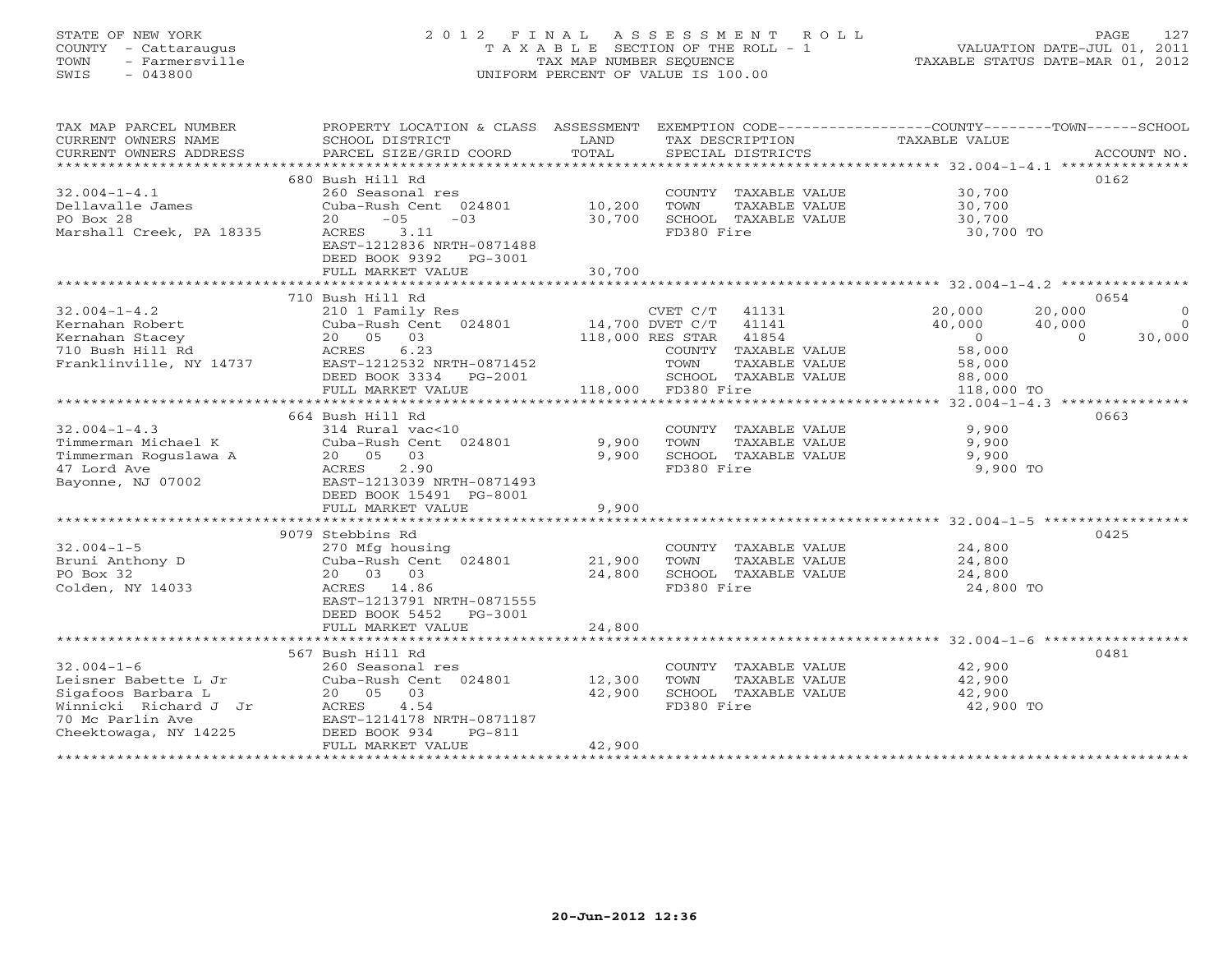# STATE OF NEW YORK 2 0 1 2 F I N A L A S S E S S M E N T R O L L PAGE 128 COUNTY - Cattaraugus T A X A B L E SECTION OF THE ROLL - 1 VALUATION DATE-JUL 01, 2011 TOWN - Farmersville TAX MAP NUMBER SEQUENCE TAXABLE STATUS DATE-MAR 01, 2012 SWIS - 043800 UNIFORM PERCENT OF VALUE IS 100.00UNIFORM PERCENT OF VALUE IS 100.00

| TAX MAP PARCEL NUMBER<br>CURRENT OWNERS NAME<br>CURRENT OWNERS ADDRESS | PROPERTY LOCATION & CLASS ASSESSMENT<br>SCHOOL DISTRICT<br>PARCEL SIZE/GRID COORD | LAND<br>TOTAL | TAX DESCRIPTION<br>SPECIAL DISTRICTS | EXEMPTION CODE-----------------COUNTY-------TOWN------SCHOOL<br>TAXABLE VALUE | ACCOUNT NO. |
|------------------------------------------------------------------------|-----------------------------------------------------------------------------------|---------------|--------------------------------------|-------------------------------------------------------------------------------|-------------|
|                                                                        |                                                                                   |               |                                      |                                                                               |             |
|                                                                        | Bush Hill Rd                                                                      |               |                                      |                                                                               | 0482        |
| $32.004 - 1 - 7$                                                       | 314 Rural vac<10                                                                  |               | COUNTY TAXABLE VALUE                 | 12,700                                                                        |             |
| Leisner Babette L                                                      | Cuba-Rush Cent 024801                                                             | 12,700        | TOWN<br>TAXABLE VALUE                | 12,700                                                                        |             |
| Sigafoos Barbara L                                                     | 12  05  03                                                                        | 12,700        | SCHOOL TAXABLE VALUE                 | 12,700                                                                        |             |
| Winnicki Richard Jr                                                    | 4.80<br>ACRES                                                                     |               | FD380 Fire                           | 12,700 TO                                                                     |             |
| 70 McParlin Ave                                                        | EAST-1214180 NRTH-0870900                                                         |               |                                      |                                                                               |             |
| Cheektowaga, NY 14225                                                  | DEED BOOK 1025 PG-680                                                             |               |                                      |                                                                               |             |
|                                                                        | FULL MARKET VALUE                                                                 | 12,700        |                                      |                                                                               |             |
|                                                                        |                                                                                   |               |                                      |                                                                               |             |
|                                                                        | 9005 Stebbins Rd                                                                  |               |                                      |                                                                               | 0225        |
| $32.004 - 1 - 8$                                                       | 270 Mfg housing                                                                   |               | COUNTY TAXABLE VALUE                 | 20,200                                                                        |             |
| Kuczka Daniel S                                                        | Cuba-Rush Cent 024801 10,600                                                      |               | TOWN<br>TAXABLE VALUE                | 20,200<br>$20, 200$<br>$20, 200$                                              |             |
| 18 Williamstowne Ct                                                    | 20 05<br>03                                                                       | 20,200        | SCHOOL TAXABLE VALUE                 |                                                                               |             |
| Cheektowaga, NY 14227                                                  | ACRES<br>3.40                                                                     |               | FD380 Fire                           | 20,200 TO                                                                     |             |
|                                                                        | EAST-1214216 NRTH-0870643                                                         |               |                                      |                                                                               |             |
|                                                                        | DEED BOOK 910<br>PG-00059                                                         |               |                                      |                                                                               |             |
|                                                                        | FULL MARKET VALUE                                                                 | 20,200        |                                      |                                                                               |             |
|                                                                        | 8987 Stebbins Rd                                                                  |               |                                      |                                                                               | 0802        |
| $32.004 - 1 - 9.2$                                                     | 270 Mfg housing                                                                   |               | COUNTY TAXABLE VALUE                 | 24,100                                                                        |             |
| Henderson John                                                         | Cuba-Rush Cent 024801 19,100                                                      |               | TOWN<br>TAXABLE VALUE                | 24,100                                                                        |             |
| 527 Morgan St                                                          | 20  05  03                                                                        | 24,100        | SCHOOL TAXABLE VALUE                 | 24,100                                                                        |             |
| Tonawanda, NY 14150                                                    | ACRES 10.62                                                                       |               | FD380 Fire                           | 24,100 TO                                                                     |             |
|                                                                        | EAST-1214187 NRTH-0870211                                                         |               |                                      |                                                                               |             |
|                                                                        | DEED BOOK 1006 PG-742                                                             |               |                                      |                                                                               |             |
|                                                                        | FULL MARKET VALUE                                                                 | 24,100        |                                      |                                                                               |             |
|                                                                        |                                                                                   |               |                                      |                                                                               |             |
|                                                                        | Crestlane Dr                                                                      |               |                                      |                                                                               | 0344        |
| $32.004 - 1 - 10$                                                      | 260 Seasonal res                                                                  |               | COUNTY TAXABLE VALUE                 | 27,600                                                                        |             |
| Braun Paul A                                                           | Cuba-Rush Cent 024801                                                             | 12,600        | TOWN<br>TAXABLE VALUE                | 27,600                                                                        |             |
| 47 Azure Pine Ct                                                       | 20 05 03                                                                          | 27,600        | SCHOOL TAXABLE VALUE                 | 27,600                                                                        |             |
| Amherst, NY 14228                                                      | ACRES<br>4.74                                                                     |               | FD380 Fire                           | 27,600 TO                                                                     |             |
|                                                                        | EAST-1214195 NRTH-0869683                                                         |               |                                      |                                                                               |             |
|                                                                        | DEED BOOK 9863 PG-6001                                                            |               |                                      |                                                                               |             |
|                                                                        | FULL MARKET VALUE                                                                 | 27,600        |                                      |                                                                               |             |
|                                                                        |                                                                                   |               |                                      |                                                                               |             |
|                                                                        | 8917 Stebbins Rd                                                                  |               |                                      |                                                                               | 0094        |
| $32.004 - 1 - 11.1$                                                    | 210 1 Family Res                                                                  |               | RES STAR 41854                       | $\overline{O}$<br>$\Omega$                                                    | 30,000      |
| Dahill Robert J Jr                                                     | Cuba-Rush Cent 024801                                                             | 16,800        | COUNTY TAXABLE VALUE                 | 71,800                                                                        |             |
| 8917 Stebbins Rd                                                       | 20 02 03                                                                          | 71,800        | TOWN<br>TAXABLE VALUE                | 71,800                                                                        |             |
| Franklinville, NY 14737                                                | ACRES<br>8.30                                                                     |               | SCHOOL TAXABLE VALUE                 | 41,800                                                                        |             |
|                                                                        | EAST-1214173 NRTH-0869241<br>DEED BOOK 00992 PG-00896                             |               | FD380 Fire                           | 71,800 TO                                                                     |             |
|                                                                        | FULL MARKET VALUE                                                                 | 71,800        |                                      |                                                                               |             |
|                                                                        |                                                                                   |               |                                      |                                                                               |             |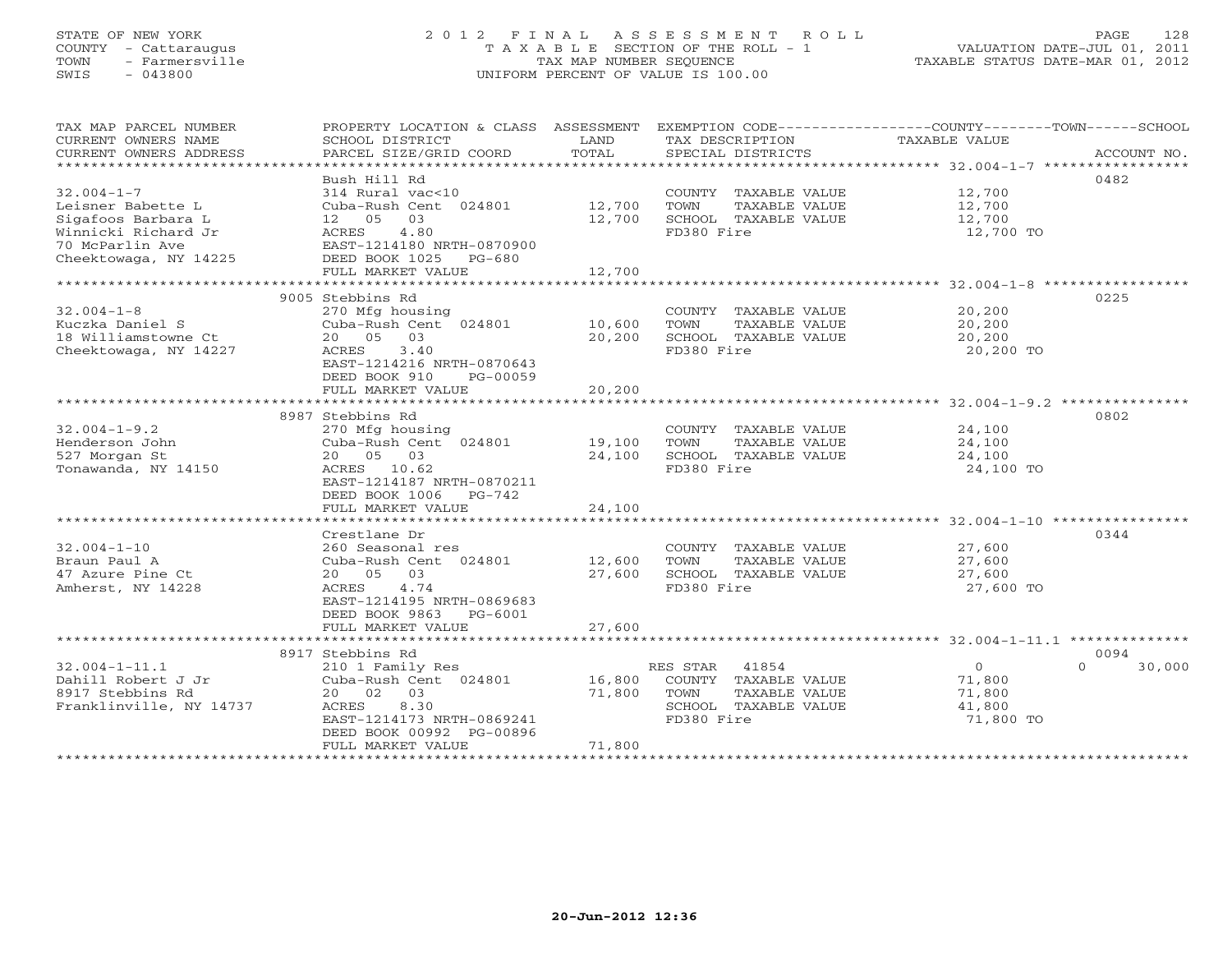# STATE OF NEW YORK 2 0 1 2 F I N A L A S S E S S M E N T R O L L PAGE 129 COUNTY - Cattaraugus T A X A B L E SECTION OF THE ROLL - 1 VALUATION DATE-JUL 01, 2011 TOWN - Farmersville TAX MAP NUMBER SEQUENCE TAXABLE STATUS DATE-MAR 01, 2012 SWIS - 043800 UNIFORM PERCENT OF VALUE IS 100.00

| TAX MAP PARCEL NUMBER                  | PROPERTY LOCATION & CLASS ASSESSMENT EXEMPTION CODE---------------COUNTY-------TOWN------SCHOOL                                                                                                                                                                                                                                                                                                                                                                                                                        |                |                                         |                          |                                            |
|----------------------------------------|------------------------------------------------------------------------------------------------------------------------------------------------------------------------------------------------------------------------------------------------------------------------------------------------------------------------------------------------------------------------------------------------------------------------------------------------------------------------------------------------------------------------|----------------|-----------------------------------------|--------------------------|--------------------------------------------|
| CURRENT OWNERS NAME                    | SCHOOL DISTRICT                                                                                                                                                                                                                                                                                                                                                                                                                                                                                                        | LAND           | TAX DESCRIPTION                         | TAXABLE VALUE            |                                            |
| CURRENT OWNERS ADDRESS                 | $\begin{minipage}{.45\textwidth} \begin{minipage}{.45\textwidth} \begin{minipage}{.45\textwidth} \begin{minipage}{.45\textwidth} \begin{minipage}{.45\textwidth} \begin{minipage}{.45\textwidth} \begin{minipage}{.45\textwidth} \begin{minipage}{.45\textwidth} \begin{minipage}{.45\textwidth} \begin{minipage}{.45\textwidth} \begin{minipage}{.45\textwidth} \begin{minipage}{.45\textwidth} \begin{minipage}{.45\textwidth} \begin{minipage}{.45\textwidth} \begin{minipage}{.45\textwidth} \begin{minipage}{.45$ |                |                                         |                          |                                            |
|                                        |                                                                                                                                                                                                                                                                                                                                                                                                                                                                                                                        |                |                                         |                          |                                            |
|                                        | 8875 Stebbins Rd                                                                                                                                                                                                                                                                                                                                                                                                                                                                                                       |                |                                         |                          | 0881                                       |
| $32.004 - 1 - 11.2$                    | 210 1 Family Res<br>Cuba-Rush Cent 024801 9,800                                                                                                                                                                                                                                                                                                                                                                                                                                                                        |                | RES STAR 41854<br>COUNTY TAXABLE VALUE  | $\overline{0}$<br>72,000 | $\Omega$<br>30,000                         |
| Donath Paul B<br>8875 Stebbins Rd      | 20  05  03                                                                                                                                                                                                                                                                                                                                                                                                                                                                                                             | 72,000         | TOWN<br>TAXABLE VALUE                   | 72,000                   |                                            |
| Franklinville, NY 14737                | ACRES<br>2.85                                                                                                                                                                                                                                                                                                                                                                                                                                                                                                          |                | SCHOOL TAXABLE VALUE                    | 42,000                   |                                            |
|                                        | EAST-1214326 NRTH-0868917                                                                                                                                                                                                                                                                                                                                                                                                                                                                                              |                | FD380 Fire                              | 72,000 TO                |                                            |
|                                        | DEED BOOK 13155 PG-2003                                                                                                                                                                                                                                                                                                                                                                                                                                                                                                |                |                                         |                          |                                            |
|                                        | FULL MARKET VALUE                                                                                                                                                                                                                                                                                                                                                                                                                                                                                                      | 72,000         |                                         |                          |                                            |
|                                        |                                                                                                                                                                                                                                                                                                                                                                                                                                                                                                                        |                |                                         |                          |                                            |
|                                        | 8855 Stebbins Rd                                                                                                                                                                                                                                                                                                                                                                                                                                                                                                       |                |                                         |                          | 0099                                       |
| $32.004 - 1 - 12$                      | 210 1 Family Res                                                                                                                                                                                                                                                                                                                                                                                                                                                                                                       |                | COUNTY TAXABLE VALUE                    | 46,700                   |                                            |
| Hanley Martin                          | Cuba-Rush Cent 024801 14,600                                                                                                                                                                                                                                                                                                                                                                                                                                                                                           |                | TOWN<br>TAXABLE VALUE                   | 46,700                   |                                            |
| 1432 Kenmore Ave                       | 12  05  03                                                                                                                                                                                                                                                                                                                                                                                                                                                                                                             | 46,700         | SCHOOL TAXABLE VALUE                    | 46,700                   |                                            |
| Buffalo, NY 14216                      | $6.05$ BANK<br>017<br>ACRES                                                                                                                                                                                                                                                                                                                                                                                                                                                                                            |                | FD380 Fire                              | 46,700 TO                |                                            |
|                                        | EAST-1214223 NRTH-0868551                                                                                                                                                                                                                                                                                                                                                                                                                                                                                              |                |                                         |                          |                                            |
|                                        | DEED BOOK 1007 PG-699                                                                                                                                                                                                                                                                                                                                                                                                                                                                                                  |                |                                         |                          |                                            |
|                                        | FULL MARKET VALUE                                                                                                                                                                                                                                                                                                                                                                                                                                                                                                      | 46,700         |                                         |                          |                                            |
|                                        |                                                                                                                                                                                                                                                                                                                                                                                                                                                                                                                        |                |                                         |                          |                                            |
|                                        | 8851 Stebbins Rd                                                                                                                                                                                                                                                                                                                                                                                                                                                                                                       |                |                                         |                          | 0264                                       |
| $32.004 - 1 - 13$<br>Freshour Stefan W | 210 1 Family Res<br>$Cuba-Rush Cent$ 024801 15,100 DVET C/T 41141                                                                                                                                                                                                                                                                                                                                                                                                                                                      |                | CVET C/T 41131                          | 13,500<br>13,500         | 13,500<br>$\overline{0}$<br>$\overline{0}$ |
| PO Box 114                             | 20  05  03                                                                                                                                                                                                                                                                                                                                                                                                                                                                                                             |                | 54,000 RES STAR 41854                   | $\overline{0}$           | 13,500<br>30,000<br>$\Omega$               |
| Franklinville, NY 14737                | ACRES 6.59                                                                                                                                                                                                                                                                                                                                                                                                                                                                                                             |                | COUNTY TAXABLE VALUE                    | 27,000                   |                                            |
|                                        | EAST-1214194 NRTH-0868073                                                                                                                                                                                                                                                                                                                                                                                                                                                                                              |                | TOWN                                    | TAXABLE VALUE 27,000     |                                            |
|                                        | DEED BOOK 15613 PG-9004                                                                                                                                                                                                                                                                                                                                                                                                                                                                                                |                | SCHOOL TAXABLE VALUE                    |                          |                                            |
|                                        | FULL MARKET VALUE                                                                                                                                                                                                                                                                                                                                                                                                                                                                                                      |                | 54,000 FD380 Fire                       | 24,000<br>54,000 TO      |                                            |
|                                        |                                                                                                                                                                                                                                                                                                                                                                                                                                                                                                                        |                |                                         |                          |                                            |
|                                        | 9031 Crestlane Dr                                                                                                                                                                                                                                                                                                                                                                                                                                                                                                      |                |                                         |                          | 0289                                       |
| $32.004 - 1 - 14$                      | 270 Mfg housing                                                                                                                                                                                                                                                                                                                                                                                                                                                                                                        |                | COUNTY TAXABLE VALUE                    | 14,800                   |                                            |
| Sannicola Emil F                       | Cuba-Rush Cent 024801                                                                                                                                                                                                                                                                                                                                                                                                                                                                                                  | 7,400          | TOWN<br>TAXABLE VALUE                   | 14,800                   |                                            |
| 2192 Katherine Dr                      | 12  05  03                                                                                                                                                                                                                                                                                                                                                                                                                                                                                                             | 14,800         | SCHOOL TAXABLE VALUE                    | 14,800                   |                                            |
| Wheatfield, NY 14304                   | ACRES<br>2.43                                                                                                                                                                                                                                                                                                                                                                                                                                                                                                          |                | FD380 Fire                              | 14,800 TO                |                                            |
|                                        | EAST-1213680 NRTH-0868007                                                                                                                                                                                                                                                                                                                                                                                                                                                                                              |                |                                         |                          |                                            |
|                                        | DEED BOOK 8808<br>PG-5001                                                                                                                                                                                                                                                                                                                                                                                                                                                                                              |                |                                         |                          |                                            |
|                                        | FULL MARKET VALUE                                                                                                                                                                                                                                                                                                                                                                                                                                                                                                      | 14,800         |                                         |                          |                                            |
|                                        |                                                                                                                                                                                                                                                                                                                                                                                                                                                                                                                        |                |                                         |                          |                                            |
| $32.004 - 1 - 15$                      | 8833 Stebbins aka Crestlane Rd<br>240 Rural res                                                                                                                                                                                                                                                                                                                                                                                                                                                                        |                | WVET C/T<br>41121                       | 10,260                   | 0395<br>10,260<br>$\overline{0}$           |
| Schmidt Leroy Jr                       | Cuba-Rush Cent 024801                                                                                                                                                                                                                                                                                                                                                                                                                                                                                                  | 17,900 SR STAR | 41834                                   | $\overline{0}$           | 62,200<br>$\Omega$                         |
| Schmidt Beverly                        | 12 05 03                                                                                                                                                                                                                                                                                                                                                                                                                                                                                                               | 68,400         | COUNTY TAXABLE VALUE                    | 58,140                   |                                            |
| 8833 Stebbins Rd                       | ACRES 11.29                                                                                                                                                                                                                                                                                                                                                                                                                                                                                                            |                | TOWN<br>TAXABLE VALUE                   |                          |                                            |
| Franklinville, NY 14737                | EAST-1213475 NRTH-0868361                                                                                                                                                                                                                                                                                                                                                                                                                                                                                              |                | TOWN FRAMENCE .<br>SCHOOL TAXABLE VALUE | 58,140<br>6,200          |                                            |
|                                        | FULL MARKET VALUE                                                                                                                                                                                                                                                                                                                                                                                                                                                                                                      |                | 68,400 FD380 Fire                       | 68,400 TO                |                                            |
|                                        |                                                                                                                                                                                                                                                                                                                                                                                                                                                                                                                        |                |                                         |                          |                                            |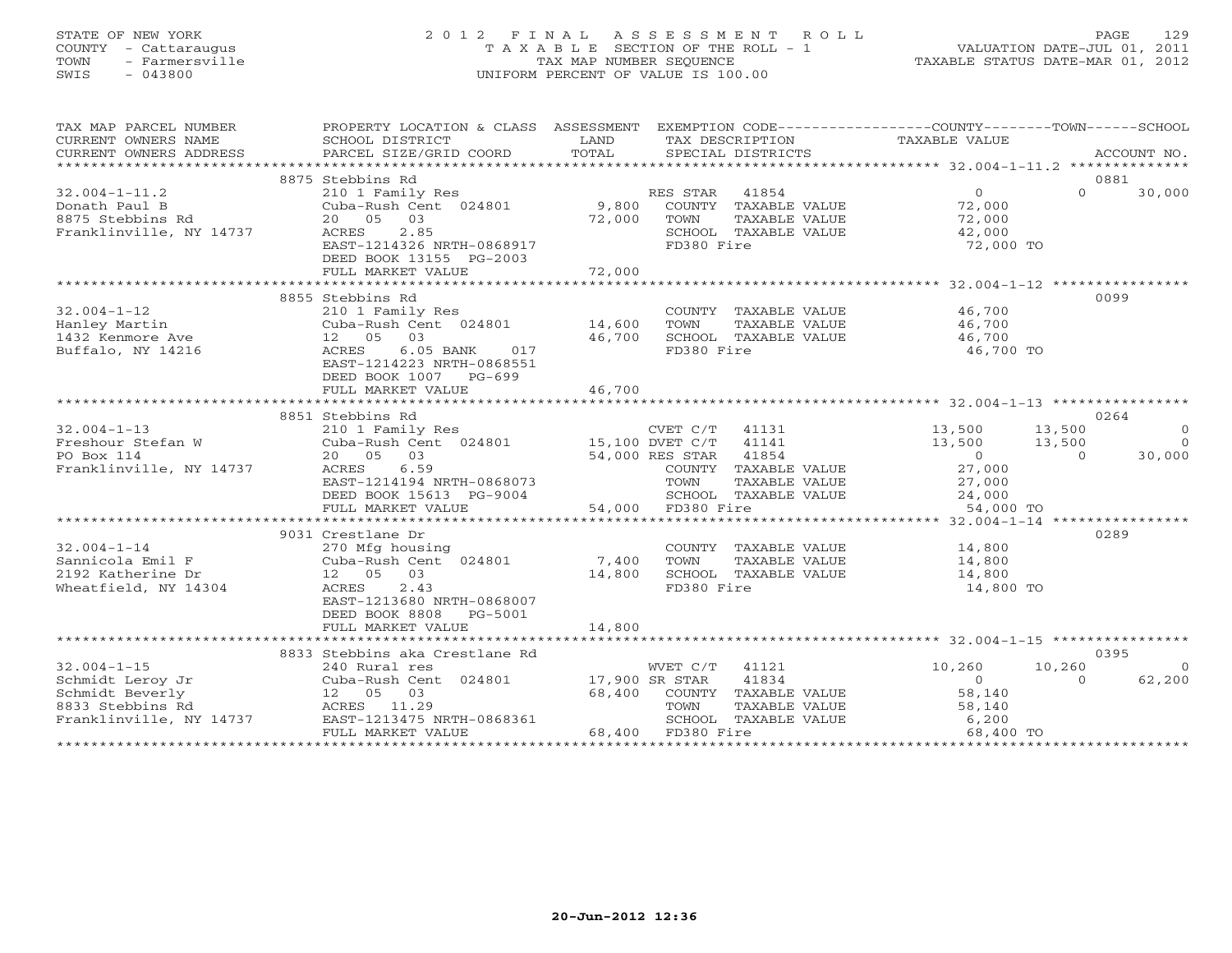#### STATE OF NEW YORK 2 0 1 2 F I N A L A S S E S S M E N T R O L L PAGE 130 COUNTY - Cattaraugus T A X A B L E SECTION OF THE ROLL - 1 VALUATION DATE-JUL 01, 2011 TOWN - Farmersville TAX MAP NUMBER SEQUENCE TAXABLE STATUS DATE-MAR 01, 2012 SWIS - 043800 UNIFORM PERCENT OF VALUE IS 100.00UNIFORM PERCENT OF VALUE IS 100.00

| TAX MAP PARCEL NUMBER<br>CURRENT OWNERS NAME<br>CURRENT OWNERS ADDRESS                       | PROPERTY LOCATION & CLASS ASSESSMENT<br>SCHOOL DISTRICT<br>PARCEL SIZE/GRID COORD                                                                                                 | LAND<br>TOTAL              | TAX DESCRIPTION<br>SPECIAL DISTRICTS                                                | EXEMPTION CODE-----------------COUNTY-------TOWN------SCHOOL<br>TAXABLE VALUE<br>ACCOUNT NO. |
|----------------------------------------------------------------------------------------------|-----------------------------------------------------------------------------------------------------------------------------------------------------------------------------------|----------------------------|-------------------------------------------------------------------------------------|----------------------------------------------------------------------------------------------|
| $32.004 - 1 - 16$<br>Baldo Robert N<br>PO Box 201<br>North Boston, NY 14110                  | Crestlane Dr<br>260 Seasonal res<br>Cuba-Rush Cent 024801<br>$-05$<br>$-03$<br>20<br>7.42<br>ACRES<br>EAST-1213514 NRTH-0868960<br>DEED BOOK 880<br>PG-00857<br>FULL MARKET VALUE | 14,200<br>19,500<br>19,500 | COUNTY TAXABLE VALUE<br>TAXABLE VALUE<br>TOWN<br>SCHOOL TAXABLE VALUE<br>FD380 Fire | 0012<br>19,500<br>19,500<br>19,500<br>19,500 TO                                              |
|                                                                                              | Crestlane Dr                                                                                                                                                                      |                            |                                                                                     | 0559                                                                                         |
| $32.004 - 1 - 17$<br>Baldo Robert N<br>PO Box 201<br>N. Boston, NY 14110                     | 314 Rural vac<10<br>Cuba-Rush Cent 024801<br>$-05$<br>$-03$<br>20<br>ACRES<br>8.64<br>EAST-1213486 NRTH-0869483<br>DEED BOOK 12818 PG-9001<br>FULL MARKET VALUE                   | 15,400<br>15,400<br>15,400 | COUNTY TAXABLE VALUE<br>TOWN<br>TAXABLE VALUE<br>SCHOOL TAXABLE VALUE<br>FD380 Fire | 15,400<br>15,400<br>15,400<br>15,400 TO                                                      |
|                                                                                              | **************************                                                                                                                                                        | ************               |                                                                                     | ****************************** 32.004-1-18 ****************                                  |
| $32.004 - 1 - 18$<br>Eich Charles J<br>Eich Kyle<br>149 Hedwig Ave<br>Buffalo, NY 14211      | Crestlane Dr<br>312 Vac w/imprv<br>Cuba-Rush Cent 024801<br>$20 - 05 - 03$<br>4.96<br>ACRES<br>EAST-1213481 NRTH-0869939<br>DEED BOOK 4609 PG-5001                                | 11,200<br>20,200           | COUNTY TAXABLE VALUE<br>TOWN<br>TAXABLE VALUE<br>SCHOOL TAXABLE VALUE<br>FD380 Fire | 0149<br>20,200<br>20,200<br>20,200<br>20,200 TO                                              |
|                                                                                              | FULL MARKET VALUE                                                                                                                                                                 | 20,200                     |                                                                                     |                                                                                              |
|                                                                                              |                                                                                                                                                                                   |                            |                                                                                     |                                                                                              |
| $32.004 - 1 - 19$<br>Dmochowski Robert<br>205 Norwalk Ave<br>Buffalo, NY 14216               | Crestlane Dr<br>270 Mfg housing<br>Cuba-Rush Cent 024801<br>20  05  03<br>ACRES<br>6.92<br>EAST-1213454 NRTH-0870364<br>DEED BOOK 1002<br>PG-605                                  | 13,700<br>20,700<br>20,700 | COUNTY TAXABLE VALUE<br>TOWN<br>TAXABLE VALUE<br>SCHOOL TAXABLE VALUE<br>FD380 Fire | 0550<br>20,700<br>20,700<br>20,700<br>20,700 TO                                              |
|                                                                                              | FULL MARKET VALUE                                                                                                                                                                 |                            |                                                                                     |                                                                                              |
| $32.004 - 1 - 21$<br>Kross Carol S<br>Snyder Jason J<br>110 Wigand St<br>W. Seneca, NY 14224 | Crestlane Dr<br>260 Seasonal res<br>Cuba-Rush Cent 024801<br>$-05$<br>$-03$<br>20<br>2.03<br>ACRES<br>EAST-1213471 NRTH-0870635<br>DEED BOOK 11831 PG-8001<br>FULL MARKET VALUE   | 6,800<br>10,100<br>10,100  | COUNTY TAXABLE VALUE<br>TOWN<br>TAXABLE VALUE<br>SCHOOL TAXABLE VALUE<br>FD380 Fire | 0562<br>10,100<br>10,100<br>10,100<br>10,100 TO                                              |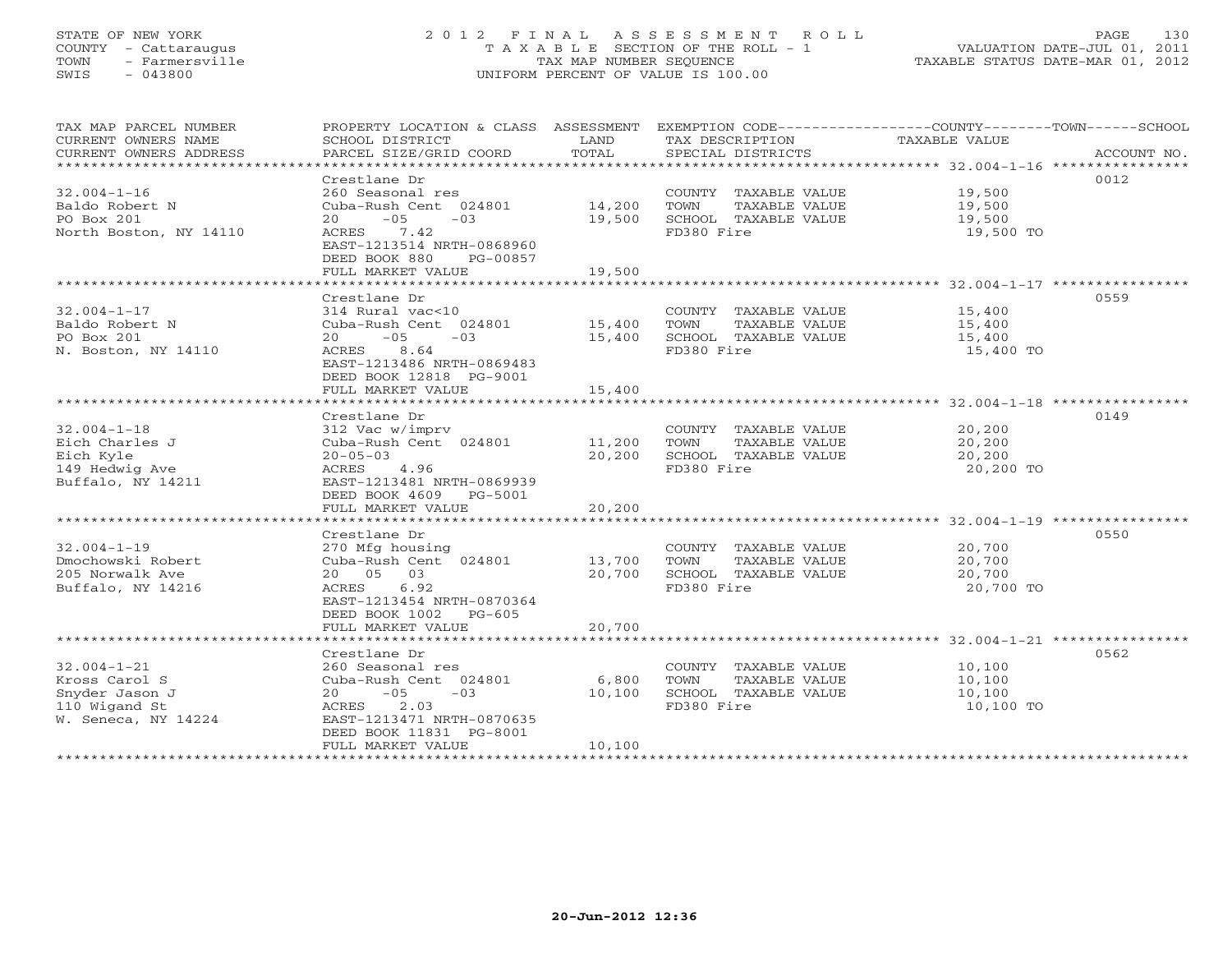# STATE OF NEW YORK 2 0 1 2 F I N A L A S S E S S M E N T R O L L PAGE 131 COUNTY - Cattaraugus T A X A B L E SECTION OF THE ROLL - 1 VALUATION DATE-JUL 01, 2011 TOWN - Farmersville TAX MAP NUMBER SEQUENCE TAXABLE STATUS DATE-MAR 01, 2012 SWIS - 043800 UNIFORM PERCENT OF VALUE IS 100.00UNIFORM PERCENT OF VALUE IS 100.00

| TAX MAP PARCEL NUMBER<br>CURRENT OWNERS NAME<br>CURRENT OWNERS ADDRESS | PROPERTY LOCATION & CLASS ASSESSMENT<br>SCHOOL DISTRICT<br>PARCEL SIZE/GRID COORD | LAND<br>TOTAL   | TAX DESCRIPTION<br>SPECIAL DISTRICTS                        | EXEMPTION CODE----------------COUNTY-------TOWN-----SCHOOL<br>TAXABLE VALUE<br>ACCOUNT NO. |  |
|------------------------------------------------------------------------|-----------------------------------------------------------------------------------|-----------------|-------------------------------------------------------------|--------------------------------------------------------------------------------------------|--|
|                                                                        |                                                                                   |                 |                                                             |                                                                                            |  |
| $32.004 - 1 - 22$                                                      | 4005 Crestlane Dr<br>270 Mfg housing                                              |                 | COUNTY TAXABLE VALUE                                        | 0227<br>9,800                                                                              |  |
| Barteck Michael<br>20 Brett Rd<br>Rochester, NY 14609                  | Cuba-Rush Cent 024801<br>12  05  03<br>ACRES<br>2.04                              | 6,800<br>9,800  | TOWN<br>TAXABLE VALUE<br>SCHOOL TAXABLE VALUE<br>FD380 Fire | 9,800<br>9,800<br>9,800 TO                                                                 |  |
|                                                                        | EAST-1213474 NRTH-0870771<br>DEED BOOK 9085<br>PG-7001<br>FULL MARKET VALUE       |                 |                                                             |                                                                                            |  |
|                                                                        |                                                                                   | 9,800           |                                                             |                                                                                            |  |
|                                                                        | 613 Bush Hill Rd                                                                  |                 |                                                             | 0015                                                                                       |  |
| $32.004 - 1 - 23$                                                      | 270 Mfg housing                                                                   |                 | COUNTY TAXABLE VALUE                                        | 63,700                                                                                     |  |
| Barteck Michael F                                                      | Cuba-Rush Cent 024801                                                             | 9,200           | TOWN<br>TAXABLE VALUE                                       | 63,700                                                                                     |  |
| Barteck Timothy W                                                      | 20 05<br>03                                                                       | 63,700          | SCHOOL TAXABLE VALUE                                        | 63,700                                                                                     |  |
| 20 Brett Rd<br>Rochester, NY 14609                                     | ACRES<br>2.45<br>EAST-1213644 NRTH-0871048<br>DEED BOOK 10744 PG-2001             |                 | FD380 Fire                                                  | 63,700 TO                                                                                  |  |
|                                                                        | FULL MARKET VALUE                                                                 | 63,700          |                                                             |                                                                                            |  |
|                                                                        | Bush Hill Rd                                                                      |                 |                                                             | 0211                                                                                       |  |
| $32.004 - 1 - 24$                                                      | 270 Mfg housing                                                                   |                 | COUNTY TAXABLE VALUE                                        | 19,800                                                                                     |  |
| Smith John J Sr                                                        | Cuba-Rush Cent 024801                                                             | 10,200          | TOWN<br>TAXABLE VALUE                                       | 19,800                                                                                     |  |
| Smith John J Jr                                                        | $20 - 05 - 03$                                                                    | 19,800          | SCHOOL TAXABLE VALUE                                        | 19,800                                                                                     |  |
| 66 Philadelphia St                                                     | ACRES 3.11                                                                        |                 | FD380 Fire                                                  | 19,800 TO                                                                                  |  |
| Buffalo, NY 14207                                                      | EAST-1213332 NRTH-0871010                                                         |                 |                                                             |                                                                                            |  |
|                                                                        | DEED BOOK 828<br>PG-00226                                                         |                 |                                                             |                                                                                            |  |
|                                                                        | FULL MARKET VALUE                                                                 | 19,800          |                                                             |                                                                                            |  |
|                                                                        |                                                                                   |                 |                                                             |                                                                                            |  |
|                                                                        | 679 Bush Hill Rd                                                                  |                 |                                                             | 0041                                                                                       |  |
| $32.004 - 1 - 25$                                                      | 260 Seasonal res                                                                  |                 | COUNTY TAXABLE VALUE                                        | 33,900                                                                                     |  |
| Boquard John A<br>25 B Coolbrook Ct                                    | Cuba-Rush Cent 024801<br>20 05 03                                                 | 8,100<br>33,900 | TOWN<br>TAXABLE VALUE<br>SCHOOL TAXABLE VALUE               | 33,900<br>33,900                                                                           |  |
| East Amherst, NY 14051                                                 | ACRES 1.73                                                                        |                 | FD380 Fire                                                  | 33,900 TO                                                                                  |  |
|                                                                        | EAST-1212854 NRTH-0871038<br>DEED BOOK 00919 PG-00257                             |                 |                                                             |                                                                                            |  |
|                                                                        | FULL MARKET VALUE                                                                 | 33,900          |                                                             |                                                                                            |  |
|                                                                        |                                                                                   |                 |                                                             |                                                                                            |  |
|                                                                        | 691 Bush Hill Rd                                                                  |                 |                                                             | 0317                                                                                       |  |
| $32.004 - 1 - 26.1$                                                    | 260 Seasonal res                                                                  |                 | COUNTY TAXABLE VALUE                                        | 62,400                                                                                     |  |
| Paulino Robert C                                                       | Cuba-Rush Cent 024801                                                             | 31,900          | TOWN<br>TAXABLE VALUE                                       | 62,400                                                                                     |  |
| Paulino Mary C                                                         | 20  05  03                                                                        | 62,400          | SCHOOL TAXABLE VALUE<br>FD380 Fire                          | 62,400                                                                                     |  |
| 3104 S Creek Rd<br>Hamburg, NY 14075                                   | ACRES 34.85<br>EAST-1212747 NRTH-0868789                                          |                 |                                                             | 62,400 TO                                                                                  |  |
|                                                                        | DEED BOOK 745<br>PG-00627                                                         |                 |                                                             |                                                                                            |  |
|                                                                        | FULL MARKET VALUE                                                                 | 62,400          |                                                             |                                                                                            |  |
| **************************                                             | *************************                                                         |                 |                                                             |                                                                                            |  |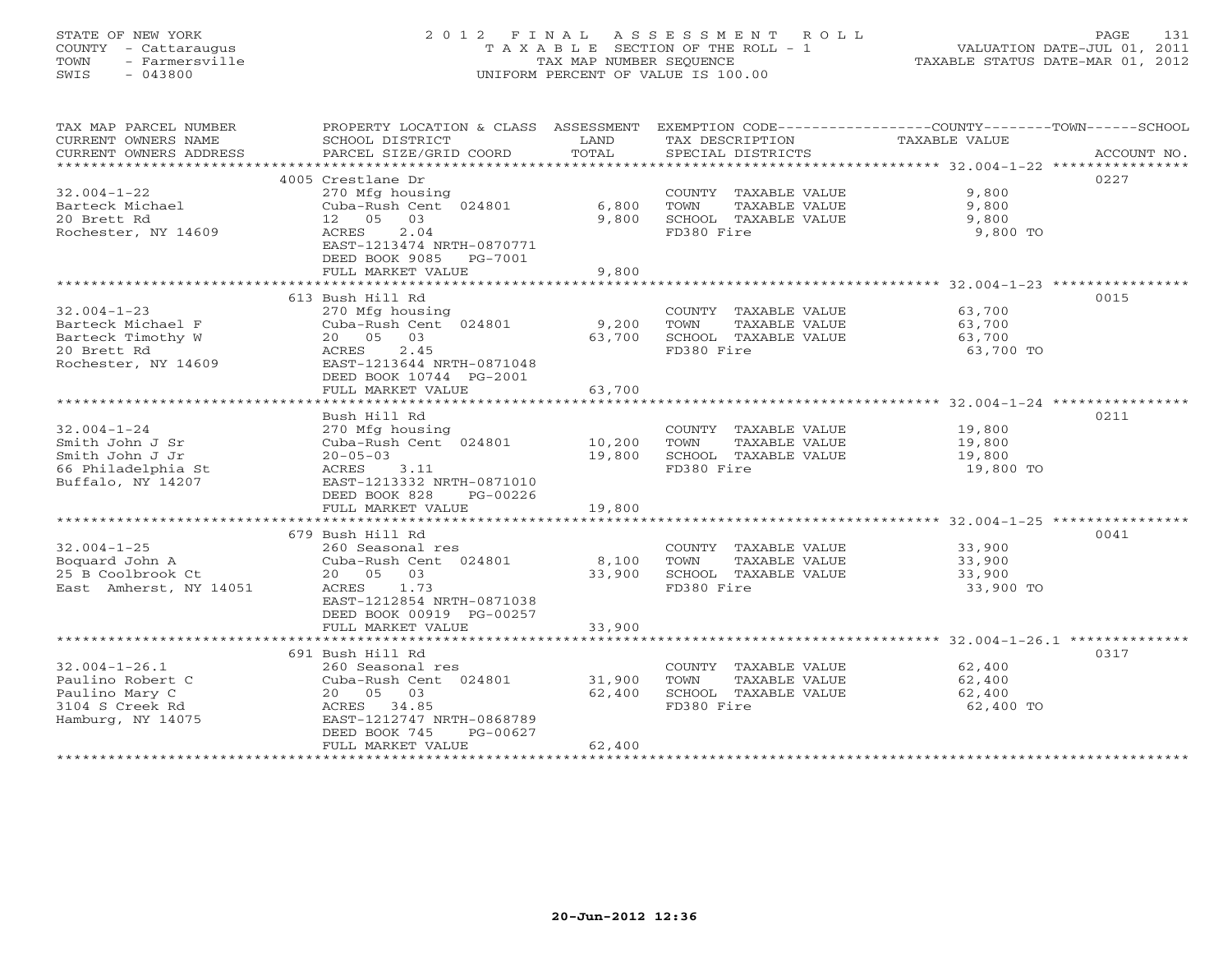# STATE OF NEW YORK 2 0 1 2 F I N A L A S S E S S M E N T R O L L PAGE 132 COUNTY - Cattaraugus T A X A B L E SECTION OF THE ROLL - 1 VALUATION DATE-JUL 01, 2011 TOWN - Farmersville TAX MAP NUMBER SEQUENCE TAXABLE STATUS DATE-MAR 01, 2012 SWIS - 043800 UNIFORM PERCENT OF VALUE IS 100.00UNIFORM PERCENT OF VALUE IS 100.00

| TAX MAP PARCEL NUMBER<br>CURRENT OWNERS NAME<br>CURRENT OWNERS ADDRESS                                                 | SCHOOL DISTRICT<br>PARCEL SIZE/GRID COORD                                                                                                                                                                    | LAND<br>TOTAL              | TAX DESCRIPTION<br>SPECIAL DISTRICTS                                                                  | PROPERTY LOCATION & CLASS ASSESSMENT EXEMPTION CODE---------------COUNTY-------TOWN------SCHOOL<br>TAXABLE VALUE<br>ACCOUNT NO. |
|------------------------------------------------------------------------------------------------------------------------|--------------------------------------------------------------------------------------------------------------------------------------------------------------------------------------------------------------|----------------------------|-------------------------------------------------------------------------------------------------------|---------------------------------------------------------------------------------------------------------------------------------|
| $32.004 - 1 - 26.2$<br>Smith Ronald H<br>Smith Donna M<br>159 Briarwood<br>West Seneca, NY 14224                       | 649 Bush Hill Rd<br>260 Seasonal res<br>Cuba-Rush Cent 024801<br>20  05  03<br>ACRES 10.20<br>EAST-1212988 NRTH-0870360<br>DEED BOOK 820<br>PG-01015<br>FULL MARKET VALUE                                    | 18,700<br>53,700<br>53,700 | COUNTY TAXABLE VALUE<br>TOWN<br>TAXABLE VALUE<br>SCHOOL TAXABLE VALUE<br>FD380 Fire                   | 0729<br>53,700<br>53,700<br>53,700<br>53,700 TO                                                                                 |
|                                                                                                                        |                                                                                                                                                                                                              |                            |                                                                                                       |                                                                                                                                 |
| $32.004 - 1 - 26.3$<br>Munt Ronald E<br>Munt Norma J<br>36 Somerton Ave<br>Kenmore, NY 14217                           | 709 Bush Hill Rd<br>260 Seasonal res<br>Cuba-Rush Cent 024801<br>20  05  03<br>ACRES 15.75<br>EAST-1212552 NRTH-0870259<br>DEED BOOK 940<br>$PG-454$<br>FULL MARKET VALUE                                    | 22,500<br>83,400<br>83,400 | COUNTY TAXABLE VALUE<br>TOWN<br>TAXABLE VALUE<br>SCHOOL TAXABLE VALUE<br>FD380 Fire                   | 0758<br>83,400<br>83,400<br>83,400<br>83,400 TO                                                                                 |
|                                                                                                                        | *******************************                                                                                                                                                                              | ***********                |                                                                                                       | ****************************** 32.004-1-27.1 **************                                                                     |
| $32.004 - 1 - 27.1$<br>Trzepacz Thomas J<br>Trzepacz Bruce<br>Bruce, Donald, Thomas<br>1740 Bowen Rd<br>Elma, NY 14059 | 8751 Stebbins Rd<br>260 Seasonal res<br>Cuba-Rush Cent 024801<br>$-05$<br>19<br>$-03$<br>ACRES 40.10<br>EAST-1213410 NRTH-0867354<br>DEED BOOK 15853 PG-2001                                                 | 36,800<br>65,000           | COUNTY TAXABLE VALUE<br>TOWN<br>TAXABLE VALUE<br>SCHOOL TAXABLE VALUE<br>FD380 Fire                   | 0446<br>65,000<br>65,000<br>65,000<br>65,000 TO                                                                                 |
|                                                                                                                        | FULL MARKET VALUE                                                                                                                                                                                            | 65,000                     |                                                                                                       |                                                                                                                                 |
|                                                                                                                        | 8745 Stebbins Rd                                                                                                                                                                                             |                            |                                                                                                       | 0927                                                                                                                            |
| $32.004 - 1 - 27.2$<br>Yates Kevin<br>8745 Stebbins Rd<br>Franklinville, NY 14737                                      | 270 Mfg housing<br>Cuba-Rush Cent 024801<br>03<br>05<br>FRNT 250.00 DPTH 175.00<br>EAST-1214446 NRTH-0867703<br>DEED BOOK 13606 PG-4001                                                                      | 7,000<br>80,000            | RES STAR 41854<br>COUNTY TAXABLE VALUE<br>TOWN<br>TAXABLE VALUE<br>SCHOOL TAXABLE VALUE<br>FD380 Fire | $\circ$<br>$\Omega$<br>30,000<br>80,000<br>80,000<br>50,000<br>80,000 TO                                                        |
|                                                                                                                        | FULL MARKET VALUE                                                                                                                                                                                            | 80,000                     |                                                                                                       |                                                                                                                                 |
| $32.004 - 1 - 27.3$<br>Yates Kevin<br>8745 Stebbins Rd<br>Franklinville, NY 14737                                      | Stebbins Rd<br>314 Rural vac<10<br>Cuba-Rush Cent 024801<br>19<br>$-05$<br>$-03$<br>ACRES<br>9.10<br>EAST-1214244 NRTH-0087460<br>DEED BOOK 13606 PG-4001<br>FULL MARKET VALUE<br>************************** | 11,600<br>11,600<br>11,600 | COUNTY TAXABLE VALUE<br>TOWN<br>TAXABLE VALUE<br>SCHOOL TAXABLE VALUE<br>FD380 Fire                   | 1165<br>11,600<br>11,600<br>11,600<br>11,600 TO                                                                                 |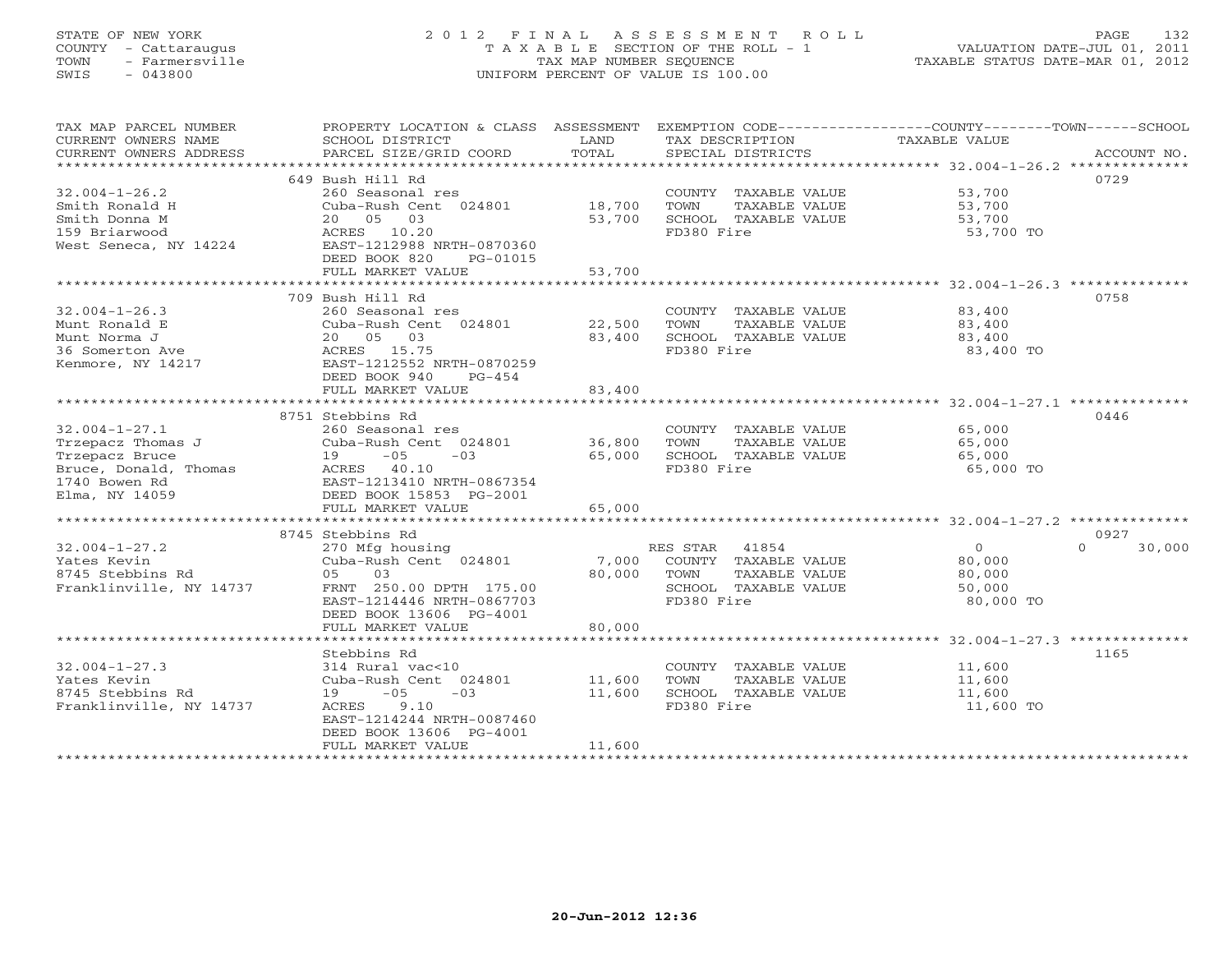# STATE OF NEW YORK 2 0 1 2 F I N A L A S S E S S M E N T R O L L PAGE 133 COUNTY - Cattaraugus T A X A B L E SECTION OF THE ROLL - 1 VALUATION DATE-JUL 01, 2011 TOWN - Farmersville TAX MAP NUMBER SEQUENCE TAXABLE STATUS DATE-MAR 01, 2012 SWIS - 043800 UNIFORM PERCENT OF VALUE IS 100.00UNIFORM PERCENT OF VALUE IS 100.00

| 791 D Bush Hill (Off) Rd<br>0445<br>COUNTY TAXABLE VALUE 42,400<br>$32.004 - 1 - 29$<br>260 Seasonal res<br>Cuba-Rush Cent 024801 36,300<br>TAXABLE VALUE 42,400<br>TAXABLE VALUE 42,400<br>Trawinski Adam Stanley<br>TOWN<br>Camacho C<br>19  05  03<br>42,400<br>SCHOOL TAXABLE VALUE<br>10856 Blanchard Rd<br>FD380 Fire<br>ACRES 42.60<br>42,400 TO<br>Holland, NY 14080<br>EAST-1211388 NRTH-0867353<br>DEED BOOK 1017 PG-843<br>42,400<br>FULL MARKET VALUE<br>791 C Bush Hill (Off) Rd<br>0585<br>$32.004 - 1 - 30$<br>72,000<br>260 Seasonal res<br>COUNTY TAXABLE VALUE<br>Daruszka David W<br>Cuba-Rush Cent 024801<br>20,500<br>TOWN<br>TAXABLE VALUE<br>72,000<br>72,000<br>66 Kingston Pl<br>20 05 03<br>72,000<br>SCHOOL TAXABLE VALUE<br>FD380 Fire<br>Buffalo, NY 14210<br>ACRES 15.47<br>72,000 TO<br>EAST-1210797 NRTH-0868346<br>DEED BOOK 1029 PG-778<br>72,000<br>FULL MARKET VALUE<br>0039<br>791 B Bush Hill (Off) Rd<br>$32.004 - 1 - 31$<br>270 Mfg housing<br>COUNTY TAXABLE VALUE<br>37,200<br>Fiolkowski Edward<br>Cuba-Rush Cent 024801<br>17,200<br>TOWN<br>TAXABLE VALUE<br>37,200<br>833 92nd St<br>20 05 03<br>37,200<br>SCHOOL TAXABLE VALUE<br>37,200<br>Niagara Falls, NY 14304<br>ACRES 10.41<br>FD380 Fire<br>37,200 TO<br>EAST-1210805 NRTH-0869169<br>DEED BOOK 902<br>PG-01177<br>FULL MARKET VALUE<br>37,200<br>*********************************** 32.004-1-32 ****<br>0018<br>Bush Hill Rd<br>$32.004 - 1 - 32$<br>14,900<br>314 Rural vac<10<br>COUNTY TAXABLE VALUE<br>Batt Raymond C Jr<br>Cuba-Rush Cent 024801<br>14,900<br>TOWN<br>TAXABLE VALUE<br>14,900<br>20  05  03<br>14,900<br>SCHOOL TAXABLE VALUE<br>Batt Mary M<br>14,900<br>FD380 Fire<br>6000 S Abbott Rd<br>Life Use<br>14,900 TO<br>Orchard Park, NY 14127<br>ACRES<br>8.15<br>EAST-1210807 NRTH-0869754<br>DEED BOOK 890<br>PG-00522<br>FULL MARKET VALUE<br>14,900<br>791 A Bush Hill (Off) Rd<br>0016<br>$32.004 - 1 - 33$<br>23,300<br>260 Seasonal res<br>COUNTY TAXABLE VALUE<br>Cuba-Rush Cent 024801 13,700<br>23,300<br>Kosis Mary Ellen<br>TOWN<br>TAXABLE VALUE<br>23,300<br>SCHOOL TAXABLE VALUE<br>23,300<br>Stumberg Denise<br>20  05  03<br>88 West Birhwood<br>ACRES<br>6.90<br>FD380 Fire<br>23,300 TO<br>West Seneca, NY 14224<br>EAST-1210924 NRTH-0870311<br>DEED BOOK 958<br>PG-1157<br>FULL MARKET VALUE<br>23,300 | TAX MAP PARCEL NUMBER<br>CURRENT OWNERS NAME<br>CURRENT OWNERS ADDRESS | PROPERTY LOCATION & CLASS ASSESSMENT<br>SCHOOL DISTRICT<br>PARCEL SIZE/GRID COORD | LAND<br>TOTAL | EXEMPTION CODE-----------------COUNTY-------TOWN------SCHOOL<br>TAX DESCRIPTION<br>SPECIAL DISTRICTS | TAXABLE VALUE | ACCOUNT NO. |
|----------------------------------------------------------------------------------------------------------------------------------------------------------------------------------------------------------------------------------------------------------------------------------------------------------------------------------------------------------------------------------------------------------------------------------------------------------------------------------------------------------------------------------------------------------------------------------------------------------------------------------------------------------------------------------------------------------------------------------------------------------------------------------------------------------------------------------------------------------------------------------------------------------------------------------------------------------------------------------------------------------------------------------------------------------------------------------------------------------------------------------------------------------------------------------------------------------------------------------------------------------------------------------------------------------------------------------------------------------------------------------------------------------------------------------------------------------------------------------------------------------------------------------------------------------------------------------------------------------------------------------------------------------------------------------------------------------------------------------------------------------------------------------------------------------------------------------------------------------------------------------------------------------------------------------------------------------------------------------------------------------------------------------------------------------------------------------------------------------------------------------------------------------------------------------------------------------------------------------------------------------------------------------------------------------------------------------------------------------|------------------------------------------------------------------------|-----------------------------------------------------------------------------------|---------------|------------------------------------------------------------------------------------------------------|---------------|-------------|
|                                                                                                                                                                                                                                                                                                                                                                                                                                                                                                                                                                                                                                                                                                                                                                                                                                                                                                                                                                                                                                                                                                                                                                                                                                                                                                                                                                                                                                                                                                                                                                                                                                                                                                                                                                                                                                                                                                                                                                                                                                                                                                                                                                                                                                                                                                                                                          |                                                                        |                                                                                   |               |                                                                                                      |               |             |
|                                                                                                                                                                                                                                                                                                                                                                                                                                                                                                                                                                                                                                                                                                                                                                                                                                                                                                                                                                                                                                                                                                                                                                                                                                                                                                                                                                                                                                                                                                                                                                                                                                                                                                                                                                                                                                                                                                                                                                                                                                                                                                                                                                                                                                                                                                                                                          |                                                                        |                                                                                   |               |                                                                                                      |               |             |
|                                                                                                                                                                                                                                                                                                                                                                                                                                                                                                                                                                                                                                                                                                                                                                                                                                                                                                                                                                                                                                                                                                                                                                                                                                                                                                                                                                                                                                                                                                                                                                                                                                                                                                                                                                                                                                                                                                                                                                                                                                                                                                                                                                                                                                                                                                                                                          |                                                                        |                                                                                   |               |                                                                                                      |               |             |
|                                                                                                                                                                                                                                                                                                                                                                                                                                                                                                                                                                                                                                                                                                                                                                                                                                                                                                                                                                                                                                                                                                                                                                                                                                                                                                                                                                                                                                                                                                                                                                                                                                                                                                                                                                                                                                                                                                                                                                                                                                                                                                                                                                                                                                                                                                                                                          |                                                                        |                                                                                   |               |                                                                                                      |               |             |
|                                                                                                                                                                                                                                                                                                                                                                                                                                                                                                                                                                                                                                                                                                                                                                                                                                                                                                                                                                                                                                                                                                                                                                                                                                                                                                                                                                                                                                                                                                                                                                                                                                                                                                                                                                                                                                                                                                                                                                                                                                                                                                                                                                                                                                                                                                                                                          |                                                                        |                                                                                   |               |                                                                                                      |               |             |
|                                                                                                                                                                                                                                                                                                                                                                                                                                                                                                                                                                                                                                                                                                                                                                                                                                                                                                                                                                                                                                                                                                                                                                                                                                                                                                                                                                                                                                                                                                                                                                                                                                                                                                                                                                                                                                                                                                                                                                                                                                                                                                                                                                                                                                                                                                                                                          |                                                                        |                                                                                   |               |                                                                                                      |               |             |
|                                                                                                                                                                                                                                                                                                                                                                                                                                                                                                                                                                                                                                                                                                                                                                                                                                                                                                                                                                                                                                                                                                                                                                                                                                                                                                                                                                                                                                                                                                                                                                                                                                                                                                                                                                                                                                                                                                                                                                                                                                                                                                                                                                                                                                                                                                                                                          |                                                                        |                                                                                   |               |                                                                                                      |               |             |
|                                                                                                                                                                                                                                                                                                                                                                                                                                                                                                                                                                                                                                                                                                                                                                                                                                                                                                                                                                                                                                                                                                                                                                                                                                                                                                                                                                                                                                                                                                                                                                                                                                                                                                                                                                                                                                                                                                                                                                                                                                                                                                                                                                                                                                                                                                                                                          |                                                                        |                                                                                   |               |                                                                                                      |               |             |
|                                                                                                                                                                                                                                                                                                                                                                                                                                                                                                                                                                                                                                                                                                                                                                                                                                                                                                                                                                                                                                                                                                                                                                                                                                                                                                                                                                                                                                                                                                                                                                                                                                                                                                                                                                                                                                                                                                                                                                                                                                                                                                                                                                                                                                                                                                                                                          |                                                                        |                                                                                   |               |                                                                                                      |               |             |
|                                                                                                                                                                                                                                                                                                                                                                                                                                                                                                                                                                                                                                                                                                                                                                                                                                                                                                                                                                                                                                                                                                                                                                                                                                                                                                                                                                                                                                                                                                                                                                                                                                                                                                                                                                                                                                                                                                                                                                                                                                                                                                                                                                                                                                                                                                                                                          |                                                                        |                                                                                   |               |                                                                                                      |               |             |
|                                                                                                                                                                                                                                                                                                                                                                                                                                                                                                                                                                                                                                                                                                                                                                                                                                                                                                                                                                                                                                                                                                                                                                                                                                                                                                                                                                                                                                                                                                                                                                                                                                                                                                                                                                                                                                                                                                                                                                                                                                                                                                                                                                                                                                                                                                                                                          |                                                                        |                                                                                   |               |                                                                                                      |               |             |
|                                                                                                                                                                                                                                                                                                                                                                                                                                                                                                                                                                                                                                                                                                                                                                                                                                                                                                                                                                                                                                                                                                                                                                                                                                                                                                                                                                                                                                                                                                                                                                                                                                                                                                                                                                                                                                                                                                                                                                                                                                                                                                                                                                                                                                                                                                                                                          |                                                                        |                                                                                   |               |                                                                                                      |               |             |
|                                                                                                                                                                                                                                                                                                                                                                                                                                                                                                                                                                                                                                                                                                                                                                                                                                                                                                                                                                                                                                                                                                                                                                                                                                                                                                                                                                                                                                                                                                                                                                                                                                                                                                                                                                                                                                                                                                                                                                                                                                                                                                                                                                                                                                                                                                                                                          |                                                                        |                                                                                   |               |                                                                                                      |               |             |
|                                                                                                                                                                                                                                                                                                                                                                                                                                                                                                                                                                                                                                                                                                                                                                                                                                                                                                                                                                                                                                                                                                                                                                                                                                                                                                                                                                                                                                                                                                                                                                                                                                                                                                                                                                                                                                                                                                                                                                                                                                                                                                                                                                                                                                                                                                                                                          |                                                                        |                                                                                   |               |                                                                                                      |               |             |
|                                                                                                                                                                                                                                                                                                                                                                                                                                                                                                                                                                                                                                                                                                                                                                                                                                                                                                                                                                                                                                                                                                                                                                                                                                                                                                                                                                                                                                                                                                                                                                                                                                                                                                                                                                                                                                                                                                                                                                                                                                                                                                                                                                                                                                                                                                                                                          |                                                                        |                                                                                   |               |                                                                                                      |               |             |
|                                                                                                                                                                                                                                                                                                                                                                                                                                                                                                                                                                                                                                                                                                                                                                                                                                                                                                                                                                                                                                                                                                                                                                                                                                                                                                                                                                                                                                                                                                                                                                                                                                                                                                                                                                                                                                                                                                                                                                                                                                                                                                                                                                                                                                                                                                                                                          |                                                                        |                                                                                   |               |                                                                                                      |               |             |
|                                                                                                                                                                                                                                                                                                                                                                                                                                                                                                                                                                                                                                                                                                                                                                                                                                                                                                                                                                                                                                                                                                                                                                                                                                                                                                                                                                                                                                                                                                                                                                                                                                                                                                                                                                                                                                                                                                                                                                                                                                                                                                                                                                                                                                                                                                                                                          |                                                                        |                                                                                   |               |                                                                                                      |               |             |
|                                                                                                                                                                                                                                                                                                                                                                                                                                                                                                                                                                                                                                                                                                                                                                                                                                                                                                                                                                                                                                                                                                                                                                                                                                                                                                                                                                                                                                                                                                                                                                                                                                                                                                                                                                                                                                                                                                                                                                                                                                                                                                                                                                                                                                                                                                                                                          |                                                                        |                                                                                   |               |                                                                                                      |               |             |
|                                                                                                                                                                                                                                                                                                                                                                                                                                                                                                                                                                                                                                                                                                                                                                                                                                                                                                                                                                                                                                                                                                                                                                                                                                                                                                                                                                                                                                                                                                                                                                                                                                                                                                                                                                                                                                                                                                                                                                                                                                                                                                                                                                                                                                                                                                                                                          |                                                                        |                                                                                   |               |                                                                                                      |               |             |
|                                                                                                                                                                                                                                                                                                                                                                                                                                                                                                                                                                                                                                                                                                                                                                                                                                                                                                                                                                                                                                                                                                                                                                                                                                                                                                                                                                                                                                                                                                                                                                                                                                                                                                                                                                                                                                                                                                                                                                                                                                                                                                                                                                                                                                                                                                                                                          |                                                                        |                                                                                   |               |                                                                                                      |               |             |
|                                                                                                                                                                                                                                                                                                                                                                                                                                                                                                                                                                                                                                                                                                                                                                                                                                                                                                                                                                                                                                                                                                                                                                                                                                                                                                                                                                                                                                                                                                                                                                                                                                                                                                                                                                                                                                                                                                                                                                                                                                                                                                                                                                                                                                                                                                                                                          |                                                                        |                                                                                   |               |                                                                                                      |               |             |
|                                                                                                                                                                                                                                                                                                                                                                                                                                                                                                                                                                                                                                                                                                                                                                                                                                                                                                                                                                                                                                                                                                                                                                                                                                                                                                                                                                                                                                                                                                                                                                                                                                                                                                                                                                                                                                                                                                                                                                                                                                                                                                                                                                                                                                                                                                                                                          |                                                                        |                                                                                   |               |                                                                                                      |               |             |
|                                                                                                                                                                                                                                                                                                                                                                                                                                                                                                                                                                                                                                                                                                                                                                                                                                                                                                                                                                                                                                                                                                                                                                                                                                                                                                                                                                                                                                                                                                                                                                                                                                                                                                                                                                                                                                                                                                                                                                                                                                                                                                                                                                                                                                                                                                                                                          |                                                                        |                                                                                   |               |                                                                                                      |               |             |
|                                                                                                                                                                                                                                                                                                                                                                                                                                                                                                                                                                                                                                                                                                                                                                                                                                                                                                                                                                                                                                                                                                                                                                                                                                                                                                                                                                                                                                                                                                                                                                                                                                                                                                                                                                                                                                                                                                                                                                                                                                                                                                                                                                                                                                                                                                                                                          |                                                                        |                                                                                   |               |                                                                                                      |               |             |
|                                                                                                                                                                                                                                                                                                                                                                                                                                                                                                                                                                                                                                                                                                                                                                                                                                                                                                                                                                                                                                                                                                                                                                                                                                                                                                                                                                                                                                                                                                                                                                                                                                                                                                                                                                                                                                                                                                                                                                                                                                                                                                                                                                                                                                                                                                                                                          |                                                                        |                                                                                   |               |                                                                                                      |               |             |
|                                                                                                                                                                                                                                                                                                                                                                                                                                                                                                                                                                                                                                                                                                                                                                                                                                                                                                                                                                                                                                                                                                                                                                                                                                                                                                                                                                                                                                                                                                                                                                                                                                                                                                                                                                                                                                                                                                                                                                                                                                                                                                                                                                                                                                                                                                                                                          |                                                                        |                                                                                   |               |                                                                                                      |               |             |
|                                                                                                                                                                                                                                                                                                                                                                                                                                                                                                                                                                                                                                                                                                                                                                                                                                                                                                                                                                                                                                                                                                                                                                                                                                                                                                                                                                                                                                                                                                                                                                                                                                                                                                                                                                                                                                                                                                                                                                                                                                                                                                                                                                                                                                                                                                                                                          |                                                                        |                                                                                   |               |                                                                                                      |               |             |
|                                                                                                                                                                                                                                                                                                                                                                                                                                                                                                                                                                                                                                                                                                                                                                                                                                                                                                                                                                                                                                                                                                                                                                                                                                                                                                                                                                                                                                                                                                                                                                                                                                                                                                                                                                                                                                                                                                                                                                                                                                                                                                                                                                                                                                                                                                                                                          |                                                                        |                                                                                   |               |                                                                                                      |               |             |
|                                                                                                                                                                                                                                                                                                                                                                                                                                                                                                                                                                                                                                                                                                                                                                                                                                                                                                                                                                                                                                                                                                                                                                                                                                                                                                                                                                                                                                                                                                                                                                                                                                                                                                                                                                                                                                                                                                                                                                                                                                                                                                                                                                                                                                                                                                                                                          |                                                                        |                                                                                   |               |                                                                                                      |               |             |
|                                                                                                                                                                                                                                                                                                                                                                                                                                                                                                                                                                                                                                                                                                                                                                                                                                                                                                                                                                                                                                                                                                                                                                                                                                                                                                                                                                                                                                                                                                                                                                                                                                                                                                                                                                                                                                                                                                                                                                                                                                                                                                                                                                                                                                                                                                                                                          |                                                                        |                                                                                   |               |                                                                                                      |               |             |
|                                                                                                                                                                                                                                                                                                                                                                                                                                                                                                                                                                                                                                                                                                                                                                                                                                                                                                                                                                                                                                                                                                                                                                                                                                                                                                                                                                                                                                                                                                                                                                                                                                                                                                                                                                                                                                                                                                                                                                                                                                                                                                                                                                                                                                                                                                                                                          |                                                                        |                                                                                   |               |                                                                                                      |               |             |
|                                                                                                                                                                                                                                                                                                                                                                                                                                                                                                                                                                                                                                                                                                                                                                                                                                                                                                                                                                                                                                                                                                                                                                                                                                                                                                                                                                                                                                                                                                                                                                                                                                                                                                                                                                                                                                                                                                                                                                                                                                                                                                                                                                                                                                                                                                                                                          |                                                                        |                                                                                   |               |                                                                                                      |               |             |
|                                                                                                                                                                                                                                                                                                                                                                                                                                                                                                                                                                                                                                                                                                                                                                                                                                                                                                                                                                                                                                                                                                                                                                                                                                                                                                                                                                                                                                                                                                                                                                                                                                                                                                                                                                                                                                                                                                                                                                                                                                                                                                                                                                                                                                                                                                                                                          |                                                                        |                                                                                   |               |                                                                                                      |               |             |
|                                                                                                                                                                                                                                                                                                                                                                                                                                                                                                                                                                                                                                                                                                                                                                                                                                                                                                                                                                                                                                                                                                                                                                                                                                                                                                                                                                                                                                                                                                                                                                                                                                                                                                                                                                                                                                                                                                                                                                                                                                                                                                                                                                                                                                                                                                                                                          |                                                                        |                                                                                   |               |                                                                                                      |               |             |
|                                                                                                                                                                                                                                                                                                                                                                                                                                                                                                                                                                                                                                                                                                                                                                                                                                                                                                                                                                                                                                                                                                                                                                                                                                                                                                                                                                                                                                                                                                                                                                                                                                                                                                                                                                                                                                                                                                                                                                                                                                                                                                                                                                                                                                                                                                                                                          |                                                                        |                                                                                   |               |                                                                                                      |               |             |
|                                                                                                                                                                                                                                                                                                                                                                                                                                                                                                                                                                                                                                                                                                                                                                                                                                                                                                                                                                                                                                                                                                                                                                                                                                                                                                                                                                                                                                                                                                                                                                                                                                                                                                                                                                                                                                                                                                                                                                                                                                                                                                                                                                                                                                                                                                                                                          |                                                                        |                                                                                   |               |                                                                                                      |               |             |
|                                                                                                                                                                                                                                                                                                                                                                                                                                                                                                                                                                                                                                                                                                                                                                                                                                                                                                                                                                                                                                                                                                                                                                                                                                                                                                                                                                                                                                                                                                                                                                                                                                                                                                                                                                                                                                                                                                                                                                                                                                                                                                                                                                                                                                                                                                                                                          |                                                                        |                                                                                   |               |                                                                                                      |               |             |
|                                                                                                                                                                                                                                                                                                                                                                                                                                                                                                                                                                                                                                                                                                                                                                                                                                                                                                                                                                                                                                                                                                                                                                                                                                                                                                                                                                                                                                                                                                                                                                                                                                                                                                                                                                                                                                                                                                                                                                                                                                                                                                                                                                                                                                                                                                                                                          |                                                                        |                                                                                   |               |                                                                                                      |               |             |
|                                                                                                                                                                                                                                                                                                                                                                                                                                                                                                                                                                                                                                                                                                                                                                                                                                                                                                                                                                                                                                                                                                                                                                                                                                                                                                                                                                                                                                                                                                                                                                                                                                                                                                                                                                                                                                                                                                                                                                                                                                                                                                                                                                                                                                                                                                                                                          |                                                                        |                                                                                   |               |                                                                                                      |               |             |
|                                                                                                                                                                                                                                                                                                                                                                                                                                                                                                                                                                                                                                                                                                                                                                                                                                                                                                                                                                                                                                                                                                                                                                                                                                                                                                                                                                                                                                                                                                                                                                                                                                                                                                                                                                                                                                                                                                                                                                                                                                                                                                                                                                                                                                                                                                                                                          |                                                                        |                                                                                   |               |                                                                                                      |               |             |
|                                                                                                                                                                                                                                                                                                                                                                                                                                                                                                                                                                                                                                                                                                                                                                                                                                                                                                                                                                                                                                                                                                                                                                                                                                                                                                                                                                                                                                                                                                                                                                                                                                                                                                                                                                                                                                                                                                                                                                                                                                                                                                                                                                                                                                                                                                                                                          |                                                                        |                                                                                   |               |                                                                                                      |               |             |
|                                                                                                                                                                                                                                                                                                                                                                                                                                                                                                                                                                                                                                                                                                                                                                                                                                                                                                                                                                                                                                                                                                                                                                                                                                                                                                                                                                                                                                                                                                                                                                                                                                                                                                                                                                                                                                                                                                                                                                                                                                                                                                                                                                                                                                                                                                                                                          |                                                                        |                                                                                   |               |                                                                                                      |               |             |
|                                                                                                                                                                                                                                                                                                                                                                                                                                                                                                                                                                                                                                                                                                                                                                                                                                                                                                                                                                                                                                                                                                                                                                                                                                                                                                                                                                                                                                                                                                                                                                                                                                                                                                                                                                                                                                                                                                                                                                                                                                                                                                                                                                                                                                                                                                                                                          |                                                                        |                                                                                   |               |                                                                                                      |               |             |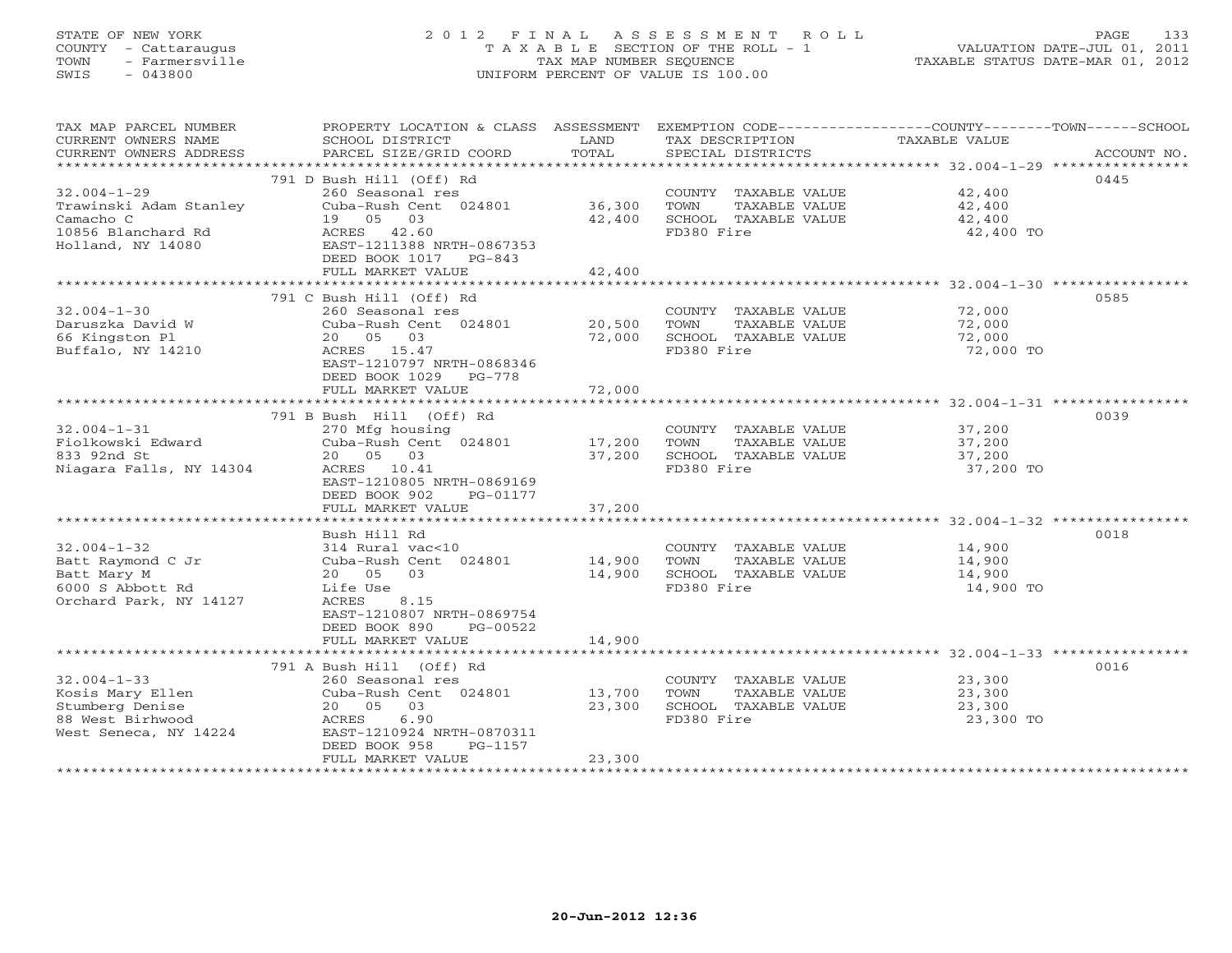# STATE OF NEW YORK 2 0 1 2 F I N A L A S S E S S M E N T R O L L PAGE 134 COUNTY - Cattaraugus T A X A B L E SECTION OF THE ROLL - 1 VALUATION DATE-JUL 01, 2011 TOWN - Farmersville TAX MAP NUMBER SEQUENCE TAXABLE STATUS DATE-MAR 01, 2012 SWIS - 043800 UNIFORM PERCENT OF VALUE IS 100.00UNIFORM PERCENT OF VALUE IS 100.00

| TAX MAP PARCEL NUMBER<br>CURRENT OWNERS NAME<br>CURRENT OWNERS ADDRESS | PROPERTY LOCATION & CLASS ASSESSMENT<br>SCHOOL DISTRICT<br>PARCEL SIZE/GRID COORD | LAND<br>TOTAL    | EXEMPTION CODE-----------------COUNTY-------TOWN------SCHOOL<br>TAX DESCRIPTION<br>SPECIAL DISTRICTS | TAXABLE VALUE       | ACCOUNT NO.             |
|------------------------------------------------------------------------|-----------------------------------------------------------------------------------|------------------|------------------------------------------------------------------------------------------------------|---------------------|-------------------------|
|                                                                        |                                                                                   |                  |                                                                                                      |                     |                         |
|                                                                        | 805 Bush Hill Rd                                                                  |                  |                                                                                                      |                     | 0374                    |
| $32.004 - 1 - 34$                                                      | 260 Seasonal res                                                                  |                  | COUNTY TAXABLE VALUE                                                                                 | 31,200              |                         |
| Dillsworth Walter                                                      | Cuba-Rush Cent 024801                                                             | 7,300            | TOWN<br>TAXABLE VALUE                                                                                | 31,200              |                         |
| Kay Claveaux<br>45 Centennial Ct                                       | 20  05  03<br>ACRES<br>1.18                                                       | 31,200           | SCHOOL TAXABLE VALUE<br>FD380 Fire                                                                   | 31,200<br>31,200 TO |                         |
| West Seneca, NY 14224                                                  | EAST-1210966 NRTH-0870758                                                         |                  |                                                                                                      |                     |                         |
|                                                                        | DEED BOOK 846<br>PG-01047                                                         |                  |                                                                                                      |                     |                         |
|                                                                        | FULL MARKET VALUE                                                                 | 31,200           |                                                                                                      |                     |                         |
|                                                                        |                                                                                   |                  |                                                                                                      |                     |                         |
|                                                                        | 829 Bush Hill Rd                                                                  |                  |                                                                                                      |                     | 0426                    |
| $32.004 - 1 - 35$                                                      | 312 Vac w/imprv                                                                   |                  | COUNTY TAXABLE VALUE                                                                                 | 9,000               |                         |
| Abbott William R                                                       | Cuba-Rush Cent 024801                                                             | 7,900            | TOWN<br>TAXABLE VALUE                                                                                | 9,000               |                         |
| Abbott James M                                                         | 20<br>$-05$<br>$-03$                                                              | 9,000            | SCHOOL TAXABLE VALUE                                                                                 | 9,000               |                         |
| 1075 Dublin Rd                                                         | ACRES<br>1.62                                                                     |                  | FD380 Fire                                                                                           | 9,000 TO            |                         |
| Waterloo, NY 13165                                                     | EAST-1210725 NRTH-0870460                                                         |                  |                                                                                                      |                     |                         |
|                                                                        | DEED BOOK 6074 PG-3004                                                            | 9,000            |                                                                                                      |                     |                         |
|                                                                        | FULL MARKET VALUE                                                                 |                  |                                                                                                      |                     |                         |
|                                                                        | 839 Bush Hill Rd                                                                  |                  |                                                                                                      |                     | 0141                    |
| $32.004 - 1 - 36$                                                      | 210 1 Family Res                                                                  |                  | WVET C/T<br>41121                                                                                    | 7,785               | 7,785<br>$\overline{0}$ |
| Smith Servius & Beverly                                                | Cuba-Rush Cent 024801                                                             |                  | 9,800 DVET C/T 41141                                                                                 | 7,785               | 7,785<br>$\bigcirc$     |
| Waldron Ronald & Roger                                                 | $20$<br>ACRES<br>$\rightarrow \text{cm} - 12$<br>20  05  03                       |                  | 51,900 SR STAR<br>41834                                                                              | $\sim$ 0            | 51,900<br>$\Omega$      |
| 839 Bush Hill Rd                                                       | 2.84                                                                              |                  | COUNTY TAXABLE VALUE                                                                                 | 36,330              |                         |
| Franklinville, NY 14737                                                | EAST-1210571 NRTH-0870458                                                         |                  | TOWN<br>TAXABLE VALUE                                                                                | 36,330              |                         |
|                                                                        | DEED BOOK 13785 PG-6001                                                           |                  | SCHOOL TAXABLE VALUE                                                                                 | $\Omega$            |                         |
|                                                                        | FULL MARKET VALUE                                                                 |                  | 51,900 FD380 Fire                                                                                    | 51,900 TO           |                         |
|                                                                        |                                                                                   |                  |                                                                                                      |                     |                         |
|                                                                        | 535 Bush Hill Rd                                                                  |                  |                                                                                                      |                     | 0013                    |
| $32.004 - 2 - 1.1$                                                     | 210 1 Family Res<br>210 1 Family Res<br>Cuba-Rush Cent 024801                     |                  | RES STAR 41854                                                                                       | $\overline{0}$      | $\cap$<br>30,000        |
| Furman Christopher K<br>535 Bush Hill Rd                               | 12  05  03                                                                        | 14,900<br>48,900 | COUNTY TAXABLE VALUE<br>TOWN<br>TAXABLE VALUE                                                        | 48,900<br>48,900    |                         |
| Franklinville, NY 14737                                                | ACRES 6.35                                                                        |                  | SCHOOL TAXABLE VALUE                                                                                 | 18,900              |                         |
|                                                                        | EAST-1214814 NRTH-0871086                                                         |                  | FD380 Fire                                                                                           | 48,900 TO           |                         |
|                                                                        | DEED BOOK 1057 PG-3001                                                            |                  |                                                                                                      |                     |                         |
|                                                                        | FULL MARKET VALUE                                                                 | 48,900           |                                                                                                      |                     |                         |
|                                                                        |                                                                                   |                  |                                                                                                      |                     |                         |
|                                                                        | 509 Bush Hill Rd                                                                  |                  |                                                                                                      |                     | 0197                    |
| $32.004 - 2 - 2$                                                       | 270 Mfg housing                                                                   |                  | WVET C/T 41121                                                                                       | 4,755               | 4,755<br>$\overline{0}$ |
| Fina Jaclyn S                                                          | Cuba-Rush Cent 024801                                                             | 13,700 RES STAR  | 41854                                                                                                | $\overline{0}$      | $\Omega$<br>30,000      |
| 509 Bush Hill Rd                                                       | 12  05  03                                                                        | 31,700           | COUNTY TAXABLE VALUE                                                                                 | 26,945              |                         |
| Franklinville, NY 14737                                                | ACRES<br>5.46                                                                     |                  | TOWN<br>TAXABLE VALUE                                                                                | 26,945              |                         |
|                                                                        | EAST-1215192 NRTH-0871087                                                         |                  | SCHOOL TAXABLE VALUE                                                                                 | 1,700               |                         |
|                                                                        | DEED BOOK 00917 PG-00987<br>FULL MARKET VALUE                                     | 31,700           | FD380 Fire                                                                                           | 31,700 TO           |                         |
|                                                                        |                                                                                   |                  |                                                                                                      |                     |                         |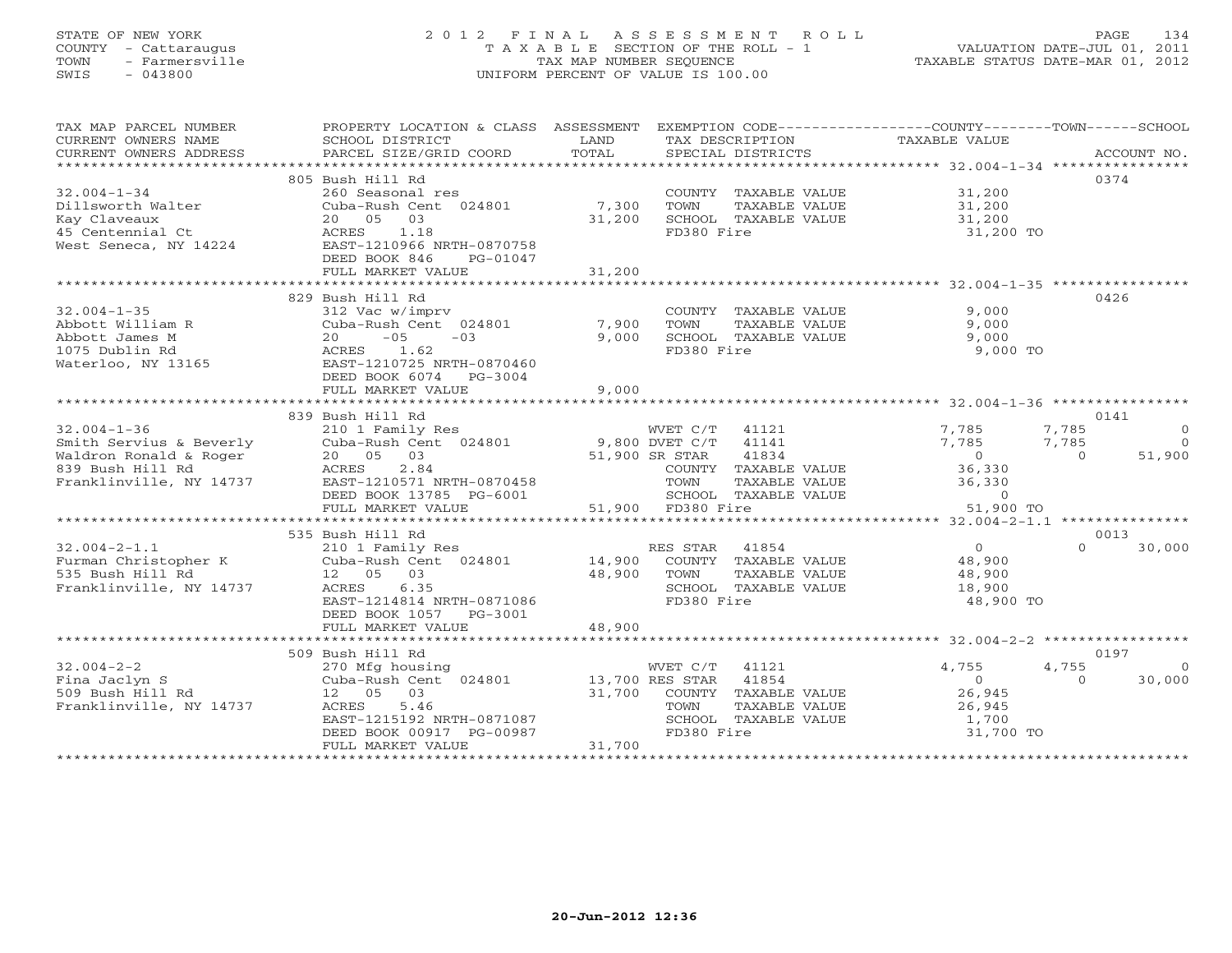# STATE OF NEW YORK 2 0 1 2 F I N A L A S S E S S M E N T R O L L PAGE 135 COUNTY - Cattaraugus T A X A B L E SECTION OF THE ROLL - 1 VALUATION DATE-JUL 01, 2011 TOWN - Farmersville TAX MAP NUMBER SEQUENCE TAXABLE STATUS DATE-MAR 01, 2012 SWIS - 043800 UNIFORM PERCENT OF VALUE IS 100.00UNIFORM PERCENT OF VALUE IS 100.00

| TAX MAP PARCEL NUMBER     |                                                                          |         |                              | PROPERTY LOCATION & CLASS ASSESSMENT EXEMPTION CODE---------------COUNTY-------TOWN------SCHOOL |                |
|---------------------------|--------------------------------------------------------------------------|---------|------------------------------|-------------------------------------------------------------------------------------------------|----------------|
| CURRENT OWNERS NAME       | SCHOOL DISTRICT                                                          | LAND    | TAX DESCRIPTION              | TAXABLE VALUE                                                                                   |                |
| CURRENT OWNERS ADDRESS    |                                                                          |         |                              | ACCOUNT NO.                                                                                     |                |
| **********************    |                                                                          |         |                              |                                                                                                 |                |
|                           | 475 Bush Hill Rd                                                         |         |                              | 0554                                                                                            |                |
| $32.004 - 2 - 3$          | 260 Seasonal res                                                         |         | COUNTY TAXABLE VALUE         | 73,300                                                                                          |                |
| Gitchel William H         | Cuba-Rush Cent 024801 19,800                                             |         | TOWN<br>TAXABLE VALUE        | 73,300                                                                                          |                |
| 45 Trowbridge Ave         | 12  05  03                                                               | 73,300  | SCHOOL TAXABLE VALUE         | 73,300                                                                                          |                |
| Buffalo, NY 14220         | ACRES 11.55                                                              |         | FD380 Fire                   | 73,300 TO                                                                                       |                |
|                           | EAST-1215701 NRTH-0871111                                                |         |                              |                                                                                                 |                |
|                           | DEED BOOK 00917 PG-00773                                                 |         |                              |                                                                                                 |                |
|                           | FULL MARKET VALUE                                                        | 73,300  |                              |                                                                                                 |                |
|                           |                                                                          |         |                              |                                                                                                 |                |
|                           | Bush Hill Rd                                                             |         |                              | 0470                                                                                            |                |
| $32.004 - 2 - 5$          | 314 Rural vac<10                                                         |         | COUNTY TAXABLE VALUE         | 13,300                                                                                          |                |
| Wilczak Frank             | Cuba-Rush Cent 024801 13,300                                             |         | TOWN<br>TAXABLE VALUE        | 13,300                                                                                          |                |
| Dorothy                   | $-03$ 13,300                                                             |         | SCHOOL TAXABLE VALUE         | 13,300                                                                                          |                |
| Dorothy<br>224 Shanley St |                                                                          |         | FD380 Fire                   | 13,300 TO                                                                                       |                |
|                           | $12 - 5.22$<br>ACRES 5.22<br>Buffalo, NY 14206 EAST-1216370 NRTH-0871693 |         |                              |                                                                                                 |                |
|                           | DEED BOOK 720<br>PG-00070                                                |         |                              |                                                                                                 |                |
|                           | FULL MARKET VALUE                                                        | 13,300  |                              |                                                                                                 |                |
|                           |                                                                          |         |                              |                                                                                                 |                |
|                           | 417 Bush Hill Rd                                                         |         |                              | 0177                                                                                            |                |
| $32.004 - 2 - 6$          | 210 1 Family Res                                                         |         | WVET C/T 41121               | 12,000<br>12,000                                                                                | $\overline{0}$ |
| Amsler Evelyn             | Cuba-Rush Cent 024801                                                    |         | 33,200 SR STAR 41834         | $\overline{0}$<br>62,200<br>$\overline{0}$                                                      |                |
| 417 Bush Hill Rd          | 12  05  03                                                               | 155,400 | COUNTY TAXABLE VALUE         |                                                                                                 |                |
| Franklinville, NY 14737   | ACRES 33.23                                                              |         | TOWN<br>TAXABLE VALUE        | 143,400<br>143,400                                                                              |                |
|                           | EAST-1216459 NRTH-0870639                                                |         | SCHOOL TAXABLE VALUE         | 93,200                                                                                          |                |
|                           | DEED BOOK 1017 PG-419                                                    |         | FD380 Fire                   | 155,400 TO                                                                                      |                |
|                           | FULL MARKET VALUE                                                        | 155,400 |                              |                                                                                                 |                |
|                           |                                                                          |         |                              |                                                                                                 |                |
|                           | 376 Bush Hill Rd                                                         |         |                              | 0771                                                                                            |                |
| $32.004 - 2 - 7.2$        | 270 Mfg housing                                                          |         | COUNTY TAXABLE VALUE         | 24,100                                                                                          |                |
|                           | Cuba-Rush Cent 024801 12,100                                             |         | TAXABLE VALUE                | 24,100                                                                                          |                |
| Carroll John A            | 12  05  03                                                               | 24,100  | TOWN<br>SCHOOL TAXABLE VALUE |                                                                                                 |                |
| 12325 Maple Ridge Rd      |                                                                          |         |                              | 24,100                                                                                          |                |
| Medina, NY 14103          | ACRES 4.40                                                               |         | FD380 Fire                   | 24,100 TO                                                                                       |                |
|                           | EAST-1217201 NRTH-0871706                                                |         |                              |                                                                                                 |                |
|                           | DEED BOOK 16906 PG-6003                                                  |         |                              |                                                                                                 |                |
|                           | FULL MARKET VALUE                                                        | 24,100  |                              |                                                                                                 |                |
|                           |                                                                          |         |                              |                                                                                                 |                |
|                           | 171 West Branch Rd                                                       |         |                              | 0377                                                                                            |                |
| $32.004 - 2 - 8.1$        | 240 Rural res                                                            |         | 41834<br>SR STAR             | 62,200<br>$\overline{0}$<br>$\Omega$                                                            |                |
| Rutecki William A         | Cuba-Rush Cent 024801                                                    | 84,400  | COUNTY TAXABLE VALUE         | 136,200                                                                                         |                |
| Rutecki Barbara L         |                                                                          | 136,200 | TOWN<br>TAXABLE VALUE        | 136,200                                                                                         |                |
|                           |                                                                          |         | SCHOOL TAXABLE VALUE         | 74,000                                                                                          |                |
|                           |                                                                          |         | FD380 Fire                   | 136,200 TO                                                                                      |                |
|                           | DEED BOOK 4227 PG-6001                                                   |         |                              |                                                                                                 |                |
|                           | FULL MARKET VALUE                                                        | 136,200 |                              |                                                                                                 |                |
|                           |                                                                          |         |                              |                                                                                                 |                |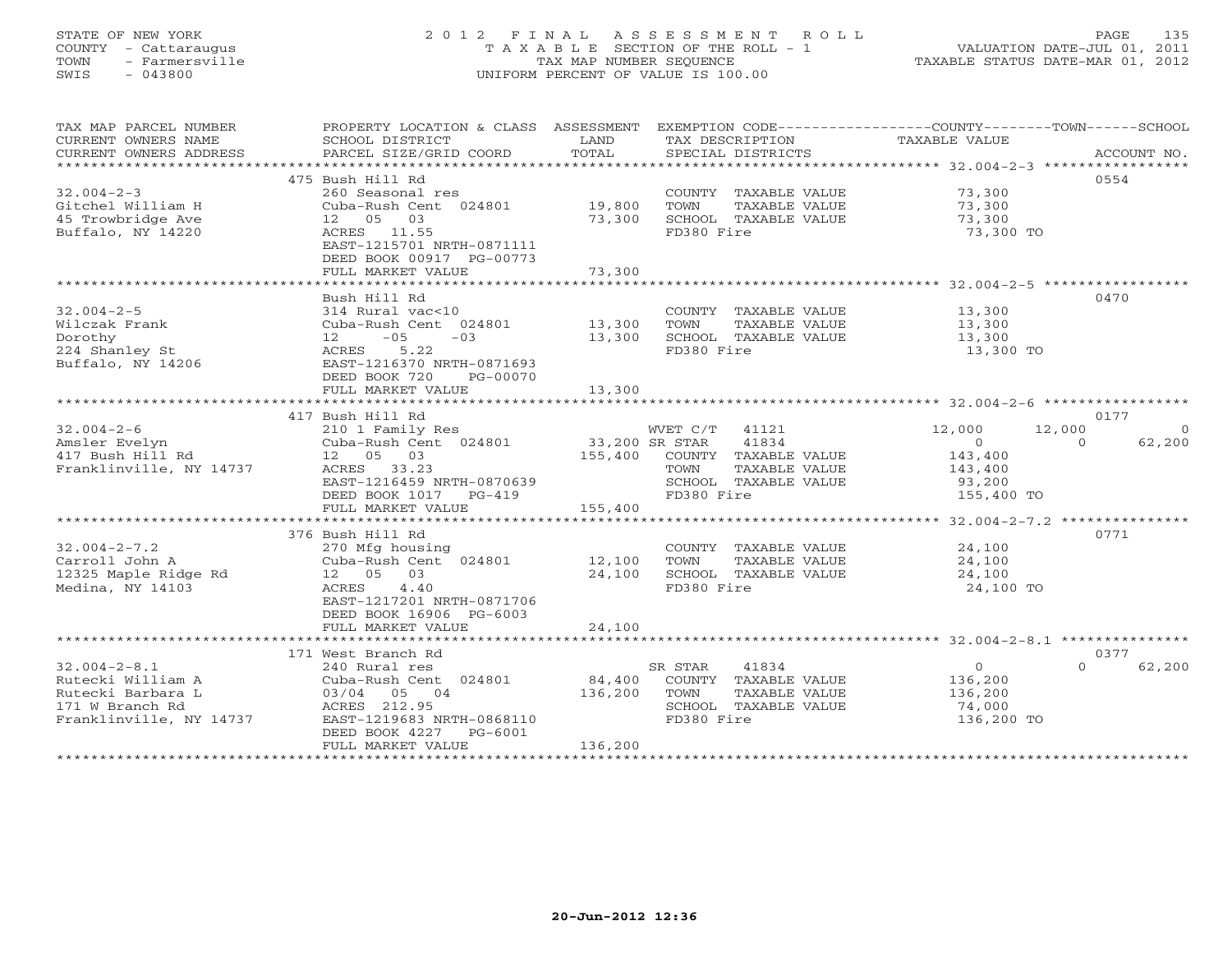## STATE OF NEW YORK 2 0 1 2 F I N A L A S S E S S M E N T R O L L PAGE 136 COUNTY - Cattaraugus T A X A B L E SECTION OF THE ROLL - 1 VALUATION DATE-JUL 01, 2011 TOWN - Farmersville TAX MAP NUMBER SEQUENCE TAXABLE STATUS DATE-MAR 01, 2012 SWIS - 043800 UNIFORM PERCENT OF VALUE IS 100.00

| TAX MAP PARCEL NUMBER         | PROPERTY LOCATION & CLASS ASSESSMENT     |         |                       | EXEMPTION CODE----------------COUNTY-------TOWN------SCHOOL |
|-------------------------------|------------------------------------------|---------|-----------------------|-------------------------------------------------------------|
| CURRENT OWNERS NAME           | SCHOOL DISTRICT                          | LAND    | TAX DESCRIPTION       | <b>TAXABLE VALUE</b>                                        |
| CURRENT OWNERS ADDRESS        | PARCEL SIZE/GRID COORD                   | TOTAL   | SPECIAL DISTRICTS     | ACCOUNT NO.                                                 |
| ***************************** |                                          |         |                       |                                                             |
|                               | West Branch Rd                           |         |                       | 0885                                                        |
| $32.004 - 2 - 8.2$            | 270 Mfg housing                          |         | COUNTY TAXABLE VALUE  | 25,500                                                      |
| Sturtevant Steven R           | Cuba-Rush Cent 024801 19,500             |         | TOWN<br>TAXABLE VALUE | 25,500                                                      |
| Sturtevant Norma              | 04 05 03                                 | 25,500  | SCHOOL TAXABLE VALUE  | 25,500                                                      |
| 7759 Akron Rd                 | ACRES 11.00                              |         | FD380 Fire            | 25,500 TO                                                   |
| Lockport, NY 14094            | EAST-1220614 NRTH-0870739                |         |                       |                                                             |
|                               | DEED BOOK 1015 PG-735                    |         |                       |                                                             |
|                               | FULL MARKET VALUE                        | 25,500  |                       |                                                             |
|                               | West Branch Rd                           |         |                       | 0967                                                        |
| $32.004 - 2 - 8.3$            | 314 Rural vac<10                         |         | COUNTY TAXABLE VALUE  | 15,000                                                      |
| Feuersanger Johann H          | Cuba-Rush Cent 024801                    | 15,000  | TOWN<br>TAXABLE VALUE | 15,000                                                      |
| 7408 W Somerset               | 4 05 03                                  | 15,000  | SCHOOL TAXABLE VALUE  | 15,000                                                      |
| Appleton, NY 14008            | 6.50<br>ACRES                            |         | FD380 Fire            | 15,000 TO                                                   |
|                               | EAST-1220202 NRTH-0870701                |         |                       |                                                             |
|                               | DEED BOOK 1015 PG-732                    |         |                       |                                                             |
|                               | FULL MARKET VALUE                        | 15,000  |                       |                                                             |
|                               |                                          |         |                       |                                                             |
|                               | 180 West Branch Rd                       |         |                       | 1067                                                        |
| $32.004 - 2 - 8.4$            | 240 Rural res                            |         | COUNTY TAXABLE VALUE  | 135,000                                                     |
| Hewett Decatur                | Cuba-Rush Cent 024801                    | 43,100  | TAXABLE VALUE<br>TOWN | 135,000                                                     |
| 5760 Dunnigan Rd              | 05 04<br>03/04                           | 135,000 | SCHOOL TAXABLE VALUE  | 135,000                                                     |
| Lockport, NY 14094            | ACRES<br>52.30                           |         | FD380 Fire            | 135,000 TO                                                  |
|                               | EAST-1219648 NRTH-0871237                |         |                       |                                                             |
|                               | DEED BOOK 14646 PG-3001                  |         |                       |                                                             |
|                               | FULL MARKET VALUE                        | 135,000 |                       |                                                             |
|                               |                                          |         |                       |                                                             |
|                               | West Branch Rd                           |         |                       | 1126                                                        |
| $32.004 - 2 - 8.5$            | 322 Rural vac>10                         |         | COUNTY TAXABLE VALUE  | 28,400                                                      |
| Ruminski Michael              | Cuba-Rush Cent 024801                    | 28,400  | TAXABLE VALUE<br>TOWN | 28,400                                                      |
| 270 Canada St                 | 03/04 05 04                              | 28,400  | SCHOOL TAXABLE VALUE  | 28,400                                                      |
| Holland, NY 14080             | ACRES 25.30<br>EAST-1220615 NRTH-0869315 |         | FD380 Fire            | 28,400 TO                                                   |
|                               | DEED BOOK 4227 PG-6001                   |         |                       |                                                             |
|                               | FULL MARKET VALUE                        | 28,400  |                       |                                                             |
|                               |                                          |         |                       |                                                             |
|                               | West Branch Rd                           |         |                       | 1151                                                        |
| $32.004 - 2 - 8.6$            | 314 Rural vac<10                         |         | COUNTY TAXABLE VALUE  | 14,700                                                      |
| Zandi Matthew                 | Cuba-Rush Cent 024801                    | 14,700  | TOWN<br>TAXABLE VALUE | 14,700                                                      |
| 1159 Hardy's Corner Rd        | 03/04 05 04                              | 14,700  | SCHOOL TAXABLE VALUE  | 14,700                                                      |
| Franklinville, NY 14737       | 6.15<br>ACRES                            |         | FD380 Fire            | 14,700 TO                                                   |
|                               | EAST-1218806 NRTH-0870503                |         |                       |                                                             |
|                               | DEED BOOK 10321 PG-9001                  |         |                       |                                                             |
|                               | FULL MARKET VALUE                        | 14,700  |                       |                                                             |
|                               |                                          |         |                       |                                                             |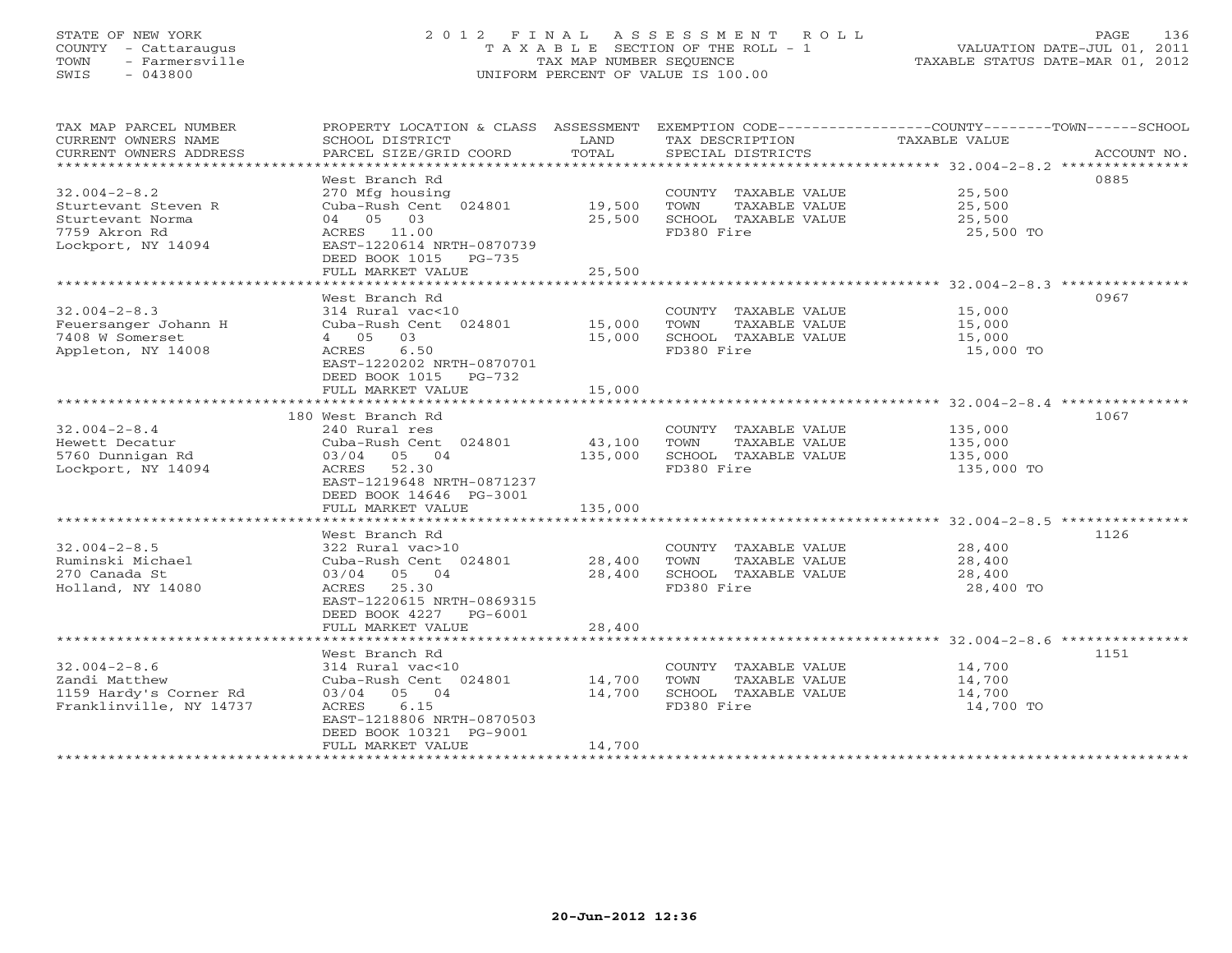# STATE OF NEW YORK 2 0 1 2 F I N A L A S S E S S M E N T R O L L PAGE 137 COUNTY - Cattaraugus T A X A B L E SECTION OF THE ROLL - 1 VALUATION DATE-JUL 01, 2011 TOWN - Farmersville TAX MAP NUMBER SEQUENCE TAXABLE STATUS DATE-MAR 01, 2012 SWIS - 043800 UNIFORM PERCENT OF VALUE IS 100.00UNIFORM PERCENT OF VALUE IS 100.00

| TAX MAP PARCEL NUMBER<br>CURRENT OWNERS NAME<br>CURRENT OWNERS ADDRESS | PROPERTY LOCATION & CLASS ASSESSMENT<br>SCHOOL DISTRICT<br>PARCEL SIZE/GRID COORD | LAND<br>TOTAL  | EXEMPTION CODE-----------------COUNTY-------TOWN------SCHOOL<br>TAX DESCRIPTION<br>SPECIAL DISTRICTS | TAXABLE VALUE                       | ACCOUNT NO.                            |
|------------------------------------------------------------------------|-----------------------------------------------------------------------------------|----------------|------------------------------------------------------------------------------------------------------|-------------------------------------|----------------------------------------|
|                                                                        |                                                                                   |                |                                                                                                      |                                     |                                        |
|                                                                        | 8999 Co Line Rd                                                                   |                |                                                                                                      |                                     | 0086                                   |
| $32.004 - 2 - 9.1$<br>Decker Nina<br>8999 Co Line Rd                   | 240 Rural res<br>Cuba-Rush Cent 024801<br>04 05<br>03                             | 41,300 SR STAR | AG DIST<br>41720<br>41834<br>178,300 COUNTY TAXABLE VALUE                                            | 11,095<br>$\overline{0}$<br>167,205 | 11,095<br>11,095<br>$\Omega$<br>62,200 |
| Franklinville, NY 14737                                                | ACRES 55.15<br>EAST-1221633 NRTH-0871058                                          |                | TOWN<br>TAXABLE VALUE<br>SCHOOL TAXABLE VALUE                                                        | 167,205<br>105,005                  |                                        |
| MAY BE SUBJECT TO PAYMENT<br>UNDER AGDIST LAW TIL 2016                 | DEED BOOK 586<br>PG-00475<br>FULL MARKET VALUE                                    | 178,300        | FD380 Fire                                                                                           | 178,300 TO                          |                                        |
|                                                                        | 8927 Co Line Rd                                                                   |                |                                                                                                      |                                     | 0949                                   |
| $32.004 - 2 - 9.2$                                                     | 260 Seasonal res                                                                  |                | COUNTY TAXABLE VALUE                                                                                 | 97,600                              |                                        |
| Wilson Barbara P                                                       | Cuba-Rush Cent 024801                                                             | 12,600         | TOWN<br>TAXABLE VALUE                                                                                | 97,600                              |                                        |
| Wilson Susan Melody                                                    | 04 05 03                                                                          | 97,600         | SCHOOL TAXABLE VALUE                                                                                 | 97,600                              |                                        |
| PO Box 1281                                                            | ACRES 4.75                                                                        |                | FD380 Fire                                                                                           | 97,600 TO                           |                                        |
| Fredericksburg, VA 22402                                               | EAST-1222276 NRTH-0870847<br>DEED BOOK 1013 PG-1076<br>FULL MARKET VALUE          | 97,600         |                                                                                                      |                                     |                                        |
|                                                                        |                                                                                   |                |                                                                                                      |                                     |                                        |
|                                                                        | West Branch Rd                                                                    |                |                                                                                                      |                                     | 1065                                   |
| $32.004 - 2 - 10.2$                                                    | 312 Vac w/imprv                                                                   |                | 41720<br>AG DIST                                                                                     | 7,399                               | 7,399<br>7,399                         |
| Freundschuh Trust (1/2 int) Jo Cuba-Rush Cent 024801                   |                                                                                   | 110,000        | COUNTY TAXABLE VALUE                                                                                 | 113,201                             |                                        |
| Freundschuh (1/2 int) Sara                                             | 04 05 04                                                                          | 120,600        | TOWN<br>TAXABLE VALUE                                                                                | 113,201                             |                                        |
| 5000 Mapleton Rd                                                       | ACRES 174.80                                                                      |                | SCHOOL TAXABLE VALUE                                                                                 | 113,201                             |                                        |
| Lockport, NY 14094                                                     | EAST-1221708 NRTH-0867991<br>DEED BOOK 15220 PG-5002                              |                | FD380 Fire                                                                                           | 120,600 TO                          |                                        |
| MAY BE SUBJECT TO PAYMENT<br>UNDER AGDIST LAW TIL 2016                 | FULL MARKET VALUE                                                                 | 120,600        |                                                                                                      |                                     |                                        |
|                                                                        |                                                                                   |                |                                                                                                      |                                     |                                        |
| $32.004 - 2 - 13.1$                                                    | Agett (OFF) Rd                                                                    |                |                                                                                                      |                                     | 0358                                   |
| Rovillo Christopher J                                                  | 260 Seasonal res<br>Cuba-Rush Cent 024801                                         | 22,100         | COUNTY TAXABLE VALUE<br>TOWN<br>TAXABLE VALUE                                                        | 30,800<br>30,800                    |                                        |
| 9687 Old Lakeshore Rd                                                  | 03 05<br>03                                                                       | 30,800         | SCHOOL TAXABLE VALUE                                                                                 | 30,800                              |                                        |
| Angola, NY 14006                                                       | ACRES 15.20                                                                       |                | FD380 Fire                                                                                           | 30,800 TO                           |                                        |
|                                                                        | EAST-1222223 NRTH-0864437                                                         |                |                                                                                                      |                                     |                                        |
|                                                                        | DEED BOOK 00997 PG-01106                                                          |                |                                                                                                      |                                     |                                        |
|                                                                        | FULL MARKET VALUE                                                                 | 30,800         |                                                                                                      |                                     |                                        |
|                                                                        | Agett (Off) Rd                                                                    |                |                                                                                                      |                                     | 0759                                   |
| $32.004 - 2 - 13.2$                                                    | 322 Rural vac>10                                                                  |                | COUNTY TAXABLE VALUE                                                                                 | 78,400                              |                                        |
| Austin Millard                                                         | Cuba-Rush Cent 024801                                                             | 78,400         | TOWN<br>TAXABLE VALUE                                                                                | 78,400                              |                                        |
| Austin Karen                                                           | 03 05 03                                                                          | 78,400         | SCHOOL TAXABLE VALUE                                                                                 | 78,400                              |                                        |
| PO Box 141                                                             | ACRES 137.30                                                                      |                | FD380 Fire                                                                                           | 78,400 TO                           |                                        |
| Rushford, NY 14777                                                     | EAST-1220379 NRTH-0864874<br>DEED BOOK 1009 PG-603                                |                |                                                                                                      |                                     |                                        |
|                                                                        | FULL MARKET VALUE                                                                 | 78,400         |                                                                                                      |                                     |                                        |
|                                                                        |                                                                                   |                |                                                                                                      |                                     |                                        |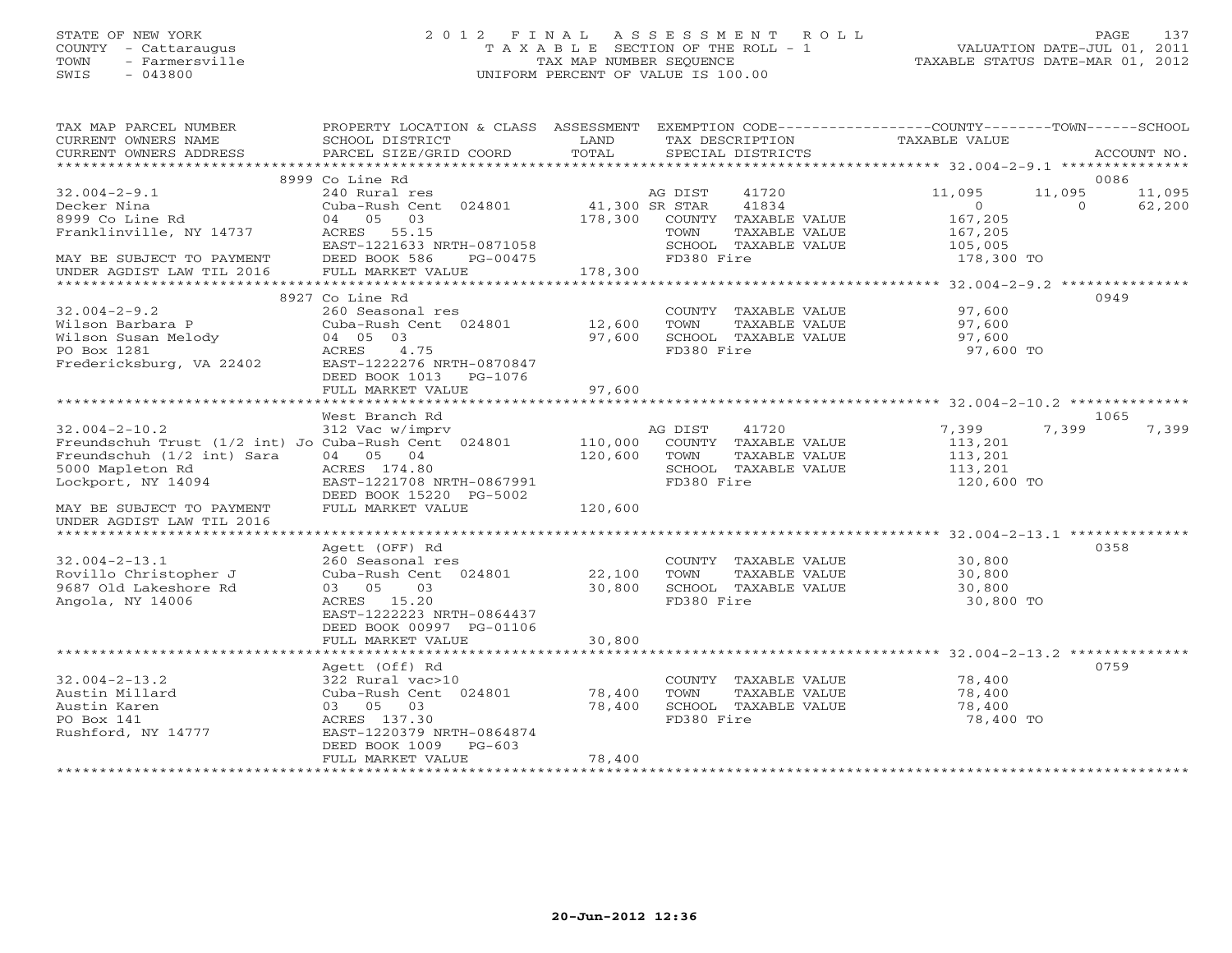#### STATE OF NEW YORK 2 0 1 2 F I N A L A S S E S S M E N T R O L L PAGE 138 COUNTY - Cattaraugus T A X A B L E SECTION OF THE ROLL - 1 VALUATION DATE-JUL 01, 2011 TOWN - Farmersville TAX MAP NUMBER SEQUENCE TAXABLE STATUS DATE-MAR 01, 2012 SWIS - 043800 UNIFORM PERCENT OF VALUE IS 100.00UNIFORM PERCENT OF VALUE IS 100.00

| TAX MAP PARCEL NUMBER<br>CURRENT OWNERS NAME<br>CURRENT OWNERS ADDRESS | PROPERTY LOCATION & CLASS ASSESSMENT<br>SCHOOL DISTRICT<br>PARCEL SIZE/GRID COORD | LAND<br>TOTAL           | TAX DESCRIPTION<br>SPECIAL DISTRICTS                        | EXEMPTION CODE-----------------COUNTY-------TOWN------SCHOOL<br>TAXABLE VALUE<br>ACCOUNT NO. |
|------------------------------------------------------------------------|-----------------------------------------------------------------------------------|-------------------------|-------------------------------------------------------------|----------------------------------------------------------------------------------------------|
| $32.004 - 2 - 13.5$                                                    | Agett (Off) Rd<br>322 Rural vac>10                                                |                         | COUNTY TAXABLE VALUE                                        | 1159<br>31,000                                                                               |
| Piotrowski Daryle E<br>508 Wall St<br>N.Tonawanda, NY 14120            | Cuba-Rush Cent 024801 31,000<br>03 05 03<br>ACRES 41.35                           | 31,000                  | TAXABLE VALUE<br>TOWN<br>SCHOOL TAXABLE VALUE<br>FD380 Fire | 31,000<br>31,000<br>31,000 TO                                                                |
|                                                                        | EAST-1220881 NRTH-0863759<br>DEED BOOK 12680 PG-3002<br>FULL MARKET VALUE         | 31,000                  |                                                             |                                                                                              |
|                                                                        | 8838 Stebbins Rd                                                                  |                         |                                                             | 0423                                                                                         |
| $32.004 - 2 - 14.1$                                                    | 312 Vac w/imprv                                                                   |                         | COUNTY TAXABLE VALUE 11,100                                 |                                                                                              |
| Hand Bernard W                                                         | Cuba-Rush Cent 024801 10,500                                                      |                         | TOWN<br>TAXABLE VALUE                                       |                                                                                              |
| Hand Eileen A                                                          | 05 03<br>11/12                                                                    | 11,100                  | SCHOOL TAXABLE VALUE                                        | 11,100<br>11,100                                                                             |
| 2340 Two Rod Rd<br>East Aurora, NY 14052                               | ACRES<br>3.35<br>EAST-1214954 NRTH-0868367<br>DEED BOOK 00985 PG-00598            |                         | FD380 Fire                                                  | 11,100 TO                                                                                    |
|                                                                        | FULL MARKET VALUE                                                                 | 11,100<br>************* |                                                             | ***********************************32.004-2-14.3 ********************************            |
|                                                                        | Stebbins Rd                                                                       |                         |                                                             | 0991                                                                                         |
| $32.004 - 2 - 14.3$                                                    | 322 Rural vac>10                                                                  |                         | COUNTY TAXABLE VALUE                                        | 116,100                                                                                      |
| Keem Patrick J                                                         | Cuba-Rush Cent 024801                                                             | 116,100                 | TOWN<br>TAXABLE VALUE                                       | 116,100                                                                                      |
| Keem Michael J                                                         | $11/12$ 05 03                                                                     | 116,100                 | SCHOOL TAXABLE VALUE                                        | 116,100                                                                                      |
| 8 Highbrook Ct                                                         | ACRES 230.65                                                                      |                         | FD380 Fire                                                  | 116,100 TO                                                                                   |
| Orchard Park, NY 14127                                                 | EAST-1217587 NRTH-0868621                                                         |                         |                                                             |                                                                                              |
|                                                                        | DEED BOOK 974<br>PG-739                                                           |                         |                                                             |                                                                                              |
|                                                                        | FULL MARKET VALUE                                                                 | 116,100                 |                                                             |                                                                                              |
|                                                                        |                                                                                   |                         |                                                             |                                                                                              |
| $32.004 - 2 - 14.4$                                                    | Stebbins Rd<br>314 Rural vac<10                                                   |                         | COUNTY TAXABLE VALUE                                        | 0995<br>200                                                                                  |
| Tingue Pamela S                                                        | Cuba-Rush Cent 024801                                                             | 200                     | TAXABLE VALUE<br>TOWN                                       | 200                                                                                          |
| 11644 Worden Rd                                                        | 12 05 03                                                                          | 200                     | SCHOOL TAXABLE VALUE                                        | 200                                                                                          |
| Delevan, NY 14042                                                      | 26.80 DPTH 200.00<br>FRNT<br>EAST-1216887 NRTH-0871710<br>DEED BOOK 972<br>PG-307 |                         | FD380 Fire                                                  | 200 TO                                                                                       |
|                                                                        | FULL MARKET VALUE                                                                 | 200                     |                                                             |                                                                                              |
|                                                                        |                                                                                   |                         |                                                             |                                                                                              |
|                                                                        | 8850 Stebbins Rd                                                                  |                         |                                                             | 0993                                                                                         |
| $32.004 - 2 - 14.5$<br>Grabowski John E                                | 270 Mfg housing<br>Cuba-Rush Cent 024801 10,600                                   |                         | COUNTY TAXABLE VALUE<br>TOWN<br>TAXABLE VALUE               | 17,800<br>17,800                                                                             |
| 434 76th St                                                            | 12  05  03                                                                        | 17,800                  | SCHOOL TAXABLE VALUE                                        | 17,800                                                                                       |
| Niagara Falls, NY 14304                                                | 3.38<br>ACRES<br>EAST-1214949 NRTH-0868565<br>$PG-167$                            |                         | FD380 Fire                                                  | 17,800 TO                                                                                    |
|                                                                        | DEED BOOK 977<br>FULL MARKET VALUE                                                | 17,800                  |                                                             |                                                                                              |
|                                                                        |                                                                                   |                         |                                                             |                                                                                              |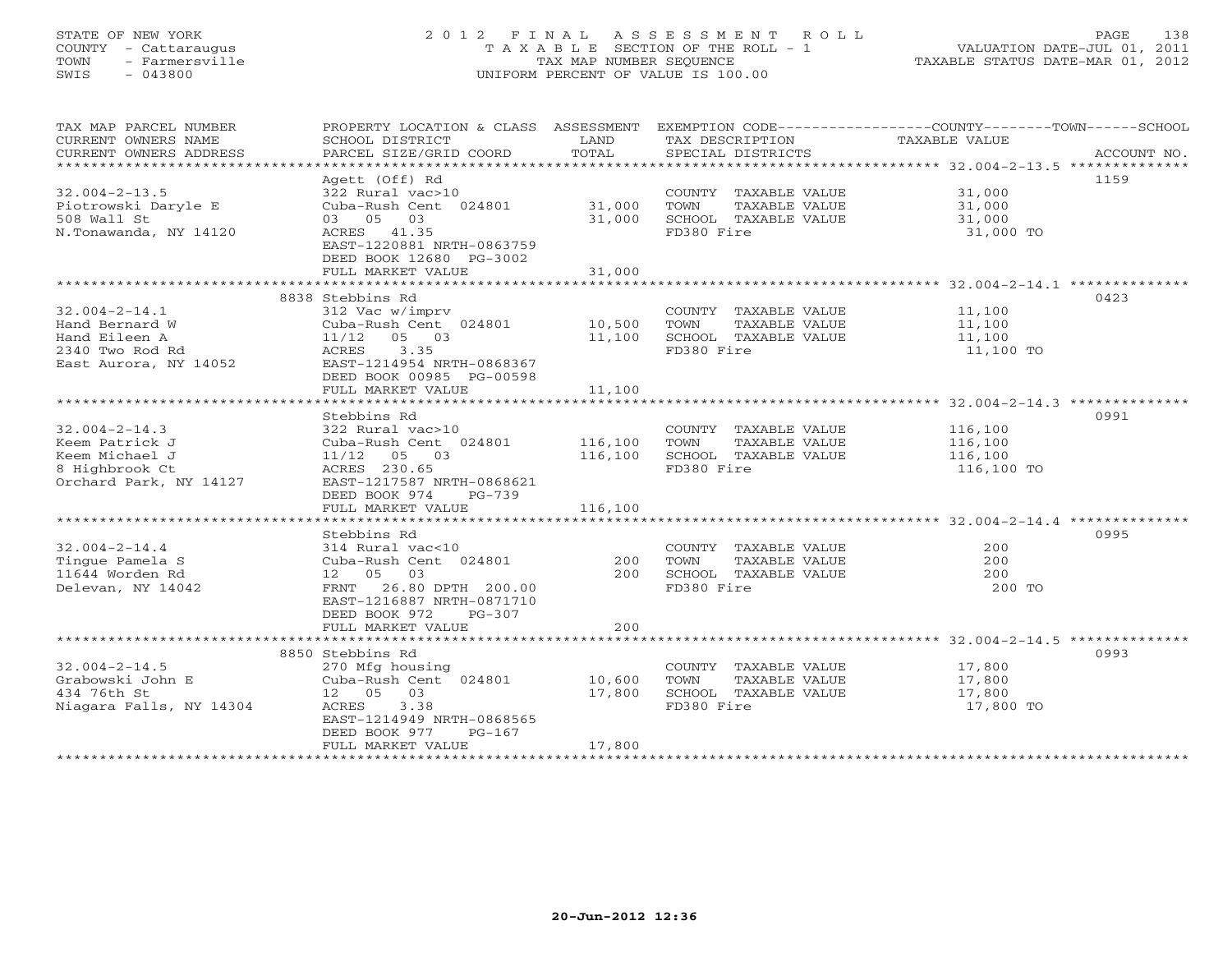# STATE OF NEW YORK 2 0 1 2 F I N A L A S S E S S M E N T R O L L PAGE 139 COUNTY - Cattaraugus T A X A B L E SECTION OF THE ROLL - 1 VALUATION DATE-JUL 01, 2011 TOWN - Farmersville TAX MAP NUMBER SEQUENCE TAXABLE STATUS DATE-MAR 01, 2012 SWIS - 043800 UNIFORM PERCENT OF VALUE IS 100.00UNIFORM PERCENT OF VALUE IS 100.00

| TAX MAP PARCEL NUMBER<br>CURRENT OWNERS NAME<br>CURRENT OWNERS ADDRESS | PROPERTY LOCATION & CLASS ASSESSMENT<br>SCHOOL DISTRICT<br>PARCEL SIZE/GRID COORD | LAND<br>TOTAL  | TAX DESCRIPTION<br>SPECIAL DISTRICTS | EXEMPTION CODE-----------------COUNTY-------TOWN------SCHOOL<br>TAXABLE VALUE<br>ACCOUNT NO. |
|------------------------------------------------------------------------|-----------------------------------------------------------------------------------|----------------|--------------------------------------|----------------------------------------------------------------------------------------------|
|                                                                        |                                                                                   |                |                                      |                                                                                              |
|                                                                        | 8838 Stebbins Rd                                                                  |                |                                      | 0994                                                                                         |
| $32.004 - 2 - 14.6$                                                    | 270 Mfg housing                                                                   |                | COUNTY TAXABLE VALUE                 | 35,100                                                                                       |
| Hand Bernard W                                                         | Cuba-Rush Cent 024801 28,300                                                      |                | TOWN<br>TAXABLE VALUE                | 35,100                                                                                       |
| Hand Eileen A                                                          | 12  05  03                                                                        | 35,100         | SCHOOL TAXABLE VALUE                 | 35,100                                                                                       |
| 2340 Two Rod Rd                                                        | ACRES 25.10                                                                       |                | FD380 Fire                           | 35,100 TO                                                                                    |
| East Aurora, NY 14052                                                  | EAST-1215630 NRTH-0868156                                                         |                |                                      |                                                                                              |
|                                                                        | DEED BOOK 00996 PG-00189                                                          |                |                                      |                                                                                              |
|                                                                        | FULL MARKET VALUE                                                                 | 35,100         |                                      |                                                                                              |
|                                                                        |                                                                                   |                |                                      |                                                                                              |
|                                                                        | 8882 Stebbins Rd                                                                  |                |                                      | 0424                                                                                         |
| $32.004 - 2 - 15$                                                      | 240 Rural res                                                                     |                | RES STAR 41854                       | $\Omega$<br>30,000<br>$\overline{0}$                                                         |
|                                                                        |                                                                                   |                | 35,600 COUNTY TAXABLE VALUE          |                                                                                              |
|                                                                        |                                                                                   | 81,800         | TOWN<br>TAXABLE VALUE                | 81,800<br>81,800                                                                             |
|                                                                        |                                                                                   |                | SCHOOL TAXABLE VALUE                 | 51,800                                                                                       |
|                                                                        |                                                                                   |                | FD380 Fire                           | 81,800 TO                                                                                    |
|                                                                        | DEED BOOK 927<br>PG-264                                                           |                |                                      |                                                                                              |
|                                                                        | FULL MARKET VALUE                                                                 | 81,800         |                                      |                                                                                              |
|                                                                        |                                                                                   | ************** |                                      |                                                                                              |
|                                                                        | 8918 Stebbins Rd                                                                  |                |                                      | 0120                                                                                         |
| $32.004 - 2 - 16.1$                                                    | 260 Seasonal res                                                                  |                | COUNTY TAXABLE VALUE 86,500          |                                                                                              |
| Grotke William R                                                       | Cuba-Rush Cent 024801 12,500                                                      |                | TOWN<br>TAXABLE VALUE                | 86,500                                                                                       |
| David N                                                                | 12  05  03                                                                        | 86,500         | SCHOOL TAXABLE VALUE                 | 86,500                                                                                       |
| 19 Lynncrest Ter                                                       | 4.68<br>ACRES                                                                     |                | FD380 Fire                           | 86,500 TO                                                                                    |
| Cheektowaga, NY 14225                                                  | EAST-1214770 NRTH-0869688                                                         |                |                                      |                                                                                              |
|                                                                        | DEED BOOK 00996 PG-00492                                                          |                |                                      |                                                                                              |
|                                                                        | FULL MARKET VALUE                                                                 | 86,500         |                                      |                                                                                              |
|                                                                        |                                                                                   |                |                                      |                                                                                              |
|                                                                        | Stebbins Rd                                                                       |                |                                      | 0879                                                                                         |
| $32.004 - 2 - 16.2$                                                    | 322 Rural vac>10                                                                  |                | COUNTY TAXABLE VALUE                 | 14,600<br>14,600                                                                             |
| Grotke William R                                                       | 322 Rural vac>10<br>Cuba-Rush Cent  024801            14,600                      |                | TOWN<br>TAXABLE VALUE                |                                                                                              |
| Sharon                                                                 | 12 05 03                                                                          | 14,600         | SCHOOL TAXABLE VALUE                 | 14,600                                                                                       |
| 4625 E Overlook Dr                             ACRES     13.31         |                                                                                   |                | FD380 Fire                           | 14,600 TO                                                                                    |
| Williamsville, NY 14221                                                | EAST-1215497 NRTH-0869695                                                         |                |                                      |                                                                                              |
|                                                                        | DEED BOOK 1007 PG-1022                                                            |                |                                      |                                                                                              |
|                                                                        | FULL MARKET VALUE                                                                 | 14,600         |                                      |                                                                                              |
|                                                                        |                                                                                   |                |                                      |                                                                                              |
|                                                                        | 8984 Stebbins Rd                                                                  |                |                                      | 0002                                                                                         |
| $32.004 - 2 - 17$                                                      | 260 Seasonal res                                                                  |                | COUNTY TAXABLE VALUE                 | 92,100                                                                                       |
| Dinino Kenneth                                                         | Cuba-Rush Cent 024801                                                             | 24,100         | TOWN<br>TAXABLE VALUE                | 92,100                                                                                       |
| 3276 Crystal Forest Dr                                                 | 12  05  03                                                                        | 92,100         | SCHOOL TAXABLE VALUE                 | 92,100                                                                                       |
| Conroe, TX 77305                                                       | ACRES 25.47                                                                       |                | FD380 Fire                           | 92,100 TO                                                                                    |
|                                                                        | EAST-1215310 NRTH-0870354                                                         |                |                                      |                                                                                              |
|                                                                        | DEED BOOK 9370<br>PG-4001                                                         |                |                                      |                                                                                              |
|                                                                        | FULL MARKET VALUE                                                                 | 92,100         |                                      |                                                                                              |
|                                                                        |                                                                                   |                |                                      |                                                                                              |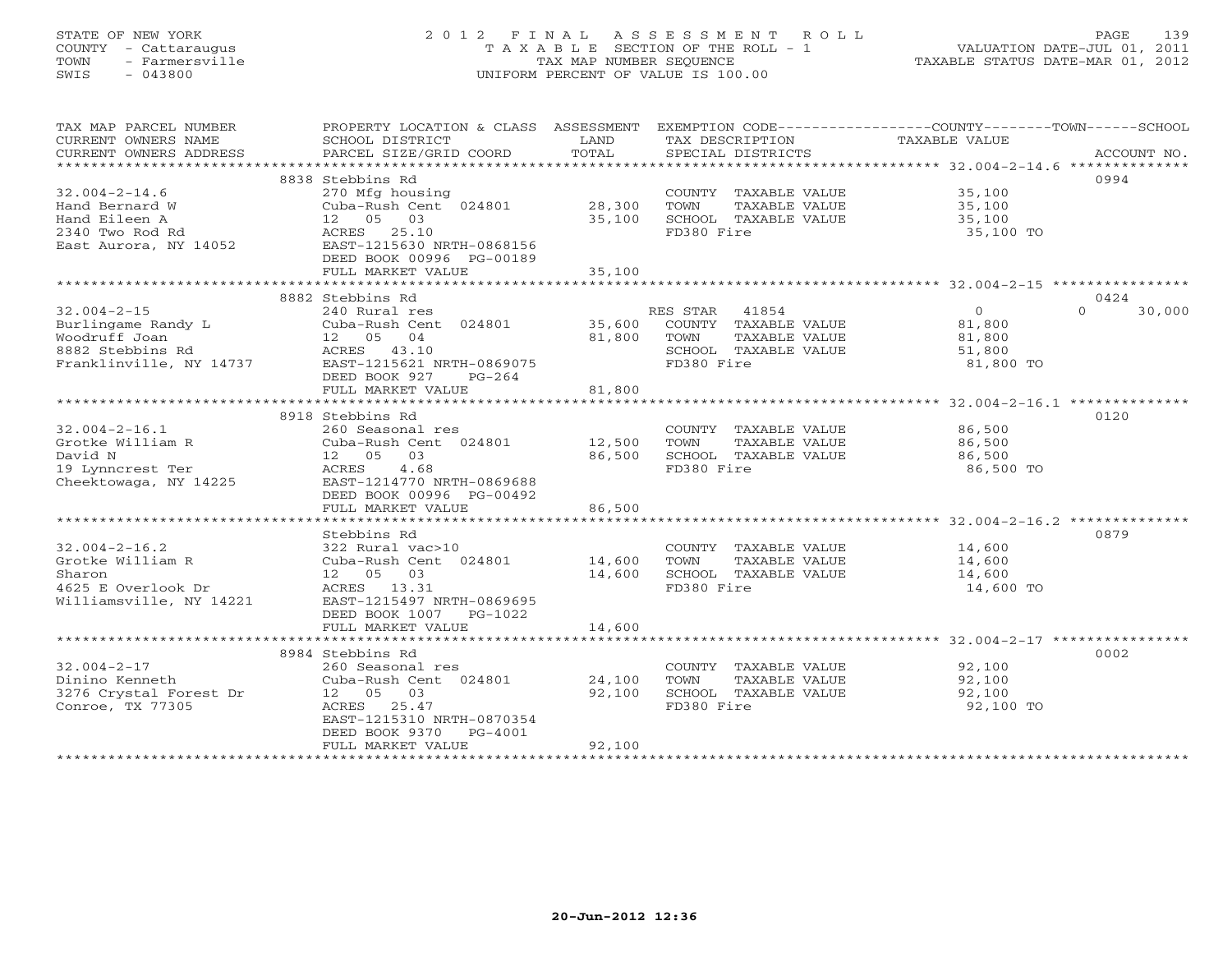# STATE OF NEW YORK 2 0 1 2 F I N A L A S S E S S M E N T R O L L PAGE 140 COUNTY - Cattaraugus T A X A B L E SECTION OF THE ROLL - 1 VALUATION DATE-JUL 01, 2011 TOWN - Farmersville TAX MAP NUMBER SEQUENCE TAXABLE STATUS DATE-MAR 01, 2012 SWIS - 043800 UNIFORM PERCENT OF VALUE IS 100.00UNIFORM PERCENT OF VALUE IS 100.00

| TAX MAP PARCEL NUMBER      | PROPERTY LOCATION & CLASS ASSESSMENT                      |         |                       | EXEMPTION CODE----------------COUNTY-------TOWN------SCHOOL |             |
|----------------------------|-----------------------------------------------------------|---------|-----------------------|-------------------------------------------------------------|-------------|
| CURRENT OWNERS NAME        | SCHOOL DISTRICT                                           | LAND    | TAX DESCRIPTION       | TAXABLE VALUE                                               |             |
| CURRENT OWNERS ADDRESS     | PARCEL SIZE/GRID COORD                                    | TOTAL   | SPECIAL DISTRICTS     |                                                             | ACCOUNT NO. |
|                            |                                                           |         |                       |                                                             |             |
|                            | 2968 Bear Creek Rd                                        |         |                       | 0406                                                        |             |
| $40.001 - 2 - 1$           | 210 1 Family Res                                          |         | COUNTY TAXABLE VALUE  | 142,800                                                     |             |
| Buffalo Crushed Stone Inc. | Franklinville C 044001                                    | 19,800  | TOWN<br>TAXABLE VALUE | 142,800                                                     |             |
| 2544 Clinton St            | 35 05 04                                                  | 142,800 | SCHOOL TAXABLE VALUE  | 142,800                                                     |             |
| Buffalo, NY 14224          | Life Use-Mapes                                            |         | FD380 Fire            | 142,800 TO                                                  |             |
|                            | ACRES 11.46                                               |         |                       |                                                             |             |
|                            | EAST-1180565 NRTH-0861972                                 |         |                       |                                                             |             |
|                            | DEED BOOK 846<br>PG-01148                                 |         |                       |                                                             |             |
|                            | FULL MARKET VALUE                                         | 142,800 |                       |                                                             |             |
|                            |                                                           |         |                       |                                                             |             |
|                            | NYS Rte 16                                                |         |                       | 0191                                                        |             |
| $40.001 - 2 - 2.1$         | 322 Rural vac>10                                          |         | COUNTY TAXABLE VALUE  | 37,100                                                      |             |
| Koerner George L           |                                                           |         | TOWN<br>TAXABLE VALUE | 37,100                                                      |             |
| Priester Betsy             | Franklinville C 044001 37,100<br>34 05 04 37,100          |         | SCHOOL TAXABLE VALUE  | 37,100                                                      |             |
| 8435 Rte 16                | ACRES 40.70                                               |         | FD380 Fire            | 37,100 TO                                                   |             |
| Franklinville, NY 14737    | EAST-1181510 NRTH-0861874                                 |         |                       |                                                             |             |
|                            | DEED BOOK 972<br>$PG-410$                                 |         |                       |                                                             |             |
|                            | FULL MARKET VALUE                                         | 37,100  |                       |                                                             |             |
|                            |                                                           |         |                       |                                                             |             |
|                            | 8435 NYS Rte 16                                           |         |                       | 0773                                                        |             |
| $40.001 - 2 - 2.2$         | 210 1 Family Res                                          |         | RES STAR 41854        | $\overline{0}$<br>$\Omega$                                  | 30,000      |
| Koerner George L           |                                                           | 12,300  | COUNTY TAXABLE VALUE  | 128,200                                                     |             |
| Priester Betsy             | Franklinville C 044001<br>34 05 04<br>ACRES 2.85 BANK 017 | 128,200 | TOWN<br>TAXABLE VALUE | 128,200                                                     |             |
| 8435 Nys Rte 16            |                                                           |         | SCHOOL TAXABLE VALUE  | 98,200                                                      |             |
| Franklinville, NY 14737    | EAST-1181062 NRTH-0862917                                 |         | FD380 Fire            | 128,200 TO                                                  |             |
|                            | DEED BOOK 972<br>PG-412                                   |         |                       |                                                             |             |
|                            | FULL MARKET VALUE                                         | 128,200 |                       |                                                             |             |
|                            |                                                           |         |                       |                                                             |             |
|                            | NYS Rte 16                                                |         |                       | 0782                                                        |             |
| $40.001 - 2 - 2.3$         | 314 Rural vac<10                                          |         | COUNTY TAXABLE VALUE  | 800                                                         |             |
| Koerner George             | Franklinville C 044001                                    | 800     | TOWN<br>TAXABLE VALUE | 800                                                         |             |
| Priester Betsy             | 34 05 04                                                  | 800     | SCHOOL TAXABLE VALUE  | 800                                                         |             |
| 8435 Rte. 16               | FRNT 240.00 DPTH 100.00                                   |         | FD380 Fire            | 800 TO                                                      |             |
| Franklinville, NY 14737    | ACRES<br>0.55                                             |         |                       |                                                             |             |
|                            | EAST-1181044 NRTH-0863100                                 |         |                       |                                                             |             |
|                            | DEED BOOK 4195 PG-9001                                    |         |                       |                                                             |             |
|                            | FULL MARKET VALUE                                         | 800     |                       |                                                             |             |
|                            |                                                           |         |                       |                                                             |             |
|                            | Bear Creek Rd                                             |         |                       | 0783                                                        |             |
| $40.001 - 2 - 2.4$         | 314 Rural vac<10                                          |         | COUNTY TAXABLE VALUE  | 11,300                                                      |             |
| Mapes Alexis E             | Franklinville C 044001                                    | 11,300  | TAXABLE VALUE<br>TOWN | 11,300                                                      |             |
| 2968 Bear Creek Rd         | 34 05 04                                                  | 11,300  | SCHOOL TAXABLE VALUE  | 11,300                                                      |             |
| Franklinville, NY 14737    | ACRES 7.60                                                |         | FD380 Fire            | 11,300 TO                                                   |             |
|                            | EAST-1180795 NRTH-0861215                                 |         |                       |                                                             |             |
|                            | DEED BOOK 1025<br>PG-674                                  |         |                       |                                                             |             |
|                            | FULL MARKET VALUE                                         | 11,300  |                       |                                                             |             |
|                            |                                                           |         |                       |                                                             |             |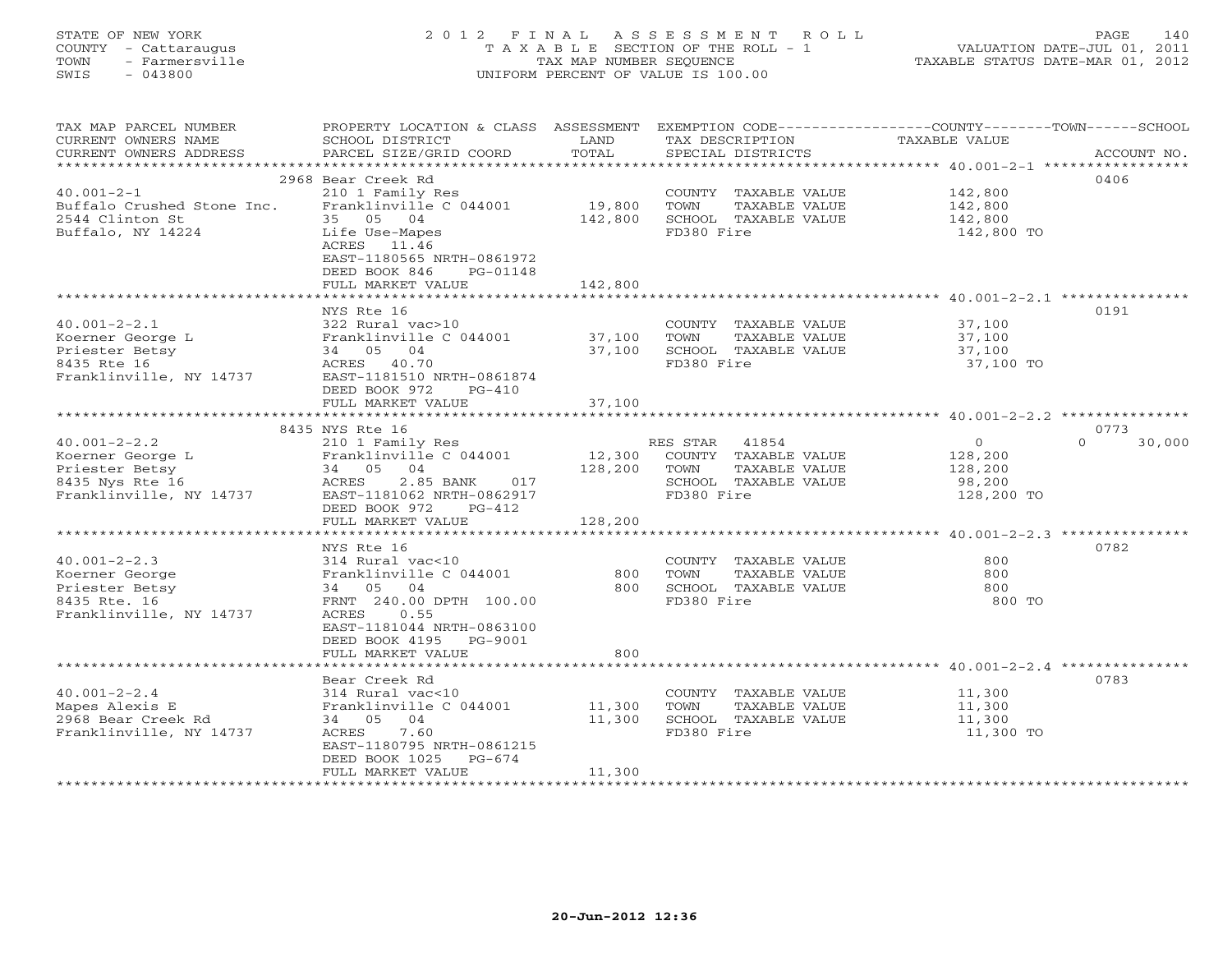# STATE OF NEW YORK 2 0 1 2 F I N A L A S S E S S M E N T R O L L PAGE 141 COUNTY - Cattaraugus T A X A B L E SECTION OF THE ROLL - 1 VALUATION DATE-JUL 01, 2011 TOWN - Farmersville TAX MAP NUMBER SEQUENCE TAXABLE STATUS DATE-MAR 01, 2012 SWIS - 043800 UNIFORM PERCENT OF VALUE IS 100.00UNIFORM PERCENT OF VALUE IS 100.00

| TAX MAP PARCEL NUMBER<br>CURRENT OWNERS NAME                 | PROPERTY LOCATION & CLASS ASSESSMENT<br>SCHOOL DISTRICT                         | LAND    | EXEMPTION CODE-----------------COUNTY-------TOWN------SCHOOL<br>TAX DESCRIPTION | TAXABLE VALUE  |                            |
|--------------------------------------------------------------|---------------------------------------------------------------------------------|---------|---------------------------------------------------------------------------------|----------------|----------------------------|
| CURRENT OWNERS ADDRESS                                       | PARCEL SIZE/GRID COORD                                                          | TOTAL   | SPECIAL DISTRICTS                                                               |                | ACCOUNT NO.                |
|                                                              |                                                                                 |         |                                                                                 |                |                            |
| $40.001 - 2 - 2.5$                                           | 8428 Rte 16<br>210 1 Family Res                                                 |         | COUNTY TAXABLE VALUE 92,800                                                     |                | 0859                       |
| Brown Thomas G                                               | Franklinville C 044001                                                          | 15,400  | TOWN<br>TAXABLE VALUE                                                           | 92,800         |                            |
| Brown Mary Ann J                                             | 34 05<br>04                                                                     | 92,800  | SCHOOL TAXABLE VALUE                                                            | 92,800         |                            |
| 324 Lakeview Blvd                                            | 6.90<br>ACRES                                                                   |         | FD380 Fire                                                                      | 92,800 TO      |                            |
| Delevan, NY 14042                                            | EAST-1181674 NRTH-0862963                                                       |         |                                                                                 |                |                            |
|                                                              | DEED BOOK 8702 PG-6001                                                          |         |                                                                                 |                |                            |
|                                                              | FULL MARKET VALUE                                                               | 92,800  |                                                                                 |                |                            |
|                                                              |                                                                                 |         |                                                                                 |                |                            |
|                                                              | 2946 Bear Creek Rd                                                              |         |                                                                                 |                | 0888                       |
| $40.001 - 2 - 2.6$                                           | 210 1 Family Res                                                                |         | RES STAR 41854                                                                  | $\overline{0}$ | $\Omega$<br>30,000         |
| Bocharski Richard J                                          | Franklinville C 044001                                                          | 8,700   | COUNTY TAXABLE VALUE                                                            | 68,300         |                            |
| 2946 Bear Creek Rd                                           | 34/35 05 04                                                                     | 68,300  | TOWN<br>TAXABLE VALUE                                                           | 68,300         |                            |
| Franklinville, NY 14737                                      | 2.10<br>ACRES                                                                   |         | SCHOOL TAXABLE VALUE                                                            | 38,300         |                            |
|                                                              | EAST-1180870 NRTH-0862564                                                       |         | FD380 Fire                                                                      | 68,300 TO      |                            |
|                                                              | DEED BOOK 00925 PG-01157<br>FULL MARKET VALUE                                   | 68,300  |                                                                                 |                |                            |
|                                                              |                                                                                 |         |                                                                                 |                |                            |
|                                                              | 8370 NYS Rte 16                                                                 |         |                                                                                 |                | 0232                       |
| $40.001 - 2 - 4$                                             | 240 Rural res                                                                   |         | COUNTY TAXABLE VALUE                                                            | 126,000        |                            |
| Brown Thomas C                                               | Franklinville C 044001                                                          | 21,600  | TAXABLE VALUE<br>TOWN                                                           | 126,000        |                            |
| 324 Lakeview Blvd                                            | 34 05 04                                                                        | 126,000 | SCHOOL TAXABLE VALUE                                                            | 126,000        |                            |
| Delevan, NY 14042                                            | ACRES 14.40                                                                     |         | FD380 Fire                                                                      | 126,000 TO     |                            |
|                                                              | EAST-1182480 NRTH-0862893                                                       |         |                                                                                 |                |                            |
|                                                              | DEED BOOK 17179 PG-6001                                                         |         |                                                                                 |                |                            |
|                                                              | FULL MARKET VALUE                                                               | 126,000 |                                                                                 |                |                            |
|                                                              |                                                                                 |         |                                                                                 |                |                            |
| $40.001 - 2 - 5$                                             | 8338 NYS Rte 16<br>415 Motel                                                    |         | 50 PCT OF VALUE USED FOR EXEMPTION PURPOSES<br>CVET C/T 41131                   | 20,000         | 0231<br>20,000<br>$\Omega$ |
| Justus Larry L                                               |                                                                                 |         |                                                                                 | 16,580         | 16,580<br>$\Omega$         |
| Justus Nau                                                   | Franklinville C 044001 19,300 DVET C/T 41141<br>34 05 04 165,800 RES STAR 41854 |         |                                                                                 | $\overline{0}$ | 30,000<br>$\Omega$         |
| Justus Nau<br>8338 N NYS Route 16<br>Franklinville, NY 14737 | 5.55<br>ACRES                                                                   |         | COUNTY TAXABLE VALUE                                                            | 129,220        |                            |
|                                                              | EAST-1183007 NRTH-0862741                                                       |         | TOWN<br>TAXABLE VALUE                                                           | 129,220        |                            |
|                                                              | DEED BOOK 3016    PG-6001                                                       |         | SCHOOL TAXABLE VALUE                                                            | 135,800        |                            |
|                                                              | FULL MARKET VALUE                                                               |         | 165,800 FD380 Fire                                                              | 165,800 TO     |                            |
|                                                              |                                                                                 |         |                                                                                 |                |                            |
|                                                              | 8324 NYS Rte 16                                                                 |         |                                                                                 |                | 0404                       |
| $40.001 - 2 - 6$                                             | 210 1 Family Res                                                                |         | COUNTY TAXABLE VALUE                                                            | 36,800         |                            |
| Shear Thomas W                                               | Franklinville C 044001                                                          | 6,600   | TOWN<br>TAXABLE VALUE                                                           | 36,800         |                            |
| 627 39th St                                                  | 34 05 04                                                                        | 36,800  | SCHOOL TAXABLE VALUE                                                            | 36,800         |                            |
| Niagara Falls, NY 14301-2616 FRNT 140.00 DPTH 150.00         | ACRES                                                                           |         | FD380 Fire                                                                      | 36,800 TO      |                            |
|                                                              | 0.48<br>EAST-1183227 NRTH-0862320                                               |         |                                                                                 |                |                            |
|                                                              | DEED BOOK 903<br>PG-00321                                                       |         |                                                                                 |                |                            |
|                                                              | FULL MARKET VALUE                                                               | 36,800  |                                                                                 |                |                            |
|                                                              |                                                                                 |         |                                                                                 |                |                            |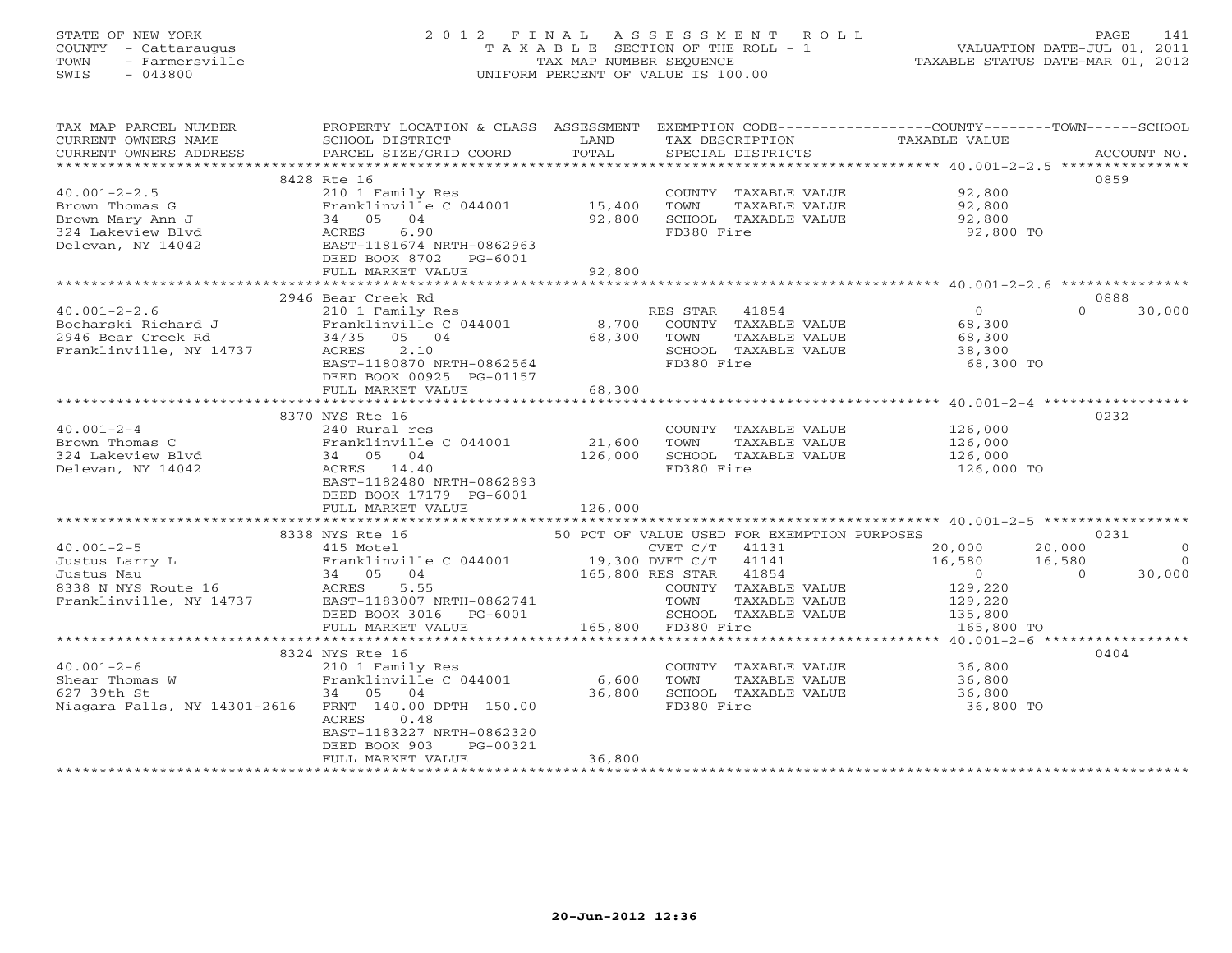# STATE OF NEW YORK 2 0 1 2 F I N A L A S S E S S M E N T R O L L PAGE 142 COUNTY - Cattaraugus T A X A B L E SECTION OF THE ROLL - 1 VALUATION DATE-JUL 01, 2011 TOWN - Farmersville TAX MAP NUMBER SEQUENCE TAXABLE STATUS DATE-MAR 01, 2012 SWIS - 043800 UNIFORM PERCENT OF VALUE IS 100.00UNIFORM PERCENT OF VALUE IS 100.00

| TAX MAP PARCEL NUMBER                                                                                                                                                                                                             | PROPERTY LOCATION & CLASS ASSESSMENT EXEMPTION CODE---------------COUNTY-------TOWN------SCHOOL                                                      |         |            |                                                                               |                                                          |                |                                       |
|-----------------------------------------------------------------------------------------------------------------------------------------------------------------------------------------------------------------------------------|------------------------------------------------------------------------------------------------------------------------------------------------------|---------|------------|-------------------------------------------------------------------------------|----------------------------------------------------------|----------------|---------------------------------------|
|                                                                                                                                                                                                                                   |                                                                                                                                                      |         |            |                                                                               |                                                          |                |                                       |
|                                                                                                                                                                                                                                   | 8293 Rte 98                                                                                                                                          |         |            |                                                                               |                                                          |                | 0422                                  |
| $40.001 - 2 - 7$                                                                                                                                                                                                                  | Xe Journal res<br>Pranklinville C 044001 26,200 AGED C 41802<br>34 05 04 119,400 AGED T 41803<br>ACRES 21.54 SR STAR 408<br>PRST 193593 NPTH 0862716 |         |            |                                                                               | 12,000                                                   | 12,000         | $\circ$                               |
|                                                                                                                                                                                                                                   |                                                                                                                                                      |         |            |                                                                               | 32,220<br>$32,220$ 0<br>0 53,700                         |                | $\begin{array}{c} 0 \\ 0 \end{array}$ |
|                                                                                                                                                                                                                                   |                                                                                                                                                      |         |            | 41803                                                                         |                                                          |                |                                       |
|                                                                                                                                                                                                                                   | Franklinville C 044001<br>Zuech Borothy C<br>Zuech Frederick J<br>8300 Rte 98<br>Franklinville, NY 14737<br>EAST-1183593 NRTH-0862716                |         |            |                                                                               | $0$<br>75,180                                            | $\overline{0}$ | 62,200                                |
|                                                                                                                                                                                                                                   |                                                                                                                                                      |         |            | COUNTY TAXABLE VALUE                                                          |                                                          |                |                                       |
|                                                                                                                                                                                                                                   | DEED BOOK 14924 PG-5003                                                                                                                              |         |            |                                                                               |                                                          |                |                                       |
|                                                                                                                                                                                                                                   | FULL MARKET VALUE                                                                                                                                    |         |            | FOOR TOWN TAXABLE VALUE<br>TOWN TAXABLE VALUE<br>119,400 SCHOOL TAXABLE VALUE | LUE 53,700<br>LUE 57,200<br>119,400                      |                |                                       |
|                                                                                                                                                                                                                                   |                                                                                                                                                      |         | FD380 Fire |                                                                               | 119,400 TO                                               |                |                                       |
|                                                                                                                                                                                                                                   | 8322 NYS Rte 98                                                                                                                                      |         |            |                                                                               |                                                          |                |                                       |
|                                                                                                                                                                                                                                   |                                                                                                                                                      |         |            |                                                                               |                                                          | $\Omega$       | 0333<br>30,000                        |
|                                                                                                                                                                                                                                   |                                                                                                                                                      |         |            |                                                                               |                                                          |                |                                       |
|                                                                                                                                                                                                                                   |                                                                                                                                                      |         |            |                                                                               |                                                          |                |                                       |
|                                                                                                                                                                                                                                   |                                                                                                                                                      |         |            |                                                                               |                                                          |                |                                       |
|                                                                                                                                                                                                                                   |                                                                                                                                                      |         |            |                                                                               | 129,300 TO                                               |                |                                       |
|                                                                                                                                                                                                                                   | DEED BOOK 11362 PG-2001                                                                                                                              |         |            |                                                                               |                                                          |                |                                       |
|                                                                                                                                                                                                                                   |                                                                                                                                                      |         |            |                                                                               |                                                          |                |                                       |
|                                                                                                                                                                                                                                   |                                                                                                                                                      |         |            |                                                                               |                                                          |                |                                       |
|                                                                                                                                                                                                                                   | Nys Rte 98 (Off)                                                                                                                                     |         |            |                                                                               |                                                          |                | 0883                                  |
| $40.001 - 2 - 8.2$                                                                                                                                                                                                                | 322 Rural vac>10                                                                                                                                     |         |            |                                                                               | 5,600                                                    |                |                                       |
| Zuech Frederick J                                                                                                                                                                                                                 | 322 Kurai vaczio<br>Franklinville C 044001 5,600 TOWN                                                                                                |         |            | TAXABLE VALUE                                                                 | 5,600                                                    |                |                                       |
| 2000 Rte 98 Box 108                                                                                                                                                                                                               | 34 05 04                                                                                                                                             |         |            | $5,600$ SCHOOL TAXABLE VALUE                                                  | 5,600                                                    |                |                                       |
| Franklinville, NY 14737                                                                                                                                                                                                           | ACRES 8.75                                                                                                                                           |         | FD380 Fire |                                                                               | 5,600 TO                                                 |                |                                       |
|                                                                                                                                                                                                                                   | EAST-1184983 NRTH-0862334                                                                                                                            |         |            |                                                                               |                                                          |                |                                       |
|                                                                                                                                                                                                                                   | DEED BOOK 975 PG-638                                                                                                                                 |         |            |                                                                               |                                                          |                |                                       |
|                                                                                                                                                                                                                                   | FULL MARKET VALUE                                                                                                                                    | 5,600   |            |                                                                               |                                                          |                |                                       |
|                                                                                                                                                                                                                                   |                                                                                                                                                      |         |            |                                                                               |                                                          |                |                                       |
|                                                                                                                                                                                                                                   | 8308 Nys Rte 98                                                                                                                                      |         |            |                                                                               |                                                          |                | 1055                                  |
|                                                                                                                                                                                                                                   |                                                                                                                                                      |         |            |                                                                               |                                                          | $\Omega$       | 30,000                                |
|                                                                                                                                                                                                                                   |                                                                                                                                                      |         |            |                                                                               |                                                          |                |                                       |
|                                                                                                                                                                                                                                   |                                                                                                                                                      |         |            |                                                                               |                                                          |                |                                       |
|                                                                                                                                                                                                                                   |                                                                                                                                                      |         |            |                                                                               |                                                          |                |                                       |
|                                                                                                                                                                                                                                   | DEED BOOK 1006 PG-319                                                                                                                                |         |            |                                                                               | 124,400 TO                                               |                |                                       |
|                                                                                                                                                                                                                                   | FULL MARKET VALUE                                                                                                                                    | 124,400 |            |                                                                               |                                                          |                |                                       |
|                                                                                                                                                                                                                                   |                                                                                                                                                      |         |            |                                                                               |                                                          |                |                                       |
|                                                                                                                                                                                                                                   | 8262 NYS Rte 16                                                                                                                                      |         |            |                                                                               |                                                          |                | 0113                                  |
|                                                                                                                                                                                                                                   |                                                                                                                                                      |         |            |                                                                               |                                                          | $\Omega$       | 56,300                                |
| $\begin{tabular}{llllll} 40.001-2-9 & & 240 Rural res \\ \hline \texttt{Forward Delwin} & \texttt{Franklinville} \\ \texttt{Forward Judith} & & 34 & 05 & 04 \\ \texttt{8262 Rte 16} & & \texttt{ACRES} & 15.90 \\ \end{tabular}$ |                                                                                                                                                      |         |            |                                                                               | $0$<br>56,300                                            |                |                                       |
|                                                                                                                                                                                                                                   |                                                                                                                                                      |         |            |                                                                               | TAAADLE VALUE<br>TAXABLE VALUE 56,300<br>mayari valiir 0 |                |                                       |
|                                                                                                                                                                                                                                   |                                                                                                                                                      |         |            | SCHOOL TAXABLE VALUE                                                          |                                                          |                |                                       |
|                                                                                                                                                                                                                                   | Forward Judith $34$ 05 04 56,300 TOWN<br>8262 Rte 16 ACRES 15.90 56,300 SCHOC<br>Franklinville, NY 14737 EAST-1184689 NRTH-0861735 FD380             |         | FD380 Fire |                                                                               | 56,300 TO                                                |                |                                       |
|                                                                                                                                                                                                                                   | PG-00154<br>DEED BOOK 742                                                                                                                            |         |            |                                                                               |                                                          |                |                                       |
|                                                                                                                                                                                                                                   | FULL MARKET VALUE                                                                                                                                    | 56,300  |            |                                                                               |                                                          |                |                                       |
|                                                                                                                                                                                                                                   |                                                                                                                                                      |         |            |                                                                               |                                                          |                |                                       |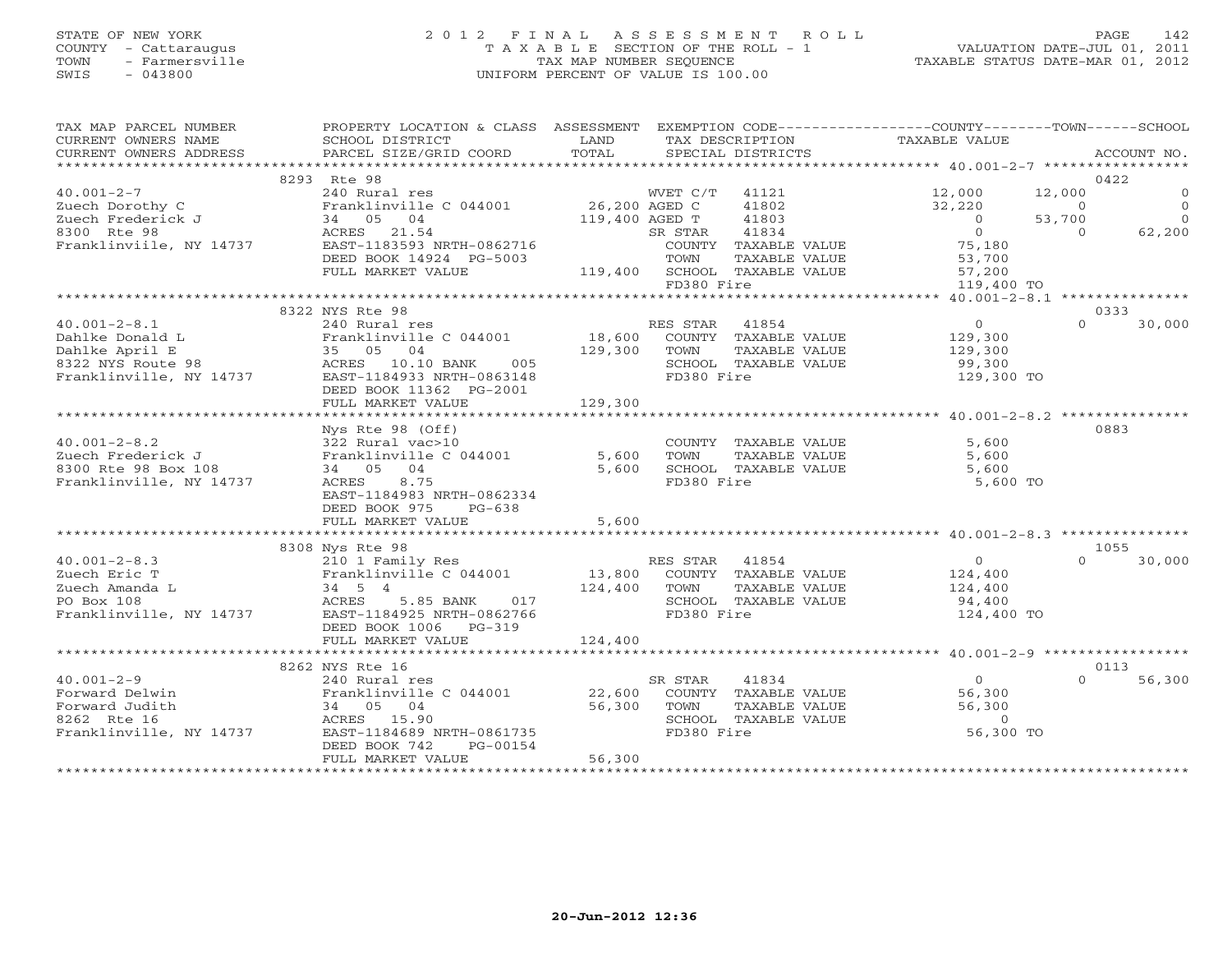# STATE OF NEW YORK 2 0 1 2 F I N A L A S S E S S M E N T R O L L PAGE 143 COUNTY - Cattaraugus T A X A B L E SECTION OF THE ROLL - 1 VALUATION DATE-JUL 01, 2011 TOWN - Farmersville TAX MAP NUMBER SEQUENCE TAXABLE STATUS DATE-MAR 01, 2012 SWIS - 043800 UNIFORM PERCENT OF VALUE IS 100.00UNIFORM PERCENT OF VALUE IS 100.00

| TAX MAP PARCEL NUMBER                         | PROPERTY LOCATION & CLASS ASSESSMENT EXEMPTION CODE---------------COUNTY-------TOWN------SCHOOL |                 |                                               | <b>TAXABLE VALUE</b>  |                    |
|-----------------------------------------------|-------------------------------------------------------------------------------------------------|-----------------|-----------------------------------------------|-----------------------|--------------------|
| CURRENT OWNERS NAME<br>CURRENT OWNERS ADDRESS | SCHOOL DISTRICT<br>PARCEL SIZE/GRID COORD                                                       | LAND<br>TOTAL   | TAX DESCRIPTION<br>SPECIAL DISTRICTS          |                       | ACCOUNT NO.        |
|                                               | NYS Rte 16                                                                                      |                 |                                               |                       | 0326               |
| $40.001 - 2 - 10$                             | 322 Rural vac>10                                                                                |                 | COUNTY TAXABLE VALUE                          | 37,000                |                    |
| Shear Thomas W                                | Franklinville C 044001                                                                          | 37,000          | TOWN<br>TAXABLE VALUE                         | 37,000                |                    |
| 627 39th St                                   | $-05$<br>$-04$<br>26                                                                            | 37,000          | SCHOOL TAXABLE VALUE                          | 37,000                |                    |
| Niagara Falls, NY 14301-2616                  | ACRES 53.54                                                                                     |                 | FD380 Fire                                    | 37,000 TO             |                    |
|                                               | EAST-1186356 NRTH-0861770                                                                       |                 |                                               |                       |                    |
|                                               | DEED BOOK 00915 PG-00688                                                                        |                 |                                               |                       |                    |
|                                               | FULL MARKET VALUE                                                                               | 37,000          |                                               |                       |                    |
|                                               | 8462 NYS Rte 98                                                                                 |                 |                                               |                       | 0306               |
| $40.001 - 2 - 11$                             | 210 1 Family Res                                                                                |                 | COUNTY TAXABLE VALUE                          | 114,700               |                    |
| Kurzdorfer Rosemarie                          | Franklinville C 044001                                                                          | 17,800          | TOWN<br>TAXABLE VALUE                         | 114,700               |                    |
| 8462 Nys Rte 98                               | 27 05<br>04                                                                                     | 114,700         | SCHOOL TAXABLE VALUE                          | 114,700               |                    |
| Franklinville, NY 14737                       | ACRES<br>9.25 BANK<br>017                                                                       |                 | FD380 Fire                                    | 114,700 TO            |                    |
|                                               | EAST-1189305 NRTH-0863655                                                                       |                 |                                               |                       |                    |
|                                               | DEED BOOK 1017 PG-168                                                                           |                 |                                               |                       |                    |
|                                               | FULL MARKET VALUE                                                                               | 114,700         |                                               |                       |                    |
|                                               |                                                                                                 |                 |                                               |                       |                    |
|                                               | 8472 Rte 98                                                                                     |                 |                                               |                       | 0304               |
| $40.001 - 2 - 12$                             | 210 1 Family Res                                                                                |                 | SR STAR<br>41834                              | $\overline{0}$        | 62,200<br>$\Omega$ |
| Penny Ronald F<br>Penny Della                 | Franklinville C 044001<br>19 05 04                                                              | 7,900<br>76,400 | COUNTY TAXABLE VALUE<br>TOWN<br>TAXABLE VALUE | 76,400<br>76,400      |                    |
| 8472 Rte. 98                                  | ACRES 1.60                                                                                      |                 | SCHOOL TAXABLE VALUE                          | 14,200                |                    |
| Franklinville, NY 14737                       | EAST-1189682 NRTH-0863864                                                                       |                 | FD380 Fire                                    | 76,400 TO             |                    |
|                                               | DEED BOOK 6047 PG-6001                                                                          |                 |                                               |                       |                    |
|                                               | FULL MARKET VALUE                                                                               | 76,400          |                                               |                       |                    |
|                                               |                                                                                                 |                 |                                               |                       |                    |
|                                               | Nys Rte 98                                                                                      |                 |                                               |                       | 0305               |
| $40.001 - 2 - 13.1$                           | 240 Rural res                                                                                   |                 | COUNTY TAXABLE VALUE                          | 258,500               |                    |
| Woodward James L                              | Franklinville C 044001                                                                          | 157,800         | TOWN<br>TAXABLE VALUE                         | 258,500               |                    |
| Woodard Donna Executrix<br>27 Spicebush Ln    | 18/19/26/27 05 04<br>ACRES 310.45                                                               | 258,500         | SCHOOL TAXABLE VALUE<br>FD380 Fire            | 258,500<br>258,500 TO |                    |
| Williamsville, NY 14221                       | EAST-1189091 NRTH-0861920                                                                       |                 |                                               |                       |                    |
|                                               | DEED BOOK 956<br>$PG-51$                                                                        |                 |                                               |                       |                    |
|                                               | FULL MARKET VALUE                                                                               | 258,500         |                                               |                       |                    |
|                                               |                                                                                                 |                 |                                               |                       |                    |
|                                               | NYS Rte 16                                                                                      |                 |                                               |                       | 0327               |
| $40.001 - 2 - 14.1$                           | 322 Rural vac>10                                                                                |                 | COUNTY TAXABLE VALUE                          | 42,500                |                    |
| Phillips Timothy                              | Franklinville C 044001                                                                          | 42,500          | TAXABLE VALUE<br>TOWN                         | 42,500                |                    |
| Phillips Julie                                | 26/34 05 04                                                                                     | 42,500          | SCHOOL TAXABLE VALUE                          | 42,500                |                    |
| 7982 NYS Rte 16                               | ACRES<br>51.00<br>EAST-1186030 NRTH-0859883                                                     |                 | FD380 Fire                                    | 42,500 TO             |                    |
| Franklinville, NY 14737                       | DEED BOOK 1013<br>$PG-816$                                                                      |                 |                                               |                       |                    |
|                                               | FULL MARKET VALUE                                                                               | 42,500          |                                               |                       |                    |
|                                               |                                                                                                 |                 |                                               |                       |                    |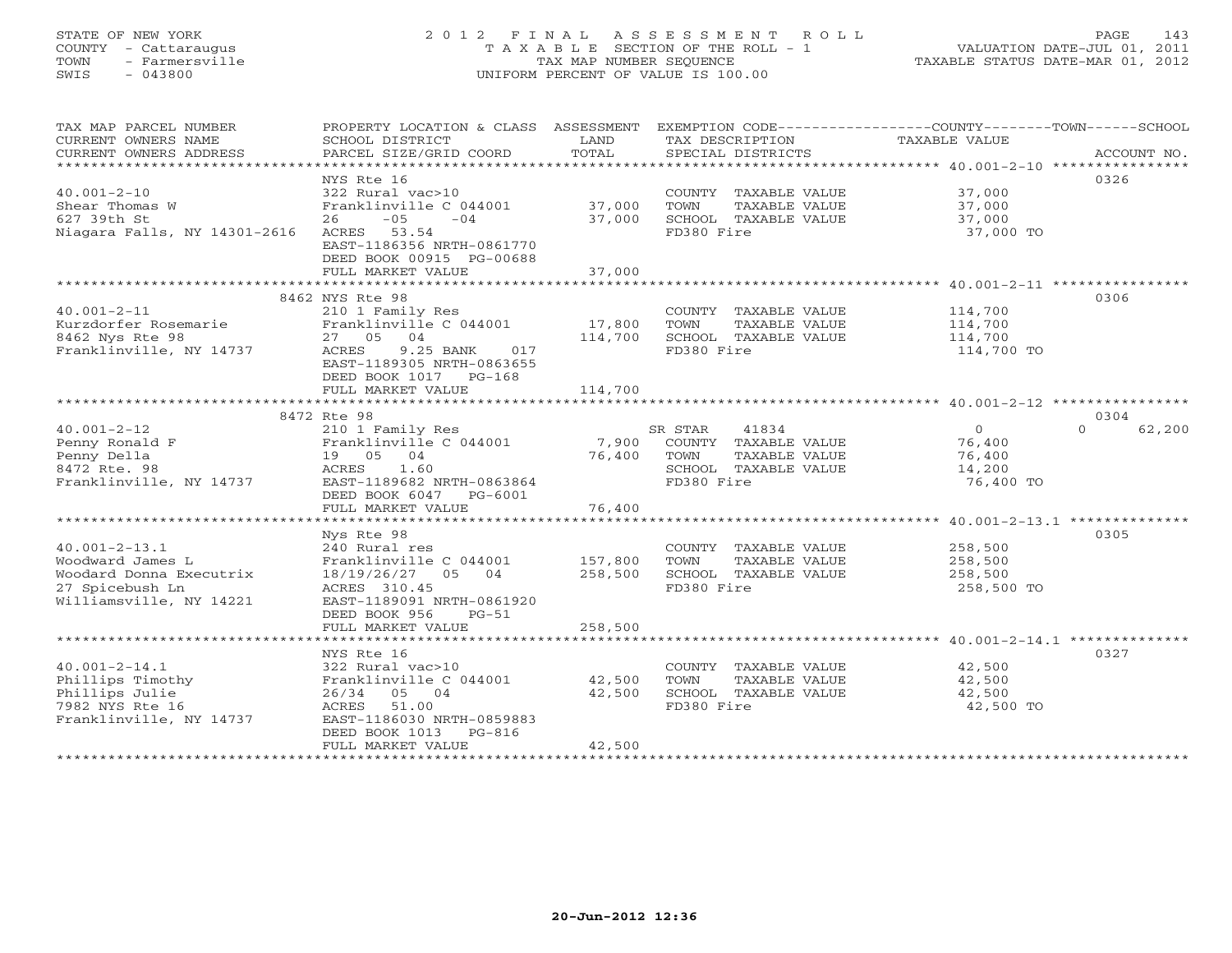# STATE OF NEW YORK 2 0 1 2 F I N A L A S S E S S M E N T R O L L PAGE 144 COUNTY - Cattaraugus T A X A B L E SECTION OF THE ROLL - 1 VALUATION DATE-JUL 01, 2011 TOWN - Farmersville TAX MAP NUMBER SEQUENCE TAXABLE STATUS DATE-MAR 01, 2012 SWIS - 043800 UNIFORM PERCENT OF VALUE IS 100.00UNIFORM PERCENT OF VALUE IS 100.00

| CONNERY OWNERS ADDRESS FORCEL SIZE/GRID COORD TOTAL SECIAL DISTRICTS FOR ACCOUNT NO.<br>- TECTAL SECIAL DISTRICTS FOR PORT ON ACCOUNT NO ACCOUNT AND A SECIAL DISTRICTS ACCOUNT AND A SECURE A SECOND TO A SECOND THE SECOND SECI<br>8162 Nys Rte 16<br>5018<br>40.001-2-14.2 416 Mfg hsing pk SR STAR<br>Triton Valley Estates, Inc. Franklinville C 044001 145,700 RES STAR<br>41834<br>$\circ$<br>$\Omega$<br>11,000<br>$\Omega$<br>$\Omega$<br>39,000<br>41854<br>5150 Genesee St<br>34 05 04<br>329,700<br>COUNTY TAXABLE VALUE<br>329,700<br>40.001-2-14.2/16 excluded<br>Bowmansville, NY 14026<br>329,700<br>TOWN<br>TAXABLE VALUE<br>7.15<br>SCHOOL TAXABLE VALUE<br>279,700<br>ACRES<br>EAST-1184689 NRTH-0859585<br>FD380 Fire<br>329,700 TO<br>DEED BOOK 7045 PG-2002<br>329,700<br>FULL MARKET VALUE<br>8162 Rte. 16<br>5019<br>40.001-2-14.2/16 270 Mfg housing<br>Triton Valley Estates , Inc. Franklinville C 044001<br>AGED C/T/S 41800<br>8,500<br>8,500<br>8,500<br>0 SR STAR<br>$\bigcirc$<br>41834<br>8,500<br>$\Omega$<br>17,000 COUNTY TAXABLE VALUE<br>8,500<br>Place Glenna<br>Part of $40.001-2-14.2$<br>FULL MARKET VALUE<br>5150 Genesee St<br>FULL MARKET VALUE<br>17,000<br>TOWN<br>8,500<br>TAXABLE VALUE<br>$\Omega$<br>Bowmansville, NY 14026<br>SCHOOL TAXABLE VALUE<br>17,000 TO<br>FD380 Fire<br>***************************<br>8162 Nys Rte 16<br>5021<br>5,500<br>$40.001 - 2 - 14.2/17$<br>270 Mfg housing<br>AGED C/T/S 41800<br>5,500<br>5,500<br>Triton Valley Estates, Inc. Franklinville C 044001<br>0 SR STAR<br>41834<br>5,500<br>$\overline{0}$<br>$\Omega$<br>Richard Howard<br>34 05 04<br>11,000 COUNTY TAXABLE VALUE<br>5,500<br>$34$ 05 04<br>$40.001-2-14.2$ parent<br>$-2005$ 2007 2015 PG<br>5150 Genesee St<br>5,500<br>TOWN<br>TAXABLE VALUE<br>Bowmansville, NY 14026 DEED BOOK 7045 PG-2002<br>SCHOOL TAXABLE VALUE<br>$\overline{0}$<br>11,000 FD380 Fire<br>11,000 TO<br>FULL MARKET VALUE<br>8162 Rte. 16<br>11810<br>$40.001 - 2 - 14.2/26$<br>270 Mfg housing<br>CW_15_VET/ 41161<br>2,400<br>2,400<br>$\bigcirc$<br>Franklinville C 044001<br>16,000<br>0 RES STAR<br>41854<br>$\bigcirc$<br>$\Omega$<br>16,000 COUNTY TAXABLE VALUE<br>13,600<br>16,000<br>13,600<br>TOWN<br>TAXABLE VALUE<br>Bowmansville, NY 14026<br>SCHOOL TAXABLE VALUE<br>$\Omega$<br>FD380 Fire<br>16,000 TO<br>*******************************<br>****** $40.001-2-14.3$ **************<br>8222 NYS Rte 16<br>0602<br>$\overline{O}$<br>62,200<br>41834<br>$\cap$<br>240 Rural res<br>SR STAR<br>Franklinville C 044001<br>22,000<br>167,800<br>COUNTY TAXABLE VALUE<br>04<br>167,800<br>167,800<br>34 05<br>TOWN<br>TAXABLE VALUE<br>SCHOOL TAXABLE VALUE<br>ACRES 15.00<br>105,600<br>EAST-1185489 NRTH-0860506<br>FD380 Fire<br>167,800 TO<br>$PG-00408$<br>DEED BOOK 782<br>167,800<br>FULL MARKET VALUE | TAX MAP PARCEL NUMBER<br>CURRENT OWNERS NAME<br>CURRENT OWNERS ADDRESS | PROPERTY LOCATION & CLASS ASSESSMENT<br>SCHOOL DISTRICT | LAND | TAX DESCRIPTION | EXEMPTION CODE-----------------COUNTY-------TOWN------SCHOOL<br>TAXABLE VALUE |  |
|--------------------------------------------------------------------------------------------------------------------------------------------------------------------------------------------------------------------------------------------------------------------------------------------------------------------------------------------------------------------------------------------------------------------------------------------------------------------------------------------------------------------------------------------------------------------------------------------------------------------------------------------------------------------------------------------------------------------------------------------------------------------------------------------------------------------------------------------------------------------------------------------------------------------------------------------------------------------------------------------------------------------------------------------------------------------------------------------------------------------------------------------------------------------------------------------------------------------------------------------------------------------------------------------------------------------------------------------------------------------------------------------------------------------------------------------------------------------------------------------------------------------------------------------------------------------------------------------------------------------------------------------------------------------------------------------------------------------------------------------------------------------------------------------------------------------------------------------------------------------------------------------------------------------------------------------------------------------------------------------------------------------------------------------------------------------------------------------------------------------------------------------------------------------------------------------------------------------------------------------------------------------------------------------------------------------------------------------------------------------------------------------------------------------------------------------------------------------------------------------------------------------------------------------------------------------------------------------------------------------------------------------------------------------------------------------------------------------------------------------------------------------------------------------------------------------------------------------------------|------------------------------------------------------------------------|---------------------------------------------------------|------|-----------------|-------------------------------------------------------------------------------|--|
|                                                                                                                                                                                                                                                                                                                                                                                                                                                                                                                                                                                                                                                                                                                                                                                                                                                                                                                                                                                                                                                                                                                                                                                                                                                                                                                                                                                                                                                                                                                                                                                                                                                                                                                                                                                                                                                                                                                                                                                                                                                                                                                                                                                                                                                                                                                                                                                                                                                                                                                                                                                                                                                                                                                                                                                                                                                        |                                                                        |                                                         |      |                 |                                                                               |  |
|                                                                                                                                                                                                                                                                                                                                                                                                                                                                                                                                                                                                                                                                                                                                                                                                                                                                                                                                                                                                                                                                                                                                                                                                                                                                                                                                                                                                                                                                                                                                                                                                                                                                                                                                                                                                                                                                                                                                                                                                                                                                                                                                                                                                                                                                                                                                                                                                                                                                                                                                                                                                                                                                                                                                                                                                                                                        |                                                                        |                                                         |      |                 |                                                                               |  |
|                                                                                                                                                                                                                                                                                                                                                                                                                                                                                                                                                                                                                                                                                                                                                                                                                                                                                                                                                                                                                                                                                                                                                                                                                                                                                                                                                                                                                                                                                                                                                                                                                                                                                                                                                                                                                                                                                                                                                                                                                                                                                                                                                                                                                                                                                                                                                                                                                                                                                                                                                                                                                                                                                                                                                                                                                                                        |                                                                        |                                                         |      |                 |                                                                               |  |
|                                                                                                                                                                                                                                                                                                                                                                                                                                                                                                                                                                                                                                                                                                                                                                                                                                                                                                                                                                                                                                                                                                                                                                                                                                                                                                                                                                                                                                                                                                                                                                                                                                                                                                                                                                                                                                                                                                                                                                                                                                                                                                                                                                                                                                                                                                                                                                                                                                                                                                                                                                                                                                                                                                                                                                                                                                                        |                                                                        |                                                         |      |                 |                                                                               |  |
|                                                                                                                                                                                                                                                                                                                                                                                                                                                                                                                                                                                                                                                                                                                                                                                                                                                                                                                                                                                                                                                                                                                                                                                                                                                                                                                                                                                                                                                                                                                                                                                                                                                                                                                                                                                                                                                                                                                                                                                                                                                                                                                                                                                                                                                                                                                                                                                                                                                                                                                                                                                                                                                                                                                                                                                                                                                        |                                                                        |                                                         |      |                 |                                                                               |  |
|                                                                                                                                                                                                                                                                                                                                                                                                                                                                                                                                                                                                                                                                                                                                                                                                                                                                                                                                                                                                                                                                                                                                                                                                                                                                                                                                                                                                                                                                                                                                                                                                                                                                                                                                                                                                                                                                                                                                                                                                                                                                                                                                                                                                                                                                                                                                                                                                                                                                                                                                                                                                                                                                                                                                                                                                                                                        |                                                                        |                                                         |      |                 |                                                                               |  |
|                                                                                                                                                                                                                                                                                                                                                                                                                                                                                                                                                                                                                                                                                                                                                                                                                                                                                                                                                                                                                                                                                                                                                                                                                                                                                                                                                                                                                                                                                                                                                                                                                                                                                                                                                                                                                                                                                                                                                                                                                                                                                                                                                                                                                                                                                                                                                                                                                                                                                                                                                                                                                                                                                                                                                                                                                                                        |                                                                        |                                                         |      |                 |                                                                               |  |
|                                                                                                                                                                                                                                                                                                                                                                                                                                                                                                                                                                                                                                                                                                                                                                                                                                                                                                                                                                                                                                                                                                                                                                                                                                                                                                                                                                                                                                                                                                                                                                                                                                                                                                                                                                                                                                                                                                                                                                                                                                                                                                                                                                                                                                                                                                                                                                                                                                                                                                                                                                                                                                                                                                                                                                                                                                                        |                                                                        |                                                         |      |                 |                                                                               |  |
|                                                                                                                                                                                                                                                                                                                                                                                                                                                                                                                                                                                                                                                                                                                                                                                                                                                                                                                                                                                                                                                                                                                                                                                                                                                                                                                                                                                                                                                                                                                                                                                                                                                                                                                                                                                                                                                                                                                                                                                                                                                                                                                                                                                                                                                                                                                                                                                                                                                                                                                                                                                                                                                                                                                                                                                                                                                        |                                                                        |                                                         |      |                 |                                                                               |  |
|                                                                                                                                                                                                                                                                                                                                                                                                                                                                                                                                                                                                                                                                                                                                                                                                                                                                                                                                                                                                                                                                                                                                                                                                                                                                                                                                                                                                                                                                                                                                                                                                                                                                                                                                                                                                                                                                                                                                                                                                                                                                                                                                                                                                                                                                                                                                                                                                                                                                                                                                                                                                                                                                                                                                                                                                                                                        |                                                                        |                                                         |      |                 |                                                                               |  |
|                                                                                                                                                                                                                                                                                                                                                                                                                                                                                                                                                                                                                                                                                                                                                                                                                                                                                                                                                                                                                                                                                                                                                                                                                                                                                                                                                                                                                                                                                                                                                                                                                                                                                                                                                                                                                                                                                                                                                                                                                                                                                                                                                                                                                                                                                                                                                                                                                                                                                                                                                                                                                                                                                                                                                                                                                                                        |                                                                        |                                                         |      |                 |                                                                               |  |
|                                                                                                                                                                                                                                                                                                                                                                                                                                                                                                                                                                                                                                                                                                                                                                                                                                                                                                                                                                                                                                                                                                                                                                                                                                                                                                                                                                                                                                                                                                                                                                                                                                                                                                                                                                                                                                                                                                                                                                                                                                                                                                                                                                                                                                                                                                                                                                                                                                                                                                                                                                                                                                                                                                                                                                                                                                                        |                                                                        |                                                         |      |                 |                                                                               |  |
|                                                                                                                                                                                                                                                                                                                                                                                                                                                                                                                                                                                                                                                                                                                                                                                                                                                                                                                                                                                                                                                                                                                                                                                                                                                                                                                                                                                                                                                                                                                                                                                                                                                                                                                                                                                                                                                                                                                                                                                                                                                                                                                                                                                                                                                                                                                                                                                                                                                                                                                                                                                                                                                                                                                                                                                                                                                        |                                                                        |                                                         |      |                 |                                                                               |  |
|                                                                                                                                                                                                                                                                                                                                                                                                                                                                                                                                                                                                                                                                                                                                                                                                                                                                                                                                                                                                                                                                                                                                                                                                                                                                                                                                                                                                                                                                                                                                                                                                                                                                                                                                                                                                                                                                                                                                                                                                                                                                                                                                                                                                                                                                                                                                                                                                                                                                                                                                                                                                                                                                                                                                                                                                                                                        |                                                                        |                                                         |      |                 |                                                                               |  |
|                                                                                                                                                                                                                                                                                                                                                                                                                                                                                                                                                                                                                                                                                                                                                                                                                                                                                                                                                                                                                                                                                                                                                                                                                                                                                                                                                                                                                                                                                                                                                                                                                                                                                                                                                                                                                                                                                                                                                                                                                                                                                                                                                                                                                                                                                                                                                                                                                                                                                                                                                                                                                                                                                                                                                                                                                                                        |                                                                        |                                                         |      |                 |                                                                               |  |
|                                                                                                                                                                                                                                                                                                                                                                                                                                                                                                                                                                                                                                                                                                                                                                                                                                                                                                                                                                                                                                                                                                                                                                                                                                                                                                                                                                                                                                                                                                                                                                                                                                                                                                                                                                                                                                                                                                                                                                                                                                                                                                                                                                                                                                                                                                                                                                                                                                                                                                                                                                                                                                                                                                                                                                                                                                                        |                                                                        |                                                         |      |                 |                                                                               |  |
|                                                                                                                                                                                                                                                                                                                                                                                                                                                                                                                                                                                                                                                                                                                                                                                                                                                                                                                                                                                                                                                                                                                                                                                                                                                                                                                                                                                                                                                                                                                                                                                                                                                                                                                                                                                                                                                                                                                                                                                                                                                                                                                                                                                                                                                                                                                                                                                                                                                                                                                                                                                                                                                                                                                                                                                                                                                        |                                                                        |                                                         |      |                 |                                                                               |  |
|                                                                                                                                                                                                                                                                                                                                                                                                                                                                                                                                                                                                                                                                                                                                                                                                                                                                                                                                                                                                                                                                                                                                                                                                                                                                                                                                                                                                                                                                                                                                                                                                                                                                                                                                                                                                                                                                                                                                                                                                                                                                                                                                                                                                                                                                                                                                                                                                                                                                                                                                                                                                                                                                                                                                                                                                                                                        |                                                                        |                                                         |      |                 |                                                                               |  |
|                                                                                                                                                                                                                                                                                                                                                                                                                                                                                                                                                                                                                                                                                                                                                                                                                                                                                                                                                                                                                                                                                                                                                                                                                                                                                                                                                                                                                                                                                                                                                                                                                                                                                                                                                                                                                                                                                                                                                                                                                                                                                                                                                                                                                                                                                                                                                                                                                                                                                                                                                                                                                                                                                                                                                                                                                                                        |                                                                        |                                                         |      |                 |                                                                               |  |
|                                                                                                                                                                                                                                                                                                                                                                                                                                                                                                                                                                                                                                                                                                                                                                                                                                                                                                                                                                                                                                                                                                                                                                                                                                                                                                                                                                                                                                                                                                                                                                                                                                                                                                                                                                                                                                                                                                                                                                                                                                                                                                                                                                                                                                                                                                                                                                                                                                                                                                                                                                                                                                                                                                                                                                                                                                                        |                                                                        |                                                         |      |                 |                                                                               |  |
|                                                                                                                                                                                                                                                                                                                                                                                                                                                                                                                                                                                                                                                                                                                                                                                                                                                                                                                                                                                                                                                                                                                                                                                                                                                                                                                                                                                                                                                                                                                                                                                                                                                                                                                                                                                                                                                                                                                                                                                                                                                                                                                                                                                                                                                                                                                                                                                                                                                                                                                                                                                                                                                                                                                                                                                                                                                        |                                                                        |                                                         |      |                 |                                                                               |  |
|                                                                                                                                                                                                                                                                                                                                                                                                                                                                                                                                                                                                                                                                                                                                                                                                                                                                                                                                                                                                                                                                                                                                                                                                                                                                                                                                                                                                                                                                                                                                                                                                                                                                                                                                                                                                                                                                                                                                                                                                                                                                                                                                                                                                                                                                                                                                                                                                                                                                                                                                                                                                                                                                                                                                                                                                                                                        |                                                                        |                                                         |      |                 |                                                                               |  |
|                                                                                                                                                                                                                                                                                                                                                                                                                                                                                                                                                                                                                                                                                                                                                                                                                                                                                                                                                                                                                                                                                                                                                                                                                                                                                                                                                                                                                                                                                                                                                                                                                                                                                                                                                                                                                                                                                                                                                                                                                                                                                                                                                                                                                                                                                                                                                                                                                                                                                                                                                                                                                                                                                                                                                                                                                                                        |                                                                        |                                                         |      |                 |                                                                               |  |
|                                                                                                                                                                                                                                                                                                                                                                                                                                                                                                                                                                                                                                                                                                                                                                                                                                                                                                                                                                                                                                                                                                                                                                                                                                                                                                                                                                                                                                                                                                                                                                                                                                                                                                                                                                                                                                                                                                                                                                                                                                                                                                                                                                                                                                                                                                                                                                                                                                                                                                                                                                                                                                                                                                                                                                                                                                                        |                                                                        |                                                         |      |                 |                                                                               |  |
|                                                                                                                                                                                                                                                                                                                                                                                                                                                                                                                                                                                                                                                                                                                                                                                                                                                                                                                                                                                                                                                                                                                                                                                                                                                                                                                                                                                                                                                                                                                                                                                                                                                                                                                                                                                                                                                                                                                                                                                                                                                                                                                                                                                                                                                                                                                                                                                                                                                                                                                                                                                                                                                                                                                                                                                                                                                        |                                                                        |                                                         |      |                 |                                                                               |  |
|                                                                                                                                                                                                                                                                                                                                                                                                                                                                                                                                                                                                                                                                                                                                                                                                                                                                                                                                                                                                                                                                                                                                                                                                                                                                                                                                                                                                                                                                                                                                                                                                                                                                                                                                                                                                                                                                                                                                                                                                                                                                                                                                                                                                                                                                                                                                                                                                                                                                                                                                                                                                                                                                                                                                                                                                                                                        |                                                                        |                                                         |      |                 |                                                                               |  |
|                                                                                                                                                                                                                                                                                                                                                                                                                                                                                                                                                                                                                                                                                                                                                                                                                                                                                                                                                                                                                                                                                                                                                                                                                                                                                                                                                                                                                                                                                                                                                                                                                                                                                                                                                                                                                                                                                                                                                                                                                                                                                                                                                                                                                                                                                                                                                                                                                                                                                                                                                                                                                                                                                                                                                                                                                                                        |                                                                        |                                                         |      |                 |                                                                               |  |
|                                                                                                                                                                                                                                                                                                                                                                                                                                                                                                                                                                                                                                                                                                                                                                                                                                                                                                                                                                                                                                                                                                                                                                                                                                                                                                                                                                                                                                                                                                                                                                                                                                                                                                                                                                                                                                                                                                                                                                                                                                                                                                                                                                                                                                                                                                                                                                                                                                                                                                                                                                                                                                                                                                                                                                                                                                                        |                                                                        |                                                         |      |                 |                                                                               |  |
|                                                                                                                                                                                                                                                                                                                                                                                                                                                                                                                                                                                                                                                                                                                                                                                                                                                                                                                                                                                                                                                                                                                                                                                                                                                                                                                                                                                                                                                                                                                                                                                                                                                                                                                                                                                                                                                                                                                                                                                                                                                                                                                                                                                                                                                                                                                                                                                                                                                                                                                                                                                                                                                                                                                                                                                                                                                        |                                                                        |                                                         |      |                 |                                                                               |  |
|                                                                                                                                                                                                                                                                                                                                                                                                                                                                                                                                                                                                                                                                                                                                                                                                                                                                                                                                                                                                                                                                                                                                                                                                                                                                                                                                                                                                                                                                                                                                                                                                                                                                                                                                                                                                                                                                                                                                                                                                                                                                                                                                                                                                                                                                                                                                                                                                                                                                                                                                                                                                                                                                                                                                                                                                                                                        |                                                                        |                                                         |      |                 |                                                                               |  |
|                                                                                                                                                                                                                                                                                                                                                                                                                                                                                                                                                                                                                                                                                                                                                                                                                                                                                                                                                                                                                                                                                                                                                                                                                                                                                                                                                                                                                                                                                                                                                                                                                                                                                                                                                                                                                                                                                                                                                                                                                                                                                                                                                                                                                                                                                                                                                                                                                                                                                                                                                                                                                                                                                                                                                                                                                                                        |                                                                        |                                                         |      |                 |                                                                               |  |
|                                                                                                                                                                                                                                                                                                                                                                                                                                                                                                                                                                                                                                                                                                                                                                                                                                                                                                                                                                                                                                                                                                                                                                                                                                                                                                                                                                                                                                                                                                                                                                                                                                                                                                                                                                                                                                                                                                                                                                                                                                                                                                                                                                                                                                                                                                                                                                                                                                                                                                                                                                                                                                                                                                                                                                                                                                                        |                                                                        |                                                         |      |                 |                                                                               |  |
|                                                                                                                                                                                                                                                                                                                                                                                                                                                                                                                                                                                                                                                                                                                                                                                                                                                                                                                                                                                                                                                                                                                                                                                                                                                                                                                                                                                                                                                                                                                                                                                                                                                                                                                                                                                                                                                                                                                                                                                                                                                                                                                                                                                                                                                                                                                                                                                                                                                                                                                                                                                                                                                                                                                                                                                                                                                        |                                                                        |                                                         |      |                 |                                                                               |  |
|                                                                                                                                                                                                                                                                                                                                                                                                                                                                                                                                                                                                                                                                                                                                                                                                                                                                                                                                                                                                                                                                                                                                                                                                                                                                                                                                                                                                                                                                                                                                                                                                                                                                                                                                                                                                                                                                                                                                                                                                                                                                                                                                                                                                                                                                                                                                                                                                                                                                                                                                                                                                                                                                                                                                                                                                                                                        |                                                                        |                                                         |      |                 |                                                                               |  |
|                                                                                                                                                                                                                                                                                                                                                                                                                                                                                                                                                                                                                                                                                                                                                                                                                                                                                                                                                                                                                                                                                                                                                                                                                                                                                                                                                                                                                                                                                                                                                                                                                                                                                                                                                                                                                                                                                                                                                                                                                                                                                                                                                                                                                                                                                                                                                                                                                                                                                                                                                                                                                                                                                                                                                                                                                                                        |                                                                        |                                                         |      |                 |                                                                               |  |
|                                                                                                                                                                                                                                                                                                                                                                                                                                                                                                                                                                                                                                                                                                                                                                                                                                                                                                                                                                                                                                                                                                                                                                                                                                                                                                                                                                                                                                                                                                                                                                                                                                                                                                                                                                                                                                                                                                                                                                                                                                                                                                                                                                                                                                                                                                                                                                                                                                                                                                                                                                                                                                                                                                                                                                                                                                                        | $40.001 - 2 - 14.3$                                                    |                                                         |      |                 |                                                                               |  |
|                                                                                                                                                                                                                                                                                                                                                                                                                                                                                                                                                                                                                                                                                                                                                                                                                                                                                                                                                                                                                                                                                                                                                                                                                                                                                                                                                                                                                                                                                                                                                                                                                                                                                                                                                                                                                                                                                                                                                                                                                                                                                                                                                                                                                                                                                                                                                                                                                                                                                                                                                                                                                                                                                                                                                                                                                                                        | Williams Ronald L                                                      |                                                         |      |                 |                                                                               |  |
|                                                                                                                                                                                                                                                                                                                                                                                                                                                                                                                                                                                                                                                                                                                                                                                                                                                                                                                                                                                                                                                                                                                                                                                                                                                                                                                                                                                                                                                                                                                                                                                                                                                                                                                                                                                                                                                                                                                                                                                                                                                                                                                                                                                                                                                                                                                                                                                                                                                                                                                                                                                                                                                                                                                                                                                                                                                        | Williams Sandra                                                        |                                                         |      |                 |                                                                               |  |
|                                                                                                                                                                                                                                                                                                                                                                                                                                                                                                                                                                                                                                                                                                                                                                                                                                                                                                                                                                                                                                                                                                                                                                                                                                                                                                                                                                                                                                                                                                                                                                                                                                                                                                                                                                                                                                                                                                                                                                                                                                                                                                                                                                                                                                                                                                                                                                                                                                                                                                                                                                                                                                                                                                                                                                                                                                                        | 8222 Rt. 16                                                            |                                                         |      |                 |                                                                               |  |
|                                                                                                                                                                                                                                                                                                                                                                                                                                                                                                                                                                                                                                                                                                                                                                                                                                                                                                                                                                                                                                                                                                                                                                                                                                                                                                                                                                                                                                                                                                                                                                                                                                                                                                                                                                                                                                                                                                                                                                                                                                                                                                                                                                                                                                                                                                                                                                                                                                                                                                                                                                                                                                                                                                                                                                                                                                                        | Franklinville, NY 14737                                                |                                                         |      |                 |                                                                               |  |
|                                                                                                                                                                                                                                                                                                                                                                                                                                                                                                                                                                                                                                                                                                                                                                                                                                                                                                                                                                                                                                                                                                                                                                                                                                                                                                                                                                                                                                                                                                                                                                                                                                                                                                                                                                                                                                                                                                                                                                                                                                                                                                                                                                                                                                                                                                                                                                                                                                                                                                                                                                                                                                                                                                                                                                                                                                                        |                                                                        |                                                         |      |                 |                                                                               |  |
|                                                                                                                                                                                                                                                                                                                                                                                                                                                                                                                                                                                                                                                                                                                                                                                                                                                                                                                                                                                                                                                                                                                                                                                                                                                                                                                                                                                                                                                                                                                                                                                                                                                                                                                                                                                                                                                                                                                                                                                                                                                                                                                                                                                                                                                                                                                                                                                                                                                                                                                                                                                                                                                                                                                                                                                                                                                        |                                                                        |                                                         |      |                 |                                                                               |  |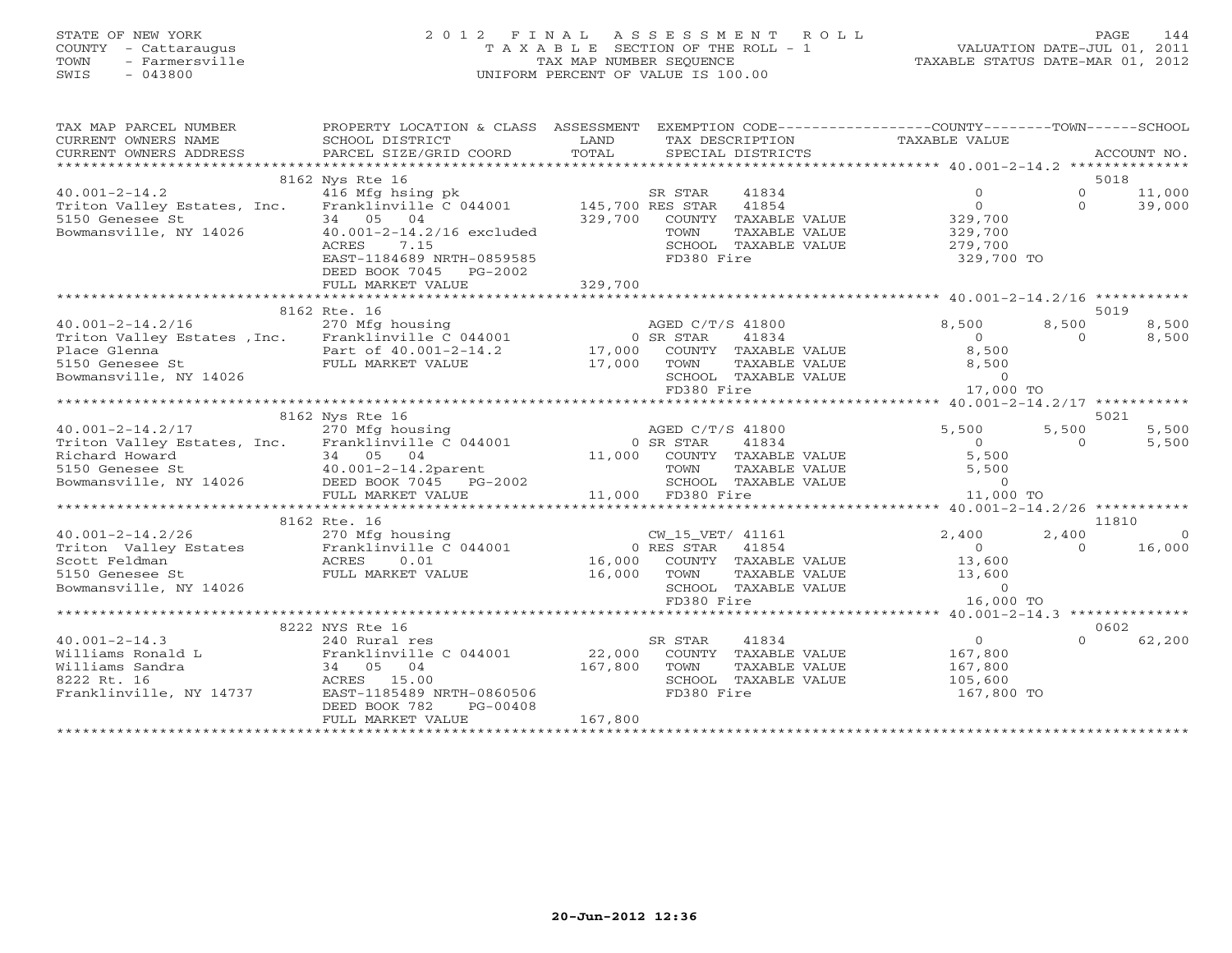# STATE OF NEW YORK 2 0 1 2 F I N A L A S S E S S M E N T R O L L PAGE 145 COUNTY - Cattaraugus T A X A B L E SECTION OF THE ROLL - 1 VALUATION DATE-JUL 01, 2011 TOWN - Farmersville TAX MAP NUMBER SEQUENCE TAXABLE STATUS DATE-MAR 01, 2012 SWIS - 043800 UNIFORM PERCENT OF VALUE IS 100.00UNIFORM PERCENT OF VALUE IS 100.00

| TAX MAP PARCEL NUMBER                                                                                                                                                                                |                                                                       |                  |                                    | PROPERTY LOCATION & CLASS ASSESSMENT EXEMPTION CODE---------------COUNTY-------TOWN------SCHOOL                                                                                                                                                                                                                                                                                                                                                                                                                        |
|------------------------------------------------------------------------------------------------------------------------------------------------------------------------------------------------------|-----------------------------------------------------------------------|------------------|------------------------------------|------------------------------------------------------------------------------------------------------------------------------------------------------------------------------------------------------------------------------------------------------------------------------------------------------------------------------------------------------------------------------------------------------------------------------------------------------------------------------------------------------------------------|
| CURRENT OWNERS NAME                                                                                                                                                                                  | SCHOOL DISTRICT                                                       | LAND             | TAX DESCRIPTION                    | TAXABLE VALUE                                                                                                                                                                                                                                                                                                                                                                                                                                                                                                          |
|                                                                                                                                                                                                      |                                                                       |                  |                                    |                                                                                                                                                                                                                                                                                                                                                                                                                                                                                                                        |
|                                                                                                                                                                                                      |                                                                       |                  |                                    | $\begin{minipage}{.45\textwidth} \begin{minipage}{.45\textwidth} \begin{minipage}{.45\textwidth} \begin{minipage}{.45\textwidth} \begin{minipage}{.45\textwidth} \begin{minipage}{.45\textwidth} \begin{minipage}{.45\textwidth} \begin{minipage}{.45\textwidth} \begin{minipage}{.45\textwidth} \begin{minipage}{.45\textwidth} \begin{minipage}{.45\textwidth} \begin{minipage}{.45\textwidth} \begin{minipage}{.45\textwidth} \begin{minipage}{.45\textwidth} \begin{minipage}{.45\textwidth} \begin{minipage}{.45$ |
|                                                                                                                                                                                                      | 8212 Nys Rte 16                                                       |                  |                                    | 0667                                                                                                                                                                                                                                                                                                                                                                                                                                                                                                                   |
| $40.001 - 2 - 14.4$                                                                                                                                                                                  | 330 Vacant comm                                                       |                  | COUNTY TAXABLE VALUE               | 7,600                                                                                                                                                                                                                                                                                                                                                                                                                                                                                                                  |
|                                                                                                                                                                                                      |                                                                       | 7,600            | TOWN<br>TAXABLE VALUE              | 7,600                                                                                                                                                                                                                                                                                                                                                                                                                                                                                                                  |
| Hammersmith Robert<br>121 Reppien Pl                                                                                                                                                                 | 330 Vacant comm<br>Franklinville C 044001<br>34   05   04<br>34 05 04 | 7,600            | SCHOOL TAXABLE VALUE               | 7,600                                                                                                                                                                                                                                                                                                                                                                                                                                                                                                                  |
| Orchard Park, NY 14127                                                                                                                                                                               | ACRES 1.35                                                            |                  | FD380 Fire                         | 7,600 TO                                                                                                                                                                                                                                                                                                                                                                                                                                                                                                               |
|                                                                                                                                                                                                      | EAST-1184395 NRTH-0860485                                             |                  |                                    |                                                                                                                                                                                                                                                                                                                                                                                                                                                                                                                        |
|                                                                                                                                                                                                      | DEED BOOK 1015 PG-778                                                 |                  |                                    |                                                                                                                                                                                                                                                                                                                                                                                                                                                                                                                        |
|                                                                                                                                                                                                      | FULL MARKET VALUE                                                     | 7,600            |                                    |                                                                                                                                                                                                                                                                                                                                                                                                                                                                                                                        |
|                                                                                                                                                                                                      |                                                                       |                  |                                    |                                                                                                                                                                                                                                                                                                                                                                                                                                                                                                                        |
|                                                                                                                                                                                                      | 8220 Rte 16                                                           |                  |                                    | 0722                                                                                                                                                                                                                                                                                                                                                                                                                                                                                                                   |
| $40.001 - 2 - 14.6$                                                                                                                                                                                  | 312 Vac w/imprv                                                       |                  | COUNTY TAXABLE VALUE               | 47,900                                                                                                                                                                                                                                                                                                                                                                                                                                                                                                                 |
|                                                                                                                                                                                                      |                                                                       |                  | TOWN<br>TAXABLE VALUE              | 47,900                                                                                                                                                                                                                                                                                                                                                                                                                                                                                                                 |
|                                                                                                                                                                                                      |                                                                       |                  | 47,900 SCHOOL TAXABLE VALUE        | 47,900                                                                                                                                                                                                                                                                                                                                                                                                                                                                                                                 |
| 40.001-2-14.6<br>Phillips Timothy Franklinville C 044001<br>Phillips Julie 26/34 05 04 47,900<br>7982 NYS Rte 16 ACRES 42.25<br>Franklinville, NY 14737<br>EAST-1186070 NRTH-0860800<br>NRTH-0860800 |                                                                       |                  | FD380 Fire                         | 47,900 TO                                                                                                                                                                                                                                                                                                                                                                                                                                                                                                              |
|                                                                                                                                                                                                      |                                                                       |                  |                                    |                                                                                                                                                                                                                                                                                                                                                                                                                                                                                                                        |
|                                                                                                                                                                                                      | DEED BOOK 1013 PG-816                                                 |                  |                                    |                                                                                                                                                                                                                                                                                                                                                                                                                                                                                                                        |
|                                                                                                                                                                                                      | FULL MARKET VALUE                                                     | 47,900           |                                    |                                                                                                                                                                                                                                                                                                                                                                                                                                                                                                                        |
|                                                                                                                                                                                                      |                                                                       |                  |                                    |                                                                                                                                                                                                                                                                                                                                                                                                                                                                                                                        |
|                                                                                                                                                                                                      | NYS Rte 16                                                            |                  |                                    | 0796                                                                                                                                                                                                                                                                                                                                                                                                                                                                                                                   |
|                                                                                                                                                                                                      |                                                                       |                  | COUNTY TAXABLE VALUE               | 180,000                                                                                                                                                                                                                                                                                                                                                                                                                                                                                                                |
| $40.001-2-14.7$<br>8216 Route 16, LLC Franklinville C 044001 11,700                                                                                                                                  |                                                                       |                  | TAXABLE VALUE<br>TOWN              | 180,000                                                                                                                                                                                                                                                                                                                                                                                                                                                                                                                |
| 336 Harris Hill Rd                                                                                                                                                                                   | 34 05 04                                                              | 180,000          | SCHOOL TAXABLE VALUE               | 180,000                                                                                                                                                                                                                                                                                                                                                                                                                                                                                                                |
| Williamsville, NY 14221                                                                                                                                                                              | ACRES 2.70                                                            |                  | FD380 Fire                         | 180,000 TO                                                                                                                                                                                                                                                                                                                                                                                                                                                                                                             |
|                                                                                                                                                                                                      | EAST-1184343 NRTH-0860856                                             |                  |                                    |                                                                                                                                                                                                                                                                                                                                                                                                                                                                                                                        |
|                                                                                                                                                                                                      | DEED BOOK 12589 PG-3001                                               |                  |                                    |                                                                                                                                                                                                                                                                                                                                                                                                                                                                                                                        |
|                                                                                                                                                                                                      | FULL MARKET VALUE                                                     | 180,000          |                                    |                                                                                                                                                                                                                                                                                                                                                                                                                                                                                                                        |
|                                                                                                                                                                                                      |                                                                       |                  |                                    |                                                                                                                                                                                                                                                                                                                                                                                                                                                                                                                        |
|                                                                                                                                                                                                      | 8208 NYS Rte 16                                                       |                  |                                    | 0873                                                                                                                                                                                                                                                                                                                                                                                                                                                                                                                   |
| $40.001 - 2 - 14.8$                                                                                                                                                                                  | 210 1 Family Res                                                      |                  | RES STAR 41854                     | $\overline{0}$<br>$\Omega$<br>30,000                                                                                                                                                                                                                                                                                                                                                                                                                                                                                   |
| 40.001-2-14.8 210 1 Family Res<br>Leederman Daniel S Franklinville C 044001                                                                                                                          |                                                                       |                  | 7,500 COUNTY TAXABLE VALUE         | 96,200                                                                                                                                                                                                                                                                                                                                                                                                                                                                                                                 |
| 8208 NYS Rte 16                                                                                                                                                                                      | 34 05 04                                                              | 96,200           | TOWN<br>TAXABLE VALUE              | 96,200                                                                                                                                                                                                                                                                                                                                                                                                                                                                                                                 |
| Franklinville, NY 14737                                                                                                                                                                              | ACRES 1.30                                                            |                  | SCHOOL TAXABLE VALUE               | 66,200                                                                                                                                                                                                                                                                                                                                                                                                                                                                                                                 |
|                                                                                                                                                                                                      | EAST-1184441 NRTH-0860295                                             |                  | FD380 Fire                         | 96,200 TO                                                                                                                                                                                                                                                                                                                                                                                                                                                                                                              |
|                                                                                                                                                                                                      | DEED BOOK 9890 PG-8001                                                |                  |                                    |                                                                                                                                                                                                                                                                                                                                                                                                                                                                                                                        |
|                                                                                                                                                                                                      | FULL MARKET VALUE                                                     | 96,200           |                                    |                                                                                                                                                                                                                                                                                                                                                                                                                                                                                                                        |
|                                                                                                                                                                                                      |                                                                       |                  |                                    |                                                                                                                                                                                                                                                                                                                                                                                                                                                                                                                        |
|                                                                                                                                                                                                      | NYS Rte 16                                                            |                  |                                    | 0886                                                                                                                                                                                                                                                                                                                                                                                                                                                                                                                   |
| $40.001 - 2 - 14.9$                                                                                                                                                                                  |                                                                       |                  | COUNTY TAXABLE VALUE 13,100        |                                                                                                                                                                                                                                                                                                                                                                                                                                                                                                                        |
|                                                                                                                                                                                                      |                                                                       |                  |                                    |                                                                                                                                                                                                                                                                                                                                                                                                                                                                                                                        |
| Brink Thomas L<br>Brink Katherine                                                                                                                                                                    | 330 Vacant comm<br>Franklinville C 044001<br>34 05 04                 | 13,100<br>13,100 | TOWN<br>TAXABLE VALUE              | 13,100<br>13,100                                                                                                                                                                                                                                                                                                                                                                                                                                                                                                       |
|                                                                                                                                                                                                      | ACRES 1.30                                                            |                  | SCHOOL TAXABLE VALUE<br>FD380 Fire | 13,100 TO                                                                                                                                                                                                                                                                                                                                                                                                                                                                                                              |
| 6184 Sommerville Valley Rd<br>Ellicottville, NY 14731                                                                                                                                                | EAST-1184485 NRTH-0860100                                             |                  |                                    |                                                                                                                                                                                                                                                                                                                                                                                                                                                                                                                        |
|                                                                                                                                                                                                      | DEED BOOK 939<br>$PG-201$                                             |                  |                                    |                                                                                                                                                                                                                                                                                                                                                                                                                                                                                                                        |
|                                                                                                                                                                                                      | FULL MARKET VALUE                                                     | 13,100           |                                    |                                                                                                                                                                                                                                                                                                                                                                                                                                                                                                                        |
|                                                                                                                                                                                                      |                                                                       |                  |                                    |                                                                                                                                                                                                                                                                                                                                                                                                                                                                                                                        |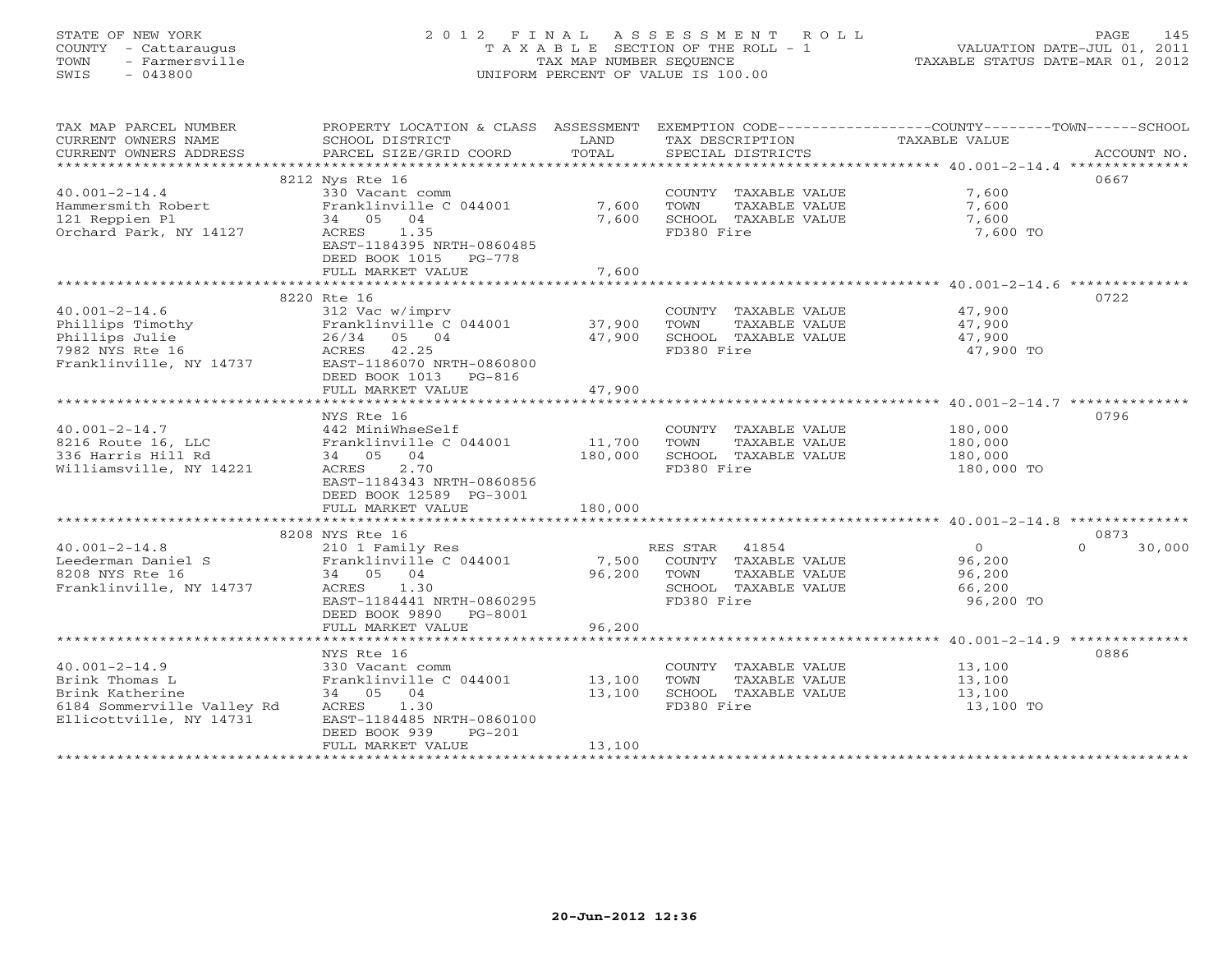# STATE OF NEW YORK 2 0 1 2 F I N A L A S S E S S M E N T R O L L PAGE 146 COUNTY - Cattaraugus T A X A B L E SECTION OF THE ROLL - 1 VALUATION DATE-JUL 01, 2011 TOWN - Farmersville TAX MAP NUMBER SEQUENCE TAXABLE STATUS DATE-MAR 01, 2012 SWIS - 043800 UNIFORM PERCENT OF VALUE IS 100.00UNIFORM PERCENT OF VALUE IS 100.00

| TAX MAP PARCEL NUMBER<br>CURRENT OWNERS NAME<br>CURRENT OWNERS ADDRESS | PROPERTY LOCATION & CLASS ASSESSMENT<br>SCHOOL DISTRICT<br>PARCEL SIZE/GRID COORD                                                                                                                                  | LAND<br>TOTAL | TAX DESCRIPTION<br>SPECIAL DISTRICTS | EXEMPTION CODE-----------------COUNTY-------TOWN------SCHOOL<br>TAXABLE VALUE | ACCOUNT NO.        |
|------------------------------------------------------------------------|--------------------------------------------------------------------------------------------------------------------------------------------------------------------------------------------------------------------|---------------|--------------------------------------|-------------------------------------------------------------------------------|--------------------|
|                                                                        |                                                                                                                                                                                                                    |               |                                      |                                                                               |                    |
|                                                                        | 8164 Nys Rte 16                                                                                                                                                                                                    |               |                                      |                                                                               | 0944               |
| $40.001 - 2 - 14.10$                                                   | 210 1 Family Res                                                                                                                                                                                                   |               | RES STAR<br>41854                    | 0                                                                             | $\Omega$<br>30,000 |
| Rodger John                                                            | Franklinville $C$ 044001 6,500                                                                                                                                                                                     |               | COUNTY TAXABLE VALUE                 | 60,600                                                                        |                    |
| 8186 Nys Rte 16 N                                                      | 34 05 04                                                                                                                                                                                                           | 60,600        | TOWN<br>TAXABLE VALUE                | 60,600                                                                        |                    |
| Franklinville, NY 14737                                                | ACRES 0.46                                                                                                                                                                                                         |               | SCHOOL TAXABLE VALUE                 | 30,600                                                                        |                    |
|                                                                        | EAST-1184527 NRTH-0859957                                                                                                                                                                                          |               | FD380 Fire                           | 60,600 TO                                                                     |                    |
|                                                                        | DEED BOOK 991<br>PG-4001                                                                                                                                                                                           |               |                                      |                                                                               |                    |
|                                                                        | FULL MARKET VALUE                                                                                                                                                                                                  | 60,600        |                                      |                                                                               |                    |
|                                                                        |                                                                                                                                                                                                                    |               |                                      |                                                                               |                    |
|                                                                        | 8164-1 Nys Rte 16                                                                                                                                                                                                  |               |                                      |                                                                               | 0973               |
| $40.001 - 2 - 14.11$                                                   | 210 1 Family Res                                                                                                                                                                                                   |               | RES STAR 41854                       | $\Omega$                                                                      | $\Omega$<br>30,000 |
|                                                                        |                                                                                                                                                                                                                    |               | COUNTY TAXABLE VALUE                 | 81,000                                                                        |                    |
|                                                                        |                                                                                                                                                                                                                    | 81,000 TOWN   | TAXABLE VALUE                        | 81,000                                                                        |                    |
|                                                                        |                                                                                                                                                                                                                    |               | SCHOOL TAXABLE VALUE                 | 51,000                                                                        |                    |
|                                                                        | 40.001-2-14.11<br>Gasper Eric J<br>Gasper Eric J<br>Parks Ashleigh N<br>Parks Ashleigh N<br>81,000<br>Franklinville, NY 14737<br>EAST-1184801_NRTH-0860018<br>Franklinville, NY 14737<br>EAST-1184801_NRTH-0860018 |               | FD380 Fire                           | 81,000 TO                                                                     |                    |
|                                                                        | DEED BOOK 6577 PG-9001                                                                                                                                                                                             |               |                                      |                                                                               |                    |
|                                                                        | FULL MARKET VALUE                                                                                                                                                                                                  | 81,000        |                                      |                                                                               |                    |
|                                                                        |                                                                                                                                                                                                                    |               |                                      |                                                                               |                    |
|                                                                        | 8216 Rte 16                                                                                                                                                                                                        |               |                                      |                                                                               | 1124               |
| $40.001 - 2 - 14.12$                                                   | 423 Snack bar                                                                                                                                                                                                      |               | COUNTY TAXABLE VALUE                 | 71,100                                                                        |                    |
| Bain William E                                                         | Franklinville C 044001                                                                                                                                                                                             | 8,500         | TOWN<br>TAXABLE VALUE                | 71,100                                                                        |                    |
| 11482 Rte. 98                                                          | FRNT 155.50 DPTH 137.00                                                                                                                                                                                            | 71,100        | SCHOOL TAXABLE VALUE                 | 71,100                                                                        |                    |
| Freedom, NY 14065                                                      | EAST-1184283 NRTH-0860650                                                                                                                                                                                          |               | FD380 Fire                           | 71,100 TO                                                                     |                    |
|                                                                        | DEED BOOK 16293 PG-8001                                                                                                                                                                                            |               |                                      |                                                                               |                    |
|                                                                        | FULL MARKET VALUE                                                                                                                                                                                                  | 71,100        |                                      |                                                                               |                    |
|                                                                        |                                                                                                                                                                                                                    |               |                                      |                                                                               |                    |
|                                                                        | 8175 Rte 16                                                                                                                                                                                                        |               |                                      |                                                                               | 1155               |
| $40.001 - 2 - 14.13$                                                   | 270 Mfg housing                                                                                                                                                                                                    |               | AGED C/T/S 41800                     | 10,550<br>10,550                                                              | 10,550             |
| Brown Roy                                                              | Franklinville C 044001                                                                                                                                                                                             | 9,900 SR STAR | 41834                                | $\bigcirc$                                                                    | 10,550<br>$\Omega$ |
| 8175 Rte. 16                                                           | 26/34 05 04                                                                                                                                                                                                        |               | 21,100 COUNTY TAXABLE VALUE          | 10,550                                                                        |                    |
| Franklinville, NY 14737                                                | ACRES<br>2.95                                                                                                                                                                                                      |               | TOWN<br>TAXABLE VALUE                | 10,550                                                                        |                    |
|                                                                        | EAST-1184200 NRTH-0859767                                                                                                                                                                                          |               | SCHOOL TAXABLE VALUE                 | $\overline{0}$                                                                |                    |
|                                                                        | DEED BOOK 11462 PG-6002                                                                                                                                                                                            |               | FD380 Fire                           | 21,100 TO                                                                     |                    |
|                                                                        | FULL MARKET VALUE                                                                                                                                                                                                  | 21,100        |                                      |                                                                               |                    |
|                                                                        |                                                                                                                                                                                                                    |               |                                      |                                                                               |                    |
|                                                                        | NYS Rte 16                                                                                                                                                                                                         |               |                                      |                                                                               | 0620               |
| $40.001 - 2 - 15$                                                      | 322 Rural vac>10                                                                                                                                                                                                   |               | COUNTY TAXABLE VALUE                 | 18,500                                                                        |                    |
| Reid Walter A                                                          | Franklinville C 044001                                                                                                                                                                                             | 18,500        | TOWN<br>TAXABLE VALUE                | 18,500                                                                        |                    |
| 3001 Bear Creek Rd                                                     | 34 05 04                                                                                                                                                                                                           | 18,500        | SCHOOL TAXABLE VALUE                 | 18,500                                                                        |                    |
| Franklinville, NY 14737                                                | ACRES 19.61                                                                                                                                                                                                        |               | FD380 Fire                           | 18,500 TO                                                                     |                    |
|                                                                        | EAST-1180777 NRTH-0859621                                                                                                                                                                                          |               |                                      |                                                                               |                    |
|                                                                        | DEED BOOK 13426 PG-9003                                                                                                                                                                                            |               |                                      |                                                                               |                    |
|                                                                        | FULL MARKET VALUE                                                                                                                                                                                                  | 18,500        |                                      |                                                                               |                    |
|                                                                        |                                                                                                                                                                                                                    |               |                                      |                                                                               |                    |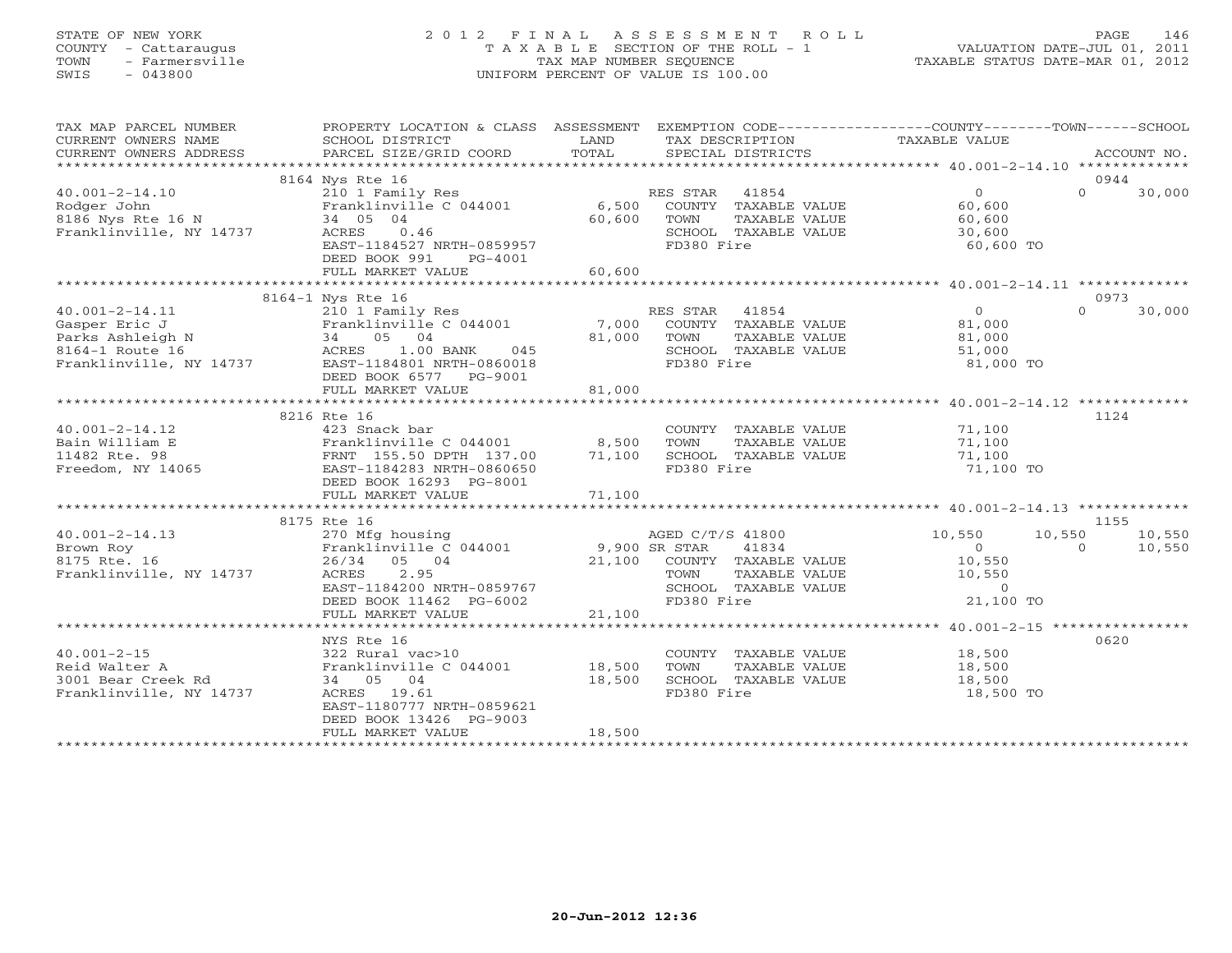## STATE OF NEW YORK 2 0 1 2 F I N A L A S S E S S M E N T R O L L PAGE 147 COUNTY - Cattaraugus T A X A B L E SECTION OF THE ROLL - 1 VALUATION DATE-JUL 01, 2011 TOWN - Farmersville TAX MAP NUMBER SEQUENCE TAXABLE STATUS DATE-MAR 01, 2012 SWIS - 043800 UNIFORM PERCENT OF VALUE IS 100.00UNIFORM PERCENT OF VALUE IS 100.00

| TAX MAP PARCEL NUMBER<br>CURRENT OWNERS NAME<br>CURRENT OWNERS ADDRESS                                                                      | PROPERTY LOCATION & CLASS ASSESSMENT<br>SCHOOL DISTRICT<br>PARCEL SIZE/GRID COORD                                                                                                                                                | LAND<br>TOTAL              | EXEMPTION CODE-----------------COUNTY-------TOWN------SCHOOL<br>TAX DESCRIPTION<br>SPECIAL DISTRICTS     | TAXABLE VALUE                                             | ACCOUNT NO.                                      |
|---------------------------------------------------------------------------------------------------------------------------------------------|----------------------------------------------------------------------------------------------------------------------------------------------------------------------------------------------------------------------------------|----------------------------|----------------------------------------------------------------------------------------------------------|-----------------------------------------------------------|--------------------------------------------------|
|                                                                                                                                             |                                                                                                                                                                                                                                  |                            |                                                                                                          |                                                           |                                                  |
| $40.001 - 2 - 16$<br>Dziekonski George M<br>Dziekonski Ann M<br>8235 NYS Route 16                                                           | 8235 NYS Rte 16<br>240 Rural res<br>Franklinville C 044001<br>34 05<br>04<br>ACRES 73.71                                                                                                                                         | 41,800 RES STAR<br>122,100 | WVET C/T<br>41121<br>41854<br>COUNTY TAXABLE VALUE<br>TAXABLE VALUE<br>TOWN                              | 12,000<br>$\circ$<br>110,100<br>110,100                   | 0100<br>12,000<br>$\Omega$<br>$\Omega$<br>30,000 |
| Franklinville, NY 14737                                                                                                                     | EAST-1182279 NRTH-0860525<br>DEED BOOK 11482 PG-4001<br>FULL MARKET VALUE                                                                                                                                                        | 122,100                    | SCHOOL TAXABLE VALUE<br>FD380 Fire                                                                       | 92,100<br>122,100 TO                                      |                                                  |
|                                                                                                                                             |                                                                                                                                                                                                                                  |                            |                                                                                                          |                                                           |                                                  |
| $40.001 - 2 - 17$<br>Weaver Patricia A<br>4563 Roszyk Hill Rd<br>Machias, NY 14101                                                          | 8195 NYS Rte 16<br>210 1 Family Res<br>Franklinville C 044001<br>34 05 04<br>ACRES<br>1.35<br>EAST-1184124 NRTH-0860080<br>DEED BOOK 975<br>$PG-663$<br>FULL MARKET VALUE                                                        | 7,500<br>55,600<br>55,600  | COUNTY TAXABLE VALUE<br>TAXABLE VALUE<br>TOWN<br>SCHOOL TAXABLE VALUE<br>FD380 Fire                      | 55,600<br>55,600<br>55,600<br>55,600 TO                   | 0549                                             |
|                                                                                                                                             |                                                                                                                                                                                                                                  |                            |                                                                                                          |                                                           |                                                  |
| $40.001 - 2 - 18$<br>Jowsey Kathy<br>8249 Nys Rte 16<br>Franklinville, NY 14737                                                             | 8249 NYS Rte 16<br>210 1 Family Res<br>Franklinville C 044001<br>34 05 04<br>inc. $40.001 - 2 - 21.9$<br>FRNT 110.00 DPTH 358.00<br>ACRES<br>0.90<br>EAST-1183905 NRTH-0861090<br>DEED BOOK 869<br>PG-00942<br>FULL MARKET VALUE | 7,000<br>76,900<br>76,900  | 41854<br>RES STAR<br>COUNTY TAXABLE VALUE<br>TOWN<br>TAXABLE VALUE<br>SCHOOL TAXABLE VALUE<br>FD380 Fire | $\overline{0}$<br>76,900<br>76,900<br>46,900<br>76,900 TO | 0546<br>$\Omega$<br>30,000                       |
|                                                                                                                                             |                                                                                                                                                                                                                                  |                            |                                                                                                          |                                                           |                                                  |
| $40.001 - 2 - 19$<br>Watson Lance L<br>8253 Nys Rte 16<br>Franklinville, NY 14737                                                           | 8253 NYS Rte 16<br>210 1 Family Res<br>Franklinville C 044001<br>34 05 04<br>FRNT 125.00 DPTH 267.00<br>ACRES<br>0.77<br>EAST-1183882 NRTH-0861206<br>DEED BOOK 00925 PG-00666<br>FULL MARKET VALUE                              | 6,900<br>79,400<br>79,400  | RES STAR<br>41854<br>COUNTY TAXABLE VALUE<br>TOWN<br>TAXABLE VALUE<br>SCHOOL TAXABLE VALUE<br>FD380 Fire | $\overline{0}$<br>79,400<br>79,400<br>49,400<br>79,400 TO | 0547<br>$\Omega$<br>30,000                       |
|                                                                                                                                             |                                                                                                                                                                                                                                  |                            |                                                                                                          |                                                           |                                                  |
| $40.001 - 2 - 20$<br>Holland Bradley C<br>Holland Mary E<br>8269 Nys Rte 16<br>PO Box 231<br>Franklinville, NY 24737<br>******************* | 8279 NYS Rte 16<br>270 Mfg housing<br>Franklinville C 044001<br>34 05<br>04<br>ACRES<br>1.46<br>EAST-1183758 NRTH-0861686<br>DEED BOOK 1029<br>$PG-837$<br>FULL MARKET VALUE                                                     | 10,300<br>28,300<br>28,300 | COUNTY TAXABLE VALUE<br>TOWN<br>TAXABLE VALUE<br>SCHOOL TAXABLE VALUE<br>FD380 Fire                      | 28,300<br>28,300<br>28,300<br>28,300 TO                   | 0053                                             |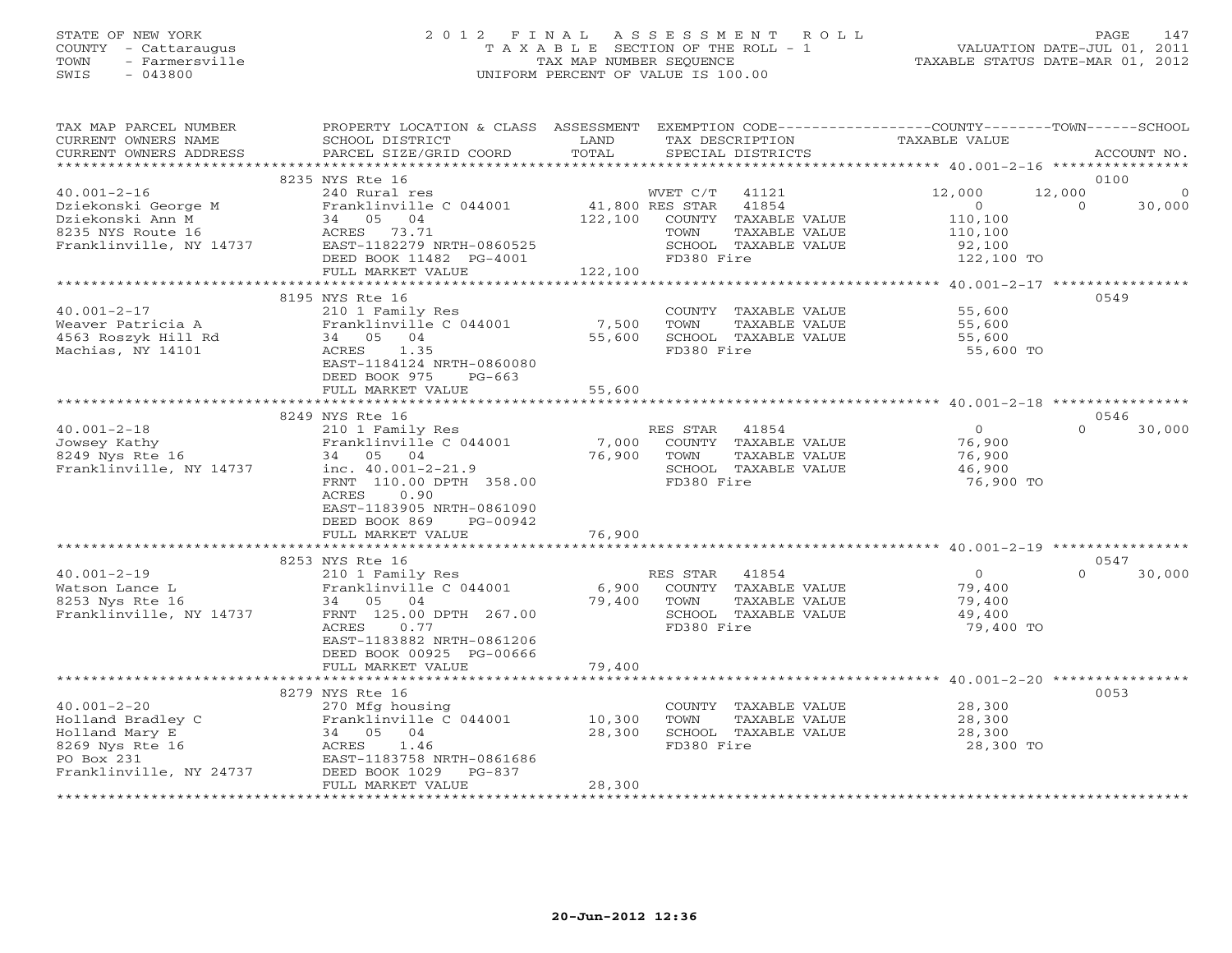# STATE OF NEW YORK 2 0 1 2 F I N A L A S S E S S M E N T R O L L PAGE 148 COUNTY - Cattaraugus T A X A B L E SECTION OF THE ROLL - 1 VALUATION DATE-JUL 01, 2011 TOWN - Farmersville TAX MAP NUMBER SEQUENCE TAXABLE STATUS DATE-MAR 01, 2012 SWIS - 043800 UNIFORM PERCENT OF VALUE IS 100.00UNIFORM PERCENT OF VALUE IS 100.00

| TAX MAP PARCEL NUMBER<br>CURRENT OWNERS NAME           | PROPERTY LOCATION & CLASS ASSESSMENT<br>SCHOOL DISTRICT                                        | LAND                   | EXEMPTION CODE----------------COUNTY-------TOWN------SCHOOL<br>TAX DESCRIPTION | TAXABLE VALUE                                                    |                                 |
|--------------------------------------------------------|------------------------------------------------------------------------------------------------|------------------------|--------------------------------------------------------------------------------|------------------------------------------------------------------|---------------------------------|
| CURRENT OWNERS ADDRESS                                 | PARCEL SIZE/GRID COORD                                                                         | TOTAL                  | SPECIAL DISTRICTS                                                              |                                                                  | ACCOUNT NO.                     |
|                                                        |                                                                                                |                        |                                                                                |                                                                  |                                 |
|                                                        | Nys Rte 16                                                                                     |                        |                                                                                |                                                                  | 0325                            |
| $40.001 - 2 - 21.1$                                    | 330 Vacant comm                                                                                |                        | COUNTY TAXABLE VALUE 26,500                                                    |                                                                  |                                 |
| Phillips Timothy                                       | Franklinville C 044001                                                                         | 26,500                 | TOWN<br>TAXABLE VALUE                                                          | 26,500                                                           |                                 |
| Phillips Julie                                         | 34 05 04                                                                                       | 26,500                 | SCHOOL TAXABLE VALUE                                                           | 26,500                                                           |                                 |
| 7982 Route 16                                          | ACRES 22.20                                                                                    |                        | FD380 Fire                                                                     | 26,500 TO                                                        |                                 |
| Franklinville, NY 14737                                | EAST-1182427 NRTH-0861685                                                                      |                        |                                                                                |                                                                  |                                 |
|                                                        | DEED BOOK 7106 PG-4001                                                                         |                        |                                                                                |                                                                  |                                 |
|                                                        | FULL MARKET VALUE<br>**************************                                                | 26,500<br>************ |                                                                                | ********************************** 40.001-2-21.2 *************** |                                 |
|                                                        | 8295 Nys Rte 16                                                                                |                        |                                                                                |                                                                  | 0690                            |
| $40.001 - 2 - 21.2$                                    | 441 Fuel Store&D                                                                               |                        | COUNTY TAXABLE VALUE                                                           | 170,300                                                          |                                 |
| Burnwell Gas Of                                        | Franklinville C 044001                                                                         | 39,500                 | TOWN<br>TAXABLE VALUE                                                          | 170,300                                                          |                                 |
| Franklinville                                          | 34 05 04                                                                                       | 170,300                | SCHOOL TAXABLE VALUE                                                           | 170,300                                                          |                                 |
| 1870 Swinton Rd Ste 200                                | ACRES 11.41                                                                                    |                        | FD380 Fire                                                                     | 170,300 TO                                                       |                                 |
| Rochester, NY 14618                                    | EAST-1183153 NRTH-0861886                                                                      |                        |                                                                                |                                                                  |                                 |
|                                                        | DEED BOOK 801<br>PG-00375                                                                      |                        |                                                                                |                                                                  |                                 |
|                                                        | FULL MARKET VALUE                                                                              | 170,300                |                                                                                |                                                                  |                                 |
|                                                        |                                                                                                |                        |                                                                                |                                                                  |                                 |
|                                                        | 8300 Rte 98                                                                                    |                        |                                                                                |                                                                  | 0826                            |
| $40.001 - 2 - 21.3$                                    | 240 Rural res                                                                                  |                        | RES STAR 41854                                                                 | $\overline{0}$                                                   | $\cap$<br>30,000                |
| Zuech Frederick J                                      | Franklinville C 044001                                                                         | 19,700                 | COUNTY TAXABLE VALUE                                                           | 172,100                                                          |                                 |
| Rte 98 Box 108                                         | 34 05 04                                                                                       | 172,100                | TAXABLE VALUE<br>TOWN                                                          | 172,100                                                          |                                 |
| Franklinville, NY 14737                                | ACRES 11.30                                                                                    |                        | SCHOOL TAXABLE VALUE                                                           | 142,100                                                          |                                 |
|                                                        | EAST-1184282 NRTH-0862278                                                                      |                        | FD380 Fire                                                                     | 172,100 TO                                                       |                                 |
|                                                        | DEED BOOK 975 PG-638                                                                           |                        |                                                                                |                                                                  |                                 |
|                                                        | FULL MARKET VALUE                                                                              | 172,100                |                                                                                |                                                                  |                                 |
|                                                        |                                                                                                |                        |                                                                                |                                                                  |                                 |
|                                                        | 8254 Nys Rte 16                                                                                |                        |                                                                                |                                                                  | 0856                            |
| $40.001 - 2 - 21.4$                                    | 449 Other Storag                                                                               |                        | COUNTY TAXABLE VALUE                                                           | 83,300                                                           |                                 |
| Price Edwin L                                          | Franklinville C 044001                                                                         | 41,200                 | TOWN<br>TAXABLE VALUE                                                          | 83,300                                                           |                                 |
| Porter Rd                                              | 34 05 04                                                                                       | 83,300                 | SCHOOL TAXABLE VALUE                                                           | 83,300                                                           |                                 |
| PO Box 215                                             | ACRES 12.05                                                                                    |                        | FD380 Fire                                                                     | 83,300 TO                                                        |                                 |
| Niagara Falls, NY 14304-0215 EAST-1184817 NRTH-0861311 |                                                                                                |                        |                                                                                |                                                                  |                                 |
|                                                        | DEED BOOK 940<br>PG-451                                                                        |                        |                                                                                |                                                                  |                                 |
|                                                        | FULL MARKET VALUE                                                                              | 83,300                 |                                                                                |                                                                  |                                 |
|                                                        |                                                                                                |                        |                                                                                |                                                                  |                                 |
|                                                        |                                                                                                |                        |                                                                                |                                                                  | 0863                            |
| $40.001 - 2 - 21.5$                                    | 210 1 Family Res<br>Franklinville C 044001 10,400 RES STAR 41854<br>34 05 04 70,900 COUNTY THE |                        |                                                                                | 10,635                                                           | 10,635<br>$\Omega$<br>$\bigcap$ |
| Perkins Larry W<br>Perkins Jackie M                    |                                                                                                |                        | COUNTY TAXABLE VALUE                                                           | $\overline{0}$<br>60,265                                         | 30,000                          |
| PO Box 113                                             | ACRES<br>4.05                                                                                  |                        | TOWN<br>TAXABLE VALUE                                                          | 60,265                                                           |                                 |
| Franklinville, NY 14737                                | EAST-1183544 NRTH-0861319                                                                      |                        | SCHOOL TAXABLE VALUE                                                           | 40,900                                                           |                                 |
|                                                        | DEED BOOK 947<br>$PG-217$                                                                      |                        | FD380 Fire                                                                     | 70,900 TO                                                        |                                 |
|                                                        | FULL MARKET VALUE                                                                              | 70,900                 |                                                                                |                                                                  |                                 |
|                                                        |                                                                                                |                        |                                                                                |                                                                  |                                 |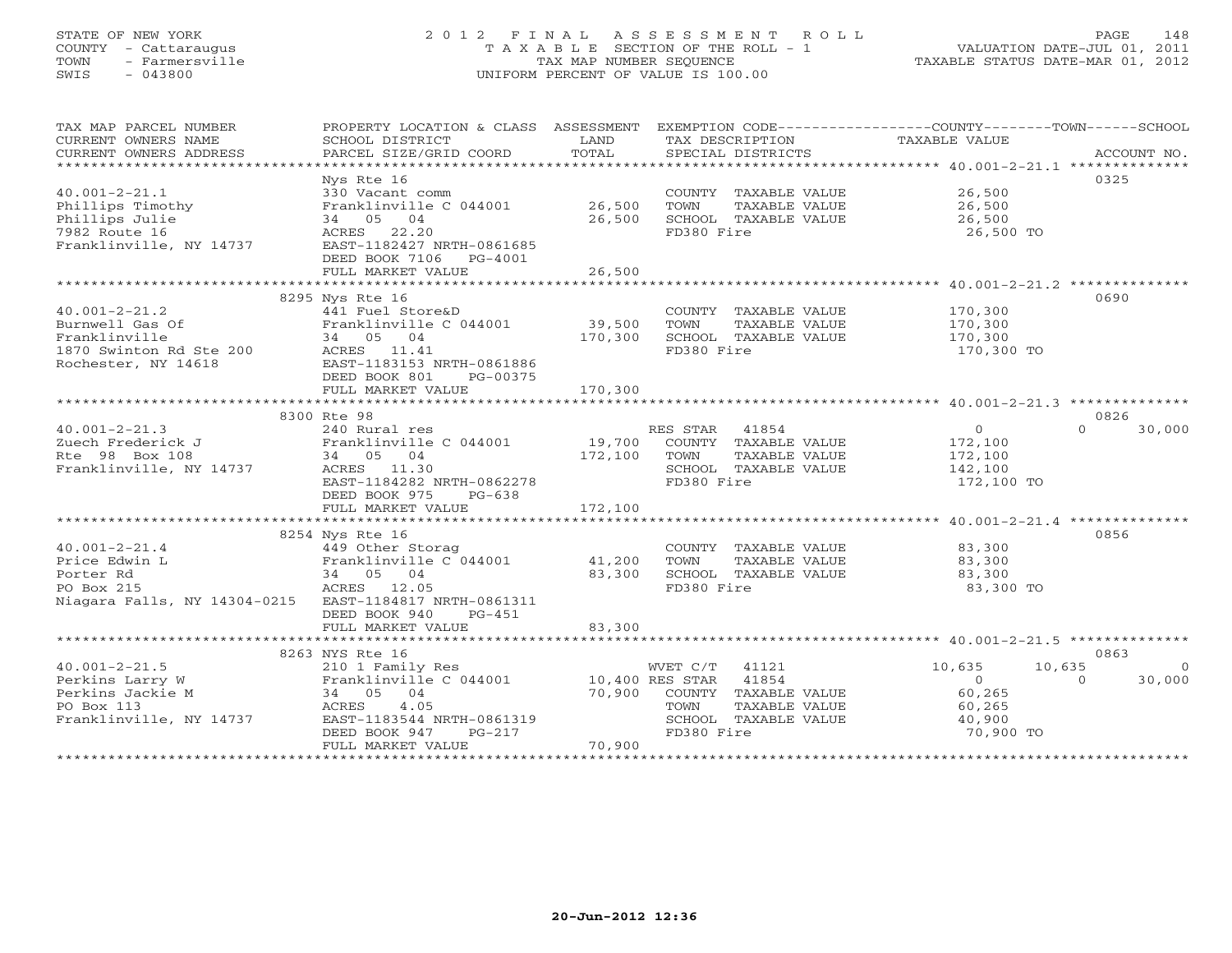# STATE OF NEW YORK 2 0 1 2 F I N A L A S S E S S M E N T R O L L PAGE 149 COUNTY - Cattaraugus T A X A B L E SECTION OF THE ROLL - 1 VALUATION DATE-JUL 01, 2011 TOWN - Farmersville TAX MAP NUMBER SEQUENCE TAXABLE STATUS DATE-MAR 01, 2012 SWIS - 043800 UNIFORM PERCENT OF VALUE IS 100.00UNIFORM PERCENT OF VALUE IS 100.00

| DEED BOOK 940 PG-379<br>FULL MARKET VALUE                                               |                                                       |                        |                                                                                                                                                                                                                     | 0919<br>$0 \t 30,000$                                                                                                                                                                                                                                                                                                                                                                                                                                                                                                                                                                                                                                                                                                                                                                                                                                                                                                                                                                                                                                                                                                                                                                                                                                                                                  |
|-----------------------------------------------------------------------------------------|-------------------------------------------------------|------------------------|---------------------------------------------------------------------------------------------------------------------------------------------------------------------------------------------------------------------|--------------------------------------------------------------------------------------------------------------------------------------------------------------------------------------------------------------------------------------------------------------------------------------------------------------------------------------------------------------------------------------------------------------------------------------------------------------------------------------------------------------------------------------------------------------------------------------------------------------------------------------------------------------------------------------------------------------------------------------------------------------------------------------------------------------------------------------------------------------------------------------------------------------------------------------------------------------------------------------------------------------------------------------------------------------------------------------------------------------------------------------------------------------------------------------------------------------------------------------------------------------------------------------------------------|
|                                                                                         |                                                       |                        |                                                                                                                                                                                                                     |                                                                                                                                                                                                                                                                                                                                                                                                                                                                                                                                                                                                                                                                                                                                                                                                                                                                                                                                                                                                                                                                                                                                                                                                                                                                                                        |
|                                                                                         |                                                       |                        |                                                                                                                                                                                                                     | 1056                                                                                                                                                                                                                                                                                                                                                                                                                                                                                                                                                                                                                                                                                                                                                                                                                                                                                                                                                                                                                                                                                                                                                                                                                                                                                                   |
|                                                                                         |                                                       |                        |                                                                                                                                                                                                                     |                                                                                                                                                                                                                                                                                                                                                                                                                                                                                                                                                                                                                                                                                                                                                                                                                                                                                                                                                                                                                                                                                                                                                                                                                                                                                                        |
| NYS Rte 16                                                                              |                                                       | FD380 Fire             | 1,400 TO                                                                                                                                                                                                            | 1077                                                                                                                                                                                                                                                                                                                                                                                                                                                                                                                                                                                                                                                                                                                                                                                                                                                                                                                                                                                                                                                                                                                                                                                                                                                                                                   |
|                                                                                         |                                                       |                        |                                                                                                                                                                                                                     | 1152                                                                                                                                                                                                                                                                                                                                                                                                                                                                                                                                                                                                                                                                                                                                                                                                                                                                                                                                                                                                                                                                                                                                                                                                                                                                                                   |
| DEED BOOK 7106 PG-4001                                                                  |                                                       |                        |                                                                                                                                                                                                                     | $\Omega$<br>30,000                                                                                                                                                                                                                                                                                                                                                                                                                                                                                                                                                                                                                                                                                                                                                                                                                                                                                                                                                                                                                                                                                                                                                                                                                                                                                     |
|                                                                                         |                                                       |                        |                                                                                                                                                                                                                     |                                                                                                                                                                                                                                                                                                                                                                                                                                                                                                                                                                                                                                                                                                                                                                                                                                                                                                                                                                                                                                                                                                                                                                                                                                                                                                        |
| ACRES 1.00<br>EAST-1182718 NRTH-0862189<br>DEED BOOK 947<br>PG-331<br>FULL MARKET VALUE | 21,200                                                |                        | 21,200 TO                                                                                                                                                                                                           | 0187<br>$\Omega$<br>21,200                                                                                                                                                                                                                                                                                                                                                                                                                                                                                                                                                                                                                                                                                                                                                                                                                                                                                                                                                                                                                                                                                                                                                                                                                                                                             |
|                                                                                         | 8269 NYS Rte 16<br>8308 NYS Rte 98<br>8385 NYS Rte 16 | DEED BOOK 1023 PG-1025 | 103,000<br>40.001-2-21.10<br>Watson Lance 311 Res vac land COUNT<br>Watson Lance Franklinville, NY 14737 FRANCH BAST-1183703 NRTH-0861188 FD380<br>Franklinville, NY 14737 EAST-1183703 NRTH-0861188 FD380<br>FD380 | PROPERTY LOCATION & CLASS ASSESSMENT EXEMPTION CODE---------------COUNTY-------TOWN------SCHOOL<br>TA PIE TAND TRINITY AND TRINITY IN THE TAXING CONSUMERT OWNERS NOTES SCHOOL DISTRICT TO LAND THAT TAXING SERVITION TAXABLE VALUE<br>CURRENT OWNERS ADDRESS PARCEL SIZE/GRID COORD TOTAL SPECIAL DISTRICTS ACCOUNT NO.<br>***********<br>40.001-2-21.6 8269 NYS Kte 16<br>Holland Bradley C 210 1 Family Res RES STAR 41854 0<br>Holland Mary E 34 5 4 103,000 TOWN TAXABLE VALUE 103,000<br>PO Box 231 ACRES 4.55 BANK 017 SCHOOL TAXABLE VALUE 73,000<br>Franklinville, NY 14<br>$12,500$ $12,500$ $12,500$<br>$4,500$ $4,500$ $4,500$<br>$\begin{minipage}{.4\linewidth} \textbf{COUNTY} & \textbf{TAXABLE VALUE} & \textbf{0.400} \\ \textbf{0.400} & \textbf{1.400} \\ \textbf{1.400} & \textbf{1.400} \\ \textbf{1.400} & \textbf{1.400} \\ \textbf{1.400} & \textbf{1.400} \\ \textbf{1.400} & \textbf{1.400} \\ \textbf{1.400} & \textbf{1.400} \\ \textbf{1.400} & \textbf{1.400} \\ \textbf{1.400} & \textbf{1.400} \\ \textbf$<br>3347 NYS Rte 16<br>40.001-2-22<br>270 Mfg housing<br>Franklinville C 044001<br>8347 NYS Rte 16<br>8347 NYS Rte 16<br>8347 NYS Rte 16<br>8347 NYS Rte 16<br>34<br>50 04<br>Franklinville, NY 14737<br>Franklinville, NY 14737<br>FRANCE 21,200<br>FRANCE |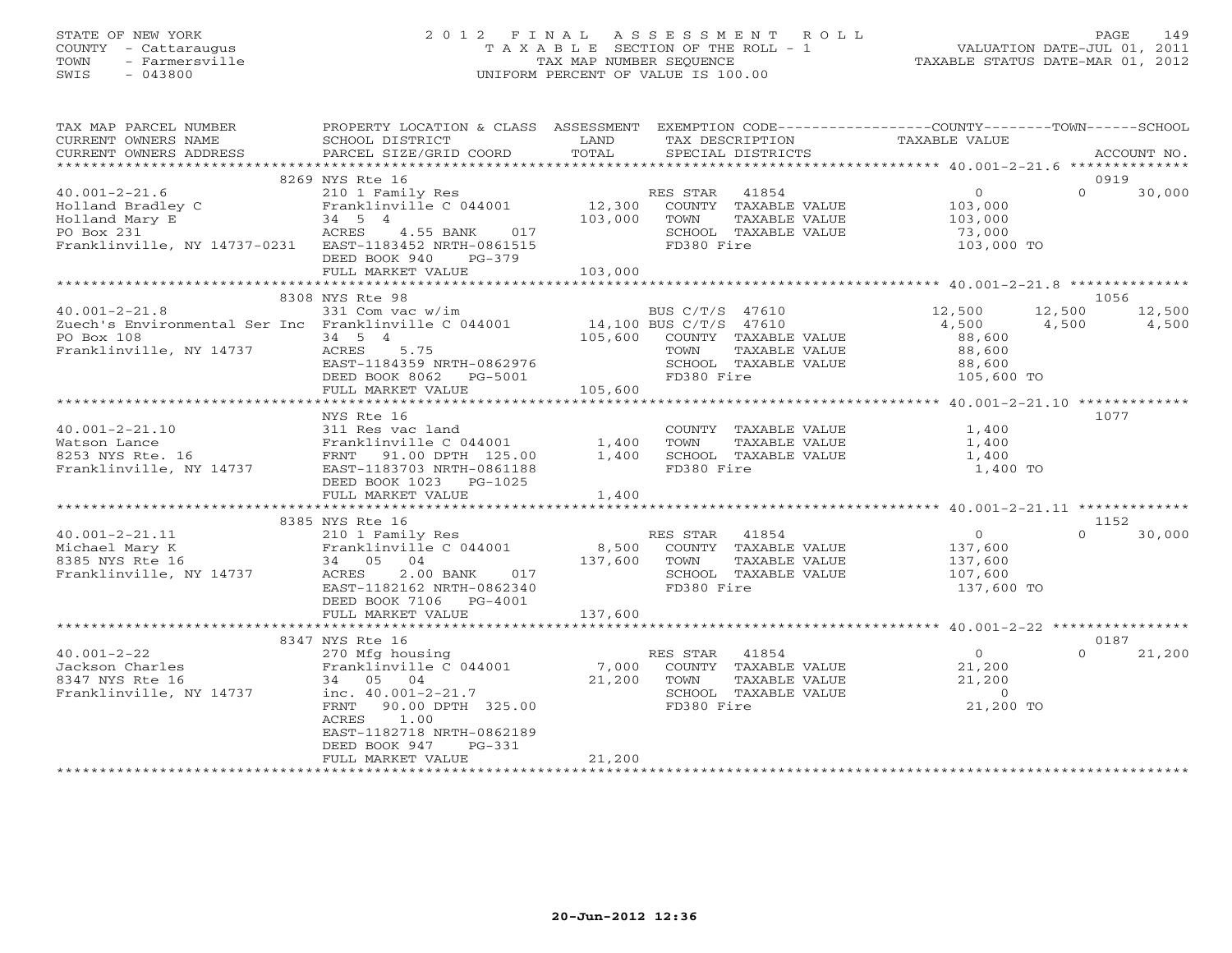## STATE OF NEW YORK 2 0 1 2 F I N A L A S S E S S M E N T R O L L PAGE 150 COUNTY - Cattaraugus T A X A B L E SECTION OF THE ROLL - 1 VALUATION DATE-JUL 01, 2011 TOWN - Farmersville TAX MAP NUMBER SEQUENCE TAXABLE STATUS DATE-MAR 01, 2012 SWIS - 043800 UNIFORM PERCENT OF VALUE IS 100.00UNIFORM PERCENT OF VALUE IS 100.00

| TOTAL<br>CURRENT OWNERS ADDRESS<br>PARCEL SIZE/GRID COORD<br>SPECIAL DISTRICTS<br>ACCOUNT NO.<br>8357 NYS Rte 16<br>0042<br>20,000<br>$\circ$<br>$40.001 - 2 - 23$<br>210 1 Family Res<br>Franklinville C 044001 8,700 DVET C/T<br>$CVET C/T$ 41131<br>20,000<br>$\overline{0}$<br>Shelley Roger W<br>41141<br>37,560<br>37,560<br>34 05 04<br>93,900 SR STAR<br>41834<br>$\overline{0}$<br>62,200<br>Glomb Janet L<br>$\Omega$<br>36, 340<br>8357 NYS Rte. 16<br>ACRES<br>2.10 BANK<br>017<br>COUNTY TAXABLE VALUE<br>Franklinville, NY 14737<br>EAST-1182516 NRTH-0862286<br>TAXABLE VALUE<br>36,340<br>62286 TOWN TAX<br>5001 SCHOOL TAX<br>93,900 FD380 Fire<br>31,700<br>DEED BOOK 6722 PG-5001<br>SCHOOL TAXABLE VALUE<br>FULL MARKET VALUE<br>93,900 TO<br>8093 Nys Rte 16<br>0183<br>$40.001 - 3 - 1$<br>417,700<br>553 Country club<br>COUNTY TAXABLE VALUE<br>Franklinville C 044001<br>180,400<br>TOWN<br>TAXABLE VALUE<br>Wagner Paul M<br>417,700<br>417,700<br>33 05 04<br>417,700<br>SCHOOL TAXABLE VALUE<br>Lemke James P<br>83 Old Stone Rd<br>34 05 04<br>FD380 Fire<br>417,700 TO<br>Depew, NY 14043<br>ACRES 116.40<br>EAST-1182842 NRTH-0859120<br>DEED BOOK 2323 PG-5001<br>FULL MARKET VALUE<br>417,700<br>0439<br>8148 Nys Rte 16<br>$40.001 - 3 - 2$<br>449 Other Storag<br>55,900<br>COUNTY TAXABLE VALUE<br>Franklinville C 044001 16,900<br>TAXABLE VALUE<br>55,900<br>Lemke James<br>TOWN<br>33 05 04<br>7382 NYS Rte 16<br>55,900<br>SCHOOL TAXABLE VALUE<br>55,900<br>Franklinville, NY 14737<br>ACRES 1.90<br>FD380 Fire<br>55,900 TO<br>EAST-1184623 NRTH-0859254<br>DEED BOOK 10821 PG-8001<br>FULL MARKET VALUE<br>55,900<br>******************<br>**************************<br>8148 Nys Rte 16<br>0440<br>$40.001 - 3 - 3$<br>10,700<br>10,700<br>330 Vacant comm<br>COUNTY TAXABLE VALUE<br>10,700<br>Lemke James<br>Franklinville C 044001<br>TOWN<br>TAXABLE VALUE<br>10,700<br>7382 NYS Rte 16<br>$33 - 05$<br>$-04$<br>SCHOOL TAXABLE VALUE<br>10,700<br>ACRES 1.10<br>FD380 Fire<br>Franklinville, NY 14737<br>10,700 TO<br>EAST-1184369 NRTH-0859069<br>DEED BOOK 10821 PG-8001<br>FULL MARKET VALUE<br>10,700<br>0115<br>8136 NYS Rte 16<br>$40.001 - 3 - 4$<br>COUNTY TAXABLE VALUE<br>45,000<br>210 1 Family Res<br>6,900<br>Fox Robert Executor D<br>Franklinville C 044001<br>TOWN<br>TAXABLE VALUE<br>45,000<br>45,000<br>SCHOOL TAXABLE VALUE<br>45,000<br>6531 Abbotts Rd<br>33 05 04<br>FD380 Fire<br>Franklinville, NY 14737<br>FRNT 190.00 DPTH 147.00<br>45,000 TO<br>ACRES<br>0.72<br>EAST-1184277 NRTH-0858867<br>DEED BOOK 1006 PG-1150<br>45,000<br>FULL MARKET VALUE | TAX MAP PARCEL NUMBER | PROPERTY LOCATION & CLASS ASSESSMENT |      | EXEMPTION CODE----------------COUNTY-------TOWN-----SCHOOL |               |  |
|-----------------------------------------------------------------------------------------------------------------------------------------------------------------------------------------------------------------------------------------------------------------------------------------------------------------------------------------------------------------------------------------------------------------------------------------------------------------------------------------------------------------------------------------------------------------------------------------------------------------------------------------------------------------------------------------------------------------------------------------------------------------------------------------------------------------------------------------------------------------------------------------------------------------------------------------------------------------------------------------------------------------------------------------------------------------------------------------------------------------------------------------------------------------------------------------------------------------------------------------------------------------------------------------------------------------------------------------------------------------------------------------------------------------------------------------------------------------------------------------------------------------------------------------------------------------------------------------------------------------------------------------------------------------------------------------------------------------------------------------------------------------------------------------------------------------------------------------------------------------------------------------------------------------------------------------------------------------------------------------------------------------------------------------------------------------------------------------------------------------------------------------------------------------------------------------------------------------------------------------------------------------------------------------------------------------------------------------------------------------------------------------------------------------------------------------------------------------------------------------------------------------------------------------------------------------------------------------------------------------------------------|-----------------------|--------------------------------------|------|------------------------------------------------------------|---------------|--|
|                                                                                                                                                                                                                                                                                                                                                                                                                                                                                                                                                                                                                                                                                                                                                                                                                                                                                                                                                                                                                                                                                                                                                                                                                                                                                                                                                                                                                                                                                                                                                                                                                                                                                                                                                                                                                                                                                                                                                                                                                                                                                                                                                                                                                                                                                                                                                                                                                                                                                                                                                                                                                                   | CURRENT OWNERS NAME   | SCHOOL DISTRICT                      | LAND | TAX DESCRIPTION                                            | TAXABLE VALUE |  |
|                                                                                                                                                                                                                                                                                                                                                                                                                                                                                                                                                                                                                                                                                                                                                                                                                                                                                                                                                                                                                                                                                                                                                                                                                                                                                                                                                                                                                                                                                                                                                                                                                                                                                                                                                                                                                                                                                                                                                                                                                                                                                                                                                                                                                                                                                                                                                                                                                                                                                                                                                                                                                                   |                       |                                      |      |                                                            |               |  |
|                                                                                                                                                                                                                                                                                                                                                                                                                                                                                                                                                                                                                                                                                                                                                                                                                                                                                                                                                                                                                                                                                                                                                                                                                                                                                                                                                                                                                                                                                                                                                                                                                                                                                                                                                                                                                                                                                                                                                                                                                                                                                                                                                                                                                                                                                                                                                                                                                                                                                                                                                                                                                                   |                       |                                      |      |                                                            |               |  |
|                                                                                                                                                                                                                                                                                                                                                                                                                                                                                                                                                                                                                                                                                                                                                                                                                                                                                                                                                                                                                                                                                                                                                                                                                                                                                                                                                                                                                                                                                                                                                                                                                                                                                                                                                                                                                                                                                                                                                                                                                                                                                                                                                                                                                                                                                                                                                                                                                                                                                                                                                                                                                                   |                       |                                      |      |                                                            |               |  |
|                                                                                                                                                                                                                                                                                                                                                                                                                                                                                                                                                                                                                                                                                                                                                                                                                                                                                                                                                                                                                                                                                                                                                                                                                                                                                                                                                                                                                                                                                                                                                                                                                                                                                                                                                                                                                                                                                                                                                                                                                                                                                                                                                                                                                                                                                                                                                                                                                                                                                                                                                                                                                                   |                       |                                      |      |                                                            |               |  |
|                                                                                                                                                                                                                                                                                                                                                                                                                                                                                                                                                                                                                                                                                                                                                                                                                                                                                                                                                                                                                                                                                                                                                                                                                                                                                                                                                                                                                                                                                                                                                                                                                                                                                                                                                                                                                                                                                                                                                                                                                                                                                                                                                                                                                                                                                                                                                                                                                                                                                                                                                                                                                                   |                       |                                      |      |                                                            |               |  |
|                                                                                                                                                                                                                                                                                                                                                                                                                                                                                                                                                                                                                                                                                                                                                                                                                                                                                                                                                                                                                                                                                                                                                                                                                                                                                                                                                                                                                                                                                                                                                                                                                                                                                                                                                                                                                                                                                                                                                                                                                                                                                                                                                                                                                                                                                                                                                                                                                                                                                                                                                                                                                                   |                       |                                      |      |                                                            |               |  |
|                                                                                                                                                                                                                                                                                                                                                                                                                                                                                                                                                                                                                                                                                                                                                                                                                                                                                                                                                                                                                                                                                                                                                                                                                                                                                                                                                                                                                                                                                                                                                                                                                                                                                                                                                                                                                                                                                                                                                                                                                                                                                                                                                                                                                                                                                                                                                                                                                                                                                                                                                                                                                                   |                       |                                      |      |                                                            |               |  |
|                                                                                                                                                                                                                                                                                                                                                                                                                                                                                                                                                                                                                                                                                                                                                                                                                                                                                                                                                                                                                                                                                                                                                                                                                                                                                                                                                                                                                                                                                                                                                                                                                                                                                                                                                                                                                                                                                                                                                                                                                                                                                                                                                                                                                                                                                                                                                                                                                                                                                                                                                                                                                                   |                       |                                      |      |                                                            |               |  |
|                                                                                                                                                                                                                                                                                                                                                                                                                                                                                                                                                                                                                                                                                                                                                                                                                                                                                                                                                                                                                                                                                                                                                                                                                                                                                                                                                                                                                                                                                                                                                                                                                                                                                                                                                                                                                                                                                                                                                                                                                                                                                                                                                                                                                                                                                                                                                                                                                                                                                                                                                                                                                                   |                       |                                      |      |                                                            |               |  |
|                                                                                                                                                                                                                                                                                                                                                                                                                                                                                                                                                                                                                                                                                                                                                                                                                                                                                                                                                                                                                                                                                                                                                                                                                                                                                                                                                                                                                                                                                                                                                                                                                                                                                                                                                                                                                                                                                                                                                                                                                                                                                                                                                                                                                                                                                                                                                                                                                                                                                                                                                                                                                                   |                       |                                      |      |                                                            |               |  |
|                                                                                                                                                                                                                                                                                                                                                                                                                                                                                                                                                                                                                                                                                                                                                                                                                                                                                                                                                                                                                                                                                                                                                                                                                                                                                                                                                                                                                                                                                                                                                                                                                                                                                                                                                                                                                                                                                                                                                                                                                                                                                                                                                                                                                                                                                                                                                                                                                                                                                                                                                                                                                                   |                       |                                      |      |                                                            |               |  |
|                                                                                                                                                                                                                                                                                                                                                                                                                                                                                                                                                                                                                                                                                                                                                                                                                                                                                                                                                                                                                                                                                                                                                                                                                                                                                                                                                                                                                                                                                                                                                                                                                                                                                                                                                                                                                                                                                                                                                                                                                                                                                                                                                                                                                                                                                                                                                                                                                                                                                                                                                                                                                                   |                       |                                      |      |                                                            |               |  |
|                                                                                                                                                                                                                                                                                                                                                                                                                                                                                                                                                                                                                                                                                                                                                                                                                                                                                                                                                                                                                                                                                                                                                                                                                                                                                                                                                                                                                                                                                                                                                                                                                                                                                                                                                                                                                                                                                                                                                                                                                                                                                                                                                                                                                                                                                                                                                                                                                                                                                                                                                                                                                                   |                       |                                      |      |                                                            |               |  |
|                                                                                                                                                                                                                                                                                                                                                                                                                                                                                                                                                                                                                                                                                                                                                                                                                                                                                                                                                                                                                                                                                                                                                                                                                                                                                                                                                                                                                                                                                                                                                                                                                                                                                                                                                                                                                                                                                                                                                                                                                                                                                                                                                                                                                                                                                                                                                                                                                                                                                                                                                                                                                                   |                       |                                      |      |                                                            |               |  |
|                                                                                                                                                                                                                                                                                                                                                                                                                                                                                                                                                                                                                                                                                                                                                                                                                                                                                                                                                                                                                                                                                                                                                                                                                                                                                                                                                                                                                                                                                                                                                                                                                                                                                                                                                                                                                                                                                                                                                                                                                                                                                                                                                                                                                                                                                                                                                                                                                                                                                                                                                                                                                                   |                       |                                      |      |                                                            |               |  |
|                                                                                                                                                                                                                                                                                                                                                                                                                                                                                                                                                                                                                                                                                                                                                                                                                                                                                                                                                                                                                                                                                                                                                                                                                                                                                                                                                                                                                                                                                                                                                                                                                                                                                                                                                                                                                                                                                                                                                                                                                                                                                                                                                                                                                                                                                                                                                                                                                                                                                                                                                                                                                                   |                       |                                      |      |                                                            |               |  |
|                                                                                                                                                                                                                                                                                                                                                                                                                                                                                                                                                                                                                                                                                                                                                                                                                                                                                                                                                                                                                                                                                                                                                                                                                                                                                                                                                                                                                                                                                                                                                                                                                                                                                                                                                                                                                                                                                                                                                                                                                                                                                                                                                                                                                                                                                                                                                                                                                                                                                                                                                                                                                                   |                       |                                      |      |                                                            |               |  |
|                                                                                                                                                                                                                                                                                                                                                                                                                                                                                                                                                                                                                                                                                                                                                                                                                                                                                                                                                                                                                                                                                                                                                                                                                                                                                                                                                                                                                                                                                                                                                                                                                                                                                                                                                                                                                                                                                                                                                                                                                                                                                                                                                                                                                                                                                                                                                                                                                                                                                                                                                                                                                                   |                       |                                      |      |                                                            |               |  |
|                                                                                                                                                                                                                                                                                                                                                                                                                                                                                                                                                                                                                                                                                                                                                                                                                                                                                                                                                                                                                                                                                                                                                                                                                                                                                                                                                                                                                                                                                                                                                                                                                                                                                                                                                                                                                                                                                                                                                                                                                                                                                                                                                                                                                                                                                                                                                                                                                                                                                                                                                                                                                                   |                       |                                      |      |                                                            |               |  |
|                                                                                                                                                                                                                                                                                                                                                                                                                                                                                                                                                                                                                                                                                                                                                                                                                                                                                                                                                                                                                                                                                                                                                                                                                                                                                                                                                                                                                                                                                                                                                                                                                                                                                                                                                                                                                                                                                                                                                                                                                                                                                                                                                                                                                                                                                                                                                                                                                                                                                                                                                                                                                                   |                       |                                      |      |                                                            |               |  |
|                                                                                                                                                                                                                                                                                                                                                                                                                                                                                                                                                                                                                                                                                                                                                                                                                                                                                                                                                                                                                                                                                                                                                                                                                                                                                                                                                                                                                                                                                                                                                                                                                                                                                                                                                                                                                                                                                                                                                                                                                                                                                                                                                                                                                                                                                                                                                                                                                                                                                                                                                                                                                                   |                       |                                      |      |                                                            |               |  |
|                                                                                                                                                                                                                                                                                                                                                                                                                                                                                                                                                                                                                                                                                                                                                                                                                                                                                                                                                                                                                                                                                                                                                                                                                                                                                                                                                                                                                                                                                                                                                                                                                                                                                                                                                                                                                                                                                                                                                                                                                                                                                                                                                                                                                                                                                                                                                                                                                                                                                                                                                                                                                                   |                       |                                      |      |                                                            |               |  |
|                                                                                                                                                                                                                                                                                                                                                                                                                                                                                                                                                                                                                                                                                                                                                                                                                                                                                                                                                                                                                                                                                                                                                                                                                                                                                                                                                                                                                                                                                                                                                                                                                                                                                                                                                                                                                                                                                                                                                                                                                                                                                                                                                                                                                                                                                                                                                                                                                                                                                                                                                                                                                                   |                       |                                      |      |                                                            |               |  |
|                                                                                                                                                                                                                                                                                                                                                                                                                                                                                                                                                                                                                                                                                                                                                                                                                                                                                                                                                                                                                                                                                                                                                                                                                                                                                                                                                                                                                                                                                                                                                                                                                                                                                                                                                                                                                                                                                                                                                                                                                                                                                                                                                                                                                                                                                                                                                                                                                                                                                                                                                                                                                                   |                       |                                      |      |                                                            |               |  |
|                                                                                                                                                                                                                                                                                                                                                                                                                                                                                                                                                                                                                                                                                                                                                                                                                                                                                                                                                                                                                                                                                                                                                                                                                                                                                                                                                                                                                                                                                                                                                                                                                                                                                                                                                                                                                                                                                                                                                                                                                                                                                                                                                                                                                                                                                                                                                                                                                                                                                                                                                                                                                                   |                       |                                      |      |                                                            |               |  |
|                                                                                                                                                                                                                                                                                                                                                                                                                                                                                                                                                                                                                                                                                                                                                                                                                                                                                                                                                                                                                                                                                                                                                                                                                                                                                                                                                                                                                                                                                                                                                                                                                                                                                                                                                                                                                                                                                                                                                                                                                                                                                                                                                                                                                                                                                                                                                                                                                                                                                                                                                                                                                                   |                       |                                      |      |                                                            |               |  |
|                                                                                                                                                                                                                                                                                                                                                                                                                                                                                                                                                                                                                                                                                                                                                                                                                                                                                                                                                                                                                                                                                                                                                                                                                                                                                                                                                                                                                                                                                                                                                                                                                                                                                                                                                                                                                                                                                                                                                                                                                                                                                                                                                                                                                                                                                                                                                                                                                                                                                                                                                                                                                                   |                       |                                      |      |                                                            |               |  |
|                                                                                                                                                                                                                                                                                                                                                                                                                                                                                                                                                                                                                                                                                                                                                                                                                                                                                                                                                                                                                                                                                                                                                                                                                                                                                                                                                                                                                                                                                                                                                                                                                                                                                                                                                                                                                                                                                                                                                                                                                                                                                                                                                                                                                                                                                                                                                                                                                                                                                                                                                                                                                                   |                       |                                      |      |                                                            |               |  |
|                                                                                                                                                                                                                                                                                                                                                                                                                                                                                                                                                                                                                                                                                                                                                                                                                                                                                                                                                                                                                                                                                                                                                                                                                                                                                                                                                                                                                                                                                                                                                                                                                                                                                                                                                                                                                                                                                                                                                                                                                                                                                                                                                                                                                                                                                                                                                                                                                                                                                                                                                                                                                                   |                       |                                      |      |                                                            |               |  |
|                                                                                                                                                                                                                                                                                                                                                                                                                                                                                                                                                                                                                                                                                                                                                                                                                                                                                                                                                                                                                                                                                                                                                                                                                                                                                                                                                                                                                                                                                                                                                                                                                                                                                                                                                                                                                                                                                                                                                                                                                                                                                                                                                                                                                                                                                                                                                                                                                                                                                                                                                                                                                                   |                       |                                      |      |                                                            |               |  |
|                                                                                                                                                                                                                                                                                                                                                                                                                                                                                                                                                                                                                                                                                                                                                                                                                                                                                                                                                                                                                                                                                                                                                                                                                                                                                                                                                                                                                                                                                                                                                                                                                                                                                                                                                                                                                                                                                                                                                                                                                                                                                                                                                                                                                                                                                                                                                                                                                                                                                                                                                                                                                                   |                       |                                      |      |                                                            |               |  |
|                                                                                                                                                                                                                                                                                                                                                                                                                                                                                                                                                                                                                                                                                                                                                                                                                                                                                                                                                                                                                                                                                                                                                                                                                                                                                                                                                                                                                                                                                                                                                                                                                                                                                                                                                                                                                                                                                                                                                                                                                                                                                                                                                                                                                                                                                                                                                                                                                                                                                                                                                                                                                                   |                       |                                      |      |                                                            |               |  |
|                                                                                                                                                                                                                                                                                                                                                                                                                                                                                                                                                                                                                                                                                                                                                                                                                                                                                                                                                                                                                                                                                                                                                                                                                                                                                                                                                                                                                                                                                                                                                                                                                                                                                                                                                                                                                                                                                                                                                                                                                                                                                                                                                                                                                                                                                                                                                                                                                                                                                                                                                                                                                                   |                       |                                      |      |                                                            |               |  |
|                                                                                                                                                                                                                                                                                                                                                                                                                                                                                                                                                                                                                                                                                                                                                                                                                                                                                                                                                                                                                                                                                                                                                                                                                                                                                                                                                                                                                                                                                                                                                                                                                                                                                                                                                                                                                                                                                                                                                                                                                                                                                                                                                                                                                                                                                                                                                                                                                                                                                                                                                                                                                                   |                       |                                      |      |                                                            |               |  |
|                                                                                                                                                                                                                                                                                                                                                                                                                                                                                                                                                                                                                                                                                                                                                                                                                                                                                                                                                                                                                                                                                                                                                                                                                                                                                                                                                                                                                                                                                                                                                                                                                                                                                                                                                                                                                                                                                                                                                                                                                                                                                                                                                                                                                                                                                                                                                                                                                                                                                                                                                                                                                                   |                       |                                      |      |                                                            |               |  |
|                                                                                                                                                                                                                                                                                                                                                                                                                                                                                                                                                                                                                                                                                                                                                                                                                                                                                                                                                                                                                                                                                                                                                                                                                                                                                                                                                                                                                                                                                                                                                                                                                                                                                                                                                                                                                                                                                                                                                                                                                                                                                                                                                                                                                                                                                                                                                                                                                                                                                                                                                                                                                                   |                       |                                      |      |                                                            |               |  |
|                                                                                                                                                                                                                                                                                                                                                                                                                                                                                                                                                                                                                                                                                                                                                                                                                                                                                                                                                                                                                                                                                                                                                                                                                                                                                                                                                                                                                                                                                                                                                                                                                                                                                                                                                                                                                                                                                                                                                                                                                                                                                                                                                                                                                                                                                                                                                                                                                                                                                                                                                                                                                                   |                       |                                      |      |                                                            |               |  |
|                                                                                                                                                                                                                                                                                                                                                                                                                                                                                                                                                                                                                                                                                                                                                                                                                                                                                                                                                                                                                                                                                                                                                                                                                                                                                                                                                                                                                                                                                                                                                                                                                                                                                                                                                                                                                                                                                                                                                                                                                                                                                                                                                                                                                                                                                                                                                                                                                                                                                                                                                                                                                                   |                       |                                      |      |                                                            |               |  |
|                                                                                                                                                                                                                                                                                                                                                                                                                                                                                                                                                                                                                                                                                                                                                                                                                                                                                                                                                                                                                                                                                                                                                                                                                                                                                                                                                                                                                                                                                                                                                                                                                                                                                                                                                                                                                                                                                                                                                                                                                                                                                                                                                                                                                                                                                                                                                                                                                                                                                                                                                                                                                                   |                       |                                      |      |                                                            |               |  |
|                                                                                                                                                                                                                                                                                                                                                                                                                                                                                                                                                                                                                                                                                                                                                                                                                                                                                                                                                                                                                                                                                                                                                                                                                                                                                                                                                                                                                                                                                                                                                                                                                                                                                                                                                                                                                                                                                                                                                                                                                                                                                                                                                                                                                                                                                                                                                                                                                                                                                                                                                                                                                                   |                       |                                      |      |                                                            |               |  |
|                                                                                                                                                                                                                                                                                                                                                                                                                                                                                                                                                                                                                                                                                                                                                                                                                                                                                                                                                                                                                                                                                                                                                                                                                                                                                                                                                                                                                                                                                                                                                                                                                                                                                                                                                                                                                                                                                                                                                                                                                                                                                                                                                                                                                                                                                                                                                                                                                                                                                                                                                                                                                                   |                       |                                      |      |                                                            |               |  |
|                                                                                                                                                                                                                                                                                                                                                                                                                                                                                                                                                                                                                                                                                                                                                                                                                                                                                                                                                                                                                                                                                                                                                                                                                                                                                                                                                                                                                                                                                                                                                                                                                                                                                                                                                                                                                                                                                                                                                                                                                                                                                                                                                                                                                                                                                                                                                                                                                                                                                                                                                                                                                                   |                       |                                      |      |                                                            |               |  |
|                                                                                                                                                                                                                                                                                                                                                                                                                                                                                                                                                                                                                                                                                                                                                                                                                                                                                                                                                                                                                                                                                                                                                                                                                                                                                                                                                                                                                                                                                                                                                                                                                                                                                                                                                                                                                                                                                                                                                                                                                                                                                                                                                                                                                                                                                                                                                                                                                                                                                                                                                                                                                                   |                       |                                      |      |                                                            |               |  |
|                                                                                                                                                                                                                                                                                                                                                                                                                                                                                                                                                                                                                                                                                                                                                                                                                                                                                                                                                                                                                                                                                                                                                                                                                                                                                                                                                                                                                                                                                                                                                                                                                                                                                                                                                                                                                                                                                                                                                                                                                                                                                                                                                                                                                                                                                                                                                                                                                                                                                                                                                                                                                                   |                       |                                      |      |                                                            |               |  |
|                                                                                                                                                                                                                                                                                                                                                                                                                                                                                                                                                                                                                                                                                                                                                                                                                                                                                                                                                                                                                                                                                                                                                                                                                                                                                                                                                                                                                                                                                                                                                                                                                                                                                                                                                                                                                                                                                                                                                                                                                                                                                                                                                                                                                                                                                                                                                                                                                                                                                                                                                                                                                                   |                       |                                      |      |                                                            |               |  |
|                                                                                                                                                                                                                                                                                                                                                                                                                                                                                                                                                                                                                                                                                                                                                                                                                                                                                                                                                                                                                                                                                                                                                                                                                                                                                                                                                                                                                                                                                                                                                                                                                                                                                                                                                                                                                                                                                                                                                                                                                                                                                                                                                                                                                                                                                                                                                                                                                                                                                                                                                                                                                                   |                       |                                      |      |                                                            |               |  |
|                                                                                                                                                                                                                                                                                                                                                                                                                                                                                                                                                                                                                                                                                                                                                                                                                                                                                                                                                                                                                                                                                                                                                                                                                                                                                                                                                                                                                                                                                                                                                                                                                                                                                                                                                                                                                                                                                                                                                                                                                                                                                                                                                                                                                                                                                                                                                                                                                                                                                                                                                                                                                                   |                       |                                      |      |                                                            |               |  |
|                                                                                                                                                                                                                                                                                                                                                                                                                                                                                                                                                                                                                                                                                                                                                                                                                                                                                                                                                                                                                                                                                                                                                                                                                                                                                                                                                                                                                                                                                                                                                                                                                                                                                                                                                                                                                                                                                                                                                                                                                                                                                                                                                                                                                                                                                                                                                                                                                                                                                                                                                                                                                                   |                       |                                      |      |                                                            |               |  |
|                                                                                                                                                                                                                                                                                                                                                                                                                                                                                                                                                                                                                                                                                                                                                                                                                                                                                                                                                                                                                                                                                                                                                                                                                                                                                                                                                                                                                                                                                                                                                                                                                                                                                                                                                                                                                                                                                                                                                                                                                                                                                                                                                                                                                                                                                                                                                                                                                                                                                                                                                                                                                                   |                       |                                      |      |                                                            |               |  |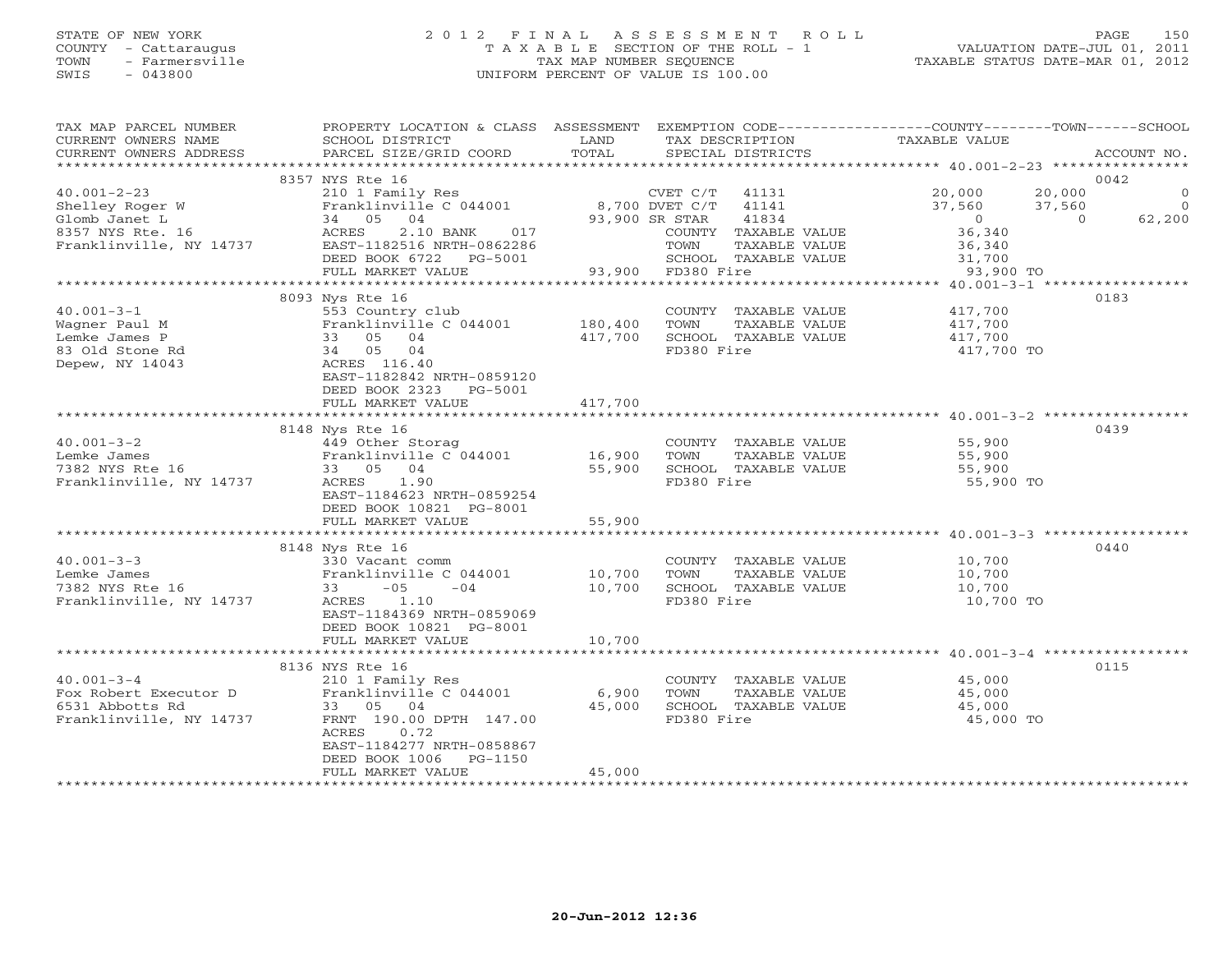# STATE OF NEW YORK 2 0 1 2 F I N A L A S S E S S M E N T R O L L PAGE 151 COUNTY - Cattaraugus T A X A B L E SECTION OF THE ROLL - 1 VALUATION DATE-JUL 01, 2011 TOWN - Farmersville TAX MAP NUMBER SEQUENCE TAXABLE STATUS DATE-MAR 01, 2012 SWIS - 043800 UNIFORM PERCENT OF VALUE IS 100.00UNIFORM PERCENT OF VALUE IS 100.00

| TAX MAP PARCEL NUMBER<br>CURRENT OWNERS NAME<br>CURRENT OWNERS ADDRESS                                   | PROPERTY LOCATION & CLASS ASSESSMENT EXEMPTION CODE----------------COUNTY-------TOWN------SCHOOL<br>SCHOOL DISTRICT<br>PARCEL SIZE/GRID COORD | LAND<br>TOTAL              | TAX DESCRIPTION<br>SPECIAL DISTRICTS                                                | TAXABLE VALUE                                  | ACCOUNT NO.    |
|----------------------------------------------------------------------------------------------------------|-----------------------------------------------------------------------------------------------------------------------------------------------|----------------------------|-------------------------------------------------------------------------------------|------------------------------------------------|----------------|
|                                                                                                          |                                                                                                                                               |                            |                                                                                     |                                                |                |
| $40.001 - 3 - 5$<br>Phillips Timothy S<br>Phillips Julie                                                 | 8124 NYS Rte 16<br>210 1 Family Res<br>Franklinville C 044001<br>33 05 04                                                                     | 6,900<br>84,000            | RES STAR 41854<br>COUNTY TAXABLE VALUE<br>TOWN<br>TAXABLE VALUE                     | $\overline{0}$<br>$\Omega$<br>84,000<br>84,000 | 0351<br>30,000 |
| 7982 NYS Rte 16<br>Franklinville, NY 14737                                                               | FRNT 200.00 DPTH 167.00<br>0.77<br>ACRES<br>EAST-1184225 NRTH-0858639<br>DEED BOOK 1001<br>PG-627<br>FULL MARKET VALUE                        | 84,000                     | SCHOOL TAXABLE VALUE<br>FD380 Fire                                                  | 54,000<br>84,000 TO                            |                |
|                                                                                                          |                                                                                                                                               |                            |                                                                                     |                                                |                |
|                                                                                                          | 8114 NYS Rte 16                                                                                                                               |                            |                                                                                     |                                                | 0329           |
| $40.001 - 3 - 6.1$<br>Sprague William<br>Sprague Kody<br>Route 16<br>Yorkshire, NY 14173                 | 210 1 Family Res<br>Franklinville C 044001<br>33 05 04<br>FRNT 110.00 DPTH 390.00<br>0.98<br>ACRES<br>EAST-0535901 NRTH-0858384               | 7,000<br>84,400            | COUNTY TAXABLE VALUE<br>TOWN<br>TAXABLE VALUE<br>SCHOOL TAXABLE VALUE<br>FD380 Fire | 84,400<br>84,400<br>84,400<br>84,400 TO        |                |
|                                                                                                          | DEED BOOK 11704 PG-7003<br>FULL MARKET VALUE                                                                                                  | 84,400                     |                                                                                     |                                                |                |
|                                                                                                          |                                                                                                                                               |                            |                                                                                     |                                                |                |
|                                                                                                          | Nys Rte 16                                                                                                                                    |                            |                                                                                     |                                                | 0736           |
| $40.001 - 3 - 6.2$<br>Phillips Timothy S<br>Phillips Julie A<br>8124 Route 16<br>Franklinville, NY 14737 | 314 Rural vac<10<br>Franklinville C 044001<br>33 05 04<br>FRNT 30.00 DPTH 167.00<br>EAST-1184257 NRTH-0858756<br>DEED BOOK 11704 PG-7003      | 200<br>200                 | COUNTY TAXABLE VALUE<br>TOWN<br>TAXABLE VALUE<br>SCHOOL TAXABLE VALUE<br>FD380 Fire | 200<br>200<br>200<br>200 TO                    |                |
|                                                                                                          | FULL MARKET VALUE                                                                                                                             | 200                        |                                                                                     |                                                |                |
|                                                                                                          | 8092 NYS Rte 16                                                                                                                               |                            |                                                                                     |                                                | 1069           |
| $40.001 - 3 - 6.3$<br>Sprague William<br>Sprague Kody<br>Route 16<br>Yorkshire, NY 14173                 | 484 1 use sm bld<br>Franklinville C 044001<br>ACRES 26.00<br>EAST-5366448 NRTH-0858588<br>DEED BOOK 11704 PG-7003<br>FULL MARKET VALUE        | 28,900<br>82,900<br>82,900 | COUNTY TAXABLE VALUE<br>TOWN<br>TAXABLE VALUE<br>SCHOOL TAXABLE VALUE<br>FD380 Fire | 82,900<br>82,900<br>82,900<br>82,900 TO        |                |
|                                                                                                          |                                                                                                                                               |                            |                                                                                     |                                                |                |
| $40.001 - 3 - 6.4$<br>Sprague William<br>Sprague Kody<br>Nys Rte 16<br>Yorkshire, NY 14173               | Nys Rte 16<br>312 Vac w/imprv<br>Franklinville C 044001<br>33 05 04<br>7.95<br>ACRES<br>EAST-1184618 NRTH-0858841<br>DEED BOOK 11704 PG-7004  | 16,500<br>68,600           | COUNTY TAXABLE VALUE<br>TOWN<br>TAXABLE VALUE<br>SCHOOL TAXABLE VALUE<br>FD380 Fire | 68,600<br>68,600<br>68,600<br>68,600 TO        | 1156           |
|                                                                                                          | FULL MARKET VALUE                                                                                                                             | 68,600                     |                                                                                     |                                                |                |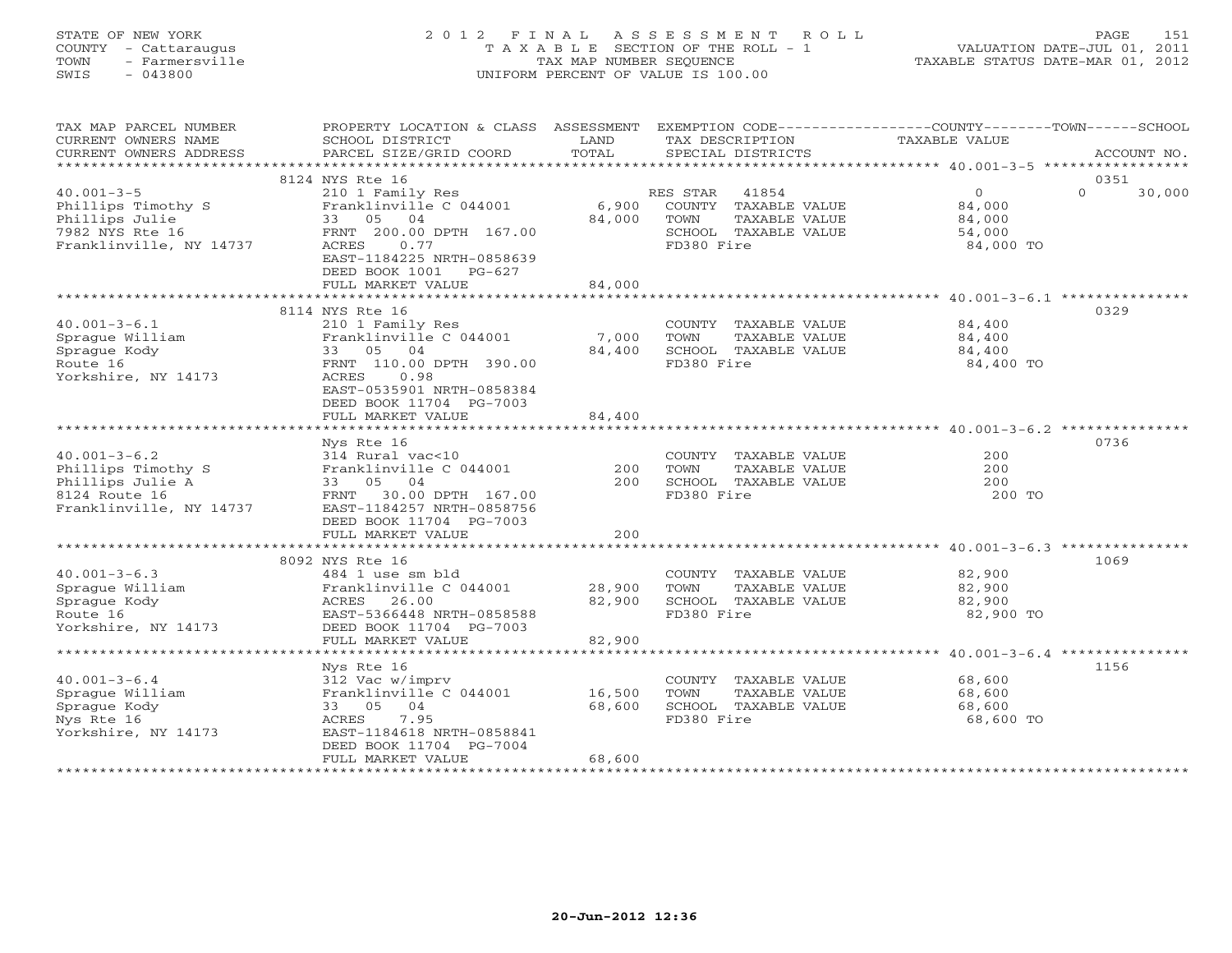# STATE OF NEW YORK 2 0 1 2 F I N A L A S S E S S M E N T R O L L PAGE 152 COUNTY - Cattaraugus T A X A B L E SECTION OF THE ROLL - 1 VALUATION DATE-JUL 01, 2011 TOWN - Farmersville TAX MAP NUMBER SEQUENCE TAXABLE STATUS DATE-MAR 01, 2012 SWIS - 043800 UNIFORM PERCENT OF VALUE IS 100.00UNIFORM PERCENT OF VALUE IS 100.00

| TAX MAP PARCEL NUMBER<br>CURRENT OWNERS NAME<br>CURRENT OWNERS ADDRESS                                                                            | PROPERTY LOCATION & CLASS ASSESSMENT<br>SCHOOL DISTRICT<br>PARCEL SIZE/GRID COORD                                                                                               | LAND<br>TOTAL              | EXEMPTION CODE-----------------COUNTY-------TOWN------SCHOOL<br>TAX DESCRIPTION<br>SPECIAL DISTRICTS    | TAXABLE VALUE                                           | ACCOUNT NO.                  |
|---------------------------------------------------------------------------------------------------------------------------------------------------|---------------------------------------------------------------------------------------------------------------------------------------------------------------------------------|----------------------------|---------------------------------------------------------------------------------------------------------|---------------------------------------------------------|------------------------------|
|                                                                                                                                                   |                                                                                                                                                                                 |                            |                                                                                                         |                                                         |                              |
| $40.001 - 3 - 7$<br>Buffalo Crushed Stone, Inc.<br>2544 Clinton St<br>Buffalo, NY 14224<br>MAY BE SUBJECT TO PAYMENT<br>UNDER AGDIST LAW TIL 2016 | 8018 Nys Rte 16<br>322 Rural vac>10<br>Franklinville C 044001 109,600<br>25 05 04<br>ACRES 162.43<br>EAST-1186026 NRTH-0857848<br>DEED BOOK 00917 PG-00012<br>FULL MARKET VALUE | 109,600<br>109,600         | 41720<br>AG DIST<br>COUNTY TAXABLE VALUE<br>TOWN<br>TAXABLE VALUE<br>SCHOOL TAXABLE VALUE<br>FD380 Fire | $\Omega$<br>109,600<br>109,600<br>109,600<br>109,600 TO | 0396<br>$\Omega$<br>$\Omega$ |
|                                                                                                                                                   |                                                                                                                                                                                 |                            |                                                                                                         |                                                         |                              |
| $40.001 - 3 - 8$<br>Balmas Mark<br>Balmas Suzanne<br>46 S Main St<br>Franklinville, NY 14737                                                      | Kingsbury Hill Rd<br>260 Seasonal res<br>Franklinville C 044001 27,600<br>ACRES 26.70<br>EAST-1187570 NRTH-0857521<br>DEED BOOK 4365 PG-4001                                    | 46,000                     | COUNTY TAXABLE VALUE<br>TAXABLE VALUE<br>TOWN<br>SCHOOL TAXABLE VALUE<br>FD380 Fire                     | 46,000<br>46,000<br>46,000<br>46,000 TO                 | 0135                         |
|                                                                                                                                                   | FULL MARKET VALUE                                                                                                                                                               | 46,000                     |                                                                                                         |                                                         |                              |
| $40.001 - 3 - 11$<br>Garlow John C<br>Garlow April<br>8015 Kingsbury Hill Rd<br>Franklinville, NY 14737                                           | 8015 Kingsbury Hill Rd<br>210 1 Family Res<br>Franklinville C 044001<br>25 05 04<br>ACRES<br>3.49<br>EAST-1186679 NRTH-0857195<br>DEED BOOK 00994 PG-00177<br>FULL MARKET VALUE | 9,000<br>17,700<br>17,700  | COUNTY TAXABLE VALUE<br>TOWN<br>TAXABLE VALUE<br>SCHOOL TAXABLE VALUE<br>FD380 Fire                     | 17,700<br>17,700<br>17,700<br>17,700 TO                 | 0545                         |
| $40.001 - 3 - 12$<br>Chlebek Paul<br>1416 Loson Rd<br>Depew, NY 14043                                                                             | Kingsbury Hill Rd<br>314 Rural vac<10<br>Franklinville C 044001<br>25 05 04<br>ACRES<br>4.13<br>EAST-1186332 NRTH-0857155<br>DEED BOOK 8516 PG-3001<br>FULL MARKET VALUE        | 9,900<br>9,900<br>9,900    | COUNTY TAXABLE VALUE<br>TAXABLE VALUE<br>TOWN<br>SCHOOL TAXABLE VALUE<br>FD380 Fire                     | 9,900<br>9,900<br>9,900<br>9,900 TO                     | 0776                         |
| $40.001 - 3 - 13$<br>Chlebek Paul<br>1416 Loson Rd<br>Depew, NY 14043                                                                             | Kingsbury Hill Rd<br>314 Rural vac<10<br>Franklinville C 044001<br>25 05 04<br>ACRES<br>4.64<br>EAST-1186332 NRTH-0856600<br>DEED BOOK 8516<br>PG-3001<br>FULL MARKET VALUE     | 10,700<br>10,700<br>10,700 | COUNTY TAXABLE VALUE<br>TOWN<br>TAXABLE VALUE<br>SCHOOL TAXABLE VALUE<br>FD380 Fire                     | 10,700<br>10,700<br>10,700<br>10,700 TO                 | 0777                         |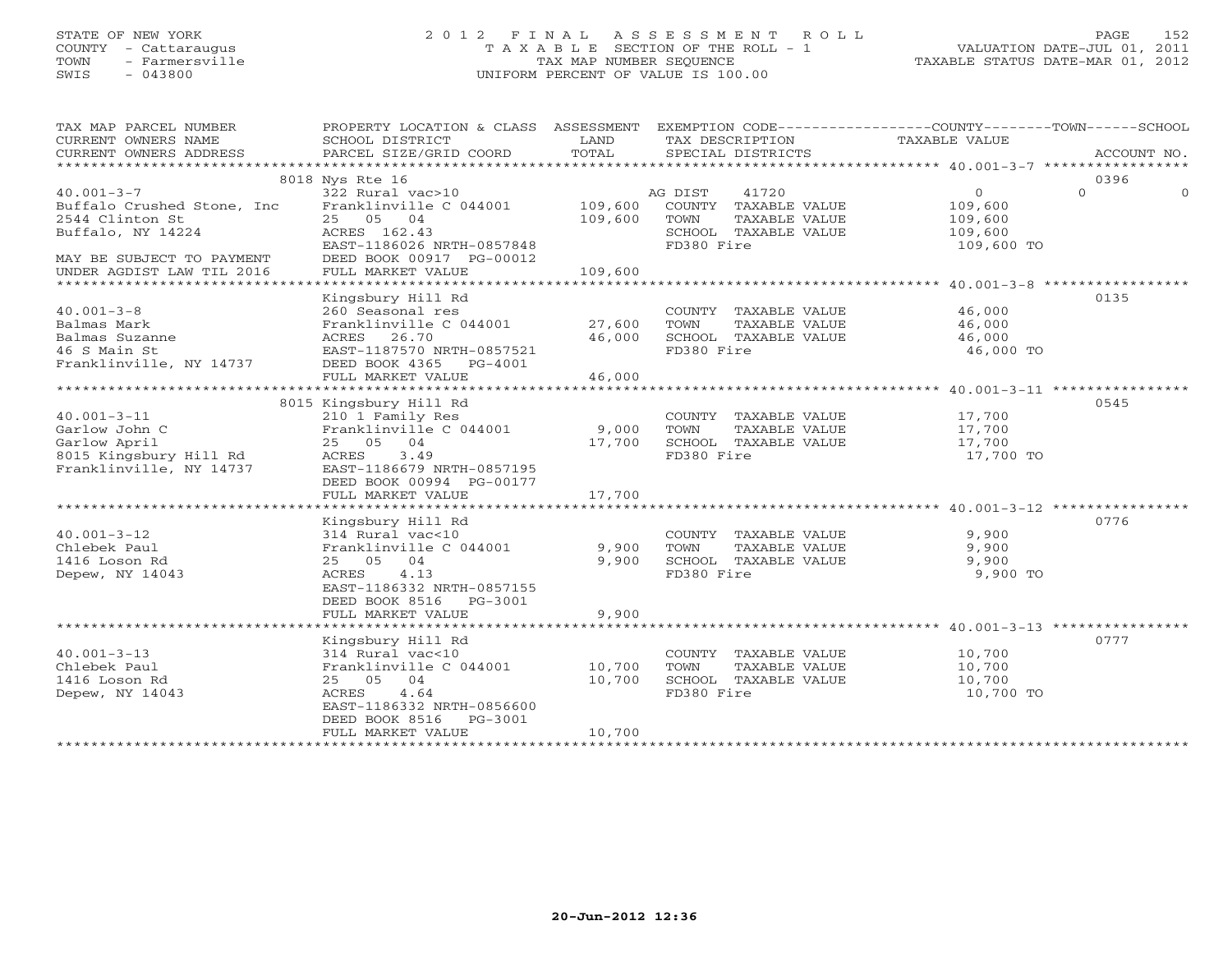# STATE OF NEW YORK 2 0 1 2 F I N A L A S S E S S M E N T R O L L PAGE 153 COUNTY - Cattaraugus T A X A B L E SECTION OF THE ROLL - 1 VALUATION DATE-JUL 01, 2011 TOWN - Farmersville TAX MAP NUMBER SEQUENCE TAXABLE STATUS DATE-MAR 01, 2012 SWIS - 043800 UNIFORM PERCENT OF VALUE IS 100.00UNIFORM PERCENT OF VALUE IS 100.00

| TAX MAP PARCEL NUMBER<br>CURRENT OWNERS NAME<br>CURRENT OWNERS ADDRESS                                              | PROPERTY LOCATION & CLASS ASSESSMENT<br>SCHOOL DISTRICT<br>PARCEL SIZE/GRID COORD                                                                                                                  | LAND<br>TOTAL              | EXEMPTION CODE-----------------COUNTY-------TOWN------SCHOOL<br>TAX DESCRIPTION<br>SPECIAL DISTRICTS | TAXABLE VALUE                                      | ACCOUNT NO.        |
|---------------------------------------------------------------------------------------------------------------------|----------------------------------------------------------------------------------------------------------------------------------------------------------------------------------------------------|----------------------------|------------------------------------------------------------------------------------------------------|----------------------------------------------------|--------------------|
| $40.001 - 3 - 14$<br>Young Daryl M<br>2722 Pierce Ave<br>Niagara Falls, NY 14301                                    | Kingsbury Hill Rd<br>314 Rural vac<10<br>Franklinville C 044001<br>25 05 04<br>ACRES<br>5.19<br>EAST-1186689 NRTH-0856592<br>DEED BOOK 1001 PG-325<br>FULL MARKET VALUE                            | 11,500<br>11,500<br>11,500 | COUNTY TAXABLE VALUE<br>TOWN<br>TAXABLE VALUE<br>SCHOOL TAXABLE VALUE<br>FD380 Fire                  | 11,500<br>11,500<br>11,500<br>11,500 TO            | 0778               |
|                                                                                                                     | Kingsbury Hill Rd                                                                                                                                                                                  |                            |                                                                                                      |                                                    | 0779               |
| $40.001 - 3 - 15$<br>Young Daryl M<br>2722 Pierce Ave<br>Niagara Falls, NY 14301                                    | 314 Rural vac<10<br>Franklinville C 044001<br>25 05 04<br>ACRES<br>5.94<br>EAST-1187109 NRTH-0856692<br>DEED BOOK 1001 PG-325                                                                      | 12,700<br>12,700           | COUNTY TAXABLE VALUE<br>TOWN<br>TAXABLE VALUE<br>SCHOOL TAXABLE VALUE<br>FD380 Fire                  | 12,700<br>12,700<br>12,700<br>12,700 TO            |                    |
|                                                                                                                     | FULL MARKET VALUE                                                                                                                                                                                  | 12,700                     |                                                                                                      |                                                    |                    |
|                                                                                                                     | 8045 Kingsbury Hill Rd                                                                                                                                                                             |                            |                                                                                                      |                                                    | 0531               |
| $40.001 - 3 - 18$                                                                                                   | 210 1 Family Res                                                                                                                                                                                   |                            | WVET C/T 41121                                                                                       | 11,085                                             | 11,085<br>$\Omega$ |
| Warren Frank J<br>Warren Daphne R<br>8045 Kingsbury Hill Rd<br>Franklinville, NY 14737                              | Franklinville C 044001<br>25 05<br>04<br>ACRES<br>5.50<br>EAST-1188062 NRTH-0856866<br>DEED BOOK 9073 PG-4001                                                                                      | 13,800 SR STAR<br>73,900   | 41834<br>COUNTY TAXABLE VALUE<br>TAXABLE VALUE<br>TOWN<br>SCHOOL TAXABLE VALUE<br>FD380 Fire         | $\circ$<br>62,815<br>62,815<br>11,700<br>73,900 TO | 62,200<br>$\Omega$ |
|                                                                                                                     | FULL MARKET VALUE                                                                                                                                                                                  | 73,900                     |                                                                                                      |                                                    |                    |
| $40.001 - 3 - 19.1$<br>Schindlbeck Mark<br>Wheeler Christine L<br>7906 Kingsbury Hill Rd<br>Franklinville, NY 14737 | Kingsbury Hill Rd<br>314 Rural vac<10<br>Franklinville C 044001<br>$-05$<br>25<br>$-04$<br>ACRES<br>2.40 BANK<br>032<br>EAST-1188020 NRTH-0856254<br>DEED BOOK 949<br>PG-1148<br>FULL MARKET VALUE | 9,100<br>9,100<br>9,100    | COUNTY TAXABLE VALUE<br>TOWN<br>TAXABLE VALUE<br>SCHOOL TAXABLE VALUE<br>FD380 Fire                  | 9,100<br>9,100<br>9,100<br>9,100 TO                | 0208               |
|                                                                                                                     | Kingsbury Hill Rd                                                                                                                                                                                  |                            |                                                                                                      |                                                    | 0925               |
| $40.001 - 3 - 19.2$<br>Diem James E<br>Rexford Michael<br>2120 Cemetery Hill Rd<br>Franklinville, NY 14737          | 314 Rural vac<10<br>Franklinville C 044001<br>25 05 04<br>ACRES<br>2.30<br>EAST-1188808 NRTH-0856459<br>PG-978<br>DEED BOOK 943<br>FULL MARKET VALUE                                               | 3,500<br>3,500<br>3,500    | COUNTY TAXABLE VALUE<br>TOWN<br>TAXABLE VALUE<br>SCHOOL TAXABLE VALUE<br>FD380 Fire                  | 3,500<br>3,500<br>3,500<br>3,500 TO                |                    |
|                                                                                                                     |                                                                                                                                                                                                    |                            |                                                                                                      |                                                    |                    |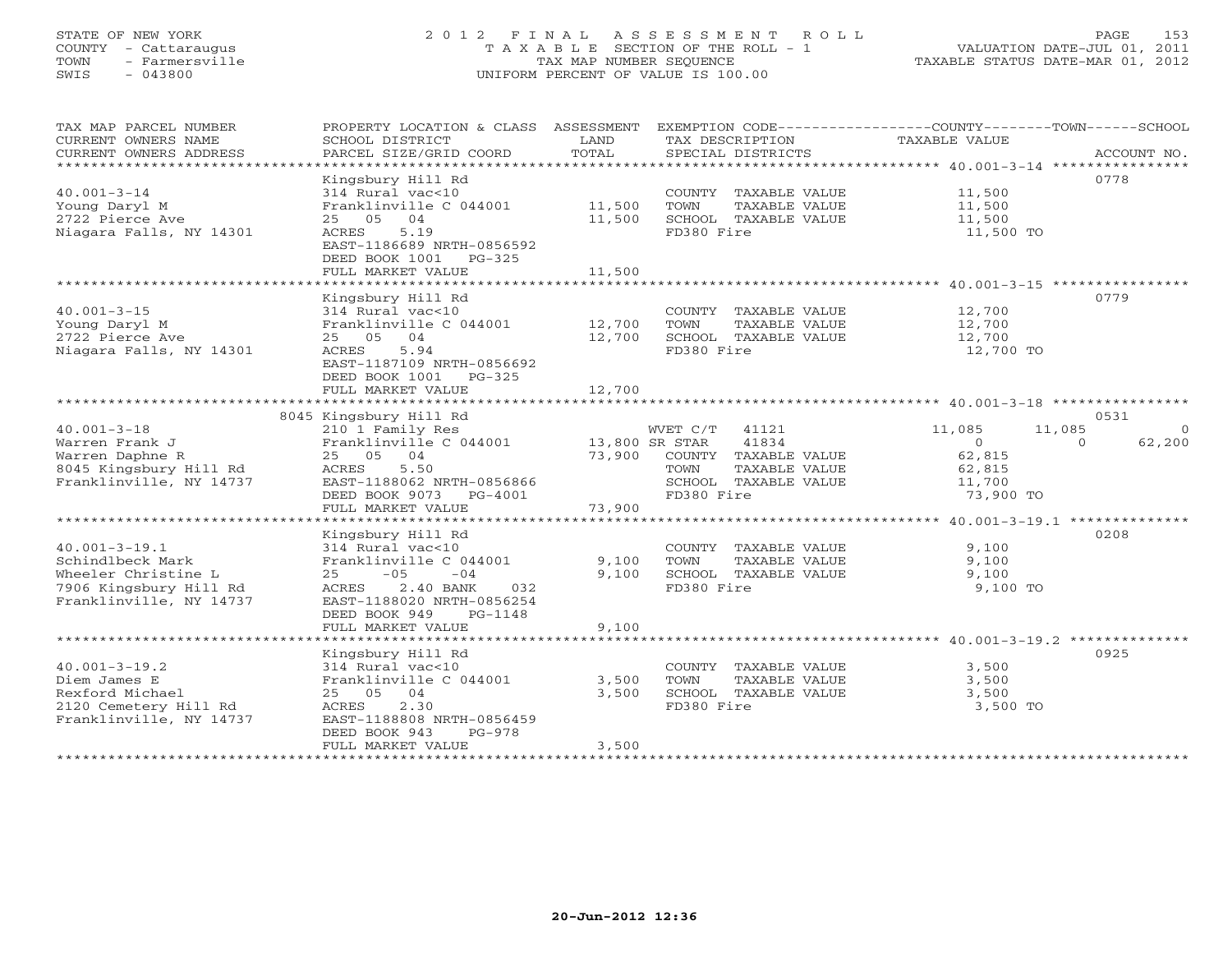#### STATE OF NEW YORK 2 0 1 2 F I N A L A S S E S S M E N T R O L L PAGE 154 COUNTY - Cattaraugus T A X A B L E SECTION OF THE ROLL - 1 VALUATION DATE-JUL 01, 2011 TOWN - Farmersville TAX MAP NUMBER SEQUENCE TAXABLE STATUS DATE-MAR 01, 2012 SWIS - 043800 UNIFORM PERCENT OF VALUE IS 100.00UNIFORM PERCENT OF VALUE IS 100.00

| TAX MAP PARCEL NUMBER<br>CURRENT OWNERS NAME<br>CURRENT OWNERS ADDRESS                                                  | PROPERTY LOCATION & CLASS ASSESSMENT<br>SCHOOL DISTRICT<br>PARCEL SIZE/GRID COORD                                                                                       | LAND<br>TOTAL              | EXEMPTION CODE-----------------COUNTY-------TOWN------SCHOOL<br>TAX DESCRIPTION<br>SPECIAL DISTRICTS     | TAXABLE VALUE                                             | ACCOUNT NO.            |
|-------------------------------------------------------------------------------------------------------------------------|-------------------------------------------------------------------------------------------------------------------------------------------------------------------------|----------------------------|----------------------------------------------------------------------------------------------------------|-----------------------------------------------------------|------------------------|
| $40.001 - 3 - 19.3$<br>Francisco Rita E<br>Francisco Jamie V Jr<br>12196 Church St<br>PO Box 235<br>Yorkshire, NY 14173 | Kingsbury Hill Rd<br>314 Rural vac<10<br>Franklinville C 044001<br>25 05 04<br>6.65<br>ACRES<br>EAST-1188505 NRTH-0856376<br>DEED BOOK 1014 PG-180<br>FULL MARKET VALUE | 15,200<br>15,200<br>15,200 | COUNTY TAXABLE VALUE<br>TOWN<br>TAXABLE VALUE<br>SCHOOL TAXABLE VALUE<br>FD380 Fire                      | 15,200<br>15,200<br>15,200<br>15,200 TO                   | 0931                   |
|                                                                                                                         | 8019 Kingsbury Hill Rd                                                                                                                                                  |                            |                                                                                                          |                                                           | 0532                   |
| $40.001 - 3 - 21$<br>Pettit William<br>Pettit Regina<br>8019 Kingsbury Hill Rd<br>Franklinville, NY 14737               | 270 Mfg housing<br>Franklinville C 044001<br>25 05 04<br>1.70<br>ACRES<br>EAST-1187812 NRTH-0856663<br>DEED BOOK 973<br>$PG-396$                                        | 8,100<br>24,000            | RES STAR 41854<br>COUNTY TAXABLE VALUE<br>TOWN<br>TAXABLE VALUE<br>SCHOOL TAXABLE VALUE<br>FD380 Fire    | $\Omega$<br>24,000<br>24,000<br>$\Omega$<br>24,000 TO     | $\Omega$<br>24,000     |
|                                                                                                                         | FULL MARKET VALUE                                                                                                                                                       | 24,000                     |                                                                                                          |                                                           |                        |
|                                                                                                                         | 8007 Kingsbury Hill Rd                                                                                                                                                  |                            |                                                                                                          |                                                           | 0529                   |
| $40.001 - 3 - 22$<br>Fox Stanley L Jr<br>Fox Diane L<br>8007 Kingsbury Hill Rd<br>Franklinville, NY 14737               | 210 1 Family Res<br>Franklinville C 044001<br>25 05 04<br>ACRES<br>7.21<br>EAST-1187426 NRTH-0856417<br>DEED BOOK 977<br>PG-510<br>FULL MARKET VALUE                    | 15,000<br>88,300<br>88,300 | RES STAR 41854<br>COUNTY TAXABLE VALUE<br>TOWN<br>TAXABLE VALUE<br>SCHOOL TAXABLE VALUE<br>FD380 Fire    | $\overline{0}$<br>88,300<br>88,300<br>58,300<br>88,300 TO | $\Omega$<br>30,000     |
|                                                                                                                         | ***********************                                                                                                                                                 | ***********                |                                                                                                          | ********************* 40.001-3-24.1 ***************       |                        |
| $40.001 - 3 - 24.1$<br>Buffalo Crushed Stone, Inc<br>2544 Clinton St<br>Buffalo, NY 14224                               | NYS Rte 16<br>120 Field crops<br>Franklinville C 044001<br>33 05 04<br>ACRES 27.05<br>EAST-1184622 NRTH-8575490                                                         | 33,100<br>33,100           | 41720<br>AG DIST<br>COUNTY TAXABLE VALUE<br>TOWN<br>TAXABLE VALUE<br>SCHOOL TAXABLE VALUE<br>FD380 Fire  | 8,290<br>24,810<br>24,810<br>24,810<br>33,100 TO          | 0079<br>8,290<br>8,290 |
| MAY BE SUBJECT TO PAYMENT<br>UNDER AGDIST LAW TIL 2016                                                                  | DEED BOOK 00924 PG-00055<br>FULL MARKET VALUE                                                                                                                           | 33,100                     |                                                                                                          |                                                           |                        |
|                                                                                                                         | 8045 NYS Rte 16                                                                                                                                                         |                            |                                                                                                          |                                                           | 0619                   |
| $40.001 - 3 - 24.2$<br>Bonini Barbara<br>8045 Route 16<br>Franklinville, NY 14737                                       | 210 1 Family Res<br>Franklinville C 044001<br>04<br>33 05<br>ACRES<br>1.27 BANK<br>026<br>EAST-1183500 NRTH-0857178<br>DEED BOOK 11386 PG-4001<br>FULL MARKET VALUE     | 7,400<br>97,000<br>97,000  | RES STAR<br>41854<br>COUNTY TAXABLE VALUE<br>TOWN<br>TAXABLE VALUE<br>SCHOOL TAXABLE VALUE<br>FD380 Fire | $\overline{0}$<br>97,000<br>97,000<br>67,000<br>97,000 TO | $\Omega$<br>30,000     |
|                                                                                                                         |                                                                                                                                                                         |                            |                                                                                                          |                                                           |                        |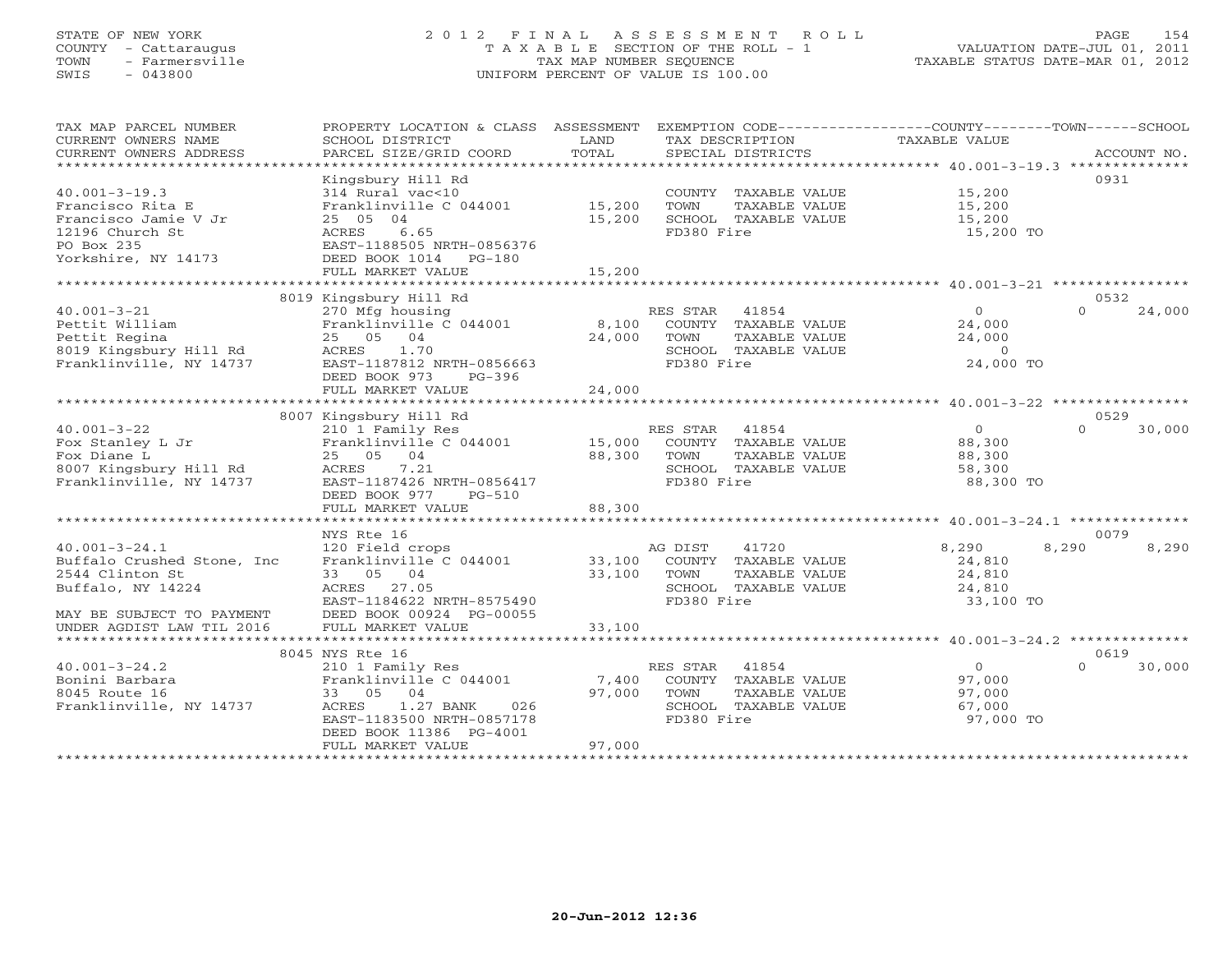# STATE OF NEW YORK 2 0 1 2 F I N A L A S S E S S M E N T R O L L PAGE 155 COUNTY - Cattaraugus T A X A B L E SECTION OF THE ROLL - 1 VALUATION DATE-JUL 01, 2011 TOWN - Farmersville TAX MAP NUMBER SEQUENCE TAXABLE STATUS DATE-MAR 01, 2012 SWIS - 043800 UNIFORM PERCENT OF VALUE IS 100.00UNIFORM PERCENT OF VALUE IS 100.00

| TAX MAP PARCEL NUMBER<br>CURRENT OWNERS NAME<br>CURRENT OWNERS ADDRESS | PROPERTY LOCATION & CLASS ASSESSMENT<br>SCHOOL DISTRICT<br>PARCEL SIZE/GRID COORD         | LAND<br>TOTAL    | TAX DESCRIPTION<br>SPECIAL DISTRICTS                                                | EXEMPTION CODE-----------------COUNTY-------TOWN------SCHOOL<br><b>TAXABLE VALUE</b><br>ACCOUNT NO. |
|------------------------------------------------------------------------|-------------------------------------------------------------------------------------------|------------------|-------------------------------------------------------------------------------------|-----------------------------------------------------------------------------------------------------|
|                                                                        |                                                                                           |                  |                                                                                     | 0875                                                                                                |
| $40.001 - 3 - 24.3$<br>Smith Jeffrey<br>Smith Jean M<br>PO Box 128     | NYS Rte 16<br>330 Vacant comm<br>Franklinville C 044001<br>33 05 04<br>ACRES<br>1.40      | 12,500<br>12,500 | COUNTY TAXABLE VALUE<br>TOWN<br>TAXABLE VALUE<br>SCHOOL TAXABLE VALUE<br>FD380 Fire | 12,500<br>12,500<br>12,500<br>12,500 TO                                                             |
| Pike, NY 14130                                                         | EAST-1183206 NRTH-0856342<br>DEED BOOK 5473<br>PG-6001<br>FULL MARKET VALUE               | 12,500           |                                                                                     |                                                                                                     |
|                                                                        |                                                                                           |                  |                                                                                     |                                                                                                     |
| $40.001 - 3 - 24.5$<br>McCrea Bridget<br>1022 Loblolly Pine Dr         | NYS Rte 16<br>322 Rural vac>10<br>Franklinville C 044001<br>33 05 04                      | 27,100<br>27,100 | COUNTY TAXABLE VALUE<br>TOWN<br>TAXABLE VALUE<br>SCHOOL TAXABLE VALUE               | 0877<br>27,100<br>27,100<br>27,100                                                                  |
| Arlington, TX 76012                                                    | ACRES 46.80<br>EAST-1181075 NRTH-0857182<br>DEED BOOK 00913 PG-00344<br>FULL MARKET VALUE | 27,100           | FD380 Fire                                                                          | 27,100 TO                                                                                           |
|                                                                        |                                                                                           |                  |                                                                                     |                                                                                                     |
|                                                                        | NYS Rte 16                                                                                |                  |                                                                                     | 0903                                                                                                |
| $40.001 - 3 - 24.6$                                                    | 322 Rural vac>10                                                                          |                  | COUNTY TAXABLE VALUE                                                                | 35,800                                                                                              |
| Wagner Paul M                                                          | Franklinville C 044001                                                                    | 35,800           | TOWN<br>TAXABLE VALUE                                                               | 35,800                                                                                              |
| Lemke James P                                                          | 33 05 04                                                                                  | 35,800           | SCHOOL TAXABLE VALUE                                                                | 35,800                                                                                              |
| 83 Old Stone Rd<br>Depew, NY 14043                                     | ACRES 60.00<br>EAST-1182505 NRTH-0857224                                                  |                  | FD380 Fire                                                                          | 35,800 TO                                                                                           |
|                                                                        | DEED BOOK 2323<br>PG-5001<br>FULL MARKET VALUE                                            | 35,800           |                                                                                     |                                                                                                     |
|                                                                        | *************************                                                                 | *************    |                                                                                     | ************************************* 40.001-3-24.7 ***************                                 |
|                                                                        | NYS Rte 16                                                                                |                  |                                                                                     | 0946                                                                                                |
| $40.001 - 3 - 24.7$                                                    | 312 Vac w/imprv                                                                           |                  | COUNTY TAXABLE VALUE                                                                | 21,100                                                                                              |
| Wagner Paul M                                                          | Franklinville C 044001                                                                    | 12,000           | TOWN<br>TAXABLE VALUE                                                               | 21,100                                                                                              |
| Lemke James P                                                          | 33 05 04                                                                                  | 21,100           | SCHOOL TAXABLE VALUE                                                                | 21,100                                                                                              |
| 83 Old Stone Rd<br>Depew, NY 14043                                     | ACRES<br>4.35<br>EAST-1183547 NRTH-0857728<br>DEED BOOK 2323<br>PG-5001                   |                  | FD380 Fire                                                                          | 21,100 TO                                                                                           |
|                                                                        | FULL MARKET VALUE<br>***************************                                          | 21,100           |                                                                                     |                                                                                                     |
|                                                                        | 8019 NYS Rte 16                                                                           |                  |                                                                                     | 1063                                                                                                |
| $40.001 - 3 - 24.8$                                                    | 210 1 Family Res                                                                          |                  | AGED C<br>41802                                                                     | 47,250<br>$\Omega$<br>$\Omega$                                                                      |
| Hobson William H                                                       | Franklinville C 044001                                                                    |                  | 5,900 AGED T<br>41803                                                               | 52,500<br>$\Omega$<br>$\Omega$                                                                      |
| Hobson Marjorie M                                                      | ACRES<br>1.45                                                                             | 105,000 SR STAR  | 41834                                                                               | $\Omega$<br>62,200<br>$\Omega$                                                                      |
| 8019 Route 16                                                          | EAST-1183339 NRTH-0856761                                                                 |                  | TAXABLE VALUE<br>COUNTY                                                             | 57,750                                                                                              |
| Franklinville, NY 14737                                                | DEED BOOK 8577 PG-2001                                                                    |                  | TOWN<br>TAXABLE VALUE                                                               | 52,500                                                                                              |
|                                                                        | FULL MARKET VALUE                                                                         | 105,000          | SCHOOL TAXABLE VALUE                                                                | 42,800                                                                                              |
|                                                                        | ************************************                                                      |                  | FD380 Fire                                                                          | 105,000 TO                                                                                          |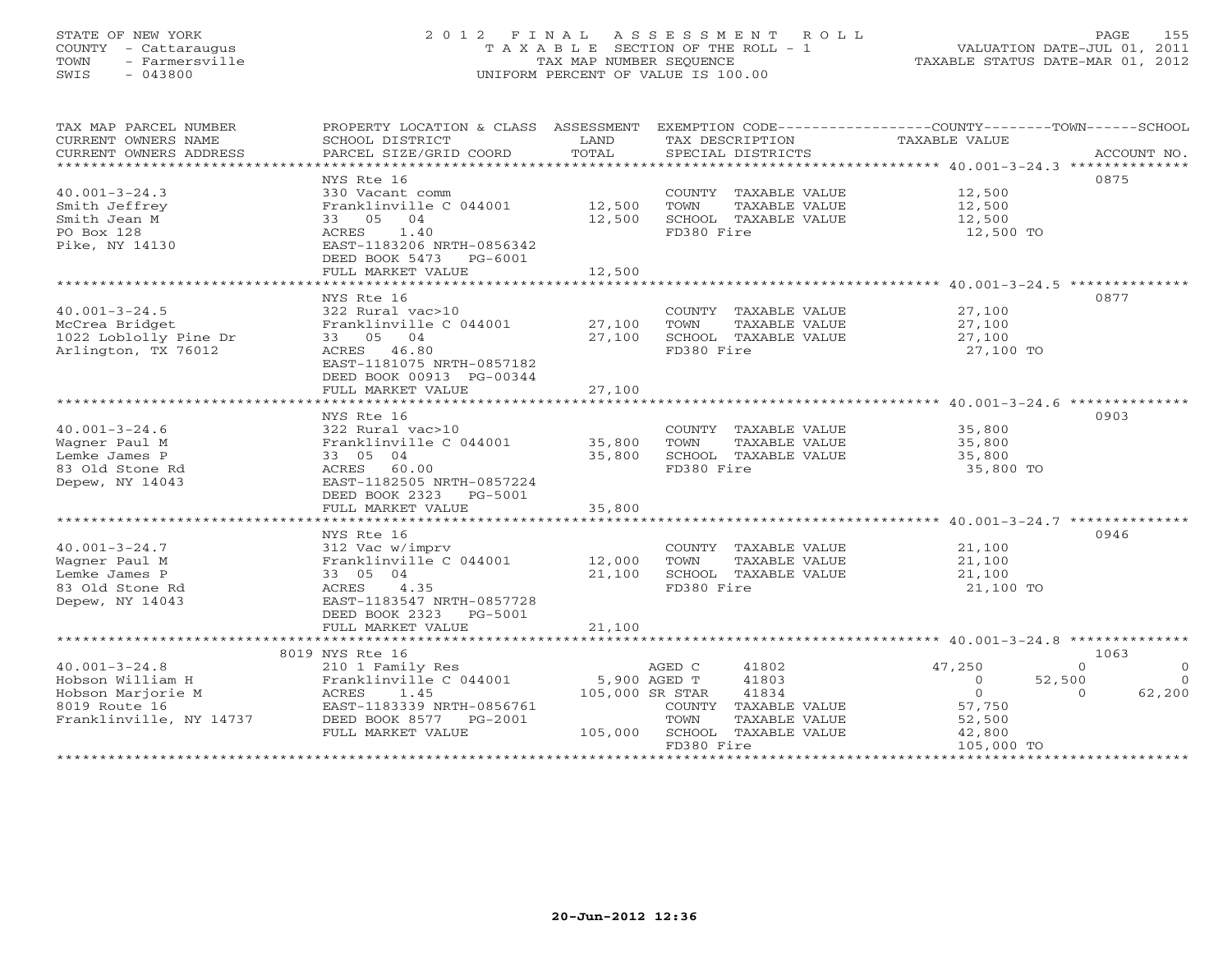## STATE OF NEW YORK 2 0 1 2 F I N A L A S S E S S M E N T R O L L PAGE 156 COUNTY - Cattaraugus T A X A B L E SECTION OF THE ROLL - 1 VALUATION DATE-JUL 01, 2011 TOWN - Farmersville TAX MAP NUMBER SEQUENCE TAXABLE STATUS DATE-MAR 01, 2012 SWIS - 043800 UNIFORM PERCENT OF VALUE IS 100.00UNIFORM PERCENT OF VALUE IS 100.00

| TAX MAP PARCEL NUMBER<br>CURRENT OWNERS NAME | PROPERTY LOCATION & CLASS ASSESSMENT<br>SCHOOL DISTRICT | LAND               |                    |                                   | EXEMPTION CODE-----------------COUNTY-------TOWN------SCHOOL<br>TAX DESCRIPTION TAXABLE VALUE |          |             |
|----------------------------------------------|---------------------------------------------------------|--------------------|--------------------|-----------------------------------|-----------------------------------------------------------------------------------------------|----------|-------------|
| CURRENT OWNERS ADDRESS                       | PARCEL SIZE/GRID COORD                                  | TOTAL              |                    | SPECIAL DISTRICTS                 |                                                                                               |          | ACCOUNT NO. |
|                                              | 8035 NYS Rte 16                                         |                    |                    |                                   |                                                                                               |          | 1084        |
| $40.001 - 3 - 24.9$                          | 210 1 Family Res                                        |                    | CVET C/T           | 41131                             | 20,000                                                                                        | 20,000   | $\Omega$    |
| Galati Greg A                                | Franklinville C 044001                                  | 8,000 DVET C/T     |                    | 41141                             | 40,000                                                                                        | 40,000   | $\Omega$    |
| Galati Patricia A                            | ACRES<br>1.65                                           |                    | 104,800 SR STAR    | 41834                             | $\bigcirc$                                                                                    | $\Omega$ | 62,200      |
| 8035 Nys Rte 16                              | EAST-1183401 NRTH-0857006                               |                    |                    | COUNTY TAXABLE VALUE              | 44,800                                                                                        |          |             |
| 14737<br>Franklinville, NY 14737             | DEED BOOK 1027 PG-581                                   |                    | TOWN               | TAXABLE VALUE                     | 44,800                                                                                        |          |             |
|                                              | FULL MARKET VALUE                                       | 104,800            |                    | SCHOOL TAXABLE VALUE              | 42,600                                                                                        |          |             |
|                                              |                                                         |                    | FD380 Fire         |                                   | 104,800 TO                                                                                    |          |             |
|                                              |                                                         |                    |                    |                                   |                                                                                               |          |             |
|                                              | 8027 NYS Rte 16                                         |                    |                    |                                   |                                                                                               | 1087     |             |
| $40.001 - 3 - 24.10$                         | 210 1 Family Res                                        |                    | CW_15_VET/ 41162   |                                   | 12,000                                                                                        | $\Omega$ | $\Omega$    |
| Howard Charlene M                            | Franklinville C 044001 8,000 RES STAR                   |                    |                    | 41854                             | $\Omega$                                                                                      | $\Omega$ | 30,000      |
|                                              |                                                         | 114,200            |                    | COUNTY TAXABLE VALUE              | 102,200                                                                                       |          |             |
|                                              |                                                         |                    | TOWN               | TAXABLE VALUE                     | 114,200                                                                                       |          |             |
|                                              |                                                         |                    |                    | SCHOOL TAXABLE VALUE              | 84,200                                                                                        |          |             |
|                                              |                                                         |                    | 114,200 FD380 Fire |                                   | 114,200 TO                                                                                    |          |             |
|                                              |                                                         |                    |                    | ********************************* | ********* 40.001-3-24.11 **************                                                       |          |             |
|                                              | 8013 Rte 16                                             |                    |                    |                                   |                                                                                               | 1094     |             |
| $40.001 - 3 - 24.11$                         | 210 1 Family Res                                        |                    |                    | COUNTY TAXABLE VALUE              | 113,100                                                                                       |          |             |
| McNally Daniel C<br>McNally Betty Jean       | Franklinville C 044001                                  | 8,000              | TOWN               | TAXABLE VALUE                     | 113,100                                                                                       |          |             |
|                                              | ACRES<br>1.65                                           | 113,100            |                    | SCHOOL TAXABLE VALUE              | 113,100                                                                                       |          |             |
|                                              | EAST-1183273 NRTH-0856510                               |                    | FD380 Fire         |                                   | 113,100 TO                                                                                    |          |             |
| Lehigh Acres, FL 33973                       | DEED BOOK 1199 PG-5001                                  |                    |                    |                                   |                                                                                               |          |             |
|                                              | FULL MARKET VALUE                                       | 113,100            |                    |                                   |                                                                                               |          |             |
|                                              | 8059 NYS Rte 16                                         |                    |                    |                                   |                                                                                               |          | 0130        |
| $40.001 - 3 - 25$                            | 210 1 Family Res                                        |                    | AGED C             | 41802                             | 24,940                                                                                        | $\Omega$ | $\Omega$    |
| Gorecki Eleanor F                            | Franklinville C 044001 8,300 AGED T                     |                    |                    | 41803                             | $\Omega$                                                                                      | 62,350   | $\Omega$    |
| 8059 Nys Rte 16                              | 33 05 04                                                | 124,700 SR STAR    |                    | 41834                             | $\Omega$                                                                                      | $\Omega$ | 62,200      |
| Franklinville, NY 14737                      | ACRES<br>1.89                                           |                    |                    | COUNTY TAXABLE VALUE              | 99,760                                                                                        |          |             |
|                                              | EAST-1183572 NRTH-0857424                               |                    | TOWN               | TAXABLE VALUE                     | 62,350                                                                                        |          |             |
|                                              | DEED BOOK 711<br>PG-00422                               |                    |                    | SCHOOL TAXABLE VALUE              | 62,500                                                                                        |          |             |
|                                              | FULL MARKET VALUE                                       | 124,700 FD380 Fire |                    |                                   | 124,700 TO                                                                                    |          |             |
|                                              |                                                         |                    |                    |                                   |                                                                                               |          |             |
|                                              | 8071 NYS Rte 16                                         |                    |                    |                                   |                                                                                               |          | 0274        |
| $40.001 - 3 - 26$                            | 210 1 Family Res                                        |                    | RES STAR           | 41854                             | $\circ$                                                                                       | $\Omega$ | 30,000      |
| Kurowski William Jr                          | Franklinville C 044001                                  | 7,200              |                    | COUNTY TAXABLE VALUE              | 61,000                                                                                        |          |             |
| Kurowski Lisa                                | 33 05 04                                                | 61,000             | TOWN               | TAXABLE VALUE                     | 61,000                                                                                        |          |             |
| 8071 Nys Rte 16                              | ACRES<br>1.10 BANK<br>005                               |                    |                    | SCHOOL TAXABLE VALUE              | 31,000                                                                                        |          |             |
| Franklinville, NY 14737                      | EAST-1183684 NRTH-0857680                               |                    | FD380 Fire         |                                   | 61,000 TO                                                                                     |          |             |
|                                              | PG-00654<br>DEED BOOK 862                               |                    |                    |                                   |                                                                                               |          |             |
|                                              | FULL MARKET VALUE                                       | 61,000             |                    |                                   |                                                                                               |          |             |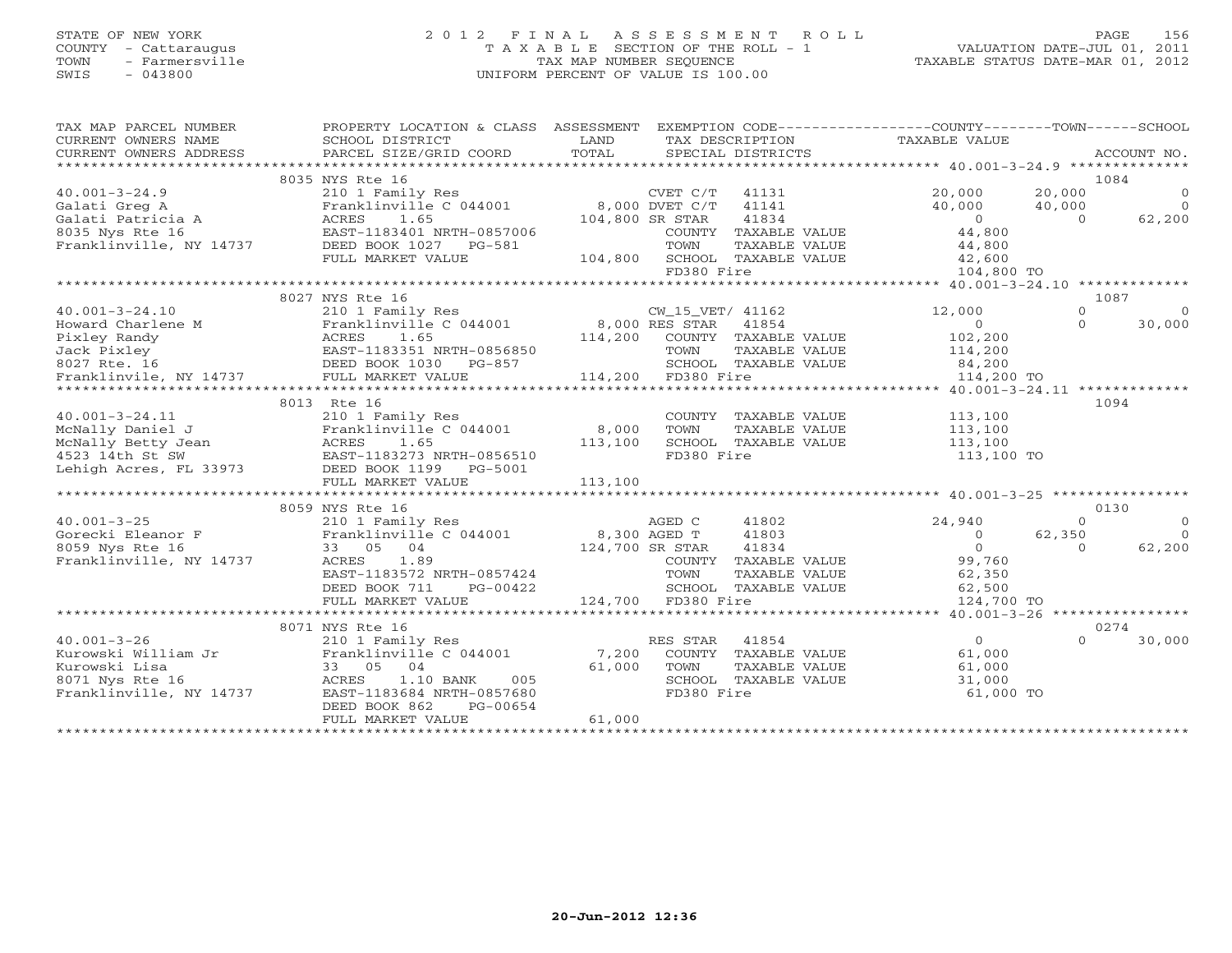# STATE OF NEW YORK 2 0 1 2 F I N A L A S S E S S M E N T R O L L PAGE 157 COUNTY - Cattaraugus T A X A B L E SECTION OF THE ROLL - 1 VALUATION DATE-JUL 01, 2011 TOWN - Farmersville TAX MAP NUMBER SEQUENCE TAXABLE STATUS DATE-MAR 01, 2012 SWIS - 043800 UNIFORM PERCENT OF VALUE IS 100.00UNIFORM PERCENT OF VALUE IS 100.00

| **********************<br>0330<br>NYS Rte 16<br>$40.001 - 3 - 27$<br>322 Rural vac>10<br>COUNTY TAXABLE VALUE<br>17,300<br>Franklinville C 044001<br>17,300<br>17,300<br>Reid Walter A<br>TOWN<br>TAXABLE VALUE<br>3001 Bear Creek Rd<br>17,300<br>33 05<br>04<br>SCHOOL TAXABLE VALUE<br>17,300<br>Franklinville, NY 14737<br>FD380 Fire<br>26.94<br>ACRES<br>17,300 TO<br>EAST-1180968 NRTH-0858576<br>DEED BOOK 13426 PG-9003<br>FULL MARKET VALUE<br>17,300<br>0008<br>8383 Kingsbury Hill Rd<br>$40.002 - 1 - 1.1$<br>$\Omega$<br>$\Omega$<br>62,200<br>280 Res Multiple<br>SR STAR<br>41834<br>Tinque Darel D<br>Franklinville C 044001<br>68,900 RES STAR<br>41854<br>$\Omega$<br>$\Omega$<br>30,000<br>8383 Kingsbury Hill Rd<br>186,100<br>COUNTY TAXABLE VALUE<br>09/10/18 05<br>04<br>186,100<br>Franklinville, NY 14737<br>ACRES 114.76<br>TOWN<br>TAXABLE VALUE<br>186,100<br>EAST-1193997 NRTH-0862535<br>SCHOOL TAXABLE VALUE<br>93,900<br>FD380 Fire<br>PG-1084<br>186,100 TO<br>DEED BOOK 998<br>186,100<br>FULL MARKET VALUE<br>8537 Kingsbury Hill Rd<br>0114<br>$40.002 - 1 - 2$<br>41121<br>12,000<br>210 1 Family Res<br>WVET C/T<br>12,000<br>$\circ$<br>Carmody Maurice M<br>41834<br>Franklinville C 044001<br>12,800 SR STAR<br>$\overline{O}$<br>62,200<br>$\Omega$<br>10  05  03<br>Carmody Eleanor J<br>82,500<br>COUNTY TAXABLE VALUE<br>70,500<br>8537 Kingsbury Hl<br>4.87<br>ACRES<br>TOWN<br>TAXABLE VALUE<br>70,500<br>Franklinville, NY 14737<br>EAST-1195939 NRTH-0863437<br>SCHOOL TAXABLE VALUE<br>20,300<br>FD380 Fire<br>DEED BOOK 775<br>PG-00422<br>82,500 TO<br>FULL MARKET VALUE<br>82,500<br>********************<br>*************<br>************************************** 40.002-1-3.1 *****************<br>0855<br>NYS Rte 98<br>$40.002 - 1 - 3.1$<br>105 Vac farmland<br>COUNTY TAXABLE VALUE<br>1,800<br>Ceisner Douglas P<br>Franklinville C 044001<br>1,800<br>TOWN<br>TAXABLE VALUE<br>1,800<br>100 East Ave<br>03 05<br>04<br>1,800<br>SCHOOL TAXABLE VALUE<br>1,800<br>FD380 Fire<br>Akron, NY 14001<br>FRNT 170.00 DPTH 500.00<br>1,800 TO<br>ACRES<br>1.95<br>EAST-1198567 NRTH-0865199<br>DEED BOOK 934<br>$PG-828$<br>FULL MARKET VALUE<br>1,800<br>NYS Rte 98<br>0057<br>$40.002 - 1 - 3.2$<br>41720<br>105 Vac farmland<br>AG DIST<br>7,143<br>7,143<br>7,143<br>110,900<br>COUNTY TAXABLE VALUE<br>Ceisner Douglas P<br>Franklinville C 044001<br>103,757<br>110,900<br>100 East Ave<br>02/03/10<br>05 04<br>TOWN<br>TAXABLE VALUE<br>103,757 | TAX MAP PARCEL NUMBER<br>CURRENT OWNERS NAME<br>CURRENT OWNERS ADDRESS | PROPERTY LOCATION & CLASS ASSESSMENT<br>SCHOOL DISTRICT<br>PARCEL SIZE/GRID COORD | LAND<br>TOTAL | EXEMPTION CODE-----------------COUNTY-------TOWN------SCHOOL<br>TAX DESCRIPTION<br>SPECIAL DISTRICTS | TAXABLE VALUE | ACCOUNT NO. |
|----------------------------------------------------------------------------------------------------------------------------------------------------------------------------------------------------------------------------------------------------------------------------------------------------------------------------------------------------------------------------------------------------------------------------------------------------------------------------------------------------------------------------------------------------------------------------------------------------------------------------------------------------------------------------------------------------------------------------------------------------------------------------------------------------------------------------------------------------------------------------------------------------------------------------------------------------------------------------------------------------------------------------------------------------------------------------------------------------------------------------------------------------------------------------------------------------------------------------------------------------------------------------------------------------------------------------------------------------------------------------------------------------------------------------------------------------------------------------------------------------------------------------------------------------------------------------------------------------------------------------------------------------------------------------------------------------------------------------------------------------------------------------------------------------------------------------------------------------------------------------------------------------------------------------------------------------------------------------------------------------------------------------------------------------------------------------------------------------------------------------------------------------------------------------------------------------------------------------------------------------------------------------------------------------------------------------------------------------------------------------------------------------------------------------------------------------------------------------------------------------------------|------------------------------------------------------------------------|-----------------------------------------------------------------------------------|---------------|------------------------------------------------------------------------------------------------------|---------------|-------------|
|                                                                                                                                                                                                                                                                                                                                                                                                                                                                                                                                                                                                                                                                                                                                                                                                                                                                                                                                                                                                                                                                                                                                                                                                                                                                                                                                                                                                                                                                                                                                                                                                                                                                                                                                                                                                                                                                                                                                                                                                                                                                                                                                                                                                                                                                                                                                                                                                                                                                                                                |                                                                        |                                                                                   |               |                                                                                                      |               |             |
|                                                                                                                                                                                                                                                                                                                                                                                                                                                                                                                                                                                                                                                                                                                                                                                                                                                                                                                                                                                                                                                                                                                                                                                                                                                                                                                                                                                                                                                                                                                                                                                                                                                                                                                                                                                                                                                                                                                                                                                                                                                                                                                                                                                                                                                                                                                                                                                                                                                                                                                |                                                                        |                                                                                   |               |                                                                                                      |               |             |
|                                                                                                                                                                                                                                                                                                                                                                                                                                                                                                                                                                                                                                                                                                                                                                                                                                                                                                                                                                                                                                                                                                                                                                                                                                                                                                                                                                                                                                                                                                                                                                                                                                                                                                                                                                                                                                                                                                                                                                                                                                                                                                                                                                                                                                                                                                                                                                                                                                                                                                                |                                                                        |                                                                                   |               |                                                                                                      |               |             |
|                                                                                                                                                                                                                                                                                                                                                                                                                                                                                                                                                                                                                                                                                                                                                                                                                                                                                                                                                                                                                                                                                                                                                                                                                                                                                                                                                                                                                                                                                                                                                                                                                                                                                                                                                                                                                                                                                                                                                                                                                                                                                                                                                                                                                                                                                                                                                                                                                                                                                                                |                                                                        |                                                                                   |               |                                                                                                      |               |             |
|                                                                                                                                                                                                                                                                                                                                                                                                                                                                                                                                                                                                                                                                                                                                                                                                                                                                                                                                                                                                                                                                                                                                                                                                                                                                                                                                                                                                                                                                                                                                                                                                                                                                                                                                                                                                                                                                                                                                                                                                                                                                                                                                                                                                                                                                                                                                                                                                                                                                                                                |                                                                        |                                                                                   |               |                                                                                                      |               |             |
|                                                                                                                                                                                                                                                                                                                                                                                                                                                                                                                                                                                                                                                                                                                                                                                                                                                                                                                                                                                                                                                                                                                                                                                                                                                                                                                                                                                                                                                                                                                                                                                                                                                                                                                                                                                                                                                                                                                                                                                                                                                                                                                                                                                                                                                                                                                                                                                                                                                                                                                |                                                                        |                                                                                   |               |                                                                                                      |               |             |
|                                                                                                                                                                                                                                                                                                                                                                                                                                                                                                                                                                                                                                                                                                                                                                                                                                                                                                                                                                                                                                                                                                                                                                                                                                                                                                                                                                                                                                                                                                                                                                                                                                                                                                                                                                                                                                                                                                                                                                                                                                                                                                                                                                                                                                                                                                                                                                                                                                                                                                                |                                                                        |                                                                                   |               |                                                                                                      |               |             |
|                                                                                                                                                                                                                                                                                                                                                                                                                                                                                                                                                                                                                                                                                                                                                                                                                                                                                                                                                                                                                                                                                                                                                                                                                                                                                                                                                                                                                                                                                                                                                                                                                                                                                                                                                                                                                                                                                                                                                                                                                                                                                                                                                                                                                                                                                                                                                                                                                                                                                                                |                                                                        |                                                                                   |               |                                                                                                      |               |             |
|                                                                                                                                                                                                                                                                                                                                                                                                                                                                                                                                                                                                                                                                                                                                                                                                                                                                                                                                                                                                                                                                                                                                                                                                                                                                                                                                                                                                                                                                                                                                                                                                                                                                                                                                                                                                                                                                                                                                                                                                                                                                                                                                                                                                                                                                                                                                                                                                                                                                                                                |                                                                        |                                                                                   |               |                                                                                                      |               |             |
|                                                                                                                                                                                                                                                                                                                                                                                                                                                                                                                                                                                                                                                                                                                                                                                                                                                                                                                                                                                                                                                                                                                                                                                                                                                                                                                                                                                                                                                                                                                                                                                                                                                                                                                                                                                                                                                                                                                                                                                                                                                                                                                                                                                                                                                                                                                                                                                                                                                                                                                |                                                                        |                                                                                   |               |                                                                                                      |               |             |
|                                                                                                                                                                                                                                                                                                                                                                                                                                                                                                                                                                                                                                                                                                                                                                                                                                                                                                                                                                                                                                                                                                                                                                                                                                                                                                                                                                                                                                                                                                                                                                                                                                                                                                                                                                                                                                                                                                                                                                                                                                                                                                                                                                                                                                                                                                                                                                                                                                                                                                                |                                                                        |                                                                                   |               |                                                                                                      |               |             |
|                                                                                                                                                                                                                                                                                                                                                                                                                                                                                                                                                                                                                                                                                                                                                                                                                                                                                                                                                                                                                                                                                                                                                                                                                                                                                                                                                                                                                                                                                                                                                                                                                                                                                                                                                                                                                                                                                                                                                                                                                                                                                                                                                                                                                                                                                                                                                                                                                                                                                                                |                                                                        |                                                                                   |               |                                                                                                      |               |             |
|                                                                                                                                                                                                                                                                                                                                                                                                                                                                                                                                                                                                                                                                                                                                                                                                                                                                                                                                                                                                                                                                                                                                                                                                                                                                                                                                                                                                                                                                                                                                                                                                                                                                                                                                                                                                                                                                                                                                                                                                                                                                                                                                                                                                                                                                                                                                                                                                                                                                                                                |                                                                        |                                                                                   |               |                                                                                                      |               |             |
|                                                                                                                                                                                                                                                                                                                                                                                                                                                                                                                                                                                                                                                                                                                                                                                                                                                                                                                                                                                                                                                                                                                                                                                                                                                                                                                                                                                                                                                                                                                                                                                                                                                                                                                                                                                                                                                                                                                                                                                                                                                                                                                                                                                                                                                                                                                                                                                                                                                                                                                |                                                                        |                                                                                   |               |                                                                                                      |               |             |
|                                                                                                                                                                                                                                                                                                                                                                                                                                                                                                                                                                                                                                                                                                                                                                                                                                                                                                                                                                                                                                                                                                                                                                                                                                                                                                                                                                                                                                                                                                                                                                                                                                                                                                                                                                                                                                                                                                                                                                                                                                                                                                                                                                                                                                                                                                                                                                                                                                                                                                                |                                                                        |                                                                                   |               |                                                                                                      |               |             |
|                                                                                                                                                                                                                                                                                                                                                                                                                                                                                                                                                                                                                                                                                                                                                                                                                                                                                                                                                                                                                                                                                                                                                                                                                                                                                                                                                                                                                                                                                                                                                                                                                                                                                                                                                                                                                                                                                                                                                                                                                                                                                                                                                                                                                                                                                                                                                                                                                                                                                                                |                                                                        |                                                                                   |               |                                                                                                      |               |             |
|                                                                                                                                                                                                                                                                                                                                                                                                                                                                                                                                                                                                                                                                                                                                                                                                                                                                                                                                                                                                                                                                                                                                                                                                                                                                                                                                                                                                                                                                                                                                                                                                                                                                                                                                                                                                                                                                                                                                                                                                                                                                                                                                                                                                                                                                                                                                                                                                                                                                                                                |                                                                        |                                                                                   |               |                                                                                                      |               |             |
|                                                                                                                                                                                                                                                                                                                                                                                                                                                                                                                                                                                                                                                                                                                                                                                                                                                                                                                                                                                                                                                                                                                                                                                                                                                                                                                                                                                                                                                                                                                                                                                                                                                                                                                                                                                                                                                                                                                                                                                                                                                                                                                                                                                                                                                                                                                                                                                                                                                                                                                |                                                                        |                                                                                   |               |                                                                                                      |               |             |
|                                                                                                                                                                                                                                                                                                                                                                                                                                                                                                                                                                                                                                                                                                                                                                                                                                                                                                                                                                                                                                                                                                                                                                                                                                                                                                                                                                                                                                                                                                                                                                                                                                                                                                                                                                                                                                                                                                                                                                                                                                                                                                                                                                                                                                                                                                                                                                                                                                                                                                                |                                                                        |                                                                                   |               |                                                                                                      |               |             |
|                                                                                                                                                                                                                                                                                                                                                                                                                                                                                                                                                                                                                                                                                                                                                                                                                                                                                                                                                                                                                                                                                                                                                                                                                                                                                                                                                                                                                                                                                                                                                                                                                                                                                                                                                                                                                                                                                                                                                                                                                                                                                                                                                                                                                                                                                                                                                                                                                                                                                                                |                                                                        |                                                                                   |               |                                                                                                      |               |             |
|                                                                                                                                                                                                                                                                                                                                                                                                                                                                                                                                                                                                                                                                                                                                                                                                                                                                                                                                                                                                                                                                                                                                                                                                                                                                                                                                                                                                                                                                                                                                                                                                                                                                                                                                                                                                                                                                                                                                                                                                                                                                                                                                                                                                                                                                                                                                                                                                                                                                                                                |                                                                        |                                                                                   |               |                                                                                                      |               |             |
|                                                                                                                                                                                                                                                                                                                                                                                                                                                                                                                                                                                                                                                                                                                                                                                                                                                                                                                                                                                                                                                                                                                                                                                                                                                                                                                                                                                                                                                                                                                                                                                                                                                                                                                                                                                                                                                                                                                                                                                                                                                                                                                                                                                                                                                                                                                                                                                                                                                                                                                |                                                                        |                                                                                   |               |                                                                                                      |               |             |
|                                                                                                                                                                                                                                                                                                                                                                                                                                                                                                                                                                                                                                                                                                                                                                                                                                                                                                                                                                                                                                                                                                                                                                                                                                                                                                                                                                                                                                                                                                                                                                                                                                                                                                                                                                                                                                                                                                                                                                                                                                                                                                                                                                                                                                                                                                                                                                                                                                                                                                                |                                                                        |                                                                                   |               |                                                                                                      |               |             |
|                                                                                                                                                                                                                                                                                                                                                                                                                                                                                                                                                                                                                                                                                                                                                                                                                                                                                                                                                                                                                                                                                                                                                                                                                                                                                                                                                                                                                                                                                                                                                                                                                                                                                                                                                                                                                                                                                                                                                                                                                                                                                                                                                                                                                                                                                                                                                                                                                                                                                                                |                                                                        |                                                                                   |               |                                                                                                      |               |             |
|                                                                                                                                                                                                                                                                                                                                                                                                                                                                                                                                                                                                                                                                                                                                                                                                                                                                                                                                                                                                                                                                                                                                                                                                                                                                                                                                                                                                                                                                                                                                                                                                                                                                                                                                                                                                                                                                                                                                                                                                                                                                                                                                                                                                                                                                                                                                                                                                                                                                                                                |                                                                        |                                                                                   |               |                                                                                                      |               |             |
|                                                                                                                                                                                                                                                                                                                                                                                                                                                                                                                                                                                                                                                                                                                                                                                                                                                                                                                                                                                                                                                                                                                                                                                                                                                                                                                                                                                                                                                                                                                                                                                                                                                                                                                                                                                                                                                                                                                                                                                                                                                                                                                                                                                                                                                                                                                                                                                                                                                                                                                |                                                                        |                                                                                   |               |                                                                                                      |               |             |
|                                                                                                                                                                                                                                                                                                                                                                                                                                                                                                                                                                                                                                                                                                                                                                                                                                                                                                                                                                                                                                                                                                                                                                                                                                                                                                                                                                                                                                                                                                                                                                                                                                                                                                                                                                                                                                                                                                                                                                                                                                                                                                                                                                                                                                                                                                                                                                                                                                                                                                                |                                                                        |                                                                                   |               |                                                                                                      |               |             |
|                                                                                                                                                                                                                                                                                                                                                                                                                                                                                                                                                                                                                                                                                                                                                                                                                                                                                                                                                                                                                                                                                                                                                                                                                                                                                                                                                                                                                                                                                                                                                                                                                                                                                                                                                                                                                                                                                                                                                                                                                                                                                                                                                                                                                                                                                                                                                                                                                                                                                                                |                                                                        |                                                                                   |               |                                                                                                      |               |             |
|                                                                                                                                                                                                                                                                                                                                                                                                                                                                                                                                                                                                                                                                                                                                                                                                                                                                                                                                                                                                                                                                                                                                                                                                                                                                                                                                                                                                                                                                                                                                                                                                                                                                                                                                                                                                                                                                                                                                                                                                                                                                                                                                                                                                                                                                                                                                                                                                                                                                                                                |                                                                        |                                                                                   |               |                                                                                                      |               |             |
|                                                                                                                                                                                                                                                                                                                                                                                                                                                                                                                                                                                                                                                                                                                                                                                                                                                                                                                                                                                                                                                                                                                                                                                                                                                                                                                                                                                                                                                                                                                                                                                                                                                                                                                                                                                                                                                                                                                                                                                                                                                                                                                                                                                                                                                                                                                                                                                                                                                                                                                |                                                                        |                                                                                   |               |                                                                                                      |               |             |
|                                                                                                                                                                                                                                                                                                                                                                                                                                                                                                                                                                                                                                                                                                                                                                                                                                                                                                                                                                                                                                                                                                                                                                                                                                                                                                                                                                                                                                                                                                                                                                                                                                                                                                                                                                                                                                                                                                                                                                                                                                                                                                                                                                                                                                                                                                                                                                                                                                                                                                                |                                                                        |                                                                                   |               |                                                                                                      |               |             |
|                                                                                                                                                                                                                                                                                                                                                                                                                                                                                                                                                                                                                                                                                                                                                                                                                                                                                                                                                                                                                                                                                                                                                                                                                                                                                                                                                                                                                                                                                                                                                                                                                                                                                                                                                                                                                                                                                                                                                                                                                                                                                                                                                                                                                                                                                                                                                                                                                                                                                                                |                                                                        |                                                                                   |               |                                                                                                      |               |             |
|                                                                                                                                                                                                                                                                                                                                                                                                                                                                                                                                                                                                                                                                                                                                                                                                                                                                                                                                                                                                                                                                                                                                                                                                                                                                                                                                                                                                                                                                                                                                                                                                                                                                                                                                                                                                                                                                                                                                                                                                                                                                                                                                                                                                                                                                                                                                                                                                                                                                                                                |                                                                        |                                                                                   |               |                                                                                                      |               |             |
|                                                                                                                                                                                                                                                                                                                                                                                                                                                                                                                                                                                                                                                                                                                                                                                                                                                                                                                                                                                                                                                                                                                                                                                                                                                                                                                                                                                                                                                                                                                                                                                                                                                                                                                                                                                                                                                                                                                                                                                                                                                                                                                                                                                                                                                                                                                                                                                                                                                                                                                |                                                                        |                                                                                   |               |                                                                                                      |               |             |
|                                                                                                                                                                                                                                                                                                                                                                                                                                                                                                                                                                                                                                                                                                                                                                                                                                                                                                                                                                                                                                                                                                                                                                                                                                                                                                                                                                                                                                                                                                                                                                                                                                                                                                                                                                                                                                                                                                                                                                                                                                                                                                                                                                                                                                                                                                                                                                                                                                                                                                                |                                                                        |                                                                                   |               |                                                                                                      |               |             |
|                                                                                                                                                                                                                                                                                                                                                                                                                                                                                                                                                                                                                                                                                                                                                                                                                                                                                                                                                                                                                                                                                                                                                                                                                                                                                                                                                                                                                                                                                                                                                                                                                                                                                                                                                                                                                                                                                                                                                                                                                                                                                                                                                                                                                                                                                                                                                                                                                                                                                                                |                                                                        |                                                                                   |               |                                                                                                      |               |             |
|                                                                                                                                                                                                                                                                                                                                                                                                                                                                                                                                                                                                                                                                                                                                                                                                                                                                                                                                                                                                                                                                                                                                                                                                                                                                                                                                                                                                                                                                                                                                                                                                                                                                                                                                                                                                                                                                                                                                                                                                                                                                                                                                                                                                                                                                                                                                                                                                                                                                                                                |                                                                        |                                                                                   |               |                                                                                                      |               |             |
|                                                                                                                                                                                                                                                                                                                                                                                                                                                                                                                                                                                                                                                                                                                                                                                                                                                                                                                                                                                                                                                                                                                                                                                                                                                                                                                                                                                                                                                                                                                                                                                                                                                                                                                                                                                                                                                                                                                                                                                                                                                                                                                                                                                                                                                                                                                                                                                                                                                                                                                |                                                                        |                                                                                   |               |                                                                                                      |               |             |
|                                                                                                                                                                                                                                                                                                                                                                                                                                                                                                                                                                                                                                                                                                                                                                                                                                                                                                                                                                                                                                                                                                                                                                                                                                                                                                                                                                                                                                                                                                                                                                                                                                                                                                                                                                                                                                                                                                                                                                                                                                                                                                                                                                                                                                                                                                                                                                                                                                                                                                                |                                                                        |                                                                                   |               |                                                                                                      |               |             |
|                                                                                                                                                                                                                                                                                                                                                                                                                                                                                                                                                                                                                                                                                                                                                                                                                                                                                                                                                                                                                                                                                                                                                                                                                                                                                                                                                                                                                                                                                                                                                                                                                                                                                                                                                                                                                                                                                                                                                                                                                                                                                                                                                                                                                                                                                                                                                                                                                                                                                                                | Akron, NY 14001                                                        | See L1033 P 208 Map 2538                                                          |               | SCHOOL TAXABLE VALUE                                                                                 | 103,757       |             |
| ACRES 239.06<br>FD380 Fire<br>110,900 TO                                                                                                                                                                                                                                                                                                                                                                                                                                                                                                                                                                                                                                                                                                                                                                                                                                                                                                                                                                                                                                                                                                                                                                                                                                                                                                                                                                                                                                                                                                                                                                                                                                                                                                                                                                                                                                                                                                                                                                                                                                                                                                                                                                                                                                                                                                                                                                                                                                                                       |                                                                        |                                                                                   |               |                                                                                                      |               |             |
| EAST-1197395 NRTH-0862503<br>MAY BE SUBJECT TO PAYMENT                                                                                                                                                                                                                                                                                                                                                                                                                                                                                                                                                                                                                                                                                                                                                                                                                                                                                                                                                                                                                                                                                                                                                                                                                                                                                                                                                                                                                                                                                                                                                                                                                                                                                                                                                                                                                                                                                                                                                                                                                                                                                                                                                                                                                                                                                                                                                                                                                                                         |                                                                        |                                                                                   |               |                                                                                                      |               |             |
| DEED BOOK 900<br>UNDER AGDIST LAW TIL 2016<br>PG-00552                                                                                                                                                                                                                                                                                                                                                                                                                                                                                                                                                                                                                                                                                                                                                                                                                                                                                                                                                                                                                                                                                                                                                                                                                                                                                                                                                                                                                                                                                                                                                                                                                                                                                                                                                                                                                                                                                                                                                                                                                                                                                                                                                                                                                                                                                                                                                                                                                                                         |                                                                        |                                                                                   |               |                                                                                                      |               |             |
| 110,900<br>FULL MARKET VALUE                                                                                                                                                                                                                                                                                                                                                                                                                                                                                                                                                                                                                                                                                                                                                                                                                                                                                                                                                                                                                                                                                                                                                                                                                                                                                                                                                                                                                                                                                                                                                                                                                                                                                                                                                                                                                                                                                                                                                                                                                                                                                                                                                                                                                                                                                                                                                                                                                                                                                   |                                                                        |                                                                                   |               |                                                                                                      |               |             |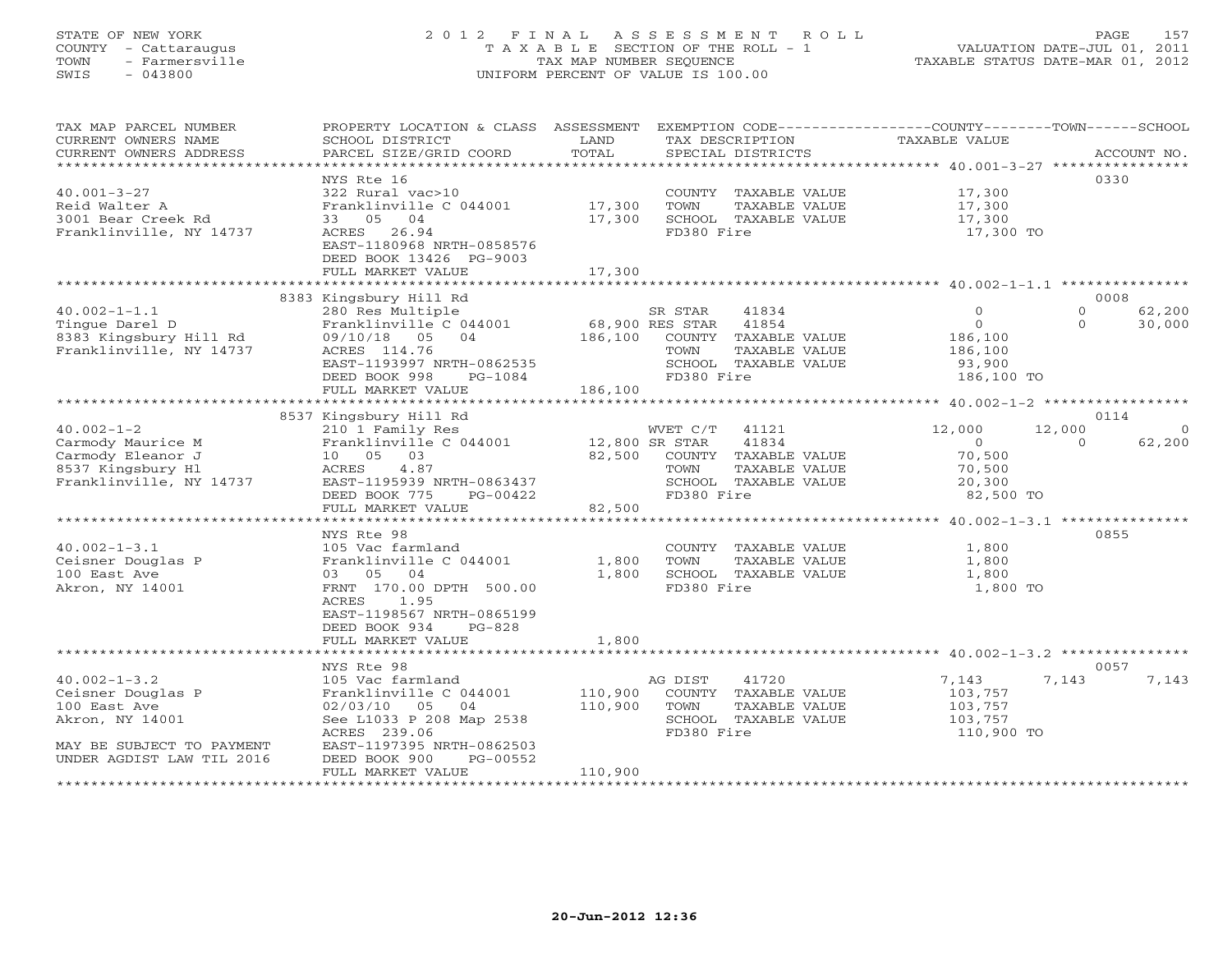## STATE OF NEW YORK 2 0 1 2 F I N A L A S S E S S M E N T R O L L PAGE 158 COUNTY - Cattaraugus T A X A B L E SECTION OF THE ROLL - 1 VALUATION DATE-JUL 01, 2011 TOWN - Farmersville TAX MAP NUMBER SEQUENCE TAXABLE STATUS DATE-MAR 01, 2012 SWIS - 043800 UNIFORM PERCENT OF VALUE IS 100.00

| TAX MAP PARCEL NUMBER   | PROPERTY LOCATION & CLASS ASSESSMENT EXEMPTION CODE----------------COUNTY-------TOWN------SCHOOL |         |                             |                |                    |
|-------------------------|--------------------------------------------------------------------------------------------------|---------|-----------------------------|----------------|--------------------|
| CURRENT OWNERS NAME     | SCHOOL DISTRICT                                                                                  | LAND    | TAX DESCRIPTION             | TAXABLE VALUE  |                    |
| CURRENT OWNERS ADDRESS  | PARCEL SIZE/GRID COORD                                                                           | TOTAL   | SPECIAL DISTRICTS           |                | ACCOUNT NO.        |
|                         |                                                                                                  |         |                             |                |                    |
|                         | 1524 Hardy Corners Rd                                                                            |         |                             |                | 0176               |
| $40.002 - 1 - 4$        | 260 Seasonal res                                                                                 |         | COUNTY TAXABLE VALUE        | 59,100         |                    |
| Mooney James            | Cuba-Rush Cent 024801                                                                            | 11,700  | TOWN<br>TAXABLE VALUE       | 59,100         |                    |
| Mooney Beverly          | 02 05<br>04                                                                                      | 59,100  | SCHOOL TAXABLE VALUE        | 59,100         |                    |
| 359 Mount Vernon        | 4.14<br>ACRES                                                                                    |         | FD380 Fire                  | 59,100 TO      |                    |
| Snyder, NY 14226-4620   | EAST-1200130 NRTH-0861499                                                                        |         |                             |                |                    |
|                         | DEED BOOK 904<br>PG-00791                                                                        |         |                             |                |                    |
|                         | FULL MARKET VALUE                                                                                | 59,100  |                             |                |                    |
|                         |                                                                                                  |         |                             |                |                    |
|                         | Hardy Corners Rd                                                                                 |         |                             |                | 0366               |
| $40.002 - 1 - 5.1$      | 322 Rural vac>10                                                                                 |         | COUNTY TAXABLE VALUE        | 62,700         |                    |
| Batina Teresa A         | Cuba-Rush Cent 024801                                                                            | 62,700  | TOWN<br>TAXABLE VALUE       | 62,700         |                    |
| Batina Nicholas III     | 01/02/09 05<br>04                                                                                | 62,700  | SCHOOL TAXABLE VALUE        | 62,700         |                    |
| PO Box 247              | ACRES 98.45                                                                                      |         | FD380 Fire                  | 62,700 TO      |                    |
| Camillus, NY 13031      | EAST-1199496 NRTH-0859809                                                                        |         |                             |                |                    |
|                         | DEED BOOK 11115 PG-5001                                                                          |         |                             |                |                    |
|                         | FULL MARKET VALUE                                                                                | 62,700  |                             |                |                    |
|                         |                                                                                                  |         |                             |                |                    |
|                         | 1682 Hardy Corners Rd                                                                            |         |                             |                | 0586               |
| $40.002 - 1 - 5.2$      |                                                                                                  |         |                             | $\circ$        | $\cap$             |
|                         | 240 Rural res                                                                                    |         | SR STAR<br>41834            |                | 62,200             |
| Russ Richard            | Cuba-Rush Cent 024801                                                                            | 43,800  | COUNTY TAXABLE VALUE        | 163,200        |                    |
| Russ Barbara            | 02 05 04                                                                                         | 163,200 | TOWN<br>TAXABLE VALUE       | 163,200        |                    |
| 1682 Hardy Corners Rd   | ACRES 54.15                                                                                      |         | SCHOOL TAXABLE VALUE        | 101,000        |                    |
| Franklinville, NY 14737 | EAST-1198285 NRTH-0860563                                                                        |         | FD380 Fire                  | 163,200 TO     |                    |
|                         | DEED BOOK 769<br>PG-00542                                                                        |         |                             |                |                    |
|                         | FULL MARKET VALUE                                                                                | 163,200 |                             |                |                    |
|                         |                                                                                                  |         |                             |                |                    |
|                         | 1799 Hardy Corners Rd                                                                            |         |                             |                | 0740               |
| $40.002 - 1 - 5.3$      | 210 1 Family Res                                                                                 |         | RES STAR 41854              | $\overline{0}$ | $\Omega$<br>30,000 |
| Spear Peter J           | Cuba-Rush Cent 024801                                                                            | 14,100  | COUNTY TAXABLE VALUE        | 108,100        |                    |
| Spear Molly M           | 09 05 04                                                                                         | 108,100 | TOWN<br>TAXABLE VALUE       | 108,100        |                    |
| 1799 Hardy Corners Rd   | Ff 305.17                                                                                        |         | SCHOOL TAXABLE VALUE        | 78,100         |                    |
| Franklinville, NY 14737 | ACRES<br>5.75 BANK 017                                                                           |         | FD380 Fire                  | 108,100 TO     |                    |
|                         | EAST-1195935 NRTH-0858545                                                                        |         |                             |                |                    |
|                         | DEED BOOK 00995 PG-01149                                                                         |         |                             |                |                    |
|                         | FULL MARKET VALUE                                                                                | 108,100 |                             |                |                    |
|                         |                                                                                                  |         |                             |                |                    |
|                         | 1671 Hardys Corners Rd                                                                           |         |                             |                | 1109               |
| $40.002 - 1 - 5.4$      | 240 Rural res                                                                                    |         | 41854<br>RES STAR           | $\circ$        | 30,000<br>$\Omega$ |
| Rogacki Stanley J       | Cuba-Rush Cent 024801                                                                            |         | 57,000 COUNTY TAXABLE VALUE | 141,100        |                    |
| Rogacki Vickee A        | ACRES 85.00                                                                                      | 141,100 | TOWN<br>TAXABLE VALUE       | 141,100        |                    |
| 1671 Hardys Crn Rd      | EAST-1197503 NRTH-0858891                                                                        |         | SCHOOL TAXABLE VALUE        | 111,100        |                    |
| Franklinville, NY 14737 | DEED BOOK 3234 PG-6001                                                                           |         | FD380 Fire                  | 141,100 TO     |                    |
|                         | FULL MARKET VALUE                                                                                | 141,100 |                             |                |                    |
|                         |                                                                                                  |         |                             |                |                    |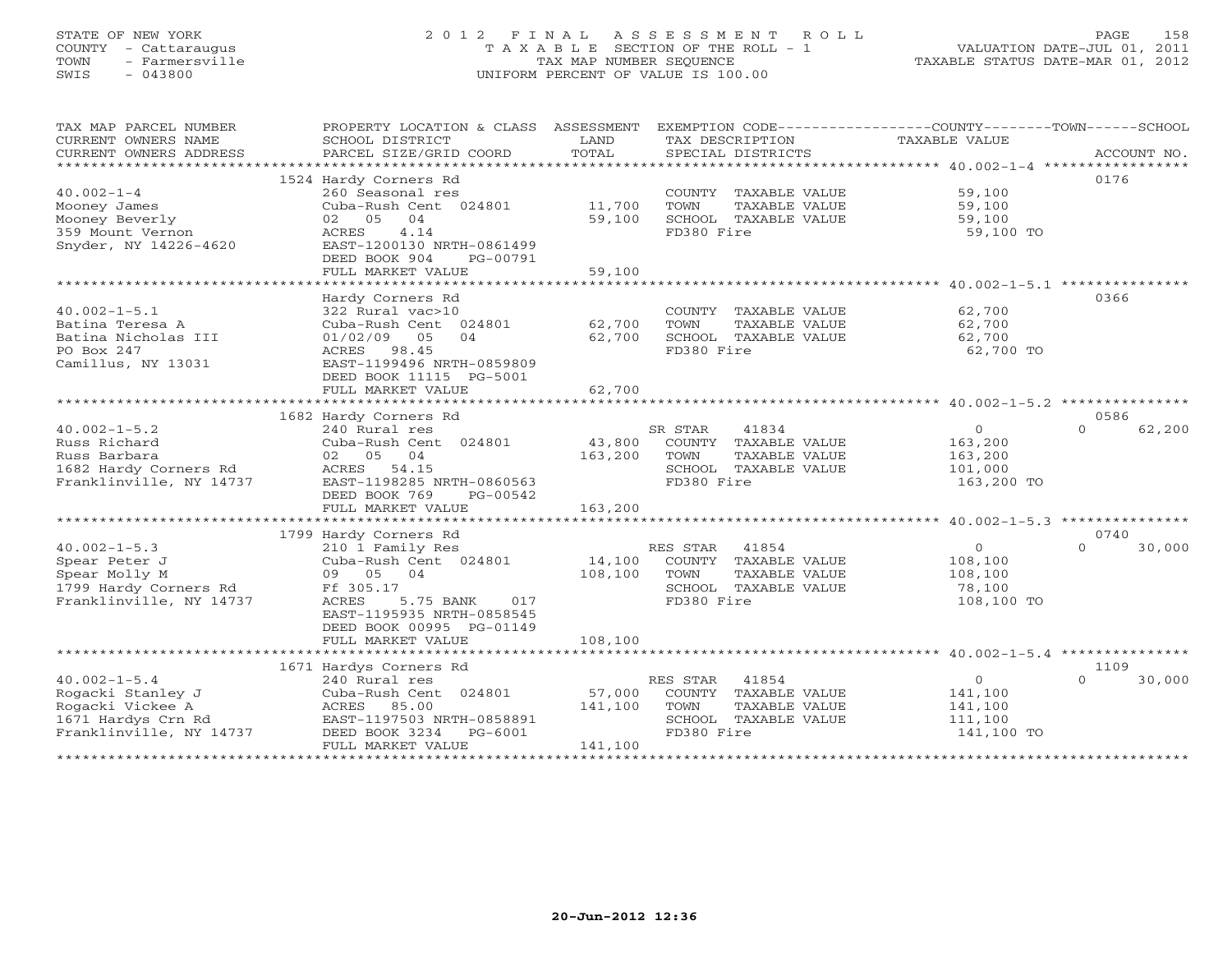## STATE OF NEW YORK 2 0 1 2 F I N A L A S S E S S M E N T R O L L PAGE 159 COUNTY - Cattaraugus T A X A B L E SECTION OF THE ROLL - 1 VALUATION DATE-JUL 01, 2011 TOWN - Farmersville TAX MAP NUMBER SEQUENCE TAXABLE STATUS DATE-MAR 01, 2012 SWIS - 043800 UNIFORM PERCENT OF VALUE IS 100.00UNIFORM PERCENT OF VALUE IS 100.00

| TAX MAP PARCEL NUMBER<br>CURRENT OWNERS NAME | PROPERTY LOCATION & CLASS ASSESSMENT<br>SCHOOL DISTRICT | LAND   | EXEMPTION CODE-----------------COUNTY-------TOWN-----SCHOOL<br>TAX DESCRIPTION | TAXABLE VALUE                                                      |                    |
|----------------------------------------------|---------------------------------------------------------|--------|--------------------------------------------------------------------------------|--------------------------------------------------------------------|--------------------|
| CURRENT OWNERS ADDRESS                       | PARCEL SIZE/GRID COORD                                  | TOTAL  | SPECIAL DISTRICTS                                                              |                                                                    | ACCOUNT NO.        |
| *************************                    |                                                         |        |                                                                                |                                                                    |                    |
|                                              | Hardys Corners Rd                                       |        |                                                                                |                                                                    | 1111               |
| $40.002 - 1 - 5.6$                           | 322 Rural vac>10                                        |        | COUNTY TAXABLE VALUE                                                           | 56,400                                                             |                    |
| Rogacki Joseph S                             | Cuba-Rush Cent 024801                                   | 56,400 | TOWN<br>TAXABLE VALUE                                                          | 56,400                                                             |                    |
| Rogacki Roberta M                            | ACRES 83.65                                             | 56,400 | SCHOOL TAXABLE VALUE                                                           | 56,400                                                             |                    |
| 1904 Rte.238                                 | EAST-1200026 NRTH-0862209                               |        | FD380 Fire                                                                     | 56,400 TO                                                          |                    |
| Warsaw, NY 14569                             | DEED BOOK 3234 PG-6003                                  |        |                                                                                |                                                                    |                    |
|                                              | FULL MARKET VALUE                                       | 56,400 |                                                                                |                                                                    |                    |
| **********************                       |                                                         |        |                                                                                | ************************************ 40.002-1-6.2 **************** |                    |
|                                              | Healy Rd                                                |        |                                                                                |                                                                    | 0683               |
| $40.002 - 1 - 6.2$                           | 322 Rural vac>10                                        |        | COUNTY TAXABLE VALUE                                                           | 25,300                                                             |                    |
| Schiferle Kurt                               | Franklinville C 044001                                  | 25,300 | TOWN<br>TAXABLE VALUE                                                          | 25,300                                                             |                    |
| 131 Golden Pheasant Dr                       | $-05$<br>$-04$<br>01                                    | 25,300 | SCHOOL TAXABLE VALUE                                                           | 25,300                                                             |                    |
| Getzville, NY 14068                          | ACRES 20.31                                             |        | FD380 Fire                                                                     | 25,300 TO                                                          |                    |
|                                              | EAST-1200021 NRTH-0856415                               |        |                                                                                |                                                                    |                    |
|                                              | DEED BOOK 791<br>PG-00438                               |        |                                                                                |                                                                    |                    |
|                                              | FULL MARKET VALUE                                       | 25,300 |                                                                                |                                                                    |                    |
|                                              |                                                         |        |                                                                                |                                                                    |                    |
|                                              | Healy Rd                                                |        |                                                                                |                                                                    | 0698               |
| $40.002 - 1 - 6.3$                           | 322 Rural vac>10                                        |        | COUNTY TAXABLE VALUE                                                           | 29,800                                                             |                    |
| Schiferle Kurt                               | Franklinville C 044001                                  | 29,800 | TOWN<br>TAXABLE VALUE                                                          | 29,800                                                             |                    |
| 131 Golden Pheasant Dr                       | 01 05 04                                                | 29,800 | SCHOOL TAXABLE VALUE                                                           | 29,800                                                             |                    |
| Getzville, NY 14068                          | ACRES<br>27.52                                          |        | FD380 Fire                                                                     | 29,800 TO                                                          |                    |
|                                              | EAST-1200786 NRTH-0856638                               |        |                                                                                |                                                                    |                    |
|                                              | DEED BOOK 800<br>PG-00817                               |        |                                                                                |                                                                    |                    |
|                                              | FULL MARKET VALUE                                       | 29,800 |                                                                                |                                                                    |                    |
|                                              |                                                         |        |                                                                                |                                                                    |                    |
|                                              | 8066 Healy Rd                                           |        |                                                                                |                                                                    | 0726               |
| $40.002 - 1 - 6.4$                           | 210 1 Family Res                                        |        | RES STAR 41854                                                                 | $\overline{0}$                                                     | 26,300<br>$\Omega$ |
| Villa Andrew R                               | Franklinville C 044001                                  | 9,800  | COUNTY TAXABLE VALUE                                                           | 26,300                                                             |                    |
| 8066 Healy Rd                                | 01 05 04                                                | 26,300 | TOWN<br>TAXABLE VALUE                                                          | 26,300                                                             |                    |
| Franklinville, NY 14737                      | ACRES<br>2.85                                           |        | SCHOOL TAXABLE VALUE                                                           | $\circ$                                                            |                    |
|                                              | EAST-1200445 NRTH-0857414                               |        | FD380 Fire                                                                     | 26,300 TO                                                          |                    |
|                                              | DEED BOOK 914<br>PG-00803                               |        |                                                                                |                                                                    |                    |
|                                              | FULL MARKET VALUE                                       | 26,300 |                                                                                |                                                                    |                    |
|                                              |                                                         |        |                                                                                |                                                                    |                    |
|                                              | 8061 Healy Rd                                           |        |                                                                                |                                                                    | 0336               |
| $40.002 - 1 - 7$                             | 241 Rural res&ag                                        |        | RES STAR<br>41854                                                              | $\circ$                                                            | 30,000<br>$\Omega$ |
| Kellogg Kathleen                             | Franklinville C 044001                                  | 34,800 | COUNTY TAXABLE VALUE                                                           | 61,400                                                             |                    |
| 8061 Healy Rd                                | $-05$<br>$-04$<br>01                                    | 61,400 | TOWN<br>TAXABLE VALUE                                                          | 61,400                                                             |                    |
| Franklinville, NY 14737                      | ACRES 38.60                                             |        | SCHOOL TAXABLE VALUE                                                           | 31,400                                                             |                    |
|                                              | EAST-1200460 NRTH-0857974                               |        | FD380 Fire                                                                     | 61,400 TO                                                          |                    |
|                                              | DEED BOOK 937<br>PG-537                                 |        |                                                                                |                                                                    |                    |
|                                              | FULL MARKET VALUE                                       | 61,400 |                                                                                |                                                                    |                    |
|                                              |                                                         |        |                                                                                |                                                                    |                    |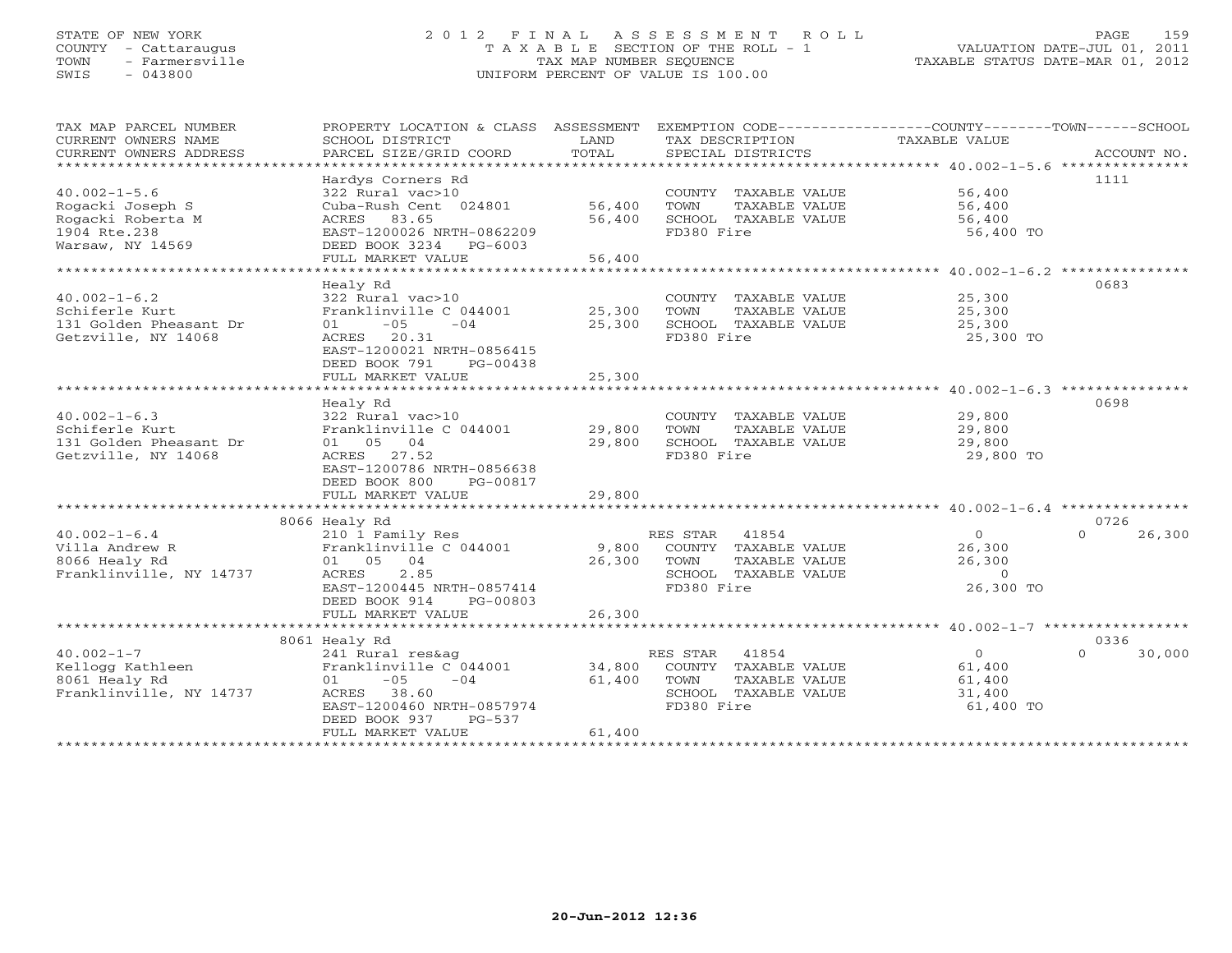# STATE OF NEW YORK 2 0 1 2 F I N A L A S S E S S M E N T R O L L PAGE 160 COUNTY - Cattaraugus T A X A B L E SECTION OF THE ROLL - 1 VALUATION DATE-JUL 01, 2011 TOWN - Farmersville TAX MAP NUMBER SEQUENCE TAXABLE STATUS DATE-MAR 01, 2012 SWIS - 043800 UNIFORM PERCENT OF VALUE IS 100.00UNIFORM PERCENT OF VALUE IS 100.00

| TAX MAP PARCEL NUMBER<br>CURRENT OWNERS NAME<br>CURRENT OWNERS ADDRESS                               | PROPERTY LOCATION & CLASS ASSESSMENT<br>SCHOOL DISTRICT<br>PARCEL SIZE/GRID COORD                                                                                           | LAND<br>TOTAL                | EXEMPTION CODE-----------------COUNTY--------TOWN------SCHOOL<br>TAX DESCRIPTION<br>SPECIAL DISTRICTS | TAXABLE VALUE                                                 | ACCOUNT NO.                |
|------------------------------------------------------------------------------------------------------|-----------------------------------------------------------------------------------------------------------------------------------------------------------------------------|------------------------------|-------------------------------------------------------------------------------------------------------|---------------------------------------------------------------|----------------------------|
|                                                                                                      |                                                                                                                                                                             |                              |                                                                                                       |                                                               |                            |
| $40.002 - 1 - 8$<br>Wolfer Scott A<br>Wolfer Sandra S<br>8055 Healy Rd<br>Franklinville, NY 14737    | 8055 Healy Rd<br>240 Rural res<br>Franklinville C 044001<br>01 05 04<br>ACRES 25.01 BANK<br>005<br>EAST-1199251 NRTH-0857382<br>DEED BOOK 3297 PG-3001<br>FULL MARKET VALUE | 28,300<br>159,000<br>159,000 | RES STAR 41854<br>COUNTY TAXABLE VALUE<br>TOWN<br>TAXABLE VALUE<br>SCHOOL TAXABLE VALUE<br>FD380 Fire | $\overline{0}$<br>159,000<br>159,000<br>129,000<br>159,000 TO | 0201<br>$\Omega$<br>30,000 |
|                                                                                                      | 8038 Healy Rd                                                                                                                                                               |                              |                                                                                                       |                                                               | 0014                       |
| $40.002 - 1 - 9.1$<br>Barr Michael P<br>8038 Healy Rd<br>Franklinville, NY 14737                     | 210 1 Family Res<br>Franklinville C 044001<br>01 05 04<br>ACRES 18.05<br>EAST-1199097 NRTH-0856201<br>DEED BOOK 5675 PG-5001<br>FULL MARKET VALUE                           | 23,900<br>102,400<br>102,400 | RES STAR 41854<br>COUNTY TAXABLE VALUE<br>TOWN<br>TAXABLE VALUE<br>SCHOOL TAXABLE VALUE<br>FD380 Fire | $\overline{0}$<br>102,400<br>102,400<br>72,400<br>102,400 TO  | $\Omega$<br>30,000         |
|                                                                                                      |                                                                                                                                                                             |                              |                                                                                                       |                                                               |                            |
|                                                                                                      | 8027 Healy Rd                                                                                                                                                               |                              |                                                                                                       |                                                               | 0849                       |
| $40.002 - 1 - 9.2$<br>Wolfson Richard L<br>8027 Healy Rd<br>Franklinville, NY 14737                  | 240 Rural res<br>Franklinville C 044001 32,600<br>01 05 04<br>ACRES 32.05<br>EAST-1198489 NRTH-0857202<br>DEED BOOK 893<br>PG-00807                                         | 90,500                       | RES STAR 41854<br>COUNTY TAXABLE VALUE<br>TAXABLE VALUE<br>TOWN<br>SCHOOL TAXABLE VALUE<br>FD380 Fire | $\Omega$<br>90,500<br>90,500<br>60,500<br>90,500 TO           | 30,000<br>$\Omega$         |
|                                                                                                      | FULL MARKET VALUE                                                                                                                                                           | 90,500                       |                                                                                                       |                                                               |                            |
|                                                                                                      |                                                                                                                                                                             |                              |                                                                                                       |                                                               |                            |
| $40.002 - 1 - 10$<br>Schwartz Dennis M<br>Schwartz Pat A<br>8007 Healy Rd<br>Franklinville, NY 14737 | 8007 Healy Rd<br>240 Rural res<br>Franklinville C 044001<br>01 03 05<br>ACRES 41.75<br>EAST-1197697 NRTH-0857015<br>DEED BOOK 8642 PG-3001                                  | 37,600<br>175,600            | RES STAR 41854<br>COUNTY TAXABLE VALUE<br>TOWN<br>TAXABLE VALUE<br>SCHOOL TAXABLE VALUE<br>FD380 Fire | $\overline{0}$<br>175,600<br>175,600<br>145,600<br>175,600 TO | 0421<br>$\Omega$<br>30,000 |
|                                                                                                      | FULL MARKET VALUE                                                                                                                                                           | 175,600                      |                                                                                                       |                                                               |                            |
| $40.002 - 1 - 11$<br>Sweeney Ralph<br>Merella Robert A<br>7937 Reserve Rd<br>West Seneca, NY 14224   | Healy Rd<br>322 Rural vac>10<br>Franklinville C 044001<br>$-05$<br>$-04$<br>09<br>ACRES 124.47<br>EAST-1195962 NRTH-0856971<br>DEED BOOK 693<br>PG-00396                    | 75,000<br>75,000             | COUNTY TAXABLE VALUE<br>TOWN<br>TAXABLE VALUE<br>SCHOOL TAXABLE VALUE<br>FD380 Fire                   | 75,000<br>75,000<br>75,000<br>75,000 TO                       | 0283                       |
|                                                                                                      | FULL MARKET VALUE                                                                                                                                                           | 75,000                       |                                                                                                       |                                                               |                            |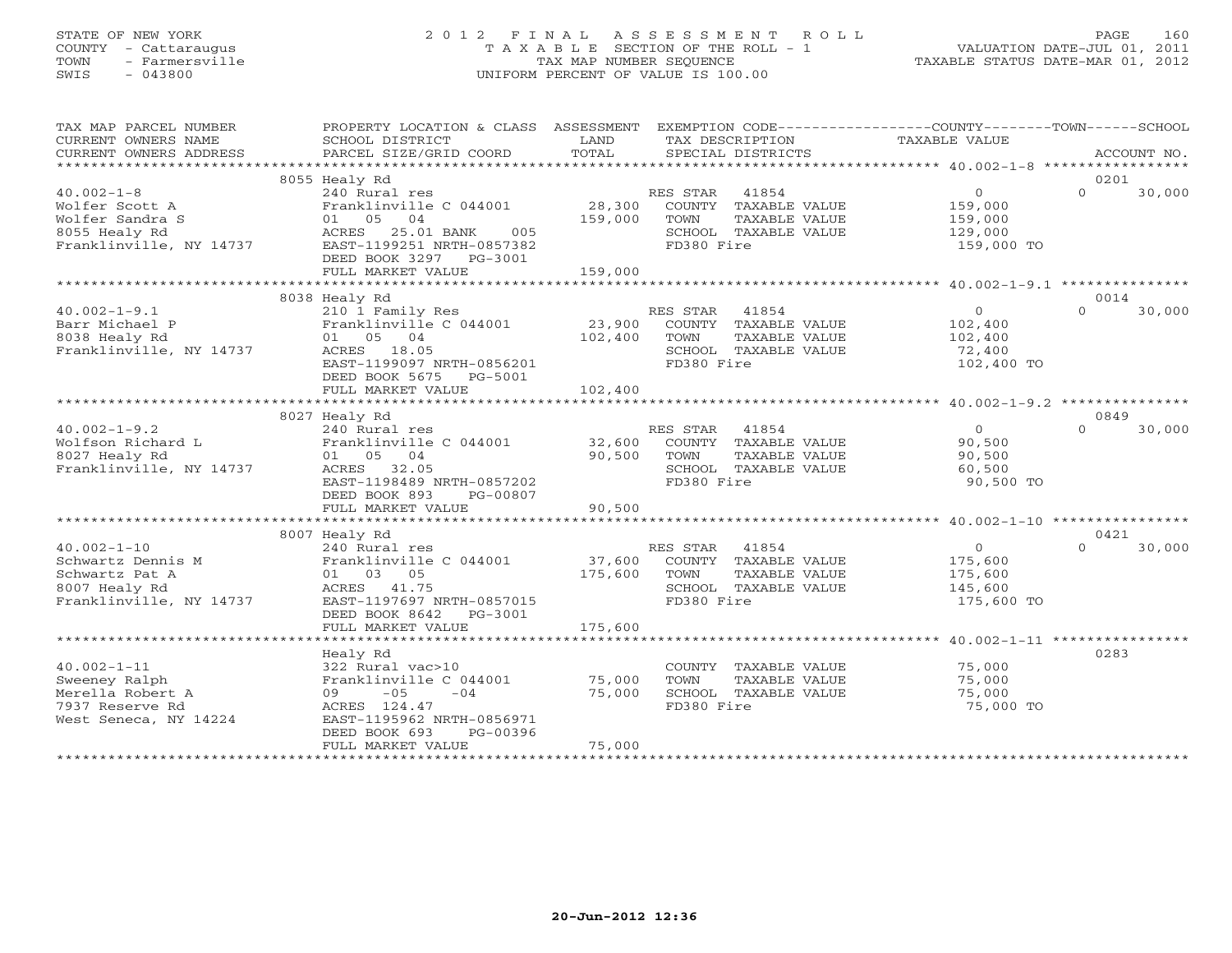## STATE OF NEW YORK 2 0 1 2 F I N A L A S S E S S M E N T R O L L PAGE 161 COUNTY - Cattaraugus T A X A B L E SECTION OF THE ROLL - 1 VALUATION DATE-JUL 01, 2011 TOWN - Farmersville TAX MAP NUMBER SEQUENCE TAXABLE STATUS DATE-MAR 01, 2012 SWIS - 043800 UNIFORM PERCENT OF VALUE IS 100.00UNIFORM PERCENT OF VALUE IS 100.00

| TAX MAP PARCEL NUMBER                       | PROPERTY LOCATION & CLASS ASSESSMENT EXEMPTION CODE---------------COUNTY-------TOWN------SCHOOL |               |                       |                |                    |
|---------------------------------------------|-------------------------------------------------------------------------------------------------|---------------|-----------------------|----------------|--------------------|
| CURRENT OWNERS NAME                         | SCHOOL DISTRICT                                                                                 | LAND<br>TOTAL | TAX DESCRIPTION       | TAXABLE VALUE  | ACCOUNT NO.        |
| CURRENT OWNERS ADDRESS                      | PARCEL SIZE/GRID COORD                                                                          |               | SPECIAL DISTRICTS     |                |                    |
|                                             | 1782 Hardy Corners Rd                                                                           |               |                       |                | 1078               |
| $40.002 - 1 - 12.1$                         | 210 1 Family Res                                                                                |               | RES STAR 41854        | $\overline{0}$ | $\Omega$<br>30,000 |
| Reiss Peter                                 | Cuba-Rush Cent 024801                                                                           | 19,500        | COUNTY TAXABLE VALUE  | 108,000        |                    |
| Reiss Jacqueline                            | 17 05 04                                                                                        | 108,000       | TOWN<br>TAXABLE VALUE | 108,000        |                    |
| 1782 Hardy Corner Rd                        | ACRES 11.00 BANK<br>005                                                                         |               | SCHOOL TAXABLE VALUE  | 78,000         |                    |
| Franklinville, NY 14737                     | EAST-1196072 NRTH-0859538                                                                       |               | FD380 Fire            | 108,000 TO     |                    |
|                                             | DEED BOOK 8375 PG-4001                                                                          |               |                       |                |                    |
|                                             | FULL MARKET VALUE                                                                               | 108,000       |                       |                |                    |
|                                             |                                                                                                 |               |                       |                |                    |
|                                             | Hardy Corners Rd                                                                                |               |                       |                | 1079               |
| $40.002 - 1 - 12.2$                         | 322 Rural vac>10                                                                                |               | COUNTY TAXABLE VALUE  | 21,200         |                    |
| Reiss Peter J                               | Cuba-Rush Cent 024801                                                                           | 21,200        | TOWN<br>TAXABLE VALUE | 21,200         |                    |
| Reiss Jacqueline                            | 17 05 04                                                                                        | 21,200        | SCHOOL TAXABLE VALUE  | 21,200         |                    |
| 1782 Hardy Corners Rd                       | ACRES 13.75                                                                                     |               | FD380 Fire            | 21,200 TO      |                    |
| Franklinville, NY 14737                     | EAST-1196792 NRTH-0859593                                                                       |               |                       |                |                    |
|                                             | DEED BOOK 10449 PG-3001                                                                         |               |                       |                |                    |
|                                             | FULL MARKET VALUE                                                                               | 21,200        |                       |                |                    |
|                                             |                                                                                                 |               |                       |                |                    |
|                                             | Hardys Corners Rd                                                                               |               |                       |                | 0078               |
| $40.002 - 1 - 13$                           | 322 Rural vac>10                                                                                |               | COUNTY TAXABLE VALUE  | 21,100         |                    |
| Wilson Charlie J                            | Franklinville C 044001                                                                          | 21,100        | TOWN<br>TAXABLE VALUE | 21,100         |                    |
| Wilson Joan C                               | 10 05 04                                                                                        | 21,100        | SCHOOL TAXABLE VALUE  | 21,100         |                    |
| Strawberry Hill<br>Box 291 $2439$ Lyndon Rd | ACRES 13.57<br>EAST-1195505 NRTH-0858375                                                        |               | FD380 Fire            | 21,100 TO      |                    |
| Franklinville, NY 14737                     | DEED BOOK 768<br>PG-00604                                                                       |               |                       |                |                    |
|                                             | FULL MARKET VALUE                                                                               | 21,100        |                       |                |                    |
|                                             |                                                                                                 |               |                       |                |                    |
|                                             | 1895 Hardy Corners Rd                                                                           |               |                       |                | 0085               |
| $40.002 - 1 - 14$                           | 240 Rural res                                                                                   |               | COUNTY TAXABLE VALUE  | 88,400         |                    |
| Schumacher Terry G                          | Franklinville C 044001                                                                          | 20,800        | TOWN<br>TAXABLE VALUE | 88,400         |                    |
| 2765 Stenzel Ave                            | 10 05 04                                                                                        | 88,400        | SCHOOL TAXABLE VALUE  | 88,400         |                    |
| N Tonawanda, NY 14120                       | ACRES 22.55                                                                                     |               | FD380 Fire            | 88,400 TO      |                    |
|                                             | EAST-1194660 NRTH-0858251                                                                       |               |                       |                |                    |
|                                             | DEED BOOK 11221 PG-7003                                                                         |               |                       |                |                    |
|                                             | FULL MARKET VALUE                                                                               | 88,400        |                       |                |                    |
|                                             |                                                                                                 |               |                       |                |                    |
|                                             | Hardy Corners Rd                                                                                |               |                       |                | 0478               |
| $40.002 - 1 - 15$                           | 322 Rural vac>10                                                                                |               | COUNTY TAXABLE VALUE  | 24,300         |                    |
| Booker Mark W                               | Franklinville C 044001                                                                          | 24,300        | TOWN<br>TAXABLE VALUE | 24,300         |                    |
| Booker Dana M                               | 09 05 04                                                                                        | 24,300        | SCHOOL TAXABLE VALUE  | 24,300         |                    |
| 1596 Abbott Rd                              | ACRES 42.93                                                                                     |               | FD380 Fire            | 24,300 TO      |                    |
| Lackawanna, NY 14218                        | EAST-1194059 NRTH-0856914                                                                       |               |                       |                |                    |
|                                             | DEED BOOK 9036 PG-9001                                                                          |               |                       |                |                    |
|                                             | FULL MARKET VALUE                                                                               | 24,300        |                       |                |                    |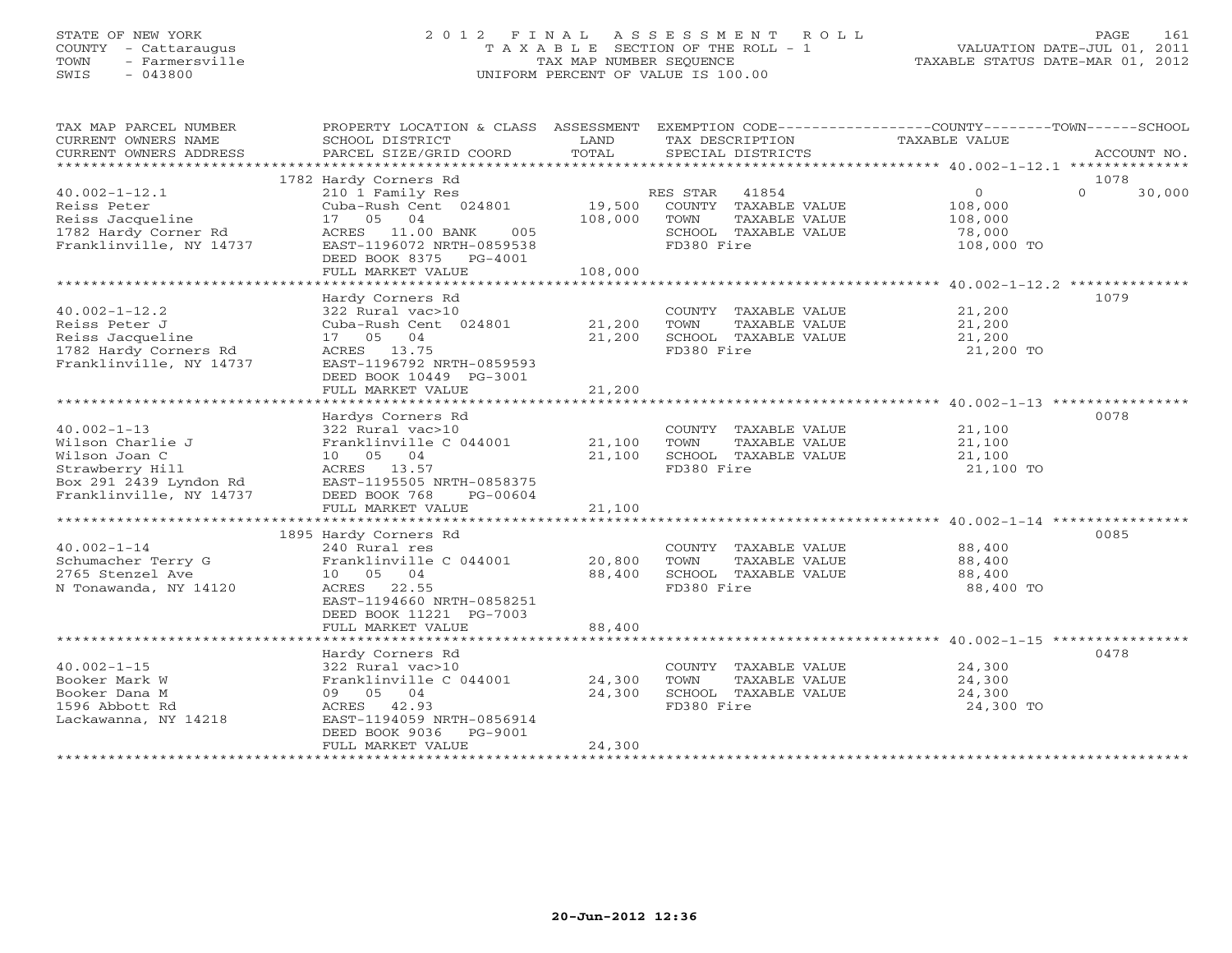## STATE OF NEW YORK 2 0 1 2 F I N A L A S S E S S M E N T R O L L PAGE 162 COUNTY - Cattaraugus T A X A B L E SECTION OF THE ROLL - 1 VALUATION DATE-JUL 01, 2011 TOWN - Farmersville TAX MAP NUMBER SEQUENCE TAXABLE STATUS DATE-MAR 01, 2012 SWIS - 043800 UNIFORM PERCENT OF VALUE IS 100.00

| TAX MAP PARCEL NUMBER<br>CURRENT OWNERS NAME<br>CURRENT OWNERS ADDRESS                                              | PROPERTY LOCATION & CLASS ASSESSMENT<br>SCHOOL DISTRICT<br>PARCEL SIZE/GRID COORD                                                      | LAND<br>TOTAL    | EXEMPTION CODE-----------------COUNTY-------TOWN------SCHOOL<br>TAX DESCRIPTION<br>SPECIAL DISTRICTS | TAXABLE VALUE                           | ACCOUNT NO.                                  |
|---------------------------------------------------------------------------------------------------------------------|----------------------------------------------------------------------------------------------------------------------------------------|------------------|------------------------------------------------------------------------------------------------------|-----------------------------------------|----------------------------------------------|
|                                                                                                                     |                                                                                                                                        |                  |                                                                                                      |                                         |                                              |
| $40.002 - 1 - 16.1$<br>Zuech John F                                                                                 | 1992 Hardy Corners Rd<br>112 Dairy farm<br>Franklinville C 044001                                                                      |                  | 41700<br>AG BLDG<br>41854<br>42,400 RES STAR                                                         | 8,000<br>$\circ$                        | 0582<br>8,000<br>8,000<br>$\Omega$<br>30,000 |
| 1992 Rushford Rd<br>Franklinville, NY 14737                                                                         | $17/18$ 05<br>04<br>Inc. $40.002 - 1 - 16.5$<br>ACRES<br>77.95                                                                         | 97,400           | COUNTY TAXABLE VALUE<br>TOWN<br>TAXABLE VALUE<br>SCHOOL TAXABLE VALUE                                | 89,400<br>89,400<br>59,400              |                                              |
| MAY BE SUBJECT TO PAYMENT<br>UNDER RPTL483 UNTIL 2020                                                               | EAST-1192507 NRTH-0857468<br>DEED BOOK 00986 PG-00735<br>FULL MARKET VALUE                                                             | 97,400           | FD380 Fire                                                                                           | 97,400 TO                               |                                              |
|                                                                                                                     |                                                                                                                                        |                  |                                                                                                      |                                         |                                              |
| $40.002 - 1 - 16.2$                                                                                                 | Hardy Corners Rd<br>322 Rural vac>10                                                                                                   |                  | COUNTY TAXABLE VALUE                                                                                 | 27,900                                  | 0935                                         |
| Desha Michael<br>Desha Dorothy                                                                                      | Franklinville C 044001<br>17/18 05 04                                                                                                  | 27,900<br>27,900 | TOWN<br>TAXABLE VALUE<br>SCHOOL TAXABLE VALUE                                                        | 27,900<br>27,900                        |                                              |
| 26 Chestnut St<br>Franklinville, NY 14737                                                                           | ACRES 28.00<br>EAST-1193118 NRTH-0856542<br>DEED BOOK 960<br>$PG-526$                                                                  |                  | FD380 Fire                                                                                           | 27,900 TO                               |                                              |
|                                                                                                                     | FULL MARKET VALUE                                                                                                                      | 27,900           |                                                                                                      |                                         |                                              |
|                                                                                                                     |                                                                                                                                        |                  |                                                                                                      |                                         | 0950                                         |
| $40.002 - 1 - 16.3$<br>Boehmer Sarah C                                                                              | Kingsbury Hill Rd<br>322 Rural vac>10<br>Franklinville C 044001                                                                        | 25,100           | COUNTY TAXABLE VALUE<br>TOWN                                                                         | 25,100<br>25,100                        |                                              |
| 8186 Kingsbury Hill Rd<br>Franklinville, NY 14737                                                                   | 17/18 05 04<br>ACRES 20.00<br>EAST-1191362 NRTH-0858291                                                                                | 25,100           | TAXABLE VALUE<br>SCHOOL TAXABLE VALUE<br>FD380 Fire                                                  | 25,100<br>25,100 TO                     |                                              |
|                                                                                                                     | DEED BOOK 962<br>PG-1140<br>FULL MARKET VALUE                                                                                          | 25,100           |                                                                                                      |                                         |                                              |
|                                                                                                                     | Kingsbury Hill Rd                                                                                                                      |                  |                                                                                                      |                                         | 0981                                         |
| $40.002 - 1 - 16.4$<br>Palistrant Steven<br>5907 Shawnee Rd<br>Sanborn, NY 14132                                    | 322 Rural vac>10<br>Franklinville C 044001<br>05 04<br>17/18<br>ACRES<br>20.45<br>EAST-1192137 NRTH-0858145<br>DEED BOOK 11640 PG-5001 | 25,400<br>25,400 | COUNTY TAXABLE VALUE<br>TOWN<br>TAXABLE VALUE<br>SCHOOL TAXABLE VALUE<br>FD380 Fire                  | 25,400<br>25,400<br>25,400<br>25,400 TO |                                              |
|                                                                                                                     | FULL MARKET VALUE                                                                                                                      | 25,400           |                                                                                                      |                                         |                                              |
|                                                                                                                     | Kingsbury Hill Rd                                                                                                                      |                  |                                                                                                      |                                         | 1085                                         |
| $40.002 - 1 - 16.6$<br>Ferguson David R<br>Ferguson Linda A<br>3304 Youngstown-Lockport Rd<br>Ransomville, NY 14131 | 314 Rural vac<10<br>Franklinville C 044001<br>8.65<br>ACRES<br>EAST-1193240 NRTH-0860441<br>DEED BOOK 1027 PG-513                      | 17,200<br>17,200 | COUNTY<br>TAXABLE VALUE<br>TOWN<br>TAXABLE VALUE<br>SCHOOL TAXABLE VALUE<br>FD380 Fire               | 17,200<br>17,200<br>17,200<br>17,200 TO |                                              |
|                                                                                                                     | FULL MARKET VALUE                                                                                                                      | 17,200           |                                                                                                      |                                         |                                              |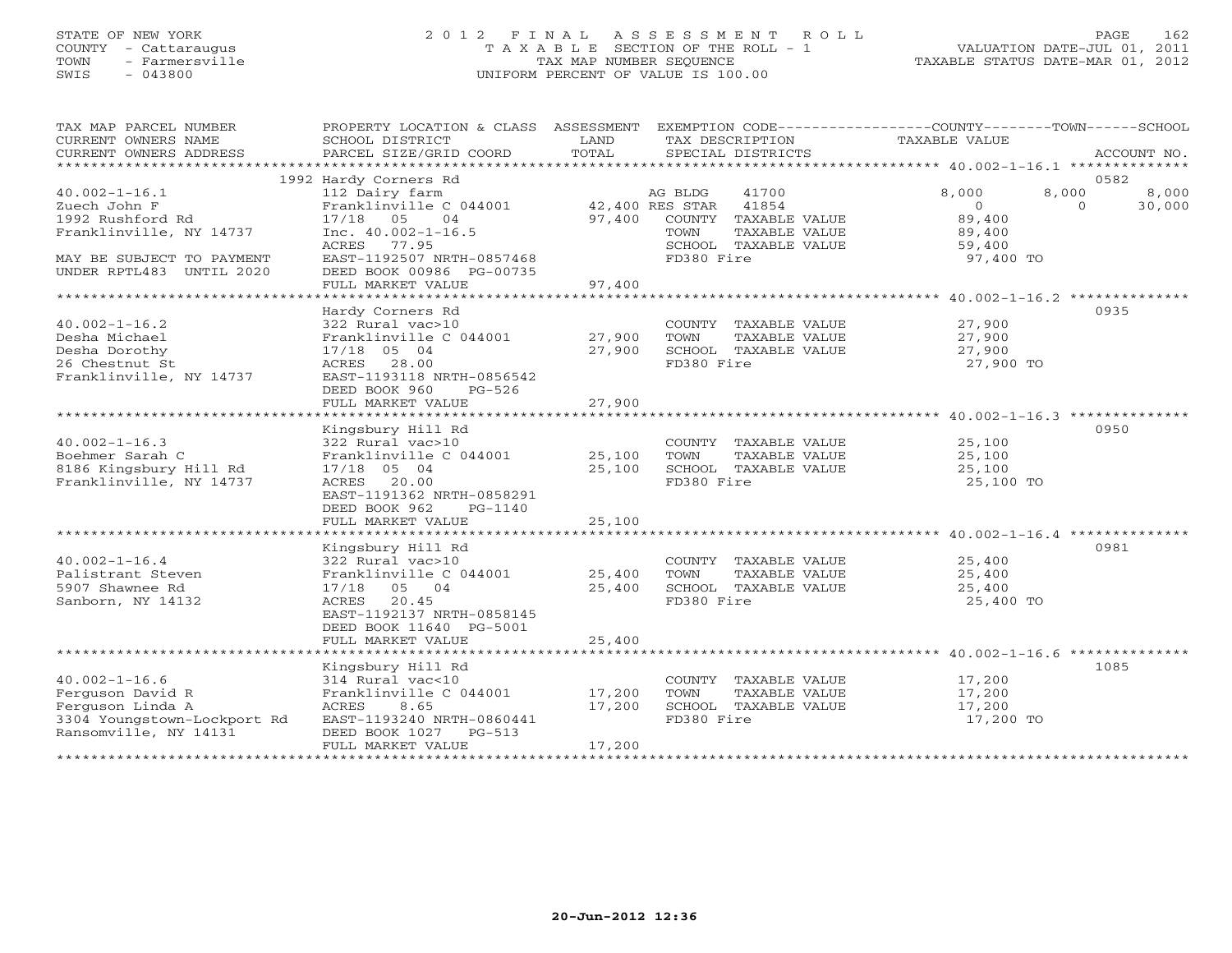# STATE OF NEW YORK 2 0 1 2 F I N A L A S S E S S M E N T R O L L PAGE 163 COUNTY - Cattaraugus T A X A B L E SECTION OF THE ROLL - 1 VALUATION DATE-JUL 01, 2011 TOWN - Farmersville TAX MAP NUMBER SEQUENCE TAXABLE STATUS DATE-MAR 01, 2012 SWIS - 043800 UNIFORM PERCENT OF VALUE IS 100.00

| TAX MAP PARCEL NUMBER   | PROPERTY LOCATION & CLASS ASSESSMENT |         |                                                                   |                |                    |
|-------------------------|--------------------------------------|---------|-------------------------------------------------------------------|----------------|--------------------|
| CURRENT OWNERS NAME     | SCHOOL DISTRICT                      | LAND    | TAX DESCRIPTION                                                   | TAXABLE VALUE  |                    |
| CURRENT OWNERS ADDRESS  | PARCEL SIZE/GRID COORD               | TOTAL   | SPECIAL DISTRICTS                                                 |                | ACCOUNT NO.        |
|                         |                                      |         |                                                                   |                |                    |
|                         | Kingsbury Hill Rd                    |         |                                                                   |                | 1134               |
| $40.002 - 1 - 16.7$     | 322 Rural vac>10                     |         | COUNTY TAXABLE VALUE                                              | 23,400         |                    |
|                         |                                      |         |                                                                   |                |                    |
| Hudson Richard          | Franklinville C 044001               | 23,400  | TAXABLE VALUE<br>TOWN                                             | 23,400         |                    |
| Hudson Evelyn           | 05 04<br>17/18                       | 23,400  | SCHOOL TAXABLE VALUE                                              | 23,400         |                    |
| 573 Litchfield Rd       | 17.25<br>ACRES                       |         | FD380 Fire                                                        | 23,400 TO      |                    |
| PO Box 43               | EAST-1193099 NRTH-0859800            |         |                                                                   |                |                    |
| Harwinton, CT 06791     | DEED BOOK 7715 PG-4001               |         |                                                                   |                |                    |
|                         | FULL MARKET VALUE                    | 23,400  |                                                                   |                |                    |
|                         |                                      |         | *********************************** 40.002-1-16.8 *************** |                |                    |
|                         | Kingsbury Hill Rd                    |         |                                                                   |                | 1144               |
| $40.002 - 1 - 16.8$     | 322 Rural vac>10                     |         | COUNTY TAXABLE VALUE                                              | 25,100         |                    |
| Palistrant Steven       | Franklinville C 044001               |         |                                                                   |                |                    |
|                         |                                      | 25,100  | TAXABLE VALUE<br>TOWN                                             | 25,100         |                    |
| 5907 Shawnee Rd         | 05 04<br>17/18                       | 25,100  | SCHOOL TAXABLE VALUE                                              | 25,100         |                    |
| Sanborn, NY 14132       | ACRES 19.95                          |         | FD380 Fire                                                        | 25,100 TO      |                    |
|                         | EAST-1192369 NRTH-0859363            |         |                                                                   |                |                    |
|                         | DEED BOOK 9484 PG-3001               |         |                                                                   |                |                    |
|                         | FULL MARKET VALUE                    | 25,100  |                                                                   |                |                    |
|                         |                                      |         |                                                                   |                |                    |
|                         | Kingsbury Hill Rd                    |         |                                                                   |                | 1143               |
| $40.002 - 1 - 16.9$     | 314 Rural vac<10                     |         | COUNTY<br>TAXABLE VALUE                                           | 13,800         |                    |
| Smith Craig             | Franklinville C 044001               | 13,800  | TOWN<br>TAXABLE VALUE                                             | 13,800         |                    |
| 5834 Shawnee Rd         | 17/18<br>05 04                       | 13,800  | SCHOOL TAXABLE VALUE                                              | 13,800         |                    |
|                         |                                      |         |                                                                   |                |                    |
| Sanborn, NY 14132       | 5.50<br>ACRES                        |         | FD380 Fire                                                        | 13,800 TO      |                    |
|                         | EAST-1192732 NRTH-0859632            |         |                                                                   |                |                    |
|                         | DEED BOOK 9658<br>PG-5001            |         |                                                                   |                |                    |
|                         | FULL MARKET VALUE                    | 13,800  |                                                                   |                |                    |
|                         |                                      |         |                                                                   |                |                    |
|                         | 8258 Kingsbury Hill Rd               |         |                                                                   |                | 1148               |
| $40.002 - 1 - 16.10$    | 312 Vac w/imprv                      |         | COUNTY TAXABLE VALUE                                              | 18,700         |                    |
| Cvetanovich Ann M       | Franklinville C 044001               | 18,500  | TAXABLE VALUE<br>TOWN                                             | 18,700         |                    |
| 453 Church St           | 17/18<br>05 04                       | 18,700  | SCHOOL TAXABLE VALUE                                              | 18,700         |                    |
|                         | 14.95<br>ACRES                       |         | FD380 Fire                                                        |                |                    |
| Youngstown, NY 14174    |                                      |         |                                                                   | 18,700 TO      |                    |
|                         | EAST-1191902 NRTH-0859053            |         |                                                                   |                |                    |
|                         | DEED BOOK 10128 PG-6002              |         |                                                                   |                |                    |
|                         | FULL MARKET VALUE                    | 18,700  |                                                                   |                |                    |
|                         | *********************                |         |                                                                   |                |                    |
|                         | 8186 Kingsbury Hill Rd               |         |                                                                   |                | 0368               |
| $40.002 - 1 - 17$       | 240 Rural res                        |         | 41854<br>RES STAR                                                 | $\overline{0}$ | 30,000<br>$\Omega$ |
| Boehmer Sarah C         | Franklinville C 044001               | 37,000  | COUNTY TAXABLE VALUE                                              | 194,900        |                    |
| 8186 Kingsbury Hill Rd  | 17 05 04                             | 194,900 | TOWN<br>TAXABLE VALUE                                             | 194,900        |                    |
| Franklinville, NY 14737 | 47.59<br>ACRES                       |         | SCHOOL TAXABLE VALUE                                              | 164,900        |                    |
|                         | EAST-1190930 NRTH-0857435            |         | FD380 Fire                                                        | 194,900 TO     |                    |
|                         |                                      |         |                                                                   |                |                    |
|                         | DEED BOOK 864<br>PG-01018            |         |                                                                   |                |                    |
|                         | FULL MARKET VALUE                    | 194,900 |                                                                   |                |                    |
|                         | *************************            |         |                                                                   |                |                    |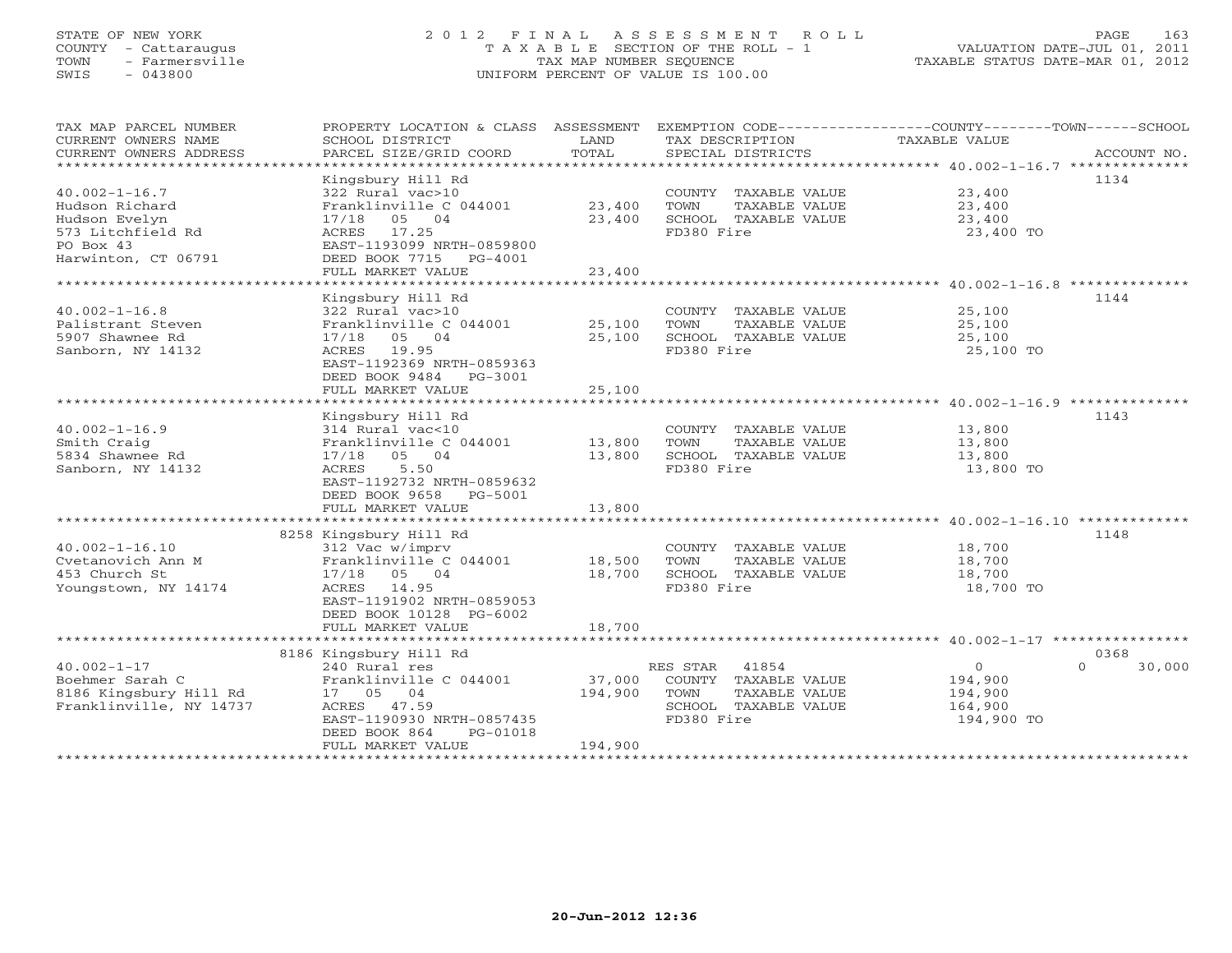# STATE OF NEW YORK 2 0 1 2 F I N A L A S S E S S M E N T R O L L PAGE 164 COUNTY - Cattaraugus T A X A B L E SECTION OF THE ROLL - 1 VALUATION DATE-JUL 01, 2011 TOWN - Farmersville TAX MAP NUMBER SEQUENCE TAXABLE STATUS DATE-MAR 01, 2012 SWIS - 043800 UNIFORM PERCENT OF VALUE IS 100.00UNIFORM PERCENT OF VALUE IS 100.00

| TAX MAP PARCEL NUMBER                         | PROPERTY LOCATION & CLASS ASSESSMENT EXEMPTION CODE----------------COUNTY-------TOWN------SCHOOL |               |                                      |                |                    |
|-----------------------------------------------|--------------------------------------------------------------------------------------------------|---------------|--------------------------------------|----------------|--------------------|
| CURRENT OWNERS NAME<br>CURRENT OWNERS ADDRESS | SCHOOL DISTRICT<br>PARCEL SIZE/GRID COORD                                                        | LAND<br>TOTAL | TAX DESCRIPTION<br>SPECIAL DISTRICTS | TAXABLE VALUE  | ACCOUNT NO.        |
| *************************                     |                                                                                                  |               |                                      |                |                    |
|                                               | 8095 Kingsbury Hill Rd                                                                           |               |                                      |                | 0189               |
| $40.002 - 1 - 18$                             | 240 Rural res                                                                                    |               | COUNTY TAXABLE VALUE                 | 164,800        |                    |
| Jentsch Nancy H                               | Franklinville C 044001                                                                           | 97,000        | TOWN<br>TAXABLE VALUE                | 164,800        |                    |
| 7071 Reserve Rd                               | 17/25 05 04                                                                                      | 164,800       | SCHOOL TAXABLE VALUE                 | 164,800        |                    |
| West Seneca, NY 14224                         | ACRES 179.13                                                                                     |               | FD380 Fire                           | 164,800 TO     |                    |
|                                               | EAST-1189391 NRTH-0857944                                                                        |               |                                      |                |                    |
|                                               | DEED BOOK 1023<br>$PG-200$                                                                       |               |                                      |                |                    |
|                                               | FULL MARKET VALUE                                                                                | 164,800       |                                      |                |                    |
|                                               |                                                                                                  |               |                                      |                |                    |
|                                               | 8402 Kingsbury Hill Rd                                                                           |               |                                      |                | 0623               |
| $40.002 - 2 - 2$                              | 260 Seasonal res                                                                                 |               | COUNTY TAXABLE VALUE                 | 46,000         |                    |
| Fish Robert H Jr.                             | Franklinville C 044001                                                                           | 18,600        | TOWN<br>TAXABLE VALUE                | 46,000         |                    |
| Fish Pamela J                                 | 10 05 04                                                                                         | 46,000        | SCHOOL TAXABLE VALUE                 | 46,000         |                    |
| 35 Pullman Ave                                | Andrews Sub Div Lot 23                                                                           |               | FD380 Fire                           | 46,000 TO      |                    |
| Kenmore, NY 14217                             | ACRES 10.10                                                                                      |               |                                      |                |                    |
|                                               | EAST-1194085 NRTH-0860888                                                                        |               |                                      |                |                    |
|                                               | DEED BOOK 14989 PG-8001                                                                          |               |                                      |                |                    |
|                                               | FULL MARKET VALUE                                                                                | 46,000        |                                      |                |                    |
|                                               | Kingsbury Hill Rd                                                                                |               |                                      |                | 0657               |
| $40.002 - 2 - 4$                              | 314 Rural vac<10                                                                                 |               | COUNTY TAXABLE VALUE                 | 15,900         |                    |
| Dye William C                                 | Franklinville C 044001                                                                           | 15,900        | TOWN<br>TAXABLE VALUE                | 15,900         |                    |
| Dye Lorene C                                  | 10 05 04                                                                                         | 15,900        | SCHOOL TAXABLE VALUE                 | 15,900         |                    |
| 314 Galahad Dr                                | 7.37<br>ACRES                                                                                    |               | FD380 Fire                           | 15,900 TO      |                    |
| Rochester, NY 14623                           | EAST-1194422 NRTH-0861188                                                                        |               |                                      |                |                    |
|                                               | DEED BOOK 17440 PG-9001                                                                          |               |                                      |                |                    |
|                                               | FULL MARKET VALUE                                                                                | 15,900        |                                      |                |                    |
|                                               |                                                                                                  |               |                                      |                |                    |
|                                               | 8440 Kingsbury Hill Rd                                                                           |               |                                      |                | 0625               |
| $40.002 - 2 - 5$                              | 240 Rural res                                                                                    |               | 41834<br>SR STAR                     | $\overline{0}$ | 62,200<br>$\Omega$ |
| Karaszewski James S                           | Franklinville C 044001                                                                           |               | 18,600 COUNTY TAXABLE VALUE          | 95,000         |                    |
| Karaszewski Joyce                             | 09 05 04                                                                                         | 95,000        | TOWN<br>TAXABLE VALUE                | 95,000         |                    |
| 8440 Kingsbury Hill Rd                        | ACRES 12.35                                                                                      |               | SCHOOL TAXABLE VALUE                 | 32,800         |                    |
| Franklinville, NY 14737                       | EAST-1194831 NRTH-0861064                                                                        |               | FD380 Fire                           | 95,000 TO      |                    |
|                                               | DEED BOOK 955<br>$PG-970$                                                                        |               |                                      |                |                    |
|                                               | FULL MARKET VALUE                                                                                | 95,000        |                                      |                |                    |
|                                               |                                                                                                  |               |                                      |                |                    |
|                                               | 8450 Kingsbury Hill Rd                                                                           |               |                                      |                | 0626               |
| $40.002 - 2 - 6$                              | 210 1 Family Res                                                                                 |               | RES STAR<br>41854                    | $\circ$        | $\Omega$<br>30,000 |
| Schultz Jeffrey                               | Franklinville C 044001                                                                           | 18,300        | COUNTY TAXABLE VALUE                 | 77,200         |                    |
| Schultz Cathy                                 | 10 05 04                                                                                         | 77,200        | TOWN<br>TAXABLE VALUE                | 77,200         |                    |
| 8450 Kingsbury Hill Rd                        | 9.84<br>ACRES                                                                                    |               | SCHOOL TAXABLE VALUE                 | 47,200         |                    |
| Franklinville, NY 14737                       | EAST-1194948 NRTH-0861632                                                                        |               | FD380 Fire                           | 77,200 TO      |                    |
|                                               | DEED BOOK 16100 PG-5001                                                                          |               |                                      |                |                    |
|                                               | FULL MARKET VALUE                                                                                | 77,200        |                                      |                |                    |
|                                               |                                                                                                  |               |                                      |                |                    |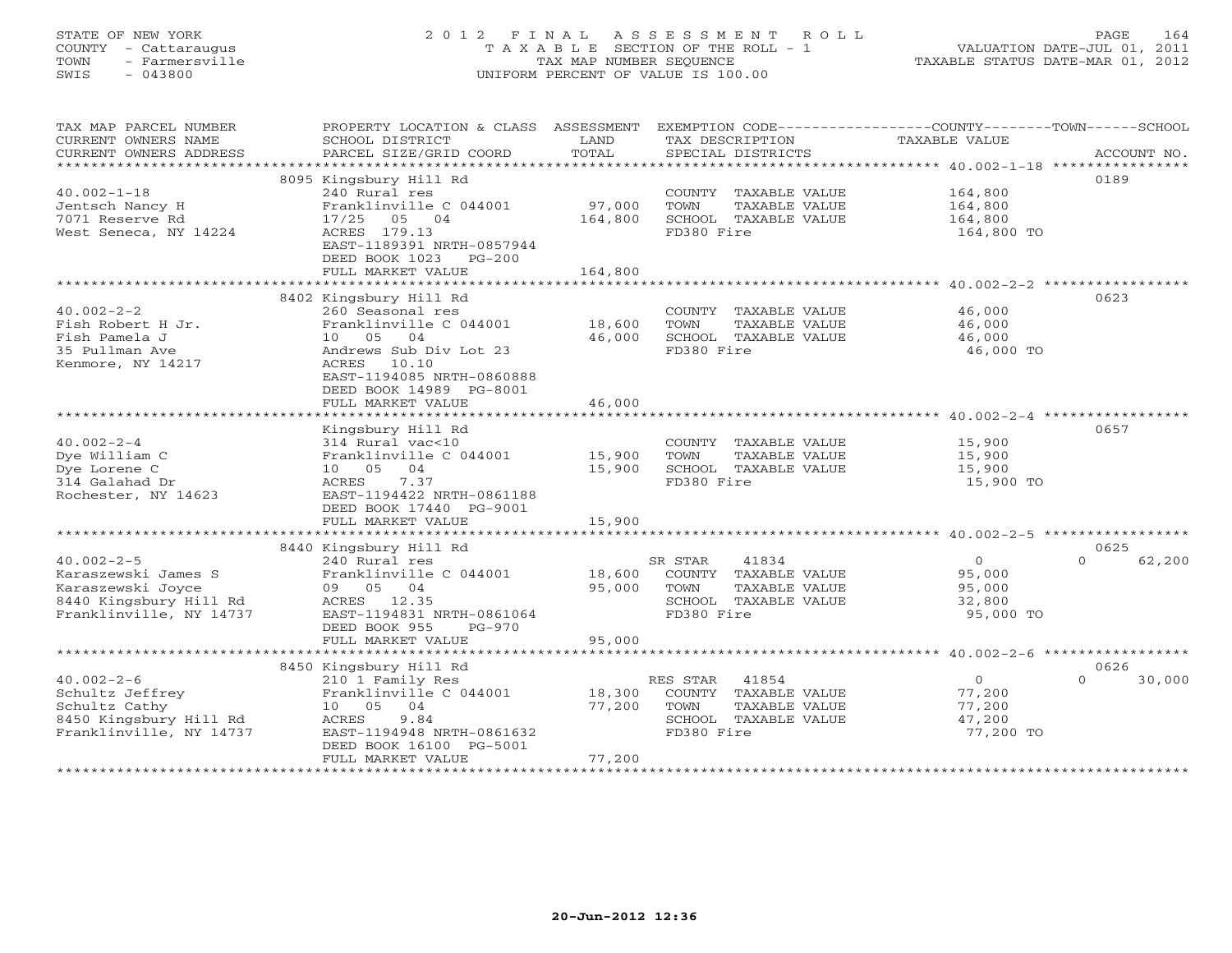# STATE OF NEW YORK 2 0 1 2 F I N A L A S S E S S M E N T R O L L PAGE 165 COUNTY - Cattaraugus T A X A B L E SECTION OF THE ROLL - 1 VALUATION DATE-JUL 01, 2011 TOWN - Farmersville TAX MAP NUMBER SEQUENCE TAXABLE STATUS DATE-MAR 01, 2012 SWIS - 043800 UNIFORM PERCENT OF VALUE IS 100.00UNIFORM PERCENT OF VALUE IS 100.00

| TAX MAP PARCEL NUMBER<br>CURRENT OWNERS NAME<br>CURRENT OWNERS ADDRESS | PROPERTY LOCATION & CLASS ASSESSMENT<br>SCHOOL DISTRICT<br>PARCEL SIZE/GRID COORD | LAND<br>TOTAL   | EXEMPTION CODE-----------------COUNTY-------TOWN------SCHOOL<br>TAX DESCRIPTION<br>SPECIAL DISTRICTS | TAXABLE VALUE |          | ACCOUNT NO.  |
|------------------------------------------------------------------------|-----------------------------------------------------------------------------------|-----------------|------------------------------------------------------------------------------------------------------|---------------|----------|--------------|
|                                                                        |                                                                                   |                 |                                                                                                      |               |          |              |
|                                                                        | 8474 Kingsbury Hill Rd                                                            |                 |                                                                                                      |               |          | 0627         |
| $40.002 - 2 - 7$                                                       | 210 1 Family Res                                                                  |                 | WVET C/T<br>41121                                                                                    | 12,000        | 12,000   | $\mathbf{0}$ |
| Jarosz Bonita A                                                        | Franklinville C 044001                                                            | 12,800 RES STAR | 41854                                                                                                | $\Omega$      | $\Omega$ | 30,000       |
| Golden James D Jr.                                                     | 10 05 04                                                                          | 95,700          | COUNTY TAXABLE VALUE                                                                                 | 83,700        |          |              |
| 8474 Kingsbury Hill Rd                                                 | 4.89<br>ACRES                                                                     |                 | TAXABLE VALUE<br>TOWN                                                                                | 83,700        |          |              |
| Franklinville, NY 14737                                                | EAST-1195183 NRTH-0861823                                                         |                 | SCHOOL TAXABLE VALUE                                                                                 | 65,700        |          |              |
|                                                                        | DEED BOOK 939<br>PG-579<br>FULL MARKET VALUE                                      | 95,700          | FD380 Fire                                                                                           | 95,700 TO     |          |              |
|                                                                        |                                                                                   |                 |                                                                                                      |               |          |              |
|                                                                        | 8482 Kingsbury Hill Rd                                                            |                 |                                                                                                      |               |          | 0865         |
| $40.002 - 2 - 8$                                                       | 314 Rural vac<10                                                                  |                 | COUNTY TAXABLE VALUE                                                                                 | 12,900        |          |              |
| Walters Patrick K                                                      | Franklinville C 044001                                                            | 12,900          | TOWN<br>TAXABLE VALUE                                                                                | 12,900        |          |              |
| 54 Sugnet Rd                                                           | 10 05 04                                                                          | 12,900          | SCHOOL TAXABLE VALUE                                                                                 | 12,900        |          |              |
| Buffalo, NY 14215                                                      | ACRES<br>4.90                                                                     |                 | FD380 Fire                                                                                           | 12,900 TO     |          |              |
|                                                                        | EAST-1195345 NRTH-0861952                                                         |                 |                                                                                                      |               |          |              |
|                                                                        | DEED BOOK 905<br>PG-00924                                                         |                 |                                                                                                      |               |          |              |
|                                                                        | FULL MARKET VALUE                                                                 | 12,900          |                                                                                                      |               |          |              |
|                                                                        |                                                                                   |                 |                                                                                                      |               |          |              |
|                                                                        | 8492 Kingsbury Hill Rd                                                            |                 |                                                                                                      |               |          | 0659         |
| $40.002 - 2 - 9$                                                       | 210 1 Family Res                                                                  |                 | AGED T<br>41803                                                                                      | $\Omega$      | 27,250   | $\Omega$     |
| Dailey David A                                                         | Franklinville C 044001                                                            | 12,900 SR STAR  | 41834                                                                                                | $\Omega$      | $\Omega$ | 54,500       |
| 8492 Kingsbury Hill Rd                                                 | 10 05 04                                                                          | 54,500          | COUNTY TAXABLE VALUE                                                                                 | 54,500        |          |              |
| Franklinville, NY 14737                                                | 4.92<br>ACRES                                                                     |                 | TOWN<br>TAXABLE VALUE                                                                                | 27,250        |          |              |
|                                                                        | EAST-1195473 NRTH-0862174                                                         |                 | SCHOOL TAXABLE VALUE                                                                                 | $\Omega$      |          |              |
|                                                                        | DEED BOOK 1006<br>PG-907                                                          |                 | FD380 Fire                                                                                           | 54,500 TO     |          |              |
|                                                                        | FULL MARKET VALUE                                                                 | 54,500          |                                                                                                      |               |          |              |
|                                                                        |                                                                                   |                 |                                                                                                      |               |          | 0629         |
| $40.002 - 2 - 10$                                                      | 8514 Kingsbury Hill Rd<br>270 Mfg housing                                         |                 | WVET C/T<br>41121                                                                                    | 6,645         | 6,645    | $\Omega$     |
| Vinovrski Joseph                                                       | Franklinville C 044001                                                            | 12,700 RES STAR | 41854                                                                                                | $\Omega$      | $\cap$   | 30,000       |
| 8514 Kingsbury Hill Rd                                                 | 10 05 04                                                                          | 44,300          | COUNTY TAXABLE VALUE                                                                                 | 37,655        |          |              |
| Franklinville, NY 14737                                                | ACRES<br>4.77                                                                     |                 | TOWN<br>TAXABLE VALUE                                                                                | 37,655        |          |              |
|                                                                        | EAST-1195591 NRTH-0862557                                                         |                 | SCHOOL TAXABLE VALUE                                                                                 | 14,300        |          |              |
|                                                                        | DEED BOOK 902<br>PG-00044                                                         |                 | FD380 Fire                                                                                           | 44,300 TO     |          |              |
|                                                                        | FULL MARKET VALUE                                                                 | 44,300          |                                                                                                      |               |          |              |
|                                                                        | **********************                                                            |                 |                                                                                                      |               |          |              |
|                                                                        | Andrews Rd                                                                        |                 |                                                                                                      |               |          | 0630         |
| $40.002 - 2 - 11$                                                      | 314 Rural vac<10                                                                  |                 | COUNTY TAXABLE VALUE                                                                                 | 13,000        |          |              |
| Graff Richard C                                                        | Franklinville C 044001                                                            | 13,000          | TOWN<br>TAXABLE VALUE                                                                                | 13,000        |          |              |
| Graff Arleen J                                                         | 10 05<br>04                                                                       | 13,000          | SCHOOL TAXABLE VALUE                                                                                 | 13,000        |          |              |
| 86 Carl Rd                                                             | Andrews Sub Div Lot 19                                                            |                 | FD380 Fire                                                                                           | 13,000 TO     |          |              |
| Grand Island, NY 14072                                                 | 4.99<br>ACRES                                                                     |                 |                                                                                                      |               |          |              |
|                                                                        | EAST-1195636 NRTH-0860845                                                         |                 |                                                                                                      |               |          |              |
|                                                                        | DEED BOOK 00915 PG-00773                                                          |                 |                                                                                                      |               |          |              |
|                                                                        | FULL MARKET VALUE                                                                 | 13,000          |                                                                                                      |               |          |              |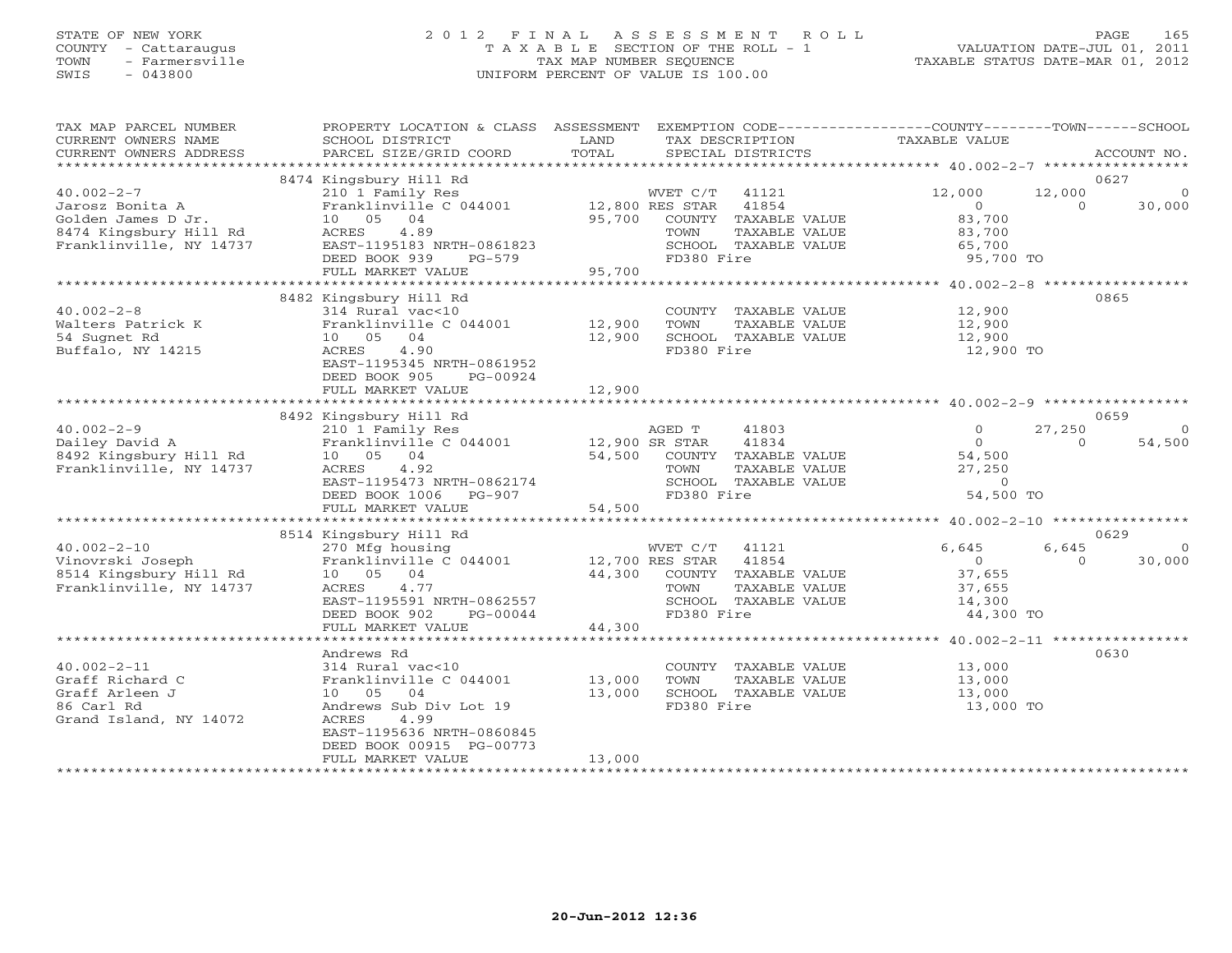#### STATE OF NEW YORK 2 0 1 2 F I N A L A S S E S S M E N T R O L L PAGE 166 COUNTY - Cattaraugus T A X A B L E SECTION OF THE ROLL - 1 VALUATION DATE-JUL 01, 2011 TOWN - Farmersville TAX MAP NUMBER SEQUENCE TAXABLE STATUS DATE-MAR 01, 2012 SWIS - 043800 UNIFORM PERCENT OF VALUE IS 100.00UNIFORM PERCENT OF VALUE IS 100.00

| TAX MAP PARCEL NUMBER<br>CURRENT OWNERS NAME<br>CURRENT OWNERS ADDRESS<br>*************************                | PROPERTY LOCATION & CLASS ASSESSMENT<br>SCHOOL DISTRICT<br>PARCEL SIZE/GRID COORD                                                                                                           | LAND<br>TOTAL                | TAX DESCRIPTION<br>SPECIAL DISTRICTS                                                                     | EXEMPTION CODE-----------------COUNTY-------TOWN------SCHOOL<br>TAXABLE VALUE<br>ACCOUNT NO. |  |
|--------------------------------------------------------------------------------------------------------------------|---------------------------------------------------------------------------------------------------------------------------------------------------------------------------------------------|------------------------------|----------------------------------------------------------------------------------------------------------|----------------------------------------------------------------------------------------------|--|
| $40.002 - 2 - 12$<br>Karcher Jeffrey<br>271 Kottler St<br>Tonawanda, NY 14150                                      | Andrews Rd<br>$314$ Rural vac<10<br>Franklinville C 044001<br>04<br>10 05<br>Andrews Sub Div Lot 18<br><b>ACRES</b><br>5.75<br>EAST-1195447 NRTH-0860707                                    | 14,100<br>14,100             | COUNTY TAXABLE VALUE<br>TOWN<br>TAXABLE VALUE<br>SCHOOL TAXABLE VALUE<br>FD380 Fire                      | 0631<br>14,100<br>14,100<br>14,100<br>14,100 TO                                              |  |
|                                                                                                                    | DEED BOOK 15824 PG-8001<br>FULL MARKET VALUE                                                                                                                                                | 14,100                       |                                                                                                          | ************************ 40.002-2-13 ***********                                             |  |
| $40.002 - 2 - 13$<br>Graff Richard C<br>Graff Arleen J<br>86 Carl Rd<br>Grand Island, NY 14072                     | Andrews Rd<br>314 Rural vac<10<br>Franklinville C 044001<br>10 05 04<br>Andrews Sub Div Lot 17<br>4.94<br>ACRES<br>EAST-1195251 NRTH-0860693<br>DEED BOOK 00915 PG-00773                    | 12,900<br>12,900             | COUNTY TAXABLE VALUE<br>TOWN<br>TAXABLE VALUE<br>SCHOOL TAXABLE VALUE<br>FD380 Fire                      | 0632<br>12,900<br>12,900<br>12,900<br>12,900 TO                                              |  |
|                                                                                                                    | FULL MARKET VALUE                                                                                                                                                                           | 12,900                       |                                                                                                          |                                                                                              |  |
| $40.002 - 2 - 15$<br>Karaszewski James S<br>Karaszewski Joyce<br>8440 Kingsbury Hill Rd<br>Franklinville, NY 14737 | Andrews Rd<br>314 Rural vac<10<br>Franklinville C 044001<br>10 05 04<br>ACRES<br>4.92<br>EAST-1194846 NRTH-0860493<br>DEED BOOK 955<br>$PG-970$<br>FULL MARKET VALUE                        | 11,100<br>11,100<br>11,100   | COUNTY TAXABLE VALUE<br>TOWN<br>TAXABLE VALUE<br>SCHOOL TAXABLE VALUE<br>FD380 Fire                      | 0977<br>11,100<br>11,100<br>11,100<br>11,100 TO                                              |  |
|                                                                                                                    | 8386 Kingsbury Hill Rd                                                                                                                                                                      |                              |                                                                                                          | 0635                                                                                         |  |
| $40.002 - 2 - 16.1$<br>Brodka Joseph C<br>8386 Kingsbury Hill Rd<br>Franklinville, NY 14737                        | 314 Rural vac<10<br>Franklinville C 044001<br>10 05 04<br>7.21 BANK<br>ACRES<br>017<br>EAST-1194187 NRTH-0860194<br>DEED BOOK 10530 PG-4001<br>FULL MARKET VALUE                            | 9,700<br>9,700<br>9,700      | COUNTY TAXABLE VALUE<br>TOWN<br>TAXABLE VALUE<br>SCHOOL TAXABLE VALUE<br>FD380 Fire                      | 9,700<br>9,700<br>9,700<br>9,700 TO                                                          |  |
|                                                                                                                    |                                                                                                                                                                                             |                              |                                                                                                          | ************************ 40.002-2-16.2 **************                                        |  |
| $40.002 - 2 - 16.2$<br>Brodka Joseph C<br>Brodka Sharon L<br>8366 Kingsburry Hill Rd<br>Franklinville, NY 14737    | 8386 Kingsbury Hill Rd<br>240 Rural res<br>Franklinville C 044001<br>10 05<br>04<br>21.32 BANK<br>017<br>ACRES<br>EAST-1194274 NRTH-0860211<br>DEED BOOK 16951 PG-4001<br>FULL MARKET VALUE | 26,000<br>162,800<br>162,800 | RES STAR<br>41854<br>COUNTY TAXABLE VALUE<br>TAXABLE VALUE<br>TOWN<br>SCHOOL TAXABLE VALUE<br>FD380 Fire | 1186<br>$\mathbf{O}$<br>30,000<br>$\cap$<br>162,800<br>162,800<br>132,800<br>162,800 TO      |  |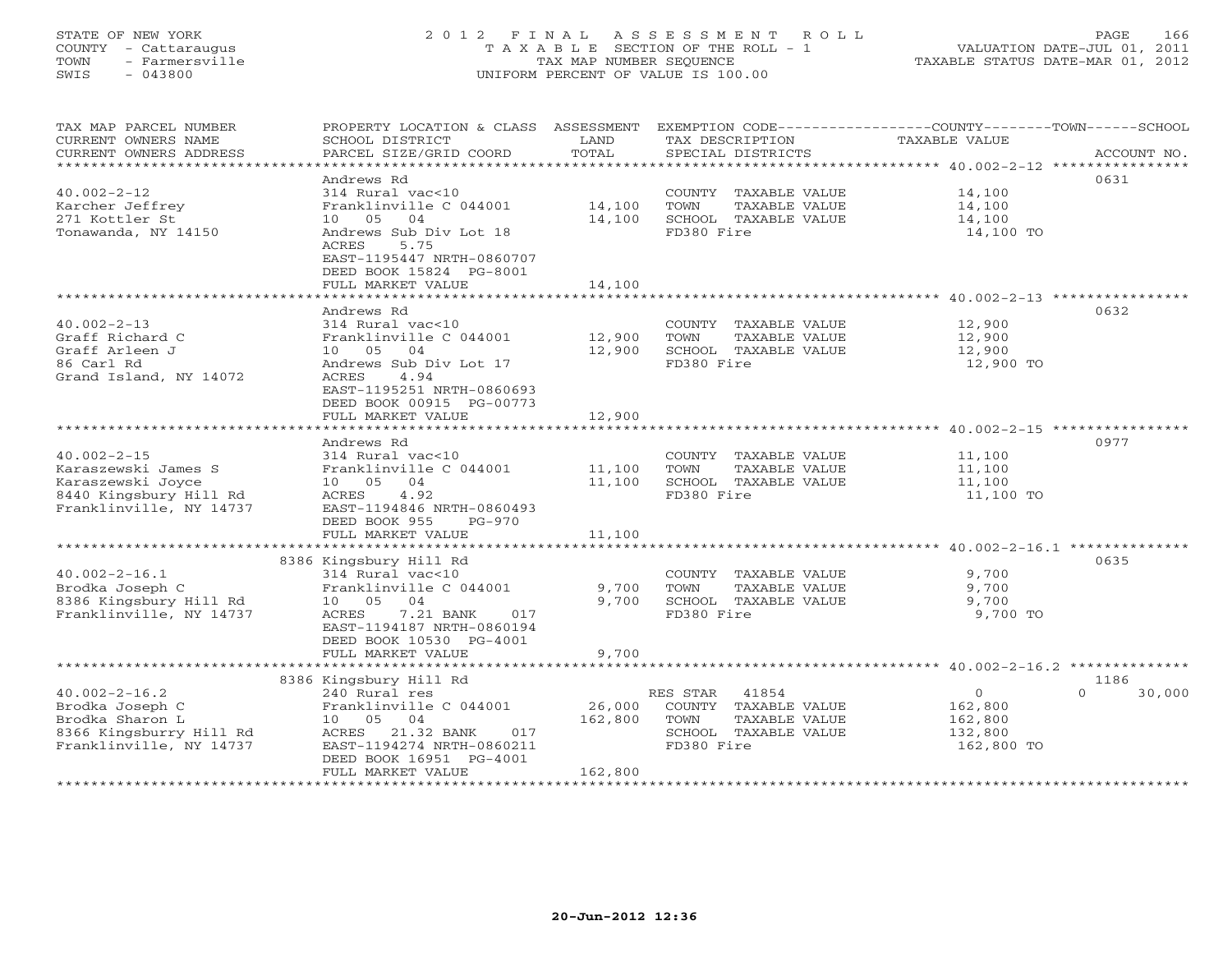# STATE OF NEW YORK 2 0 1 2 F I N A L A S S E S S M E N T R O L L PAGE 167 COUNTY - Cattaraugus T A X A B L E SECTION OF THE ROLL - 1 VALUATION DATE-JUL 01, 2011 TOWN - Farmersville TAX MAP NUMBER SEQUENCE TAXABLE STATUS DATE-MAR 01, 2012 SWIS - 043800 UNIFORM PERCENT OF VALUE IS 100.00UNIFORM PERCENT OF VALUE IS 100.00

| TAX MAP PARCEL NUMBER<br>CURRENT OWNERS NAME<br>CURRENT OWNERS ADDRESS | PROPERTY LOCATION & CLASS ASSESSMENT<br>SCHOOL DISTRICT<br>PARCEL SIZE/GRID COORD | LAND<br>TOTAL | TAX DESCRIPTION<br>SPECIAL DISTRICTS | EXEMPTION CODE-----------------COUNTY-------TOWN------SCHOOL<br>TAXABLE VALUE<br>ACCOUNT NO. |
|------------------------------------------------------------------------|-----------------------------------------------------------------------------------|---------------|--------------------------------------|----------------------------------------------------------------------------------------------|
| ***********************                                                |                                                                                   |               |                                      |                                                                                              |
|                                                                        | 8052 Andrews Rd                                                                   |               |                                      | 0900                                                                                         |
| $40.002 - 2 - 19$                                                      | 270 Mfg housing                                                                   |               | COUNTY TAXABLE VALUE                 | 20,900                                                                                       |
| Marzec Stephen                                                         | Franklinville C 044001                                                            | 13,900        | TOWN<br>TAXABLE VALUE                | 20,900                                                                                       |
| Marzec Sandra J<br>321 Mineral Springs Rd                              | $9/10$ 05 04<br>5.62                                                              | 20,900        | SCHOOL TAXABLE VALUE<br>FD380 Fire   | 20,900                                                                                       |
| Buffalo, NY 14210-1957                                                 | ACRES<br>EAST-1194225 NRTH-0859636                                                |               |                                      | 20,900 TO                                                                                    |
|                                                                        | DEED BOOK 933<br>$PG-513$                                                         |               |                                      |                                                                                              |
|                                                                        | FULL MARKET VALUE                                                                 | 20,900        |                                      |                                                                                              |
|                                                                        |                                                                                   |               |                                      |                                                                                              |
|                                                                        | Andrews Rd                                                                        |               |                                      | 0901                                                                                         |
| $40.002 - 2 - 20$                                                      | 314 Rural vac<10                                                                  |               | COUNTY TAXABLE VALUE                 | 14,600                                                                                       |
| Marzec Stephen                                                         | Franklinville C 044001                                                            | 14,600        | TOWN<br>TAXABLE VALUE                | 14,600                                                                                       |
| Marzec Sandra J                                                        | 09 05 04                                                                          | 14,600        | SCHOOL TAXABLE VALUE                 | 14,600                                                                                       |
| 321 Mineral Springs Rd                                                 | 6.07<br>ACRES                                                                     |               | FD380 Fire                           | 14,600 TO                                                                                    |
| Buffalo, NY 14210-1957                                                 | EAST-1194194 NRTH-0859453                                                         |               |                                      |                                                                                              |
|                                                                        | DEED BOOK 933<br>$PG-513$                                                         |               |                                      |                                                                                              |
|                                                                        | FULL MARKET VALUE                                                                 | 14,600        |                                      |                                                                                              |
|                                                                        |                                                                                   |               |                                      |                                                                                              |
|                                                                        | Andrews Rd                                                                        |               |                                      | 0929                                                                                         |
| $40.002 - 2 - 21$                                                      | 314 Rural vac<10                                                                  |               | COUNTY TAXABLE VALUE                 | 14,300                                                                                       |
| Ellis Darryl L                                                         | Franklinville C 044001                                                            | 14,300        | TAXABLE VALUE<br>TOWN                | 14,300                                                                                       |
| 45700 Classic Way                                                      | 09 05 04                                                                          | 14,300        | SCHOOL TAXABLE VALUE                 | 14,300                                                                                       |
| Temecula, CA 92592                                                     | 5.88<br>ACRES                                                                     |               | FD380 Fire                           | 14,300 TO                                                                                    |
|                                                                        | EAST-1194131 NRTH-0859244                                                         |               |                                      |                                                                                              |
|                                                                        | DEED BOOK 14937 PG-5001<br>FULL MARKET VALUE                                      | 14,300        |                                      |                                                                                              |
|                                                                        |                                                                                   |               |                                      |                                                                                              |
|                                                                        | 1944 Hardys Corners Rd                                                            |               |                                      | 0897                                                                                         |
| $40.002 - 2 - 22$                                                      | 210 1 Family Res                                                                  |               | $CVET C/T$ 41131                     | 16,750<br>16,750<br>$\Omega$                                                                 |
| Kave Karl A Sr                                                         | Franklinville C 044001                                                            |               | 12,600 RES STAR 41854                | 30,000<br>$\overline{0}$<br>$\Omega$                                                         |
| 1944 Hardys Crn. Rd                                                    | 09 05 04                                                                          | 67,000        | COUNTY TAXABLE VALUE                 | 50,250                                                                                       |
| Franklinville, NY 14737                                                | 4.74<br>ACRES                                                                     |               | TAXABLE VALUE<br>TOWN                | 50,250                                                                                       |
|                                                                        | EAST-1193689 NRTH-0858171                                                         |               | SCHOOL TAXABLE VALUE                 | 37,000                                                                                       |
|                                                                        | DEED BOOK 17049 PG-6001                                                           |               | FD380 Fire                           | 67,000 TO                                                                                    |
|                                                                        | FULL MARKET VALUE                                                                 | 67,000        |                                      |                                                                                              |
|                                                                        |                                                                                   |               |                                      |                                                                                              |
|                                                                        | 1906 Hardy Corners Rd                                                             |               |                                      | 0906                                                                                         |
| $40.002 - 2 - 23$                                                      | 260 Seasonal res                                                                  |               | COUNTY TAXABLE VALUE                 | 76,700                                                                                       |
| Schumacher Terry                                                       | Franklinville C 044001                                                            | 21,200        | TOWN<br>TAXABLE VALUE                | 76,700                                                                                       |
| 2765 Stenzel Ave                                                       | 09 05 04                                                                          | 76,700        | SCHOOL TAXABLE VALUE                 | 76,700                                                                                       |
| North Tonawanda, NY 14120                                              | ACRES 13.70<br>EAST-1193936 NRTH-0858791                                          |               | FD380 Fire                           | 76,700 TO                                                                                    |
|                                                                        | DEED BOOK 934<br>$PG-647$                                                         |               |                                      |                                                                                              |
|                                                                        | FULL MARKET VALUE                                                                 | 76,700        |                                      |                                                                                              |
|                                                                        | ************************                                                          |               |                                      |                                                                                              |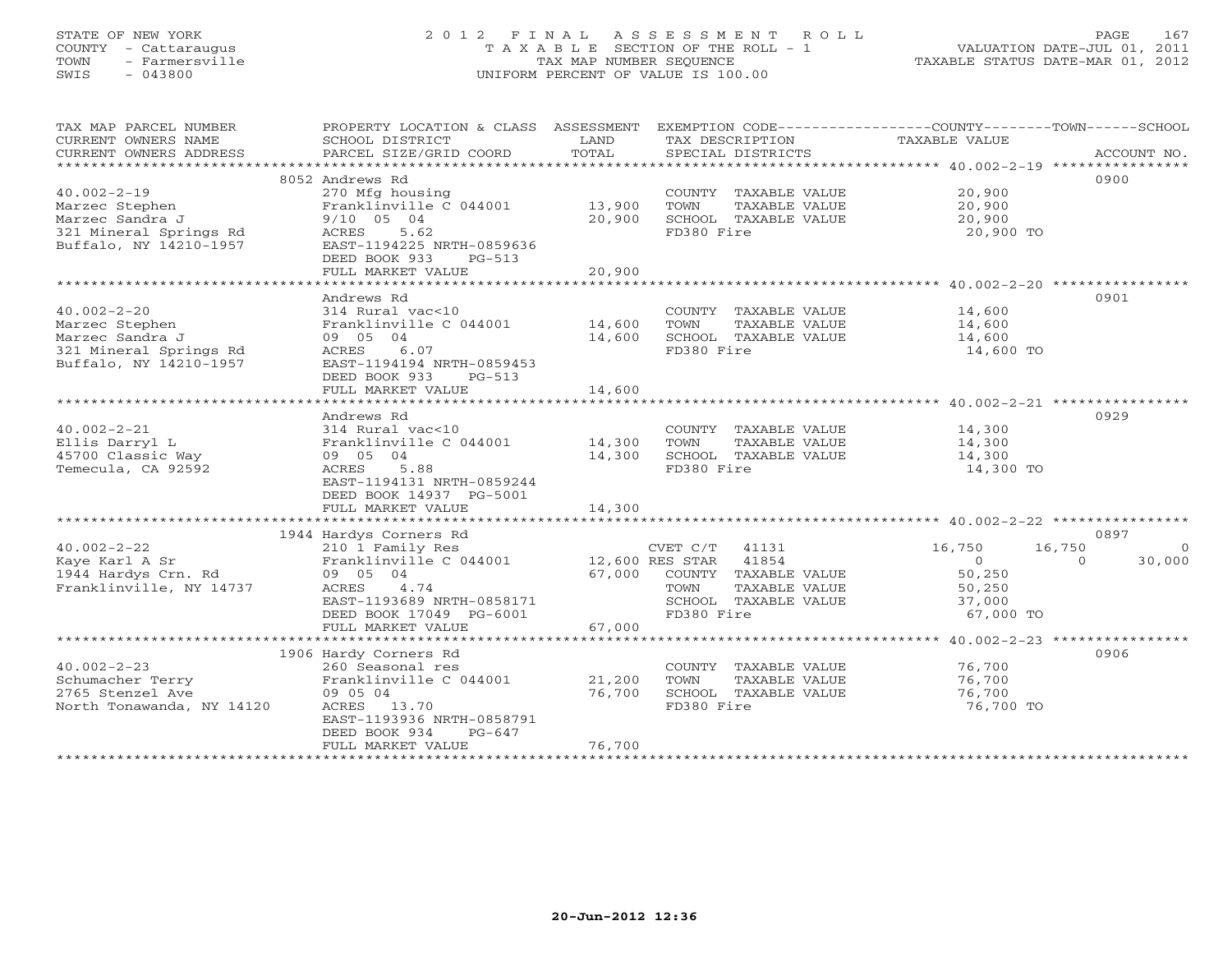# STATE OF NEW YORK 2 0 1 2 F I N A L A S S E S S M E N T R O L L PAGE 168 COUNTY - Cattaraugus T A X A B L E SECTION OF THE ROLL - 1 VALUATION DATE-JUL 01, 2011 TOWN - Farmersville TAX MAP NUMBER SEQUENCE TAXABLE STATUS DATE-MAR 01, 2012 SWIS - 043800 UNIFORM PERCENT OF VALUE IS 100.00UNIFORM PERCENT OF VALUE IS 100.00

| TAX MAP PARCEL NUMBER<br>CURRENT OWNERS NAME<br>CURRENT OWNERS ADDRESS                                        | PROPERTY LOCATION & CLASS ASSESSMENT<br>SCHOOL DISTRICT<br>PARCEL SIZE/GRID COORD                                                                                              | LAND<br>TOTAL              | EXEMPTION CODE-----------------COUNTY-------TOWN------SCHOOL<br>TAX DESCRIPTION<br>SPECIAL DISTRICTS     | <b>TAXABLE VALUE</b>                               | ACCOUNT NO.                |
|---------------------------------------------------------------------------------------------------------------|--------------------------------------------------------------------------------------------------------------------------------------------------------------------------------|----------------------------|----------------------------------------------------------------------------------------------------------|----------------------------------------------------|----------------------------|
|                                                                                                               |                                                                                                                                                                                |                            |                                                                                                          |                                                    |                            |
| $40.002 - 2 - 25$<br>Marchese Louis C<br>1884 Hardy Corners Rd<br>Franklinville, NY 14737                     | 1844 Hardy Corners Rd<br>210 1 Family Res<br>Franklinville C 044001<br>09 05<br>04<br>ACRES<br>4.74<br>EAST-1194598 NRTH-0858931<br>DEED BOOK 00983 PG-00283                   | 12,600<br>67,700           | 41854<br>RES STAR<br>COUNTY TAXABLE VALUE<br>TAXABLE VALUE<br>TOWN<br>SCHOOL TAXABLE VALUE<br>FD380 Fire | $\circ$<br>67,700<br>67,700<br>37,700<br>67,700 TO | 0821<br>$\Omega$<br>30,000 |
|                                                                                                               | FULL MARKET VALUE                                                                                                                                                              | 67,700                     |                                                                                                          |                                                    |                            |
|                                                                                                               |                                                                                                                                                                                |                            |                                                                                                          |                                                    |                            |
| $40.002 - 2 - 26$<br>Krzeminski Michael<br>Krzeminski Justine<br>119 Avon Rd # 3<br>Tonawanda, NY 14150       | 1852 Hardy Corners Rd<br>314 Rural vac<10<br>Franklinville C 044001<br>09 05 04<br>ACRES<br>5.05<br>EAST-1195072 NRTH-0859151<br>DEED BOOK 8741 PG-4001<br>FULL MARKET VALUE   | 13,100<br>13,100<br>13,100 | COUNTY TAXABLE VALUE<br>TOWN<br>TAXABLE VALUE<br>SCHOOL TAXABLE VALUE<br>FD380 Fire                      | 13,100<br>13,100<br>13,100<br>13,100 TO            | 0825                       |
|                                                                                                               |                                                                                                                                                                                |                            |                                                                                                          |                                                    |                            |
| $40.002 - 2 - 27$<br>Yebernetsky Eugene J<br>Yebernetsky Cynthia A<br>81 Vern Ln<br>Cheektowaga, NY 14227     | 1867 Hardy Corners Rd<br>260 Seasonal res<br>Franklinville C 044001<br>09 05<br>04<br>Lot 6<br><b>ACRES</b><br>5.25<br>EAST-1195527 NRTH-0859198<br>DEED BOOK 955<br>$PG-1008$ | 13,400<br>30,400           | COUNTY TAXABLE VALUE<br>TOWN<br>TAXABLE VALUE<br>SCHOOL TAXABLE VALUE<br>FD380 Fire                      | 30,400<br>30,400<br>30,400<br>30,400 TO            | 0797                       |
|                                                                                                               | FULL MARKET VALUE                                                                                                                                                              | 30,400                     |                                                                                                          |                                                    |                            |
| $40.002 - 2 - 28$<br>Yebernetsky Geo.<br>Yebernetsky Stella Eugene J<br>309 Nagel Dr<br>Cheektowaga, NY 14225 | Andrews Rd<br>314 Rural vac<10<br>Franklinville C 044001<br>05 04<br>09/10<br>ACRES<br>4.86<br>EAST-1195157 NRTH-0859672<br>DEED BOOK 891<br>PG-00869                          | 11,000<br>11,000           | COUNTY TAXABLE VALUE<br>TOWN<br>TAXABLE VALUE<br>SCHOOL TAXABLE VALUE<br>FD380 Fire                      | 11,000<br>11,000<br>11,000<br>11,000 TO            | 0843                       |
|                                                                                                               | FULL MARKET VALUE                                                                                                                                                              | 11,000                     |                                                                                                          |                                                    |                            |
|                                                                                                               |                                                                                                                                                                                |                            |                                                                                                          |                                                    |                            |
| $40.002 - 2 - 29$<br>Yebernetsky George<br>Yebernetsky Stella A<br>309 Nagel Dr<br>Cheektowaga, NY 14225      | Andrews Rd<br>314 Rural vac<10<br>Franklinville C 044001<br>10 05<br>04<br>5.90<br>ACRES<br>EAST-1195554 NRTH-0859731<br>DEED BOOK 867<br>PG-00903<br>FULL MARKET VALUE        | 12,600<br>12,600<br>12,600 | COUNTY TAXABLE VALUE<br>TAXABLE VALUE<br>TOWN<br>SCHOOL TAXABLE VALUE<br>FD380 Fire                      | 12,600<br>12,600<br>12,600<br>12,600 TO            | 0806                       |
| *********************                                                                                         |                                                                                                                                                                                |                            |                                                                                                          |                                                    |                            |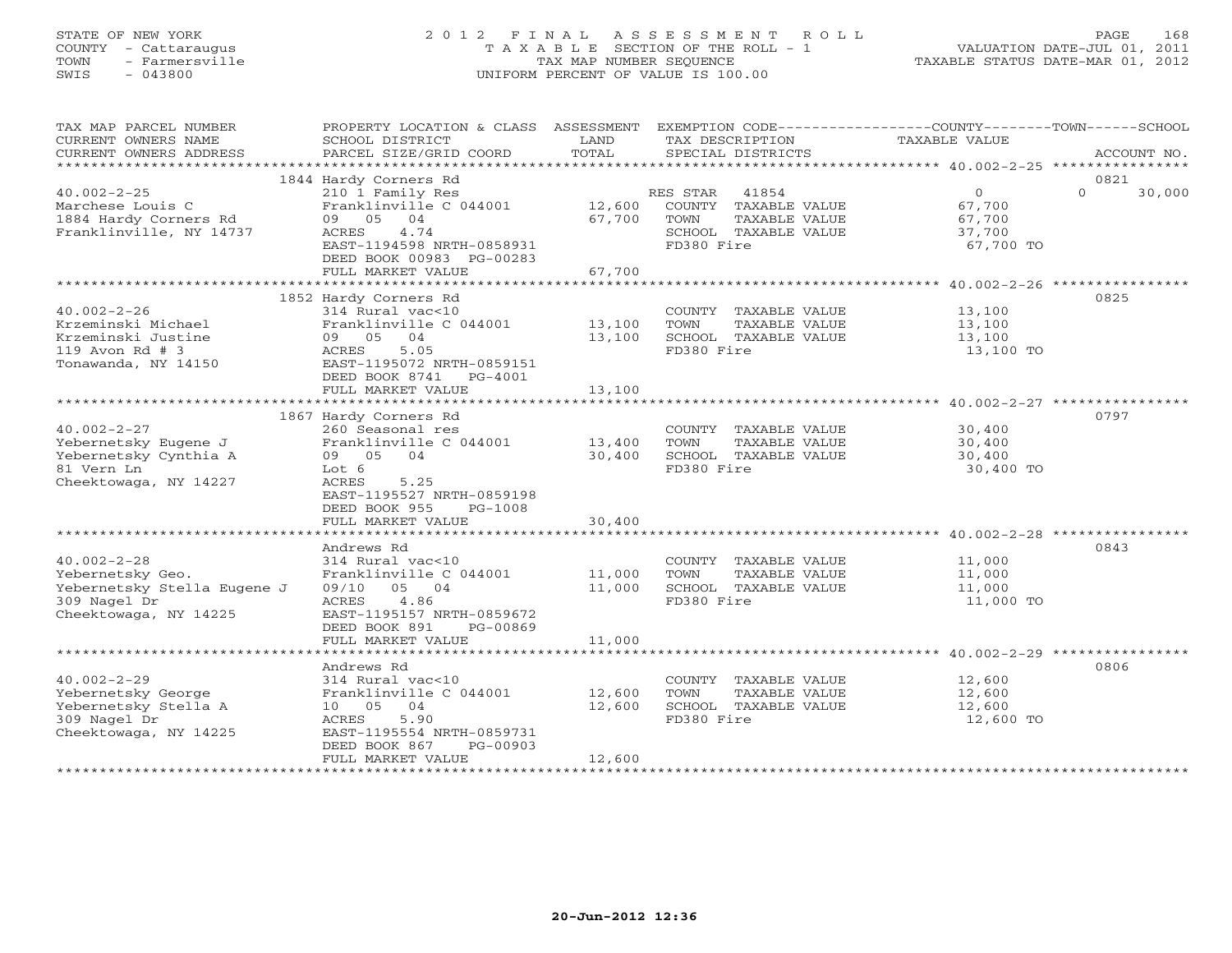#### STATE OF NEW YORK 2 0 1 2 F I N A L A S S E S S M E N T R O L L PAGE 169 COUNTY - Cattaraugus T A X A B L E SECTION OF THE ROLL - 1 VALUATION DATE-JUL 01, 2011 TOWN - Farmersville TAX MAP NUMBER SEQUENCE TAXABLE STATUS DATE-MAR 01, 2012 SWIS - 043800 UNIFORM PERCENT OF VALUE IS 100.00UNIFORM PERCENT OF VALUE IS 100.00

| TAX MAP PARCEL NUMBER<br>CURRENT OWNERS NAME<br>CURRENT OWNERS ADDRESS                                                 | PROPERTY LOCATION & CLASS ASSESSMENT EXEMPTION CODE----------------COUNTY-------TOWN------SCHOOL<br>SCHOOL DISTRICT<br>PARCEL SIZE/GRID COORD                                  | LAND<br>TOTAL                        | TAX DESCRIPTION TAXABLE VALUE<br>SPECIAL DISTRICTS                                                             |                                                                            | ACCOUNT NO.                    |
|------------------------------------------------------------------------------------------------------------------------|--------------------------------------------------------------------------------------------------------------------------------------------------------------------------------|--------------------------------------|----------------------------------------------------------------------------------------------------------------|----------------------------------------------------------------------------|--------------------------------|
| $40.002 - 2 - 31$<br>Lorich Ronald J<br>291 Brookside Ter<br>Tonawanda, NY 14150                                       | Andrews Rd<br>260 Seasonal res<br>Franklinville C 044001 23,500<br>10 05 04<br>ACRES 17.40<br>EAST-1196494 NRTH-0860240<br>DEED BOOK 941<br>$PG-107$<br>FULL MARKET VALUE      | 46,400<br>46,400                     | COUNTY TAXABLE VALUE<br>TAXABLE VALUE<br>TOWN<br>SCHOOL TAXABLE VALUE<br>FD380 Fire                            | 46,400<br>46,400<br>46,400<br>46,400 TO                                    | 0899                           |
|                                                                                                                        |                                                                                                                                                                                |                                      |                                                                                                                |                                                                            | 0033                           |
| $41.001 - 1 - 1$<br>Domino Thomas J<br>Domino Corrine<br>bomino corrector<br>63 Vanderbilt Ave<br>Depew, NY 14043      | 8423 Peet Hill Rd<br>270 Mfg housing<br>Cuba-Rush Cent 024801 44,900<br>34 05 03<br>ACRES 56.60<br>EAST-1203784 NRTH-0863205<br>DEED BOOK 883<br>PG-00466<br>FULL MARKET VALUE | 81,200<br>81,200                     | COUNTY TAXABLE VALUE<br>TOWN<br>TAXABLE VALUE<br>SCHOOL TAXABLE VALUE<br>FD380 Fire                            | 81,200<br>81,200<br>81,200<br>81,200 TO                                    |                                |
|                                                                                                                        |                                                                                                                                                                                |                                      |                                                                                                                |                                                                            |                                |
| $41.001 - 1 - 2$<br>Lysiak Robert D<br>Lysiak Margaret<br>23 Deer Trl<br>Cheektowaga, NY 14227                         | Peet Hill Rd<br>312 Vac w/imprv<br>Cuba-Rush Cent 024801<br>$34 -05$<br>$-03$<br>4.95<br>ACRES<br>EAST-1205343 NRTH-0863627<br>DEED BOOK 894<br>PG-00174                       | 12,900<br>13,200                     | COUNTY TAXABLE VALUE 13,200<br>TOWN<br>TAXABLE VALUE<br>SCHOOL TAXABLE VALUE<br>FD380 Fire                     | 13,200<br>13,200<br>13,200 TO                                              | 0025                           |
|                                                                                                                        | FULL MARKET VALUE                                                                                                                                                              | 13,200                               |                                                                                                                |                                                                            |                                |
| $41.001 - 1 - 3$<br>Mrugacz Thomas<br>Kwiatkowski Matty<br>790 Shultz Rd<br>Elma, NY 14059                             | Peet Hill Rd<br>314 Rural vac<10<br>Cuba-Rush Cent 024801 13,200<br>34 05 03<br>5.11<br>ACRES<br>EAST-1205230 NRTH-0863302<br>DEED BOOK 767<br>PG-00127                        | 13,200                               | COUNTY TAXABLE VALUE<br>TOWN<br>TAXABLE VALUE<br>SCHOOL TAXABLE VALUE<br>FD380 Fire                            | 13,200<br>13,200<br>13,200<br>13,200 TO                                    | 0555                           |
|                                                                                                                        | FULL MARKET VALUE                                                                                                                                                              | 13,200                               |                                                                                                                |                                                                            |                                |
|                                                                                                                        | 1202 Hardy Corners Rd                                                                                                                                                          |                                      |                                                                                                                |                                                                            | 0442                           |
| $41.001 - 1 - 4$<br>Tomczak Ann Marie<br>1202 Hardy Corners Rd<br>Franklinville, NY 14737<br>************************* | 240 Rural res<br>Cuba-Rush Cent 024801<br>34 05 03<br>ACRES 33.53<br>EAST-1205066 NRTH-0862469<br>DEED BOOK 718<br>$PG-628$<br>FULL MARKET VALUE                               | 22,600 SR STAR<br>100,500<br>100,500 | WVET C/T 41121<br>41834<br>COUNTY TAXABLE VALUE<br>TOWN<br>TAXABLE VALUE<br>SCHOOL TAXABLE VALUE<br>FD380 Fire | 12,000<br>12,000<br>$\bigcirc$<br>88,500<br>88,500<br>38,300<br>100,500 TO | $\Omega$<br>$\Omega$<br>62,200 |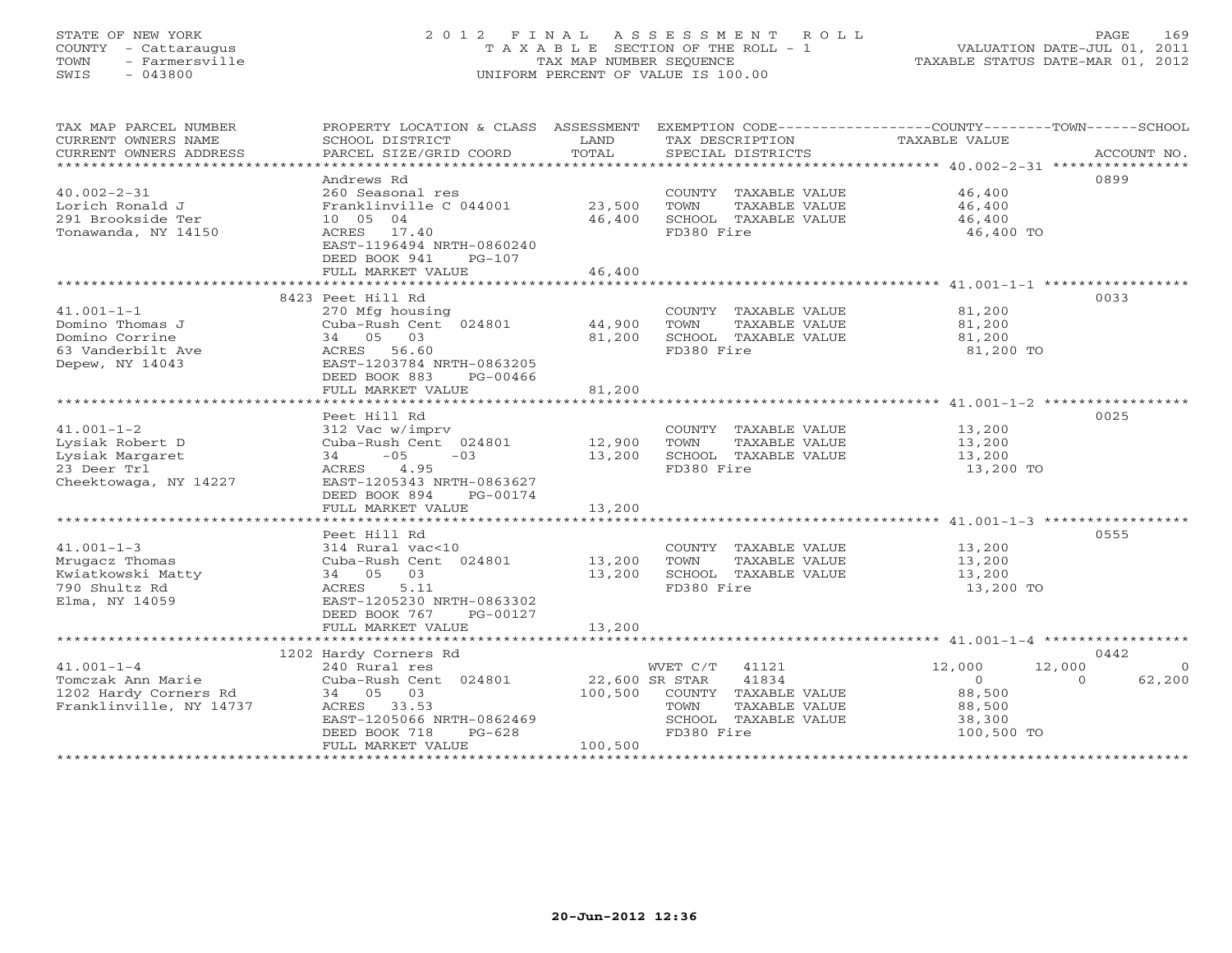## STATE OF NEW YORK 2 0 1 2 F I N A L A S S E S S M E N T R O L L PAGE 170 COUNTY - Cattaraugus T A X A B L E SECTION OF THE ROLL - 1 VALUATION DATE-JUL 01, 2011 TOWN - Farmersville TAX MAP NUMBER SEQUENCE TAXABLE STATUS DATE-MAR 01, 2012 SWIS - 043800 UNIFORM PERCENT OF VALUE IS 100.00UNIFORM PERCENT OF VALUE IS 100.00

| TAX MAP PARCEL NUMBER<br>CURRENT OWNERS NAME<br>CURRENT OWNERS ADDRESS                                                                         | SCHOOL DISTRICT<br>PARCEL SIZE/GRID COORD                                                                                                                                       | LAND<br>TOTAL              | TAX DESCRIPTION<br>SPECIAL DISTRICTS                                                                     | PROPERTY LOCATION & CLASS ASSESSMENT EXEMPTION CODE---------------COUNTY-------TOWN-----SCHOOL<br>TAXABLE VALUE<br>ACCOUNT NO. |
|------------------------------------------------------------------------------------------------------------------------------------------------|---------------------------------------------------------------------------------------------------------------------------------------------------------------------------------|----------------------------|----------------------------------------------------------------------------------------------------------|--------------------------------------------------------------------------------------------------------------------------------|
| $41.001 - 1 - 5$<br>Abrams Linda<br>306 Woodland Ave<br>Orchard Park, NY 14127                                                                 | 1192 Hardy Corners Rd<br>260 Seasonal res<br>Cuba-Rush Cent 024801<br>34 05 03<br>ACRES 24.26<br>EAST-1205856 NRTH-0862754<br>DEED BOOK 17530 PG-5001<br>FULL MARKET VALUE      | 27,800<br>37,800<br>37,800 | COUNTY TAXABLE VALUE<br>TAXABLE VALUE<br>TOWN<br>SCHOOL TAXABLE VALUE<br>FD380 Fire                      | 0144<br>37,800<br>37,800<br>37,800<br>37,800 TO                                                                                |
| $41.001 - 1 - 6.1$<br>Milgate Danial P<br>121 Little Tree Ln<br>Hilton, NY 14468                                                               | 1191 Hardy Corners Rd<br>260 Seasonal res<br>Cuba-Rush Cent 024801<br>34 05 03<br>ACRES 28.60<br>EAST-1205943 NRTH-0860700<br>DEED BOOK 193<br>PG-3004<br>FULL MARKET VALUE     | 30,500<br>91,700<br>91,700 | COUNTY TAXABLE VALUE<br>TOWN<br>TAXABLE VALUE<br>SCHOOL TAXABLE VALUE<br>FD380 Fire                      | 0288<br>91,700<br>91,700<br>91,700<br>91,700 TO                                                                                |
|                                                                                                                                                | 1159 Hardy Corners Rd                                                                                                                                                           |                            |                                                                                                          | 0596                                                                                                                           |
| $41.001 - 1 - 6.2$<br>Zandi Daniel<br>Zandi Lori<br>1159 Hardy Corners Rd<br>Franklinville, NY 14737                                           | 210 1 Family Res<br>Cuba-Rush Cent 024801<br>26 05 03<br>ACRES 1.67<br>EAST-1205966 NRTH-0861527<br>DEED BOOK 865<br>PG-00456<br>FULL MARKET VALUE                              | 8,000<br>73,000<br>73,000  | RES STAR<br>41854<br>COUNTY TAXABLE VALUE<br>TOWN<br>TAXABLE VALUE<br>SCHOOL TAXABLE VALUE<br>FD380 Fire | $\overline{0}$<br>$\Omega$<br>30,000<br>73,000<br>73,000<br>43,000<br>73,000 TO                                                |
|                                                                                                                                                |                                                                                                                                                                                 |                            |                                                                                                          |                                                                                                                                |
| $41.001 - 1 - 7.1$<br>Knox Dale R<br>12910 Schutt Rd<br>Sardinia, NY 14134                                                                     | 1119 Hardy Corners Rd<br>312 Vac w/imprv<br>Cuba-Rush Cent 024801<br>25/26 05 03<br>60.50<br>ACRES<br>EAST-1206910 NRTH-0860131<br>DEED BOOK 938<br>PG-727<br>FULL MARKET VALUE | 46,500<br>89,200<br>89,200 | COUNTY TAXABLE VALUE<br>TOWN<br>TAXABLE VALUE<br>SCHOOL TAXABLE VALUE<br>FD380 Fire                      | 0437<br>89,200<br>89,200<br>89,200<br>89,200 TO                                                                                |
|                                                                                                                                                |                                                                                                                                                                                 |                            |                                                                                                          |                                                                                                                                |
| $41.001 - 1 - 7.2$<br>Tillotson Roland<br>908 Landers Corners Rd<br>Willet, NY 13863<br>MAY BE SUBJECT TO PAYMENT<br>UNDER AGDIST LAW TIL 2014 | 1100 Hardy Corners Rd<br>270 Mfg housing<br>Cuba-Rush Cent 024801<br>26 05 03<br>ACRES<br>55.00<br>EAST-1206665 NRTH-0862657<br>DEED BOOK 13869 PG-8001<br>FULL MARKET VALUE    | 44,900<br>96,000<br>96,000 | COUNTY TAXABLE VALUE<br>TOWN<br>TAXABLE VALUE<br>SCHOOL TAXABLE VALUE<br>FD380 Fire                      | 0834<br>96,000<br>96,000<br>96,000<br>96,000 TO                                                                                |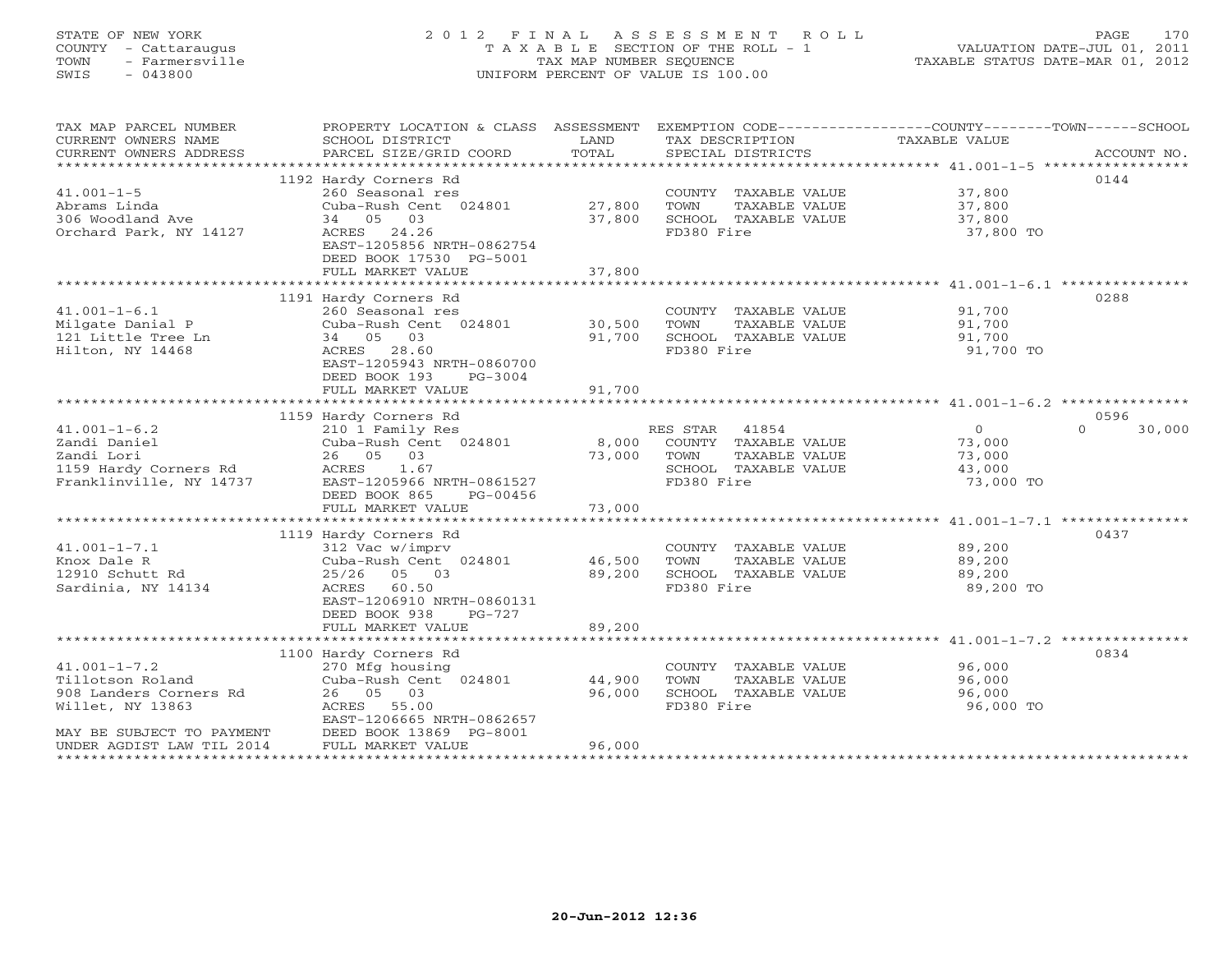#### STATE OF NEW YORK 2 0 1 2 F I N A L A S S E S S M E N T R O L L PAGE 171 COUNTY - Cattaraugus T A X A B L E SECTION OF THE ROLL - 1 VALUATION DATE-JUL 01, 2011 TOWN - Farmersville TAX MAP NUMBER SEQUENCE TAXABLE STATUS DATE-MAR 01, 2012 SWIS - 043800 UNIFORM PERCENT OF VALUE IS 100.00

| TAX MAP PARCEL NUMBER                                                                                                                           | PROPERTY LOCATION & CLASS ASSESSMENT                                                                                                                                                                        |                      |                                                                                                   | EXEMPTION CODE----------------COUNTY-------TOWN------SCHOOL                                                                         |                                    |
|-------------------------------------------------------------------------------------------------------------------------------------------------|-------------------------------------------------------------------------------------------------------------------------------------------------------------------------------------------------------------|----------------------|---------------------------------------------------------------------------------------------------|-------------------------------------------------------------------------------------------------------------------------------------|------------------------------------|
|                                                                                                                                                 | 1038 Hardy Corners Rd                                                                                                                                                                                       |                      |                                                                                                   |                                                                                                                                     | 0168                               |
| $41.001 - 1 - 8.1$<br>Pearl Bonnie<br>Pearl Calvin<br>reari Calvin<br>1038 Hardy Crn Rd<br>-<br>Franklinville, NY 14737                         | 26 05 03<br>ACRES<br>$6.15$ BANK<br>071<br>EAST-1207688 NRTH-0861795<br>DEED BOOK 7075 PG-5001                                                                                                              | 76,600 TOWN<br>SCHOO | TAXABLE VALUE<br>SCHOOL TAXABLE VALUE<br>FD380 Fire                                               | $\overline{O}$<br>$\Omega$<br>76,600<br>76,600<br>46,600<br>76,600 TO                                                               | 30,000                             |
|                                                                                                                                                 |                                                                                                                                                                                                             |                      |                                                                                                   |                                                                                                                                     |                                    |
| $41.001 - 1 - 8.2$<br>William Estate Richard C<br>Lawrence Rose<br>10674 Davis Rd<br>Fillmore, NY 14735                                         | Hardy Corners Rd<br>314 Rural vac<10<br>Cuba-Rush Cent 024801 15,800<br>26 03 03<br>ACRES 7.25<br>EAST-1207299 NRTH-0860588<br>DEED BOOK 15751 PG-9001<br>FULL MARKET VALUE                                 | 15,800<br>15,800     | COUNTY TAXABLE VALUE 15,800<br>TOWN<br>SCHOOL TAXABLE VALUE<br>FD380 Fire                         | TAXABLE VALUE 15,800<br>15,800<br>15,800 TO                                                                                         | 0780                               |
|                                                                                                                                                 |                                                                                                                                                                                                             |                      |                                                                                                   |                                                                                                                                     |                                    |
|                                                                                                                                                 |                                                                                                                                                                                                             |                      |                                                                                                   |                                                                                                                                     | 1092                               |
| $41.001 - 1 - 8.3$<br>Enchanted Pines, LLC<br>309 Hidden Lake Dr<br>Brandon, FL 33511<br>MAY BE SUBJECT TO PAYMENT<br>UNDER AGDIST LAW TIL 2019 | Hardys Corners Rd<br>105 Vac farmland<br>Cuba-Rush Cent 024801 47,700 COUNTY TAXABLE VALUE<br>47.700 TOWN TAXABLE VALUE<br>EAST-1207737 NRTH-0862068<br>DEED BOOK 14774 PG-2001<br>FULL MARKET VALUE 47,700 |                      | AG DISTOUT 41730 15,817<br>SCHOOL TAXABLE VALUE 31,883<br>FD380 Fire 47,700 TO                    | 15,817<br>31,883<br>31,883                                                                                                          | 15,817                             |
|                                                                                                                                                 |                                                                                                                                                                                                             |                      |                                                                                                   |                                                                                                                                     |                                    |
| 41.001-1-10<br>Williams Richard<br>Pose Lawrence<br>Fillmore, NY 14735                                                                          | 1037 Hardy Crns Rd<br>122 Rural vac>10<br>Cuba-Rush Cent 024801 15,600<br>26 05 03<br>ACRES 7.10<br>EAST-1207545 NRTH-0860535<br>DEED BOOK 893 PG-00952                                                     | 15,600               | COUNTY TAXABLE VALUE 15,600<br>TOWN<br>TAXABLE VALUE<br>SCHOOL TAXABLE VALUE 15,600<br>FD380 Fire | 15,600<br>15,600 TO                                                                                                                 | 0477                               |
|                                                                                                                                                 | FULL MARKET VALUE                                                                                                                                                                                           | 15,600               |                                                                                                   |                                                                                                                                     |                                    |
|                                                                                                                                                 |                                                                                                                                                                                                             |                      |                                                                                                   |                                                                                                                                     | 0459                               |
| $41.001 - 1 - 11$<br>Warner James L Jr<br>Keller Diana C<br>Carol Warner<br>12 Bloomer Rd<br>Mayville, NY 14757                                 | 1025 Hardy Corners Rd<br>210 1 Family Res<br>Cuba-Rush Cent 024801 15,500 AGED C/T/S 41800<br>26 05 03<br>ACRES 7.01<br>EAST-1207782 NRTH-0860520<br>DEED BOOK 100<br>PG-4001<br>FULL MARKET VALUE          | 82,400 SR STAR       | 41834<br>COUNTY TAXABLE VALUE<br>TOWN<br>SCHOOL TAXABLE VALUE<br>82,400 FD380 Fire                | 12,000 12,000<br>35,200 35,200<br>$\overline{0}$<br>$\overline{0}$<br>35,200<br>TAXABLE VALUE 35,200<br>$\overline{0}$<br>82,400 TO | $\overline{a}$<br>41,200<br>41,200 |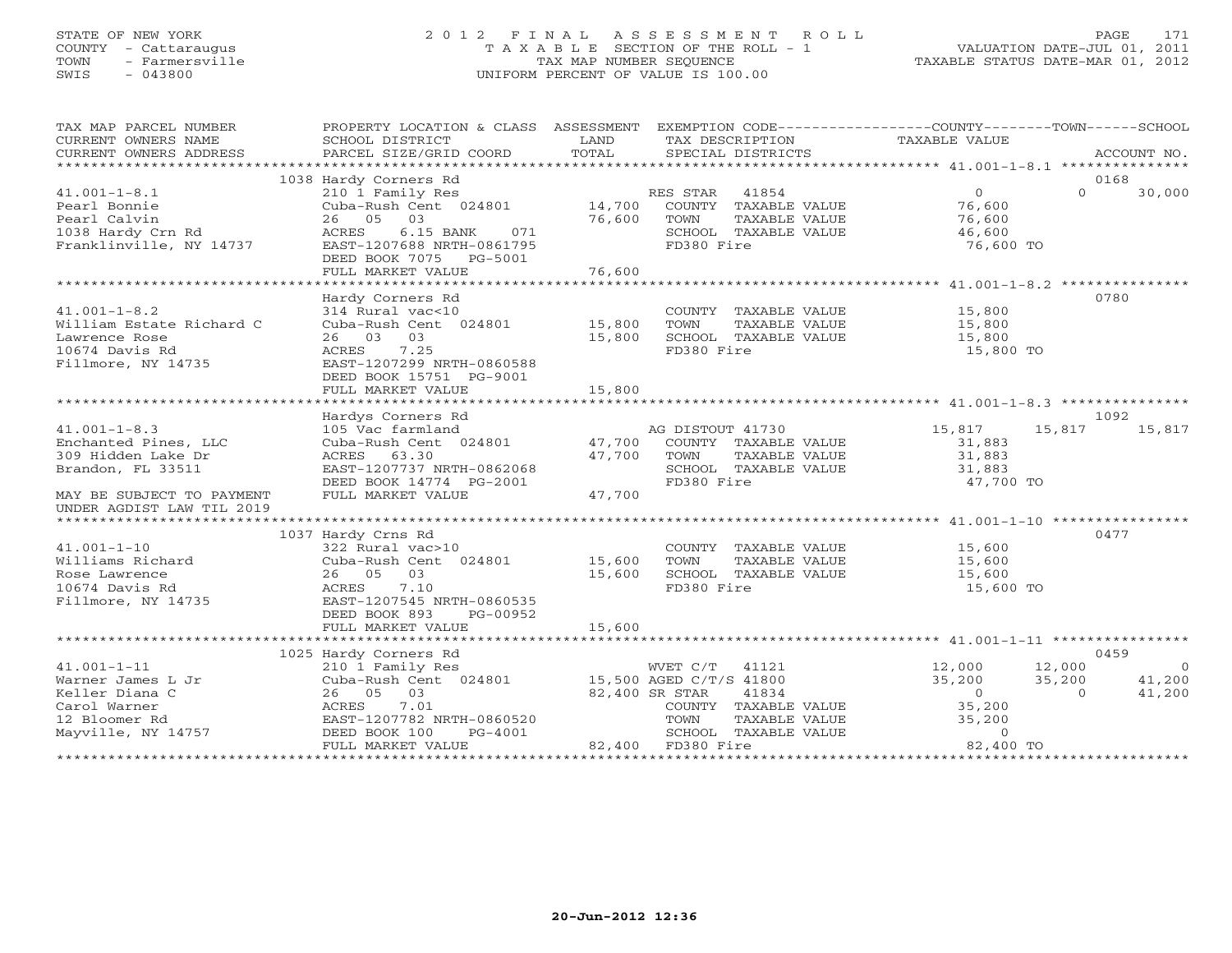# STATE OF NEW YORK 2 0 1 2 F I N A L A S S E S S M E N T R O L L PAGE 172 COUNTY - Cattaraugus T A X A B L E SECTION OF THE ROLL - 1 VALUATION DATE-JUL 01, 2011 TOWN - Farmersville TAX MAP NUMBER SEQUENCE TAXABLE STATUS DATE-MAR 01, 2012 SWIS - 043800 UNIFORM PERCENT OF VALUE IS 100.00UNIFORM PERCENT OF VALUE IS 100.00

| TAX MAP PARCEL NUMBER                        | PROPERTY LOCATION & CLASS ASSESSMENT     |         |                       | EXEMPTION CODE-----------------COUNTY-------TOWN------SCHOOL |             |
|----------------------------------------------|------------------------------------------|---------|-----------------------|--------------------------------------------------------------|-------------|
| CURRENT OWNERS NAME                          | SCHOOL DISTRICT                          | LAND    | TAX DESCRIPTION       | <b>TAXABLE VALUE</b>                                         |             |
| CURRENT OWNERS ADDRESS                       | PARCEL SIZE/GRID COORD                   | TOTAL   | SPECIAL DISTRICTS     |                                                              | ACCOUNT NO. |
|                                              |                                          |         |                       |                                                              |             |
|                                              | 1003 Hardy Corners Rd                    |         |                       |                                                              | 0551        |
| $41.001 - 1 - 12$                            | 312 Vac w/imprv                          |         | COUNTY TAXABLE VALUE  | 30,200                                                       |             |
| Miller Michael J Sr                          | Cuba-Rush Cent 024801                    | 15,300  | TOWN<br>TAXABLE VALUE | 30,200                                                       |             |
| Miller Micheele M                            | 04<br>26 05                              | 30,200  | SCHOOL TAXABLE VALUE  | 30,200                                                       |             |
| 20 Fairbanks Ave                             | ACRES<br>6.82                            |         | FD380 Fire            | 30,200 TO                                                    |             |
| Tonawanda, NY 14223                          | EAST-1208029 NRTH-0860587                |         |                       |                                                              |             |
|                                              | DEED BOOK 6063<br>PG-5003                |         |                       |                                                              |             |
|                                              | FULL MARKET VALUE                        | 30,200  |                       |                                                              |             |
|                                              |                                          |         |                       |                                                              |             |
|                                              | 972 Hardy Corners Rd                     |         |                       |                                                              | 0087        |
| $41.001 - 1 - 13$                            | 240 Rural res                            |         | AG DISTOUT 41730      | 14,284<br>14,284                                             | 14,284      |
| Enchanted Pines LLC                          | Cuba-Rush Cent 024801                    | 82,500  | COUNTY TAXABLE VALUE  | 123,116                                                      |             |
| 309 Hidden Lake Dr                           | 25/26<br>05 03                           | 137,400 | TOWN<br>TAXABLE VALUE | 123,116                                                      |             |
| Brandon, FL 33511                            | ACRES 106.14                             |         | SCHOOL TAXABLE VALUE  | 123,116                                                      |             |
|                                              | EAST-1208776 NRTH-0861302                |         | FD380 Fire            | 137,400 TO                                                   |             |
| MAY BE SUBJECT TO PAYMENT                    | DEED BOOK 922<br>PG-3001                 |         |                       |                                                              |             |
| UNDER AGDIST LAW TIL 2019                    | FULL MARKET VALUE                        | 137,400 |                       |                                                              |             |
|                                              |                                          |         |                       |                                                              |             |
|                                              | 910 Hardy Corners Rd                     |         |                       |                                                              | 0269        |
| $41.001 - 1 - 14$                            | 260 Seasonal res                         |         | COUNTY TAXABLE VALUE  | 75,400                                                       |             |
| Kuster James E                               | Cuba-Rush Cent 024801                    | 28,400  | TAXABLE VALUE<br>TOWN | 75,400                                                       |             |
| 833 Charles Ave                              | 26 05 03                                 | 75,400  | SCHOOL TAXABLE VALUE  | 75,400                                                       |             |
| Willowick, OH 44095                          | ACRES 25.20                              |         | FD380 Fire            | 75,400 TO                                                    |             |
|                                              | EAST-1209525 NRTH-0862524                |         |                       |                                                              |             |
|                                              | DEED BOOK 3907 PG-3001                   |         |                       |                                                              |             |
|                                              | FULL MARKET VALUE                        | 75,400  |                       |                                                              |             |
|                                              |                                          |         |                       |                                                              |             |
|                                              | 849 Hardy Corners Rd                     |         |                       |                                                              | 0268        |
| $41.001 - 1 - 15.1$                          | 240 Rural res                            |         | COUNTY TAXABLE VALUE  | 37,800                                                       |             |
| Hawley Cheryl                                | Cuba-Rush Cent 024801                    | 23,200  | TOWN<br>TAXABLE VALUE | 37,800                                                       |             |
| Hawley Scott                                 | 17/18/26 05<br>0.3                       | 37,800  | SCHOOL TAXABLE VALUE  | 37,800                                                       |             |
| 1492 Slab City Rd<br>Franklinville, NY 14737 | ACRES 16.90<br>EAST-1209731 NRTH-0860522 |         | FD380 Fire            | 37,800 TO                                                    |             |
|                                              | DEED BOOK 3475                           |         |                       |                                                              |             |
|                                              | PG-6001<br>FULL MARKET VALUE             | 37,800  |                       |                                                              |             |
|                                              |                                          |         |                       |                                                              |             |
|                                              | 817 Hardy Corners Rd                     |         |                       |                                                              | 0611        |
| $41.001 - 1 - 15.2$                          | 270 Mfg housing                          |         | COUNTY TAXABLE VALUE  | 43,700                                                       |             |
| Pliszka Joseph P                             | Cuba-Rush Cent 024801                    | 36,300  | TOWN<br>TAXABLE VALUE | 43,700                                                       |             |
| Pliszka Lugina                               | 17/18<br>05 03                           | 43,700  | SCHOOL TAXABLE VALUE  | 43,700                                                       |             |
| 88 Meadowbrook Pkwy                          | ACRES 39.10                              |         | FD380 Fire            | 43,700 TO                                                    |             |
| Cheektowaga, NY 14206                        | EAST-1210862 NRTH-0859805                |         |                       |                                                              |             |
|                                              | DEED BOOK 865<br>PG-00482                |         |                       |                                                              |             |
|                                              | FULL MARKET VALUE                        | 43,700  |                       |                                                              |             |
|                                              |                                          |         |                       |                                                              |             |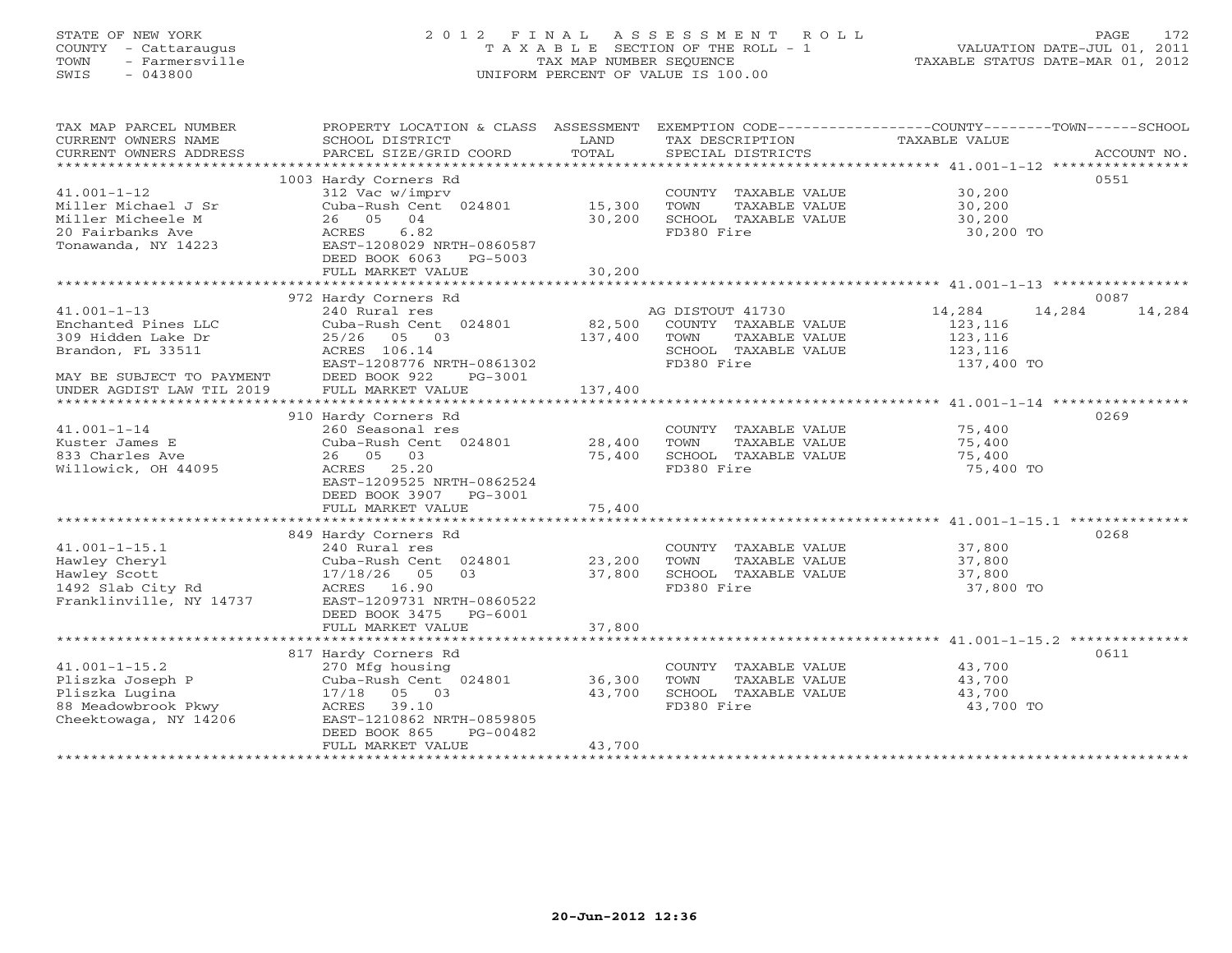# STATE OF NEW YORK 2 0 1 2 F I N A L A S S E S S M E N T R O L L PAGE 173 COUNTY - Cattaraugus T A X A B L E SECTION OF THE ROLL - 1 VALUATION DATE-JUL 01, 2011 TOWN - Farmersville TAX MAP NUMBER SEQUENCE TAXABLE STATUS DATE-MAR 01, 2012 SWIS - 043800 UNIFORM PERCENT OF VALUE IS 100.00UNIFORM PERCENT OF VALUE IS 100.00

| TAX MAP PARCEL NUMBER<br>CURRENT OWNERS NAME<br>CURRENT OWNERS ADDRESS | PROPERTY LOCATION & CLASS ASSESSMENT<br>SCHOOL DISTRICT<br>PARCEL SIZE/GRID COORD                                       | LAND<br>TOTAL | TAX DESCRIPTION<br>SPECIAL DISTRICTS | EXEMPTION CODE-----------------COUNTY-------TOWN-----SCHOOL<br>TAXABLE VALUE<br>ACCOUNT NO. |
|------------------------------------------------------------------------|-------------------------------------------------------------------------------------------------------------------------|---------------|--------------------------------------|---------------------------------------------------------------------------------------------|
| ***********************                                                |                                                                                                                         |               |                                      |                                                                                             |
|                                                                        | 838 Hardy Corners Rd                                                                                                    |               |                                      | 0689                                                                                        |
| $41.001 - 1 - 15.3$                                                    | 314 Rural vac<10                                                                                                        |               | COUNTY TAXABLE VALUE                 | 6,900                                                                                       |
| Reiter Joseph T                                                        | Cuba-Rush Cent 024801                                                                                                   | 6,900         | TOWN<br>TAXABLE VALUE                | 6,900                                                                                       |
| Reiter Theresa M                                                       | 17/18/25/26<br>05<br>03                                                                                                 | 6,900         | SCHOOL TAXABLE VALUE                 | 6,900                                                                                       |
| 7071 Campbell Blvd<br>North Tonawanda, NY 14120                        | FRNT 208.00 DPTH 183.00<br>0.87<br>ACRES<br>EAST-1210376 NRTH-0861324<br>DEED BOOK 889<br>PG-00746<br>FULL MARKET VALUE | 6,900         | FD380 Fire                           | 6,900 TO                                                                                    |
|                                                                        |                                                                                                                         |               |                                      |                                                                                             |
|                                                                        | 841 Hardy Corners Rd                                                                                                    |               |                                      | 0798                                                                                        |
| $41.001 - 1 - 15.4$                                                    | 270 Mfg housing                                                                                                         |               | COUNTY TAXABLE VALUE                 | 36,100                                                                                      |
| Cino Joseph D                                                          | Cuba-Rush Cent 024801                                                                                                   | 28,600        | TOWN<br>TAXABLE VALUE                | 36,100                                                                                      |
| Cino Patricia N                                                        | 25/26 05 03                                                                                                             | 36,100        | SCHOOL TAXABLE VALUE                 | 36,100                                                                                      |
| 48 Olcott Ave                                                          | ACRES 25.60                                                                                                             |               | FD380 Fire                           | 36,100 TO                                                                                   |
| Buffalo, NY 14220                                                      | EAST-1210078 NRTH-0860042<br>DEED BOOK 865<br>PG-00484                                                                  |               |                                      |                                                                                             |
|                                                                        | FULL MARKET VALUE                                                                                                       | 36,100        |                                      |                                                                                             |
|                                                                        |                                                                                                                         |               |                                      |                                                                                             |
|                                                                        | 909 Hardy Corners Rd                                                                                                    |               |                                      | 0799                                                                                        |
| $41.001 - 1 - 15.5$                                                    | 270 Mfg housing                                                                                                         |               | COUNTY TAXABLE VALUE                 | 32,700                                                                                      |
| Kowalski Mark B                                                        | Cuba-Rush Cent 024801                                                                                                   | 12,700        | TAXABLE VALUE<br>TOWN                | 32,700                                                                                      |
| Kowalski Mary J                                                        | 26 05 03                                                                                                                | 32,700        | SCHOOL TAXABLE VALUE                 | 32,700                                                                                      |
| 1381 Glidden Cir                                                       | 4.80<br>ACRES                                                                                                           |               | FD380 Fire                           | 32,700 TO                                                                                   |
| Derby, NY 14047                                                        | EAST-1209364 NRTH-0860526<br>DEED BOOK 865<br>PG-00486                                                                  |               |                                      |                                                                                             |
|                                                                        | FULL MARKET VALUE                                                                                                       | 32,700        |                                      |                                                                                             |
|                                                                        |                                                                                                                         |               |                                      |                                                                                             |
|                                                                        | Hardy Corners Rd                                                                                                        |               |                                      | 0815                                                                                        |
| $41.001 - 1 - 15.6$                                                    | 322 Rural vac>10                                                                                                        |               | COUNTY TAXABLE VALUE                 | 28,100                                                                                      |
| Kuster James E                                                         | Cuba-Rush Cent 024801                                                                                                   | 28,100        | TOWN<br>TAXABLE VALUE                | 28,100                                                                                      |
| 833 Charles Ave                                                        | 26 05 03                                                                                                                | 28,100        | SCHOOL TAXABLE VALUE                 | 28,100                                                                                      |
| Willowick, OH 44095                                                    | ACRES 24.75<br>EAST-1209933 NRTH-0862523                                                                                |               | FD380 Fire                           | 28,100 TO                                                                                   |
|                                                                        | DEED BOOK 3907 PG-3001                                                                                                  |               |                                      |                                                                                             |
|                                                                        | FULL MARKET VALUE                                                                                                       | 28,100        |                                      |                                                                                             |
|                                                                        |                                                                                                                         |               |                                      |                                                                                             |
|                                                                        | Hardy Corners Rd                                                                                                        |               |                                      | 0816                                                                                        |
| $41.001 - 1 - 15.7$                                                    | 270 Mfg housing                                                                                                         |               | COUNTY TAXABLE VALUE                 | 34,200                                                                                      |
| Buchnowski Kenneth Paul                                                | Cuba-Rush Cent 024801                                                                                                   | 28,600        | TOWN<br>TAXABLE VALUE                | 34,200                                                                                      |
| 180 Evans St                                                           | $17/26$ 05 03                                                                                                           | 34,200        | SCHOOL TAXABLE VALUE                 | 34,200                                                                                      |
| Williamsville, NY 14221                                                | 31.28<br>ACRES<br>EAST-1210848 NRTH-0858262                                                                             |               | FD380 Fire                           | 34,200 TO                                                                                   |
|                                                                        | DEED BOOK 1018<br>PG-715                                                                                                |               |                                      |                                                                                             |
|                                                                        | FULL MARKET VALUE                                                                                                       | 34,200        |                                      |                                                                                             |
| *******************                                                    |                                                                                                                         |               |                                      |                                                                                             |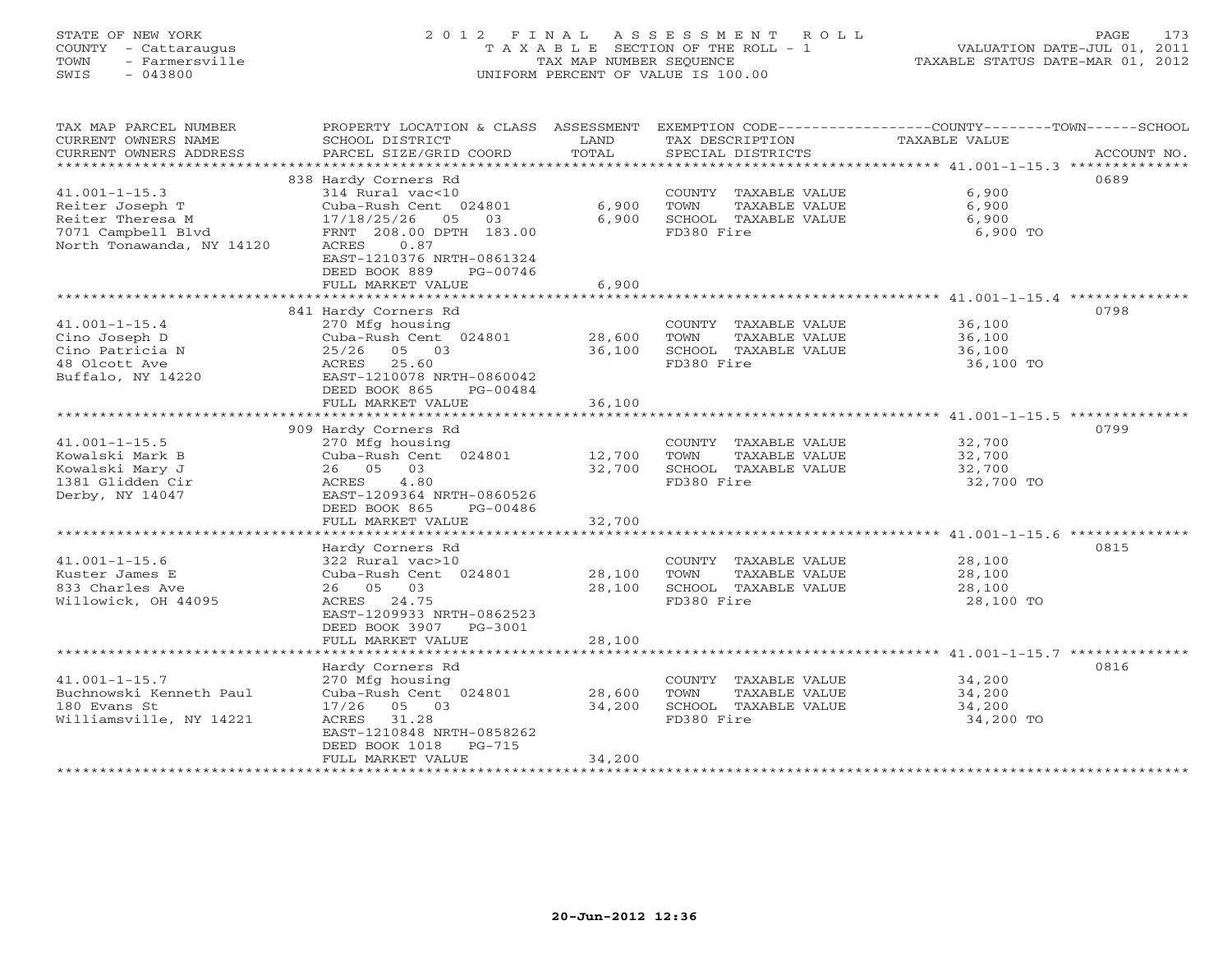# STATE OF NEW YORK 2 0 1 2 F I N A L A S S E S S M E N T R O L L PAGE 174 COUNTY - Cattaraugus T A X A B L E SECTION OF THE ROLL - 1 VALUATION DATE-JUL 01, 2011 TOWN - Farmersville TAX MAP NUMBER SEQUENCE TAXABLE STATUS DATE-MAR 01, 2012 SWIS - 043800 UNIFORM PERCENT OF VALUE IS 100.00UNIFORM PERCENT OF VALUE IS 100.00

| TAX MAP PARCEL NUMBER<br>CURRENT OWNERS NAME<br>CURRENT OWNERS ADDRESS                                         | PROPERTY LOCATION & CLASS ASSESSMENT<br>SCHOOL DISTRICT<br>PARCEL SIZE/GRID COORD                                                                                       | LAND<br>TOTAL                | TAX DESCRIPTION<br>SPECIAL DISTRICTS                                                                     | EXEMPTION CODE-----------------COUNTY-------TOWN------SCHOOL<br>TAXABLE VALUE<br>ACCOUNT NO. |
|----------------------------------------------------------------------------------------------------------------|-------------------------------------------------------------------------------------------------------------------------------------------------------------------------|------------------------------|----------------------------------------------------------------------------------------------------------|----------------------------------------------------------------------------------------------|
| $41.001 - 1 - 15.8$<br>Risius James E<br>1342 Sission Dr<br>North Towawanda, NY 14120                          | Hardy Corners Rd<br>322 Rural vac>10<br>Cuba-Rush Cent 024801<br>18  05  03<br>ACRES 25.00<br>EAST-1210783 NRTH-0862541<br>DEED BOOK 16534 PG-3002<br>FULL MARKET VALUE | 28,300<br>28,300<br>28,300   | COUNTY TAXABLE VALUE<br>TOWN<br>TAXABLE VALUE<br>SCHOOL TAXABLE VALUE<br>FD380 Fire                      | 0817<br>28,300<br>28,300<br>28,300<br>28,300 TO                                              |
|                                                                                                                | 830 Hardy Corners Rd                                                                                                                                                    |                              |                                                                                                          | 0844                                                                                         |
| $41.001 - 1 - 15.9$<br>Sim Andrew<br>Sim Luann<br>830 Hardy Corners Rd<br>Franklinville, NY 14737              | 270 Mfg housing<br>Cuba-Rush Cent 024801<br>18/26<br>05 03<br>ACRES<br>23.70<br>EAST-1210350 NRTH-0862559<br>DEED BOOK 1021<br>$PG-1$<br>FULL MARKET VALUE              | 27,400<br>53,300<br>53,300   | RES STAR<br>41854<br>COUNTY TAXABLE VALUE<br>TOWN<br>TAXABLE VALUE<br>SCHOOL TAXABLE VALUE<br>FD380 Fire | $\overline{O}$<br>$\Omega$<br>30,000<br>53,300<br>53,300<br>23,300<br>53,300 TO              |
|                                                                                                                |                                                                                                                                                                         |                              |                                                                                                          | ************************ 41.001-1-15.10 *************                                        |
| $41.001 - 1 - 15.10$<br>Pliszka Joseph<br>Pliszka Luigina<br>88 Meadowbrook Pkwy<br>Cheektowaga, NY 14202      | Hardy Corners Rd<br>314 Rural vac<10<br>Cuba-Rush Cent 024801<br>17/18 05 03<br>2.75<br>ACRES<br>EAST-1210446 NRTH-0859992<br>DEED BOOK 954<br>$PG-719$                 | 4,100<br>4,100               | COUNTY TAXABLE VALUE<br>TOWN<br>TAXABLE VALUE<br>SCHOOL TAXABLE VALUE<br>FD380 Fire                      | 0942<br>4,100<br>4,100<br>4,100<br>4,100 TO                                                  |
|                                                                                                                | FULL MARKET VALUE                                                                                                                                                       | 4,100                        |                                                                                                          |                                                                                              |
|                                                                                                                | Hardy Corners Rd                                                                                                                                                        |                              |                                                                                                          | 0941                                                                                         |
| $41.001 - 1 - 15.11$<br>Beres David C<br>Nowak Bernard<br>5842 Berg Rd<br>Orchard Park, NY 14218               | 312 Vac w/imprv<br>Cuba-Rush Cent 024801<br>17 05 03<br>38.23<br>ACRES<br>EAST-1211611 NRTH-0857929<br>DEED BOOK 954<br>PG-716                                          | 32,300<br>47,000             | COUNTY TAXABLE VALUE<br>TOWN<br>TAXABLE VALUE<br>SCHOOL TAXABLE VALUE<br>FD380 Fire                      | 47,000<br>47,000<br>47,000<br>47,000 TO                                                      |
|                                                                                                                | FULL MARKET VALUE                                                                                                                                                       | 47,000                       |                                                                                                          |                                                                                              |
| $41.001 - 1 - 17$<br>Floss Family Jeagerhimmel LLC Cuba-Rush Cent 024801<br>6647 Salt Rd<br>Clarence, NY 14031 | 8234 Healy Rd<br>260 Seasonal res<br>25/33<br>05 03<br>ACRES 134.59<br>EAST-1206224 NRTH-0857992<br>DEED BOOK 3976<br>PG-9001<br>FULL MARKET VALUE                      | 80,900<br>159,700<br>159,700 | COUNTY TAXABLE VALUE<br>TOWN<br>TAXABLE VALUE<br>SCHOOL TAXABLE VALUE<br>FD380 Fire                      | 0224<br>159,700<br>159,700<br>159,700<br>159,700 TO                                          |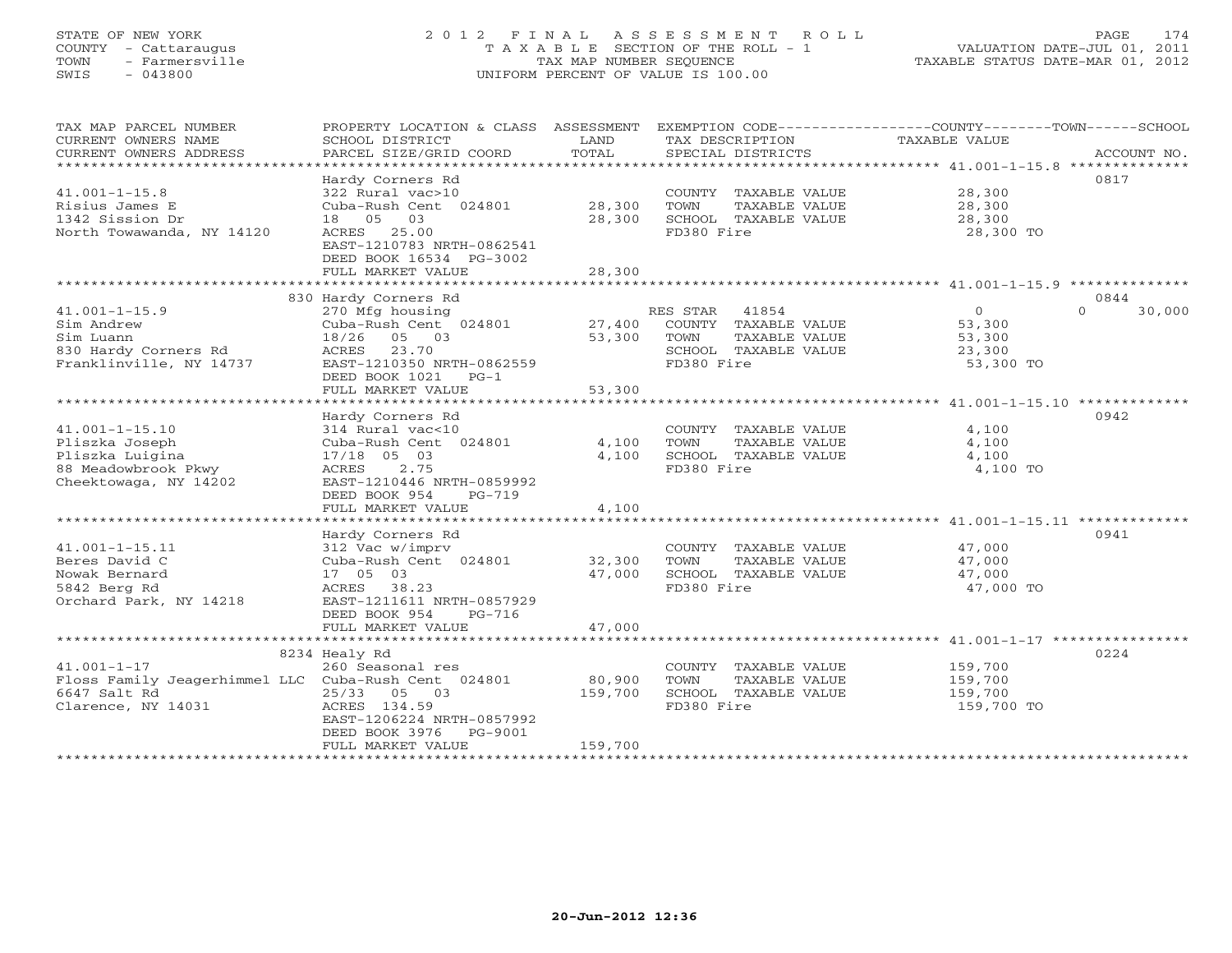## STATE OF NEW YORK 2 0 1 2 F I N A L A S S E S S M E N T R O L L PAGE 175 COUNTY - Cattaraugus T A X A B L E SECTION OF THE ROLL - 1 VALUATION DATE-JUL 01, 2011 TOWN - Farmersville TAX MAP NUMBER SEQUENCE TAXABLE STATUS DATE-MAR 01, 2012 SWIS - 043800 UNIFORM PERCENT OF VALUE IS 100.00UNIFORM PERCENT OF VALUE IS 100.00

| TAX MAP PARCEL NUMBER<br>CURRENT OWNERS NAME<br>CURRENT OWNERS ADDRESS | PROPERTY LOCATION & CLASS ASSESSMENT<br>SCHOOL DISTRICT<br>PARCEL SIZE/GRID COORD | LAND<br>TOTAL | TAX DESCRIPTION<br>SPECIAL DISTRICTS | EXEMPTION CODE-----------------COUNTY-------TOWN------SCHOOL<br>TAXABLE VALUE | ACCOUNT NO. |
|------------------------------------------------------------------------|-----------------------------------------------------------------------------------|---------------|--------------------------------------|-------------------------------------------------------------------------------|-------------|
|                                                                        |                                                                                   |               |                                      |                                                                               |             |
|                                                                        | $Co$ Rd $46$                                                                      |               |                                      |                                                                               | 0026        |
| $41.001 - 1 - 18$                                                      | 322 Rural vac>10                                                                  |               | COUNTY TAXABLE VALUE                 | 38,800                                                                        |             |
| Hojnacki John                                                          | Franklinville C 044001                                                            | 38,800        | TOWN<br>TAXABLE VALUE                | 38,800                                                                        |             |
| Hojnacki Ann J                                                         | 25 05 03                                                                          | 38,800        | SCHOOL TAXABLE VALUE                 | 38,800                                                                        |             |
| 85 Cochrane St                                                         | ACRES 57.83                                                                       |               | FD380 Fire                           | 38,800 TO                                                                     |             |
| Cheektowaga, NY 14206                                                  | EAST-1207094 NRTH-0856419                                                         |               |                                      |                                                                               |             |
|                                                                        | DEED BOOK 819<br>PG-00896                                                         |               |                                      |                                                                               |             |
|                                                                        | FULL MARKET VALUE                                                                 | 38,800        |                                      |                                                                               |             |
| ************************                                               |                                                                                   |               |                                      |                                                                               |             |
|                                                                        | Morgan Rd                                                                         |               |                                      |                                                                               | 0199        |
| $41.001 - 1 - 19.1$                                                    | 312 Vac w/imprv                                                                   |               | COUNTY TAXABLE VALUE                 | 85,400                                                                        |             |
| Ljungberg Mary Anne                                                    | Franklinville C 044001                                                            | 59,100        | TOWN<br>TAXABLE VALUE                | 85,400                                                                        |             |
| 844 Robin Rd                                                           | $-05$<br>33<br>$-03$                                                              | 85,400        | SCHOOL TAXABLE VALUE                 | 85,400                                                                        |             |
| Amherst, NY 14228                                                      | ACRES 90.00                                                                       |               | FD380 Fire                           | 85,400 TO                                                                     |             |
|                                                                        | EAST-1203816 NRTH-0856258                                                         |               |                                      |                                                                               |             |
|                                                                        | DEED BOOK 14933 PG-8001                                                           |               |                                      |                                                                               |             |
|                                                                        | FULL MARKET VALUE                                                                 | 85,400        |                                      |                                                                               |             |
|                                                                        |                                                                                   |               |                                      |                                                                               |             |
|                                                                        | 8050 Morgan Rd                                                                    |               |                                      |                                                                               | 0845        |
| $41.001 - 1 - 19.2$                                                    | 240 Rural res                                                                     |               |                                      | 96,200                                                                        |             |
|                                                                        |                                                                                   |               | COUNTY TAXABLE VALUE                 |                                                                               |             |
| Ljungberg Mary Anne<br>844 Robin Rd                                    | Franklinville C 044001                                                            | 18,500        | TOWN<br>TAXABLE VALUE                | 96,200                                                                        |             |
|                                                                        | 33 05<br>03                                                                       | 96,200        | SCHOOL TAXABLE VALUE                 | 96,200                                                                        |             |
| Amherst, NY 14228                                                      | ACRES 10.00                                                                       |               | FD380 Fire                           | 96,200 TO                                                                     |             |
|                                                                        | EAST-1201700 NRTH-0856504                                                         |               |                                      |                                                                               |             |
|                                                                        | DEED BOOK 14933 PG-8001                                                           |               |                                      |                                                                               |             |
|                                                                        | FULL MARKET VALUE                                                                 | 96,200        |                                      |                                                                               |             |
|                                                                        |                                                                                   |               |                                      |                                                                               |             |
|                                                                        | Healy Rd                                                                          |               |                                      |                                                                               | 0136        |
| $41.001 - 1 - 20.1$                                                    | 314 Rural vac<10                                                                  |               | COUNTY TAXABLE VALUE                 | 11,800                                                                        |             |
| Falker Melvin                                                          | Franklinville C 044001                                                            | 11,800        | TOWN<br>TAXABLE VALUE                | 11,800                                                                        |             |
| 21 Randy Dr                                                            | $-05$<br>33<br>$-03$                                                              | 11,800        | SCHOOL TAXABLE VALUE                 | 11,800                                                                        |             |
| Akron, NY 14001-1155                                                   | 4.20<br>ACRES                                                                     |               | FD380 Fire                           | 11,800 TO                                                                     |             |
|                                                                        | EAST-1203610 NRTH-0859610                                                         |               |                                      |                                                                               |             |
|                                                                        | DEED BOOK 956<br>$PG-243$                                                         |               |                                      |                                                                               |             |
|                                                                        | FULL MARKET VALUE                                                                 | 11,800        |                                      |                                                                               |             |
|                                                                        |                                                                                   |               |                                      |                                                                               |             |
|                                                                        | 8158 Healy Rd                                                                     |               |                                      |                                                                               | 0708        |
| $41.001 - 1 - 20.2$                                                    | 210 1 Family Res                                                                  |               | RES STAR 41854                       | $\circ$<br>$\Omega$                                                           | 30,000      |
| Webster Sheri L                                                        | Franklinville C 044001                                                            | 18,400        | COUNTY TAXABLE VALUE                 | 82,800                                                                        |             |
| 8158 Healy Rd                                                          | 33 05 03                                                                          | 82,800        | TOWN<br>TAXABLE VALUE                | 82,800                                                                        |             |
| Franklinville, NY 14737                                                | 9.88<br>ACRES                                                                     |               | SCHOOL TAXABLE VALUE                 | 52,800                                                                        |             |
|                                                                        | EAST-1202852 NRTH-0857721                                                         |               | FD380 Fire                           | 82,800 TO                                                                     |             |
|                                                                        | DEED BOOK 7706<br>PG-7001                                                         |               |                                      |                                                                               |             |
|                                                                        | FULL MARKET VALUE                                                                 | 82,800        |                                      |                                                                               |             |
|                                                                        | ************************                                                          |               |                                      |                                                                               |             |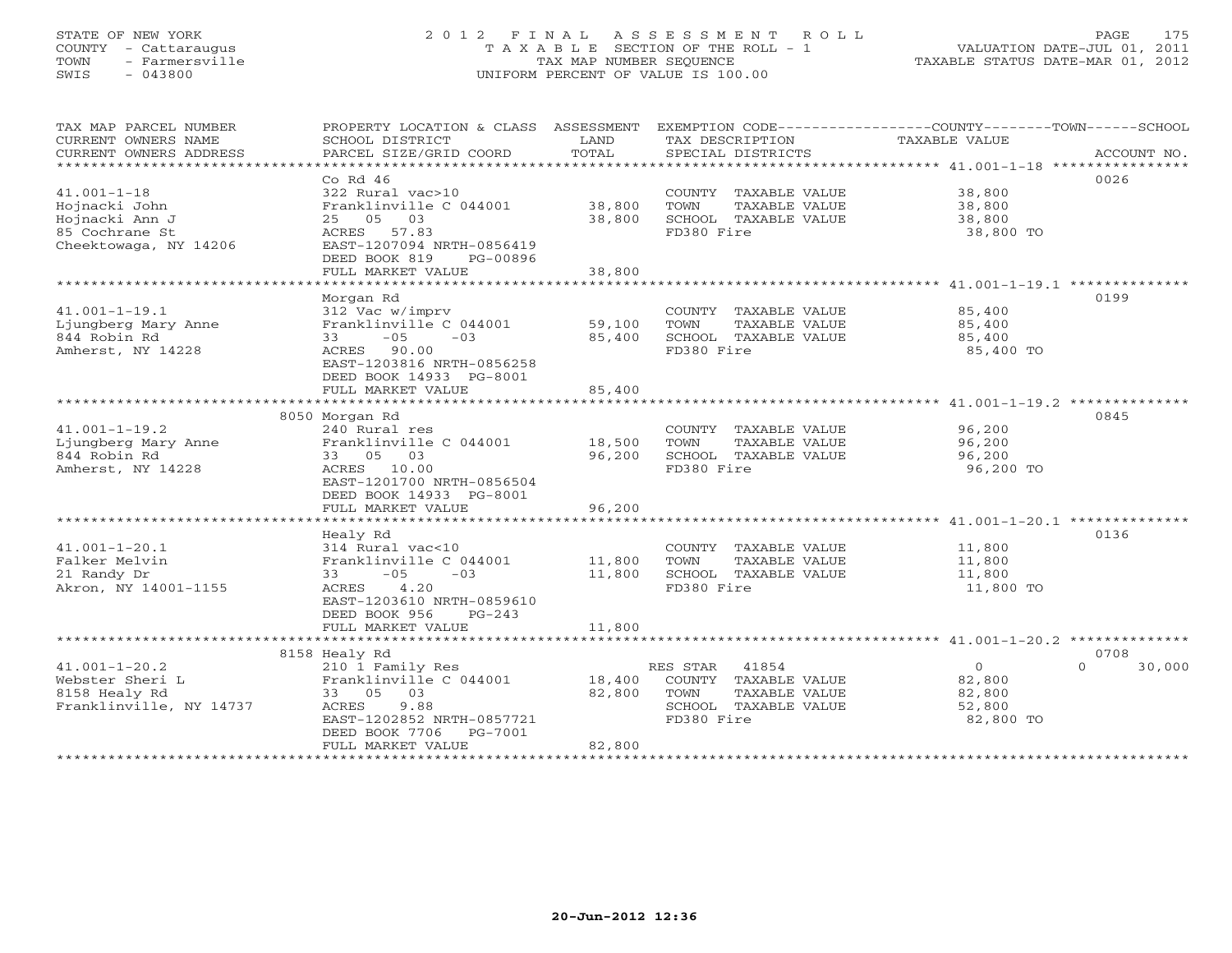# STATE OF NEW YORK 2 0 1 2 F I N A L A S S E S S M E N T R O L L PAGE 176 COUNTY - Cattaraugus T A X A B L E SECTION OF THE ROLL - 1 VALUATION DATE-JUL 01, 2011 TOWN - Farmersville TAX MAP NUMBER SEQUENCE TAXABLE STATUS DATE-MAR 01, 2012 SWIS - 043800 UNIFORM PERCENT OF VALUE IS 100.00UNIFORM PERCENT OF VALUE IS 100.00

| TAX MAP PARCEL NUMBER<br>CURRENT OWNERS NAME | PROPERTY LOCATION & CLASS ASSESSMENT<br>SCHOOL DISTRICT | LAND             | TAX DESCRIPTION                               | EXEMPTION CODE-----------------COUNTY-------TOWN------SCHOOL<br>TAXABLE VALUE |             |
|----------------------------------------------|---------------------------------------------------------|------------------|-----------------------------------------------|-------------------------------------------------------------------------------|-------------|
| CURRENT OWNERS ADDRESS                       | PARCEL SIZE/GRID COORD                                  | TOTAL            | SPECIAL DISTRICTS                             |                                                                               | ACCOUNT NO. |
|                                              |                                                         |                  |                                               |                                                                               |             |
|                                              | Healy Rd                                                |                  |                                               | 0709                                                                          |             |
| $41.001 - 1 - 20.3$                          | 322 Rural vac>10                                        |                  | COUNTY TAXABLE VALUE                          | 25,000                                                                        |             |
| Wyant Steven A                               | Franklinville C 044001                                  | 25,000           | TOWN<br>TAXABLE VALUE                         | 25,000                                                                        |             |
| Wyant Joyce E                                | 33 05 03                                                | 25,000           | SCHOOL TAXABLE VALUE                          | 25,000                                                                        |             |
| 1803 Healy Rd                                | ACRES 19.80                                             |                  | FD380 Fire                                    | 25,000 TO                                                                     |             |
| Franklinville, NY 14737                      | EAST-1201622 NRTH-0857328                               |                  |                                               |                                                                               |             |
|                                              | DEED BOOK 903<br>PG-00167                               |                  |                                               |                                                                               |             |
|                                              | FULL MARKET VALUE                                       | 25,000           |                                               |                                                                               |             |
|                                              |                                                         |                  |                                               |                                                                               |             |
|                                              | 8211 Healy Rd                                           |                  |                                               | 0731                                                                          |             |
| $41.001 - 1 - 20.4$                          | 260 Seasonal res                                        |                  | COUNTY TAXABLE VALUE                          | 33,400                                                                        |             |
| Falker Melvin<br>Falker John                 | Franklinville C 044001                                  | 15,300<br>33,400 | TOWN<br>TAXABLE VALUE<br>SCHOOL TAXABLE VALUE | 33,400                                                                        |             |
| 12128 Meahl Rd                               | 33 05 03<br>6.80<br>ACRES                               |                  | FD380 Fire                                    | 33,400                                                                        |             |
| Akron, NY 14001                              | EAST-1204042 NRTH-0859675                               |                  |                                               | 33,400 TO                                                                     |             |
|                                              | DEED BOOK 865<br>PG-00781                               |                  |                                               |                                                                               |             |
|                                              | FULL MARKET VALUE                                       | 33,400           |                                               |                                                                               |             |
|                                              |                                                         |                  |                                               |                                                                               |             |
|                                              | 8148 Healy Rd                                           |                  |                                               | 0807                                                                          |             |
| $41.001 - 1 - 20.6$                          | 240 Rural res                                           |                  | COUNTY TAXABLE VALUE                          | 73,000                                                                        |             |
| Pietsch Gregory D                            | Franklinville C 044001                                  | 27,200           | TOWN<br>TAXABLE VALUE                         | 73,000                                                                        |             |
| Pietsch Mary A                               | 33 05 03                                                | 73,000           | SCHOOL TAXABLE VALUE                          | 73,000                                                                        |             |
| 8955 Woodside Dr                             | ACRES 23.35                                             |                  | FD380 Fire                                    | 73,000 TO                                                                     |             |
| Eden, NY 14057                               | EAST-1202453 NRTH-0857671                               |                  |                                               |                                                                               |             |
|                                              | DEED BOOK 15124 PG-5001                                 |                  |                                               |                                                                               |             |
|                                              | FULL MARKET VALUE                                       | 73,000           |                                               |                                                                               |             |
|                                              |                                                         |                  |                                               |                                                                               |             |
|                                              | 8141 Healy Rd                                           |                  |                                               | 0818                                                                          |             |
| $41.001 - 1 - 20.7$                          | 240 Rural res                                           |                  | COUNTY TAXABLE VALUE                          | 134,300                                                                       |             |
| Kudela Richard P                             | Franklinville C 044001                                  | 43,900           | TOWN<br>TAXABLE VALUE                         | 134,300                                                                       |             |
| Kudela Jean L                                | 33 05 03                                                | 134,300          | SCHOOL TAXABLE VALUE                          | 134,300                                                                       |             |
| 519 26th St                                  | ACRES 54.40                                             |                  | FD380 Fire                                    | 134,300 TO                                                                    |             |
| Niagara Falls, NY 14301                      | EAST-1202113 NRTH-0859203                               |                  |                                               |                                                                               |             |
|                                              | DEED BOOK 875<br>PG-00667                               |                  |                                               |                                                                               |             |
|                                              | FULL MARKET VALUE                                       | 134,300          |                                               |                                                                               |             |
|                                              |                                                         |                  |                                               |                                                                               |             |
|                                              | Healy Rd                                                |                  |                                               | 0822                                                                          |             |
| $41.001 - 1 - 20.8$                          | 314 Rural vac<10                                        |                  | COUNTY TAXABLE VALUE                          | 18,300                                                                        |             |
| Stahlman Grant<br>Stahlman Frances A         | Franklinville C 044001<br>33 05 03                      | 18,300<br>18,300 | TOWN<br>TAXABLE VALUE<br>SCHOOL TAXABLE VALUE | 18,300<br>18,300                                                              |             |
| 2680 Riverton Ave                            | ACRES<br>9.75                                           |                  | FD380 Fire                                    | 18,300 TO                                                                     |             |
| Hamburg, NY 14075                            | EAST-1203243 NRTH-0859499                               |                  |                                               |                                                                               |             |
|                                              | DEED BOOK 897<br>PG-01145                               |                  |                                               |                                                                               |             |
|                                              | FULL MARKET VALUE                                       | 18,300           |                                               |                                                                               |             |
|                                              |                                                         |                  |                                               |                                                                               |             |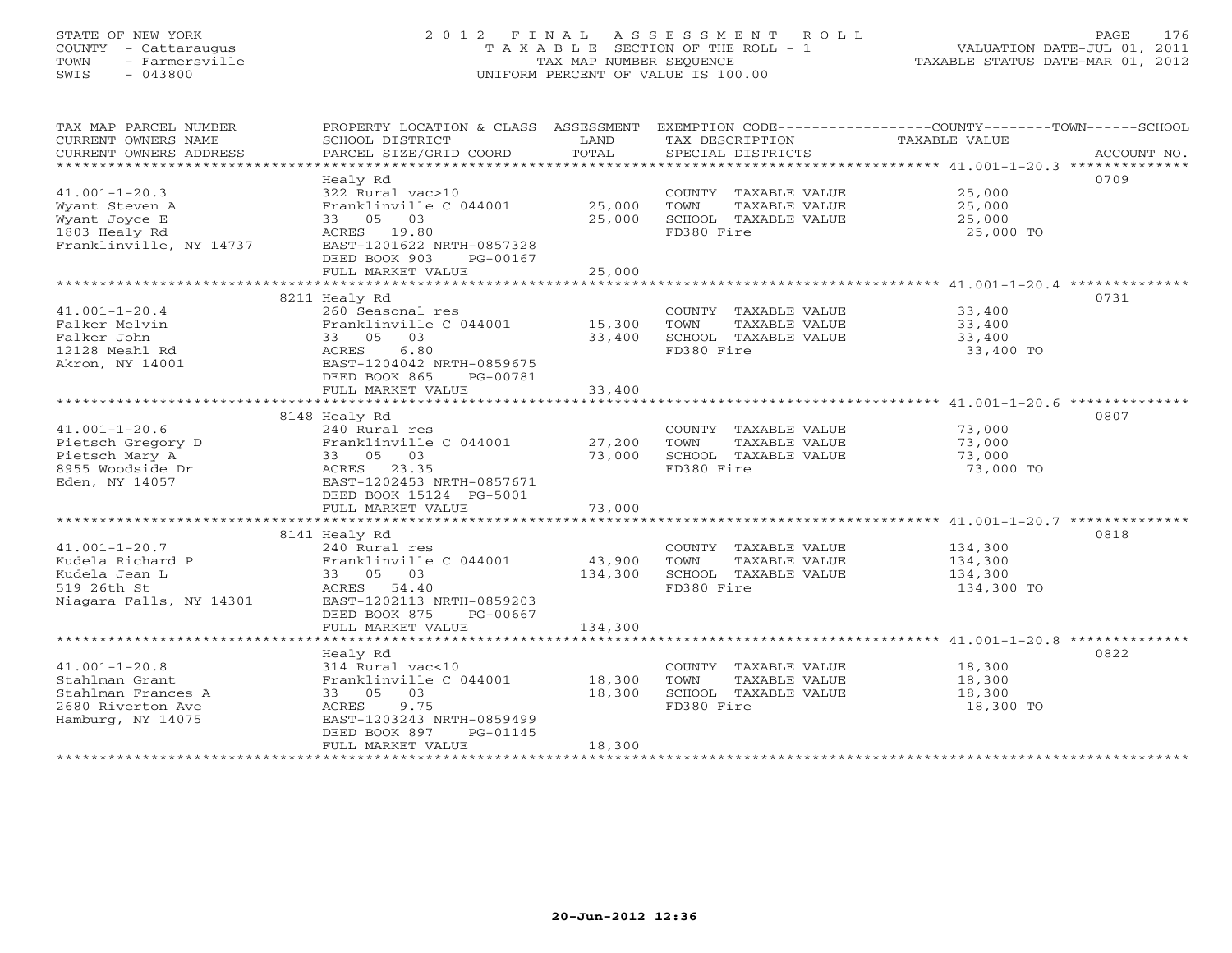# STATE OF NEW YORK 2 0 1 2 F I N A L A S S E S S M E N T R O L L PAGE 177 COUNTY - Cattaraugus T A X A B L E SECTION OF THE ROLL - 1 VALUATION DATE-JUL 01, 2011 TOWN - Farmersville TAX MAP NUMBER SEQUENCE TAXABLE STATUS DATE-MAR 01, 2012 SWIS - 043800 UNIFORM PERCENT OF VALUE IS 100.00UNIFORM PERCENT OF VALUE IS 100.00

| TAX MAP PARCEL NUMBER<br>CURRENT OWNERS NAME<br>CURRENT OWNERS ADDRESS           | PROPERTY LOCATION & CLASS ASSESSMENT<br>SCHOOL DISTRICT<br>PARCEL SIZE/GRID COORD   | LAND<br>TOTAL     | TAX DESCRIPTION<br>SPECIAL DISTRICTS                                                | EXEMPTION CODE-----------------COUNTY-------TOWN-----SCHOOL<br>TAXABLE VALUE | ACCOUNT NO.        |
|----------------------------------------------------------------------------------|-------------------------------------------------------------------------------------|-------------------|-------------------------------------------------------------------------------------|------------------------------------------------------------------------------|--------------------|
|                                                                                  |                                                                                     |                   |                                                                                     |                                                                              | 0827               |
| $41.001 - 1 - 20.9$<br>Fuller Stephen J<br>700 Pletcher Rd<br>Lewiston, NY 14092 | 8192 Healy Rd<br>240 Rural res<br>Franklinville C 044001<br>33 05 03<br>ACRES 73.95 | 52,300<br>148,000 | COUNTY TAXABLE VALUE<br>TOWN<br>TAXABLE VALUE<br>SCHOOL TAXABLE VALUE<br>FD380 Fire | 148,000<br>148,000<br>148,000<br>148,000 TO                                  |                    |
|                                                                                  | EAST-1203975 NRTH-0857658<br>DEED BOOK 00922 PG-00291<br>FULL MARKET VALUE          | 148,000           |                                                                                     |                                                                              |                    |
|                                                                                  |                                                                                     |                   |                                                                                     |                                                                              |                    |
|                                                                                  | 8198 Healy Rd                                                                       |                   |                                                                                     |                                                                              | 0828               |
| $41.001 - 1 - 20.10$                                                             | 210 1 Family Res                                                                    |                   | RES STAR 41854                                                                      | $\overline{0}$                                                               | 30,000<br>$\Omega$ |
| Pasternak Mark                                                                   | Franklinville C 044001                                                              | 20,100<br>88,100  | COUNTY TAXABLE VALUE<br>TAXABLE VALUE<br>TOWN                                       | 88,100                                                                       |                    |
| 8198 Healy Rd<br>Franklinville, NY 14737                                         | 33 05 03<br>ACRES 28.80                                                             |                   | SCHOOL TAXABLE VALUE                                                                | 88,100<br>58,100                                                             |                    |
|                                                                                  | EAST-1204411 NRTH-0858734                                                           |                   | FD380 Fire                                                                          | 88,100 TO                                                                    |                    |
|                                                                                  | DEED BOOK 970<br>PG-488                                                             |                   |                                                                                     |                                                                              |                    |
|                                                                                  | FULL MARKET VALUE                                                                   | 88,100            |                                                                                     |                                                                              |                    |
|                                                                                  |                                                                                     |                   |                                                                                     |                                                                              |                    |
|                                                                                  | Healy Rd                                                                            |                   |                                                                                     |                                                                              | 0829               |
| $41.001 - 1 - 20.11$                                                             | 314 Rural vac<10                                                                    |                   | COUNTY TAXABLE VALUE                                                                | 18,400                                                                       |                    |
| Pietsch Donald                                                                   | Franklinville C 044001                                                              | 18,400            | TOWN<br>TAXABLE VALUE                                                               | 18,400                                                                       |                    |
| Pietsch Nancy                                                                    | 33 05 03                                                                            | 18,400            | SCHOOL TAXABLE VALUE                                                                | 18,400                                                                       |                    |
| 93 Forest Ave                                                                    | ACRES<br>9.85                                                                       |                   | FD380 Fire                                                                          | 18,400 TO                                                                    |                    |
| Springville, NY 14141                                                            | EAST-1203074 NRTH-0857778                                                           |                   |                                                                                     |                                                                              |                    |
|                                                                                  | DEED BOOK 1027 PG-176                                                               |                   |                                                                                     |                                                                              |                    |
|                                                                                  | FULL MARKET VALUE                                                                   | 18,400            |                                                                                     |                                                                              |                    |
|                                                                                  |                                                                                     |                   |                                                                                     |                                                                              |                    |
|                                                                                  | 8130 Healy Rd                                                                       |                   |                                                                                     |                                                                              | 5020               |
| $41.001 - 1 - 20.12$                                                             | 270 Mfg housing                                                                     |                   | COUNTY TAXABLE VALUE                                                                | 20,100                                                                       |                    |
| Pietsch Gregory                                                                  | Franklinville $C$ 044001 15,100                                                     |                   | TOWN<br>TAXABLE VALUE                                                               | 20,100                                                                       |                    |
| Pietsch Mary                                                                     | 33 05 03                                                                            | 20,100            | SCHOOL TAXABLE VALUE                                                                | 20,100                                                                       |                    |
| 8955 Woodside Dr                                                                 | ACRES 6.55                                                                          |                   | FD380 Fire                                                                          | 20,100 TO                                                                    |                    |
| Eden, NY 14057                                                                   | EAST-1202057 NRTH-0857491                                                           |                   |                                                                                     |                                                                              |                    |
|                                                                                  | DEED BOOK 15124 PG-5002                                                             |                   |                                                                                     |                                                                              |                    |
|                                                                                  | FULL MARKET VALUE                                                                   | 20,100            |                                                                                     |                                                                              |                    |
|                                                                                  |                                                                                     |                   |                                                                                     |                                                                              |                    |
| $41.001 - 1 - 21.1$                                                              | Healy Rd                                                                            |                   | COUNTY TAXABLE VALUE                                                                | 17,200                                                                       | 0538               |
| Kudela Richard                                                                   | 314 Rural vac<10<br>Franklinville C 044001 17,200                                   |                   | TOWN                                                                                | 17,200                                                                       |                    |
| 519 26th St                                                                      | 33 05 03                                                                            | 17,200            | TAXABLE VALUE<br>SCHOOL TAXABLE VALUE                                               | 17,200                                                                       |                    |
| Niagara Falls, NY 14301                                                          | 8.65<br>ACRES                                                                       |                   | FD380 Fire                                                                          | 17,200 TO                                                                    |                    |
|                                                                                  | EAST-1201549 NRTH-0858297                                                           |                   |                                                                                     |                                                                              |                    |
|                                                                                  | DEED BOOK 00994 PG-00980                                                            |                   |                                                                                     |                                                                              |                    |
|                                                                                  | FULL MARKET VALUE                                                                   | 17,200            |                                                                                     |                                                                              |                    |
|                                                                                  |                                                                                     |                   |                                                                                     |                                                                              |                    |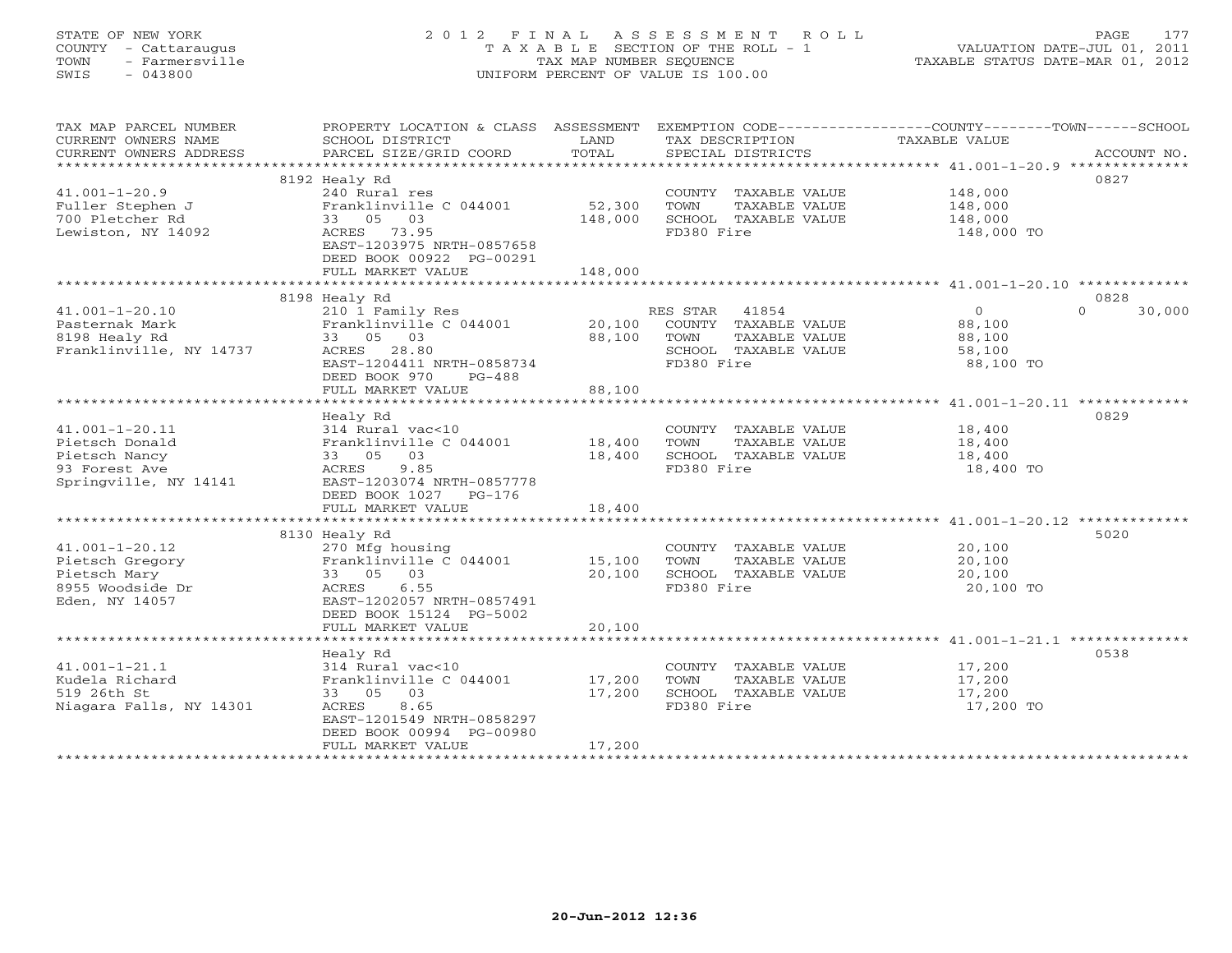# STATE OF NEW YORK 2 0 1 2 F I N A L A S S E S S M E N T R O L L PAGE 178 COUNTY - Cattaraugus T A X A B L E SECTION OF THE ROLL - 1 VALUATION DATE-JUL 01, 2011 TOWN - Farmersville TAX MAP NUMBER SEQUENCE TAXABLE STATUS DATE-MAR 01, 2012 SWIS - 043800 UNIFORM PERCENT OF VALUE IS 100.00UNIFORM PERCENT OF VALUE IS 100.00

| TAX MAP PARCEL NUMBER<br>CURRENT OWNERS NAME<br>CURRENT OWNERS ADDRESS                                                  | PROPERTY LOCATION & CLASS ASSESSMENT<br>SCHOOL DISTRICT<br>PARCEL SIZE/GRID COORD                                                                                                       | LAND<br>TOTAL             | TAX DESCRIPTION<br>SPECIAL DISTRICTS                                                                     | EXEMPTION CODE-----------------COUNTY-------TOWN------SCHOOL<br>TAXABLE VALUE<br>ACCOUNT NO. |
|-------------------------------------------------------------------------------------------------------------------------|-----------------------------------------------------------------------------------------------------------------------------------------------------------------------------------------|---------------------------|----------------------------------------------------------------------------------------------------------|----------------------------------------------------------------------------------------------|
|                                                                                                                         | 8121 Healy Rd                                                                                                                                                                           |                           |                                                                                                          | 1028                                                                                         |
| $41.001 - 1 - 21.2$<br>Green Paulette<br>8121 Healy Rd<br>Franklinville, NY 14737                                       | 210 1 Family Res<br>Franklinville C 044001<br>33 05 03<br>2.80 BANK<br>071<br>ACRES<br>EAST-1201853 NRTH-0858314<br>DEED BOOK 1502 PG-9002<br>FULL MARKET VALUE                         | 9,700<br>86,400<br>86,400 | 41854<br>RES STAR<br>COUNTY TAXABLE VALUE<br>TOWN<br>TAXABLE VALUE<br>SCHOOL TAXABLE VALUE<br>FD380 Fire | $\overline{0}$<br>$\Omega$<br>30,000<br>86,400<br>86,400<br>56,400<br>86,400 TO              |
|                                                                                                                         |                                                                                                                                                                                         |                           |                                                                                                          |                                                                                              |
| $41.001 - 1 - 22.1$<br>Floss Family Jeagerhimmel LLC Cuba-Rush Cent 024801 11,300<br>PO Box 370<br>E. Amherst, NY 14051 | Healy Rd<br>314 Rural vac<10<br>33 05<br>03<br>3.85<br>ACRES<br>EAST-1204901 NRTH-0859513<br>DEED BOOK 13588 PG-3003<br>FULL MARKET VALUE                                               | 11,300<br>11,300          | COUNTY TAXABLE VALUE 11,300<br>TOWN<br>TAXABLE VALUE<br>SCHOOL TAXABLE VALUE<br>FD380 Fire               | 0223<br>11,300<br>$\frac{1}{11}$ , 300<br>11,300 TO                                          |
|                                                                                                                         |                                                                                                                                                                                         |                           |                                                                                                          |                                                                                              |
|                                                                                                                         | 8208 Healy Rd                                                                                                                                                                           |                           |                                                                                                          | 1107                                                                                         |
| $41.001 - 1 - 22.2$<br>Floss Joseph M<br>8050 Salt Rd<br>Clarence Center, NY 14032                                      | 260 Seasonal res<br>Cuba-Rush Cent 024801<br>33 05<br>03<br>1.62<br>ACRES<br>EAST-1204236 NRTH-0859340<br>DEED BOOK 2852 PG-9001<br>FULL MARKET VALUE                                   | 7,900<br>79,300<br>79,300 | COUNTY TAXABLE VALUE<br>TOWN<br>TAXABLE VALUE<br>SCHOOL TAXABLE VALUE<br>FD380 Fire                      | 79,300<br>79,300<br>79,300<br>79,300 TO                                                      |
|                                                                                                                         |                                                                                                                                                                                         |                           |                                                                                                          |                                                                                              |
| $41.001 - 1 - 22.3$<br>Floss Joseph M<br>8050 Salt Rd<br>Clarence Ctr., NY 14032                                        | Healy Rd<br>314 Rural vac<10<br>Cuba-Rush Cent 024801<br>33 05 03<br>FRNT 162.90 DPTH 219.70<br>EAST-1204595 NRTH-0859355<br>DEED BOOK 13588 PG-3001<br>FULL MARKET VALUE               | 1,200<br>1,200<br>1,200   | COUNTY TAXABLE VALUE<br>TOWN<br>TAXABLE VALUE<br>SCHOOL TAXABLE VALUE<br>FD380 Fire                      | 1167<br>1,200<br>1,200<br>1,200<br>1,200 TO                                                  |
|                                                                                                                         |                                                                                                                                                                                         |                           |                                                                                                          |                                                                                              |
| $41.001 - 1 - 22.4$<br>Floss Robert R<br>6647 Salt Rd<br>Clarence, NY 14031                                             | Healy Rd<br>314 Rural vac<10<br>Cuba-Rush Cent 024801<br>33 05 03<br>2.05<br>ACRES<br>EAST-1204657 NRTH-0859758<br>DEED BOOK 13588 PG-3002<br>FULL MARKET VALUE<br>******************** | 8,600<br>8,600<br>8,600   | COUNTY TAXABLE VALUE<br>TOWN<br>TAXABLE VALUE<br>SCHOOL TAXABLE VALUE<br>FD380 Fire                      | 1168<br>8,600<br>8,600<br>8,600<br>8,600 TO                                                  |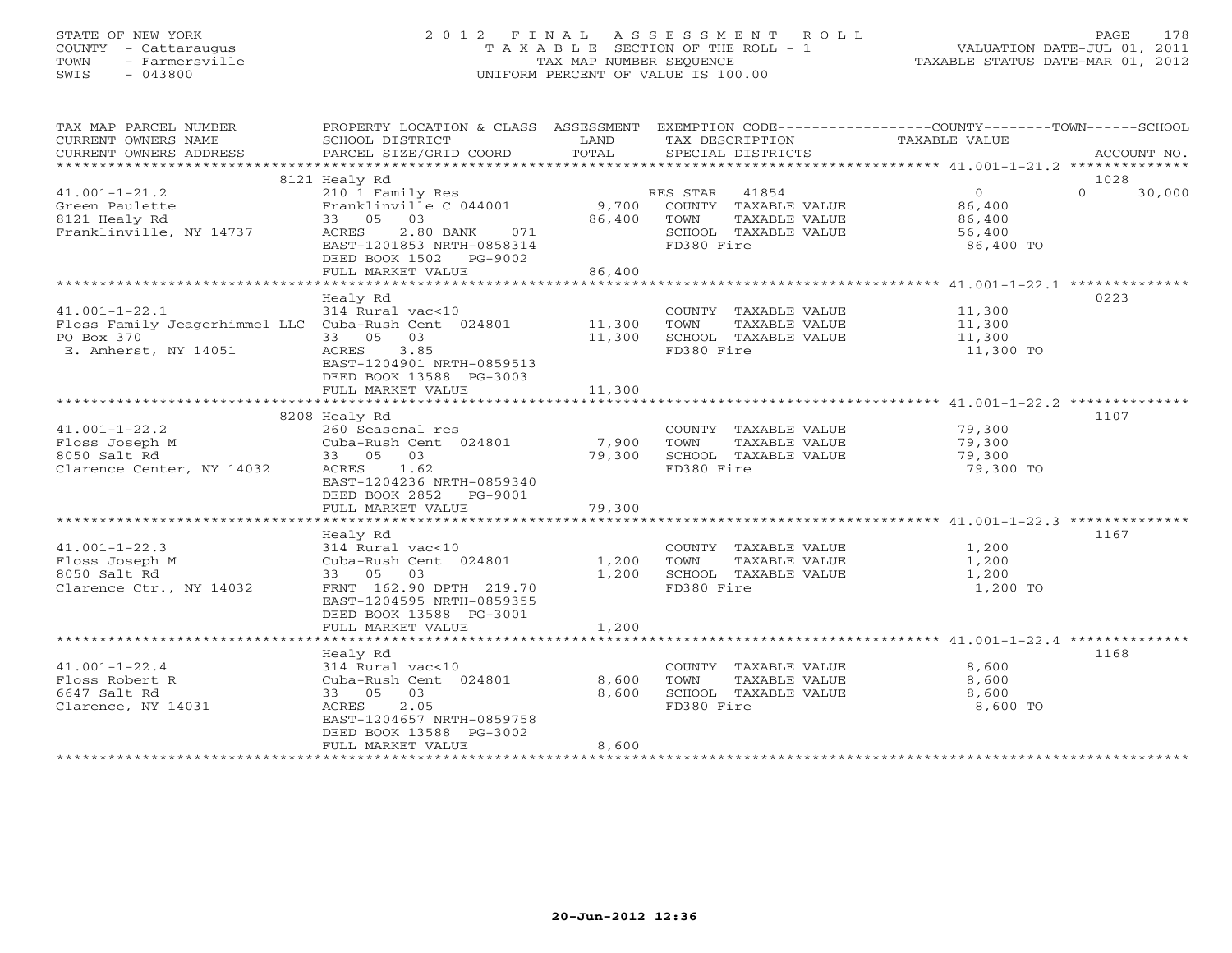## STATE OF NEW YORK 2 0 1 2 F I N A L A S S E S S M E N T R O L L PAGE 179 COUNTY - Cattaraugus T A X A B L E SECTION OF THE ROLL - 1 VALUATION DATE-JUL 01, 2011 TOWN - Farmersville TAX MAP NUMBER SEQUENCE TAXABLE STATUS DATE-MAR 01, 2012 SWIS - 043800 UNIFORM PERCENT OF VALUE IS 100.00UNIFORM PERCENT OF VALUE IS 100.00

| TAX MAP PARCEL NUMBER<br>CURRENT OWNERS NAME<br>CURRENT OWNERS ADDRESS<br>****************************** | PROPERTY LOCATION & CLASS ASSESSMENT<br>SCHOOL DISTRICT<br>PARCEL SIZE/GRID COORD          | LAND<br>TOTAL    | TAX DESCRIPTION TAXABLE VALUE<br>SPECIAL DISTRICTS                    | EXEMPTION CODE-----------------COUNTY-------TOWN------SCHOOL<br>ACCOUNT NO. |
|----------------------------------------------------------------------------------------------------------|--------------------------------------------------------------------------------------------|------------------|-----------------------------------------------------------------------|-----------------------------------------------------------------------------|
|                                                                                                          | Healy Rd                                                                                   |                  |                                                                       | 1169                                                                        |
| $41.001 - 1 - 22.5$<br>Floss Walter J III<br>4893 Schutt Rd                                              | 314 Rural vac<10<br>Cuba-Rush Cent 024801<br>33 05 03                                      | 8,600<br>8,600   | COUNTY TAXABLE VALUE<br>TOWN<br>TAXABLE VALUE<br>SCHOOL TAXABLE VALUE | 8,600<br>8,600<br>8,600                                                     |
| Akron, NY 14001                                                                                          | 2.05<br>ACRES<br>EAST-1204577 NRTH-0859561<br>DEED BOOK 13588 PG-3003<br>FULL MARKET VALUE | 8,600            | FD380 Fire                                                            | 8,600 TO                                                                    |
|                                                                                                          |                                                                                            |                  |                                                                       |                                                                             |
|                                                                                                          | 8238 Healy Rd                                                                              |                  |                                                                       | 0926                                                                        |
| $41.001 - 1 - 23.2$                                                                                      | 260 Seasonal res                                                                           |                  | COUNTY TAXABLE VALUE                                                  | 25,000                                                                      |
| Hepburn Theo R                                                                                           | Cuba-Rush Cent 024801                                                                      | 14,800           | TOWN<br>TAXABLE VALUE                                                 | 25,000                                                                      |
| Hepburn Jeremy C                                                                                         | 34 05 03                                                                                   | 25,000           | SCHOOL TAXABLE VALUE                                                  | 25,000                                                                      |
| 1526 Moll St<br>N. Tonawanda, NY 14120                                                                   | 6.25<br>ACRES<br>EAST-1204991 NRTH-0860028<br>DEED BOOK 10408 PG-2002                      |                  | FD380 Fire                                                            | 25,000 TO                                                                   |
|                                                                                                          | FULL MARKET VALUE                                                                          | 25,000           |                                                                       |                                                                             |
|                                                                                                          |                                                                                            |                  |                                                                       |                                                                             |
|                                                                                                          | 8246 Healy Rd                                                                              |                  |                                                                       | 0236                                                                        |
| $41.001 - 1 - 24$                                                                                        | 260 Seasonal res                                                                           |                  | COUNTY TAXABLE VALUE 38,400                                           |                                                                             |
| Wrona Lawrence J<br>Bertozzi Eric J                                                                      | Cuba-Rush Cent 024801<br>34 05<br>03                                                       | 15,200<br>38,400 | TOWN<br>TAXABLE VALUE<br>SCHOOL TAXABLE VALUE                         | 38,400<br>38,400                                                            |
| 16 Chippewa Ct                                                                                           | 6.71<br>ACRES                                                                              |                  | FD380 Fire                                                            | 38,400 TO                                                                   |
| West Seneca, NY 14224                                                                                    | EAST-1205015 NRTH-0860271                                                                  |                  |                                                                       |                                                                             |
|                                                                                                          | DEED BOOK 777<br>PG-4001                                                                   |                  |                                                                       |                                                                             |
|                                                                                                          | FULL MARKET VALUE                                                                          | 38,400           |                                                                       |                                                                             |
|                                                                                                          |                                                                                            |                  |                                                                       |                                                                             |
|                                                                                                          | 8256 Healy Rd                                                                              |                  |                                                                       | 0150                                                                        |
| $41.001 - 1 - 25$                                                                                        | 260 Seasonal res                                                                           |                  | COUNTY TAXABLE VALUE                                                  | 33,900                                                                      |
| Duquette Dennis                                                                                          | Cuba-Rush Cent 024801                                                                      | 14,500           | TOWN<br>TAXABLE VALUE                                                 | 33,900                                                                      |
| Duquette Joan                                                                                            | $-05$<br>$-03$<br>34                                                                       | 33,900           | SCHOOL TAXABLE VALUE                                                  | 33,900                                                                      |
| 33 Kinsey Ave<br>Kenmore, NY 14217                                                                       | 5.99<br>ACRES<br>EAST-1205020 NRTH-0860515<br>DEED BOOK 954<br>$PG-483$                    |                  | FD380 Fire                                                            | 33,900 TO                                                                   |
|                                                                                                          | FULL MARKET VALUE                                                                          | 33,900           |                                                                       |                                                                             |
|                                                                                                          |                                                                                            |                  |                                                                       |                                                                             |
|                                                                                                          | 8266 Healy Rd                                                                              |                  |                                                                       | 0415                                                                        |
| $41.001 - 1 - 26$<br>Guarino Michael J                                                                   | 312 Vac w/imprv<br>Cuba-Rush Cent 024801                                                   | 20,100           | COUNTY TAXABLE VALUE<br>TOWN<br>TAXABLE VALUE                         | 21,600<br>21,600                                                            |
| Guarino Marie                                                                                            | 34 05 03                                                                                   | 21,600           | SCHOOL TAXABLE VALUE                                                  | 21,600                                                                      |
| Marie Guraino                                                                                            | ACRES 11.89                                                                                |                  | FD380 Fire                                                            | 21,600 TO                                                                   |
| 110 Winona St                                                                                            | EAST-1205020 NRTH-0860867                                                                  |                  |                                                                       |                                                                             |
| Elma, NY 14059                                                                                           | DEED BOOK 830<br>PG-00496                                                                  |                  |                                                                       |                                                                             |
|                                                                                                          | FULL MARKET VALUE                                                                          | 21,600           |                                                                       |                                                                             |
|                                                                                                          |                                                                                            |                  |                                                                       |                                                                             |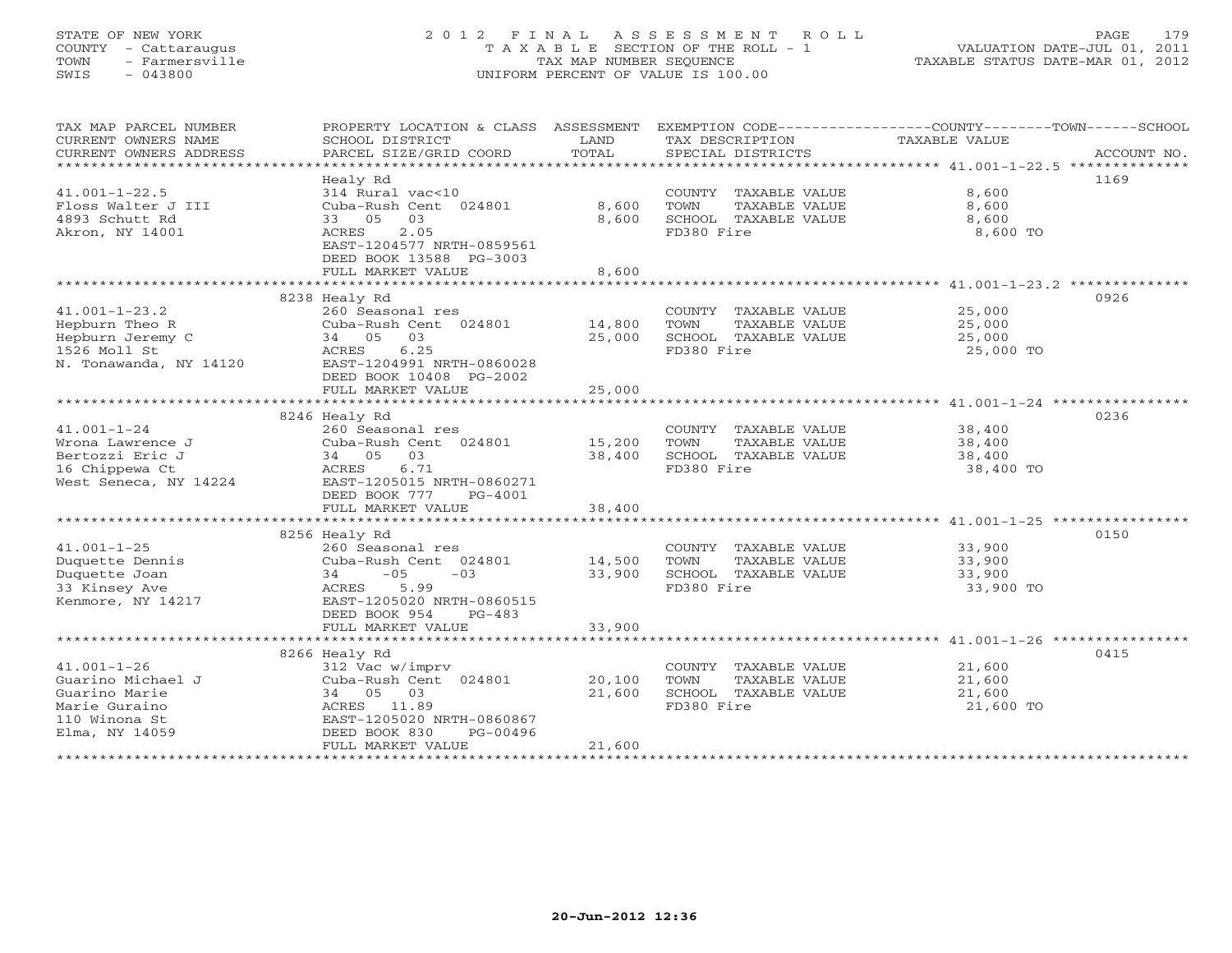## STATE OF NEW YORK 2 0 1 2 F I N A L A S S E S S M E N T R O L L PAGE 180 COUNTY - Cattaraugus T A X A B L E SECTION OF THE ROLL - 1 VALUATION DATE-JUL 01, 2011 TOWN - Farmersville TAX MAP NUMBER SEQUENCE TAXABLE STATUS DATE-MAR 01, 2012 SWIS - 043800 UNIFORM PERCENT OF VALUE IS 100.00UNIFORM PERCENT OF VALUE IS 100.00

| TAX MAP PARCEL NUMBER<br>CURRENT OWNERS NAME<br>CURRENT OWNERS ADDRESS | PROPERTY LOCATION & CLASS ASSESSMENT<br>SCHOOL DISTRICT<br>PARCEL SIZE/GRID COORD | LAND<br>TOTAL | TAX DESCRIPTION<br>SPECIAL DISTRICTS | EXEMPTION CODE----------------COUNTY-------TOWN------SCHOOL<br>TAXABLE VALUE<br>ACCOUNT NO. |
|------------------------------------------------------------------------|-----------------------------------------------------------------------------------|---------------|--------------------------------------|---------------------------------------------------------------------------------------------|
|                                                                        |                                                                                   |               |                                      |                                                                                             |
|                                                                        | 1203 Hardy Corners Rd                                                             |               |                                      | 0436                                                                                        |
| $41.001 - 1 - 27$                                                      | 210 1 Family Res                                                                  |               | COUNTY TAXABLE VALUE                 | 31,100                                                                                      |
| Von Buren Jon R II                                                     | Cuba-Rush Cent 024801                                                             | 11,800        | TOWN<br>TAXABLE VALUE                | 31,100                                                                                      |
| 1203 Hardy Corners Rd                                                  | 34 05 03                                                                          | 31,100        | SCHOOL TAXABLE VALUE                 | 31,100                                                                                      |
| Franklinville, NY 14737                                                | 4.20 BANK<br>017<br>ACRES                                                         |               | FD380 Fire                           | 31,100 TO                                                                                   |
|                                                                        | EAST-1205439 NRTH-0861403                                                         |               |                                      |                                                                                             |
|                                                                        | DEED BOOK 10983 PG-3003                                                           |               |                                      |                                                                                             |
|                                                                        | FULL MARKET VALUE                                                                 | 31,100        |                                      |                                                                                             |
|                                                                        |                                                                                   |               |                                      | 0151                                                                                        |
|                                                                        | 1231 Hardy Corners Rd                                                             |               |                                      |                                                                                             |
| $41.001 - 1 - 28$                                                      | 260 Seasonal res                                                                  |               | COUNTY TAXABLE VALUE                 | 34,900                                                                                      |
| Siminski Sharon E                                                      | Cuba-Rush Cent 024801                                                             | 17,500        | TOWN<br>TAXABLE VALUE                | 34,900                                                                                      |
| 8489 County Rd                                                         | 34 05 03                                                                          | 34,900        | SCHOOL TAXABLE VALUE                 | 34,900                                                                                      |
| East Amherst, NY 14051                                                 | 9.01<br>ACRES                                                                     |               | FD380 Fire                           | 34,900 TO                                                                                   |
|                                                                        | EAST-1205019 NRTH-0861436                                                         |               |                                      |                                                                                             |
|                                                                        | DEED BOOK 4843 PG-6002                                                            |               |                                      |                                                                                             |
|                                                                        | FULL MARKET VALUE                                                                 | 34,900        |                                      |                                                                                             |
|                                                                        |                                                                                   |               |                                      |                                                                                             |
|                                                                        | 8239 Healy Rd                                                                     |               |                                      | 0616                                                                                        |
| $41.001 - 1 - 29$                                                      | 270 Mfg housing                                                                   |               | COUNTY TAXABLE VALUE                 | 24,300                                                                                      |
| Trzybinski David                                                       | Cuba-Rush Cent 024801                                                             | 23,800        | TOWN<br>TAXABLE VALUE                | 24,300                                                                                      |
| 110 Wallace Ave                                                        | 34 05 03                                                                          | 24,300        | SCHOOL TAXABLE VALUE                 | 24,300                                                                                      |
| Cheektowaga, NY 14227-1306                                             | ACRES 17.81                                                                       |               | FD380 Fire                           | 24,300 TO                                                                                   |
|                                                                        | EAST-1203662 NRTH-0860141                                                         |               |                                      |                                                                                             |
|                                                                        | DEED BOOK 934<br>PG-1133                                                          |               |                                      |                                                                                             |
|                                                                        | FULL MARKET VALUE                                                                 | 24,300        |                                      |                                                                                             |
|                                                                        |                                                                                   |               |                                      |                                                                                             |
|                                                                        | 8255 Healy Rd                                                                     |               |                                      | 0075                                                                                        |
| $41.001 - 1 - 30$                                                      | 260 Seasonal res                                                                  |               | COUNTY TAXABLE VALUE                 | 36,100                                                                                      |
| Best Timothy J                                                         | Cuba-Rush Cent 024801 18,500                                                      |               | TOWN<br>TAXABLE VALUE                | 36,100                                                                                      |
| 9015 Clarence Ctr Rd                                                   | 34 05 03                                                                          | 36,100        | SCHOOL TAXABLE VALUE                 | 36,100                                                                                      |
| Clarence Center, NY 14032                                              | ACRES 10.00                                                                       |               | FD380 Fire                           | 36,100 TO                                                                                   |
|                                                                        | EAST-1203630 NRTH-0860522                                                         |               |                                      |                                                                                             |
|                                                                        | DEED BOOK 876<br>PG-00968                                                         |               |                                      |                                                                                             |
|                                                                        | FULL MARKET VALUE                                                                 | 36,100        |                                      |                                                                                             |
|                                                                        |                                                                                   |               |                                      |                                                                                             |
|                                                                        | 8267 Healy Rd                                                                     |               |                                      | 0528                                                                                        |
| $41.001 - 1 - 31$                                                      | 260 Seasonal res                                                                  |               | COUNTY TAXABLE VALUE                 | 42,800                                                                                      |
| Zaenglein Paul                                                         | Cuba-Rush Cent 024801                                                             | 18,400        | TOWN<br>TAXABLE VALUE                | 42,800                                                                                      |
| Zaenglein Dorothy                                                      | 34 05 03                                                                          | 42,800        | SCHOOL TAXABLE VALUE                 | 42,800                                                                                      |
| 125 North America Dr                                                   | ACRES<br>9.90                                                                     |               | FD380 Fire                           | 42,800 TO                                                                                   |
| West Seneca, NY 14224                                                  | EAST-1203630 NRTH-0860798                                                         |               |                                      |                                                                                             |
|                                                                        | DEED BOOK 961<br>$PG-4$                                                           |               |                                      |                                                                                             |
|                                                                        | FULL MARKET VALUE                                                                 | 42,800        |                                      |                                                                                             |
|                                                                        |                                                                                   |               |                                      |                                                                                             |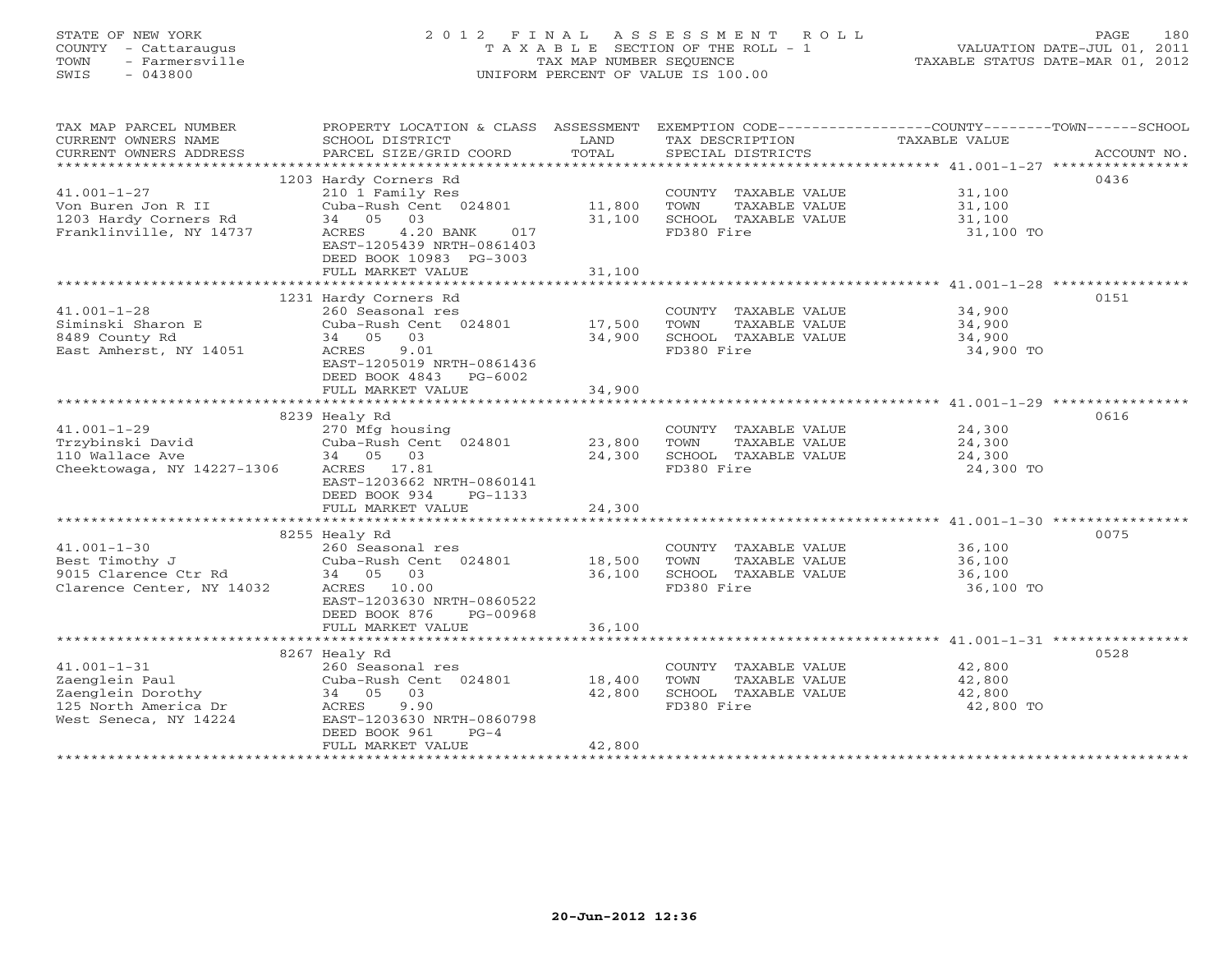## STATE OF NEW YORK 2 0 1 2 F I N A L A S S E S S M E N T R O L L PAGE 181 COUNTY - Cattaraugus T A X A B L E SECTION OF THE ROLL - 1 VALUATION DATE-JUL 01, 2011 TOWN - Farmersville TAX MAP NUMBER SEQUENCE TAXABLE STATUS DATE-MAR 01, 2012 SWIS - 043800 UNIFORM PERCENT OF VALUE IS 100.00UNIFORM PERCENT OF VALUE IS 100.00

| TAX MAP PARCEL NUMBER                            |                                            |             |                       | PROPERTY LOCATION & CLASS ASSESSMENT EXEMPTION CODE---------------COUNTY-------TOWN------SCHOOL |
|--------------------------------------------------|--------------------------------------------|-------------|-----------------------|-------------------------------------------------------------------------------------------------|
| CURRENT OWNERS NAME                              | SCHOOL DISTRICT                            | LAND        | TAX DESCRIPTION       | TAXABLE VALUE                                                                                   |
| CURRENT OWNERS ADDRESS                           | PARCEL SIZE/GRID COORD                     | TOTAL       | SPECIAL DISTRICTS     | ACCOUNT NO.                                                                                     |
|                                                  | 8275 Healy Rd                              |             |                       | 0251                                                                                            |
| $41.001 - 1 - 32.1$                              | 314 Rural vac<10                           |             | COUNTY TAXABLE VALUE  | 18,400                                                                                          |
| Thiel Tina                                       | Cuba-Rush Cent 024801                      | 18,400      | TOWN<br>TAXABLE VALUE | 18,400                                                                                          |
| 369 Kinsey Ave                                   | 03<br>35 05                                | 18,400      | SCHOOL TAXABLE VALUE  | 18,400                                                                                          |
| Kenmore, NY 14217                                | 9.85<br>ACRES                              |             | FD380 Fire            | 18,400 TO                                                                                       |
|                                                  | EAST-1203622 NRTH-0861085                  |             |                       |                                                                                                 |
|                                                  | DEED BOOK 9427 PG-3001                     |             |                       |                                                                                                 |
|                                                  | FULL MARKET VALUE                          | 18,400      |                       |                                                                                                 |
|                                                  | **************************                 | *********** |                       | ********************* 41.001-1-32.2 **************                                              |
|                                                  | 8288 Healy Rd                              |             |                       | 0688                                                                                            |
| $41.001 - 1 - 32.2$                              | 314 Rural vac<10                           |             | COUNTY TAXABLE VALUE  | 11,500                                                                                          |
| Acker Mary M                                     | Cuba-Rush Cent 024801                      | 11,500      | TOWN<br>TAXABLE VALUE | 11,500                                                                                          |
| 92 Elmtree Dr                                    | 34 05 03                                   | 11,500      | SCHOOL TAXABLE VALUE  | 11,500                                                                                          |
| Orchard Park, NY 14127                           | 4.00<br>ACRES                              |             | FD380 Fire            | 11,500 TO                                                                                       |
|                                                  | EAST-1204605 NRTH-0861459                  |             |                       |                                                                                                 |
|                                                  | DEED BOOK 10507 PG-2001                    |             |                       |                                                                                                 |
|                                                  | FULL MARKET VALUE                          | 11,500      |                       |                                                                                                 |
|                                                  |                                            |             |                       |                                                                                                 |
|                                                  | Healy Rd                                   |             |                       | 0732                                                                                            |
| $41.001 - 1 - 32.4$                              | 314 Rural vac<10                           |             | COUNTY TAXABLE VALUE  | 10,500                                                                                          |
| Johnston Robert                                  | Cuba-Rush Cent 024801                      | 10,500      | TOWN<br>TAXABLE VALUE | 10,500                                                                                          |
| Johnston Debra                                   | 35 05 03                                   | 10,500      | SCHOOL TAXABLE VALUE  | 10,500                                                                                          |
| 1397 Hardy Corners Rd<br>Franklinville, NY 14737 | 3.30<br>ACRES<br>EAST-1204283 NRTH-0861532 |             | FD380 Fire            | 10,500 TO                                                                                       |
|                                                  | DEED BOOK 16700 PG-3003                    |             |                       |                                                                                                 |
|                                                  | FULL MARKET VALUE                          | 10,500      |                       |                                                                                                 |
|                                                  |                                            |             |                       |                                                                                                 |
|                                                  | 1297 Hardy Corners Rd                      |             |                       | 0543                                                                                            |
| $41.001 - 1 - 33$                                | 210 1 Family Res                           |             | RES STAR 41854        | $\overline{0}$<br>$\Omega$<br>30,000                                                            |
| Johnston Robert                                  | Cuba-Rush Cent 024801                      | 14,400      | COUNTY TAXABLE VALUE  | 104,800                                                                                         |
| Johnston Debra                                   | 34 05 03                                   | 104,800     | TOWN<br>TAXABLE VALUE | 104,800                                                                                         |
| 1297 Hardy Corners RD                            | ACRES<br>5.95                              |             | SCHOOL TAXABLE VALUE  | 74,800                                                                                          |
| Franklinville, NY 14737                          | EAST-1203888 NRTH-0861508                  |             | FD380 Fire            | 104,800 TO                                                                                      |
|                                                  | DEED BOOK 16054 PG-9001                    |             |                       |                                                                                                 |
|                                                  | FULL MARKET VALUE                          | 104,800     |                       |                                                                                                 |
|                                                  |                                            |             |                       |                                                                                                 |
|                                                  | 1363 Hardy Crn Rd                          |             |                       | 0253                                                                                            |
| $41.001 - 1 - 34$                                | 260 Seasonal res                           |             | COUNTY TAXABLE VALUE  | 25,600                                                                                          |
| Kowal Shawn                                      | Cuba-Rush Cent 024801                      | 18,100      | TOWN<br>TAXABLE VALUE | 25,600                                                                                          |
| 16 Oakridge Ave                                  | 34 05 03                                   | 25,600      | SCHOOL TAXABLE VALUE  | 25,600                                                                                          |
| Kenmore, NY 14217                                | ACRES<br>9.60<br>EAST-1203232 NRTH-0861459 |             | FD380 Fire            | 25,600 TO                                                                                       |
|                                                  | DEED BOOK 10600 PG-6001                    |             |                       |                                                                                                 |
|                                                  | FULL MARKET VALUE                          | 25,600      |                       |                                                                                                 |
|                                                  |                                            |             |                       |                                                                                                 |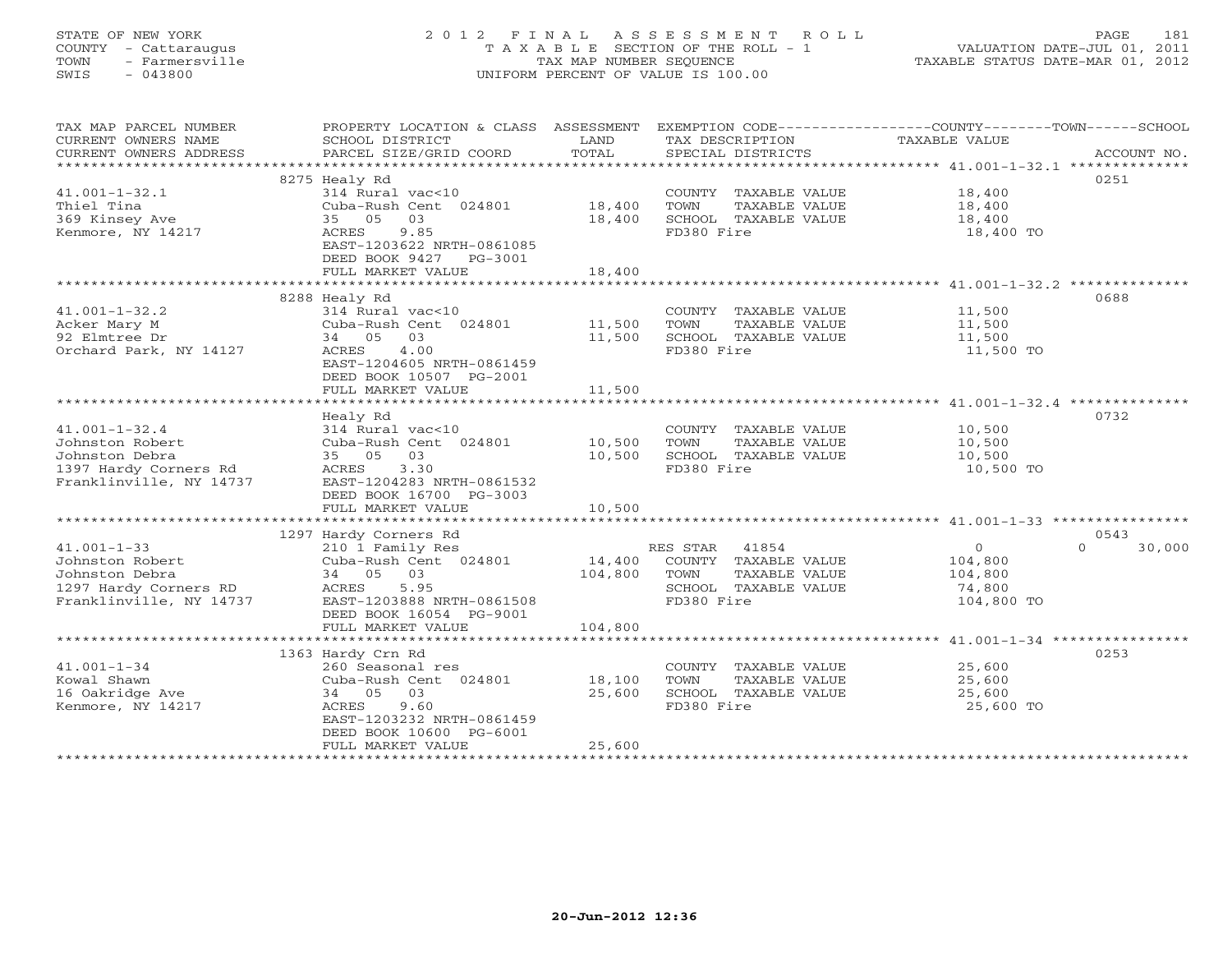## STATE OF NEW YORK 2 0 1 2 F I N A L A S S E S S M E N T R O L L PAGE 182 COUNTY - Cattaraugus T A X A B L E SECTION OF THE ROLL - 1 VALUATION DATE-JUL 01, 2011 TOWN - Farmersville TAX MAP NUMBER SEQUENCE TAXABLE STATUS DATE-MAR 01, 2012 SWIS - 043800 UNIFORM PERCENT OF VALUE IS 100.00UNIFORM PERCENT OF VALUE IS 100.00

| TAX MAP PARCEL NUMBER                         | PROPERTY LOCATION & CLASS ASSESSMENT         |                | EXEMPTION CODE-----------------COUNTY-------TOWN-----SCHOOL |                                                        |                                     |
|-----------------------------------------------|----------------------------------------------|----------------|-------------------------------------------------------------|--------------------------------------------------------|-------------------------------------|
| CURRENT OWNERS NAME                           | SCHOOL DISTRICT                              | LAND           | TAX DESCRIPTION                                             | <b>TAXABLE VALUE</b>                                   |                                     |
| CURRENT OWNERS ADDRESS                        | PARCEL SIZE/GRID COORD                       | TOTAL          | SPECIAL DISTRICTS                                           |                                                        | ACCOUNT NO.                         |
| ***********************                       |                                              |                |                                                             |                                                        |                                     |
|                                               | 4002 Hardy Corners Rd                        |                |                                                             |                                                        | 0443                                |
| $41.001 - 1 - 35$                             | 240 Rural res                                |                | COUNTY TAXABLE VALUE                                        | 77,400                                                 |                                     |
| Guggemos Robert C                             | Cuba-Rush Cent 024801                        | 21,300         | TOWN<br>TAXABLE VALUE                                       | 77,400                                                 |                                     |
| 426 Rowley Rd                                 | 34 05 03                                     | 77,400         | SCHOOL TAXABLE VALUE                                        | 77,400                                                 |                                     |
| Depew, NY 14043                               | ACRES 13.90                                  |                | FD380 Fire                                                  | 77,400 TO                                              |                                     |
|                                               | EAST-1203993 NRTH-0862168                    |                |                                                             |                                                        |                                     |
|                                               | DEED BOOK 8010<br>$PG-4001$                  |                |                                                             |                                                        |                                     |
|                                               | FULL MARKET VALUE<br>*********************** | 77,400         |                                                             |                                                        |                                     |
|                                               |                                              |                |                                                             |                                                        |                                     |
|                                               | 1338 Hardy Corners Rd                        |                |                                                             |                                                        | 0357                                |
| $41.001 - 1 - 36$                             | 240 Rural res                                |                | COUNTY TAXABLE VALUE                                        | 217,400                                                |                                     |
| Chateau Pines, LLC<br>Attn: Evelyn Riedhammer | Cuba-Rush Cent 024801<br>03<br>34 05         | 20,000         | TOWN<br>TAXABLE VALUE                                       | 217,400                                                |                                     |
| 309 Hidden Lake Dr                            | ACRES 11.83                                  | 217,400        | SCHOOL TAXABLE VALUE<br>FD380 Fire                          | 217,400<br>217,400 TO                                  |                                     |
| Brandon, FL 33511                             | EAST-1203192 NRTH-0862112                    |                |                                                             |                                                        |                                     |
|                                               | DEED BOOK 1021<br>$PG-53$                    |                |                                                             |                                                        |                                     |
|                                               | FULL MARKET VALUE                            | 217,400        |                                                             |                                                        |                                     |
|                                               |                                              |                |                                                             |                                                        |                                     |
|                                               | 1400 Hardy Corners Rd                        |                |                                                             |                                                        | 0202                                |
| $41.001 - 1 - 37$                             | 241 Rural res&ag                             |                | AGED C<br>41802                                             | 29,075                                                 | $\Omega$<br>$\circ$                 |
| Kellogg Gerald                                | Cuba-Rush Cent 024801                        | 82,700 AGED T  | 41803                                                       | $\Omega$                                               | 58,150<br>$\Omega$                  |
| Kathleen Kellogg                              | 34 05 03                                     | 116,300 AGED S | 41804                                                       | $\circ$                                                | 23,260<br>$\Omega$                  |
| 8061 Healy Rd                                 | ACRES 148.81                                 |                | SR STAR<br>41834                                            | $\Omega$                                               | $\Omega$<br>62,200                  |
| Franklinville, NY 14737                       | EAST-1201541 NRTH-0860614                    |                | COUNTY TAXABLE VALUE                                        | 87,225                                                 |                                     |
|                                               | DEED BOOK 414<br>PG-00446                    |                | TOWN<br>TAXABLE VALUE                                       | 58,150                                                 |                                     |
|                                               | FULL MARKET VALUE                            | 116,300        | SCHOOL TAXABLE VALUE                                        | 30,840                                                 |                                     |
|                                               |                                              |                | FD380 Fire                                                  | 116,300 TO                                             |                                     |
|                                               |                                              |                | ****************************                                |                                                        | $41.002 - 1 - 1.1$ **************** |
|                                               | Co Rd $46$                                   |                |                                                             |                                                        | 0011                                |
| $41.002 - 1 - 1.1$                            | 322 Rural vac>10                             |                | COUNTY TAXABLE VALUE                                        | 28,300                                                 |                                     |
| Shinn Thomas                                  | Cuba-Rush Cent 024801                        | 28,300         | TOWN<br>TAXABLE VALUE                                       | 28,300                                                 |                                     |
| Shinn Donna                                   | 18 05<br>03                                  | 28,300         | SCHOOL TAXABLE VALUE                                        | 28,300                                                 |                                     |
| 305 Retreat Rd                                | ACRES<br>25.15                               |                | FD380 Fire                                                  | 28,300 TO                                              |                                     |
| Southampton, NJ 08088                         | EAST-1212232 NRTH-0862544                    |                |                                                             |                                                        |                                     |
|                                               | DEED BOOK 16668 PG-4001                      |                |                                                             |                                                        |                                     |
|                                               | FULL MARKET VALUE                            | 28,300         |                                                             |                                                        |                                     |
|                                               | *********************                        | ***********    |                                                             | ***************************** 41.002-1-1.2 *********** |                                     |
|                                               | 784 Hardy Corners Rd                         |                |                                                             |                                                        | 0850                                |
| $41.002 - 1 - 1.2$                            | 240 Rural res                                |                | RES STAR<br>41854                                           | $\circ$                                                | 30,000<br>$\Omega$                  |
| Burg William J                                | Cuba-Rush Cent 024801                        | 36,300         | COUNTY TAXABLE VALUE                                        | 79,100                                                 |                                     |
| 784 Hardy Corner Rd                           | 18  05  03<br>50.20                          | 79,100         | TOWN<br>TAXABLE VALUE                                       | 79,100                                                 |                                     |
| Franklinville, NY 14737                       | ACRES<br>EAST-1211412 NRTH-0862551           |                | SCHOOL TAXABLE VALUE<br>FD380 Fire                          | 49,100<br>79,100 TO                                    |                                     |
|                                               | DEED BOOK 00989 PG-01005                     |                |                                                             |                                                        |                                     |
|                                               | FULL MARKET VALUE                            | 79,100         |                                                             |                                                        |                                     |
| *************************                     |                                              |                |                                                             |                                                        |                                     |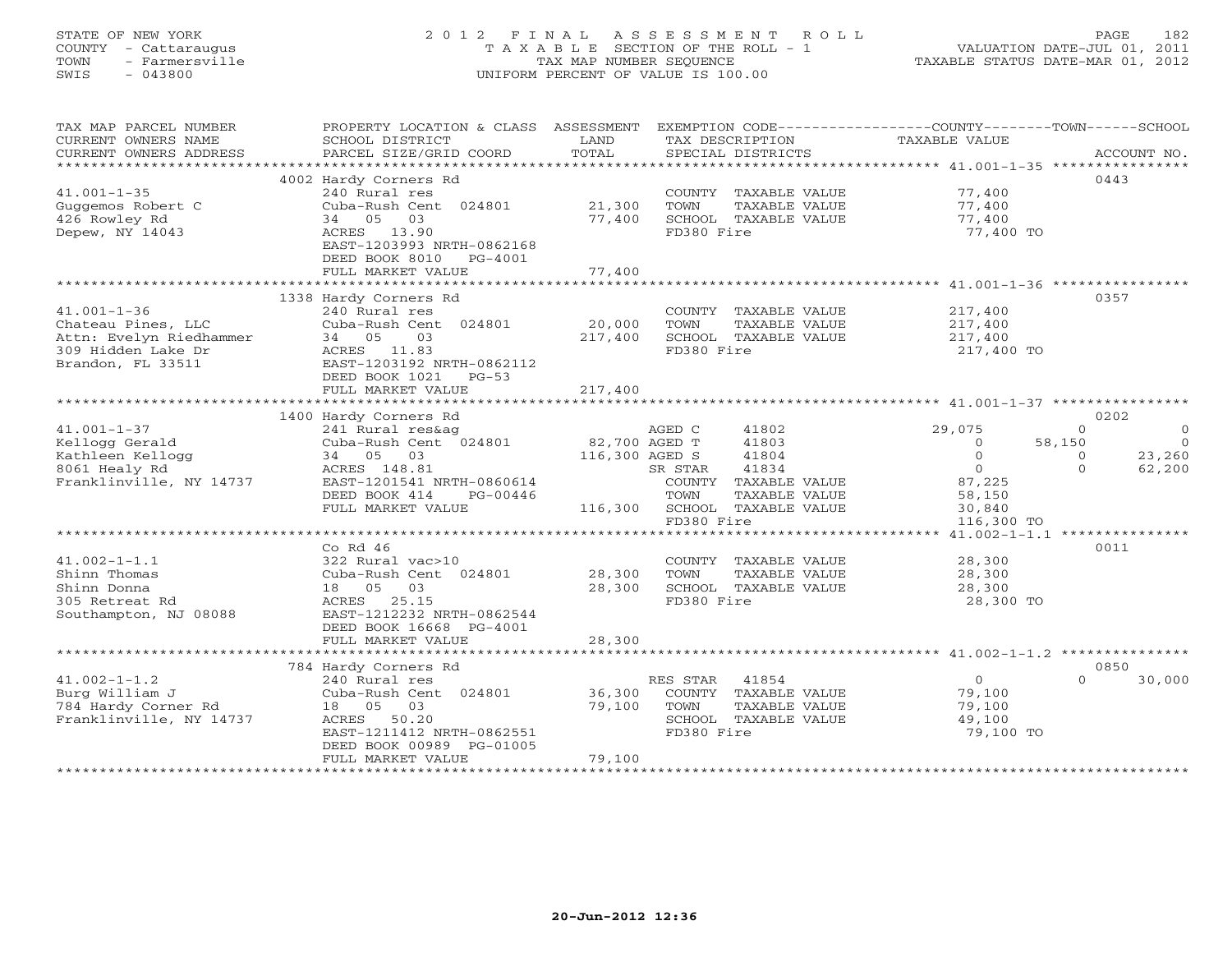## STATE OF NEW YORK 2 0 1 2 F I N A L A S S E S S M E N T R O L L PAGE 183 COUNTY - Cattaraugus T A X A B L E SECTION OF THE ROLL - 1 VALUATION DATE-JUL 01, 2011 TOWN - Farmersville TAX MAP NUMBER SEQUENCE TAXABLE STATUS DATE-MAR 01, 2012 SWIS - 043800 UNIFORM PERCENT OF VALUE IS 100.00UNIFORM PERCENT OF VALUE IS 100.00

| TAX MAP PARCEL NUMBER<br>CURRENT OWNERS NAME<br>CURRENT OWNERS ADDRESS | PROPERTY LOCATION & CLASS ASSESSMENT<br>SCHOOL DISTRICT<br>PARCEL SIZE/GRID COORD | LAND<br>TOTAL | TAX DESCRIPTION<br>SPECIAL DISTRICTS | EXEMPTION CODE-----------------COUNTY-------TOWN------SCHOOL<br>TAXABLE VALUE<br>ACCOUNT NO. |
|------------------------------------------------------------------------|-----------------------------------------------------------------------------------|---------------|--------------------------------------|----------------------------------------------------------------------------------------------|
|                                                                        |                                                                                   |               |                                      |                                                                                              |
|                                                                        | 784 Hardy Crn Rd                                                                  |               |                                      | 0907                                                                                         |
| $41.002 - 1 - 1.3$                                                     | 270 Mfg housing                                                                   |               | COUNTY TAXABLE VALUE                 | 15,300                                                                                       |
| Jung Robert J                                                          | Cuba-Rush Cent 024801                                                             | 8,700         | TOWN<br>TAXABLE VALUE                | 15,300                                                                                       |
| Jung David M                                                           | 18 5 3                                                                            | 15,300        | SCHOOL TAXABLE VALUE                 | 15,300                                                                                       |
| 17 Gratton St<br>Sloan, NY 14206                                       | ACRES<br>2.15<br>EAST-1211096 NRTH-0860991                                        |               | FD380 Fire                           | 15,300 TO                                                                                    |
|                                                                        | DEED BOOK 940<br>$PG-72$                                                          |               |                                      |                                                                                              |
|                                                                        | FULL MARKET VALUE                                                                 | 15,300        |                                      |                                                                                              |
|                                                                        |                                                                                   |               |                                      |                                                                                              |
|                                                                        | 704 Co. Rd. 46                                                                    |               |                                      | 1103                                                                                         |
| $41.002 - 1 - 1.4$                                                     | 260 Seasonal res                                                                  |               | COUNTY TAXABLE VALUE                 | 101,700                                                                                      |
| Shinn Thomas M                                                         | Cuba-Rush Cent 024801                                                             | 28,300        | TOWN<br>TAXABLE VALUE                | 101,700                                                                                      |
| Shinn Kenneth W                                                        | 18 05 03                                                                          | 101,700       | SCHOOL TAXABLE VALUE                 | 101,700                                                                                      |
| 305 Retreat Rd                                                         | ACRES 25.00 BANK<br>017                                                           |               | FD380 Fire                           | 101,700 TO                                                                                   |
| South Ampton, NJ 08088                                                 | EAST-1212032 NRTH-0862541<br>DEED BOOK 1836 PG-4003                               |               |                                      |                                                                                              |
|                                                                        | FULL MARKET VALUE                                                                 | 101,700       |                                      |                                                                                              |
|                                                                        |                                                                                   |               |                                      |                                                                                              |
|                                                                        | 640 Hardy Corners Rd                                                              |               |                                      | 0102                                                                                         |
| $41.002 - 1 - 2$                                                       | 314 Rural vac<10                                                                  |               | COUNTY TAXABLE VALUE                 | 10,400                                                                                       |
| Morgan Gerald L                                                        | Cuba-Rush Cent 024801                                                             | 10,400        | TOWN<br>TAXABLE VALUE                | 10,400                                                                                       |
| Kish Beth M                                                            | 18  05  03                                                                        | 10,400        | SCHOOL TAXABLE VALUE                 | 10,400                                                                                       |
| PO Box 372                                                             | ACRES<br>1.45 BANK<br>017                                                         |               | FD380 Fire                           | 10,400 TO                                                                                    |
| Rushford, NY 14777                                                     | EAST-1213024 NRTH-0861506<br>DEED BOOK 1013<br>PG-328                             |               |                                      |                                                                                              |
|                                                                        | FULL MARKET VALUE                                                                 | 10,400        |                                      |                                                                                              |
|                                                                        |                                                                                   |               |                                      |                                                                                              |
|                                                                        | Hardy Corners Rd                                                                  |               |                                      | 0241                                                                                         |
| $41.002 - 1 - 3.1$                                                     | 314 Rural vac<10                                                                  |               | COUNTY TAXABLE VALUE                 | 13,900                                                                                       |
| Cobado Kent                                                            | Cuba-Rush Cent 024801                                                             | 13,900        | TAXABLE VALUE<br>TOWN                | 13,900                                                                                       |
| Cobado Barbara                                                         | 17/18 05 03                                                                       | 13,900        | SCHOOL TAXABLE VALUE                 | 13,900                                                                                       |
| 4544 Five Mile Rd                                                      | 5.60<br>ACRES                                                                     |               | FD380 Fire                           | 13,900 TO                                                                                    |
| Allegany, NY 14706                                                     | EAST-1213697 NRTH-0861539                                                         |               |                                      |                                                                                              |
|                                                                        | DEED BOOK 969<br>$PG-936$<br>FULL MARKET VALUE                                    | 13,900        |                                      |                                                                                              |
|                                                                        |                                                                                   |               |                                      |                                                                                              |
|                                                                        | 8398 Stebbins Rd                                                                  |               |                                      | 0733                                                                                         |
| $41.002 - 1 - 3.2$                                                     | 260 Seasonal res                                                                  |               | COUNTY TAXABLE VALUE                 | 44,800                                                                                       |
| Stahl Craig M                                                          | Cuba-Rush Cent 024801                                                             | 20,600        | TOWN<br>TAXABLE VALUE                | 44,800                                                                                       |
| 86 Sedgemoor Ct                                                        | 18  05  03                                                                        | 44,800        | SCHOOL TAXABLE VALUE                 | 44,800                                                                                       |
| Williamsville, NY 14221                                                | ACRES 12.70                                                                       |               | FD380 Fire                           | 44,800 TO                                                                                    |
|                                                                        | EAST-1214256 NRTH-0862960                                                         |               |                                      |                                                                                              |
|                                                                        | DEED BOOK 13997 PG-8002                                                           | 44,800        |                                      |                                                                                              |
|                                                                        | FULL MARKET VALUE<br>**********************                                       |               |                                      |                                                                                              |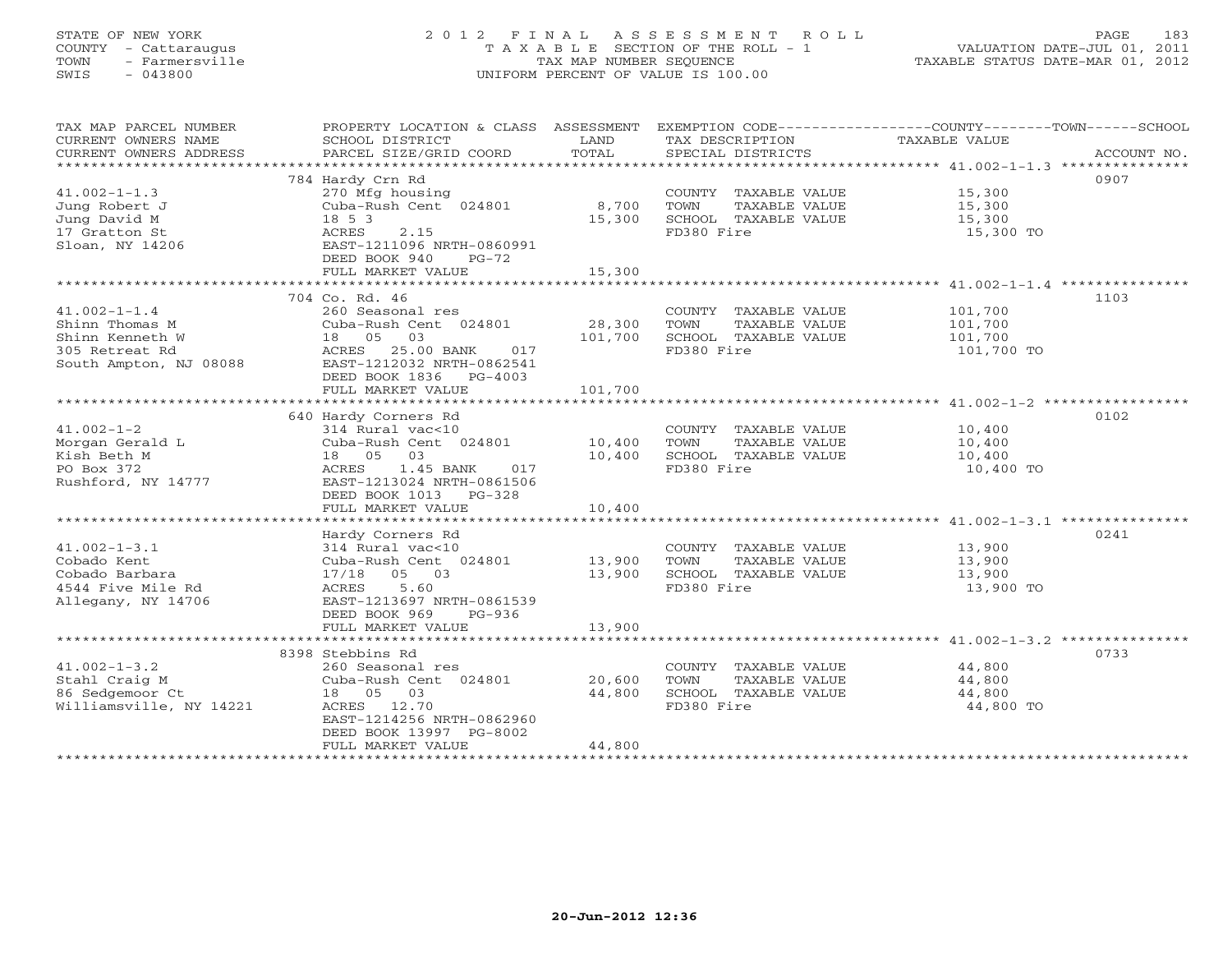## STATE OF NEW YORK 2 0 1 2 F I N A L A S S E S S M E N T R O L L PAGE 184 COUNTY - Cattaraugus T A X A B L E SECTION OF THE ROLL - 1 VALUATION DATE-JUL 01, 2011 TOWN - Farmersville TAX MAP NUMBER SEQUENCE TAXABLE STATUS DATE-MAR 01, 2012 SWIS - 043800 UNIFORM PERCENT OF VALUE IS 100.00UNIFORM PERCENT OF VALUE IS 100.00

| 476 Stebbins Rd<br>0939<br>$41.002 - 1 - 3.3$<br>260 Seasonal res<br>38,200<br>COUNTY TAXABLE VALUE<br>Cuba-Rush Cent 024801 14,200<br>Kramer Donald W<br>TOWN<br>TAXABLE VALUE<br>38,200<br>05 03 18<br>159 Wheeler St<br>38,200<br>SCHOOL TAXABLE VALUE<br>38,200<br>Tonawanda, NY 14150<br>FD380 Fire<br>ACRES<br>5.80<br>38,200 TO<br>EAST-1214286 NRTH-0863671<br>DEED BOOK 00996 PG-00863<br>FULL MARKET VALUE<br>38,200<br>0959<br>8362 Stebbins Rd<br>$41.002 - 1 - 3.4$<br>312 Vac w/imprv<br>COUNTY TAXABLE VALUE<br>19,200<br>Cuba-Rush Cent 024801<br>Hunger Michael<br>11,400<br>TOWN<br>TAXABLE VALUE<br>19,200<br>Hunger Jeannette<br>18  05  04<br>19,200<br>SCHOOL TAXABLE VALUE<br>19,200<br>397 Benzinger St<br>3.90<br>FD380 Fire<br>ACRES<br>19,200 TO<br>Buffalo, NY 14206<br>EAST-1214262 NRTH-0862275<br>DEED BOOK 1024<br>PG-983<br>FULL MARKET VALUE<br>19,200<br>0960<br>Stebbins Rd<br>$41.002 - 1 - 3.5$<br>18,800<br>270 Mfg housing<br>COUNTY TAXABLE VALUE<br>Ferreira Joao<br>Cuba-Rush Cent 024801<br>10,300<br>18,800<br>TOWN<br>TAXABLE VALUE<br>Ferreira Lucia<br>18  05  03<br>18,800<br>SCHOOL TAXABLE VALUE<br>18,800<br>189 Ridgewood Rd<br>3.20<br>FD380 Fire<br>ACRES<br>18,800 TO<br>Buffalo, NY 14220<br>EAST-1214260 NRTH-0861984<br>DEED BOOK 965<br>PG-518<br>18,800<br>FULL MARKET VALUE<br>0961<br>Stebbins Rd<br>$41.002 - 1 - 3.6$<br>11,200<br>312 Vac w/imprv<br>COUNTY TAXABLE VALUE<br>Barberi Elberta<br>Cuba-Rush Cent 024801<br>10,700<br>11,200<br>TOWN<br>TAXABLE VALUE<br>7898 Olean Rd<br>18  05  03<br>11,200<br>SCHOOL TAXABLE VALUE<br>11,200<br>FD380 Fire<br>Holland, NY 14080<br>ACRES 3.45<br>11,200 TO<br>EAST-1214259 NRTH-0861706<br>DEED BOOK 967<br>PG-393<br>11,200<br>FULL MARKET VALUE<br>548 Hardys Corners Rd<br>0962<br>$41.002 - 1 - 3.7$<br>270 Mfg housing<br>COUNTY TAXABLE VALUE<br>40,100<br>Bunea Robert D<br>Cuba-Rush Cent 024801<br>10,100<br>TOWN<br>TAXABLE VALUE<br>40,100<br>Bunea Charles B<br>18 05 03<br>40,100<br>SCHOOL TAXABLE VALUE<br>40,100<br>10145 Dennison Astabula Rd<br>ACRES<br>3.05<br>FD380 Fire<br>40,100 TO<br>Orwell, OH 44076<br>EAST-1214257 NRTH-0861434<br>DEED BOOK 769<br>PG-5001<br>40,100<br>FULL MARKET VALUE | TAX MAP PARCEL NUMBER<br>CURRENT OWNERS NAME<br>CURRENT OWNERS ADDRESS | PROPERTY LOCATION & CLASS ASSESSMENT<br>SCHOOL DISTRICT<br>PARCEL SIZE/GRID COORD | LAND<br>TOTAL | TAX DESCRIPTION<br>SPECIAL DISTRICTS | EXEMPTION CODE-----------------COUNTY-------TOWN------SCHOOL<br>TAXABLE VALUE<br>ACCOUNT NO. |
|-------------------------------------------------------------------------------------------------------------------------------------------------------------------------------------------------------------------------------------------------------------------------------------------------------------------------------------------------------------------------------------------------------------------------------------------------------------------------------------------------------------------------------------------------------------------------------------------------------------------------------------------------------------------------------------------------------------------------------------------------------------------------------------------------------------------------------------------------------------------------------------------------------------------------------------------------------------------------------------------------------------------------------------------------------------------------------------------------------------------------------------------------------------------------------------------------------------------------------------------------------------------------------------------------------------------------------------------------------------------------------------------------------------------------------------------------------------------------------------------------------------------------------------------------------------------------------------------------------------------------------------------------------------------------------------------------------------------------------------------------------------------------------------------------------------------------------------------------------------------------------------------------------------------------------------------------------------------------------------------------------------------------------------------------------------------------------------------------------------------------------------------------------------------------------------------------------------------------------------------|------------------------------------------------------------------------|-----------------------------------------------------------------------------------|---------------|--------------------------------------|----------------------------------------------------------------------------------------------|
|                                                                                                                                                                                                                                                                                                                                                                                                                                                                                                                                                                                                                                                                                                                                                                                                                                                                                                                                                                                                                                                                                                                                                                                                                                                                                                                                                                                                                                                                                                                                                                                                                                                                                                                                                                                                                                                                                                                                                                                                                                                                                                                                                                                                                                           |                                                                        |                                                                                   |               |                                      |                                                                                              |
|                                                                                                                                                                                                                                                                                                                                                                                                                                                                                                                                                                                                                                                                                                                                                                                                                                                                                                                                                                                                                                                                                                                                                                                                                                                                                                                                                                                                                                                                                                                                                                                                                                                                                                                                                                                                                                                                                                                                                                                                                                                                                                                                                                                                                                           |                                                                        |                                                                                   |               |                                      |                                                                                              |
|                                                                                                                                                                                                                                                                                                                                                                                                                                                                                                                                                                                                                                                                                                                                                                                                                                                                                                                                                                                                                                                                                                                                                                                                                                                                                                                                                                                                                                                                                                                                                                                                                                                                                                                                                                                                                                                                                                                                                                                                                                                                                                                                                                                                                                           |                                                                        |                                                                                   |               |                                      |                                                                                              |
|                                                                                                                                                                                                                                                                                                                                                                                                                                                                                                                                                                                                                                                                                                                                                                                                                                                                                                                                                                                                                                                                                                                                                                                                                                                                                                                                                                                                                                                                                                                                                                                                                                                                                                                                                                                                                                                                                                                                                                                                                                                                                                                                                                                                                                           |                                                                        |                                                                                   |               |                                      |                                                                                              |
|                                                                                                                                                                                                                                                                                                                                                                                                                                                                                                                                                                                                                                                                                                                                                                                                                                                                                                                                                                                                                                                                                                                                                                                                                                                                                                                                                                                                                                                                                                                                                                                                                                                                                                                                                                                                                                                                                                                                                                                                                                                                                                                                                                                                                                           |                                                                        |                                                                                   |               |                                      |                                                                                              |
|                                                                                                                                                                                                                                                                                                                                                                                                                                                                                                                                                                                                                                                                                                                                                                                                                                                                                                                                                                                                                                                                                                                                                                                                                                                                                                                                                                                                                                                                                                                                                                                                                                                                                                                                                                                                                                                                                                                                                                                                                                                                                                                                                                                                                                           |                                                                        |                                                                                   |               |                                      |                                                                                              |
|                                                                                                                                                                                                                                                                                                                                                                                                                                                                                                                                                                                                                                                                                                                                                                                                                                                                                                                                                                                                                                                                                                                                                                                                                                                                                                                                                                                                                                                                                                                                                                                                                                                                                                                                                                                                                                                                                                                                                                                                                                                                                                                                                                                                                                           |                                                                        |                                                                                   |               |                                      |                                                                                              |
|                                                                                                                                                                                                                                                                                                                                                                                                                                                                                                                                                                                                                                                                                                                                                                                                                                                                                                                                                                                                                                                                                                                                                                                                                                                                                                                                                                                                                                                                                                                                                                                                                                                                                                                                                                                                                                                                                                                                                                                                                                                                                                                                                                                                                                           |                                                                        |                                                                                   |               |                                      |                                                                                              |
|                                                                                                                                                                                                                                                                                                                                                                                                                                                                                                                                                                                                                                                                                                                                                                                                                                                                                                                                                                                                                                                                                                                                                                                                                                                                                                                                                                                                                                                                                                                                                                                                                                                                                                                                                                                                                                                                                                                                                                                                                                                                                                                                                                                                                                           |                                                                        |                                                                                   |               |                                      |                                                                                              |
|                                                                                                                                                                                                                                                                                                                                                                                                                                                                                                                                                                                                                                                                                                                                                                                                                                                                                                                                                                                                                                                                                                                                                                                                                                                                                                                                                                                                                                                                                                                                                                                                                                                                                                                                                                                                                                                                                                                                                                                                                                                                                                                                                                                                                                           |                                                                        |                                                                                   |               |                                      |                                                                                              |
|                                                                                                                                                                                                                                                                                                                                                                                                                                                                                                                                                                                                                                                                                                                                                                                                                                                                                                                                                                                                                                                                                                                                                                                                                                                                                                                                                                                                                                                                                                                                                                                                                                                                                                                                                                                                                                                                                                                                                                                                                                                                                                                                                                                                                                           |                                                                        |                                                                                   |               |                                      |                                                                                              |
|                                                                                                                                                                                                                                                                                                                                                                                                                                                                                                                                                                                                                                                                                                                                                                                                                                                                                                                                                                                                                                                                                                                                                                                                                                                                                                                                                                                                                                                                                                                                                                                                                                                                                                                                                                                                                                                                                                                                                                                                                                                                                                                                                                                                                                           |                                                                        |                                                                                   |               |                                      |                                                                                              |
|                                                                                                                                                                                                                                                                                                                                                                                                                                                                                                                                                                                                                                                                                                                                                                                                                                                                                                                                                                                                                                                                                                                                                                                                                                                                                                                                                                                                                                                                                                                                                                                                                                                                                                                                                                                                                                                                                                                                                                                                                                                                                                                                                                                                                                           |                                                                        |                                                                                   |               |                                      |                                                                                              |
|                                                                                                                                                                                                                                                                                                                                                                                                                                                                                                                                                                                                                                                                                                                                                                                                                                                                                                                                                                                                                                                                                                                                                                                                                                                                                                                                                                                                                                                                                                                                                                                                                                                                                                                                                                                                                                                                                                                                                                                                                                                                                                                                                                                                                                           |                                                                        |                                                                                   |               |                                      |                                                                                              |
|                                                                                                                                                                                                                                                                                                                                                                                                                                                                                                                                                                                                                                                                                                                                                                                                                                                                                                                                                                                                                                                                                                                                                                                                                                                                                                                                                                                                                                                                                                                                                                                                                                                                                                                                                                                                                                                                                                                                                                                                                                                                                                                                                                                                                                           |                                                                        |                                                                                   |               |                                      |                                                                                              |
|                                                                                                                                                                                                                                                                                                                                                                                                                                                                                                                                                                                                                                                                                                                                                                                                                                                                                                                                                                                                                                                                                                                                                                                                                                                                                                                                                                                                                                                                                                                                                                                                                                                                                                                                                                                                                                                                                                                                                                                                                                                                                                                                                                                                                                           |                                                                        |                                                                                   |               |                                      |                                                                                              |
|                                                                                                                                                                                                                                                                                                                                                                                                                                                                                                                                                                                                                                                                                                                                                                                                                                                                                                                                                                                                                                                                                                                                                                                                                                                                                                                                                                                                                                                                                                                                                                                                                                                                                                                                                                                                                                                                                                                                                                                                                                                                                                                                                                                                                                           |                                                                        |                                                                                   |               |                                      |                                                                                              |
|                                                                                                                                                                                                                                                                                                                                                                                                                                                                                                                                                                                                                                                                                                                                                                                                                                                                                                                                                                                                                                                                                                                                                                                                                                                                                                                                                                                                                                                                                                                                                                                                                                                                                                                                                                                                                                                                                                                                                                                                                                                                                                                                                                                                                                           |                                                                        |                                                                                   |               |                                      |                                                                                              |
|                                                                                                                                                                                                                                                                                                                                                                                                                                                                                                                                                                                                                                                                                                                                                                                                                                                                                                                                                                                                                                                                                                                                                                                                                                                                                                                                                                                                                                                                                                                                                                                                                                                                                                                                                                                                                                                                                                                                                                                                                                                                                                                                                                                                                                           |                                                                        |                                                                                   |               |                                      |                                                                                              |
|                                                                                                                                                                                                                                                                                                                                                                                                                                                                                                                                                                                                                                                                                                                                                                                                                                                                                                                                                                                                                                                                                                                                                                                                                                                                                                                                                                                                                                                                                                                                                                                                                                                                                                                                                                                                                                                                                                                                                                                                                                                                                                                                                                                                                                           |                                                                        |                                                                                   |               |                                      |                                                                                              |
|                                                                                                                                                                                                                                                                                                                                                                                                                                                                                                                                                                                                                                                                                                                                                                                                                                                                                                                                                                                                                                                                                                                                                                                                                                                                                                                                                                                                                                                                                                                                                                                                                                                                                                                                                                                                                                                                                                                                                                                                                                                                                                                                                                                                                                           |                                                                        |                                                                                   |               |                                      |                                                                                              |
|                                                                                                                                                                                                                                                                                                                                                                                                                                                                                                                                                                                                                                                                                                                                                                                                                                                                                                                                                                                                                                                                                                                                                                                                                                                                                                                                                                                                                                                                                                                                                                                                                                                                                                                                                                                                                                                                                                                                                                                                                                                                                                                                                                                                                                           |                                                                        |                                                                                   |               |                                      |                                                                                              |
|                                                                                                                                                                                                                                                                                                                                                                                                                                                                                                                                                                                                                                                                                                                                                                                                                                                                                                                                                                                                                                                                                                                                                                                                                                                                                                                                                                                                                                                                                                                                                                                                                                                                                                                                                                                                                                                                                                                                                                                                                                                                                                                                                                                                                                           |                                                                        |                                                                                   |               |                                      |                                                                                              |
|                                                                                                                                                                                                                                                                                                                                                                                                                                                                                                                                                                                                                                                                                                                                                                                                                                                                                                                                                                                                                                                                                                                                                                                                                                                                                                                                                                                                                                                                                                                                                                                                                                                                                                                                                                                                                                                                                                                                                                                                                                                                                                                                                                                                                                           |                                                                        |                                                                                   |               |                                      |                                                                                              |
|                                                                                                                                                                                                                                                                                                                                                                                                                                                                                                                                                                                                                                                                                                                                                                                                                                                                                                                                                                                                                                                                                                                                                                                                                                                                                                                                                                                                                                                                                                                                                                                                                                                                                                                                                                                                                                                                                                                                                                                                                                                                                                                                                                                                                                           |                                                                        |                                                                                   |               |                                      |                                                                                              |
|                                                                                                                                                                                                                                                                                                                                                                                                                                                                                                                                                                                                                                                                                                                                                                                                                                                                                                                                                                                                                                                                                                                                                                                                                                                                                                                                                                                                                                                                                                                                                                                                                                                                                                                                                                                                                                                                                                                                                                                                                                                                                                                                                                                                                                           |                                                                        |                                                                                   |               |                                      |                                                                                              |
|                                                                                                                                                                                                                                                                                                                                                                                                                                                                                                                                                                                                                                                                                                                                                                                                                                                                                                                                                                                                                                                                                                                                                                                                                                                                                                                                                                                                                                                                                                                                                                                                                                                                                                                                                                                                                                                                                                                                                                                                                                                                                                                                                                                                                                           |                                                                        |                                                                                   |               |                                      |                                                                                              |
|                                                                                                                                                                                                                                                                                                                                                                                                                                                                                                                                                                                                                                                                                                                                                                                                                                                                                                                                                                                                                                                                                                                                                                                                                                                                                                                                                                                                                                                                                                                                                                                                                                                                                                                                                                                                                                                                                                                                                                                                                                                                                                                                                                                                                                           |                                                                        |                                                                                   |               |                                      |                                                                                              |
|                                                                                                                                                                                                                                                                                                                                                                                                                                                                                                                                                                                                                                                                                                                                                                                                                                                                                                                                                                                                                                                                                                                                                                                                                                                                                                                                                                                                                                                                                                                                                                                                                                                                                                                                                                                                                                                                                                                                                                                                                                                                                                                                                                                                                                           |                                                                        |                                                                                   |               |                                      |                                                                                              |
|                                                                                                                                                                                                                                                                                                                                                                                                                                                                                                                                                                                                                                                                                                                                                                                                                                                                                                                                                                                                                                                                                                                                                                                                                                                                                                                                                                                                                                                                                                                                                                                                                                                                                                                                                                                                                                                                                                                                                                                                                                                                                                                                                                                                                                           |                                                                        |                                                                                   |               |                                      |                                                                                              |
|                                                                                                                                                                                                                                                                                                                                                                                                                                                                                                                                                                                                                                                                                                                                                                                                                                                                                                                                                                                                                                                                                                                                                                                                                                                                                                                                                                                                                                                                                                                                                                                                                                                                                                                                                                                                                                                                                                                                                                                                                                                                                                                                                                                                                                           |                                                                        |                                                                                   |               |                                      |                                                                                              |
|                                                                                                                                                                                                                                                                                                                                                                                                                                                                                                                                                                                                                                                                                                                                                                                                                                                                                                                                                                                                                                                                                                                                                                                                                                                                                                                                                                                                                                                                                                                                                                                                                                                                                                                                                                                                                                                                                                                                                                                                                                                                                                                                                                                                                                           |                                                                        |                                                                                   |               |                                      |                                                                                              |
|                                                                                                                                                                                                                                                                                                                                                                                                                                                                                                                                                                                                                                                                                                                                                                                                                                                                                                                                                                                                                                                                                                                                                                                                                                                                                                                                                                                                                                                                                                                                                                                                                                                                                                                                                                                                                                                                                                                                                                                                                                                                                                                                                                                                                                           |                                                                        |                                                                                   |               |                                      |                                                                                              |
|                                                                                                                                                                                                                                                                                                                                                                                                                                                                                                                                                                                                                                                                                                                                                                                                                                                                                                                                                                                                                                                                                                                                                                                                                                                                                                                                                                                                                                                                                                                                                                                                                                                                                                                                                                                                                                                                                                                                                                                                                                                                                                                                                                                                                                           |                                                                        |                                                                                   |               |                                      |                                                                                              |
|                                                                                                                                                                                                                                                                                                                                                                                                                                                                                                                                                                                                                                                                                                                                                                                                                                                                                                                                                                                                                                                                                                                                                                                                                                                                                                                                                                                                                                                                                                                                                                                                                                                                                                                                                                                                                                                                                                                                                                                                                                                                                                                                                                                                                                           |                                                                        |                                                                                   |               |                                      |                                                                                              |
|                                                                                                                                                                                                                                                                                                                                                                                                                                                                                                                                                                                                                                                                                                                                                                                                                                                                                                                                                                                                                                                                                                                                                                                                                                                                                                                                                                                                                                                                                                                                                                                                                                                                                                                                                                                                                                                                                                                                                                                                                                                                                                                                                                                                                                           |                                                                        |                                                                                   |               |                                      |                                                                                              |
|                                                                                                                                                                                                                                                                                                                                                                                                                                                                                                                                                                                                                                                                                                                                                                                                                                                                                                                                                                                                                                                                                                                                                                                                                                                                                                                                                                                                                                                                                                                                                                                                                                                                                                                                                                                                                                                                                                                                                                                                                                                                                                                                                                                                                                           |                                                                        |                                                                                   |               |                                      |                                                                                              |
|                                                                                                                                                                                                                                                                                                                                                                                                                                                                                                                                                                                                                                                                                                                                                                                                                                                                                                                                                                                                                                                                                                                                                                                                                                                                                                                                                                                                                                                                                                                                                                                                                                                                                                                                                                                                                                                                                                                                                                                                                                                                                                                                                                                                                                           |                                                                        |                                                                                   |               |                                      |                                                                                              |
|                                                                                                                                                                                                                                                                                                                                                                                                                                                                                                                                                                                                                                                                                                                                                                                                                                                                                                                                                                                                                                                                                                                                                                                                                                                                                                                                                                                                                                                                                                                                                                                                                                                                                                                                                                                                                                                                                                                                                                                                                                                                                                                                                                                                                                           |                                                                        |                                                                                   |               |                                      |                                                                                              |
|                                                                                                                                                                                                                                                                                                                                                                                                                                                                                                                                                                                                                                                                                                                                                                                                                                                                                                                                                                                                                                                                                                                                                                                                                                                                                                                                                                                                                                                                                                                                                                                                                                                                                                                                                                                                                                                                                                                                                                                                                                                                                                                                                                                                                                           |                                                                        |                                                                                   |               |                                      |                                                                                              |
|                                                                                                                                                                                                                                                                                                                                                                                                                                                                                                                                                                                                                                                                                                                                                                                                                                                                                                                                                                                                                                                                                                                                                                                                                                                                                                                                                                                                                                                                                                                                                                                                                                                                                                                                                                                                                                                                                                                                                                                                                                                                                                                                                                                                                                           |                                                                        |                                                                                   |               |                                      |                                                                                              |
|                                                                                                                                                                                                                                                                                                                                                                                                                                                                                                                                                                                                                                                                                                                                                                                                                                                                                                                                                                                                                                                                                                                                                                                                                                                                                                                                                                                                                                                                                                                                                                                                                                                                                                                                                                                                                                                                                                                                                                                                                                                                                                                                                                                                                                           |                                                                        |                                                                                   |               |                                      |                                                                                              |
|                                                                                                                                                                                                                                                                                                                                                                                                                                                                                                                                                                                                                                                                                                                                                                                                                                                                                                                                                                                                                                                                                                                                                                                                                                                                                                                                                                                                                                                                                                                                                                                                                                                                                                                                                                                                                                                                                                                                                                                                                                                                                                                                                                                                                                           |                                                                        |                                                                                   |               |                                      |                                                                                              |
|                                                                                                                                                                                                                                                                                                                                                                                                                                                                                                                                                                                                                                                                                                                                                                                                                                                                                                                                                                                                                                                                                                                                                                                                                                                                                                                                                                                                                                                                                                                                                                                                                                                                                                                                                                                                                                                                                                                                                                                                                                                                                                                                                                                                                                           |                                                                        |                                                                                   |               |                                      |                                                                                              |
|                                                                                                                                                                                                                                                                                                                                                                                                                                                                                                                                                                                                                                                                                                                                                                                                                                                                                                                                                                                                                                                                                                                                                                                                                                                                                                                                                                                                                                                                                                                                                                                                                                                                                                                                                                                                                                                                                                                                                                                                                                                                                                                                                                                                                                           |                                                                        |                                                                                   |               |                                      |                                                                                              |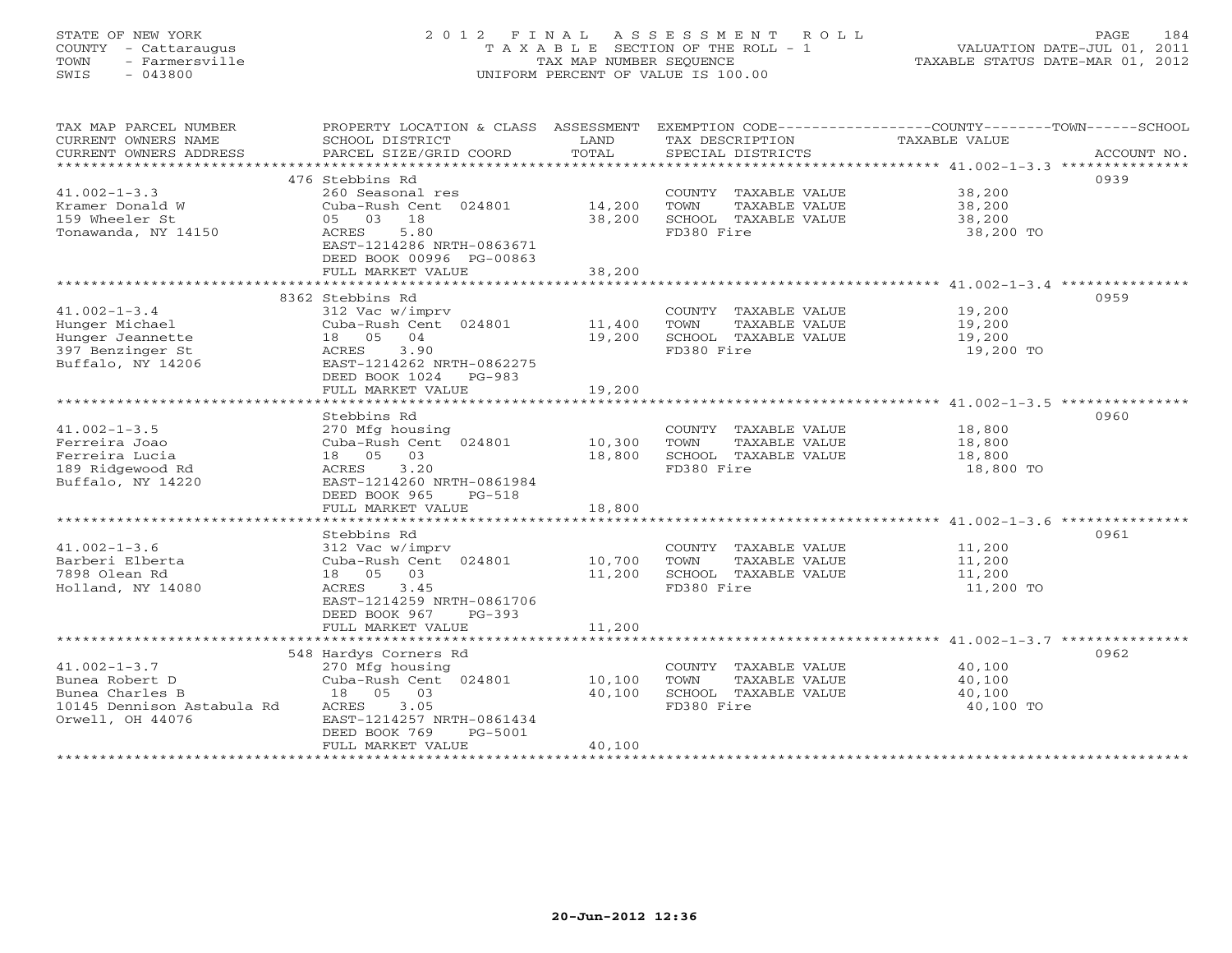## STATE OF NEW YORK 2 0 1 2 F I N A L A S S E S S M E N T R O L L PAGE 185 COUNTY - Cattaraugus T A X A B L E SECTION OF THE ROLL - 1 VALUATION DATE-JUL 01, 2011 TOWN - Farmersville TAX MAP NUMBER SEQUENCE TAXABLE STATUS DATE-MAR 01, 2012 SWIS - 043800 UNIFORM PERCENT OF VALUE IS 100.00UNIFORM PERCENT OF VALUE IS 100.00

| TAX MAP PARCEL NUMBER      |                           |                 | PROPERTY LOCATION & CLASS ASSESSMENT EXEMPTION CODE----------------COUNTY-------TOWN------SCHOOL |                                                      |                    |
|----------------------------|---------------------------|-----------------|--------------------------------------------------------------------------------------------------|------------------------------------------------------|--------------------|
| CURRENT OWNERS NAME        | SCHOOL DISTRICT           | LAND            | TAX DESCRIPTION                                                                                  | <b>TAXABLE VALUE</b>                                 |                    |
| CURRENT OWNERS ADDRESS     | PARCEL SIZE/GRID COORD    | TOTAL           | SPECIAL DISTRICTS                                                                                |                                                      | ACCOUNT NO.        |
| ************************** |                           |                 |                                                                                                  |                                                      |                    |
|                            | Co. Rd. 46                |                 |                                                                                                  |                                                      | 0972               |
| $41.002 - 1 - 3.8$         | 314 Rural vac<10          |                 | COUNTY TAXABLE VALUE                                                                             | 9,900                                                |                    |
| Krajewski Christopher      | Cuba-Rush Cent 024801     | 9,900           | TOWN<br>TAXABLE VALUE                                                                            | 9,900                                                |                    |
| 1 Burdette Dr              | 03<br>18 05               | 9,900           | SCHOOL TAXABLE VALUE                                                                             | 9,900                                                |                    |
| Cheektowaga, NY 14225      | 2.90<br>ACRES             |                 | FD380 Fire                                                                                       | 9,900 TO                                             |                    |
|                            | EAST-1212750 NRTH-0861629 |                 |                                                                                                  |                                                      |                    |
|                            | DEED BOOK 5880<br>PG-6009 |                 |                                                                                                  |                                                      |                    |
|                            | FULL MARKET VALUE         | 9,900           |                                                                                                  |                                                      |                    |
|                            |                           |                 |                                                                                                  |                                                      |                    |
|                            | Hardy Crn.                |                 |                                                                                                  |                                                      | 1046               |
| $41.002 - 1 - 3.10$        | 322 Rural vac>10          |                 | COUNTY TAXABLE VALUE                                                                             | 78,600                                               |                    |
| Cobado Kent                | Cuba-Rush Cent 024801     | 78,600          | TOWN<br>TAXABLE VALUE                                                                            | 78,600                                               |                    |
| Cobado Barbara             | 17 05 04                  | 78,600          | SCHOOL TAXABLE VALUE                                                                             | 78,600                                               |                    |
| 4544 Five Mile Rd          | ACRES 140.10              |                 | FD380 Fire                                                                                       | 78,600 TO                                            |                    |
| Allegany, NY 14706         | EAST-1212837 NRTH-0859144 |                 |                                                                                                  |                                                      |                    |
|                            | DEED BOOK 784<br>PG-5001  |                 |                                                                                                  |                                                      |                    |
|                            | FULL MARKET VALUE         | 78,600          |                                                                                                  |                                                      |                    |
|                            |                           |                 |                                                                                                  |                                                      |                    |
|                            | 703 Hardy Crn. Rd         |                 |                                                                                                  |                                                      | 11812              |
| $41.002 - 1 - 3.10/1$      | 312 Vac w/imprv           |                 | COUNTY TAXABLE VALUE                                                                             | 26,000                                               |                    |
| Cobado Kent                | Cuba-Rush Cent 024801     | 22,100          | TOWN<br>TAXABLE VALUE                                                                            | 26,000                                               |                    |
| Paul Greiner               | Parent 41.002-1-3.10      | 26,000          | SCHOOL TAXABLE VALUE                                                                             | 26,000                                               |                    |
| 4544 Five Mile Rd          | ACRES 18.00               |                 | FD380 Fire                                                                                       | 26,000 TO                                            |                    |
| Allegany, NY 14706         | FULL MARKET VALUE         | 26,000          |                                                                                                  |                                                      |                    |
|                            |                           |                 |                                                                                                  |                                                      |                    |
|                            | 656 Hardy Corners Rd      |                 |                                                                                                  |                                                      | 1060               |
| $41.002 - 1 - 3.11$        | 112 Dairy farm            |                 | AG BLDG<br>41700                                                                                 | 30,000<br>30,000                                     | 30,000             |
| Murphy Paul                | Cuba-Rush Cent 024801     | 58,000 RES STAR | 41854                                                                                            | $\Omega$                                             | 30,000<br>$\Omega$ |
| Murphy Nicole              | 17/18 05 03               | 119,200         | COUNTY TAXABLE VALUE                                                                             | 89,200                                               |                    |
| 656 Hardy Corners Rd       | ACRES 97.80               |                 | TOWN<br>TAXABLE VALUE                                                                            | 89,200                                               |                    |
| Franklinville, NY 14737    | EAST-1212948 NRTH-0861093 |                 | SCHOOL TAXABLE VALUE                                                                             | 59,200                                               |                    |
|                            | DEED BOOK 14061 PG-8004   |                 | FD380 Fire                                                                                       | 119,200 TO                                           |                    |
|                            | FULL MARKET VALUE         | 119,200         |                                                                                                  |                                                      |                    |
|                            |                           |                 |                                                                                                  | ********************** 41.002-1-3.12 *************** |                    |
|                            | Hardy Corners Rd          |                 |                                                                                                  |                                                      | 1061               |
| $41.002 - 1 - 3.12$        | 314 Rural vac<10          |                 | COUNTY TAXABLE VALUE                                                                             | 11,100                                               |                    |
| Cobado Kent                | Cuba-Rush Cent 024801     | 11,100          | TOWN<br>TAXABLE VALUE                                                                            | 11,100                                               |                    |
| Cobado Barbara             | 17/18 05 03               | 11,100          | SCHOOL TAXABLE VALUE                                                                             | 11,100                                               |                    |
| 4544 Five Mile Rd          | 3.75<br>ACRES             |                 | FD380 Fire                                                                                       | 11,100 TO                                            |                    |
| Allegany, NY 14706         | EAST-1214296 NRTH-0861071 |                 |                                                                                                  |                                                      |                    |
|                            | DEED BOOK 969<br>$PG-936$ |                 |                                                                                                  |                                                      |                    |
|                            | FULL MARKET VALUE         | 11,100          |                                                                                                  |                                                      |                    |
|                            |                           |                 |                                                                                                  |                                                      |                    |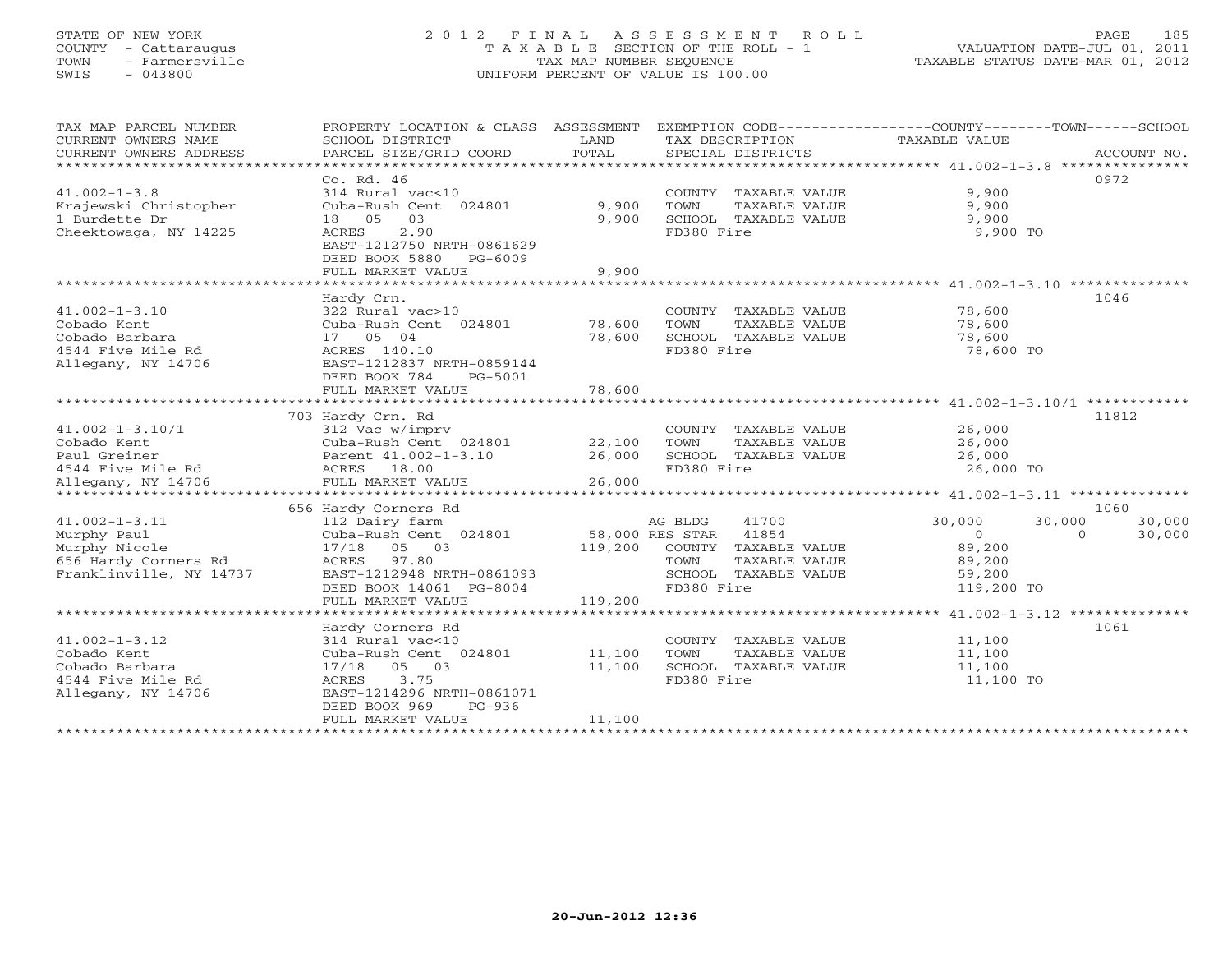## STATE OF NEW YORK 2 0 1 2 F I N A L A S S E S S M E N T R O L L PAGE 186 COUNTY - Cattaraugus T A X A B L E SECTION OF THE ROLL - 1 VALUATION DATE-JUL 01, 2011 TOWN - Farmersville TAX MAP NUMBER SEQUENCE TAXABLE STATUS DATE-MAR 01, 2012 SWIS - 043800 UNIFORM PERCENT OF VALUE IS 100.00UNIFORM PERCENT OF VALUE IS 100.00

| TAX MAP PARCEL NUMBER<br>CURRENT OWNERS NAME | PROPERTY LOCATION & CLASS ASSESSMENT<br>SCHOOL DISTRICT | LAND           | TAX DESCRIPTION                               | EXEMPTION CODE-----------------COUNTY-------TOWN------SCHOOL<br>TAXABLE VALUE |             |
|----------------------------------------------|---------------------------------------------------------|----------------|-----------------------------------------------|-------------------------------------------------------------------------------|-------------|
| CURRENT OWNERS ADDRESS                       | PARCEL SIZE/GRID COORD                                  | TOTAL          | SPECIAL DISTRICTS                             |                                                                               | ACCOUNT NO. |
|                                              |                                                         |                |                                               |                                                                               | 1102        |
|                                              | 8371 Stebbins Rd                                        |                |                                               |                                                                               |             |
| $41.002 - 1 - 3.14$<br>Lange Richard A       | 270 Mfg housing<br>Cuba-Rush Cent 024801                | 12,600         | COUNTY TAXABLE VALUE<br>TOWN<br>TAXABLE VALUE | 19,900<br>19,900                                                              |             |
| 11400 Scotch Rd                              | 4.75<br>ACRES                                           | 19,900         | SCHOOL TAXABLE VALUE                          | 19,900                                                                        |             |
| Freedom, NY 14065                            | EAST-1213711 NRTH-0862466                               |                | FD380 Fire                                    | 19,900 TO                                                                     |             |
|                                              | DEED BOOK 5953<br>PG-8002                               |                |                                               |                                                                               |             |
|                                              | FULL MARKET VALUE                                       | 19,900         |                                               |                                                                               |             |
|                                              |                                                         |                |                                               |                                                                               |             |
|                                              | 414 Hardy Corners Rd                                    |                |                                               |                                                                               | 0138        |
| $41.002 - 1 - 5$                             | 240 Rural res                                           |                | RES STAR<br>41854                             | $\circ$<br>$\Omega$                                                           | 30,000      |
| Howe Jeffery P                               | Cuba-Rush Cent 024801                                   | 18,700         | COUNTY TAXABLE VALUE                          | 92,000                                                                        |             |
| 414 Hardy Crn. Rd                            | 03<br>10 05                                             | 92,000         | TOWN<br>TAXABLE VALUE                         | 92,000                                                                        |             |
| Franklinville, NY 14737                      | ACRES<br>10.22 BANK<br>023                              |                | SCHOOL TAXABLE VALUE                          | 62,000                                                                        |             |
|                                              | EAST-1216462 NRTH-0861639                               |                | FD380 Fire                                    | 92,000 TO                                                                     |             |
|                                              | DEED BOOK 11495 PG-4002                                 |                |                                               |                                                                               |             |
|                                              | FULL MARKET VALUE                                       | 92,000         |                                               |                                                                               |             |
|                                              |                                                         |                |                                               |                                                                               |             |
|                                              | 382 Hardy Corners Rd                                    |                |                                               |                                                                               | 0468        |
| $41.002 - 1 - 6$                             | 240 Rural res                                           |                | AGED C/T/S 41800                              | 93,250<br>93,250                                                              | 93,250      |
| Werth Christopher C                          | Cuba-Rush Cent 024801                                   | 89,500 SR STAR | 41834                                         | $\overline{0}$<br>$\Omega$                                                    | 62,200      |
| Werth Patricia M L/U                         | 10 05 03                                                | 186,500        | COUNTY TAXABLE VALUE                          | 93,250                                                                        |             |
| 382 Hardy Corners Rd                         | ACRES 161.49                                            |                | TOWN<br>TAXABLE VALUE                         | 93,250                                                                        |             |
| Franklinville, NY 14737                      | EAST-1217242 NRTH-0863889                               |                | SCHOOL TAXABLE VALUE                          | 31,050                                                                        |             |
|                                              | DEED BOOK 14994 PG-2001                                 |                | FD380 Fire                                    | 186,500 TO                                                                    |             |
|                                              | FULL MARKET VALUE                                       | 186,500        |                                               |                                                                               |             |
|                                              | Hardy Corners Rd                                        |                |                                               |                                                                               | 0457        |
| $41.002 - 1 - 7$                             | 322 Rural vac>10                                        |                | COUNTY TAXABLE VALUE                          | 26,600                                                                        |             |
| Howe Jeffrey P                               | Cuba-Rush Cent 024801                                   | 26,600         | TOWN<br>TAXABLE VALUE                         | 26,600                                                                        |             |
| 414 Hardy Crn Rd                             | 10 05<br>03                                             | 26,600         | SCHOOL TAXABLE VALUE                          | 26,600                                                                        |             |
| Franklinville, NY 14737                      | 22.39 BANK<br>023<br>ACRES                              |                | FD380 Fire                                    | 26,600 TO                                                                     |             |
|                                              | EAST-1216825 NRTH-0860345                               |                |                                               |                                                                               |             |
|                                              | DEED BOOK 11495 PG-4002                                 |                |                                               |                                                                               |             |
|                                              | FULL MARKET VALUE                                       | 26,600         |                                               |                                                                               |             |
|                                              |                                                         |                |                                               |                                                                               |             |
|                                              | 322 Hardy Corners Rd                                    |                |                                               |                                                                               | 0084        |
| $41.002 - 1 - 8.1$                           | 322 Rural vac>10                                        |                | COUNTY TAXABLE VALUE                          | 72,100                                                                        |             |
| Damude Edwin S                               | Cuba-Rush Cent 024801                                   | 72,100         | TOWN<br>TAXABLE VALUE                         | 72,100                                                                        |             |
| Gaiser Jacob                                 | 10 05 03                                                | 72,100         | SCHOOL TAXABLE VALUE                          | 72,100                                                                        |             |
| Attn: Lillian & Jacob Gaiser ACRES 120.70    |                                                         |                | FD380 Fire                                    | 72,100 TO                                                                     |             |
| 113 Norris Ave                               | EAST-1217728 NRTH-0861387                               |                |                                               |                                                                               |             |
| Lancaster, NY 14086                          | DEED BOOK 1003<br>$PG-59$                               |                |                                               |                                                                               |             |
|                                              | FULL MARKET VALUE                                       | 72,100         |                                               |                                                                               |             |
|                                              |                                                         |                |                                               |                                                                               |             |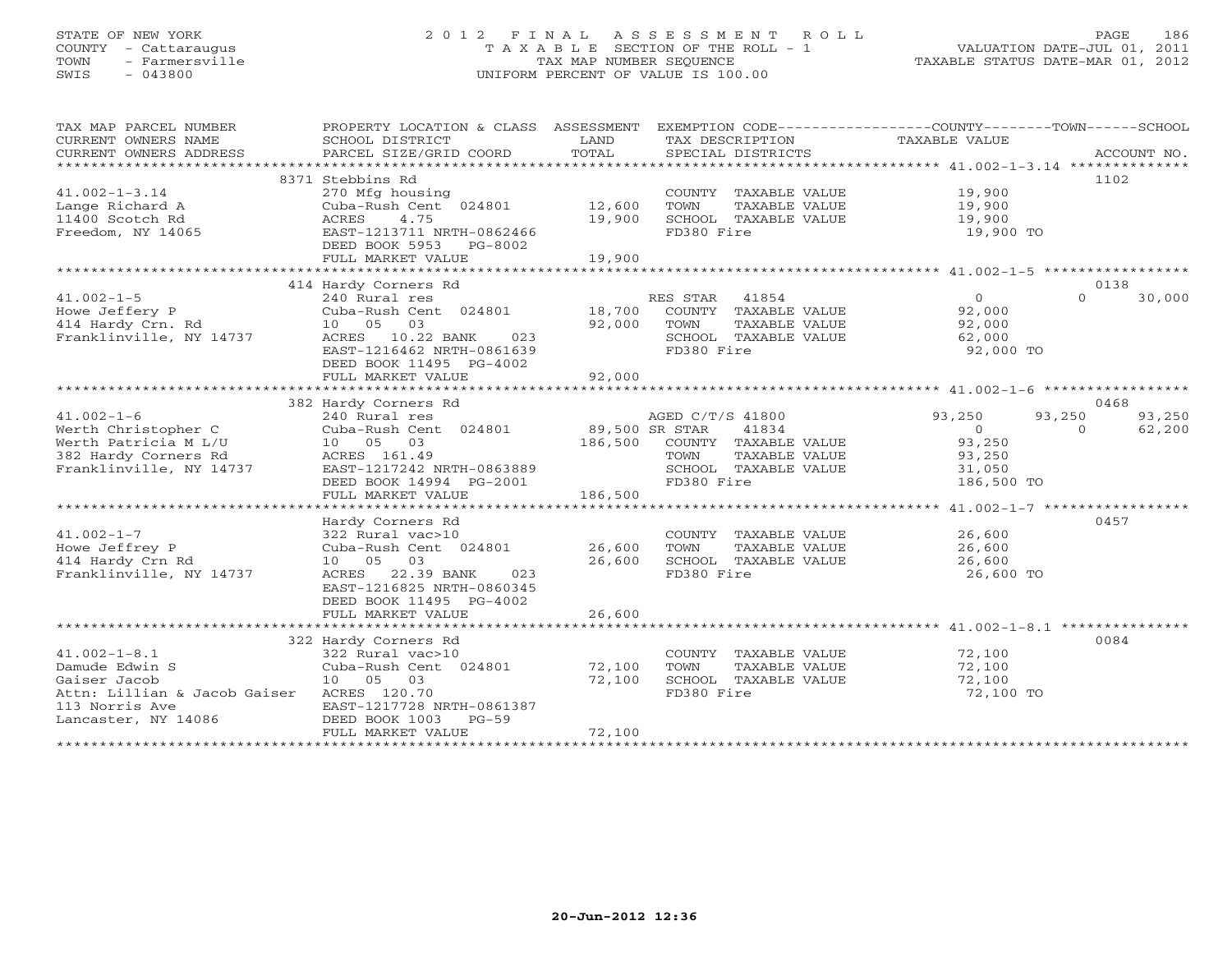## STATE OF NEW YORK 2 0 1 2 F I N A L A S S E S S M E N T R O L L PAGE 187 COUNTY - Cattaraugus T A X A B L E SECTION OF THE ROLL - 1 VALUATION DATE-JUL 01, 2011 TOWN - Farmersville TAX MAP NUMBER SEQUENCE TAXABLE STATUS DATE-MAR 01, 2012 SWIS - 043800 UNIFORM PERCENT OF VALUE IS 100.00UNIFORM PERCENT OF VALUE IS 100.00

| TAX MAP PARCEL NUMBER<br>CURRENT OWNERS NAME<br>CURRENT OWNERS ADDRESS                             | PROPERTY LOCATION & CLASS ASSESSMENT<br>SCHOOL DISTRICT<br>PARCEL SIZE/GRID COORD                                                                                         | LAND<br>TOTAL                 | TAX DESCRIPTION<br>SPECIAL DISTRICTS                                                | EXEMPTION CODE-----------------COUNTY-------TOWN------SCHOOL<br>TAXABLE VALUE<br>ACCOUNT NO. |
|----------------------------------------------------------------------------------------------------|---------------------------------------------------------------------------------------------------------------------------------------------------------------------------|-------------------------------|-------------------------------------------------------------------------------------|----------------------------------------------------------------------------------------------|
| $41.002 - 1 - 8.2$<br>Rosinski Alan<br>37 Mullen St<br>Tonawanda, NY 14150                         | Hardy Corners Rd<br>314 Rural vac<10<br>Cuba-Rush Cent 024801<br>09/10 05 03<br>7.00<br>ACRES<br>EAST-1218253 NRTH-0859591<br>DEED BOOK 4222 PG-3002<br>FULL MARKET VALUE | 15,500<br>15,500<br>15,500    | COUNTY TAXABLE VALUE<br>TOWN<br>TAXABLE VALUE<br>SCHOOL TAXABLE VALUE<br>FD380 Fire | 0750<br>15,500<br>15,500<br>15,500<br>15,500 TO                                              |
|                                                                                                    | 297 Hardy Corners Rd                                                                                                                                                      |                               |                                                                                     | 0751                                                                                         |
| $41.002 - 1 - 8.3$<br>Rosinski Allan M<br>Rosinski Diane M<br>37 Mullen St<br>Tonawanda, NY 14150  | 260 Seasonal res<br>Cuba-Rush Cent 024801<br>09/10 05 03<br>ACRES 15.75<br>EAST-1217913 NRTH-0859607<br>DEED BOOK 832<br>PG-00759                                         | 22,500<br>57,600              | COUNTY TAXABLE VALUE<br>TOWN<br>TAXABLE VALUE<br>SCHOOL TAXABLE VALUE<br>FD380 Fire | 57,600<br>57,600<br>57,600<br>57,600 TO                                                      |
|                                                                                                    | FULL MARKET VALUE                                                                                                                                                         | 57,600                        |                                                                                     |                                                                                              |
|                                                                                                    | Hardy Corners Rd                                                                                                                                                          |                               |                                                                                     | 1119                                                                                         |
| $41.002 - 1 - 8.4$<br>Rosinski Alan M<br>37 Mullen St<br>Tonawanda, NY 14150                       | 314 Rural vac<10<br>Cuba-Rush Cent 024801<br>09/10 05 03<br>1.10<br>ACRES<br>EAST-1218290 NRTH-0860159<br>DEED BOOK 15815 PG-3001                                         | 7,200<br>7,200                | COUNTY TAXABLE VALUE<br>TOWN<br>TAXABLE VALUE<br>SCHOOL TAXABLE VALUE<br>FD380 Fire | 7,200<br>7,200<br>7,200<br>7,200 TO                                                          |
|                                                                                                    | FULL MARKET VALUE                                                                                                                                                         | 7,200                         |                                                                                     |                                                                                              |
|                                                                                                    | Hardy Corners Rd                                                                                                                                                          |                               |                                                                                     | 1120                                                                                         |
| $41.002 - 1 - 8.5$<br>Rosinski James L<br>265 Hardy Corners Rd<br>Franklinville, NY 14737          | 314 Rural vac<10<br>Cuba-Rush Cent 024801<br>09/10 05 03<br>ACRES 4.80<br>EAST-1218416 NRTH-0859569<br>DEED BOOK 4222 PG-3002<br>FULL MARKET VALUE                        | 12,700<br>12,700<br>12,700    | COUNTY TAXABLE VALUE<br>TOWN<br>TAXABLE VALUE<br>SCHOOL TAXABLE VALUE<br>FD380 Fire | 12,700<br>12,700<br>12,700<br>12,700 TO                                                      |
|                                                                                                    |                                                                                                                                                                           |                               |                                                                                     |                                                                                              |
| $41.002 - 1 - 9.1$<br>Mullenax Robert A<br>Bunea Robert D<br>2162 Clearview Dr<br>Warren, OH 44483 | Hardy Corners Rd<br>322 Rural vac>10<br>Cuba-Rush Cent 024801<br>02 05 03<br>ACRES 234.20<br>EAST-1220302 NRTH-0862250<br>DEED BOOK 12010 PG-6001                         | 133,900<br>133,900<br>133,900 | COUNTY TAXABLE VALUE<br>TOWN<br>TAXABLE VALUE<br>SCHOOL TAXABLE VALUE<br>FD380 Fire | 0356<br>133,900<br>133,900<br>133,900<br>133,900 TO                                          |
|                                                                                                    | FULL MARKET VALUE                                                                                                                                                         |                               |                                                                                     |                                                                                              |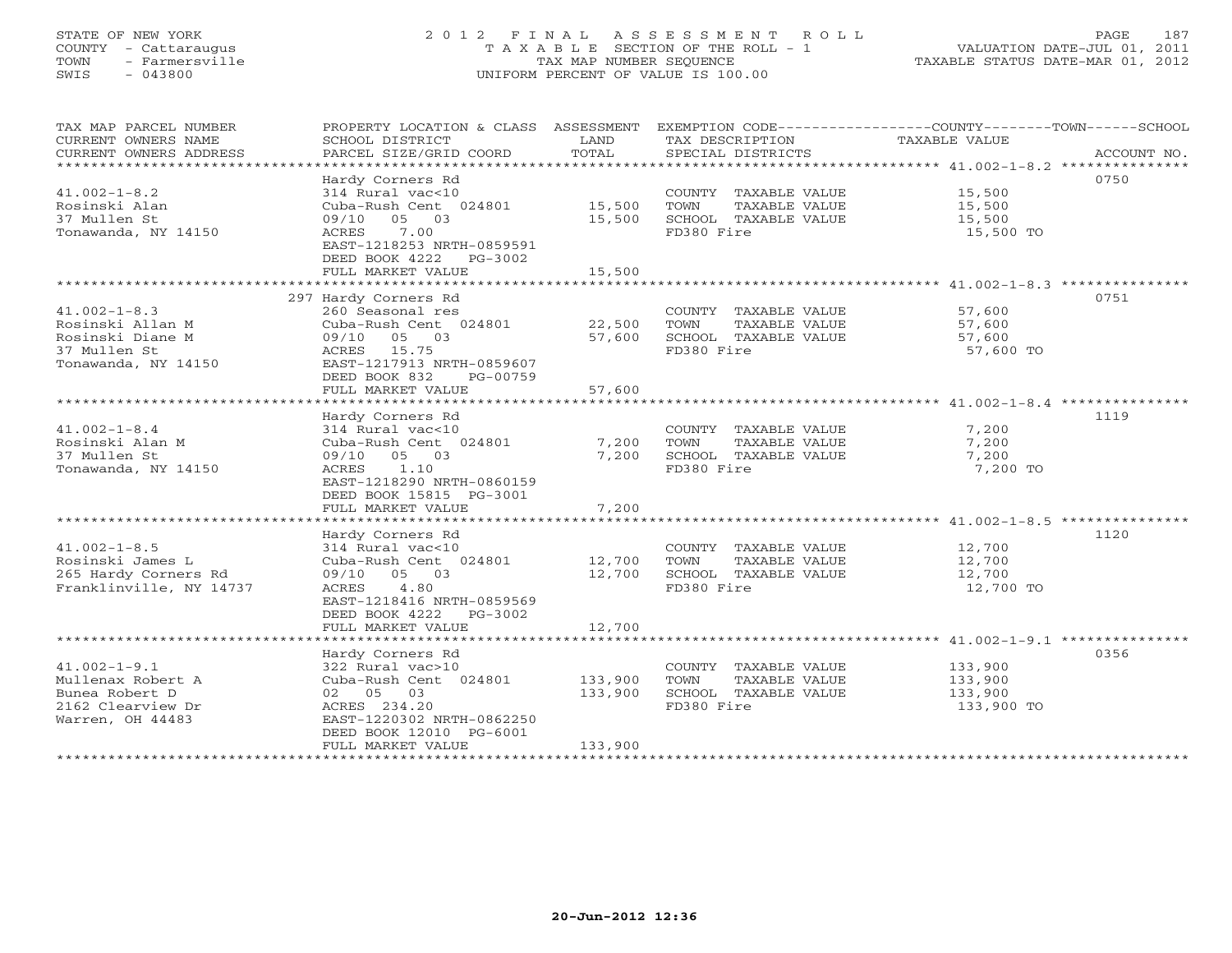## STATE OF NEW YORK 2 0 1 2 F I N A L A S S E S S M E N T R O L L PAGE 188 COUNTY - Cattaraugus T A X A B L E SECTION OF THE ROLL - 1 VALUATION DATE-JUL 01, 2011 TOWN - Farmersville TAX MAP NUMBER SEQUENCE TAXABLE STATUS DATE-MAR 01, 2012 SWIS - 043800 UNIFORM PERCENT OF VALUE IS 100.00UNIFORM PERCENT OF VALUE IS 100.00

| TAX MAP PARCEL NUMBER          | PROPERTY LOCATION & CLASS ASSESSMENT |                  |                                               | EXEMPTION CODE----------------COUNTY-------TOWN------SCHOOL |
|--------------------------------|--------------------------------------|------------------|-----------------------------------------------|-------------------------------------------------------------|
| CURRENT OWNERS NAME            | SCHOOL DISTRICT                      | LAND             | TAX DESCRIPTION                               | TAXABLE VALUE                                               |
| CURRENT OWNERS ADDRESS         |                                      | TOTAL            |                                               |                                                             |
| **********************         |                                      |                  |                                               |                                                             |
|                                | 212 Hardy Corners Rd                 |                  |                                               | 0730                                                        |
| $41.002 - 1 - 9.2$             | 270 Mfg housing                      |                  | COUNTY TAXABLE VALUE                          | 37,000                                                      |
| Nottingham Wayne A Sr          | Cuba-Rush Cent 024801                | 12,700           | TOWN<br>TAXABLE VALUE                         | 37,000                                                      |
| 501 Cherry St                  | 02 05 03                             | 37,000           | SCHOOL TAXABLE VALUE                          | 37,000                                                      |
| Olean, NY 14760                | 4.80<br>ACRES                        |                  | FD380 Fire                                    | 37,000 TO                                                   |
|                                | EAST-1219527 NRTH-0860385            |                  |                                               |                                                             |
|                                | DEED BOOK 810<br>PG-01006            |                  |                                               |                                                             |
|                                | FULL MARKET VALUE                    | 37,000           |                                               |                                                             |
|                                |                                      |                  |                                               |                                                             |
|                                | Hardy Corners Rd                     |                  |                                               | 0741                                                        |
| $41.002 - 1 - 9.3$             | 105 Vac farmland                     |                  | AG DIST<br>41720                              | 36,121<br>36,121<br>36,121                                  |
| Marshacres, LLC                | Cuba-Rush Cent 024801                | 90,300           | COUNTY TAXABLE VALUE                          | 54,179                                                      |
| 7017 Fadale Rd                 | 05 03<br>01/02                       | 90,300           | TOWN<br>TAXABLE VALUE                         | 54,179                                                      |
| Ellicottville, NY 14731        | ACRES 97.05                          |                  | SCHOOL TAXABLE VALUE                          | 54,179                                                      |
|                                | EAST-1221370 NRTH-0860549            |                  | FD380 Fire                                    | 90,300 TO                                                   |
| MAY BE SUBJECT TO PAYMENT      | DEED BOOK 1023 PG-969                |                  |                                               |                                                             |
| UNDER AGDIST LAW TIL 2016      | FULL MARKET VALUE                    | 90,300           |                                               |                                                             |
|                                |                                      |                  |                                               |                                                             |
|                                | 204 Hardy Corners Rd                 |                  |                                               | 0781                                                        |
| $41.002 - 1 - 9.4$             | 314 Rural vac<10                     |                  | COUNTY TAXABLE VALUE                          | 15,300                                                      |
| Nottingham Wayne A Sr          | Cuba-Rush Cent 024801                | 15,300           | TAXABLE VALUE<br>TOWN                         | 15,300                                                      |
| 501 Cherry St                  | 02 03 03                             | 15,300           | SCHOOL TAXABLE VALUE                          | 15,300                                                      |
| Olean, NY 14760                | ACRES<br>6.75                        |                  | FD380 Fire                                    | 15,300 TO                                                   |
|                                | EAST-1219198 NRTH-0860494            |                  |                                               |                                                             |
|                                | DEED BOOK 846<br>PG-00980            |                  |                                               |                                                             |
|                                | FULL MARKET VALUE                    | 15,300           |                                               |                                                             |
|                                |                                      |                  |                                               |                                                             |
| $41.002 - 1 - 9.5$             | 252 Hardy Corners Rd                 |                  |                                               | 0861                                                        |
|                                | 260 Seasonal res                     |                  | COUNTY TAXABLE VALUE                          | 53,500                                                      |
| Gmerek Robert<br>502 Hawley St | Cuba-Rush Cent 024801<br>02 05 03    | 18,200<br>53,500 | TOWN<br>TAXABLE VALUE<br>SCHOOL TAXABLE VALUE | 53,500<br>53,500                                            |
| Lockport, NY 14094             | ACRES<br>9.70                        |                  | FD380 Fire                                    | 53,500 TO                                                   |
|                                | EAST-1218758 NRTH-0860591            |                  |                                               |                                                             |
|                                | DEED BOOK 904<br>PG-00440            |                  |                                               |                                                             |
|                                | FULL MARKET VALUE                    | 53,500           |                                               |                                                             |
|                                |                                      |                  |                                               |                                                             |
|                                | 265 Hardy Corners Rd                 |                  |                                               | 0373                                                        |
| $41.002 - 1 - 10$              | 210 1 Family Res                     |                  | CVET C/T 41131                                | 13,950<br>13,950<br>$\overline{0}$                          |
| Rosinski James L               | Cuba-Rush Cent 024801                | 18,700 DVET C/T  | 41141                                         | 19,530<br>$\bigcirc$<br>19,530                              |
| 265 Hardy Corners Rd           | 01 05 03                             |                  | 55,800 RES STAR 41854                         | $\overline{0}$<br>30,000<br>$\Omega$                        |
| Franklinville, NY 14737        | ACRES 10.20                          |                  | COUNTY TAXABLE VALUE                          | 22,320                                                      |
|                                | EAST-1218645 NRTH-0859489            |                  | TOWN<br>TAXABLE VALUE                         | 22,320                                                      |
|                                | DEED BOOK 4111<br>PG-3002            |                  | SCHOOL TAXABLE VALUE                          | 25,800                                                      |
|                                | FULL MARKET VALUE                    |                  | 55,800 FD380 Fire                             | 55,800 TO                                                   |
|                                |                                      |                  |                                               |                                                             |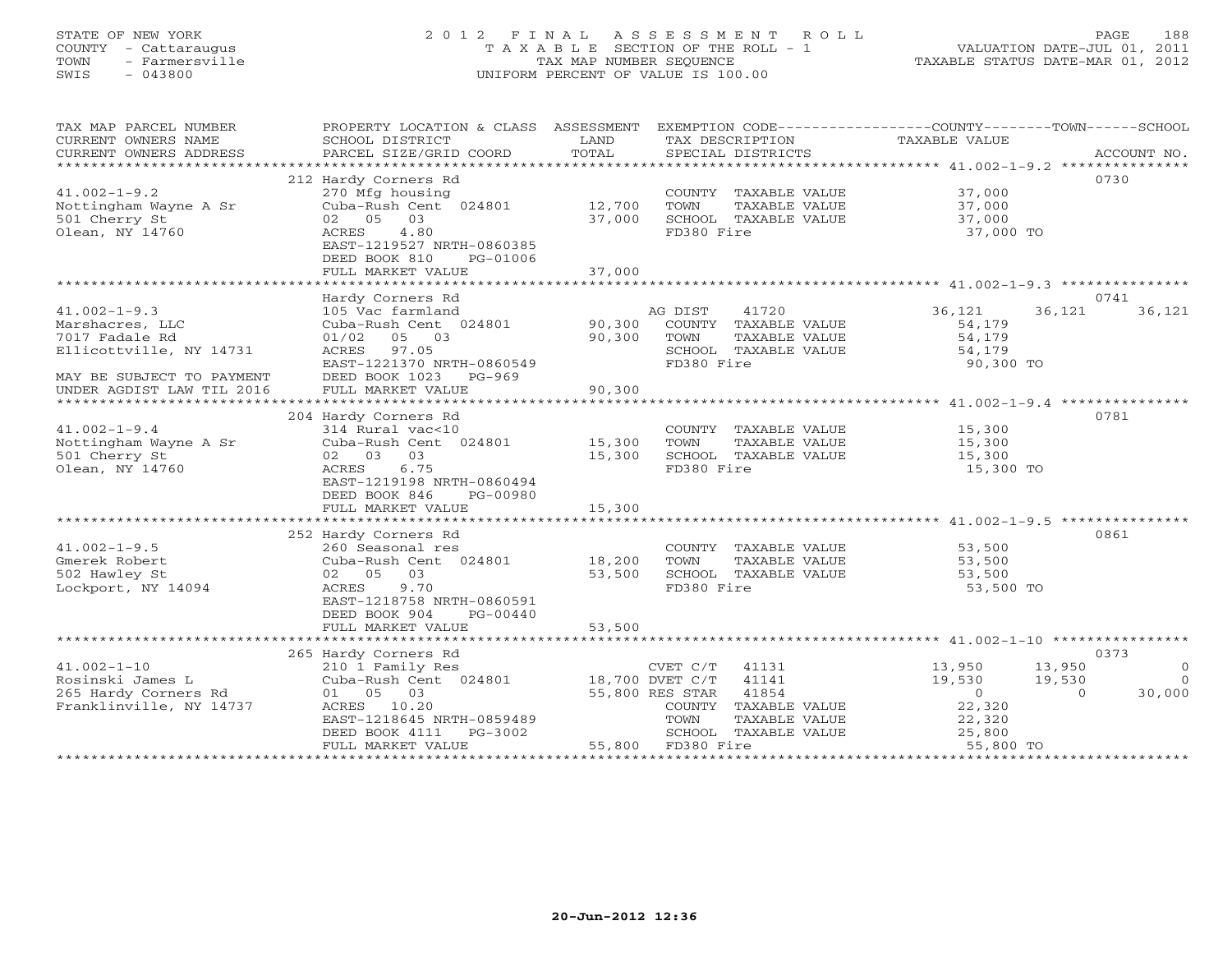## STATE OF NEW YORK 2 0 1 2 F I N A L A S S E S S M E N T R O L L PAGE 189 COUNTY - Cattaraugus T A X A B L E SECTION OF THE ROLL - 1 VALUATION DATE-JUL 01, 2011 TOWN - Farmersville TAX MAP NUMBER SEQUENCE TAXABLE STATUS DATE-MAR 01, 2012 SWIS - 043800 UNIFORM PERCENT OF VALUE IS 100.00UNIFORM PERCENT OF VALUE IS 100.00

| TAX MAP PARCEL NUMBER<br>CURRENT OWNERS NAME<br>CURRENT OWNERS ADDRESS | PROPERTY LOCATION & CLASS ASSESSMENT<br>SCHOOL DISTRICT<br>PARCEL SIZE/GRID COORD | LAND<br>TOTAL |                                    | TAX DESCRIPTION<br>SPECIAL DISTRICTS  | EXEMPTION CODE-----------------COUNTY-------TOWN------SCHOOL<br><b>TAXABLE VALUE</b> |                    | ACCOUNT NO.        |
|------------------------------------------------------------------------|-----------------------------------------------------------------------------------|---------------|------------------------------------|---------------------------------------|--------------------------------------------------------------------------------------|--------------------|--------------------|
|                                                                        |                                                                                   |               |                                    |                                       |                                                                                      |                    |                    |
| $41.002 - 1 - 11.1$                                                    | 211 Hardy Corners Rd<br>210 1 Family Res                                          |               | CVET C/T                           | 41131                                 | 16,375                                                                               | 16,375             | 0621<br>$\Omega$   |
| Vinovrski John Jr<br>Vinovrski Dorothy A                               | Cuba-Rush Cent 024801<br>03<br>01 05                                              |               | 14,100 DVET C/T<br>65,500 RES STAR | 41141<br>41854                        | 32,750<br>$\overline{0}$                                                             | 32,750<br>$\Omega$ | $\Omega$<br>30,000 |
| 211 Hardy's Corners Rd<br>Franklinville, NY 14737                      | ACRES<br>5.73<br>EAST-1219333 NRTH-0859392                                        |               | TOWN                               | COUNTY TAXABLE VALUE<br>TAXABLE VALUE | 16,375<br>16,375                                                                     |                    |                    |
|                                                                        | DEED BOOK 947<br>PG-831<br>FULL MARKET VALUE                                      |               | 65,500 FD380 Fire                  | SCHOOL TAXABLE VALUE                  | 35,500<br>65,500 TO                                                                  |                    |                    |
|                                                                        |                                                                                   |               |                                    |                                       |                                                                                      |                    |                    |
|                                                                        | 247 Hardy Corners Rd                                                              |               |                                    |                                       |                                                                                      |                    | 0595               |
| $41.002 - 1 - 11.2$                                                    | 240 Rural res                                                                     |               | SR STAR                            | 41834                                 | $\circ$                                                                              | $\Omega$           | 62,200             |
| Griffin Edward                                                         | Cuba-Rush Cent 024801                                                             | 20,300        |                                    | COUNTY TAXABLE VALUE                  | 125,900                                                                              |                    |                    |
| Griffin Lucille<br>247 Hardy Corners Rd                                | 01 05 03<br>ACRES 12.34 BANK<br>081                                               | 125,900       | TOWN                               | TAXABLE VALUE<br>SCHOOL TAXABLE VALUE | 125,900<br>63,700                                                                    |                    |                    |
| Franklinville, NY 14737                                                | EAST-1219016 NRTH-0859436                                                         |               | FD380 Fire                         |                                       | 125,900 TO                                                                           |                    |                    |
|                                                                        | DEED BOOK 1017<br>PG-1029<br>FULL MARKET VALUE                                    | 125,900       |                                    |                                       |                                                                                      |                    |                    |
|                                                                        |                                                                                   |               |                                    |                                       |                                                                                      |                    |                    |
|                                                                        | Hardy Corners Rd                                                                  |               |                                    |                                       |                                                                                      |                    | 0658               |
| $41.002 - 1 - 11.3$                                                    | 314 Rural vac<10                                                                  |               |                                    | COUNTY TAXABLE VALUE                  | 13,700                                                                               |                    |                    |
| Nottingham Wayne A                                                     | Cuba-Rush Cent 024801                                                             | 13,700        | TOWN                               | TAXABLE VALUE                         | 13,700                                                                               |                    |                    |
| Nottingham Linda S                                                     | 01/02<br>05 03                                                                    | 13,700        |                                    | SCHOOL TAXABLE VALUE                  | 13,700                                                                               |                    |                    |
| 501 Cherry St                                                          | ACRES<br>5.49                                                                     |               | FD380 Fire                         |                                       | 13,700 TO                                                                            |                    |                    |
| Olean, NY 14760                                                        | EAST-1219543 NRTH-0859363                                                         |               |                                    |                                       |                                                                                      |                    |                    |
|                                                                        | DEED BOOK 967<br>PG-1029                                                          |               |                                    |                                       |                                                                                      |                    |                    |
|                                                                        | FULL MARKET VALUE                                                                 | 13,700        |                                    |                                       |                                                                                      |                    |                    |
|                                                                        |                                                                                   |               |                                    |                                       |                                                                                      |                    |                    |
|                                                                        | Hardy Corners Rd                                                                  |               |                                    |                                       |                                                                                      | 0662               |                    |
| $41.002 - 1 - 11.4$                                                    | 314 Rural vac<10                                                                  |               |                                    | COUNTY TAXABLE VALUE                  | 13,400                                                                               |                    |                    |
| Rose Mark K Sr                                                         | Cuba-Rush Cent 024801                                                             | 13,400        | TOWN                               | TAXABLE VALUE                         | 13,400                                                                               |                    |                    |
| 173 Hardys Corners Rd                                                  | 03<br>01 05                                                                       | 13,400        |                                    | SCHOOL TAXABLE VALUE                  | 13,400                                                                               |                    |                    |
| Franklinville, NY 14737                                                | ACRES<br>5.25                                                                     |               | FD380 Fire                         |                                       | 13,400 TO                                                                            |                    |                    |
|                                                                        | EAST-1219743 NRTH-0859335                                                         |               |                                    |                                       |                                                                                      |                    |                    |
|                                                                        | DEED BOOK 00985 PG-00125                                                          |               |                                    |                                       |                                                                                      |                    |                    |
|                                                                        | FULL MARKET VALUE                                                                 | 13,400        |                                    |                                       |                                                                                      |                    |                    |
|                                                                        |                                                                                   |               |                                    |                                       |                                                                                      |                    |                    |
|                                                                        | 173 Hardy Corners Rd                                                              |               |                                    |                                       |                                                                                      |                    | 0566               |
| $41.002 - 1 - 12$                                                      | 210 1 Family Res                                                                  |               | RES STAR                           | 41854                                 | $\circ$                                                                              | $\Omega$           | 30,000             |
| Rose Mark K Sr                                                         | Cuba-Rush Cent 024801                                                             | 12,900        |                                    | COUNTY TAXABLE VALUE                  | 54,400                                                                               |                    |                    |
| Rose Patricia A<br>173 Hardy Corners Rd                                | 02 05<br>03<br>4.95 BANK<br>017                                                   | 54,400        | TOWN                               | TAXABLE VALUE<br>SCHOOL TAXABLE VALUE | 54,400<br>24,400                                                                     |                    |                    |
| Franklinville, NY 14737                                                | ACRES<br>EAST-1219944 NRTH-0859333                                                |               | FD380 Fire                         |                                       | 54,400 TO                                                                            |                    |                    |
|                                                                        | DEED BOOK 1028<br>$PG-570$                                                        |               |                                    |                                       |                                                                                      |                    |                    |
|                                                                        | FULL MARKET VALUE                                                                 | 54,400        |                                    |                                       |                                                                                      |                    |                    |
| **********************                                                 |                                                                                   |               |                                    |                                       |                                                                                      |                    |                    |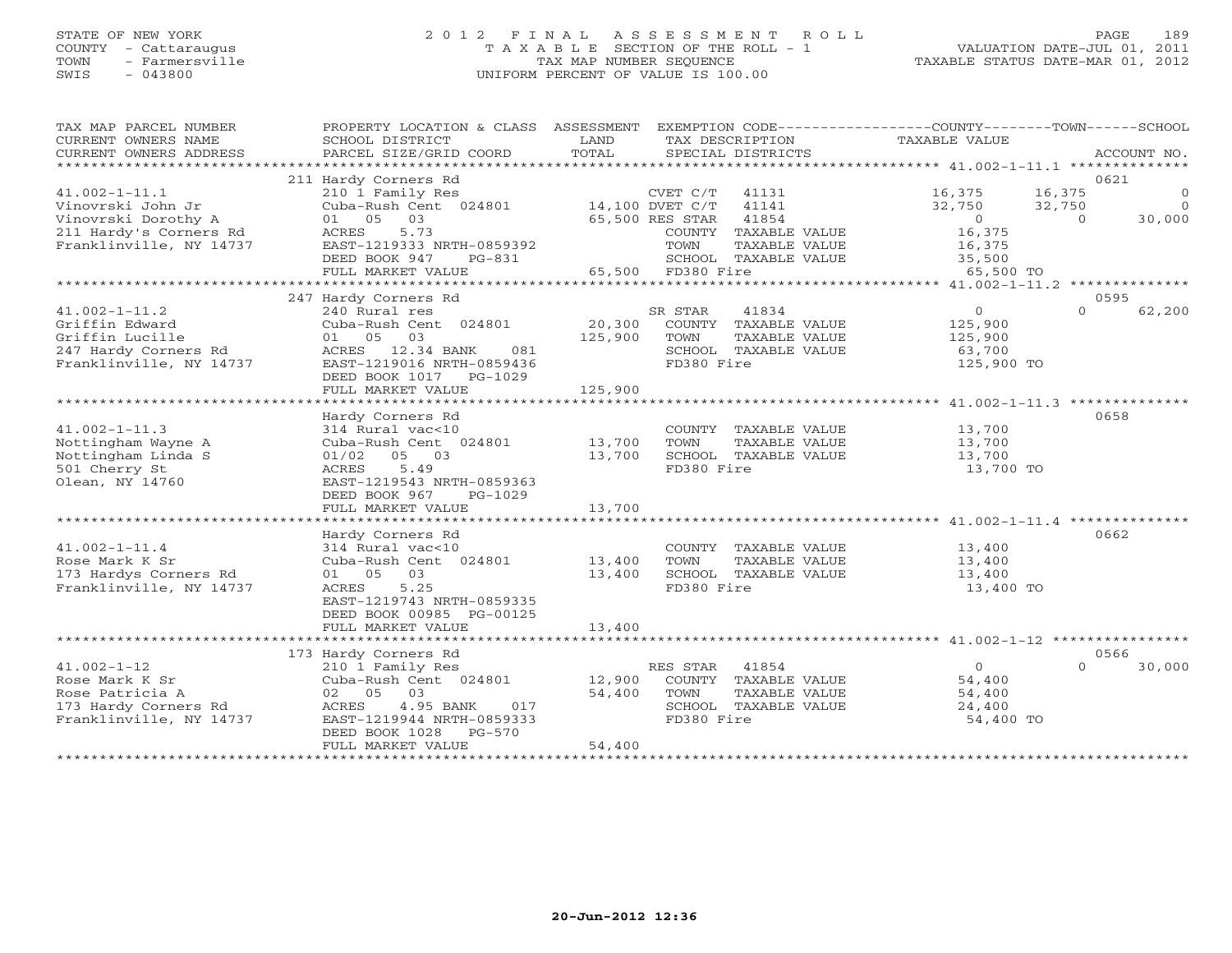## STATE OF NEW YORK 2 0 1 2 F I N A L A S S E S S M E N T R O L L PAGE 190 COUNTY - Cattaraugus T A X A B L E SECTION OF THE ROLL - 1 VALUATION DATE-JUL 01, 2011 TOWN - Farmersville TAX MAP NUMBER SEQUENCE TAXABLE STATUS DATE-MAR 01, 2012 SWIS - 043800 UNIFORM PERCENT OF VALUE IS 100.00UNIFORM PERCENT OF VALUE IS 100.00

| TAX MAP PARCEL NUMBER<br>CURRENT OWNERS NAME<br>CURRENT OWNERS ADDRESS                                    | PROPERTY LOCATION & CLASS ASSESSMENT<br>SCHOOL DISTRICT<br>PARCEL SIZE/GRID COORD                                                                                                  | LAND<br>TOTAL              | EXEMPTION CODE----------------COUNTY-------TOWN------SCHOOL<br>TAX DESCRIPTION<br>SPECIAL DISTRICTS   | <b>TAXABLE VALUE</b>                               | ACCOUNT NO.        |
|-----------------------------------------------------------------------------------------------------------|------------------------------------------------------------------------------------------------------------------------------------------------------------------------------------|----------------------------|-------------------------------------------------------------------------------------------------------|----------------------------------------------------|--------------------|
| $41.002 - 1 - 13$<br>Tilton Kevin R<br>Tilton Pamela J<br>107 Hardy Corners Rd<br>Franklinville, NY 14737 | Hardy Corners Rd<br>314 Rural vac<10<br>Cuba-Rush Cent 024801<br>$01/02$ 05 03<br>4.17<br>ACRES<br>EAST-1220733 NRTH-0859739<br>DEED BOOK 5228<br>PG-9001<br>FULL MARKET VALUE     | 11,800<br>11,800<br>11,800 | COUNTY TAXABLE VALUE<br>TAXABLE VALUE<br>TOWN<br>SCHOOL TAXABLE VALUE<br>FD380 Fire                   | 11,800<br>11,800<br>11,800<br>11,800 TO            | 0188               |
|                                                                                                           | 107 Hardy Corners Rd                                                                                                                                                               |                            |                                                                                                       |                                                    | 0175               |
| $41.002 - 1 - 14$<br>Tilton Pamela J<br>Tilton Kevin R<br>107 Hardy Corners Rd<br>Franklinville, NY 14737 | 210 1 Family Res<br>Cuba-Rush Cent 024801<br>05<br>03<br>01/02<br>ACRES<br>1.80 BANK<br>044<br>EAST-1221045 NRTH-0859812<br>DEED BOOK 2860 PG-8001<br>FULL MARKET VALUE            | 8,200<br>95,300<br>95,300  | RES STAR 41854<br>COUNTY TAXABLE VALUE<br>TOWN<br>TAXABLE VALUE<br>SCHOOL TAXABLE VALUE<br>FD380 Fire | $\circ$<br>95,300<br>95,300<br>65,300<br>95,300 TO | $\Omega$<br>30,000 |
|                                                                                                           | **********************<br>30 Hardy Corners Rd                                                                                                                                      | ***********                |                                                                                                       | ****************** 41.002-1-15.1 ***************   | 0355               |
| $41.002 - 1 - 15.1$<br>County of Cattaraugus<br>303 Court St<br>Little Valley, NY 14755                   | 210 1 Family Res<br>Cuba-Rush Cent 024801<br>01 05<br>03<br>5.35<br>ACRES<br>EAST-1222307 NRTH-0859843<br>DEED BOOK 17546 PG-2003                                                  | 13,500<br>151,500          | COUNTY TAXABLE VALUE<br>TOWN<br>TAXABLE VALUE<br>SCHOOL TAXABLE VALUE<br>FD380 Fire                   | 151,500<br>151,500<br>151,500<br>151,500 TO        |                    |
|                                                                                                           | FULL MARKET VALUE                                                                                                                                                                  | 151,500                    |                                                                                                       |                                                    |                    |
| $41.002 - 1 - 15.2$<br>Wagner James J<br>Wagner Martha<br>6718 Sierra Ter<br>New Port Rchy, FL 34652      | 165 Hardy Corners Rd<br>314 Rural vac<10<br>Cuba-Rush Cent 024801<br>01 05<br>03<br>ACRES<br>5.30<br>EAST-1220429 NRTH-0859364<br>DEED BOOK 8348<br>$PG-2001$<br>FULL MARKET VALUE | 13,500<br>13,500<br>13,500 | COUNTY TAXABLE VALUE<br>TOWN<br>TAXABLE VALUE<br>SCHOOL TAXABLE VALUE<br>FD380 Fire                   | 13,500<br>13,500<br>13,500<br>13,500 TO            | 0697               |
|                                                                                                           |                                                                                                                                                                                    |                            |                                                                                                       |                                                    |                    |
| $41.002 - 1 - 15.3$<br>Wagner James J<br>Wagner Martha<br>6718 Sierra Ter<br>New Port Rchy, FL 34652      | 165 Hardy Corners Rd<br>260 Seasonal res<br>Cuba-Rush Cent 024801<br>03<br>01 05<br>ACRES<br>6.75<br>EAST-1220187 NRTH-0859349<br>DEED BOOK 8348<br>$PG-2001$<br>FULL MARKET VALUE | 15,300<br>49,000<br>49,000 | COUNTY TAXABLE VALUE<br>TOWN<br>TAXABLE VALUE<br>SCHOOL TAXABLE VALUE<br>FD380 Fire                   | 49,000<br>49,000<br>49,000<br>49,000 TO            | 0696               |
|                                                                                                           |                                                                                                                                                                                    |                            |                                                                                                       |                                                    |                    |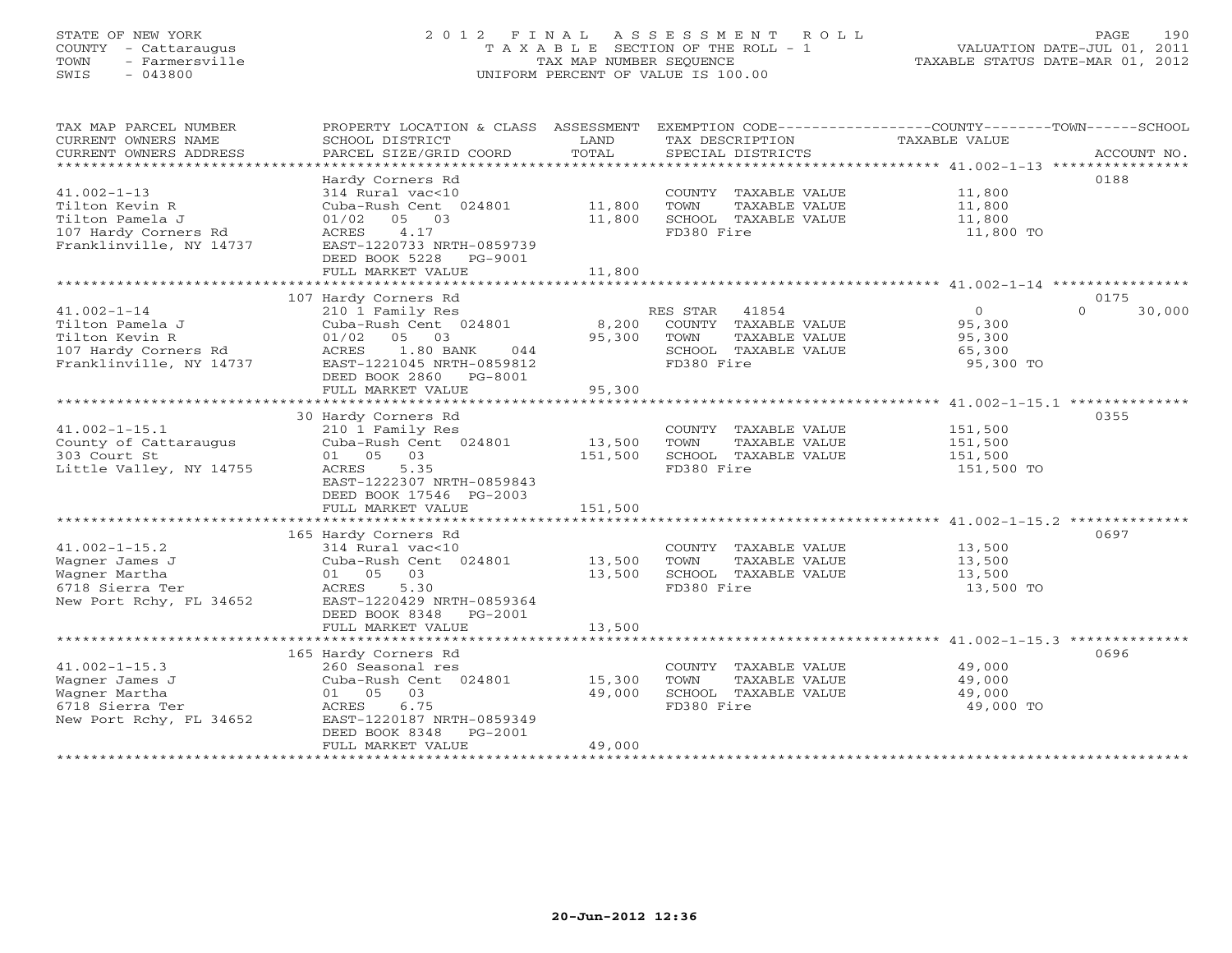### STATE OF NEW YORK 2 0 1 2 F I N A L A S S E S S M E N T R O L L PAGE 191COUNTY - Cattaraugus T A X A B L E SECTION OF THE ROLL - 1 VALUATION DATE-JUL 01, 2011 TOWN - Farmersville TAX MAP NUMBER SEQUENCE TAXABLE STATUS DATE-MAR 01, 2012<br>SWIS - 043800 - 043800 SWIS - 043800 UNIFORM PERCENT OF VALUE IS 100.00

| TAX MAP PARCEL NUMBER<br>CURRENT OWNERS NAME<br>CURRENT OWNERS ADDRESS | PROPERTY LOCATION & CLASS ASSESSMENT<br>SCHOOL DISTRICT<br>PARCEL SIZE/GRID COORD | LAND<br>TOTAL             | EXEMPTION CODE-----------------COUNTY-------TOWN------SCHOOL<br>TAX DESCRIPTION<br>SPECIAL DISTRICTS | TAXABLE VALUE    | ACCOUNT NO.        |
|------------------------------------------------------------------------|-----------------------------------------------------------------------------------|---------------------------|------------------------------------------------------------------------------------------------------|------------------|--------------------|
|                                                                        |                                                                                   |                           |                                                                                                      |                  |                    |
|                                                                        | 8233 Hardy Corners Rd                                                             |                           |                                                                                                      |                  | 0742               |
| $41.002 - 1 - 15.4$                                                    | 260 Seasonal res                                                                  |                           | COUNTY TAXABLE VALUE                                                                                 | 38,600           |                    |
| Corey James                                                            | Cuba-Rush Cent 024801                                                             | 15,900                    | TOWN<br>TAXABLE VALUE                                                                                | 38,600           |                    |
| 93 Aurora St                                                           | 01 05 03                                                                          | 38,600                    | SCHOOL TAXABLE VALUE                                                                                 | 38,600           |                    |
| Lancaster, NY 14086                                                    | ACRES 10.95<br>EAST-1221533 NRTH-0859084<br>DEED BOOK 16213 PG-9002               |                           | FD380 Fire                                                                                           | 38,600 TO        |                    |
|                                                                        | FULL MARKET VALUE                                                                 | 38,600<br>**************  | ************************************41.002-1-15.5 ***************                                    |                  |                    |
|                                                                        | Co. Rd. 46                                                                        |                           |                                                                                                      |                  | 0743               |
| $41.002 - 1 - 15.5$                                                    | 314 Rural vac<10                                                                  |                           | COUNTY TAXABLE VALUE                                                                                 | 9,000            |                    |
| County of Cattaraugus                                                  |                                                                                   | 9,000                     | TOWN<br>TAXABLE VALUE                                                                                | 9,000            |                    |
| 303 Court St                                                           | Cuba-Rush Cent 024801<br>01 05 03                                                 | 9,000                     | SCHOOL TAXABLE VALUE                                                                                 | 9,000            |                    |
| Little Valley, NY 14755                                                | 2.30<br>ACRES                                                                     |                           | FD380 Fire                                                                                           | 9,000 TO         |                    |
|                                                                        | EAST-1222133 NRTH-0859170<br>DEED BOOK 17546 PG-2004                              |                           |                                                                                                      |                  |                    |
|                                                                        | FULL MARKET VALUE                                                                 | 9,000                     |                                                                                                      |                  |                    |
|                                                                        | 8213 Co. Rd. 46                                                                   |                           |                                                                                                      |                  | 0354               |
| 41.002-1-16                                                            | 210 1 Family Res                                                                  |                           | RES STAR 41854                                                                                       | $\circ$          | 30,000<br>$\cap$   |
| Kellogg Jeremy                                                         | Cuba-Rush Cent 024801                                                             | 10,800                    | COUNTY TAXABLE VALUE                                                                                 | 119,900          |                    |
| James Tammera                                                          | 01 05 03                                                                          | 119,900                   | TOWN<br>TAXABLE VALUE                                                                                | 119,900          |                    |
| 8213 Rawson Rd                                                         | ACRES<br>3.55                                                                     |                           | SCHOOL TAXABLE VALUE                                                                                 | 89,900           |                    |
| Cuba, NY 14727                                                         | EAST-1222157 NRTH-0858944                                                         |                           | FD380 Fire                                                                                           | 119,900 TO       |                    |
|                                                                        | DEED BOOK 1005 PG-1119                                                            |                           |                                                                                                      |                  |                    |
|                                                                        | FULL MARKET VALUE                                                                 | 119,900                   |                                                                                                      |                  |                    |
|                                                                        |                                                                                   |                           |                                                                                                      |                  |                    |
|                                                                        | Co. Rd. 46                                                                        |                           |                                                                                                      |                  | 0533               |
| $41.002 - 1 - 17$                                                      | 105 Vac farmland<br>Tos vac raimiana<br>Cuba-Rush Cent 024801                     |                           | COUNTY TAXABLE VALUE                                                                                 | 67,200           |                    |
| Newton John F                                                          |                                                                                   | 67,200<br>67,200          | TAXABLE VALUE<br>TOWN<br>SCHOOL TAXABLE VALUE                                                        | 67,200<br>67,200 |                    |
| Newton Peters<br>5 Mechanic St                                         |                                                                                   |                           | FD380 Fire                                                                                           | 67,200 TO        |                    |
|                                                                        |                                                                                   |                           |                                                                                                      |                  |                    |
|                                                                        | DEED BOOK 998<br>$PG-92$                                                          |                           |                                                                                                      |                  |                    |
|                                                                        | FULL MARKET VALUE                                                                 | 67,200                    |                                                                                                      |                  |                    |
|                                                                        |                                                                                   |                           |                                                                                                      |                  |                    |
|                                                                        | 8139 Co. Rd. 46                                                                   |                           |                                                                                                      |                  | 0097               |
| $41.002 - 1 - 18$                                                      | 240 Rural res                                                                     |                           | RES STAR 41854                                                                                       | $\Omega$         | $\Omega$<br>30,000 |
| Schwartz James M                                                       | Cuba-Rush Cent 024801                                                             | 21,000                    | COUNTY TAXABLE VALUE                                                                                 | 41,600           |                    |
| 8139 Rawson Rd                                                         | 01 05 03                                                                          | 41,600                    | TOWN<br>TAXABLE VALUE                                                                                | 41,600           |                    |
| Cuba, NY 14727                                                         | ACRES 13.47                                                                       |                           | SCHOOL TAXABLE VALUE                                                                                 | 11,600           |                    |
|                                                                        | EAST-1222094 NRTH-0858354                                                         |                           | FD380 Fire                                                                                           | 41,600 TO        |                    |
|                                                                        | DEED BOOK 907<br>PG-00654                                                         |                           |                                                                                                      |                  |                    |
|                                                                        | FULL MARKET VALUE                                                                 | 41,600                    |                                                                                                      |                  |                    |
|                                                                        | *****************************                                                     | ************************* |                                                                                                      |                  |                    |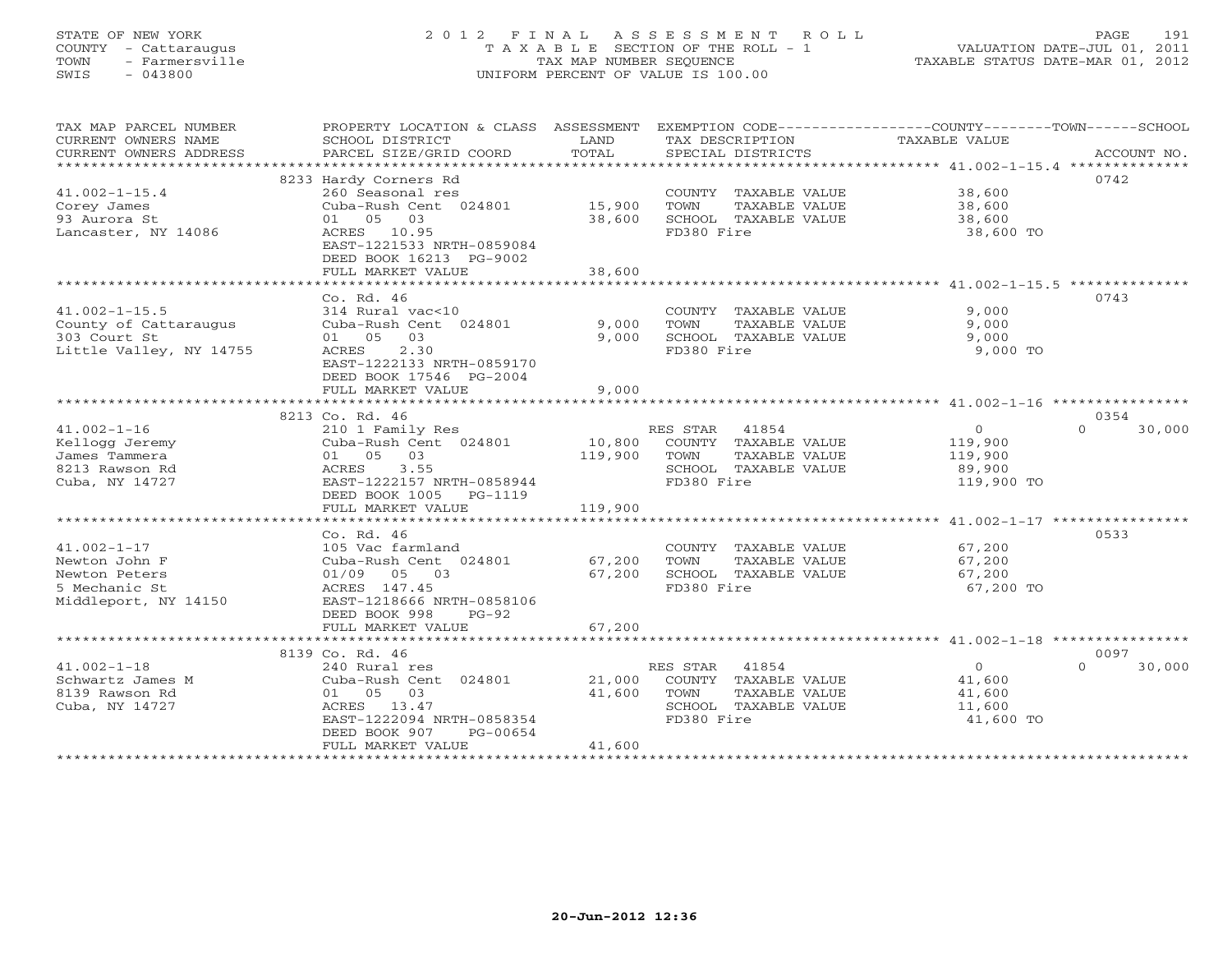## STATE OF NEW YORK 2 0 1 2 F I N A L A S S E S S M E N T R O L L PAGE 192 COUNTY - Cattaraugus T A X A B L E SECTION OF THE ROLL - 1 VALUATION DATE-JUL 01, 2011 TOWN - Farmersville TAX MAP NUMBER SEQUENCE TAXABLE STATUS DATE-MAR 01, 2012 SWIS - 043800 UNIFORM PERCENT OF VALUE IS 100.00UNIFORM PERCENT OF VALUE IS 100.00

| TAX MAP PARCEL NUMBER<br>CURRENT OWNERS NAME                                                    | PROPERTY LOCATION & CLASS ASSESSMENT<br>SCHOOL DISTRICT                                                                   | LAND             | TAX DESCRIPTION                                                                     | EXEMPTION CODE----------------COUNTY-------TOWN-----SCHOOL<br>TAXABLE VALUE |
|-------------------------------------------------------------------------------------------------|---------------------------------------------------------------------------------------------------------------------------|------------------|-------------------------------------------------------------------------------------|-----------------------------------------------------------------------------|
| CURRENT OWNERS ADDRESS<br>*************************                                             | PARCEL SIZE/GRID COORD                                                                                                    | TOTAL            | SPECIAL DISTRICTS                                                                   | ACCOUNT NO.                                                                 |
|                                                                                                 | 8063 Co. Rd. 46                                                                                                           |                  |                                                                                     | 0106                                                                        |
| $41.002 - 1 - 19$<br>Newton John<br>Levick Peter                                                | 270 Mfg housing<br>Cuba-Rush Cent 024801<br>01 05<br>03                                                                   | 6,200<br>13,000  | COUNTY TAXABLE VALUE<br>TOWN<br>TAXABLE VALUE<br>SCHOOL TAXABLE VALUE               | 13,000<br>13,000<br>13,000                                                  |
| 5 Mechanic St<br>Middleport, NY 14105                                                           | FRNT 174.00 DPTH<br>60.00<br>ACRES<br>0.34<br>EAST-1222410 NRTH-0856947<br>DEED BOOK 00920 PG-00691<br>FULL MARKET VALUE  | 13,000           | FD380 Fire                                                                          | 13,000 TO                                                                   |
|                                                                                                 |                                                                                                                           |                  |                                                                                     |                                                                             |
|                                                                                                 | 8095 Hardy Crn. Rd                                                                                                        |                  |                                                                                     | 0323                                                                        |
| $41.002 - 1 - 20$<br>Snyder William A<br>Snyder Eileen<br>188 Bennington Rd<br>Snyder, NY 14226 | 240 Rural res<br>Cuba-Rush Cent 024801<br>01 05 03<br>ACRES 80.30<br>EAST-1220427 NRTH-0857467<br>DEED BOOK 15907 PG-4001 | 56,200<br>97,400 | COUNTY TAXABLE VALUE<br>TOWN<br>TAXABLE VALUE<br>SCHOOL TAXABLE VALUE<br>FD380 Fire | 97,400<br>97,400<br>97,400<br>97,400 TO                                     |
|                                                                                                 | FULL MARKET VALUE                                                                                                         | 97,400           |                                                                                     |                                                                             |
|                                                                                                 |                                                                                                                           |                  |                                                                                     |                                                                             |
|                                                                                                 | Co. Rd. 46                                                                                                                |                  |                                                                                     | 0098                                                                        |
| $41.002 - 1 - 21.1$<br>Durkee Lawrence                                                          | 105 Vac farmland<br>Cuba-Rush Cent 024801                                                                                 | 27,300           | COUNTY TAXABLE VALUE<br>TOWN<br>TAXABLE VALUE                                       | 27,300<br>27,300                                                            |
| Durkee Shirley                                                                                  | 01 05 03                                                                                                                  | 27,300           | SCHOOL TAXABLE VALUE                                                                | 27,300                                                                      |
| RD 3 Rawson Rd                                                                                  | ACRES 43.00                                                                                                               |                  | FD380 Fire                                                                          | 27,300 TO                                                                   |
| Cuba, NY 14727                                                                                  | EAST-1221209 NRTH-0856589<br>DEED BOOK 700<br>PG-00473                                                                    |                  |                                                                                     |                                                                             |
|                                                                                                 | FULL MARKET VALUE                                                                                                         | 27,300           |                                                                                     |                                                                             |
|                                                                                                 | Clark Rd                                                                                                                  |                  |                                                                                     | 0656                                                                        |
| $41.002 - 1 - 21.2$                                                                             | 260 Seasonal res                                                                                                          |                  | COUNTY TAXABLE VALUE                                                                | 38,100                                                                      |
| Hedderich Doreen<br>Dietcher David                                                              | Cuba-Rush Cent 024801<br>01 05 03                                                                                         | 9,900<br>38,100  | TOWN<br>TAXABLE VALUE<br>SCHOOL TAXABLE VALUE                                       | 38,100<br>38,100                                                            |
| 9315 Sauers Rd                                                                                  | ACRES<br>2.92                                                                                                             |                  | FD380 Fire                                                                          | 38,100 TO                                                                   |
| Eden, NY 14057                                                                                  | EAST-1220171 NRTH-0856403<br>DEED BOOK 1020 PG-1097                                                                       |                  |                                                                                     |                                                                             |
|                                                                                                 | FULL MARKET VALUE                                                                                                         | 38,100           |                                                                                     |                                                                             |
|                                                                                                 | Clark Rd                                                                                                                  |                  |                                                                                     | 0866                                                                        |
| $41.002 - 1 - 21.3$<br>Cheney Sanford B                                                         | 322 Rural vac>10<br>Cuba-Rush Cent 024801                                                                                 | 32,200           | COUNTY TAXABLE VALUE<br>TOWN<br>TAXABLE VALUE                                       | 32,200<br>32,200                                                            |
| Sokolowski Bernard                                                                              | $01 - 05 - 03$                                                                                                            | 32,200           | SCHOOL TAXABLE VALUE                                                                | 32,200                                                                      |
| 17 Barnett Dr                                                                                   | ACRES 31.45                                                                                                               |                  | FD380 Fire                                                                          | 32,200 TO                                                                   |
| West Seneca, NY 14224                                                                           | EAST-1219094 NRTH-0856473<br>DEED BOOK 906<br>PG-00098                                                                    |                  |                                                                                     |                                                                             |
|                                                                                                 | FULL MARKET VALUE                                                                                                         | 32,200           |                                                                                     |                                                                             |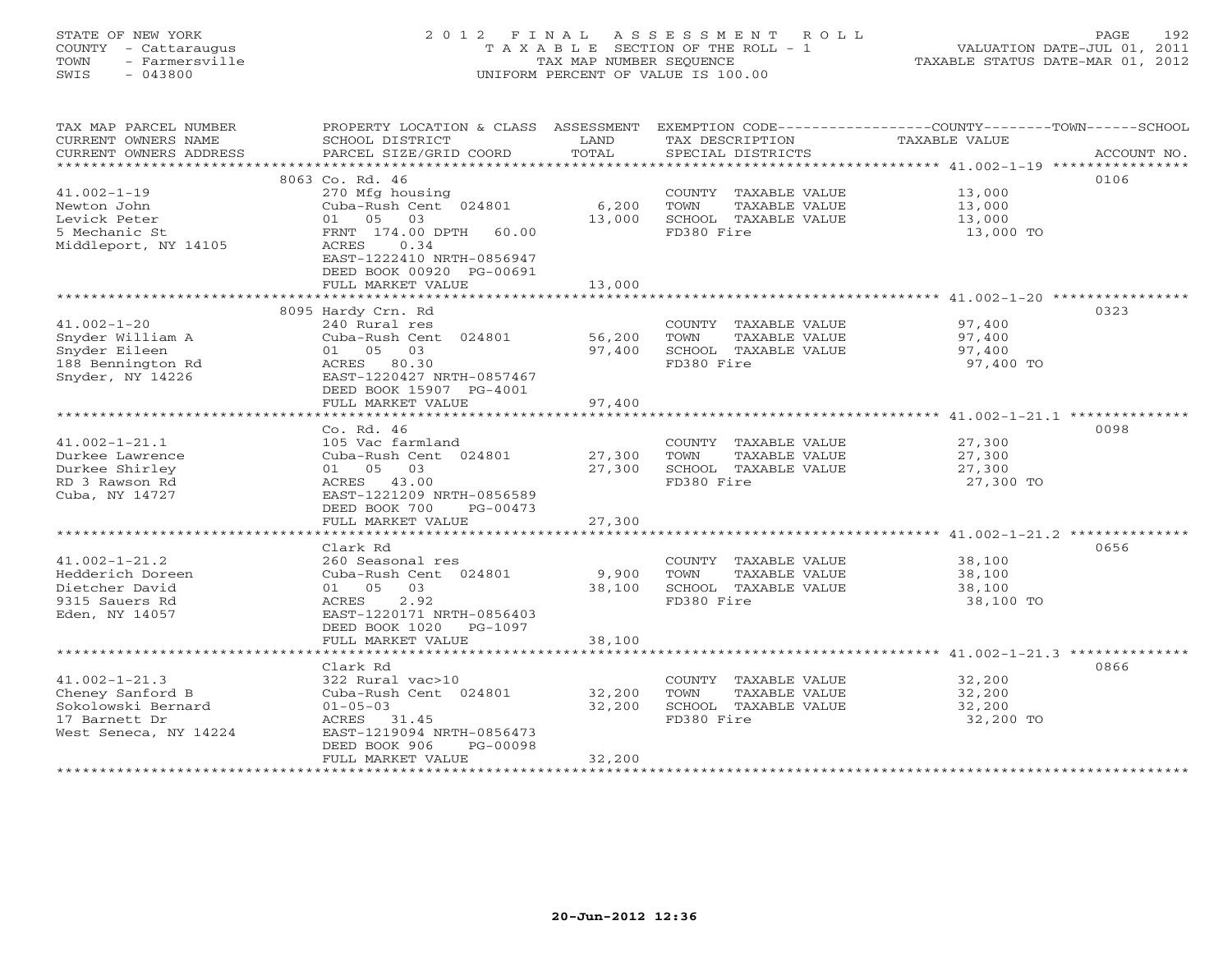## STATE OF NEW YORK 2 0 1 2 F I N A L A S S E S S M E N T R O L L PAGE 193 COUNTY - Cattaraugus T A X A B L E SECTION OF THE ROLL - 1 VALUATION DATE-JUL 01, 2011 TOWN - Farmersville TAX MAP NUMBER SEQUENCE TAXABLE STATUS DATE-MAR 01, 2012 SWIS - 043800 UNIFORM PERCENT OF VALUE IS 100.00UNIFORM PERCENT OF VALUE IS 100.00

| TAX MAP PARCEL NUMBER<br>CURRENT OWNERS NAME<br>CURRENT OWNERS ADDRESS | PROPERTY LOCATION & CLASS ASSESSMENT<br>SCHOOL DISTRICT<br>PARCEL SIZE/GRID COORD | LAND<br>TOTAL | EXEMPTION CODE-----------------COUNTY-------TOWN------SCHOOL<br>TAX DESCRIPTION TAXABLE VALUE<br>SPECIAL DISTRICTS |                     | ACCOUNT NO.        |
|------------------------------------------------------------------------|-----------------------------------------------------------------------------------|---------------|--------------------------------------------------------------------------------------------------------------------|---------------------|--------------------|
|                                                                        | 126 Clark Rd                                                                      |               |                                                                                                                    |                     | 1001               |
| $41.002 - 1 - 21.4$                                                    | 210 1 Family Res                                                                  |               | 41854<br>RES STAR                                                                                                  | $\Omega$            | $\Omega$<br>29,700 |
| Seymour Douglas P                                                      | Cuba-Rush Cent 024801                                                             | 19,100        | COUNTY TAXABLE VALUE                                                                                               | 29,700              |                    |
| Seymour Nancy D                                                        | 01 05 03                                                                          | 29,700        | TOWN<br>TAXABLE VALUE                                                                                              | 29,700              |                    |
| PO Box 346                                                             | ACRES 10.60                                                                       |               | SCHOOL TAXABLE VALUE                                                                                               | $\Omega$            |                    |
| Rushford, NY 14777                                                     | EAST-1220586 NRTH-0856270                                                         |               | FD380 Fire                                                                                                         | 29,700 TO           |                    |
|                                                                        | DEED BOOK 976<br>$PG-228$                                                         |               |                                                                                                                    |                     |                    |
|                                                                        | FULL MARKET VALUE                                                                 | 29,700        |                                                                                                                    |                     |                    |
|                                                                        |                                                                                   |               |                                                                                                                    |                     |                    |
|                                                                        | Clark Rd                                                                          |               |                                                                                                                    |                     | 0453               |
| $41.002 - 1 - 22$                                                      | 260 Seasonal res                                                                  |               | COUNTY TAXABLE VALUE                                                                                               | 24,500              |                    |
| Voelker David                                                          | Cuba-Rush Cent 024801 16,500                                                      |               | TOWN<br>TAXABLE VALUE                                                                                              | 24,500              |                    |
| 69 Miller Pl                                                           | 01 05<br>03                                                                       | 24,500        | SCHOOL TAXABLE VALUE                                                                                               | 24,500              |                    |
| Lockport, NY 14094-4952                                                | 8.04<br>ACRES                                                                     |               | FD380 Fire                                                                                                         | 24,500 TO           |                    |
|                                                                        | EAST-1221246 NRTH-0856264                                                         |               |                                                                                                                    |                     |                    |
|                                                                        | DEED BOOK 831<br>PG-00312                                                         |               |                                                                                                                    |                     |                    |
|                                                                        | FULL MARKET VALUE                                                                 | 24,500        |                                                                                                                    |                     |                    |
|                                                                        |                                                                                   |               |                                                                                                                    |                     |                    |
|                                                                        | Clark Rd                                                                          |               |                                                                                                                    |                     | 0091               |
| $41.002 - 1 - 23$                                                      | 260 Seasonal res                                                                  |               | COUNTY TAXABLE VALUE                                                                                               | 29,100              |                    |
| Sokolowski Bernard                                                     | Cuba-Rush Cent 024801 2,600                                                       |               | TOWN<br>TAXABLE VALUE                                                                                              | 29,100              |                    |
| Sokolowski James                                                       | 01 05 03                                                                          | 29,100        | SCHOOL TAXABLE VALUE                                                                                               | 29,100              |                    |
| 17 Barnett Dr                                                          | 50.00 DPTH 100.00<br>FRNT                                                         |               | FD380 Fire                                                                                                         | 29,100 TO           |                    |
| West Seneca, NY 14224                                                  | 0.11<br>ACRES                                                                     |               |                                                                                                                    |                     |                    |
|                                                                        | EAST-1218473 NRTH-0855980                                                         |               |                                                                                                                    |                     |                    |
|                                                                        | DEED BOOK 00982 PG-01062                                                          |               |                                                                                                                    |                     |                    |
|                                                                        | FULL MARKET VALUE                                                                 | 29,100        |                                                                                                                    |                     |                    |
|                                                                        |                                                                                   |               |                                                                                                                    |                     | 0438               |
| $41.002 - 1 - 24$                                                      | Clark Rd<br>322 Rural vac>10                                                      |               | COUNTY TAXABLE VALUE                                                                                               | 45,700              |                    |
| Brink Thomas                                                           | Cuba-Rush Cent 024801                                                             | 45,700        | TAXABLE VALUE<br>TOWN                                                                                              | 45,700              |                    |
| 6184 Sommerville Valley Rd                                             | $09 -05 -03$                                                                      | 45,700        | SCHOOL TAXABLE VALUE                                                                                               |                     |                    |
| Ellicottville, NY 14731                                                | ACRES 58.76                                                                       |               | FD380 Fire                                                                                                         | 45,700<br>45,700 TO |                    |
|                                                                        | EAST-1217260 NRTH-0856453                                                         |               |                                                                                                                    |                     |                    |
|                                                                        | FULL MARKET VALUE                                                                 | 45,700        |                                                                                                                    |                     |                    |
|                                                                        |                                                                                   |               |                                                                                                                    |                     |                    |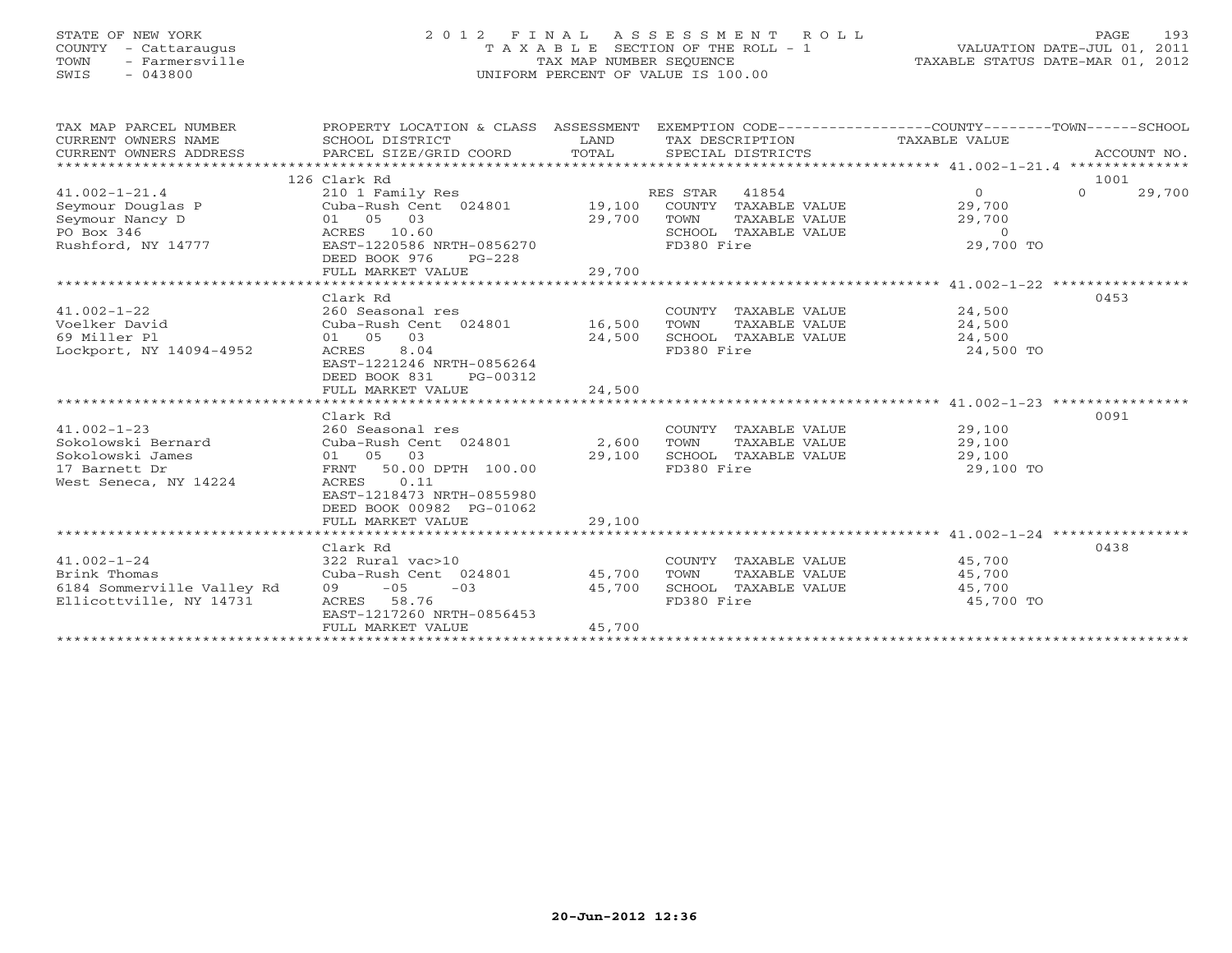| STATE OF NEW YORK      | 2012 FINAL ASSESSMENT ROLL         | 194<br>PAGE                      |
|------------------------|------------------------------------|----------------------------------|
| COUNTY - Cattaraugus   | TAXABLE SECTION OF THE ROLL - 1    | VALUATION DATE-JUL 01, 2011      |
| - Farmersville<br>TOWN |                                    | TAXABLE STATUS DATE-MAR 01, 2012 |
| SWIS<br>$-043800$      |                                    | RPS150/V04/L015                  |
|                        | UNIFORM PERCENT OF VALUE IS 100.00 | CURRENT DATE $6/20/2012$         |
|                        | ROLL SUB SECTION- - TOTALS         |                                  |

#### \*\*\* S P E C I A L D I S T R I C T S U M M A R Y \*\*\*

| CODE       | DISTRICT NAME | TOTAL<br>PARCELS | EXTENSTON<br>TYPE.    | <b>EXTENSION</b><br>VALUE | AD VALOREM<br><b>VALUE</b> | <b>FXFMPT</b><br>AMOUNT | <b>TAXABLE</b><br><b>VALUE</b> |
|------------|---------------|------------------|-----------------------|---------------------------|----------------------------|-------------------------|--------------------------------|
| FD380 Fire | LD380 Light   |                  | 961 TOTAL<br>68 TOTAL |                           | 57110,240<br>3430,700      |                         | 57110,240<br>3430,700          |

#### \*\*\* S C H O O L D I S T R I C T S U M M A R Y \*\*\*

| CODE                       | DISTRICT NAME                                             | TOTAL<br>PARCELS | ASSESSED<br>LAND                  | ASSESSED<br>TOTAL                  | EXEMPT<br>AMOUNT              | TOTAL<br>TAXABLE                   | STAR<br>AMOUNT                   | STAR<br>TAXABLE                    |
|----------------------------|-----------------------------------------------------------|------------------|-----------------------------------|------------------------------------|-------------------------------|------------------------------------|----------------------------------|------------------------------------|
| 024801<br>044001<br>048401 | Cuba-Rush Cent<br>Franklinville Cent<br>Yorkshire/pioneer | 359<br>503<br>99 | 8007,000<br>11964,550<br>3482,150 | 19168,500<br>30166,890<br>7774,850 | 738,035<br>622,543<br>518,728 | 18430,465<br>29544,347<br>7256,122 | 4342,417<br>6459,100<br>1593,000 | 14088,048<br>23085,247<br>5663,122 |
|                            | SUB-TOTAL                                                 | 961              | 23453,700                         | 57110,240                          | 1879,306                      | 55230,934                          | 12394,517                        | 42836,417                          |
|                            | TOTAL                                                     | 961              | 23453,700                         | 57110,240                          | 1879,306                      | 55230,934                          | 12394,517                        | 42836,417                          |

## \*\*\* S Y S T E M C O D E S S U M M A R Y \*\*\*

#### NO SYSTEM EXEMPTIONS AT THIS LEVEL

#### \*\*\* E X E M P T I O N S U M M A R Y \*\*\*

| COUNTY<br>TOWN<br>CODE<br>DESCRIPTION<br>PARCELS | SCHOOL   |
|--------------------------------------------------|----------|
| 1,800<br>1,800<br>41101<br>VET C/T               |          |
| 27<br>41121<br>291,313<br>291,313<br>WVET C/T    |          |
| 27<br>41131<br>482,248<br>482,248<br>CVET C/T    |          |
| 18<br>41141<br>427,249<br>427,249<br>DVET C/T    |          |
| 41161<br>43,785<br>43,785<br>CW 15 VET/          |          |
| 41162<br>12,000<br>CW 15 VET/                    |          |
| 41171<br>40,000<br>40,000<br>CW DISBLD           |          |
| 41400<br>1,500<br>1,500<br>CLERGY                | 1,500    |
| 41700<br>46,200<br>46,200<br>AG BLDG<br>4        | 46,200   |
| 66<br>41720<br>1067,138<br>1067,138<br>AG DIST   | 1067,138 |
| 41730<br>8<br>103,232<br>103,232<br>AG DISTOUT   | 103,232  |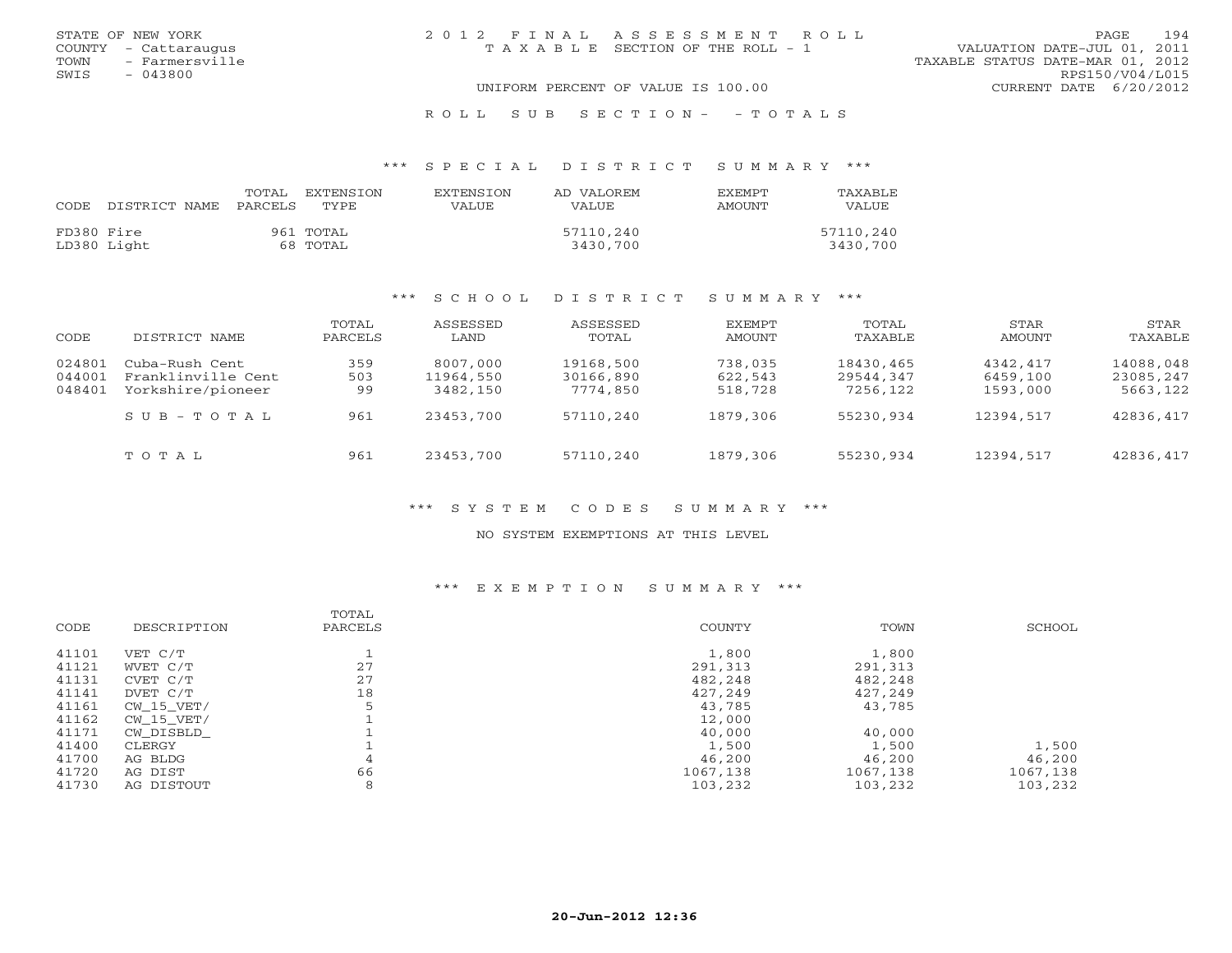| STATE OF NEW YORK      | 2012 FINAL ASSESSMENT ROLL            | 195<br>PAGE                      |
|------------------------|---------------------------------------|----------------------------------|
| COUNTY - Cattaraugus   | T A X A B L E SECTION OF THE ROLL - 1 | VALUATION DATE-JUL 01, 2011      |
| - Farmersville<br>TOWN |                                       | TAXABLE STATUS DATE-MAR 01, 2012 |
| SWIS<br>$-043800$      |                                       | RPS150/V04/L015                  |
|                        | UNIFORM PERCENT OF VALUE IS 100.00    | CURRENT DATE 6/20/2012           |
|                        |                                       |                                  |

R O L L S U B S E C T I O N - - T O T A L S

#### \*\*\* E X E M P T I O N S U M M A R Y \*\*\*

| CODE  | DESCRIPTION | TOTAL<br>PARCELS | COUNTY   | TOWN     | SCHOOL    |
|-------|-------------|------------------|----------|----------|-----------|
| 41800 | AGED C/T/S  | 15               | 509,415  | 509,415  | 523,001   |
| 41801 | AGED C/T    |                  | 58,153   | 58,153   |           |
| 41802 | AGED C      | 9                | 211,502  |          |           |
| 41803 | AGED T      | 10               |          | 371,359  |           |
| 41804 | AGED S      | 3                |          |          | 38,435    |
| 41834 | SR STAR     | 88               |          |          | 4754,517  |
| 41844 | SR ST MH    |                  |          |          | 30,000    |
| 41854 | RES STAR    | 255              |          |          | 7580,000  |
| 41864 | RES ST MH   |                  |          |          | 30,000    |
| 42120 | TMP GHOUSE  |                  | 30,000   | 30,000   | 30,000    |
| 47610 | BUS C/T/S   |                  | 69,800   | 69,800   | 69,800    |
|       | TOTAL       | 546              | 3395,335 | 3543,192 | 14273,823 |

| <b>ROLL</b> | TOTAL   |               |        | 'AXABLI   | PAXABLE       | 'AXABLE | STAR   |
|-------------|---------|---------------|--------|-----------|---------------|---------|--------|
| <b>SEC</b>  | PARCELS | LAND          | TOTAL  | COUNTY    | TOWN          | וממדיז  | AXABL: |
|             | 961     | 700<br>:34. 。 | $-240$ | 53714,905 | 53567<br>,048 | QZ      | 117    |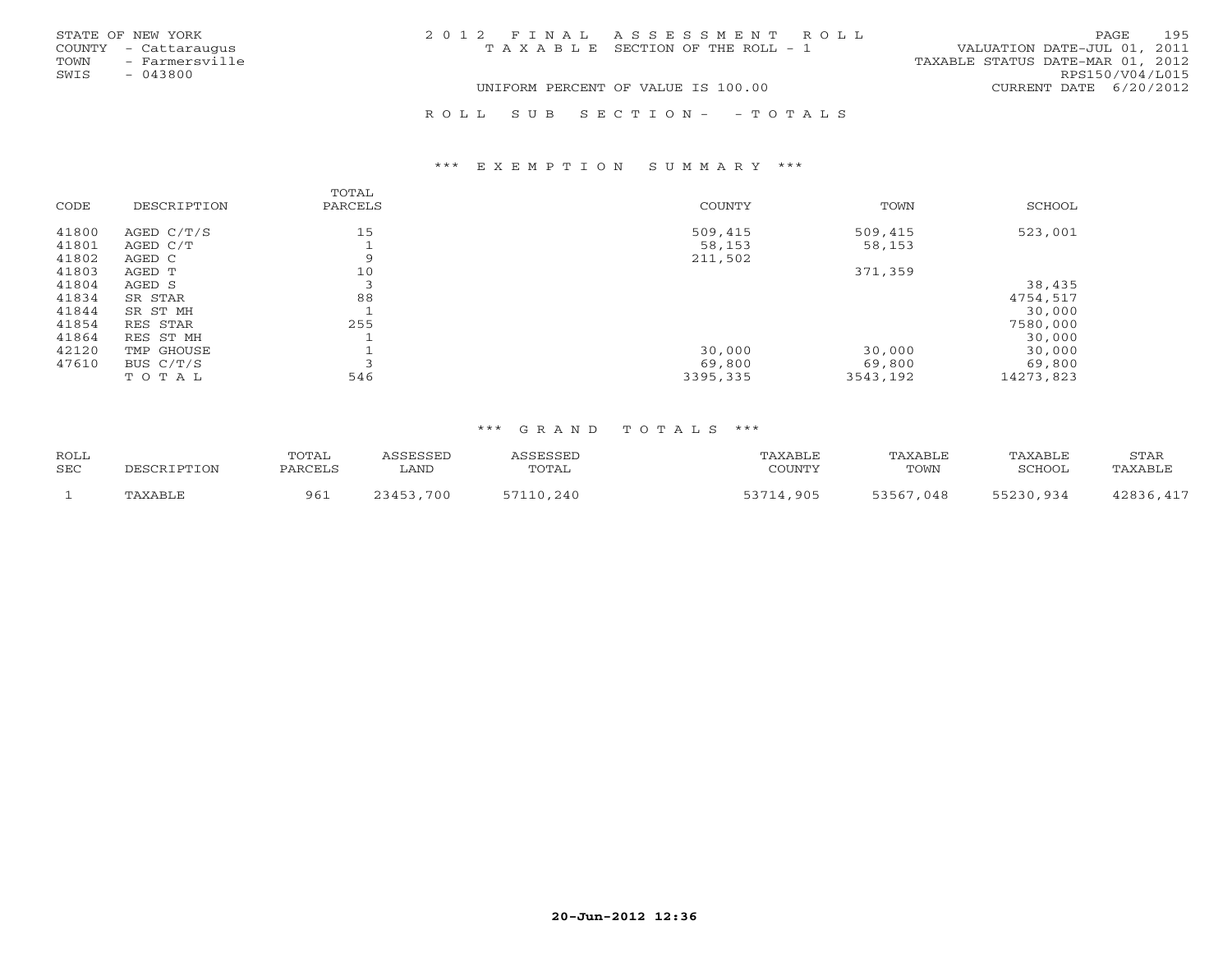## STATE OF NEW YORK 2 0 1 2 F I N A L A S S E S S M E N T R O L L PAGE 196 COUNTY - Cattaraugus T A X A B L E SECTION OF THE ROLL - 1 SUB-SECT - 1 VALUATION DATE-JUL 01, 2011 TOWN - Farmersville TAX MAP NUMBER SEQUENCE TAXABLE STATUS DATE-MAR 01, 2012<br>
SWIS - 043800<br>
TAXABLE STATUS DATE-MAR 01, 2012 SWIS - 043800 UNIFORM PERCENT OF VALUE IS 100.00

| TAX MAP PARCEL NUMBER       |                           |                |                         | PROPERTY LOCATION & CLASS ASSESSMENT EXEMPTION CODE---------------COUNTY-------TOWN------SCHOOL |
|-----------------------------|---------------------------|----------------|-------------------------|-------------------------------------------------------------------------------------------------|
| CURRENT OWNERS NAME         | SCHOOL DISTRICT           | LAND           | TAX DESCRIPTION         | TAXABLE VALUE                                                                                   |
| CURRENT OWNERS ADDRESS      | PARCEL SIZE/GRID COORD    | TOTAL          | SPECIAL DISTRICTS       | ACCOUNT NO.                                                                                     |
|                             |                           |                |                         |                                                                                                 |
|                             | Huyck Rd                  |                |                         | 0362                                                                                            |
| $23.004 - 1 - 9.2$          | 314 Rural vac<10          |                | COUNTY TAXABLE VALUE    | 7,000                                                                                           |
| Pszeniczny Leonard S        | Cuba-Rush Cent 024801     | 7,000          | TOWN<br>TAXABLE VALUE   | 7,000                                                                                           |
| 5668 Old Lake Shore Rd      | 08 05 03                  | 7,000          | SCHOOL TAXABLE VALUE    | 7,000                                                                                           |
| Lakeview, NY 14085          | FRNT 390.00 DPTH 208.00   |                | FD380 Fire              | 7,000 TO                                                                                        |
|                             | ACRES 0.93                |                |                         |                                                                                                 |
|                             | EAST-1222380 NRTH-0887570 |                |                         |                                                                                                 |
|                             | DEED BOOK 14155 PG-6014   |                |                         |                                                                                                 |
|                             | FULL MARKET VALUE         | 7,000          |                         |                                                                                                 |
|                             |                           |                |                         |                                                                                                 |
|                             | Rogers Rd-Krotje #1       |                |                         | 0753                                                                                            |
| $31.002 - 1 - 15.71$        | 733 Gas well              |                | COUNTY TAXABLE VALUE    | $\circ$                                                                                         |
| Hydrocarbon Generation Inc. | Franklinville C 044001    |                | 0 TOWN<br>TAXABLE VALUE | $\Omega$                                                                                        |
| 221 Homer St                | 05 05 04                  |                | 0 SCHOOL TAXABLE VALUE  | $\Omega$                                                                                        |
| Olean, NY 14760             | ACRES<br>0.01             |                | FD380 Fire              | $0$ TO                                                                                          |
|                             | FULL MARKET VALUE         | $\Omega$       |                         |                                                                                                 |
|                             |                           |                |                         |                                                                                                 |
|                             | Bissell #1-Pigeon Hl      |                |                         | 0754                                                                                            |
| $31.002 - 1 - 26.71$        | 733 Gas well              |                | COUNTY TAXABLE VALUE    | $\circ$                                                                                         |
| Hydrocarbon Generation Inc  | Franklinville C 044001    | 0 TOWN         | TAXABLE VALUE           | $\Omega$                                                                                        |
| 221 Homer St                | 21 03 04                  |                | 0 SCHOOL TAXABLE VALUE  | $\Omega$                                                                                        |
| Olean, NY 14760             | Not metered               |                | FD380 Fire              | $0$ TO                                                                                          |
|                             | ACRES<br>0.01             |                |                         |                                                                                                 |
|                             | FULL MARKET VALUE         | $\overline{0}$ |                         |                                                                                                 |
|                             |                           |                |                         |                                                                                                 |
|                             | Keem-Sadler               |                |                         | 0952                                                                                            |
| $32.004 - 2 - 7.1/1$        | 732 Oil-forced            |                | COUNTY TAXABLE VALUE    | 995                                                                                             |
| Emerald Oil Co.             | Cuba-Rush Cent 024801     | $\bigcirc$     | TAXABLE VALUE<br>TOWN   | 995                                                                                             |
| Robert Eberling Pres        | 16 BBLS                   | 995            | SCHOOL TAXABLE VALUE    | 995                                                                                             |
| PO Box 50                   | Keem                      |                | FD380 Fire              | 995 TO                                                                                          |
| Richburg, NY 14774          | ACRES<br>0.01             |                |                         |                                                                                                 |
|                             | FULL MARKET VALUE         | 995            |                         |                                                                                                 |
|                             |                           |                |                         |                                                                                                 |
|                             | Stebbins Rd               |                |                         | 0794                                                                                            |
| $32.004 - 2 - 15.71$        | 732 Oil-forced            |                | COUNTY TAXABLE VALUE    | $\circ$                                                                                         |
| Emerald Oil Co              | Cuba-Rush Cent 024801     | $\overline{0}$ | TOWN<br>TAXABLE VALUE   | $\Omega$                                                                                        |
| Robert Eberling Pres        | 5 BBLS                    | $\Omega$       | SCHOOL TAXABLE VALUE    |                                                                                                 |
| PO Box 50                   | Tinque                    |                | FD380 Fire              | $0$ TO                                                                                          |
| Richburg, NY 14774          | ACRES<br>0.01             |                |                         |                                                                                                 |
|                             | EAST-1215560 NRTH-0868637 |                |                         |                                                                                                 |
|                             | FULL MARKET VALUE         | $\circ$        |                         |                                                                                                 |
|                             |                           |                |                         |                                                                                                 |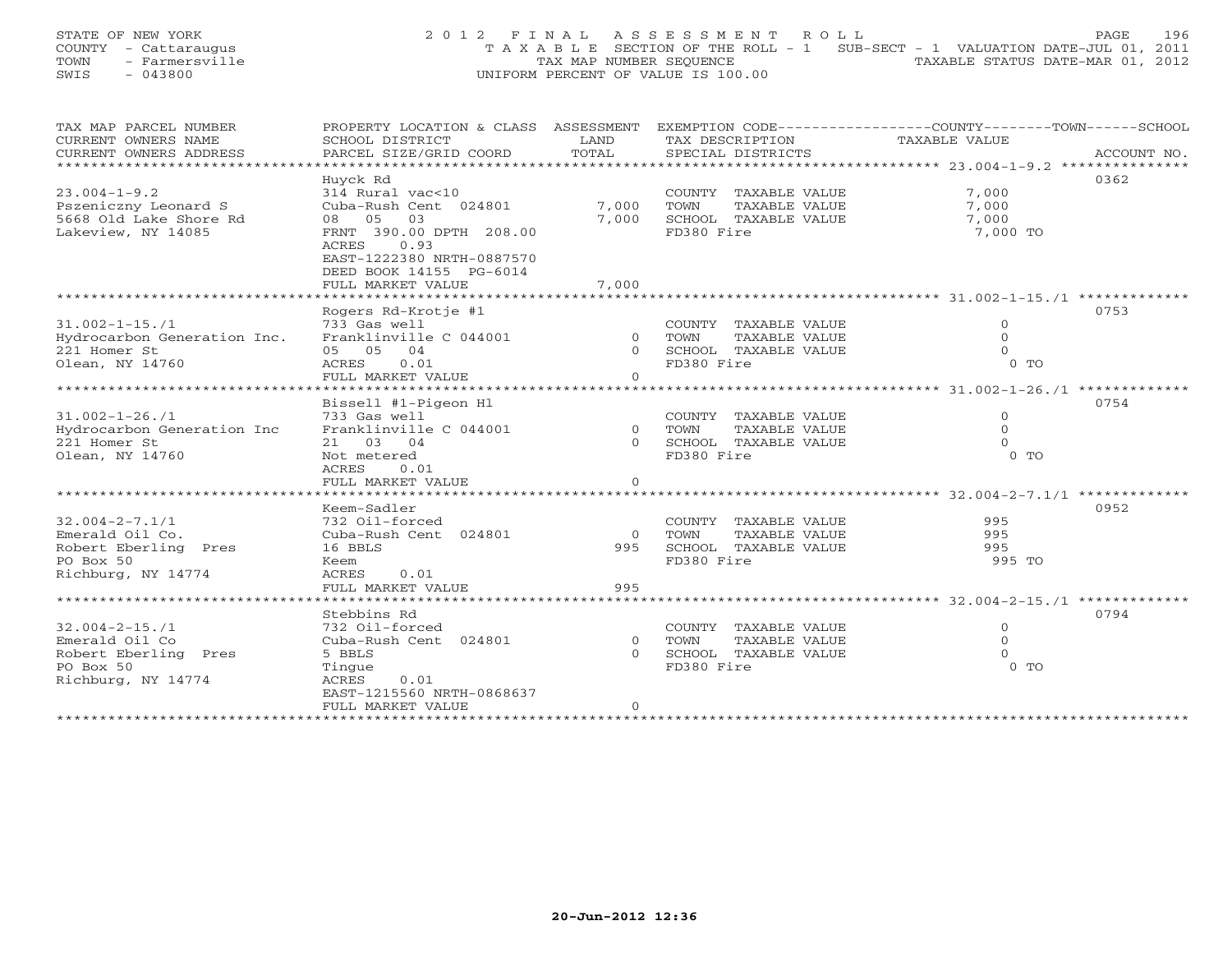## STATE OF NEW YORK 2 0 1 2 F I N A L A S S E S S M E N T R O L L PAGE 197 COUNTY - Cattaraugus T A X A B L E SECTION OF THE ROLL - 1 SUB-SECT - 1 VALUATION DATE-JUL 01, 2011 TOWN - Farmersville TAX MAP NUMBER SEQUENCE TAXABLE STATUS DATE-MAR 01, 2012<br>
SWIS - 043800<br>
TAXABLE STATUS DATE-MAR 01, 2012 SWIS - 043800 UNIFORM PERCENT OF VALUE IS 100.00

| TAX MAP PARCEL NUMBER   |                                    |                | PROPERTY LOCATION & CLASS ASSESSMENT EXEMPTION CODE---------------COUNTY-------TOWN------SCHOOL |                    |             |
|-------------------------|------------------------------------|----------------|-------------------------------------------------------------------------------------------------|--------------------|-------------|
| CURRENT OWNERS NAME     | SCHOOL DISTRICT                    | LAND           | TAX DESCRIPTION                                                                                 | TAXABLE VALUE      |             |
| CURRENT OWNERS ADDRESS  | PARCEL SIZE/GRID COORD             | TOTAL          | SPECIAL DISTRICTS                                                                               |                    | ACCOUNT NO. |
| *********************** |                                    |                |                                                                                                 |                    |             |
|                         | Kingsbury Hill Rd                  |                |                                                                                                 |                    | 0975        |
| $40.002 - 1 - 1.3$      | 312 Vac w/imprv                    |                | COUNTY TAXABLE VALUE                                                                            | 138,900<br>138,900 |             |
| Ouaker Estates III, LP  | Franklinville C 044001             | 133,200        | TOWN<br>TAXABLE VALUE                                                                           |                    |             |
| 8975 Boston State Rd    | 17/18/19 05 04                     | 138,900        | SCHOOL TAXABLE VALUE                                                                            | 138,900            |             |
| N. Boston, NY 14025     | ACRES 215.00                       |                | FD380 Fire                                                                                      | 138,900 TO         |             |
|                         | EAST-1191460 NRTH-0861215          |                |                                                                                                 |                    |             |
|                         | DEED BOOK 8066 PG-3001             |                |                                                                                                 |                    |             |
|                         | FULL MARKET VALUE                  | 138,900        |                                                                                                 |                    |             |
|                         |                                    |                |                                                                                                 |                    |             |
|                         | Co Rd $46$                         |                |                                                                                                 |                    | 0719        |
| $41.001 - 1 - 15.1/2$   | 734 Junk well                      |                | COUNTY TAXABLE VALUE                                                                            | $\circ$            |             |
| Emerald Oil Co.         | Cuba-Rush Cent 024801              | $\overline{0}$ | TOWN<br>TAXABLE VALUE                                                                           | $\mathbf{0}$       |             |
| Robert Eberling Pres    | 17/18/25/26 05 03                  |                | 0 SCHOOL TAXABLE VALUE                                                                          | $\circ$            |             |
| PO Box 50               | Marble                             |                | FD380 Fire                                                                                      | $0$ TO             |             |
| Richburg, NY 14774      | 0.01<br>ACRES                      |                |                                                                                                 |                    |             |
|                         | EAST-1210390 NRTH-0860667          |                |                                                                                                 |                    |             |
|                         | FULL MARKET VALUE                  | $\overline{O}$ |                                                                                                 |                    |             |
|                         |                                    |                |                                                                                                 |                    |             |
|                         | Co Rd $46$                         |                |                                                                                                 |                    | 0718        |
| $41.002 - 1 - 3.1/2$    | 734 Junk well                      |                | COUNTY TAXABLE VALUE                                                                            | $\overline{0}$     |             |
| Bergsten Energies Group | Cuba-Rush Cent 024801              |                | 0 TOWN<br>TAXABLE VALUE                                                                         | $\circ$            |             |
| Attn: Tom Frost         | 17/18 05 03                        |                | 0 SCHOOL TAXABLE VALUE                                                                          | $\Omega$           |             |
| 301 S Washington St     | Cobado                             |                | FD380 Fire                                                                                      | $0$ TO             |             |
| Alexandria, VA 22314    | 0.01<br>ACRES                      |                |                                                                                                 |                    |             |
|                         | EAST-1212790 NRTH-0860187          |                |                                                                                                 |                    |             |
|                         | FULL MARKET VALUE                  | $\circ$        |                                                                                                 |                    |             |
|                         |                                    |                |                                                                                                 |                    | 0720        |
| $41.002 - 1 - 6.71$     | Hardy Corners Rd<br>732 Oil-forced |                |                                                                                                 | 1,237              |             |
| Emerald Oil Co.         | Cuba-Rush Cent 024801              |                | COUNTY TAXABLE VALUE<br>0 TOWN<br>TAXABLE VALUE                                                 | 1,237              |             |
| Robert Eberling Pres    | 10/11 05 03                        |                | 1,237 SCHOOL TAXABLE VALUE                                                                      | 1,237              |             |
| PO Box 50               | Werth, William                     |                | FD380 Fire                                                                                      | 1,237 TO           |             |
| Richburg, NY 14774      | 49 BBLS                            |                |                                                                                                 |                    |             |
|                         | ACRES<br>0.01                      |                |                                                                                                 |                    |             |
|                         | EAST-1217040 NRTH-0863807          |                |                                                                                                 |                    |             |
|                         | FULL MARKET VALUE                  | 1,237          |                                                                                                 |                    |             |
|                         |                                    |                |                                                                                                 |                    |             |
|                         | Richardson, Gertrude               |                |                                                                                                 |                    | 0763        |
| $41.002 - 1 - 9.1/21$   | 734 Junk well                      |                | COUNTY TAXABLE VALUE                                                                            | $\overline{0}$     |             |
| Fairmont Oil Company    | Cuba-Rush Cent 024801              | $\overline{0}$ | TOWN<br>TAXABLE VALUE                                                                           | $\mathbf{0}$       |             |
| PO Box 268              | Richardson                         |                | 0 SCHOOL TAXABLE VALUE                                                                          | $\Omega$           |             |
| Sugar Grove, PA 16350   | 1986 Production-0                  |                | FD380 Fire                                                                                      | $0$ TO             |             |
|                         | ACRES 0.01                         |                |                                                                                                 |                    |             |
|                         | EAST-1220560 NRTH-0861827          |                |                                                                                                 |                    |             |
|                         | FULL MARKET VALUE                  | $\circ$        |                                                                                                 |                    |             |
|                         | ********************               |                |                                                                                                 |                    |             |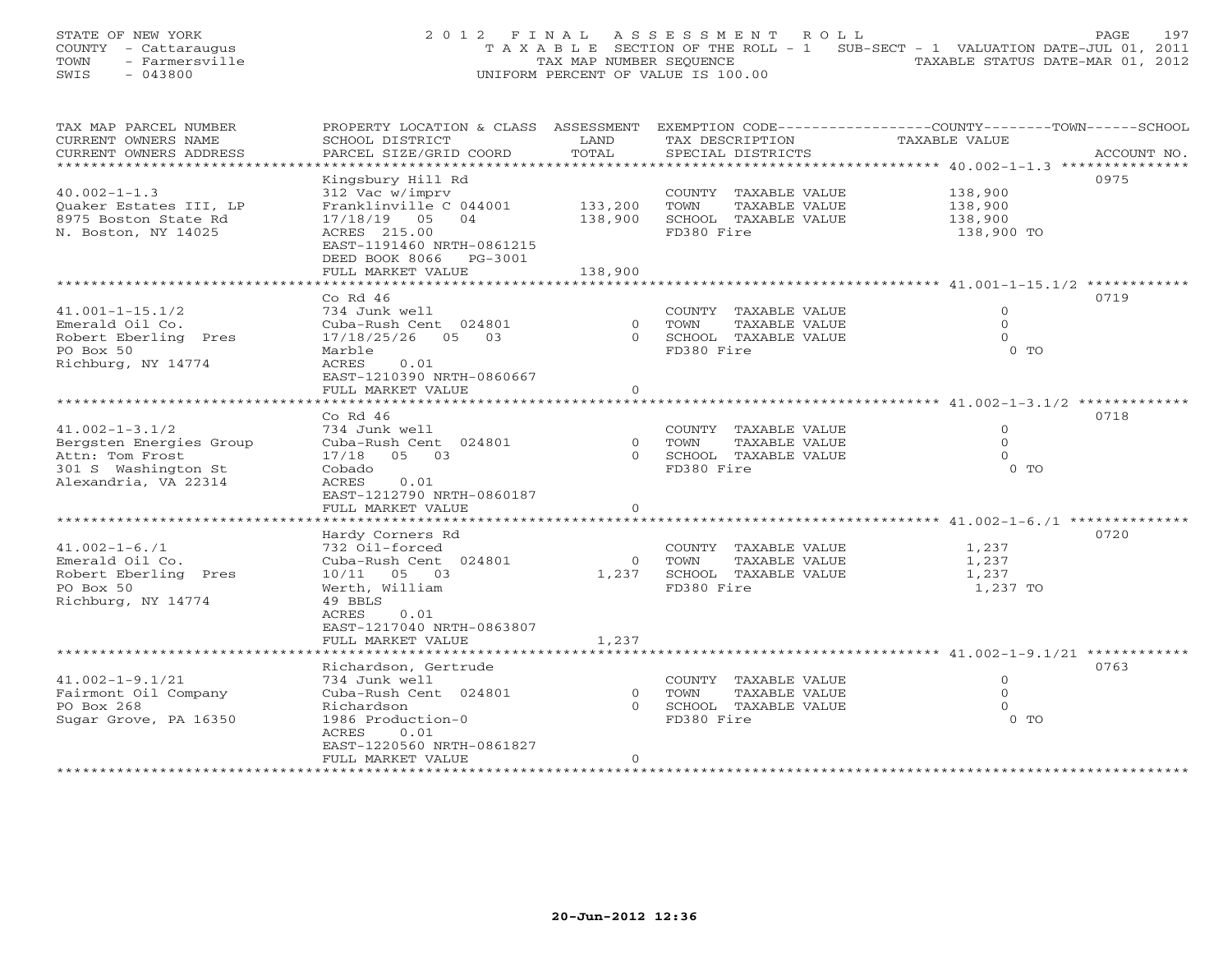|      | STATE OF NEW YORK    | 2012 FINAL ASSESSMENT ROLL |                                                                                |                                  |                        | PAGE | 198 |
|------|----------------------|----------------------------|--------------------------------------------------------------------------------|----------------------------------|------------------------|------|-----|
|      | COUNTY - Cattaraugus |                            | T A X A B L E SECTION OF THE ROLL - 1 SUB-SECT - 1 VALUATION DATE-JUL 01, 2011 |                                  |                        |      |     |
| TOWN | - Farmersville       |                            |                                                                                | TAXABLE STATUS DATE-MAR 01, 2012 |                        |      |     |
| SWIS | - 043800             |                            |                                                                                |                                  | RPS150/V04/L015        |      |     |
|      |                      |                            | UNIFORM PERCENT OF VALUE IS 100.00                                             |                                  | CURRENT DATE 6/20/2012 |      |     |
|      |                      |                            |                                                                                |                                  |                        |      |     |

#### R O L L S U B S E C T I O N - 1 - T O T A L S

#### \*\*\* S P E C I A L D I S T R I C T S U M M A R Y \*\*\*

| CODE       | DISTRICT NAME | TOTAL<br><b>PARCELS</b> | EXTENSTON<br>TYPE | <b>EXTENSION</b><br>VALUE | AD VALOREM<br>VALUE | <b>FXFMPT</b><br>AMOUNT | TAXABLE<br>VALUE |
|------------|---------------|-------------------------|-------------------|---------------------------|---------------------|-------------------------|------------------|
| FD380 Fire |               |                         | 10 TOTAL          |                           | 148,132             |                         | 148,132          |

## \*\*\* S C H O O L D I S T R I C T S U M M A R Y \*\*\*

| CODE             | DISTRICT NAME                        | TOTAL<br>PARCELS | ASSESSED<br>LAND | ASSESSED<br>TOTAL | EXEMPT<br>AMOUNT | TOTAL<br>TAXABLE | STAR<br>AMOUNT | STAR<br>TAXABLE  |
|------------------|--------------------------------------|------------------|------------------|-------------------|------------------|------------------|----------------|------------------|
| 024801<br>044001 | Cuba-Rush Cent<br>Franklinville Cent |                  | 7,000<br>133,200 | 9,232<br>138,900  |                  | 9,232<br>138,900 |                | 9,232<br>138,900 |
|                  | SUB-TOTAL                            | 10               | 140,200          | 148,132           |                  | 148,132          |                | 148,132          |
|                  | TOTAL                                | 10               | 140,200          | 148,132           |                  | 148,132          |                | 148,132          |

\*\*\* S Y S T E M C O D E S S U M M A R Y \*\*\*

NO SYSTEM EXEMPTIONS AT THIS LEVEL

\*\*\* E X E M P T I O N S U M M A R Y \*\*\*

NO EXEMPTIONS AT THIS LEVEL

| <b>ROLL</b> |                   | TOTAL   | <b>CCFCCFD</b> | ACCRCCRT | AXABLE  | TAXABLE | TAXABLE            | STAR          |
|-------------|-------------------|---------|----------------|----------|---------|---------|--------------------|---------------|
| SEC         | TPTION<br>וסים הר | PARCELS | LAND           | TOTAL    | CCTINTM | TOWN    | 'CHOOL             | TAXABLE       |
|             | ∴PAXART           | 10      | 140,200        | 48 132   | ⊥48     | 48      | 10.12 <sup>2</sup> | 48 132<br>ᆂᇰᇫ |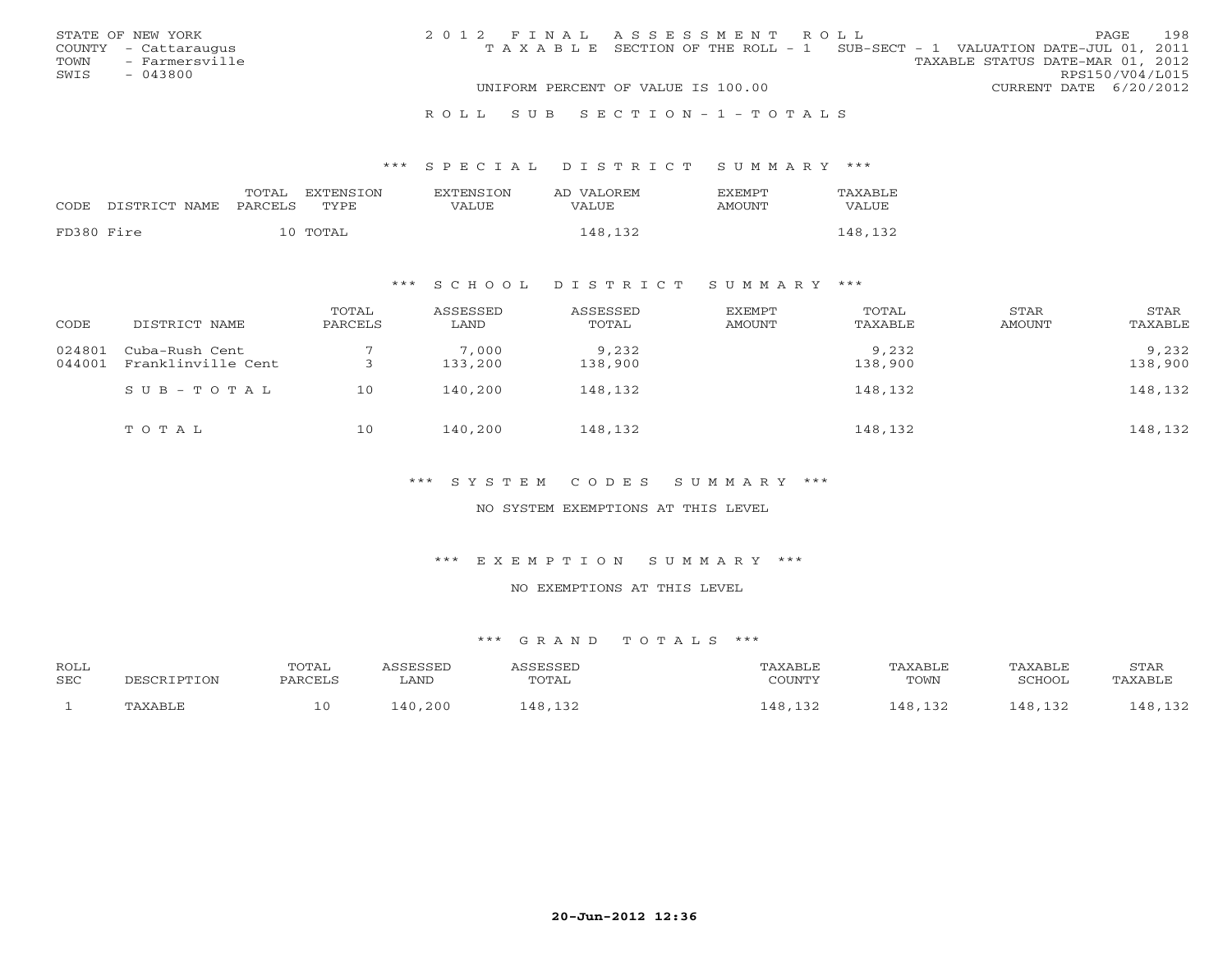STATE OF NEW YORK 2 0 1 2 F I N A L A S S E S S M E N T R O L L PAGE 199 COUNTY - Cattaraugus T A X A B L E SECTION OF THE ROLL - 1 SUB-SECT - 2 VALUATION DATE-JUL 01, 2011 TOWN - Farmersville TAX MAP NUMBER SEQUENCE TAXABLE STATUS DATE-MAR 01, 2012<br>
TAX MAP NUMBER SEQUENCE TAXABLE STATUS DATE-MAR 01, 2012<br>
SWIS - 043800 SWIS - 043800 UNIFORM PERCENT OF VALUE IS 100.00

| TAX MAP PARCEL NUMBER                 | PROPERTY LOCATION & CLASS ASSESSMENT EXEMPTION CODE----------------COUNTY-------TOWN------SCHOOL |             |                             |                     |             |
|---------------------------------------|--------------------------------------------------------------------------------------------------|-------------|-----------------------------|---------------------|-------------|
| CURRENT OWNERS NAME                   | SCHOOL DISTRICT                                                                                  | LAND        | TAX DESCRIPTION             | TAXABLE VALUE       |             |
| CURRENT OWNERS ADDRESS                | PARCEL SIZE/GRID COORD                                                                           | TOTAL       | SPECIAL DISTRICTS           |                     | ACCOUNT NO. |
|                                       |                                                                                                  |             |                             |                     |             |
|                                       | 8643 NYS Rte 98                                                                                  |             |                             |                     | 0055        |
| $31.004 - 1 - 12.1$                   | 240 Rural res                                                                                    |             | 33201<br>XMPT C/T           | 34,500<br>34,500    |             |
| County of Cattaraugus                 | Franklinville C 044001                                                                           |             | 34,500 COUNTY TAXABLE VALUE | $\circ$             |             |
| 303 Court St                          | 03/11 05 04                                                                                      | 34,500      | TAXABLE VALUE<br>TOWN       | $\Omega$            |             |
| Little Valley, NY 14755               | ACRES 35.85                                                                                      |             | SCHOOL TAXABLE VALUE        | 34,500              |             |
|                                       | EAST-1197021 NRTH-0865640                                                                        |             | FD380 Fire                  | $0$ TO              |             |
|                                       | DEED BOOK 9415 PG-4001                                                                           | 34,500      | 34,500 EX                   |                     |             |
|                                       | FULL MARKET VALUE<br>*****************************                                               |             |                             |                     |             |
|                                       |                                                                                                  |             |                             |                     |             |
|                                       | Nys Rte 98                                                                                       |             |                             | 55,500<br>55,500    | 0243        |
| $31.004 - 1 - 16.1$                   | 322 Rural vac>10<br>Franklinville C 044001 55,500 COUNTY TAXABLE VALUE                           |             | XMPT C/T<br>33201           |                     |             |
| County of Cattaraugus<br>303 Court St | 11  05  04                                                                                       | 55,500 TOWN | TAXABLE VALUE               | $\circ$<br>$\Omega$ |             |
| Little Valley, NY 14755               |                                                                                                  |             | SCHOOL TAXABLE VALUE        |                     |             |
|                                       | ACRES 81.49<br>EAST-1196160 NRTH-0866089                                                         |             | FD380 Fire                  | 55,500<br>$0$ TO    |             |
|                                       | DEED BOOK 9415 PG-4004                                                                           |             | 55,500 EX                   |                     |             |
|                                       | FULL MARKET VALUE                                                                                | $4$ 55,500  |                             |                     |             |
|                                       | ***********************                                                                          |             |                             |                     |             |
|                                       | Nys Rte 98                                                                                       |             |                             |                     | 1161        |
| $31.004 - 1 - 16.2$                   | 322 Rural vac>10                                                                                 |             | XMPT C/T 33201              | 23,900<br>23,900    |             |
| Co. Of Cattaraugus                    | Franklinville C 044001 23,900                                                                    |             | COUNTY TAXABLE VALUE        | $\overline{O}$      |             |
| 303 Court St                          | 11  05  04                                                                                       | 23,900      | TOWN<br>TAXABLE VALUE       | $\Omega$            |             |
| Little Valley, NY 14755               | ACRES 17.96                                                                                      |             | SCHOOL TAXABLE VALUE        | 23,900              |             |
|                                       | EAST-1196127 NRTH-0864043                                                                        |             | FD380 Fire                  | $0$ TO              |             |
|                                       | DEED BOOK 12826 PG-7002                                                                          |             | 23,900 EX                   |                     |             |
|                                       | FULL MARKET VALUE                                                                                | 23,900      |                             |                     |             |
|                                       |                                                                                                  |             |                             |                     |             |
|                                       | 8587 NYS Rte 98                                                                                  |             |                             |                     | 0242        |
| $31.004 - 1 - 17.1$                   | 260 Seasonal res                                                                                 |             | XMPT C/T 33201              | 66,500<br>66,500    |             |
| County of Cattaraugus                 | Franklinville C 044001                                                                           | 55,500      | COUNTY TAXABLE VALUE        | $\circ$             |             |
| 303 Court St                          | 11  05  04                                                                                       | 66,500      | TOWN<br>TAXABLE VALUE       | $\Omega$            |             |
| Little Valley, NY 14755               | ACRES 81.64                                                                                      |             | SCHOOL TAXABLE VALUE        | 66,500              |             |
|                                       | EAST-1195037 NRTH-0866018                                                                        |             | FD380 Fire                  | $0$ TO              |             |
|                                       | DEED BOOK 9415 PG-4003                                                                           |             | 66,500 EX                   |                     |             |
|                                       | FULL MARKET VALUE                                                                                | 66,500      |                             |                     |             |
|                                       |                                                                                                  |             |                             |                     |             |
|                                       | Nys Rte 98                                                                                       |             |                             |                     | 1162        |
| $31.004 - 1 - 17.2$                   | 322 Rural vac>10                                                                                 |             | 33201<br>XMPT C/T           | 23,700<br>23,700    |             |
| Co. Of Cattaraugus                    | Franklinville C 044001                                                                           | 23,700      | COUNTY TAXABLE VALUE        | $\circ$             |             |
| 303 Court St                          | 11 05 04                                                                                         | 23,700      | TOWN<br>TAXABLE VALUE       | $\circ$             |             |
| Little Valley, NY 14755               | ACRES 17.69                                                                                      |             | SCHOOL TAXABLE VALUE        | 23,700              |             |
|                                       | EAST-1195023 NRTH-0864011                                                                        |             | FD380 Fire                  | $0$ TO              |             |
|                                       | DEED BOOK 12826 PG-7003                                                                          |             | 23,700 EX                   |                     |             |
|                                       | FULL MARKET VALUE                                                                                | 23,700      |                             |                     |             |
|                                       |                                                                                                  |             |                             |                     |             |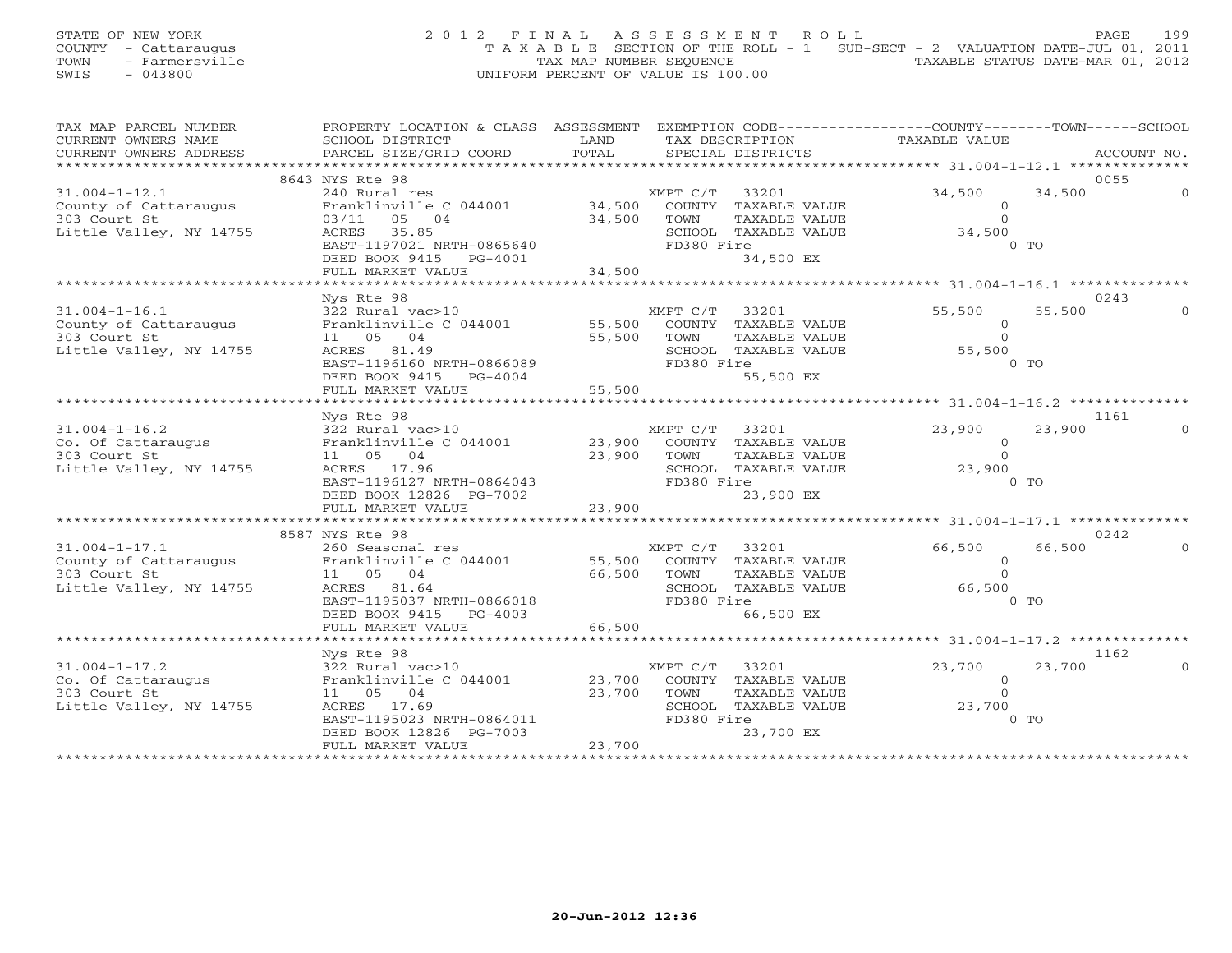| STATE OF NEW YORK<br>COUNTY<br>- Cattaraugus<br>- Farmersville<br>TOWN<br>$-043800$<br>SWIS | 2012 FINAL                           | TAX MAP NUMBER SEQUENCE<br>UNIFORM PERCENT OF VALUE IS 100.00 |            | ASSESSMENT ROLL   | T A X A B L E SECTION OF THE ROLL - 1 SUB-SECT - 2 VALUATION DATE-JUL 01, 2011 | TAXABLE STATUS DATE-MAR 01, 2012 | 200<br>PAGE |
|---------------------------------------------------------------------------------------------|--------------------------------------|---------------------------------------------------------------|------------|-------------------|--------------------------------------------------------------------------------|----------------------------------|-------------|
| TAX MAP PARCEL NUMBER                                                                       | PROPERTY LOCATION & CLASS ASSESSMENT |                                                               |            |                   | EXEMPTION CODE-----------------COUNTY-------TOWN------SCHOOL                   |                                  |             |
| CURRENT OWNERS NAME                                                                         | SCHOOL DISTRICT                      | LAND                                                          |            | TAX DESCRIPTION   | TAXABLE VALUE                                                                  |                                  |             |
| CURRENT OWNERS ADDRESS                                                                      | PARCEL SIZE/GRID COORD TOTAL         |                                                               |            | SPECIAL DISTRICTS |                                                                                |                                  | ACCOUNT NO. |
|                                                                                             |                                      |                                                               |            |                   |                                                                                |                                  |             |
|                                                                                             | 8547 NYS Rte 98                      |                                                               |            |                   |                                                                                |                                  | 0715        |
| $31.004 - 1 - 18$                                                                           | 314 Rural vac<10                     |                                                               | XMPT C/T   | 33201             | 17,500                                                                         | 17,500                           | $\Omega$    |
| County of Cattaraugus                                                                       | Franklinville C 044001               | 17,500                                                        | COUNTY     | TAXABLE VALUE     |                                                                                | $\overline{0}$                   |             |
| 11 05 04<br>303 Court St                                                                    |                                      | 17,500                                                        | TOWN       | TAXABLE VALUE     |                                                                                |                                  |             |
| Little Valley, NY 14755                                                                     | 8.99<br>ACRES                        |                                                               | SCHOOL     | TAXABLE VALUE     | 17,500                                                                         |                                  |             |
|                                                                                             | EAST-1194129 NRTH-0863863            |                                                               | FD380 Fire |                   |                                                                                | $0$ TO                           |             |
|                                                                                             | DEED BOOK 9415<br>PG-6001            |                                                               |            | 17,500 EX         |                                                                                |                                  |             |
|                                                                                             | FULL MARKET VALUE                    | 17,500                                                        |            |                   |                                                                                |                                  |             |
|                                                                                             | 8547 Nys Rte 98                      |                                                               |            |                   |                                                                                |                                  | 0170        |
| $31.004 - 1 - 22.1$                                                                         | 322 Rural vac>10                     |                                                               | XMPT C/T   | 33201             | 69,700                                                                         | 69,700                           | $\Omega$    |
| County of Cattaraugus                                                                       | Franklinville C 044001               | 60,000                                                        | COUNTY     | TAXABLE VALUE     |                                                                                | $\circ$                          |             |
| 303 Court St                                                                                | 19 05<br>04                          | 69,700                                                        | TOWN       | TAXABLE VALUE     |                                                                                | $\Omega$                         |             |
| Little Valley, NY 14755                                                                     | 92.13<br>ACRES                       |                                                               | SCHOOL     | TAXABLE VALUE     | 69,700                                                                         |                                  |             |
|                                                                                             | EAST-1193915 NRTH-0865941            |                                                               | FD380 Fire |                   |                                                                                | $0$ TO                           |             |
|                                                                                             | DEED BOOK 9415<br>$PG-4002$          |                                                               |            | 69,700 EX         |                                                                                |                                  |             |
|                                                                                             | FULL MARKET VALUE                    | 69,700                                                        |            |                   |                                                                                |                                  |             |
|                                                                                             |                                      |                                                               |            |                   |                                                                                |                                  |             |

31.004-1-22.2 312 Vac w/imprv 72,400 0

\*\*\*\*\*\*\*\*\*\*\*\*\*\*\*\*\*\*\*\*\*\*\*\*\*\*\*\*\*\*\*\*\*\*\*\*\*\*\*\*\*\*\*\*\*\*\*\*\*\*\*\*\*\*\*\*\*\*\*\*\*\*\*\*\*\*\*\*\*\*\*\*\*\*\*\*\*\*\*\*\*\*\*\*\*\*\*\*\*\*\*\*\*\*\*\*\*\*\*\*\*\*\*\*\*\*\*\*\*\*\*\*\*\*\*\*\*\*\*\*\*\*\*\*\*\*\*\*\*\*\*\*

Co. Of Cattaraugus Franklinville C 044001 62,700 COUNTY TAXABLE VALUE 0 303 Court St 19 05 04 72,400 TOWN TAXABLE VALUE 0 Little Valley, NY 14755 ACRES 98.53 SCHOOL TAXABLE VALUE 72,400<br>EAST-1192767 NRTH-0865853 FD380 Fire 070 0 TO

DEED BOOK 12826 PG-7001 72,400 72,400 EX FULL MARKET VALUE 72,400

EAST-1192767 NRTH-0865853

FULL MARKET VALUE

8547 NYS Rte 98 1163

72,400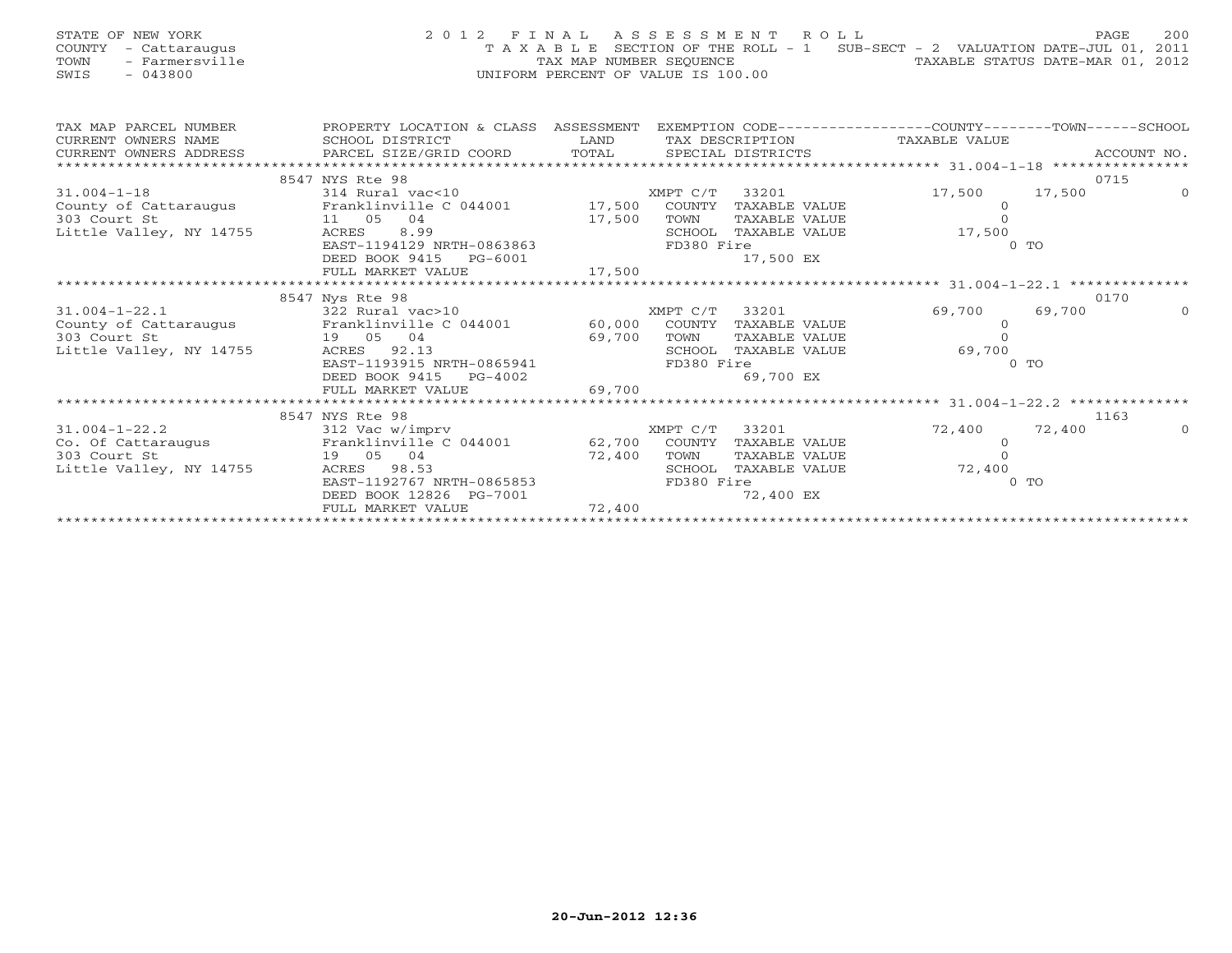|      | STATE OF NEW YORK    | 2012 FINAL ASSESSMENT ROLL |                                                                                |                                  |                        | <b>PAGE</b> | 2.01 |
|------|----------------------|----------------------------|--------------------------------------------------------------------------------|----------------------------------|------------------------|-------------|------|
|      | COUNTY - Cattaraugus |                            | T A X A B L E SECTION OF THE ROLL - 1 SUB-SECT - 2 VALUATION DATE-JUL 01, 2011 |                                  |                        |             |      |
|      | TOWN - Farmersville  |                            |                                                                                | TAXABLE STATUS DATE-MAR 01, 2012 |                        |             |      |
| SWIS | $-043800$            |                            |                                                                                |                                  | RPS150/V04/L015        |             |      |
|      |                      |                            | UNIFORM PERCENT OF VALUE IS 100.00                                             |                                  | CURRENT DATE 6/20/2012 |             |      |
|      |                      |                            |                                                                                |                                  |                        |             |      |

#### R O L L S U B S E C T I O N - 2 - T O T A L S

#### \*\*\* S P E C I A L D I S T R I C T S U M M A R Y \*\*\*

| CODE       | DISTRICT NAME | TOTAL<br>PARCELS | EXTENSION<br>TYPE. | EXTENSION<br>VALUE | AD VALOREM<br>VALUE | <b>EXEMPT</b><br><b>AMOUNT</b> | TAXABLE<br>VALUE |
|------------|---------------|------------------|--------------------|--------------------|---------------------|--------------------------------|------------------|
| FD380 Fire |               |                  | TOTAL T            |                    | 363,700             | 363,700                        |                  |

## \*\*\* S C H O O L D I S T R I C T S U M M A R Y \*\*\*

| CODE   | DISTRICT NAME      | TOTAL<br>PARCELS | ASSESSED<br>LAND | ASSESSED<br>TOTAL | EXEMPT<br>AMOUNT | TOTAL<br>TAXABLE | STAR<br>AMOUNT | STAR<br>TAXABLE |
|--------|--------------------|------------------|------------------|-------------------|------------------|------------------|----------------|-----------------|
| 044001 | Franklinville Cent |                  | 333,300          | 363,700           |                  | 363,700          |                | 363,700         |
|        | $SUB - TO T AL$    |                  | 333,300          | 363,700           |                  | 363,700          |                | 363,700         |
|        | TOTAL              |                  | 333,300          | 363,700           |                  | 363,700          |                | 363,700         |

## \*\*\* S Y S T E M C O D E S S U M M A R Y \*\*\*

#### NO SYSTEM EXEMPTIONS AT THIS LEVEL

#### \*\*\* E X E M P T I O N S U M M A R Y \*\*\*

| CODE  | DESCRIPTION       | TOTAL<br>PARCELS | COUNTY             | TOWN               | SCHOOL |
|-------|-------------------|------------------|--------------------|--------------------|--------|
| 33201 | ХМРТ С/Т<br>TOTAL |                  | 363,700<br>363,700 | 363,700<br>363,700 |        |

| ROLL<br>SEC | 'ION    | POTAL<br>PARCELL | ASSESSED<br>LAND | SSESSED<br>TOTAL | AXABLE<br>$\gamma$ $\cap$ the true $\gamma$<br>. UUIN 1 | TAXABLE<br>TOWN | TAXABLE<br>SCHOOL | <b>STAR</b><br>.'AXABLF |
|-------------|---------|------------------|------------------|------------------|---------------------------------------------------------|-----------------|-------------------|-------------------------|
|             | PAXABLE |                  | 30C              | 363,700          |                                                         |                 | .700<br>363       | . 700<br>363            |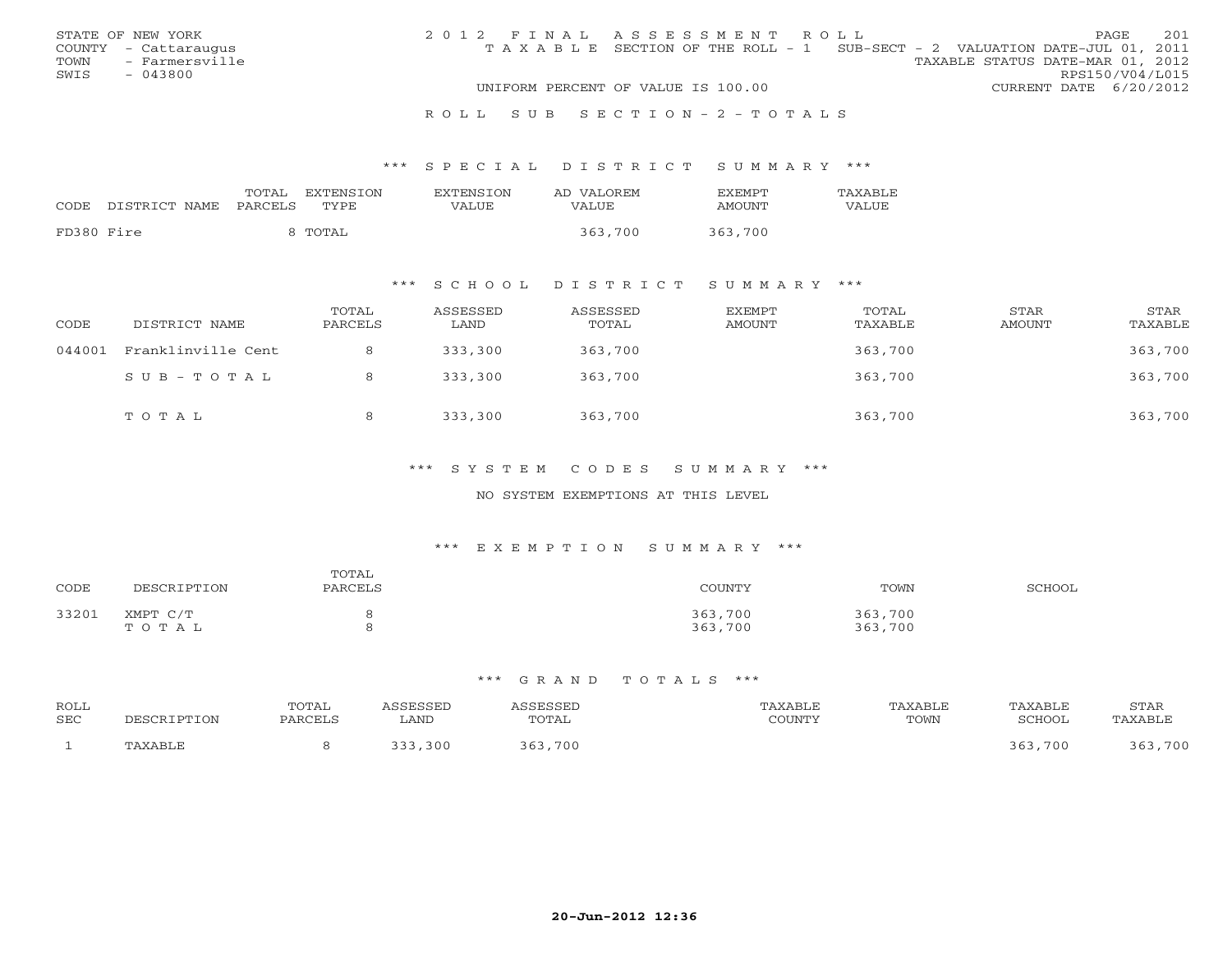| STATE OF NEW YORK<br>COUNTY<br>- Cattaraugus<br>- Farmersville<br>TOWN<br>SWIS<br>$-043800$ |                           |            | 2012 FINAL ASSESSMENT ROLL<br>T A X A B L E SECTION OF THE ROLL - 1 SUB-SECT - 3 VALUATION DATE-JUL 01, 2011<br>TAX MAP NUMBER SEQUENCE TAN TAXABLE STATUS DATE-MAR 01, 2012<br>UNIFORM PERCENT OF VALUE IS 100.00 |               | 202<br>PAGE         |
|---------------------------------------------------------------------------------------------|---------------------------|------------|--------------------------------------------------------------------------------------------------------------------------------------------------------------------------------------------------------------------|---------------|---------------------|
| TAX MAP PARCEL NUMBER                                                                       | PROPERTY LOCATION & CLASS | ASSESSMENT | EXEMPTION CODE-----------------COUNTY--------TOWN------SCHOOL                                                                                                                                                      |               |                     |
| CURRENT OWNERS NAME                                                                         | SCHOOL DISTRICT           | LAND       | TAX DESCRIPTION                                                                                                                                                                                                    | TAXABLE VALUE |                     |
| CURRENT OWNERS ADDRESS                                                                      | PARCEL SIZE/GRID COORD    |            | TOTAL SPECIAL DISTRICTS                                                                                                                                                                                            |               | ACCOUNT NO.         |
|                                                                                             |                           |            |                                                                                                                                                                                                                    |               |                     |
|                                                                                             | Nys Rte 98                |            |                                                                                                                                                                                                                    |               | 0005                |
| $32.003 - 1 - 24$                                                                           | 942 Co. reforest          |            | 33302<br>XMPT CTY                                                                                                                                                                                                  | 56,300        | $\Omega$<br>$\circ$ |
| Catt Co Forest                                                                              | Franklinville C 044001    | 56,300     | COUNTY<br>TAXABLE VALUE                                                                                                                                                                                            |               |                     |
| Attn: Co Treasurer                                                                          | 34/35 05 04               | 56,300     | TOWN<br>TAXABLE VALUE                                                                                                                                                                                              | 56,300        |                     |
| 303 Court St                                                                                | ACRES 160.00              |            | SCHOOL<br>TAXABLE VALUE                                                                                                                                                                                            | 56,300        |                     |
| Little Valley, NY 14755                                                                     | EAST-1201594 NRTH-0864206 |            | FD380 Fire                                                                                                                                                                                                         | 56,300 TO     |                     |
|                                                                                             | DEED BOOK 00916 PG-00682  |            |                                                                                                                                                                                                                    |               |                     |
|                                                                                             | FULL MARKET VALUE         | 56,300     |                                                                                                                                                                                                                    |               |                     |
|                                                                                             |                           |            |                                                                                                                                                                                                                    |               |                     |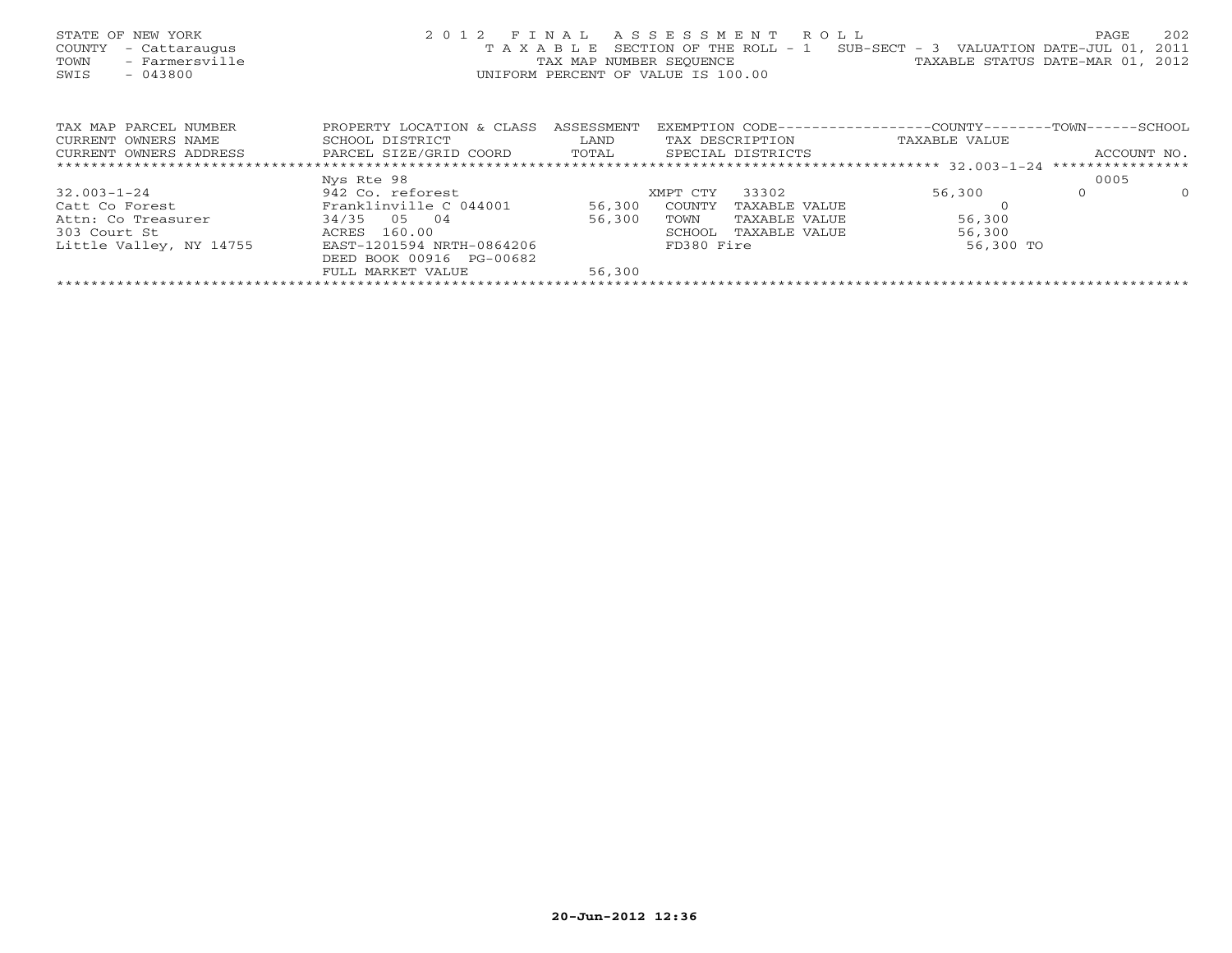|      | STATE OF NEW YORK    | 2012 FINAL ASSESSMENT ROLL |                                                                                |                                  |                        | PAGE. | 203 |
|------|----------------------|----------------------------|--------------------------------------------------------------------------------|----------------------------------|------------------------|-------|-----|
|      | COUNTY - Cattaraugus |                            | T A X A B L E SECTION OF THE ROLL - 1 SUB-SECT - 3 VALUATION DATE-JUL 01, 2011 |                                  |                        |       |     |
| TOWN | - Farmersville       |                            |                                                                                | TAXABLE STATUS DATE-MAR 01, 2012 |                        |       |     |
| SWIS | $-043800$            |                            |                                                                                |                                  | RPS150/V04/L015        |       |     |
|      |                      |                            | UNIFORM PERCENT OF VALUE IS 100.00                                             |                                  | CURRENT DATE 6/20/2012 |       |     |
|      |                      |                            |                                                                                |                                  |                        |       |     |

#### R O L L S U B S E C T I O N - 3 - T O T A L S

#### \*\*\* S P E C I A L D I S T R I C T S U M M A R Y \*\*\*

| CODE       | DISTRICT NAME | TOTAL<br>PARCELS | EXTENSTON<br>TYPE. | <b>EXTENSION</b><br>VALUE | AD VALOREM<br>VALUE | <b>FXEMPT</b><br>AMOUNT | TAXABLE<br>VALUE |
|------------|---------------|------------------|--------------------|---------------------------|---------------------|-------------------------|------------------|
| FD380 Fire |               |                  | TOTAL              |                           | 56,300              |                         | 56,300           |

## \*\*\* S C H O O L D I S T R I C T S U M M A R Y \*\*\*

| CODE   | DISTRICT NAME      | TOTAL<br>PARCELS | ASSESSED<br>LAND | ASSESSED<br>TOTAL | EXEMPT<br>AMOUNT | TOTAL<br>TAXABLE | STAR<br>AMOUNT | STAR<br>TAXABLE |
|--------|--------------------|------------------|------------------|-------------------|------------------|------------------|----------------|-----------------|
| 044001 | Franklinville Cent |                  | 56,300           | 56,300            |                  | 56,300           |                | 56,300          |
|        | SUB-TOTAL          |                  | 56,300           | 56,300            |                  | 56,300           |                | 56,300          |
|        | TOTAL              |                  | 56,300           | 56,300            |                  | 56,300           |                | 56,300          |

## \*\*\* S Y S T E M C O D E S S U M M A R Y \*\*\*

#### NO SYSTEM EXEMPTIONS AT THIS LEVEL

#### \*\*\* E X E M P T I O N S U M M A R Y \*\*\*

| CODE  | DESCRIPTION       | TOTAL<br>PARCELS | COUNTY           | TOWN | SCHOOL |
|-------|-------------------|------------------|------------------|------|--------|
| 33302 | XMPT CTY<br>TOTAL |                  | 56,300<br>56,300 |      |        |

| ROLL<br>SEC | CRIPTION | POTAL<br>PARCEL, | ASSESSED<br>LAND | SSESSED<br>TOTAL | 'AXABLE<br>$\gamma$ $\cap$ the true $\gamma$<br>JUUINI. | TAXABLE<br>TOWN | TAXABLE<br>SCHOOL | <b>STAR</b><br>. AXABLF |
|-------------|----------|------------------|------------------|------------------|---------------------------------------------------------|-----------------|-------------------|-------------------------|
|             | 'AXABLE  |                  | 300              | 300              |                                                         | 5,300           | 30C               | 300                     |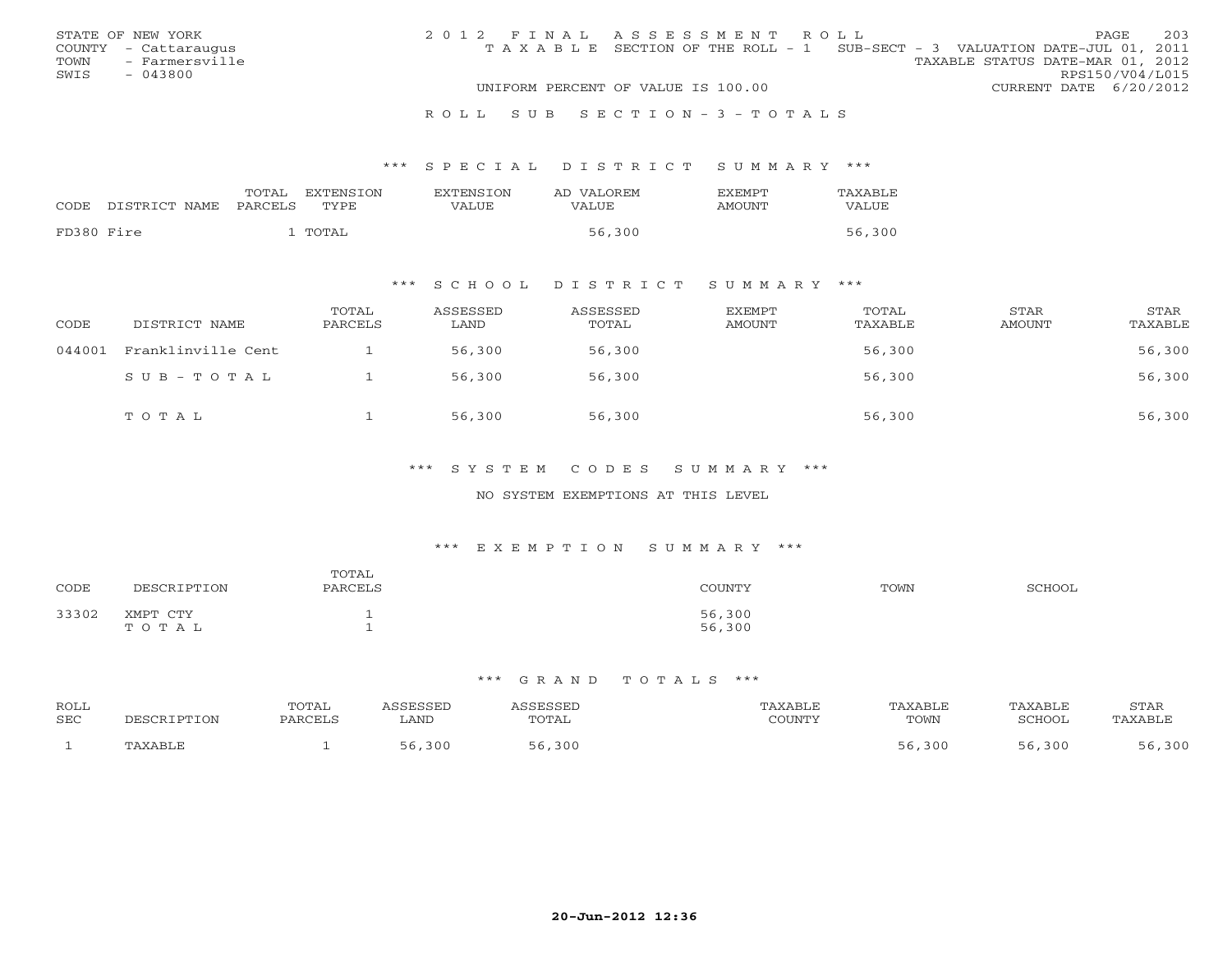|      | STATE OF NEW YORK    | 2012 FINAL ASSESSMENT ROLL            |                                  | <b>PAGE</b>            | 204 |
|------|----------------------|---------------------------------------|----------------------------------|------------------------|-----|
|      | COUNTY - Cattaraugus | T A X A B L E SECTION OF THE ROLL - 1 | VALUATION DATE-JUL 01, 2011      |                        |     |
| TOWN | - Farmersville       |                                       | TAXABLE STATUS DATE-MAR 01, 2012 |                        |     |
| SWIS | - 043800             | UNIFORM PERCENT OF VALUE IS 100.00    |                                  | RPS150/V04/L015        |     |
|      |                      |                                       |                                  | CURRENT DATE 6/20/2012 |     |
|      |                      |                                       |                                  |                        |     |

#### R O L L S E C T I O N T O T A L S

#### \*\*\* S P E C I A L D I S T R I C T S U M M A R Y \*\*\*

| CODE.      | DISTRICT NAME | TOTAL<br>PARCELS | EXTENSION<br>TYPE     | <b>EXTENSION</b><br><b>VALUE</b> | AD VALOREM<br>VALUE   | EXEMPT<br>AMOUNT | TAXABLE<br>VALUE      |
|------------|---------------|------------------|-----------------------|----------------------------------|-----------------------|------------------|-----------------------|
| FD380 Fire | LD380 Light   |                  | 980 TOTAL<br>68 TOTAL |                                  | 57678,372<br>3430,700 | 363,700          | 57314,672<br>3430,700 |

#### \*\*\* S C H O O L D I S T R I C T S U M M A R Y \*\*\*

| CODE   | DISTRICT NAME      | TOTAL<br>PARCELS | ASSESSED<br>LAND | ASSESSED<br>TOTAL | EXEMPT<br>AMOUNT | TOTAL<br>TAXABLE | STAR<br>AMOUNT | STAR<br>TAXABLE |
|--------|--------------------|------------------|------------------|-------------------|------------------|------------------|----------------|-----------------|
| 024801 | Cuba-Rush Cent     | 366              | 8014,000         | 19177,732         | 738,035          | 18439,697        | 4342,417       | 14097,280       |
| 044001 | Franklinville Cent | 515              | 12487.350        | 30725,790         | 622,543          | 30103,247        | 6459,100       | 23644,147       |
| 048401 | Yorkshire/pioneer  | 99               | 3482,150         | 7774,850          | 518,728          | 7256,122         | 1593,000       | 5663,122        |
|        | SUB-TOTAL          | 980              | 23983,500        | 57678,372         | 1879,306         | 55799,066        | 12394,517      | 43404,549       |
|        | TOTAL              | 980              | 23983,500        | 57678,372         | 1879,306         | 55799,066        | 12394,517      | 43404,549       |

## \*\*\* S Y S T E M C O D E S S U M M A R Y \*\*\*

#### NO SYSTEM EXEMPTIONS AT THIS LEVEL

#### \*\*\* E X E M P T I O N S U M M A R Y \*\*\*

| DESCRIPTION  | TOTAL<br>PARCELS | <b>COUNTY</b> | TOWN    | SCHOOL |
|--------------|------------------|---------------|---------|--------|
| XMPT C/T     | 8                | 363,700       | 363,700 |        |
| XMPT CTY     |                  | 56,300        |         |        |
| VET C/T      |                  | 1,800         | 1,800   |        |
| WVET C/T     | 27               | 291,313       | 291,313 |        |
| CVET C/T     | 27               | 482,248       | 482,248 |        |
| DVET C/T     | 18               | 427,249       | 427,249 |        |
| CW 15 VET/   | 5                | 43,785        | 43,785  |        |
| $CW_15_VET/$ |                  | 12,000        |         |        |
| CW DISBLD    |                  | 40,000        | 40,000  |        |
| CLERGY       |                  | 1,500         | 1,500   | 1,500  |
| AG BLDG      |                  | 46,200        | 46,200  | 46,200 |
|              |                  |               |         |        |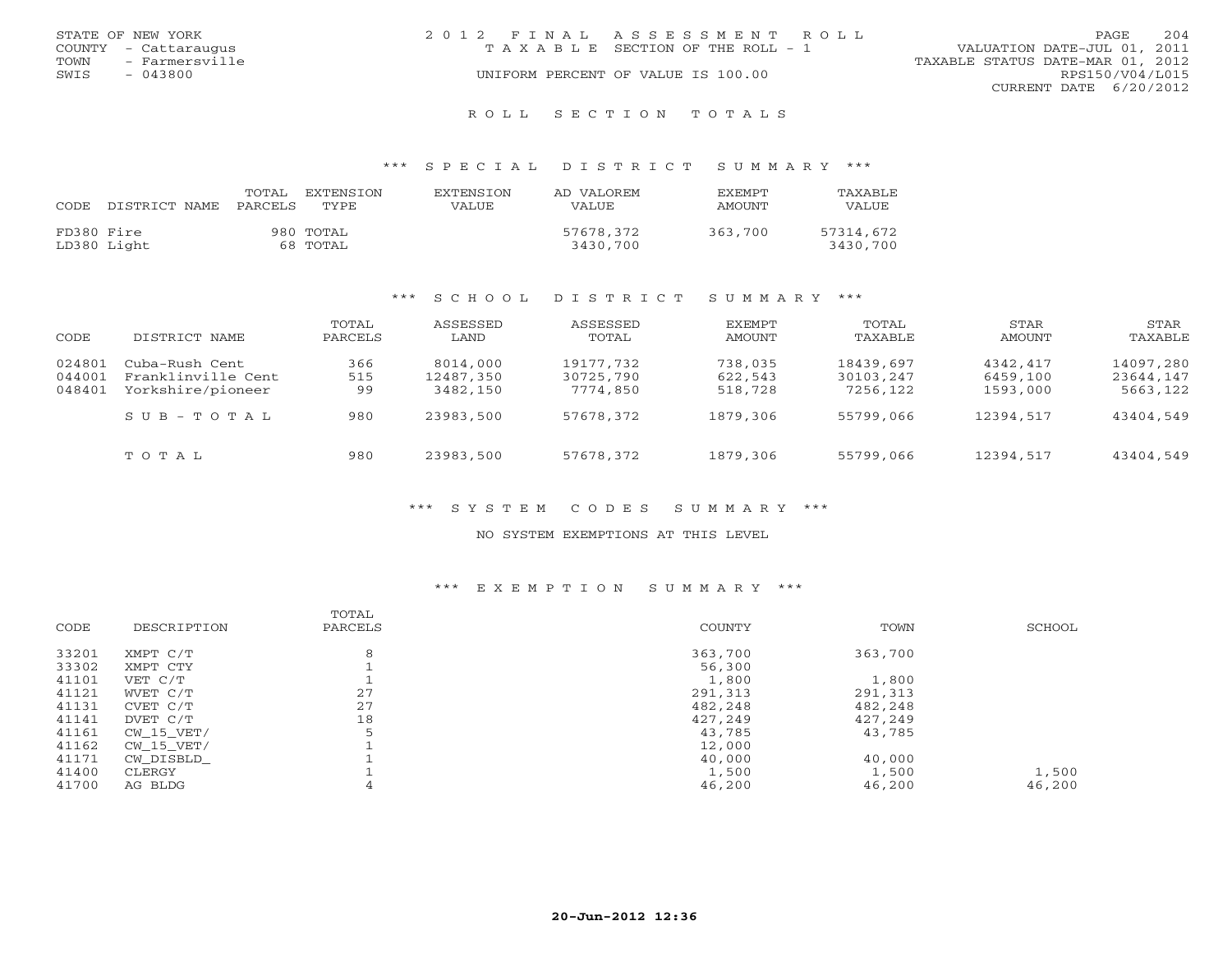|      | STATE OF NEW YORK    | 2012 FINAL ASSESSMENT ROLL |                                    |                                  | PAGE            | 205 |
|------|----------------------|----------------------------|------------------------------------|----------------------------------|-----------------|-----|
|      | COUNTY - Cattaraugus |                            | TAXABLE SECTION OF THE ROLL - 1    | VALUATION DATE-JUL 01, 2011      |                 |     |
| TOWN | - Farmersville       |                            |                                    | TAXABLE STATUS DATE-MAR 01, 2012 |                 |     |
| SWIS | $-043800$            |                            | UNIFORM PERCENT OF VALUE IS 100.00 |                                  | RPS150/V04/L015 |     |
|      |                      |                            |                                    | CURRENT DATE 6/20/2012           |                 |     |
|      |                      |                            |                                    |                                  |                 |     |

## R O L L S E C T I O N T O T A L S

#### \*\*\* E X E M P T I O N S U M M A R Y \*\*\*

| CODE  | DESCRIPTION | TOTAL<br>PARCELS | COUNTY   | TOWN     | SCHOOL    |
|-------|-------------|------------------|----------|----------|-----------|
|       |             |                  |          |          |           |
| 41720 | AG DIST     | 66               | 1067,138 | 1067,138 | 1067,138  |
| 41730 | AG DISTOUT  | 8                | 103,232  | 103,232  | 103,232   |
| 41800 | AGED C/T/S  | 15               | 509,415  | 509,415  | 523,001   |
| 41801 | AGED C/T    |                  | 58,153   | 58,153   |           |
| 41802 | AGED C      | 9                | 211,502  |          |           |
| 41803 | AGED T      | 10               |          | 371,359  |           |
| 41804 | AGED S      | 3                |          |          | 38,435    |
| 41834 | SR STAR     | 88               |          |          | 4754,517  |
| 41844 | SR ST MH    |                  |          |          | 30,000    |
| 41854 | RES STAR    | 255              |          |          | 7580,000  |
| 41864 | RES ST MH   |                  |          |          | 30,000    |
| 42120 | TMP GHOUSE  |                  | 30,000   | 30,000   | 30,000    |
| 47610 | BUS C/T/S   | $\overline{ }$   | 69,800   | 69,800   | 69,800    |
|       | TOTAL       | 555              | 3815,335 | 3906,892 | 14273,823 |

| <b>ROLL</b> |                | TOTAL   | CCFCCFD      |           | 'AXABLE              | TAXABLE       | TAXABLE   | STAR      |
|-------------|----------------|---------|--------------|-----------|----------------------|---------------|-----------|-----------|
| <b>SEC</b>  |                | PARCELS | ∟AND         | TOTAL     | $\gamma$ of tatifies | TOWN          | SCHOOL    | TAXABLE   |
|             | <b>TAXABLF</b> | 980     | 23983<br>500 | 57678.372 | 53863.037            | 53771<br>.480 | 55799,066 | 13404.549 |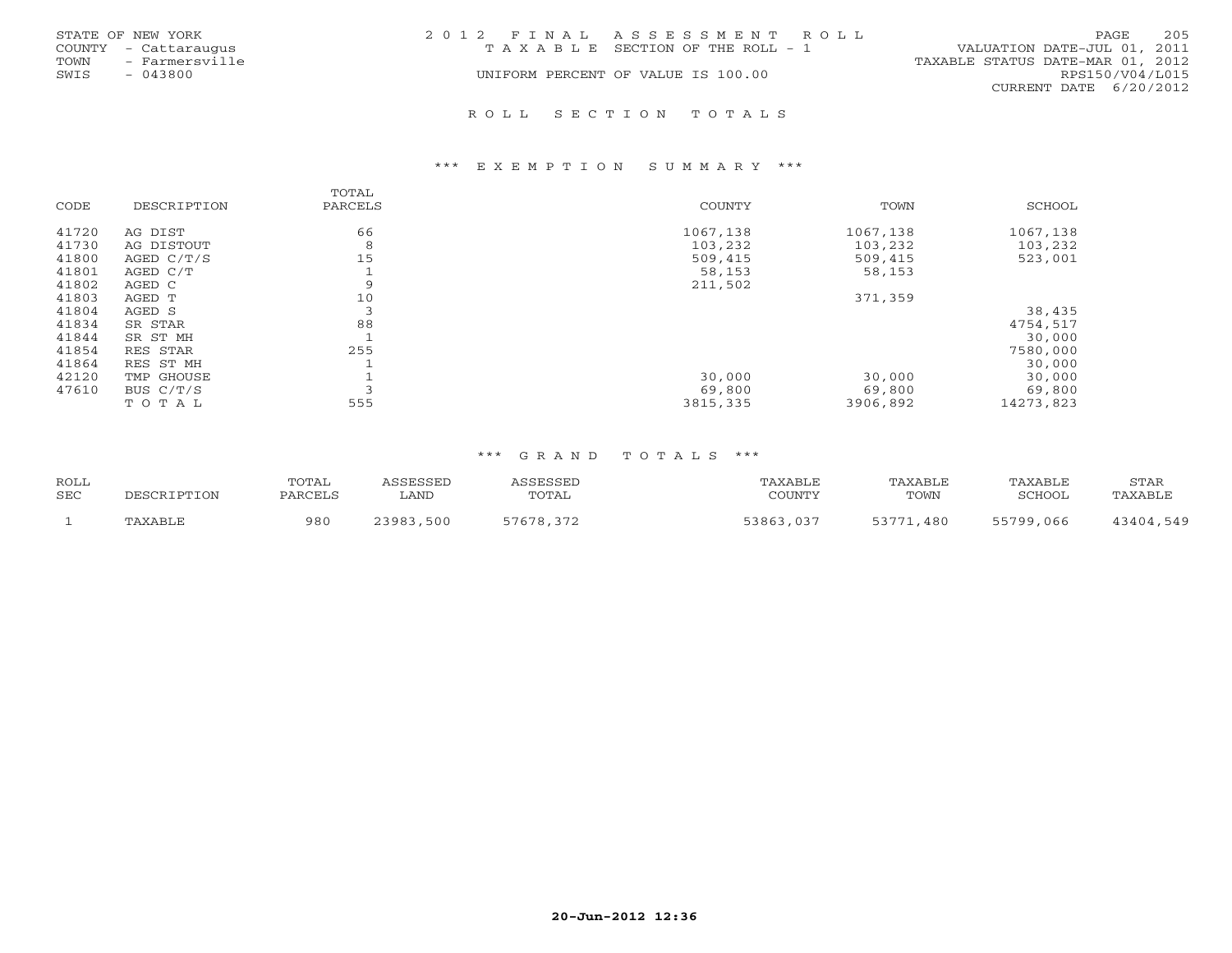| EXEMPTION CODE-----------------COUNTY-------TOWN------SCHOOL<br>TAX MAP PARCEL NUMBER<br>PROPERTY LOCATION & CLASS ASSESSMENT<br>CURRENT OWNERS NAME<br>SCHOOL DISTRICT<br>TAX DESCRIPTION<br>TAXABLE VALUE<br>LAND<br>PARCEL SIZE/GRID COORD<br>TOTAL<br>CURRENT OWNERS ADDRESS<br>SPECIAL DISTRICTS<br>ACCOUNT NO.<br>******<br>******** 23.004-1-18 *****************<br>0210002<br>Co Line Rd<br>$23.004 - 1 - 18$<br>932 Forest s532b<br>381,700<br>$\Omega$<br>STATE C<br>32252<br>381,700<br>State Of New York<br>Cuba-Rush Cent 024801<br>COUNTY TAXABLE VALUE<br>$\Omega$<br>Attn: County Treasurer<br>06 05<br>381,700<br>381,700<br>03<br>TOWN<br>TAXABLE VALUE<br>Cattaraugus County<br>Cattaragus Reforest<br>SCHOOL TAXABLE VALUE<br>381,700<br>303 Court St<br>Area 14 - 0514<br>FD380 Fire<br>381,700 TO<br>Little Valley, NY 14755<br>ACRES 308.70<br>EAST-1219795 NRTH-0878920<br>DEED BOOK 350<br>PG-00547<br>FULL MARKET VALUE<br>381,700<br>0200002<br>Huyck Rd<br>$23.004 - 1 - 19$<br>932 Forest s532b<br>627,800<br>$\Omega$<br>STATE C<br>32252<br>State Of New York<br>627,800<br>Cuba-Rush Cent 024801<br>COUNTY TAXABLE VALUE<br>$\circ$<br>Attn: County Treasurer<br>627,800<br>15 05 03<br>627,800<br>TOWN<br>TAXABLE VALUE<br>SCHOOL TAXABLE VALUE<br>Cattaraugus County<br>Cattaragus Reforest<br>627,800<br>303 Court St<br>Area 14 - 0513<br>FD380 Fire<br>627,800 TO<br>Little Valley, NY 14755<br>ACRES 505.11<br>EAST-1216502 NRTH-0879760<br>DEED BOOK 345<br>PG-00287<br>FULL MARKET VALUE<br>627,800<br>*************************<br>0220002<br>Co Line Rd<br>$32.002 - 1 - 4.4$<br>$\Omega$<br>STATE C<br>32252<br>70,500<br>$\Omega$<br>932 Forest s532b<br>State Of New York<br>70,500<br>Cuba-Rush Cent 024801<br>COUNTY TAXABLE VALUE<br>$\mathbf{0}$<br>Attn: County Treasurer<br>06 05 03<br>70,500<br>TOWN<br>TAXABLE VALUE<br>70,500<br>Cattaraugus County<br>0762<br>SCHOOL TAXABLE VALUE<br>70,500<br>303 Court St<br>FD380 Fire<br>ACRES 110.22<br>70,500 TO<br>Little Valley, NY 14755<br>EAST-1221547 NRTH-0877117<br>DEED BOOK 847<br>PG-00676<br>70,500<br>FULL MARKET VALUE<br>* * * * * * * * * * * * * * * * * *<br>********************* 32.003-1-22 ****************<br>Bush Hill Rd<br>0150001<br>$32.003 - 1 - 22$<br>932 Forest s532b<br>STATE C<br>32252<br>90,100<br>$\Omega$<br>90,100<br>State Of New York<br>Franklinville C 044001<br>COUNTY TAXABLE VALUE<br>$\circ$<br>Attn: County Treasurer<br>28<br>05 03<br>90,100<br>TAXABLE VALUE<br>90,100<br>TOWN<br>Cattaraugus County<br>SCHOOL TAXABLE VALUE<br>Cattaragus Reforest<br>90,100<br>303 Court St<br>Area 7-0508<br>FD380 Fire<br>90,100 TO<br>Little Valley, NY 14755<br>ACRES 90.00<br>EAST-1209955 NRTH-0869798<br>DEED BOOK 363<br>PG-00389<br>FULL MARKET VALUE<br>90,100 | STATE OF NEW YORK<br>COUNTY - Cattaraugus<br>- Farmersville<br>TOWN<br>SWIS<br>$-043800$ | 2 0 1 2<br>ROLL SUB-SECT - N- SECTION 534 | FINAL<br>TAX MAP NUMBER SEOUENCE | ASSESSMENT<br>R O L L<br>STATE OWNED LAND SECTION OF THE ROLL - 3<br>RPTL REFORESTATION<br>UNIFORM PERCENT OF VALUE IS 100.00 | SUB-SECT - N VALUATION DATE-JUL 01, 2011 | 206<br>PAGE<br>TAXABLE STATUS DATE-MAR 01, 2012 |
|---------------------------------------------------------------------------------------------------------------------------------------------------------------------------------------------------------------------------------------------------------------------------------------------------------------------------------------------------------------------------------------------------------------------------------------------------------------------------------------------------------------------------------------------------------------------------------------------------------------------------------------------------------------------------------------------------------------------------------------------------------------------------------------------------------------------------------------------------------------------------------------------------------------------------------------------------------------------------------------------------------------------------------------------------------------------------------------------------------------------------------------------------------------------------------------------------------------------------------------------------------------------------------------------------------------------------------------------------------------------------------------------------------------------------------------------------------------------------------------------------------------------------------------------------------------------------------------------------------------------------------------------------------------------------------------------------------------------------------------------------------------------------------------------------------------------------------------------------------------------------------------------------------------------------------------------------------------------------------------------------------------------------------------------------------------------------------------------------------------------------------------------------------------------------------------------------------------------------------------------------------------------------------------------------------------------------------------------------------------------------------------------------------------------------------------------------------------------------------------------------------------------------------------------------------------------------------------------------------------------------------------------------------------------------------------------------------------------------------------------------------------------------------------------------------------|------------------------------------------------------------------------------------------|-------------------------------------------|----------------------------------|-------------------------------------------------------------------------------------------------------------------------------|------------------------------------------|-------------------------------------------------|
|                                                                                                                                                                                                                                                                                                                                                                                                                                                                                                                                                                                                                                                                                                                                                                                                                                                                                                                                                                                                                                                                                                                                                                                                                                                                                                                                                                                                                                                                                                                                                                                                                                                                                                                                                                                                                                                                                                                                                                                                                                                                                                                                                                                                                                                                                                                                                                                                                                                                                                                                                                                                                                                                                                                                                                                                               |                                                                                          |                                           |                                  |                                                                                                                               |                                          |                                                 |
|                                                                                                                                                                                                                                                                                                                                                                                                                                                                                                                                                                                                                                                                                                                                                                                                                                                                                                                                                                                                                                                                                                                                                                                                                                                                                                                                                                                                                                                                                                                                                                                                                                                                                                                                                                                                                                                                                                                                                                                                                                                                                                                                                                                                                                                                                                                                                                                                                                                                                                                                                                                                                                                                                                                                                                                                               |                                                                                          |                                           |                                  |                                                                                                                               |                                          |                                                 |
|                                                                                                                                                                                                                                                                                                                                                                                                                                                                                                                                                                                                                                                                                                                                                                                                                                                                                                                                                                                                                                                                                                                                                                                                                                                                                                                                                                                                                                                                                                                                                                                                                                                                                                                                                                                                                                                                                                                                                                                                                                                                                                                                                                                                                                                                                                                                                                                                                                                                                                                                                                                                                                                                                                                                                                                                               |                                                                                          |                                           |                                  |                                                                                                                               |                                          |                                                 |
|                                                                                                                                                                                                                                                                                                                                                                                                                                                                                                                                                                                                                                                                                                                                                                                                                                                                                                                                                                                                                                                                                                                                                                                                                                                                                                                                                                                                                                                                                                                                                                                                                                                                                                                                                                                                                                                                                                                                                                                                                                                                                                                                                                                                                                                                                                                                                                                                                                                                                                                                                                                                                                                                                                                                                                                                               |                                                                                          |                                           |                                  |                                                                                                                               |                                          |                                                 |
|                                                                                                                                                                                                                                                                                                                                                                                                                                                                                                                                                                                                                                                                                                                                                                                                                                                                                                                                                                                                                                                                                                                                                                                                                                                                                                                                                                                                                                                                                                                                                                                                                                                                                                                                                                                                                                                                                                                                                                                                                                                                                                                                                                                                                                                                                                                                                                                                                                                                                                                                                                                                                                                                                                                                                                                                               |                                                                                          |                                           |                                  |                                                                                                                               |                                          |                                                 |
|                                                                                                                                                                                                                                                                                                                                                                                                                                                                                                                                                                                                                                                                                                                                                                                                                                                                                                                                                                                                                                                                                                                                                                                                                                                                                                                                                                                                                                                                                                                                                                                                                                                                                                                                                                                                                                                                                                                                                                                                                                                                                                                                                                                                                                                                                                                                                                                                                                                                                                                                                                                                                                                                                                                                                                                                               |                                                                                          |                                           |                                  |                                                                                                                               |                                          |                                                 |
|                                                                                                                                                                                                                                                                                                                                                                                                                                                                                                                                                                                                                                                                                                                                                                                                                                                                                                                                                                                                                                                                                                                                                                                                                                                                                                                                                                                                                                                                                                                                                                                                                                                                                                                                                                                                                                                                                                                                                                                                                                                                                                                                                                                                                                                                                                                                                                                                                                                                                                                                                                                                                                                                                                                                                                                                               |                                                                                          |                                           |                                  |                                                                                                                               |                                          |                                                 |
|                                                                                                                                                                                                                                                                                                                                                                                                                                                                                                                                                                                                                                                                                                                                                                                                                                                                                                                                                                                                                                                                                                                                                                                                                                                                                                                                                                                                                                                                                                                                                                                                                                                                                                                                                                                                                                                                                                                                                                                                                                                                                                                                                                                                                                                                                                                                                                                                                                                                                                                                                                                                                                                                                                                                                                                                               |                                                                                          |                                           |                                  |                                                                                                                               |                                          |                                                 |
|                                                                                                                                                                                                                                                                                                                                                                                                                                                                                                                                                                                                                                                                                                                                                                                                                                                                                                                                                                                                                                                                                                                                                                                                                                                                                                                                                                                                                                                                                                                                                                                                                                                                                                                                                                                                                                                                                                                                                                                                                                                                                                                                                                                                                                                                                                                                                                                                                                                                                                                                                                                                                                                                                                                                                                                                               |                                                                                          |                                           |                                  |                                                                                                                               |                                          |                                                 |
|                                                                                                                                                                                                                                                                                                                                                                                                                                                                                                                                                                                                                                                                                                                                                                                                                                                                                                                                                                                                                                                                                                                                                                                                                                                                                                                                                                                                                                                                                                                                                                                                                                                                                                                                                                                                                                                                                                                                                                                                                                                                                                                                                                                                                                                                                                                                                                                                                                                                                                                                                                                                                                                                                                                                                                                                               |                                                                                          |                                           |                                  |                                                                                                                               |                                          |                                                 |
|                                                                                                                                                                                                                                                                                                                                                                                                                                                                                                                                                                                                                                                                                                                                                                                                                                                                                                                                                                                                                                                                                                                                                                                                                                                                                                                                                                                                                                                                                                                                                                                                                                                                                                                                                                                                                                                                                                                                                                                                                                                                                                                                                                                                                                                                                                                                                                                                                                                                                                                                                                                                                                                                                                                                                                                                               |                                                                                          |                                           |                                  |                                                                                                                               |                                          |                                                 |
|                                                                                                                                                                                                                                                                                                                                                                                                                                                                                                                                                                                                                                                                                                                                                                                                                                                                                                                                                                                                                                                                                                                                                                                                                                                                                                                                                                                                                                                                                                                                                                                                                                                                                                                                                                                                                                                                                                                                                                                                                                                                                                                                                                                                                                                                                                                                                                                                                                                                                                                                                                                                                                                                                                                                                                                                               |                                                                                          |                                           |                                  |                                                                                                                               |                                          |                                                 |
|                                                                                                                                                                                                                                                                                                                                                                                                                                                                                                                                                                                                                                                                                                                                                                                                                                                                                                                                                                                                                                                                                                                                                                                                                                                                                                                                                                                                                                                                                                                                                                                                                                                                                                                                                                                                                                                                                                                                                                                                                                                                                                                                                                                                                                                                                                                                                                                                                                                                                                                                                                                                                                                                                                                                                                                                               |                                                                                          |                                           |                                  |                                                                                                                               |                                          |                                                 |
|                                                                                                                                                                                                                                                                                                                                                                                                                                                                                                                                                                                                                                                                                                                                                                                                                                                                                                                                                                                                                                                                                                                                                                                                                                                                                                                                                                                                                                                                                                                                                                                                                                                                                                                                                                                                                                                                                                                                                                                                                                                                                                                                                                                                                                                                                                                                                                                                                                                                                                                                                                                                                                                                                                                                                                                                               | *****************                                                                        | ********************                      |                                  |                                                                                                                               |                                          |                                                 |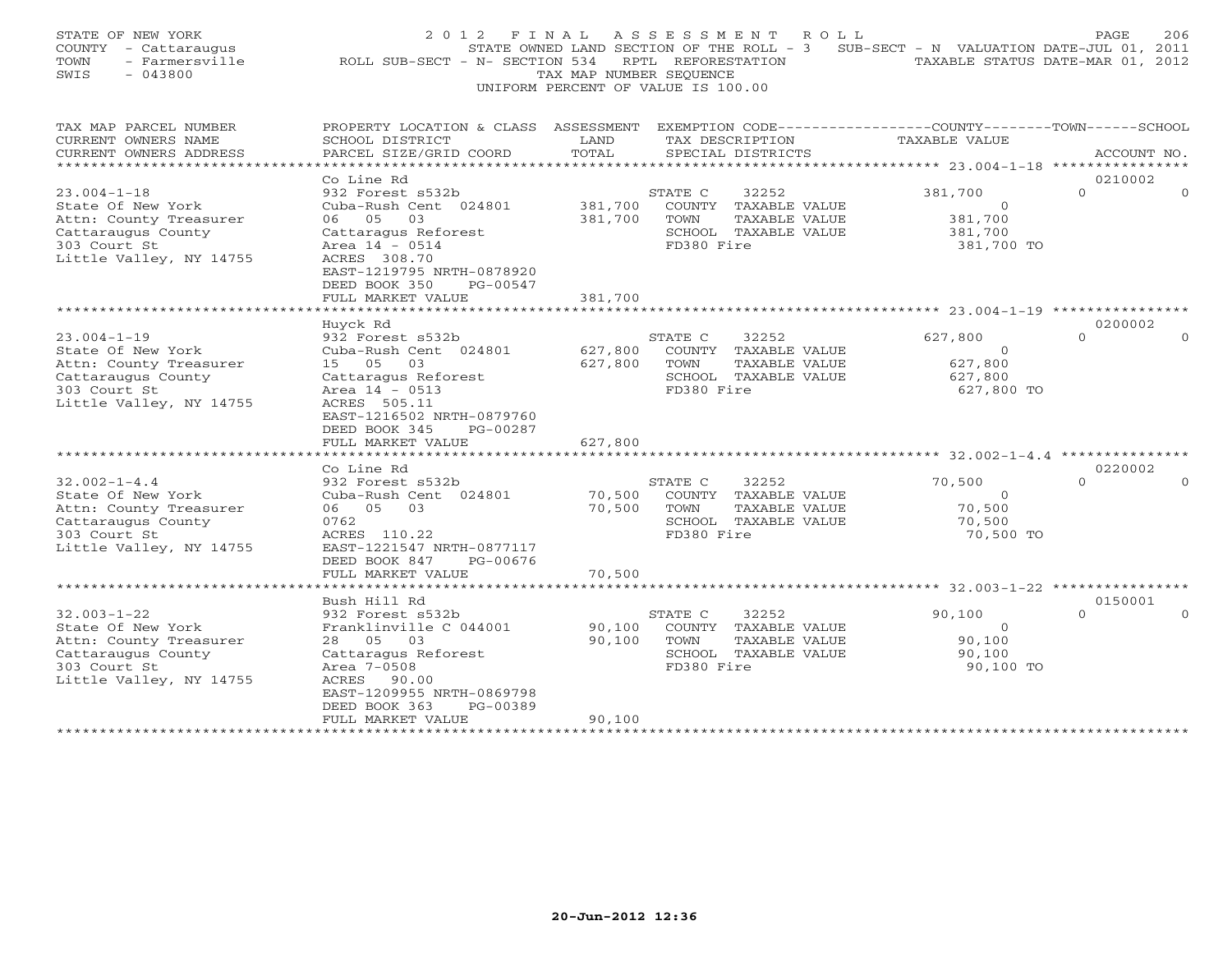| STATE OF NEW YORK<br>COUNTY - Cattaraugus<br>TOWN<br>- Farmersville<br>$-043800$<br>SWIS                                          | 2 0 1 2<br>ROLL SUB-SECT - N- SECTION 534                                                                                                                                   | FINAL<br>TAX MAP NUMBER SEOUENCE | A S S E S S M E N T<br>ROLL<br>STATE OWNED LAND SECTION OF THE ROLL - 3<br>RPTL REFORESTATION<br>UNIFORM PERCENT OF VALUE IS 100.00 | SUB-SECT - N VALUATION DATE-JUL 01, 2011                    | 207<br>PAGE<br>TAXABLE STATUS DATE-MAR 01, 2012 |
|-----------------------------------------------------------------------------------------------------------------------------------|-----------------------------------------------------------------------------------------------------------------------------------------------------------------------------|----------------------------------|-------------------------------------------------------------------------------------------------------------------------------------|-------------------------------------------------------------|-------------------------------------------------|
| TAX MAP PARCEL NUMBER<br>CURRENT OWNERS NAME<br>CURRENT OWNERS ADDRESS                                                            | PROPERTY LOCATION & CLASS ASSESSMENT EXEMPTION CODE---------------COUNTY-------TOWN-----SCHOOL<br>SCHOOL DISTRICT<br>PARCEL SIZE/GRID COORD                                 | LAND<br>TOTAL                    | TAX DESCRIPTION<br>SPECIAL DISTRICTS                                                                                                | <b>TAXABLE VALUE</b>                                        | ACCOUNT NO.                                     |
| ******************************                                                                                                    |                                                                                                                                                                             |                                  |                                                                                                                                     |                                                             |                                                 |
| $32.003 - 1 - 23$<br>State Of New York<br>Attn: County Treasurer<br>Cattaraugus County<br>303 Court St<br>Little Valley, NY 14755 | Peet Hill Rd<br>932 Forest s532b<br>Franklinville C 044001<br>27 05 03<br>Cattaragus Reforest<br>Area $7 - 0505$<br>ACRES 591.00                                            | 809,200<br>809,200               | STATE C<br>32252<br>COUNTY TAXABLE VALUE<br>TOWN<br>TAXABLE VALUE<br>SCHOOL TAXABLE VALUE<br>FD380 Fire                             | 809,200<br>$\circ$<br>809,200<br>809,200<br>809,200 TO      | 0120002<br>$\Omega$<br>$\Omega$                 |
|                                                                                                                                   | EAST-1206835 NRTH-0865863<br>DEED BOOK 340<br>PG-00474<br>FULL MARKET VALUE<br>********************                                                                         | 809,200                          |                                                                                                                                     |                                                             |                                                 |
|                                                                                                                                   | Peet Hill Rd                                                                                                                                                                |                                  |                                                                                                                                     |                                                             | 0130001                                         |
| $32.003 - 1 - 25$<br>State Of New York<br>Attn: County Treasurer<br>Cattaraugus County<br>303 Court St<br>Little Valley, NY 14755 | 932 Forest s532b<br>Franklinville C 044001<br>35 05<br>03<br>Cattaragus Reforest<br>Area 7 - 0506<br>ACRES 50.00<br>EAST-1203432 NRTH-0866838<br>DEED BOOK 345<br>PG-00227  | 58,000<br>58,000                 | STATE C<br>32252<br>COUNTY TAXABLE VALUE<br>TAXABLE VALUE<br>TOWN<br>SCHOOL TAXABLE VALUE<br>FD380 Fire                             | 58,000<br>$\circ$<br>58,000<br>58,000<br>58,000 TO          | $\Omega$<br>$\Omega$                            |
| ***********************                                                                                                           | FULL MARKET VALUE<br>* * * * * * * * * * * * * * * * * * *                                                                                                                  | 58,000                           |                                                                                                                                     |                                                             |                                                 |
|                                                                                                                                   | Stebbins Rd                                                                                                                                                                 |                                  |                                                                                                                                     |                                                             | 0110003                                         |
| $32.004 - 1 - 28$<br>State Of New York<br>Attn: County Treasurer<br>Cattaraugus County<br>303 Court St<br>Little Valley, NY 14755 | 932 Forest s532b<br>Cuba-Rush Cent 024801<br>18  05  03<br>Cattaragus Reforest<br>Area $7 - 0504$<br>ACRES 501.80<br>EAST-1213658 NRTH-0865392<br>DEED BOOK 332<br>PG-00533 | 695,700<br>695,700               | 32252<br>STATE C<br>COUNTY TAXABLE VALUE<br>TAXABLE VALUE<br>TOWN<br>SCHOOL TAXABLE VALUE<br>FD380 Fire                             | 695,700<br>$\mathbf{0}$<br>695,700<br>695,700<br>695,700 TO | $\Omega$<br>$\Omega$                            |
|                                                                                                                                   | FULL MARKET VALUE                                                                                                                                                           | 695,700                          |                                                                                                                                     |                                                             |                                                 |
|                                                                                                                                   | Co Rd $46$ (Off)                                                                                                                                                            |                                  |                                                                                                                                     |                                                             | 0190001                                         |
| $41.001 - 1 - 16$<br>State Of New York<br>Attn: County Treasurer<br>Cattaraugus County<br>303 Court St<br>Little Valley, NY 14755 | 932 Forest s532b<br>Cuba-Rush Cent 024801<br>25 05 03<br>Cattaragus Reforest<br>Area $7 - 0512$<br>ACRES 227.00<br>EAST-1208774 NRTH-0857854<br>DEED BOOK 456<br>PG-00117   | 175,100<br>175,100               | 32252<br>STATE C<br>COUNTY TAXABLE VALUE<br>TOWN<br>TAXABLE VALUE<br>SCHOOL TAXABLE VALUE<br>FD380 Fire                             | 175,100<br>$\circ$<br>175,100<br>175,100<br>175,100 TO      | $\Omega$<br>$\Omega$                            |
| ***********************                                                                                                           | FULL MARKET VALUE<br>* * * * * * * * * * * * * * * * * * *                                                                                                                  | 175,100<br>************          |                                                                                                                                     |                                                             |                                                 |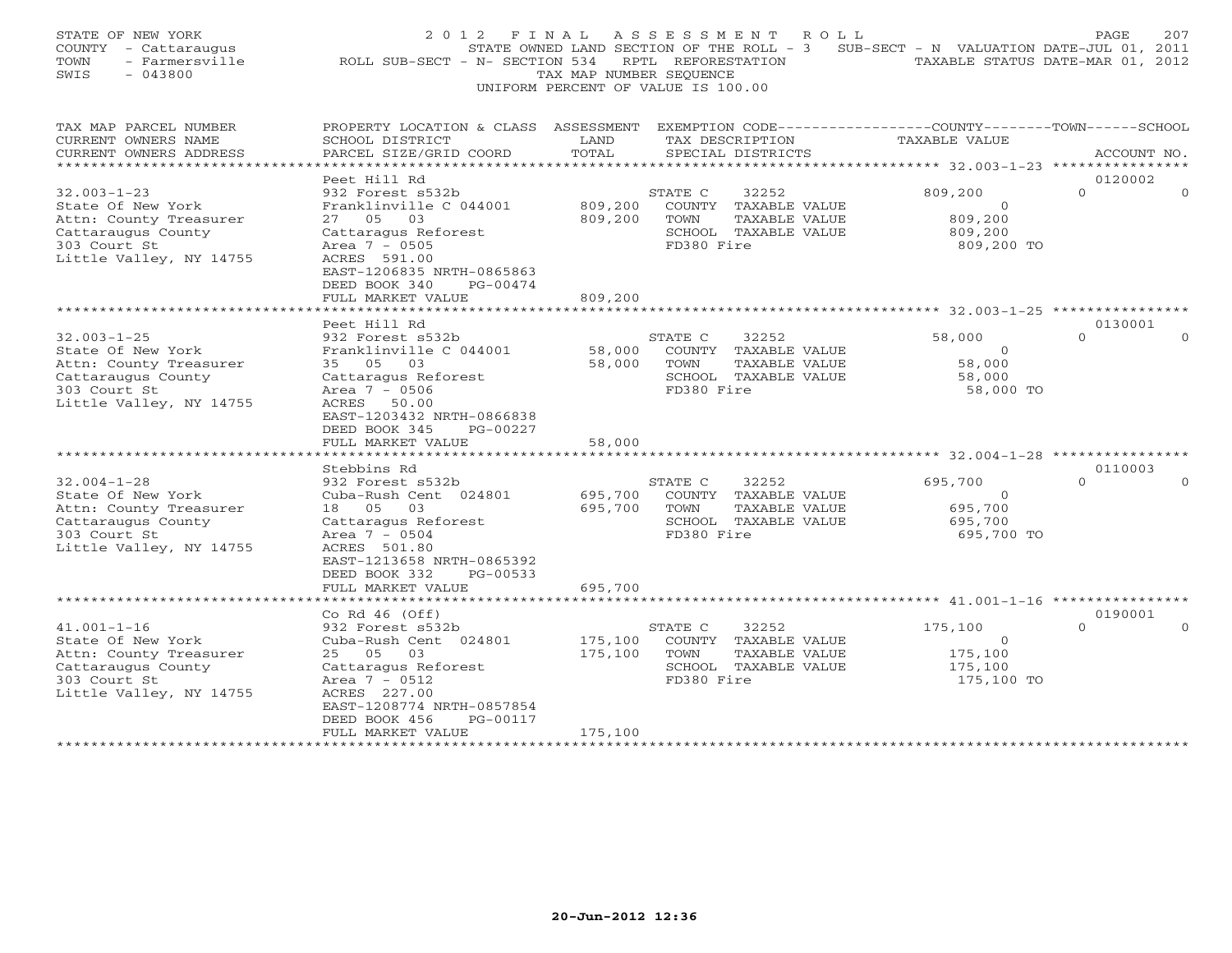| STATE OF NEW YORK<br>COUNTY - Cattaraugus<br>TOWN<br>- Farmersville<br>SWIS<br>$-043800$                                          | 2 0 1 2<br>F I N A L<br>ROLL SUB-SECT - N- SECTION 534                                                                                                                                        | TAX MAP NUMBER SEQUENCE    | A S S E S S M E N T<br>ROLL<br>STATE OWNED LAND SECTION OF THE ROLL - 3<br>RPTL REFORESTATION<br>UNIFORM PERCENT OF VALUE IS 100.00 | SUB-SECT - N VALUATION DATE-JUL 01, 2011                | PAGE<br>208<br>TAXABLE STATUS DATE-MAR 01, 2012 |
|-----------------------------------------------------------------------------------------------------------------------------------|-----------------------------------------------------------------------------------------------------------------------------------------------------------------------------------------------|----------------------------|-------------------------------------------------------------------------------------------------------------------------------------|---------------------------------------------------------|-------------------------------------------------|
| TAX MAP PARCEL NUMBER<br>CURRENT OWNERS NAME<br>CURRENT OWNERS ADDRESS<br>**********************                                  | PROPERTY LOCATION & CLASS ASSESSMENT EXEMPTION CODE---------------COUNTY-------TOWN-----SCHOOL<br>SCHOOL DISTRICT<br>PARCEL SIZE/GRID COORD                                                   | LAND<br>TOTAL              | TAX DESCRIPTION<br>SPECIAL DISTRICTS                                                                                                | TAXABLE VALUE                                           | ACCOUNT NO.                                     |
|                                                                                                                                   | Hardy Corners Rd                                                                                                                                                                              |                            |                                                                                                                                     |                                                         | 0140002                                         |
| $41.002 - 1 - 4$<br>State Of New York<br>Attn: County Treasurer<br>Cattaraugus County<br>303 Court St<br>Little Valley, NY 14755  | 932 Forest s532b<br>Cuba-Rush Cent 024801<br>10 05 03<br>Cattaragus Reforest<br>Area 7 - 0507<br>ACRES 292.00<br>EAST-1215450 NRTH-0860322<br>DEED BOOK 362<br>PG-00289                       | 342,300<br>342,300         | STATE C<br>32252<br>COUNTY TAXABLE VALUE<br>TAXABLE VALUE<br>TOWN<br>SCHOOL TAXABLE VALUE<br>FD380 Fire                             | 342,300<br>$\Omega$<br>342,300<br>342,300<br>342,300 TO | $\Omega$<br>$\Omega$                            |
|                                                                                                                                   | FULL MARKET VALUE                                                                                                                                                                             | 342,300                    |                                                                                                                                     |                                                         |                                                 |
|                                                                                                                                   | Clark Rd                                                                                                                                                                                      |                            |                                                                                                                                     |                                                         | 0160001                                         |
| $41.002 - 1 - 25$<br>State Of New York<br>Attn: County Treasurer<br>Cattaraugus County<br>303 Court St<br>Little Valley, NY 14755 | 932 Forest s532b<br>Cuba-Rush Cent 024801<br>01 05 03<br>Cattaragus Reforest<br>Area $7 - 0509$<br>ACRES 40.00<br>EAST-1215280 NRTH-0856442<br>DEED BOOK 608<br>PG-00070<br>FULL MARKET VALUE | 71,300<br>71,300<br>71,300 | 32252<br>STATE C<br>COUNTY TAXABLE VALUE<br>TAXABLE VALUE<br>TOWN<br>SCHOOL TAXABLE VALUE<br>FD380 Fire                             | 71,300<br>$\mathbf{0}$<br>71,300<br>71,300<br>71,300 TO | $\Omega$<br>$\Omega$                            |
| ******************************                                                                                                    |                                                                                                                                                                                               |                            |                                                                                                                                     |                                                         |                                                 |
| $41.002 - 1 - 26$<br>State Of New York<br>Attn: County Treasurer<br>Cattaraugus County<br>303 Court St<br>Little Valley, NY 14755 | Co Rd $46$ (Off)<br>932 Forest s532b<br>Cuba-Rush Cent 024801<br>17 05 03<br>Cattaragus Reforest<br>Area 7 - 0483<br>ACRES 26.25<br>EAST-1213907 NRTH-0857333<br>DEED BOOK 753<br>PG-00523    | 47,200<br>47,200           | STATE C<br>32252<br>COUNTY TAXABLE VALUE<br>TOWN<br>TAXABLE VALUE<br>SCHOOL TAXABLE VALUE<br>FD380 Fire                             | 47,200<br>$\circ$<br>47,200<br>47,200<br>47,200 TO      | 0101001<br>$\Omega$<br>$\Omega$                 |
|                                                                                                                                   | FULL MARKET VALUE<br>******************                                                                                                                                                       | 47,200                     |                                                                                                                                     |                                                         |                                                 |
|                                                                                                                                   | Clark Rd                                                                                                                                                                                      |                            |                                                                                                                                     |                                                         | 0170001                                         |
| $41.002 - 1 - 27$<br>State Of New York<br>Attn: County Treasurer<br>Cattaraugus County<br>303 Court St<br>Little Valley, NY 14755 | 932 Forest s532b<br>Cuba-Rush Cent 024801<br>17 05<br>03<br>Cattaragus Reforest<br>Area $7 - 0510$<br>ACRES 74.64<br>EAST-1213156 NRTH-0856673<br>PG-00508<br>DEED BOOK 379                   | 70,600<br>70,600           | 32252<br>STATE C<br>COUNTY TAXABLE VALUE<br>TOWN<br>TAXABLE VALUE<br>SCHOOL TAXABLE VALUE<br>FD380 Fire                             | 70,600<br>$\Omega$<br>70,600<br>70,600<br>70,600 TO     | $\Omega$<br>$\Omega$                            |
|                                                                                                                                   | FULL MARKET VALUE<br>* * * * * * * * * * * * * * * * * * *                                                                                                                                    | 70,600<br>***********      |                                                                                                                                     |                                                         |                                                 |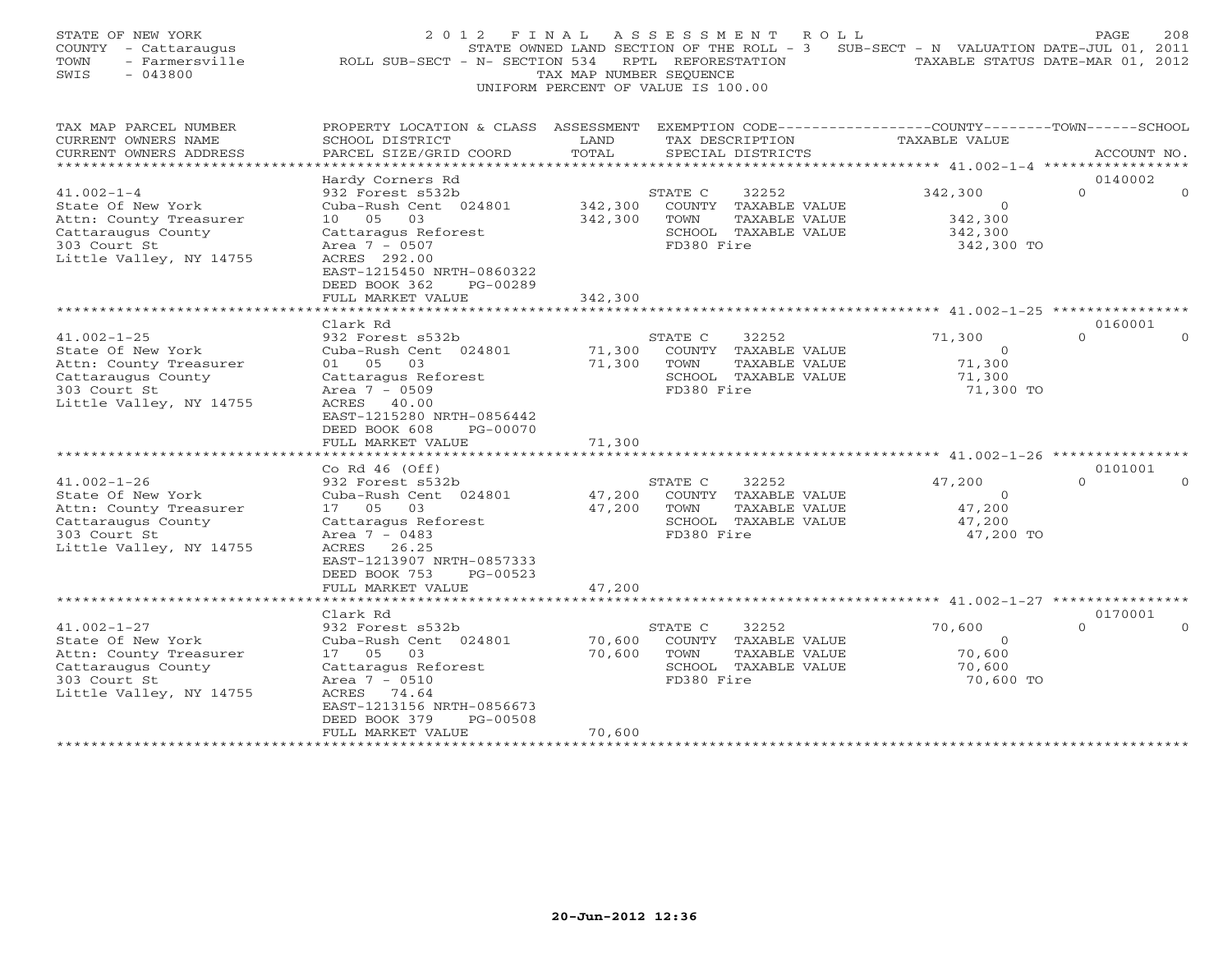| STATE OF NEW YORK<br>COUNTY<br>- Cattaraugus<br>- Farmersville<br>TOWN<br>$-043800$<br>SWIS | 2 0 1 2<br>STATE OWNED LAND<br>ROLL SUB-SECT - N- SECTION 534 | FINAL<br>RPTL<br>TAX MAP NUMBER SEOUENCE<br>UNIFORM PERCENT OF VALUE IS 100.00 | ASSESSMENT | R O L L<br>SECTION OF THE ROLL - 3<br>REFORESTATION | SUB-SECT - N VALUATION DATE-JUL 01,<br>TAXABLE STATUS DATE-MAR 01, | PAGE        | 209<br>2011<br>2012 |
|---------------------------------------------------------------------------------------------|---------------------------------------------------------------|--------------------------------------------------------------------------------|------------|-----------------------------------------------------|--------------------------------------------------------------------|-------------|---------------------|
| TAX MAP PARCEL NUMBER                                                                       | PROPERTY LOCATION & CLASS                                     | ASSESSMENT                                                                     |            |                                                     | EXEMPTION CODE-----------------COUNTY-------TOWN------SCHOOL       |             |                     |
| CURRENT OWNERS NAME                                                                         | SCHOOL DISTRICT                                               | LAND                                                                           |            | TAX DESCRIPTION                                     | TAXABLE VALUE                                                      |             |                     |
| CURRENT OWNERS ADDRESS                                                                      | PARCEL SIZE/GRID COORD                                        | TOTAL                                                                          |            | SPECIAL DISTRICTS                                   |                                                                    | ACCOUNT NO. |                     |
|                                                                                             |                                                               |                                                                                |            |                                                     |                                                                    |             |                     |
|                                                                                             | Co Rd $46$ (Off)                                              |                                                                                |            |                                                     |                                                                    | 0180001     |                     |
| $41.002 - 1 - 28$                                                                           | 932 Forest s532b                                              |                                                                                | STATE C    | 32252                                               | 68,100                                                             | $\Omega$    | $\Omega$            |
| State Of New York                                                                           | Cuba-Rush Cent 024801                                         | 68,100                                                                         | COUNTY     | TAXABLE VALUE                                       |                                                                    |             |                     |
| Attn: County Treasurer                                                                      | 17 05<br>03                                                   | 68,100                                                                         | TOWN       | TAXABLE VALUE                                       | 68,100                                                             |             |                     |
| Cattaraugus County                                                                          | Cattaragus Reforest                                           |                                                                                | SCHOOL     | TAXABLE VALUE                                       | 68,100                                                             |             |                     |
| 303 Court St                                                                                | Area 7 - 0511                                                 |                                                                                | FD380 Fire |                                                     | 68,100 TO                                                          |             |                     |
| Little Valley, NY 14755                                                                     | 62.24<br>ACRES                                                |                                                                                |            |                                                     |                                                                    |             |                     |
|                                                                                             | EAST-1211305 NRTH-0856584                                     |                                                                                |            |                                                     |                                                                    |             |                     |
|                                                                                             | DEED BOOK 378<br>PG-00468                                     |                                                                                |            |                                                     |                                                                    |             |                     |
|                                                                                             | FULL MARKET VALUE                                             | 68,100                                                                         |            |                                                     |                                                                    |             |                     |
|                                                                                             |                                                               |                                                                                |            |                                                     |                                                                    |             |                     |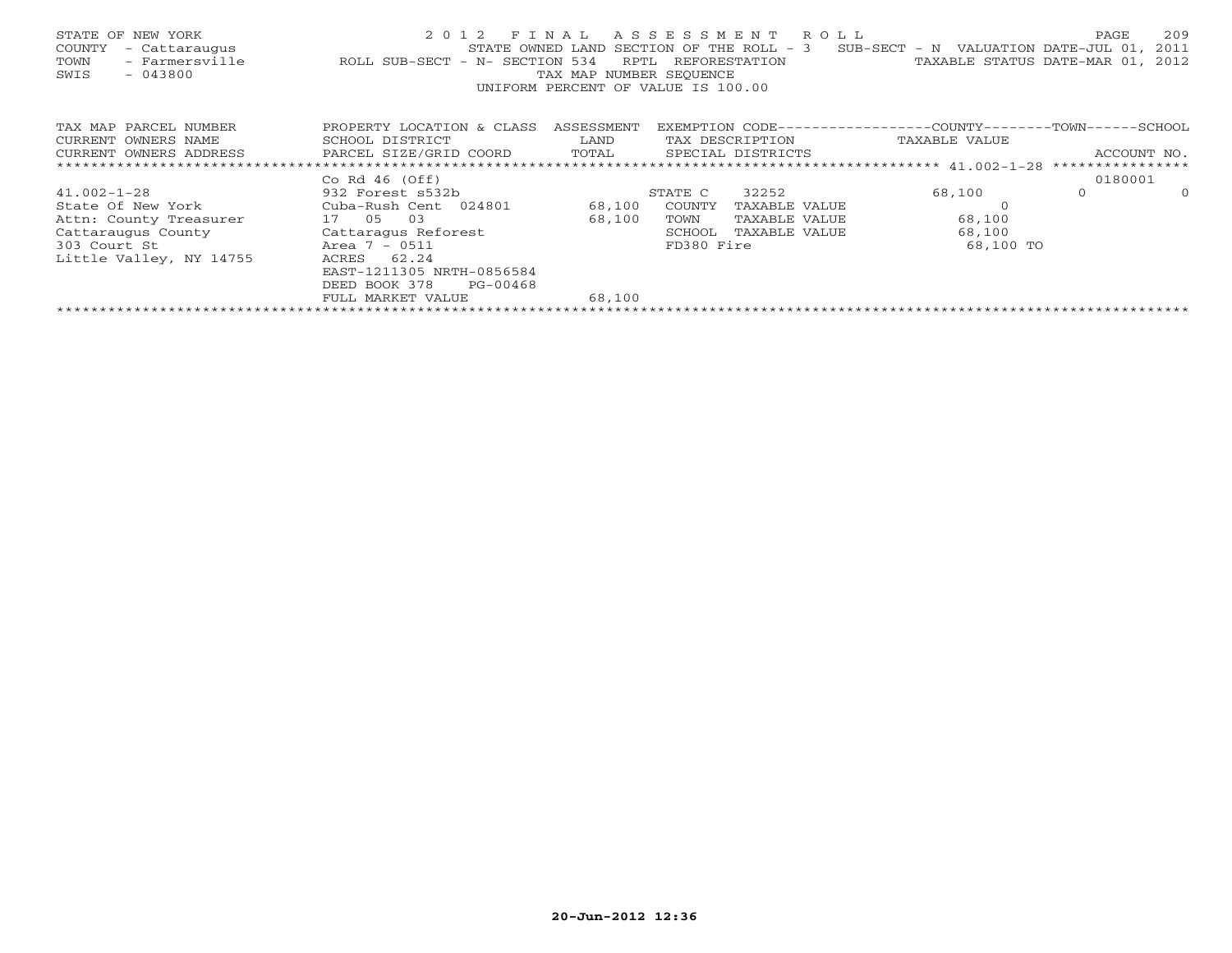|      | STATE OF NEW YORK    |  | 2012 FINAL ASSESSMENT ROLL                        |                                                                                     | <b>PAGE</b>            | 2.10 |
|------|----------------------|--|---------------------------------------------------|-------------------------------------------------------------------------------------|------------------------|------|
|      | COUNTY - Cattaraugus |  |                                                   | STATE OWNED LAND SECTION OF THE ROLL - $3$ SUB-SECT - N VALUATION DATE-JUL 01, 2011 |                        |      |
| TOWN | - Farmersville       |  | ROLL SUB-SECT - N- SECTION 534 RPTL REFORESTATION | TAXABLE STATUS DATE-MAR 01, 2012                                                    |                        |      |
| SWIS | - 043800             |  |                                                   |                                                                                     | RPS150/V04/L015        |      |
|      |                      |  |                                                   |                                                                                     | CURRENT DATE 6/20/2012 |      |
|      |                      |  | INITEOPM DEPOEME OF VALUE TO 100 00               |                                                                                     |                        |      |

# UNIFORM PERCENT OF VALUE IS 100.00<br>R O L L S U B S E C T I O N – N – T O T A L S

#### \*\*\* S P E C I A L D I S T R I C T S U M M A R Y \*\*\*

|            |                    | TOTAL   | EXTENSTON | <b>EXTENSION</b> | AD VALOREM | <b>FXEMPT</b> | TAXABLE  |
|------------|--------------------|---------|-----------|------------------|------------|---------------|----------|
|            | CODE DISTRICT NAME | PARCELS | TYPE.     | VALUE            | VALUE      | <b>AMOUNT</b> | VALUE    |
|            |                    |         |           |                  |            |               |          |
| FD380 Fire |                    |         | 13 TOTAL  |                  | 3507,600   |               | 3507,600 |

## \*\*\* S C H O O L D I S T R I C T S U M M A R Y \*\*\*

| CODE             | DISTRICT NAME                        | TOTAL<br>PARCELS | ASSESSED<br>LAND    | ASSESSED<br>TOTAL   | EXEMPT<br>AMOUNT | TOTAL<br>TAXABLE    | STAR<br>AMOUNT | STAR<br>TAXABLE     |
|------------------|--------------------------------------|------------------|---------------------|---------------------|------------------|---------------------|----------------|---------------------|
| 024801<br>044001 | Cuba-Rush Cent<br>Franklinville Cent | 10               | 2550,300<br>957,300 | 2550,300<br>957,300 |                  | 2550,300<br>957,300 |                | 2550,300<br>957,300 |
|                  | $SUB - TO T AL$                      | 13               | 3507,600            | 3507,600            |                  | 3507,600            |                | 3507,600            |
|                  | TOTAL                                | 13               | 3507,600            | 3507,600            |                  | 3507,600            |                | 3507,600            |

#### \*\*\* S Y S T E M C O D E S S U M M A R Y \*\*\*

### NO SYSTEM EXEMPTIONS AT THIS LEVEL

## \*\*\* E X E M P T I O N S U M M A R Y \*\*\*

| CODE  | DESCRIPTION                  | TOTAL<br>PARCELS                                | COUNTY               | TOWN | SCHOOL |
|-------|------------------------------|-------------------------------------------------|----------------------|------|--------|
| 32252 | STATE C<br>T O T A<br>سد د ۲ | $\overline{\phantom{a}}$<br>ر پ<br>$\sim$<br>-- | 3507,600<br>3507,600 |      |        |

| ROLL       |                  | TOTAL   | ASSESSED | ASSESSED | TAXABLE | TAXABLE  | TAXABLE  | STAR     |
|------------|------------------|---------|----------|----------|---------|----------|----------|----------|
| <b>SEC</b> | DESCRIPTION      | PARCELS | LAND     | TOTAL    | COUNTY  | TOWN     | SCHOOL   | TAXABLE  |
|            | STATE OWNED LAND | 13      | 3507,600 | 3507,600 |         | 3507,600 | 3507,600 | 3507,600 |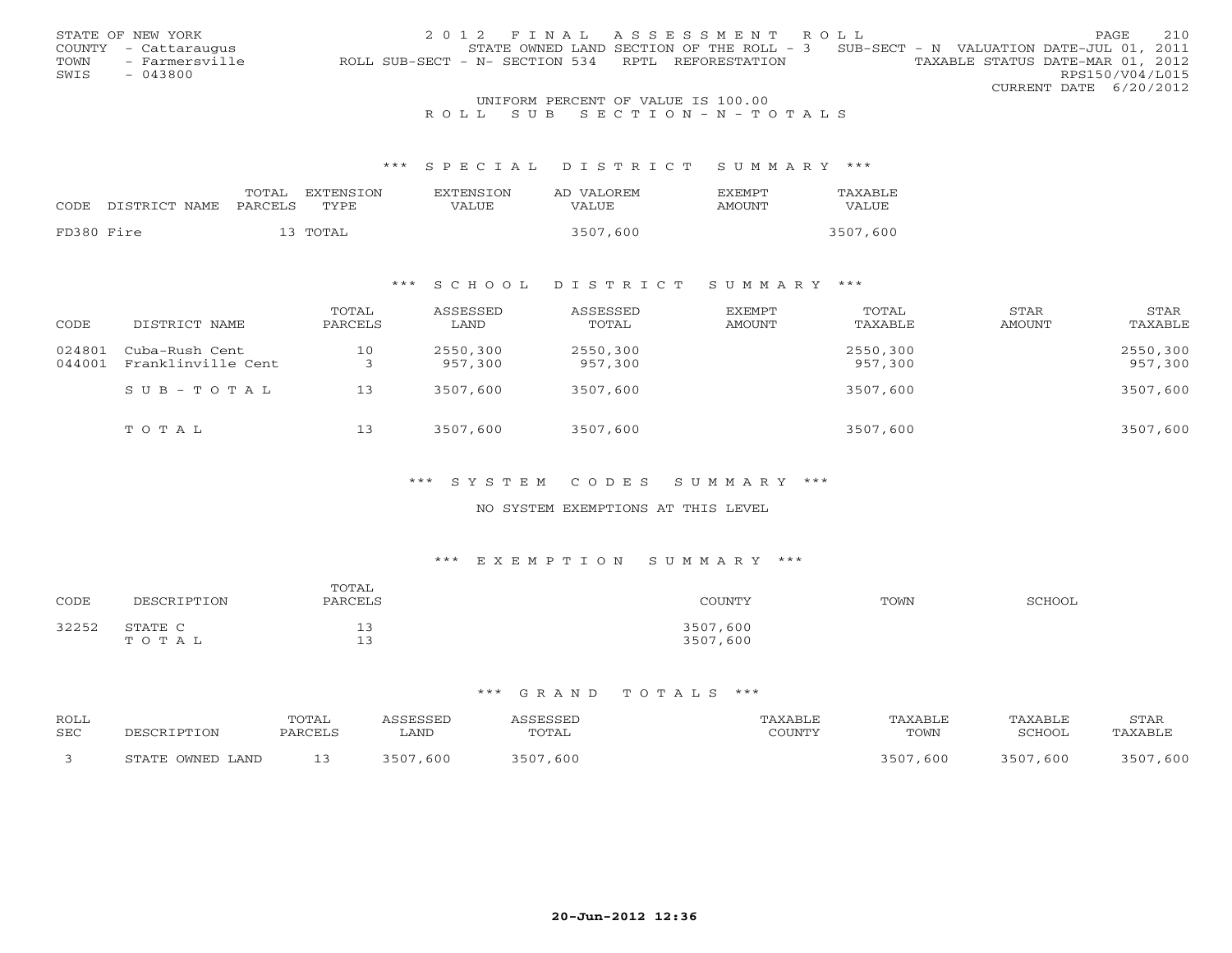| STATE OF NEW YORK<br>COUNTY<br>- Cattaraugus<br>- Farmersville<br>TOWN<br>$-043800$<br>SWIS | ROLL SUB-SECT - Y- SECTION 545       | TAX MAP NUMBER SEOUENCE<br>UNIFORM PERCENT OF VALUE IS 100.00<br>UNIFORM PERCENT OF VALUE IS 100.00 |            | 2012 FINAL ASSESSMENT ROLL<br>RPTL TRANSITION ASSESSMENTS | STATE OWNED LAND SECTION OF THE ROLL - 3 SUB-SECT - Y VALUATION DATE-JUL 01, 2011<br>TAXABLE STATUS DATE-MAR 01, 2012 | 211<br>PAGE |
|---------------------------------------------------------------------------------------------|--------------------------------------|-----------------------------------------------------------------------------------------------------|------------|-----------------------------------------------------------|-----------------------------------------------------------------------------------------------------------------------|-------------|
| TAX MAP PARCEL NUMBER                                                                       | PROPERTY LOCATION & CLASS ASSESSMENT |                                                                                                     |            |                                                           | EXEMPTION CODE-----------------COUNTY-------TOWN------SCHOOL                                                          |             |
| CURRENT OWNERS NAME                                                                         | SCHOOL DISTRICT                      | LAND                                                                                                |            | TAX DESCRIPTION                                           | TAXABLE VALUE                                                                                                         |             |
| CURRENT OWNERS ADDRESS                                                                      | PARCEL SIZE/GRID COORD               | TOTAL                                                                                               |            | SPECIAL DISTRICTS                                         |                                                                                                                       | ACCOUNT NO. |
|                                                                                             |                                      |                                                                                                     |            |                                                           |                                                                                                                       |             |
| $333.000 - 38 - 2$                                                                          | TOWN Transition Assessment           |                                                                                                     |            |                                                           | $\circ$                                                                                                               | 8000002     |
| State Of New York                                                                           |                                      |                                                                                                     | TOWN       | COUNTY TAXABLE VALUE<br>TAXABLE VALUE                     | $\mathbf{O}$                                                                                                          |             |
| Attn: County Treasurer ACRES 0.01                                                           |                                      | $\overline{O}$                                                                                      |            | SCHOOL TAXABLE VALUE                                      | $\Omega$                                                                                                              |             |
| Cattaraugus County                                                                          | FULL MARKET VALUE                    | $\Omega$                                                                                            | FD380 Fire |                                                           | 0 <sub>T</sub>                                                                                                        |             |
| 303 Court St                                                                                |                                      |                                                                                                     |            |                                                           |                                                                                                                       |             |
| Little Valley, NY 14755                                                                     |                                      |                                                                                                     |            |                                                           |                                                                                                                       |             |
|                                                                                             |                                      |                                                                                                     |            |                                                           |                                                                                                                       |             |
|                                                                                             | SCHOOL Transition Assessment         |                                                                                                     |            |                                                           |                                                                                                                       | 8026401     |
| $333.000 - 38 - 3$                                                                          | 993 Transition t                     |                                                                                                     | COUNTY     | TAXABLE VALUE                                             | $\circ$                                                                                                               |             |
| State Of New York                                                                           | Cuba-Rush Cent 024801                | $\Omega$                                                                                            | TOWN       | TAXABLE VALUE                                             | $\Omega$                                                                                                              |             |
| Attn: County Treasurer                                                                      | 0.01<br><b>ACRES</b>                 | $\circ$                                                                                             |            | SCHOOL TAXABLE VALUE                                      | $\Omega$                                                                                                              |             |
| Cattaraugus County                                                                          | FULL MARKET VALUE                    | $\Omega$                                                                                            |            |                                                           |                                                                                                                       |             |
| 303 Court St                                                                                |                                      |                                                                                                     |            |                                                           |                                                                                                                       |             |
| Little Valley, NY 14755                                                                     |                                      |                                                                                                     |            |                                                           |                                                                                                                       |             |
|                                                                                             | SCHOOL Transition Assessment         |                                                                                                     |            |                                                           |                                                                                                                       | 8044001     |
| $333.000 - 38 - 4$                                                                          | 993 Transition t                     |                                                                                                     | COUNTY     | TAXABLE VALUE                                             | $\circ$                                                                                                               |             |
| State Of New York                                                                           | Franklinville C 044001               | $\Omega$                                                                                            | TOWN       | <b>TAXABLE VALUE</b>                                      | $\circ$                                                                                                               |             |
| Attn: County Treasurer ACRES                                                                | 0.01                                 | $\circ$                                                                                             |            | SCHOOL TAXABLE VALUE                                      | $\Omega$                                                                                                              |             |
| Cattaraugus County                                                                          | FULL MARKET VALUE                    | $\circ$                                                                                             |            |                                                           |                                                                                                                       |             |
| 303 Court St                                                                                |                                      |                                                                                                     |            |                                                           |                                                                                                                       |             |
| Little Valley, NY 14755                                                                     |                                      |                                                                                                     |            |                                                           |                                                                                                                       |             |
|                                                                                             |                                      |                                                                                                     |            |                                                           |                                                                                                                       |             |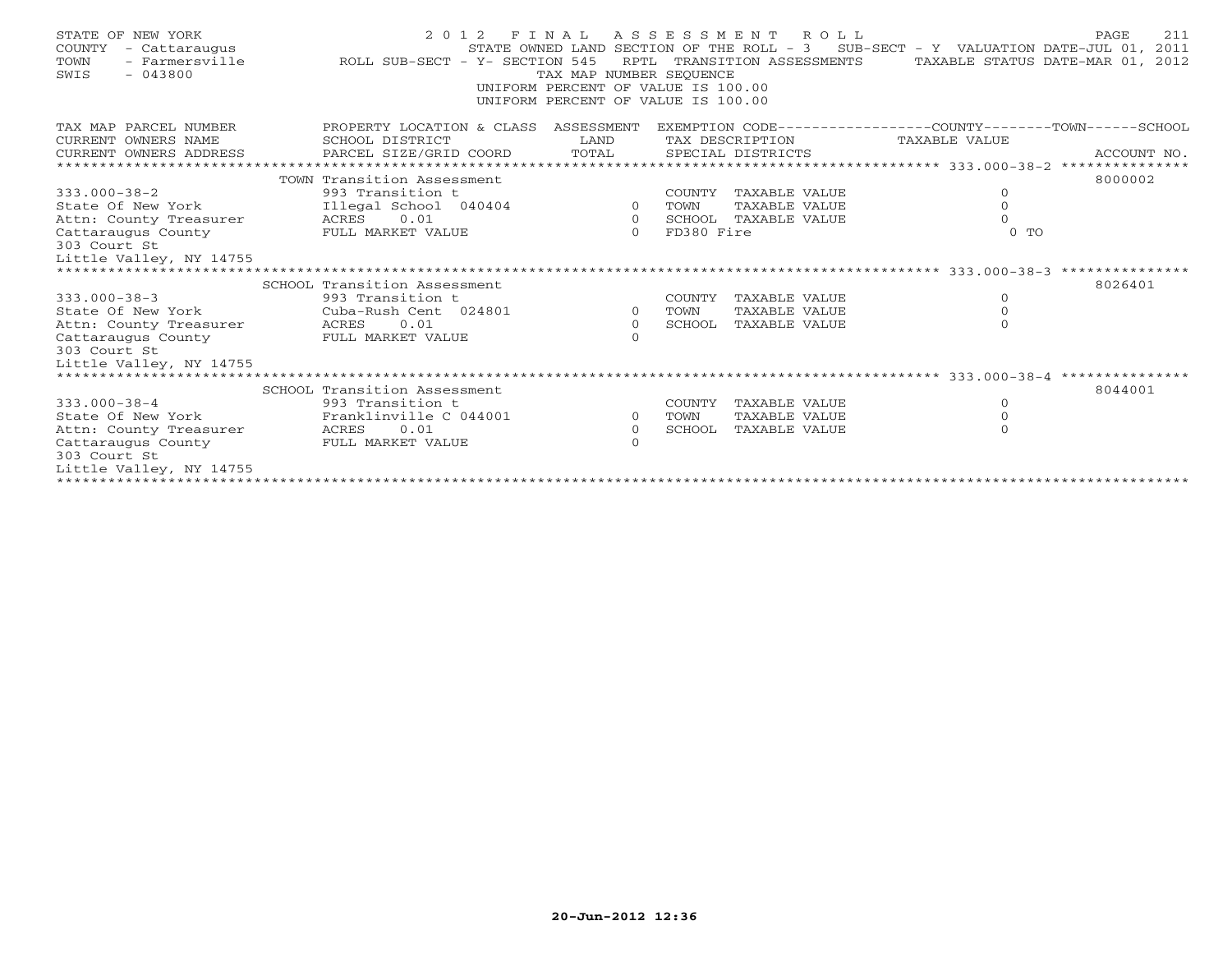|      | STATE OF NEW YORK    |                                                            | 2012 FINAL ASSESSMENT ROLL         |  |  |                                                                                     |                                  |                        | PAGE. | 2.12 |
|------|----------------------|------------------------------------------------------------|------------------------------------|--|--|-------------------------------------------------------------------------------------|----------------------------------|------------------------|-------|------|
|      | COUNTY - Cattaraugus |                                                            |                                    |  |  | STATE OWNED LAND SECTION OF THE ROLL - $3$ SUB-SECT - Y VALUATION DATE-JUL 01, 2011 |                                  |                        |       |      |
| TOWN | - Farmersville       | ROLL SUB-SECT - Y- SECTION 545 RPTL TRANSITION ASSESSMENTS |                                    |  |  |                                                                                     | TAXABLE STATUS DATE-MAR 01, 2012 |                        |       |      |
| SWIS | $-043800$            |                                                            |                                    |  |  |                                                                                     |                                  | RPS150/V04/L015        |       |      |
|      |                      |                                                            |                                    |  |  |                                                                                     |                                  | CURRENT DATE 6/20/2012 |       |      |
|      |                      |                                                            | UNIFORM PERCENT OF VALUE IS 100.00 |  |  |                                                                                     |                                  |                        |       |      |

## R O L L S U B S E C T I O N - Y - T O T A L S

#### \*\*\* S P E C I A L D I S T R I C T S U M M A R Y \*\*\*

| <b>CODE</b> | DISTRICT NAME | TOTAL<br>PARCELS | EXTENSTON<br>TYPE. | <b>EXTENSION</b><br>VALUE | AD VALOREM<br>VALUE. | EXEMPT<br>AMOUNT | TAXARLE<br><b>VALUE</b> |
|-------------|---------------|------------------|--------------------|---------------------------|----------------------|------------------|-------------------------|
| FD380 Fire  |               |                  | TOTAL              |                           |                      |                  |                         |

## \*\*\* S C H O O L D I S T R I C T S U M M A R Y \*\*\*

| CODE             | DISTRICT NAME                    | TOTAL<br>PARCELS | ASSESSED<br>LAND | ASSESSED<br>TOTAL | EXEMPT<br>AMOUNT | TOTAL<br>TAXABLE | STAR<br>AMOUNT | STAR<br>TAXABLE |
|------------------|----------------------------------|------------------|------------------|-------------------|------------------|------------------|----------------|-----------------|
| 024801<br>040404 | Cuba-Rush Cent<br>Illegal School |                  |                  |                   |                  |                  |                |                 |
| 044001           | Franklinville Cent               |                  |                  |                   |                  |                  |                |                 |
|                  | $SUB - TO T AL$                  |                  |                  |                   |                  |                  |                |                 |
|                  | TOTAL                            |                  |                  |                   |                  |                  |                |                 |

\*\*\* S Y S T E M C O D E S S U M M A R Y \*\*\*

NO SYSTEM EXEMPTIONS AT THIS LEVEL

#### \*\*\* E X E M P T I O N S U M M A R Y \*\*\*

### NO EXEMPTIONS AT THIS LEVEL

| ROLL |                                     | TOTAL    |      |       |        | 'AXABLE | <b>XART</b> | STAR |
|------|-------------------------------------|----------|------|-------|--------|---------|-------------|------|
| SEC  |                                     | יחי∩ת גם | LAND | TOTAL | COUNTY | TOWN    | SCHOOT      | 7 TR |
|      | OWNED LAND<br>$C$ m $\lambda$ m $D$ |          |      |       |        |         |             |      |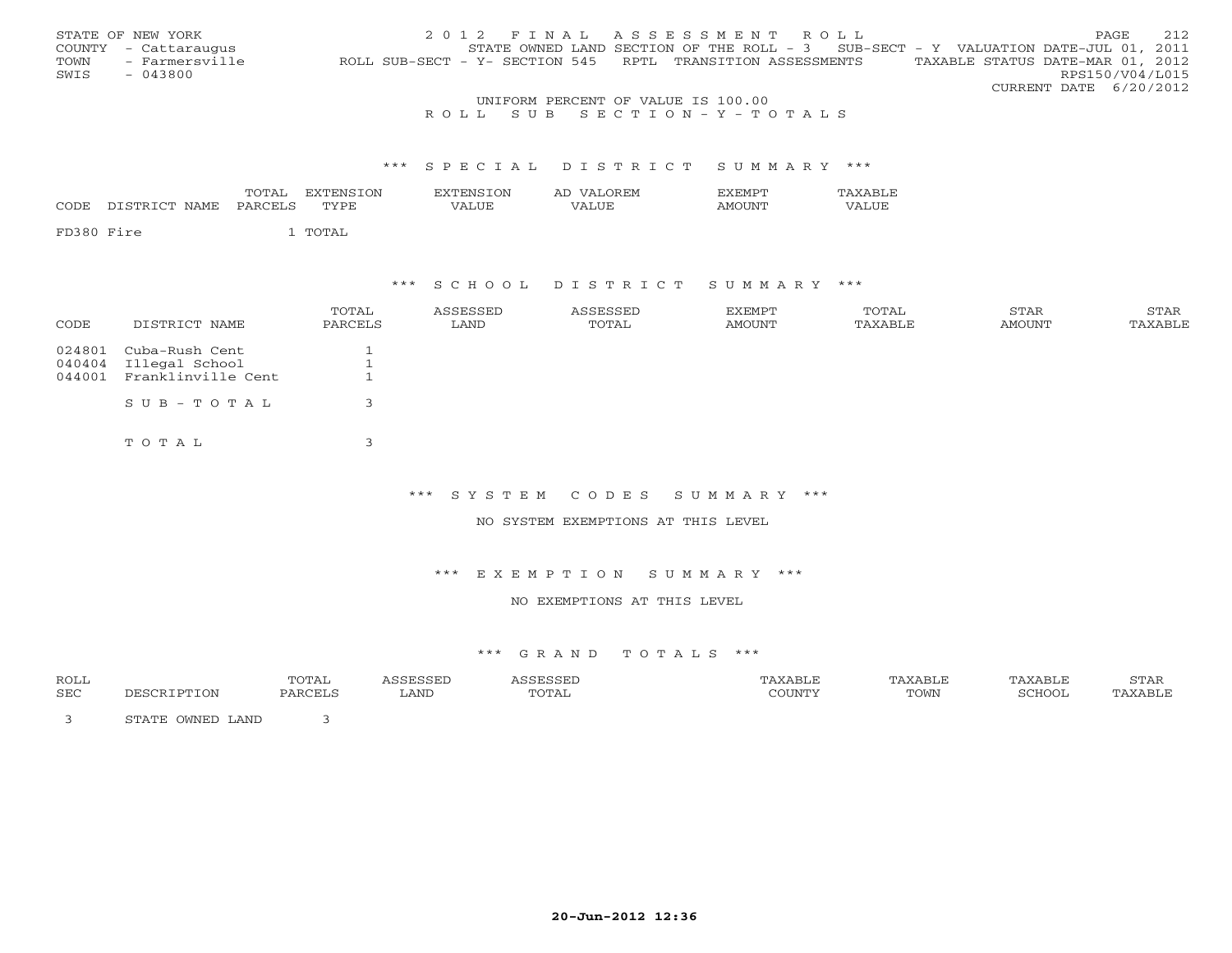| STATE OF NEW YORK      | 2012 FINAL ASSESSMENT ROLL                | 213<br>PAGE                      |
|------------------------|-------------------------------------------|----------------------------------|
| COUNTY - Cattaraugus   | STATE OWNED LAND SECTION OF THE ROLL $-3$ | VALUATION DATE-JUL 01, 2011      |
| - Farmersville<br>TOWN |                                           | TAXABLE STATUS DATE-MAR 01, 2012 |
| SWIS<br>$-043800$      |                                           | RPS150/V04/L015                  |
|                        | UNIFORM PERCENT OF VALUE IS 100.00        | CURRENT DATE 6/20/2012           |
|                        | ROLL SECTION TOTALS                       |                                  |

#### \*\*\* S P E C I A L D I S T R I C T S U M M A R Y \*\*\*

| CODE       | DISTRICT NAME | TOTAL<br>PARCELS | EXTENSTON<br>TYPE. | <b>EXTENSION</b><br>VALUE | AD VALOREM<br>VALUE | <b>FXFMPT</b><br>AMOUNT | TAXABLE<br>VALUE |
|------------|---------------|------------------|--------------------|---------------------------|---------------------|-------------------------|------------------|
| FD380 Fire |               |                  | 14 TOTAL           |                           | 3507,600            |                         | 3507,600         |

### \*\*\* S C H O O L D I S T R I C T S U M M A R Y \*\*\*

| CODE             | DISTRICT NAME                    | TOTAL<br>PARCELS | ASSESSED<br>LAND | ASSESSED<br>TOTAL | EXEMPT<br>AMOUNT | TOTAL<br>TAXABLE | STAR<br>AMOUNT | STAR<br>TAXABLE |
|------------------|----------------------------------|------------------|------------------|-------------------|------------------|------------------|----------------|-----------------|
| 024801<br>040404 | Cuba-Rush Cent<br>Illegal School | 11               | 2550,300         | 2550,300          |                  | 2550,300         |                | 2550,300        |
| 044001           | Franklinville Cent               |                  | 957,300          | 957,300           |                  | 957,300          |                | 957,300         |
|                  | $SUB - TO T AL$                  | 16               | 3507,600         | 3507,600          |                  | 3507,600         |                | 3507,600        |
|                  | TOTAL                            | 16               | 3507,600         | 3507,600          |                  | 3507,600         |                | 3507,600        |

#### \*\*\* S Y S T E M C O D E S S U M M A R Y \*\*\*

### NO SYSTEM EXEMPTIONS AT THIS LEVEL

#### \*\*\* E X E M P T I O N S U M M A R Y \*\*\*

| CODE  | DESCRIPTION      | TOTAL<br>PARCELS | COUNTY               | TOWN | SCHOOL |
|-------|------------------|------------------|----------------------|------|--------|
| 32252 | STATE C<br>TOTAL | --               | 3507,600<br>3507,600 |      |        |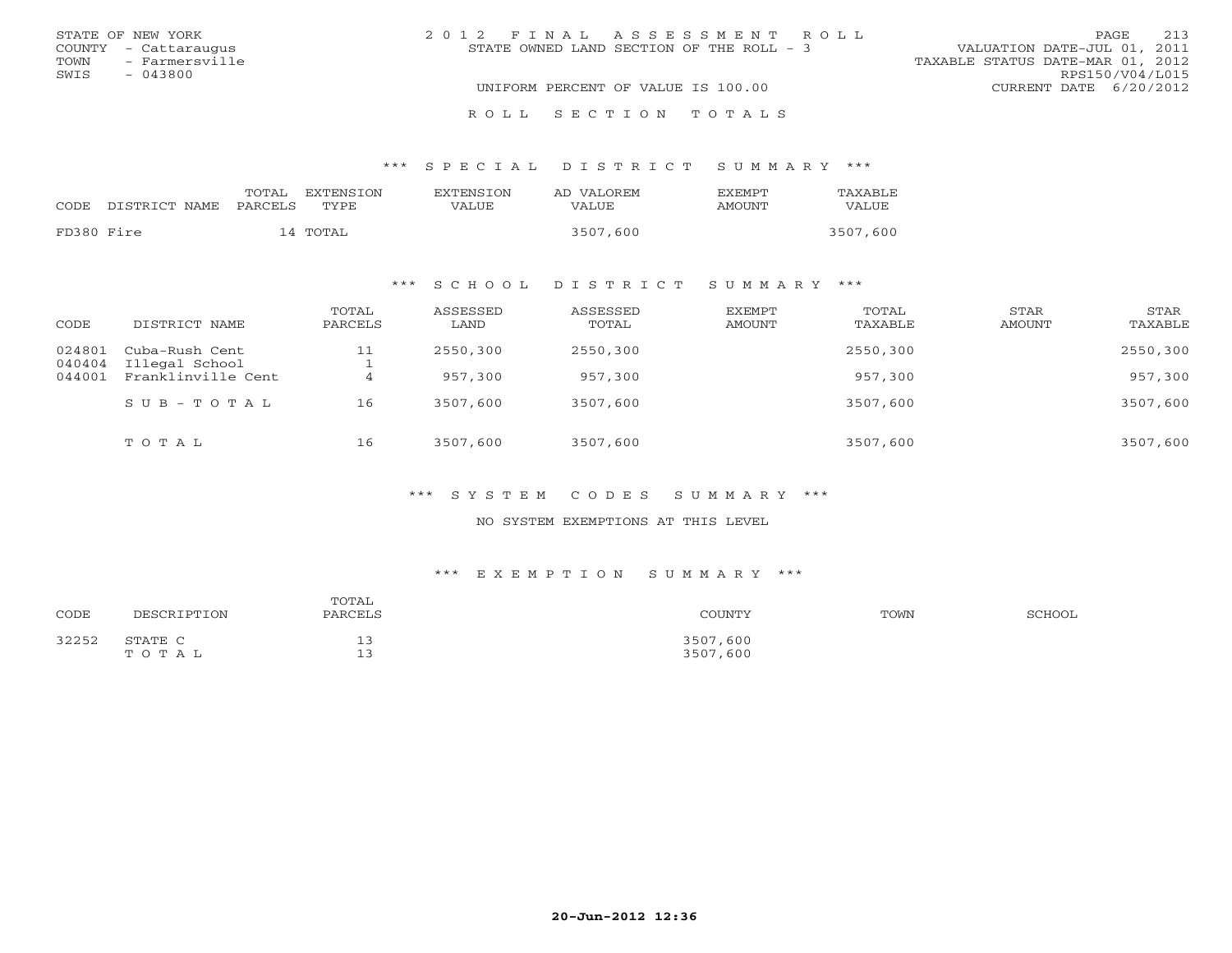|      | STATE OF NEW YORK    | 2012 FINAL ASSESSMENT ROLL               | 2.14<br>PAGE                     |
|------|----------------------|------------------------------------------|----------------------------------|
|      | COUNTY - Cattaraugus | STATE OWNED LAND SECTION OF THE ROLL - 3 | VALUATION DATE-JUL 01, 2011      |
| TOWN | - Farmersville       |                                          | TAXABLE STATUS DATE-MAR 01, 2012 |
| SWIS | $-043800$            |                                          | RPS150/V04/L015                  |
|      |                      | UNIFORM PERCENT OF VALUE IS 100.00       | CURRENT DATE 6/20/2012           |
|      |                      | ROLL SECTION TOTALS                      |                                  |

| <b>ROLL</b> |                  | 'OTAL |             |                            |                 | YART.L |                     | STAR           |
|-------------|------------------|-------|-------------|----------------------------|-----------------|--------|---------------------|----------------|
| SEC         |                  |       | ∟AND        | TOTAL                      | <b>COLIVIAL</b> | TOWN   | <b>3CHOOL</b>       | <b>TAVARTE</b> |
|             | STATE OWNED LAND | 16    | :507<br>600 | $\zeta$ 5 $\cap$ 7<br>-600 |                 | 600    | 600<br>$\sqrt{507}$ |                |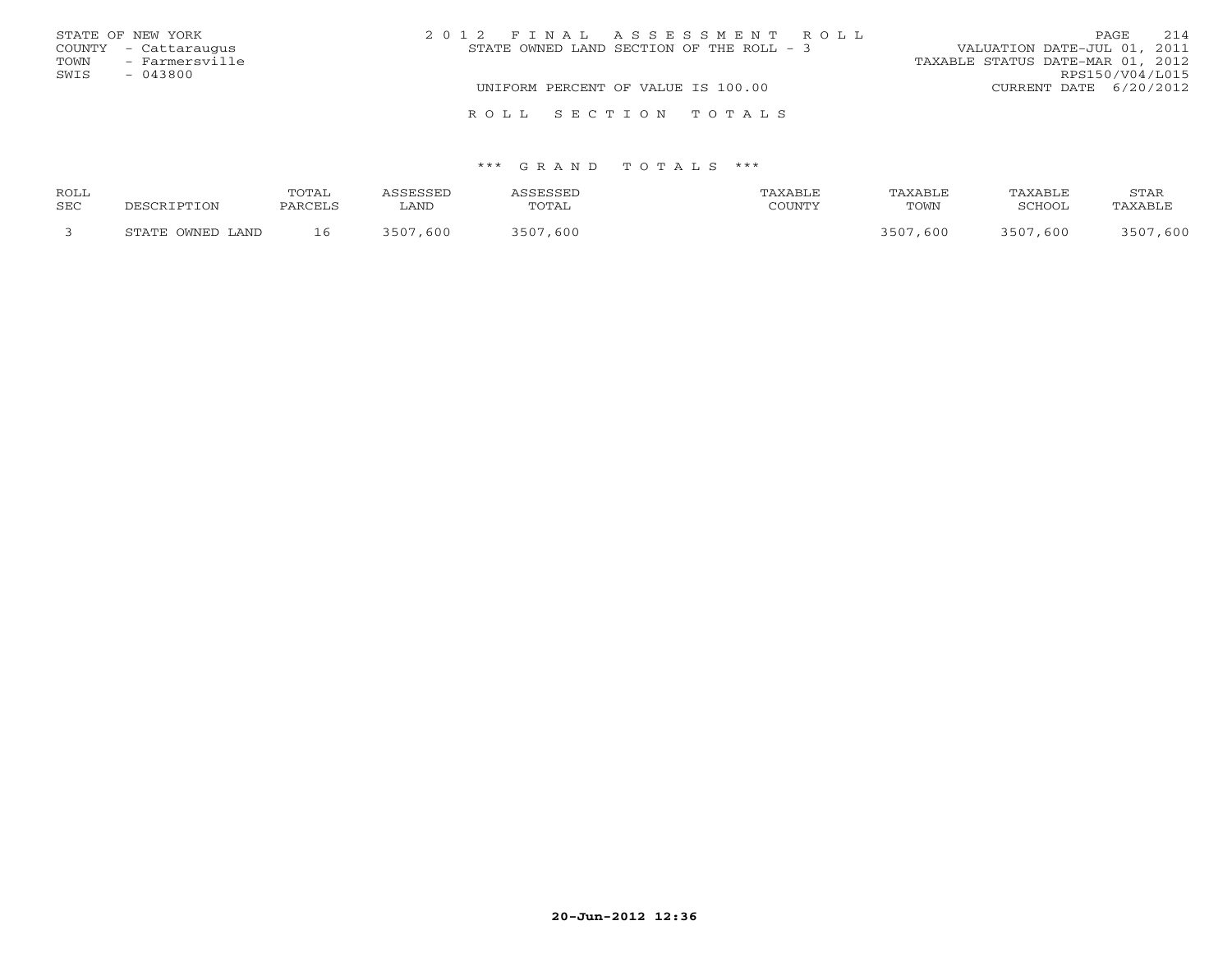## STATE OF NEW YORK 2 0 1 2 F I N A L A S S E S S M E N T R O L L PAGE 215 COUNTY - Cattaraugus SPECIAL FRANCHISE SECTION OF THE ROLL - 5 VALUATION DATE-JUL 01, 2011 TOWN - Farmersville TAX MAP NUMBER SEQUENCE TAXABLE STATUS DATE-MAR 01, 2012 SWIS - 043800 UNIFORM PERCENT OF VALUE IS 100.00UNIFORM PERCENT OF VALUE IS 100.00

| TAX MAP PARCEL NUMBER<br>CURRENT OWNERS NAME        | PROPERTY LOCATION & CLASS ASSESSMENT<br>SCHOOL DISTRICT  | LAND      | TAX DESCRIPTION                               | EXEMPTION CODE-----------------COUNTY-------TOWN------SCHOOL<br><b>TAXABLE VALUE</b> |
|-----------------------------------------------------|----------------------------------------------------------|-----------|-----------------------------------------------|--------------------------------------------------------------------------------------|
| CURRENT OWNERS ADDRESS                              | PARCEL SIZE/GRID COORD                                   | TOTAL     | SPECIAL DISTRICTS                             | ACCOUNT NO.                                                                          |
| **********************                              | Special Franchise                                        |           |                                               | 0701                                                                                 |
| 538.000-9901-132.350/188                            | 861 Elec & gas                                           |           | COUNTY TAXABLE VALUE                          | 213,662                                                                              |
| Niagara Mohawk Power Corp                           | Cuba-Rush Cent 024801                                    | $\circ$   | TOWN<br>TAXABLE VALUE                         | 213,662                                                                              |
| Real Estate Tax Dept                                | Town Of Farmersville                                     | 213,662   | SCHOOL TAXABLE VALUE                          | 213,662                                                                              |
| 300 Erie Boulevard West                             | 0.4000 Cuba/rushford                                     |           | FD380 Fire                                    | 213,662 TO                                                                           |
| Syracuse, NY 13202                                  | ACRES<br>0.01                                            |           | LD380 Light                                   | 10,683 TO                                                                            |
|                                                     | FULL MARKET VALUE<br>*******************                 | 213,662   | *******************                           |                                                                                      |
|                                                     |                                                          |           |                                               | ****************** 538.000-9901-631.900/188 ***<br>0703                              |
| 538.000-9901-631.900/188                            | Special Franchise<br>866 Telephone                       |           | COUNTY TAXABLE VALUE                          | 23,757                                                                               |
| Verizon New York Inc                                | Cuba-Rush Cent 024801                                    | $\circ$   | TOWN<br>TAXABLE VALUE                         | 23,757                                                                               |
| Prop Tax Compliance                                 | Town Of Farmersville                                     | 23,757    | SCHOOL TAXABLE VALUE                          | 23,757                                                                               |
| PO Box 152206                                       | 0.1700 Cuba/rushford                                     |           | FD380 Fire                                    | 23,757 TO                                                                            |
| Irving, TX 75015                                    | 0.01<br>ACRES                                            |           | LD380 Light                                   | 21,381 TO                                                                            |
|                                                     | FULL MARKET VALUE                                        | 23,757    |                                               |                                                                                      |
|                                                     |                                                          |           |                                               |                                                                                      |
|                                                     | Special Franchise                                        |           |                                               | 0525                                                                                 |
| 538.000-9907-123.700/288                            | 861 Elec & gas                                           |           | COUNTY TAXABLE VALUE                          | 2,985                                                                                |
| National Fuel Gas Dist                              | Franklinville C 044001                                   | $\Omega$  | TAXABLE VALUE<br>TOWN                         | 2,985                                                                                |
| Attn: Real Property Tax Servic Town Of Farmersville |                                                          | 2,985     | SCHOOL TAXABLE VALUE                          | 2,985                                                                                |
| 6363 Main St                                        | 1.0000 Franklinville                                     |           | FD380 Fire                                    | 2,985 TO                                                                             |
| Williamsville, NY 14221                             | ACRES<br>0.01                                            |           |                                               |                                                                                      |
| *************************                           | FULL MARKET VALUE                                        | 2,985     |                                               |                                                                                      |
|                                                     |                                                          |           |                                               |                                                                                      |
| 538.000-9907-132.350/188                            | Special Franchise<br>861 Elec & gas                      |           | COUNTY TAXABLE VALUE                          | 0526<br>224,345                                                                      |
| Niagara Mohawk Power Corp                           | Franklinville C 044001                                   | $\Omega$  | TOWN<br>TAXABLE VALUE                         | 224,345                                                                              |
| Real Estate Tax Dept                                | Town Of Farmersville                                     | 224,345   | SCHOOL TAXABLE VALUE                          | 224,345                                                                              |
| 300 Erie Boulevard West                             | 0.4200 Franklinville                                     |           | FD380 Fire                                    | 224,345 TO                                                                           |
| Syracuse, NY 13202                                  | ACRES<br>0.01                                            |           | LD380 Light                                   | 11,217 TO                                                                            |
|                                                     | FULL MARKET VALUE                                        | 224,345   |                                               |                                                                                      |
| *******************                                 |                                                          |           |                                               |                                                                                      |
|                                                     | Special Franchise                                        |           |                                               | 0527                                                                                 |
| 538.000-9907-631.900/188                            | 866 Telephone                                            |           | COUNTY TAXABLE VALUE                          | 97,822                                                                               |
| Verizon New York Inc                                | Franklinville C 044001                                   | $\Omega$  | TOWN<br>TAXABLE VALUE                         | 97,822                                                                               |
| Prop Tax Compliance                                 | Town Of Farmersville                                     | 97,822    | SCHOOL TAXABLE VALUE                          | 97,822                                                                               |
| PO Box 152206                                       | 0.7000 Franklinville                                     |           | FD380 Fire                                    | 97,822 TO                                                                            |
| Irving, TX 75015                                    | ACRES<br>0.01                                            |           | LD380 Light                                   | 88,040 TO                                                                            |
|                                                     | FULL MARKET VALUE<br>* * * * * * * * * * * * * * * * * * | 97,822    |                                               |                                                                                      |
|                                                     |                                                          | ********* |                                               | ******************** 538.000-9914-132.350/188 ***                                    |
| 538.000-9914-132.350/188                            | Special Franchise<br>861 Elec & gas                      |           |                                               | 0700                                                                                 |
| Niagara Mohawk Power Corp                           | Yorkshire/pione 048401                                   | $\circ$   | COUNTY TAXABLE VALUE<br>TAXABLE VALUE<br>TOWN | 96,150<br>96,150                                                                     |
| Real Estate Tax Dept                                | Town Of Farmersville                                     | 96,150    | SCHOOL TAXABLE VALUE                          | 96,150                                                                               |
| 300 Erie Boulevard West                             | 0.1800 Pioneer                                           |           | FD380 Fire                                    | 96,150 TO                                                                            |
| Syracuse, NY 13202                                  | ACRES<br>0.01                                            |           | LD380 Light                                   | 4,808 TO                                                                             |
|                                                     | FULL MARKET VALUE                                        | 96,150    |                                               |                                                                                      |
|                                                     |                                                          |           |                                               |                                                                                      |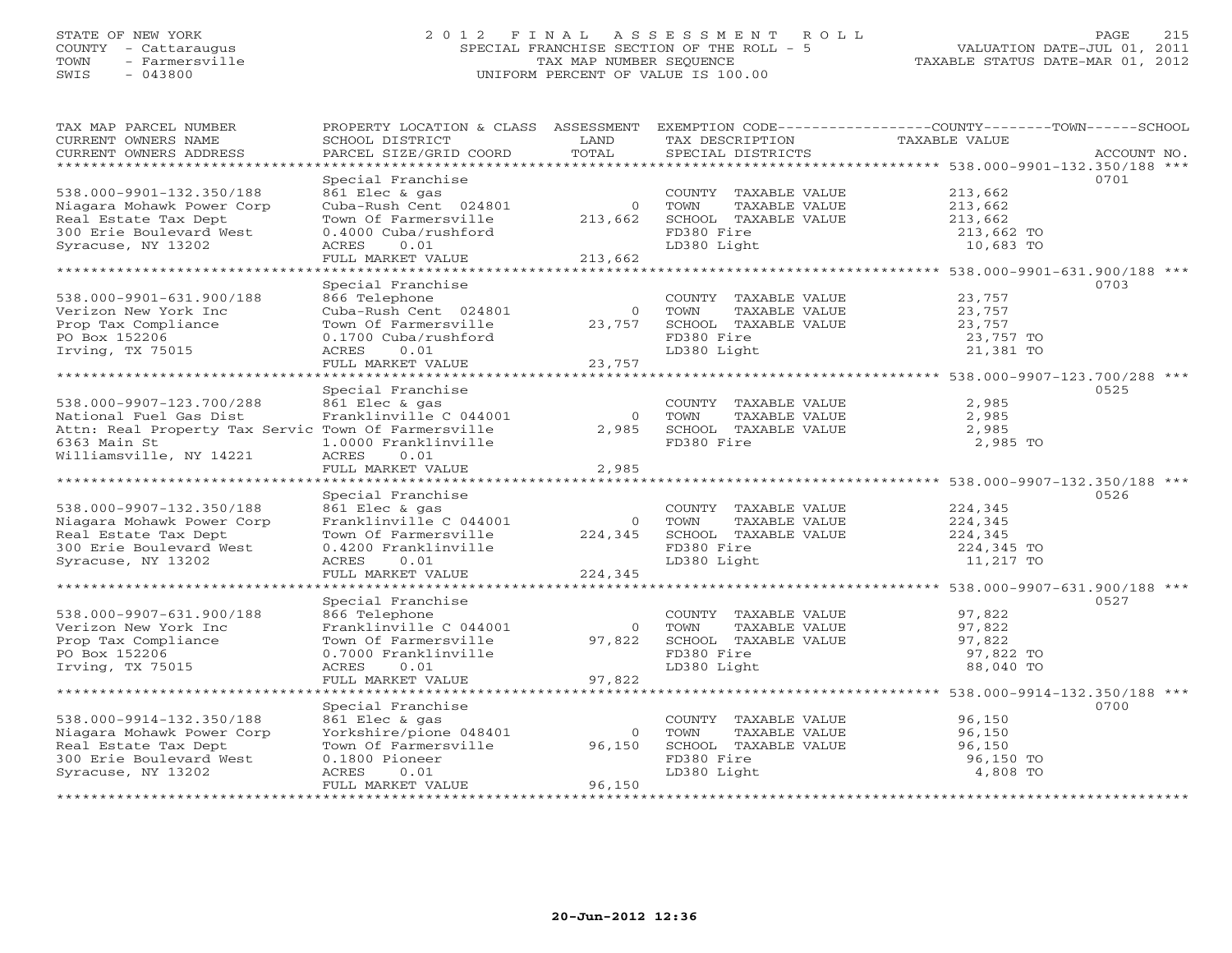| STATE OF NEW YORK<br>COUNTY<br>- Cattaraugus<br>- Farmersville<br>TOWN<br>$-043800$<br>SWIS | 2 0 1 2                   | FINAL<br>SPECIAL FRANCHISE SECTION OF THE ROLL - 5<br>TAX MAP NUMBER SEOUENCE<br>UNIFORM PERCENT OF VALUE IS 100.00 | A S S E S S M E N T | R O L L           |                                                              | 216<br>PAGE<br>VALUATION DATE-JUL 01,<br>2011<br>TAXABLE STATUS DATE-MAR 01, 2012 |
|---------------------------------------------------------------------------------------------|---------------------------|---------------------------------------------------------------------------------------------------------------------|---------------------|-------------------|--------------------------------------------------------------|-----------------------------------------------------------------------------------|
| TAX MAP PARCEL NUMBER                                                                       | PROPERTY LOCATION & CLASS | ASSESSMENT                                                                                                          |                     |                   | EXEMPTION CODE-----------------COUNTY-------TOWN------SCHOOL |                                                                                   |
| CURRENT OWNERS NAME                                                                         | SCHOOL DISTRICT           | LAND                                                                                                                |                     | TAX DESCRIPTION   | TAXABLE VALUE                                                |                                                                                   |
| CURRENT OWNERS ADDRESS                                                                      | PARCEL SIZE/GRID COORD    | TOTAL                                                                                                               |                     | SPECIAL DISTRICTS |                                                              | ACCOUNT NO.                                                                       |
|                                                                                             |                           |                                                                                                                     |                     |                   |                                                              |                                                                                   |
|                                                                                             | Special Franchise         |                                                                                                                     |                     |                   |                                                              | 0702                                                                              |
| 538.000-9914-631.900/188                                                                    | 866 Telephone             |                                                                                                                     | COUNTY              | TAXABLE VALUE     | 18,167                                                       |                                                                                   |
| Verizon New York Inc                                                                        | Yorkshire/pione 048401    | $\circ$                                                                                                             | TOWN                | TAXABLE VALUE     | 18,167                                                       |                                                                                   |
| Prop Tax Compliance                                                                         | Town Of Farmersville      | 18,167                                                                                                              | SCHOOL              | TAXABLE VALUE     | 18,167                                                       |                                                                                   |

FULL MARKET VALUE 18,167 \*\*\*\*\*\*\*\*\*\*\*\*\*\*\*\*\*\*\*\*\*\*\*\*\*\*\*\*\*\*\*\*\*\*\*\*\*\*\*\*\*\*\*\*\*\*\*\*\*\*\*\*\*\*\*\*\*\*\*\*\*\*\*\*\*\*\*\*\*\*\*\*\*\*\*\*\*\*\*\*\*\*\*\*\*\*\*\*\*\*\*\*\*\*\*\*\*\*\*\*\*\*\*\*\*\*\*\*\*\*\*\*\*\*\*\*\*\*\*\*\*\*\*\*\*\*\*\*\*\*\*\*

PO Box 152206 0.1300 Pioneer FD380 Fire 18,167 TO Irving, TX 75015 ACRES 0.01 LD380 Light 16,350 TO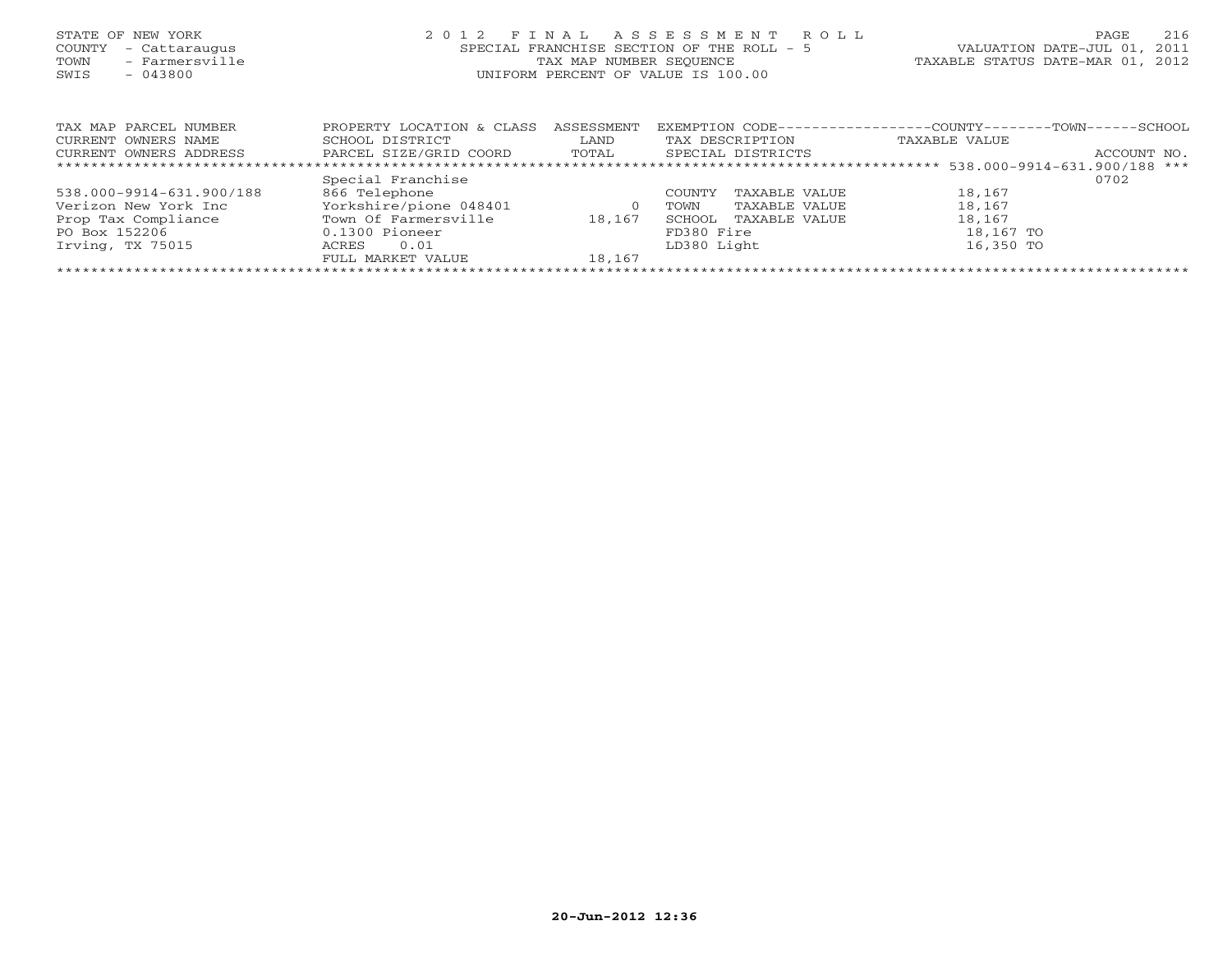|      | STATE OF NEW YORK    | 2012 FINAL ASSESSMENT ROLL                |                                  | <b>PAGE</b>     | 2.17 |
|------|----------------------|-------------------------------------------|----------------------------------|-----------------|------|
|      | COUNTY - Cattaraugus | SPECIAL FRANCHISE SECTION OF THE ROLL - 5 | VALUATION DATE-JUL 01, 2011      |                 |      |
| TOWN | - Farmersville       |                                           | TAXABLE STATUS DATE-MAR 01, 2012 |                 |      |
| SWIS | $-043800$            |                                           |                                  | RPS150/V04/L015 |      |
|      |                      | UNIFORM PERCENT OF VALUE IS 100.00        | CURRENT DATE 6/20/2012           |                 |      |
|      |                      |                                           |                                  |                 |      |

### R O L L S U B S E C T I O N - - T O T A L S

### \*\*\* S P E C I A L D I S T R I C T S U M M A R Y \*\*\*

| CODE       | DISTRICT NAME | TOTAL<br>PARCELS | <b>EXTENSION</b><br>TYPE. | <b>EXTENSION</b><br>VALUE | AD VALOREM<br>VALUE | <b>EXEMPT</b><br><b>AMOUNT</b> | TAXABLE<br><b>VALUE</b> |
|------------|---------------|------------------|---------------------------|---------------------------|---------------------|--------------------------------|-------------------------|
| FD380 Fire | LD380 Light   |                  | 7 TOTAL<br>6 TOTAL        |                           | 676,888<br>152,479  |                                | 676,888<br>152,479      |

### \*\*\* S C H O O L D I S T R I C T S U M M A R Y \*\*\*

| CODE                       | DISTRICT NAME                                             | TOTAL<br>PARCELS | ASSESSED<br>LAND | ASSESSED<br>TOTAL             | EXEMPT<br>AMOUNT | TOTAL<br>TAXABLE              | STAR<br>AMOUNT | STAR<br>TAXABLE               |
|----------------------------|-----------------------------------------------------------|------------------|------------------|-------------------------------|------------------|-------------------------------|----------------|-------------------------------|
| 024801<br>044001<br>048401 | Cuba-Rush Cent<br>Franklinville Cent<br>Yorkshire/pioneer | ▵                |                  | 237,419<br>325,152<br>114,317 |                  | 237,419<br>325,152<br>114,317 |                | 237,419<br>325,152<br>114,317 |
|                            | SUB-TOTAL                                                 |                  |                  | 676,888                       |                  | 676,888                       |                | 676,888                       |
|                            | TOTAL                                                     |                  |                  | 676,888                       |                  | 676,888                       |                | 676,888                       |

# \*\*\* S Y S T E M C O D E S S U M M A R Y \*\*\*

### NO SYSTEM EXEMPTIONS AT THIS LEVEL

### \*\*\* E X E M P T I O N S U M M A R Y \*\*\*

### NO EXEMPTIONS AT THIS LEVEL

| <b>ROLI</b><br><b>SEC</b> | $\tau_{\rm ON}$             | TOTAL<br>$PARCF+$ | . AND | <b>CECCET</b><br>TOTAL | AXABLF<br><b>COUNTY</b> | AXABLF<br>TOWN    | <b>PAYARIE</b><br>CORCI | STAF<br>.זם ∆ צ ∆י |
|---------------------------|-----------------------------|-------------------|-------|------------------------|-------------------------|-------------------|-------------------------|--------------------|
|                           | <b>FDANCHTCF</b><br>IPFCTA: |                   |       | 888.                   | 888                     | $\sqrt{2}$<br>888 | $  \cdot$<br>.888       | ,888               |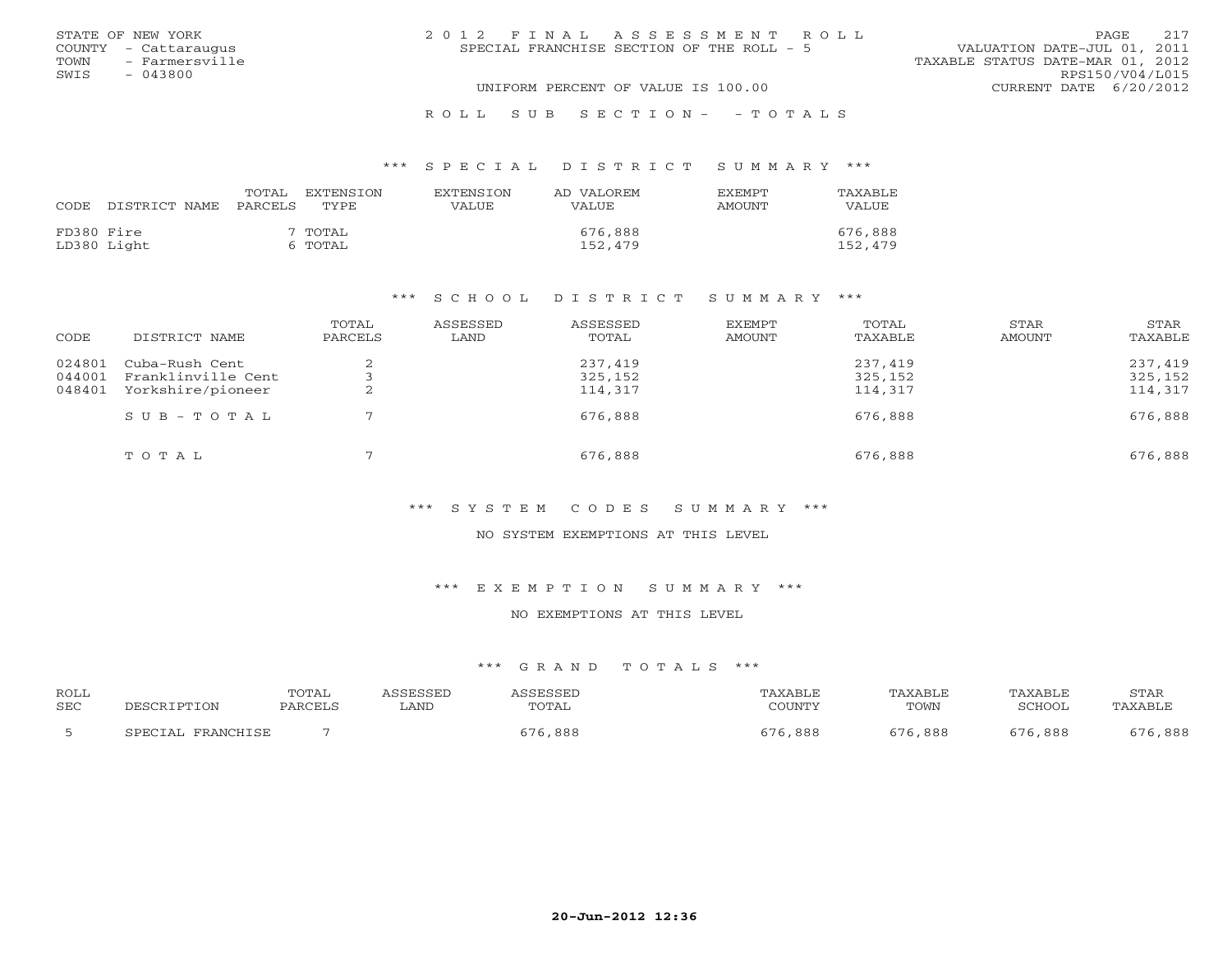|      | STATE OF NEW YORK    | 2012 FINAL ASSESSMENT ROLL |                                           |                                  | <b>PAGE</b>     | 2.18 |
|------|----------------------|----------------------------|-------------------------------------------|----------------------------------|-----------------|------|
|      | COUNTY - Cattaraugus |                            | SPECIAL FRANCHISE SECTION OF THE ROLL - 5 | VALUATION DATE-JUL 01, 2011      |                 |      |
| TOWN | - Farmersville       |                            |                                           | TAXABLE STATUS DATE-MAR 01, 2012 |                 |      |
| SWIS | $-043800$            |                            | UNIFORM PERCENT OF VALUE IS 100.00        |                                  | RPS150/V04/L015 |      |
|      |                      |                            |                                           | CURRENT DATE 6/20/2012           |                 |      |
|      |                      |                            |                                           |                                  |                 |      |

### R O L L S E C T I O N T O T A L S

### \*\*\* S P E C I A L D I S T R I C T S U M M A R Y \*\*\*

| CODE       | DISTRICT NAME | TOTAL<br>PARCELS | EXTENSTON<br>TYPE  | <b>EXTENSION</b><br>VALUE | AD VALOREM<br><b>VALUE</b> | <b>EXEMPT</b><br>AMOUNT | TAXABLE<br>VALUE   |
|------------|---------------|------------------|--------------------|---------------------------|----------------------------|-------------------------|--------------------|
| FD380 Fire | LD380 Light   |                  | ' TOTAL<br>6 TOTAL |                           | 676,888<br>152,479         |                         | 676,888<br>152,479 |

### \*\*\* S C H O O L D I S T R I C T S U M M A R Y \*\*\*

| CODE             | DISTRICT NAME                        | TOTAL<br>PARCELS | ASSESSED<br>LAND | ASSESSED<br>TOTAL  | EXEMPT<br>AMOUNT | TOTAL<br>TAXABLE   | STAR<br>AMOUNT | STAR<br>TAXABLE    |
|------------------|--------------------------------------|------------------|------------------|--------------------|------------------|--------------------|----------------|--------------------|
| 024801<br>044001 | Cuba-Rush Cent<br>Franklinville Cent |                  |                  | 237,419<br>325,152 |                  | 237,419<br>325,152 |                | 237,419<br>325,152 |
| 048401           | Yorkshire/pioneer                    | ▵                |                  | 114,317            |                  | 114,317            |                | 114,317            |
|                  | SUB-TOTAL                            |                  |                  | 676,888            |                  | 676,888            |                | 676,888            |
|                  | TOTAL                                |                  |                  | 676,888            |                  | 676,888            |                | 676,888            |

# \*\*\* S Y S T E M C O D E S S U M M A R Y \*\*\*

### NO SYSTEM EXEMPTIONS AT THIS LEVEL

### \*\*\* E X E M P T I O N S U M M A R Y \*\*\*

# NO EXEMPTIONS AT THIS LEVEL

| <b>ROLL</b> |                                  | TOTAL  |      |       | ⊀XABLF                  | <b><i>PAXABLF</i></b> | TAXABLE        | STAF       |
|-------------|----------------------------------|--------|------|-------|-------------------------|-----------------------|----------------|------------|
| <b>SEC</b>  |                                  | PARCFT | LAND | TOTAL | COUNTY                  | TOWN                  | ∩מח¤ר          | ∵A Y ∆ R T |
|             | <b>PDAMCUTCP</b><br>тΔ,<br>ש הדר |        |      | , 888 | 888<br>- <del>.</del> . | $\sqrt{2}$<br>888     | $ -$ .<br>,888 | ,888       |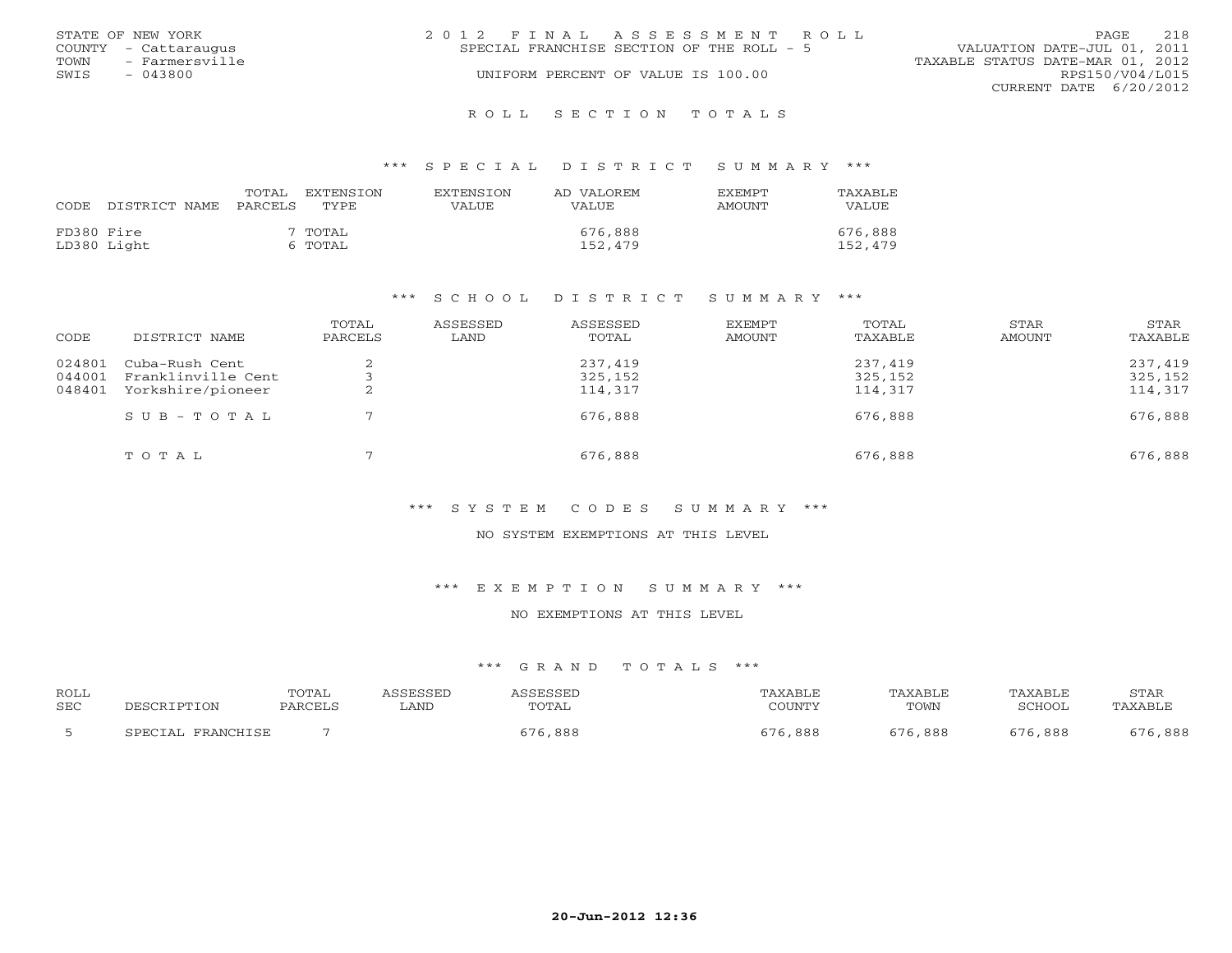# STATE OF NEW YORK 2 0 1 2 F I N A L A S S E S S M E N T R O L L PAGE 219 COUNTY - Cattaraugus UTILITY & R.R. SECTION OF THE ROLL - 6 VALUATION DATE-JUL 01, 2011 TOWN - Farmersville TAX MAP NUMBER SEQUENCE TAXABLE STATUS DATE-MAR 01, 2012 SWIS - 043800 UNIFORM PERCENT OF VALUE IS 100.00UNIFORM PERCENT OF VALUE IS 100.00

| TAX MAP PARCEL NUMBER     |                                                |         |                       | PROPERTY LOCATION & CLASS ASSESSMENT EXEMPTION CODE---------------COUNTY-------TOWN------SCHOOL |             |
|---------------------------|------------------------------------------------|---------|-----------------------|-------------------------------------------------------------------------------------------------|-------------|
| CURRENT OWNERS NAME       | SCHOOL DISTRICT                                | LAND    | TAX DESCRIPTION       | TAXABLE VALUE                                                                                   |             |
| CURRENT OWNERS ADDRESS    | PARCEL SIZE/GRID COORD                         | TOTAL   | SPECIAL DISTRICTS     |                                                                                                 | ACCOUNT NO. |
|                           |                                                |         |                       |                                                                                                 |             |
|                           | Marble Rd & Cutting Rd                         |         |                       |                                                                                                 | 0804        |
| $22.003 - 2 - 23$         | 843 Non-ceil. rr                               |         | COUNTY TAXABLE VALUE  | 28,800<br>28,800                                                                                |             |
| Rochester & Southern Rr   | Yorkshire/pione 048401                         | 28,800  | TOWN<br>TAXABLE VALUE |                                                                                                 |             |
| 200 Meridian Ctr Ste 300  | Non-Ceiling Railroad                           | 28,800  | SCHOOL TAXABLE VALUE  | 28,800                                                                                          |             |
| Rochester, NY 14618       | 1.0000 Pioneer (30%)                           |         | FD380 Fire            | 28,800 TO                                                                                       |             |
|                           | 2.18 Miles Of Row                              |         |                       |                                                                                                 |             |
|                           | ACRES 25.94                                    |         |                       |                                                                                                 |             |
|                           | EAST-1183106 NRTH-0883205                      |         |                       |                                                                                                 |             |
|                           | FULL MARKET VALUE                              | 28,800  |                       |                                                                                                 |             |
|                           |                                                |         |                       |                                                                                                 |             |
|                           | 1082 Co Rd 21                                  |         |                       |                                                                                                 | 0515        |
| $23.003 - 1 - 17.2$       | 882 Elec Trans Imp                             |         | COUNTY TAXABLE VALUE  | 183,733                                                                                         |             |
| Niagara Mohawk Power Corp | Cuba-Rush Cent 024801                          | 6,400   | TOWN<br>TAXABLE VALUE | 183,733                                                                                         |             |
| Real Estate Tax Dept B2   | Loc #713668                                    | 183,733 | SCHOOL TAXABLE VALUE  | 183,733                                                                                         |             |
| 300 Erie Boulevard West   | 1.0000 Cuba/rushford                           |         | FD380 Fire            | 183,733 TO                                                                                      |             |
| Syracuse, NY 13202        | Farmersville Substation                        |         | LD380 Light           | 12,861 TO                                                                                       |             |
|                           | FRNT 160.00 DPTH 115.00                        |         |                       |                                                                                                 |             |
|                           | EAST-1207183 NRTH-0883634                      |         |                       |                                                                                                 |             |
|                           | FULL MARKET VALUE                              | 183,733 |                       |                                                                                                 |             |
|                           |                                                |         |                       |                                                                                                 |             |
|                           |                                                |         |                       |                                                                                                 |             |
|                           | Blue St                                        |         |                       |                                                                                                 | 0745        |
| $23.003 - 1 - 32$         | 843 Non-ceil. rr                               |         | COUNTY TAXABLE VALUE  | 33,500                                                                                          |             |
| Rochester & Southern Rr   | Yorkshire/pione 048401                         | 33,500  | TOWN<br>TAXABLE VALUE | 33,500                                                                                          |             |
| 200 Meridian Ctr Ste 300  | Non-Ceiling Railroad                           | 33,500  | SCHOOL TAXABLE VALUE  | 33,500                                                                                          |             |
| Rochester, NY 14618       | 1.0000 Pioneer (40%)                           |         | FD380 Fire            | 33,500 TO                                                                                       |             |
|                           | 1.52 Miles Of Row                              |         | LD380 Light           | 3,350 TO                                                                                        |             |
|                           | ACRES 33.77                                    |         |                       |                                                                                                 |             |
|                           | EAST-1201139 NRTH-0884809                      |         |                       |                                                                                                 |             |
|                           | DEED BOOK 00989 PG-00645                       |         |                       |                                                                                                 |             |
|                           | FULL MARKET VALUE                              | 33,500  |                       |                                                                                                 |             |
|                           |                                                |         |                       |                                                                                                 |             |
|                           | Elton Rd                                       |         |                       |                                                                                                 | 0522        |
| $23.014 - 1 - 72$         | 843 Non-ceil. rr                               |         | COUNTY TAXABLE VALUE  | 16,600                                                                                          |             |
| Rochester & Southern RR   | Cuba-Rush Cent 024801                          | 16,600  | TOWN<br>TAXABLE VALUE | 16,600                                                                                          |             |
| 200 Meridian Ctr Ste 300  | Non-Ceiling Rd (30%)                           | 16,600  | SCHOOL TAXABLE VALUE  | 16,600                                                                                          |             |
| Rochester, NY 14618       | 1.0000 Cuba/rushford                           |         | FD380 Fire            | 16,600 TO                                                                                       |             |
|                           | 2.27 Miles Of Row                              |         | LD380 Light           | 1,660 TO                                                                                        |             |
|                           | ACRES 16.50                                    |         |                       |                                                                                                 |             |
|                           | EAST-1209391 NRTH-0885368                      |         |                       |                                                                                                 |             |
|                           | DEED BOOK 862<br>PG-00974<br>FULL MARKET VALUE | 16,600  |                       |                                                                                                 |             |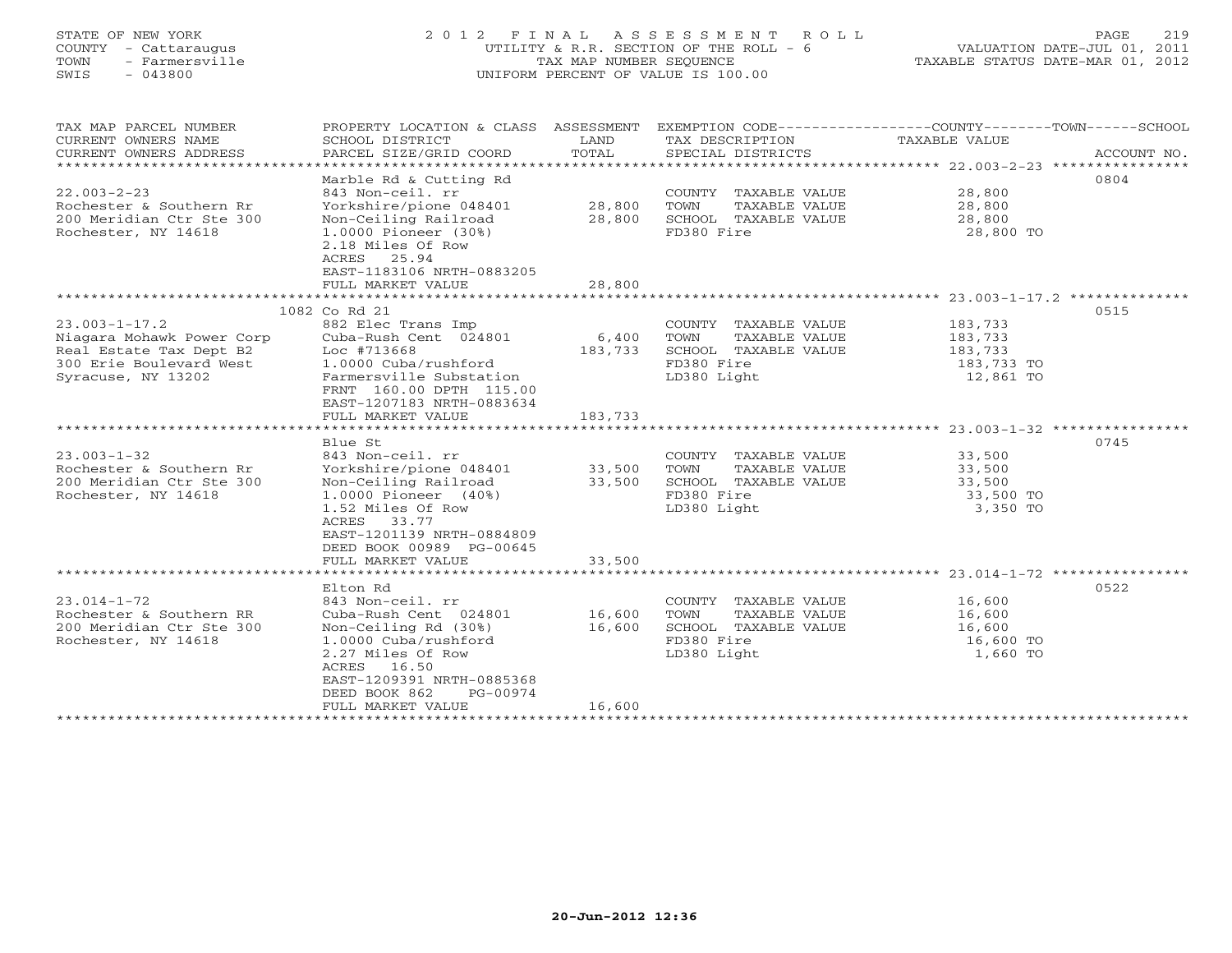# STATE OF NEW YORK 2 0 1 2 F I N A L A S S E S S M E N T R O L L PAGE 220 COUNTY - Cattaraugus UTILITY & R.R. SECTION OF THE ROLL - 6 VALUATION DATE-JUL 01, 2011 TOWN - Farmersville TAX MAP NUMBER SEQUENCE TAXABLE STATUS DATE-MAR 01, 2012 SWIS - 043800 UNIFORM PERCENT OF VALUE IS 100.00UNIFORM PERCENT OF VALUE IS 100.00

| TAX MAP PARCEL NUMBER<br>CURRENT OWNERS NAME<br>CURRENT OWNERS ADDRESS | PROPERTY LOCATION & CLASS ASSESSMENT<br>SCHOOL DISTRICT<br>PARCEL SIZE/GRID COORD | LAND<br>TOTAL             | TAX DESCRIPTION<br>SPECIAL DISTRICTS          | EXEMPTION CODE-----------------COUNTY-------TOWN------SCHOOL<br>TAXABLE VALUE<br>ACCOUNT NO. |
|------------------------------------------------------------------------|-----------------------------------------------------------------------------------|---------------------------|-----------------------------------------------|----------------------------------------------------------------------------------------------|
| *************************                                              |                                                                                   |                           |                                               |                                                                                              |
|                                                                        | Elec Tran Line                                                                    |                           |                                               | 1041                                                                                         |
| 638.000-9901-132.350/100                                               | 882 Elec Trans Imp                                                                |                           | COUNTY TAXABLE VALUE                          | 8,545                                                                                        |
| Niagara Mohawk Power Corp                                              | Cuba-Rush Cent 024801                                                             | $\overline{0}$            | TOWN<br>TAXABLE VALUE                         | 8,545                                                                                        |
| Real Estate Tax Dept<br>300 Erie Boulvard West                         | Loc #712401<br>1.0000 Cuba/rushford                                               | 8,545                     | SCHOOL TAXABLE VALUE<br>FD380 Fire            | 8,545<br>8,545 TO                                                                            |
| Syracuse, NY 13202                                                     | Farmersvile Tap #801                                                              |                           |                                               |                                                                                              |
|                                                                        | ACRES<br>0.01                                                                     |                           |                                               |                                                                                              |
|                                                                        | FULL MARKET VALUE                                                                 | 8,545                     |                                               |                                                                                              |
| *****************************                                          |                                                                                   |                           |                                               |                                                                                              |
|                                                                        | Outside Plant                                                                     |                           |                                               | 0904                                                                                         |
| 638.000-9901-132.350/188                                               | 884 Elec Dist Out                                                                 |                           | COUNTY TAXABLE VALUE                          | 544,721                                                                                      |
| Niagara Mohawk Power Corp<br>Real Estate Tax Dept B2                   | Cuba-Rush Cent 024801<br>Loc #888888                                              | $\overline{0}$<br>544,721 | TOWN<br>TAXABLE VALUE<br>SCHOOL TAXABLE VALUE | 544,721<br>544,721                                                                           |
| 300 Erie Blvd West                                                     | 0.3900 Cuba/rushford                                                              |                           | FD380 Fire                                    | 544,721 TO                                                                                   |
| Syracuse, NY 13202                                                     | Elec Dist                                                                         |                           |                                               |                                                                                              |
|                                                                        | ACRES<br>0.01                                                                     |                           |                                               |                                                                                              |
|                                                                        | FULL MARKET VALUE                                                                 | 544,721                   |                                               |                                                                                              |
|                                                                        |                                                                                   |                           |                                               |                                                                                              |
|                                                                        | Outside Plant                                                                     |                           |                                               | 0705                                                                                         |
| 638.000-9901-631.900/188                                               | 836 Telecom. eq.                                                                  |                           | COUNTY TAXABLE VALUE                          | 260,125                                                                                      |
| Verizon New York Inc<br>Prop Tax Compliance                            | Cuba-Rush Cent 024801<br>Loc #888888                                              | $\overline{0}$<br>260,125 | TOWN<br>TAXABLE VALUE<br>SCHOOL TAXABLE VALUE | 260,125<br>260,125                                                                           |
| PO Box 152206                                                          | 0.2900 Cuba/rushford                                                              |                           | FD380 Fire                                    | 260,125 TO                                                                                   |
| Irving, TX 75015                                                       | Poles, Wire Cable, Etc                                                            |                           | LD380 Light                                   | 67,633 TO                                                                                    |
|                                                                        | ACRES<br>0.01                                                                     |                           |                                               |                                                                                              |
|                                                                        | FULL MARKET VALUE                                                                 | 260,125                   |                                               |                                                                                              |
|                                                                        |                                                                                   |                           |                                               |                                                                                              |
|                                                                        | Outside Plant                                                                     |                           |                                               | 0524                                                                                         |
| 638.000-9907-123.700/288                                               | 885 Gas Outside Pla                                                               |                           | COUNTY TAXABLE VALUE                          | 80,268                                                                                       |
| National Fuel Gas Dist<br>Real Prop. Tax Dept.                         | Franklinville C 044001<br>Loc #888888                                             | $\overline{0}$<br>80,268  | TOWN<br>TAXABLE VALUE<br>SCHOOL TAXABLE VALUE | 80,268<br>80,268                                                                             |
| 6363 Main St                                                           | 1.0000 Franklinville                                                              |                           | FD380 Fire                                    | 80,268 TO                                                                                    |
| Williamsville, NY 14221                                                | Gas Dist                                                                          |                           |                                               |                                                                                              |
|                                                                        | ACRES<br>0.01                                                                     |                           |                                               |                                                                                              |
|                                                                        | FULL MARKET VALUE                                                                 | 80,268                    |                                               |                                                                                              |
| **************************                                             |                                                                                   |                           |                                               |                                                                                              |
|                                                                        | Outside Plant                                                                     |                           |                                               | 0517                                                                                         |
| 638.000-9907-132.350/188<br>Niagara Mohawk Power Corp                  | 884 Elec Dist Out<br>Franklinville C 044001                                       | $\overline{0}$            | COUNTY TAXABLE VALUE<br>TOWN<br>TAXABLE VALUE | 600,590<br>600,590                                                                           |
| Real Estate Tax Dept B2                                                | Loc #888888                                                                       | 600,590                   | SCHOOL TAXABLE VALUE                          | 600,590                                                                                      |
| 300 Erie Boulevard West                                                | 0.4300 Franklinville                                                              |                           | FD380 Fire                                    | 600,590 TO                                                                                   |
| Syracuse, NY 13202                                                     | Elec Dist                                                                         |                           |                                               |                                                                                              |
|                                                                        | <b>ACRES</b><br>0.01                                                              |                           |                                               |                                                                                              |
|                                                                        | FULL MARKET VALUE                                                                 | 600,590                   |                                               |                                                                                              |
|                                                                        |                                                                                   |                           |                                               |                                                                                              |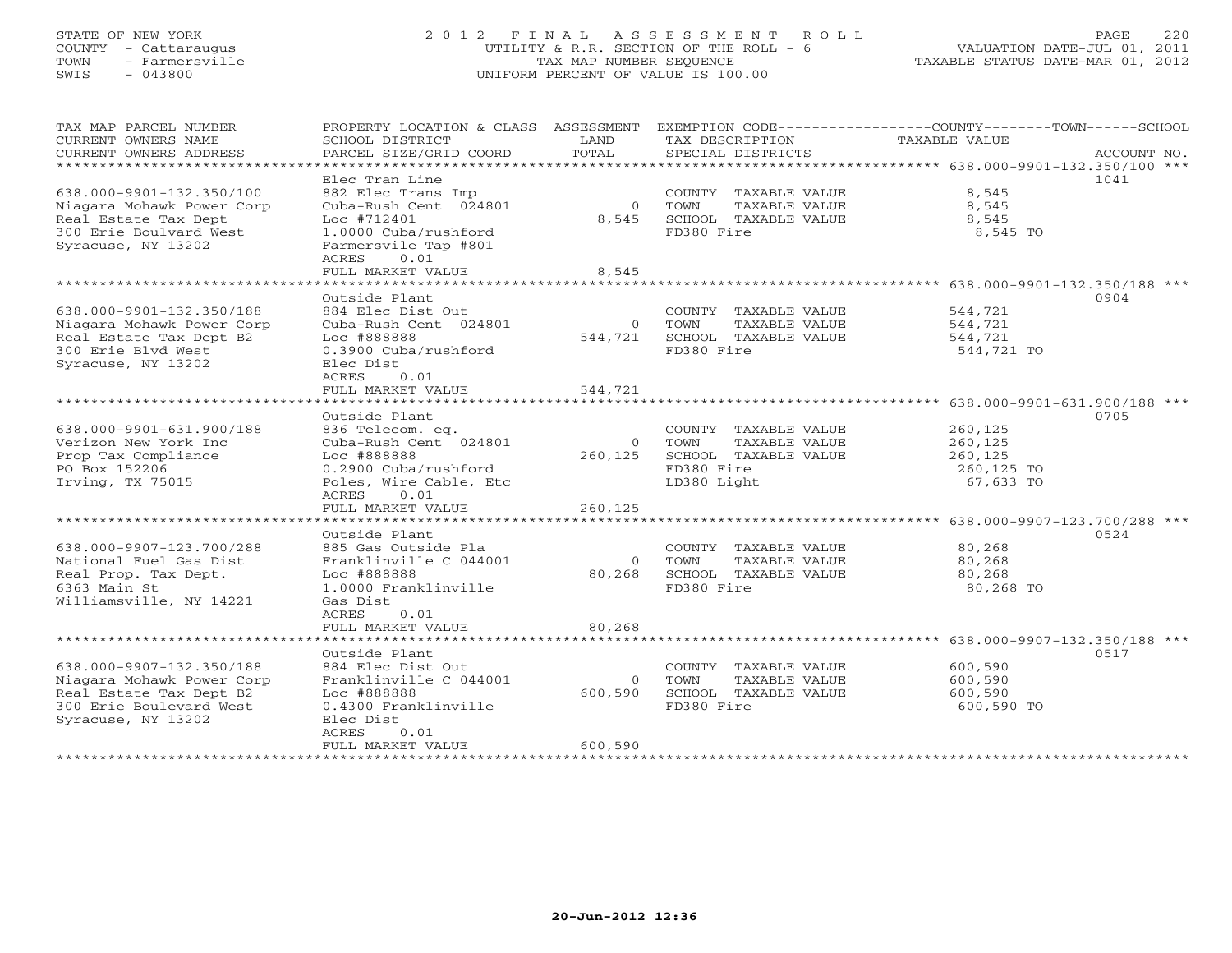# STATE OF NEW YORK 2 0 1 2 F I N A L A S S E S S M E N T R O L L PAGE 221 COUNTY - Cattaraugus UTILITY & R.R. SECTION OF THE ROLL - 6 VALUATION DATE-JUL 01, 2011 TOWN - Farmersville TAX MAP NUMBER SEQUENCE TAXABLE STATUS DATE-MAR 01, 2012 SWIS - 043800 UNIFORM PERCENT OF VALUE IS 100.00UNIFORM PERCENT OF VALUE IS 100.00

| TAX MAP PARCEL NUMBER                               | PROPERTY LOCATION & CLASS ASSESSMENT |          |             |                               |            | EXEMPTION CODE-----------------COUNTY-------TOWN------SCHOOL |
|-----------------------------------------------------|--------------------------------------|----------|-------------|-------------------------------|------------|--------------------------------------------------------------|
| CURRENT OWNERS NAME                                 | SCHOOL DISTRICT                      | LAND     |             | TAX DESCRIPTION TAXABLE VALUE |            |                                                              |
| CURRENT OWNERS ADDRESS PARCEL SIZE/GRID COORD TOTAL |                                      |          |             |                               |            |                                                              |
|                                                     |                                      |          |             |                               |            |                                                              |
|                                                     | Outside Plant                        |          |             |                               |            | 0521                                                         |
| 638.000-9907-631.900/188                            | 836 Telecom. eq.                     |          | COUNTY      | TAXABLE VALUE                 | 430,551    |                                                              |
| Verizon New York Inc                                | Franklinville C 044001               | $\Omega$ | TOWN        | TAXABLE VALUE                 | 430,551    |                                                              |
| Prop Tax Compliance                                 | Loc #888888                          | 430,551  |             | SCHOOL TAXABLE VALUE          | 430,551    |                                                              |
| PO Box 152206                                       | 0.4800 Fanklinville                  |          | FD380 Fire  |                               | 430,551 TO |                                                              |
| Irving, TX 75015                                    | Poles, Wire, Cable, Etc              |          | LD380 Light |                               | 111,943 TO |                                                              |
|                                                     | ACRES<br>0.01                        |          |             |                               |            |                                                              |
|                                                     | FULL MARKET VALUE                    | 430,551  |             |                               |            |                                                              |
|                                                     |                                      |          |             |                               |            |                                                              |
|                                                     | Outside Plant                        |          |             |                               |            | 0706                                                         |
| 638.000-9914-132.350/188                            | 884 Elec Dist Out                    |          | COUNTY      | TAXABLE VALUE                 | 251,410    |                                                              |
| Niagara Mohawk Power Corp                           | Yorkshire/pione 048401               | $\Omega$ | TOWN        | TAXABLE VALUE                 | 251,410    |                                                              |
| Real Estate Tax Dept B2                             | Loc #888888                          | 251,410  |             | SCHOOL TAXABLE VALUE          | 251,410    |                                                              |
| 300 Erie Boulevard West                             | $0.1800$ Pioneer                     |          | FD380 Fire  |                               | 251,410 TO |                                                              |
| Syracuse, NY 13202                                  | Elec Dist                            |          |             |                               |            |                                                              |
|                                                     | 0.01<br>ACRES                        |          |             |                               |            |                                                              |
|                                                     | FULL MARKET VALUE                    | 251,410  |             |                               |            |                                                              |
|                                                     |                                      |          |             |                               |            |                                                              |
|                                                     | Outside Plant                        |          |             |                               |            | 0704                                                         |
|                                                     |                                      |          |             |                               |            |                                                              |
| 638.000-9914-631.900/188                            | 836 Telecom. eq.                     |          | COUNTY      | TAXABLE VALUE                 | 206,306    |                                                              |
| Verizon New York Inc                                | Yorkshire/pione 048401               | $\Omega$ | TOWN        | TAXABLE VALUE                 | 206,306    |                                                              |
| Prop Tax Compliance                                 | Loc #888888                          | 206,306  | SCHOOL      | TAXABLE VALUE                 | 206,306    |                                                              |
| PO Box 152206                                       | $0.2300$ Pioneer                     |          | FD380 Fire  |                               | 206,306 TO |                                                              |
| Irving, TX 75015                                    | Poles, Wire, Cable, etc              |          | LD380 Light |                               | 53,640 TO  |                                                              |
|                                                     | 0.01<br>ACRES                        |          |             |                               |            |                                                              |
|                                                     | FULL MARKET VALUE                    | 206,306  |             |                               |            |                                                              |
|                                                     |                                      |          |             |                               |            |                                                              |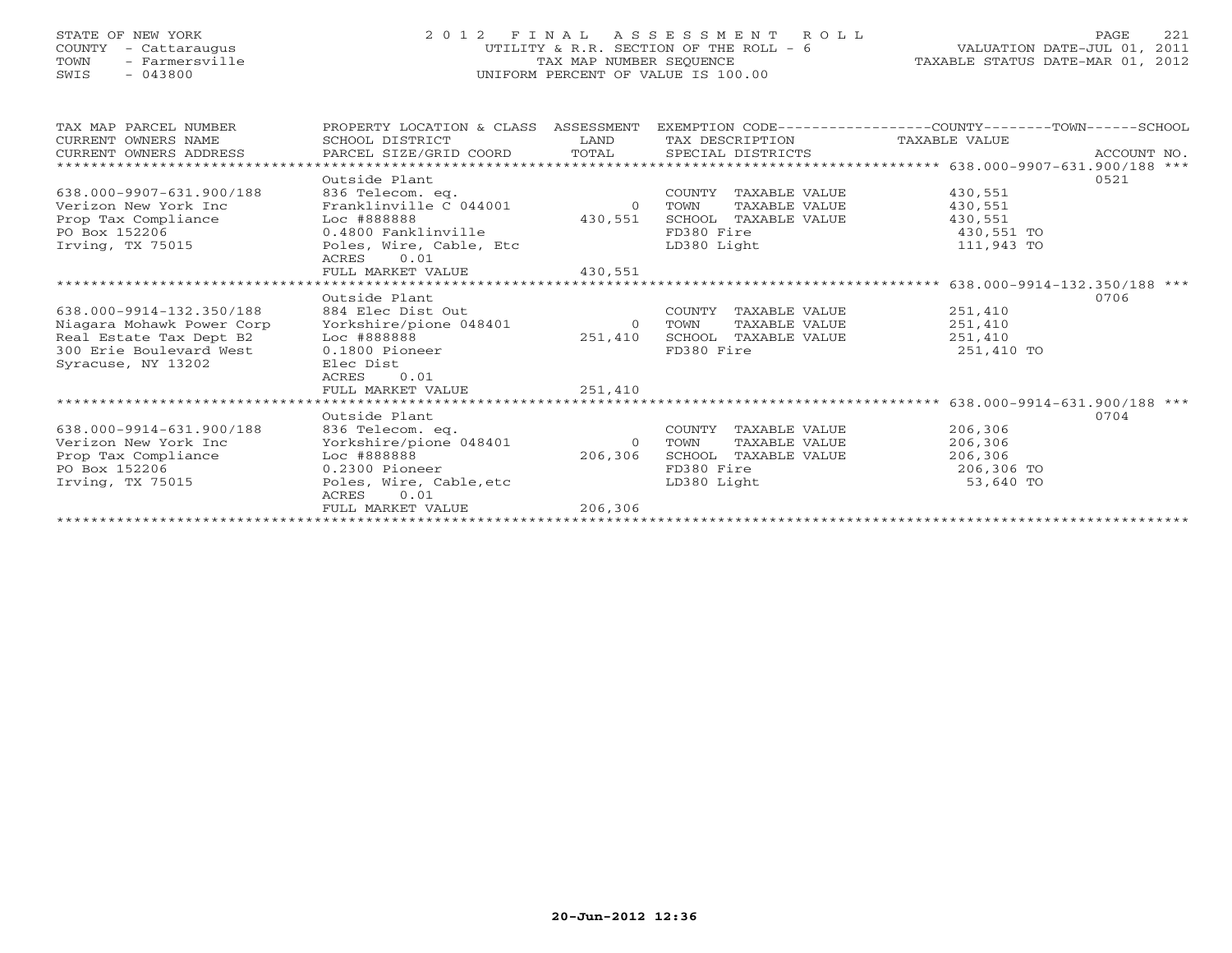| STATE OF NEW YORK      | 2012 FINAL ASSESSMENT ROLL             | 2.2.2<br><b>PAGE</b>             |
|------------------------|----------------------------------------|----------------------------------|
| COUNTY - Cattaraugus   | UTILITY & R.R. SECTION OF THE ROLL - 6 | VALUATION DATE-JUL 01, 2011      |
| TOWN<br>- Farmersville |                                        | TAXABLE STATUS DATE-MAR 01, 2012 |
| SWIS<br>$-043800$      |                                        | RPS150/V04/L015                  |
|                        | UNIFORM PERCENT OF VALUE IS 100.00     | CURRENT DATE 6/20/2012           |
|                        |                                        |                                  |

### R O L L S U B S E C T I O N - - T O T A L S

### \*\*\* S P E C I A L D I S T R I C T S U M M A R Y \*\*\*

| CODE       | DISTRICT NAME | TOTAL<br>PARCELS | EXTENSTON<br><b>TYPE</b> | <b>EXTENSION</b><br>VALUE | AD VALOREM<br><b>VALUE</b> | <b>EXEMPT</b><br>AMOUNT | TAXABLE<br><b>VALUE</b> |
|------------|---------------|------------------|--------------------------|---------------------------|----------------------------|-------------------------|-------------------------|
| FD380 Fire | LD380 Light   |                  | 12 TOTAL<br>6 TOTAL      |                           | 2645,149<br>251,087        |                         | 2645,149<br>251,087     |

### \*\*\* S C H O O L D I S T R I C T S U M M A R Y \*\*\*

| CODE             | DISTRICT NAME                        | TOTAL<br>PARCELS | ASSESSED<br>LAND | ASSESSED<br>TOTAL    | EXEMPT<br>AMOUNT | TOTAL<br>TAXABLE     | STAR<br>AMOUNT | STAR<br>TAXABLE      |
|------------------|--------------------------------------|------------------|------------------|----------------------|------------------|----------------------|----------------|----------------------|
| 024801<br>044001 | Cuba-Rush Cent<br>Franklinville Cent |                  | 23,000           | 1013,724<br>1111,409 |                  | 1013,724<br>1111,409 |                | 1013,724<br>1111,409 |
| 048401           | Yorkshire/pioneer                    | 4                | 62,300           | 520,016              |                  | 520,016              |                | 520,016              |
|                  | $S \cup B - T \cup T A$              | 12               | 85,300           | 2645,149             |                  | 2645,149             |                | 2645,149             |
|                  | TOTAL                                | 12               | 85,300           | 2645,149             |                  | 2645,149             |                | 2645,149             |

# \*\*\* S Y S T E M C O D E S S U M M A R Y \*\*\*

### NO SYSTEM EXEMPTIONS AT THIS LEVEL

### \*\*\* E X E M P T I O N S U M M A R Y \*\*\*

## NO EXEMPTIONS AT THIS LEVEL

| <b>ROLL</b> | DESCRIPTION      | TOTAL   | ASSESSED | ASSESSED | TAXABLE       | TAXABLE  | TAXABLE  | STAR     |
|-------------|------------------|---------|----------|----------|---------------|----------|----------|----------|
| <b>SEC</b>  |                  | PARCELS | LAND     | TOTAL    | <b>COUNTY</b> | TOWN     | SCHOOL   | TAXABLE  |
|             | UTILITIES & N.C. |         | 85,300   | 2645,149 | 2645,149      | 2645,149 | 2645,149 | 2645,149 |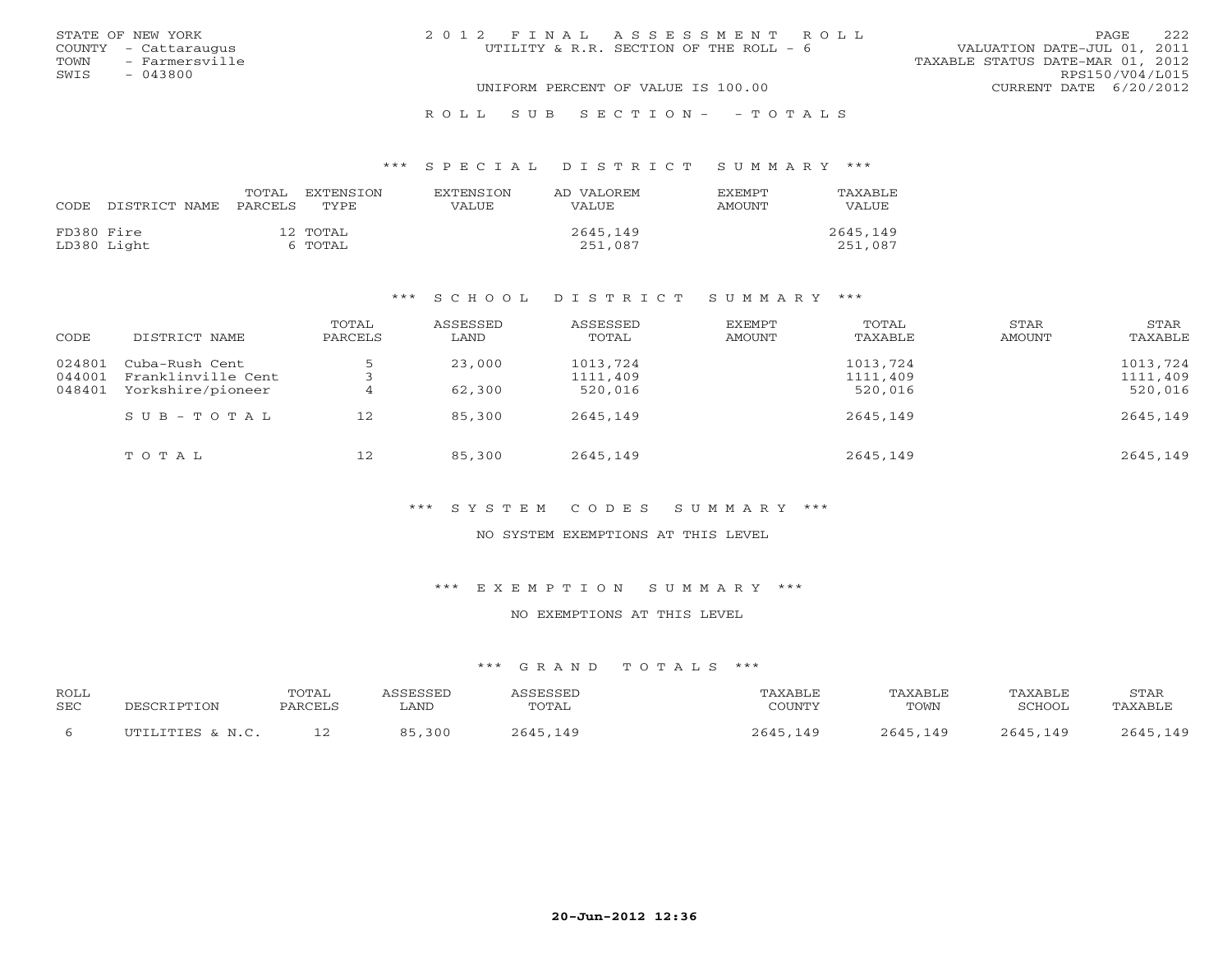|      | STATE OF NEW YORK    | 2012 FINAL ASSESSMENT ROLL |                                        |                                  | <b>PAGE</b>     | 223 |
|------|----------------------|----------------------------|----------------------------------------|----------------------------------|-----------------|-----|
|      | COUNTY - Cattaraugus |                            | UTILITY & R.R. SECTION OF THE ROLL - 6 | VALUATION DATE-JUL 01, 2011      |                 |     |
| TOWN | - Farmersville       |                            |                                        | TAXABLE STATUS DATE-MAR 01, 2012 |                 |     |
| SWIS | $-043800$            |                            | UNIFORM PERCENT OF VALUE IS 100.00     |                                  | RPS150/V04/L015 |     |
|      |                      |                            |                                        | CURRENT DATE 6/20/2012           |                 |     |
|      |                      |                            |                                        |                                  |                 |     |

### R O L L S E C T I O N T O T A L S

### \*\*\* S P E C I A L D I S T R I C T S U M M A R Y \*\*\*

| CODE       | DISTRICT NAME | TOTAL<br>PARCELS | EXTENSTON<br>TYPE.  | <b>EXTENSION</b><br>VALUE | AD VALOREM<br>VALUE. | EXEMPT<br>AMOUNT | TAXABLE<br>VALUE    |
|------------|---------------|------------------|---------------------|---------------------------|----------------------|------------------|---------------------|
| FD380 Fire | LD380 Light   |                  | 12 TOTAL<br>6 TOTAL |                           | 2645,149<br>251,087  |                  | 2645,149<br>251,087 |

### \*\*\* S C H O O L D I S T R I C T S U M M A R Y \*\*\*

| CODE             | DISTRICT NAME                        | TOTAL<br>PARCELS | ASSESSED<br>LAND | ASSESSED<br>TOTAL    | EXEMPT<br>AMOUNT | TOTAL<br>TAXABLE     | STAR<br>AMOUNT | <b>STAR</b><br>TAXABLE |
|------------------|--------------------------------------|------------------|------------------|----------------------|------------------|----------------------|----------------|------------------------|
| 024801           | Cuba-Rush Cent<br>Franklinville Cent |                  | 23,000           | 1013,724<br>1111,409 |                  | 1013,724<br>1111,409 |                | 1013,724<br>1111,409   |
| 044001<br>048401 | Yorkshire/pioneer                    | 4                | 62,300           | 520,016              |                  | 520,016              |                | 520,016                |
|                  | $S$ U B - T O T A L                  | 12               | 85,300           | 2645,149             |                  | 2645,149             |                | 2645,149               |
|                  | TOTAL                                | 12               | 85,300           | 2645,149             |                  | 2645,149             |                | 2645,149               |

# \*\*\* S Y S T E M C O D E S S U M M A R Y \*\*\*

### NO SYSTEM EXEMPTIONS AT THIS LEVEL

### \*\*\* E X E M P T I O N S U M M A R Y \*\*\*

# NO EXEMPTIONS AT THIS LEVEL

| ROLL       | DESCRIPTION      | <b>TOTAL</b> | ASSESSED | ASSESSED | TAXABLE  | TAXABLE  | TAXABLE  | STAR     |
|------------|------------------|--------------|----------|----------|----------|----------|----------|----------|
| <b>SEC</b> |                  | PARCELS      | ∟AND     | TOTAL    | COUNTY   | TOWN     | SCHOOL   | TAXABLE  |
|            | UTILITIES & N.C. |              | 85,300   | 2645,149 | 2645,149 | 2645,149 | 2645,149 | 2645,149 |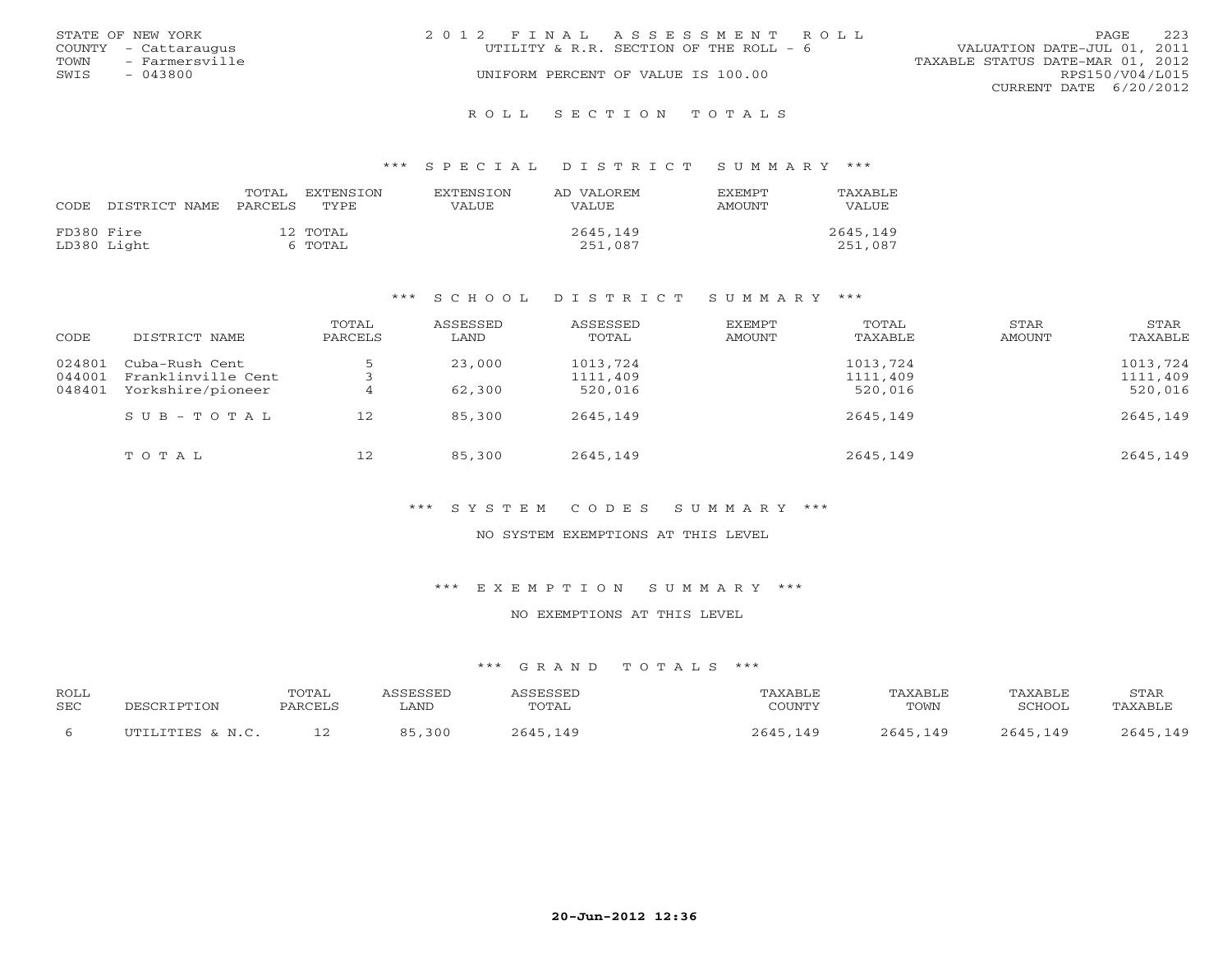# STATE OF NEW YORK 2 0 1 2 F I N A L A S S E S S M E N T R O L L PAGE 224 COUNTY - Cattaraugus WHOLLY EXEMPT SECTION OF THE ROLL - 8 VALUATION DATE-JUL 01, 2011 TOWN - Farmersville TAX MAP NUMBER SEQUENCE TAXABLE STATUS DATE-MAR 01, 2012 SWIS - 043800 UNIFORM PERCENT OF VALUE IS 100.00

| TAX MAP PARCEL NUMBER<br>CURRENT OWNERS NAME<br>CURRENT OWNERS ADDRESS                                 | PROPERTY LOCATION & CLASS ASSESSMENT<br>SCHOOL DISTRICT<br>PARCEL SIZE/GRID COORD                                                                                          | LAND<br>TOTAL               | TAX DESCRIPTION<br>SPECIAL DISTRICTS                                                                                 | EXEMPTION CODE----------------COUNTY-------TOWN------SCHOOL<br>TAXABLE VALUE | ACCOUNT NO.     |
|--------------------------------------------------------------------------------------------------------|----------------------------------------------------------------------------------------------------------------------------------------------------------------------------|-----------------------------|----------------------------------------------------------------------------------------------------------------------|------------------------------------------------------------------------------|-----------------|
|                                                                                                        | Co Line Rd                                                                                                                                                                 |                             |                                                                                                                      |                                                                              | 5009            |
| $23.004 - 1 - 25$<br>State Of New York<br>Attn: County Treasurer<br>Cattaraugus County<br>303 Court St | 932 Forest s532b<br>Cuba-Rush Cent 024801<br>07 05 03<br>Multiple Use<br>Catt 6.1B                                                                                         | 70,300<br>70,300            | NYS OWNED 12100<br>COUNTY TAXABLE VALUE<br>TAXABLE VALUE<br>TOWN<br>SCHOOL TAXABLE VALUE<br>FD380 Fire               | 70,300<br>70,300<br>$\circ$<br>$\Omega$<br>$\Omega$<br>$0$ TO                | 70,300          |
| Little Valley, NY 14755                                                                                | ACRES 71.65<br>EAST-1221457 NRTH-0881406<br>DEED BOOK 644<br>PG-00598<br>FULL MARKET VALUE                                                                                 | 70,300                      | 70,300 EX                                                                                                            |                                                                              |                 |
|                                                                                                        |                                                                                                                                                                            |                             |                                                                                                                      |                                                                              |                 |
| $23.014 - 1 - 29$<br>Us Postal Service<br>20 Der 9601<br>Philadelphia, PA 19197-0120                   | 944 Co Rd 21<br>652 Govt bldgs<br>Cuba-Rush Cent 024801<br>32 05 03<br>FRNT 205.00 DPTH 210.00<br>EAST-1208436 NRTH-0884724<br>DEED BOOK 732<br>PG-00929                   | 7,000<br>88,600             | USA-PROP 14110<br>COUNTY TAXABLE VALUE<br>TOWN<br>TAXABLE VALUE<br>SCHOOL TAXABLE VALUE<br>FD380 Fire<br>88,600 EX   | 88,600<br>88,600<br>$\circ$<br>$\Omega$<br>$\Omega$<br>$0$ TO                | 0030<br>88,600  |
|                                                                                                        | FULL MARKET VALUE                                                                                                                                                          | 88,600                      | ***************************                                                                                          |                                                                              |                 |
|                                                                                                        | 980 Elton Rd                                                                                                                                                               |                             |                                                                                                                      |                                                                              | 5012            |
| $23.014 - 1 - 31$<br>Farmersville Fire Dept<br>980 Elton Rd<br>Farmersville, NY 14060                  | 662 Police/fire<br>Cuba-Rush Cent 024801<br>32 05 03<br>FRNT 155.00 DPTH 290.00<br>ACRES<br>1.03<br>EAST-1208567 NRTH-0884925                                              | 7,000<br>133,000<br>133,000 | FIRE-DEPT 26400<br>COUNTY TAXABLE VALUE<br>TOWN<br>TAXABLE VALUE<br>SCHOOL TAXABLE VALUE<br>FD380 Fire<br>133,000 EX | 133,000<br>$\Omega$<br>$\Omega$<br>$\cap$<br>$0$ TO                          | 133,000 133,000 |
|                                                                                                        | FULL MARKET VALUE                                                                                                                                                          |                             |                                                                                                                      |                                                                              |                 |
|                                                                                                        | Elton Rd                                                                                                                                                                   |                             |                                                                                                                      |                                                                              | 0408            |
| $23.014 - 1 - 32$<br>Farmersville Fire<br>Dept Inc<br>Farmersville, NY 14060                           | 331 Com vac w/im<br>Cuba-Rush Cent 024801<br>$-05$<br>32<br>$-03$<br>FRNT 70.00 DPTH 290.00<br>EAST-1208651 NRTH-0885001<br>DEED BOOK 802<br>PG-00143<br>FULL MARKET VALUE | 6,600<br>7,600<br>7,600     | FIRE-DEPT 26400<br>COUNTY TAXABLE VALUE<br>TOWN<br>TAXABLE VALUE<br>SCHOOL TAXABLE VALUE<br>FD380 Fire<br>7,600 EX   | 7,600<br>7,600<br>$\Omega$<br>$\Omega$<br>$0$ TO                             | 7,600           |
|                                                                                                        |                                                                                                                                                                            | ***********                 |                                                                                                                      | ************** 23.014-1-66 *****************                                 |                 |
|                                                                                                        | 9791 Church St                                                                                                                                                             |                             |                                                                                                                      |                                                                              | 5014            |
| $23.014 - 1 - 66$<br>Baptist Church<br>Farmersville, NY 14060                                          | 620 Religious<br>Cuba-Rush Cent 024801<br>32 05<br>03<br>FRNT 105.00 DPTH 175.00<br>ACRES<br>0.42<br>EAST-1208227 NRTH-0884925<br>FULL MARKET VALUE                        | 6,400<br>78,900<br>78,900   | RELIGIOUS 25110<br>COUNTY TAXABLE VALUE<br>TAXABLE VALUE<br>TOWN<br>SCHOOL TAXABLE VALUE<br>FD380 Fire<br>78,900 EX  | 78,900<br>78,900<br>$\circ$<br>$\Omega$<br>$\Omega$<br>$0$ TO                | 78,900          |
|                                                                                                        |                                                                                                                                                                            |                             |                                                                                                                      |                                                                              |                 |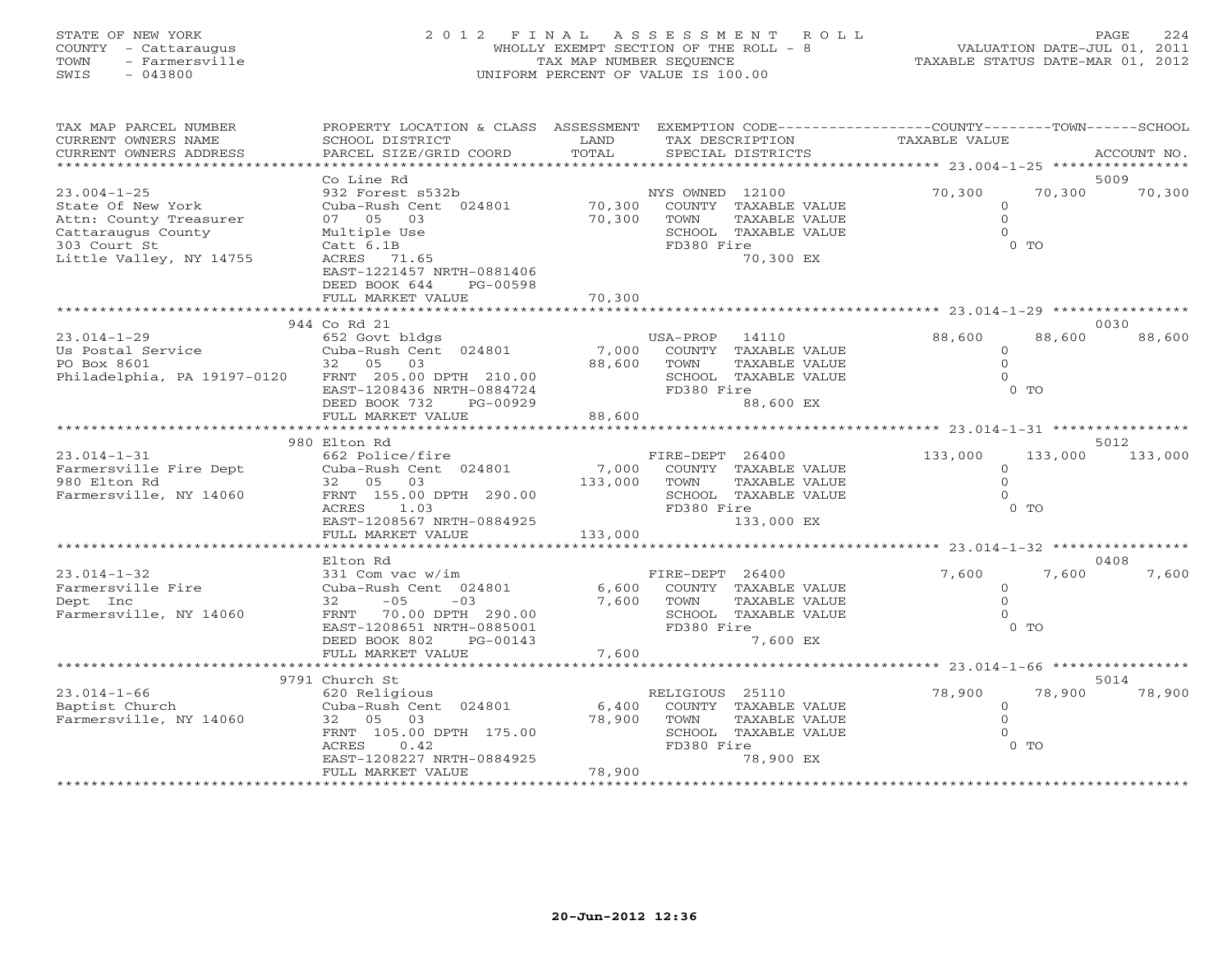# STATE OF NEW YORK 2 0 1 2 F I N A L A S S E S S M E N T R O L L PAGE 225 COUNTY - Cattaraugus WHOLLY EXEMPT SECTION OF THE ROLL - 8 VALUATION DATE-JUL 01, 2011 TOWN - Farmersville TAX MAP NUMBER SEQUENCE TAXABLE STATUS DATE-MAR 01, 2012 SWIS - 043800 UNIFORM PERCENT OF VALUE IS 100.00

| TAX MAP PARCEL NUMBER<br>CURRENT OWNERS NAME | PROPERTY LOCATION & CLASS ASSESSMENT<br>SCHOOL DISTRICT | LAND    | TAX DESCRIPTION                    | EXEMPTION CODE-----------------COUNTY-------TOWN------SCHOOL<br><b>TAXABLE VALUE</b> |                |             |
|----------------------------------------------|---------------------------------------------------------|---------|------------------------------------|--------------------------------------------------------------------------------------|----------------|-------------|
| CURRENT OWNERS ADDRESS                       | PARCEL SIZE/GRID COORD                                  | TOTAL   | SPECIAL DISTRICTS                  |                                                                                      |                | ACCOUNT NO. |
|                                              |                                                         |         | ***********************            | ************** 23.014-1-67 *****************                                         |                |             |
|                                              | 9797 Church St                                          |         |                                    |                                                                                      | 5016           |             |
| $23.014 - 1 - 67$                            | 210 1 Family Res                                        |         | PARSONAGE 21600                    | 60,200                                                                               | 60,200         | 60,200      |
| Baptist Parsonage                            | Cuba-Rush Cent 024801                                   | 5,300   | COUNTY TAXABLE VALUE               | $\circ$                                                                              |                |             |
| 9797 Church St                               | 32 05 03                                                | 60,200  | TAXABLE VALUE<br>TOWN              | $\overline{0}$                                                                       |                |             |
| Farmersville, NY 14060                       | FRNT<br>55.00 DPTH 175.00<br>0.22<br>ACRES              |         | SCHOOL TAXABLE VALUE<br>FD380 Fire | $\circ$<br>60,200 TO                                                                 |                |             |
|                                              | EAST-1208228 NRTH-0885002                               |         |                                    |                                                                                      |                |             |
|                                              | FULL MARKET VALUE                                       | 60,200  |                                    |                                                                                      |                |             |
|                                              |                                                         |         |                                    |                                                                                      |                |             |
|                                              | Church St                                               |         |                                    |                                                                                      | 0360           |             |
| $23.014 - 1 - 68.1$                          | 314 Rural vac<10                                        |         | RELIGIOUS 25110                    | 800                                                                                  | 800            | 800         |
| Farmersville Baptist                         | Cuba-Rush Cent 024801                                   | 800     | COUNTY TAXABLE VALUE               | $\circ$                                                                              |                |             |
| Church                                       | 32 05 03                                                | 800     | TOWN<br>TAXABLE VALUE              | $\Omega$                                                                             |                |             |
| 9797 Church St                               | FRNT 128.00 DPTH 189.50                                 |         | SCHOOL TAXABLE VALUE               | $\Omega$                                                                             |                |             |
| Farmersville Station, NY 14060 ACRES         | 0.56                                                    |         | FD380 Fire                         |                                                                                      | $0$ TO         |             |
|                                              | EAST-1208076 NRTH-0884927                               |         | 800 EX                             |                                                                                      |                |             |
|                                              | DEED BOOK 794<br>PG-00254                               |         | LD380 Light                        |                                                                                      | $0$ TO         |             |
|                                              | FULL MARKET VALUE                                       | 800     | 800 EX                             |                                                                                      |                |             |
|                                              |                                                         |         |                                    | ********** 32.001-1-22 **********                                                    |                |             |
|                                              | 9115 Nys Rte 98                                         |         |                                    |                                                                                      | 0479           |             |
| $32.001 - 1 - 22$                            | 314 Rural vac<10                                        |         | TOWN-PROP 13500                    | 9,600                                                                                | 9,600          | 9,600       |
| Town of Farmersville                         | Franklinville C 044001                                  | 9,600   | COUNTY TAXABLE VALUE               | $\Omega$                                                                             |                |             |
| 8963 Lake Ave                                | 29 05 03                                                | 9,600   | TOWN<br>TAXABLE VALUE              | $\Omega$                                                                             |                |             |
| Franklinville, NY 14737                      | 2.70<br>ACRES                                           |         | SCHOOL TAXABLE VALUE               | $\Omega$                                                                             |                |             |
|                                              | EAST-1206400 NRTH-0872171                               |         | FD380 Fire                         |                                                                                      | 0 <sub>0</sub> |             |
|                                              | DEED BOOK 00984 PG-00087                                |         | 9,600 EX                           |                                                                                      |                |             |
|                                              | FULL MARKET VALUE                                       | 9,600   |                                    |                                                                                      |                |             |
|                                              |                                                         |         |                                    |                                                                                      |                |             |
|                                              | West Branch & Bush Rd                                   |         |                                    |                                                                                      | 5008           |             |
| $32.002 - 1 - 8$                             | 932 Forest s532b                                        |         | NYS OWNED 12100                    | 59,400                                                                               | 59,400         | 59,400      |
| State Of New York                            | Cuba-Rush Cent 024801                                   | 59,400  | COUNTY TAXABLE VALUE               | $\circ$                                                                              |                |             |
| Attn: County Treasurer                       | 04/05/12/13 05 03                                       | 59,400  | TAXABLE VALUE<br>TOWN              | $\Omega$                                                                             |                |             |
| Cattaraugus County                           | Multiple Use                                            |         | SCHOOL TAXABLE VALUE               | $\Omega$                                                                             |                |             |
| 303 Court St                                 | Catt 6.1A                                               |         | FD380 Fire                         |                                                                                      | $0$ TO         |             |
| Little Valley, NY 14755                      | ACRES 146.84                                            |         | 59,400 EX                          |                                                                                      |                |             |
|                                              | EAST-1218127 NRTH-0873542                               |         |                                    |                                                                                      |                |             |
|                                              | DEED BOOK 643<br>PG-00436                               | 59,400  |                                    |                                                                                      |                |             |
|                                              | FULL MARKET VALUE                                       |         |                                    |                                                                                      |                |             |
|                                              | 9038 NYS Rte 98                                         |         |                                    |                                                                                      | 0739           |             |
| $32.003 - 1 - 18.2$                          | 620 Religious                                           |         | RELIGIOUS 25110                    | 222,200                                                                              | 222,200        | 222,200     |
| Farmersville Comm. Church                    | Franklinville C 044001                                  | 11,900  | COUNTY TAXABLE VALUE               | $\circ$                                                                              |                |             |
| 9038 Nys Rte 98                              | 36 05 03                                                | 222,200 | TOWN<br>TAXABLE VALUE              | $\Omega$                                                                             |                |             |
| Franklinville, NY 14737                      | 4.25<br>ACRES                                           |         | SCHOOL TAXABLE VALUE               | $\Omega$                                                                             |                |             |
|                                              | EAST-1205290 NRTH-0870494                               |         | FD380 Fire                         |                                                                                      | $0$ TO         |             |
|                                              | DEED BOOK 865<br>PG-00969                               |         | 222,200 EX                         |                                                                                      |                |             |
|                                              | FULL MARKET VALUE                                       | 222,200 |                                    |                                                                                      |                |             |
|                                              | ********************                                    |         |                                    |                                                                                      |                |             |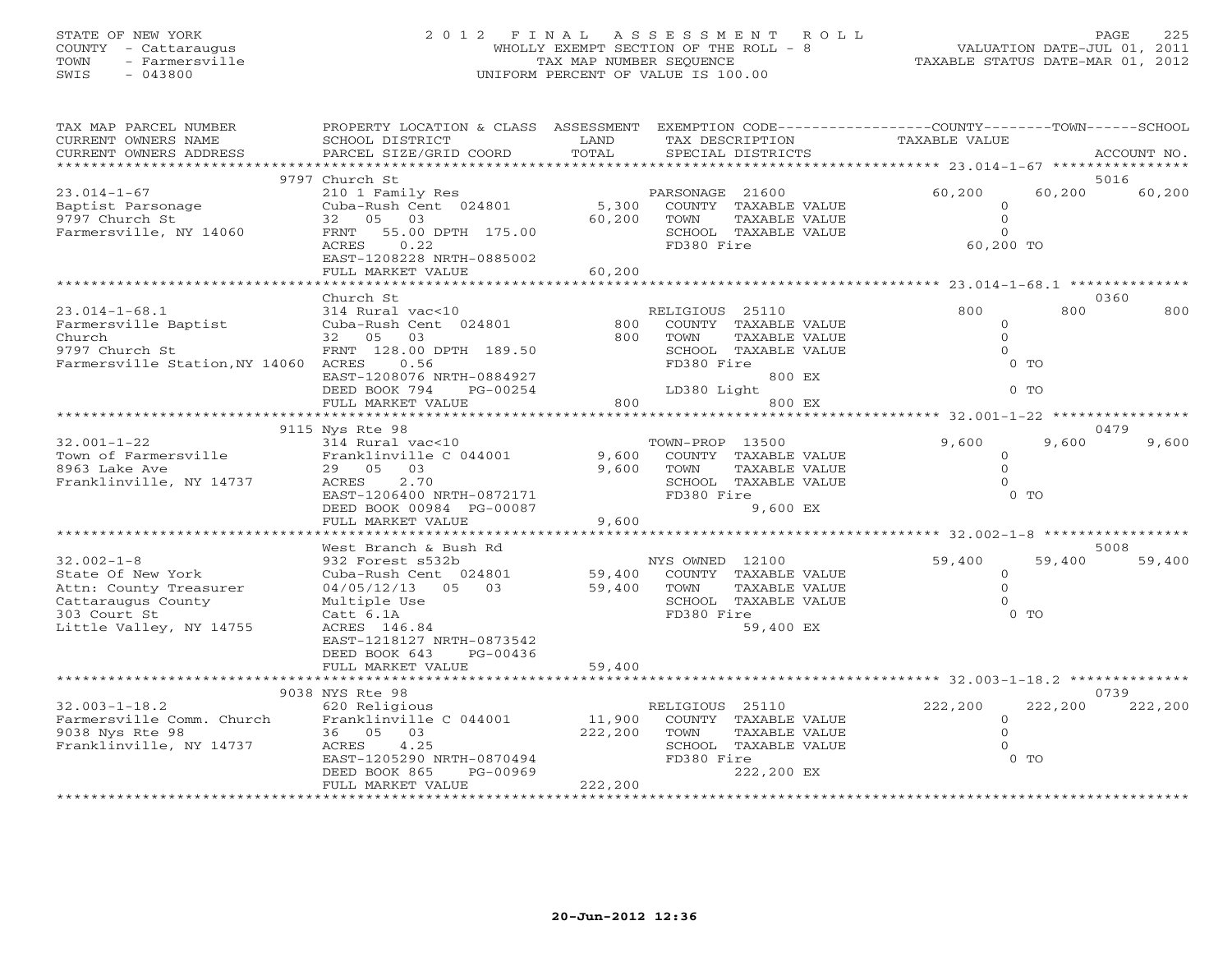# STATE OF NEW YORK 2 0 1 2 F I N A L A S S E S S M E N T R O L L PAGE 226 COUNTY - Cattaraugus WHOLLY EXEMPT SECTION OF THE ROLL - 8 VALUATION DATE-JUL 01, 2011 TOWN - Farmersville TAX MAP NUMBER SEQUENCE TAXABLE STATUS DATE-MAR 01, 2012 SWIS - 043800 UNIFORM PERCENT OF VALUE IS 100.00

| TAX MAP PARCEL NUMBER                                           | PROPERTY LOCATION & CLASS ASSESSMENT EXEMPTION CODE---------------COUNTY-------TOWN------SCHOOL |         |                                         |                      |                |             |
|-----------------------------------------------------------------|-------------------------------------------------------------------------------------------------|---------|-----------------------------------------|----------------------|----------------|-------------|
| CURRENT OWNERS NAME                                             | SCHOOL DISTRICT                                                                                 | LAND    | TAX DESCRIPTION                         | <b>TAXABLE VALUE</b> |                |             |
| CURRENT OWNERS ADDRESS<br>* * * * * * * * * * * * * * * * * * * | PARCEL SIZE/GRID COORD                                                                          | TOTAL   | SPECIAL DISTRICTS                       |                      |                | ACCOUNT NO. |
|                                                                 |                                                                                                 |         |                                         |                      |                |             |
|                                                                 | 1236 Bush Hill Rd                                                                               |         |                                         | 19,900               | 19,900         | 0917        |
| $32.003 - 1 - 18.3$                                             | 270 Mfg housing<br>Farmersville Ctr. Comm. Church Franklinville C 044001                        | 6,900   | RELIGIOUS 25110<br>COUNTY TAXABLE VALUE | $\Omega$             |                | 19,900      |
| 9040 Route 98                                                   | 36 05 03                                                                                        | 19,900  | TOWN<br>TAXABLE VALUE                   | $\circ$              |                |             |
| Franklinville, NY 14737                                         | FRNT 87.70 DPTH 470.00                                                                          |         | SCHOOL TAXABLE VALUE                    | $\Omega$             |                |             |
|                                                                 | ACRES<br>0.86                                                                                   |         | FD380 Fire                              |                      | $0$ TO         |             |
|                                                                 | EAST-1205256 NRTH-0870370                                                                       |         | 19,900 EX                               |                      |                |             |
|                                                                 | DEED BOOK 1077 PG-3001                                                                          |         |                                         |                      |                |             |
|                                                                 | FULL MARKET VALUE                                                                               | 19,900  |                                         |                      |                |             |
|                                                                 |                                                                                                 |         |                                         |                      |                |             |
|                                                                 | Bush Hill Rd                                                                                    |         |                                         |                      |                | 0918        |
| $32.003 - 1 - 18.4$                                             | 314 Rural vac<10                                                                                |         | RELIGIOUS 25110                         | 8,100                | 8,100          | 8,100       |
|                                                                 | Farmersville Ctr. Comm. Church Franklinville C 044001                                           | 8,100   | COUNTY TAXABLE VALUE                    | $\circ$              |                |             |
| 9040 Route 98                                                   | 36 05<br>03                                                                                     | 8,100   | TOWN<br>TAXABLE VALUE                   | $\Omega$             |                |             |
| Franklinville, NY 14737                                         | ACRES<br>1.70                                                                                   |         | SCHOOL TAXABLE VALUE                    | $\Omega$             |                |             |
|                                                                 | EAST-1205109 NRTH-0870325                                                                       |         | FD380 Fire                              |                      | 0 <sub>T</sub> |             |
|                                                                 | DEED BOOK 5618 PG-5001                                                                          |         | 8,100 EX                                |                      |                |             |
|                                                                 | FULL MARKET VALUE<br>*******************************                                            | 8,100   |                                         |                      |                |             |
|                                                                 |                                                                                                 |         |                                         |                      |                |             |
|                                                                 | Nys Rte 98                                                                                      |         |                                         |                      |                | 0761        |
| $32.003 - 1 - 19$                                               | 695 Cemetery<br>Franklinville C 044001                                                          | 17,000  | CEMETERY 27350<br>COUNTY TAXABLE VALUE  | 17,000<br>$\Omega$   | 17,000         | 17,000      |
| Farmersville Cemetery<br>144 Rt 243                             | 28/36 05 03                                                                                     | 17,000  | TAXABLE VALUE<br>TOWN                   | $\Omega$             |                |             |
| Farmersville, NY 14060                                          | ACRES<br>8.45                                                                                   |         | SCHOOL TAXABLE VALUE                    | $\Omega$             |                |             |
|                                                                 | EAST-1206360 NRTH-0871169                                                                       |         | FD380 Fire                              |                      | $0$ TO         |             |
|                                                                 | DEED BOOK 958<br>PG-746                                                                         |         | 17,000 EX                               |                      |                |             |
|                                                                 | FULL MARKET VALUE                                                                               | 17,000  |                                         |                      |                |             |
|                                                                 |                                                                                                 |         |                                         |                      |                |             |
|                                                                 | NYS Rte 98                                                                                      |         |                                         |                      |                | 5000        |
| $32.003 - 1 - 26.1$                                             | 932 Forest s532b                                                                                |         | NYS OWNED 12100                         | 96,500               | 96,500         | 96,500      |
| State Of New York                                               | Franklinville C 044001                                                                          | 96,500  | COUNTY TAXABLE VALUE                    | $\circ$              |                |             |
| Attn: County Treasurer                                          | 03/35/36 05 03                                                                                  | 96,500  | TOWN<br>TAXABLE VALUE                   | $\Omega$             |                |             |
| Cattaraugus County                                              | Multiple Use 6.2-6.3-6.4                                                                        |         | SCHOOL TAXABLE VALUE                    | $\Omega$             |                |             |
| 303 Court St                                                    | $6.5 - 6.6 - 6.7 - 6.8$                                                                         |         | FD380 Fire                              |                      | $0$ TO         |             |
| Little Valley, NY 14755                                         | ACRES 306.31                                                                                    |         | 96,500 EX                               |                      |                |             |
|                                                                 | EAST-1202389 NRTH-0867268                                                                       |         |                                         |                      |                |             |
|                                                                 | DEED BOOK 644<br>PG-00561                                                                       |         |                                         |                      |                |             |
|                                                                 | FULL MARKET VALUE                                                                               | 96,500  |                                         |                      |                |             |
|                                                                 | 8963 Lake Ave                                                                                   |         |                                         |                      |                | 5010        |
| $32.003 - 1 - 26.2$                                             | 652 Govt bldgs                                                                                  |         | TOWN-PROP 13500                         | 205,100              | 205,100        | 205,100     |
| Town Of Farmersville                                            | Franklinville C 044001                                                                          | 7,900   | COUNTY TAXABLE VALUE                    | $\Omega$             |                |             |
| Town Barn                                                       | 36 05 03                                                                                        | 205,100 | TOWN<br>TAXABLE VALUE                   | $\Omega$             |                |             |
| 8963 Lake Rd                                                    | ACRES<br>1.62                                                                                   |         | SCHOOL TAXABLE VALUE                    | $\Omega$             |                |             |
| Franklinville, NY 14737                                         | EAST-1203873 NRTH-0869519                                                                       |         | FD380 Fire                              |                      | $0$ TO         |             |
|                                                                 | DEED BOOK 621<br>PG-00298                                                                       |         | 205,100 EX                              |                      |                |             |
|                                                                 | FULL MARKET VALUE                                                                               | 205,100 |                                         |                      |                |             |
|                                                                 |                                                                                                 |         |                                         |                      |                |             |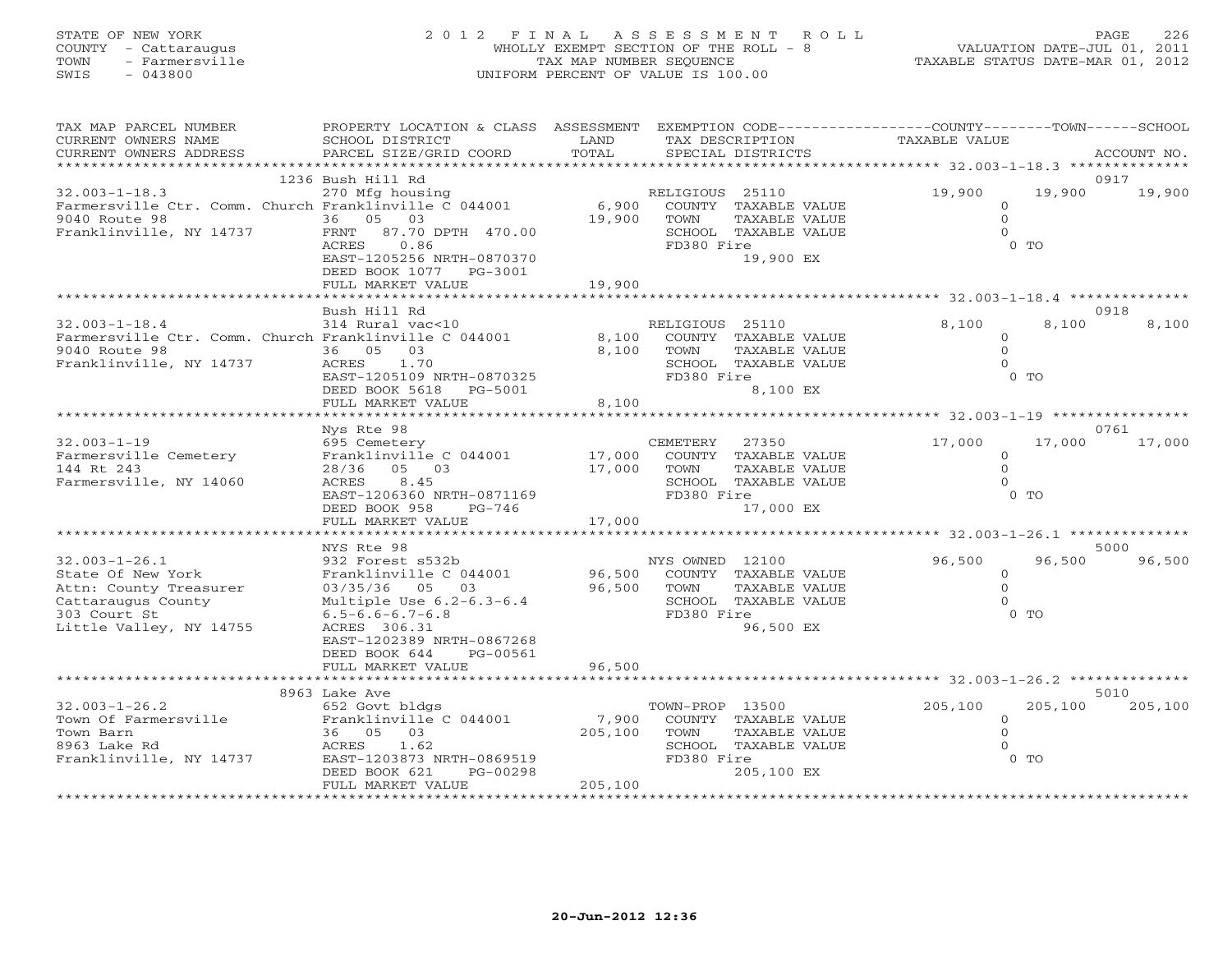# STATE OF NEW YORK 2 0 1 2 F I N A L A S S E S S M E N T R O L L PAGE 227 COUNTY - Cattaraugus WHOLLY EXEMPT SECTION OF THE ROLL - 8 VALUATION DATE-JUL 01, 2011 TOWN - Farmersville TAX MAP NUMBER SEQUENCE TAXABLE STATUS DATE-MAR 01, 2012 SWIS - 043800 UNIFORM PERCENT OF VALUE IS 100.00

| TAX MAP PARCEL NUMBER<br>CURRENT OWNERS NAME<br>CURRENT OWNERS ADDRESS | PROPERTY LOCATION & CLASS ASSESSMENT<br>SCHOOL DISTRICT<br>PARCEL SIZE/GRID COORD | LAND<br>TOTAL  | EXEMPTION CODE-----------------COUNTY-------TOWN-----SCHOOL<br>TAX DESCRIPTION<br>SPECIAL DISTRICTS | <b>TAXABLE VALUE</b>                   | ACCOUNT NO.                |
|------------------------------------------------------------------------|-----------------------------------------------------------------------------------|----------------|-----------------------------------------------------------------------------------------------------|----------------------------------------|----------------------------|
| *******************                                                    |                                                                                   |                |                                                                                                     |                                        |                            |
| $40.001 - 2 - 24$<br>Southern Tier Rail Auth.                          | Ceiling Railroad<br>843 Non-ceil. rr<br>Franklinville C 044001                    | 31,100         | Local Auth 14000<br>COUNTY TAXABLE VALUE                                                            | 281,100<br>$\circ$                     | 0523<br>281,100<br>281,100 |
| 4039 Route 219 Ste 200<br>Salamanca, NY 14779                          | Town Of Farmersville<br>1.0000 Franklinville<br>1.51 Miles Of Row                 | 281,100        | TOWN<br>TAXABLE VALUE<br>SCHOOL TAXABLE VALUE<br>FD380 Fire                                         | $\Omega$<br>$\Omega$<br>0 <sub>0</sub> |                            |
|                                                                        | ACRES 16.08<br>EAST-1181212 NRTH-0860348<br>DEED BOOK 7450 PG-7001                |                | 281,100 EX                                                                                          |                                        |                            |
|                                                                        | FULL MARKET VALUE                                                                 | 281,100        |                                                                                                     |                                        |                            |
|                                                                        | Nys Rte 16                                                                        |                |                                                                                                     |                                        | 0813                       |
| $40.001 - 2 - 25$                                                      | 695 Cemetery                                                                      |                | 27350<br>CEMETERY                                                                                   | 6,400                                  | 6,400<br>6,400             |
| Ten Broeck Cemetery<br>Rte 16                                          | Franklinville C 044001                                                            | 6,400<br>6,400 | COUNTY TAXABLE VALUE<br>TOWN                                                                        | $\Omega$<br>$\Omega$                   |                            |
| Franklinville, NY 14737                                                | $34 - 05 - 04$<br>FRNT 112.00 DPTH 165.00                                         |                | TAXABLE VALUE<br>SCHOOL TAXABLE VALUE                                                               | $\Omega$                               |                            |
|                                                                        | EAST-1184184 NRTH-0861132                                                         |                | FD380 Fire                                                                                          | $0$ TO                                 |                            |
|                                                                        | DEED BOOK 60<br>PG-00023                                                          |                | 6,400 EX                                                                                            |                                        |                            |
|                                                                        | FULL MARKET VALUE                                                                 | 6,400          |                                                                                                     |                                        |                            |
|                                                                        | 8088 NYS Rte 16                                                                   |                |                                                                                                     |                                        | 0331                       |
| $40.001 - 3 - 23$                                                      | 447 Truck termnl                                                                  |                | NYS OWNED 12100                                                                                     | 187,100                                | 187,100<br>187,100         |
| State Of Ny                                                            | Franklinville C 044001                                                            | 9,900          | COUNTY TAXABLE VALUE                                                                                | $\circ$                                |                            |
| Attn: County Treasure                                                  | 33 05 04                                                                          | 187,100        | TOWN<br>TAXABLE VALUE                                                                               | $\Omega$                               |                            |
| 303 Court St                                                           | ACRES<br>2.95                                                                     |                | SCHOOL TAXABLE VALUE                                                                                | $\Omega$<br>0 <sub>0</sub>             |                            |
| Little Valley, NY 14755                                                | EAST-1184171 NRTH-0857880<br>DEED BOOK 788<br>PG-00419                            |                | FD380 Fire<br>187,100 EX                                                                            |                                        |                            |
|                                                                        | FULL MARKET VALUE                                                                 | 187,100        |                                                                                                     |                                        |                            |
|                                                                        | * * * * * * * * * * * * * * * * * *                                               | *******        |                                                                                                     | ********** 40.001-3-24.12 ************ |                            |
|                                                                        | NYS Rte 16                                                                        |                |                                                                                                     |                                        | 1141                       |
| $40.001 - 3 - 24.12$                                                   | 314 Rural vac<10                                                                  |                | NYS OWNED 12100                                                                                     | 7,200                                  | 7,200<br>7,200             |
| People of the State of NY<br>100 Seneca St                             | Franklinville C 044001<br>33 05 04                                                | 7,200<br>7,200 | COUNTY TAXABLE VALUE<br>TOWN<br>TAXABLE VALUE                                                       | $\mathbf{0}$<br>$\mathbf{O}$           |                            |
| Buffalo, NY 14224                                                      | 1.15<br>ACRES                                                                     |                | SCHOOL TAXABLE VALUE                                                                                | $\Omega$                               |                            |
|                                                                        | EAST-1184184 NRTH-0857876                                                         |                | FD380 Fire                                                                                          | $0$ TO                                 |                            |
| MAY BE SUBJECT TO PAYMENT                                              | DEED BOOK 9189<br>PG-7001                                                         |                | 7,200 EX                                                                                            |                                        |                            |
| UNDER AGDIST LAW TIL 2012                                              | FULL MARKET VALUE                                                                 | 7,200          |                                                                                                     |                                        |                            |
|                                                                        |                                                                                   |                |                                                                                                     | *********** 40.002-1-18./2 ******      |                            |
| $40.002 - 1 - 18.72$                                                   | Kingsbury Hill Rd<br>835 Cable tv                                                 |                | NON-PROFIT 25300                                                                                    | 22,800                                 | 0791<br>22,800<br>22,800   |
| Wny Public Broadcasting                                                | Franklinville C 044001                                                            | $\Omega$       | COUNTY TAXABLE VALUE                                                                                | $\circ$                                |                            |
| 184 Barton St                                                          | Tv Tower                                                                          | 22,800         | TOWN<br>TAXABLE VALUE                                                                               | $\Omega$                               |                            |
| Buffalo, NY 14240                                                      | ACRES<br>0.01                                                                     |                | SCHOOL TAXABLE VALUE                                                                                | $\Omega$                               |                            |
|                                                                        | EAST-1189240 NRTH-0857887                                                         |                | FD380 Fire                                                                                          | $0$ TO                                 |                            |
|                                                                        | FULL MARKET VALUE                                                                 | 22,800         | 22,800 EX                                                                                           |                                        |                            |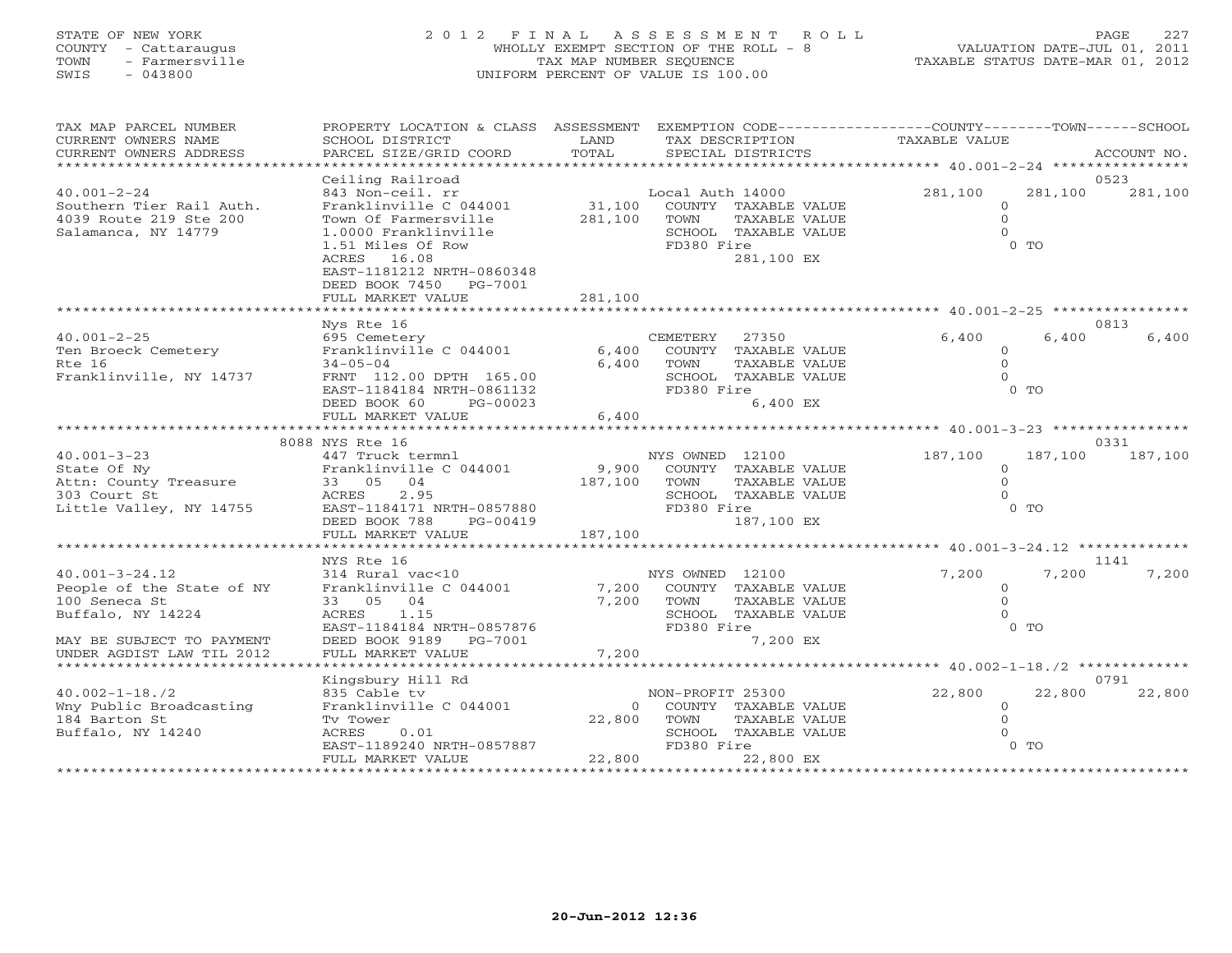|      | STATE OF NEW YORK    | 2012 FINAL ASSESSMENT ROLL                                           | PAGE.                  | 228 |
|------|----------------------|----------------------------------------------------------------------|------------------------|-----|
|      | COUNTY - Cattaraugus | VALUATION DATE-JUL 01, 2011<br>WHOLLY EXEMPT SECTION OF THE ROLL - 8 |                        |     |
| TOWN | - Farmersville       | TAXABLE STATUS DATE-MAR 01, 2012                                     |                        |     |
| SWIS | - 043800             |                                                                      | RPS150/V04/L015        |     |
|      |                      | UNIFORM PERCENT OF VALUE IS 100.00                                   | CURRENT DATE 6/20/2012 |     |
|      |                      |                                                                      |                        |     |

### R O L L S U B S E C T I O N - - T O T A L S

### \*\*\* S P E C I A L D I S T R I C T S U M M A R Y \*\*\*

| CODE       | DISTRICT NAME | TOTAL<br>PARCELS | EXTENSION<br>TYPE. | <b>EXTENSION</b><br>VALUE | AD VALOREM<br>VALUE | <b>EXEMPT</b><br>AMOUNT | <b>TAXABLE</b><br>VALUE |
|------------|---------------|------------------|--------------------|---------------------------|---------------------|-------------------------|-------------------------|
| FD380 Fire | LD380 Light   |                  | 20 TOTAL<br>TOTAL  |                           | 1581,800<br>800     | 1521,600<br>800         | 60,200                  |

### \*\*\* S C H O O L D I S T R I C T S U M M A R Y \*\*\*

| CODE             | DISTRICT NAME                        | TOTAL<br>PARCELS | ASSESSED<br>LAND   | ASSESSED<br>TOTAL   | EXEMPT<br>AMOUNT    | TOTAL<br>TAXABLE | STAR<br>AMOUNT | STAR<br>TAXABLE |
|------------------|--------------------------------------|------------------|--------------------|---------------------|---------------------|------------------|----------------|-----------------|
| 024801<br>044001 | Cuba-Rush Cent<br>Franklinville Cent | 8<br>12          | 162,800<br>212,500 | 498,800<br>1083,000 | 498,800<br>1083,000 |                  |                |                 |
|                  | $SUB - TO T AL$                      | 20               | 375,300            | 1581,800            | 1581,800            |                  |                |                 |
|                  | TOTAL                                | 20               | 375,300            | 1581,800            | 1581,800            |                  |                |                 |

### \*\*\* S Y S T E M C O D E S S U M M A R Y \*\*\*

## NO SYSTEM EXEMPTIONS AT THIS LEVEL

### \*\*\* E X E M P T I O N S U M M A R Y \*\*\*

|             | TOTAL   |          |          |          |
|-------------|---------|----------|----------|----------|
| DESCRIPTION | PARCELS | COUNTY   | TOWN     | SCHOOL   |
| NYS OWNED   |         | 420,500  | 420,500  | 420,500  |
| TOWN-PROP   |         | 214,700  | 214,700  | 214,700  |
| Local Auth  |         | 281,100  | 281,100  | 281,100  |
| USA-PROP    |         | 88,600   | 88,600   | 88,600   |
| PARSONAGE   |         | 60,200   | 60,200   | 60,200   |
| RELIGIOUS   |         | 329,900  | 329,900  | 329,900  |
| NON-PROFIT  |         | 22,800   | 22,800   | 22,800   |
| FIRE-DEPT   |         | 140,600  | 140,600  | 140,600  |
| CEMETERY    |         | 23,400   | 23,400   | 23,400   |
| TOTAL       | 20      | 1581,800 | 1581,800 | 1581,800 |
|             |         |          |          |          |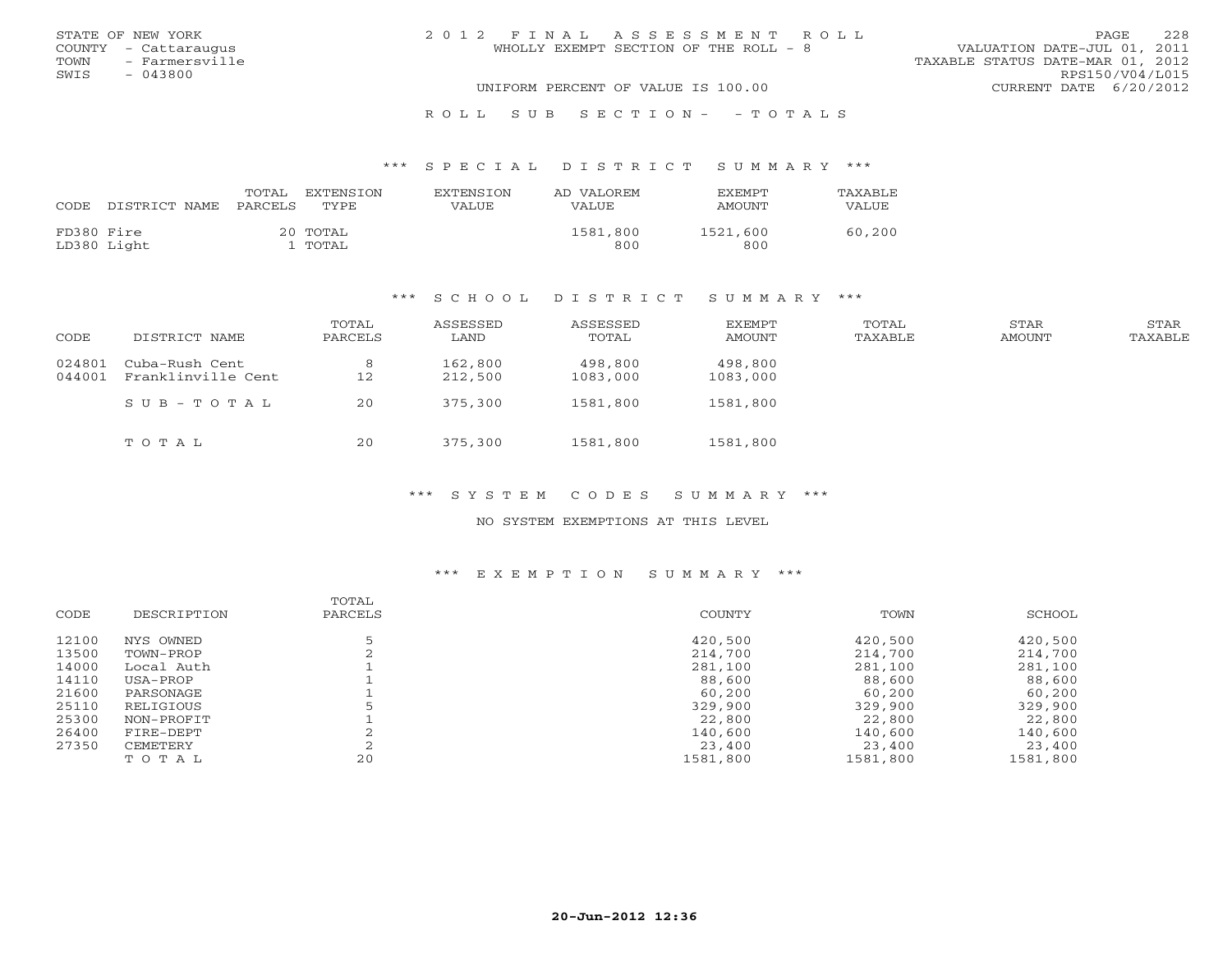|      | STATE OF NEW YORK    | 2012 FINAL ASSESSMENT ROLL            | 229<br><b>PAGE</b>               |
|------|----------------------|---------------------------------------|----------------------------------|
|      | COUNTY - Cattaraugus | WHOLLY EXEMPT SECTION OF THE ROLL - 8 | VALUATION DATE-JUL 01, 2011      |
|      | TOWN - Farmersville  |                                       | TAXABLE STATUS DATE-MAR 01, 2012 |
| SWIS | $-043800$            |                                       | RPS150/V04/L015                  |
|      |                      | UNIFORM PERCENT OF VALUE IS 100.00    | CURRENT DATE 6/20/2012           |
|      |                      |                                       |                                  |
|      |                      | ROLL SUB SECTION- - TOTALS            |                                  |

| ROLL       |     | $\Delta$<br>◡∸▴▴ |      |     |      | . <i>.</i> |
|------------|-----|------------------|------|-----|------|------------|
| <b>SEC</b> | ION | <b>PARCEI</b>    | LAND |     | POWN |            |
|            |     | າ ເ              | 300  | 800 |      |            |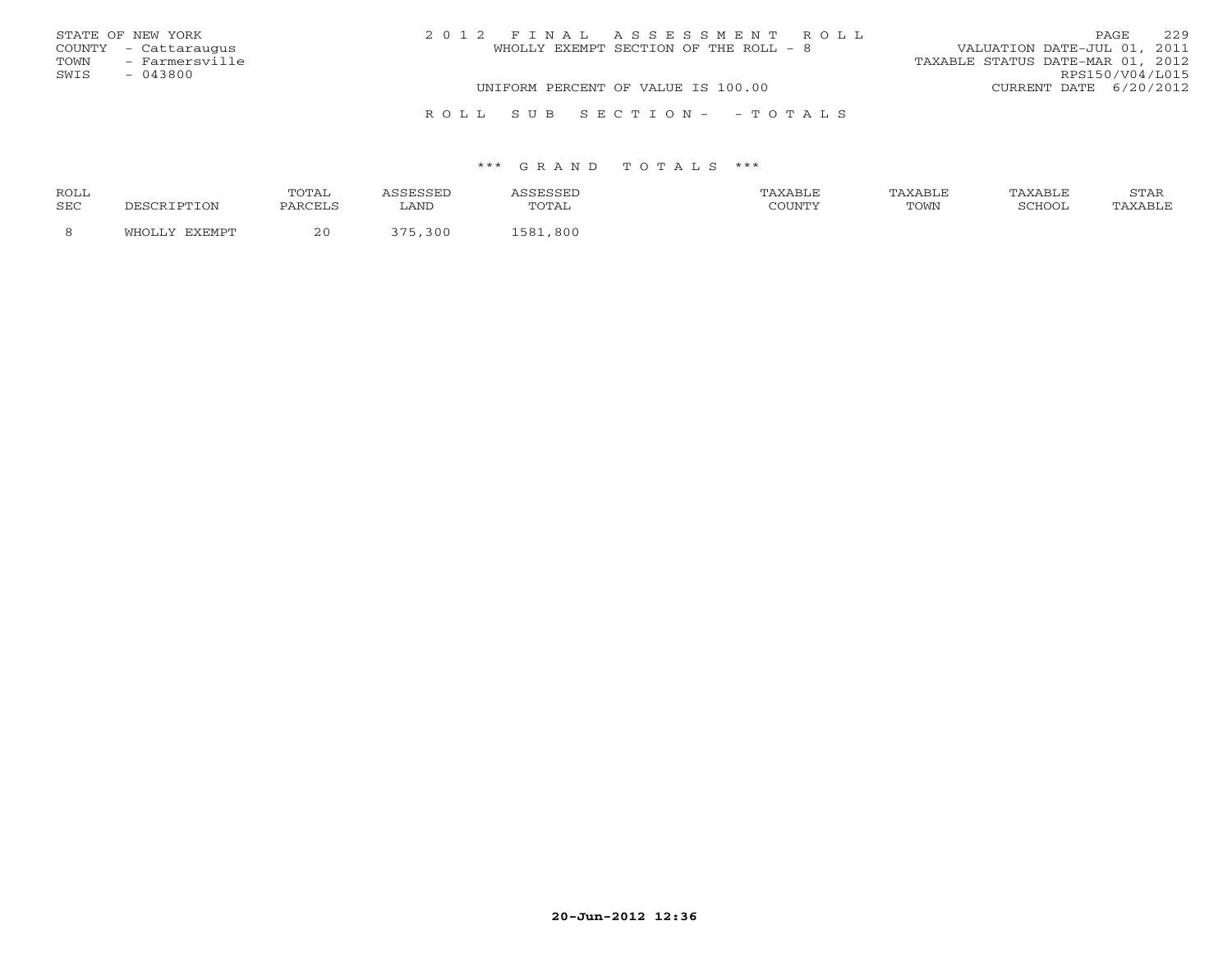|      | STATE OF NEW YORK    | 2012 FINAL ASSESSMENT ROLL            | 230<br><b>PAGE</b>               |
|------|----------------------|---------------------------------------|----------------------------------|
|      | COUNTY - Cattaraugus | WHOLLY EXEMPT SECTION OF THE ROLL - 8 | VALUATION DATE-JUL 01, 2011      |
| TOWN | - Farmersville       |                                       | TAXABLE STATUS DATE-MAR 01, 2012 |
| SWIS | $-043800$            | UNIFORM PERCENT OF VALUE IS 100.00    | RPS150/V04/L015                  |
|      |                      |                                       | CURRENT DATE 6/20/2012           |
|      |                      |                                       |                                  |

### R O L L S E C T I O N T O T A L S

### \*\*\* S P E C I A L D I S T R I C T S U M M A R Y \*\*\*

| CODE       | DISTRICT NAME | TOTAL<br>PARCELS | EXTENSION<br>TYPE.  | EXTENSION<br>VALUE | AD VALOREM<br>VALUE | <b>EXEMPT</b><br>AMOUNT | <b>TAXABLE</b><br>VALUE |
|------------|---------------|------------------|---------------------|--------------------|---------------------|-------------------------|-------------------------|
| FD380 Fire | LD380 Light   |                  | 20 TOTAL<br>l TOTAL |                    | 1581,800<br>800     | 1521,600<br>800         | 60,200                  |

### \*\*\* S C H O O L D I S T R I C T S U M M A R Y \*\*\*

| CODE             | DISTRICT NAME                        | TOTAL<br>PARCELS | ASSESSED<br>LAND   | ASSESSED<br>TOTAL   | EXEMPT<br>AMOUNT    | TOTAL<br>TAXABLE | STAR<br>AMOUNT | STAR<br>TAXABLE |
|------------------|--------------------------------------|------------------|--------------------|---------------------|---------------------|------------------|----------------|-----------------|
| 024801<br>044001 | Cuba-Rush Cent<br>Franklinville Cent | 8<br>12          | 162,800<br>212,500 | 498,800<br>1083,000 | 498,800<br>1083,000 |                  |                |                 |
|                  | $SUB - TO T AL$                      | 20               | 375,300            | 1581,800            | 1581,800            |                  |                |                 |
|                  | TOTAL                                | 20               | 375,300            | 1581,800            | 1581,800            |                  |                |                 |

\*\*\* S Y S T E M C O D E S S U M M A R Y \*\*\*

NO SYSTEM EXEMPTIONS AT THIS LEVEL

### \*\*\* E X E M P T I O N S U M M A R Y \*\*\*

|       |             | TOTAL   |          |          |          |
|-------|-------------|---------|----------|----------|----------|
| CODE  | DESCRIPTION | PARCELS | COUNTY   | TOWN     | SCHOOL   |
| 12100 | NYS OWNED   |         | 420,500  | 420,500  | 420,500  |
| 13500 | TOWN-PROP   |         | 214,700  | 214,700  | 214,700  |
| 14000 | Local Auth  |         | 281,100  | 281,100  | 281,100  |
| 14110 | USA-PROP    |         | 88,600   | 88,600   | 88,600   |
| 21600 | PARSONAGE   |         | 60,200   | 60,200   | 60,200   |
| 25110 | RELIGIOUS   |         | 329,900  | 329,900  | 329,900  |
| 25300 | NON-PROFIT  |         | 22,800   | 22,800   | 22,800   |
| 26400 | FIRE-DEPT   |         | 140,600  | 140,600  | 140,600  |
| 27350 | CEMETERY    |         | 23,400   | 23,400   | 23,400   |
|       | TOTAL       | 20      | 1581,800 | 1581,800 | 1581,800 |
|       |             |         |          |          |          |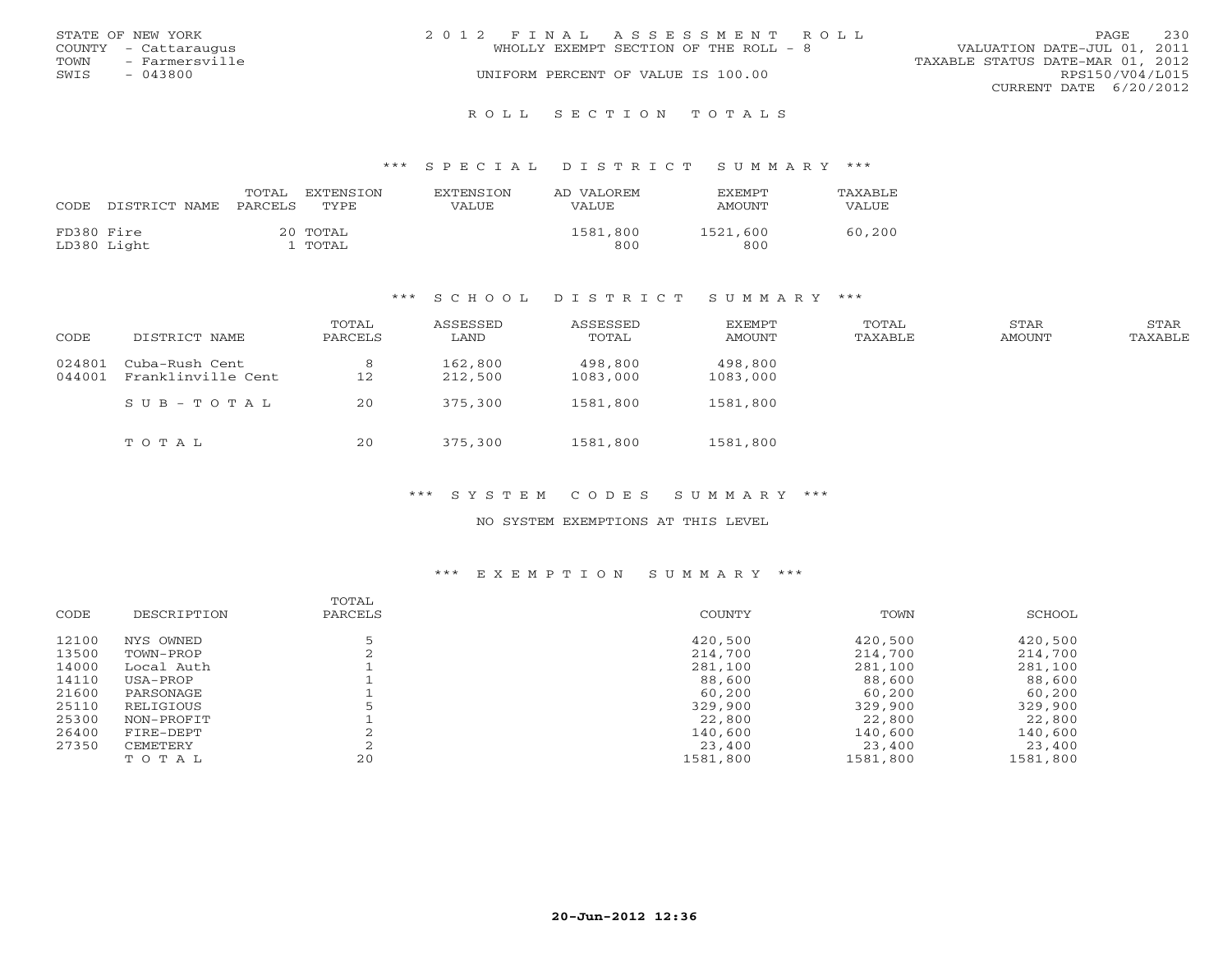|      | STATE OF NEW YORK    | 2012 FINAL ASSESSMENT ROLL            | 231<br>PAGE                      |
|------|----------------------|---------------------------------------|----------------------------------|
|      | COUNTY - Cattaraugus | WHOLLY EXEMPT SECTION OF THE ROLL - 8 | VALUATION DATE-JUL 01, 2011      |
| TOWN | - Farmersville       |                                       | TAXABLE STATUS DATE-MAR 01, 2012 |
| SWIS | $-043800$            | UNIFORM PERCENT OF VALUE IS 100.00    | RPS150/V04/L015                  |
|      |                      |                                       | CURRENT DATE 6/20/2012           |
|      |                      | ROLL SECTION TOTALS                   |                                  |

| ROLL       |        | 'OTAL   |                                 |                     | TAXABLF |      | TAXABLE | $cm\pi$<br>י בתיכו |
|------------|--------|---------|---------------------------------|---------------------|---------|------|---------|--------------------|
| <b>SEC</b> |        | PARCELS | LAND                            | . д.<br><u>UIII</u> | CCTINTM | TOWN | SURVUL  |                    |
|            | $\sim$ | 2 L     | $\overline{\phantom{m}}$<br>300 | 800<br>58           |         |      |         |                    |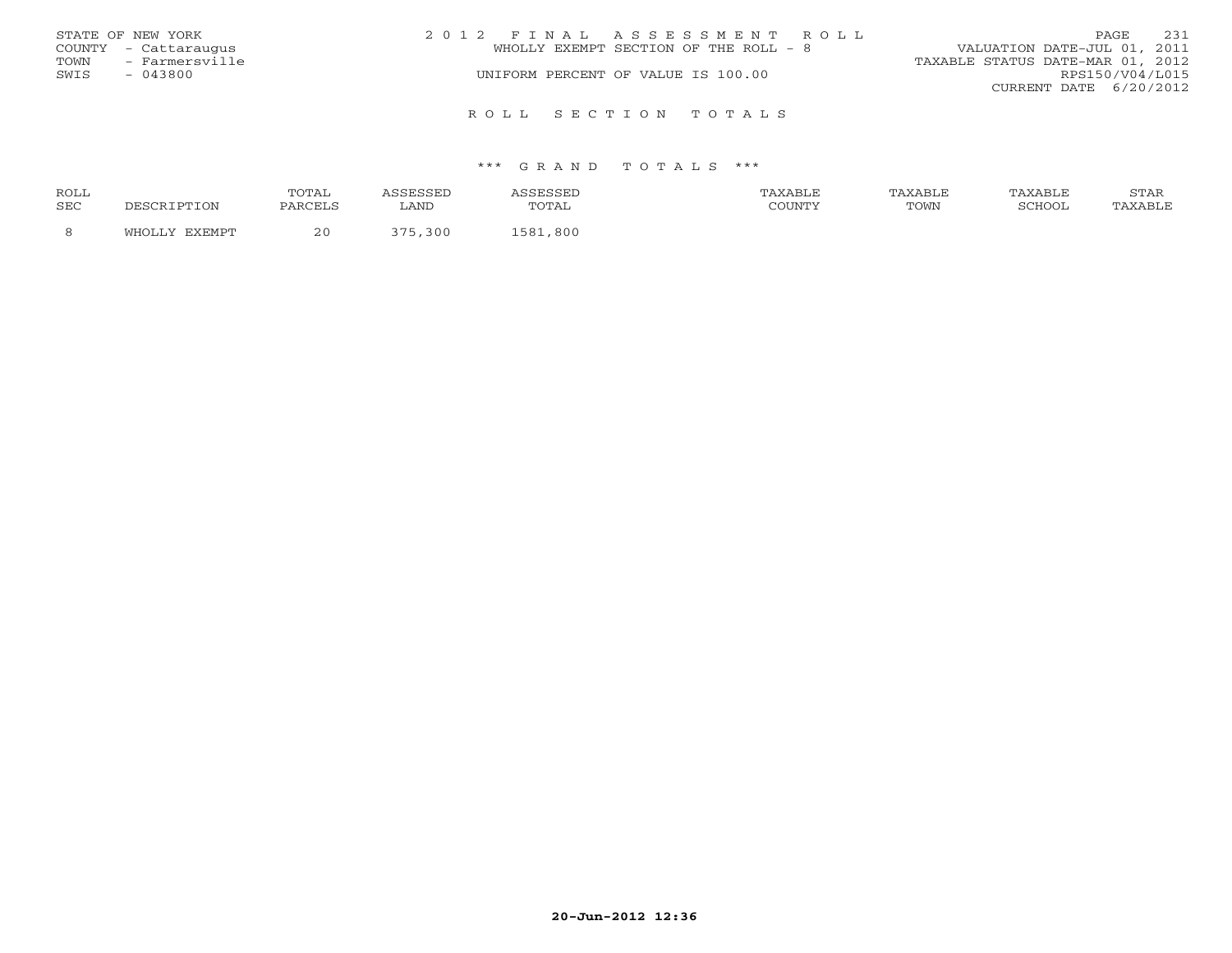| STATE OF NEW YORK      |  | 2012 FINAL ASSESSMENT ROLL         | PAGE                             | 232 |
|------------------------|--|------------------------------------|----------------------------------|-----|
| COUNTY - Cattaraugus   |  |                                    | VALUATION DATE-JUL 01, 2011      |     |
| - Farmersville<br>TOWN |  | SWIS TOTALS                        | TAXABLE STATUS DATE-MAR 01, 2012 |     |
| $-043800$<br>SWIS      |  | UNIFORM PERCENT OF VALUE IS 100.00 | RPS150/V04/L015                  |     |

CURRENT DATE 6/20/2012

### \*\*\* S P E C I A L D I S T R I C T S U M M A R Y \*\*\*

| CODE       | DISTRICT NAME | TOTAL<br>PARCELS | EXTENSTON<br>TYPE.      | <b>EXTENSION</b><br>VALUE | AD VALOREM<br>VALUE.  | <b>FXFMPT</b><br>AMOUNT | TAXABLE<br>VALUE      |
|------------|---------------|------------------|-------------------------|---------------------------|-----------------------|-------------------------|-----------------------|
| FD380 Fire | LD380 Light   |                  | 1,033 TOTAL<br>81 TOTAL |                           | 66089,809<br>3835,066 | 1885,300<br>800         | 64204,509<br>3834,266 |

# \*\*\* S C H O O L D I S T R I C T S U M M A R Y \*\*\*

| CODE             | DISTRICT NAME                           | TOTAL<br>PARCELS | ASSESSED<br>LAND      | ASSESSED<br>TOTAL     | EXEMPT<br>AMOUNT    | TOTAL<br>TAXABLE      | STAR<br>AMOUNT       | STAR<br>TAXABLE       |
|------------------|-----------------------------------------|------------------|-----------------------|-----------------------|---------------------|-----------------------|----------------------|-----------------------|
| 024801<br>040404 | Cuba-Rush Cent<br>Illegal School        | 392              | 10750,100             | 23477,975             | 1236,835            | 22241,140             | 4342,417             | 17898,723             |
| 044001<br>048401 | Franklinville Cent<br>Yorkshire/pioneer | 537<br>105       | 13657,150<br>3544,450 | 34202,651<br>8409,183 | 1705,543<br>518,728 | 32497,108<br>7890,455 | 6459,100<br>1593,000 | 26038,008<br>6297,455 |
|                  | $SUB - TO T AL$                         | 1,035            | 27951,700             | 66089,809             | 3461,106            | 62628,703             | 12394,517            | 50234,186             |
|                  | TOTAL                                   | 1,035            | 27951,700             | 66089,809             | 3461,106            | 62628,703             | 12394,517            | 50234,186             |

### \*\*\* S Y S T E M C O D E S S U M M A R Y \*\*\*

### NO SYSTEM EXEMPTIONS AT THIS LEVEL

### \*\*\* E X E M P T I O N S U M M A R Y \*\*\*

|       |             | TOTAL   |          |         |         |
|-------|-------------|---------|----------|---------|---------|
| CODE  | DESCRIPTION | PARCELS | COUNTY   | TOWN    | SCHOOL  |
| 12100 | NYS OWNED   |         | 420,500  | 420,500 | 420,500 |
| 13500 | TOWN-PROP   |         | 214,700  | 214,700 | 214,700 |
| 14000 | Local Auth  |         | 281,100  | 281,100 | 281,100 |
| 14110 | USA-PROP    |         | 88,600   | 88,600  | 88,600  |
| 21600 | PARSONAGE   |         | 60,200   | 60,200  | 60,200  |
| 25110 | RELIGIOUS   |         | 329,900  | 329,900 | 329,900 |
| 25300 | NON-PROFIT  |         | 22,800   | 22,800  | 22,800  |
| 26400 | FIRE-DEPT   |         | 140,600  | 140,600 | 140,600 |
| 27350 | CEMETERY    |         | 23,400   | 23,400  | 23,400  |
| 32252 | STATE C     | 13      | 3507,600 |         |         |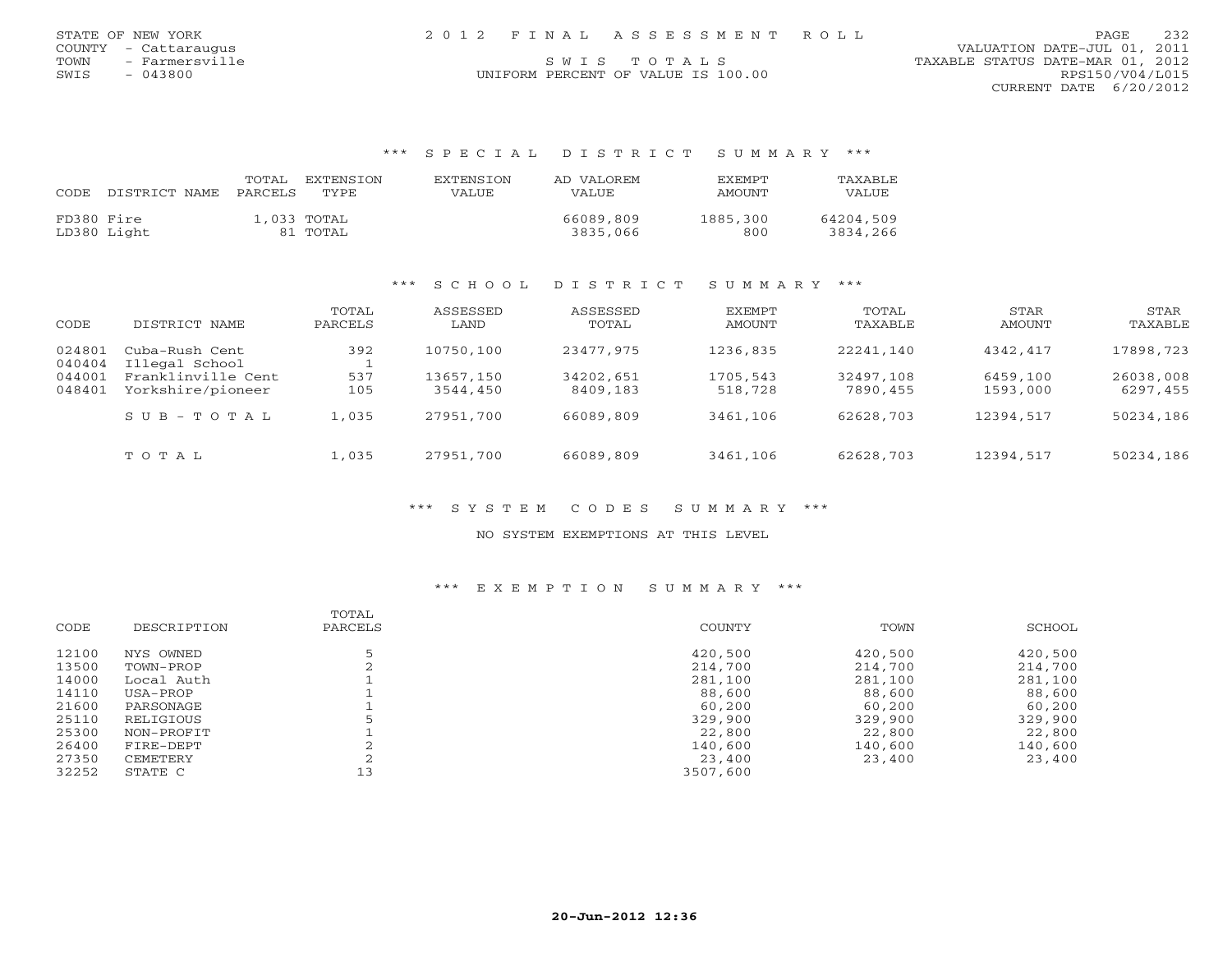| STATE OF NEW YORK |  |  |  | 2012 FINAL ASSESSMENT ROLL | 233<br>PAGE |
|-------------------|--|--|--|----------------------------|-------------|
|-------------------|--|--|--|----------------------------|-------------|

|       |                          | 'ATE OF NEW YORK |  |
|-------|--------------------------|------------------|--|
| UNTY. |                          | - Cattaraugus    |  |
| WМ    |                          | - Farmersville   |  |
| ΊS    | $\overline{\phantom{0}}$ | 043800           |  |

SWIS - 043800 UNIFORM PERCENT OF VALUE IS 100.00 RPS150/V04/L015

 COUNTY - Cattaraugus VALUATION DATE-JUL 01, 2011 TOWN - Farmersville SOLL SWIS TOTALS SOLL SARABLE STATUS DATE-MAR 01, 2012 CURRENT DATE 6/20/2012

### \*\*\* E X E M P T I O N S U M M A R Y \*\*\*

|       |              | TOTAL   |          |          |           |
|-------|--------------|---------|----------|----------|-----------|
| CODE  | DESCRIPTION  | PARCELS | COUNTY   | TOWN     | SCHOOL    |
| 33201 | XMPT C/T     | 8       | 363,700  | 363,700  |           |
| 33302 | XMPT CTY     |         | 56,300   |          |           |
| 41101 | VET C/T      |         | 1,800    | 1,800    |           |
| 41121 | WVET C/T     | 27      | 291,313  | 291,313  |           |
| 41131 | CVET C/T     | 27      | 482,248  | 482,248  |           |
| 41141 | DVET C/T     | 18      | 427,249  | 427,249  |           |
| 41161 | $CW_15_VET/$ | 5       | 43,785   | 43,785   |           |
| 41162 | $CW_15_VET/$ |         | 12,000   |          |           |
| 41171 | CW_DISBLD_   |         | 40,000   | 40,000   |           |
| 41400 | CLERGY       |         | 1,500    | 1,500    | 1,500     |
| 41700 | AG BLDG      | 4       | 46,200   | 46,200   | 46,200    |
| 41720 | AG DIST      | 66      | 1067,138 | 1067,138 | 1067,138  |
| 41730 | AG DISTOUT   | 8       | 103,232  | 103,232  | 103,232   |
| 41800 | AGED C/T/S   | 15      | 509,415  | 509,415  | 523,001   |
| 41801 | AGED C/T     |         | 58,153   | 58,153   |           |
| 41802 | AGED C       | 9       | 211,502  |          |           |
| 41803 | AGED T       | 10      |          | 371,359  |           |
| 41804 | AGED S       | 3       |          |          | 38,435    |
| 41834 | SR STAR      | 88      |          |          | 4754,517  |
| 41844 | SR ST MH     |         |          |          | 30,000    |
| 41854 | RES STAR     | 255     |          |          | 7580,000  |
| 41864 | RES ST MH    |         |          |          | 30,000    |
| 42120 | TMP GHOUSE   |         | 30,000   | 30,000   | 30,000    |
| 47610 | BUS C/T/S    |         | 69,800   | 69,800   | 69,800    |
|       | TOTAL        | 588     | 8904,735 | 5488,692 | 15855,623 |

| ROLL<br><b>SEC</b> | DESCRIPTION      | TOTAL<br>PARCELS | ASSESSED<br>LAND | ASSESSED<br>TOTAL | TAXABLE<br>COUNTY | TAXABLE<br>TOWN | TAXABLE<br>SCHOOL | STAR<br>TAXABLE |
|--------------------|------------------|------------------|------------------|-------------------|-------------------|-----------------|-------------------|-----------------|
|                    | TAXABLE          | 980              | 23983,500        | 57678,372         | 53863,037         | 53771,480       | 55799,066         | 43404,549       |
|                    | STATE OWNED LAND | 16               | 3507,600         | 3507,600          |                   | 3507,600        | 3507,600          | 3507,600        |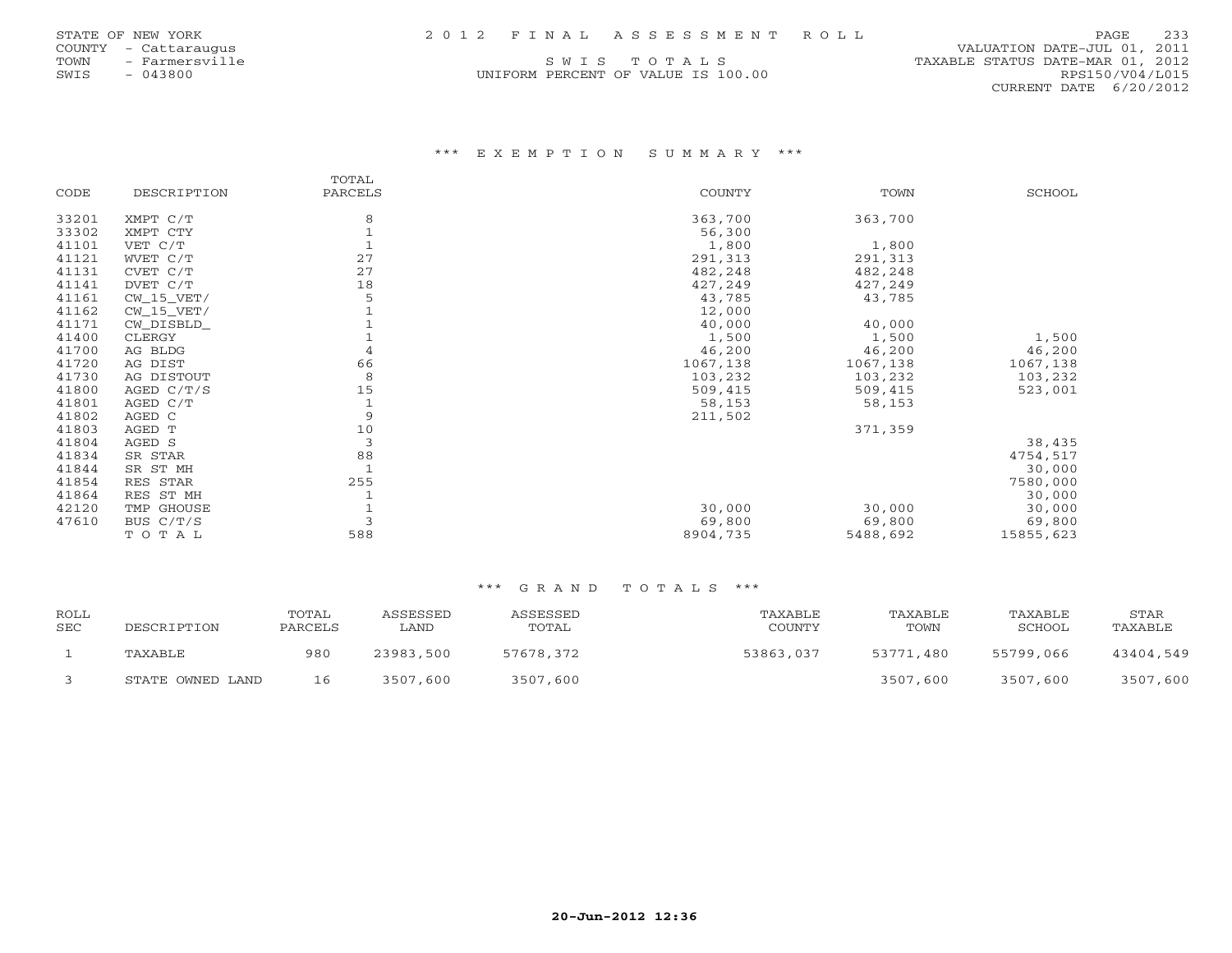| STATE OF NEW YORK    |                | 2012 FINAL ASSESSMENT ROLL         |                                  | PAGE | 234 |
|----------------------|----------------|------------------------------------|----------------------------------|------|-----|
| COUNTY - Cattaraugus |                |                                    | VALUATION DATE-JUL 01, 2011      |      |     |
| TOWN                 | - Farmersville | SWIS TOTALS                        | TAXABLE STATUS DATE-MAR 01, 2012 |      |     |
| SWIS<br>- 043800     |                | UNIFORM PERCENT OF VALUE IS 100.00 | RPS150/V04/L015                  |      |     |
|                      |                |                                    | CURRENT DATE 6/20/2012           |      |     |

| ROLL<br><b>SEC</b> | DESCRIPTION         | TOTAL<br>PARCELS | ASSESSED<br>LAND | ASSESSED<br>TOTAL | TAXABLE<br>COUNTY | TAXABLE<br>TOWN | TAXABLE<br>SCHOOL | STAR<br>TAXABLE |
|--------------------|---------------------|------------------|------------------|-------------------|-------------------|-----------------|-------------------|-----------------|
| $5 -$              | SPECIAL FRANCHISE   |                  |                  | 676,888           | 676,888           | 676,888         | 676,888           | 676,888         |
| 6                  | UTILITIES & N.C.    | 12               | 85,300           | 2645,149          | 2645,149          | 2645,149        | 2645,149          | 2645,149        |
| 8                  | WHOLLY EXEMPT       | 20               | 375,300          | 1581,800          |                   |                 |                   |                 |
| $\star$            | <b>SUB</b><br>TOTAL | 1,035            | 27951,700        | 66089,809         | 57185,074         | 60601,117       | 62628,703         | 50234,186       |
| $***$              | GRAND TOTAL         | 1,035            | 27951,700        | 66089,809         | 57185,074         | 60601,117       | 62628,703         | 50234,186       |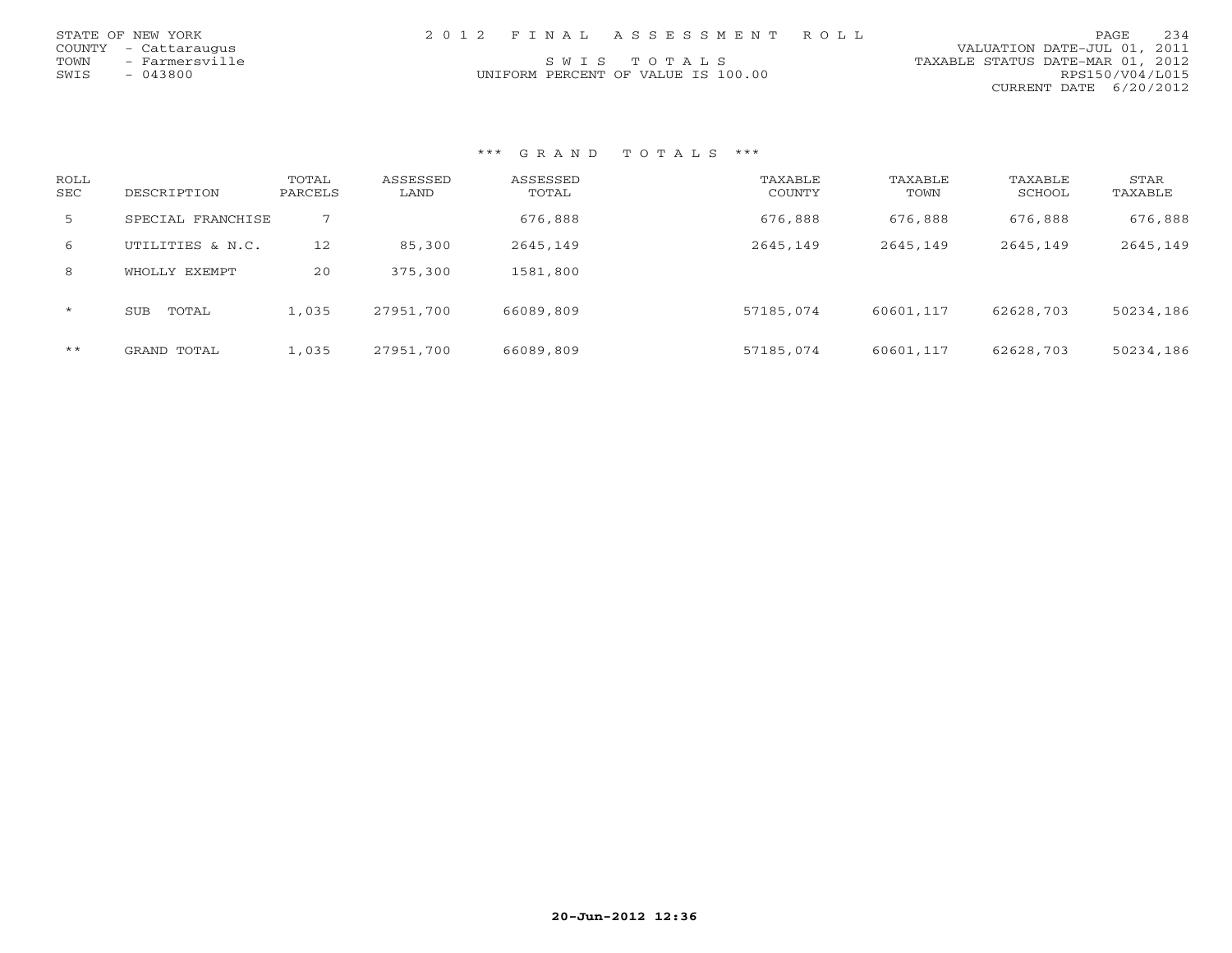| STATE OF NEW YORK    | 2012 FINAL ASSESSMENT ROLL         | 235<br>PAGE                      |
|----------------------|------------------------------------|----------------------------------|
| COUNTY - Cattaraugus | TOWN TOTALS                        | VALUATION DATE-JUL 01, 2011      |
| TOWN - Farmersville  |                                    | TAXABLE STATUS DATE-MAR 01, 2012 |
| SWIS<br>- 0438       | UNIFORM PERCENT OF VALUE IS 100.00 | RPS150/V04/L015                  |
|                      |                                    | CURRENT DATE 6/20/2012           |

### \*\*\* S P E C I A L D I S T R I C T S U M M A R Y \*\*\*

| CODE       | DISTRICT NAME | TOTAL.<br>PARCELS | EXTENSTON<br>TYPE.      | <b>EXTENSION</b><br>VALUE | AD VALOREM<br><b>VALUE</b> | EXEMPT<br><b>AMOUNT</b> | TAXABLE<br>VALUE      |
|------------|---------------|-------------------|-------------------------|---------------------------|----------------------------|-------------------------|-----------------------|
| FD380 Fire | LD380 Light   |                   | 1,033 TOTAL<br>81 TOTAL |                           | 66089,809<br>3835,066      | 1885,300<br>800         | 64204,509<br>3834,266 |

# \*\*\* S C H O O L D I S T R I C T S U M M A R Y \*\*\*

| CODE             | DISTRICT NAME                           | TOTAL<br>PARCELS | ASSESSED<br>LAND      | ASSESSED<br>TOTAL     | EXEMPT<br>AMOUNT    | TOTAL<br>TAXABLE      | STAR<br>AMOUNT       | STAR<br>TAXABLE       |
|------------------|-----------------------------------------|------------------|-----------------------|-----------------------|---------------------|-----------------------|----------------------|-----------------------|
| 024801<br>040404 | Cuba-Rush Cent<br>Illegal School        | 392              | 10750,100             | 23477,975             | 1236,835            | 22241,140             | 4342,417             | 17898,723             |
| 044001<br>048401 | Franklinville Cent<br>Yorkshire/pioneer | 537<br>105       | 13657,150<br>3544,450 | 34202,651<br>8409,183 | 1705,543<br>518,728 | 32497,108<br>7890,455 | 6459,100<br>1593,000 | 26038,008<br>6297,455 |
|                  | $S \cup B - T \cup T A L$               | 1,035            | 27951,700             | 66089,809             | 3461,106            | 62628,703             | 12394,517            | 50234,186             |
|                  | TOTAL                                   | 1,035            | 27951,700             | 66089,809             | 3461,106            | 62628,703             | 12394,517            | 50234,186             |

### \*\*\* S Y S T E M C O D E S S U M M A R Y \*\*\*

### NO SYSTEM EXEMPTIONS AT THIS LEVEL

### \*\*\* E X E M P T I O N S U M M A R Y \*\*\*

|       |             | TOTAL   |          |         |         |
|-------|-------------|---------|----------|---------|---------|
| CODE  | DESCRIPTION | PARCELS | COUNTY   | TOWN    | SCHOOL  |
| 12100 | NYS OWNED   |         | 420,500  | 420,500 | 420,500 |
| 13500 | TOWN-PROP   |         | 214,700  | 214,700 | 214,700 |
| 14000 | Local Auth  |         | 281,100  | 281,100 | 281,100 |
| 14110 | USA-PROP    |         | 88,600   | 88,600  | 88,600  |
| 21600 | PARSONAGE   |         | 60,200   | 60,200  | 60,200  |
| 25110 | RELIGIOUS   |         | 329,900  | 329,900 | 329,900 |
| 25300 | NON-PROFIT  |         | 22,800   | 22,800  | 22,800  |
| 26400 | FIRE-DEPT   |         | 140,600  | 140,600 | 140,600 |
| 27350 | CEMETERY    |         | 23,400   | 23,400  | 23,400  |
| 32252 | STATE C     | 13      | 3507,600 |         |         |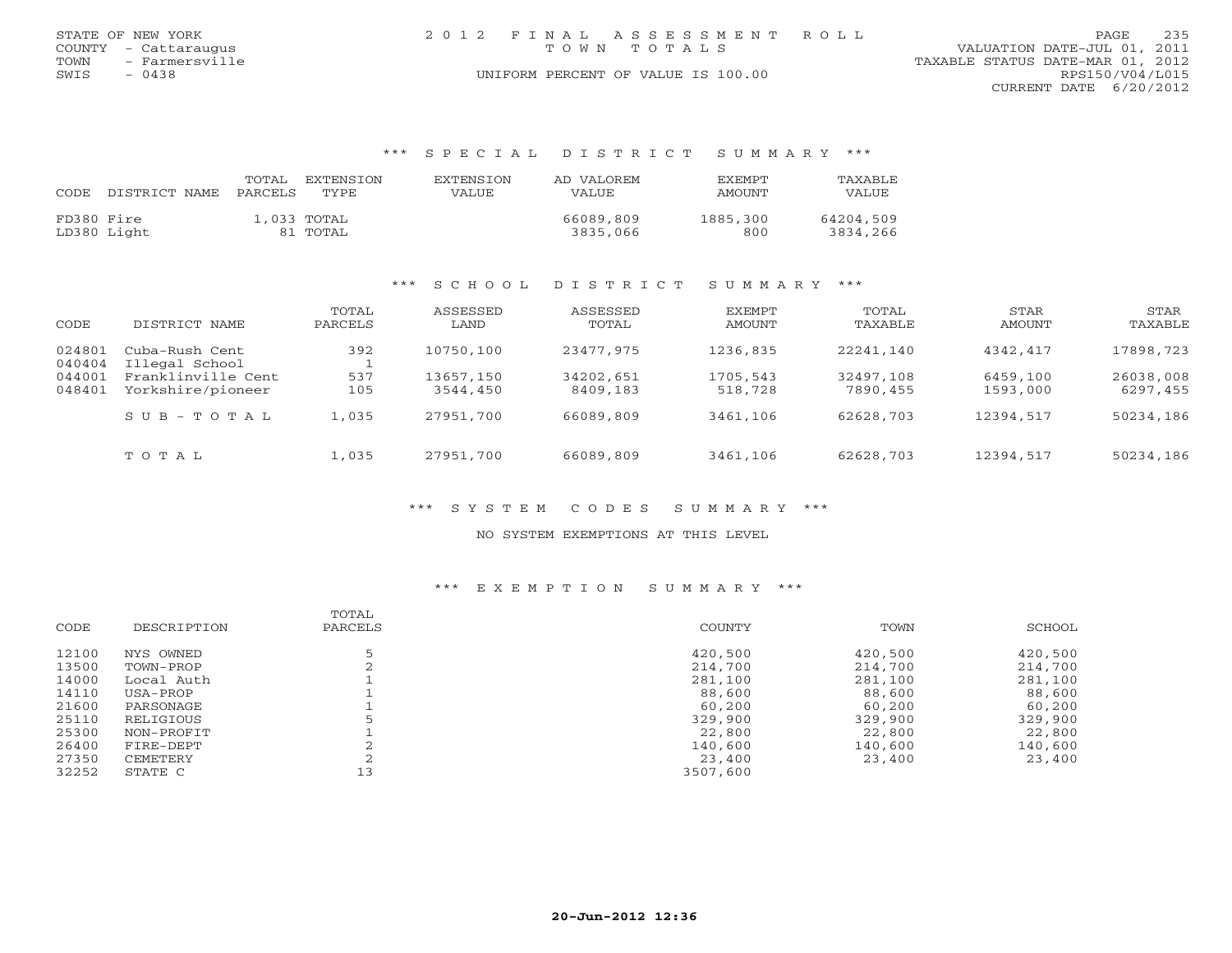| STATE OF NEW YORK      | 2012 FINAL ASSESSMENT ROLL         | 236<br>PAGE                      |
|------------------------|------------------------------------|----------------------------------|
| COUNTY - Cattaraugus   | TOWN TOTALS                        | VALUATION DATE-JUL 01, 2011      |
| - Farmersville<br>TOWN |                                    | TAXABLE STATUS DATE-MAR 01, 2012 |
| SWIS<br>- 0438         | UNIFORM PERCENT OF VALUE IS 100.00 | RPS150/V04/L015                  |
|                        |                                    | CURRENT DATE 6/20/2012           |

### \*\*\* E X E M P T I O N S U M M A R Y \*\*\*

|       |              | TOTAL          |          |          |           |
|-------|--------------|----------------|----------|----------|-----------|
| CODE  | DESCRIPTION  | PARCELS        | COUNTY   | TOWN     | SCHOOL    |
| 33201 | XMPT C/T     | 8              | 363,700  | 363,700  |           |
| 33302 | XMPT CTY     |                | 56,300   |          |           |
| 41101 | VET C/T      |                | 1,800    | 1,800    |           |
| 41121 | WVET C/T     | 27             | 291,313  | 291,313  |           |
| 41131 | CVET C/T     | 27             | 482,248  | 482,248  |           |
| 41141 | DVET C/T     | 18             | 427,249  | 427,249  |           |
| 41161 | $CW_15_VET/$ | 5              | 43,785   | 43,785   |           |
| 41162 | $CW_15_VET/$ |                | 12,000   |          |           |
| 41171 | CW_DISBLD_   |                | 40,000   | 40,000   |           |
| 41400 | CLERGY       |                | 1,500    | 1,500    | 1,500     |
| 41700 | AG BLDG      | 4              | 46,200   | 46,200   | 46,200    |
| 41720 | AG DIST      | 66             | 1067,138 | 1067,138 | 1067,138  |
| 41730 | AG DISTOUT   | 8              | 103,232  | 103,232  | 103,232   |
| 41800 | AGED C/T/S   | 15             | 509,415  | 509,415  | 523,001   |
| 41801 | AGED C/T     |                | 58,153   | 58,153   |           |
| 41802 | AGED C       | 9              | 211,502  |          |           |
| 41803 | AGED T       | 10             |          | 371,359  |           |
| 41804 | AGED S       | $\overline{3}$ |          |          | 38,435    |
| 41834 | SR STAR      | 88             |          |          | 4754,517  |
| 41844 | SR ST MH     |                |          |          | 30,000    |
| 41854 | RES STAR     | 255            |          |          | 7580,000  |
| 41864 | RES ST MH    |                |          |          | 30,000    |
| 42120 | TMP GHOUSE   |                | 30,000   | 30,000   | 30,000    |
| 47610 | BUS C/T/S    | 3              | 69,800   | 69,800   | 69,800    |
|       | TOTAL        | 588            | 8904,735 | 5488,692 | 15855,623 |

| <b>ROLL</b><br><b>SEC</b> | DESCRIPTION      | TOTAL<br>PARCELS | ASSESSED<br>LAND | ASSESSED<br>TOTAL | TAXABLE<br>COUNTY | TAXABLE<br>TOWN | TAXABLE<br>SCHOOL | STAR<br>TAXABLE |
|---------------------------|------------------|------------------|------------------|-------------------|-------------------|-----------------|-------------------|-----------------|
|                           | TAXABLE          | 980              | 23983,500        | 57678,372         | 53863,037         | 53771,480       | 55799,066         | 43404,549       |
|                           | STATE OWNED LAND | 16               | 3507,600         | 3507,600          |                   | 3507,600        | 3507,600          | 3507,600        |